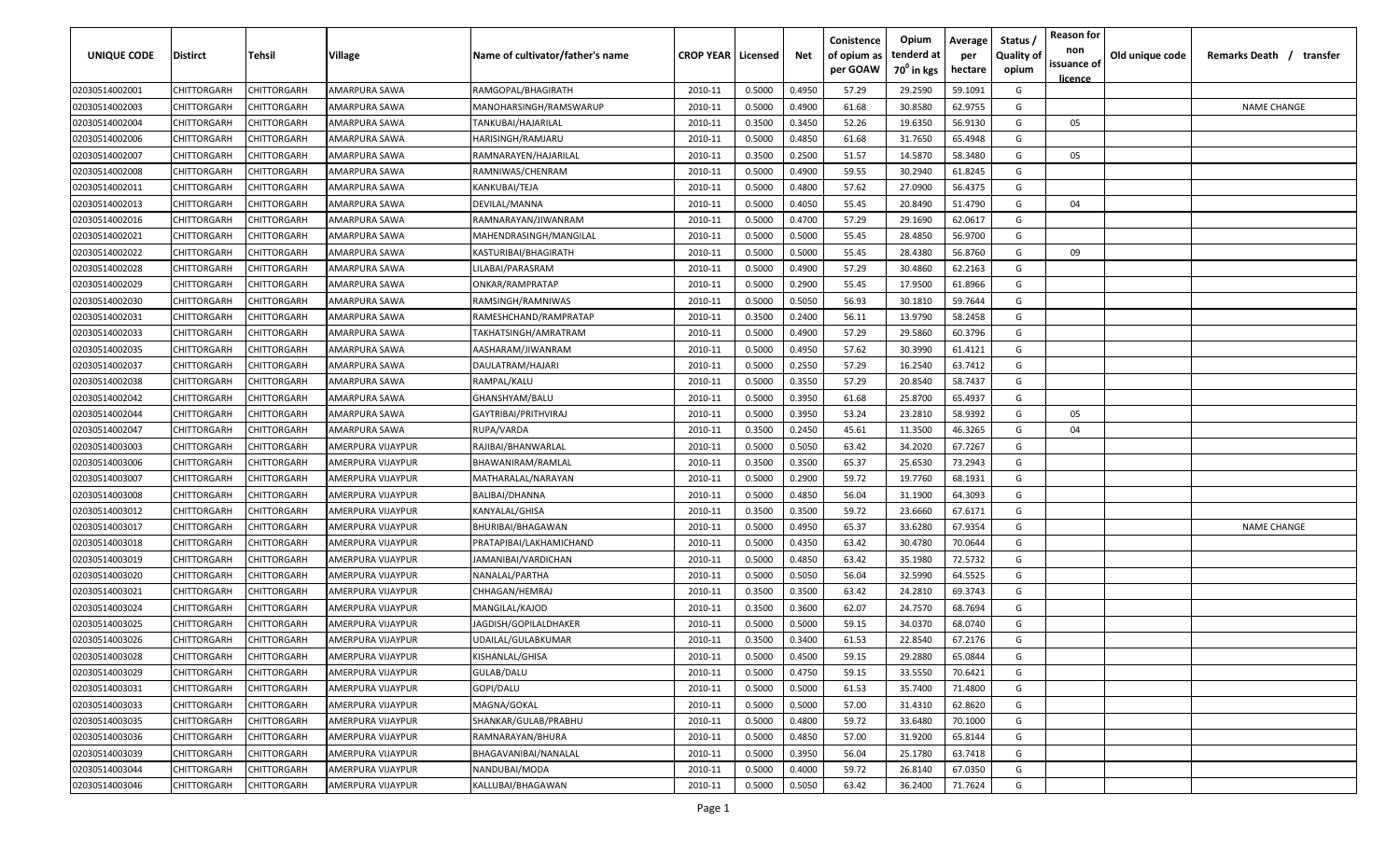| <b>UNIQUE CODE</b> | Distirct           | Tehsil      | Village         | Name of cultivator/father's name | <b>CROP YEAR   Licensed</b> |        | Net    | Conistence<br>of opium as | Opium<br>tenderd at    | Average<br>per | Status /<br><b>Quality of</b> | <b>Reason for</b><br>non      | Old unique code | Remarks Death / transfer |
|--------------------|--------------------|-------------|-----------------|----------------------------------|-----------------------------|--------|--------|---------------------------|------------------------|----------------|-------------------------------|-------------------------------|-----------------|--------------------------|
|                    |                    |             |                 |                                  |                             |        |        | per GOAW                  | 70 <sup>0</sup> in kgs | hectare        | opium                         | issuance of<br><u>licence</u> |                 |                          |
| 02030514005001     | CHITTORGARH        | CHITTORGARH | BAGERIYA        | NANIBAI/DAYARAM                  | 2010-11                     | 0.5000 | 0.5150 | 55.14                     | 31.3200                | 60.8155        | G                             |                               |                 |                          |
| 02030514005002     | CHITTORGARH        | CHITTORGARH | BAGERIYA        | KAJOD/DHANNA                     | 2010-11                     | 0.5000 | 0.4750 | 55.71                     | 30.6480                | 64.5221        | G                             |                               |                 |                          |
| 02030514005003     | CHITTORGARH        | CHITTORGARH | BAGERIYA        | PYARIBAI/PRABHU                  | 2010-11                     | 0.5000 | 0.3950 | 56.91                     | 24.7970                | 62.7772        | G                             |                               |                 |                          |
| 02030514005004     | CHITTORGARH        | CHITTORGARH | BAGERIYA        | GHISULAL/HEMRAJ                  | 2010-11                     | 0.5000 | 0.4600 | 55.05                     | 28.3510                | 61.6326        | G                             |                               |                 |                          |
| 02030514005007     | CHITTORGARH        | CHITTORGARH | BAGERIYA        | ONKAR/LALUDHAKAR                 | 2010-11                     | 0.5000 | 0.4900 | 55.71                     | 30.5290                | 62.3041        | G                             |                               |                 |                          |
| 02030514005008     | CHITTORGARH        | CHITTORGARH | BAGERIYA        | BALKISHAN/SAWAIRAM               | 2010-11                     | 0.5000 | 0.4500 | 55.05                     | 27.6120                | 61.3600        | G                             |                               |                 |                          |
| 02030514005009     | CHITTORGARH        | CHITTORGARH | BAGERIYA        | PYARCHAND/MODA/UDAIRAM           | 2010-11                     | 0.5000 | 0.4950 | 56.12                     | 31.1790                | 62.9879        | G                             |                               |                 |                          |
| 02030514005011     | CHITTORGARH        | CHITTORGARH | BAGERIYA        | BARDICHAND/PRATHVIRAJ            | 2010-11                     | 0.5000 | 0.3900 | 56.12                     | 25.2300                | 64.6923        | G                             |                               |                 |                          |
| 02030514005012     | CHITTORGARH        | CHITTORGARH | BAGERIYA        | SHYAMLAL/WENA                    | 2010-11                     | 0.5000 | 0.5000 | 55.14                     | 30.6260                | 61.2520        | G                             |                               |                 |                          |
| 02030514005013     | CHITTORGARH        | CHITTORGARH | BAGERIYA        | KANHAIYALAL/KAJOD                | 2010-11                     | 0.5000 | 0.3400 | 60.91                     | 23.1630                | 68.1265        | G                             |                               |                 |                          |
| 02030514005016     | CHITTORGARH        | CHITTORGARH | BAGERIYA        | MANGILAL/PRATHAVIRAJ             | 2010-11                     | 0.5000 | 0.5000 | 50.09                     | 28.8450                | 57.6900        | G                             | 05                            |                 |                          |
| 02030514005018     | CHITTORGARH        | CHITTORGARH | BAGERIYA        | MADENLAL/PRABHULAL               | 2010-11                     | 0.5000 | 0.4900 | 56.12                     | 33.1670                | 67.6878        | G                             |                               |                 |                          |
| 02030514005023     | CHITTORGARH        | CHITTORGARH | BAGERIYA        | TARACHAND/HEERALALDHAKAR         | 2010-11                     | 0.5000 | 0.3550 | 55.71                     | 21.1380                | 59.5437        | G                             |                               |                 |                          |
| 02030514005024     | CHITTORGARH        | CHITTORGARH | BAGERIYA        | NANURAM/PRABHULAL                | 2010-11                     | 0.5000 | 0.3950 | 55.14                     | 24.1990                | 61.2633        | G                             |                               |                 |                          |
| 02030514005025     | CHITTORGARH        | CHITTORGARH | BAGERIYA        | BHURALAL/TULSIRAM                | 2010-11                     | 0.5000 | 0.4700 | 60.91                     | 30.8120                | 65.5574        | G                             |                               |                 |                          |
| 02030514005026     | CHITTORGARH        | CHITTORGARH | BAGERIYA        | MANGILAL/TULSIRAM                | 2010-11                     | 0.5000 | 0.5000 | 55.14                     | 30.1380                | 60.2760        | G                             |                               |                 |                          |
| 02030514005027     | CHITTORGARH        | CHITTORGARH | BAGERIYA        | MAGNIRAM/DHANRAJ                 | 2010-11                     | 0.5000 | 0.4900 | 55.14                     | 30.6500                | 62.5510        | G                             |                               |                 |                          |
| 02030514005031     | CHITTORGARH        | CHITTORGARH | BAGERIYA        | GORILAL/DAYARAM                  | 2010-11                     | 0.5000 | 0.4950 | 56.91                     | 31.5200                | 63.6768        | G                             |                               |                 |                          |
| 02030514005032     | <b>CHITTORGARH</b> | CHITTORGARH | BAGERIYA        | RAMCHANDRA/HIRALAL               | 2010-11                     | 0.3500 | 0.3400 | 55.14                     | 20.7010                | 60.8853        | G                             |                               |                 |                          |
| 02030514005033     | CHITTORGARH        | CHITTORGARH | BAGERIYA        | BHOLIRAM/MAGNIRAM                | 2010-11                     | 0.5000 | 0.4900 | 55.71                     | 31.2210                | 63.7163        | G                             |                               |                 |                          |
| 02030514005037     | CHITTORGARH        | CHITTORGARH | BAGERIYA        | JAGANNATH/HIRA/MANGILAL          | 2010-11                     | 0.5000 | 0.5100 | 63.67                     | 38.4380                | 75.3686        | G                             |                               |                 |                          |
| 02030514005038     | CHITTORGARH        | CHITTORGARH | BAGERIYA        | UDAIRAM/DAULATRAM                | 2010-11                     | 0.5000 | 0.4150 | 56.12                     | 26.7210                | 64.3880        | G                             |                               |                 |                          |
| 02030514005039     | CHITTORGARH        | CHITTORGARH | BAGERIYA        | PYARIABAI/RAMA                   | 2010-11                     | 0.5000 | 0.4500 | 56.91                     | 27.9510                | 62.1133        | G                             |                               |                 |                          |
| 02030514005040     | CHITTORGARH        | CHITTORGARH | BAGERIYA        | SITABAI/MADENLAL                 | 2010-11                     | 0.3500 | 0.3500 | 55.71                     | 20.7320                | 59.2343        | G                             |                               |                 |                          |
| 02030514007015     | CHITTORGARH        | CHITTORGARH | BANESHTI        | BAKSHIRAM/PRATHVIRAJ             | 2010-11                     | 0.3500 | 0.3450 | 58.06                     | 20.8770                | 60.5130        | G                             |                               |                 |                          |
| 02030514007025     | CHITTORGARH        | CHITTORGARH | BANESHTI        | KHUMA/RUPA                       | 2010-11                     | 0.3500 | 0.3400 | 58.06                     | 20.6610                | 60.7676        | G                             |                               |                 |                          |
| 02030514007039     | CHITTORGARH        | CHITTORGARH | BANESHTI        | MANGIBAI/KALURAM                 | 2010-11                     | 0.3500 | 0.3300 | 56.09                     | 19.9680                | 60.5091        | G                             |                               |                 |                          |
| 02030514007047     | CHITTORGARH        | CHITTORGARH | BANESHTI        | LAXMAN/KALU                      | 2010-11                     | 0.3500 | 0.3450 | 58.06                     | 19.5410                | 56.6406        | G                             |                               |                 |                          |
| 02030514007053     | CHITTORGARH        | CHITTORGARH | BANESHTI        | DALLA/BHURA                      | 2010-11                     | 0.3500 | 0.3050 | 59.96                     | 18.1340                | 59.4557        | G                             |                               |                 |                          |
| 02030514007054     | CHITTORGARH        | CHITTORGARH | BANESHTI        | BALU/PARATHA                     | 2010-11                     | 0.3500 | 0.3450 | 58.06                     | 20.6690                | 59.9101        | G                             |                               |                 |                          |
| 02030514007055     | CHITTORGARH        | CHITTORGARH | BANESHTI        | HARJU/PYARA                      | 2010-11                     | 0.3500 | 0.3050 | 59.96                     | 18.3910                | 60.2984        | G                             |                               |                 | <b>NAME CHANGE</b>       |
| 02030514010002     | CHITTORGARH        | CHITTORGARH | BHADKIYA        | LABHCHAND/GORILAL                | 2010-11                     | 0.5000 | 0.5050 | 62.56                     | 32.8170                | 64.9842        | G                             |                               | 02030514029041  | <b>TRANSFER</b>          |
| 02030514010003     | CHITTORGARH        | CHITTORGARH | BHADKIYA        | CHHAGANLAL/CHATURBHUJ            | 2010-11                     | 0.5000 | 0.4800 | 62.56                     | 32.5940                | 67.9042        | G                             |                               |                 |                          |
| 02030514010004     | CHITTORGARH        | CHITTORGARH | BHADKIYA        | BADRINARAYAN/GHISULAL            | 2010-11                     | 0.3500 | 0.3600 | 62.04                     | 22.8930                | 63.5917        | G                             |                               |                 |                          |
| 02030514010005     | CHITTORGARH        | CHITTORGARH | <b>BHADKIYA</b> | JAGDISH/BHAWARLAL                | 2010-11                     | 0.3500 | 0.3550 | 58.27                     | 22.2010                | 62.5380        | G                             |                               |                 |                          |
| 02030514010006     | <b>CHITTORGARH</b> | CHITTORGARH | BHADKIYA        | SOHANIBAI/BHAGWAN                | 2010-11                     | 0.3500 | 0.3050 | 62.56                     | 21.0740                | 69.0951        | G                             |                               |                 |                          |
| 02030514010009     | <b>CHITTORGARH</b> | CHITTORGARH | BHADKIYA        | BHOLIRAM/SHANKARLAL              | 2010-11                     | 0.5000 | 0.5150 | 62.04                     | 33.9090                | 65.8427        | G                             |                               |                 |                          |
| 02030514010010     | CHITTORGARH        | CHITTORGARH | BHADKIYA        | KALURAM/BHAWAR                   | 2010-11                     | 0.3500 | 0.3550 | 58.27                     | 22.4010                | 63.1014        | G                             |                               |                 |                          |
| 02030514010011     | <b>CHITTORGARH</b> | CHITTORGARH | BHADKIYA        | SOHAN/DHNNA                      | 2010-11                     | 0.5000 | 0.2950 | 62.56                     | 20.2780                | 68.7390        | G                             |                               |                 |                          |
| 02030514010012     | CHITTORGARH        | CHITTORGARH | <b>BHADKIYA</b> | NANIBAI/BHAGAWAN                 | 2010-11                     | 0.3500 | 0.3350 | 57.01                     | 19.0090                | 56.7433        | G                             |                               |                 |                          |
| 02030514010016     | CHITTORGARH        | CHITTORGARH | BHADKIYA        | MOHAN/DHANNA                     | 2010-11                     | 0.3500 | 0.2900 | 54.15                     | 17.4050                | 60.0172        | G                             | 05                            |                 |                          |
| 02030514010025     | CHITTORGARH        | CHITTORGARH | BHADKIYA        | RADHESHYAM/SHANKARDAKHAR         | 2010-11                     | 0.3500 | 0.3500 | 62.56                     | 22.9860                | 65.6743        | G                             |                               |                 |                          |
| 02030514010026     | CHITTORGARH        | CHITTORGARH | <b>BHADKIYA</b> | PARTHA/DEVIBHIL                  | 2010-11                     | 0.3500 | 0.3500 | 45.96                     | 15.8890                | 45.3971        | G                             | 04                            |                 |                          |
| 02030514010029     | <b>CHITTORGARH</b> | CHITTORGARH | BHADKIYA        | DEVILAL/LABHCHAND                | 2010-11                     | 0.3500 | 0.3450 | 62.56                     | 23.4420                | 67.9478        | G                             |                               |                 |                          |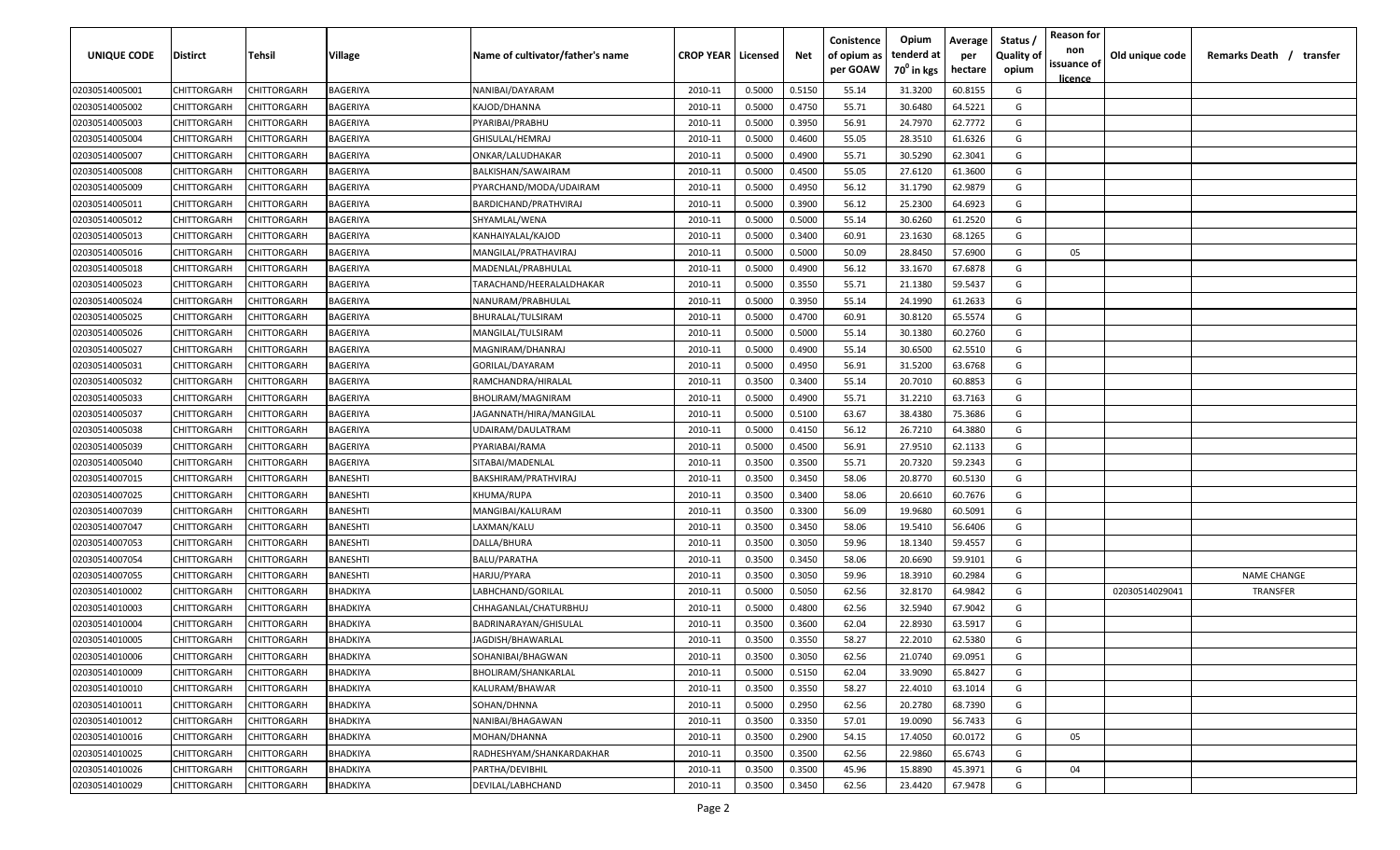| <b>UNIQUE CODE</b> | <b>Distirct</b>    | <b>Tehsil</b>      | Village                      | Name of cultivator/father's name | <b>CROP YEAR   Licensed</b> |        | Net    | Conistence<br>of opium as<br>per GOAW | Opium<br>tenderd at<br>70 <sup>0</sup> in kgs | Average<br>per | Status /<br><b>Quality of</b> | <b>Reason for</b><br>non<br>issuance of | Old unique code | Remarks Death /<br>transfer |
|--------------------|--------------------|--------------------|------------------------------|----------------------------------|-----------------------------|--------|--------|---------------------------------------|-----------------------------------------------|----------------|-------------------------------|-----------------------------------------|-----------------|-----------------------------|
|                    |                    |                    |                              |                                  |                             |        |        |                                       |                                               | hectare        | opium                         | <u>licence</u>                          |                 |                             |
| 02030514010031     | CHITTORGARH        | CHITTORGARH        | BHADKIYA                     | <b>BABRU/MOHAN</b>               | 2010-11                     | 0.5000 | 0.3250 | 62.56                                 | 20.9130                                       | 64.3477        | G                             |                                         | 02030514029028  | TRANSFER                    |
| 02030514013004     | CHITTORGARH        | CHITTORGARH        | BHERUSINGHJI KA KHEDA        | BHERULAL/PYARA                   | 2010-11                     | 0.5000 | 0.4150 | 56.14                                 | 27.7250                                       | 66.8072        | G                             |                                         |                 |                             |
| 02030514013006     | CHITTORGARH        | CHITTORGARH        | BHERUSINGHJI KA KHEDA        | MATHARA/UDA                      | 2010-11                     | 0.3500 | 0.3300 | 56.14                                 | 20.8600                                       | 63.2121        | G                             |                                         |                 |                             |
| 02030514013013     | CHITTORGARH        | CHITTORGARH        | BHERUSINGHJI KA KHEDA        | NANIBAI/SUKHADEV                 | 2010-11                     | 0.3500 | 0.3050 | 53.92                                 | 16.8620                                       | 55.2852        | G                             | 04                                      |                 |                             |
| 02030514013014     | CHITTORGARH        | CHITTORGARH        | BHERUSINGHJI KA KHEDA        | GABUR/HIRA                       | 2010-11                     | 0.5000 | 0.5000 | 56.14                                 | 30.0430                                       | 60.0860        | G                             |                                         |                 |                             |
| 02030514013018     | CHITTORGARH        | CHITTORGARH        | BHERUSINGHJI KA KHEDA        | CHAGANLAL/MANGILAL               | 2010-11                     | 0.5000 | 0.3650 | 58.87                                 | 22.3030                                       | 61.1041        | G                             |                                         |                 |                             |
| 02030514013023     | CHITTORGARH        | CHITTORGARH        | <b>BHERUSINGHJI KA KHEDA</b> | BABULAL/KASIRAM                  | 2010-11                     | 0.5000 | 0.4850 | 58.87                                 | 33.8920                                       | 69.8804        | G                             |                                         |                 |                             |
| 02030514013032     | CHITTORGARH        | CHITTORGARF        | BHERUSINGHJI KA KHEDA        | BHERULAL/JAGANNATH               | 2010-11                     | 0.5000 | 0.4000 | 56.14                                 | 24.1160                                       | 60.2900        | G                             |                                         |                 |                             |
| 02030514014001     | CHITTORGARH        | CHITTORGARH        | <b>BHUGADIYA</b>             | NARAYAN/KISHANA                  | 2010-11                     | 0.5000 | 0.5000 | 57.33                                 | 32.2600                                       | 64.5200        | G                             |                                         |                 |                             |
| 02030514014004     | CHITTORGARH        | CHITTORGARH        | BHUGADIYA                    | GHISUDAS/MODIDAS                 | 2010-11                     | 0.3500 | 0.3600 | 61.56                                 | 23.3930                                       | 64.9806        | G                             |                                         |                 |                             |
| 02030514014006     | CHITTORGARH        | CHITTORGARH        | BHUGADIYA                    | SHANKARLAL/KALU                  | 2010-11                     | 0.3500 | 0.3400 | 59.57                                 | 21.4110                                       | 62.9735        | G                             |                                         |                 |                             |
| 02030514014007     | CHITTORGARH        | CHITTORGARH        | BHUGADIYA                    | CHATURBHUJ/KISHANA               | 2010-11                     | 0.5000 | 0.4900 | 54.14                                 | 29.6380                                       | 60.4857        | G                             | 05                                      |                 |                             |
| 02030514014008     | CHITTORGARH        | CHITTORGARH        | BHUGADIYA                    | AMBHALAL/CHUNILAL                | 2010-11                     | 0.3500 | 0.3550 | 55.52                                 | 22.3030                                       | 62.8254        | G                             |                                         |                 |                             |
| 02030514014009     | CHITTORGARH        | CHITTORGARH        | BHUGADIYA                    | MOHAN/AMARA                      | 2010-11                     | 0.3500 | 0.3450 | 61.56                                 | 23.7620                                       | 68.8754        | G                             |                                         |                 |                             |
| 02030514014010     | CHITTORGARH        | CHITTORGARH        | BHUGADIYA                    | BHERU/DEVA                       | 2010-11                     | 0.5000 | 0.3950 | 57.33                                 | 25.6840                                       | 65.0228        | G                             |                                         |                 |                             |
| 02030514014011     | CHITTORGARH        | CHITTORGARH        | BHUGADIYA                    | BADRILAL/CHUNILAL                | 2010-11                     | 0.3500 | 0.3600 | 54.14                                 | 21.6100                                       | 60.0278        | G                             | 05                                      |                 |                             |
| 02030514014017     | CHITTORGARH        | CHITTORGARF        | <b>BHUGADIYA</b>             | DEVILAL/GANGARAM                 | 2010-11                     | 0.3500 | 0.3200 | 62.65                                 | 20.5670                                       | 64.2719        | G                             |                                         |                 |                             |
| 02030514014018     | CHITTORGARH        | CHITTORGARH        | <b>BHUGADIYA</b>             | DALIBAI/MADHU                    | 2010-11                     | 0.3500 | 0.3450 | 62.46                                 | 23.9670                                       | 69.4696        | G                             |                                         |                 |                             |
| 02030514014020     | CHITTORGARH        | CHITTORGARH        | <b>BHUGADIYA</b>             | BHAGAWANA/AMARA                  | 2010-11                     | 0.3500 | 0.3500 | 61.56                                 | 24.2990                                       | 69.4257        | G                             |                                         |                 |                             |
| 02030514014022     | CHITTORGARH        | CHITTORGARH        | <b>BHUGADIYA</b>             | <b>BALLU/DALLA</b>               | 2010-11                     | 0.3500 | 0.3450 | 51.54                                 | 19.2390                                       | 55.7652        |                               | 02                                      |                 |                             |
| 02030514014023     | CHITTORGARH        | CHITTORGARH        | BHUGADIYA                    | MADHO/DUNGA                      | 2010-11                     | 0.3500 | 0.3350 | 54.14                                 | 19.6060                                       | 58.5254        | G                             | 05                                      |                 |                             |
| 02030514014027     | CHITTORGARH        | CHITTORGARH        | BHUGADIYA                    | BHERU/CHUNA                      | 2010-11                     | 0.5000 | 0.4900 | 55.52                                 | 29.5600                                       | 60.3265        | G                             |                                         |                 |                             |
| 02030514014030     | CHITTORGARH        | CHITTORGARH        | BHUGADIYA                    | HEERU/NANA                       | 2010-11                     | 0.3500 | 0.3450 | 57.33                                 | 20.8110                                       | 60.3217        | G                             |                                         |                 |                             |
| 02030514015002     | CHITTORGARH        | CHITTORGARH        | BILODA                       | BAPU/BHAGIRATH                   | 2010-11                     | 0.3500 | 0.3250 | 57.23                                 | 20.2100                                       | 62.1846        | G                             |                                         |                 |                             |
| 02030514015004     | CHITTORGARH        | CHITTORGARH        | BILODA                       | MANOHARSINGH/GOVIIDSINGH         | 2010-11                     | 0.3500 | 0.3450 | 66.09                                 | 23.9340                                       | 69.3739        | G                             |                                         |                 |                             |
| 02030514015008     | CHITTORGARH        | CHITTORGARH        | BILODA                       | RAMCHANDRA/BHANWARLAL            | 2010-11                     | 0.5000 | 0.4500 | 61.57                                 | 28.9910                                       | 64.4244        | G                             |                                         |                 |                             |
| 02030514015009     | CHITTORGARH        | CHITTORGARH        | BILODA                       | MANOHARSINGH/CHATARBHUJ          | 2010-11                     | 0.5000 | 0.4850 | 60.80                                 | 30.7120                                       | 63.3237        | G                             |                                         |                 |                             |
| 02030514015015     | CHITTORGARH        | CHITTORGARH        | BILODA                       | RAMRATAN/JITMAL                  | 2010-11                     | 0.3500 | 0.3400 | 57.23                                 | 20.6190                                       | 60.6441        | G                             |                                         |                 |                             |
| 02030514015018     | CHITTORGARH        | CHITTORGARH        | BILODA                       | MANGIBAI/HAJARI                  | 2010-11                     | 0.3500 | 0.3350 | 60.27                                 | 20.4750                                       | 61.1194        | G                             |                                         |                 |                             |
| 02030514015028     | CHITTORGARH        | CHITTORGARH        | BILODA                       | RAMNIWAS/BHAGIRATH               | 2010-11                     | 0.5000 | 0.4950 | 55.24                                 | 29.2930                                       | 59.1778        | G                             |                                         |                 |                             |
| 02030514015029     | CHITTORGARH        | CHITTORGARH        | BILODA                       | MOHANSINGH/KHEMRAJ               | 2010-11                     | 0.5000 | 0.3900 | 61.57                                 | 25.3760                                       | 65.0667        | G                             |                                         |                 |                             |
| 02030514015032     | CHITTORGARH        | CHITTORGARH        | BILODA                       | BASRAJ/KALU                      | 2010-11                     | 0.5000 | 0.4950 | 56.38                                 | 28.3510                                       | 57.2747        | G                             |                                         |                 |                             |
| 02030514015033     | CHITTORGARH        | CHITTORGARH        | BILODA                       | RAMLAL/KALULAL                   | 2010-11                     | 0.3500 | 0.3200 | 61.57                                 | 21.4790                                       | 67.1219        | G                             |                                         |                 |                             |
| 02030514015034     | CHITTORGARH        | CHITTORGARH        | BILODA                       | KAMLABAI/LOBHCHAND               | 2010-11                     | 0.5000 | 0.4850 | 61.57                                 | 30.0900                                       | 62.0412        | G                             |                                         |                 |                             |
| 02030514015036     | <b>CHITTORGARH</b> | CHITTORGARH        | BILODA                       | SHANTIBAI/CHATARBHUJ             | 2010-11                     | 0.3500 | 0.3250 | 60.92                                 | 20.0510                                       | 61.6954        | G                             |                                         |                 |                             |
| 02030514015038     | <b>CHITTORGARH</b> | <b>CHITTORGARH</b> | <b>BILODA</b>                | SUHAGIBAI/TEKCHAND               | 2010-11                     | 0.5000 | 0.4650 | 35.37                                 | 9.0340                                        | 19.4280        | G                             | 04                                      |                 |                             |
| 02030514015039     | <b>CHITTORGARH</b> | CHITTORGARH        | <b>BILODA</b>                | RAMPAL/CHAINRAM                  | 2010-11                     | 0.3500 | 0.3400 | 25.00                                 | 9.1820                                        | 27.0059        |                               | 02                                      |                 |                             |
| 02030514015042     | CHITTORGARH        | CHITTORGARH        | BILODA                       | PUSHKARLAL/BASRAJ                | 2010-11                     | 0.3500 | 0.2800 | 55.24                                 | 17.2110                                       | 61.4679        | G                             |                                         |                 |                             |
| 02030514015043     | CHITTORGARH        | <b>CHITTORGARH</b> | <b>BILODA</b>                | LALSINGH/RAMNARAYAN              | 2010-11                     | 0.3500 | 0.3150 | 61.57                                 | 20.1950                                       | 64.1111        | G                             |                                         |                 |                             |
| 02030514015044     | CHITTORGARH        | CHITTORGARH        | <b>BILODA</b>                | NAGJIRAM/VENIRAM                 | 2010-11                     | 0.5000 | 0.3150 | 61.57                                 | 19.7550                                       | 62.7143        | G                             |                                         |                 |                             |
| 02030514015047     | CHITTORGARH        | CHITTORGARH        | <b>BILODA</b>                | SHANTILAL/CHATARBHUJ             | 2010-11                     | 0.5000 | 0.4850 | 60.27                                 | 30.1010                                       | 62.0639        | G                             |                                         |                 |                             |
| 02030514015048     | CHITTORGARH        | CHITTORGARH        | <b>BILODA</b>                | DALCHAND/MOTILAL                 | 2010-11                     | 0.5000 | 0.5000 | 56.38                                 | 29.1400                                       | 58.2800        | G                             |                                         |                 |                             |
| 02030514015050     | CHITTORGARH        | CHITTORGARH        | <b>BILODA</b>                | RAMNARAYAN/DHANRAJ               | 2010-11                     | 0.5000 | 0.1250 | 61.57                                 | 8.7340                                        | 69.8720        | G                             |                                         |                 |                             |
| 02030514015053     | <b>CHITTORGARH</b> | CHITTORGARH        | BILODA                       | SHANTABAI/BAPULAL                | 2010-11                     | 0.3500 | 0.3000 | 60.92                                 | 19.0080                                       | 63.3600        | G                             |                                         |                 |                             |
|                    |                    |                    |                              |                                  |                             |        |        |                                       |                                               |                |                               |                                         |                 |                             |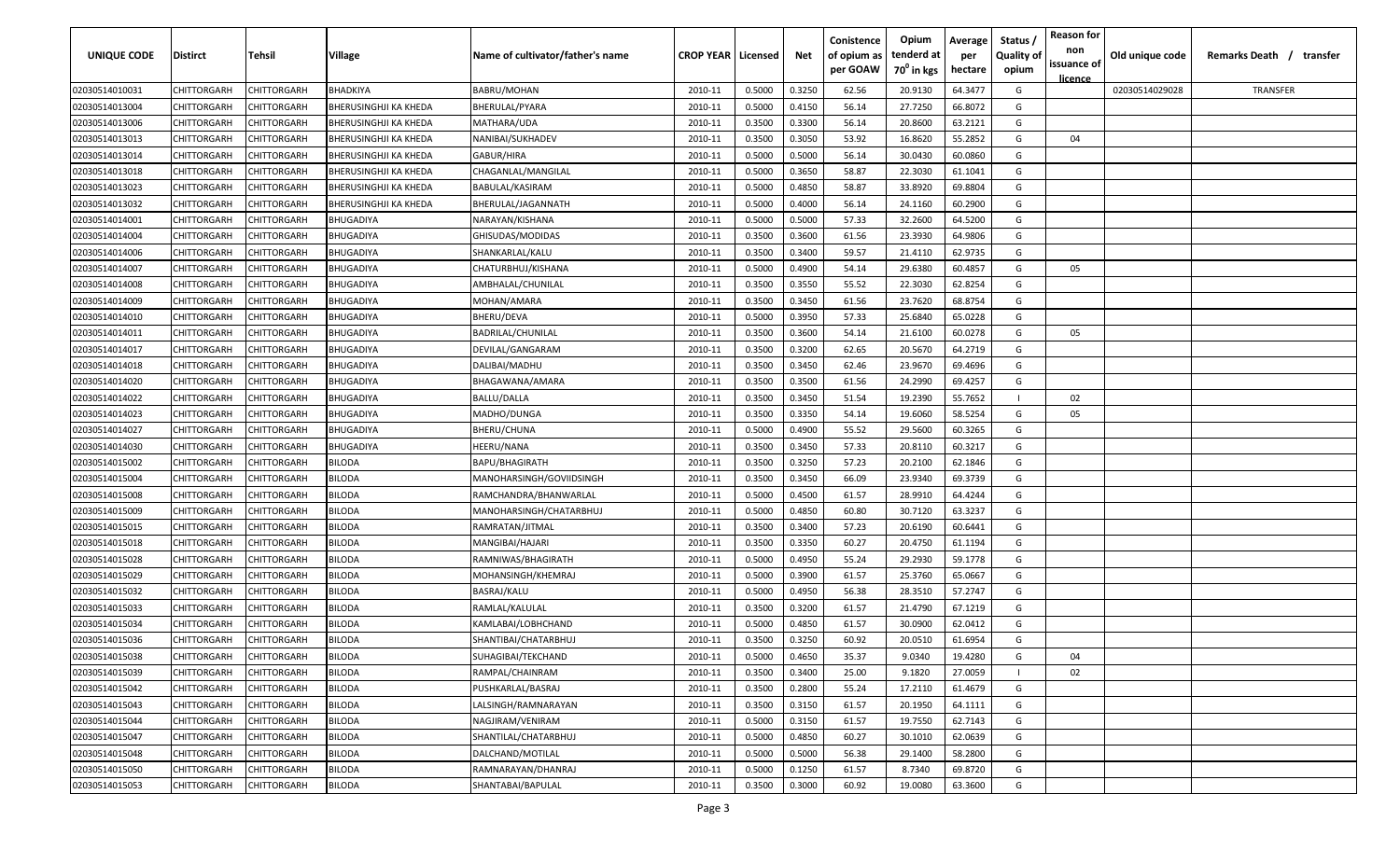| <b>UNIQUE CODE</b> | Distirct           | Tehsil             | Village         | Name of cultivator/father's name | <b>CROP YEAR   Licensed</b> |        | Net    | Conistence<br>of opium as | Opium<br>tenderd at    | Average<br>per | Status /<br><b>Quality of</b> | <b>Reason for</b><br>non<br>issuance of | Old unique code | Remarks Death / transfer |
|--------------------|--------------------|--------------------|-----------------|----------------------------------|-----------------------------|--------|--------|---------------------------|------------------------|----------------|-------------------------------|-----------------------------------------|-----------------|--------------------------|
|                    |                    |                    |                 |                                  |                             |        |        | per GOAW                  | 70 <sup>0</sup> in kgs | hectare        | opium                         | <u>licence</u>                          |                 |                          |
| 02030514015055     | CHITTORGARH        | CHITTORGARH        | <b>BILODA</b>   | BHERULAL/SHANKARLAL              | 2010-11                     | 0.5000 | 0.4600 | 55.24                     | 27.5570                | 59.9065        | G                             |                                         |                 |                          |
| 02030514015063     | CHITTORGARH        | CHITTORGARH        | BILODA          | LALSINGH/RAMCHAND                | 2010-11                     | 0.5000 | 0.2950 | 61.57                     | 18.4360                | 62.4949        | G                             |                                         |                 |                          |
| 02030514015068     | CHITTORGARH        | CHITTORGARH        | BILODA          | SHANTILAL/SHORAM                 | 2010-11                     | 0.3500 | 0.2950 | 56.38                     | 18.3720                | 62.2780        | G                             |                                         |                 |                          |
| 02030514015078     | CHITTORGARH        | CHITTORGARH        | BILODA          | ONKARDAS/BHERUDAS                | 2010-11                     | 0.5000 | 0.4850 | 50.88                     | 24.1900                | 49.8763        | G                             | 04                                      |                 |                          |
| 02030514015083     | CHITTORGARH        | CHITTORGARH        | BILODA          | RAMLAL/LAXMICHAND                | 2010-11                     | 0.5000 | 0.4850 | 57.23                     | 28.2310                | 58.2082        | G                             |                                         |                 |                          |
| 02030514015087     | CHITTORGARH        | CHITTORGARH        | BILODA          | SUA/AMRITRAM                     | 2010-11                     | 0.3500 | 0.3300 | 54.14                     | 19.2120                | 58.2182        | G                             | 05                                      |                 |                          |
| 02030514016002     | CHITTORGARH        | CHITTORGARH        | BILOLA          | MOHAN/BHURALAL                   | 2010-11                     | 0.5000 | 0.4900 | 64.78                     | 34.3150                | 70.0306        | G                             |                                         |                 |                          |
| 02030514016004     | CHITTORGARH        | CHITTORGARH        | <b>BILOLA</b>   | MADHO/RAMLAL                     | 2010-11                     | 0.5000 | 0.2900 | 64.78                     | 22.9230                | 79.0448        | G                             |                                         |                 |                          |
| 02030514016016     | CHITTORGARH        | CHITTORGARH        | BILOLA          | PANIBAI/MATHARALAL               | 2010-11                     | 0.5000 | 0.4900 | 62.83                     | 30.8320                | 62.9224        | G                             |                                         |                 |                          |
| 02030514016020     | CHITTORGARH        | CHITTORGARH        | BILOLA          | INDRASINGH/ONKARSINGH            | 2010-11                     | 0.5000 | 0.4800 | 62.83                     | 28.4620                | 59.2958        | G                             |                                         |                 |                          |
| 02030514016023     | CHITTORGARH        | CHITTORGARH        | BILOLA          | MANGILAL/BHERA                   | 2010-11                     | 0.5000 | 0.4300 | 59.81                     | 27.9140                | 64.9163        | G                             |                                         |                 |                          |
| 02030514016024     | CHITTORGARH        | CHITTORGARH        | BILOLA          | DHKHIBAI/NANDA                   | 2010-11                     | 0.5000 | 0.4650 | 58.47                     | 27.4310                | 58.9914        | G                             |                                         |                 |                          |
| 02030514016026     | CHITTORGARH        | CHITTORGARH        | BILOLA          | PYARA/CHAMPA                     | 2010-11                     | 0.5000 | 0.4850 | 59.81                     | 29.9560                | 61.7649        | G                             |                                         |                 |                          |
| 02030514016027     | CHITTORGARH        | CHITTORGARH        | BILOLA          | BHERULAL/GOVINDRAM               | 2010-11                     | 0.5000 |        |                           |                        |                | F                             |                                         |                 | TRANSFER/ RAGHUNATHPURA  |
| 02030514021002     | CHITTORGARH        | CHITTORGARH        | CHIKSI A        | HIRALAL/DEVJI                    | 2010-11                     | 0.5000 | 0.1850 | 58.13                     | 13.4280                | 72.5838        | G                             |                                         |                 |                          |
| 02030514021003     | CHITTORGARH        | CHITTORGARH        | CHIKSI A        | RATANLAL/SHANKAR                 | 2010-11                     | 0.5000 | 0.4100 | 55.66                     | 25.2220                | 61.5171        | G                             |                                         |                 |                          |
| 02030514021004     | CHITTORGARH        | CHITTORGARH        | CHIKSI A        | AMRTARAM/GOKAL                   | 2010-11                     | 0.3500 | 0.2850 | 59.39                     | 19.2340                | 67.4877        | G                             |                                         |                 |                          |
| 02030514021005     | CHITTORGARH        | CHITTORGARH        | CHIKSI A        | ONKARLALA/HARLAL                 | 2010-11                     | 0.5000 | 0.5000 | 57.80                     | 9.6110                 | 19.2220        | G                             | 04                                      |                 |                          |
| 02030514021007     | CHITTORGARH        | CHITTORGARH        | CHIKSI A        | KISHANSINGH/HUKMSINGH            | 2010-11                     | 0.5000 | 0.2000 | 59.39                     | 13.5240                | 67.6200        | G                             |                                         |                 |                          |
| 02030514021013     | CHITTORGARH        | CHITTORGARH        | CHIKSI A        | SYANIBAI/BHAGHIRTH               | 2010-11                     | 0.5000 | 0.3000 | 56.83                     | 18.9830                | 63.2767        | G                             |                                         |                 |                          |
| 02030514021014     | CHITTORGARH        | CHITTORGARH        | <b>CHIKSI A</b> | HARLAL/HUKMA                     | 2010-11                     | 0.5000 | 0.2350 | 51.24                     | 14.7570                | 62.7957        | G                             | 05                                      |                 |                          |
| 02030514021016     | CHITTORGARH        | CHITTORGARH        | <b>CHIKSI A</b> | ONKARLAL/BOTLAL                  | 2010-11                     | 0.5000 | 0.2000 | 59.39                     | 13.0830                | 65.4150        | G                             |                                         |                 |                          |
| 02030514021017     | CHITTORGARH        | CHITTORGARH        | CHIKSI A        | DALU/BHOLARAM                    | 2010-11                     | 0.5000 | 0.3600 | 57.29                     | 22.3350                | 62.0417        | G                             |                                         |                 |                          |
| 02030514021021     | CHITTORGARH        | CHITTORGARH        | CHIKSI A        | UDIBAI/DUNGA                     | 2010-11                     | 0.5000 | 0.2500 | 56.86                     | 16.3760                | 65.5040        | G                             |                                         |                 |                          |
| 02030514021024     | CHITTORGARH        | CHITTORGARH        | CHIKSI A        | SUHAGIBAI/KISHANLAL              | 2010-11                     | 0.5000 | 0.2800 | 56.62                     | 16.9540                | 60.5500        | G                             |                                         |                 |                          |
| 02030514021025     | CHITTORGARH        | CHITTORGARH        | CHIKSI A        | GOVINDRAM/KAZOD                  | 2010-11                     | 0.3500 | 0.2650 | 56.86                     | 15.8070                | 59.6491        | G                             |                                         |                 |                          |
| 02030514021030     | CHITTORGARH        | CHITTORGARH        | CHIKSI A        | BHERULAL/UDIYACHAMAR             | 2010-11                     | 0.3500 | 0.3450 | 48.30                     | 4.0300                 | 11.6812        | G                             | 04                                      |                 |                          |
| 02030514021031     | CHITTORGARH        | CHITTORGARH        | CHIKSI A        | NATHIBAI/BANSIDAS                | 2010-11                     | 0.5000 | 0.1600 | 44.91                     | 9.3860                 | 58.6625        | G                             | 05                                      |                 |                          |
| 02030514021036     | CHITTORGARH        | CHITTORGARH        | CHIKSI A        | MOHANLAL/RAMNARAYAN              | 2010-11                     | 0.5000 | 0.3250 | 57.29                     | 21.3770                | 65.7754        | G                             |                                         |                 |                          |
| 02030514021040     | CHITTORGARH        | CHITTORGARH        | CHIKSI A        | NARAYAN/DALU                     | 2010-11                     | 0.5000 | 0.4450 | 56.62                     | 28.3420                | 63.6899        | G                             |                                         |                 |                          |
| 02030514021052     | CHITTORGARH        | CHITTORGARH        | CHIKSI A        | LAKMICHAND/CHOTULAL              | 2010-11                     | 0.5000 | 0.4450 | 57.80                     | 27.5710                | 61.9573        | G                             |                                         |                 |                          |
| 02030514021054     | CHITTORGARH        | CHITTORGARH        | CHIKSI A        | GATUBAI/MANGILAL                 | 2010-11                     | 0.5000 | 0.3550 | 55.25                     | 22.7000                | 63.9437        | G                             |                                         |                 |                          |
| 02030514021055     | CHITTORGARH        | CHITTORGARH        | CHIKSI A        | HEMRAJ/CHUNNILAL                 | 2010-11                     | 0.5000 | 0.4400 | 57.80                     | 28.3720                | 64.4818        | G                             |                                         |                 |                          |
| 02030514021057     | CHITTORGARH        | CHITTORGARH        | <b>CHIKSI A</b> | MANOHARLAL/NANDLAL               | 2010-11                     | 0.5000 | 0.4500 | 59.39                     | 29.5680                | 65.7067        | G                             |                                         |                 |                          |
| 02030514021059     | CHITTORGARH        | CHITTORGARH        | CHIKSI A        | KAMLABAI/MOHANLAL                | 2010-11                     | 0.5000 | 0.4000 | 57.29                     | 23.9470                | 59.8675        | G                             |                                         |                 |                          |
| 02030514021064     | <b>CHITTORGARH</b> | <b>CHITTORGARH</b> | <b>CHIKSI A</b> | MOHANLAL/SHANKAR                 | 2010-11                     | 0.5000 | 0.2600 | 56.62                     | 16.5820                | 63.7769        | G                             |                                         |                 |                          |
| 02030514021067     | <b>CHITTORGARH</b> | CHITTORGARH        | <b>CHIKSI A</b> | GOPAL/HIRALAL                    | 2010-11                     | 0.5000 | 0.1900 | 57.80                     | 13.4430                | 70.7526        | G                             |                                         |                 |                          |
| 02030514021068     | <b>CHITTORGARH</b> | CHITTORGARH        | <b>CHIKSI A</b> | RAMRATAN/MANGILAL                | 2010-11                     | 0.5000 | 0.2950 | 57.29                     | 18.4470                | 62.5322        | G                             |                                         |                 |                          |
| 02030514021069     | CHITTORGARH        | CHITTORGARH        | <b>CHIKSI A</b> | FTHELAL/ONKAR                    | 2010-11                     | 0.5000 | 0.4250 | 57.80                     | 26.5140                | 62.3859        | G                             |                                         |                 |                          |
| 02030514021070     | CHITTORGARH        | CHITTORGARH        | CHIKSI A        | RAMGOPAL/DOLATRAM                | 2010-11                     | 0.5000 | 0.3700 | 57.29                     | 23.2110                | 62.7324        | G                             |                                         |                 |                          |
| 02030514021071     | CHITTORGARH        | CHITTORGARH        | CHIKSI A        | MOHAN/ONKAR                      | 2010-11                     | 0.5000 | 0.1200 | 59.39                     | 7.8140                 | 65.1167        | G                             |                                         |                 |                          |
| 02030514021076     | CHITTORGARH        | CHITTORGARH        | CHIKSI A        | MNOHARLAL/DHNNAMALI              | 2010-11                     | 0.5000 | 0.2200 | 56.62                     | 14.2440                | 64.7455        | G                             |                                         |                 |                          |
| 02030514021077     | CHITTORGARH        | CHITTORGARH        | CHIKSI A        | SURESHCHANDRA/GAMNDHIRAM         | 2010-11                     | 0.5000 | 0.2700 | 57.29                     | 17.5800                | 65.1111        | G                             |                                         |                 |                          |
| 02030514021082     | <b>CHITTORGARH</b> | CHITTORGARH        | CHIKSI A        | RAMNIVAS/DADAMCHAND              | 2010-11                     | 0.5000 | 0.2300 | 57.80                     | 14.8960                | 64.7652        | G                             |                                         |                 |                          |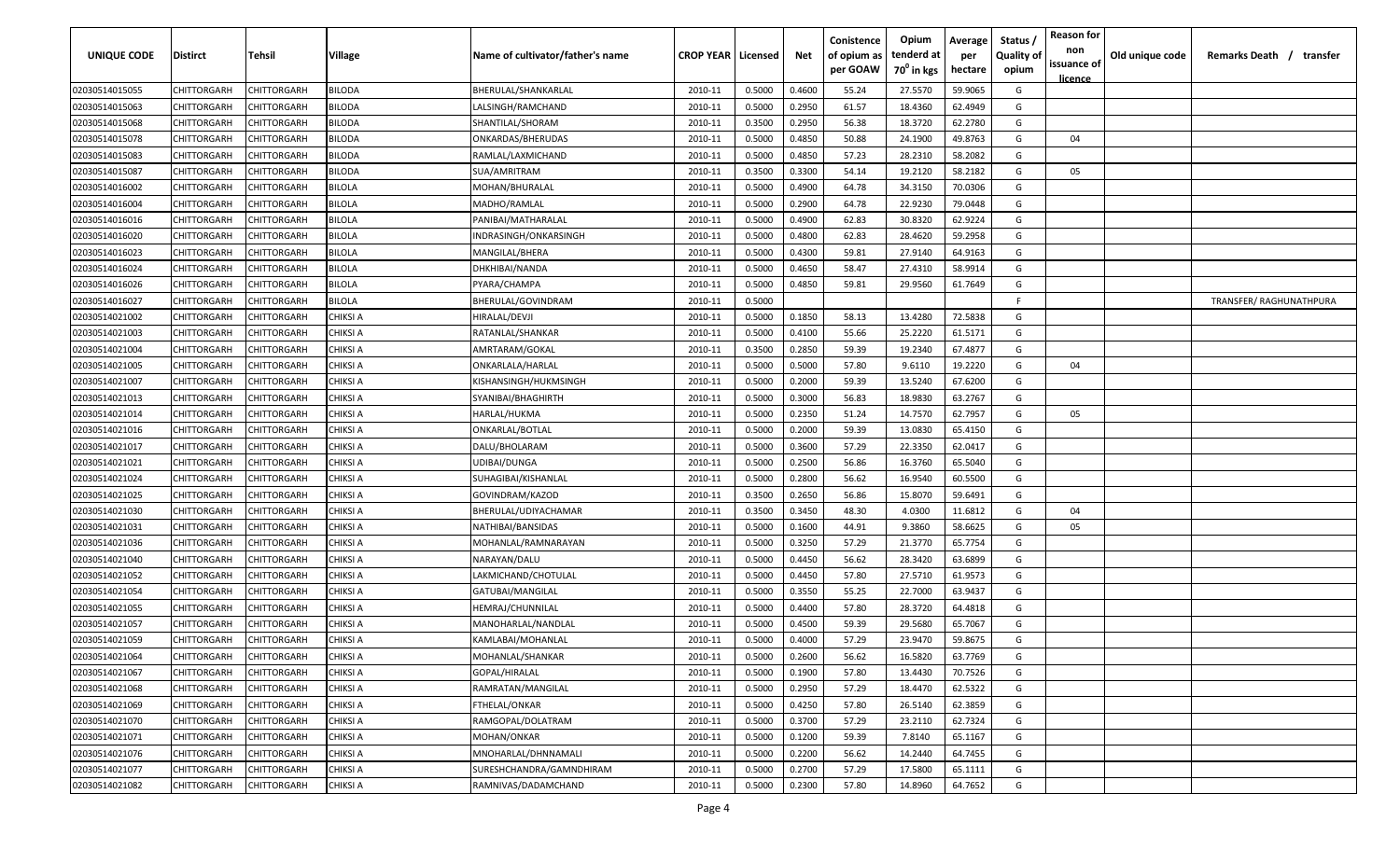| UNIQUE CODE    | Distirct           | Tehsil             | Village         | Name of cultivator/father's name | <b>CROP YEAR   Licensed</b> |        | Net    | Conistence<br>of opium as | Opium<br>tenderd at    | Average<br>per | Status /<br><b>Quality of</b> | <b>Reason for</b><br>non<br>issuance of | Old unique code | Remarks Death / transfer |
|----------------|--------------------|--------------------|-----------------|----------------------------------|-----------------------------|--------|--------|---------------------------|------------------------|----------------|-------------------------------|-----------------------------------------|-----------------|--------------------------|
|                |                    |                    |                 |                                  |                             |        |        | per GOAW                  | 70 <sup>0</sup> in kgs | hectare        | opium                         | <u>licence</u>                          |                 |                          |
| 02030514021086 | CHITTORGARH        | CHITTORGARH        | <b>CHIKSI A</b> | NARWARSINGH/LAXMILAL             | 2010-11                     | 0.5000 | 0.3600 | 59.39                     | 23.3230                | 64.7861        | G                             |                                         |                 |                          |
| 02030514021087 | CHITTORGARH        | CHITTORGARH        | CHIKSI A        | KESURAM/PERTVIRAJ                | 2010-11                     | 0.5000 | 0.3700 | 57.29                     | 24.9380                | 67.4000        | G                             |                                         |                 |                          |
| 02030514021089 | CHITTORGARH        | CHITTORGARH        | CHIKSI A        | HRISINGH/MANSINGH                | 2010-11                     | 0.5000 | 0.1800 | 57.29                     | 11.2860                | 62.7000        | G                             |                                         |                 |                          |
| 02030514021090 | CHITTORGARH        | CHITTORGARH        | CHIKSI A        | NANALAL/GHISA                    | 2010-11                     | 0.5000 | 0.1650 | 57.80                     | 11.0480                | 66.9576        | G                             |                                         |                 |                          |
| 02030514021098 | CHITTORGARH        | CHITTORGARH        | CHIKSI A        | JAYSINGH/ONKAR                   | 2010-11                     | 0.5000 | 0.4000 | 50.87                     | 21.0460                | 52.6150        | G                             | 04                                      |                 |                          |
| 02030514021104 | CHITTORGARH        | CHITTORGARH        | CHIKSI B        | KISHANLAL/GHISA                  | 2010-11                     | 0.5000 | 0.3200 | 59.06                     | 21.5570                | 67.3656        | G                             |                                         |                 |                          |
| 02030514021110 | CHITTORGARH        | CHITTORGARH        | CHIKSI B        | PRATHVIRAJ/MOTILAL               | 2010-11                     | 0.5000 | 0.2400 | 54.08                     | 14.7870                | 61.6125        | G                             | 05                                      |                 |                          |
| 02030514021111 | CHITTORGARH        | CHITTORGARH        | CHIKSI B        | RAMNARAYAN/RATANLAL              | 2010-11                     | 0.5000 | 0.0950 | 56.23                     | 6.4180                 | 67.5579        | G                             |                                         |                 |                          |
| 02030514021112 | CHITTORGARH        | CHITTORGARH        | CHIKSI B        | ONKARLAL/KALU                    | 2010-11                     | 0.5000 |        |                           |                        |                | -F.                           |                                         |                 |                          |
| 02030514021113 | CHITTORGARH        | CHITTORGARH        | CHIKSI B        | MANGILAL/HIRALAL                 | 2010-11                     | 0.5000 | 0.2000 | 62.23                     | 14.6770                | 73.3850        | G                             |                                         |                 |                          |
| 02030514021121 | CHITTORGARH        | CHITTORGARH        | CHIKSI B        | BHERU/GHISU                      | 2010-11                     | 0.5000 | 0.3700 | 56.23                     | 23.3920                | 63.2216        | G                             |                                         |                 |                          |
| 02030514021123 | CHITTORGARH        | CHITTORGARH        | CHIKSI B        | SAGARBAI/ONKARLAL                | 2010-11                     | 0.5000 | 0.4700 | 59.06                     | 31.6810                | 67.4064        | G                             |                                         |                 |                          |
| 02030514021125 | CHITTORGARH        | CHITTORGARH        | CHIKSI B        | GHISU/MOTI                       | 2010-11                     | 0.5000 | 0.3900 | 56.77                     | 23.9330                | 61.3667        | G                             |                                         |                 |                          |
| 02030514021128 | CHITTORGARH        | CHITTORGARH        | CHIKSI B        | MANOHARLAL/VENIRAM               | 2010-11                     | 0.5000 | 0.3300 | 56.77                     | 22.5620                | 68.3697        | G                             |                                         |                 |                          |
| 02030514021132 | CHITTORGARH        | CHITTORGARH        | <b>CHIKSI B</b> | MANOHARLAL/MOOLCHAND/GOTUBAI     | 2010-11                     | 0.5000 | 0.1800 | 45.74                     | 9.4880                 | 52.7111        | G                             | 05                                      |                 |                          |
| 02030514021136 | CHITTORGARH        | CHITTORGARH        | <b>CHIKSI B</b> | BHERULAL/MOTI                    | 2010-11                     | 0.5000 | 0.4200 | 54.02                     | 24.0420                | 57.2429        | G                             | 05                                      |                 |                          |
| 02030514021137 | CHITTORGARH        | CHITTORGARH        | <b>CHIKSI B</b> | LALCHAND/DULICHAND               | 2010-11                     | 0.5000 | 0.2950 | 59.06                     | 18.9330                | 64.1797        | G                             |                                         |                 |                          |
| 02030514021139 | CHITTORGARH        | CHITTORGARH        | <b>CHIKSI B</b> | CHENRAM/RATANLAL                 | 2010-11                     | 0.5000 | 0.4300 | 58.09                     | 28.6220                | 66.5628        | G                             |                                         |                 |                          |
| 02030514021140 | CHITTORGARH        | CHITTORGARH        | <b>CHIKSI B</b> | SHOBHA/NANDA                     | 2010-11                     | 0.5000 | 0.4300 | 58.09                     | 28.1240                | 65.4047        | G                             |                                         |                 |                          |
| 02030514021146 | CHITTORGARH        | CHITTORGARH        | <b>CHIKSI B</b> | GOPAL/SHANKARLAL                 | 2010-11                     | 0.5000 | 0.3700 | 58.09                     | 24.5310                | 66.3000        | G                             |                                         |                 |                          |
| 02030514021148 | CHITTORGARH        | CHITTORGARH        | <b>CHIKSI B</b> | MANGILAL/SHRIRAM                 | 2010-11                     | 0.5000 | 0.3250 | 58.09                     | 20.3900                | 62.7385        | G                             |                                         |                 |                          |
| 02030514021155 | CHITTORGARH        | CHITTORGARH        | <b>CHIKSI B</b> | RAMNARAYAN/HIRA                  | 2010-11                     | 0.5000 | 0.3650 | 62.23                     | 24.5630                | 67.2959        | G                             |                                         |                 |                          |
| 02030514021156 | CHITTORGARH        | CHITTORGARH        | CHIKSI B        | NARENDER/HIRALAL                 | 2010-11                     | 0.5000 | 0.3450 | 58.09                     | 22.2650                | 64.5362        | G                             |                                         |                 |                          |
| 02030514021157 | CHITTORGARH        | CHITTORGARH        | CHIKSI B        | ONKARLAL/MAGNIRAM                | 2010-11                     | 0.3500 | 0.2800 | 56.77                     | 17.2660                | 61.6643        | G                             |                                         |                 |                          |
| 02030514021161 | CHITTORGARH        | CHITTORGARH        | CHIKSI B        | BAGDIRAM/GANGARAM                | 2010-11                     | 0.5000 | 0.2500 | 61.16                     | 15.5870                | 62.3480        | G                             |                                         |                 |                          |
| 02030514021165 | CHITTORGARH        | CHITTORGARH        | CHIKSI B        | SHANTILAL/MOTILAL                | 2010-11                     | 0.5000 | 0.2800 | 58.09                     | 18.2150                | 65.0536        | G                             |                                         |                 |                          |
| 02030514021169 | CHITTORGARH        | CHITTORGARH        | CHIKSI B        | SURESH/NANDA                     | 2010-11                     | 0.5000 | 0.4750 | 56.23                     | 28.7010                | 60.4232        | G                             |                                         |                 |                          |
| 02030514021170 | CHITTORGARH        | CHITTORGARH        | CHIKSI B        | CHUNA/LALU                       | 2010-11                     | 0.5000 | 0.3200 | 54.08                     | 19.1290                | 59.7781        | G                             | 05                                      |                 |                          |
| 02030514021171 | CHITTORGARH        | CHITTORGARH        | CHIKSI B        | RUPLAL/NOLARAM                   | 2010-11                     | 0.5000 | 0.3300 | 56.77                     | 20.1370                | 61.0212        | G                             |                                         |                 |                          |
| 02030514021174 | CHITTORGARH        | CHITTORGARH        | CHIKSI B        | RAMSINGH/RAMNARAYAN              | 2010-11                     | 0.5000 | 0.2650 | 56.23                     | 16.1380                | 60.8981        | G                             |                                         |                 |                          |
| 02030514021175 | CHITTORGARH        | CHITTORGARH        | <b>CHIKSI B</b> | BAPULAL/SHANKAR                  | 2010-11                     | 0.5000 | 0.2850 | 61.16                     | 19.4750                | 68.3333        | G                             |                                         |                 |                          |
| 02030514021176 | CHITTORGARH        | CHITTORGARH        | <b>CHIKSI B</b> | BANSHILAL/MANGILAL               | 2010-11                     | 0.5000 | 0.2000 | 58.09                     | 12.4980                | 62.4900        | G                             |                                         |                 |                          |
| 02030514021179 | CHITTORGARH        | CHITTORGARH        | <b>CHIKSI B</b> | DALU/HARLAL                      | 2010-11                     | 0.5000 | 0.3050 | 56.77                     | 19.7890                | 64.8820        | G                             |                                         |                 |                          |
| 02030514021180 | CHITTORGARH        | CHITTORGARH        | <b>CHIKSI B</b> | VENIRAM/KAJOD                    | 2010-11                     | 0.5000 | 0.4350 | 56.77                     | 26.9410                | 61.9333        | G                             |                                         |                 |                          |
| 02030514021189 | CHITTORGARH        | CHITTORGARH        | <b>CHIKSI B</b> | GATTUBAI/BHIMRAJ                 | 2010-11                     | 0.5000 | 0.4100 | 53.13                     | 23.7720                | 57.9805        | G                             | 05                                      |                 |                          |
| 02030514021193 | <b>CHITTORGARH</b> | <b>CHITTORGARH</b> | <b>CHIKSI B</b> | ONKAR/NANDA                      | 2010-11                     | 0.5000 | 0.4100 | 56.23                     | 25.1190                | 61.2659        | G                             |                                         |                 |                          |
| 02030514021196 | <b>CHITTORGARH</b> | CHITTORGARH        | <b>CHIKSI B</b> | KESAWBAI/NANA                    | 2010-11                     | 0.5000 | 0.3600 | 61.16                     | 23.3370                | 64.8250        | G                             |                                         |                 |                          |
| 02030514021200 | <b>CHITTORGARH</b> | CHITTORGARH        | <b>CHIKSI B</b> | MOTILAL/JAIRAM                   | 2010-11                     | 0.5000 | 0.3700 | 54.08                     | 20.7670                | 56.1270        | G                             | 05                                      |                 |                          |
| 02030514021207 | <b>CHITTORGARH</b> | CHITTORGARH        | <b>CHIKSI A</b> | RAMNIWAS/ONKAR                   | 2010-11                     | 0.3500 | 0.2450 | 57.80                     | 2.7740                 | 11.3224        | G                             | 04                                      |                 |                          |
| 02030514021210 | CHITTORGARH        | CHITTORGARH        | CHIKSI A        | GOPAL/BHERULAL                   | 2010-11                     | 0.5000 | 0.2100 | 57.80                     | 13.5830                | 64.6810        | G                             |                                         |                 |                          |
| 02030514021211 | CHITTORGARH        | CHITTORGARH        | CHIKSI A        | <b>BADRILAL/GHISA</b>            | 2010-11                     | 0.5000 | 0.0950 | 57.80                     | 6.4490                 | 67.8842        | G                             |                                         |                 |                          |
| 02030514021216 | CHITTORGARH        | CHITTORGARH        | CHIKSI A        | KALURAM/MANGNIRAM                | 2010-11                     | 0.3500 | 0.2300 | 59.39                     | 15.2720                | 66.4000        | G                             |                                         |                 |                          |
| 02030514021220 | CHITTORGARH        | CHITTORGARH        | <b>CHIKSI B</b> | DEVKISHAN/MULCHAND               | 2010-11                     | 0.5000 | 0.2550 | 54.08                     | 16.5020                | 64.7137        | G                             | 05                                      |                 |                          |
| 02030514021225 | <b>CHITTORGARH</b> | CHITTORGARH        | CHIKSI A        | GHITHABAI/GTTHU                  | 2010-11                     | 0.5000 | 0.3100 | 56.62                     | 19.3960                | 62.5677        | G                             |                                         |                 |                          |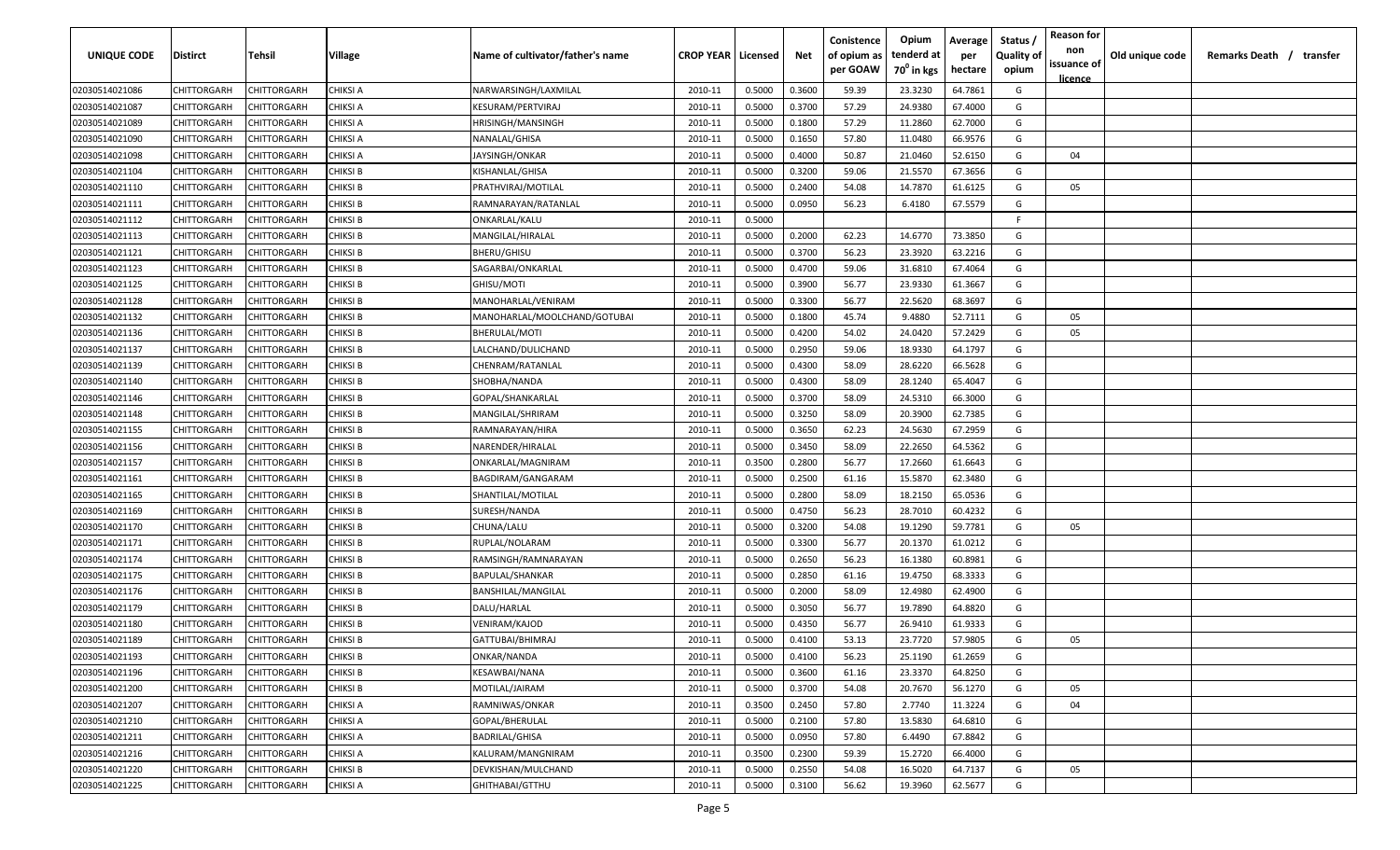| UNIQUE CODE    | Distirct           | Tehsil             | Village             | Name of cultivator/father's name | <b>CROP YEAR   Licensed</b> |        | Net    | Conistence<br>of opium as | Opium<br>tenderd at    | Average<br>per | Status /<br><b>Quality of</b> | <b>Reason for</b><br>non      | Old unique code | Remarks Death / transfer |
|----------------|--------------------|--------------------|---------------------|----------------------------------|-----------------------------|--------|--------|---------------------------|------------------------|----------------|-------------------------------|-------------------------------|-----------------|--------------------------|
|                |                    |                    |                     |                                  |                             |        |        | per GOAW                  | 70 <sup>0</sup> in kgs | hectare        | opium                         | issuance of<br><u>licence</u> |                 |                          |
| 02030514021229 | CHITTORGARH        | CHITTORGARH        | <b>CHIKSI A</b>     | TRILOK/NAVALA                    | 2010-11                     | 0.5000 | 0.1550 | 60.64                     | 10.7420                | 69.3032        | G                             |                               |                 |                          |
| 02030514021231 | CHITTORGARH        | CHITTORGARH        | CHIKSI A            | HAJARI/GOKAL                     | 2010-11                     | 0.5000 | 0.1900 | 56.62                     | 12.5450                | 66.0263        | G                             |                               |                 |                          |
| 02030514021232 | CHITTORGARH        | CHITTORGARH        | CHIKSI A            | MADHANPURI/DUNGARPURI            | 2010-11                     | 0.5000 | 0.2700 | 58.13                     | 17.2150                | 63.7593        | G                             |                               |                 |                          |
| 02030514021235 | CHITTORGARH        | CHITTORGARH        | <b>CHIKSI B</b>     | MANGUPURI/MAGANPURI              | 2010-11                     | 0.5000 | 0.2200 | 59.06                     | 13.8280                | 62.8545        | G                             |                               |                 |                          |
| 02030514021236 | CHITTORGARH        | CHITTORGARH        | <b>CHIKSI B</b>     | BHERUPURI/LAXMANPURI             | 2010-11                     | 0.5000 | 0.4250 | 56.77                     | 26.7220                | 62.8753        | G                             |                               |                 |                          |
| 02030514024001 | CHITTORGARH        | CHITTORGARH        | DAULATPURA - COR    | LEHRU/AMARCHAND                  | 2010-11                     | 0.3500 | 0.3450 | 58.27                     | 20.9190                | 60.6348        | G                             |                               |                 |                          |
| 02030514024002 | CHITTORGARH        | CHITTORGARH        | DAULATPURA - COR    | BHAGACHAND/MADHU                 | 2010-11                     | 0.3500 | 0.3400 | 58.45                     | 21.0590                | 61.9382        | G                             |                               |                 |                          |
| 02030514024008 | CHITTORGARH        | CHITTORGARH        | DAULATPURA - COR    | GIRDHARI/KAJODBHIL               | 2010-11                     | 0.3500 | 0.2200 | 58.45                     | 12.6420                | 57.4636        | G                             |                               |                 |                          |
| 02030514024010 | CHITTORGARH        | CHITTORGARH        | DAULATPURA - COR    | RAMLAL/BHIMA                     | 2010-11                     | 0.3500 | 0.3400 | 61.75                     | 22.4770                | 66.1088        | G                             |                               |                 |                          |
| 02030514024011 | CHITTORGARH        | CHITTORGARH        | DAULATPURA - COR    | SHAMBHUDAS/FULDAS                | 2010-11                     | 0.3500 | 0.3200 | 65.55                     | 22.0720                | 68.9750        | G                             |                               |                 |                          |
| 02030514024017 | CHITTORGARH        | CHITTORGARH        | DAULATPURA - COR    | BHERU/JAICHAND                   | 2010-11                     | 0.3500 | 0.3400 | 61.75                     | 22.8650                | 67.2500        | G                             |                               |                 |                          |
| 02030514024019 | CHITTORGARH        | CHITTORGARH        | DAULATPURA - COR    | SHANKAR/TRILOK                   | 2010-11                     | 0.3500 | 0.3550 | 58.45                     | 21.4930                | 60.5437        | G                             |                               |                 |                          |
| 02030514024027 | CHITTORGARH        | CHITTORGARH        | DAULATPURA - COR    | <b>BHURA/TRILOK</b>              | 2010-11                     | 0.3500 | 0.3500 | 58.45                     | 21.2340                | 60.6686        | G                             |                               |                 |                          |
| 02030514024029 | CHITTORGARH        | CHITTORGARH        | DAULATPURA - COR    | KESHARBAI/LAHRU                  | 2010-11                     | 0.3500 | 0.3650 | 62.04                     | 23.4690                | 64.2986        | G                             |                               |                 |                          |
| 02030514024030 | CHITTORGARH        | CHITTORGARH        | DAULATPURA - COR    | DEEPCHAND/RAMLAL                 | 2010-11                     | 0.3500 | 0.1050 | 58.45                     | 6.3040                 | 60.0381        | G                             |                               | 02030514051041  | <b>TRANSFER</b>          |
| 02030514029001 | CHITTORGARH        | CHITTORGARH        | DOULATPURA VIJAYPUR | MOHANLAL/DHULA                   | 2010-11                     | 0.5000 | 0.3000 | 57.54                     | 19.1940                | 63.9800        | G                             |                               |                 |                          |
| 02030514029002 | CHITTORGARH        | CHITTORGARH        | DOULATPURA VIJAYPUR | BHOLIRAM/MULCHAND                | 2010-11                     | 0.3500 | 0.3550 | 59.31                     | 23.1730                | 65.2761        | G                             |                               |                 |                          |
| 02030514029003 | CHITTORGARH        | CHITTORGARH        | DOULATPURA VIJAYPUR | <b>BALU/KALU</b>                 | 2010-11                     | 0.5000 | 0.4650 | 59.67                     | 29.7410                | 63.9591        | G                             |                               |                 |                          |
| 02030514029006 | CHITTORGARH        | CHITTORGARH        | DOULATPURA VIJAYPUR | DHAPUBAI/MAGANLAL                | 2010-11                     | 0.5000 | 0.4000 | 59.31                     | 25.7490                | 64.3725        | G                             |                               |                 |                          |
| 02030514029007 | CHITTORGARH        | CHITTORGARH        | DOULATPURA VIJAYPUR | GANGABAI/GHISALAL                | 2010-11                     | 0.3500 | 0.3000 | 59.67                     | 20.5180                | 68.3933        | G                             |                               |                 |                          |
| 02030514029008 | CHITTORGARH        | CHITTORGARH        | DOULATPURA VIJAYPUR | GOPILAL/NAGJIRAM                 | 2010-11                     | 0.5000 | 0.5100 | 59.73                     | 31.8020                | 62.3569        | G                             |                               |                 |                          |
| 02030514029009 | CHITTORGARH        | CHITTORGARH        | DOULATPURA VIJAYPUR | MADANLAL/BHANWARLAL              | 2010-11                     | 0.3500 | 0.3650 | 57.10                     | 23.0600                | 63.1781        | G                             |                               |                 |                          |
| 02030514029011 | CHITTORGARH        | CHITTORGARH        | DOULATPURA VIJAYPUR | DALCHAND/PRABHU                  | 2010-11                     | 0.3500 | 0.3100 | 57.10                     | 18.3050                | 59.0484        | G                             |                               |                 |                          |
| 02030514029013 | CHITTORGARH        | CHITTORGARH        | DOULATPURA VIJAYPUR | MEGHRAJ/HARIRAM                  | 2010-11                     | 0.3500 | 0.3500 | 59.67                     | 24.2090                | 69.1686        | G                             |                               |                 |                          |
| 02030514029014 | CHITTORGARH        | CHITTORGARH        | DOULATPURA VIJAYPUR | DOULATRAM/MADHAWLAL              | 2010-11                     | 0.5000 | 0.4950 | 57.10                     | 31.1930                | 63.0162        | G                             |                               |                 |                          |
| 02030514029015 | CHITTORGARH        | CHITTORGARH        | DOULATPURA VIJAYPUR | BALURAM/NAGJIRAM                 | 2010-11                     | 0.3500 | 0.3500 | 59.67                     | 23.1430                | 66.1229        | G                             |                               |                 |                          |
| 02030514029016 | CHITTORGARH        | CHITTORGARH        | DOULATPURA VIJAYPUR | UDAIRAM/GULAB                    | 2010-11                     | 0.5000 | 0.2900 | 57.10                     | 19.2180                | 66.2690        | G                             |                               |                 |                          |
| 02030514029017 | CHITTORGARH        | CHITTORGARH        | DOULATPURA VIJAYPUR | KISHANLAL/RANGLAL                | 2010-11                     | 0.5000 | 0.5000 | 57.54                     | 30.7260                | 61.4520        | G                             |                               |                 |                          |
| 02030514029018 | CHITTORGARH        | CHITTORGARH        | DOULATPURA VIJAYPUR | MADANLAL/MANGILAL                | 2010-11                     | 0.3500 | 0.3150 | 57.12                     | 18.9080                | 60.0254        | G                             |                               |                 |                          |
| 02030514029020 | CHITTORGARH        | CHITTORGARH        | DOULATPURA VIJAYPUR | JAGDISH/MADHAVLAL                | 2010-11                     | 0.5000 | 0.4900 | 59.73                     | 31.8530                | 65.0061        | G                             |                               |                 |                          |
| 02030514029022 | CHITTORGARH        | CHITTORGARH        | DOULATPURA VIJAYPUR | KANHAYA/BALURAM                  | 2010-11                     | 0.5000 | 0.3050 | 59.31                     | 19.6990                | 64.5869        | G                             |                               |                 |                          |
| 02030514029024 | CHITTORGARH        | CHITTORGARH        | DOULATPURA VIJAYPUR | SHIVLAL/GANGARAM                 | 2010-11                     | 0.5000 | 0.3950 | 59.31                     | 25.9180                | 65.6152        | G                             |                               |                 |                          |
| 02030514029026 | CHITTORGARH        | CHITTORGARH        | DOULATPURA VIJAYPUR | RADHABAI/GITALAL                 | 2010-11                     | 0.5000 | 0.4800 | 59.67                     | 32.1370                | 66.9521        | G                             |                               |                 |                          |
| 02030514029027 | CHITTORGARH        | CHITTORGARH        | DOULATPURA VIJAYPUR | RAMLAL/GANGARAM                  | 2010-11                     | 0.5000 | 0.4950 | 59.31                     | 33.5020                | 67.6808        | G                             |                               |                 |                          |
| 02030514029032 | <b>CHITTORGARH</b> | CHITTORGARH        | DOULATPURA VIJAYPUR | NANIBAI/BHERUDAS                 | 2010-11                     | 0.3500 | 0.3400 | 57.54                     | 23.2300                | 68.3235        | G                             |                               |                 | <b>NAME CHANGE</b>       |
| 02030514029033 | <b>CHITTORGARH</b> | <b>CHITTORGARH</b> | DOULATPURA VIJAYPUR | KANHAYALAL/BHERUDAS              | 2010-11                     | 0.5000 | 0.5000 | 59.67                     | 33.6450                | 67.2900        | G                             |                               |                 |                          |
| 02030514029035 | CHITTORGARH        | CHITTORGARH        | DOULATPURA VIJAYPUR | EJANBAI/MODIRAM                  | 2010-11                     | 0.5000 | 0.4000 | 59.31                     | 25.2660                | 63.1650        | G                             |                               |                 |                          |
| 02030514029036 | <b>CHITTORGARH</b> | CHITTORGARH        | DOULATPURA VIJAYPUR | MOLABAI/DHANRAJ                  | 2010-11                     | 0.5000 | 0.3800 | 57.10                     | 23.4270                | 61.6500        | G                             |                               |                 |                          |
| 02030514029037 | <b>CHITTORGARH</b> | CHITTORGARH        | DOULATPURA VIJAYPUR | NANAIBAI/RANGLAL                 | 2010-11                     | 0.5000 | 0.1400 | 57.10                     | 8.5320                 | 60.9429        | G                             |                               |                 |                          |
| 02030514029038 | CHITTORGARH        | CHITTORGARH        | DOULATPURA VIJAYPUR | BHERU/MAGANDHAKAR                | 2010-11                     | 0.5000 | 0.2000 | 62.13                     | 13.6150                | 68.0750        | G                             |                               |                 |                          |
| 02030514029044 | CHITTORGARH        | CHITTORGARH        | DOULATPURA VIJAYPUR | NANALAL/FULCHAND                 | 2010-11                     | 0.3500 | 0.2050 | 62.13                     | 14.4320                | 70.4000        | G                             |                               |                 |                          |
| 02030514029045 | CHITTORGARH        | CHITTORGARH        | DOULATPURA VIJAYPUR | AASHARAM/MANGILAL                | 2010-11                     | 0.5000 | 0.2600 | 57.54                     | 17.0730                | 65.6654        | G                             |                               |                 |                          |
| 02030514029046 | CHITTORGARH        | CHITTORGARH        | DOULATPURA VIJAYPUR | MANGILAL/TULSIRAM                | 2010-11                     | 0.5000 | 0.2650 | 57.54                     | 17.1550                | 64.7358        | G                             |                               |                 |                          |
| 02030514029048 | <b>CHITTORGARH</b> | CHITTORGARH        | DOULATPURA VIJAYPUR | KASTURIBAI/BHURALAL              | 2010-11                     | 0.5000 | 0.4550 | 51.84                     | 26.6370                | 58.5429        | G                             | 05                            |                 |                          |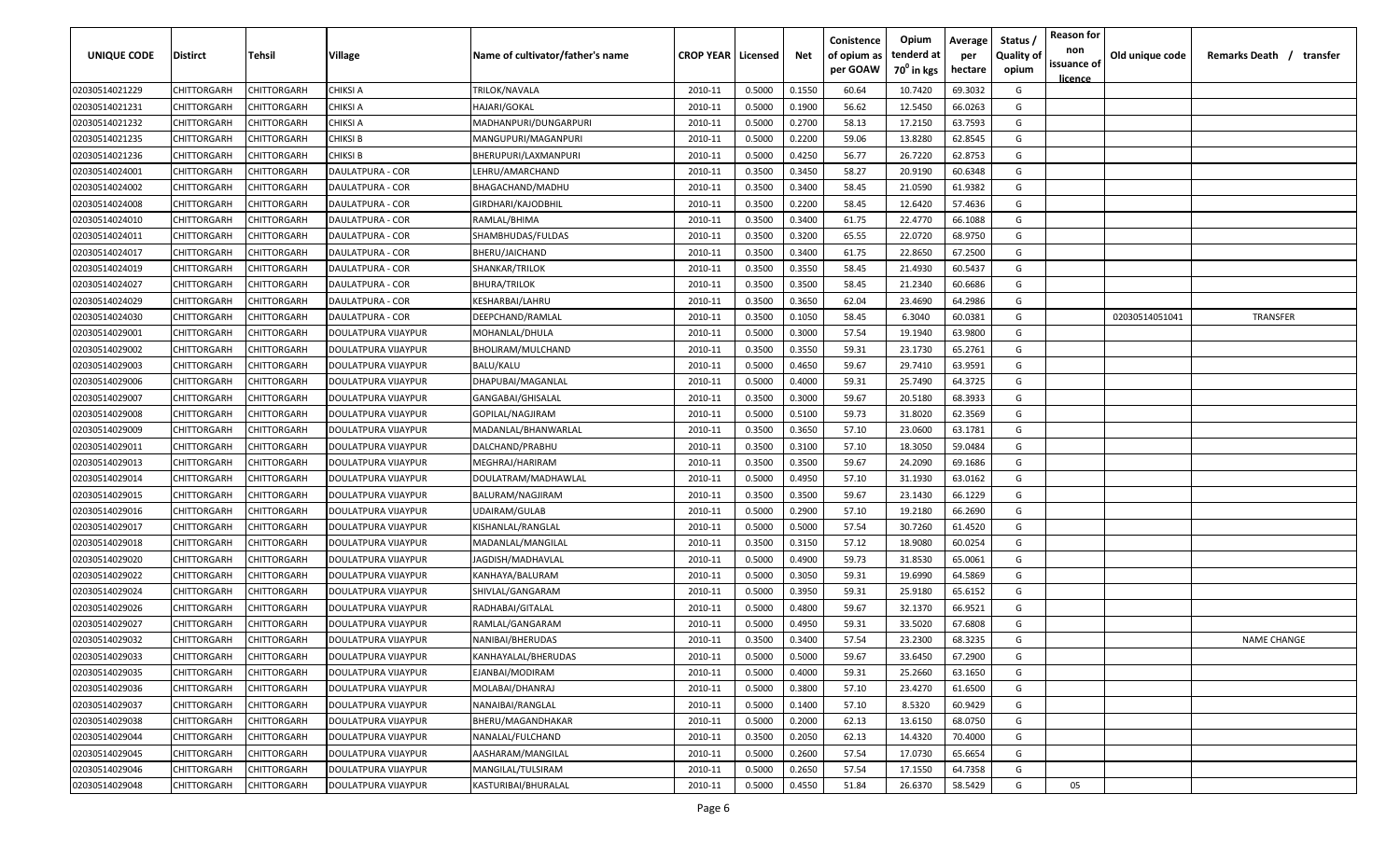| UNIQUE CODE    | Distirct    | Tehsil             | Village                 | Name of cultivator/father's name | <b>CROP YEAR   Licensed</b> |        | Net    | Conistence<br>of opium as<br>per GOAW | Opium<br>tenderd at<br>70 <sup>0</sup> in kgs | Average<br>per<br>hectare | Status /<br><b>Quality of</b><br>opium | <b>Reason for</b><br>non<br>issuance of<br><u>licence</u> | Old unique code | Remarks Death /<br>transfer |
|----------------|-------------|--------------------|-------------------------|----------------------------------|-----------------------------|--------|--------|---------------------------------------|-----------------------------------------------|---------------------------|----------------------------------------|-----------------------------------------------------------|-----------------|-----------------------------|
| 02030514030001 | CHITTORGARH | CHITTORGARH        | ERAL                    | SURESHCHANDRA/GHAMANDIRAM        | 2010-11                     | 0.3500 | 0.2000 | 62.67                                 | 13.1790                                       | 65.8950                   | G                                      |                                                           |                 |                             |
| 02030514030003 | CHITTORGARH | CHITTORGARH        | ERAL                    | SATYANATRAYAN/NAGJIRAM           | 2010-11                     | 0.3500 | 0.3450 | 56.60                                 | 21.0310                                       | 60.9594                   | G                                      |                                                           |                 |                             |
| 02030514030010 | CHITTORGARH | CHITTORGARH        | ERAL                    | SHANGRIBAI/ROOPA                 | 2010-11                     | 0.3500 | 0.3400 | 62.66                                 | 21.3040                                       | 62.6588                   | G                                      |                                                           |                 |                             |
| 02030514030022 | CHITTORGARH | CHITTORGARH        | ERAL                    | <b>BAGDUGIRI/KISHANGIRI</b>      | 2010-11                     | 0.5000 | 0.4500 | 63.09                                 | 31.7970                                       | 70.6600                   |                                        | 02                                                        |                 |                             |
| 02030514030057 | CHITTORGARH | CHITTORGARH        | ERAL                    | GORDHAN/HIRA                     | 2010-11                     | 0.3500 | 0.1050 | 61.25                                 | 7.8580                                        | 74.8381                   |                                        | 02                                                        |                 |                             |
| 02030514030079 | CHITTORGARH | CHITTORGARH        | ERAL                    | VIRBHAN/CHATRA                   | 2010-11                     | 0.5000 | 0.3900 | 62.66                                 | 25.3590                                       | 65.0231                   | G                                      |                                                           |                 |                             |
| 02030514030084 | CHITTORGARH | <b>CHITTORGARH</b> | ERAL                    | BANSIPURI/SHANKARPURI            | 2010-11                     | 0.3500 | 0.3350 | 56.53                                 | 14.1240                                       | 42.1612                   | G                                      | 04                                                        |                 |                             |
| 02030514030085 | CHITTORGARH | <b>CHITTORGARH</b> | ERAL                    | ONKARLAL/NATHU                   | 2010-11                     | 0.5000 | 0.5000 | 56.53                                 | 31.0830                                       | 62.1660                   | G                                      |                                                           |                 |                             |
| 02030514030086 | CHITTORGARH | CHITTORGARH        | ERAL                    | KAMALSINGH/BASRAJ                | 2010-11                     | 0.5000 | 0.1900 | 57.10                                 | 13.4000                                       | 70.5263                   | G                                      |                                                           |                 |                             |
| 02030514030087 | CHITTORGARH | CHITTORGARH        | ERAL                    | KANCHANBAI/KALURAM               | 2010-11                     | 0.5000 |        |                                       |                                               |                           | E                                      |                                                           | 02030514021216  | <b>TRANSFER</b>             |
| 02030514031001 | CHITTORGARH | CHITTORGARH        | ALASIYA                 | HIRALAL/SHRILAL                  | 2010-11                     | 0.5000 | 0.2000 | 58.13                                 | 12.4980                                       | 62.4900                   | G                                      |                                                           |                 |                             |
| 02030514031003 | CHITTORGARH | CHITTORGARH        | ALASIYA                 | VIJAYRAM/RAMLAL                  | 2010-11                     | 0.3500 | 0.3250 | 55.20                                 | 19.7060                                       | 60.6338                   | G                                      |                                                           |                 |                             |
| 02030514031006 | CHITTORGARH | CHITTORGARH        | FALASIYA                | KAMALABAI/NANALAL                | 2010-11                     | 0.5000 | 0.3550 | 55.20                                 | 20.0140                                       | 56.3775                   | G                                      |                                                           |                 |                             |
| 02030514031008 | CHITTORGARH | CHITTORGARH        | FALASIYA                | RADHABAI/CHATURBHU               | 2010-11                     | 0.5000 | 0.5000 | 47.74                                 | 26.9050                                       | 53.8100                   | G                                      | 04                                                        |                 |                             |
| 02030514031010 | CHITTORGARH | CHITTORGARH        | FALASIYA                | LALSINGH/RAMSINGH                | 2010-11                     | 0.3500 | 0.3400 | 58.13                                 | 21.6820                                       | 63.7706                   | G                                      |                                                           |                 |                             |
| 02030514031012 | CHITTORGARH | CHITTORGARH        | FALASIYA                | SHYANIBAI/MANGILAL               | 2010-11                     | 0.3500 | 0.3400 | 55.20                                 | 20.9760                                       | 61.6941                   | G                                      |                                                           |                 | <b>NAME CHANGE</b>          |
| 02030514031013 | CHITTORGARH | CHITTORGARH        | FALASIYA                | HAJARILAL/DALCHAND               | 2010-11                     | 0.5000 | 0.4650 | 56.72                                 | 29.1860                                       | 62.7656                   | G                                      |                                                           |                 |                             |
| 02030514031014 | CHITTORGARH | CHITTORGARH        | FALASIYA                | LAHRIBAI/DHANRAJ                 | 2010-11                     | 0.3500 | 0.2300 | 58.13                                 | 14.7980                                       | 64.3391                   | G                                      |                                                           |                 |                             |
| 02030514031016 | CHITTORGARH | CHITTORGARH        | FALASIYA                | RAMCHANDRA/BARJIBAI/KHEMRAJ      | 2010-11                     | 0.3500 | 0.1900 | 58.13                                 | 12.0160                                       | 63.2421                   | G                                      |                                                           |                 |                             |
| 02030514031020 | CHITTORGARH | CHITTORGARH        | FALASIYA                | JHAMAKUBAI/BHERULAL              | 2010-11                     | 0.3500 | 0.3600 | 55.20                                 | 20.3610                                       | 56.5583                   | G                                      |                                                           |                 |                             |
| 02030514031028 | CHITTORGARH | CHITTORGARH        | FALASIYA                | AMBALAL/DAKHIBAI                 | 2010-11                     | 0.3500 | 0.3450 | 58.13                                 | 22.8620                                       | 66.2667                   | G                                      |                                                           |                 |                             |
| 02030514031030 | CHITTORGARH | CHITTORGARH        | FALASIYA                | KALURAM/GANESH                   | 2010-11                     | 0.3500 | 0.0900 | 69.36                                 | 7.6790                                        | 85.3222                   | G                                      |                                                           |                 |                             |
| 02030514031034 | CHITTORGARH | CHITTORGARH        | FALASIYA                | MOHANSINGH/NANALAL               | 2010-11                     | 0.3500 | 0.1900 | 56.86                                 | 12.1190                                       | 63.7842                   | G                                      |                                                           |                 |                             |
| 02030514031035 | CHITTORGARH | CHITTORGARH        | FALASIYA                | DALCHAND/KALU                    | 2010-11                     | 0.5000 | 0.2000 | 59.11                                 | 13.0210                                       | 65.1050                   | G                                      |                                                           |                 |                             |
| 02030514031038 | CHITTORGARH | CHITTORGARH        | FALASIYA                | KHYALILAL/HAJARI                 | 2010-11                     | 0.3500 | 0.3400 | 56.86                                 | 20.8510                                       | 61.3265                   | G                                      |                                                           |                 |                             |
| 02030514031041 | CHITTORGARH | CHITTORGARH        | FALASIYA                | GORILAL/CHATARBHUJ               | 2010-11                     | 0.5000 | 0.4000 | 56.86                                 | 25.8710                                       | 64.6775                   | G                                      |                                                           |                 |                             |
| 02030514031046 | CHITTORGARH | CHITTORGARH        | ALASIYA                 | SHANTILAL/JASRAJ                 | 2010-11                     | 0.5000 | 0.2600 | 55.20                                 | 16.0400                                       | 61.6923                   | G                                      |                                                           |                 |                             |
| 02030514031048 | CHITTORGARH | CHITTORGARH        | ALASIYA                 | KAILASHBAI/GAMNDIRAM             | 2010-11                     | 0.5000 | 0.4350 | 55.20                                 | 24.6670                                       | 56.7057                   | G                                      |                                                           |                 |                             |
| 02030514031054 | CHITTORGARH | CHITTORGARH        | FALASIYA                | RAMSINGH/AMBALAL                 | 2010-11                     | 0.5000 |        |                                       |                                               |                           | F.                                     |                                                           |                 |                             |
| 02030514031056 | CHITTORGARH | CHITTORGARH        | FALASIYA                | LALSINGH/DAULATRAM               | 2010-11                     | 0.5000 | 0.3400 | 59.11                                 | 20.6380                                       | 60.7000                   | G                                      |                                                           |                 |                             |
| 02030514031062 | CHITTORGARH | CHITTORGARH        | FALASIYA                | RAMNARAYAN/HIRA                  | 2010-11                     | 0.3500 | 0.3400 | 59.61                                 | 20.6720                                       | 60.8000                   | G                                      |                                                           |                 |                             |
| 02030514031063 | CHITTORGARH | <b>CHITTORGARH</b> | FALASIYA                | SATYANARAYAN/VENIRAM             | 2010-11                     | 0.3500 | 0.2900 | 55.20                                 | 17.5690                                       | 60.5828                   | G                                      |                                                           |                 |                             |
| 02030514031064 | CHITTORGARH | CHITTORGARH        | FALASIYA                | MADANSINGH/VENIRAM               | 2010-11                     | 0.5000 | 0.3450 | 58.13                                 | 21.8070                                       | 63.2087                   | G                                      |                                                           |                 |                             |
| 02030514031065 | CHITTORGARH | CHITTORGARH        | FALASIYA                | BHERULAL/HIRALAL                 | 2010-11                     | 0.5000 | 0.3850 | 58.13                                 | 22.7040                                       | 58.9714                   | G                                      |                                                           |                 |                             |
| 02030514031068 | CHITTORGARH | CHITTORGARH        | FALASIYA                | SHOBHARAM/NETRAM                 | 2010-11                     | 0.3500 | 0.3450 | 60.64                                 | 23.4590                                       | 67.9971                   | G                                      |                                                           |                 |                             |
| 02030514031070 | CHITTORGARH | <b>CHITTORGARH</b> | FALASIYA                | BILASIRAM/RAMCHANDRA             | 2010-11                     | 0.3500 | 0.1550 | 60.64                                 | 10.1960                                       | 65.7806                   | G                                      |                                                           |                 |                             |
| 02030514031071 | CHITTORGARH | CHITTORGARH        | FALASIYA                | MANOHARSINGH/VENIRAM             | 2010-11                     | 0.3500 | 0.1450 | 57.29                                 | 9.0350                                        | 62.3103                   | G                                      |                                                           |                 |                             |
| 02030514031073 | CHITTORGARH | CHITTORGARH        | FALASIYA                | <b>BABULAL/GHISA</b>             | 2010-11                     | 0.5000 | 0.3700 | 55.20                                 | 22.5530                                       | 60.9541                   | G                                      |                                                           |                 |                             |
| 02030514031074 | CHITTORGARH | CHITTORGARH        | FALASIYA                | FATEHLAL/HIRALAL                 | 2010-11                     | 0.3500 | 0.1950 | 57.29                                 | 12.8820                                       | 66.0615                   | G                                      |                                                           |                 |                             |
| 02030514031075 | CHITTORGARH | CHITTORGARH        | FALASIYA                | GOPAL/MANGILAL                   | 2010-11                     | 0.3500 | 0.3250 | 52.34                                 | 19.0140                                       | 58.5046                   | G                                      | 05                                                        |                 |                             |
| 02030514031076 | CHITTORGARH | CHITTORGARH        | FALASIYA                | RUSTAMKHAN/BALIMO.               | 2010-11                     | 0.3500 | 0.3500 | 56.72                                 | 22.8910                                       | 65.4029                   | G                                      |                                                           |                 |                             |
| 02030514031077 | CHITTORGARH | CHITTORGARH        | FALASIYA                | RAMSINGH/VENIRAM                 | 2010-11                     | 0.3500 | 0.3300 | 58.13                                 | 21.0680                                       | 63.8424                   | G                                      |                                                           |                 |                             |
| 02030514031084 | CHITTORGARH | CHITTORGARH        | FALASIYA                | ONKAR/AMRA                       | 2010-11                     | 0.3500 | 0.2300 | 56.86                                 | 13.1750                                       | 57.2826                   | G                                      |                                                           |                 |                             |
| 02030514032005 | CHITTORGARH | CHITTORGARH        | <b>GAIRIYO KA KHEDA</b> | NOLIBAI/NATHU                    | 2010-11                     | 0.3500 | 0.3450 | 56.25                                 | 6.4450                                        | 18.6812                   | G                                      | 04                                                        |                 |                             |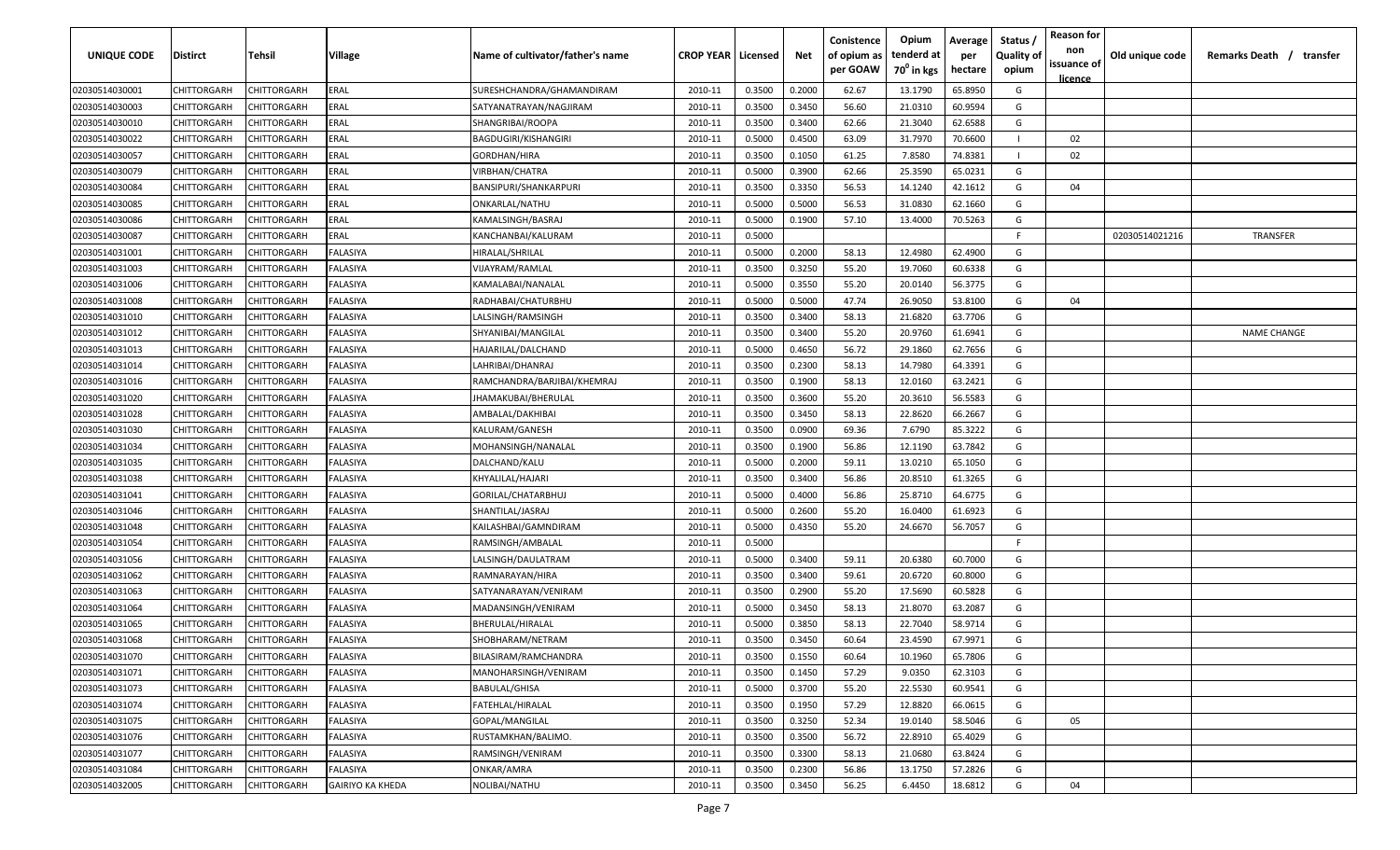| <b>UNIQUE CODE</b> | Distirct           | Tehsil      | Village                     | Name of cultivator/father's name | <b>CROP YEAR   Licensed</b> |        | Net    | Conistence<br>of opium as<br>per GOAW | Opium<br>tenderd at<br>70 <sup>0</sup> in kgs | Average<br>per<br>hectare | Status /<br><b>Quality of</b><br>opium | <b>Reason for</b><br>non<br>issuance of<br><u>licence</u> | Old unique code | Remarks Death /<br>transfer          |
|--------------------|--------------------|-------------|-----------------------------|----------------------------------|-----------------------------|--------|--------|---------------------------------------|-----------------------------------------------|---------------------------|----------------------------------------|-----------------------------------------------------------|-----------------|--------------------------------------|
| 02030514032012     | <b>CHITTORGARH</b> | CHITTORGARH | <b>GAIRIYO KA KHEDA</b>     | NARAYAN/RAMA                     | 2010-11                     | 0.3500 | 0.3250 | 65.19                                 | 5.2990                                        | 16.3046                   | G                                      | 04                                                        |                 |                                      |
| 02030514032014     | CHITTORGARH        | CHITTORGARH | <b>GAIRIYO KA KHEDA</b>     | DAYDARAM/KAJOD                   | 2010-11                     | 0.3500 | 0.3400 | 63.48                                 | 3.8000                                        | 11.1765                   | G                                      | 04                                                        |                 |                                      |
| 02030514032021     | CHITTORGARH        | CHITTORGARH | <b>GAIRIYO KA KHEDA</b>     | BHERU/VARDA                      | 2010-11                     | 0.3500 | 0.3500 | 54.55                                 | 19.8170                                       | 56.6200                   | G                                      | 05                                                        |                 |                                      |
| 02030514032054     | CHITTORGARH        | CHITTORGARH | GAIRIYO KA KHEDA            | BOTLAL/DHANRAJ                   | 2010-11                     | 0.3500 | 0.3400 | 57.60                                 | 20.7280                                       | 60.9647                   | G                                      |                                                           |                 | TRANSFER/RAVLIYAKHURD<br>A(BHADESAR) |
| 02030514032058     | CHITTORGARH        | CHITTORGARH | GAIRIYO KA KHEDA            | HANSRAJ/KISHANA                  | 2010-11                     | 0.3500 | 0.3250 | 59.68                                 | 19.4390                                       | 59.8123                   | G                                      |                                                           |                 | TRANSFER/NAHARGARH (BHADESAR)        |
| 02030514032060     | CHITTORGARH        | CHITTORGARH | <b>GAIRIYO KA KHEDA</b>     | NANDA/KHEMA                      | 2010-11                     | 0.5000 | 0.1850 | 57.60                                 | 11.4870                                       | 62.0919                   | G                                      |                                                           | 02030514019004  | TRANSFER                             |
| 02030514036002     | CHITTORGARH        | CHITTORGARH | <b>GHATIYAWALI KA KHEDA</b> | BHANWARLAL/BHIMRAJ               | 2010-11                     | 0.5000 | 0.4050 | 60.77                                 | 28.3010                                       | 69.8790                   | G                                      |                                                           |                 |                                      |
| 02030514036004     | CHITTORGARH        | CHITTORGARH | GHATIYAWALI KA KHEDA        | HIRA/CHAMPA                      | 2010-11                     | 0.5000 | 0.4800 | 62.35                                 | 32.2260                                       | 67.1375                   | G                                      |                                                           |                 |                                      |
| 02030514036006     | CHITTORGARH        | CHITTORGARH | GHATIYAWALI KA KHEDA        | KELA/CHAMPA                      | 2010-11                     | 0.5000 | 0.4050 | 65.75                                 | 29.7660                                       | 73.4963                   | G                                      |                                                           |                 |                                      |
| 02030514036007     | CHITTORGARH        | CHITTORGARH | GHATIYAWALI KA KHEDA        | BHANWARLAL/CHAMMA                | 2010-11                     | 0.5000 | 0.2900 | 65.75                                 | 20.0540                                       | 69.1517                   | G                                      |                                                           |                 |                                      |
| 02030514036009     | CHITTORGARH        | CHITTORGARH | GHATIYAWALI KA KHEDA        | BHERULAL/POKHAR                  | 2010-11                     | 0.5000 | 0.3800 | 62.35                                 | 25.1800                                       | 66.2632                   | G                                      |                                                           |                 |                                      |
| 02030514036013     | CHITTORGARH        | CHITTORGARH | GHATIYAWALI KA KHEDA        | JAGANNATH/BHIMRAJ                | 2010-11                     | 0.5000 | 0.2300 | 62.35                                 | 16.0240                                       | 69.6696                   | G                                      |                                                           |                 |                                      |
| 02030514036017     | CHITTORGARH        | CHITTORGARH | GHATIYAWALI KA KHEDA        | RATANLAL/HIRA                    | 2010-11                     | 0.5000 | 0.4800 | 60.77                                 | 31.6520                                       | 65.9420                   | G                                      |                                                           |                 |                                      |
| 02030514036019     | CHITTORGARH        | CHITTORGARH | <b>GHATIYAWALI KA KHEDA</b> | RANGLAL/BHANWARLAL               | 2010-11                     | 0.5000 | 0.2850 | 65.75                                 | 19.9410                                       | 69.9684                   | G                                      |                                                           |                 |                                      |
| 02030514036020     | CHITTORGARH        | CHITTORGARH | GHATIYAWALI KA KHEDA        | KISHANLAL/PYARCHAND              | 2010-11                     | 0.5000 | 0.4800 | 62.69                                 | 32.1530                                       | 66.9854                   | G                                      |                                                           |                 |                                      |
| 02030514036022     | CHITTORGARH        | CHITTORGARH | GHATIYAWALI KA KHEDA        | DEVILAL/SHIVLAL                  | 2010-11                     | 0.5000 | 0.3450 | 65.75                                 | 24.0080                                       | 69.5884                   | G                                      |                                                           |                 |                                      |
| 02030514036025     | CHITTORGARH        | CHITTORGARH | GHATIYAWALI KA KHEDA        | HEMA/GULALBHIL                   | 2010-11                     | 0.5000 | 0.2950 | 62.35                                 | 19.7030                                       | 66.7898                   | G                                      |                                                           |                 |                                      |
| 02030514036026     | CHITTORGARH        | CHITTORGARH | GHATIYAWALI KA KHEDA        | MOTILAL/CHAMPA                   | 2010-11                     | 0.5000 | 0.3250 | 60.77                                 | 21.5130                                       | 66.1938                   | G                                      |                                                           |                 |                                      |
| 02030514036030     | CHITTORGARH        | CHITTORGARH | <b>GHATIYAWALI KA KHEDA</b> | CHUNNILAL/POKHAR                 | 2010-11                     | 0.5000 | 0.3100 | 60.77                                 | 20.0710                                       | 64.7452                   | G                                      |                                                           |                 |                                      |
| 02030514036035     | CHITTORGARH        | CHITTORGARH | <b>GHATIYAWALI KA KHEDA</b> | MOHAN/BABUDAN                    | 2010-11                     | 0.3500 | 0.3500 | 52.69                                 | 17.1770                                       | 49.0771                   | G                                      | 04                                                        |                 |                                      |
| 02030514038005     | CHITTORGARH        | CHITTORGARH | GILUND                      | IITMAL/MANGILAL                  | 2010-11                     | 0.3500 | 0.3400 | 58.31                                 | 19.7840                                       | 58.1882                   | G                                      |                                                           |                 |                                      |
| 02030514038006     | CHITTORGARH        | CHITTORGARH | <b>GILUND</b>               | KESHURAM/KEVALA                  | 2010-11                     | 0.5000 | 0.4950 | 58.31                                 | 28.7970                                       | 58.1758                   | G                                      |                                                           |                 |                                      |
| 02030514038013     | CHITTORGARH        | CHITTORGARH | <b>GILUND</b>               | DALU/NARAYAN                     | 2010-11                     | 0.3500 | 0.3600 | 58.31                                 | 20.3170                                       | 56.4361                   | G                                      |                                                           |                 |                                      |
| 02030514038024     | CHITTORGARH        | CHITTORGARH | GILUND                      | NARAYAN/KALU                     | 2010-11                     | 0.3500 | 0.3600 | 65.66                                 | 25.4760                                       | 70.7667                   |                                        | 02                                                        |                 |                                      |
| 02030514038039     | CHITTORGARH        | CHITTORGARH | GILUND                      | ТЕКА/КНЕМА                       | 2010-11                     | 0.3500 | 0.3300 | 56.29                                 | 18.3420                                       | 55.5818                   | G                                      | 04                                                        |                 |                                      |
| 02030514038046     | CHITTORGARH        | CHITTORGARH | GILUND                      | NANALAL/CHATARA                  | 2010-11                     | 0.3500 | 0.3450 | 65.66                                 | 21.7900                                       | 63.1594                   | G                                      |                                                           |                 |                                      |
| 02030514038055     | CHITTORGARH        | CHITTORGARH | GILUND                      | NANDA/MEGHA                      | 2010-11                     | 0.3500 | 0.3300 | 56.29                                 | 18.6800                                       | 56.6061                   | G                                      |                                                           |                 |                                      |
| 02030514038074     | CHITTORGARH        | CHITTORGARH | GILUND                      | MOTILAL/LALU                     | 2010-11                     | 0.5000 | 0.4950 | 58.76                                 | 29.1870                                       | 58.9636                   | G                                      |                                                           |                 |                                      |
| 02030514038076     | CHITTORGARH        | CHITTORGARH | GILUND                      | NANU/KHEMA                       | 2010-11                     | 0.3500 | 0.3550 | 62.05                                 | 21.7880                                       | 61.3746                   | G                                      |                                                           |                 |                                      |
| 02030514038077     | CHITTORGARH        | CHITTORGARH | GILUND                      | UDAIRAM/RATANA                   | 2010-11                     | 0.3500 | 0.3400 | 58.76                                 | 19.8020                                       | 58.2412                   | G                                      |                                                           |                 |                                      |
| 02030514038078     | CHITTORGARH        | CHITTORGARH | GILUND                      | CHHAGANLAL/RAMLAL                | 2010-11                     | 0.5000 | 0.3400 | 58.76                                 | 22.2450                                       | 65.4265                   | G                                      |                                                           | 02030514036015  | <b>TRANSFER</b>                      |
| 02030514038079     | CHITTORGARH        | CHITTORGARH | GILUND                      | RATANIBAI/NANA                   | 2010-11                     | 0.3500 | 0.3350 | 65.45                                 | 22.0290                                       | 65.7582                   | G                                      |                                                           | 02030514028014  | <b>TRANSFER</b>                      |
| 02030514039001     | CHITTORGARH        | CHITTORGARH | GOPALPURA GHATA             | HIRA/BHERUDAS                    | 2010-11                     | 0.3500 | 0.3500 | 59.04                                 | 21.9290                                       | 62.6543                   | G                                      |                                                           |                 |                                      |
| 02030514039003     | CHITTORGARH        | CHITTORGARH | GOPALPURA GHATA             | HANGAMIBAI/CHHOGALAL             | 2010-11                     | 0.5000 | 0.4950 | 59.54                                 | 30.5340                                       | 61.6848                   | G                                      |                                                           |                 |                                      |
| 02030514039004     | CHITTORGARH        | CHITTORGARH | GOPALPURA GHATA             | HIRA/KUKA                        | 2010-11                     | 0.3500 | 0.3500 | 59.20                                 | 21.2530                                       | 60.7229                   | G                                      |                                                           |                 |                                      |
| 02030514039006     | CHITTORGARH        | CHITTORGARH | <b>GOPALPURA GHATA</b>      | PRABHU/HAJARI                    | 2010-11                     | 0.3500 | 0.3400 | 66.47                                 | 23.3780                                       | 68.7588                   | G                                      |                                                           |                 |                                      |
| 02030514039008     | CHITTORGARH        | CHITTORGARH | <b>GOPALPURA GHATA</b>      | RAMIBAI/CHHOGADAS                | 2010-11                     | 0.3500 | 0.3450 | 63.37                                 | 23.3650                                       | 67.7246                   | G                                      |                                                           |                 |                                      |
| 02030514039009     | CHITTORGARH        | CHITTORGARH | <b>GOPALPURA GHATA</b>      | CHANDA/MAHARAM                   | 2010-11                     | 0.5000 | 0.4750 | 54.72                                 | 27.8840                                       | 58.7032                   | G                                      | 05                                                        |                 |                                      |
| 02030514039011     | <b>CHITTORGARH</b> | CHITTORGARH | <b>GOPALPURA GHATA</b>      | GANGABAI/HAJARI                  | 2010-11                     | 0.3500 | 0.3400 | 59.20                                 | 20.8130                                       | 61.2147                   | G                                      |                                                           |                 |                                      |
| 02030514039012     | <b>CHITTORGARH</b> | CHITTORGARH | <b>GOPALPURA GHATA</b>      | SOSARBAI/DEVILAL                 | 2010-11                     | 0.3500 | 0.3400 | 67.35                                 | 19.9840                                       | 58.7765                   | G                                      |                                                           |                 |                                      |
| 02030514039013     | <b>CHITTORGARH</b> | CHITTORGARH | <b>GOPALPURA GHATA</b>      | MOHAN/HIRAJAT                    | 2010-11                     | 0.3500 | 0.3350 | 59.20                                 | 21.5230                                       | 64.2478                   | G                                      |                                                           |                 |                                      |
| 02030514039014     | <b>CHITTORGARH</b> | CHITTORGARH | GOPALPURA GHATA             | NANALAL/GOPI                     | 2010-11                     | 0.3500 | 0.3500 | 65.79                                 | 24.2860                                       | 69.3886                   | G                                      |                                                           |                 |                                      |
|                    |                    |             |                             |                                  |                             |        |        |                                       |                                               |                           |                                        |                                                           |                 |                                      |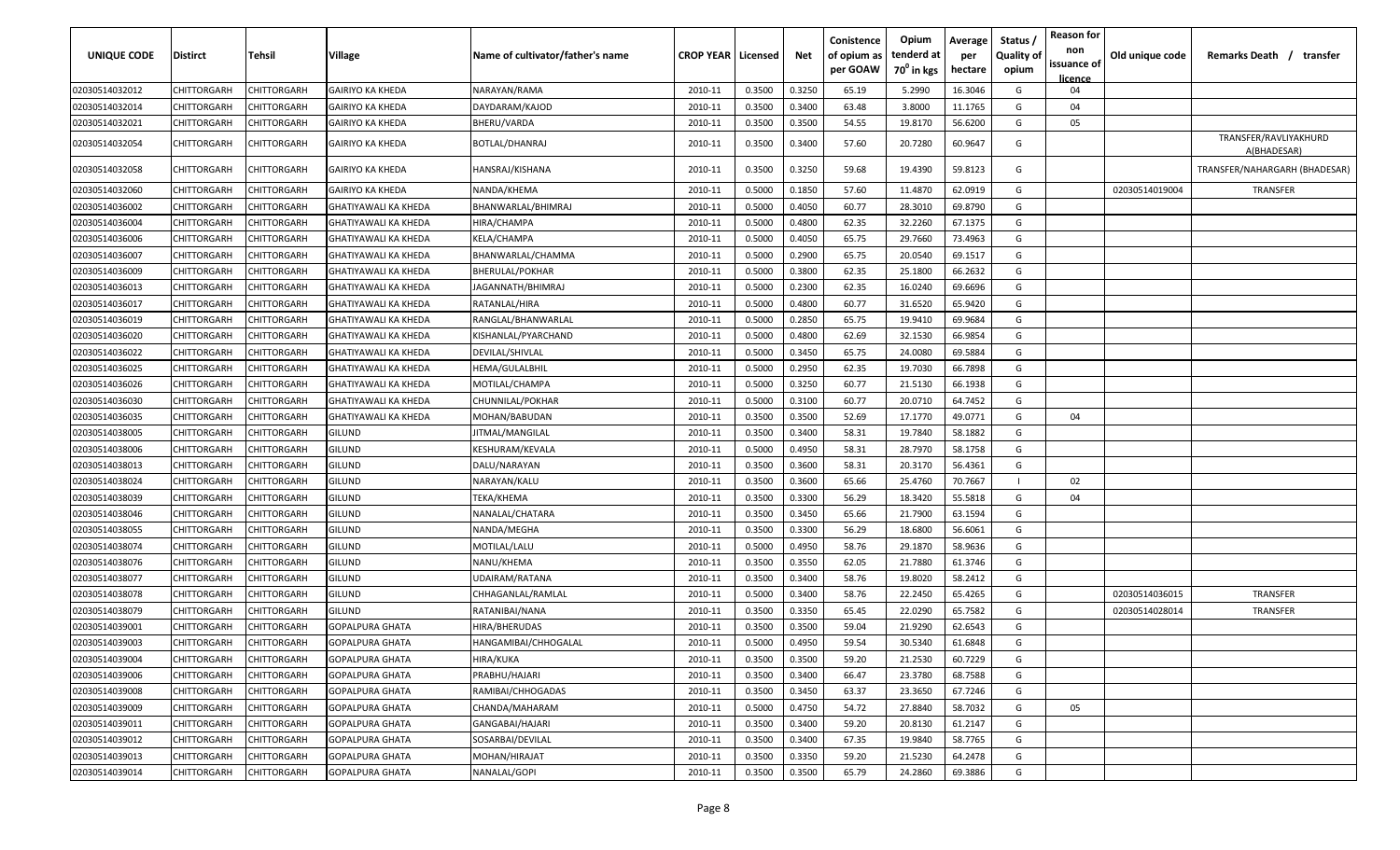| <b>UNIQUE CODE</b> | <b>Distirct</b>    | <b>Tehsil</b>      | Village                | Name of cultivator/father's name | <b>CROP YEAR   Licensed</b> |        | Net    | Conistence<br>of opium as | Opium<br>tenderd at    | Average<br>per | Status /<br><b>Quality of</b> | <b>Reason for</b><br>non<br>issuance of | Old unique code | Remarks Death /<br>transfer |
|--------------------|--------------------|--------------------|------------------------|----------------------------------|-----------------------------|--------|--------|---------------------------|------------------------|----------------|-------------------------------|-----------------------------------------|-----------------|-----------------------------|
|                    |                    |                    |                        |                                  |                             |        |        | per GOAW                  | 70 <sup>0</sup> in kgs | hectare        | opium                         | <u>licence</u>                          |                 |                             |
| 02030514039016     | CHITTORGARH        | CHITTORGARH        | <b>GOPALPURA GHATA</b> | BHANWARLAL/HIRA                  | 2010-11                     | 0.3500 | 0.3300 | 57.13                     | 20.7460                | 62.8667        | G                             |                                         |                 |                             |
| 02030514039017     | CHITTORGARH        | CHITTORGARH        | <b>GOPALPURA GHATA</b> | MANGILAL/BHAGAWAN                | 2010-11                     | 0.3500 | 0.3500 | 57.13                     | 21.4970                | 61.4200        | G                             |                                         |                 |                             |
| 02030514039018     | CHITTORGARH        | CHITTORGARH        | <b>GOPALPURA GHATA</b> | SHIVLAL/HAJARI                   | 2010-11                     | 0.3500 | 0.3400 | 64.87                     | 22.8990                | 67.3500        | G                             |                                         |                 |                             |
| 02030514039020     | CHITTORGARH        | CHITTORGARH        | GOPALPURA GHATA        | PRATAP/NARUBHIL                  | 2010-11                     | 0.5000 | 0.4900 | 61.58                     | 30.7190                | 62.6918        | G                             |                                         |                 |                             |
| 02030514039022     | CHITTORGARH        | CHITTORGARH        | GOPALPURA GHATA        | KUKA/KELABHIL                    | 2010-11                     | 0.3500 | 0.3250 | 58.94                     | 18.6500                | 57.3846        | G                             |                                         |                 |                             |
| 02030514039026     | CHITTORGARH        | CHITTORGARH        | <b>GOPALPURA GHATA</b> | SHANKARLAL/HIRALAL               | 2010-11                     | 0.3500 | 0.3350 | 59.20                     | 20.8300                | 62.1791        | G                             |                                         |                 |                             |
| 02030514039028     | CHITTORGARH        | CHITTORGARH        | GOPALPURA GHATA        | SOHAN/KELA                       | 2010-11                     | 0.3500 | 0.3300 | 57.13                     | 19.4650                | 58.9848        | G                             |                                         |                 |                             |
| 02030514039030     | CHITTORGARH        | CHITTORGARH        | GOPALPURA GHATA        | GIRDHARI/GOPI                    | 2010-11                     | 0.3500 | 0.2000 | 61.72                     | 12.9170                | 64.5850        | G                             |                                         |                 |                             |
| 02030514039031     | CHITTORGARH        | CHITTORGARH        | GOPALPURA GHATA        | ARJUN/JAGGAJAT                   | 2010-11                     | 0.5000 | 0.2450 | 63.82                     | 16.1100                | 65.7551        | G                             |                                         |                 |                             |
| 02030514039032     | CHITTORGARH        | CHITTORGARH        | <b>GOPALPURA GHATA</b> | MANIBAI/AMARCHAND                | 2010-11                     | 0.3500 | 0.3300 | 61.72                     | 21.2140                | 64.2848        | G                             |                                         |                 |                             |
| 02030514039037     | CHITTORGARH        | CHITTORGARH        | GOPALPURA GHATA        | JAYCHAND/LALUBHIL                | 2010-11                     | 0.3500 | 0.3350 | 66.41                     | 22.8170                | 68.1104        | G                             |                                         |                 |                             |
| 02030514039038     | CHITTORGARH        | CHITTORGARH        | GOPALPURA GHATA        | KHYALILAL/CHUNA                  | 2010-11                     | 0.3500 | 0.3500 | 63.74                     | 22.9830                | 65.6657        | G                             |                                         |                 |                             |
| 02030514039039     | CHITTORGARH        | CHITTORGARH        | GOPALPURA GHATA        | LALIBAI/KALU                     | 2010-11                     | 0.3500 | 0.3450 | 68.18                     | 25.2270                | 73.1217        | G                             |                                         |                 |                             |
| 02030514039040     | CHITTORGARH        | CHITTORGARH        | GOPALPURA GHATA        | <b>BALU/GOPI</b>                 | 2010-11                     | 0.3500 | 0.3400 | 63.11                     | 22.8100                | 67.0882        | G                             |                                         |                 |                             |
| 02030514039041     | CHITTORGARH        | CHITTORGARH        | GOPALPURA GHATA        | HIRA/BOTU                        | 2010-11                     | 0.3500 | 0.3050 | 65.29                     | 20.5380                | 67.3377        | G                             |                                         |                 |                             |
| 02030514039042     | CHITTORGARH        | CHITTORGARH        | GOPALPURA GHATA        | MADHO/GOPI                       | 2010-11                     | 0.5000 | 0.4750 | 60.13                     | 30.8370                | 64.9200        | G                             |                                         |                 |                             |
| 02030514039043     | CHITTORGARH        | CHITTORGARH        | <b>GOPALPURA GHATA</b> | CHAMPA/BHERUDAS                  | 2010-11                     | 0.3500 | 0.3350 | 64.33                     | 21.5490                | 64.3254        | G                             |                                         |                 |                             |
| 02030514039044     | CHITTORGARH        | CHITTORGARH        | <b>GOPALPURA GHATA</b> | LEHRU/UDAIRAM                    | 2010-11                     | 0.3500 | 0.3400 | 59.04                     | 21.6090                | 63.5559        | G                             |                                         |                 |                             |
| 02030514039045     | CHITTORGARH        | CHITTORGARH        | <b>GOPALPURA GHATA</b> | JITU/UDAIRAM                     | 2010-11                     | 0.3500 | 0.3450 | 69.11                     | 24.9190                | 72.2290        | G                             |                                         |                 |                             |
| 02030514039046     | CHITTORGARH        | CHITTORGARH        | <b>GOPALPURA GHATA</b> | PYARIBAI/ARJUN                   | 2010-11                     | 0.3500 | 0.3400 | 59.04                     | 21.0180                | 61.8176        | G                             |                                         |                 |                             |
| 02030514039049     | CHITTORGARH        | CHITTORGARH        | GOPALPURA GHATA        | KESARBAI/GOPI                    | 2010-11                     | 0.5000 | 0.5000 | 62.62                     | 31.3450                | 62.6900        | G                             |                                         |                 |                             |
| 02030514039050     | CHITTORGARH        | CHITTORGARH        | GOPALPURA GHATA        | BHERU/RAMABHIL                   | 2010-11                     | 0.3500 | 0.3500 | 65.56                     | 24.0790                | 68.7971        | G                             |                                         | 02030514116178  | <b>TRANSFER</b>             |
| 02030514039051     | CHITTORGARH        | CHITTORGARH        | GOPALPURA GHATA        | KHURAJ/RAMAJAT                   | 2010-11                     | 0.3500 | 0.3350 | 62.53                     | 21.7070                | 64.7970        | G                             |                                         |                 |                             |
| 02030514039052     | CHITTORGARH        | CHITTORGARH        | GOPALPURA GHATA        | PRATAPIBAI/DEVA                  | 2010-11                     | 0.3500 | 0.2350 | 64.49                     | 14.2980                | 60.8426        | G                             |                                         |                 |                             |
| 02030514039053     | CHITTORGARH        | CHITTORGARH        | GOPALPURA GHATA        | GULAB/NARUBHIL                   | 2010-11                     | 0.3500 | 0.3450 | 59.04                     | 21.1450                | 61.2899        | G                             |                                         |                 |                             |
| 02030514039054     | CHITTORGARH        | CHITTORGARH        | GOPALPURA GHATA        | BHIMRAJ/UDAIRAM                  | 2010-11                     | 0.5000 | 0.4950 | 57.82                     | 29.0430                | 58.6727        | G                             |                                         |                 |                             |
| 02030514039055     | CHITTORGARH        | CHITTORGARH        | GOPALPURA GHATA        | GOPILAL/SURAJMAL                 | 2010-11                     | 0.5000 |        |                           |                        |                | -F.                           |                                         |                 |                             |
| 02030514039056     | CHITTORGARH        | CHITTORGARH        | GOPALPURA GHATA        | ARJUN/UDAIRAM                    | 2010-11                     | 0.5000 | 0.4850 | 60.60                     | 31.9210                | 65.8165        | G                             |                                         |                 |                             |
| 02030514039057     | CHITTORGARH        | CHITTORGARH        | GOPALPURA GHATA        | DHANNIBAI/MADHULAL               | 2010-11                     | 0.3500 | 0.3350 | 60.89                     | 21.1810                | 63.2269        | G                             |                                         |                 | <b>NAME CHANGE</b>          |
| 02030514039058     | CHITTORGARH        | CHITTORGARH        | GOPALPURA GHATA        | GULABIBAI/MEHTAB                 | 2010-11                     | 0.3500 | 0.3450 | 65.54                     | 23.5660                | 68.3072        | G                             |                                         |                 |                             |
| 02030514039059     | CHITTORGARH        | CHITTORGARH        | GOPALPURA GHATA        | BHANWARLAL/TARU                  | 2010-11                     | 0.3500 | 0.3450 | 59.20                     | 21.0580                | 61.0377        | G                             |                                         |                 |                             |
| 02030514039060     | CHITTORGARH        | CHITTORGARH        | GOPALPURA GHATA        | SHAMBHU/MADHUJAT                 | 2010-11                     | 0.3500 | 0.3350 |                           |                        |                |                               | 02                                      |                 |                             |
| 02030514039061     | CHITTORGARH        | CHITTORGARH        | <b>GOPALPURA GHATA</b> | SUKHIBAI/GOPI                    | 2010-11                     | 0.3500 | 0.3500 | 59.20                     | 21.9120                | 62.6057        | G                             |                                         |                 |                             |
| 02030514039063     | CHITTORGARH        | CHITTORGARH        | <b>GOPALPURA GHATA</b> | MADHU/GOKAL                      | 2010-11                     | 0.5000 | 0.4900 | 57.73                     | 28.4510                | 58.0633        | G                             |                                         |                 |                             |
| 02030514039065     | <b>CHITTORGARH</b> | CHITTORGARH        | <b>GOPALPURA GHATA</b> | MEGHA/NARU                       | 2010-11                     | 0.3500 | 0.3250 | 63.42                     | 22.4240                | 68.9969        | G                             |                                         |                 |                             |
| 02030514039066     | CHITTORGARH        | <b>CHITTORGARH</b> | <b>GOPALPURA GHATA</b> | SOSARBAI/RAMLAL                  | 2010-11                     | 0.5000 | 0.4850 | 60.34                     | 30.6700                | 63.2371        | G                             |                                         |                 |                             |
| 02030514039067     | <b>CHITTORGARH</b> | CHITTORGARH        | <b>GOPALPURA GHATA</b> | GHISA/TEJABHIL                   | 2010-11                     | 0.3500 | 0.3350 | 56.39                     | 18.4480                | 55.0687        | G                             | 04                                      |                 |                             |
| 02030514039068     | <b>CHITTORGARH</b> | CHITTORGARH        | <b>GOPALPURA GHATA</b> | CHENA/BOTUBHIL                   | 2010-11                     | 0.5000 | 0.4800 | 63.20                     | 32.3300                | 67.3542        | G                             |                                         |                 |                             |
| 02030514039069     | <b>CHITTORGARH</b> | CHITTORGARH        | <b>GOPALPURA GHATA</b> | RATAN/JAGGAII                    | 2010-11                     | 0.5000 | 0.4900 | 59.06                     | 31.2430                | 63.7612        | G                             |                                         |                 |                             |
| 02030514039070     | CHITTORGARH        | CHITTORGARH        | <b>GOPALPURA GHATA</b> | MEGHA/AMARCHAND                  | 2010-11                     | 0.5000 |        |                           |                        |                | $\mathsf{F}$                  |                                         |                 |                             |
| 02030514039071     | CHITTORGARH        | CHITTORGARH        | <b>GOPALPURA GHATA</b> | VAJIRMO./NURMO.                  | 2010-11                     | 0.3500 | 0.3450 | 59.04                     | 22.2330                | 64.4435        | G                             |                                         |                 |                             |
| 02030514039072     | CHITTORGARH        | CHITTORGARH        | <b>GOPALPURA GHATA</b> | AJIJMO./BHUREKHAN                | 2010-11                     | 0.3500 | 0.3500 | 59.05                     | 22.3260                | 63.7886        | G                             |                                         |                 |                             |
| 02030514039073     | CHITTORGARH        | CHITTORGARH        | <b>GOPALPURA GHATA</b> | SOHANIBAI/BHIMA                  | 2010-11                     | 0.3500 | 0.0350 | 64.42                     | 2.8900                 | 82.5714        | G                             |                                         |                 |                             |
| 02030514039074     | <b>CHITTORGARH</b> | CHITTORGARH        | <b>GOPALPURA GHATA</b> | SHANKAR/MEGHA                    | 2010-11                     | 0.3500 | 0.3450 | 66.66                     | 23.2930                | 67.5159        | G                             |                                         |                 |                             |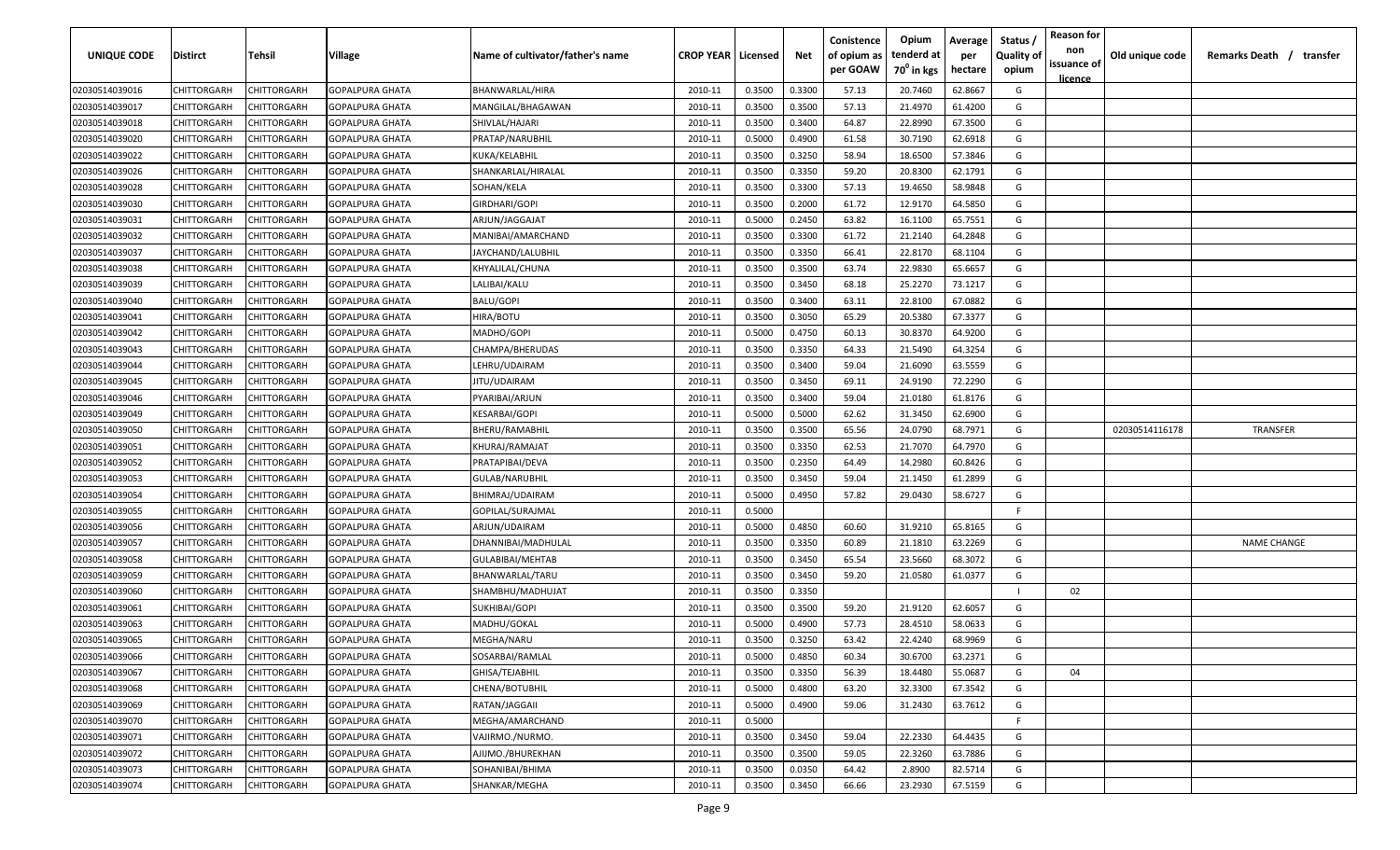| UNIQUE CODE    | <b>Distirct</b>    | Tehsil             | Village                | Name of cultivator/father's name | <b>CROP YEAR   Licensed</b> |        | Net    | Conistence<br>of opium as | Opium<br>tenderd at | Average<br>per | Status /<br><b>Quality of</b> | <b>Reason for</b><br>non | Old unique code | Remarks Death /<br>transfer |
|----------------|--------------------|--------------------|------------------------|----------------------------------|-----------------------------|--------|--------|---------------------------|---------------------|----------------|-------------------------------|--------------------------|-----------------|-----------------------------|
|                |                    |                    |                        |                                  |                             |        |        | per GOAW                  | $70^0$ in kgs       | hectare        | opium                         | issuance of              |                 |                             |
| 02030514039075 | CHITTORGARH        | CHITTORGARH        | <b>GOPALPURA GHATA</b> | MOHAN/HAJARI                     | 2010-11                     | 0.3500 | 0.3400 | 61.72                     | 22.5720             | 66.3882        | G                             | licence                  |                 |                             |
| 02030514039076 | CHITTORGARH        | CHITTORGARH        | <b>GOPALPURA GHATA</b> | SHAMSHUDDHIN/NURMOHAMMAD         | 2010-11                     | 0.3500 | 0.3150 | 59.04                     | 19.7110             | 62.5746        | G                             |                          |                 |                             |
| 02030514041001 | CHITTORGARH        | CHITTORGARH        | <b>GORSIYA</b>         | RAMKANWAR/UDAISINGH              | 2010-11                     | 0.3500 | 0.3450 | 61.72                     | 22.3070             | 64.6580        | G                             |                          |                 |                             |
| 02030514041002 | CHITTORGARH        | CHITTORGARH        | <b>GORSIYA</b>         | GHISULAL/JAYKISHAN               | 2010-11                     | 0.5000 | 0.4900 | 60.00                     | 32.4410             | 66.2061        | G                             |                          |                 |                             |
| 02030514041003 | CHITTORGARH        | CHITTORGARH        | GORSIYA                | BHAGWAN/JAGGA                    | 2010-11                     | 0.3500 | 0.3550 | 60.48                     | 23.4750             | 66.1268        | G                             |                          |                 |                             |
| 02030514041005 | CHITTORGARH        | CHITTORGARH        | GORSIYA                | DEVILAL/JAGGA                    | 2010-11                     | 0.3500 | 0.3600 | 57.13                     | 22.4520             | 62.3667        | G                             |                          |                 |                             |
| 02030514041008 | CHITTORGARH        | CHITTORGARH        | GORSIYA                | MOHANSINGH/SHOBHAGSINGH          | 2010-11                     | 0.3500 | 0.3550 | 53.87                     | 19.6010             | 55.2141        | G                             | 04                       |                 |                             |
| 02030514041010 | CHITTORGARH        | CHITTORGARH        | <b>GORSIYA</b>         | IAIKISHAN/PRATHVIRAJ             | 2010-11                     | 0.5000 | 0.4600 | 55.18                     | 25.9900             | 56.5000        | G                             |                          |                 |                             |
| 02030514041011 | CHITTORGARH        | CHITTORGARH        | GORSIYA                | RAMCHANDRA/NANDA                 | 2010-11                     | 0.5000 | 0.4500 | 53.87                     | 25.1420             | 55.8711        | G                             | 04                       |                 |                             |
| 02030514041013 | CHITTORGARH        | CHITTORGARH        | GORSIYA                | GORDHANSINGH/SUBHAGSINGH         | 2010-11                     | 0.5000 | 0.4850 | 54.72                     | 27.7120             | 57.1381        | G                             | 05                       |                 |                             |
| 02030514041014 | CHITTORGARH        | CHITTORGARH        | GORSIYA                | RAMESHLAL/RATAN                  | 2010-11                     | 0.3500 | 0.3650 | 61.72                     | 23.8860             | 65.4411        | G                             |                          |                 |                             |
| 02030514041015 | CHITTORGARH        | CHITTORGARH        | GORSIYA                | KALULAL/RAMNARAYANMATADHAPUBAI   | 2010-11                     | 0.5000 | 0.4850 | 60.48                     | 30.8790             | 63.6680        | G                             |                          |                 | <b>NAME CHANGE</b>          |
| 02030514041018 | CHITTORGARH        | CHITTORGARH        | <b>GORSIYA</b>         | KALUDAS/JANKIDAS                 | 2010-11                     | 0.5000 | 0.5100 | 59.20                     | 32.8900             | 64.4902        | G                             |                          |                 |                             |
| 02030514041019 | CHITTORGARH        | CHITTORGARH        | <b>GORSIYA</b>         | NIYALA/RAMCHANDRA                | 2010-11                     | 0.3500 | 0.3400 | 59.20                     | 21.7520             | 63.9765        | G                             |                          |                 |                             |
| 02030514042001 | CHITTORGARH        | CHITTORGARH        | <b>GUDA</b>            | DEVBAI/BHERULAL                  | 2010-11                     | 0.3500 | 0.3450 | 61.75                     | 24.7440             | 71.7217        | G                             |                          |                 |                             |
| 02030514042002 | CHITTORGARH        | CHITTORGARH        | <b>GUDA</b>            | NOJIBAI/NANA                     | 2010-11                     | 0.3500 | 0.3450 | 56.66                     | 22.1540             | 64.2145        | G                             |                          |                 |                             |
| 02030514042007 | CHITTORGARH        | CHITTORGARH        | <b>GUDA</b>            | NATHU/BHERA                      | 2010-11                     | 0.5000 | 0.5050 | 56.66                     | 29.3740             | 58.1663        | G                             |                          |                 |                             |
| 02030514042013 | CHITTORGARH        | CHITTORGARH        | <b>GUDA</b>            | DHAPUBAI/KISHANA                 | 2010-11                     | 0.5000 | 0.4850 | 61.75                     | 32.8950             | 67.8247        | G                             |                          |                 |                             |
| 02030514042016 | CHITTORGARH        | CHITTORGARH        | <b>GUDA</b>            | MANGIBAI/BHURA                   | 2010-11                     | 0.5000 | 0.4950 |                           |                     |                |                               | 02                       |                 |                             |
| 02030514042019 | CHITTORGARH        | CHITTORGARH        | <b>GUDA</b>            | NARARYAN/GOKAL                   | 2010-11                     | 0.5000 | 0.4950 | 56.93                     | 30.6850             | 61.9899        | G                             |                          |                 |                             |
| 02030514042020 | CHITTORGARH        | CHITTORGARH        | <b>GUDA</b>            | DEVILAL/NATHULAL                 | 2010-11                     | 0.5000 | 0.4900 | 56.66                     | 28.3140             | 57.7837        | G                             |                          |                 |                             |
| 02030514042024 | CHITTORGARH        | CHITTORGARH        | <b>GUDA</b>            | GOURILAL/NATHU                   | 2010-11                     | 0.5000 | 0.5050 | 56.09                     | 29.1510             | 57.7248        | G                             |                          |                 |                             |
| 02030514042029 | CHITTORGARH        | CHITTORGARH        | <b>GUDA</b>            | RAMESHCHANDRA/CHHAGANLAL         | 2010-11                     | 0.5000 | 0.4800 | 61.75                     | 32.7450             | 68.2188        | G                             |                          |                 |                             |
| 02030514042031 | CHITTORGARH        | CHITTORGARH        | <b>GUDA</b>            | RAMKUMAR/CHHAGANLAL              | 2010-11                     | 0.5000 | 0.4650 | 58.59                     | 27.7300             | 59.6344        | G                             |                          |                 |                             |
| 02030514042033 | CHITTORGARH        | CHITTORGARH        | <b>GUDA</b>            | RATANLAL/HAJARI                  | 2010-11                     | 0.3500 | 0.3600 | 52.94                     | 20.1400             | 55.9444        | G                             | 04                       |                 |                             |
| 02030514042035 | CHITTORGARH        | CHITTORGARH        | <b>GUDA</b>            | RATAN/PRABHU                     | 2010-11                     | 0.3500 | 0.3600 | 56.93                     | 21.4540             | 59.5944        | G                             |                          |                 |                             |
| 02030514042036 | CHITTORGARH        | CHITTORGARH        | <b>GUDA</b>            | DHAKHIBAI/HEMA                   | 2010-11                     | 0.3500 | 0.3450 | 58.45                     | 22.6450             | 65.6377        | G                             |                          |                 |                             |
| 02030514042039 | CHITTORGARH        | CHITTORGARH        | <b>GUDA</b>            | HEMRAJ/DOULA                     | 2010-11                     | 0.5000 | 0.4600 | 58.45                     | 26.7450             | 58.1413        | G                             |                          |                 |                             |
| 02030514042041 | CHITTORGARH        | CHITTORGARH        | <b>GUDA</b>            | JDAIRAM/MAGANA                   | 2010-11                     | 0.3500 | 0.3450 | 52.94                     | 19.0960             | 55.3507        | G                             | 04                       |                 |                             |
| 02030514042042 | CHITTORGARH        | CHITTORGARH        | <b>GUDA</b>            | BHURA/MAGANA                     | 2010-11                     | 0.3500 | 0.3450 | 52.94                     | 18.6350             | 54.0145        | G                             | 04                       |                 |                             |
| 02030514042043 | CHITTORGARH        | CHITTORGARH        | <b>GUDA</b>            | MOHAN/BHARA                      | 2010-11                     | 0.3500 | 0.3350 | 58.59                     | 20.7320             | 61.8866        | G                             |                          |                 |                             |
| 02030514042044 | CHITTORGARH        | <b>CHITTORGARF</b> | <b>GUDA</b>            | <b>MANGILAL/POKHAR</b>           | 2010-11                     | 0.3500 | 0.2050 | 52.94                     | 10.3990             | 50.7268        | G                             | 04                       |                 |                             |
| 02030514042045 | CHITTORGARH        | CHITTORGARH        | <b>GUDA</b>            | SHOLA/MAGANA                     | 2010-11                     | 0.5000 | 0.4750 | 58.45                     | 28.6990             | 60.4189        | G                             |                          |                 |                             |
| 02030514042046 | CHITTORGARH        | CHITTORGARH        | <b>GUDA</b>            | RATANLAL/NANURAM                 | 2010-11                     | 0.5000 | 0.4250 | 61.75                     | 27.4610             | 64.6141        | G                             |                          |                 |                             |
| 02030514042047 | CHITTORGARH        | CHITTORGARH        | <b>GUDA</b>            | PRABHU/NANDA                     | 2010-11                     | 0.5000 | 0.4900 | 58.59                     | 28.7840             | 58.7429        | G                             |                          |                 |                             |
| 02030514042049 | <b>CHITTORGARH</b> | CHITTORGARH        | <b>GUDA</b>            | GANESH/NARAYAN                   | 2010-11                     | 0.5000 | 0.4400 | 58.59                     | 25.3440             | 57.6000        | G                             |                          |                 |                             |
| 02030514042050 | <b>CHITTORGARH</b> | CHITTORGARH        | <b>GUDA</b>            | NARAYAN/SITARAM                  | 2010-11                     | 0.3500 | 0.3400 | 58.59                     | 21.1510             | 62.2088        | G                             |                          |                 |                             |
| 02030514042051 | <b>CHITTORGARH</b> | CHITTORGARH        | <b>GUDA</b>            | UDAILAL/HIRALAL                  | 2010-11                     | 0.3500 | 0.3250 | 58.59                     | 18.7150             | 57.5846        | G                             |                          |                 |                             |
| 02030514042052 | <b>CHITTORGARH</b> | CHITTORGARH        | <b>GUDA</b>            | RAICHANDRA/DHANNA                | 2010-11                     | 0.5000 | 0.4600 | 60.47                     | 30.8830             | 67.1370        | G                             |                          |                 |                             |
| 02030514042053 | CHITTORGARH        | CHITTORGARH        | <b>GUDA</b>            | DHAKHIBAI/BHIMRAJ                | 2010-11                     | 0.3500 | 0.3500 | 56.66                     | 19.6290             | 56.0829        | G                             |                          |                 |                             |
| 02030514042054 | CHITTORGARH        | CHITTORGARH        | <b>GUDA</b>            | PRATHAVIRAJ/KASHIRAM             | 2010-11                     | 0.5000 | 0.4800 | 52.94                     | 28.4060             | 59.1792        | G                             | 05                       |                 |                             |
| 02030514042055 | CHITTORGARH        | CHITTORGARH        | <b>GUDA</b>            | TARACHAND/SHORAM                 | 2010-11                     | 0.3500 | 0.3400 | 65.55                     | 23.2420             | 68.3588        | G                             |                          |                 |                             |
| 02030514042056 | CHITTORGARH        | CHITTORGARH        | <b>GUDA</b>            | SATYANARAYAN/SHANKARLAL          | 2010-11                     | 0.5000 | 0.3250 | 66.31                     | 24.3260             | 74.8492        | G                             |                          |                 |                             |
| 02030514042057 | <b>CHITTORGARH</b> | CHITTORGARH        | <b>GUDA</b>            | DHANNA/PRATAP                    | 2010-11                     | 0.3500 | 0.3300 | 62.04                     | 21.8030             | 66.0697        | G                             |                          |                 |                             |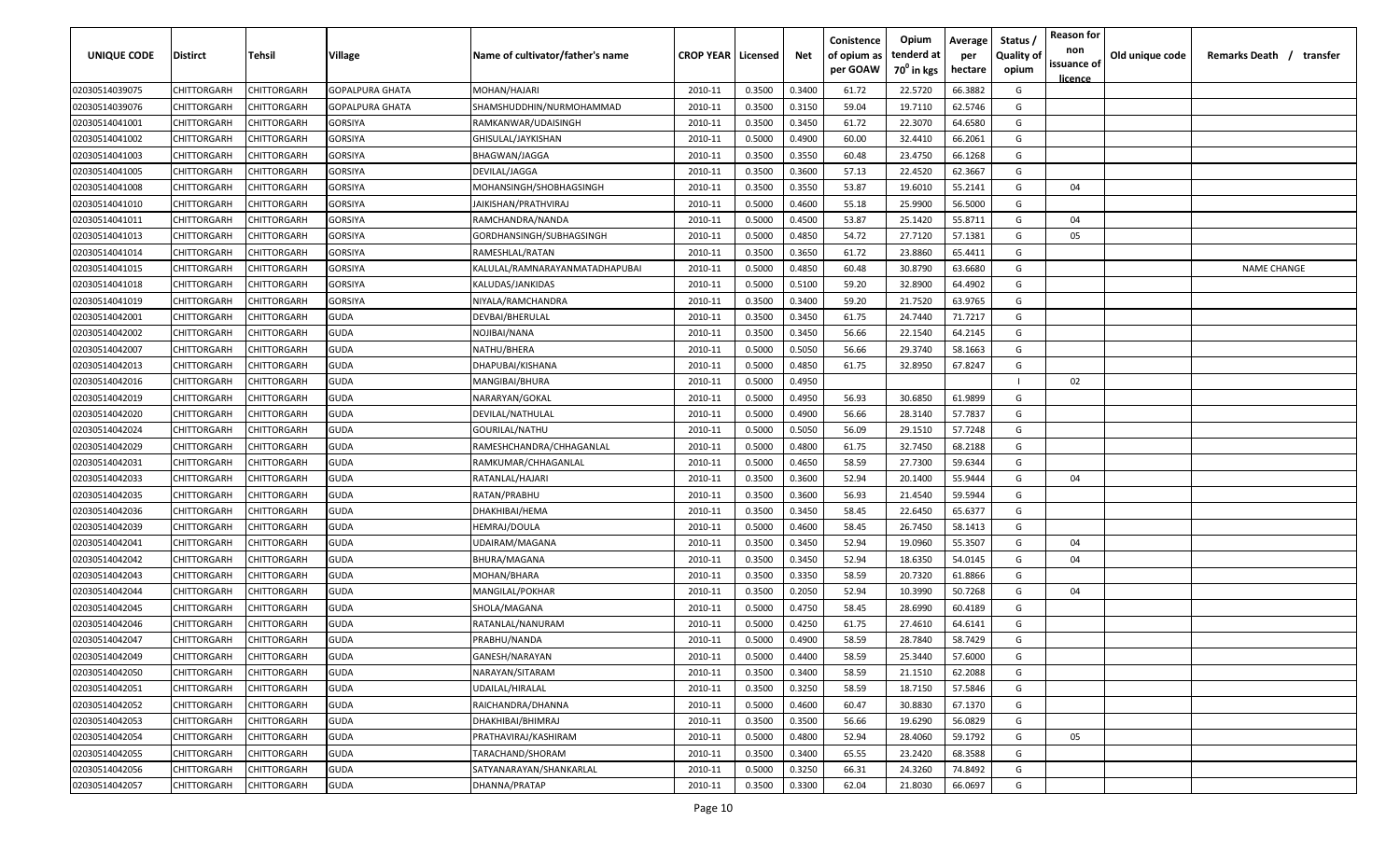| <b>UNIQUE CODE</b>               | Distirct           | Tehsil                     | Village           | Name of cultivator/father's name        | <b>CROP YEAR   Licensed</b> |        | Net              | Conistence<br>of opium as<br>per GOAW | Opium<br>tenderd at<br>70 <sup>0</sup> in kgs | Average<br>per<br>hectare | Status /<br><b>Quality of</b><br>opium | <b>Reason for</b><br>non<br>issuance of | Old unique code | Remarks Death / transfer |
|----------------------------------|--------------------|----------------------------|-------------------|-----------------------------------------|-----------------------------|--------|------------------|---------------------------------------|-----------------------------------------------|---------------------------|----------------------------------------|-----------------------------------------|-----------------|--------------------------|
| 02030514042058                   | CHITTORGARH        | CHITTORGARH                | <b>GUDA</b>       | RAMCHANDRA/CHUNA                        | 2010-11                     | 0.3500 | 0.3350           | 56.66                                 | 19.5070                                       | 58.2299                   | G                                      | <u>licence</u>                          |                 |                          |
| 02030514042059                   | CHITTORGARH        | CHITTORGARH                | <b>GUDA</b>       | CHAGAN/DOULA                            | 2010-11                     | 0.3500 | 0.3350           | 58.45                                 | 20.8670                                       | 62.2896                   | G                                      |                                         |                 |                          |
| 02030514042060                   | CHITTORGARH        | CHITTORGARH                | GUDA              | NANDA/BHERA                             | 2010-11                     | 0.5000 | 0.3900           | 60.47                                 | 23.2980                                       | 59.7385                   | G                                      |                                         |                 |                          |
| 02030514043002                   | CHITTORGARH        | CHITTORGARH                | JAFARKHEDA        | MOHANIBAI/CHATURBHUJ                    | 2010-11                     | 0.5000 | 0.4750           | 54.72                                 | 28.4540                                       | 59.9032                   | G                                      | 05                                      |                 |                          |
| 02030514043014                   | CHITTORGARH        | CHITTORGARH                | JAFARKHEDA        | VARDA/DALLA                             | 2010-11                     | 0.3500 | 0.1050           | 53.87                                 | 5.9100                                        | 56.2857                   | G                                      | 05                                      |                 |                          |
| 02030514043016                   | CHITTORGARH        | CHITTORGARH                | <b>JAFARKHEDA</b> | KANHAIYALAL/BHERA                       | 2010-11                     | 0.5000 |                  |                                       |                                               |                           | -F.                                    |                                         |                 | TRANSFER/ PASTRANSFER/LI |
| 02030514043019                   | CHITTORGARH        | <b>CHITTORGARH</b>         | IAFARKHEDA        | RATANLAL/GOKAL                          | 2010-11                     | 0.3500 | 0.0450           | 64.23                                 | 3.2570                                        | 72.3778                   | G                                      |                                         |                 | TRANSFER/ CHIKASI B      |
| 02030514043023                   | CHITTORGARH        | CHITTORGARH                | <b>IAFARKHEDA</b> | RAMLAL/UDA                              | 2010-11                     | 0.5000 | 0.2300           | 53.87                                 | 12.9830                                       | 56.4478                   | G                                      | 05                                      |                 |                          |
| 02030514043027                   | CHITTORGARH        | CHITTORGARH                | <b>IAFARKHEDA</b> | RUPLAL/GANGARAM                         | 2010-11                     | 0.5000 | 0.4300           | 51.46                                 | 23.9290                                       | 55.6488                   | G                                      | 04                                      |                 |                          |
| 02030514043032                   | CHITTORGARH        | CHITTORGARH                | IAFARKHEDA        | ROOPLAL/GANGARAM                        | 2010-11                     | 0.5000 | 0.2800           | 54.72                                 | 16.5410                                       | 59.0750                   | G                                      | 05                                      |                 |                          |
| 02030514043034                   | CHITTORGARH        | CHITTORGARH                | IAFARKHEDA        | UDA/MAGNA                               | 2010-11                     | 0.3500 | 0.3200           | 51.46                                 | 16.5770                                       | 51.8031                   | G                                      | 04                                      |                 |                          |
| 02030514043035                   | CHITTORGARH        | CHITTORGARH                | JAFARKHEDA        | CHANDIBAI/JEETMAL                       | 2010-11                     | 0.5000 | 0.4350           | 53.87                                 | 24.9570                                       | 57.3724                   | G                                      | 05                                      |                 |                          |
| 02030514043039                   | CHITTORGARH        | CHITTORGARH                | JAFARKHEDA        | CHHOGA/MEGHA                            | 2010-11                     | 0.3500 | 0.1250           | 59.04                                 | 8.0800                                        | 64.6400                   | G                                      |                                         |                 | <b>TRANSFER/ KASHMOR</b> |
| 02030514043042                   | CHITTORGARH        | CHITTORGARH                | <b>JAFARKHEDA</b> | SUKHIBAI/KHEMA                          | 2010-11                     | 0.3500 | 0.1450           | 49.09                                 | 7.8540                                        | 54.1655                   | G                                      | 04                                      |                 |                          |
| 02030514043043                   | CHITTORGARH        | CHITTORGARH                | JAFARKHEDA        | ONKARIBAI/PYARA                         | 2010-11                     | 0.3500 | 0.3150           | 42.79                                 | 15.1170                                       | 47.9905                   | G                                      | 04                                      |                 |                          |
| 02030514043044                   | CHITTORGARH        | CHITTORGARH                | JAFARKHEDA        | RAMA/KALU                               | 2010-11                     | 0.3500 | 0.3100           | 53.87                                 | 18.5620                                       | 59.8774                   | G                                      | 05                                      |                 |                          |
| 02030514043045                   | CHITTORGARH        | CHITTORGARH                | JAFARKHEDA        | MANGU/KALU                              | 2010-11                     | 0.3500 | 0.3400           | 53.87                                 | 20.1780                                       | 59.3471                   | G                                      | 05                                      |                 |                          |
| 02030514043046                   | CHITTORGARH        | CHITTORGARH                | JAFARKHEDA        | HAJARI/KALU                             | 2010-11                     | 0.3500 | 0.3350           | 49.09                                 | 16.6700                                       | 49.7612                   | G                                      | 04                                      |                 |                          |
| 02030514044001                   | CHITTORGARH        | CHITTORGARH                | IALAMPURA         | DALCHAND/ONKARLAL                       | 2010-11                     | 0.3500 | 0.3350           | 51.61                                 | 18.3440                                       | 54.7582                   | G                                      | 04                                      |                 |                          |
| 02030514044003                   | CHITTORGARH        | CHITTORGARH                | <b>IALAMPURA</b>  | MOTILAL/VENIRAM                         | 2010-11                     | 0.5000 | 0.4650           | 52.94                                 | 28.1110                                       | 60.4538                   | G                                      | 05                                      |                 |                          |
| 02030514044004                   | CHITTORGARH        | CHITTORGARH                | JALAMPURA         | VARDICHAND/HIRALAL                      | 2010-11                     | 0.3500 | 0.3450           | 58.45                                 | 22.1110                                       | 64.0899                   | G                                      |                                         |                 |                          |
| 02030514044019                   | CHITTORGARH        | CHITTORGARH                | JALAMPURA         | KAMLABAI/MOHANLAL                       | 2010-11                     | 0.5000 | 0.4650           | 51.61                                 | 24.5960                                       | 52.8946                   | G                                      | 04                                      |                 |                          |
| 02030514044030                   | CHITTORGARH        | CHITTORGARH                | IALAMPURA         | LALSINGH/CHATARBHUJ                     | 2010-11                     | 0.5000 | 0.4900           | 57.01                                 | 28.4400                                       | 58.0408                   | G                                      |                                         |                 |                          |
| 02030514044034                   | CHITTORGARH        | CHITTORGARH                | <b>IALAMPURA</b>  | HAJARIBAI/CHATURBHUJ                    | 2010-11                     | 0.5000 | 0.4250           | 56.93                                 | 24.2200                                       | 56.9882                   | G                                      |                                         |                 |                          |
| 02030514044037                   | CHITTORGARH        | CHITTORGARH                | <b>IALAMPURA</b>  | DAKHIBAI/RAMRATAN                       | 2010-11                     | 0.5000 | 0.4850           | 51.61                                 | 26.4690                                       | 54.5753                   | G                                      | 04                                      |                 |                          |
| 02030514044048                   | CHITTORGARH        | CHITTORGARH                | IALAMPURA         | DALCHAND/NAVALA                         | 2010-11                     | 0.5000 | 0.4950           | 42.78                                 | 21.2190                                       | 42.8667                   | G                                      | 04                                      |                 |                          |
| 02030514044049                   | CHITTORGARH        | CHITTORGARH                | IALAMPURA         | GHISA/AMRITRAM                          | 2010-11                     | 0.5000 | 0.5050           | 47.59                                 | 26.3380                                       | 52.1545                   | G                                      | 04                                      |                 |                          |
| 02030514044051                   | CHITTORGARH        | CHITTORGARH                | IALAMPURA         | NANDUBAI/BHAGWANA                       | 2010-11                     | 0.5000 | 0.4050           | 47.59                                 | 19.3150                                       | 47.6914                   | G                                      | 04                                      |                 |                          |
|                                  | CHITTORGARH        | CHITTORGARH                | JALAMPURA         |                                         | 2010-11                     | 0.5000 |                  | 56.93                                 | 28.4240                                       | 59.8400                   | G                                      |                                         |                 |                          |
| 02030514044061                   | CHITTORGARH        | CHITTORGARH                | JALAMPURA         | LALSINGH/BARDICHAND                     | 2010-11                     | 0.3500 | 0.4750<br>0.3250 | 47.59                                 | 16.9490                                       | 52.1508                   | G                                      | 04                                      |                 |                          |
| 02030514044075                   | CHITTORGARH        | CHITTORGARH                | JALAMPURA         | MANJUBAI/BAPULAL                        | 2010-11                     | 0.5000 | 0.5150           | 56.09                                 | 8.2770                                        | 16.0718                   | G                                      | 04                                      |                 |                          |
| 02030514044081<br>02030514044088 | CHITTORGARH        | CHITTORGARH                | JALAMPURA         | LALSINGH/RUPLAL                         | 2010-11                     | 0.3500 | 0.3600           | 47.59                                 | 16.1130                                       | 44.7583                   | G                                      | 04                                      |                 |                          |
| 02030514044090                   | CHITTORGARH        | CHITTORGARH                | JALAMPURA         | DADAMCHANDRA/RAMA<br>GORILAL/WARDICHAND | 2010-11                     | 0.5000 | 0.5000           | 56.09                                 | 29.1350                                       | 58.2700                   | G                                      |                                         |                 |                          |
|                                  |                    |                            | JALAMPURA         |                                         | 2010-11                     | 0.5000 | 0.4550           | 54.15                                 | 25.6520                                       | 56.3780                   | G                                      | 05                                      |                 |                          |
| 02030514044091                   | CHITTORGARH        | CHITTORGARH<br>CHITTORGARH | JALAMPURA         | AMBALAL/CHATURBHUJ                      | 2010-11                     | 0.5000 | 0.5000           | 56.09                                 | 30.7850                                       | 61.5700                   | G                                      |                                         |                 |                          |
| 02030514044092                   | CHITTORGARH        |                            | <b>JALAMPURA</b>  | RAMKANWARIBAI/TEJSINGH                  |                             | 0.3500 | 0.3400           |                                       | 19.1940                                       | 56.4529                   |                                        |                                         |                 |                          |
| 02030514044097                   | <b>CHITTORGARH</b> | <b>CHITTORGARH</b>         |                   | NARBDABAI/RAMRATAN                      | 2010-11                     |        |                  | 56.93                                 |                                               |                           | G                                      |                                         |                 |                          |
| 02030514044100                   | CHITTORGARH        | CHITTORGARH<br>CHITTORGARH | <b>JALAMPURA</b>  | DAKHIBAI/LALU                           | 2010-11                     | 0.3500 | 0.3500           | 46.83                                 | 14.7920                                       | 42.2629                   | G<br>G                                 | 04                                      |                 |                          |
| 02030514051001                   | <b>CHITTORGARH</b> |                            | KARAKHEDI         | JAGDISH/MATHU                           | 2010-11                     | 0.5000 | 0.4100           | 55.45                                 | 24.1050                                       | 58.7927                   |                                        |                                         |                 |                          |
| 02030514051002                   | <b>CHITTORGARH</b> | CHITTORGARH                | KARAKHEDI         | JETIBAI/BHAGAWAN                        | 2010-11                     | 0.3500 | 0.3550           | 59.55                                 | 22.4250                                       | 63.1690                   | G                                      |                                         |                 |                          |
| 02030514051006                   | CHITTORGARH        | CHITTORGARH                | KARAKHEDI         | RAMCHANDRA/KESHARIMAL                   | 2010-11                     | 0.3500 | 0.2100           | 61.68                                 | 14.0280                                       | 66.8000                   | G                                      |                                         |                 |                          |
| 02030514051008                   | CHITTORGARH        | CHITTORGARH                | KARAKHEDI         | MATHURA/MOHANTELI                       | 2010-11                     | 0.3500 | 0.3250           | 59.55                                 | 19.3880                                       | 59.6554                   | G                                      |                                         |                 |                          |
| 02030514051009                   | CHITTORGARH        | CHITTORGARH                | KARAKHEDI         | JITU/HAJARI                             | 2010-11                     | 0.3500 | 0.1700           | 59.55                                 | 10.8810                                       | 64.0059                   | G                                      |                                         |                 |                          |
| 02030514051010                   | CHITTORGARH        | CHITTORGARH                | KARAKHEDI         | JAMNALAL/ONKAR                          | 2010-11                     | 0.3500 | 0.1550           | 55.64                                 | 9.1730                                        | 59.1806                   | G                                      |                                         |                 | NAME CHANGE              |
| 02030514051011                   | CHITTORGARH        | CHITTORGARH                | KARAKHEDI         | RATAN/RAMA                              | 2010-11                     | 0.5000 | 0.1900           | 61.68                                 | 11.9570                                       | 62.9316                   | G                                      | 01                                      |                 |                          |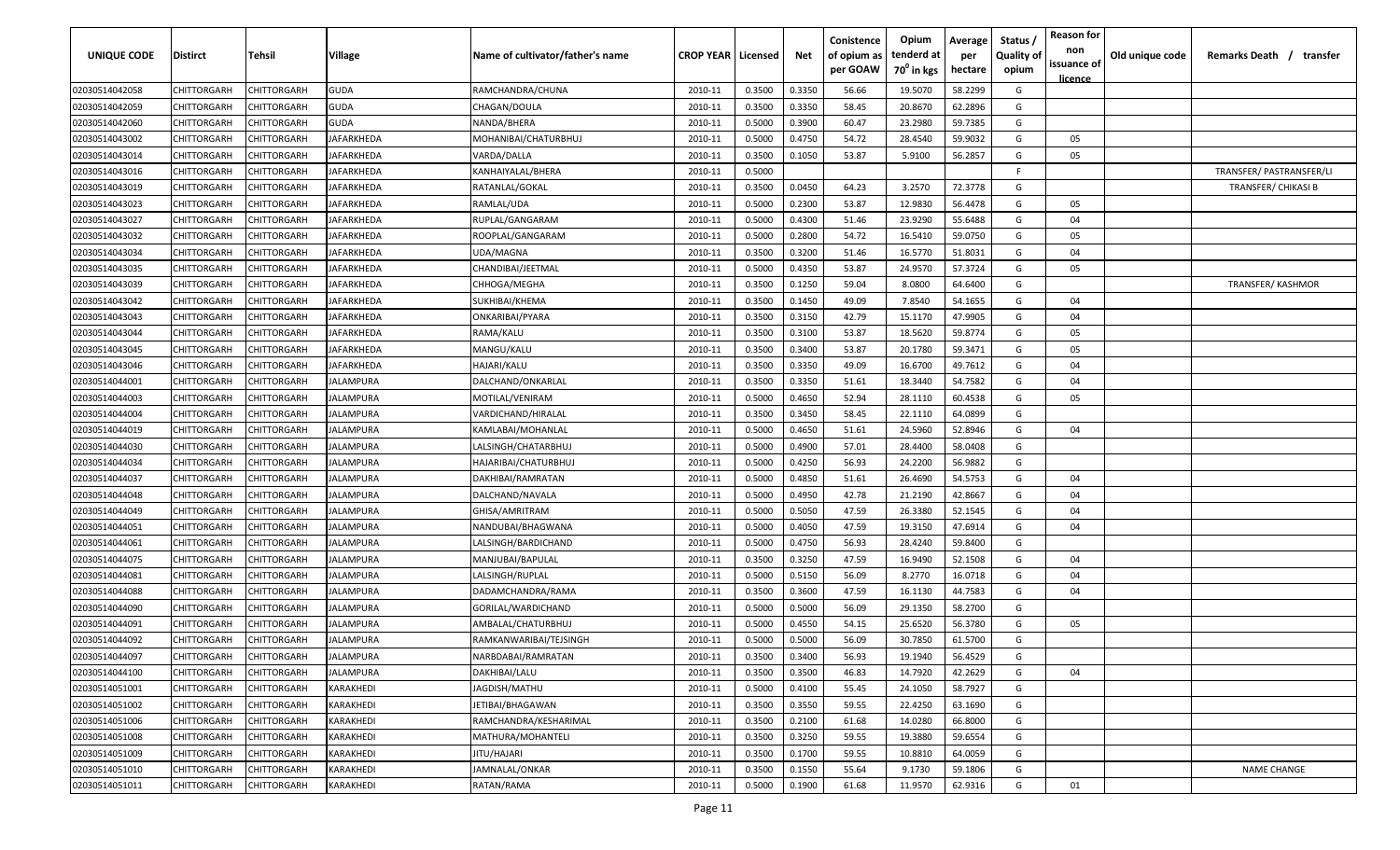| UNIQUE CODE    | Distirct           | Tehsil      | Village   | Name of cultivator/father's name | <b>CROP YEAR   Licensed</b> |        | Net    | Conistence<br>of opium as | Opium<br>tenderd at    | Average<br>per | Status /<br><b>Quality of</b> | <b>Reason for</b><br>non<br>issuance of | Old unique code | Remarks Death / transfer |
|----------------|--------------------|-------------|-----------|----------------------------------|-----------------------------|--------|--------|---------------------------|------------------------|----------------|-------------------------------|-----------------------------------------|-----------------|--------------------------|
|                |                    |             |           |                                  |                             |        |        | per GOAW                  | 70 <sup>0</sup> in kgs | hectare        | opium                         | <u>licence</u>                          |                 |                          |
| 02030514051012 | CHITTORGARH        | CHITTORGARH | KARAKHEDI | UDAIRAM/KALU                     | 2010-11                     | 0.3500 | 0.2350 | 59.55                     | 14.1560                | 60.2383        | G                             |                                         |                 |                          |
| 02030514051013 | CHITTORGARH        | CHITTORGARH | KARAKHEDI | RAMLAL/NOLA                      | 2010-11                     | 0.5000 | 0.4400 | 61.68                     | 27.6060                | 62.7409        | G                             |                                         |                 |                          |
| 02030514051014 | CHITTORGARH        | CHITTORGARH | KARAKHEDI | MANGILAL/KALU                    | 2010-11                     | 0.3500 | 0.1750 | 56.56                     | 10.5280                | 60.1600        | G                             |                                         |                 |                          |
| 02030514051015 | CHITTORGARH        | CHITTORGARH | KARAKHEDI | RATAN/MOHAN                      | 2010-11                     | 0.3500 | 0.3450 | 59.55                     | 20.8510                | 60.4377        | G                             |                                         |                 |                          |
| 02030514051017 | CHITTORGARH        | CHITTORGARH | KARAKHEDI | SHAYAMLAL/BHAGAWAN               | 2010-11                     | 0.5000 | 0.1300 | 56.56                     | 7.7970                 | 59.9769        | G                             |                                         |                 |                          |
| 02030514051018 | CHITTORGARH        | CHITTORGARH | KARAKHEDI | RAMESHAWAR/KISHANA               | 2010-11                     | 0.5000 | 0.3650 | 59.55                     | 22.6630                | 62.0904        | G                             |                                         |                 |                          |
| 02030514051019 | CHITTORGARH        | CHITTORGARH | KARAKHEDI | NANDA/MADHU                      | 2010-11                     | 0.3500 | 0.3500 | 55.45                     | 20.1130                | 57.4657        | G                             |                                         |                 |                          |
| 02030514051020 | CHITTORGARH        | CHITTORGARH | KARAKHEDI | BHERU/BHAGAWAN                   | 2010-11                     | 0.5000 | 0.4950 | 56.56                     | 29.6370                | 59.8727        | G                             |                                         |                 |                          |
| 02030514051021 | CHITTORGARH        | CHITTORGARH | KARAKHEDI | MATHARA/BHAGAWAN                 | 2010-11                     | 0.5000 | 0.1900 | 59.55                     | 11.8930                | 62.5947        | G                             |                                         |                 |                          |
| 02030514051022 | CHITTORGARH        | CHITTORGARH | KARAKHEDI | MOTI/NAWALA                      | 2010-11                     | 0.3500 | 0.2700 | 57.62                     | 16.7340                | 61.9778        | G                             |                                         |                 |                          |
| 02030514051024 | CHITTORGARH        | CHITTORGARH | KARAKHEDI | RATAN/PRABHU                     | 2010-11                     | 0.3500 | 0.3450 | 61.68                     | 22.2310                | 64.4377        | G                             |                                         |                 |                          |
| 02030514051025 | CHITTORGARH        | CHITTORGARH | KARAKHEDI | NANDA/NATHU                      | 2010-11                     | 0.5000 | 0.4850 | 56.56                     | 28.6360                | 59.0433        | G                             |                                         |                 |                          |
| 02030514051026 | CHITTORGARH        | CHITTORGARH | KARAKHEDI | CHAGAN/KISHAN                    | 2010-11                     | 0.5000 | 0.4800 | 56.56                     | 28.5140                | 59.4042        | G                             |                                         |                 |                          |
| 02030514051028 | CHITTORGARH        | CHITTORGARH | KARAKHEDI | MADHU/LAXMAN                     | 2010-11                     | 0.3500 | 0.3650 | 56.56                     | 21.1780                | 58.0219        | G                             |                                         |                 |                          |
| 02030514051029 | CHITTORGARH        | CHITTORGARH | KARAKHEDI | RATAN/CHHOGA                     | 2010-11                     | 0.3500 | 0.1300 | 57.62                     | 7.9840                 | 61.4154        | G                             |                                         |                 |                          |
| 02030514051031 | CHITTORGARH        | CHITTORGARH | KARAKHEDI | SHANTILAL/RAMLAL                 | 2010-11                     | 0.5000 | 0.2050 | 55.45                     | 11.4070                | 55.6439        | G                             | 04                                      |                 |                          |
| 02030514051034 | CHITTORGARH        | CHITTORGARH | KARAKHEDI | KHURAJ/MOTI                      | 2010-11                     | 0.5000 | 0.2500 | 67.62                     | 14.5700                | 58.2800        | G                             |                                         |                 |                          |
| 02030514051035 | CHITTORGARH        | CHITTORGARH | KARAKHEDI | BHAGAWAN/JAGGA                   | 2010-11                     | 0.5000 | 0.3200 | 53.39                     | 17.2600                | 53.9375        | G                             | 04                                      |                 |                          |
| 02030514051042 | CHITTORGARH        | CHITTORGARH | KARAKHEDI | SATYANARAYAN/RAMLALRLAL          | 2010-11                     | 0.5000 | 0.2300 | 57.62                     | 13.4420                | 58.4435        | G                             |                                         |                 |                          |
| 02030514052002 | CHITTORGARH        | CHITTORGARH | KASHMOR   | GANESHIBAI/LEHRU                 | 2010-11                     | 0.3500 | 0.1600 | 61.87                     | 10.9330                | 68.3313        | G                             |                                         |                 |                          |
| 02030514052005 | CHITTORGARH        | CHITTORGARH | KASHMOR   | MANGIBAI/MOTILAL                 | 2010-11                     | 0.3500 | 0.2200 | 72.15                     | 15.1720                | 68.9636        | G                             |                                         |                 |                          |
| 02030514052006 | CHITTORGARH        | CHITTORGARH | KASHMOR   | SHOBHARAM/KISHANAJAT             | 2010-11                     | 0.3500 | 0.2150 | 62.87                     | 14.3250                | 66.6279        | G                             |                                         |                 |                          |
| 02030514052008 | CHITTORGARH        | CHITTORGARH | KASHMOR   | BHERU/PRATHA                     | 2010-11                     | 0.3500 | 0.3400 | 55.74                     | 20.6240                | 60.6588        | G                             |                                         |                 |                          |
| 02030514052014 | CHITTORGARH        | CHITTORGARH | KASHMOR   | PYARCHAND/SAWAIRAM               | 2010-11                     | 0.5000 | 0.3000 | 55.74                     | 17.9880                | 59.9600        | G                             |                                         |                 |                          |
| 02030514052018 | CHITTORGARH        | CHITTORGARH | KASHMOR   | JITU/SAWAIRAM                    | 2010-11                     | 0.3500 | 0.1850 | 55.74                     | 11.3710                | 61.4649        | G                             |                                         |                 |                          |
| 02030514052019 | CHITTORGARH        | CHITTORGARH | KASHMOR   | KELA/HEMA                        | 2010-11                     | 0.3500 | 0.2850 | 57.10                     | 18.2720                | 64.1123        | G                             |                                         |                 |                          |
| 02030514052020 | CHITTORGARH        | CHITTORGARH | KASHMOR   | KISHANLAL/LEHRU                  | 2010-11                     | 0.3500 | 0.3400 | 57.10                     | 21.1840                | 62.3059        | G                             |                                         |                 |                          |
| 02030514052021 | CHITTORGARH        | CHITTORGARH | KASHMOR   | MANGIBAI/BHERULAL                | 2010-11                     | 0.3500 | 0.2000 | 62.18                     | 12.9250                | 64.6250        | G                             |                                         |                 |                          |
| 02030514052023 | CHITTORGARH        | CHITTORGARH | KASHMOR   | SHANKARLAL/BHURA                 | 2010-11                     | 0.3500 | 0.3300 | 57.10                     | 20.2050                | 61.2273        | G                             |                                         |                 |                          |
| 02030514052025 | CHITTORGARH        | CHITTORGARH | KASHMOR   | NANU/RUPA                        | 2010-11                     | 0.3500 | 0.3300 | 55.74                     | 20.5520                | 62.2788        | G                             |                                         |                 |                          |
| 02030514052027 | CHITTORGARH        | CHITTORGARH | KASHMOR   | HANSIBAI/BHAGIRATH               | 2010-11                     | 0.3500 | 0.0950 | 59.59                     | 5.9590                 | 62.7263        | G                             |                                         |                 |                          |
| 02030514052032 | CHITTORGARH        | CHITTORGARH | KASHMOR   | GOVERDHANLAL/BHURALAL            | 2010-11                     | 0.3500 | 0.1700 | 65.91                     | 12.0240                | 70.7294        | G                             |                                         |                 |                          |
| 02030514052033 | CHITTORGARH        | CHITTORGARH | KASHMOR   | LEHRULAL/ONAKAR                  | 2010-11                     | 0.3500 | 0.3150 | 57.10                     | 19.1200                | 60.6984        | G                             |                                         |                 |                          |
| 02030514052034 | CHITTORGARH        | CHITTORGARH | KASHMOR   | MODIRAM/HAJARI                   | 2010-11                     | 0.3500 | 0.2100 | 62.87                     | 13.9480                | 66.4190        | G                             |                                         |                 |                          |
| 02030514052035 | CHITTORGARH        | CHITTORGARH | KASHMOR   | MOHANLAL/KHEMRAJ                 | 2010-11                     | 0.3500 | 0.3450 | 59.59                     | 20.9330                | 60.6754        | G                             |                                         |                 |                          |
| 02030514052036 | <b>CHITTORGARH</b> | CHITTORGARH | KASHMOR   | SHAMBHUSINGH/GIRDHARISINGH       | 2010-11                     | 0.3500 | 0.3300 | 55.74                     | 21.6590                | 65.6333        | G                             |                                         |                 |                          |
| 02030514052039 | CHITTORGARH        | CHITTORGARH | KASHMOR   | KALIBAI/JORAMALD.P.NANDLAL       | 2010-11                     | 0.5000 | 0.4800 | 48.27                     | 25.7620                | 53.6708        | G                             | 04                                      |                 |                          |
| 02030514052042 | <b>CHITTORGARH</b> | CHITTORGARH | KASHMOR   | KALU/UDANAI                      | 2010-11                     | 0.5000 | 0.3200 | 56.67                     | 20.2310                | 63.2219        | G                             |                                         |                 |                          |
| 02030514052043 | <b>CHITTORGARH</b> | CHITTORGARH | KASHMOR   | RATANLAL/GIRDHARI                | 2010-11                     | 0.3500 | 0.2850 | 56.67                     | 17.2680                | 60.5895        | G                             |                                         |                 |                          |
| 02030514052048 | CHITTORGARH        | CHITTORGARH | KASHMOR   | RAMA/MAHADEVJAT                  | 2010-11                     | 0.3500 | 0.3300 | 58.96                     | 20.6110                | 62.4576        | G                             |                                         |                 |                          |
| 02030514052049 | CHITTORGARH        | CHITTORGARH | KASHMOR   | PARASKUNWAR/GIRDHARISINGH        | 2010-11                     | 0.3500 | 0.3100 | 56.67                     | 19.9960                | 64.5032        | G                             |                                         |                 |                          |
| 02030514052053 | CHITTORGARH        | CHITTORGARH | KASHMOR   | MOHANLAL/BHERULAL                | 2010-11                     | 0.3500 | 0.3350 | 58.96                     | 21.2680                | 63.4866        | G                             |                                         |                 |                          |
| 02030514052054 | CHITTORGARH        | CHITTORGARH | KASHMOR   | GANESHKUNAWAR/LALSINGH           | 2010-11                     | 0.3500 | 0.2700 | 57.10                     | 16.9590                | 62.8111        | G                             |                                         |                 |                          |
| 02030514052057 | CHITTORGARH        | CHITTORGARH | KASHMOR   | NANDA/GOPI                       | 2010-11                     | 0.3500 | 0.1900 | 56.67                     | 12.2650                | 64.5526        | G                             |                                         |                 |                          |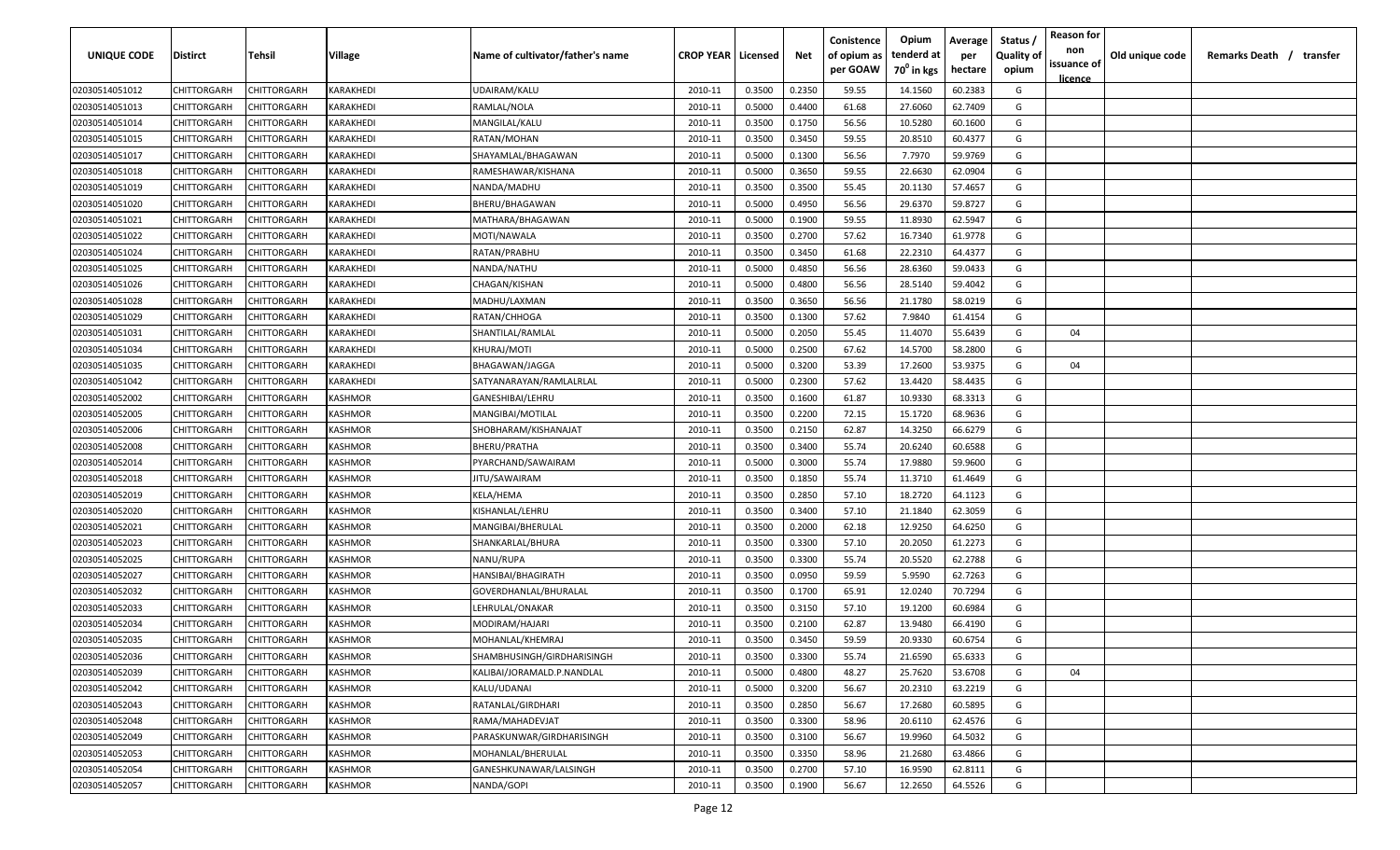| UNIQUE CODE    | Distirct    | Tehsil             | Village        | Name of cultivator/father's name | <b>CROP YEAR   Licensed</b> |        | Net    | Conistence<br>of opium as<br>per GOAW | Opium<br>tenderd at<br>70 <sup>0</sup> in kgs | Average<br>per<br>hectare | Status /<br><b>Quality of</b><br>opium | <b>Reason for</b><br>non<br>issuance of<br><u>licence</u> | Old unique code | Remarks Death /<br>transfer |
|----------------|-------------|--------------------|----------------|----------------------------------|-----------------------------|--------|--------|---------------------------------------|-----------------------------------------------|---------------------------|----------------------------------------|-----------------------------------------------------------|-----------------|-----------------------------|
| 02030514052059 | CHITTORGARH | CHITTORGARH        | KASHMOR        | SATYANARAYAN/JAGANNATH           | 2010-11                     | 0.3500 | 0.3500 | 59.59                                 | 20.9760                                       | 59.9314                   | G                                      |                                                           |                 |                             |
| 02030514052060 | CHITTORGARH | CHITTORGARH        | KASHMOR        | GIRDHARI/LALU                    | 2010-11                     | 0.5000 | 0.4700 | 56.67                                 | 26.9430                                       | 57.3255                   | G                                      |                                                           |                 |                             |
| 02030514052063 | CHITTORGARH | CHITTORGARH        | KASHMOR        | JITMAL/BHERULAL                  | 2010-11                     | 0.5000 | 0.1900 | 57.10                                 | 12.0640                                       | 63.4947                   | G                                      |                                                           |                 |                             |
| 02030514052065 | CHITTORGARH | CHITTORGARH        | KASHMOR        | NARAYAN/RUPA                     | 2010-11                     | 0.3500 | 0.3300 | 57.10                                 | 20.5150                                       | 62.1667                   | G                                      |                                                           |                 |                             |
| 02030514052066 | CHITTORGARH | CHITTORGARH        | KASHMOR        | RATANLAL/HEMRAJ                  | 2010-11                     | 0.3500 | 0.3550 | 57.10                                 | 21.8040                                       | 61.4197                   | G                                      |                                                           |                 |                             |
| 02030514052070 | CHITTORGARH | CHITTORGARH        | KASHMOR        | SHANKAR/RATANLAL                 | 2010-11                     | 0.5000 | 0.4650 | 56.67                                 | 28.5210                                       | 61.3355                   | G                                      |                                                           |                 |                             |
| 02030514052071 | CHITTORGARH | <b>CHITTORGARH</b> | KASHMOR        | MADHAVLAL/LALU                   | 2010-11                     | 0.5000 | 0.4650 | 55.74                                 | 26.0070                                       | 55.9290                   | G                                      | 04                                                        |                 |                             |
| 02030514052073 | CHITTORGARH | <b>CHITTORGARH</b> | KASHMOR        | BALURAM/HAJARI                   | 2010-11                     | 0.3500 | 0.1700 | 58.96                                 | 11.0260                                       | 64.8588                   | G                                      |                                                           |                 |                             |
| 02030514052075 | CHITTORGARH | CHITTORGARH        | KASHMOR        | BHUWANISINGH/RAMSIGNH            | 2010-11                     | 0.3500 | 0.3250 | 58.96                                 | 21.7230                                       | 66.8400                   | G                                      |                                                           |                 |                             |
| 02030514052080 | CHITTORGARH | CHITTORGARH        | KASHMOR        | CHHOGALAL/CHATARBHUJ             | 2010-11                     | 0.3500 | 0.1000 | 57.10                                 | 6.1340                                        | 61.3400                   | G                                      |                                                           |                 |                             |
| 02030514052081 | CHITTORGARH | CHITTORGARH        | <b>CASHMOR</b> | INDARDEV/MAGANA                  | 2010-11                     | 0.5000 |        |                                       |                                               |                           | N                                      |                                                           |                 |                             |
| 02030514052082 | CHITTORGARH | CHITTORGARH        | <b>ASHMOR</b>  | UDAIBAI/DALU                     | 2010-11                     | 0.3500 | 0.3300 | 55.74                                 | 19.5490                                       | 59.2394                   | G                                      |                                                           |                 |                             |
| 02030514052085 | CHITTORGARH | CHITTORGARH        | KASHMOR        | RUPABAI/KEWALCHAND               | 2010-11                     | 0.3500 | 0.3000 | 62.87                                 | 20.2890                                       | 67.6300                   | G                                      |                                                           |                 |                             |
| 02030514053001 | CHITTORGARH | CHITTORGARH        | KELJHAR        | BHURA/CHAMPALAL                  | 2010-11                     | 0.5000 | 0.4800 | 52.26                                 | 28.6830                                       | 59.7563                   | G                                      | 05                                                        |                 |                             |
| 02030514053002 | CHITTORGARH | CHITTORGARH        | KELJHAR        | MADHOLAL/UDAILAL                 | 2010-11                     | 0.3500 | 0.3450 | 58.85                                 | 20.7990                                       | 60.2870                   | G                                      |                                                           |                 |                             |
| 02030514053007 | CHITTORGARH | CHITTORGARH        | KELJHAR        | RATAN/POKHAR                     | 2010-11                     | 0.3500 | 0.2050 | 45.61                                 | 9.9630                                        | 48.6000                   | G                                      | 04                                                        |                 |                             |
| 02030514053010 | CHITTORGARH | CHITTORGARH        | KELJHAR        | PEMA/KALU                        | 2010-11                     | 0.3500 | 0.3400 | 53.11                                 | 19.4610                                       | 57.2382                   | G                                      | 05                                                        |                 |                             |
| 02030514053012 | CHITTORGARH | CHITTORGARH        | KELJHAR        | NANALAL/LALU                     | 2010-11                     | 0.3500 | 0.3400 | 50.29                                 | 18.4280                                       | 54.2000                   | G                                      | 04                                                        |                 |                             |
| 02030514053014 | CHITTORGARH | CHITTORGARH        | KELJHAR        | KISHANA/JODHA                    | 2010-11                     | 0.5000 | 0.4000 | 56.11                                 | 23.8550                                       | 59.6375                   | G                                      |                                                           |                 |                             |
| 02030514053015 | CHITTORGARH | CHITTORGARH        | KELJHAR        | PARATHA/NANDA                    | 2010-11                     | 0.5000 | 0.5100 | 56.93                                 | 29.8640                                       | 58.5569                   | G                                      |                                                           |                 |                             |
| 02030514053017 | CHITTORGARH | CHITTORGARH        | KELJHAR        | RATANIBAI/RUPA                   | 2010-11                     | 0.3500 | 0.3500 | 56.11                                 | 20.1430                                       | 57.5514                   | G                                      |                                                           |                 |                             |
| 02030514053022 | CHITTORGARH | CHITTORGARH        | KELJHAR        | CHUNA/NATHU                      | 2010-11                     | 0.5000 | 0.3150 | 59.17                                 | 19.3650                                       | 61.4762                   | G                                      |                                                           |                 |                             |
| 02030514053026 | CHITTORGARH | CHITTORGARH        | KELJHAR        | KISHANA/NANDA                    | 2010-11                     | 0.5000 | 0.4900 | 53.59                                 | 28.1800                                       | 57.5102                   | G                                      | 05                                                        |                 |                             |
| 02030514053027 | CHITTORGARH | CHITTORGARH        | KELJHAR        | GANGARAM/PYARJI                  | 2010-11                     | 0.3500 | 0.2900 | 53.11                                 | 16.0010                                       | 55.1759                   | G                                      | 04                                                        |                 |                             |
| 02030514053030 | CHITTORGARH | CHITTORGARH        | KELJHAR        | MEGA/GOMA                        | 2010-11                     | 0.3500 | 0.1700 | 53.11                                 | 9.5980                                        | 56.4588                   | G                                      | 05                                                        |                 |                             |
| 02030514053031 | CHITTORGARH | CHITTORGARH        | KELJHAR        | DHAPUBAI/SOHAN                   | 2010-11                     | 0.3500 | 0.3450 | 56.11                                 | 20.5520                                       | 59.5710                   | G                                      |                                                           |                 |                             |
| 02030514053033 | CHITTORGARH | CHITTORGARH        | KELJHAR        | GHISA/LALU                       | 2010-11                     | 0.3500 | 0.3450 | 48.74                                 | 17.6160                                       | 51.0609                   | G                                      | 04                                                        |                 |                             |
| 02030514053034 | CHITTORGARH | CHITTORGARH        | <b>CELJHAR</b> | RAMNATH/VARDA                    | 2010-11                     | 0.5000 | 0.5150 | 48.74                                 | 27.5870                                       | 53.5670                   | G                                      | 04                                                        |                 |                             |
| 02030514053040 | CHITTORGARH | CHITTORGARH        | KELJHAR        | BHAGAWAN/MADHO                   | 2010-11                     | 0.3500 | 0.3200 | 56.55                                 | 19.0650                                       | 59.5781                   | G                                      |                                                           |                 |                             |
| 02030514053041 | CHITTORGARH | CHITTORGARH        | KELJHAR        | BADRI/HAJARI                     | 2010-11                     | 0.3500 | 0.3500 | 56.93                                 | 19.9170                                       | 56.9057                   | G                                      |                                                           |                 |                             |
| 02030514053042 | CHITTORGARH | CHITTORGARH        | KELJHAR        | SHAMBU/ONKAR                     | 2010-11                     | 0.5000 | 0.2450 | 52.26                                 | 13.9980                                       | 57.1347                   | G                                      | 05                                                        |                 |                             |
| 02030514053043 | CHITTORGARH | <b>CHITTORGARH</b> | KELJHAR        | BHAGAWATILAL/ONKAR               | 2010-11                     | 0.5000 | 0.2800 | 56.11                                 | 17.3780                                       | 62.0643                   | G                                      |                                                           |                 |                             |
| 02030514053045 | CHITTORGARH | CHITTORGARH        | KELJHAR        | LEHARU/LALURAM                   | 2010-11                     | 0.3500 | 0.3550 | 53.11                                 | 19.0970                                       | 53.7944                   | G                                      | 04                                                        |                 |                             |
| 02030514053048 | CHITTORGARH | CHITTORGARH        | KELJHAR        | SHOBHAGSINGH/NANDSINGH           | 2010-11                     | 0.3500 | 0.3400 | 56.11                                 | 19.6220                                       | 57.7118                   | G                                      |                                                           |                 |                             |
| 02030514053049 | CHITTORGARH | CHITTORGARH        | KELJHAR        | GIRDHARI/BHERUDAS                | 2010-11                     | 0.5000 | 0.3600 | 53.11                                 | 20.4700                                       | 56.8611                   | G                                      | 05                                                        |                 |                             |
| 02030514053050 | CHITTORGARH | CHITTORGARH        | KELJHAR        | BALU/ONKAR                       | 2010-11                     | 0.3500 | 0.2950 | 56.11                                 | 18.0830                                       | 61.2983                   | G                                      |                                                           |                 |                             |
| 02030514053051 | CHITTORGARH | CHITTORGARH        | KELJHAR        | GANSHYAM/BHURA                   | 2010-11                     | 0.3500 | 0.3400 | 56.93                                 | 21.3160                                       | 62.6941                   | G                                      |                                                           |                 |                             |
| 02030514053052 | CHITTORGARH | CHITTORGARH        | KELJHAR        | BHERU/PRATHAVIRAJ                | 2010-11                     | 0.5000 | 0.4900 | 52.26                                 | 27.1150                                       | 55.3367                   | G                                      | 04                                                        |                 |                             |
| 02030514053053 | CHITTORGARH | CHITTORGARH        | KELJHAR        | SAMPATIBAI/BANSIDAS              | 2010-11                     | 0.3500 | 0.3250 | 53.10                                 | 17.9780                                       | 55.3169                   | G                                      | 04                                                        |                 |                             |
| 02030514053054 | CHITTORGARH | CHITTORGARH        | KELJHAR        | JAGDISH/DEVA                     | 2010-11                     | 0.5000 | 0.3000 | 48.74                                 | 16.1190                                       | 53.7300                   | G                                      | 04                                                        |                 |                             |
| 02030514053056 | CHITTORGARH | CHITTORGARH        | KELJHAR        | CHANKUNWAR/KISHANSINGH           | 2010-11                     | 0.3500 | 0.3500 | 56.93                                 | 20.9100                                       | 59.7429                   | G                                      |                                                           |                 |                             |
| 02030514053059 | CHITTORGARH | CHITTORGARH        | KELJHAR        | <b>GISU/NANABIL</b>              | 2010-11                     | 0.5000 | 0.5150 | 48.74                                 | 25.4770                                       | 49.4699                   | G                                      | 04                                                        |                 |                             |
| 02030514053061 | CHITTORGARH | CHITTORGARH        | KELJHAR        | NARAYAN/NARU                     | 2010-11                     | 0.3500 | 0.1700 | 56.11                                 | 10.0200                                       | 58.9412                   | G                                      |                                                           |                 |                             |
| 02030514053062 | CHITTORGARH | CHITTORGARH        | KELJHAR        | SAMPATLAL/HIRALAL                | 2010-11                     | 0.3500 | 0.3500 | 56.93                                 | 20.8040                                       | 59.4400                   | G                                      |                                                           |                 |                             |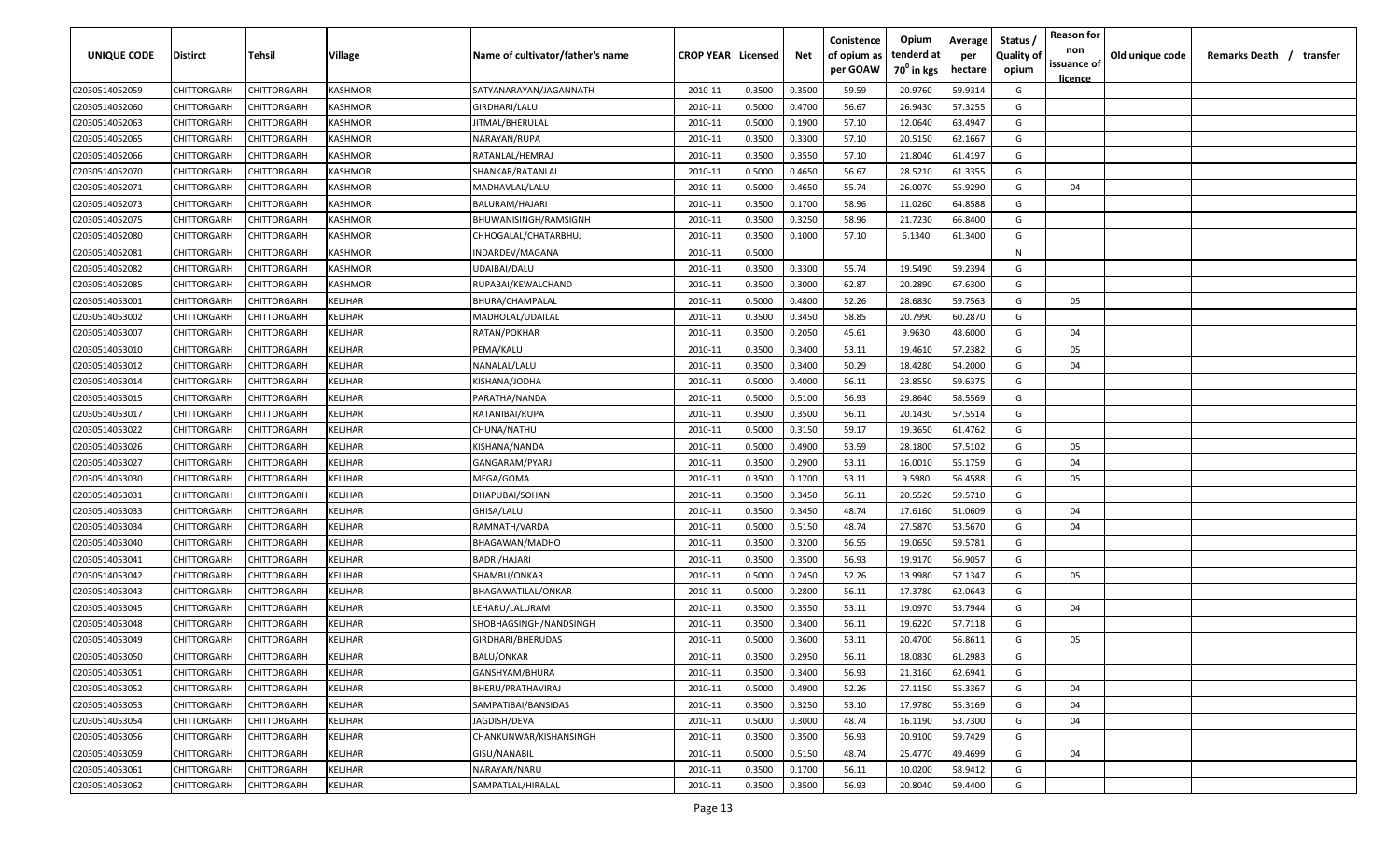| <b>UNIQUE CODE</b> | <b>Distirct</b>    | <b>Tehsil</b>      | Village        | Name of cultivator/father's name | <b>CROP YEAR   Licensed</b> |        | Net    | Conistence<br>of opium as | Opium<br>tenderd at    | Average<br>per | Status /<br><b>Quality of</b> | <b>Reason for</b><br>non      | Old unique code | Remarks Death /<br>transfer |
|--------------------|--------------------|--------------------|----------------|----------------------------------|-----------------------------|--------|--------|---------------------------|------------------------|----------------|-------------------------------|-------------------------------|-----------------|-----------------------------|
|                    |                    |                    |                |                                  |                             |        |        | per GOAW                  | 70 <sup>0</sup> in kgs | hectare        | opium                         | issuance of<br><b>licence</b> |                 |                             |
| 02030514053063     | CHITTORGARH        | CHITTORGARH        | <b>KELJHAR</b> | KALU/LALU                        | 2010-11                     | 0.3500 | 0.3250 | 53.11                     | 18.4370                | 56.7292        | G                             | 05                            |                 |                             |
| 02030514053064     | CHITTORGARH        | CHITTORGARH        | KELJHAR        | BHERU/UDA                        | 2010-11                     | 0.3500 | 0.2500 | 56.93                     | 14.5090                | 58.0360        | G                             |                               |                 |                             |
| 02030514053069     | CHITTORGARH        | CHITTORGARH        | KELJHAR        | DHANNIBAI/PARTAP                 | 2010-11                     | 0.3500 | 0.3500 | 54.32                     | 21.3170                | 60.9057        | G                             | 05                            |                 |                             |
| 02030514053072     | CHITTORGARH        | CHITTORGARH        | KELJHAR        | NANDSINGH/UDAISINGH              | 2010-11                     | 0.3500 | 0.3450 | 52.26                     | 19.4030                | 56.2406        | G                             | 05                            |                 |                             |
| 02030514053074     | CHITTORGARH        | CHITTORGARH        | KELJHAR        | <b>BANSILAL/POKHAR</b>           | 2010-11                     | 0.3500 | 0.3450 | 48.74                     | 16.9060                | 49.0029        | G                             | 04                            |                 |                             |
| 02030514053075     | CHITTORGARH        | CHITTORGARH        | KELJHAR        | RATAN/BHAGIRATH                  | 2010-11                     | 0.3500 | 0.3450 | 53.11                     | 19.5820                | 56.7594        | G                             | 05                            |                 |                             |
| 02030514054001     | CHITTORGARH        | CHITTORGARH        | KESHARPURA     | RAMNIWAS/CHATURBHUJ              | 2010-11                     | 0.5000 | 0.4850 | 51.75                     | 27.6350                | 56.9794        | G                             | 05                            |                 |                             |
| 02030514054005     | <b>CHITTORGARH</b> | CHITTORGARF        | KESHARPURA     | HAJARILAL/CHATARBHUJ             | 2010-11                     | 0.5000 | 0.2650 | 54.44                     | 16.2080                | 61.1623        | G                             | 05                            |                 |                             |
| 02030514054006     | CHITTORGARH        | CHITTORGARH        | KESHARPURA     | SHANKARDAS/NANADAS               | 2010-11                     | 0.3500 | 0.3000 | 44.84                     | 9.9670                 | 33.2233        | G                             | 04                            |                 |                             |
| 02030514054008     | CHITTORGARH        | CHITTORGARH        | KESHARPURA     | HAJARI/JITMAL                    | 2010-11                     | 0.5000 | 0.4800 | 54.44                     | 29.2650                | 60.9688        | G                             | 05                            |                 |                             |
| 02030514054014     | CHITTORGARH        | CHITTORGARH        | KESHARPURA     | DALCHAND/BHOLIRAM                | 2010-11                     | 0.5000 | 0.5000 | 52.45                     | 27.7740                | 55.5480        | G                             | 04                            |                 |                             |
| 02030514054029     | CHITTORGARH        | CHITTORGARH        | KESHARPURA     | MANGIBAI/KALU                    | 2010-11                     | 0.5000 | 0.3500 | 54.44                     | 21.3170                | 60.9057        | G                             | 05                            |                 |                             |
| 02030514054030     | CHITTORGARH        | CHITTORGARH        | KESHARPURA     | KEALASHIBAI/ONAKRLAL             | 2010-11                     | 0.5000 | 0.2600 | 50.74                     | 13.4750                | 51.8269        | G                             | 04                            |                 |                             |
| 02030514054033     | CHITTORGARH        | CHITTORGARH        | KESHARPURA     | MAGNIRAM/AMRATHRAM               | 2010-11                     | 0.5000 | 0.4700 | 54.44                     | 27.6170                | 58.7596        | G                             | 05                            |                 |                             |
| 02030514054039     | CHITTORGARH        | CHITTORGARH        | KESHARPURA     | SHANKAR/GAMAR                    | 2010-11                     | 0.5000 | 0.2750 | 50.74                     | 14.8020                | 53.8255        | G                             | 04                            |                 |                             |
| 02030514054040     | CHITTORGARH        | CHITTORGARH        | KESHARPURA     | CHATURBHUJ/DEVJI                 | 2010-11                     | 0.3500 | 0.3350 | 49.71                     | 18.5280                | 55.3075        | G                             | 04                            |                 |                             |
| 02030514054042     | CHITTORGARH        | CHITTORGARF        | KESHARPURA     | KALABAI/RAMNARAYAN               | 2010-11                     | 0.3500 | 0.3300 | 54.44                     | 19.4200                | 58.8485        | G                             | 05                            |                 |                             |
| 02030514054043     | CHITTORGARH        | CHITTORGARH        | KESHARPURA     | NAGJIRAM/MAGNIRAM                | 2010-11                     | 0.5000 | 0.5000 | 56.04                     | 30.3020                | 60.6040        | G                             |                               |                 | TRANSFER/ CHIKASI A         |
| 02030514054044     | CHITTORGARH        | CHITTORGARH        | KESHARPURA     | RAMBAKSHA/KISHAN                 | 2010-11                     | 0.5000 | 0.5100 | 54.44                     | 28.3170                | 55.5235        | G                             | 04                            |                 |                             |
| 02030514054045     | CHITTORGARH        | CHITTORGARH        | KESHARPURA     | MANGILAL/BHOLIRAM                | 2010-11                     | 0.5000 | 0.4600 | 52.27                     | 24.9480                | 54.2348        | G                             | 04                            |                 |                             |
| 02030514054063     | CHITTORGARH        | CHITTORGARH        | KESHARPURA     | RAMNIWAS/DALCHAND                | 2010-11                     | 0.5000 | 0.5000 | 61.11                     | 31.3230                | 62.6460        | G                             |                               |                 | TRANSFER/ SHAMBHUPURA       |
| 02030514054067     | CHITTORGARH        | CHITTORGARH        | KESHARPURA     | LAHRIBAI/SHOBHALAL               | 2010-11                     | 0.5000 | 0.4950 | 55.09                     | 28.7410                | 58.0626        | G                             |                               |                 | <b>TRANSFER/BILODA</b>      |
| 02030514054068     | CHITTORGARH        | CHITTORGARH        | KESHARPURA     | MANGILAL/UDAIRAM                 | 2010-11                     | 0.3500 | 0.3400 | 50.74                     | 18.1140                | 53.2765        | G                             | 04                            |                 |                             |
| 02030514054069     | CHITTORGARH        | CHITTORGARH        | KESHARPURA     | CHOGALAL/ONKAR                   | 2010-11                     | 0.5000 | 0.4850 | 56.04                     | 25.8820                | 53.3649        | G                             | 04                            |                 |                             |
| 02030514054070     | CHITTORGARH        | <b>CHITTORGARF</b> | KESHARPURA     | PYARCHAND/VARDA                  | 2010-11                     | 0.3500 | 0.3100 | 56.04                     | 19.7180                | 63.6065        | G                             |                               |                 | <b>TRANSFER/ SINDHBADI</b>  |
| 02030514054071     | CHITTORGARH        | CHITTORGARH        | KESHARPURA     | KHEMA/AKLING                     | 2010-11                     | 0.5000 | 0.3050 | 50.74                     | 16.4330                | 53.8787        | G                             | 04                            |                 |                             |
| 02030514054072     | CHITTORGARH        | CHITTORGARH        | KESHARPURA     | CHAGANLAL/CHATRA                 | 2010-11                     | 0.5000 | 0.4950 | 52.68                     | 27.7400                | 56.0404        | G                             | 05                            |                 |                             |
| 02030514054073     | CHITTORGARH        | CHITTORGARH        | KESHARPURA     | RAMLAL/GOKAL                     | 2010-11                     | 0.3500 | 0.3350 | 49.51                     | 16.6140                | 49.5940        | G                             | 04                            |                 |                             |
| 02030514058004     | CHITTORGARH        | <b>CHITTORGARH</b> | KHOR           | RAMBAKSH/SHRIRAM                 | 2010-11                     | 0.5000 | 0.5000 | 48.14                     | 7.6470                 | 15.2940        |                               | 02                            |                 |                             |
| 02030514058008     | CHITTORGARH        | CHITTORGARH        | KHOR           | KHYALIBAI/KHEMA                  | 2010-11                     | 0.5000 | 0.4800 | 61.90                     | 30.7550                | 64.0729        | G                             |                               |                 |                             |
| 02030514058018     | CHITTORGARH        | CHITTORGARH        | KHOR           | KHEMRAJ/SHRIRAM                  | 2010-11                     | 0.5000 | 0.2550 | 63.36                     | 16.7990                | 65.8784        | G                             |                               |                 |                             |
| 02030514058037     | CHITTORGARH        | CHITTORGARH        | KHOR           | RAGHUNATHSINGH/DADMDCHAND        | 2010-11                     | 0.5000 | 0.5000 | 55.53                     | 28.7090                | 57.4180        | G                             |                               |                 |                             |
| 02030514058069     | CHITTORGARH        | CHITTORGARH        | <b>KHOR</b>    | NANDRAM/UDAIRAM                  | 2010-11                     | 0.3500 | 0.3500 | 60.62                     | 21.5030                | 61.4371        | G                             |                               |                 |                             |
| 02030514058071     | CHITTORGARH        | CHITTORGARH        | <b>KHOR</b>    | DHANRAJ/HARIRAM                  | 2010-11                     | 0.5000 | 0.4250 | 53.22                     | 23.6980                | 55.7600        | G                             | 04                            |                 |                             |
| 02030514058078     | <b>CHITTORGARH</b> | CHITTORGARH        | KHOR           | <b>BHURA/UDA</b>                 | 2010-11                     | 0.5000 | 0.2300 | 41.81                     | 10.4410                | 45.3957        | G                             | 04                            |                 |                             |
| 02030514058082     | CHITTORGARH        | <b>CHITTORGARH</b> | <b>KHOR</b>    | BHERULAL/CHUNNILAL               | 2010-11                     | 0.5000 | 0.2150 | 60.68                     | 13.9220                | 64.7535        | G                             |                               |                 |                             |
| 02030514058085     | <b>CHITTORGARH</b> | CHITTORGARH        | <b>KHOR</b>    | CHATARBHUJ/KALURAM               | 2010-11                     | 0.5000 | 0.1100 | 67.57                     | 8.0020                 | 72.7455        | G                             |                               |                 |                             |
| 02030514058086     | CHITTORGARH        | CHITTORGARH        | <b>KHOR</b>    | MULCHAND/BHAGUDA                 | 2010-11                     | 0.5000 | 0.2300 | 52.07                     | 13.1290                | 57.0826        | G                             | 05                            |                 |                             |
| 02030514058088     | CHITTORGARH        | CHITTORGARH        | <b>KHOR</b>    | DADAMCHAND/KALURAM               | 2010-11                     | 0.5000 | 0.4700 | 60.62                     | 28.6130                | 60.8787        | G                             |                               |                 |                             |
| 02030514058089     | CHITTORGARH        | CHITTORGARH        | <b>KHOR</b>    | RAMNARAYAN/RAMRATAN              | 2010-11                     | 0.3500 | 0.1900 | 60.62                     | 13.1980                | 69.4632        | G                             |                               |                 |                             |
| 02030514058098     | CHITTORGARH        | CHITTORGARH        | KHOR           | BHERU/JAGGANATH                  | 2010-11                     | 0.3500 | 0.3500 | 56.41                     | 22.3140                | 63.7543        | G                             |                               |                 |                             |
| 02030514058101     | CHITTORGARH        | CHITTORGARH        | KHOR           | <b>BAGDIRAM/GOPI</b>             | 2010-11                     | 0.3500 | 0.3500 | 56.41                     | 18.5750                | 53.0714        | G                             | 04                            |                 |                             |
| 02030514059001     | CHITTORGARH        | CHITTORGARH        | KOTADI         | SHANTIBAI/CHAGANLAL              | 2010-11                     | 0.3500 | 0.3550 | 61.74                     | 24.0750                | 67.8169        | G                             |                               | 02030514029050  | TRANSFER                    |
| 02030514059003     | CHITTORGARH        | CHITTORGARH        | KOTADI         | KESIBAI/UDA                      | 2010-11                     | 0.5000 | 0.5000 | 56.19                     | 31.8090                | 63.6180        | G                             |                               | 02030514029051  | TRANSFER                    |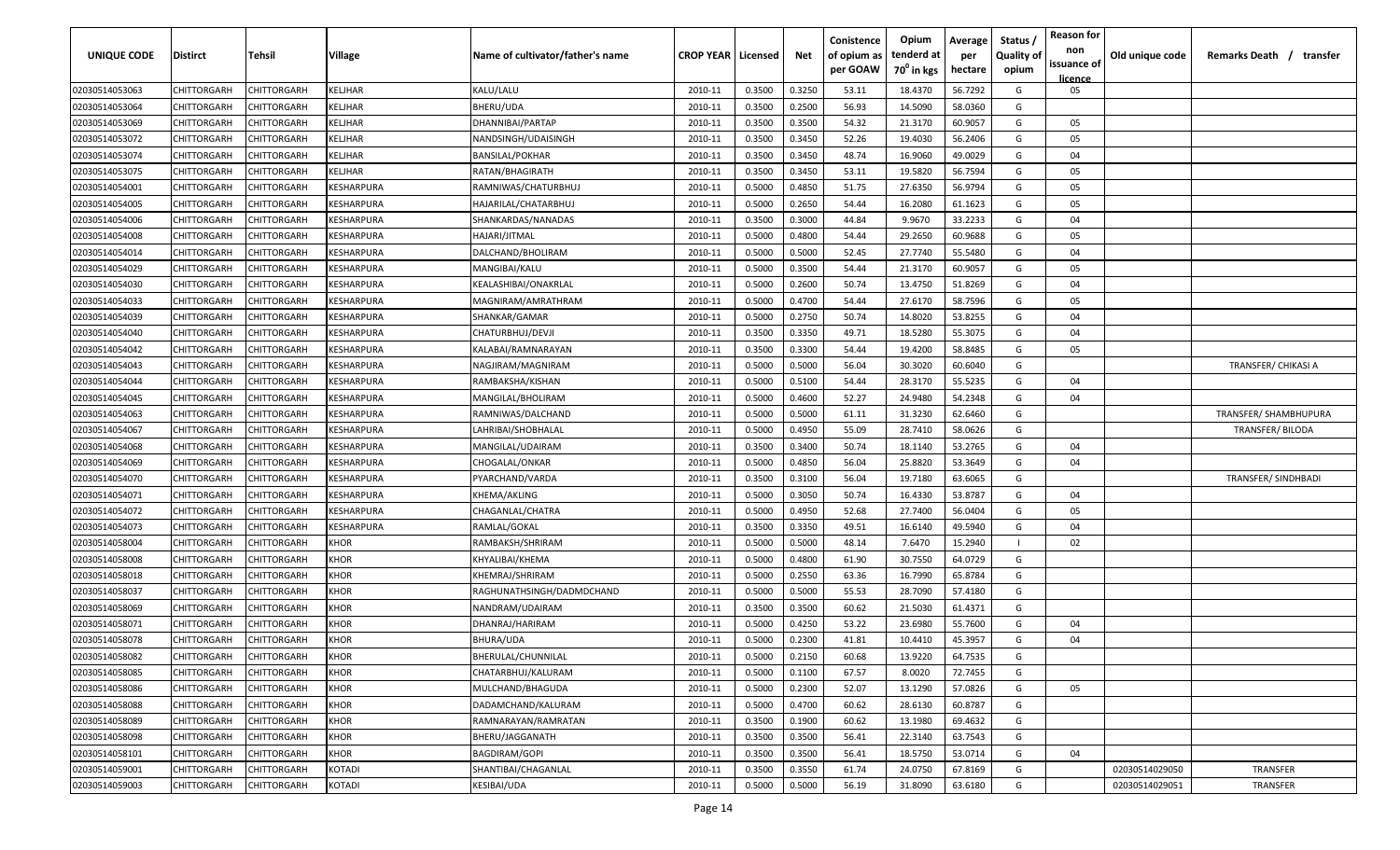| <b>UNIQUE CODE</b> | Distirct           | Tehsil             | Village                 | Name of cultivator/father's name   | <b>CROP YEAR   Licensed</b> |        | Net    | Conistence<br>of opium as<br>per GOAW | Opium<br>tenderd at<br>$70^0$ in kgs | Average<br>per<br>hectare | Status /<br><b>Quality of</b><br>opium | <b>Reason for</b><br>non<br>issuance of<br>licence | Old unique code | Remarks Death /<br>transfer |
|--------------------|--------------------|--------------------|-------------------------|------------------------------------|-----------------------------|--------|--------|---------------------------------------|--------------------------------------|---------------------------|----------------------------------------|----------------------------------------------------|-----------------|-----------------------------|
| 02030514059006     | CHITTORGARH        | CHITTORGARH        | <b>KOTADI</b>           | RAMLAL/LAKHAMA                     | 2010-11                     | 0.5000 | 0.4900 | 57.63                                 | 30.5030                              | 62.2510                   | G                                      |                                                    | 02030514029052  | <b>TRANSFER</b>             |
| 02030514059007     | CHITTORGARH        | CHITTORGARH        | KOTADI                  | JAGGTHNATH/GOPI                    | 2010-11                     | 0.3500 | 0.3550 | 65.19                                 | 26.4130                              | 74.4028                   | G                                      |                                                    | 02030514059007  | TRANSFER                    |
| 02030514059008     | CHITTORGARH        | CHITTORGARH        | KOTADI                  | BHERU/UDA                          | 2010-11                     | 0.3500 | 0.3050 | 65.16                                 | 22.6010                              | 74.1016                   | G                                      |                                                    | 02030514029053  | TRANSFER                    |
| 02030514059009     | CHITTORGARH        | CHITTORGARH        | KOTADI                  | DHAPUBAI/UDAIRAM                   | 2010-11                     | 0.5000 | 0.4450 | 57.41                                 | 27.0070                              | 60.6899                   | G                                      |                                                    | 02030514098064  | TRANSFER                    |
| 02030514059010     | CHITTORGARH        | CHITTORGARH        | KOTADI                  | NANDA/GOPI                         | 2010-11                     | 0.3500 | 0.3500 | 55.81                                 | 22.3960                              | 63.9886                   | G                                      |                                                    | 02030514059010  | TRANSFER                    |
| 02030514059012     | CHITTORGARH        | CHITTORGARH        | KOTADI                  | GHISU/SEWA                         | 2010-11                     | 0.3500 | 0.3500 | 61.84                                 | 23.8530                              | 68.1514                   | G                                      |                                                    | 02030514005041  | TRANSFER                    |
| 02030514059013     | CHITTORGARH        | CHITTORGARH        | KOTADI                  | KHEMRAJ/VENA                       | 2010-11                     | 0.3500 | 0.3000 | 56.12                                 | 18.6320                              | 62.1067                   | G                                      |                                                    | 02030514029023  | TRANSFER                    |
| 02030514059014     | CHITTORGARH        | CHITTORGARH        | KOTADI                  | NARAYANDAS/MADENDAS/NANAKHAYALIDAS | 2010-11                     | 0.3500 | 0.3450 | 60.50                                 | 22.4110                              | 64.9594                   | G                                      |                                                    | 02030514029018  | NAME CHANGE/TRANSFER        |
| 02030514061001     | CHITTORGARH        | CHITTORGARH        | LAKHHO KA KHEDA II      | DEVILAL/CHHOGAJAT                  | 2010-11                     | 0.3500 | 0.3050 | 64.39                                 | 20.3380                              | 66.6820                   | G                                      |                                                    |                 | TRANSFER/PALER              |
| 02030514061004     | CHITTORGARH        | CHITTORGARH        | LAKHHO KA KHEDA II      | NARU/UDA                           | 2010-11                     | 0.3500 | 0.3350 | 70.70                                 | 24.6840                              | 73.6836                   |                                        | 02                                                 |                 |                             |
| 02030514061006     | CHITTORGARH        | CHITTORGARH        | LAKHHO KA KHEDA II      | JAGGA/HAJARI                       | 2010-11                     | 0.3500 | 0.3350 | 67.79                                 | 23.9400                              | 71.4627                   | G                                      |                                                    |                 | TRANSFER/PALER              |
| 02030514061007     | CHITTORGARH        | CHITTORGARH        | LAKHHO KA KHEDA II      | BHURA/UDA                          | 2010-11                     | 0.3500 | 0.3350 | 66.23                                 | 23.3890                              | 69.8179                   | G                                      |                                                    |                 | TRANSFER/GOPALPURA GHATA    |
| 02030514061011     | CHITTORGARH        | CHITTORGARH        | LAKHHO KA KHEDA II      | MANGILAL/NATHU                     | 2010-11                     | 0.3500 | 0.3300 | 73.22                                 | 26.3070                              | 79.7182                   |                                        | 02                                                 |                 |                             |
| 02030514061013     | CHITTORGARH        | CHITTORGARH        | LAKHHO KA KHEDA II      | <b>BHURIBAI/GHISA</b>              | 2010-11                     | 0.3500 | 0.3250 | 64.39                                 | 23.0420                              | 70.8985                   | G                                      |                                                    |                 | TRANSFER/PALER              |
| 02030514063001     | CHITTORGARH        | CHITTORGARH        | MAL KI CHOGAWDI         | IAGNATH/BHUWANIRAM                 | 2010-11                     | 0.3500 | 0.3050 | 67.19                                 | 21.7020                              | 71.1541                   | G                                      |                                                    | 02030514026010  | TRANSFER                    |
| 02030514063002     | CHITTORGARH        | CHITTORGARH        | MAL KI CHOGAWDI         | BARDIBAI/BHANWARDAS                | 2010-11                     | 0.3500 | 0.3300 | 59.68                                 | 18.9790                              | 57.5121                   | G                                      |                                                    | 02030514053032  | <b>TRANSFER</b>             |
| 02030514063012     | CHITTORGARH        | CHITTORGARH        | MAL KI CHOGAWDI         | RAMLAL/BHUWANILAL                  | 2010-11                     | 0.3500 | 0.3300 | 61.47                                 | 20.3820                              | 61.7636                   | G                                      |                                                    | 02030514026013  | TRANSFER                    |
| 02030514063015     | CHITTORGARH        | CHITTORGARH        | MAL KI CHOGAWDI         | MATHURA/AMARCHAND                  | 2010-11                     | 0.3500 | 0.2100 | 59.08                                 | 15.2370                              | 72.5571                   | G                                      |                                                    | 02030514051037  | TRANSFER                    |
| 02030514063019     | CHITTORGARH        | CHITTORGARH        | MAL KI CHOGAWDI         | NANDLAL/MULCHAND                   | 2010-11                     | 0.3500 | 0.0500 | 64.38                                 | 3.7340                               | 74.6800                   | G                                      |                                                    | 02030514051038  | TRANSFER                    |
| 02030514063021     | CHITTORGARH        | CHITTORGARH        | MAL KI CHOGAWDI         | NARU/DEVA                          | 2010-11                     | 0.3500 | 0.3550 | 54.30                                 | 18.6410                              | 52.5099                   | G                                      | 04                                                 | 02030514026011  | <b>TRANSFER</b>             |
| 02030514071006     | CHITTORGARH        | CHITTORGARH        | <b>MISHRON KI PIPLI</b> | CHAMPALAL/MOTI                     | 2010-11                     | 0.3500 | 0.3400 | 61.09                                 | 21.7390                              | 63.9382                   | G                                      |                                                    |                 |                             |
| 02030514071008     | CHITTORGARH        | CHITTORGARH        | MISHRON KI PIPLI        | PYARA/MODA                         | 2010-11                     | 0.5000 | 0.4650 | 64.57                                 | 31.0490                              | 66.7720                   | G                                      |                                                    |                 |                             |
| 02030514071011     | CHITTORGARH        | CHITTORGARH        | MISHRON KI PIPLI        | BALU/MODA                          | 2010-11                     | 0.3500 | 0.3100 | 59.13                                 | 19.3690                              | 62.4806                   | G                                      |                                                    |                 |                             |
| 02030514071013     | CHITTORGARH        | CHITTORGARH        | MISHRON KI PIPLI        | MADHU/NATHUJAT                     | 2010-11                     | 0.3500 | 0.1600 | 53.61                                 | 9.2590                               | 57.8688                   | G                                      | 05                                                 |                 |                             |
| 02030514071014     | CHITTORGARH        | CHITTORGARH        | <b>MISHRON KI PIPLI</b> | DALU/HAJARI                        | 2010-11                     | 0.3500 | 0.3000 | 57.94                                 | 18.2760                              | 60.9200                   | G                                      |                                                    |                 |                             |
| 02030514071016     | CHITTORGARH        | CHITTORGARH        | MISHRON KI PIPLI        | KESHIBAI/MANGU                     | 2010-11                     | 0.3500 | 0.0900 | 63.56                                 | 5.9380                               | 65.9778                   | G                                      |                                                    |                 |                             |
| 02030514071017     | CHITTORGARH        | CHITTORGARH        | MISHRON KI PIPLI        | MANGILAL/NARAYAN                   | 2010-11                     | 0.5000 | 0.4750 | 61.16                                 | 29.1560                              | 61.3811                   | G                                      |                                                    |                 |                             |
| 02030514071030     | CHITTORGARH        | CHITTORGARH        | MISHRON KI PIPLI        | PRATHVIRAJ/GANGARAM                | 2010-11                     | 0.3500 | 0.3100 | 53.61                                 | 16.6190                              | 53.6097                   | G                                      | 04                                                 |                 |                             |
| 02030514071036     | CHITTORGARH        | CHITTORGARH        | MISHRON KI PIPLI        | HIRALAL/MANGU                      | 2010-11                     | 0.3500 | 0.3000 | 57.94                                 | 17.4230                              | 58.0767                   | G                                      |                                                    |                 |                             |
| 02030514071040     | CHITTORGARH        | CHITTORGARH        | MISHRON KI PIPLI        | NANURAM/RAMCHANDRA                 | 2010-11                     | 0.3500 | 0.3400 | 53.13                                 | 18.4130                              | 54.1559                   | G                                      | 04                                                 |                 |                             |
| 02030514071043     | CHITTORGARH        | CHITTORGARH        | MISHRON KI PIPLI        | PRATHU/RAMLAL                      | 2010-11                     | 0.5000 | 0.1500 | 59.13                                 | 10.1280                              | 67.5200                   | G                                      |                                                    |                 |                             |
| 02030514071046     | CHITTORGARH        | CHITTORGARH        | <b>MISHRON KI PIPLI</b> | RUPLAL/CHOTULAL                    | 2010-11                     | 0.3500 | 0.2300 | 61.16                                 | 14.1370                              | 61.4652                   | G                                      |                                                    |                 |                             |
| 02030514071047     | CHITTORGARH        | CHITTORGARH        | VIISHRON KI PIPLI       | MANGILAL/UDAILAL                   | 2010-11                     | 0.3500 | 0.0850 | 63.38                                 | 5.5770                               | 65.6118                   | G                                      |                                                    |                 |                             |
| 02030514071048     | <b>CHITTORGARH</b> | CHITTORGARH        | MISHRON KI PIPLI        | RAHIMBAKSHA/KALUKHA                | 2010-11                     | 0.3500 | 0.0800 | 63.38                                 | 5.5860                               | 69.8250                   | G                                      |                                                    |                 |                             |
| 02030514071049     | <b>CHITTORGARH</b> | <b>CHITTORGARH</b> | MISHRON KI PIPLI        | RATANLAL/BHAVANA                   | 2010-11                     | 0.3500 | 0.3050 | 59.13                                 | 18.4740                              | 60.5705                   | G                                      |                                                    |                 |                             |
| 02030514078001     | <b>CHITTORGARH</b> | <b>CHITTORGARH</b> | NETAWAL MAHARAJ         | MAGANIBAI/RUPA                     | 2010-11                     | 0.3500 | 0.2850 | 54.39                                 | 16.6360                              | 58.3719                   | G                                      | 05                                                 | 02030514123049  | TRANSFER                    |
| 02030514078002     | CHITTORGARH        | CHITTORGARH        | NETAWAL MAHARAJ         | BHERU/KISHANA                      | 2010-11                     | 0.3500 | 0.3500 | 58.11                                 | 21.7000                              | 62.0000                   | G                                      |                                                    |                 |                             |
| 02030514078010     | <b>CHITTORGARH</b> | CHITTORGARH        | NETAWAL MAHARAJ         | PRABHULAL/ONKAR                    | 2010-11                     | 0.3500 | 0.3250 | 59.05                                 | 19.8070                              | 60.9446                   | G                                      |                                                    |                 |                             |
| 02030514078012     | <b>CHITTORGARH</b> | CHITTORGARH        | NETAWAL MAHARAJ         | PYARIBAI/JADHRAJ                   | 2010-11                     | 0.3500 | 0.3100 | 60.64                                 | 17.5680                              | 56.6710                   | G                                      |                                                    |                 |                             |
| 02030514078014     | <b>CHITTORGARH</b> | CHITTORGARH        | NETAWAL MAHARAJ         | PIRUKHAN/KHAJUKHAN                 | 2010-11                     | 0.3500 | 0.3300 | 59.27                                 | 21.1420                              | 64.0667                   | G                                      |                                                    |                 |                             |
| 02030514078021     | CHITTORGARH        | CHITTORGARH        | NETAWAL MAHARAJ         | NATHUSINGH/SARDARSINGH             | 2010-11                     | 0.3500 | 0.1550 | 56.25                                 | 7.5780                               | 48.8903                   | G                                      | 04                                                 |                 |                             |
| 02030514078028     | <b>CHITTORGARH</b> | CHITTORGARH        | NETAWAL MAHARAJ         | GOPI/BALU                          | 2010-11                     | 0.3500 | 0.2800 | 58.86                                 | 16.9770                              | 60.6321                   | G                                      |                                                    |                 |                             |
| 02030514078029     | CHITTORGARH        | CHITTORGARH        | NETAWAL MAHARAJ         | BAGDIRAM/BHOLARAM                  | 2010-11                     | 0.3500 | 0.1000 | 60.57                                 | 6.1210                               | 61.2100                   | G                                      |                                                    |                 |                             |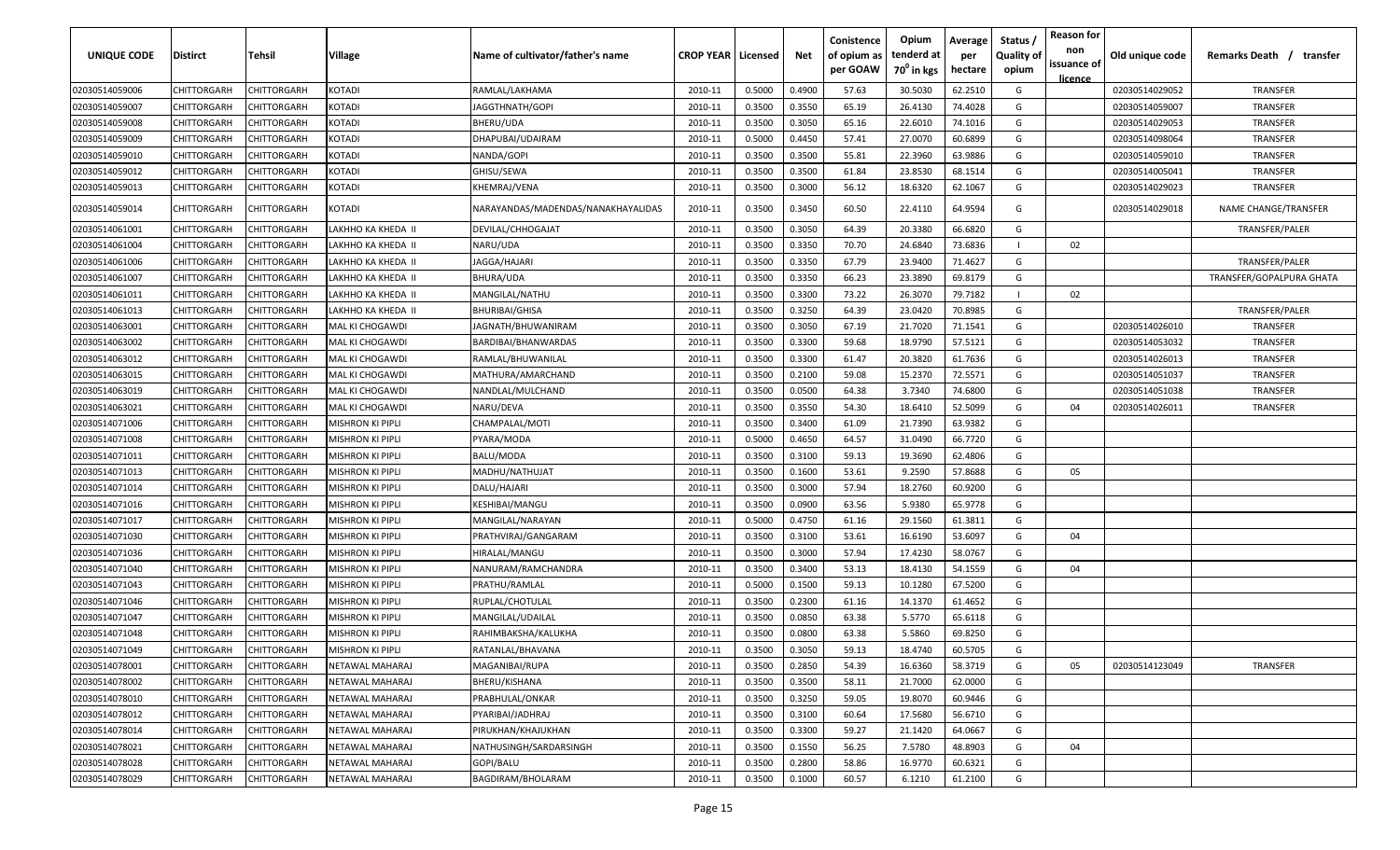| <b>UNIQUE CODE</b> | Distirct           | Tehsil             | Village         | Name of cultivator/father's name | <b>CROP YEAR   Licensed</b> |        | Net    | Conistence<br>of opium as<br>per GOAW | Opium<br>tenderd at<br>70 <sup>0</sup> in kgs | Average<br>per<br>hectare | Status /<br><b>Quality of</b><br>opium | <b>Reason for</b><br>non<br>issuance of | Old unique code | Remarks Death / transfer |
|--------------------|--------------------|--------------------|-----------------|----------------------------------|-----------------------------|--------|--------|---------------------------------------|-----------------------------------------------|---------------------------|----------------------------------------|-----------------------------------------|-----------------|--------------------------|
| 02030514078030     | CHITTORGARH        | CHITTORGARH        | NETAWAL MAHARAJ | RADHIBAI/BHAGAWAN                | 2010-11                     | 0.5000 | 0.4000 | 56.25                                 | 23.0380                                       | 57.5950                   | G                                      | <u>licence</u>                          | 02030514123047  | TRANSFER                 |
| 02030514078031     | CHITTORGARH        | CHITTORGARH        | NETAWAL MAHARAJ | KALU/PARTHA                      | 2010-11                     | 0.5000 | 0.4000 | 56.25                                 | 23.1910                                       | 57.9775                   | G                                      |                                         | 02030514123048  | <b>TRANSFER</b>          |
| 02030514080002     | CHITTORGARH        | CHITTORGARH        | ODUND           | HIRAGIRI/SURAJGIRI               | 2010-11                     | 0.5000 | 0.5050 | 71.66                                 | 36.7920                                       | 72.8554                   | G                                      |                                         |                 | <b>NAME CHANGE</b>       |
| 02030514080005     | CHITTORGARH        | CHITTORGARH        | ODUND           | HAJARI/BHUWANAGUJAR              | 2010-11                     | 0.5000 | 0.2550 | 63.78                                 | 17.1930                                       | 67.4235                   | G                                      |                                         |                 |                          |
| 02030514080010     | CHITTORGARH        | CHITTORGARH        | ODUND           | LEHRU/DOLA                       | 2010-11                     | 0.3500 | 0.3450 | 65.65                                 | 22.8930                                       | 66.3565                   | G                                      |                                         |                 |                          |
| 02030514080012     | CHITTORGARH        | CHITTORGARH        | ODUND           | DEVILAL/BHERU                    | 2010-11                     | 0.5000 | 0.4900 | 68.83                                 | 34.8480                                       | 71.1184                   | G                                      |                                         |                 |                          |
| 02030514080013     | CHITTORGARH        | CHITTORGARH        | ODUND           | HAJARILAL/CHUNNAILAL             | 2010-11                     | 0.3500 | 0.3500 | 68.83                                 | 23.0190                                       | 65.7686                   | G                                      |                                         |                 |                          |
| 02030514080015     | CHITTORGARH        | CHITTORGARH        | ODUND           | SHIVANATH/CHAINRAM               | 2010-11                     | 0.5000 | 0.5000 | 61.29                                 | 31.1090                                       | 62.2180                   | G                                      |                                         |                 |                          |
| 02030514080017     | CHITTORGARH        | CHITTORGARH        | ODUND           | BHAGAWANLAL/SURAJMAL             | 2010-11                     | 0.5000 |        |                                       |                                               |                           | -F.                                    |                                         |                 |                          |
| 02030514080020     | CHITTORGARH        | CHITTORGARH        | ODUND           | RATANLAL/BHERUGUJAR              | 2010-11                     | 0.3500 | 0.1500 | 63.00                                 | 9.6930                                        | 64.6200                   | G                                      |                                         |                 |                          |
| 02030514080023     | CHITTORGARH        | CHITTORGARH        | ODUND           | HAJARI/DOLA                      | 2010-11                     | 0.3500 | 0.1500 | 56.19                                 | 9.3280                                        | 62.1867                   | G                                      |                                         |                 |                          |
| 02030514080027     | CHITTORGARH        | CHITTORGARH        | ODUND           | JANIBAI/SHANKARLAL               | 2010-11                     | 0.3500 | 0.3550 | 56.19                                 | 21.4490                                       | 60.4197                   | G                                      |                                         |                 |                          |
| 02030514080034     | CHITTORGARH        | CHITTORGARH        | ODUND           | GORDHANLAL/RAMLAL                | 2010-11                     | 0.3500 | 0.3400 | 61.34                                 | 23.3970                                       | 68.8147                   | G                                      |                                         |                 |                          |
| 02030514080039     | CHITTORGARH        | CHITTORGARH        | ODUND           | HEMA/HIRA                        | 2010-11                     | 0.3500 | 0.3350 | 53.05                                 | 17.8700                                       | 53.3433                   | G                                      | 04                                      |                 |                          |
| 02030514080040     | CHITTORGARH        | CHITTORGARH        | ODUND           | BDAMIBAI/PARTHU                  | 2010-11                     | 0.3500 | 0.3350 | 63.78                                 | 21.5490                                       | 64.3254                   | G                                      |                                         |                 |                          |
| 02030514080041     | CHITTORGARH        | CHITTORGARH        | ODUND           | RATANLAL/KAJODIMAL               | 2010-11                     | 0.5000 | 0.2650 | 65.65                                 | 18.2790                                       | 68.9774                   | G                                      |                                         |                 |                          |
| 02030514080046     | CHITTORGARH        | CHITTORGARH        | ODUND           | KISHANLAL/RAGUNATH               | 2010-11                     | 0.5000 | 0.5000 | 61.29                                 | 31.0920                                       | 62.1840                   | G                                      |                                         |                 |                          |
| 02030514080047     | CHITTORGARH        | CHITTORGARH        | ODUND           | UDAIRAM/GAHARIRAM                | 2010-11                     | 0.5000 |        |                                       |                                               |                           | F                                      |                                         |                 |                          |
| 02030514080049     | CHITTORGARH        | CHITTORGARH        | ODUND           | BADRILAL/GOPILAL                 | 2010-11                     | 0.5000 | 0.4900 | 63.78                                 | 32.3910                                       | 66.1041                   | G                                      |                                         |                 |                          |
| 02030514080052     | CHITTORGARH        | CHITTORGARH        | ODUND           | KAILASHGIR/HAJARIGIR             | 2010-11                     | 0.5000 | 0.4800 | 63.78                                 | 30.8510                                       | 64.2729                   | G                                      |                                         |                 |                          |
| 02030514080053     | CHITTORGARH        | CHITTORGARH        | ODUND           | KESHAWNATH/NANDA                 | 2010-11                     | 0.5000 | 0.4900 | 61.34                                 | 31.1087                                       | 63.4871                   | G                                      |                                         |                 |                          |
| 02030514080056     | CHITTORGARH        | CHITTORGARH        | ODUND           | BADRILAL/NANURAM                 | 2010-11                     | 0.5000 | 0.1000 | 68.83                                 | 6.8630                                        | 68.6300                   | G                                      |                                         |                 |                          |
| 02030514080059     | CHITTORGARH        | CHITTORGARH        | ODUND           | MANGILAL/MOHANLAL                | 2010-11                     | 0.5000 | 0.4750 | 63.78                                 | 30.7240                                       | 64.6821                   | G                                      |                                         |                 |                          |
| 02030514080061     | CHITTORGARH        | CHITTORGARH        | ODUND           | CHITAR/POKHER                    | 2010-11                     | 0.5000 |        |                                       |                                               |                           | -F.                                    |                                         |                 |                          |
| 02030514080062     | CHITTORGARH        | CHITTORGARH        | ODUND           | RUPA/BHERU                       | 2010-11                     | 0.5000 | 0.3400 | 65.65                                 | 22.7240                                       | 66.8353                   | G                                      |                                         |                 |                          |
| 02030514080063     | CHITTORGARH        | CHITTORGARH        | ODUND           | MOTILAL/SAVAIRAM                 | 2010-11                     | 0.5000 | 0.3850 | 59.08                                 | 23.0160                                       | 59.7818                   | G                                      |                                         |                 |                          |
| 02030514080076     | CHITTORGARH        | CHITTORGARH        | ODUND           | DEVILAL/CHHITAR                  | 2010-11                     | 0.3500 | 0.3350 | 61.34                                 | 7.0890                                        | 21.1612                   | G                                      | 04                                      |                 |                          |
| 02030514080079     | CHITTORGARH        | CHITTORGARH        | ODUND           | GOPILAL/RODA                     | 2010-11                     | 0.3500 | 0.2350 | 56.19                                 | 15.1790                                       | 64.5915                   | G                                      |                                         |                 |                          |
| 02030514080086     | CHITTORGARH        | CHITTORGARH        | ODUND           | OMPRAKASH/MOTILAL                | 2010-11                     | 0.3500 | 0.3400 | 59.08                                 | 20.1970                                       | 59.4029                   | G                                      |                                         |                 |                          |
| 02030514080087     | CHITTORGARH        | CHITTORGARH        | ODUND           | GANESH/LAKHMA                    | 2010-11                     | 0.3500 | 0.0550 | 65.65                                 | 3.7800                                        | 68.7273                   | G                                      |                                         |                 |                          |
| 02030514080090     | CHITTORGARH        | CHITTORGARH        | ODUND           | NATHU/HAJARIJ                    | 2010-11                     | 0.5000 |        |                                       |                                               |                           | -F.                                    |                                         |                 |                          |
| 02030514080093     | CHITTORGARH        | CHITTORGARH        | ODUND           | NARAYANIBAI/GOKAL                | 2010-11                     | 0.5000 | 0.5000 | 61.34                                 | 31.0290                                       | 62.0580                   | G                                      |                                         |                 |                          |
| 02030514080094     | CHITTORGARH        | CHITTORGARH        | ODUND           | SHANKAR/GOKAL                    | 2010-11                     | 0.5000 | 0.0950 | 64.80                                 | 6.4990                                        | 68.4105                   | G                                      |                                         |                 |                          |
| 02030514080097     | CHITTORGARH        | CHITTORGARH        | ODUND           | PARTHU/RAMA                      | 2010-11                     | 0.5000 | 0.0650 | 68.83                                 | 4.8180                                        | 74.1231                   | G                                      |                                         |                 |                          |
| 02030514080098     | CHITTORGARH        | CHITTORGARH        | ODUND           | DHAPUBAI/HEMA                    | 2010-11                     | 0.5000 | 0.4050 | 56.19                                 | 22.1630                                       | 54.7235                   | G                                      | 04                                      |                 |                          |
| 02030514080101     | <b>CHITTORGARH</b> | CHITTORGARH        | <b>ODUND</b>    | DAYARAM/LALU                     | 2010-11                     | 0.3500 | 0.3350 | 61.29                                 | 20.4360                                       | 61.0030                   | G                                      |                                         |                 |                          |
| 02030514080102     | <b>CHITTORGARH</b> | CHITTORGARH        | ODUND           | SHANTILAL/NEMICHAND              | 2010-11                     | 0.3500 | 0.1000 | 63.00                                 | 6.3990                                        | 63.9900                   | G                                      |                                         |                 |                          |
| 02030514080104     | <b>CHITTORGARH</b> | <b>CHITTORGARH</b> | ODUND           | SOSERBAI/NEMICHAND               | 2010-11                     | 0.3500 | 0.2900 | 61.34                                 | 18.3490                                       | 63.2724                   | G                                      |                                         |                 |                          |
| 02030514080106     | <b>CHITTORGARH</b> | CHITTORGARH        | ODUND           | NARAYAN/KALU                     | 2010-11                     | 0.3500 | 0.1850 | 56.19                                 | 10.2590                                       | 55.4541                   | G                                      | 04                                      |                 |                          |
| 02030514080110     | CHITTORGARH        | CHITTORGARH        | ODUND           | SURAJBAI/AMARCHAND               | 2010-11                     | 0.5000 | 0.1150 | 63.00                                 | 8.0190                                        | 69.7304                   | G                                      |                                         |                 |                          |
| 02030514080111     | CHITTORGARH        | CHITTORGARH        | ODUND           | LEHRU/BHUWANA                    | 2010-11                     | 0.5000 | 0.5050 | 64.80                                 | 34.2980                                       | 67.9168                   | G                                      |                                         |                 |                          |
| 02030514080113     | CHITTORGARH        | CHITTORGARH        | ODUND           | KISHANLAL/MOTIRAM                | 2010-11                     | 0.3500 | 0.3400 | 59.08                                 | 20.7620                                       | 61.0647                   | G                                      |                                         |                 |                          |
| 02030514080115     | CHITTORGARH        | CHITTORGARH        | ODUND           | DEVILAL/KHEMRAJ                  | 2010-11                     | 0.5000 | 0.4950 | 61.34                                 | 30.7140                                       | 62.0485                   | G                                      |                                         |                 |                          |
| 02030514080118     | CHITTORGARH        | CHITTORGARH        | <b>ODUND</b>    | MOTI/HEMRAJ                      | 2010-11                     | 0.5000 | 0.2950 | 65.65                                 | 19.8920                                       | 67.4305                   | G                                      |                                         |                 |                          |
|                    |                    |                    |                 |                                  |                             |        |        |                                       |                                               |                           |                                        |                                         |                 |                          |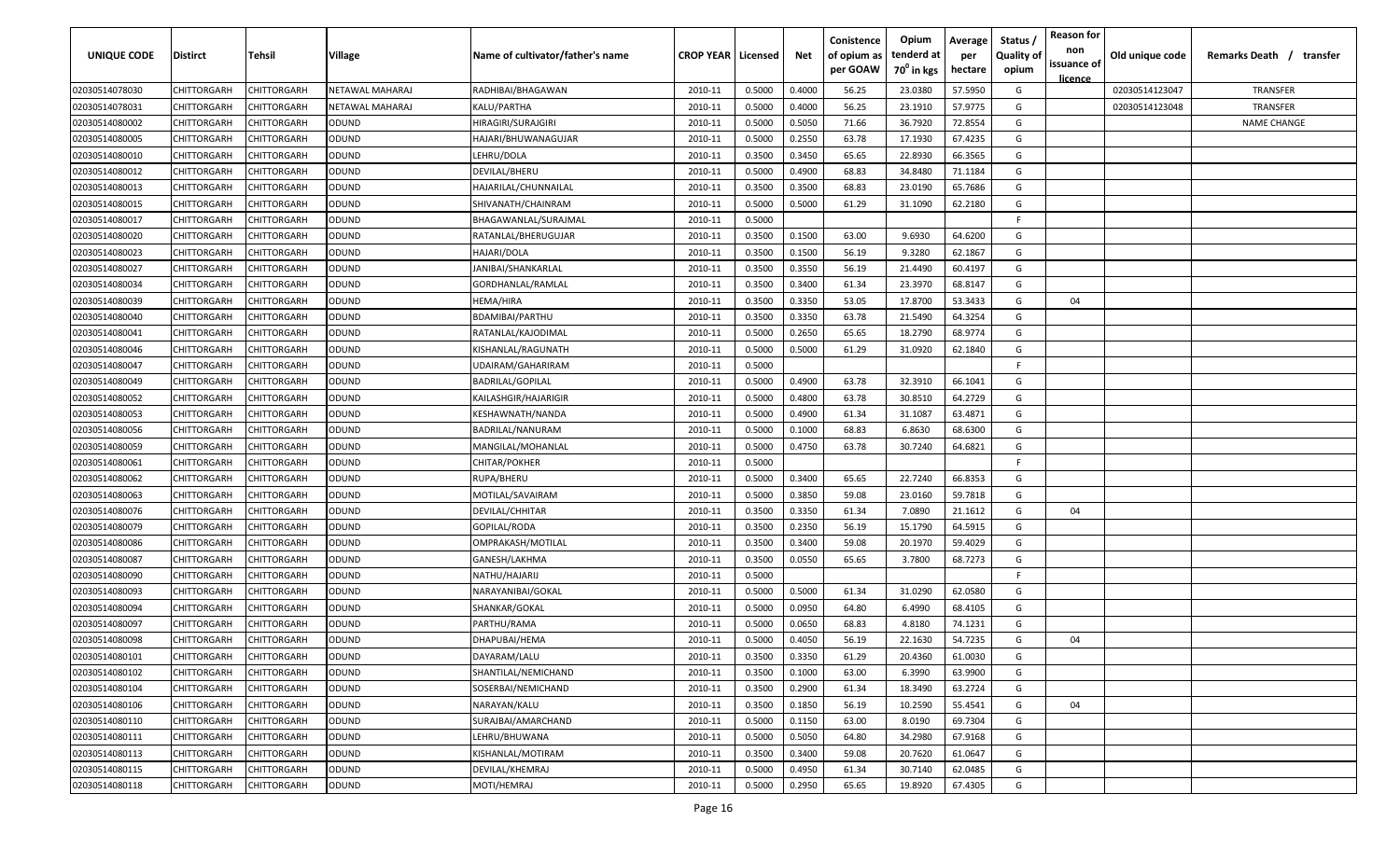| UNIQUE CODE    | Distirct           | Tehsil             | Village | Name of cultivator/father's name | <b>CROP YEAR   Licensed</b> |        | Net    | Conistence<br>of opium as<br>per GOAW | Opium<br>tenderd at<br>70 <sup>0</sup> in kgs | Average<br>per<br>hectare | Status /<br><b>Quality of</b><br>opium | <b>Reason for</b><br>non<br>issuance of<br><u>licence</u> | Old unique code | Remarks Death /<br>transfer |
|----------------|--------------------|--------------------|---------|----------------------------------|-----------------------------|--------|--------|---------------------------------------|-----------------------------------------------|---------------------------|----------------------------------------|-----------------------------------------------------------|-----------------|-----------------------------|
| 02030514080119 | CHITTORGARH        | CHITTORGARH        | ODUND   | PRABHUDI/AMBALAL                 | 2010-11                     | 0.5000 | 0.2700 | 63.00                                 | 18.0990                                       | 67.0333                   | G                                      |                                                           |                 |                             |
| 02030514080120 | CHITTORGARH        | CHITTORGARH        | ODUND   | SHANKARLAL/BHERA                 | 2010-11                     | 0.5000 | 0.1000 | 51.50                                 | 6.0180                                        | 60.1800                   | G                                      | 05                                                        |                 |                             |
| 02030514080121 | CHITTORGARH        | CHITTORGARH        | ODUND   | PARTHU/BHERA                     | 2010-11                     | 0.5000 | 0.1950 | 59.08                                 | 12.4660                                       | 63.9282                   | G                                      |                                                           |                 |                             |
| 02030514083001 | CHITTORGARH        | CHITTORGARH        | PAL     | SHANKAR/RAMSUKH                  | 2010-11                     | 0.5000 | 0.4700 | 58.15                                 | 28.4600                                       | 60.5532                   | G                                      |                                                           | 02030514084116  | <b>TRANSFER</b>             |
| 02030514083002 | CHITTORGARH        | CHITTORGARH        | PAL     | GULAB/RAMSUKH                    | 2010-11                     | 0.3500 | 0.3500 | 58.15                                 | 23.5510                                       | 67.2886                   | G                                      |                                                           |                 |                             |
| 02030514083003 | CHITTORGARH        | CHITTORGARH        | PAL     | GIDHARI/JAGGANNATH               | 2010-11                     | 0.5000 | 0.4900 | 61.07                                 | 31.0240                                       | 63.3143                   | G                                      |                                                           |                 |                             |
| 02030514083012 | CHITTORGARH        | CHITTORGARH        | PAL     | BHOLA/RAMSUKH                    | 2010-11                     | 0.5000 | 0.3950 | 54.73                                 | 24.9180                                       | 63.0835                   | G                                      | 05                                                        |                 |                             |
| 02030514083014 | CHITTORGARH        | CHITTORGARH        | PAL     | BHERU/HEMA                       | 2010-11                     | 0.5000 | 0.4950 | 62.63                                 | 32.9810                                       | 66.6283                   | G                                      |                                                           |                 |                             |
| 02030514083015 | CHITTORGARH        | CHITTORGARH        | PAL     | NANDLAL/MOHAN                    | 2010-11                     | 0.5000 | 0.4500 | 62.65                                 | 31.0740                                       | 69.0533                   | G                                      |                                                           |                 |                             |
| 02030514083017 | CHITTORGARH        | CHITTORGARH        | PAL     | CHANDIBAI/BHUVANA                | 2010-11                     | 0.3500 | 0.3150 | 61.07                                 | 20.5810                                       | 65.3365                   | G                                      |                                                           |                 |                             |
| 02030514083018 | CHITTORGARH        | CHITTORGARH        | PAL     | GIRDHARI/JODHA                   | 2010-11                     | 0.3500 | 0.3350 | 58.15                                 | 21.3490                                       | 63.7284                   | G                                      |                                                           |                 |                             |
| 02030514083021 | CHITTORGARH        | CHITTORGARH        | PAL     | DEVI/GHISA                       | 2010-11                     | 0.5000 | 0.5100 | 65.73                                 | 36.1890                                       | 70.9588                   | G                                      |                                                           |                 |                             |
| 02030514083022 | CHITTORGARH        | CHITTORGARH        | PAL     | MOHAN/BHUWANA                    | 2010-11                     | 0.5000 | 0.4850 | 62.34                                 | 33.9570                                       | 70.0144                   | G                                      |                                                           |                 |                             |
| 02030514083027 | CHITTORGARH        | CHITTORGARH        | PAL     | SHANKAR/MADHAVLAL                | 2010-11                     | 0.5000 | 0.4800 | 65.30                                 | 32.7620                                       | 68.2542                   | G                                      |                                                           |                 |                             |
| 02030514083028 | CHITTORGARH        | CHITTORGARH        | PAL     | DALU/HEERA                       | 2010-11                     | 0.3500 | 0.2800 | 62.65                                 | 18.9290                                       | 67.6036                   | G                                      |                                                           |                 |                             |
| 02030514083033 | CHITTORGARH        | CHITTORGARH        | PAL     | KAMLABAI/DALU                    | 2010-11                     | 0.5000 | 0.5050 | 65.96                                 | 34.8950                                       | 69.0990                   | G                                      |                                                           |                 |                             |
| 02030514083034 | CHITTORGARH        | CHITTORGARH        | PAL     | SUDIBAI/PEMA                     | 2010-11                     | 0.3500 | 0.3400 | 61.11                                 | 22.0000                                       | 64.7059                   | G                                      |                                                           |                 |                             |
| 02030514083035 | CHITTORGARH        | CHITTORGARH        | PAL     | RATAN/GIRDHARI                   | 2010-11                     | 0.5000 | 0.4800 | 63.15                                 | 34.3540                                       | 71.5708                   | G                                      |                                                           |                 |                             |
| 02030514083037 | CHITTORGARH        | CHITTORGARH        | PAL     | NARAYAN/AMRA                     | 2010-11                     | 0.3500 | 0.3550 | 69.15                                 | 25.2400                                       | 71.0986                   | G                                      |                                                           |                 |                             |
| 02030514083039 | CHITTORGARH        | CHITTORGARH        | PAL     | ONKAR/CHHOGA                     | 2010-11                     | 0.3500 | 0.3500 | 61.11                                 | 23.1610                                       | 66.1743                   | G                                      |                                                           |                 |                             |
| 02030514083041 | CHITTORGARH        | CHITTORGARH        | PAL     | PRATAPIBAI/CHOGA                 | 2010-11                     | 0.3500 | 0.3500 | 58.91                                 | 21.5950                                       | 61.7000                   | G                                      |                                                           |                 |                             |
| 02030514083043 | CHITTORGARH        | CHITTORGARH        | PAL     | KISHAN/BALU                      | 2010-11                     | 0.5000 | 0.5000 | 62.34                                 | 32.8000                                       | 65.6000                   | G                                      |                                                           |                 |                             |
| 02030514083045 | CHITTORGARH        | CHITTORGARH        | PAL     | MANGILAL/GIRDHARI                | 2010-11                     | 0.5000 | 0.4850 | 58.70                                 | 29.0310                                       | 59.8577                   | G                                      |                                                           |                 |                             |
| 02030514083051 | CHITTORGARH        | CHITTORGARH        | PAL     | NANA/JODHA                       | 2010-11                     | 0.3500 | 0.3500 | 65.73                                 | 23.5220                                       | 67.2057                   | G                                      |                                                           |                 |                             |
| 02030514083054 | CHITTORGARH        | CHITTORGARH        | PAL     | GHISIBAI/NOLA                    | 2010-11                     | 0.3500 | 0.3350 | 62.65                                 | 23.1360                                       | 69.0627                   | G                                      |                                                           |                 |                             |
| 02030514083055 | CHITTORGARH        | CHITTORGARH        | PAL     | BHURALAL/CHUNA                   | 2010-11                     | 0.3500 | 0.3350 | 54.73                                 | 19.2020                                       | 57.3194                   | G                                      | 05                                                        |                 |                             |
| 02030514083056 | CHITTORGARH        | CHITTORGARH        | PAL     | CHANDIBAI/MOHAN                  | 2010-11                     | 0.3500 | 0.3100 | 65.73                                 | 21.6820                                       | 69.9419                   | G                                      |                                                           |                 |                             |
| 02030514083057 | CHITTORGARH        | <b>CHITTORGARH</b> | PAL     | LEHRU/LAXMAN                     | 2010-11                     | 0.5000 | 0.4900 | 64.91                                 | 32.3810                                       | 66.0837                   | G                                      |                                                           |                 |                             |
| 02030514083061 | CHITTORGARH        | CHITTORGARH        | PAL     | SHANKAR/UDA                      | 2010-11                     | 0.5000 | 0.4800 | 60.28                                 | 31.3180                                       | 65.2458                   | G                                      |                                                           |                 |                             |
| 02030514083063 | CHITTORGARH        | CHITTORGARH        | PAL     | UDAISINGH/NAWALSINGH             | 2010-11                     | 0.3500 | 0.3200 | 58.70                                 | 21.4760                                       | 67.1125                   | G                                      |                                                           |                 |                             |
| 02030514083064 | CHITTORGARH        | CHITTORGARH        | PAL     | PARTHVIRAJ/TULSIRAM              | 2010-11                     | 0.5000 | 0.4600 | 62.65                                 | 31.0210                                       | 67.4370                   | G                                      |                                                           |                 |                             |
| 02030514083067 | CHITTORGARH        | CHITTORGARH        | PAL     | ONKARLAL/NAHARSINGH              | 2010-11                     | 0.3500 | 0.2900 | 58.15                                 | 18.9980                                       | 65.5103                   | G                                      |                                                           |                 |                             |
| 02030514083068 | CHITTORGARH        | CHITTORGARH        | PAL     | SHAMBHU/HEERA                    | 2010-11                     | 0.5000 | 0.4900 | 62.34                                 | 31.4640                                       | 64.2122                   | G                                      |                                                           |                 |                             |
| 02030514083069 | CHITTORGARH        | CHITTORGARH        | PAL     | MOHAN/GULLA                      | 2010-11                     | 0.3500 | 0.3400 | 61.11                                 | 19.9390                                       | 58.6441                   | G                                      |                                                           |                 |                             |
| 02030514083070 | CHITTORGARH        | CHITTORGARH        | PAL     | PRABHU/GOPI                      | 2010-11                     | 0.3500 | 0.3350 | 76.92                                 | 28.0430                                       | 83.7104                   | G                                      |                                                           |                 |                             |
| 02030514083071 | <b>CHITTORGARH</b> | CHITTORGARH        | PAL     | KALU/UDA                         | 2010-11                     | 0.3500 | 0.3450 | 65.73                                 | 23.4940                                       | 68.0986                   | G                                      |                                                           |                 |                             |
| 02030514083074 | <b>CHITTORGARH</b> | CHITTORGARH        | PAL     | GOPAL/DALU                       | 2010-11                     | 0.3500 | 0.3550 | 76.92                                 | 28.6030                                       | 80.5718                   | G                                      |                                                           |                 |                             |
| 02030514083075 | <b>CHITTORGARH</b> | <b>CHITTORGARH</b> | PAL     | MANGILAL/GOPI                    | 2010-11                     | 0.3500 | 0.3450 | 62.28                                 | 22.5280                                       | 65.2986                   | G                                      |                                                           |                 |                             |
| 02030514083083 | <b>CHITTORGARH</b> | CHITTORGARH        | PAL     | RAMLAL/BALUJI                    | 2010-11                     | 0.5000 | 0.4400 | 61.11                                 | 28.2500                                       | 64.2045                   | G                                      |                                                           |                 |                             |
| 02030514083086 | CHITTORGARH        | CHITTORGARH        | PAL     | MOHAN/JITU                       | 2010-11                     | 0.3500 | 0.3500 | 61.07                                 | 23.2850                                       | 66.5286                   | G                                      |                                                           |                 |                             |
| 02030514083088 | CHITTORGARH        | CHITTORGARH        | PAL     | KALU/HIRA                        | 2010-11                     | 0.3500 | 0.3200 | 58.70                                 | 19.5140                                       | 60.9813                   | G                                      |                                                           |                 |                             |
| 02030514083127 | CHITTORGARH        | CHITTORGARH        | PAL     | NARULAL/GOPI                     | 2010-11                     | 0.3500 | 0.3550 | 69.15                                 | 26.2570                                       | 73.9634                   | G                                      |                                                           |                 |                             |
| 02030514083129 | CHITTORGARH        | CHITTORGARH        | PAL     | NARAYAN/NANA                     | 2010-11                     | 0.5000 | 0.4750 | 74.92                                 | 37.4390                                       | 78.8189                   | G                                      |                                                           |                 |                             |
| 02030514083130 | CHITTORGARH        | CHITTORGARH        | PAL     | SOHNIBAI/SHANTILAL               | 2010-11                     | 0.5000 | 0.3400 | 58.70                                 | 20.7460                                       | 61.0176                   | G                                      |                                                           |                 |                             |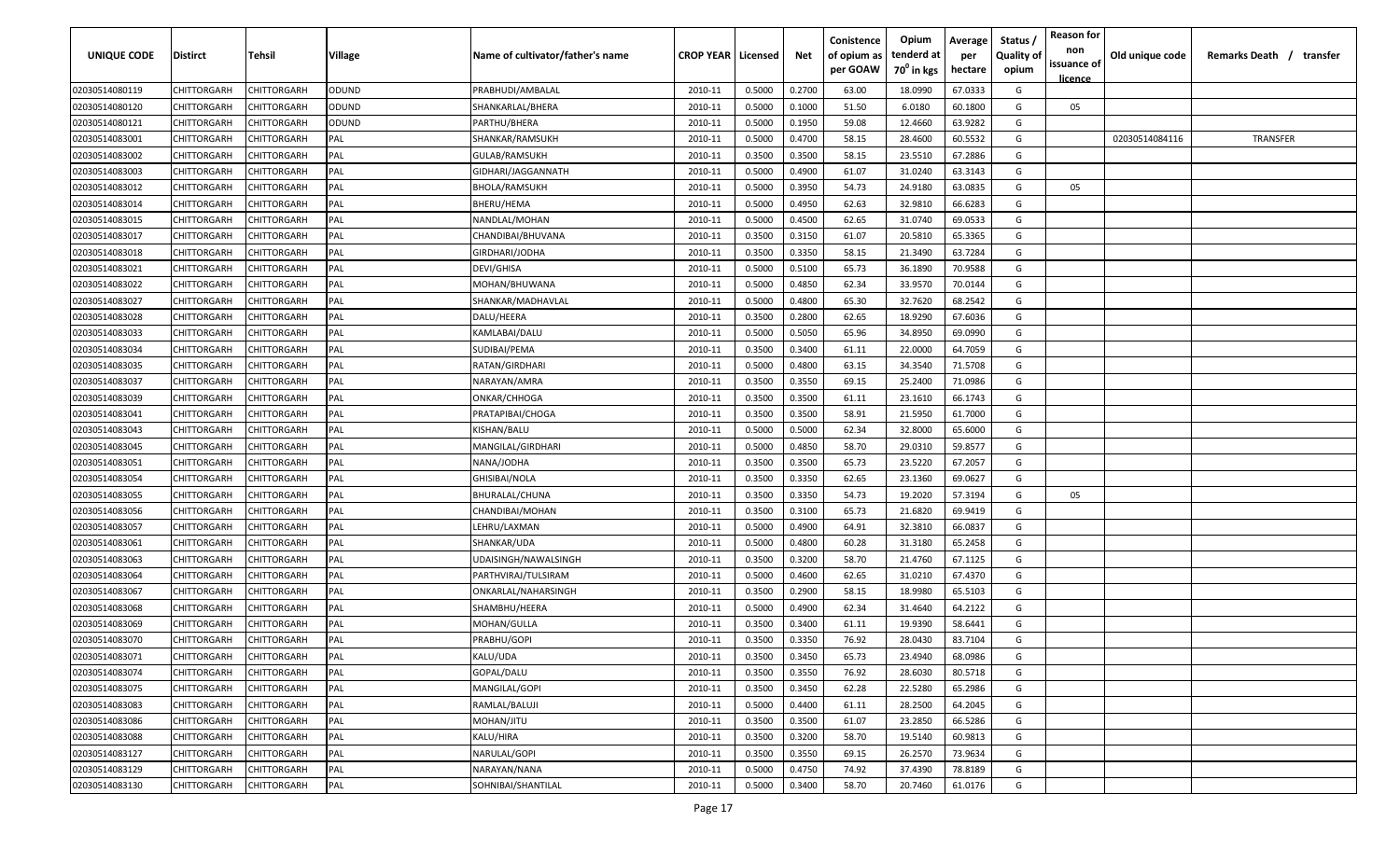| UNIQUE CODE    | Distirct    | Tehsil             | Village        | Name of cultivator/father's name | <b>CROP YEAR   Licensed</b> |        | Net    | Conistence<br>of opium as<br>per GOAW | Opium<br>tenderd at<br>70 <sup>0</sup> in kgs | Average<br>per<br>hectare | Status /<br><b>Quality of</b><br>opium | <b>Reason for</b><br>non<br>issuance of<br><u>licence</u> | Old unique code | Remarks Death /<br>transfer |
|----------------|-------------|--------------------|----------------|----------------------------------|-----------------------------|--------|--------|---------------------------------------|-----------------------------------------------|---------------------------|----------------------------------------|-----------------------------------------------------------|-----------------|-----------------------------|
| 02030514083131 | CHITTORGARH | CHITTORGARH        | PAL            | <b>BHERU/BHURA</b>               | 2010-11                     | 0.5000 | 0.3900 | 61.11                                 | 27.2640                                       | 69.9077                   | G                                      |                                                           |                 |                             |
| 02030514083133 | CHITTORGARH | CHITTORGARH        | PAL            | MOHANSINGH/NAHARSINGH            | 2010-11                     | 0.5000 | 0.3000 | 54.73                                 | 17.6780                                       | 58.9267                   | G                                      | 05                                                        |                 |                             |
| 02030514083135 | CHITTORGARH | CHITTORGARH        | PAL            | SHAMBHU/DALU/KALU                | 2010-11                     | 0.3500 | 0.2700 | 74.92                                 | 20.7310                                       | 76.7815                   | G                                      |                                                           |                 |                             |
| 02030514083136 | CHITTORGARH | CHITTORGARH        | PAL            | KUKA/GULA                        | 2010-11                     | 0.3500 | 0.3050 | 58.15                                 | 17.3290                                       | 56.8164                   | G                                      |                                                           |                 |                             |
| 02030514083137 | CHITTORGARH | CHITTORGARH        | PAL            | SHANKARLAL/HARLAL                | 2010-11                     | 0.3500 | 0.3250 | 61.11                                 | 20.9350                                       | 64.4154                   | G                                      |                                                           |                 |                             |
| 02030514083138 | CHITTORGARH | CHITTORGARH        | PAL            | MANGIKUNWAR/KISHANSINGH          | 2010-11                     | 0.5000 | 0.4850 | 62.28                                 | 31.3180                                       | 64.5732                   | G                                      |                                                           |                 |                             |
| 02030514083154 | CHITTORGARH | <b>CHITTORGARH</b> | PAL            | NANDA/BHUWANA                    | 2010-11                     | 0.5000 | 0.5000 | 62.34                                 | 32.3370                                       | 64.6740                   | G                                      |                                                           |                 |                             |
| 02030514083157 | CHITTORGARH | <b>CHITTORGARH</b> | PAL            | CHHOGA/MEGHA                     | 2010-11                     | 0.5000 | 0.5100 | 61.07                                 | 31.4950                                       | 61.7549                   | G                                      |                                                           |                 |                             |
| 02030514083160 | CHITTORGARH | CHITTORGARH        | PAL            | DALU/CHHOGA                      | 2010-11                     | 0.5000 | 0.4900 | 62.65                                 | 31.8980                                       | 65.0980                   | G                                      |                                                           |                 |                             |
| 02030514083161 | CHITTORGARH | CHITTORGARH        | PAL            | CHAMPALAL/CHHOGA                 | 2010-11                     | 0.5000 | 0.4000 | 62.34                                 | 26.1560                                       | 65.3900                   | G                                      |                                                           |                 |                             |
| 02030514083164 | CHITTORGARH | CHITTORGARH        | PAL            | PARSKUVAR/HARISHSINGH            | 2010-11                     | 0.5000 | 0.4850 | 60.51                                 | 31.6810                                       | 65.3216                   | G                                      |                                                           |                 |                             |
| 02030514083170 | CHITTORGARH | CHITTORGARH        | PAL            | DHANNA/GHISA                     | 2010-11                     | 0.3500 | 0.3450 | 62.28                                 | 22.7500                                       | 65.9420                   | G                                      |                                                           |                 |                             |
| 02030514083172 | CHITTORGARH | CHITTORGARH        | PAL            | SHANKAR/UDA                      | 2010-11                     | 0.3500 | 0.3550 | 54.73                                 | 20.5710                                       | 57.9465                   | G                                      | 05                                                        | 02030514084129  | <b>TRANSFER</b>             |
| 02030514083176 | CHITTORGARH | CHITTORGARH        | PAL            | BHERULAL/HARLAL                  | 2010-11                     | 0.5000 | 0.4950 | 62.34                                 | 31.1170                                       | 62.8626                   | G                                      |                                                           |                 |                             |
| 02030514083182 | CHITTORGARH | CHITTORGARH        | PAL            | NANIBAI/BHERULAL                 | 2010-11                     | 0.3500 | 0.3450 | 65.73                                 | 24.0290                                       | 69.6493                   | G                                      |                                                           |                 |                             |
| 02030514084001 | CHITTORGARH | CHITTORGARH        | PAL KA KHEDA A | SOHANIBAI/WARDICHAND             | 2010-11                     | 0.5000 | 0.4950 | 61.29                                 | 30.6010                                       | 61.8202                   | G                                      |                                                           |                 | <b>NAME CHANGE</b>          |
| 02030514084002 | CHITTORGARH | CHITTORGARH        | PAL KA KHEDA A | SHIVLAL/MADHO                    | 2010-11                     | 0.5000 | 0.5100 | 63.78                                 | 32.8100                                       | 64.3333                   | G                                      |                                                           |                 |                             |
| 02030514084003 | CHITTORGARH | CHITTORGARH        | PAL KA KHEDA A | <b>BALIBAI/PARATHU</b>           | 2010-11                     | 0.5000 | 0.4950 | 67.46                                 | 35.3200                                       | 71.3535                   | G                                      |                                                           |                 |                             |
| 02030514084004 | CHITTORGARH | CHITTORGARH        | PAL KA KHEDA A | BHERU/SADULJIGUJAR               | 2010-11                     | 0.5000 | 0.4850 | 65.65                                 | 32.1590                                       | 66.3072                   | G                                      |                                                           |                 |                             |
| 02030514084005 | CHITTORGARH | CHITTORGARH        | PAL KA KHEDA A | <b>FULIBAI/MANGILAL</b>          | 2010-11                     | 0.5000 | 0.1500 | 71.66                                 | 13.0730                                       | 87.1533                   | G                                      |                                                           |                 | <b>NAME CHANGE</b>          |
| 02030514084006 | CHITTORGARH | CHITTORGARH        | PAL KA KHEDA A | RAMA/TULSAJIGUJAR                | 2010-11                     | 0.5000 | 0.5000 | 71.66                                 | 37.1200                                       | 74.2400                   | G                                      |                                                           |                 |                             |
| 02030514084007 | CHITTORGARH | CHITTORGARH        | PAL KA KHEDA A | GIRDHARI/KHURJIJAT               | 2010-11                     | 0.3500 | 0.3350 | 64.04                                 | 22.1580                                       | 66.1433                   | G                                      |                                                           |                 |                             |
| 02030514084008 | CHITTORGARH | CHITTORGARH        | PAL KA KHEDA A | BHAGAWANLAL/NARAYAN              | 2010-11                     | 0.3500 | 0.3600 | 62.79                                 | 23.5550                                       | 65.4306                   | G                                      |                                                           |                 |                             |
| 02030514084009 | CHITTORGARH | CHITTORGARH        | PAL KA KHEDA B | KHEMA/TULSA                      | 2010-11                     | 0.5000 | 0.4850 | 72.74                                 | 40.7240                                       | 83.9670                   | G                                      |                                                           |                 |                             |
| 02030514084010 | CHITTORGARH | CHITTORGARH        | PAL KA KHEDA A | CHUNNILAL/GANGA                  | 2010-11                     | 0.5000 | 0.4700 | 65.65                                 | 33.4720                                       | 71.2170                   | G                                      |                                                           |                 |                             |
| 02030514084012 | CHITTORGARH | CHITTORGARH        | PAL KA KHEDA A | GULABIBAI/NOJIRAM                | 2010-11                     | 0.3500 | 0.3250 | 68.83                                 | 25.0840                                       | 77.1815                   | G                                      |                                                           |                 |                             |
| 02030514084013 | CHITTORGARH | CHITTORGARH        | PAL KA KHEDA A | BHANWARLAL/GANGARAMGUJAR         | 2010-11                     | 0.5000 | 0.4300 | 67.46                                 | 31.6770                                       | 73.6674                   | G                                      |                                                           |                 |                             |
| 02030514084014 | CHITTORGARH | CHITTORGARH        | PAL KA KHEDA A | GIRDHARI/HEMRAJ                  | 2010-11                     | 0.3500 | 0.3350 | 62.97                                 | 21.0140                                       | 62.7284                   | G                                      |                                                           |                 |                             |
| 02030514084016 | CHITTORGARH | CHITTORGARH        | PAL KA KHEDA A | KANKUBAI/NARAYAN                 | 2010-11                     | 0.3500 | 0.3500 | 61.38                                 | 22.8070                                       | 65.1629                   | G                                      |                                                           |                 | <b>NAME CHANGE</b>          |
| 02030514084017 | CHITTORGARH | CHITTORGARH        | PAL KA KHEDA A | PRABHU/JAGGA                     | 2010-11                     | 0.3500 | 0.3400 | 68.72                                 | 25.5150                                       | 75.0441                   | G                                      |                                                           |                 |                             |
| 02030514084018 | CHITTORGARH | CHITTORGARH        | PAL KA KHEDA A | KASHINATH/POKHARNATH             | 2010-11                     | 0.5000 | 0.4850 | 64.04                                 | 31.8000                                       | 65.5670                   | G                                      |                                                           |                 |                             |
| 02030514084020 | CHITTORGARH | <b>CHITTORGARH</b> | PAL KA KHEDA B | SHIVLAL/BHOLAJIJAT               | 2010-11                     | 0.5000 | 0.2900 | 65.33                                 | 19.5520                                       | 67.4207                   | G                                      |                                                           |                 |                             |
| 02030514084021 | CHITTORGARH | CHITTORGARH        | PAL KA KHEDA A | MADHUNATH/POKHARNATH             | 2010-11                     | 0.5000 | 0.4900 | 71.43                                 | 37.5520                                       | 76.6367                   | G                                      |                                                           |                 |                             |
| 02030514084022 | CHITTORGARH | CHITTORGARH        | PAL KA KHEDA A | HAJARIBAI/HARIRAM                | 2010-11                     | 0.3500 | 0.3500 | 68.72                                 | 26.3200                                       | 75.2000                   | G                                      |                                                           |                 |                             |
| 02030514084023 | CHITTORGARH | CHITTORGARH        | PAL KA KHEDA A | NOJIBAI/KANA                     | 2010-11                     | 0.3500 | 0.3250 | 71.43                                 | 25.8370                                       | 79.4985                   | G                                      |                                                           |                 |                             |
| 02030514084024 | CHITTORGARH | <b>CHITTORGARH</b> | PAL KA KHEDA A | SHANKAR/RUPA                     | 2010-11                     | 0.3500 | 0.3350 | 61.29                                 | 22.0470                                       | 65.8119                   | G                                      |                                                           |                 |                             |
| 02030514084025 | CHITTORGARH | CHITTORGARH        | PAL KA KHEDA A | MOHANIBAI/SHANKARNATH            | 2010-11                     | 0.3500 | 0.3300 | 58.80                                 | 20.3110                                       | 61.5485                   | G                                      |                                                           |                 |                             |
| 02030514084027 | CHITTORGARH | CHITTORGARH        | PAL KA KHEDA A | KASHIRAM/BHURA                   | 2010-11                     | 0.3500 | 0.3600 | 56.63                                 | 20.5890                                       | 57.1917                   | G                                      |                                                           |                 |                             |
| 02030514084028 | CHITTORGARH | <b>CHITTORGARH</b> | PAL KA KHEDA A | NANALAL/BHAGGAJI                 | 2010-11                     | 0.3500 | 0.3250 | 71.66                                 | 24.3750                                       | 75.0000                   | G                                      |                                                           |                 |                             |
| 02030514084029 | CHITTORGARH | CHITTORGARH        | PAL KA KHEDA A | BALU/HEMA                        | 2010-11                     | 0.5000 | 0.2650 | 71.66                                 | 20.8430                                       | 78.6528                   | G                                      |                                                           |                 |                             |
| 02030514084030 | CHITTORGARH | CHITTORGARH        | PAL KA KHEDA A | BHAGAWANIBAI/MADHU               | 2010-11                     | 0.3500 | 0.3450 | 68.72                                 | 27.4980                                       | 79.7043                   | G                                      |                                                           |                 |                             |
| 02030514084031 | CHITTORGARH | CHITTORGARH        | PAL KA KHEDA A | BHANWARLAL/KHEMA                 | 2010-11                     | 0.3500 | 0.3350 | 58.80                                 | 20.4200                                       | 60.9552                   | G                                      |                                                           |                 |                             |
| 02030514084032 | CHITTORGARH | CHITTORGARH        | PAL KA KHEDA A | UDIBAI/HIRA                      | 2010-11                     | 0.3500 | 0.3500 | 66.60                                 | 25.3180                                       | 72.3371                   | G                                      |                                                           |                 |                             |
| 02030514084033 | CHITTORGARH | CHITTORGARH        | PAL KA KHEDA A | BHERULAL/NARAYAN                 | 2010-11                     | 0.5000 | 0.4900 | 65.66                                 | 34.3310                                       | 70.0633                   | G                                      |                                                           |                 |                             |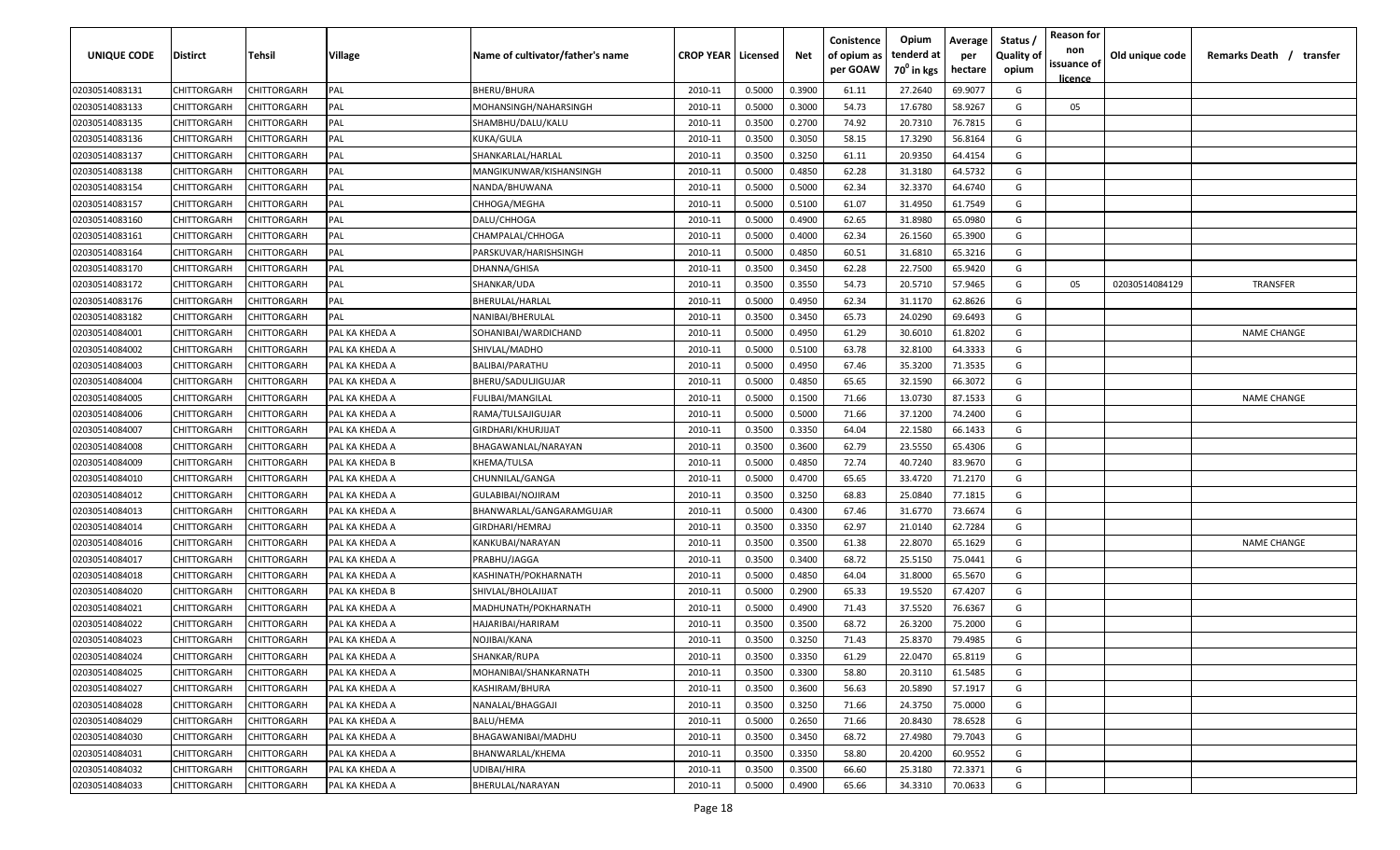| per GOAW<br>70 <sup>0</sup> in kgs<br>hectare<br>opium<br><u>licence</u><br>02030514084034<br>CHITTORGARH<br>CHITTORGARH<br>PAL KA KHEDA A<br>0.5000<br>0.4900<br>68.72<br>35.2530<br>71.9449<br>G<br>CHUNANATH/DEVANATH<br>2010-11<br>0.2150<br>66.60<br>14.4620<br>67.2651<br>G<br>02030514084035<br>CHITTORGARH<br>CHITTORGARH<br>PAL KA KHEDA A<br>FEFIBAI/GHISA<br>2010-11<br>0.3500<br>02030514084036<br>CHITTORGARH<br>CHITTORGARH<br>PRABHU/DEVA<br>0.5000<br>0.5000<br>62.97<br>32.1510<br>64.3020<br>G<br>PAL KA KHEDA A<br>2010-11<br>02030514084037<br>66.60<br>CHITTORGARH<br>CHITTORGARH<br>PAL KA KHEDA A<br>BHERULAL/GIRDHARI<br>2010-11<br>0.5000<br>0.4800<br>35.8690<br>74.7271<br>G<br>02030514084038<br>CHITTORGARH<br>CHITTORGARH<br>PAL KA KHEDA A<br>NARAYANLAL/GOPINATH<br>2010-11<br>0.5000<br>0.4900<br>65.24<br>34.6140<br>70.6408<br>G<br>02030514084039<br>0.5000<br>0.4750<br>68.83<br>35.4280<br>74.5853<br>CHITTORGARH<br>CHITTORGARH<br>PAL KA KHEDA A<br>NANANATH/CHHOGANATH<br>2010-11<br>G<br>02030514084042<br>0.5000<br>0.4750<br>71.66<br>37.6620<br>CHITTORGARH<br>CHITTORGARH<br>PAL KA KHEDA A<br>JAMNALAL/HAJARI<br>2010-11<br>79.2884<br>G<br>76.2324<br>02030514084043<br>CHITTORGARH<br>CHITTORGARH<br>PAL KA KHEDA A<br>JITU/HARLAL<br>2010-11<br>0.3500<br>0.3400<br>71.43<br>25.9190<br>G<br>02030514084044<br>CHITTORGARH<br>CHITTORGARH<br>BHAGGA/MOHAN<br>2010-11<br>0.5000<br>0.4950<br>65.66<br>33.7960<br>68.2747<br>G<br>PAL KA KHEDA A<br>58.80<br>G<br>2010-11<br>0.3500<br>0.3450<br>21.3700<br>61.9420<br>02030514084045<br>CHITTORGARH<br>CHITTORGARH<br>PAL KA KHEDA A<br>NANA/RAMABHIL<br>62.97<br>CHITTORGARH<br>2010-11<br>0.3350<br>21.8510<br>65.2269<br>G<br>02030514084046<br>CHITTORGARH<br>PAL KA KHEDA A<br>PRABHU/RAMCHAND<br>0.5000<br>64.04<br>23.5480<br>69.2588<br>G<br>02030514084047<br>CHITTORGARH<br>CHITTORGARH<br>2010-11<br>0.3500<br>0.3400<br>PAL KA KHEDA A<br>KASHANA/BHAJJA<br>66.60<br>CHITTORGARH<br>CHITTORGARH<br>2010-11<br>0.3500<br>0.3450<br>25.6890<br>74.4609<br>G<br>02030514084048<br>PAL KA KHEDA A<br>PRABHU/MITTHU<br>0.3500<br>64.04<br>73.4486<br>G<br>CHITTORGARH<br>CHITTORGARH<br>2010-11<br>0.3500<br>25.7070<br>02030514084051<br>PAL KA KHEDA A<br>DHAPUBAI/GANGARAM<br>CHITTORGARH<br>CHITTORGARH<br>2010-11<br>0.3500<br>0.3500<br>65.24<br>23.1970<br>66.2771<br>G<br>02030514084052<br>PAL KA KHEDA A<br>NOJIBAI/TULSIRAM<br>CHITTORGARH<br>0.5000<br>0.4850<br>61.29<br>64.1608<br>G<br>02030514084053<br>CHITTORGARH<br>PAL KA KHEDA A<br>NANA/AMARCHAND<br>2010-11<br>31.1180<br>0.3200<br>62.97<br>21.6350<br>67.6094<br>02030514084055<br>CHITTORGARH<br>CHITTORGARH<br>PAL KA KHEDA A<br>MANGU/GOPINATH<br>2010-11<br>0.3500<br>G<br>02030514084056<br>CHITTORGARH<br>CHITTORGARH<br>PAL KA KHEDA A<br>0.5000<br>0.3550<br>67.46<br>24.8730<br>70.0648<br>G<br>MADHU/GHISA<br>2010-11<br>0.3500<br>0.3450<br>65.66<br>23.7030<br>68.7043<br>G<br>02030514084057<br>CHITTORGARH<br>CHITTORGARH<br>PAL KA KHEDA A<br>MANGU/GHASU<br>2010-11<br>64.83<br>02030514084058<br>CHITTORGARH<br>CHITTORGARH<br>PAL KA KHEDA A<br>0.3500<br>0.3450<br>24.0240<br>69.6348<br>G<br>MADHU/BHERU<br>2010-11<br>02030514084060<br>CHITTORGARH<br>36.3330<br>CHITTORGARH<br>PAL KA KHEDA A<br>BHERU/JIWA<br>2010-11<br>0.5000<br>0.5050<br>68.72<br>71.9465<br>G<br>02030514084062<br>0.5000<br>0.5050<br>62.79<br>35.5390<br>70.3743<br>CHITTORGARH<br>CHITTORGARH<br>PAL KA KHEDA A<br>MANGU/SARDUL<br>2010-11<br>G<br>02030514084063<br>CHITTORGARH<br>CHITTORGARH<br>0.3500<br>0.1550<br>72.74<br>11.4620<br>73.9484<br>PAL KA KHEDA A<br>BADRILAL/FATEHDAS<br>2010-11<br>G<br>02030514084065<br>CHITTORGARH<br>0.3500<br>0.3500<br>72.74<br>27.2460<br>77.8457<br>CHITTORGARH<br>PAL KA KHEDA A<br>CHHOGA/UDA<br>2010-11<br>G<br>02030514084066<br>CHITTORGARH<br>CHITTORGARH<br>PAL KA KHEDA A<br>GITABAI/BHANWARLAL<br>2010-11<br>0.5000<br>0.3600<br>64.04<br>24.2070<br>67.2417<br>G<br>02030514084067<br>CHITTORGARH<br>PAL KA KHEDA A<br>2010-11<br>0.3500<br>0.3450<br>65.17<br>24.1690<br>70.0551<br>G<br>CHITTORGARH<br>NANDA/SARDUL<br>0.3550<br>64.83<br>23.8020<br>67.0479<br>G<br>02030514084069<br>CHITTORGARH<br>CHITTORGARH<br>PAL KA KHEDA A<br>MANGU/HIRA<br>2010-11<br>0.3500<br>0.3300<br>72.74<br>78.5333<br>G<br>02030514084070<br>CHITTORGARH<br>CHITTORGARH<br>PAL KA KHEDA A<br>BALIBAI/BHUWANA<br>2010-11<br>0.3500<br>25.9160<br>CHITTORGARH<br>CHITTORGARH<br>2010-11<br>0.3500<br>0.3250<br>71.43<br>26.3470<br>81.0677<br>G<br>02030514084073<br>PAL KA KHEDA A<br>UDALAL/BHAJJA<br>0.5000<br>0.2850<br>58.80<br>19.0090<br>66.6982<br>G<br>02030514084075<br>CHITTORGARH<br>CHITTORGARH<br>PAL KA KHEDA A<br>MOHAN/HARIRAM<br>2010-11<br>61.38<br>CHITTORGARH<br>BABULAL/UDA<br>2010-11<br>0.3500<br>0.3500<br>22.4300<br>64.0857<br>G<br>02030514084076<br>CHITTORGARH<br>PAL KA KHEDA A<br>02030514084078<br>CHITTORGARH<br>CHITTORGARH<br>BHAGAWAN/GHISA<br>2010-11<br>0.3500<br>0.3250<br>64.34<br>22.1050<br>68.0154<br>G<br>PAL KA KHEDA A<br>02030514084080<br>CHITTORGARH<br>CHITTORGARH<br>HIRALAL/PANNALAL<br>2010-11<br>0.3500<br>0.3550<br>64.04<br>23.2010<br>65.3549<br>G<br>PAL KA KHEDA A<br>0.3500<br>0.3300<br>64.34<br>67.4030<br>G<br>02030514084082<br>CHITTORGARH<br>CHITTORGARH<br>PAL KA KHEDA A<br>NANA/SARDUL<br>2010-11<br>22.2430<br>2010-11<br>0.5000<br>0.4850<br>62.79<br>31.7990<br>65.5649<br>G<br>02030514084085<br><b>CHITTORGARH</b><br>CHITTORGARH<br>PAL KA KHEDA A<br>MADENLAL/MAGANA<br>0.3500<br>0.3550<br>61.38<br>23.2980<br>65.6282<br>02030514084087<br><b>CHITTORGARH</b><br>CHITTORGARH<br>PAL KA KHEDA A<br>HANGAMIBAI/RUPA<br>2010-11<br>G<br>NANDA/HAJARI<br>0.5000<br>0.2800<br>56.80<br>17.5900<br>62.8214<br>G<br>02030514084088<br><b>CHITTORGARH</b><br>CHITTORGARH<br>PAL KA KHEDA A<br>2010-11<br>02030514084092<br><b>BHURA/KELA</b><br>0.3500<br>0.3000<br>64.83<br>G<br><b>CHITTORGARH</b><br>CHITTORGARH<br>PAL KA KHEDA A<br>2010-11<br>20.1620<br>67.2067<br>02030514084093<br>0.3500<br>21.9690<br>G<br><b>CHITTORGARH</b><br>CHITTORGARH<br>PAL KA KHEDA A<br>NANIBAI/KASHIRAM<br>2010-11<br>0.3500<br>59.56<br>62.7686<br>0.2000<br>12.5850<br>62.9250<br>G<br>02030514084094<br>CHITTORGARH<br>CHITTORGARH<br>PAL KA KHEDA A<br>MADHU/RATANA<br>2010-11<br>0.3500<br>62.79<br>0.3250<br>22.4340<br>69.0277<br>G<br>02030514084096<br>CHITTORGARH<br>CHITTORGARH<br>PAL KA KHEDA A<br>BALUDAS/BIHARI<br>2010-11<br>0.3500<br>66.57<br>02030514084099<br><b>CHITTORGARH</b><br>CHITTORGARH<br>PAL KA KHEDA A<br>SHANKAR/JAGGA<br>2010-11<br>0.3500<br>0.3500<br>64.04<br>24.1160<br>68.9029<br>G<br>G<br>02030514084101<br>SHAUBAI/CHHOGALAL<br>0.5000<br>0.3600<br>66.57<br>23.2710<br>64.6417<br>CHITTORGARH<br>CHITTORGARH<br>PAL KA KHEDA A<br>2010-11 | UNIQUE CODE    | Distirct    | Tehsil      | Village        | Name of cultivator/father's name | <b>CROP YEAR   Licensed</b> |        | Net    | Conistence<br>of opium as | Opium<br>tenderd at | Average<br>per | Status /<br><b>Quality of</b> | <b>Reason for</b><br>non | Old unique code | Remarks Death / transfer |
|----------------------------------------------------------------------------------------------------------------------------------------------------------------------------------------------------------------------------------------------------------------------------------------------------------------------------------------------------------------------------------------------------------------------------------------------------------------------------------------------------------------------------------------------------------------------------------------------------------------------------------------------------------------------------------------------------------------------------------------------------------------------------------------------------------------------------------------------------------------------------------------------------------------------------------------------------------------------------------------------------------------------------------------------------------------------------------------------------------------------------------------------------------------------------------------------------------------------------------------------------------------------------------------------------------------------------------------------------------------------------------------------------------------------------------------------------------------------------------------------------------------------------------------------------------------------------------------------------------------------------------------------------------------------------------------------------------------------------------------------------------------------------------------------------------------------------------------------------------------------------------------------------------------------------------------------------------------------------------------------------------------------------------------------------------------------------------------------------------------------------------------------------------------------------------------------------------------------------------------------------------------------------------------------------------------------------------------------------------------------------------------------------------------------------------------------------------------------------------------------------------------------------------------------------------------------------------------------------------------------------------------------------------------------------------------------------------------------------------------------------------------------------------------------------------------------------------------------------------------------------------------------------------------------------------------------------------------------------------------------------------------------------------------------------------------------------------------------------------------------------------------------------------------------------------------------------------------------------------------------------------------------------------------------------------------------------------------------------------------------------------------------------------------------------------------------------------------------------------------------------------------------------------------------------------------------------------------------------------------------------------------------------------------------------------------------------------------------------------------------------------------------------------------------------------------------------------------------------------------------------------------------------------------------------------------------------------------------------------------------------------------------------------------------------------------------------------------------------------------------------------------------------------------------------------------------------------------------------------------------------------------------------------------------------------------------------------------------------------------------------------------------------------------------------------------------------------------------------------------------------------------------------------------------------------------------------------------------------------------------------------------------------------------------------------------------------------------------------------------------------------------------------------------------------------------------------------------------------------------------------------------------------------------------------------------------------------------------------------------------------------------------------------------------------------------------------------------------------------------------------------------------------------------------------------------------------------------------------------------------------------------------------------------------------------------------------------------------------------------------------------------------------------------------------------------------------------------------------------------------------------------------------------------------------------------------------------------------------------------------------------------------------------------------------------------------------------------------------------------------------------------------------------------------------------------------------------------------------------------------------------------------------------------------------------------------------------------------------------------------------------------------------------------------------------------------------------------------------------------------------------------------------------------------------------------------------------------------------------------------------------------------------------------------------------------------------------------------------------------------------------------------------------------------------------------------------------------------------------------------------------------------------------------------------------------------------------------------------------------------------------------------------------------------------------------------------------------------------------------------------------------------------------------------------------------------------------------------------------------------------|----------------|-------------|-------------|----------------|----------------------------------|-----------------------------|--------|--------|---------------------------|---------------------|----------------|-------------------------------|--------------------------|-----------------|--------------------------|
|                                                                                                                                                                                                                                                                                                                                                                                                                                                                                                                                                                                                                                                                                                                                                                                                                                                                                                                                                                                                                                                                                                                                                                                                                                                                                                                                                                                                                                                                                                                                                                                                                                                                                                                                                                                                                                                                                                                                                                                                                                                                                                                                                                                                                                                                                                                                                                                                                                                                                                                                                                                                                                                                                                                                                                                                                                                                                                                                                                                                                                                                                                                                                                                                                                                                                                                                                                                                                                                                                                                                                                                                                                                                                                                                                                                                                                                                                                                                                                                                                                                                                                                                                                                                                                                                                                                                                                                                                                                                                                                                                                                                                                                                                                                                                                                                                                                                                                                                                                                                                                                                                                                                                                                                                                                                                                                                                                                                                                                                                                                                                                                                                                                                                                                                                                                                                                                                                                                                                                                                                                                                                                                                                                                                                                                                                                                                                                                                                                                                                                                                                                                                                                                                                                                                                                                                                                                                            |                |             |             |                |                                  |                             |        |        |                           |                     |                |                               | issuance of              |                 |                          |
|                                                                                                                                                                                                                                                                                                                                                                                                                                                                                                                                                                                                                                                                                                                                                                                                                                                                                                                                                                                                                                                                                                                                                                                                                                                                                                                                                                                                                                                                                                                                                                                                                                                                                                                                                                                                                                                                                                                                                                                                                                                                                                                                                                                                                                                                                                                                                                                                                                                                                                                                                                                                                                                                                                                                                                                                                                                                                                                                                                                                                                                                                                                                                                                                                                                                                                                                                                                                                                                                                                                                                                                                                                                                                                                                                                                                                                                                                                                                                                                                                                                                                                                                                                                                                                                                                                                                                                                                                                                                                                                                                                                                                                                                                                                                                                                                                                                                                                                                                                                                                                                                                                                                                                                                                                                                                                                                                                                                                                                                                                                                                                                                                                                                                                                                                                                                                                                                                                                                                                                                                                                                                                                                                                                                                                                                                                                                                                                                                                                                                                                                                                                                                                                                                                                                                                                                                                                                            |                |             |             |                |                                  |                             |        |        |                           |                     |                |                               |                          |                 |                          |
|                                                                                                                                                                                                                                                                                                                                                                                                                                                                                                                                                                                                                                                                                                                                                                                                                                                                                                                                                                                                                                                                                                                                                                                                                                                                                                                                                                                                                                                                                                                                                                                                                                                                                                                                                                                                                                                                                                                                                                                                                                                                                                                                                                                                                                                                                                                                                                                                                                                                                                                                                                                                                                                                                                                                                                                                                                                                                                                                                                                                                                                                                                                                                                                                                                                                                                                                                                                                                                                                                                                                                                                                                                                                                                                                                                                                                                                                                                                                                                                                                                                                                                                                                                                                                                                                                                                                                                                                                                                                                                                                                                                                                                                                                                                                                                                                                                                                                                                                                                                                                                                                                                                                                                                                                                                                                                                                                                                                                                                                                                                                                                                                                                                                                                                                                                                                                                                                                                                                                                                                                                                                                                                                                                                                                                                                                                                                                                                                                                                                                                                                                                                                                                                                                                                                                                                                                                                                            |                |             |             |                |                                  |                             |        |        |                           |                     |                |                               |                          |                 |                          |
|                                                                                                                                                                                                                                                                                                                                                                                                                                                                                                                                                                                                                                                                                                                                                                                                                                                                                                                                                                                                                                                                                                                                                                                                                                                                                                                                                                                                                                                                                                                                                                                                                                                                                                                                                                                                                                                                                                                                                                                                                                                                                                                                                                                                                                                                                                                                                                                                                                                                                                                                                                                                                                                                                                                                                                                                                                                                                                                                                                                                                                                                                                                                                                                                                                                                                                                                                                                                                                                                                                                                                                                                                                                                                                                                                                                                                                                                                                                                                                                                                                                                                                                                                                                                                                                                                                                                                                                                                                                                                                                                                                                                                                                                                                                                                                                                                                                                                                                                                                                                                                                                                                                                                                                                                                                                                                                                                                                                                                                                                                                                                                                                                                                                                                                                                                                                                                                                                                                                                                                                                                                                                                                                                                                                                                                                                                                                                                                                                                                                                                                                                                                                                                                                                                                                                                                                                                                                            |                |             |             |                |                                  |                             |        |        |                           |                     |                |                               |                          |                 |                          |
|                                                                                                                                                                                                                                                                                                                                                                                                                                                                                                                                                                                                                                                                                                                                                                                                                                                                                                                                                                                                                                                                                                                                                                                                                                                                                                                                                                                                                                                                                                                                                                                                                                                                                                                                                                                                                                                                                                                                                                                                                                                                                                                                                                                                                                                                                                                                                                                                                                                                                                                                                                                                                                                                                                                                                                                                                                                                                                                                                                                                                                                                                                                                                                                                                                                                                                                                                                                                                                                                                                                                                                                                                                                                                                                                                                                                                                                                                                                                                                                                                                                                                                                                                                                                                                                                                                                                                                                                                                                                                                                                                                                                                                                                                                                                                                                                                                                                                                                                                                                                                                                                                                                                                                                                                                                                                                                                                                                                                                                                                                                                                                                                                                                                                                                                                                                                                                                                                                                                                                                                                                                                                                                                                                                                                                                                                                                                                                                                                                                                                                                                                                                                                                                                                                                                                                                                                                                                            |                |             |             |                |                                  |                             |        |        |                           |                     |                |                               |                          |                 |                          |
|                                                                                                                                                                                                                                                                                                                                                                                                                                                                                                                                                                                                                                                                                                                                                                                                                                                                                                                                                                                                                                                                                                                                                                                                                                                                                                                                                                                                                                                                                                                                                                                                                                                                                                                                                                                                                                                                                                                                                                                                                                                                                                                                                                                                                                                                                                                                                                                                                                                                                                                                                                                                                                                                                                                                                                                                                                                                                                                                                                                                                                                                                                                                                                                                                                                                                                                                                                                                                                                                                                                                                                                                                                                                                                                                                                                                                                                                                                                                                                                                                                                                                                                                                                                                                                                                                                                                                                                                                                                                                                                                                                                                                                                                                                                                                                                                                                                                                                                                                                                                                                                                                                                                                                                                                                                                                                                                                                                                                                                                                                                                                                                                                                                                                                                                                                                                                                                                                                                                                                                                                                                                                                                                                                                                                                                                                                                                                                                                                                                                                                                                                                                                                                                                                                                                                                                                                                                                            |                |             |             |                |                                  |                             |        |        |                           |                     |                |                               |                          |                 |                          |
|                                                                                                                                                                                                                                                                                                                                                                                                                                                                                                                                                                                                                                                                                                                                                                                                                                                                                                                                                                                                                                                                                                                                                                                                                                                                                                                                                                                                                                                                                                                                                                                                                                                                                                                                                                                                                                                                                                                                                                                                                                                                                                                                                                                                                                                                                                                                                                                                                                                                                                                                                                                                                                                                                                                                                                                                                                                                                                                                                                                                                                                                                                                                                                                                                                                                                                                                                                                                                                                                                                                                                                                                                                                                                                                                                                                                                                                                                                                                                                                                                                                                                                                                                                                                                                                                                                                                                                                                                                                                                                                                                                                                                                                                                                                                                                                                                                                                                                                                                                                                                                                                                                                                                                                                                                                                                                                                                                                                                                                                                                                                                                                                                                                                                                                                                                                                                                                                                                                                                                                                                                                                                                                                                                                                                                                                                                                                                                                                                                                                                                                                                                                                                                                                                                                                                                                                                                                                            |                |             |             |                |                                  |                             |        |        |                           |                     |                |                               |                          |                 |                          |
|                                                                                                                                                                                                                                                                                                                                                                                                                                                                                                                                                                                                                                                                                                                                                                                                                                                                                                                                                                                                                                                                                                                                                                                                                                                                                                                                                                                                                                                                                                                                                                                                                                                                                                                                                                                                                                                                                                                                                                                                                                                                                                                                                                                                                                                                                                                                                                                                                                                                                                                                                                                                                                                                                                                                                                                                                                                                                                                                                                                                                                                                                                                                                                                                                                                                                                                                                                                                                                                                                                                                                                                                                                                                                                                                                                                                                                                                                                                                                                                                                                                                                                                                                                                                                                                                                                                                                                                                                                                                                                                                                                                                                                                                                                                                                                                                                                                                                                                                                                                                                                                                                                                                                                                                                                                                                                                                                                                                                                                                                                                                                                                                                                                                                                                                                                                                                                                                                                                                                                                                                                                                                                                                                                                                                                                                                                                                                                                                                                                                                                                                                                                                                                                                                                                                                                                                                                                                            |                |             |             |                |                                  |                             |        |        |                           |                     |                |                               |                          |                 |                          |
|                                                                                                                                                                                                                                                                                                                                                                                                                                                                                                                                                                                                                                                                                                                                                                                                                                                                                                                                                                                                                                                                                                                                                                                                                                                                                                                                                                                                                                                                                                                                                                                                                                                                                                                                                                                                                                                                                                                                                                                                                                                                                                                                                                                                                                                                                                                                                                                                                                                                                                                                                                                                                                                                                                                                                                                                                                                                                                                                                                                                                                                                                                                                                                                                                                                                                                                                                                                                                                                                                                                                                                                                                                                                                                                                                                                                                                                                                                                                                                                                                                                                                                                                                                                                                                                                                                                                                                                                                                                                                                                                                                                                                                                                                                                                                                                                                                                                                                                                                                                                                                                                                                                                                                                                                                                                                                                                                                                                                                                                                                                                                                                                                                                                                                                                                                                                                                                                                                                                                                                                                                                                                                                                                                                                                                                                                                                                                                                                                                                                                                                                                                                                                                                                                                                                                                                                                                                                            |                |             |             |                |                                  |                             |        |        |                           |                     |                |                               |                          |                 |                          |
|                                                                                                                                                                                                                                                                                                                                                                                                                                                                                                                                                                                                                                                                                                                                                                                                                                                                                                                                                                                                                                                                                                                                                                                                                                                                                                                                                                                                                                                                                                                                                                                                                                                                                                                                                                                                                                                                                                                                                                                                                                                                                                                                                                                                                                                                                                                                                                                                                                                                                                                                                                                                                                                                                                                                                                                                                                                                                                                                                                                                                                                                                                                                                                                                                                                                                                                                                                                                                                                                                                                                                                                                                                                                                                                                                                                                                                                                                                                                                                                                                                                                                                                                                                                                                                                                                                                                                                                                                                                                                                                                                                                                                                                                                                                                                                                                                                                                                                                                                                                                                                                                                                                                                                                                                                                                                                                                                                                                                                                                                                                                                                                                                                                                                                                                                                                                                                                                                                                                                                                                                                                                                                                                                                                                                                                                                                                                                                                                                                                                                                                                                                                                                                                                                                                                                                                                                                                                            |                |             |             |                |                                  |                             |        |        |                           |                     |                |                               |                          |                 |                          |
|                                                                                                                                                                                                                                                                                                                                                                                                                                                                                                                                                                                                                                                                                                                                                                                                                                                                                                                                                                                                                                                                                                                                                                                                                                                                                                                                                                                                                                                                                                                                                                                                                                                                                                                                                                                                                                                                                                                                                                                                                                                                                                                                                                                                                                                                                                                                                                                                                                                                                                                                                                                                                                                                                                                                                                                                                                                                                                                                                                                                                                                                                                                                                                                                                                                                                                                                                                                                                                                                                                                                                                                                                                                                                                                                                                                                                                                                                                                                                                                                                                                                                                                                                                                                                                                                                                                                                                                                                                                                                                                                                                                                                                                                                                                                                                                                                                                                                                                                                                                                                                                                                                                                                                                                                                                                                                                                                                                                                                                                                                                                                                                                                                                                                                                                                                                                                                                                                                                                                                                                                                                                                                                                                                                                                                                                                                                                                                                                                                                                                                                                                                                                                                                                                                                                                                                                                                                                            |                |             |             |                |                                  |                             |        |        |                           |                     |                |                               |                          |                 |                          |
|                                                                                                                                                                                                                                                                                                                                                                                                                                                                                                                                                                                                                                                                                                                                                                                                                                                                                                                                                                                                                                                                                                                                                                                                                                                                                                                                                                                                                                                                                                                                                                                                                                                                                                                                                                                                                                                                                                                                                                                                                                                                                                                                                                                                                                                                                                                                                                                                                                                                                                                                                                                                                                                                                                                                                                                                                                                                                                                                                                                                                                                                                                                                                                                                                                                                                                                                                                                                                                                                                                                                                                                                                                                                                                                                                                                                                                                                                                                                                                                                                                                                                                                                                                                                                                                                                                                                                                                                                                                                                                                                                                                                                                                                                                                                                                                                                                                                                                                                                                                                                                                                                                                                                                                                                                                                                                                                                                                                                                                                                                                                                                                                                                                                                                                                                                                                                                                                                                                                                                                                                                                                                                                                                                                                                                                                                                                                                                                                                                                                                                                                                                                                                                                                                                                                                                                                                                                                            |                |             |             |                |                                  |                             |        |        |                           |                     |                |                               |                          |                 |                          |
|                                                                                                                                                                                                                                                                                                                                                                                                                                                                                                                                                                                                                                                                                                                                                                                                                                                                                                                                                                                                                                                                                                                                                                                                                                                                                                                                                                                                                                                                                                                                                                                                                                                                                                                                                                                                                                                                                                                                                                                                                                                                                                                                                                                                                                                                                                                                                                                                                                                                                                                                                                                                                                                                                                                                                                                                                                                                                                                                                                                                                                                                                                                                                                                                                                                                                                                                                                                                                                                                                                                                                                                                                                                                                                                                                                                                                                                                                                                                                                                                                                                                                                                                                                                                                                                                                                                                                                                                                                                                                                                                                                                                                                                                                                                                                                                                                                                                                                                                                                                                                                                                                                                                                                                                                                                                                                                                                                                                                                                                                                                                                                                                                                                                                                                                                                                                                                                                                                                                                                                                                                                                                                                                                                                                                                                                                                                                                                                                                                                                                                                                                                                                                                                                                                                                                                                                                                                                            |                |             |             |                |                                  |                             |        |        |                           |                     |                |                               |                          |                 |                          |
|                                                                                                                                                                                                                                                                                                                                                                                                                                                                                                                                                                                                                                                                                                                                                                                                                                                                                                                                                                                                                                                                                                                                                                                                                                                                                                                                                                                                                                                                                                                                                                                                                                                                                                                                                                                                                                                                                                                                                                                                                                                                                                                                                                                                                                                                                                                                                                                                                                                                                                                                                                                                                                                                                                                                                                                                                                                                                                                                                                                                                                                                                                                                                                                                                                                                                                                                                                                                                                                                                                                                                                                                                                                                                                                                                                                                                                                                                                                                                                                                                                                                                                                                                                                                                                                                                                                                                                                                                                                                                                                                                                                                                                                                                                                                                                                                                                                                                                                                                                                                                                                                                                                                                                                                                                                                                                                                                                                                                                                                                                                                                                                                                                                                                                                                                                                                                                                                                                                                                                                                                                                                                                                                                                                                                                                                                                                                                                                                                                                                                                                                                                                                                                                                                                                                                                                                                                                                            |                |             |             |                |                                  |                             |        |        |                           |                     |                |                               |                          |                 |                          |
|                                                                                                                                                                                                                                                                                                                                                                                                                                                                                                                                                                                                                                                                                                                                                                                                                                                                                                                                                                                                                                                                                                                                                                                                                                                                                                                                                                                                                                                                                                                                                                                                                                                                                                                                                                                                                                                                                                                                                                                                                                                                                                                                                                                                                                                                                                                                                                                                                                                                                                                                                                                                                                                                                                                                                                                                                                                                                                                                                                                                                                                                                                                                                                                                                                                                                                                                                                                                                                                                                                                                                                                                                                                                                                                                                                                                                                                                                                                                                                                                                                                                                                                                                                                                                                                                                                                                                                                                                                                                                                                                                                                                                                                                                                                                                                                                                                                                                                                                                                                                                                                                                                                                                                                                                                                                                                                                                                                                                                                                                                                                                                                                                                                                                                                                                                                                                                                                                                                                                                                                                                                                                                                                                                                                                                                                                                                                                                                                                                                                                                                                                                                                                                                                                                                                                                                                                                                                            |                |             |             |                |                                  |                             |        |        |                           |                     |                |                               |                          |                 |                          |
|                                                                                                                                                                                                                                                                                                                                                                                                                                                                                                                                                                                                                                                                                                                                                                                                                                                                                                                                                                                                                                                                                                                                                                                                                                                                                                                                                                                                                                                                                                                                                                                                                                                                                                                                                                                                                                                                                                                                                                                                                                                                                                                                                                                                                                                                                                                                                                                                                                                                                                                                                                                                                                                                                                                                                                                                                                                                                                                                                                                                                                                                                                                                                                                                                                                                                                                                                                                                                                                                                                                                                                                                                                                                                                                                                                                                                                                                                                                                                                                                                                                                                                                                                                                                                                                                                                                                                                                                                                                                                                                                                                                                                                                                                                                                                                                                                                                                                                                                                                                                                                                                                                                                                                                                                                                                                                                                                                                                                                                                                                                                                                                                                                                                                                                                                                                                                                                                                                                                                                                                                                                                                                                                                                                                                                                                                                                                                                                                                                                                                                                                                                                                                                                                                                                                                                                                                                                                            |                |             |             |                |                                  |                             |        |        |                           |                     |                |                               |                          |                 |                          |
|                                                                                                                                                                                                                                                                                                                                                                                                                                                                                                                                                                                                                                                                                                                                                                                                                                                                                                                                                                                                                                                                                                                                                                                                                                                                                                                                                                                                                                                                                                                                                                                                                                                                                                                                                                                                                                                                                                                                                                                                                                                                                                                                                                                                                                                                                                                                                                                                                                                                                                                                                                                                                                                                                                                                                                                                                                                                                                                                                                                                                                                                                                                                                                                                                                                                                                                                                                                                                                                                                                                                                                                                                                                                                                                                                                                                                                                                                                                                                                                                                                                                                                                                                                                                                                                                                                                                                                                                                                                                                                                                                                                                                                                                                                                                                                                                                                                                                                                                                                                                                                                                                                                                                                                                                                                                                                                                                                                                                                                                                                                                                                                                                                                                                                                                                                                                                                                                                                                                                                                                                                                                                                                                                                                                                                                                                                                                                                                                                                                                                                                                                                                                                                                                                                                                                                                                                                                                            |                |             |             |                |                                  |                             |        |        |                           |                     |                |                               |                          |                 |                          |
|                                                                                                                                                                                                                                                                                                                                                                                                                                                                                                                                                                                                                                                                                                                                                                                                                                                                                                                                                                                                                                                                                                                                                                                                                                                                                                                                                                                                                                                                                                                                                                                                                                                                                                                                                                                                                                                                                                                                                                                                                                                                                                                                                                                                                                                                                                                                                                                                                                                                                                                                                                                                                                                                                                                                                                                                                                                                                                                                                                                                                                                                                                                                                                                                                                                                                                                                                                                                                                                                                                                                                                                                                                                                                                                                                                                                                                                                                                                                                                                                                                                                                                                                                                                                                                                                                                                                                                                                                                                                                                                                                                                                                                                                                                                                                                                                                                                                                                                                                                                                                                                                                                                                                                                                                                                                                                                                                                                                                                                                                                                                                                                                                                                                                                                                                                                                                                                                                                                                                                                                                                                                                                                                                                                                                                                                                                                                                                                                                                                                                                                                                                                                                                                                                                                                                                                                                                                                            |                |             |             |                |                                  |                             |        |        |                           |                     |                |                               |                          |                 |                          |
|                                                                                                                                                                                                                                                                                                                                                                                                                                                                                                                                                                                                                                                                                                                                                                                                                                                                                                                                                                                                                                                                                                                                                                                                                                                                                                                                                                                                                                                                                                                                                                                                                                                                                                                                                                                                                                                                                                                                                                                                                                                                                                                                                                                                                                                                                                                                                                                                                                                                                                                                                                                                                                                                                                                                                                                                                                                                                                                                                                                                                                                                                                                                                                                                                                                                                                                                                                                                                                                                                                                                                                                                                                                                                                                                                                                                                                                                                                                                                                                                                                                                                                                                                                                                                                                                                                                                                                                                                                                                                                                                                                                                                                                                                                                                                                                                                                                                                                                                                                                                                                                                                                                                                                                                                                                                                                                                                                                                                                                                                                                                                                                                                                                                                                                                                                                                                                                                                                                                                                                                                                                                                                                                                                                                                                                                                                                                                                                                                                                                                                                                                                                                                                                                                                                                                                                                                                                                            |                |             |             |                |                                  |                             |        |        |                           |                     |                |                               |                          |                 |                          |
|                                                                                                                                                                                                                                                                                                                                                                                                                                                                                                                                                                                                                                                                                                                                                                                                                                                                                                                                                                                                                                                                                                                                                                                                                                                                                                                                                                                                                                                                                                                                                                                                                                                                                                                                                                                                                                                                                                                                                                                                                                                                                                                                                                                                                                                                                                                                                                                                                                                                                                                                                                                                                                                                                                                                                                                                                                                                                                                                                                                                                                                                                                                                                                                                                                                                                                                                                                                                                                                                                                                                                                                                                                                                                                                                                                                                                                                                                                                                                                                                                                                                                                                                                                                                                                                                                                                                                                                                                                                                                                                                                                                                                                                                                                                                                                                                                                                                                                                                                                                                                                                                                                                                                                                                                                                                                                                                                                                                                                                                                                                                                                                                                                                                                                                                                                                                                                                                                                                                                                                                                                                                                                                                                                                                                                                                                                                                                                                                                                                                                                                                                                                                                                                                                                                                                                                                                                                                            |                |             |             |                |                                  |                             |        |        |                           |                     |                |                               |                          |                 |                          |
|                                                                                                                                                                                                                                                                                                                                                                                                                                                                                                                                                                                                                                                                                                                                                                                                                                                                                                                                                                                                                                                                                                                                                                                                                                                                                                                                                                                                                                                                                                                                                                                                                                                                                                                                                                                                                                                                                                                                                                                                                                                                                                                                                                                                                                                                                                                                                                                                                                                                                                                                                                                                                                                                                                                                                                                                                                                                                                                                                                                                                                                                                                                                                                                                                                                                                                                                                                                                                                                                                                                                                                                                                                                                                                                                                                                                                                                                                                                                                                                                                                                                                                                                                                                                                                                                                                                                                                                                                                                                                                                                                                                                                                                                                                                                                                                                                                                                                                                                                                                                                                                                                                                                                                                                                                                                                                                                                                                                                                                                                                                                                                                                                                                                                                                                                                                                                                                                                                                                                                                                                                                                                                                                                                                                                                                                                                                                                                                                                                                                                                                                                                                                                                                                                                                                                                                                                                                                            |                |             |             |                |                                  |                             |        |        |                           |                     |                |                               |                          |                 |                          |
|                                                                                                                                                                                                                                                                                                                                                                                                                                                                                                                                                                                                                                                                                                                                                                                                                                                                                                                                                                                                                                                                                                                                                                                                                                                                                                                                                                                                                                                                                                                                                                                                                                                                                                                                                                                                                                                                                                                                                                                                                                                                                                                                                                                                                                                                                                                                                                                                                                                                                                                                                                                                                                                                                                                                                                                                                                                                                                                                                                                                                                                                                                                                                                                                                                                                                                                                                                                                                                                                                                                                                                                                                                                                                                                                                                                                                                                                                                                                                                                                                                                                                                                                                                                                                                                                                                                                                                                                                                                                                                                                                                                                                                                                                                                                                                                                                                                                                                                                                                                                                                                                                                                                                                                                                                                                                                                                                                                                                                                                                                                                                                                                                                                                                                                                                                                                                                                                                                                                                                                                                                                                                                                                                                                                                                                                                                                                                                                                                                                                                                                                                                                                                                                                                                                                                                                                                                                                            |                |             |             |                |                                  |                             |        |        |                           |                     |                |                               |                          |                 |                          |
|                                                                                                                                                                                                                                                                                                                                                                                                                                                                                                                                                                                                                                                                                                                                                                                                                                                                                                                                                                                                                                                                                                                                                                                                                                                                                                                                                                                                                                                                                                                                                                                                                                                                                                                                                                                                                                                                                                                                                                                                                                                                                                                                                                                                                                                                                                                                                                                                                                                                                                                                                                                                                                                                                                                                                                                                                                                                                                                                                                                                                                                                                                                                                                                                                                                                                                                                                                                                                                                                                                                                                                                                                                                                                                                                                                                                                                                                                                                                                                                                                                                                                                                                                                                                                                                                                                                                                                                                                                                                                                                                                                                                                                                                                                                                                                                                                                                                                                                                                                                                                                                                                                                                                                                                                                                                                                                                                                                                                                                                                                                                                                                                                                                                                                                                                                                                                                                                                                                                                                                                                                                                                                                                                                                                                                                                                                                                                                                                                                                                                                                                                                                                                                                                                                                                                                                                                                                                            |                |             |             |                |                                  |                             |        |        |                           |                     |                |                               |                          |                 |                          |
|                                                                                                                                                                                                                                                                                                                                                                                                                                                                                                                                                                                                                                                                                                                                                                                                                                                                                                                                                                                                                                                                                                                                                                                                                                                                                                                                                                                                                                                                                                                                                                                                                                                                                                                                                                                                                                                                                                                                                                                                                                                                                                                                                                                                                                                                                                                                                                                                                                                                                                                                                                                                                                                                                                                                                                                                                                                                                                                                                                                                                                                                                                                                                                                                                                                                                                                                                                                                                                                                                                                                                                                                                                                                                                                                                                                                                                                                                                                                                                                                                                                                                                                                                                                                                                                                                                                                                                                                                                                                                                                                                                                                                                                                                                                                                                                                                                                                                                                                                                                                                                                                                                                                                                                                                                                                                                                                                                                                                                                                                                                                                                                                                                                                                                                                                                                                                                                                                                                                                                                                                                                                                                                                                                                                                                                                                                                                                                                                                                                                                                                                                                                                                                                                                                                                                                                                                                                                            |                |             |             |                |                                  |                             |        |        |                           |                     |                |                               |                          |                 |                          |
|                                                                                                                                                                                                                                                                                                                                                                                                                                                                                                                                                                                                                                                                                                                                                                                                                                                                                                                                                                                                                                                                                                                                                                                                                                                                                                                                                                                                                                                                                                                                                                                                                                                                                                                                                                                                                                                                                                                                                                                                                                                                                                                                                                                                                                                                                                                                                                                                                                                                                                                                                                                                                                                                                                                                                                                                                                                                                                                                                                                                                                                                                                                                                                                                                                                                                                                                                                                                                                                                                                                                                                                                                                                                                                                                                                                                                                                                                                                                                                                                                                                                                                                                                                                                                                                                                                                                                                                                                                                                                                                                                                                                                                                                                                                                                                                                                                                                                                                                                                                                                                                                                                                                                                                                                                                                                                                                                                                                                                                                                                                                                                                                                                                                                                                                                                                                                                                                                                                                                                                                                                                                                                                                                                                                                                                                                                                                                                                                                                                                                                                                                                                                                                                                                                                                                                                                                                                                            |                |             |             |                |                                  |                             |        |        |                           |                     |                |                               |                          |                 |                          |
|                                                                                                                                                                                                                                                                                                                                                                                                                                                                                                                                                                                                                                                                                                                                                                                                                                                                                                                                                                                                                                                                                                                                                                                                                                                                                                                                                                                                                                                                                                                                                                                                                                                                                                                                                                                                                                                                                                                                                                                                                                                                                                                                                                                                                                                                                                                                                                                                                                                                                                                                                                                                                                                                                                                                                                                                                                                                                                                                                                                                                                                                                                                                                                                                                                                                                                                                                                                                                                                                                                                                                                                                                                                                                                                                                                                                                                                                                                                                                                                                                                                                                                                                                                                                                                                                                                                                                                                                                                                                                                                                                                                                                                                                                                                                                                                                                                                                                                                                                                                                                                                                                                                                                                                                                                                                                                                                                                                                                                                                                                                                                                                                                                                                                                                                                                                                                                                                                                                                                                                                                                                                                                                                                                                                                                                                                                                                                                                                                                                                                                                                                                                                                                                                                                                                                                                                                                                                            |                |             |             |                |                                  |                             |        |        |                           |                     |                |                               |                          |                 |                          |
|                                                                                                                                                                                                                                                                                                                                                                                                                                                                                                                                                                                                                                                                                                                                                                                                                                                                                                                                                                                                                                                                                                                                                                                                                                                                                                                                                                                                                                                                                                                                                                                                                                                                                                                                                                                                                                                                                                                                                                                                                                                                                                                                                                                                                                                                                                                                                                                                                                                                                                                                                                                                                                                                                                                                                                                                                                                                                                                                                                                                                                                                                                                                                                                                                                                                                                                                                                                                                                                                                                                                                                                                                                                                                                                                                                                                                                                                                                                                                                                                                                                                                                                                                                                                                                                                                                                                                                                                                                                                                                                                                                                                                                                                                                                                                                                                                                                                                                                                                                                                                                                                                                                                                                                                                                                                                                                                                                                                                                                                                                                                                                                                                                                                                                                                                                                                                                                                                                                                                                                                                                                                                                                                                                                                                                                                                                                                                                                                                                                                                                                                                                                                                                                                                                                                                                                                                                                                            |                |             |             |                |                                  |                             |        |        |                           |                     |                |                               |                          |                 |                          |
|                                                                                                                                                                                                                                                                                                                                                                                                                                                                                                                                                                                                                                                                                                                                                                                                                                                                                                                                                                                                                                                                                                                                                                                                                                                                                                                                                                                                                                                                                                                                                                                                                                                                                                                                                                                                                                                                                                                                                                                                                                                                                                                                                                                                                                                                                                                                                                                                                                                                                                                                                                                                                                                                                                                                                                                                                                                                                                                                                                                                                                                                                                                                                                                                                                                                                                                                                                                                                                                                                                                                                                                                                                                                                                                                                                                                                                                                                                                                                                                                                                                                                                                                                                                                                                                                                                                                                                                                                                                                                                                                                                                                                                                                                                                                                                                                                                                                                                                                                                                                                                                                                                                                                                                                                                                                                                                                                                                                                                                                                                                                                                                                                                                                                                                                                                                                                                                                                                                                                                                                                                                                                                                                                                                                                                                                                                                                                                                                                                                                                                                                                                                                                                                                                                                                                                                                                                                                            |                |             |             |                |                                  |                             |        |        |                           |                     |                |                               |                          |                 |                          |
|                                                                                                                                                                                                                                                                                                                                                                                                                                                                                                                                                                                                                                                                                                                                                                                                                                                                                                                                                                                                                                                                                                                                                                                                                                                                                                                                                                                                                                                                                                                                                                                                                                                                                                                                                                                                                                                                                                                                                                                                                                                                                                                                                                                                                                                                                                                                                                                                                                                                                                                                                                                                                                                                                                                                                                                                                                                                                                                                                                                                                                                                                                                                                                                                                                                                                                                                                                                                                                                                                                                                                                                                                                                                                                                                                                                                                                                                                                                                                                                                                                                                                                                                                                                                                                                                                                                                                                                                                                                                                                                                                                                                                                                                                                                                                                                                                                                                                                                                                                                                                                                                                                                                                                                                                                                                                                                                                                                                                                                                                                                                                                                                                                                                                                                                                                                                                                                                                                                                                                                                                                                                                                                                                                                                                                                                                                                                                                                                                                                                                                                                                                                                                                                                                                                                                                                                                                                                            |                |             |             |                |                                  |                             |        |        |                           |                     |                |                               |                          |                 |                          |
|                                                                                                                                                                                                                                                                                                                                                                                                                                                                                                                                                                                                                                                                                                                                                                                                                                                                                                                                                                                                                                                                                                                                                                                                                                                                                                                                                                                                                                                                                                                                                                                                                                                                                                                                                                                                                                                                                                                                                                                                                                                                                                                                                                                                                                                                                                                                                                                                                                                                                                                                                                                                                                                                                                                                                                                                                                                                                                                                                                                                                                                                                                                                                                                                                                                                                                                                                                                                                                                                                                                                                                                                                                                                                                                                                                                                                                                                                                                                                                                                                                                                                                                                                                                                                                                                                                                                                                                                                                                                                                                                                                                                                                                                                                                                                                                                                                                                                                                                                                                                                                                                                                                                                                                                                                                                                                                                                                                                                                                                                                                                                                                                                                                                                                                                                                                                                                                                                                                                                                                                                                                                                                                                                                                                                                                                                                                                                                                                                                                                                                                                                                                                                                                                                                                                                                                                                                                                            |                |             |             |                |                                  |                             |        |        |                           |                     |                |                               |                          |                 |                          |
|                                                                                                                                                                                                                                                                                                                                                                                                                                                                                                                                                                                                                                                                                                                                                                                                                                                                                                                                                                                                                                                                                                                                                                                                                                                                                                                                                                                                                                                                                                                                                                                                                                                                                                                                                                                                                                                                                                                                                                                                                                                                                                                                                                                                                                                                                                                                                                                                                                                                                                                                                                                                                                                                                                                                                                                                                                                                                                                                                                                                                                                                                                                                                                                                                                                                                                                                                                                                                                                                                                                                                                                                                                                                                                                                                                                                                                                                                                                                                                                                                                                                                                                                                                                                                                                                                                                                                                                                                                                                                                                                                                                                                                                                                                                                                                                                                                                                                                                                                                                                                                                                                                                                                                                                                                                                                                                                                                                                                                                                                                                                                                                                                                                                                                                                                                                                                                                                                                                                                                                                                                                                                                                                                                                                                                                                                                                                                                                                                                                                                                                                                                                                                                                                                                                                                                                                                                                                            |                |             |             |                |                                  |                             |        |        |                           |                     |                |                               |                          |                 |                          |
|                                                                                                                                                                                                                                                                                                                                                                                                                                                                                                                                                                                                                                                                                                                                                                                                                                                                                                                                                                                                                                                                                                                                                                                                                                                                                                                                                                                                                                                                                                                                                                                                                                                                                                                                                                                                                                                                                                                                                                                                                                                                                                                                                                                                                                                                                                                                                                                                                                                                                                                                                                                                                                                                                                                                                                                                                                                                                                                                                                                                                                                                                                                                                                                                                                                                                                                                                                                                                                                                                                                                                                                                                                                                                                                                                                                                                                                                                                                                                                                                                                                                                                                                                                                                                                                                                                                                                                                                                                                                                                                                                                                                                                                                                                                                                                                                                                                                                                                                                                                                                                                                                                                                                                                                                                                                                                                                                                                                                                                                                                                                                                                                                                                                                                                                                                                                                                                                                                                                                                                                                                                                                                                                                                                                                                                                                                                                                                                                                                                                                                                                                                                                                                                                                                                                                                                                                                                                            |                |             |             |                |                                  |                             |        |        |                           |                     |                |                               |                          |                 |                          |
|                                                                                                                                                                                                                                                                                                                                                                                                                                                                                                                                                                                                                                                                                                                                                                                                                                                                                                                                                                                                                                                                                                                                                                                                                                                                                                                                                                                                                                                                                                                                                                                                                                                                                                                                                                                                                                                                                                                                                                                                                                                                                                                                                                                                                                                                                                                                                                                                                                                                                                                                                                                                                                                                                                                                                                                                                                                                                                                                                                                                                                                                                                                                                                                                                                                                                                                                                                                                                                                                                                                                                                                                                                                                                                                                                                                                                                                                                                                                                                                                                                                                                                                                                                                                                                                                                                                                                                                                                                                                                                                                                                                                                                                                                                                                                                                                                                                                                                                                                                                                                                                                                                                                                                                                                                                                                                                                                                                                                                                                                                                                                                                                                                                                                                                                                                                                                                                                                                                                                                                                                                                                                                                                                                                                                                                                                                                                                                                                                                                                                                                                                                                                                                                                                                                                                                                                                                                                            |                |             |             |                |                                  |                             |        |        |                           |                     |                |                               |                          |                 |                          |
|                                                                                                                                                                                                                                                                                                                                                                                                                                                                                                                                                                                                                                                                                                                                                                                                                                                                                                                                                                                                                                                                                                                                                                                                                                                                                                                                                                                                                                                                                                                                                                                                                                                                                                                                                                                                                                                                                                                                                                                                                                                                                                                                                                                                                                                                                                                                                                                                                                                                                                                                                                                                                                                                                                                                                                                                                                                                                                                                                                                                                                                                                                                                                                                                                                                                                                                                                                                                                                                                                                                                                                                                                                                                                                                                                                                                                                                                                                                                                                                                                                                                                                                                                                                                                                                                                                                                                                                                                                                                                                                                                                                                                                                                                                                                                                                                                                                                                                                                                                                                                                                                                                                                                                                                                                                                                                                                                                                                                                                                                                                                                                                                                                                                                                                                                                                                                                                                                                                                                                                                                                                                                                                                                                                                                                                                                                                                                                                                                                                                                                                                                                                                                                                                                                                                                                                                                                                                            |                |             |             |                |                                  |                             |        |        |                           |                     |                |                               |                          |                 |                          |
|                                                                                                                                                                                                                                                                                                                                                                                                                                                                                                                                                                                                                                                                                                                                                                                                                                                                                                                                                                                                                                                                                                                                                                                                                                                                                                                                                                                                                                                                                                                                                                                                                                                                                                                                                                                                                                                                                                                                                                                                                                                                                                                                                                                                                                                                                                                                                                                                                                                                                                                                                                                                                                                                                                                                                                                                                                                                                                                                                                                                                                                                                                                                                                                                                                                                                                                                                                                                                                                                                                                                                                                                                                                                                                                                                                                                                                                                                                                                                                                                                                                                                                                                                                                                                                                                                                                                                                                                                                                                                                                                                                                                                                                                                                                                                                                                                                                                                                                                                                                                                                                                                                                                                                                                                                                                                                                                                                                                                                                                                                                                                                                                                                                                                                                                                                                                                                                                                                                                                                                                                                                                                                                                                                                                                                                                                                                                                                                                                                                                                                                                                                                                                                                                                                                                                                                                                                                                            |                |             |             |                |                                  |                             |        |        |                           |                     |                |                               |                          |                 |                          |
|                                                                                                                                                                                                                                                                                                                                                                                                                                                                                                                                                                                                                                                                                                                                                                                                                                                                                                                                                                                                                                                                                                                                                                                                                                                                                                                                                                                                                                                                                                                                                                                                                                                                                                                                                                                                                                                                                                                                                                                                                                                                                                                                                                                                                                                                                                                                                                                                                                                                                                                                                                                                                                                                                                                                                                                                                                                                                                                                                                                                                                                                                                                                                                                                                                                                                                                                                                                                                                                                                                                                                                                                                                                                                                                                                                                                                                                                                                                                                                                                                                                                                                                                                                                                                                                                                                                                                                                                                                                                                                                                                                                                                                                                                                                                                                                                                                                                                                                                                                                                                                                                                                                                                                                                                                                                                                                                                                                                                                                                                                                                                                                                                                                                                                                                                                                                                                                                                                                                                                                                                                                                                                                                                                                                                                                                                                                                                                                                                                                                                                                                                                                                                                                                                                                                                                                                                                                                            |                |             |             |                |                                  |                             |        |        |                           |                     |                |                               |                          |                 |                          |
|                                                                                                                                                                                                                                                                                                                                                                                                                                                                                                                                                                                                                                                                                                                                                                                                                                                                                                                                                                                                                                                                                                                                                                                                                                                                                                                                                                                                                                                                                                                                                                                                                                                                                                                                                                                                                                                                                                                                                                                                                                                                                                                                                                                                                                                                                                                                                                                                                                                                                                                                                                                                                                                                                                                                                                                                                                                                                                                                                                                                                                                                                                                                                                                                                                                                                                                                                                                                                                                                                                                                                                                                                                                                                                                                                                                                                                                                                                                                                                                                                                                                                                                                                                                                                                                                                                                                                                                                                                                                                                                                                                                                                                                                                                                                                                                                                                                                                                                                                                                                                                                                                                                                                                                                                                                                                                                                                                                                                                                                                                                                                                                                                                                                                                                                                                                                                                                                                                                                                                                                                                                                                                                                                                                                                                                                                                                                                                                                                                                                                                                                                                                                                                                                                                                                                                                                                                                                            |                |             |             |                |                                  |                             |        |        |                           |                     |                |                               |                          |                 |                          |
|                                                                                                                                                                                                                                                                                                                                                                                                                                                                                                                                                                                                                                                                                                                                                                                                                                                                                                                                                                                                                                                                                                                                                                                                                                                                                                                                                                                                                                                                                                                                                                                                                                                                                                                                                                                                                                                                                                                                                                                                                                                                                                                                                                                                                                                                                                                                                                                                                                                                                                                                                                                                                                                                                                                                                                                                                                                                                                                                                                                                                                                                                                                                                                                                                                                                                                                                                                                                                                                                                                                                                                                                                                                                                                                                                                                                                                                                                                                                                                                                                                                                                                                                                                                                                                                                                                                                                                                                                                                                                                                                                                                                                                                                                                                                                                                                                                                                                                                                                                                                                                                                                                                                                                                                                                                                                                                                                                                                                                                                                                                                                                                                                                                                                                                                                                                                                                                                                                                                                                                                                                                                                                                                                                                                                                                                                                                                                                                                                                                                                                                                                                                                                                                                                                                                                                                                                                                                            |                |             |             |                |                                  |                             |        |        |                           |                     |                |                               |                          |                 |                          |
|                                                                                                                                                                                                                                                                                                                                                                                                                                                                                                                                                                                                                                                                                                                                                                                                                                                                                                                                                                                                                                                                                                                                                                                                                                                                                                                                                                                                                                                                                                                                                                                                                                                                                                                                                                                                                                                                                                                                                                                                                                                                                                                                                                                                                                                                                                                                                                                                                                                                                                                                                                                                                                                                                                                                                                                                                                                                                                                                                                                                                                                                                                                                                                                                                                                                                                                                                                                                                                                                                                                                                                                                                                                                                                                                                                                                                                                                                                                                                                                                                                                                                                                                                                                                                                                                                                                                                                                                                                                                                                                                                                                                                                                                                                                                                                                                                                                                                                                                                                                                                                                                                                                                                                                                                                                                                                                                                                                                                                                                                                                                                                                                                                                                                                                                                                                                                                                                                                                                                                                                                                                                                                                                                                                                                                                                                                                                                                                                                                                                                                                                                                                                                                                                                                                                                                                                                                                                            |                |             |             |                |                                  |                             |        |        |                           |                     |                |                               |                          |                 |                          |
|                                                                                                                                                                                                                                                                                                                                                                                                                                                                                                                                                                                                                                                                                                                                                                                                                                                                                                                                                                                                                                                                                                                                                                                                                                                                                                                                                                                                                                                                                                                                                                                                                                                                                                                                                                                                                                                                                                                                                                                                                                                                                                                                                                                                                                                                                                                                                                                                                                                                                                                                                                                                                                                                                                                                                                                                                                                                                                                                                                                                                                                                                                                                                                                                                                                                                                                                                                                                                                                                                                                                                                                                                                                                                                                                                                                                                                                                                                                                                                                                                                                                                                                                                                                                                                                                                                                                                                                                                                                                                                                                                                                                                                                                                                                                                                                                                                                                                                                                                                                                                                                                                                                                                                                                                                                                                                                                                                                                                                                                                                                                                                                                                                                                                                                                                                                                                                                                                                                                                                                                                                                                                                                                                                                                                                                                                                                                                                                                                                                                                                                                                                                                                                                                                                                                                                                                                                                                            |                |             |             |                |                                  |                             |        |        |                           |                     |                |                               |                          |                 |                          |
|                                                                                                                                                                                                                                                                                                                                                                                                                                                                                                                                                                                                                                                                                                                                                                                                                                                                                                                                                                                                                                                                                                                                                                                                                                                                                                                                                                                                                                                                                                                                                                                                                                                                                                                                                                                                                                                                                                                                                                                                                                                                                                                                                                                                                                                                                                                                                                                                                                                                                                                                                                                                                                                                                                                                                                                                                                                                                                                                                                                                                                                                                                                                                                                                                                                                                                                                                                                                                                                                                                                                                                                                                                                                                                                                                                                                                                                                                                                                                                                                                                                                                                                                                                                                                                                                                                                                                                                                                                                                                                                                                                                                                                                                                                                                                                                                                                                                                                                                                                                                                                                                                                                                                                                                                                                                                                                                                                                                                                                                                                                                                                                                                                                                                                                                                                                                                                                                                                                                                                                                                                                                                                                                                                                                                                                                                                                                                                                                                                                                                                                                                                                                                                                                                                                                                                                                                                                                            |                |             |             |                |                                  |                             |        |        |                           |                     |                |                               |                          |                 |                          |
|                                                                                                                                                                                                                                                                                                                                                                                                                                                                                                                                                                                                                                                                                                                                                                                                                                                                                                                                                                                                                                                                                                                                                                                                                                                                                                                                                                                                                                                                                                                                                                                                                                                                                                                                                                                                                                                                                                                                                                                                                                                                                                                                                                                                                                                                                                                                                                                                                                                                                                                                                                                                                                                                                                                                                                                                                                                                                                                                                                                                                                                                                                                                                                                                                                                                                                                                                                                                                                                                                                                                                                                                                                                                                                                                                                                                                                                                                                                                                                                                                                                                                                                                                                                                                                                                                                                                                                                                                                                                                                                                                                                                                                                                                                                                                                                                                                                                                                                                                                                                                                                                                                                                                                                                                                                                                                                                                                                                                                                                                                                                                                                                                                                                                                                                                                                                                                                                                                                                                                                                                                                                                                                                                                                                                                                                                                                                                                                                                                                                                                                                                                                                                                                                                                                                                                                                                                                                            |                |             |             |                |                                  |                             |        |        |                           |                     |                |                               |                          |                 |                          |
|                                                                                                                                                                                                                                                                                                                                                                                                                                                                                                                                                                                                                                                                                                                                                                                                                                                                                                                                                                                                                                                                                                                                                                                                                                                                                                                                                                                                                                                                                                                                                                                                                                                                                                                                                                                                                                                                                                                                                                                                                                                                                                                                                                                                                                                                                                                                                                                                                                                                                                                                                                                                                                                                                                                                                                                                                                                                                                                                                                                                                                                                                                                                                                                                                                                                                                                                                                                                                                                                                                                                                                                                                                                                                                                                                                                                                                                                                                                                                                                                                                                                                                                                                                                                                                                                                                                                                                                                                                                                                                                                                                                                                                                                                                                                                                                                                                                                                                                                                                                                                                                                                                                                                                                                                                                                                                                                                                                                                                                                                                                                                                                                                                                                                                                                                                                                                                                                                                                                                                                                                                                                                                                                                                                                                                                                                                                                                                                                                                                                                                                                                                                                                                                                                                                                                                                                                                                                            |                |             |             |                |                                  |                             |        |        |                           |                     |                |                               |                          |                 |                          |
|                                                                                                                                                                                                                                                                                                                                                                                                                                                                                                                                                                                                                                                                                                                                                                                                                                                                                                                                                                                                                                                                                                                                                                                                                                                                                                                                                                                                                                                                                                                                                                                                                                                                                                                                                                                                                                                                                                                                                                                                                                                                                                                                                                                                                                                                                                                                                                                                                                                                                                                                                                                                                                                                                                                                                                                                                                                                                                                                                                                                                                                                                                                                                                                                                                                                                                                                                                                                                                                                                                                                                                                                                                                                                                                                                                                                                                                                                                                                                                                                                                                                                                                                                                                                                                                                                                                                                                                                                                                                                                                                                                                                                                                                                                                                                                                                                                                                                                                                                                                                                                                                                                                                                                                                                                                                                                                                                                                                                                                                                                                                                                                                                                                                                                                                                                                                                                                                                                                                                                                                                                                                                                                                                                                                                                                                                                                                                                                                                                                                                                                                                                                                                                                                                                                                                                                                                                                                            |                |             |             |                |                                  |                             |        |        |                           |                     |                |                               |                          |                 |                          |
|                                                                                                                                                                                                                                                                                                                                                                                                                                                                                                                                                                                                                                                                                                                                                                                                                                                                                                                                                                                                                                                                                                                                                                                                                                                                                                                                                                                                                                                                                                                                                                                                                                                                                                                                                                                                                                                                                                                                                                                                                                                                                                                                                                                                                                                                                                                                                                                                                                                                                                                                                                                                                                                                                                                                                                                                                                                                                                                                                                                                                                                                                                                                                                                                                                                                                                                                                                                                                                                                                                                                                                                                                                                                                                                                                                                                                                                                                                                                                                                                                                                                                                                                                                                                                                                                                                                                                                                                                                                                                                                                                                                                                                                                                                                                                                                                                                                                                                                                                                                                                                                                                                                                                                                                                                                                                                                                                                                                                                                                                                                                                                                                                                                                                                                                                                                                                                                                                                                                                                                                                                                                                                                                                                                                                                                                                                                                                                                                                                                                                                                                                                                                                                                                                                                                                                                                                                                                            | 02030514084103 | CHITTORGARH | CHITTORGARH | PAL KA KHEDA A | DEUBAI/SURAJMAL                  | 2010-11                     | 0.3500 | 0.3450 | 72.74                     | 26.3940             | 76.5043        | G                             |                          |                 |                          |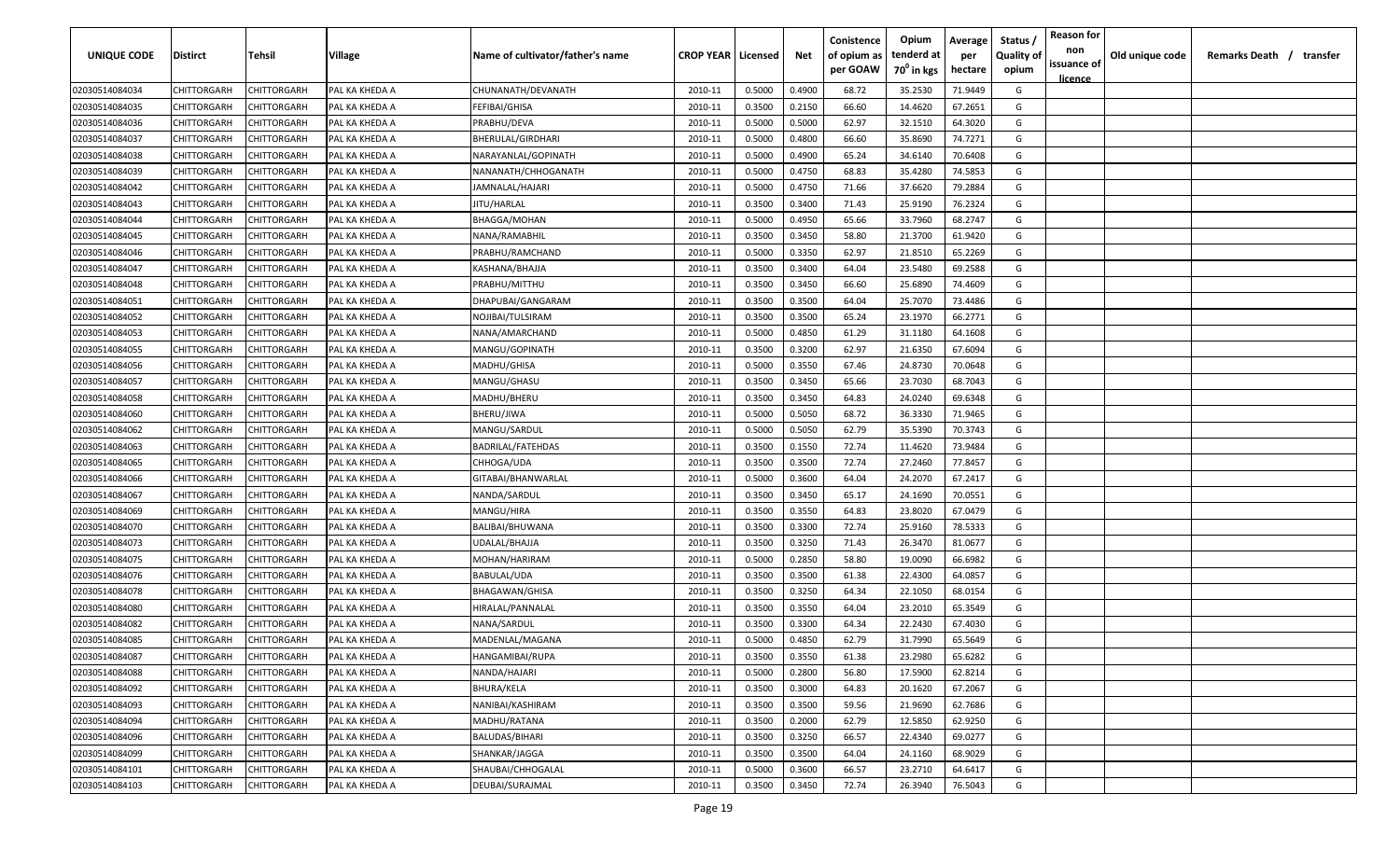| UNIQUE CODE    | Distirct           | Tehsil             | Village        | Name of cultivator/father's name | <b>CROP YEAR   Licensed</b> |        | Net    | Conistence<br>of opium as | Opium<br>tenderd at    | Average<br>per | Status /<br><b>Quality of</b> | <b>Reason for</b><br>non<br>issuance of | Old unique code | Remarks Death / transfer |
|----------------|--------------------|--------------------|----------------|----------------------------------|-----------------------------|--------|--------|---------------------------|------------------------|----------------|-------------------------------|-----------------------------------------|-----------------|--------------------------|
|                |                    |                    |                |                                  |                             |        |        | per GOAW                  | 70 <sup>0</sup> in kgs | hectare        | opium                         | <u>licence</u>                          |                 |                          |
| 02030514084106 | CHITTORGARH        | CHITTORGARH        | PAL KA KHEDA A | NANDDAS/GIRDHARIDAS              | 2010-11                     | 0.5000 | 0.5100 | 67.46                     | 35.3200                | 69.2549        | G                             |                                         |                 |                          |
| 02030514084107 | CHITTORGARH        | CHITTORGARH        | PAL KA KHEDA A | DEVILAL/BHAGIRATH                | 2010-11                     | 0.5000 | 0.4700 | 71.43                     | 38.7660                | 82.4809        | G                             |                                         |                 |                          |
| 02030514084109 | CHITTORGARH        | CHITTORGARH        | PAL KA KHEDA A | KANA/DALLA                       | 2010-11                     | 0.5000 | 0.3050 | 66.60                     | 22.2250                | 72.8689        | G                             |                                         |                 |                          |
| 02030514084110 | CHITTORGARH        | CHITTORGARH        | PAL KA KHEDA A | LOBHIRA/TULCHA                   | 2010-11                     | 0.3500 | 0.3400 | 62.79                     | 23.0080                | 67.6706        | G                             |                                         |                 |                          |
| 02030514084112 | CHITTORGARH        | CHITTORGARH        | PAL KA KHEDA A | GHISU/JAGANNATH                  | 2010-11                     | 0.3500 | 0.3450 | 68.72                     | 24.2290                | 70.2290        | G                             |                                         |                 |                          |
| 02030514084113 | CHITTORGARH        | CHITTORGARH        | PAL KA KHEDA A | PREMBAI/MADHU                    | 2010-11                     | 0.3500 | 0.3500 | 61.38                     | 21.9830                | 62.8086        | G                             |                                         |                 |                          |
| 02030514084114 | CHITTORGARH        | CHITTORGARH        | PAL KA KHEDA A | KASHIDAS/FATEHDAS                | 2010-11                     | 0.3500 | 0.1500 | 71.43                     | 10.8980                | 72.6533        | G                             |                                         |                 |                          |
| 02030514084115 | CHITTORGARH        | CHITTORGARH        | PAL KA KHEDA A | NARAYAN/BHAJJA                   | 2010-11                     | 0.3500 | 0.3500 | 62.79                     | 22.8820                | 65.3771        | G                             |                                         |                 |                          |
| 02030514084117 | CHITTORGARH        | CHITTORGARH        | PAL KA KHEDA B | MAGNIRAM/GOPINTH                 | 2010-11                     | 0.5000 | 0.4850 | 64.83                     | 32.7110                | 67.4454        | G                             |                                         |                 |                          |
| 02030514084118 | CHITTORGARH        | CHITTORGARH        | PAL KA KHEDA B | SHANKAR/HAJARI                   | 2010-11                     | 0.5000 | 0.4850 | 63.93                     | 31.1980                | 64.3258        | G                             |                                         |                 |                          |
| 02030514084119 | CHITTORGARH        | CHITTORGARH        | PAL KA KHEDA B | DEVILAL/MADHO                    | 2010-11                     | 0.5000 | 0.4850 | 65.24                     | 32.5830                | 67.1814        | G                             |                                         |                 |                          |
| 02030514084121 | CHITTORGARH        | CHITTORGARH        | PAL KA KHEDA B | BALU/LOBHA                       | 2010-11                     | 0.5000 | 0.5000 | 61.38                     | 31.9610                | 63.9220        | G                             |                                         |                 |                          |
| 02030514084122 | CHITTORGARH        | CHITTORGARH        | PAL KA KHEDA B | NARAYAN/VENA                     | 2010-11                     | 0.5000 | 0.5000 | 72.74                     | 37.2010                | 74.4020        | G                             |                                         |                 |                          |
| 02030514084123 | CHITTORGARH        | CHITTORGARH        | PAL KA KHEDA B | SOHANIBAI/KASHIRAM               | 2010-11                     | 0.5000 | 0.4900 | 68.88                     | 32.9310                | 67.2061        | G                             |                                         |                 |                          |
| 02030514084124 | CHITTORGARH        | CHITTORGARH        | PAL KA KHEDA B | NARAN/VARDICHAND                 | 2010-11                     | 0.5000 | 0.4800 | 61.38                     | 30.4800                | 63.5000        | G                             |                                         |                 |                          |
| 02030514084125 | CHITTORGARH        | CHITTORGARH        | PAL KA KHEDA B | KISHANA/MODHA                    | 2010-11                     | 0.5000 | 0.4850 | 65.24                     | 32.5730                | 67.1608        | G                             |                                         |                 |                          |
| 02030514084127 | CHITTORGARH        | CHITTORGARH        | PAL KA KHEDA B | RUPA/BHURA                       | 2010-11                     | 0.5000 | 0.4750 | 62.97                     | 30.3880                | 63.9747        | G                             |                                         |                 |                          |
| 02030514084128 | CHITTORGARH        | CHITTORGARH        | PAL KA KHEDA B | GULAB/KASHU                      | 2010-11                     | 0.5000 | 0.4900 |                           |                        |                |                               | 02                                      |                 |                          |
| 02030514084130 | CHITTORGARH        | CHITTORGARH        | PAL KA KHEDA B | NANURAM/DALLA                    | 2010-11                     | 0.5000 | 0.2000 | 65.24                     | 14.2970                | 71.4850        | G                             |                                         |                 |                          |
| 02030514084131 | CHITTORGARH        | CHITTORGARH        | PAL KA KHEDA B | BHANWARLAL/MAGAN                 | 2010-11                     | 0.5000 | 0.4700 | 62.97                     | 30.4680                | 64.8255        | G                             |                                         |                 |                          |
| 02030514084133 | CHITTORGARH        | CHITTORGARH        | PAL KA KHEDA B | DALCHAND/NANA                    | 2010-11                     | 0.5000 | 0.3400 | 65.24                     | 23.2350                | 68.3382        | G                             |                                         |                 |                          |
| 02030514084134 | CHITTORGARH        | CHITTORGARH        | PAL KA KHEDA B | NANADAS/TULSIRAM                 | 2010-11                     | 0.5000 | 0.4800 | 65.24                     | 33.3000                | 69.3750        | G                             |                                         |                 |                          |
| 02030514084135 | CHITTORGARH        | CHITTORGARH        | PAL KA KHEDA B | DEVILAL/GIRDHARI                 | 2010-11                     | 0.5000 | 0.3250 | 65.66                     | 22.0990                | 67.9969        | G                             |                                         |                 |                          |
| 02030514084136 | CHITTORGARH        | CHITTORGARH        | PAL KA KHEDA B | RATAN/MADHO                      | 2010-11                     | 0.5000 | 0.2550 | 62.97                     | 16.3450                | 64.0980        | G                             |                                         |                 |                          |
| 02030514084137 | CHITTORGARH        | CHITTORGARH        | PAL KA KHEDA B | NANA/GIRDHARI                    | 2010-11                     | 0.3500 |        |                           |                        |                | -F                            |                                         |                 |                          |
| 02030514084138 | CHITTORGARH        | CHITTORGARH        | PAL KA KHEDA B | RAMESHWAR/MANGIDAS               | 2010-11                     | 0.5000 | 0.2950 | 65.66                     | 20.3450                | 68.9661        | G                             |                                         |                 |                          |
| 02030514084139 | CHITTORGARH        | CHITTORGARH        | PAL KA KHEDA B | ARJUN/DHANNA                     | 2010-11                     | 0.5000 | 0.3400 | 65.66                     | 22.7370                | 66.8735        | G                             |                                         |                 |                          |
| 02030514084140 | CHITTORGARH        | CHITTORGARH        | PAL KA KHEDA B | KANA/GIRDHARI                    | 2010-11                     | 0.3500 | 0.3450 | 52.54                     | 17.7510                | 51.4522        |                               | 02                                      |                 |                          |
| 02030514084141 | CHITTORGARH        | CHITTORGARH        | PAL KA KHEDA B | LEHRU/GOMA                       | 2010-11                     | 0.3500 | 0.3400 | 66.57                     | 23.7560                | 69.8706        | G                             |                                         |                 |                          |
| 02030514084142 | CHITTORGARH        | CHITTORGARH        | PAL KA KHEDA B | BHUWAN/TRILOK                    | 2010-11                     | 0.3500 | 0.3400 | 75.14                     | 27.0180                | 79.4647        | G                             |                                         |                 |                          |
| 02030514084143 | CHITTORGARH        | CHITTORGARH        | PAL KA KHEDA B | RUGNATH/BHAWAN                   | 2010-11                     | 0.3500 | 0.1850 | 65.17                     | 12.7080                | 68.6919        | G                             |                                         |                 |                          |
| 02030514084144 | CHITTORGARH        | CHITTORGARH        | PAL KA KHEDA B | RATAN/VENA                       | 2010-11                     | 0.3500 | 0.3300 | 65.17                     | 23.5260                | 71.2909        | G                             |                                         |                 |                          |
| 02030514084145 | CHITTORGARH        | CHITTORGARH        | PAL KA KHEDA B | HIRIBAI/CHUNA                    | 2010-11                     | 0.3500 | 0.3250 | 75.14                     | 25.3760                | 78.0800        | G                             |                                         |                 |                          |
| 02030514084146 | CHITTORGARH        | CHITTORGARH        | PAL KA KHEDA B | UDA/BHERA                        | 2010-11                     | 0.3500 | 0.3500 | 66.57                     | 23.8230                | 68.0657        | G                             |                                         |                 |                          |
| 02030514084147 | CHITTORGARH        | CHITTORGARH        | PAL KA KHEDA B | SHAMBHU/PYARA/BHERA              | 2010-11                     | 0.3500 | 0.3100 | 65.17                     | 20.6030                | 66.4613        | G                             |                                         |                 |                          |
| 02030514084148 | <b>CHITTORGARH</b> | CHITTORGARH        | PAL KA KHEDA B | PRATHVIRAJ/LOBHA                 | 2010-11                     | 0.3500 | 0.3350 | 66.51                     | 23.4800                | 70.0896        | G                             |                                         |                 |                          |
| 02030514084149 | <b>CHITTORGARH</b> | CHITTORGARH        | PAL KA KHEDA B | BHERU/CHUNA                      | 2010-11                     | 0.3500 | 0.3350 | 66.51                     | 22.6430                | 67.5910        | G                             |                                         |                 |                          |
| 02030514084150 | CHITTORGARH        | <b>CHITTORGARH</b> | PAL KA KHEDA B | JITU/BHAGWAN                     | 2010-11                     | 0.3500 | 0.3450 | 75.14                     | 26.9430                | 78.0957        | G                             |                                         |                 |                          |
| 02030514084151 | <b>CHITTORGARH</b> | CHITTORGARH        | PAL KA KHEDA B | KISHANA/VENA                     | 2010-11                     | 0.3500 | 0.3350 | 68.41                     | 24.1680                | 72.1433        | G                             |                                         |                 |                          |
| 02030514084152 | CHITTORGARH        | CHITTORGARH        | PAL KA KHEDA B | BALURAM/GOPINATH                 | 2010-11                     | 0.5000 | 0.4450 | 66.57                     | 29.6620                | 66.6562        | G                             |                                         |                 |                          |
| 02030514084153 | CHITTORGARH        | CHITTORGARH        | PAL KA KHEDA B | UDIBAI/GHISA                     | 2010-11                     | 0.3500 | 0.3300 | 66.57                     | 22.8530                | 69.2515        | G                             |                                         |                 |                          |
| 02030514084154 | <b>CHITTORGARH</b> | CHITTORGARH        | PAL KA KHEDA B | HIRALAL/PRATAP                   | 2010-11                     | 0.3500 | 0.3450 | 65.17                     | 22.7630                | 65.9797        | G                             |                                         |                 |                          |
| 02030514084155 | CHITTORGARH        | CHITTORGARH        | PAL KA KHEDA B | MOHAN/NANA                       | 2010-11                     | 0.3500 | 0.3600 | 75.14                     | 27.9090                | 77.5250        | G                             |                                         |                 |                          |
| 02030514084156 | <b>CHITTORGARH</b> | CHITTORGARH        | PAL KA KHEDA B | CHAMPA/RUGHNATH                  | 2010-11                     | 0.3500 | 0.3300 | 65.17                     | 22.0740                | 66.8909        | G                             |                                         |                 |                          |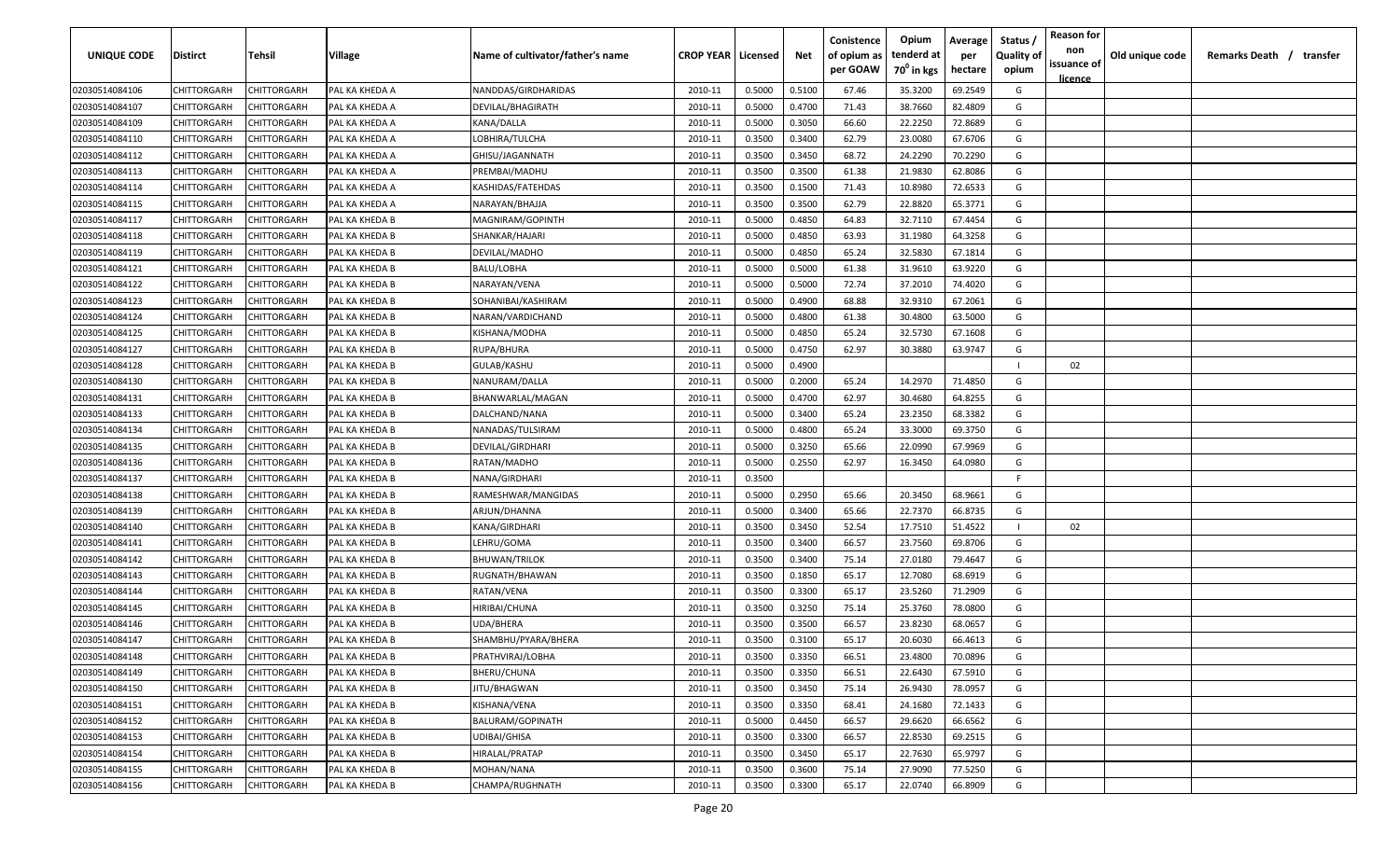| UNIQUE CODE    | Distirct           | Tehsil             | Village        | Name of cultivator/father's name | <b>CROP YEAR   Licensed</b> |        | Net    | Conistence<br>of opium as<br>per GOAW | Opium<br>tenderd at<br>70 <sup>0</sup> in kgs | Average<br>per<br>hectare | Status /<br><b>Quality of</b><br>opium | <b>Reason for</b><br>non<br>issuance of | Old unique code | Remarks Death / transfer |
|----------------|--------------------|--------------------|----------------|----------------------------------|-----------------------------|--------|--------|---------------------------------------|-----------------------------------------------|---------------------------|----------------------------------------|-----------------------------------------|-----------------|--------------------------|
| 02030514084157 | CHITTORGARH        | CHITTORGARH        | PAL KA KHEDA B | BALIBAI/NANA                     | 2010-11                     | 0.3500 | 0.3400 | 75.14                                 | 27.5870                                       | 81.1382                   | G                                      | <u>licence</u>                          |                 |                          |
| 02030514084158 | CHITTORGARH        | CHITTORGARH        | PAL KA KHEDA B | DHANNA/MEGHA                     | 2010-11                     | 0.3500 | 0.3500 | 75.14                                 | 27.3510                                       | 78.1457                   | G                                      |                                         |                 |                          |
| 02030514084159 | CHITTORGARH        | CHITTORGARH        | PAL KA KHEDA B | BHIMA/PYARA                      | 2010-11                     | 0.3500 | 0.3450 |                                       |                                               |                           |                                        | 02                                      |                 |                          |
| 02030514084160 | CHITTORGARH        | CHITTORGARH        | PAL KA KHEDA B | JIWA/DEVA                        | 2010-11                     | 0.5000 | 0.4900 | 64.34                                 | 32.1790                                       | 65.6714                   | G                                      |                                         |                 |                          |
| 02030514084161 | CHITTORGARH        | CHITTORGARH        | PAL KA KHEDA B | KANA/VARDA                       | 2010-11                     | 0.3500 | 0.3450 | 65.28                                 | 22.9320                                       | 66.4696                   | G                                      |                                         |                 |                          |
| 02030514084162 | CHITTORGARH        | CHITTORGARH        | PAL KA KHEDA B | BHERUDAS/MANGIDAS                | 2010-11                     | 0.5000 | 0.2500 | 65.17                                 | 17.0090                                       | 68.0360                   | G                                      |                                         |                 |                          |
| 02030514084163 | CHITTORGARH        | <b>CHITTORGARH</b> | PAL KA KHEDA B | AMBA/GOPI                        | 2010-11                     | 0.5000 | 0.5000 |                                       |                                               |                           |                                        | 02                                      |                 |                          |
| 02030514084164 | CHITTORGARH        | CHITTORGARH        | PAL KA KHEDA B | JHUMMABAI/MADHO                  | 2010-11                     | 0.3500 | 0.3550 | 61.38                                 | 21.9210                                       | 61.7493                   | G                                      |                                         |                 |                          |
| 02030514084165 | CHITTORGARH        | CHITTORGARH        | PAL KA KHEDA B | SHANKAR/JAICHAND                 | 2010-11                     | 0.3500 | 0.3500 | 60.11                                 | 20.1540                                       | 57.5829                   | G                                      |                                         |                 |                          |
| 02030514084166 | CHITTORGARH        | CHITTORGARH        | PAL KA KHEDA B | SOHAN/PRATAP                     | 2010-11                     | 0.5000 | 0.4350 | 64.34                                 | 29.4770                                       | 67.7632                   | G                                      |                                         |                 |                          |
| 02030514084167 | CHITTORGARH        | CHITTORGARH        | PAL KA KHEDA B | KISHAN/BHURA                     | 2010-11                     | 0.3500 | 0.3300 | 64.34                                 | 21.6180                                       | 65.5091                   | G                                      |                                         |                 |                          |
| 02030514084168 | CHITTORGARH        | CHITTORGARH        | PAL KA KHEDA B | SHIVLAL/RUGHNATH                 | 2010-11                     | 0.3500 | 0.3000 | 64.34                                 | 19.9270                                       | 66.4233                   | G                                      |                                         |                 |                          |
| 02030514084169 | CHITTORGARH        | CHITTORGARH        | PAL KA KHEDA A | HIRIBAI/MEGHA                    | 2010-11                     | 0.5000 | 0.4750 | 64.83                                 | 32.9340                                       | 69.3347                   | G                                      |                                         |                 |                          |
| 02030514084171 | CHITTORGARH        | CHITTORGARH        | PAL KA KHEDA B | GIRDHARI/BHAGGA                  | 2010-11                     | 0.3500 | 0.3250 | 56.47                                 | 18.1430                                       | 55.8246                   | G                                      | 04                                      | 02030514083123  | <b>TRANSFER</b>          |
| 02030514084172 | CHITTORGARH        | CHITTORGARH        | PAL KA KHEDA B | NANA/HIRA                        | 2010-11                     | 0.3500 | 0.3550 | 65.17                                 | 23.4150                                       | 65.9577                   | G                                      |                                         | 02030514083106  | <b>TRANSFER</b>          |
| 02030514085001 | CHITTORGARH        | CHITTORGARH        | PALCHHA        | PRATHVIRAJ/KANA                  | 2010-11                     | 0.3500 | 0.1100 | 60.25                                 | 7.0840                                        | 64.4000                   | G                                      |                                         |                 |                          |
| 02030514085002 | CHITTORGARH        | CHITTORGARH        | PALCHHA        | DEVILAL/RUPA                     | 2010-11                     | 0.3500 | 0.1050 | 63.14                                 | 6.9090                                        | 65.8000                   | G                                      |                                         |                 |                          |
| 02030514085005 | CHITTORGARH        | CHITTORGARH        | PALCHHA        | MOTI/SHOLA                       | 2010-11                     | 0.5000 | 0.3550 | 65.25                                 | 23.6210                                       | 66.5380                   | G                                      |                                         |                 |                          |
| 02030514085007 | CHITTORGARH        | CHITTORGARH        | PALCHHA        | RATANLAL/CHUNNILAL               | 2010-11                     | 0.5000 | 0.3700 | 62.65                                 | 24.4870                                       | 66.1811                   | G                                      |                                         |                 |                          |
| 02030514085009 | CHITTORGARH        | CHITTORGARH        | PALCHHA        | SHOLAL/PRABHULAL                 | 2010-11                     | 0.5000 | 0.3550 | 65.25                                 | 24.6920                                       | 69.5549                   | G                                      |                                         |                 |                          |
| 02030514085010 | CHITTORGARH        | CHITTORGARH        | PALCHHA        | RATANLAL/RAMLAL                  | 2010-11                     | 0.5000 | 0.1500 | 67.02                                 | 10.4070                                       | 69.3800                   | G                                      |                                         |                 |                          |
| 02030514085011 | CHITTORGARH        | CHITTORGARH        | PALCHHA        | MAGNIRAM/BHANWARLAL              | 2010-11                     | 0.5000 | 0.4950 | 62.65                                 | 33.6880                                       | 68.0566                   | G                                      |                                         |                 |                          |
| 02030514085012 | CHITTORGARH        | CHITTORGARH        | PALCHHA        | BARDICHAND/KESHA                 | 2010-11                     | 0.3500 | 0.2300 | 63.14                                 | 14.7663                                       | 64.2013                   | G                                      |                                         |                 |                          |
| 02030514085013 | CHITTORGARH        | CHITTORGARH        | PALCHHA        | RAMKANWARI/ONKARLAL              | 2010-11                     | 0.3500 | 0.2350 | 62.65                                 | 15.7430                                       | 66.9915                   | G                                      |                                         |                 |                          |
| 02030514085014 | CHITTORGARH        | CHITTORGARH        | PALCHHA        | AMERCHAND/NANALAL                | 2010-11                     | 0.5000 | 0.2350 | 59.17                                 | 15.7900                                       | 67.1915                   | G                                      |                                         |                 |                          |
| 02030514085015 | CHITTORGARH        | CHITTORGARH        | PALCHHA        | RAJIBAI/NANALAL                  | 2010-11                     | 0.3500 | 0.3150 | 59.17                                 | 19.1960                                       | 60.9397                   | G                                      |                                         |                 |                          |
| 02030514085017 | CHITTORGARH        | CHITTORGARH        | PALCHHA        | KANHAIYALAL/NANALAL/DHAPUBAI     | 2010-11                     | 0.5000 | 0.2200 | 65.25                                 | 15.6140                                       | 70.9727                   | G                                      |                                         |                 |                          |
| 02030514085020 | CHITTORGARH        | CHITTORGARH        | PALCHHA        | GITALAL/TEKCHAND                 | 2010-11                     | 0.3500 | 0.2150 | 63.32                                 | 14.4820                                       | 67.3581                   | G                                      |                                         |                 |                          |
| 02030514085021 | CHITTORGARH        | CHITTORGARH        | PALCHHA        | HARJUBAI/DAYARAM                 | 2010-11                     | 0.5000 | 0.1150 | 59.17                                 | 7.5060                                        | 65.2696                   | G                                      |                                         |                 |                          |
| 02030514085022 | CHITTORGARH        | CHITTORGARH        | PALCHHA        | RADESHYAM/KASHIRAM               | 2010-11                     | 0.5000 | 0.1600 | 62.65                                 | 10.9190                                       | 68.2438                   | G                                      |                                         |                 |                          |
| 02030514085023 | CHITTORGARH        | CHITTORGARH        | PALCHHA        | KESHARBAI/MANGILAL               | 2010-11                     | 0.5000 | 0.4750 | 59.17                                 | 29.9650                                       | 63.0842                   | G                                      |                                         |                 |                          |
| 02030514085024 | CHITTORGARH        | CHITTORGARH        | PALCHHA        | KANHAIYALAL/KANHA                | 2010-11                     | 0.3500 | 0.2950 | 63.14                                 | 20.3850                                       | 69.1017                   | G                                      |                                         |                 |                          |
| 02030514085027 | CHITTORGARH        | CHITTORGARH        | PALCHHA        | NANDLAL/DALU                     | 2010-11                     | 0.3500 | 0.3500 | 65.25                                 | 24.4690                                       | 69.9114                   | G                                      |                                         |                 |                          |
| 02030514085028 | CHITTORGARH        | CHITTORGARH        | PALCHHA        | KHEMRAJ/GANGARAM                 | 2010-11                     | 0.3500 | 0.3250 | 63.14                                 | 21.4400                                       | 65.9692                   | G                                      |                                         |                 |                          |
| 02030514085029 | CHITTORGARH        | CHITTORGARH        | PALCHHA        | TULSIRAM/MANGILAL                | 2010-11                     | 0.5000 | 0.3000 | 61.13                                 | 18.9680                                       | 63.2267                   | G                                      |                                         |                 |                          |
| 02030514085034 | <b>CHITTORGARH</b> | CHITTORGARH        | PALCHHA        | MANGILAL/PYARA                   | 2010-11                     | 0.5000 | 0.3550 | 58.65                                 | 22.2620                                       | 62.7099                   | G                                      |                                         |                 |                          |
| 02030514085035 | CHITTORGARH        | CHITTORGARH        | PALCHHA        | HIRALAL/LALU                     | 2010-11                     | 0.5000 | 0.3950 | 58.65                                 | 24.5660                                       | 62.1924                   | G                                      |                                         |                 |                          |
| 02030514085037 | <b>CHITTORGARH</b> | CHITTORGARH        | PALCHHA        | LABHCHAND/GANGARAM               | 2010-11                     | 0.3500 | 0.2950 | 63.32                                 | 20.4790                                       | 69.4203                   | G                                      |                                         |                 |                          |
| 02030514085040 | <b>CHITTORGARH</b> | CHITTORGARH        | PALCHHA        | MOHANLAL/MATHURALAL              | 2010-11                     | 0.5000 | 0.2000 | 62.65                                 | 14.2480                                       | 71.2400                   | G                                      |                                         |                 |                          |
| 02030514085042 | CHITTORGARH        | CHITTORGARH        | PALCHHA        | SOHANIBAI/LAKHAMICHAND           | 2010-11                     | 0.3500 | 0.2000 | 63.14                                 | 14.4500                                       | 72.2500                   | G                                      |                                         |                 |                          |
| 02030514085043 | CHITTORGARH        | CHITTORGARH        | PALCHHA        | MULCHAND/CHUNNILAL               | 2010-11                     | 0.5000 | 0.3050 | 63.32                                 | 21.0400                                       | 68.9836                   | G                                      |                                         |                 |                          |
| 02030514085046 | CHITTORGARH        | CHITTORGARH        | PALCHHA        | MAGNIBAI/PRABHU                  | 2010-11                     | 0.5000 | 0.5000 | 55.63                                 | 29.7150                                       | 59.4300                   | G                                      |                                         |                 |                          |
| 02030514085051 | CHITTORGARH        | CHITTORGARH        | PALCHHA        | RADHABAI/SUKHLAL                 | 2010-11                     | 0.3500 | 0.3400 | 63.14                                 | 22.9380                                       | 67.4647                   | G                                      |                                         |                 |                          |
| 02030514085052 | CHITTORGARH        | CHITTORGARH        | PALCHHA        | MOHANLAL/TAKCHAND                | 2010-11                     | 0.5000 | 0.1800 | 63.32                                 | 12.3200                                       | 68.4444                   | G                                      |                                         |                 |                          |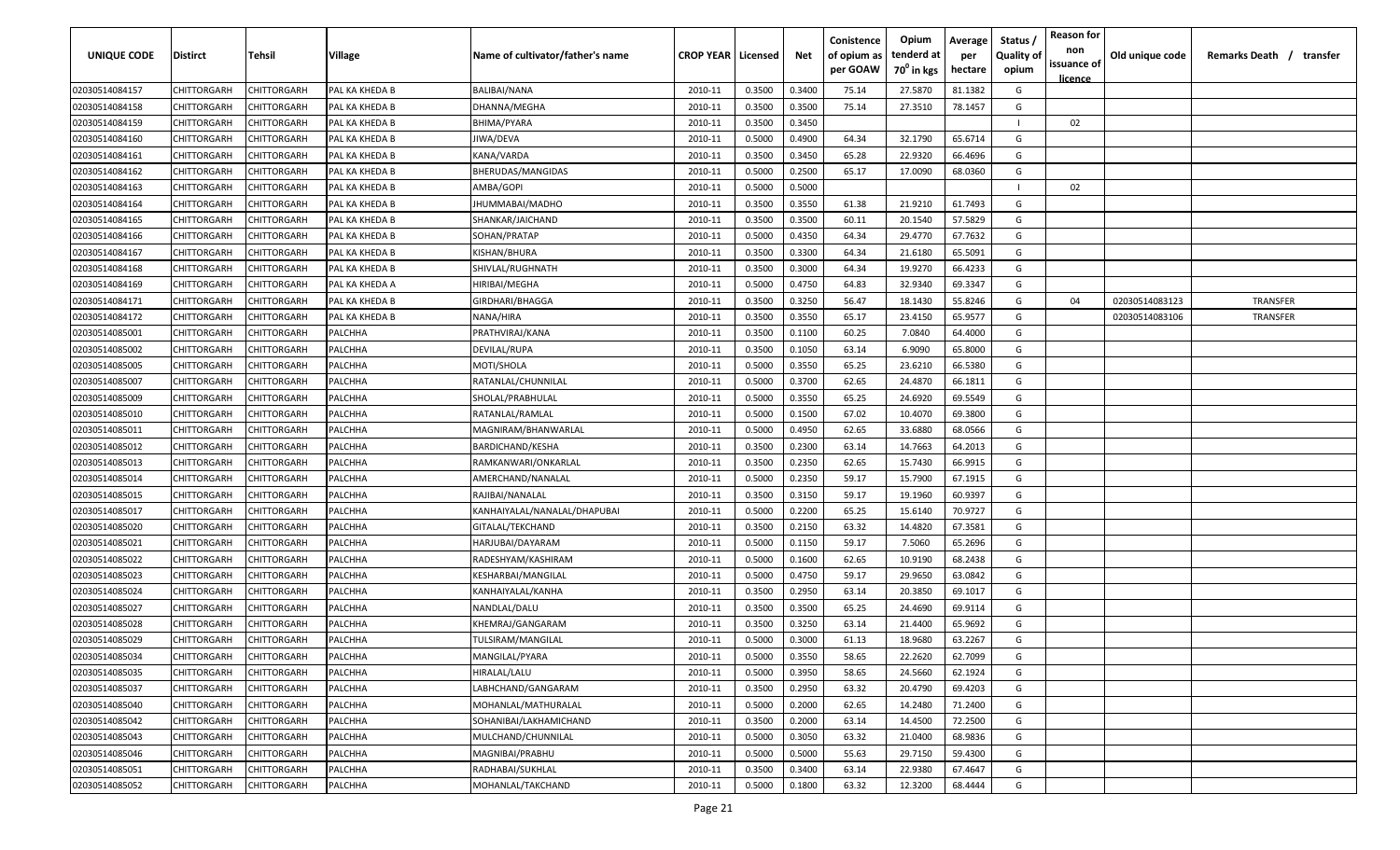| per GOAW<br>70 <sup>0</sup> in kgs<br>hectare<br>opium<br><u>licence</u><br>64.5564<br>02030514085053<br>CHITTORGARH<br>CHITTORGARH<br>PALCHHA<br>MANGILAL/RUPA<br>0.3500<br>0.2750<br>60.12<br>17.7530<br>G<br>2010-11<br>02030514085055<br>0.5000<br>0.3000<br>58.62<br>18.5420<br>61.8067<br>G<br>CHITTORGARH<br>CHITTORGARH<br>PALCHHA<br>NANIBAI/MANGILAL<br>2010-11<br>63.32<br>02030514085058<br>CHITTORGARH<br>CHITTORGARH<br>PALCHHA<br>AMERCHAND/SHOLA<br>0.5000<br>0.4450<br>29.1630<br>65.5348<br>G<br>2010-11<br>02030514085059<br>CHITTORGARH<br>CHITTORGARH<br>PALCHHA<br>HIRA/RUPA<br>2010-11<br>0.3500<br>0.3500<br>59.13<br>21.7910<br>62.2600<br>G<br>60.25<br>02030514085062<br>CHITTORGARH<br>CHITTORGARH<br>PALCHHA<br>DAYARAM/VARDICHAND<br>2010-11<br>0.5000<br>0.4050<br>25.4510<br>62.8420<br>G<br>02030514085063<br>2010-11<br>0.5000<br>0.2000<br>58.65<br>12.6850<br>63.4250<br>G<br>CHITTORGARH<br>CHITTORGARH<br>PALCHHA<br>GULABCHAND/BHANWARLAL<br>02030514085064<br>CHITTORGARH<br>CHITTORGARH<br>0.5000<br>0.3700<br>60.25<br>24.6680<br>66.6703<br>PALCHHA<br>NANALAL/PRABHULAL<br>2010-11<br>G<br>0.3500<br>0.1550<br>11.5910<br>02030514085065<br>CHITTORGARH<br>CHITTORGARH<br>PALCHHA<br>MANGILAL/LAKHMICHAND<br>2010-11<br>63.14<br>74.7806<br>G<br>58.65<br>02030514085067<br>CHITTORGARH<br>CHITTORGARH<br>PALCHHA<br>2010-11<br>0.5000<br>0.3500<br>21.6170<br>61.7629<br>G<br>ONKARLAL/MANGILAL<br>63.32<br>28.8650<br>G<br>2010-11<br>0.5000<br>0.4400<br>65.6023<br>02030514085068<br>CHITTORGARH<br>CHITTORGARH<br>PALCHHA<br>MADANLAL/PRABHULAL<br>60.12<br>CHITTORGARH<br>CHITTORGARH<br>2010-11<br>0.3500<br>0.3300<br>21.0940<br>63.9212<br>G<br>02030514085069<br>PALCHHA<br>MOTI/NANDA<br>58.65<br>20.6110<br>G<br>02030514085071<br>CHITTORGARH<br>CHITTORGARH<br>PALCHHA<br>RAJU/BANSHILAL<br>2010-11<br>0.3500<br>0.3300<br>62.4576<br>63.32<br>CHITTORGARH<br>CHITTORGARH<br>PALCHHA<br>BIHARILAL/BHANWARLAL<br>2010-11<br>0.5000<br>0.3600<br>24.5770<br>68.2694<br>G<br>02030514085073<br>0.5000<br>0.2350<br>61.13<br>15.4230<br>65.6298<br>G<br>02030514085076<br>CHITTORGARH<br>CHITTORGARH<br>PALCHHA<br>2010-11<br>LABHCHAND/RUPA<br>60.12<br>64.9831<br>CHITTORGARH<br>CHITTORGARH<br>PALCHHA<br>2010-11<br>0.3500<br>0.2950<br>19.1700<br>G<br>02030514085077<br>DALCHAND/NANALAL<br>CHITTORGARH<br>CHITTORGARH<br>PALCHHA<br>0.5000<br>0.4800<br>60.25<br>30.9510<br>64.4813<br>G<br>02030514085078<br>2010-11<br>AMARCHAND/BHANWARLAL<br>59.17<br>4.5980<br>65.6857<br>02030514085080<br>CHITTORGARH<br>CHITTORGARH<br>PALCHHA<br>MOTIRAM/DEVA<br>2010-11<br>0.3500<br>0.0700<br>G<br>58.65<br>64.4914<br>G<br>02030514085081<br>CHITTORGARH<br>CHITTORGARH<br>PALCHHA<br>2010-11<br>0.5000<br>0.1750<br>11.2860<br>NANDLAL/NANALAL<br>02030514085083<br>CHITTORGARH<br>0.5000<br>0.3400<br>60.12<br>22.1410<br>65.1206<br>G<br>CHITTORGARH<br>PALCHHA<br>KANHAIYALAL/MANGILAL<br>2010-11<br>59.17<br>9.6700<br>60.4375<br>G<br>02030514085085<br>CHITTORGARH<br>CHITTORGARH<br>PALCHHA<br>0.3500<br>0.1600<br>GANGARAM/MEGHA<br>2010-11<br>02030514085086<br>CHITTORGARH<br>19.6340<br>65.4467<br>CHITTORGARH<br>PALCHHA<br>MANGILAL/KASHIRAM<br>2010-11<br>0.5000<br>0.3000<br>60.12<br>G<br>2010-11<br>0.3500<br>0.1100<br>60.25<br>67.3727<br>G<br>02030514085087<br>CHITTORGARH<br>CHITTORGARH<br>PALCHHA<br>MANGILAL/TEKCHAND<br>7.4110<br>02030514085088<br>CHITTORGARH<br>CHITTORGARH<br>0.5000<br>0.2350<br>63.32<br>15.8930<br>67.6298<br>G<br>PALCHHA<br>BHANWARLAL/RUPA<br>2010-11<br>02030514085089<br>CHITTORGARH<br>CHITTORGARH<br>0.5000<br>0.3550<br>63.14<br>24.7240<br>69.6451<br>G<br>PALCHHA<br>RAMESHWAR/TEKCHAND<br>2010-11<br>31.0820<br>62.7919<br>02030514085091<br>CHITTORGARH<br>CHITTORGARH<br>PALCHHA<br>DALCHAND/KISHANA<br>2010-11<br>0.5000<br>0.4950<br>60.12<br>G<br>02030514085092<br>CHITTORGARH<br>CHITTORGARH<br>PALCHHA<br>2010-11<br>0.5000<br>0.2750<br>60.25<br>18.2210<br>66.2582<br>G<br>GHISU/NANDA<br>60.25<br>G<br>0.1100<br>7.2130<br>65.5727<br>02030514085093<br>CHITTORGARH<br>CHITTORGARH<br>PALCHHA<br>RADESHYAM/KANHA<br>2010-11<br>0.3500<br>0.5000<br>0.2900<br>60.12<br>18.8690<br>65.0655<br>G<br>02030514085094<br>CHITTORGARH<br>CHITTORGARH<br>PALCHHA<br>MOTILAL/NANALAL<br>2010-11<br>G<br>CHITTORGARH<br>CHITTORGARH<br>PALCHHA<br>2010-11<br>0.5000<br>0.4750<br>60.25<br>31.6830<br>66.7011<br>02030514085095<br>KANHAIYALAL/BHERULAL<br>62.65<br>CHITTORGARH<br>PALCHHA<br>2010-11<br>0.5000<br>0.4850<br>32.4710<br>66.9505<br>G<br>02030514085096<br>CHITTORGARH<br>PARVATIBAI/TULSIRAM<br>62.65<br>G<br>02030514085097<br>CHITTORGARH<br>PALCHHA<br>2010-11<br>0.5000<br>0.1000<br>6.9090<br>69.0900<br>CHITTORGARH<br>KALURAM/MULCHAND<br>65.5962<br>02030514085098<br>CHITTORGARH<br>CHITTORGARH<br>PALCHHA<br>2010-11<br>0.3500<br>0.2650<br>61.83<br>17.3830<br>G<br>LABHCHAND/KASHIRAM<br>CHITTORGARH<br>CHITTORGARH<br>PALCHHA<br>PERMCHAND/BHANWARLAL<br>2010-11<br>0.5000<br>0.1250<br>60.12<br>8.0220<br>64.1760<br>G<br>02030514085101<br>PALCHHA<br>0.3500<br>0.2200<br>59.17<br>14.1080<br>64.1273<br>G<br>02030514085103<br>CHITTORGARH<br>CHITTORGARH<br>JAGADISH/AMARCHAND<br>2010-11<br>G<br>02030514086002<br>2010-11<br>0.3500<br>0.3400<br>56.72<br>20.5810<br>60.5324<br>CHITTORGARH<br>CHITTORGARH<br>PALER<br>SHIVLAL/GOPI<br>PALER<br>0.3500<br>0.3650<br>22.1250<br>60.6164<br>02030514086003<br><b>CHITTORGARH</b><br>CHITTORGARH<br>NARAYANIBAI/HAJARI<br>2010-11<br>56.71<br>G<br><b>CHITTORGARH</b><br>PALER<br>0.3500<br>0.3350<br>59.35<br>20.9000<br>62.3881<br>G<br>02030514086004<br>CHITTORGARH<br>LEHRIBAI/NANDLAL<br>2010-11<br><b>CHITTORGARH</b><br>PALER<br>0.3500<br>0.3300<br>59.35<br>21.0610<br>63.8212<br>G<br>02030514086005<br>CHITTORGARH<br>UDA/KALUJIJAT<br>2010-11<br>0.2100<br>58.47<br>12.6210<br>60.1000<br>G<br>02030514086007<br><b>CHITTORGARH</b><br>CHITTORGARH<br>PALER<br>KANHAIYALAL/CHAMANLAL<br>2010-11<br>0.3500<br>02030514086008<br>0.3350<br>56.71<br>20.8130<br>62.1284<br>G<br>CHITTORGARH<br>CHITTORGARH<br>PALER<br>BHAWANA/GHISA<br>2010-11<br>0.3500<br>0.3500<br>0.3400<br>17.5830<br>51.7147<br>G<br>04<br>02030514086010<br>CHITTORGARH<br>CHITTORGARH<br>PALER<br>MOHAN/CHUNA<br>2010-11<br>51.05<br>02030514086011<br><b>CHITTORGARH</b><br>CHITTORGARH<br>PALER<br>BHUWANA/MOTI<br>2010-11<br>0.3500<br>0.1350<br>56.71<br>8.1580<br>60.4296<br>G<br>G<br>02030514086012<br>PALER<br>NANADA/GULABJAT<br>2010-11<br>0.3500<br>0.3400<br>56.71<br>19.6540<br>57.8059<br>CHITTORGARH<br>CHITTORGARH | <b>UNIQUE CODE</b> | Distirct    | Tehsil      | Village | Name of cultivator/father's name | <b>CROP YEAR   Licensed</b> |        | Net    | Conistence<br>of opium as | Opium<br>tenderd at | Average<br>per | Status /<br><b>Quality of</b> | <b>Reason for</b><br>non | Old unique code | Remarks Death / transfer |
|-----------------------------------------------------------------------------------------------------------------------------------------------------------------------------------------------------------------------------------------------------------------------------------------------------------------------------------------------------------------------------------------------------------------------------------------------------------------------------------------------------------------------------------------------------------------------------------------------------------------------------------------------------------------------------------------------------------------------------------------------------------------------------------------------------------------------------------------------------------------------------------------------------------------------------------------------------------------------------------------------------------------------------------------------------------------------------------------------------------------------------------------------------------------------------------------------------------------------------------------------------------------------------------------------------------------------------------------------------------------------------------------------------------------------------------------------------------------------------------------------------------------------------------------------------------------------------------------------------------------------------------------------------------------------------------------------------------------------------------------------------------------------------------------------------------------------------------------------------------------------------------------------------------------------------------------------------------------------------------------------------------------------------------------------------------------------------------------------------------------------------------------------------------------------------------------------------------------------------------------------------------------------------------------------------------------------------------------------------------------------------------------------------------------------------------------------------------------------------------------------------------------------------------------------------------------------------------------------------------------------------------------------------------------------------------------------------------------------------------------------------------------------------------------------------------------------------------------------------------------------------------------------------------------------------------------------------------------------------------------------------------------------------------------------------------------------------------------------------------------------------------------------------------------------------------------------------------------------------------------------------------------------------------------------------------------------------------------------------------------------------------------------------------------------------------------------------------------------------------------------------------------------------------------------------------------------------------------------------------------------------------------------------------------------------------------------------------------------------------------------------------------------------------------------------------------------------------------------------------------------------------------------------------------------------------------------------------------------------------------------------------------------------------------------------------------------------------------------------------------------------------------------------------------------------------------------------------------------------------------------------------------------------------------------------------------------------------------------------------------------------------------------------------------------------------------------------------------------------------------------------------------------------------------------------------------------------------------------------------------------------------------------------------------------------------------------------------------------------------------------------------------------------------------------------------------------------------------------------------------------------------------------------------------------------------------------------------------------------------------------------------------------------------------------------------------------------------------------------------------------------------------------------------------------------------------------------------------------------------------------------------------------------------------------------------------------------------------------------------------------------------------------------------------------------------------------------------------------------------------------------------------------------------------------------------------------------------------------------------------------------------------------------------------------------------------------------------------------------------------------------------------------------------------------------------------------------------------------------------------------------------------------------------------------------------------------------------------------------------------------------------------------------------------------------------------------------------------------------------------------------------------------------------------------------------------------------------------------------------------------------------------------------------------------------------------------------------------------------------------------------------------------------------------------------------------------------------------------------------------------------------------------------------------------------------------------------------------------------------------------------|--------------------|-------------|-------------|---------|----------------------------------|-----------------------------|--------|--------|---------------------------|---------------------|----------------|-------------------------------|--------------------------|-----------------|--------------------------|
|                                                                                                                                                                                                                                                                                                                                                                                                                                                                                                                                                                                                                                                                                                                                                                                                                                                                                                                                                                                                                                                                                                                                                                                                                                                                                                                                                                                                                                                                                                                                                                                                                                                                                                                                                                                                                                                                                                                                                                                                                                                                                                                                                                                                                                                                                                                                                                                                                                                                                                                                                                                                                                                                                                                                                                                                                                                                                                                                                                                                                                                                                                                                                                                                                                                                                                                                                                                                                                                                                                                                                                                                                                                                                                                                                                                                                                                                                                                                                                                                                                                                                                                                                                                                                                                                                                                                                                                                                                                                                                                                                                                                                                                                                                                                                                                                                                                                                                                                                                                                                                                                                                                                                                                                                                                                                                                                                                                                                                                                                                                                                                                                                                                                                                                                                                                                                                                                                                                                                                                                                                                                                                                                                                                                                                                                                                                                                                                                                                                                                                                                                                                                                             |                    |             |             |         |                                  |                             |        |        |                           |                     |                |                               | issuance of              |                 |                          |
|                                                                                                                                                                                                                                                                                                                                                                                                                                                                                                                                                                                                                                                                                                                                                                                                                                                                                                                                                                                                                                                                                                                                                                                                                                                                                                                                                                                                                                                                                                                                                                                                                                                                                                                                                                                                                                                                                                                                                                                                                                                                                                                                                                                                                                                                                                                                                                                                                                                                                                                                                                                                                                                                                                                                                                                                                                                                                                                                                                                                                                                                                                                                                                                                                                                                                                                                                                                                                                                                                                                                                                                                                                                                                                                                                                                                                                                                                                                                                                                                                                                                                                                                                                                                                                                                                                                                                                                                                                                                                                                                                                                                                                                                                                                                                                                                                                                                                                                                                                                                                                                                                                                                                                                                                                                                                                                                                                                                                                                                                                                                                                                                                                                                                                                                                                                                                                                                                                                                                                                                                                                                                                                                                                                                                                                                                                                                                                                                                                                                                                                                                                                                                             |                    |             |             |         |                                  |                             |        |        |                           |                     |                |                               |                          |                 |                          |
|                                                                                                                                                                                                                                                                                                                                                                                                                                                                                                                                                                                                                                                                                                                                                                                                                                                                                                                                                                                                                                                                                                                                                                                                                                                                                                                                                                                                                                                                                                                                                                                                                                                                                                                                                                                                                                                                                                                                                                                                                                                                                                                                                                                                                                                                                                                                                                                                                                                                                                                                                                                                                                                                                                                                                                                                                                                                                                                                                                                                                                                                                                                                                                                                                                                                                                                                                                                                                                                                                                                                                                                                                                                                                                                                                                                                                                                                                                                                                                                                                                                                                                                                                                                                                                                                                                                                                                                                                                                                                                                                                                                                                                                                                                                                                                                                                                                                                                                                                                                                                                                                                                                                                                                                                                                                                                                                                                                                                                                                                                                                                                                                                                                                                                                                                                                                                                                                                                                                                                                                                                                                                                                                                                                                                                                                                                                                                                                                                                                                                                                                                                                                                             |                    |             |             |         |                                  |                             |        |        |                           |                     |                |                               |                          |                 |                          |
|                                                                                                                                                                                                                                                                                                                                                                                                                                                                                                                                                                                                                                                                                                                                                                                                                                                                                                                                                                                                                                                                                                                                                                                                                                                                                                                                                                                                                                                                                                                                                                                                                                                                                                                                                                                                                                                                                                                                                                                                                                                                                                                                                                                                                                                                                                                                                                                                                                                                                                                                                                                                                                                                                                                                                                                                                                                                                                                                                                                                                                                                                                                                                                                                                                                                                                                                                                                                                                                                                                                                                                                                                                                                                                                                                                                                                                                                                                                                                                                                                                                                                                                                                                                                                                                                                                                                                                                                                                                                                                                                                                                                                                                                                                                                                                                                                                                                                                                                                                                                                                                                                                                                                                                                                                                                                                                                                                                                                                                                                                                                                                                                                                                                                                                                                                                                                                                                                                                                                                                                                                                                                                                                                                                                                                                                                                                                                                                                                                                                                                                                                                                                                             |                    |             |             |         |                                  |                             |        |        |                           |                     |                |                               |                          |                 |                          |
|                                                                                                                                                                                                                                                                                                                                                                                                                                                                                                                                                                                                                                                                                                                                                                                                                                                                                                                                                                                                                                                                                                                                                                                                                                                                                                                                                                                                                                                                                                                                                                                                                                                                                                                                                                                                                                                                                                                                                                                                                                                                                                                                                                                                                                                                                                                                                                                                                                                                                                                                                                                                                                                                                                                                                                                                                                                                                                                                                                                                                                                                                                                                                                                                                                                                                                                                                                                                                                                                                                                                                                                                                                                                                                                                                                                                                                                                                                                                                                                                                                                                                                                                                                                                                                                                                                                                                                                                                                                                                                                                                                                                                                                                                                                                                                                                                                                                                                                                                                                                                                                                                                                                                                                                                                                                                                                                                                                                                                                                                                                                                                                                                                                                                                                                                                                                                                                                                                                                                                                                                                                                                                                                                                                                                                                                                                                                                                                                                                                                                                                                                                                                                             |                    |             |             |         |                                  |                             |        |        |                           |                     |                |                               |                          |                 |                          |
|                                                                                                                                                                                                                                                                                                                                                                                                                                                                                                                                                                                                                                                                                                                                                                                                                                                                                                                                                                                                                                                                                                                                                                                                                                                                                                                                                                                                                                                                                                                                                                                                                                                                                                                                                                                                                                                                                                                                                                                                                                                                                                                                                                                                                                                                                                                                                                                                                                                                                                                                                                                                                                                                                                                                                                                                                                                                                                                                                                                                                                                                                                                                                                                                                                                                                                                                                                                                                                                                                                                                                                                                                                                                                                                                                                                                                                                                                                                                                                                                                                                                                                                                                                                                                                                                                                                                                                                                                                                                                                                                                                                                                                                                                                                                                                                                                                                                                                                                                                                                                                                                                                                                                                                                                                                                                                                                                                                                                                                                                                                                                                                                                                                                                                                                                                                                                                                                                                                                                                                                                                                                                                                                                                                                                                                                                                                                                                                                                                                                                                                                                                                                                             |                    |             |             |         |                                  |                             |        |        |                           |                     |                |                               |                          |                 |                          |
|                                                                                                                                                                                                                                                                                                                                                                                                                                                                                                                                                                                                                                                                                                                                                                                                                                                                                                                                                                                                                                                                                                                                                                                                                                                                                                                                                                                                                                                                                                                                                                                                                                                                                                                                                                                                                                                                                                                                                                                                                                                                                                                                                                                                                                                                                                                                                                                                                                                                                                                                                                                                                                                                                                                                                                                                                                                                                                                                                                                                                                                                                                                                                                                                                                                                                                                                                                                                                                                                                                                                                                                                                                                                                                                                                                                                                                                                                                                                                                                                                                                                                                                                                                                                                                                                                                                                                                                                                                                                                                                                                                                                                                                                                                                                                                                                                                                                                                                                                                                                                                                                                                                                                                                                                                                                                                                                                                                                                                                                                                                                                                                                                                                                                                                                                                                                                                                                                                                                                                                                                                                                                                                                                                                                                                                                                                                                                                                                                                                                                                                                                                                                                             |                    |             |             |         |                                  |                             |        |        |                           |                     |                |                               |                          |                 |                          |
|                                                                                                                                                                                                                                                                                                                                                                                                                                                                                                                                                                                                                                                                                                                                                                                                                                                                                                                                                                                                                                                                                                                                                                                                                                                                                                                                                                                                                                                                                                                                                                                                                                                                                                                                                                                                                                                                                                                                                                                                                                                                                                                                                                                                                                                                                                                                                                                                                                                                                                                                                                                                                                                                                                                                                                                                                                                                                                                                                                                                                                                                                                                                                                                                                                                                                                                                                                                                                                                                                                                                                                                                                                                                                                                                                                                                                                                                                                                                                                                                                                                                                                                                                                                                                                                                                                                                                                                                                                                                                                                                                                                                                                                                                                                                                                                                                                                                                                                                                                                                                                                                                                                                                                                                                                                                                                                                                                                                                                                                                                                                                                                                                                                                                                                                                                                                                                                                                                                                                                                                                                                                                                                                                                                                                                                                                                                                                                                                                                                                                                                                                                                                                             |                    |             |             |         |                                  |                             |        |        |                           |                     |                |                               |                          |                 |                          |
|                                                                                                                                                                                                                                                                                                                                                                                                                                                                                                                                                                                                                                                                                                                                                                                                                                                                                                                                                                                                                                                                                                                                                                                                                                                                                                                                                                                                                                                                                                                                                                                                                                                                                                                                                                                                                                                                                                                                                                                                                                                                                                                                                                                                                                                                                                                                                                                                                                                                                                                                                                                                                                                                                                                                                                                                                                                                                                                                                                                                                                                                                                                                                                                                                                                                                                                                                                                                                                                                                                                                                                                                                                                                                                                                                                                                                                                                                                                                                                                                                                                                                                                                                                                                                                                                                                                                                                                                                                                                                                                                                                                                                                                                                                                                                                                                                                                                                                                                                                                                                                                                                                                                                                                                                                                                                                                                                                                                                                                                                                                                                                                                                                                                                                                                                                                                                                                                                                                                                                                                                                                                                                                                                                                                                                                                                                                                                                                                                                                                                                                                                                                                                             |                    |             |             |         |                                  |                             |        |        |                           |                     |                |                               |                          |                 |                          |
|                                                                                                                                                                                                                                                                                                                                                                                                                                                                                                                                                                                                                                                                                                                                                                                                                                                                                                                                                                                                                                                                                                                                                                                                                                                                                                                                                                                                                                                                                                                                                                                                                                                                                                                                                                                                                                                                                                                                                                                                                                                                                                                                                                                                                                                                                                                                                                                                                                                                                                                                                                                                                                                                                                                                                                                                                                                                                                                                                                                                                                                                                                                                                                                                                                                                                                                                                                                                                                                                                                                                                                                                                                                                                                                                                                                                                                                                                                                                                                                                                                                                                                                                                                                                                                                                                                                                                                                                                                                                                                                                                                                                                                                                                                                                                                                                                                                                                                                                                                                                                                                                                                                                                                                                                                                                                                                                                                                                                                                                                                                                                                                                                                                                                                                                                                                                                                                                                                                                                                                                                                                                                                                                                                                                                                                                                                                                                                                                                                                                                                                                                                                                                             |                    |             |             |         |                                  |                             |        |        |                           |                     |                |                               |                          |                 |                          |
|                                                                                                                                                                                                                                                                                                                                                                                                                                                                                                                                                                                                                                                                                                                                                                                                                                                                                                                                                                                                                                                                                                                                                                                                                                                                                                                                                                                                                                                                                                                                                                                                                                                                                                                                                                                                                                                                                                                                                                                                                                                                                                                                                                                                                                                                                                                                                                                                                                                                                                                                                                                                                                                                                                                                                                                                                                                                                                                                                                                                                                                                                                                                                                                                                                                                                                                                                                                                                                                                                                                                                                                                                                                                                                                                                                                                                                                                                                                                                                                                                                                                                                                                                                                                                                                                                                                                                                                                                                                                                                                                                                                                                                                                                                                                                                                                                                                                                                                                                                                                                                                                                                                                                                                                                                                                                                                                                                                                                                                                                                                                                                                                                                                                                                                                                                                                                                                                                                                                                                                                                                                                                                                                                                                                                                                                                                                                                                                                                                                                                                                                                                                                                             |                    |             |             |         |                                  |                             |        |        |                           |                     |                |                               |                          |                 |                          |
|                                                                                                                                                                                                                                                                                                                                                                                                                                                                                                                                                                                                                                                                                                                                                                                                                                                                                                                                                                                                                                                                                                                                                                                                                                                                                                                                                                                                                                                                                                                                                                                                                                                                                                                                                                                                                                                                                                                                                                                                                                                                                                                                                                                                                                                                                                                                                                                                                                                                                                                                                                                                                                                                                                                                                                                                                                                                                                                                                                                                                                                                                                                                                                                                                                                                                                                                                                                                                                                                                                                                                                                                                                                                                                                                                                                                                                                                                                                                                                                                                                                                                                                                                                                                                                                                                                                                                                                                                                                                                                                                                                                                                                                                                                                                                                                                                                                                                                                                                                                                                                                                                                                                                                                                                                                                                                                                                                                                                                                                                                                                                                                                                                                                                                                                                                                                                                                                                                                                                                                                                                                                                                                                                                                                                                                                                                                                                                                                                                                                                                                                                                                                                             |                    |             |             |         |                                  |                             |        |        |                           |                     |                |                               |                          |                 |                          |
|                                                                                                                                                                                                                                                                                                                                                                                                                                                                                                                                                                                                                                                                                                                                                                                                                                                                                                                                                                                                                                                                                                                                                                                                                                                                                                                                                                                                                                                                                                                                                                                                                                                                                                                                                                                                                                                                                                                                                                                                                                                                                                                                                                                                                                                                                                                                                                                                                                                                                                                                                                                                                                                                                                                                                                                                                                                                                                                                                                                                                                                                                                                                                                                                                                                                                                                                                                                                                                                                                                                                                                                                                                                                                                                                                                                                                                                                                                                                                                                                                                                                                                                                                                                                                                                                                                                                                                                                                                                                                                                                                                                                                                                                                                                                                                                                                                                                                                                                                                                                                                                                                                                                                                                                                                                                                                                                                                                                                                                                                                                                                                                                                                                                                                                                                                                                                                                                                                                                                                                                                                                                                                                                                                                                                                                                                                                                                                                                                                                                                                                                                                                                                             |                    |             |             |         |                                  |                             |        |        |                           |                     |                |                               |                          |                 |                          |
|                                                                                                                                                                                                                                                                                                                                                                                                                                                                                                                                                                                                                                                                                                                                                                                                                                                                                                                                                                                                                                                                                                                                                                                                                                                                                                                                                                                                                                                                                                                                                                                                                                                                                                                                                                                                                                                                                                                                                                                                                                                                                                                                                                                                                                                                                                                                                                                                                                                                                                                                                                                                                                                                                                                                                                                                                                                                                                                                                                                                                                                                                                                                                                                                                                                                                                                                                                                                                                                                                                                                                                                                                                                                                                                                                                                                                                                                                                                                                                                                                                                                                                                                                                                                                                                                                                                                                                                                                                                                                                                                                                                                                                                                                                                                                                                                                                                                                                                                                                                                                                                                                                                                                                                                                                                                                                                                                                                                                                                                                                                                                                                                                                                                                                                                                                                                                                                                                                                                                                                                                                                                                                                                                                                                                                                                                                                                                                                                                                                                                                                                                                                                                             |                    |             |             |         |                                  |                             |        |        |                           |                     |                |                               |                          |                 |                          |
|                                                                                                                                                                                                                                                                                                                                                                                                                                                                                                                                                                                                                                                                                                                                                                                                                                                                                                                                                                                                                                                                                                                                                                                                                                                                                                                                                                                                                                                                                                                                                                                                                                                                                                                                                                                                                                                                                                                                                                                                                                                                                                                                                                                                                                                                                                                                                                                                                                                                                                                                                                                                                                                                                                                                                                                                                                                                                                                                                                                                                                                                                                                                                                                                                                                                                                                                                                                                                                                                                                                                                                                                                                                                                                                                                                                                                                                                                                                                                                                                                                                                                                                                                                                                                                                                                                                                                                                                                                                                                                                                                                                                                                                                                                                                                                                                                                                                                                                                                                                                                                                                                                                                                                                                                                                                                                                                                                                                                                                                                                                                                                                                                                                                                                                                                                                                                                                                                                                                                                                                                                                                                                                                                                                                                                                                                                                                                                                                                                                                                                                                                                                                                             |                    |             |             |         |                                  |                             |        |        |                           |                     |                |                               |                          |                 |                          |
|                                                                                                                                                                                                                                                                                                                                                                                                                                                                                                                                                                                                                                                                                                                                                                                                                                                                                                                                                                                                                                                                                                                                                                                                                                                                                                                                                                                                                                                                                                                                                                                                                                                                                                                                                                                                                                                                                                                                                                                                                                                                                                                                                                                                                                                                                                                                                                                                                                                                                                                                                                                                                                                                                                                                                                                                                                                                                                                                                                                                                                                                                                                                                                                                                                                                                                                                                                                                                                                                                                                                                                                                                                                                                                                                                                                                                                                                                                                                                                                                                                                                                                                                                                                                                                                                                                                                                                                                                                                                                                                                                                                                                                                                                                                                                                                                                                                                                                                                                                                                                                                                                                                                                                                                                                                                                                                                                                                                                                                                                                                                                                                                                                                                                                                                                                                                                                                                                                                                                                                                                                                                                                                                                                                                                                                                                                                                                                                                                                                                                                                                                                                                                             |                    |             |             |         |                                  |                             |        |        |                           |                     |                |                               |                          |                 |                          |
|                                                                                                                                                                                                                                                                                                                                                                                                                                                                                                                                                                                                                                                                                                                                                                                                                                                                                                                                                                                                                                                                                                                                                                                                                                                                                                                                                                                                                                                                                                                                                                                                                                                                                                                                                                                                                                                                                                                                                                                                                                                                                                                                                                                                                                                                                                                                                                                                                                                                                                                                                                                                                                                                                                                                                                                                                                                                                                                                                                                                                                                                                                                                                                                                                                                                                                                                                                                                                                                                                                                                                                                                                                                                                                                                                                                                                                                                                                                                                                                                                                                                                                                                                                                                                                                                                                                                                                                                                                                                                                                                                                                                                                                                                                                                                                                                                                                                                                                                                                                                                                                                                                                                                                                                                                                                                                                                                                                                                                                                                                                                                                                                                                                                                                                                                                                                                                                                                                                                                                                                                                                                                                                                                                                                                                                                                                                                                                                                                                                                                                                                                                                                                             |                    |             |             |         |                                  |                             |        |        |                           |                     |                |                               |                          |                 |                          |
|                                                                                                                                                                                                                                                                                                                                                                                                                                                                                                                                                                                                                                                                                                                                                                                                                                                                                                                                                                                                                                                                                                                                                                                                                                                                                                                                                                                                                                                                                                                                                                                                                                                                                                                                                                                                                                                                                                                                                                                                                                                                                                                                                                                                                                                                                                                                                                                                                                                                                                                                                                                                                                                                                                                                                                                                                                                                                                                                                                                                                                                                                                                                                                                                                                                                                                                                                                                                                                                                                                                                                                                                                                                                                                                                                                                                                                                                                                                                                                                                                                                                                                                                                                                                                                                                                                                                                                                                                                                                                                                                                                                                                                                                                                                                                                                                                                                                                                                                                                                                                                                                                                                                                                                                                                                                                                                                                                                                                                                                                                                                                                                                                                                                                                                                                                                                                                                                                                                                                                                                                                                                                                                                                                                                                                                                                                                                                                                                                                                                                                                                                                                                                             |                    |             |             |         |                                  |                             |        |        |                           |                     |                |                               |                          |                 |                          |
|                                                                                                                                                                                                                                                                                                                                                                                                                                                                                                                                                                                                                                                                                                                                                                                                                                                                                                                                                                                                                                                                                                                                                                                                                                                                                                                                                                                                                                                                                                                                                                                                                                                                                                                                                                                                                                                                                                                                                                                                                                                                                                                                                                                                                                                                                                                                                                                                                                                                                                                                                                                                                                                                                                                                                                                                                                                                                                                                                                                                                                                                                                                                                                                                                                                                                                                                                                                                                                                                                                                                                                                                                                                                                                                                                                                                                                                                                                                                                                                                                                                                                                                                                                                                                                                                                                                                                                                                                                                                                                                                                                                                                                                                                                                                                                                                                                                                                                                                                                                                                                                                                                                                                                                                                                                                                                                                                                                                                                                                                                                                                                                                                                                                                                                                                                                                                                                                                                                                                                                                                                                                                                                                                                                                                                                                                                                                                                                                                                                                                                                                                                                                                             |                    |             |             |         |                                  |                             |        |        |                           |                     |                |                               |                          |                 |                          |
|                                                                                                                                                                                                                                                                                                                                                                                                                                                                                                                                                                                                                                                                                                                                                                                                                                                                                                                                                                                                                                                                                                                                                                                                                                                                                                                                                                                                                                                                                                                                                                                                                                                                                                                                                                                                                                                                                                                                                                                                                                                                                                                                                                                                                                                                                                                                                                                                                                                                                                                                                                                                                                                                                                                                                                                                                                                                                                                                                                                                                                                                                                                                                                                                                                                                                                                                                                                                                                                                                                                                                                                                                                                                                                                                                                                                                                                                                                                                                                                                                                                                                                                                                                                                                                                                                                                                                                                                                                                                                                                                                                                                                                                                                                                                                                                                                                                                                                                                                                                                                                                                                                                                                                                                                                                                                                                                                                                                                                                                                                                                                                                                                                                                                                                                                                                                                                                                                                                                                                                                                                                                                                                                                                                                                                                                                                                                                                                                                                                                                                                                                                                                                             |                    |             |             |         |                                  |                             |        |        |                           |                     |                |                               |                          |                 |                          |
|                                                                                                                                                                                                                                                                                                                                                                                                                                                                                                                                                                                                                                                                                                                                                                                                                                                                                                                                                                                                                                                                                                                                                                                                                                                                                                                                                                                                                                                                                                                                                                                                                                                                                                                                                                                                                                                                                                                                                                                                                                                                                                                                                                                                                                                                                                                                                                                                                                                                                                                                                                                                                                                                                                                                                                                                                                                                                                                                                                                                                                                                                                                                                                                                                                                                                                                                                                                                                                                                                                                                                                                                                                                                                                                                                                                                                                                                                                                                                                                                                                                                                                                                                                                                                                                                                                                                                                                                                                                                                                                                                                                                                                                                                                                                                                                                                                                                                                                                                                                                                                                                                                                                                                                                                                                                                                                                                                                                                                                                                                                                                                                                                                                                                                                                                                                                                                                                                                                                                                                                                                                                                                                                                                                                                                                                                                                                                                                                                                                                                                                                                                                                                             |                    |             |             |         |                                  |                             |        |        |                           |                     |                |                               |                          |                 |                          |
|                                                                                                                                                                                                                                                                                                                                                                                                                                                                                                                                                                                                                                                                                                                                                                                                                                                                                                                                                                                                                                                                                                                                                                                                                                                                                                                                                                                                                                                                                                                                                                                                                                                                                                                                                                                                                                                                                                                                                                                                                                                                                                                                                                                                                                                                                                                                                                                                                                                                                                                                                                                                                                                                                                                                                                                                                                                                                                                                                                                                                                                                                                                                                                                                                                                                                                                                                                                                                                                                                                                                                                                                                                                                                                                                                                                                                                                                                                                                                                                                                                                                                                                                                                                                                                                                                                                                                                                                                                                                                                                                                                                                                                                                                                                                                                                                                                                                                                                                                                                                                                                                                                                                                                                                                                                                                                                                                                                                                                                                                                                                                                                                                                                                                                                                                                                                                                                                                                                                                                                                                                                                                                                                                                                                                                                                                                                                                                                                                                                                                                                                                                                                                             |                    |             |             |         |                                  |                             |        |        |                           |                     |                |                               |                          |                 |                          |
|                                                                                                                                                                                                                                                                                                                                                                                                                                                                                                                                                                                                                                                                                                                                                                                                                                                                                                                                                                                                                                                                                                                                                                                                                                                                                                                                                                                                                                                                                                                                                                                                                                                                                                                                                                                                                                                                                                                                                                                                                                                                                                                                                                                                                                                                                                                                                                                                                                                                                                                                                                                                                                                                                                                                                                                                                                                                                                                                                                                                                                                                                                                                                                                                                                                                                                                                                                                                                                                                                                                                                                                                                                                                                                                                                                                                                                                                                                                                                                                                                                                                                                                                                                                                                                                                                                                                                                                                                                                                                                                                                                                                                                                                                                                                                                                                                                                                                                                                                                                                                                                                                                                                                                                                                                                                                                                                                                                                                                                                                                                                                                                                                                                                                                                                                                                                                                                                                                                                                                                                                                                                                                                                                                                                                                                                                                                                                                                                                                                                                                                                                                                                                             |                    |             |             |         |                                  |                             |        |        |                           |                     |                |                               |                          |                 |                          |
|                                                                                                                                                                                                                                                                                                                                                                                                                                                                                                                                                                                                                                                                                                                                                                                                                                                                                                                                                                                                                                                                                                                                                                                                                                                                                                                                                                                                                                                                                                                                                                                                                                                                                                                                                                                                                                                                                                                                                                                                                                                                                                                                                                                                                                                                                                                                                                                                                                                                                                                                                                                                                                                                                                                                                                                                                                                                                                                                                                                                                                                                                                                                                                                                                                                                                                                                                                                                                                                                                                                                                                                                                                                                                                                                                                                                                                                                                                                                                                                                                                                                                                                                                                                                                                                                                                                                                                                                                                                                                                                                                                                                                                                                                                                                                                                                                                                                                                                                                                                                                                                                                                                                                                                                                                                                                                                                                                                                                                                                                                                                                                                                                                                                                                                                                                                                                                                                                                                                                                                                                                                                                                                                                                                                                                                                                                                                                                                                                                                                                                                                                                                                                             |                    |             |             |         |                                  |                             |        |        |                           |                     |                |                               |                          |                 |                          |
|                                                                                                                                                                                                                                                                                                                                                                                                                                                                                                                                                                                                                                                                                                                                                                                                                                                                                                                                                                                                                                                                                                                                                                                                                                                                                                                                                                                                                                                                                                                                                                                                                                                                                                                                                                                                                                                                                                                                                                                                                                                                                                                                                                                                                                                                                                                                                                                                                                                                                                                                                                                                                                                                                                                                                                                                                                                                                                                                                                                                                                                                                                                                                                                                                                                                                                                                                                                                                                                                                                                                                                                                                                                                                                                                                                                                                                                                                                                                                                                                                                                                                                                                                                                                                                                                                                                                                                                                                                                                                                                                                                                                                                                                                                                                                                                                                                                                                                                                                                                                                                                                                                                                                                                                                                                                                                                                                                                                                                                                                                                                                                                                                                                                                                                                                                                                                                                                                                                                                                                                                                                                                                                                                                                                                                                                                                                                                                                                                                                                                                                                                                                                                             |                    |             |             |         |                                  |                             |        |        |                           |                     |                |                               |                          |                 |                          |
|                                                                                                                                                                                                                                                                                                                                                                                                                                                                                                                                                                                                                                                                                                                                                                                                                                                                                                                                                                                                                                                                                                                                                                                                                                                                                                                                                                                                                                                                                                                                                                                                                                                                                                                                                                                                                                                                                                                                                                                                                                                                                                                                                                                                                                                                                                                                                                                                                                                                                                                                                                                                                                                                                                                                                                                                                                                                                                                                                                                                                                                                                                                                                                                                                                                                                                                                                                                                                                                                                                                                                                                                                                                                                                                                                                                                                                                                                                                                                                                                                                                                                                                                                                                                                                                                                                                                                                                                                                                                                                                                                                                                                                                                                                                                                                                                                                                                                                                                                                                                                                                                                                                                                                                                                                                                                                                                                                                                                                                                                                                                                                                                                                                                                                                                                                                                                                                                                                                                                                                                                                                                                                                                                                                                                                                                                                                                                                                                                                                                                                                                                                                                                             |                    |             |             |         |                                  |                             |        |        |                           |                     |                |                               |                          |                 |                          |
|                                                                                                                                                                                                                                                                                                                                                                                                                                                                                                                                                                                                                                                                                                                                                                                                                                                                                                                                                                                                                                                                                                                                                                                                                                                                                                                                                                                                                                                                                                                                                                                                                                                                                                                                                                                                                                                                                                                                                                                                                                                                                                                                                                                                                                                                                                                                                                                                                                                                                                                                                                                                                                                                                                                                                                                                                                                                                                                                                                                                                                                                                                                                                                                                                                                                                                                                                                                                                                                                                                                                                                                                                                                                                                                                                                                                                                                                                                                                                                                                                                                                                                                                                                                                                                                                                                                                                                                                                                                                                                                                                                                                                                                                                                                                                                                                                                                                                                                                                                                                                                                                                                                                                                                                                                                                                                                                                                                                                                                                                                                                                                                                                                                                                                                                                                                                                                                                                                                                                                                                                                                                                                                                                                                                                                                                                                                                                                                                                                                                                                                                                                                                                             |                    |             |             |         |                                  |                             |        |        |                           |                     |                |                               |                          |                 |                          |
|                                                                                                                                                                                                                                                                                                                                                                                                                                                                                                                                                                                                                                                                                                                                                                                                                                                                                                                                                                                                                                                                                                                                                                                                                                                                                                                                                                                                                                                                                                                                                                                                                                                                                                                                                                                                                                                                                                                                                                                                                                                                                                                                                                                                                                                                                                                                                                                                                                                                                                                                                                                                                                                                                                                                                                                                                                                                                                                                                                                                                                                                                                                                                                                                                                                                                                                                                                                                                                                                                                                                                                                                                                                                                                                                                                                                                                                                                                                                                                                                                                                                                                                                                                                                                                                                                                                                                                                                                                                                                                                                                                                                                                                                                                                                                                                                                                                                                                                                                                                                                                                                                                                                                                                                                                                                                                                                                                                                                                                                                                                                                                                                                                                                                                                                                                                                                                                                                                                                                                                                                                                                                                                                                                                                                                                                                                                                                                                                                                                                                                                                                                                                                             |                    |             |             |         |                                  |                             |        |        |                           |                     |                |                               |                          |                 |                          |
|                                                                                                                                                                                                                                                                                                                                                                                                                                                                                                                                                                                                                                                                                                                                                                                                                                                                                                                                                                                                                                                                                                                                                                                                                                                                                                                                                                                                                                                                                                                                                                                                                                                                                                                                                                                                                                                                                                                                                                                                                                                                                                                                                                                                                                                                                                                                                                                                                                                                                                                                                                                                                                                                                                                                                                                                                                                                                                                                                                                                                                                                                                                                                                                                                                                                                                                                                                                                                                                                                                                                                                                                                                                                                                                                                                                                                                                                                                                                                                                                                                                                                                                                                                                                                                                                                                                                                                                                                                                                                                                                                                                                                                                                                                                                                                                                                                                                                                                                                                                                                                                                                                                                                                                                                                                                                                                                                                                                                                                                                                                                                                                                                                                                                                                                                                                                                                                                                                                                                                                                                                                                                                                                                                                                                                                                                                                                                                                                                                                                                                                                                                                                                             |                    |             |             |         |                                  |                             |        |        |                           |                     |                |                               |                          |                 |                          |
|                                                                                                                                                                                                                                                                                                                                                                                                                                                                                                                                                                                                                                                                                                                                                                                                                                                                                                                                                                                                                                                                                                                                                                                                                                                                                                                                                                                                                                                                                                                                                                                                                                                                                                                                                                                                                                                                                                                                                                                                                                                                                                                                                                                                                                                                                                                                                                                                                                                                                                                                                                                                                                                                                                                                                                                                                                                                                                                                                                                                                                                                                                                                                                                                                                                                                                                                                                                                                                                                                                                                                                                                                                                                                                                                                                                                                                                                                                                                                                                                                                                                                                                                                                                                                                                                                                                                                                                                                                                                                                                                                                                                                                                                                                                                                                                                                                                                                                                                                                                                                                                                                                                                                                                                                                                                                                                                                                                                                                                                                                                                                                                                                                                                                                                                                                                                                                                                                                                                                                                                                                                                                                                                                                                                                                                                                                                                                                                                                                                                                                                                                                                                                             |                    |             |             |         |                                  |                             |        |        |                           |                     |                |                               |                          |                 |                          |
|                                                                                                                                                                                                                                                                                                                                                                                                                                                                                                                                                                                                                                                                                                                                                                                                                                                                                                                                                                                                                                                                                                                                                                                                                                                                                                                                                                                                                                                                                                                                                                                                                                                                                                                                                                                                                                                                                                                                                                                                                                                                                                                                                                                                                                                                                                                                                                                                                                                                                                                                                                                                                                                                                                                                                                                                                                                                                                                                                                                                                                                                                                                                                                                                                                                                                                                                                                                                                                                                                                                                                                                                                                                                                                                                                                                                                                                                                                                                                                                                                                                                                                                                                                                                                                                                                                                                                                                                                                                                                                                                                                                                                                                                                                                                                                                                                                                                                                                                                                                                                                                                                                                                                                                                                                                                                                                                                                                                                                                                                                                                                                                                                                                                                                                                                                                                                                                                                                                                                                                                                                                                                                                                                                                                                                                                                                                                                                                                                                                                                                                                                                                                                             |                    |             |             |         |                                  |                             |        |        |                           |                     |                |                               |                          |                 |                          |
|                                                                                                                                                                                                                                                                                                                                                                                                                                                                                                                                                                                                                                                                                                                                                                                                                                                                                                                                                                                                                                                                                                                                                                                                                                                                                                                                                                                                                                                                                                                                                                                                                                                                                                                                                                                                                                                                                                                                                                                                                                                                                                                                                                                                                                                                                                                                                                                                                                                                                                                                                                                                                                                                                                                                                                                                                                                                                                                                                                                                                                                                                                                                                                                                                                                                                                                                                                                                                                                                                                                                                                                                                                                                                                                                                                                                                                                                                                                                                                                                                                                                                                                                                                                                                                                                                                                                                                                                                                                                                                                                                                                                                                                                                                                                                                                                                                                                                                                                                                                                                                                                                                                                                                                                                                                                                                                                                                                                                                                                                                                                                                                                                                                                                                                                                                                                                                                                                                                                                                                                                                                                                                                                                                                                                                                                                                                                                                                                                                                                                                                                                                                                                             |                    |             |             |         |                                  |                             |        |        |                           |                     |                |                               |                          |                 |                          |
|                                                                                                                                                                                                                                                                                                                                                                                                                                                                                                                                                                                                                                                                                                                                                                                                                                                                                                                                                                                                                                                                                                                                                                                                                                                                                                                                                                                                                                                                                                                                                                                                                                                                                                                                                                                                                                                                                                                                                                                                                                                                                                                                                                                                                                                                                                                                                                                                                                                                                                                                                                                                                                                                                                                                                                                                                                                                                                                                                                                                                                                                                                                                                                                                                                                                                                                                                                                                                                                                                                                                                                                                                                                                                                                                                                                                                                                                                                                                                                                                                                                                                                                                                                                                                                                                                                                                                                                                                                                                                                                                                                                                                                                                                                                                                                                                                                                                                                                                                                                                                                                                                                                                                                                                                                                                                                                                                                                                                                                                                                                                                                                                                                                                                                                                                                                                                                                                                                                                                                                                                                                                                                                                                                                                                                                                                                                                                                                                                                                                                                                                                                                                                             |                    |             |             |         |                                  |                             |        |        |                           |                     |                |                               |                          |                 |                          |
|                                                                                                                                                                                                                                                                                                                                                                                                                                                                                                                                                                                                                                                                                                                                                                                                                                                                                                                                                                                                                                                                                                                                                                                                                                                                                                                                                                                                                                                                                                                                                                                                                                                                                                                                                                                                                                                                                                                                                                                                                                                                                                                                                                                                                                                                                                                                                                                                                                                                                                                                                                                                                                                                                                                                                                                                                                                                                                                                                                                                                                                                                                                                                                                                                                                                                                                                                                                                                                                                                                                                                                                                                                                                                                                                                                                                                                                                                                                                                                                                                                                                                                                                                                                                                                                                                                                                                                                                                                                                                                                                                                                                                                                                                                                                                                                                                                                                                                                                                                                                                                                                                                                                                                                                                                                                                                                                                                                                                                                                                                                                                                                                                                                                                                                                                                                                                                                                                                                                                                                                                                                                                                                                                                                                                                                                                                                                                                                                                                                                                                                                                                                                                             |                    |             |             |         |                                  |                             |        |        |                           |                     |                |                               |                          |                 |                          |
|                                                                                                                                                                                                                                                                                                                                                                                                                                                                                                                                                                                                                                                                                                                                                                                                                                                                                                                                                                                                                                                                                                                                                                                                                                                                                                                                                                                                                                                                                                                                                                                                                                                                                                                                                                                                                                                                                                                                                                                                                                                                                                                                                                                                                                                                                                                                                                                                                                                                                                                                                                                                                                                                                                                                                                                                                                                                                                                                                                                                                                                                                                                                                                                                                                                                                                                                                                                                                                                                                                                                                                                                                                                                                                                                                                                                                                                                                                                                                                                                                                                                                                                                                                                                                                                                                                                                                                                                                                                                                                                                                                                                                                                                                                                                                                                                                                                                                                                                                                                                                                                                                                                                                                                                                                                                                                                                                                                                                                                                                                                                                                                                                                                                                                                                                                                                                                                                                                                                                                                                                                                                                                                                                                                                                                                                                                                                                                                                                                                                                                                                                                                                                             |                    |             |             |         |                                  |                             |        |        |                           |                     |                |                               |                          |                 |                          |
|                                                                                                                                                                                                                                                                                                                                                                                                                                                                                                                                                                                                                                                                                                                                                                                                                                                                                                                                                                                                                                                                                                                                                                                                                                                                                                                                                                                                                                                                                                                                                                                                                                                                                                                                                                                                                                                                                                                                                                                                                                                                                                                                                                                                                                                                                                                                                                                                                                                                                                                                                                                                                                                                                                                                                                                                                                                                                                                                                                                                                                                                                                                                                                                                                                                                                                                                                                                                                                                                                                                                                                                                                                                                                                                                                                                                                                                                                                                                                                                                                                                                                                                                                                                                                                                                                                                                                                                                                                                                                                                                                                                                                                                                                                                                                                                                                                                                                                                                                                                                                                                                                                                                                                                                                                                                                                                                                                                                                                                                                                                                                                                                                                                                                                                                                                                                                                                                                                                                                                                                                                                                                                                                                                                                                                                                                                                                                                                                                                                                                                                                                                                                                             |                    |             |             |         |                                  |                             |        |        |                           |                     |                |                               |                          |                 |                          |
|                                                                                                                                                                                                                                                                                                                                                                                                                                                                                                                                                                                                                                                                                                                                                                                                                                                                                                                                                                                                                                                                                                                                                                                                                                                                                                                                                                                                                                                                                                                                                                                                                                                                                                                                                                                                                                                                                                                                                                                                                                                                                                                                                                                                                                                                                                                                                                                                                                                                                                                                                                                                                                                                                                                                                                                                                                                                                                                                                                                                                                                                                                                                                                                                                                                                                                                                                                                                                                                                                                                                                                                                                                                                                                                                                                                                                                                                                                                                                                                                                                                                                                                                                                                                                                                                                                                                                                                                                                                                                                                                                                                                                                                                                                                                                                                                                                                                                                                                                                                                                                                                                                                                                                                                                                                                                                                                                                                                                                                                                                                                                                                                                                                                                                                                                                                                                                                                                                                                                                                                                                                                                                                                                                                                                                                                                                                                                                                                                                                                                                                                                                                                                             |                    |             |             |         |                                  |                             |        |        |                           |                     |                |                               |                          |                 |                          |
|                                                                                                                                                                                                                                                                                                                                                                                                                                                                                                                                                                                                                                                                                                                                                                                                                                                                                                                                                                                                                                                                                                                                                                                                                                                                                                                                                                                                                                                                                                                                                                                                                                                                                                                                                                                                                                                                                                                                                                                                                                                                                                                                                                                                                                                                                                                                                                                                                                                                                                                                                                                                                                                                                                                                                                                                                                                                                                                                                                                                                                                                                                                                                                                                                                                                                                                                                                                                                                                                                                                                                                                                                                                                                                                                                                                                                                                                                                                                                                                                                                                                                                                                                                                                                                                                                                                                                                                                                                                                                                                                                                                                                                                                                                                                                                                                                                                                                                                                                                                                                                                                                                                                                                                                                                                                                                                                                                                                                                                                                                                                                                                                                                                                                                                                                                                                                                                                                                                                                                                                                                                                                                                                                                                                                                                                                                                                                                                                                                                                                                                                                                                                                             |                    |             |             |         |                                  |                             |        |        |                           |                     |                |                               |                          |                 |                          |
|                                                                                                                                                                                                                                                                                                                                                                                                                                                                                                                                                                                                                                                                                                                                                                                                                                                                                                                                                                                                                                                                                                                                                                                                                                                                                                                                                                                                                                                                                                                                                                                                                                                                                                                                                                                                                                                                                                                                                                                                                                                                                                                                                                                                                                                                                                                                                                                                                                                                                                                                                                                                                                                                                                                                                                                                                                                                                                                                                                                                                                                                                                                                                                                                                                                                                                                                                                                                                                                                                                                                                                                                                                                                                                                                                                                                                                                                                                                                                                                                                                                                                                                                                                                                                                                                                                                                                                                                                                                                                                                                                                                                                                                                                                                                                                                                                                                                                                                                                                                                                                                                                                                                                                                                                                                                                                                                                                                                                                                                                                                                                                                                                                                                                                                                                                                                                                                                                                                                                                                                                                                                                                                                                                                                                                                                                                                                                                                                                                                                                                                                                                                                                             |                    |             |             |         |                                  |                             |        |        |                           |                     |                |                               |                          |                 |                          |
|                                                                                                                                                                                                                                                                                                                                                                                                                                                                                                                                                                                                                                                                                                                                                                                                                                                                                                                                                                                                                                                                                                                                                                                                                                                                                                                                                                                                                                                                                                                                                                                                                                                                                                                                                                                                                                                                                                                                                                                                                                                                                                                                                                                                                                                                                                                                                                                                                                                                                                                                                                                                                                                                                                                                                                                                                                                                                                                                                                                                                                                                                                                                                                                                                                                                                                                                                                                                                                                                                                                                                                                                                                                                                                                                                                                                                                                                                                                                                                                                                                                                                                                                                                                                                                                                                                                                                                                                                                                                                                                                                                                                                                                                                                                                                                                                                                                                                                                                                                                                                                                                                                                                                                                                                                                                                                                                                                                                                                                                                                                                                                                                                                                                                                                                                                                                                                                                                                                                                                                                                                                                                                                                                                                                                                                                                                                                                                                                                                                                                                                                                                                                                             |                    |             |             |         |                                  |                             |        |        |                           |                     |                |                               |                          |                 |                          |
|                                                                                                                                                                                                                                                                                                                                                                                                                                                                                                                                                                                                                                                                                                                                                                                                                                                                                                                                                                                                                                                                                                                                                                                                                                                                                                                                                                                                                                                                                                                                                                                                                                                                                                                                                                                                                                                                                                                                                                                                                                                                                                                                                                                                                                                                                                                                                                                                                                                                                                                                                                                                                                                                                                                                                                                                                                                                                                                                                                                                                                                                                                                                                                                                                                                                                                                                                                                                                                                                                                                                                                                                                                                                                                                                                                                                                                                                                                                                                                                                                                                                                                                                                                                                                                                                                                                                                                                                                                                                                                                                                                                                                                                                                                                                                                                                                                                                                                                                                                                                                                                                                                                                                                                                                                                                                                                                                                                                                                                                                                                                                                                                                                                                                                                                                                                                                                                                                                                                                                                                                                                                                                                                                                                                                                                                                                                                                                                                                                                                                                                                                                                                                             |                    |             |             |         |                                  |                             |        |        |                           |                     |                |                               |                          |                 |                          |
|                                                                                                                                                                                                                                                                                                                                                                                                                                                                                                                                                                                                                                                                                                                                                                                                                                                                                                                                                                                                                                                                                                                                                                                                                                                                                                                                                                                                                                                                                                                                                                                                                                                                                                                                                                                                                                                                                                                                                                                                                                                                                                                                                                                                                                                                                                                                                                                                                                                                                                                                                                                                                                                                                                                                                                                                                                                                                                                                                                                                                                                                                                                                                                                                                                                                                                                                                                                                                                                                                                                                                                                                                                                                                                                                                                                                                                                                                                                                                                                                                                                                                                                                                                                                                                                                                                                                                                                                                                                                                                                                                                                                                                                                                                                                                                                                                                                                                                                                                                                                                                                                                                                                                                                                                                                                                                                                                                                                                                                                                                                                                                                                                                                                                                                                                                                                                                                                                                                                                                                                                                                                                                                                                                                                                                                                                                                                                                                                                                                                                                                                                                                                                             |                    |             |             |         |                                  |                             |        |        |                           |                     |                |                               |                          |                 |                          |
|                                                                                                                                                                                                                                                                                                                                                                                                                                                                                                                                                                                                                                                                                                                                                                                                                                                                                                                                                                                                                                                                                                                                                                                                                                                                                                                                                                                                                                                                                                                                                                                                                                                                                                                                                                                                                                                                                                                                                                                                                                                                                                                                                                                                                                                                                                                                                                                                                                                                                                                                                                                                                                                                                                                                                                                                                                                                                                                                                                                                                                                                                                                                                                                                                                                                                                                                                                                                                                                                                                                                                                                                                                                                                                                                                                                                                                                                                                                                                                                                                                                                                                                                                                                                                                                                                                                                                                                                                                                                                                                                                                                                                                                                                                                                                                                                                                                                                                                                                                                                                                                                                                                                                                                                                                                                                                                                                                                                                                                                                                                                                                                                                                                                                                                                                                                                                                                                                                                                                                                                                                                                                                                                                                                                                                                                                                                                                                                                                                                                                                                                                                                                                             |                    |             |             |         |                                  |                             |        |        |                           |                     |                |                               |                          |                 |                          |
|                                                                                                                                                                                                                                                                                                                                                                                                                                                                                                                                                                                                                                                                                                                                                                                                                                                                                                                                                                                                                                                                                                                                                                                                                                                                                                                                                                                                                                                                                                                                                                                                                                                                                                                                                                                                                                                                                                                                                                                                                                                                                                                                                                                                                                                                                                                                                                                                                                                                                                                                                                                                                                                                                                                                                                                                                                                                                                                                                                                                                                                                                                                                                                                                                                                                                                                                                                                                                                                                                                                                                                                                                                                                                                                                                                                                                                                                                                                                                                                                                                                                                                                                                                                                                                                                                                                                                                                                                                                                                                                                                                                                                                                                                                                                                                                                                                                                                                                                                                                                                                                                                                                                                                                                                                                                                                                                                                                                                                                                                                                                                                                                                                                                                                                                                                                                                                                                                                                                                                                                                                                                                                                                                                                                                                                                                                                                                                                                                                                                                                                                                                                                                             |                    |             |             |         |                                  |                             |        |        |                           |                     |                |                               |                          |                 |                          |
|                                                                                                                                                                                                                                                                                                                                                                                                                                                                                                                                                                                                                                                                                                                                                                                                                                                                                                                                                                                                                                                                                                                                                                                                                                                                                                                                                                                                                                                                                                                                                                                                                                                                                                                                                                                                                                                                                                                                                                                                                                                                                                                                                                                                                                                                                                                                                                                                                                                                                                                                                                                                                                                                                                                                                                                                                                                                                                                                                                                                                                                                                                                                                                                                                                                                                                                                                                                                                                                                                                                                                                                                                                                                                                                                                                                                                                                                                                                                                                                                                                                                                                                                                                                                                                                                                                                                                                                                                                                                                                                                                                                                                                                                                                                                                                                                                                                                                                                                                                                                                                                                                                                                                                                                                                                                                                                                                                                                                                                                                                                                                                                                                                                                                                                                                                                                                                                                                                                                                                                                                                                                                                                                                                                                                                                                                                                                                                                                                                                                                                                                                                                                                             | 02030514086015     | CHITTORGARH | CHITTORGARH | PALER   | SHOBHALAL/SHORAM                 | 2010-11                     | 0.3500 | 0.3450 | 56.11                     | 20.6160             | 59.7565        | G                             |                          |                 |                          |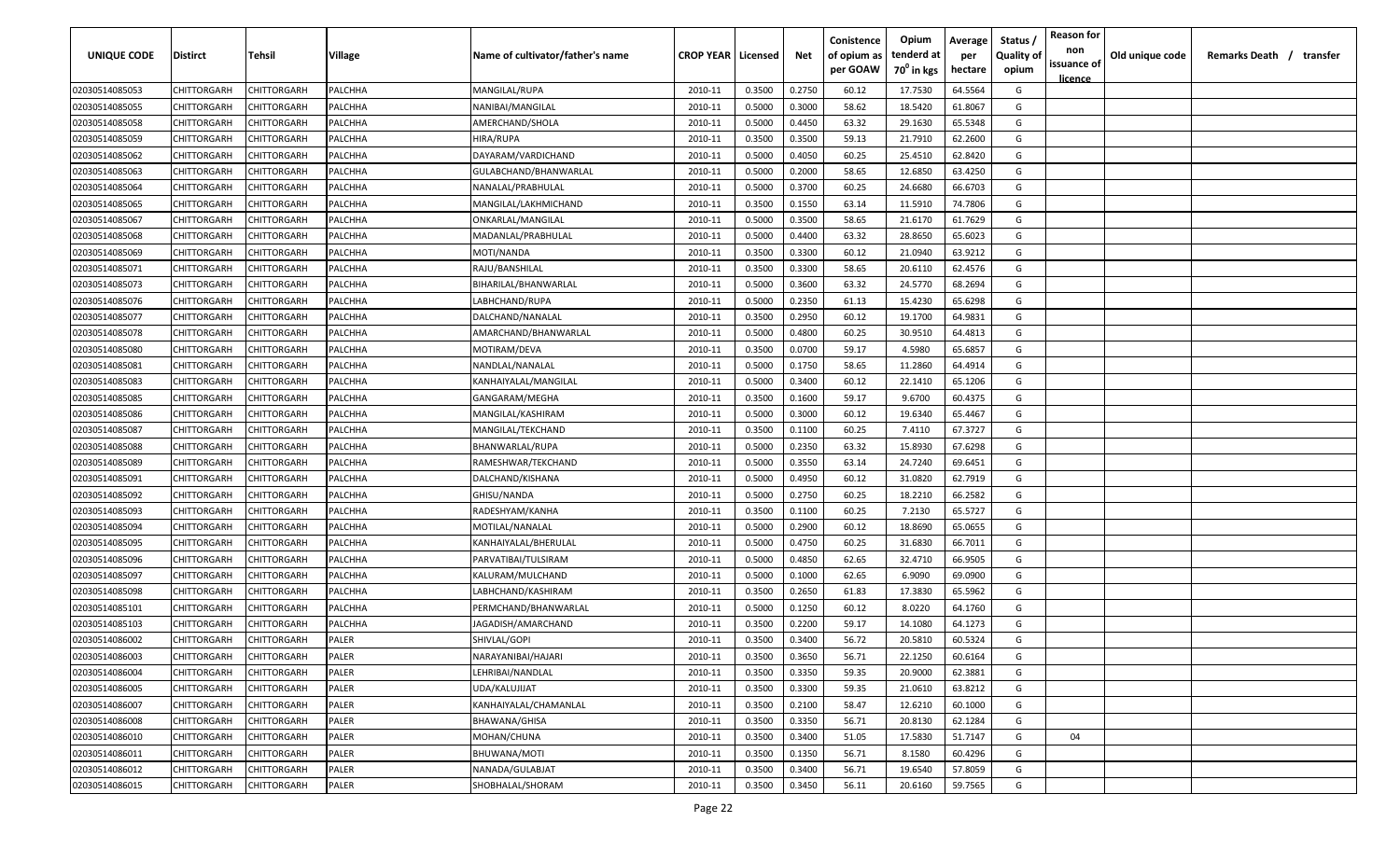| UNIQUE CODE    | Distirct           | Tehsil             | Village | Name of cultivator/father's name | <b>CROP YEAR   Licensed</b> |        | Net    | Conistence<br>of opium as | Opium<br>tenderd at    | Average<br>per | Status /<br><b>Quality of</b> | <b>Reason for</b><br>non      | Old unique code | Remarks Death /<br>transfer |
|----------------|--------------------|--------------------|---------|----------------------------------|-----------------------------|--------|--------|---------------------------|------------------------|----------------|-------------------------------|-------------------------------|-----------------|-----------------------------|
|                |                    |                    |         |                                  |                             |        |        | per GOAW                  | 70 <sup>0</sup> in kgs | hectare        | opium                         | issuance of<br><u>licence</u> |                 |                             |
| 02030514086017 | CHITTORGARH        | CHITTORGARH        | PALER   | DALU/HIRA                        | 2010-11                     | 0.3500 | 0.3400 | 56.71                     | 19.3220                | 56.8294        | G                             |                               |                 |                             |
| 02030514086018 | CHITTORGARH        | CHITTORGARH        | PALER   | CHANDIBAI/RAMLAL                 | 2010-11                     | 0.3500 | 0.3400 | 62.01                     | 22.0050                | 64.7206        | G                             |                               |                 |                             |
| 02030514086019 | CHITTORGARH        | CHITTORGARH        | PALER   | MOHANDAS/KISHORDAS               | 2010-11                     | 0.3500 | 0.3350 | 56.71                     | 19.1920                | 57.2896        |                               | 02                            |                 |                             |
| 02030514086020 | CHITTORGARH        | CHITTORGARH        | PALER   | GOVINDRAM/MATHARA                | 2010-11                     | 0.5000 | 0.4350 | 54.06                     | 23.8950                | 54.9310        | G                             | 04                            |                 |                             |
| 02030514086021 | CHITTORGARH        | CHITTORGARH        | PALER   | JAMUNIBAI/GOPI                   | 2010-11                     | 0.5000 | 0.5000 | 54.06                     | 29.4700                | 58.9400        | G                             | 05                            |                 |                             |
| 02030514086023 | CHITTORGARH        | CHITTORGARH        | PALER   | DAKHIBAI/CHUNA                   | 2010-11                     | 0.3500 | 0.3100 | 56.52                     | 18.8050                | 60.6613        | G                             |                               |                 |                             |
| 02030514086025 | CHITTORGARH        | <b>CHITTORGARH</b> | PALER   | SHYAMLAL/BANSHILALNAI            | 2010-11                     | 0.3500 | 0.3500 | 56.11                     | 20.9690                | 59.9114        | G                             |                               |                 |                             |
| 02030514086027 | CHITTORGARH        | CHITTORGARH        | PALER   | SHANTIBAI/LADHURAM               | 2010-11                     | 0.3500 | 0.3450 | 51.05                     | 17.9770                | 52.1072        | G                             | 04                            |                 |                             |
| 02030514086029 | CHITTORGARH        | CHITTORGARH        | PALER   | RAMESHWAR/MANGU                  | 2010-11                     | 0.3500 | 0.2000 | 54.06                     | 11.7310                | 58.6550        | G                             | 05                            |                 |                             |
| 02030514086030 | CHITTORGARH        | CHITTORGARH        | PALER   | NANDRAM/HIRA                     | 2010-11                     | 0.3500 | 0.3400 | 51.05                     | 18.2390                | 53.6441        | G                             | 04                            |                 |                             |
| 02030514086033 | CHITTORGARH        | CHITTORGARH        | PALER   | DALU/GHISA                       | 2010-11                     | 0.3500 | 0.3400 | 56.11                     | 20.0550                | 58.9853        | G                             |                               |                 |                             |
| 02030514086034 | CHITTORGARH        | CHITTORGARH        | PALER   | MADENLAL/DEVA                    | 2010-11                     | 0.3500 | 0.3500 | 62.83                     | 22.6820                | 64.8057        | G                             |                               |                 |                             |
| 02030514086035 | CHITTORGARH        | CHITTORGARH        | PALER   | GHISA/MOTI                       | 2010-11                     | 0.3500 | 0.2850 | 56.11                     | 17.7950                | 62.4386        | G                             |                               |                 |                             |
| 02030514086036 | CHITTORGARH        | CHITTORGARH        | PALER   | SHANKAR/HARLAL                   | 2010-11                     | 0.3500 | 0.2500 | 56.71                     | 14.6150                | 58.4600        | G                             |                               |                 |                             |
| 02030514086037 | CHITTORGARH        | CHITTORGARH        | PALER   | RATAN/GOPI                       | 2010-11                     | 0.3500 | 0.3600 | 58.47                     | 21.4840                | 59.6778        | G                             |                               |                 |                             |
| 02030514086038 | CHITTORGARH        | CHITTORGARH        | PALER   | SHANKAR/SHORAM                   | 2010-11                     | 0.3500 | 0.3400 | 54.06                     | 19.4920                | 57.3294        | G                             | 05                            |                 |                             |
| 02030514086041 | CHITTORGARH        | CHITTORGARH        | PALER   | SHAMBHU/GOPI                     | 2010-11                     | 0.3500 | 0.3400 | 59.81                     | 21.9930                | 64.6853        | G                             |                               |                 |                             |
| 02030514086042 | CHITTORGARH        | CHITTORGARH        | PALER   | BHERU/MADHO                      | 2010-11                     | 0.3500 | 0.3450 | 59.81                     | 22.1380                | 64.1681        | G                             |                               |                 |                             |
| 02030514086043 | CHITTORGARH        | CHITTORGARH        | PALER   | JODHA/MADHU                      | 2010-11                     | 0.3500 | 0.3400 | 56.52                     | 19.2570                | 56.6382        | G                             |                               |                 |                             |
| 02030514086044 | CHITTORGARH        | CHITTORGARH        | PALER   | LEHRU/GOPI                       | 2010-11                     | 0.3500 | 0.3100 | 56.72                     | 18.5800                | 59.9355        | G                             |                               |                 |                             |
| 02030514086046 | CHITTORGARH        | CHITTORGARH        | PALER   | MADENLAL/RAMA                    | 2010-11                     | 0.3500 | 0.3500 | 62.83                     | 22.9150                | 65.4714        | G                             |                               |                 |                             |
| 02030514086047 | CHITTORGARH        | CHITTORGARH        | PALER   | MAGNIRAM/RAMA                    | 2010-11                     | 0.3500 | 0.2300 | 59.81                     | 14.8240                | 64.4522        | G                             |                               |                 |                             |
| 02030514086048 | CHITTORGARH        | CHITTORGARH        | PALER   | RATAN/MOHAN                      | 2010-11                     | 0.3500 | 0.1950 | 56.71                     | 11.8280                | 60.6564        | G                             |                               |                 |                             |
| 02030514086051 | CHITTORGARH        | CHITTORGARH        | PALER   | BADRILAL/NANA                    | 2010-11                     | 0.3500 | 0.3600 | 62.83                     | 23.9650                | 66.5694        | G                             |                               |                 |                             |
| 02030514086052 | CHITTORGARH        | CHITTORGARH        | PALER   | JAGDISH/BALUDAS                  | 2010-11                     | 0.3500 | 0.3350 | 51.05                     | 17.4810                | 52.1821        | G                             | 04                            |                 |                             |
| 02030514086053 | CHITTORGARH        | CHITTORGARH        | PALER   | NATHU/GOPI                       | 2010-11                     | 0.3500 | 0.3350 | 54.06                     | 19.6080                | 58.5313        | G                             | 05                            |                 |                             |
| 02030514086055 | CHITTORGARH        | CHITTORGARH        | PALER   | SHANKAR/HAJARI                   | 2010-11                     | 0.5000 | 0.4800 | 56.72                     | 30.8560                | 64.2833        | G                             |                               |                 |                             |
| 02030514086056 | CHITTORGARH        | CHITTORGARH        | PALER   | KHEMA/MOTI                       | 2010-11                     | 0.3500 | 0.3300 | 59.35                     | 21.2730                | 64.4636        | G                             |                               |                 |                             |
| 02030514086057 | CHITTORGARH        | CHITTORGARH        | PALER   | AMERCHAND/JAGGA                  | 2010-11                     | 0.3500 | 0.3550 | 57.31                     | 20.8940                | 58.8563        | G                             |                               |                 |                             |
| 02030514086059 | CHITTORGARH        | CHITTORGARH        | PALER   | NARAYAN/DHANNA                   | 2010-11                     | 0.3500 | 0.3450 | 59.81                     | 22.0270                | 63.8464        | G                             |                               |                 |                             |
| 02030514086060 | CHITTORGARH        | CHITTORGARH        | PALER   | ARJUN/BHUWANA                    | 2010-11                     | 0.3500 | 0.3400 | 59.81                     | 21.5150                | 63.2794        | G                             |                               |                 |                             |
| 02030514086063 | CHITTORGARH        | CHITTORGARH        | PALER   | SHAMBHU/RAMA                     | 2010-11                     | 0.5000 | 0.4950 | 56.11                     | 31.0370                | 62.7010        | G                             |                               |                 |                             |
| 02030514086064 | CHITTORGARH        | CHITTORGARH        | PALER   | NARAYAN/MADHU                    | 2010-11                     | 0.3500 | 0.1950 | 58.95                     | 12.6070                | 64.6513        | G                             |                               |                 |                             |
| 02030514086066 | CHITTORGARH        | CHITTORGARH        | PALER   | RATAN/HAJARI                     | 2010-11                     | 0.5000 | 0.4800 | 54.06                     | 28.6520                | 59.6917        | G                             | 05                            |                 |                             |
| 02030514086067 | CHITTORGARH        | CHITTORGARH        | PALER   | PANNA/KANA                       | 2010-11                     | 0.3500 | 0.3350 | 58.47                     | 20.5310                | 61.2866        | G                             |                               |                 |                             |
| 02030514086069 | <b>CHITTORGARH</b> | CHITTORGARH        | PALER   | KAILASH/JAGGA                    | 2010-11                     | 0.3500 | 0.3550 | 57.31                     | 20.7540                | 58.4620        | G                             |                               |                 |                             |
| 02030514086070 | CHITTORGARH        | CHITTORGARH        | PALER   | BAGDUNATH/LAXMANNATH             | 2010-11                     | 0.3500 | 0.3500 | 51.05                     | 18.7940                | 53.6971        | G                             | 04                            |                 |                             |
| 02030514086072 | <b>CHITTORGARH</b> | CHITTORGARH        | PALER   | DAKHIBAI/JAGGA                   | 2010-11                     | 0.3500 | 0.3450 | 56.72                     | 20.0630                | 58.1536        | G                             |                               |                 |                             |
| 02030514086073 | CHITTORGARH        | CHITTORGARH        | PALER   | BHERUDAS/GIRDHARI                | 2010-11                     | 0.3500 | 0.3400 | 58.95                     | 21.3570                | 62.8147        | G                             |                               |                 |                             |
| 02030514086074 | CHITTORGARH        | CHITTORGARH        | PALER   | GHISA/HAJARI                     | 2010-11                     | 0.3500 | 0.3450 | 51.05                     | 17.8680                | 51.7913        | G                             | 04                            | 02030514039035  | TRANSFER                    |
| 02030514086075 | CHITTORGARH        | CHITTORGARH        | PALER   | SHANKAR/BHAWANA                  | 2010-11                     | 0.3500 | 0.3400 | 56.52                     | 18.8210                | 55.3559        | G                             | 04                            | 02030514039036  | TRANSFER                    |
| 02030514086076 | CHITTORGARH        | CHITTORGARH        | PALER   | <b>BANSHI/CHHOGA</b>             | 2010-11                     | 0.3500 | 0.3400 | 56.52                     | 19.1680                | 56.3765        | G                             |                               | 02030514039024  | TRANSFER                    |
| 02030514086077 | CHITTORGARH        | CHITTORGARH        | PALER   | NANDA/HIRA                       | 2010-11                     | 0.3500 | 0.3450 | 56.52                     | 20.0160                | 58.0174        | G                             |                               | 02030514039029  | TRANSFER                    |
| 02030514088004 | CHITTORGARH        | CHITTORGARH        | PAROLI  | CHANDIBAI/BHERA                  | 2010-11                     | 0.3500 | 0.3400 | 56.25                     | 18.4820                | 54.3588        | G                             | 04                            |                 |                             |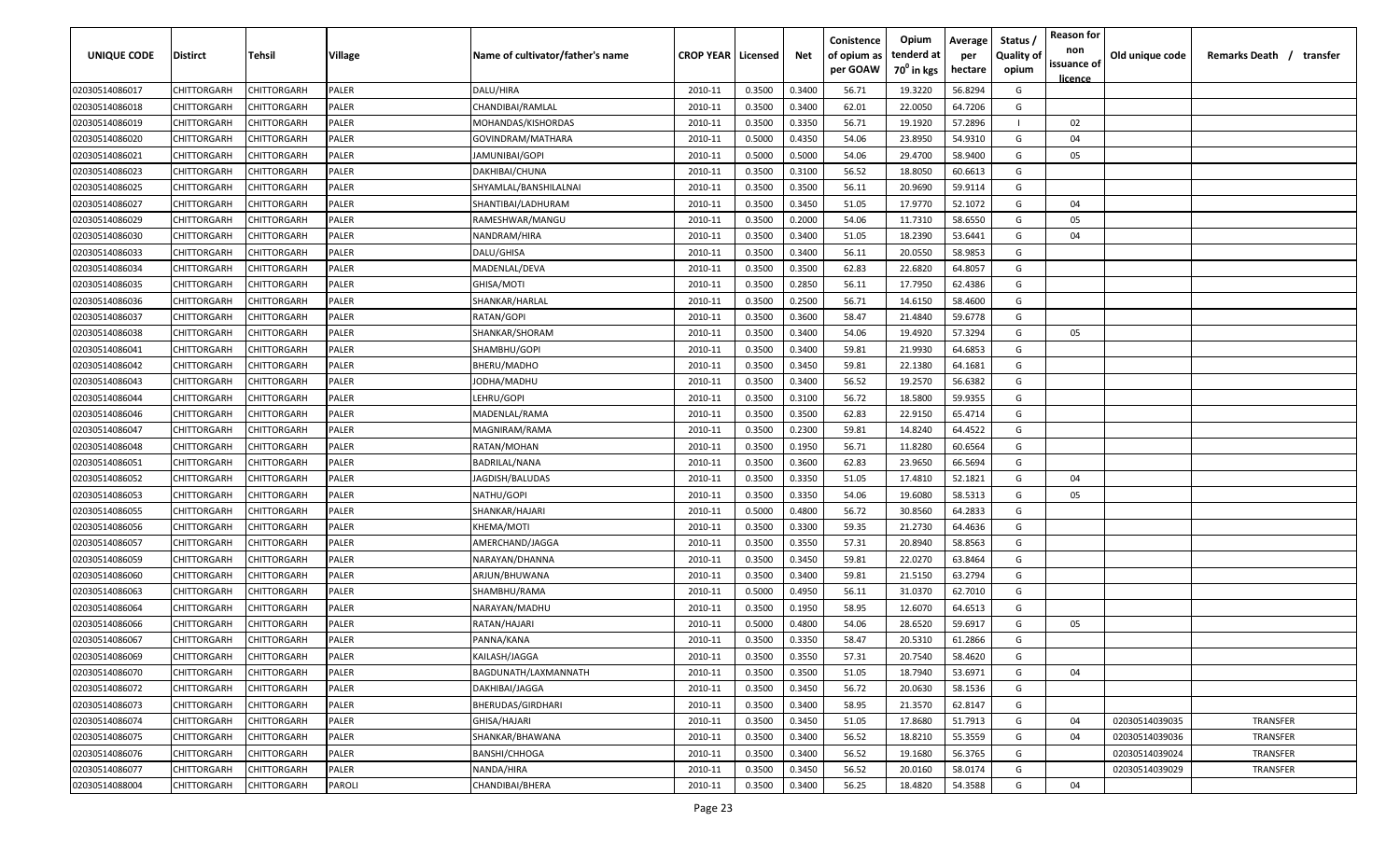| UNIQUE CODE    | Distirct           | Tehsil             | Village   | Name of cultivator/father's name | <b>CROP YEAR   Licensed</b> |        | Net    | Conistence<br>of opium as<br>per GOAW | Opium<br>tenderd at<br>70 <sup>0</sup> in kgs | Average<br>per<br>hectare | Status /<br><b>Quality of</b><br>opium | <b>Reason for</b><br>non<br>issuance of<br><u>licence</u> | Old unique code | Remarks Death /<br>transfer |
|----------------|--------------------|--------------------|-----------|----------------------------------|-----------------------------|--------|--------|---------------------------------------|-----------------------------------------------|---------------------------|----------------------------------------|-----------------------------------------------------------|-----------------|-----------------------------|
| 02030514088008 | CHITTORGARH        | CHITTORGARH        | PAROLI    | SHOBHALAL/SUKHADEV               | 2010-11                     | 0.3500 | 0.3500 | 56.25                                 | 21.1340                                       | 60.3829                   | G                                      |                                                           |                 |                             |
| 02030514088009 | CHITTORGARH        | CHITTORGARH        | PAROLI    | SHAMBHU/UDA                      | 2010-11                     | 0.3500 | 0.3350 | 61.47                                 | 20.9610                                       | 62.5701                   | G                                      |                                                           |                 |                             |
| 02030514088010 | CHITTORGARH        | CHITTORGARH        | PAROLI    | LEHRIBAI/CHUNNILAL               | 2010-11                     | 0.3500 | 0.3200 | 57.60                                 | 18.5140                                       | 57.8563                   | G                                      |                                                           |                 |                             |
| 02030514088013 | CHITTORGARH        | CHITTORGARH        | PAROLI    | RATANLAL/RUGHNATH                | 2010-11                     | 0.3500 | 0.3300 | 56.25                                 | 20.5790                                       | 62.3606                   | G                                      |                                                           | 02030514051040  | <b>TRANSFER</b>             |
| 02030514088018 | CHITTORGARH        | CHITTORGARH        | PAROLI    | BHAWANA/JITU                     | 2010-11                     | 0.3500 | 0.3450 | 61.53                                 | 21.1400                                       | 61.2754                   | G                                      |                                                           |                 |                             |
| 02030514088020 | CHITTORGARH        | CHITTORGARH        | PAROLI    | GIRDHARI/PARTHU                  | 2010-11                     | 0.3500 | 0.3400 | 58.40                                 | 19.5890                                       | 57.6147                   | G                                      |                                                           | 02030514051033  | <b>TRANSFER</b>             |
| 02030514088030 | CHITTORGARH        | <b>CHITTORGARH</b> | PAROLI    | JITU/DHANNA                      | 2010-11                     | 0.3500 | 0.3550 | 61.47                                 | 22.0500                                       | 62.1127                   | G                                      |                                                           |                 |                             |
| 02030514088031 | CHITTORGARH        | CHITTORGARH        | PAROLI    | SOHAN/PYARA                      | 2010-11                     | 0.3500 | 0.3400 | 65.25                                 | 22.1940                                       | 65.2765                   | G                                      |                                                           |                 |                             |
| 02030514088045 | CHITTORGARH        | CHITTORGARH        | PAROLI    | GEHRU/BHERU                      | 2010-11                     | 0.3500 | 0.3350 | 56.25                                 | 18.8680                                       | 56.3224                   | G                                      |                                                           |                 |                             |
| 02030514088046 | CHITTORGARH        | CHITTORGARH        | PAROLI    | DHANNA/BHERU                     | 2010-11                     | 0.3500 | 0.1700 | 54.39                                 | 9.8370                                        | 57.8647                   | G                                      | 05                                                        |                 |                             |
| 02030514088049 | CHITTORGARH        | CHITTORGARH        | PAROLI    | SHANTIBAI/BANSILAL               | 2010-11                     | 0.3500 | 0.3350 | 45.87                                 | 7.8900                                        | 23.5522                   | G                                      | 04                                                        |                 |                             |
| 02030514089002 | CHITTORGARH        | CHITTORGARH        | PASTOLI   | HAJARI/GANGARAM                  | 2010-11                     | 0.5000 | 0.4350 | 62.83                                 | 28.6500                                       | 65.8621                   | G                                      |                                                           |                 |                             |
| 02030514089003 | CHITTORGARH        | CHITTORGARH        | PASTOLI   | HAJARILAL/ANERCHAND              | 2010-11                     | 0.3500 | 0.2850 | 57.75                                 | 17.0280                                       | 59.7474                   | G                                      |                                                           |                 |                             |
| 02030514089005 | CHITTORGARH        | CHITTORGARH        | PASTOLI   | BHANWARLAL/LEHRU                 | 2010-11                     | 0.5000 | 0.3100 | 59.81                                 | 19.0110                                       | 61.3258                   | G                                      |                                                           |                 |                             |
| 02030514089007 | CHITTORGARH        | CHITTORGARH        | PASTOLI   | RUKAMANKANWAR/KESARSINGH         | 2010-11                     | 0.3500 | 0.2300 | 62.83                                 | 15.8960                                       | 69.1130                   | G                                      |                                                           |                 |                             |
| 02030514089008 | CHITTORGARH        | CHITTORGARH        | PASTOLI   | RUPA/KALUCHAMAR                  | 2010-11                     | 0.5000 | 0.4600 | 56.17                                 | 27.9330                                       | 60.7239                   | G                                      |                                                           |                 |                             |
| 02030514089009 | CHITTORGARH        | CHITTORGARH        | PASTOLI   | BHAGAWANLAL/NARAYAN              | 2010-11                     | 0.5000 | 0.3850 | 60.00                                 | 23.9230                                       | 62.1377                   | G                                      |                                                           |                 |                             |
| 02030514089013 | CHITTORGARH        | CHITTORGARH        | PASTOLI   | GHISU/BHAGIRATH                  | 2010-11                     | 0.5000 | 0.4800 | 57.75                                 | 29.0320                                       | 60.4833                   | G                                      |                                                           |                 |                             |
| 02030514089018 | CHITTORGARH        | CHITTORGARH        | PASTOLI   | GIRDHARI/BHUWANA                 | 2010-11                     | 0.5000 | 0.4100 | 64.19                                 | 27.4370                                       | 66.9195                   | G                                      |                                                           |                 |                             |
| 02030514089019 | CHITTORGARH        | CHITTORGARH        | PASTOLI   | CHOTUSINGH/BHIMSINGH             | 2010-11                     | 0.5000 | 0.4050 | 56.17                                 | 24.5460                                       | 60.6074                   | G                                      |                                                           |                 |                             |
| 02030514089020 | CHITTORGARH        | CHITTORGARH        | PASTOLI   | ANCHIBAI/LEHRU                   | 2010-11                     | 0.3500 | 0.3300 | 64.19                                 | 21.9900                                       | 66.6364                   | G                                      |                                                           |                 |                             |
| 02030514089024 | CHITTORGARH        | CHITTORGARH        | PASTOLI   | MOHANSINGH/HARLAL                | 2010-11                     | 0.5000 | 0.3450 | 62.83                                 | 23.9470                                       | 69.4116                   | G                                      |                                                           |                 |                             |
| 02030514089028 | CHITTORGARH        | CHITTORGARH        | PASTOLI   | SHYAM/RAMCHANDRA                 | 2010-11                     | 0.5000 | 0.3750 | 58.47                                 | 23.5800                                       | 62.8800                   | G                                      |                                                           |                 |                             |
| 02030514089031 | CHITTORGARH        | CHITTORGARH        | PASTOLI   | RANVIRSINGH/TEJSINGH             | 2010-11                     | 0.5000 | 0.4750 | 60.00                                 | 28.8860                                       | 60.8126                   | G                                      |                                                           |                 |                             |
| 02030514089037 | CHITTORGARH        | CHITTORGARH        | PASTOLI   | SHANTILAL/BHURA                  | 2010-11                     | 0.5000 | 0.2700 | 62.83                                 | 17.6280                                       | 65.2889                   | G                                      |                                                           |                 |                             |
| 02030514089039 | CHITTORGARH        | CHITTORGARH        | PASTOLI   | BHOPALSINGH/TEJSINGH             | 2010-11                     | 0.5000 | 0.4850 | 60.00                                 | 29.3400                                       | 60.4948                   | G                                      |                                                           |                 |                             |
| 02030514089040 | CHITTORGARH        | CHITTORGARH        | PASTOLI   | CHHOGA/POKHAR                    | 2010-11                     | 0.5000 | 0.1000 | 60.00                                 | 6.6090                                        | 66.0900                   | G                                      |                                                           |                 |                             |
| 02030514089041 | CHITTORGARH        | CHITTORGARH        | PASTOLI   | MANGILAL/HARLAL                  | 2010-11                     | 0.5000 | 0.3700 | 56.17                                 | 22.3160                                       | 60.3135                   | G                                      |                                                           |                 |                             |
| 02030514089042 | CHITTORGARH        | CHITTORGARH        | PASTOLI   | DALLI/RAMCHANDRA                 | 2010-11                     | 0.5000 | 0.1950 | 60.00                                 | 12.9690                                       | 66.5077                   | G                                      |                                                           |                 |                             |
| 02030514089046 | CHITTORGARH        | CHITTORGARH        | PASTOLI   | RAMSINGH/RAMCHANDRA              | 2010-11                     | 0.5000 | 0.4700 | 58.47                                 | 29.3600                                       | 62.4681                   | G                                      |                                                           |                 |                             |
| 02030514089047 | CHITTORGARH        | CHITTORGARH        | PASTOLI   | BHERULAL/DHANRAJ                 | 2010-11                     | 0.5000 | 0.4050 | 58.47                                 | 25.2760                                       | 62.4099                   | G                                      |                                                           |                 |                             |
| 02030514089048 | CHITTORGARH        | CHITTORGARH        | PASTOLI   | CHATARBHUJ/EKLING                | 2010-11                     | 0.5000 | 0.4750 | 60.00                                 | 30.6690                                       | 64.5663                   | G                                      |                                                           |                 |                             |
| 02030514089049 | CHITTORGARH        | CHITTORGARH        | PASTOLI   | SHANKAR/HIRALAL                  | 2010-11                     | 0.3500 | 0.3000 | 58.47                                 | 18.7270                                       | 62.4233                   | G                                      |                                                           |                 |                             |
| 02030514090002 | CHITTORGARH        | CHITTORGARH        | PATNIYA A | CHANDIBAI/DAULATRAM              | 2010-11                     | 0.3500 | 0.0350 | 66.32                                 | 2.8040                                        | 80.1143                   | G                                      |                                                           |                 |                             |
| 02030514090003 | CHITTORGARH        | CHITTORGARH        | PATNIYA A | AMBALAL/HAJARI                   | 2010-11                     | 0.3500 |        |                                       |                                               |                           | F                                      | 07                                                        |                 |                             |
| 02030514090005 | <b>CHITTORGARH</b> | <b>CHITTORGARH</b> | PATNIYA A | ONKAR/AMRITRAM                   | 2010-11                     | 0.3500 | 0.2350 | 59.73                                 | 14.3350                                       | 61.0000                   | G                                      |                                                           |                 |                             |
| 02030514090006 | <b>CHITTORGARH</b> | CHITTORGARH        | PATNIYA A | RAMSINGH/MOTILAL                 | 2010-11                     | 0.5000 | 0.4950 | 61.37                                 | 30.7990                                       | 62.2202                   | G                                      |                                                           |                 |                             |
| 02030514090009 | <b>CHITTORGARH</b> | CHITTORGARH        | PATNIYA A | UDA/NARAYAN                      | 2010-11                     | 0.5000 | 0.2450 | 56.57                                 | 14.8290                                       | 60.5265                   | G                                      |                                                           |                 |                             |
| 02030514090011 | <b>CHITTORGARH</b> | CHITTORGARH        | PATNIYA A | SHANKAR/BHUWANA                  | 2010-11                     | 0.3500 | 0.3350 | 56.57                                 | 19.0640                                       | 56.9075                   | G                                      |                                                           |                 |                             |
| 02030514090012 | CHITTORGARH        | CHITTORGARH        | PATNIYA A | SHANKARIBAI/CHUNNILAL            | 2010-11                     | 0.3500 | 0.1500 | 60.44                                 | 9.3080                                        | 62.0533                   | G                                      |                                                           |                 |                             |
| 02030514090013 | CHITTORGARH        | CHITTORGARH        | PATNIYA A | MOTILAL/BHERULAL                 | 2010-11                     | 0.5000 | 0.4850 | 59.73                                 | 29.9250                                       | 61.7010                   | G                                      |                                                           |                 |                             |
| 02030514090019 | <b>CHITTORGARH</b> | CHITTORGARH        | PATNIYA A | AMRATHRAM/HIRALAL                | 2010-11                     | 0.3500 | 0.3450 | 53.53                                 | 19.3550                                       | 56.1014                   | G                                      | 05                                                        |                 |                             |
| 02030514090020 | CHITTORGARH        | CHITTORGARH        | PATNIYA A | MANIRAM/ONKAR                    | 2010-11                     | 0.5000 |        |                                       |                                               |                           | F.                                     |                                                           |                 |                             |
| 02030514090021 | CHITTORGARH        | CHITTORGARH        | PATNIYA A | SUHAGIBAI/NANALAL                | 2010-11                     | 0.5000 | 0.3500 | 53.53                                 | 20.3490                                       | 58.1400                   | G                                      | 05                                                        |                 |                             |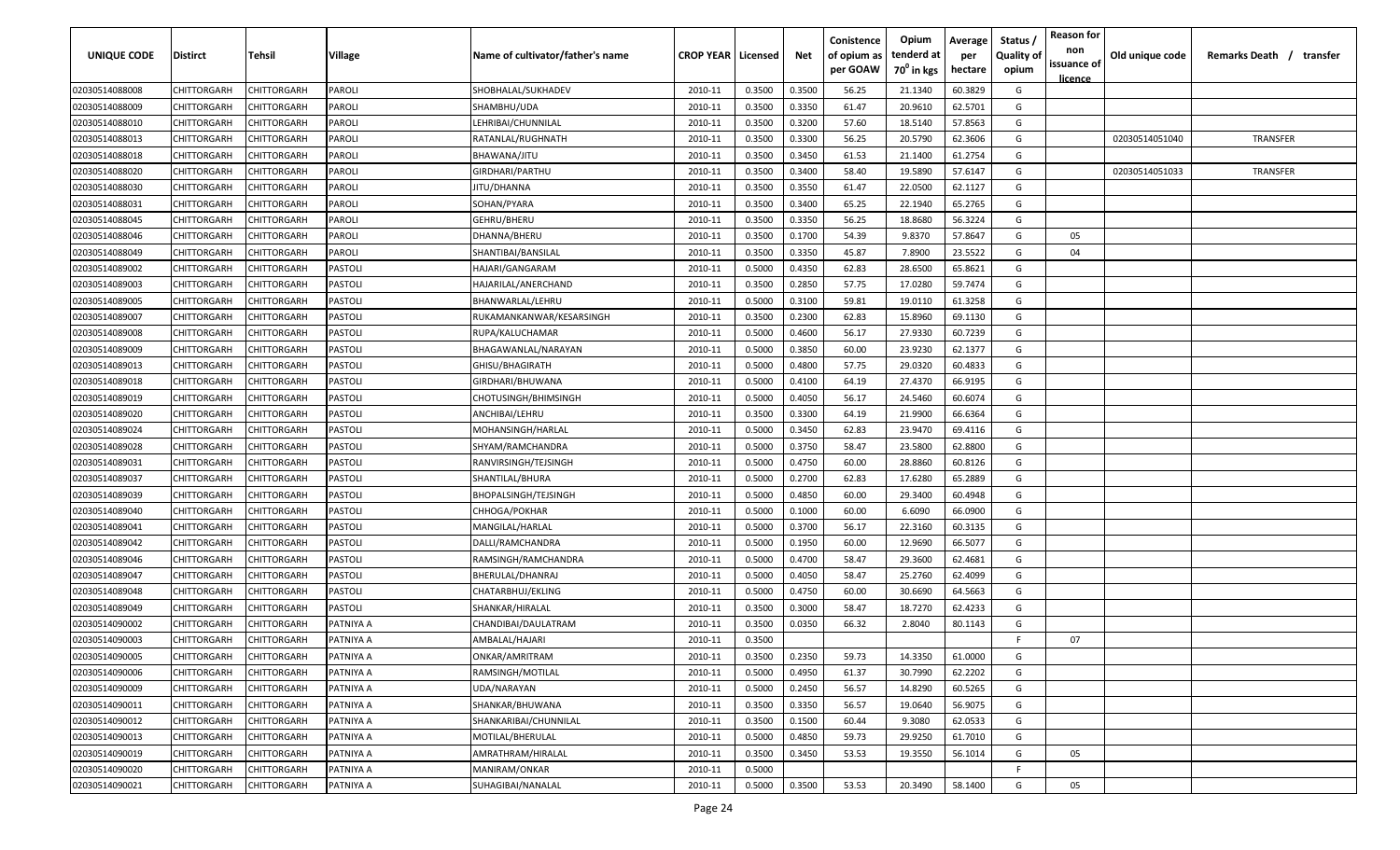| UNIQUE CODE    | Distirct           | Tehsil             | Village   | Name of cultivator/father's name | <b>CROP YEAR   Licensed</b> |        | Net    | Conistence<br>of opium as | Opium<br>tenderd at    | Average<br>per | Status /<br><b>Quality of</b> | <b>Reason for</b><br>non<br>issuance of | Old unique code | Remarks Death / transfer |
|----------------|--------------------|--------------------|-----------|----------------------------------|-----------------------------|--------|--------|---------------------------|------------------------|----------------|-------------------------------|-----------------------------------------|-----------------|--------------------------|
|                |                    |                    |           |                                  |                             |        |        | per GOAW                  | 70 <sup>0</sup> in kgs | hectare        | opium                         | <u>licence</u>                          |                 |                          |
| 02030514090022 | CHITTORGARH        | CHITTORGARH        | PATNIYA A | <b>BHERULAL/GHISA</b>            | 2010-11                     | 0.5000 | 0.3850 | 55.50                     | 23.8410                | 61.9247        | G                             |                                         |                 |                          |
| 02030514090023 | CHITTORGARH        | CHITTORGARH        | PATNIYA A | DAYARAM/GHOKAL                   | 2010-11                     | 0.5000 |        |                           |                        |                | -F.                           |                                         |                 |                          |
| 02030514090025 | CHITTORGARH        | CHITTORGARH        | PATNIYA A | RAMLAL/DAULATRAM                 | 2010-11                     | 0.3500 | 0.3500 | 59.73                     | 22.1850                | 63.3857        | G                             |                                         |                 |                          |
| 02030514090026 | CHITTORGARH        | CHITTORGARH        | PATNIYA A | SHRIRAM/BHERULAL                 | 2010-11                     | 0.3500 | 0.3450 | 59.73                     | 22.9880                | 66.6319        | G                             |                                         |                 |                          |
| 02030514090027 | CHITTORGARH        | CHITTORGARH        | PATNIYA A | CHANDIBAI/AMRITRAM               | 2010-11                     | 0.3500 | 0.3350 | 56.57                     | 20.9470                | 62.5284        | G                             |                                         |                 |                          |
| 02030514090028 | CHITTORGARH        | CHITTORGARH        | PATNIYA A | HAJARI/UDAIRAM                   | 2010-11                     | 0.5000 | 0.4400 | 50.83                     | 23.6360                | 53.7182        | G                             | 04                                      |                 |                          |
| 02030514090043 | CHITTORGARH        | CHITTORGARH        | PATNIYA A | CHENRAM/UDAIRAM                  | 2010-11                     | 0.5000 | 0.4800 | 55.50                     | 27.8370                | 57.9938        | G                             |                                         |                 |                          |
| 02030514090049 | CHITTORGARH        | CHITTORGARH        | PATNIYA A | KISHANLAL/BHERA                  | 2010-11                     | 0.5000 | 0.3400 | 55.50                     | 20.2890                | 59.6735        | G                             |                                         |                 |                          |
| 02030514090051 | CHITTORGARH        | CHITTORGARH        | PATNIYA B | NANDLAL/BHERULAL                 | 2010-11                     | 0.3500 | 0.1900 | 59.86                     | 13.0670                | 68.7737        | G                             |                                         |                 |                          |
| 02030514090053 | CHITTORGARH        | CHITTORGARH        | PATNIYA B | TRILOKCHAND/RAMRATAN             | 2010-11                     | 0.5000 | 0.4600 | 56.53                     | 27.7720                | 60.3739        | G                             |                                         |                 |                          |
| 02030514090059 | CHITTORGARH        | CHITTORGARH        | PATNIYA B | KISHANLAL/ONKAAR                 | 2010-11                     | 0.5000 | 0.4100 | 59.54                     | 25.1850                | 61.4268        | G                             |                                         |                 |                          |
| 02030514090061 | CHITTORGARH        | CHITTORGARH        | PATNIYA B | DEVBAI/DOULATRAM                 | 2010-11                     | 0.3500 | 0.3400 | 61.11                     | 22.1740                | 65.2176        | G                             |                                         |                 |                          |
| 02030514090062 | CHITTORGARH        | CHITTORGARH        | PATNIYA B | SUDIBAI/BHERULAL                 | 2010-11                     | 0.5000 | 0.2500 | 59.86                     | 15.6490                | 62.5960        | G                             |                                         |                 |                          |
| 02030514090063 | CHITTORGARH        | CHITTORGARH        | PATNIYA B | RAMRATAN/GHAMANDIRAM             | 2010-11                     | 0.5000 | 0.2150 | 56.53                     | 13.3810                | 62.2372        | G                             |                                         |                 |                          |
| 02030514090065 | CHITTORGARH        | CHITTORGARH        | PATNIYA B | RAMSINGH/ASHARAM                 | 2010-11                     | 0.5000 |        |                           |                        |                | -F.                           |                                         |                 |                          |
| 02030514090068 | CHITTORGARH        | CHITTORGARH        | PATNIYA B | SOHANDAS/HIRADAS @ BHAGWANDAS    | 2010-11                     | 0.3500 | 0.1900 | 56.53                     | 12.0410                | 63.3737        | G                             |                                         |                 |                          |
| 02030514090069 | CHITTORGARH        | CHITTORGARH        | PATNIYA B | GOPI/KHAMA                       | 2010-11                     | 0.5000 | 0.3500 | 59.54                     | 22.2000                | 63.4286        | G                             |                                         |                 |                          |
| 02030514090070 | CHITTORGARH        | CHITTORGARH        | PATNIYA B | MANGU/KANA                       | 2010-11                     | 0.3500 | 0.0950 | 59.54                     | 6.3450                 | 66.7895        | G                             |                                         |                 |                          |
| 02030514090072 | CHITTORGARH        | CHITTORGARH        | PATNIYA B | BHAGIRATH/RAMLAL                 | 2010-11                     | 0.5000 | 0.4700 | 54.32                     | 27.0280                | 57.5064        | G                             | 05                                      |                 |                          |
| 02030514090073 | CHITTORGARH        | CHITTORGARH        | PATNIYA B | RAMRATAN/CHUNILAL                | 2010-11                     | 0.5000 | 0.2500 | 61.11                     | 16.2470                | 64.9880        | G                             |                                         |                 |                          |
| 02030514090077 | CHITTORGARH        | CHITTORGARH        | PATNIYA B | ASHARAM/GHAMANDIRAM              | 2010-11                     | 0.5000 | 0.4500 | 64.06                     | 29.9710                | 66.6022        | G                             |                                         |                 |                          |
| 02030514090078 | CHITTORGARH        | CHITTORGARH        | PATNIYA B | KHEMRAJ/NANALAL                  | 2010-11                     | 0.5000 | 0.2350 | 64.06                     | 15.0910                | 64.2170        | G                             |                                         |                 |                          |
| 02030514090079 | CHITTORGARH        | CHITTORGARH        | PATNIYA B | TRILOKCHAND/AMRATRAM             | 2010-11                     | 0.5000 | 0.2800 | 59.86                     | 17.6070                | 62.8821        | G                             |                                         |                 |                          |
| 02030514090080 | CHITTORGARH        | CHITTORGARH        | PATNIYA B | UTTAMCHAND/MANGILAL              | 2010-11                     | 0.3500 | 0.1950 | 54.32                     | 11.5860                | 59.4154        | G                             | 05                                      |                 |                          |
| 02030514090084 | CHITTORGARH        | CHITTORGARH        | PATNIYA B | MADHO/DHULA                      | 2010-11                     | 0.5000 | 0.2700 | 64.06                     | 20.1880                | 74.7704        | G                             |                                         |                 |                          |
| 02030514090087 | CHITTORGARH        | CHITTORGARH        | PATNIYA B | RAMA/KELA                        | 2010-11                     | 0.5000 | 0.2950 | 54.32                     | 16.8160                | 57.0034        | G                             | 05                                      |                 |                          |
| 02030514090090 | CHITTORGARH        | CHITTORGARH        | PATNIYA B | NATHULAL/GHISALAL                | 2010-11                     | 0.5000 | 0.2850 | 59.86                     | 18.0260                | 63.2491        | G                             |                                         |                 |                          |
| 02030514090094 | CHITTORGARH        | CHITTORGARH        | PATNIYA B | GOPAL/ONKAR                      | 2010-11                     | 0.3500 | 0.1900 | 59.86                     | 12.1860                | 64.1368        | G                             |                                         |                 |                          |
| 02030514090101 | CHITTORGARH        | CHITTORGARH        | PATNIYA B | RAMNARAYAN/MOTI                  | 2010-11                     | 0.3500 | 0.3250 | 59.86                     | 21.3020                | 65.5446        | G                             |                                         |                 |                          |
| 02030514090103 | CHITTORGARH        | CHITTORGARH        | PATNIYA B | RAMPRASAD/DAULATRAM              | 2010-11                     | 0.3500 | 0.0350 | 59.86                     | 2.6940                 | 76.9714        | G                             |                                         |                 |                          |
| 02030514090105 | CHITTORGARH        | CHITTORGARH        | PATNIYA B | OMPRAKASH/NANDLAL                | 2010-11                     | 0.5000 | 0.4700 | 59.86                     | 29.7590                | 63.3170        | G                             |                                         |                 |                          |
| 02030514090106 | CHITTORGARH        | CHITTORGARH        | PATNIYA B | <b>BHERULAL/RUPA</b>             | 2010-11                     | 0.5000 | 0.4850 | 55.57                     | 29.0630                | 59.9237        | G                             |                                         |                 |                          |
| 02030514090107 | CHITTORGARH        | CHITTORGARH        | PATNIYA B | RADHASHYAM/KAJODIMAL             | 2010-11                     | 0.5000 | 0.2500 | 55.57                     | 15.0200                | 60.0800        | G                             |                                         |                 |                          |
|                |                    |                    | PATNIYA B |                                  | 2010-11                     | 0.5000 | 0.4850 | 63.09                     | 32.3380                | 66.6763        | G                             |                                         |                 |                          |
| 02030514090108 | CHITTORGARH        | CHITTORGARH        |           | BALURAM/CHATURBHUJ               |                             |        |        |                           |                        |                | G                             |                                         |                 |                          |
| 02030514090111 | <b>CHITTORGARH</b> | CHITTORGARH        | PATNIYA B | CHATURBHUJ/RAMLAL                | 2010-11                     | 0.5000 | 0.3750 | 56.53                     | 22.4830                | 59.9547        |                               |                                         |                 |                          |
| 02030514090112 | <b>CHITTORGARH</b> | <b>CHITTORGARH</b> | PATNIYA B | MADANLAL/CHHOGA                  | 2010-11                     | 0.5000 | 0.2900 | 59.86                     | 17.7960                | 61.3655        | G                             |                                         |                 |                          |
| 02030514090114 | <b>CHITTORGARH</b> | CHITTORGARH        | PATNIYA B | NANDUBAI/BAKSHU                  | 2010-11                     | 0.5000 | 0.3100 | 54.32                     | 18.0810                | 58.3258        | G                             | 05                                      |                 |                          |
| 02030514090116 | CHITTORGARH        | CHITTORGARH        | PATNIYA B | SHANTILAL/UDA                    | 2010-11                     | 0.3500 | 0.2000 | 54.32                     | 12.0280                | 60.1400        | G                             | 05                                      |                 |                          |
| 02030514090128 | <b>CHITTORGARH</b> | CHITTORGARH        | PATNIYA A | <b>BANSI/RATAN</b>               | 2010-11                     | 0.5000 | 0.3050 | 53.53                     | 17.5730                | 57.6164        | G                             | 05                                      |                 |                          |
| 02030514090132 | CHITTORGARH        | CHITTORGARH        | PATNIYA A | CHATARBHUJ/BHURA                 | 2010-11                     | 0.5000 |        |                           |                        |                | F.                            |                                         |                 |                          |
| 02030514090133 | CHITTORGARH        | CHITTORGARH        | PATNIYA A | MOTILAL/DEVJI                    | 2010-11                     | 0.5000 | 0.4950 | 55.50                     | 28.8600                | 58.3030        | G                             |                                         |                 |                          |
| 02030514090134 | CHITTORGARH        | CHITTORGARH        | PATNIYA A | MANGILAL/UDAIRAM                 | 2010-11                     | 0.5000 | 0.2850 | 55.50                     | 17.2050                | 60.3684        | G                             |                                         |                 |                          |
| 02030514090137 | CHITTORGARH        | CHITTORGARH        | PATNIYA A | MANGIBAI/KHEMA                   | 2010-11                     | 0.5000 |        |                           |                        |                | F.                            |                                         |                 |                          |
| 02030514090140 | CHITTORGARH        | <b>CHITTORGARH</b> | PATNIYA B | RAMSINGH/BHERULAL                | 2010-11                     | 0.5000 | 0.2900 | 61.11                     | 18.2110                | 62.7966        | G                             |                                         |                 |                          |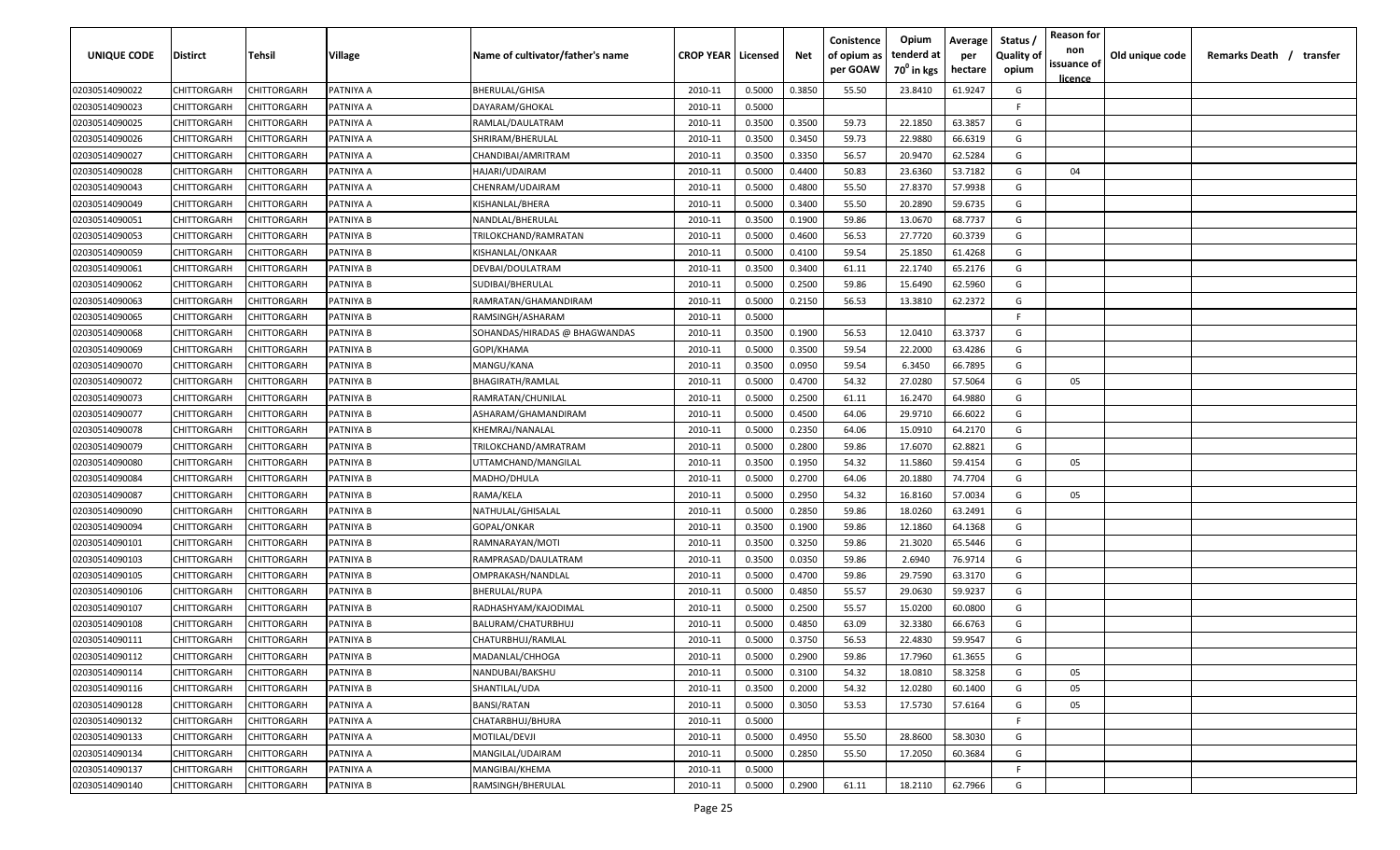| <b>UNIQUE CODE</b> | <b>Distirct</b>    | <b>Tehsil</b>      | Village       | Name of cultivator/father's name | <b>CROP YEAR   Licensed</b> |        | Net    | Conistence<br>of opium as | Opium<br>tenderd at    | Average<br>per | Status /<br><b>Quality of</b> | <b>Reason for</b><br>non<br>issuance of | Old unique code | Remarks Death /<br>transfer |
|--------------------|--------------------|--------------------|---------------|----------------------------------|-----------------------------|--------|--------|---------------------------|------------------------|----------------|-------------------------------|-----------------------------------------|-----------------|-----------------------------|
|                    |                    |                    |               |                                  |                             |        |        | per GOAW                  | 70 <sup>0</sup> in kgs | hectare        | opium                         | licence                                 |                 |                             |
| 02030514091001     | CHITTORGARH        | CHITTORGARH        | PAWATIYA      | RAMDAS/CHATURBHUJDAS             | 2010-11                     | 0.3500 | 0.3400 | 56.25                     | 5.6250                 | 16.5441        | G                             | 04                                      |                 |                             |
| 02030514091002     | CHITTORGARH        | CHITTORGARH        | PAWATIYA      | MOHANIBAI/MADHAV                 | 2010-11                     | 0.3500 | 0.3450 | 54.39                     | 21.4760                | 62.2493        | G                             | 05                                      |                 |                             |
| 02030514091004     | CHITTORGARH        | CHITTORGARH        | PAWATIYA      | DALU/NARAYAN                     | 2010-11                     | 0.3500 | 0.3450 | 39.84                     | 6.8010                 | 19.7130        | G                             | 04                                      |                 |                             |
| 02030514091009     | CHITTORGARH        | CHITTORGARH        | PAWATIYA      | HEUBAI/LEHRU                     | 2010-11                     | 0.3500 | 0.3250 | 61.47                     | 20.7420                | 63.8215        | G                             |                                         |                 |                             |
| 02030514091012     | CHITTORGARH        | CHITTORGARH        | PAWATIYA      | LEHARU/BHAGAWAN                  | 2010-11                     | 0.3500 | 0.1950 | 54.39                     | 11.4300                | 58.6154        | G                             | 05                                      |                 |                             |
| 02030514091016     | CHITTORGARH        | CHITTORGARH        | PAWATIYA      | RATANLAL/HAJARIGAYARI            | 2010-11                     | 0.3500 | 0.3400 | 56.25                     | 16.3610                | 48.1206        | G                             | 04                                      |                 |                             |
| 02030514091017     | CHITTORGARH        | CHITTORGARH        | PAWATIYA      | SHANKARLAL/RUPA                  | 2010-11                     | 0.3500 | 0.3450 | 54.39                     | 20.7460                | 60.1333        | G                             | 05                                      |                 |                             |
| 02030514091021     | CHITTORGARH        | CHITTORGARH        | PAWATIYA      | <b>BHURA/PARTHA</b>              | 2010-11                     | 0.3500 | 0.3300 | 61.47                     | 20.9090                | 63.3606        | G                             |                                         |                 |                             |
| 02030514091030     | CHITTORGARH        | CHITTORGARH        | PAWATIYA      | <b>BALURAM/RUGHNATH</b>          | 2010-11                     | 0.3500 | 0.3150 | 61.47                     | 20.6980                | 65.7079        | G                             |                                         |                 |                             |
| 02030514091031     | CHITTORGARH        | CHITTORGARH        | PAWATIYA      | MOOLA/DOOLA                      | 2010-11                     | 0.3500 | 0.3350 | 54.39                     | 18.4540                | 55.0866        | G                             | 04                                      |                 |                             |
| 02030514091056     | CHITTORGARH        | CHITTORGARH        | PAWATIYA      | KAMALABAI/PRATHVIRAJ             | 2010-11                     | 0.3500 | 0.3300 | 61.47                     | 21.9970                | 66.6576        | G                             |                                         |                 |                             |
| 02030514091065     | CHITTORGARH        | CHITTORGARH        | PAWATIYA      | GORDHAN/FULA                     | 2010-11                     | 0.3500 | 0.2550 | 54.39                     | 15.1440                | 59.3882        | G                             | 05                                      |                 |                             |
| 02030514091068     | CHITTORGARH        | CHITTORGARH        | PAWATIYA      | BAHADURSINGH/DHIRSINGH           | 2010-11                     | 0.3500 | 0.1950 | 56.25                     | 11.7080                | 60.0410        | G                             |                                         |                 |                             |
| 02030514091072     | CHITTORGARH        | CHITTORGARH        | PAWATIYA      | LAXMAN/NARAYAN                   | 2010-11                     | 0.3500 | 0.0950 | 57.60                     | 6.3360                 | 66.6947        | G                             |                                         |                 |                             |
| 02030514091074     | CHITTORGARH        | CHITTORGARH        | PAWATIYA      | RAMESHWAR/NARAYAN                | 2010-11                     | 0.3500 | 0.0950 | 59.68                     | 6.3600                 | 66.9474        | G                             |                                         |                 |                             |
| 02030514093003     | CHITTORGARH        | CHITTORGARH        | RAGHUNATHPURA | HARLAL/KHEMA                     | 2010-11                     | 0.5000 | 0.4800 | 56.60                     | 29.1410                | 60.7104        | G                             |                                         |                 |                             |
| 02030514093005     | CHITTORGARH        | CHITTORGARF        | RAGHUNATHPURA | MADHO/DHANNA                     | 2010-11                     | 0.5000 | 0.4850 | 58.14                     | 30.8390                | 63.5856        | G                             |                                         |                 |                             |
| 02030514093009     | CHITTORGARH        | CHITTORGARH        | RAGHUNATHPURA | BHANWARLAL/FATTA                 | 2010-11                     | 0.5000 | 0.4800 | 58.14                     | 30.6310                | 63.8146        | G                             |                                         |                 |                             |
| 02030514093015     | CHITTORGARH        | CHITTORGARH        | RAGHUNATHPURA | JANIBAI/AASHU                    | 2010-11                     | 0.5000 | 0.4800 | 56.60                     | 28.2190                | 58.7896        | G                             |                                         |                 |                             |
| 02030514093029     | CHITTORGARH        | CHITTORGARH        | RAGHUNATHPURA | FATEHLAL/DHANNA                  | 2010-11                     | 0.5000 | 0.4300 | 58.14                     | 28.5220                | 66.3302        | G                             |                                         |                 |                             |
| 02030514093035     | CHITTORGARH        | CHITTORGARH        | RAGHUNATHPURA | RUPA/NANDA                       | 2010-11                     | 0.5000 | 0.4900 | 60.27                     | 32.6750                | 66.6837        | G                             |                                         |                 |                             |
| 02030514093040     | CHITTORGARH        | CHITTORGARH        | RAGHUNATHPURA | MANOHAR/MADHO                    | 2010-11                     | 0.5000 | 0.4800 | 59.45                     | 31.0500                | 64.6875        | G                             |                                         |                 |                             |
| 02030514095005     | CHITTORGARH        | CHITTORGARH        | RAMAKHEDA     | DHAPU/KUKA                       | 2010-11                     | 0.3500 | 0.3300 | 51.75                     | 18.0240                | 54.6182        | G                             | 04                                      |                 |                             |
| 02030514095006     | CHITTORGARH        | CHITTORGARH        | RAMAKHEDA     | BHURIBAI/KISHANLAL               | 2010-11                     | 0.3500 | 0.3350 | 55.32                     | 20.4680                | 61.0985        | G                             |                                         |                 |                             |
| 02030514095007     | CHITTORGARH        | CHITTORGARH        | RAMAKHEDA     | NARAYAN/PRATAP                   | 2010-11                     | 0.3500 | 0.3250 | 56.67                     | 18.6440                | 57.3662        | G                             |                                         |                 |                             |
| 02030514095010     | CHITTORGARH        | CHITTORGARH        | RAMAKHEDA     | KISHANLAL/DAYARAMSUTHAR          | 2010-11                     | 0.3500 | 0.3300 | 60.15                     | 21.8520                | 66.2182        | G                             |                                         |                 |                             |
| 02030514095011     | CHITTORGARH        | CHITTORGARH        | RAMAKHEDA     | BHAGAWANLAL/ONKAR                | 2010-11                     | 0.5000 | 0.4100 | 56.67                     | 25.7690                | 62.8512        | G                             |                                         |                 |                             |
| 02030514095015     | CHITTORGARH        | CHITTORGARH        | RAMAKHEDA     | GORDHAN/SURAJMAL                 | 2010-11                     | 0.3500 | 0.3250 | 55.32                     | 20.8000                | 64.0000        | G                             |                                         |                 |                             |
| 02030514095016     | CHITTORGARH        | CHITTORGARH        | RAMAKHEDA     | CHAINRAM/NARAYAN                 | 2010-11                     | 0.3500 | 0.3300 | 55.32                     | 18.2560                | 55.3212        | G                             | 04                                      |                 |                             |
| 02030514095023     | CHITTORGARH        | CHITTORGARH        | RAMAKHEDA     | LOBHNATH/GORAKHNATH              | 2010-11                     | 0.3500 | 0.3300 | 51.75                     | 16.1090                | 48.8152        | G                             | 04                                      |                 |                             |
| 02030514095032     | CHITTORGARH        | CHITTORGARH        | RAMAKHEDA     | NANDA/SURAJMAL                   | 2010-11                     | 0.3500 | 0.3100 | 55.32                     | 19.7650                | 63.7581        | G                             |                                         |                 | <b>NAME CHANGE</b>          |
| 02030514095037     | CHITTORGARH        | CHITTORGARH        | RAMAKHEDA     | UDAIRAM/HARIRAM                  | 2010-11                     | 0.3500 | 0.3250 | 57.12                     | 19.0210                | 58.5262        | G                             |                                         |                 |                             |
| 02030514095038     | CHITTORGARH        | CHITTORGARH        | RAMAKHEDA     | MANGILAL/CHATRU                  | 2010-11                     | 0.3500 | 0.3350 | 56.67                     | 21.0650                | 62.8806        | G                             |                                         |                 |                             |
| 02030514095039     | CHITTORGARH        | CHITTORGARH        | RAMAKHEDA     | NARAYAN/GOKAL                    | 2010-11                     | 0.3500 | 0.3200 | 51.75                     | 18.3200                | 57.2500        | G                             | 05                                      |                 |                             |
| 02030514095040     | <b>CHITTORGARH</b> | CHITTORGARH        | RAMAKHEDA     | NANURAM/ONKAR                    | 2010-11                     | 0.3500 | 0.2350 | 56.67                     | 15.3010                | 65.1106        | G                             |                                         |                 |                             |
| 02030514096009     | <b>CHITTORGARH</b> | <b>CHITTORGARH</b> | RAMPURIYA     | SHAMBHU/KELA                     | 2010-11                     | 0.5000 | 0.4800 | 58.70                     | 28.4860                | 59.3458        | G                             |                                         |                 |                             |
| 02030514096010     | <b>CHITTORGARH</b> | CHITTORGARH        | RAMPURIYA     | LAXMINARAYAN/MANKCHAND           | 2010-11                     | 0.3500 | 0.3400 | 58.15                     | 19.0650                | 56.0735        | G                             |                                         |                 |                             |
| 02030514096015     | CHITTORGARH        | CHITTORGARH        | RAMPURIYA     | DALCHAND/KISHANA                 | 2010-11                     | 0.3500 | 0.0450 | 54.73                     | 2.6110                 | 58.0222        | G                             | 05                                      |                 |                             |
| 02030514096018     | CHITTORGARH        | CHITTORGARH        | RAMPURIYA     | GIRDHARI/DUNGA                   | 2010-11                     | 0.5000 | 0.5000 | 58.70                     | 29.4420                | 58.8840        | G                             |                                         |                 |                             |
| 02030514096021     | CHITTORGARH        | CHITTORGARH        | RAMPURIYA     | CHATARBHUJ/HAJARI                | 2010-11                     | 0.5000 | 0.5050 | 61.07                     | 30.7100                | 60.8119        | G                             |                                         |                 |                             |
| 02030514096022     | CHITTORGARH        | CHITTORGARH        | RAMPURIYA     | LADUDAS/MODDAS                   | 2010-11                     | 0.3500 | 0.3550 | 53.63                     | 18.5330                | 52.2056        | G                             | 04                                      |                 |                             |
| 02030514096023     | CHITTORGARH        | CHITTORGARH        | RAMPURIYA     | CHOTHMAL/MOTI                    | 2010-11                     | 0.5000 | 0.2650 | 58.15                     | 14.5800                | 55.0189        | G                             | 04                                      |                 |                             |
| 02030514096024     | CHITTORGARH        | CHITTORGARH        | RAMPURIYA     | BHANWARSINGH/BHAWANISINGH        | 2010-11                     | 0.5000 | 0.5150 | 58.15                     | 27.9710                | 54.3126        | G                             | 04                                      |                 |                             |
| 02030514096027     | <b>CHITTORGARH</b> | CHITTORGARH        | RAMPURIYA     | SHIVLAL/BHERA                    | 2010-11                     | 0.5000 | 0.4950 | 62.65                     | 32.4890                | 65.6343        | G                             |                                         |                 |                             |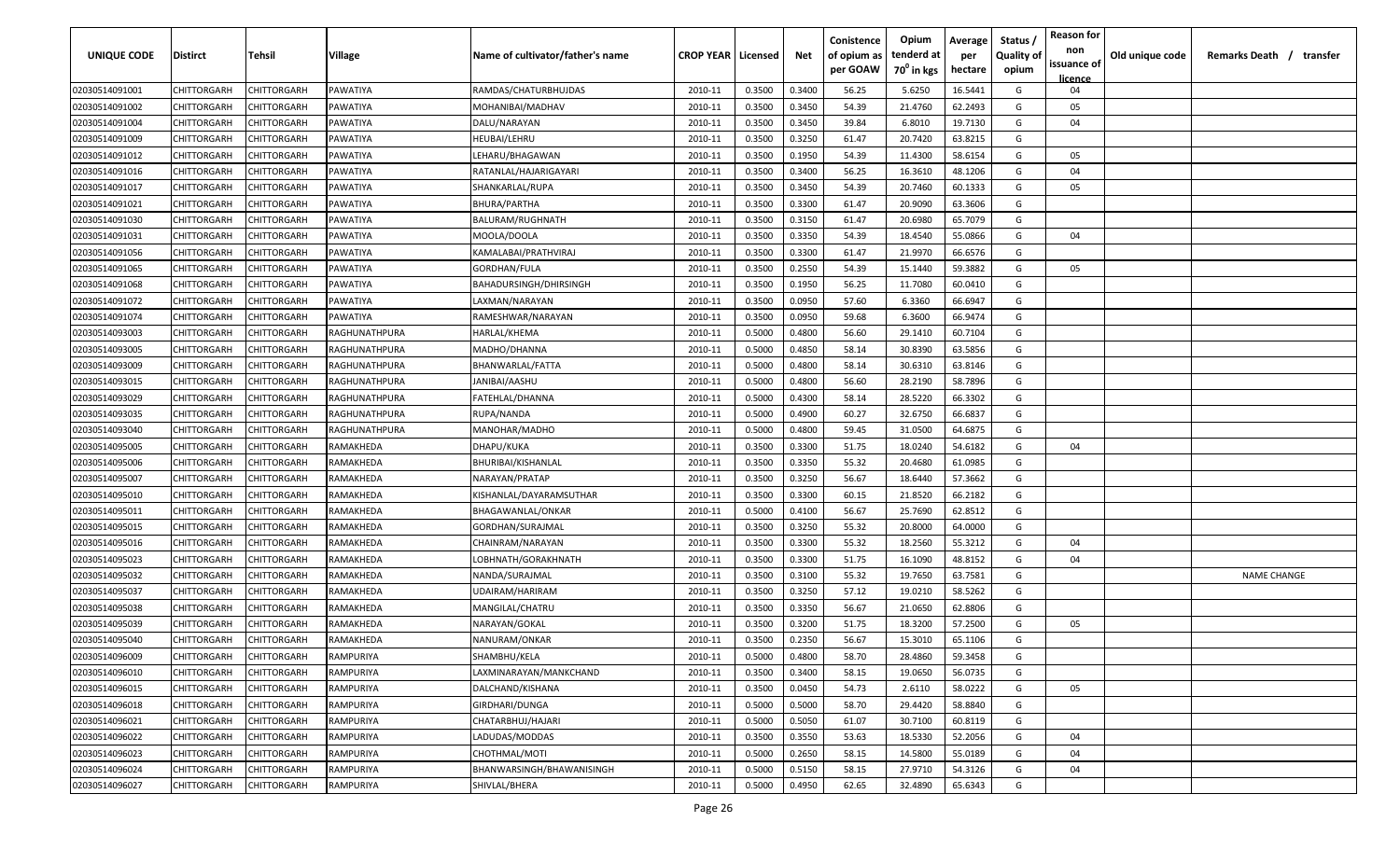| <b>UNIQUE CODE</b> | <b>Distirct</b>    | <b>Tehsil</b>      | Village                 | Name of cultivator/father's name | <b>CROP YEAR   Licensed</b> |        | Net    | Conistence<br>of opium as<br>per GOAW | Opium<br>tenderd at<br>70 <sup>0</sup> in kgs | Average<br>per<br>hectare | Status /<br><b>Quality of</b><br>opium | <b>Reason for</b><br>non<br>issuance of<br><u>licence</u> | Old unique code | Remarks Death /<br>transfer |
|--------------------|--------------------|--------------------|-------------------------|----------------------------------|-----------------------------|--------|--------|---------------------------------------|-----------------------------------------------|---------------------------|----------------------------------------|-----------------------------------------------------------|-----------------|-----------------------------|
| 02030514096030     | CHITTORGARH        | CHITTORGARH        | RAMPURIYA               | KANHAIYALAL/NANDLAL              | 2010-11                     | 0.5000 | 0.3650 | 61.11                                 | 22.1040                                       | 60.5589                   | G                                      |                                                           |                 |                             |
| 02030514096033     | CHITTORGARH        | CHITTORGARH        | RAMPURIYA               | CHENSINGH/BHAWANISINGH           | 2010-11                     | 0.5000 | 0.4800 | 61.11                                 | 29.2980                                       | 61.0375                   | G                                      |                                                           |                 |                             |
| 02030514096035     | CHITTORGARH        | CHITTORGARH        | RAMPURIYA               | RUPA/RAKABA                      | 2010-11                     | 0.3500 | 0.1150 | 61.11                                 | 7.0890                                        | 61.6435                   | G                                      |                                                           | 02030514019008  | <b>TRANSFER</b>             |
| 02030514096036     | CHITTORGARH        | CHITTORGARH        | RAMPURIYA               | KASTURIBAI/HAJARI                | 2010-11                     | 0.3500 | 0.3400 | 54.73                                 | 18.8190                                       | 55.3500                   | G                                      | 04                                                        | 02030514019032  | TRANSFER                    |
| 02030514097001     | CHITTORGARH        | CHITTORGARH        | RASAYAMAGARI            | CHUNNILAL/GOPI                   | 2010-11                     | 0.3500 | 0.3400 | 59.13                                 | 22.8580                                       | 67.2294                   | G                                      |                                                           |                 |                             |
| 02030514097002     | CHITTORGARH        | CHITTORGARH        | RASAYAMAGARI            | LOBHA/HARA                       | 2010-11                     | 0.3500 | 0.3400 | 59.13                                 | 21.7570                                       | 63.9912                   | G                                      |                                                           |                 |                             |
| 02030514097003     | CHITTORGARH        | CHITTORGARH        | RASAYAMAGARI            | MANGILAL/GANGARAM                | 2010-11                     | 0.3500 | 0.3400 | 53.61                                 | 19.7130                                       | 57.9794                   | G                                      | 05                                                        |                 |                             |
| 02030514097004     | CHITTORGARH        | CHITTORGARF        | RASAYAMAGARI            | HIRALAL/SHRIRAM                  | 2010-11                     | 0.3500 | 0.3000 | 59.13                                 | 18.9380                                       | 63.1267                   | G                                      |                                                           |                 |                             |
| 02030514097006     | CHITTORGARH        | CHITTORGARH        | RASAYAMAGARI            | GIRDHARI/NANDA                   | 2010-11                     | 0.5000 | 0.5000 | 57.94                                 | 31.4030                                       | 62.8060                   | G                                      |                                                           |                 |                             |
| 02030514097011     | CHITTORGARH        | CHITTORGARH        | RASAYAMAGARI            | NANALAL/LALU                     | 2010-11                     | 0.3500 | 0.1100 | 57.94                                 | 7.7060                                        | 70.0545                   | G                                      |                                                           |                 |                             |
| 02030514097015     | CHITTORGARH        | CHITTORGARH        | RASAYAMAGARI            | JITU/GIRDHARI                    | 2010-11                     | 0.5000 | 0.5000 | 53.13                                 | 29.1000                                       | 58.2000                   | G                                      | 05                                                        |                 |                             |
| 02030514097018     | CHITTORGARH        | CHITTORGARH        | RASAYAMAGARI            | NANALAL/HAJARI                   | 2010-11                     | 0.3500 | 0.1450 | 57.94                                 | 9.2790                                        | 63.9931                   | G                                      |                                                           |                 |                             |
| 02030514097019     | CHITTORGARH        | CHITTORGARH        | RASAYAMAGARI            | KANA/CHUNNILAL                   | 2010-11                     | 0.3500 | 0.3500 | 59.13                                 | 22.9170                                       | 65.4771                   | G                                      |                                                           |                 |                             |
| 02030514097023     | CHITTORGARH        | CHITTORGARH        | RASAYAMAGARI            | DEVILAL/LOBHCHAND                | 2010-11                     | 0.5000 | 0.4450 | 53.61                                 | 25.8630                                       | 58.1191                   | G                                      | 05                                                        |                 |                             |
| 02030514097028     | CHITTORGARH        | CHITTORGARH        | RASAYAMAGARI            | PRABHU/RUGHNATH                  | 2010-11                     | 0.3500 | 0.1050 | 53.61                                 | 6.2190                                        | 59.2286                   | G                                      | 05                                                        |                 |                             |
| 02030514097029     | CHITTORGARH        | CHITTORGARH        | RASAYAMAGARI            | PRABHUDAS/GIRDHARIDAS            | 2010-11                     | 0.3500 | 0.3550 | 57.94                                 | 22.0250                                       | 62.0423                   | G                                      |                                                           |                 |                             |
| 02030514098001     | CHITTORGARH        | CHITTORGARH        | <b>RAWATON KA TALAB</b> | SHANKER/NARAYAN                  | 2010-11                     | 0.5000 | 0.4200 | 59.54                                 | 28.3330                                       | 67.4595                   | G                                      |                                                           |                 |                             |
| 02030514098010     | CHITTORGARH        | CHITTORGARH        | RAWATON KA TALAB        | BADRILAL/KASHIRAM                | 2010-11                     | 0.5000 | 0.3100 | 54.65                                 | 19.6120                                       | 63.2645                   | G                                      | 05                                                        |                 |                             |
| 02030514098011     | CHITTORGARH        | CHITTORGARH        | RAWATON KA TALAB        | MOHAN/MOTI                       | 2010-11                     | 0.5000 | 0.4900 | 57.39                                 | 30.5640                                       | 62.3755                   | G                                      |                                                           |                 |                             |
| 02030514098015     | CHITTORGARH        | CHITTORGARH        | RAWATON KA TALAB        | KALIBAI/RATAN                    | 2010-11                     | 0.3500 | 0.3550 | 50.30                                 | 19.8040                                       | 55.7859                   | G                                      | 04                                                        |                 |                             |
| 02030514098016     | CHITTORGARH        | CHITTORGARH        | RAWATON KA TALAB        | KAJOD/PREMA                      | 2010-11                     | 0.3500 | 0.3550 | 54.65                                 | 21.8830                                       | 61.6423                   | G                                      | 05                                                        |                 |                             |
| 02030514098019     | CHITTORGARH        | CHITTORGARH        | RAWATON KA TALAB        | BOTHLAL/DALU @ NANALAL           | 2010-11                     | 0.5000 | 0.4100 | 56.08                                 | 25.7890                                       | 62.9000                   | G                                      |                                                           |                 |                             |
| 02030514098020     | CHITTORGARH        | CHITTORGARH        | RAWATON KA TALAB        | KANA/KHEMA                       | 2010-11                     | 0.5000 | 0.5000 | 59.54                                 | 34.6350                                       | 69.2700                   | G                                      |                                                           |                 |                             |
| 02030514098022     | CHITTORGARH        | CHITTORGARH        | RAWATON KA TALAB        | NANALAL/KALU                     | 2010-11                     | 0.3500 | 0.3450 | 57.39                                 | 23.0220                                       | 66.7304                   | G                                      |                                                           |                 |                             |
| 02030514098023     | CHITTORGARH        | CHITTORGARH        | RAWATON KA TALAB        | JAGDISH/NARAYAN                  | 2010-11                     | 0.5000 | 0.5050 | 59.54                                 | 34.6860                                       | 68.6851                   | G                                      |                                                           |                 |                             |
| 02030514098035     | CHITTORGARH        | CHITTORGARH        | RAWATON KA TALAB        | DHAPUBAI/HIRA                    | 2010-11                     | 0.5000 | 0.4750 | 51.89                                 | 28.4650                                       | 59.9263                   | G                                      | 05                                                        |                 |                             |
| 02030514098037     | CHITTORGARH        | CHITTORGARH        | RAWATON KA TALAB        | MAGNIRAM/NARAYAN                 | 2010-11                     | 0.5000 | 0.5050 | 53.57                                 | 29.3180                                       | 58.0554                   | G                                      | 05                                                        |                 |                             |
| 02030514098044     | CHITTORGARH        | CHITTORGARH        | RAWATON KA TALAB        | KANHAIYALAL/SHANKAR              | 2010-11                     | 0.5000 | 0.5000 | 57.39                                 | 31.7860                                       | 63.5720                   | G                                      |                                                           |                 |                             |
| 02030514098047     | CHITTORGARH        | CHITTORGARH        | RAWATON KA TALAB        | MADANLAL/MANGILAL                | 2010-11                     | 0.3500 | 0.3550 | 56.08                                 | 21.9110                                       | 61.7211                   | G                                      |                                                           |                 |                             |
| 02030514098050     | CHITTORGARH        | CHITTORGARH        | RAWATON KA TALAB        | BABULAL/MOHAN                    | 2010-11                     | 0.5000 | 0.4200 | 57.39                                 | 26.3990                                       | 62.8548                   | G                                      |                                                           |                 |                             |
| 02030514098051     | CHITTORGARH        | CHITTORGARH        | RAWATON KA TALAB        | TAMUBAI/GHISU                    | 2010-11                     | 0.3500 | 0.3600 | 50.30                                 | 20.5220                                       | 57.0056                   | G                                      | 05                                                        |                 |                             |
| 02030514098052     | CHITTORGARH        | CHITTORGARH        | RAWATON KA TALAB        | SHAYAMLAL/GOPILAL                | 2010-11                     | 0.3500 | 0.3200 | 56.08                                 | 20.3170                                       | 63.4906                   | G                                      |                                                           |                 |                             |
| 02030514098054     | CHITTORGARH        | CHITTORGARH        | RAWATON KA TALAB        | RAMESHWAR/GHISU                  | 2010-11                     | 0.5000 | 0.5100 | 57.39                                 | 32.3520                                       | 63.4353                   | G                                      |                                                           |                 |                             |
| 02030514098055     | CHITTORGARH        | CHITTORGARH        | RAWATON KA TALAB        | SHAMBHULAL/BADRILAL              | 2010-11                     | 0.5000 | 0.3800 | 51.89                                 | 22.5280                                       | 59.2842                   | G                                      | 05                                                        |                 |                             |
| 02030514098063     | <b>CHITTORGARH</b> | CHITTORGARH        | RAWATON KA TALAB        | SURESHCHANDRA/GOPILAL            | 2010-11                     | 0.5000 | 0.4000 | 51.99                                 | 23.8630                                       | 59.6575                   | G                                      | 05                                                        |                 |                             |
| 02030514098065     | CHITTORGARH        | <b>CHITTORGARH</b> | <b>RAWATON KA TALAB</b> | GITABAI/CHAMPA                   | 2010-11                     | 0.5000 | 0.4800 | 51.99                                 | 29.0400                                       | 60.5000                   | G                                      | 05                                                        | 02030514085090  | <b>TRANSFER</b>             |
| 02030514101006     | <b>CHITTORGARH</b> | CHITTORGARH        | ROJDA                   | BARDU/DEVA                       | 2010-11                     | 0.3500 | 0.0350 | 56.24                                 | 2.1290                                        | 60.8286                   | G                                      |                                                           |                 |                             |
| 02030514101009     | CHITTORGARH        | CHITTORGARH        | ROJDA                   | MOHANSINGH/MOTISINGH             | 2010-11                     | 0.5000 | 0.4800 | 61.49                                 | 29.4450                                       | 61.3438                   | G                                      |                                                           |                 |                             |
| 02030514101012     | CHITTORGARH        | CHITTORGARH        | ROJDA                   | NIRBHAYSINGH/FATESINGH           | 2010-11                     | 0.3500 | 0.3250 | 56.46                                 | 18.2930                                       | 56.2862                   | G                                      |                                                           |                 |                             |
| 02030514101017     | CHITTORGARH        | CHITTORGARH        | ROJDA                   | PYARA/SAWAIRAM                   | 2010-11                     | 0.3500 | 0.3200 | 56.46                                 | 19.9710                                       | 62.4094                   | G                                      |                                                           |                 |                             |
| 02030514101028     | CHITTORGARH        | CHITTORGARH        | ROJDA                   | MOHANLAL/SHOBHA                  | 2010-11                     | 0.3500 | 0.3200 | 56.46                                 | 19.9140                                       | 62.2313                   | G                                      |                                                           |                 |                             |
| 02030514101029     | CHITTORGARH        | CHITTORGARH        | ROJDA                   | <b>UDAIRAM/PRATAPAHIR</b>        | 2010-11                     | 0.3500 | 0.3250 | 54.11                                 | 19.7970                                       | 60.9138                   | G                                      | 05                                                        |                 |                             |
| 02030514101044     | CHITTORGARH        | CHITTORGARH        | ROJDA                   | MEGA/RAMLAL                      | 2010-11                     | 0.3500 | 0.3450 | 54.11                                 | 21.1340                                       | 61.2580                   | G                                      | 05                                                        |                 |                             |
| 02030514101048     | CHITTORGARH        | CHITTORGARH        | ROJDA                   | NARAYAN/GOPI                     | 2010-11                     | 0.3500 | 0.3250 | 56.24                                 | 20.8570                                       | 64.1754                   | G                                      |                                                           |                 |                             |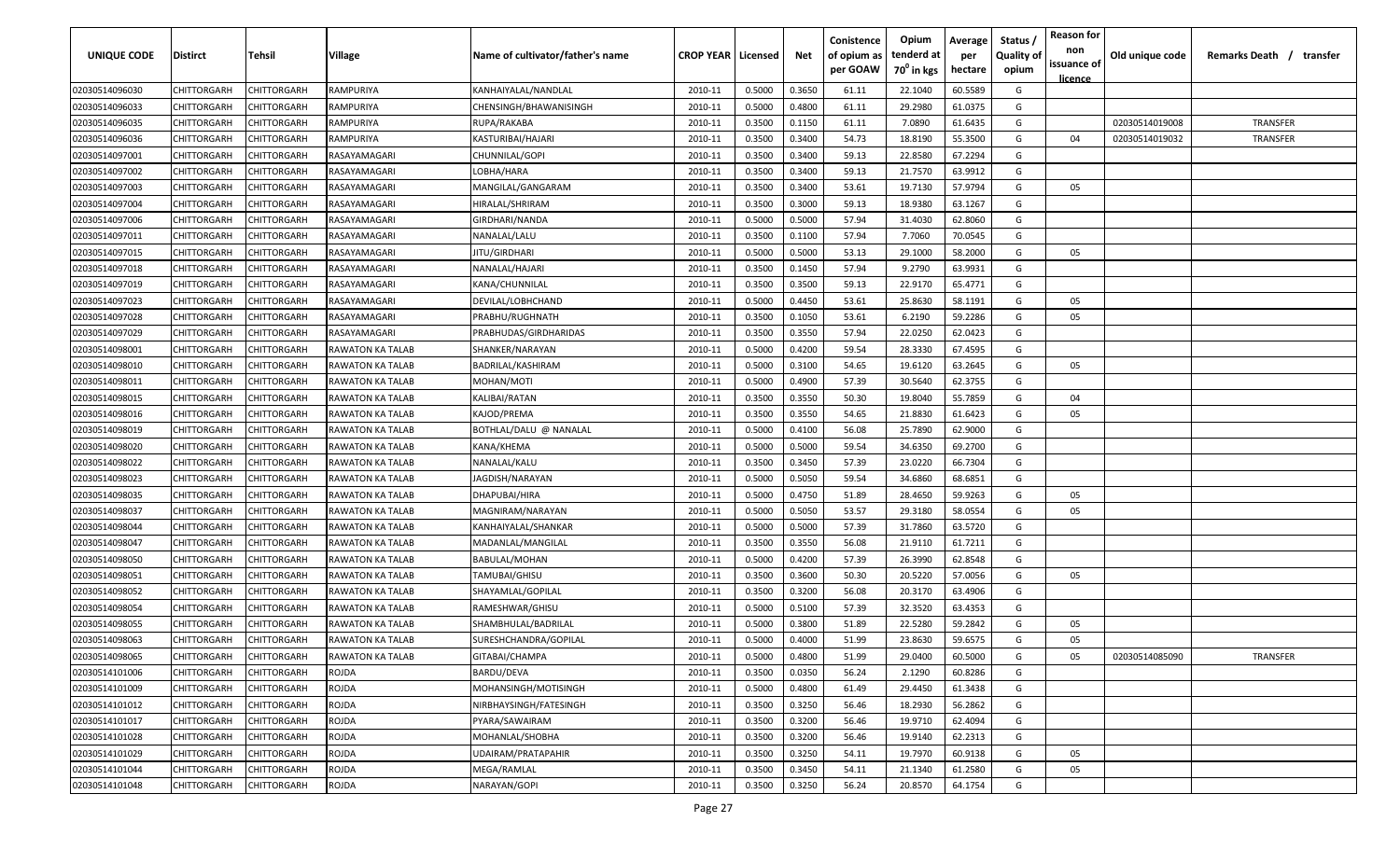| UNIQUE CODE    | Distirct    | Tehsil             | Village       | Name of cultivator/father's name | <b>CROP YEAR   Licensed</b> |        | Net    | Conistence<br>of opium as<br>per GOAW | Opium<br>tenderd at<br>70 <sup>0</sup> in kgs | Average<br>per<br>hectare | Status /<br><b>Quality of</b><br>opium | <b>Reason for</b><br>non<br>issuance of<br><u>licence</u> | Old unique code | Remarks Death /<br>transfer |
|----------------|-------------|--------------------|---------------|----------------------------------|-----------------------------|--------|--------|---------------------------------------|-----------------------------------------------|---------------------------|----------------------------------------|-----------------------------------------------------------|-----------------|-----------------------------|
| 02030514101052 | CHITTORGARH | CHITTORGARH        | ROJDA         | GANPATSINGH/MOHANSINGH           | 2010-11                     | 0.5000 | 0.4800 | 60.05                                 | 29.1500                                       | 60.7292                   | G                                      |                                                           |                 |                             |
| 02030514101053 | CHITTORGARH | CHITTORGARH        | ROJDA         | NANUGIR/PURGIR                   | 2010-11                     | 0.3500 | 0.3400 | 63.63                                 | 22.3700                                       | 65.7941                   | G                                      |                                                           |                 |                             |
| 02030514101059 | CHITTORGARH | CHITTORGARH        | ROJDA         | SAWANTSINGH/GORDHANSINGH         | 2010-11                     | 0.3500 | 0.3250 | 56.46                                 | 18.9540                                       | 58.3200                   | G                                      |                                                           |                 |                             |
| 02030514101063 | CHITTORGARH | CHITTORGARH        | rojda         | NANUDAS/CHOGADAS                 | 2010-11                     | 0.3500 | 0.3400 | 60.05                                 | 21.9100                                       | 64.4412                   | G                                      |                                                           |                 |                             |
| 02030514101070 | CHITTORGARH | CHITTORGARH        | rojda         | DALU/CHUNNILAL                   | 2010-11                     | 0.3500 | 0.3250 | 54.11                                 | 19.6880                                       | 60.5785                   | G                                      | 05                                                        |                 |                             |
| 02030514101072 | CHITTORGARH | CHITTORGARH        | ROJDA         | HEMRAJ/HAJARI                    | 2010-11                     | 0.3500 | 0.3100 | 56.24                                 | 19.9890                                       | 64.4806                   | G                                      |                                                           |                 |                             |
| 02030514101076 | CHITTORGARH | <b>CHITTORGARH</b> | rojda         | CHAMPALAL/GOPILAL                | 2010-11                     | 0.3500 | 0.3400 | 60.05                                 | 21.4550                                       | 63.1029                   | G                                      |                                                           |                 |                             |
| 02030514101084 | CHITTORGARH | <b>CHITTORGARH</b> | rojda         | KASHIRAM/NARAYAN                 | 2010-11                     | 0.3500 | 0.3350 | 50.83                                 | 18.1900                                       | 54.2985                   |                                        | 02                                                        | 02030514095025  | <b>TRANSFER</b>             |
| 02030514101085 | CHITTORGARH | CHITTORGARH        | ROJDA         | GANGARAM/CHUNA                   | 2010-11                     | 0.3500 | 0.3300 | 56.24                                 | 19.7720                                       | 59.9152                   | G                                      |                                                           | 02030514095036  | <b>TRANSFER</b>             |
| 02030514102002 | CHITTORGARH | CHITTORGARH        | RORADA        | BHAGIRATH/GOPI                   | 2010-11                     | 0.3500 | 0.1700 | 61.39                                 | 10.3750                                       | 61.0294                   | G                                      |                                                           |                 |                             |
| 02030514102005 | CHITTORGARH | CHITTORGARH        | <b>RORADA</b> | SHRINGARIBAI/GANESH              | 2010-11                     | 0.3500 | 0.2050 | 58.92                                 | 12.3900                                       | 60.4390                   | G                                      |                                                           |                 |                             |
| 02030514102016 | CHITTORGARH | CHITTORGARH        | RORADA        | MADHU/GANESH                     | 2010-11                     | 0.5000 |        |                                       |                                               |                           | E                                      |                                                           |                 |                             |
| 02030514102021 | CHITTORGARH | CHITTORGARH        | RORADA        | SHANKARLAL/FULCHAND              | 2010-11                     | 0.3500 | 0.3150 | 62.29                                 | 9.2540                                        | 29.3778                   |                                        | 02                                                        |                 |                             |
| 02030514102022 | CHITTORGARH | CHITTORGARH        | RORADA        | BHAGAWANIBAI/MANGILAL            | 2010-11                     | 0.3500 | 0.2350 | 67.81                                 | 16.3710                                       | 69.6638                   | G                                      |                                                           |                 |                             |
| 02030514102032 | CHITTORGARH | CHITTORGARH        | RORADA        | NANDRAM/KISHANA                  | 2010-11                     | 0.5000 | 0.4200 | 67.38                                 | 27.9820                                       | 66.6238                   | G                                      |                                                           |                 |                             |
| 02030514102034 | CHITTORGARH | CHITTORGARH        | RORADA        | LAXMAN/RATANLAL                  | 2010-11                     | 0.3500 | 0.1000 | 61.39                                 | 6.1650                                        | 61.6500                   | G                                      |                                                           |                 |                             |
| 02030514105001 | CHITTORGARH | CHITTORGARH        | SAMARI        | MANGILAL/JAIRAM                  | 2010-11                     | 0.3500 | 0.3200 | 65.19                                 | 24.3720                                       | 76.1625                   | G                                      |                                                           |                 | <b>TRANSFER/COR III</b>     |
| 02030514105002 | CHITTORGARH | CHITTORGARH        | SAMARI        | RAJIBAI/DHANNA                   | 2010-11                     | 0.3500 | 0.3300 | 56.25                                 | 20.1530                                       | 61.0697                   | G                                      |                                                           |                 | <b>TRANSFER/COR III</b>     |
| 02030514105004 | CHITTORGARH | CHITTORGARH        | SAMARI        | HIRA/LHERU                       | 2010-11                     | 0.3500 | 0.3300 | 56.25                                 | 18.2170                                       | 55.2030                   | G                                      | 04                                                        |                 |                             |
| 02030514105022 | CHITTORGARH | CHITTORGARH        | SAMARI        | HIRA/GIRDHARI                    | 2010-11                     | 0.3500 | 0.3500 | 69.14                                 | 25.9370                                       | 74.1057                   | G                                      |                                                           |                 | <b>TRANSFER/COR III</b>     |
| 02030514105028 | CHITTORGARH | CHITTORGARH        | SAMARI        | GHISU/KALU                       | 2010-11                     | 0.3500 | 0.2450 | 49.57                                 | 11.5210                                       | 47.0245                   | G                                      | 04                                                        |                 |                             |
| 02030514105029 | CHITTORGARH | CHITTORGARH        | SAMARI        | KISHANLAL/HAJARI                 | 2010-11                     | 0.3500 | 0.3300 | 49.57                                 | 16.7610                                       | 50.7909                   | G                                      | 04                                                        |                 |                             |
| 02030514108001 | CHITTORGARH | CHITTORGARH        | SAWA          | NANALAL/KHEMA                    | 2010-11                     | 0.5000 | 0.2050 | 54.54                                 | 11.6250                                       | 56.7073                   | G                                      | 05                                                        |                 |                             |
| 02030514108006 | CHITTORGARH | CHITTORGARH        | SAWA          | KASTURIBAI/ONKAR                 | 2010-11                     | 0.3500 | 0.3450 | 60.12                                 | 21.4890                                       | 62.2870                   | G                                      |                                                           |                 |                             |
| 02030514108013 | CHITTORGARH | CHITTORGARH        | SAWA          | HARISHANKAR/MOHANLALTIWARI       | 2010-11                     | 0.3500 | 0.3350 | 62.66                                 | 23.5240                                       | 70.2209                   | G                                      |                                                           |                 |                             |
| 02030514108020 | CHITTORGARH | CHITTORGARH        | SAWA          | RAMCHANDRA/BALKISHAN             | 2010-11                     | 0.3500 | 0.0400 | 70.85                                 | 3.0670                                        | 76.6750                   | G                                      |                                                           |                 |                             |
| 02030514108026 | CHITTORGARH | CHITTORGARH        | SAWA          | JAMANIBAI/AMARATHRAM             | 2010-11                     | 0.5000 | 0.4800 | 60.12                                 | 29.8710                                       | 62.2313                   | G                                      |                                                           |                 |                             |
| 02030514108034 | CHITTORGARH | CHITTORGARH        | SAWA          | NATHU/MAYARAM                    | 2010-11                     | 0.5000 | 0.4750 | 60.12                                 | 28.5830                                       | 60.1747                   | G                                      |                                                           |                 |                             |
| 02030514108044 | CHITTORGARH | CHITTORGARH        | SAWA          | CHOGA/GANESH                     | 2010-11                     | 0.3500 | 0.2000 | 57.55                                 | 10.8610                                       | 54.3050                   | G                                      | 04                                                        |                 |                             |
| 02030514108054 | CHITTORGARH | CHITTORGARH        | SAWA          | KISHANLAL/CHATURBHUJ             | 2010-11                     | 0.3500 | 0.1950 | 63.29                                 | 11.5190                                       | 59.0718                   | G                                      |                                                           |                 |                             |
| 02030514108058 | CHITTORGARH | CHITTORGARH        | SAWA          | SHYAMPURI/NANDPURI               | 2010-11                     | 0.3500 | 0.3150 | 62.66                                 | 20.4630                                       | 64.9619                   | G                                      |                                                           |                 |                             |
| 02030514108061 | CHITTORGARH | <b>CHITTORGARH</b> | SAWA          | BHERULAL/KISHAN                  | 2010-11                     | 0.3500 | 0.3000 | 57.55                                 | 18.3010                                       | 61.0033                   | G                                      |                                                           |                 |                             |
| 02030514108065 | CHITTORGARH | CHITTORGARH        | SAWA          | CHANDIBAI/KASHIRAM               | 2010-11                     | 0.5000 | 0.4500 | 61.11                                 | 27.1680                                       | 60.3733                   | G                                      |                                                           |                 |                             |
| 02030514108067 | CHITTORGARH | CHITTORGARH        | SAWA          | GIRDHARI/NATHULAL                | 2010-11                     | 0.3500 | 0.3250 | 64.06                                 | 21.2770                                       | 65.4677                   | G                                      |                                                           |                 |                             |
| 02030514108070 | CHITTORGARH | CHITTORGARH        | SAWA          | GHISIBAI/RAMA                    | 2010-11                     | 0.5000 | 0.4400 | 60.12                                 | 26.0410                                       | 59.1841                   | G                                      |                                                           |                 |                             |
| 02030514108072 | CHITTORGARH | <b>CHITTORGARH</b> | SAWA          | RAMKANYABAI/TULSIRAM             | 2010-11                     | 0.3500 | 0.3500 | 61.11                                 | 23.1080                                       | 66.0229                   | G                                      |                                                           |                 |                             |
| 02030514108079 | CHITTORGARH | CHITTORGARH        | SAWA          | KANHAIYALAL/NANIBAI              | 2010-11                     | 0.3500 | 0.3200 | 59.54                                 | 19.1550                                       | 59.8594                   | G                                      |                                                           |                 |                             |
| 02030514108100 | CHITTORGARH | CHITTORGARH        | SAWA          | RAMESHAWAR/INDARMAL              | 2010-11                     | 0.3500 | 0.3450 | 64.06                                 | 21.8260                                       | 63.2638                   | G                                      |                                                           |                 |                             |
| 02030514108101 | CHITTORGARH | CHITTORGARH        | SAWA          | BARDICHAND/MANGILAL              | 2010-11                     | 0.3500 | 0.1200 | 54.22                                 | 7.7840                                        | 64.8667                   | G                                      | 05                                                        |                 |                             |
| 02030514108114 | CHITTORGARH | CHITTORGARH        | SAWA          | SHANTILAL/KISHANA                | 2010-11                     | 0.3500 | 0.2900 | 64.06                                 | 19.7580                                       | 68.1310                   | G                                      |                                                           |                 |                             |
| 02030514108116 | CHITTORGARH | CHITTORGARH        | SAWA          | RUKMANBAI/BANSILAL               | 2010-11                     | 0.3500 | 0.1500 | 62.66                                 | 10.6520                                       | 71.0133                   | G                                      |                                                           |                 |                             |
| 02030514108120 | CHITTORGARH | CHITTORGARH        | SAWA          | SATYANARAYAN/MADHULAL            | 2010-11                     | 0.3500 | 0.3250 | 54.22                                 | 18.1400                                       | 55.8154                   | G                                      | 04                                                        |                 |                             |
| 02030514108127 | CHITTORGARH | CHITTORGARH        | SAWA          | GHISULAL/GOPILAL                 | 2010-11                     | 0.3500 | 0.3450 | 50.83                                 | 17.0060                                       | 49.2928                   | G                                      | 04                                                        |                 |                             |
| 02030514108130 | CHITTORGARH | CHITTORGARH        | SAWA          | BHERULAL/NATHULAL                | 2010-11                     | 0.3500 | 0.1950 | 67.22                                 | 13.7220                                       | 70.3692                   | G                                      |                                                           |                 |                             |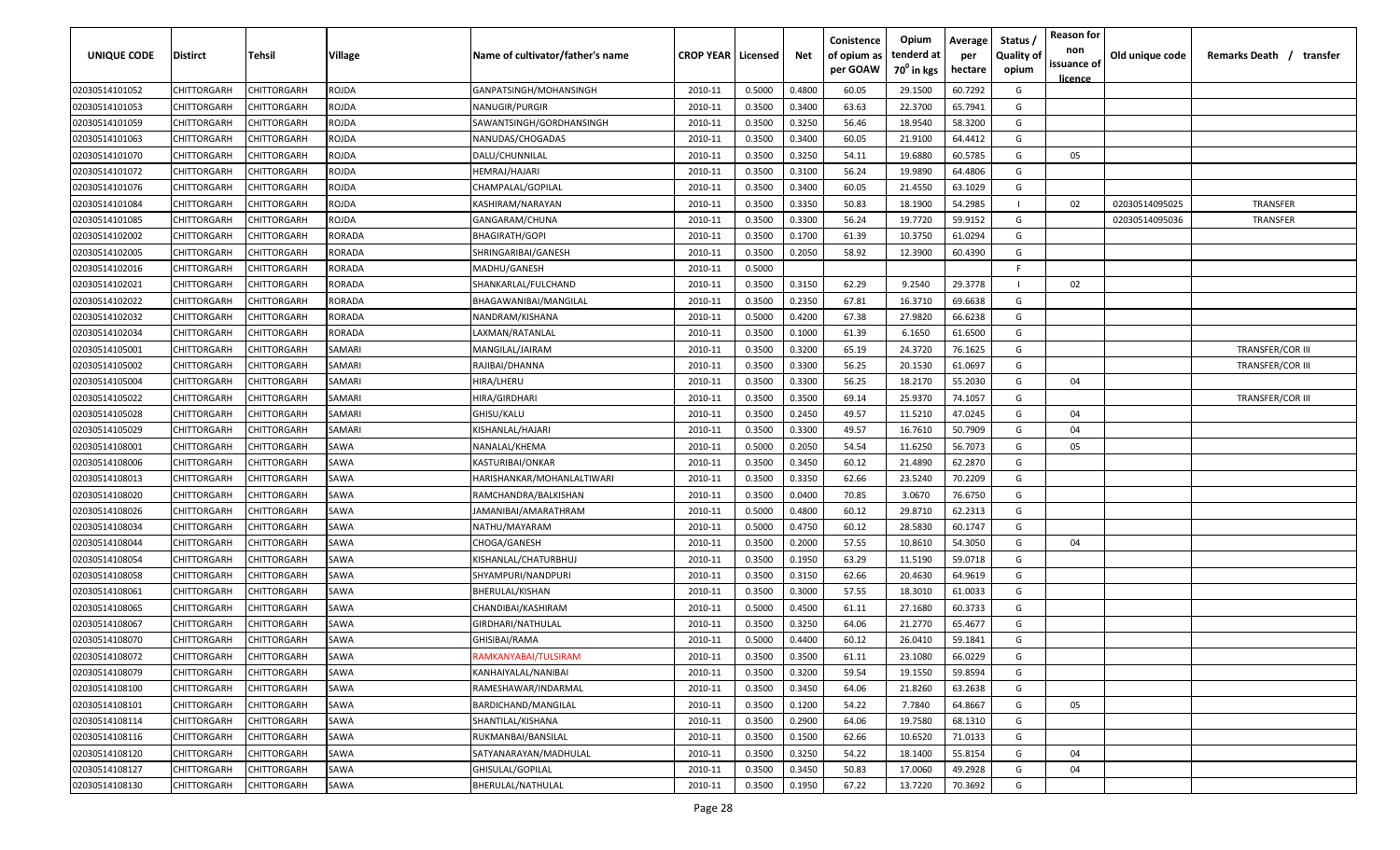| <b>UNIQUE CODE</b> | Distirct           | Tehsil             | Village            | Name of cultivator/father's name | <b>CROP YEAR   Licensed</b> |        | Net    | Conistence<br>of opium as | Opium<br>tenderd at    | Average<br>per | Status /<br><b>Quality of</b> | <b>Reason for</b><br>non<br>issuance of | Old unique code | Remarks Death / transfer |
|--------------------|--------------------|--------------------|--------------------|----------------------------------|-----------------------------|--------|--------|---------------------------|------------------------|----------------|-------------------------------|-----------------------------------------|-----------------|--------------------------|
|                    |                    |                    |                    |                                  |                             |        |        | per GOAW                  | 70 <sup>0</sup> in kgs | hectare        | opium                         | <u>licence</u>                          |                 |                          |
| 02030514108132     | CHITTORGARH        | CHITTORGARH        | SAWA               | RAMKARAN/CHATURBHUJ              | 2010-11                     | 0.5000 | 0.2800 | 56.46                     | 16.1720                | 57.7571        | G                             |                                         |                 |                          |
| 02030514108145     | CHITTORGARH        | CHITTORGARH        | SAWA               | RAMRATAN/BHAGAWATILAL            | 2010-11                     | 0.3500 | 0.3500 | 54.11                     | 19.0620                | 54.4629        | G                             | 04                                      |                 |                          |
| 02030514108149     | CHITTORGARH        | CHITTORGARH        | SAWA               | HARJUBAI/PRABHULAL               | 2010-11                     | 0.3500 | 0.1950 | 54.11                     | 11.5330                | 59.1436        | G                             | 05                                      |                 |                          |
| 02030514108156     | CHITTORGARH        | CHITTORGARH        | SAWA               | FOOLIBAI/SURAJMAL                | 2010-11                     | 0.5000 | 0.3400 | 56.25                     | 20.4270                | 60.0794        | G                             |                                         |                 |                          |
| 02030514108158     | CHITTORGARH        | CHITTORGARH        | SAWA               | NARAYANLAL/MANGILAL              | 2010-11                     | 0.5000 |        |                           |                        |                | -F.                           |                                         |                 |                          |
| 02030514108160     | CHITTORGARH        | CHITTORGARH        | SAWA               | NARAYAN/TARACHAND                | 2010-11                     | 0.3500 | 0.3400 | 56.46                     | 19.0030                | 55.8912        | G                             | 04                                      |                 |                          |
| 02030514108161     | CHITTORGARH        | CHITTORGARH        | SAWA               | KESHURAM/RADHAKISHAN             | 2010-11                     | 0.5000 | 0.4850 | 56.46                     | 25.4960                | 52.5691        | G                             | 04                                      |                 |                          |
| 02030514108169     | CHITTORGARH        | CHITTORGARH        | SAWA               | HARIKISHAN/BHAGWAN               | 2010-11                     | 0.3500 | 0.3300 | 54.11                     | 18.1420                | 54.9758        | G                             | 04                                      |                 |                          |
| 02030514108176     | CHITTORGARH        | CHITTORGARH        | SAWA               | SHRAVANLAL/CHATURBHUJ            | 2010-11                     | 0.5000 | 0.3000 | 56.46                     | 17.6560                | 58.8533        | G                             |                                         |                 |                          |
| 02030514108187     | CHITTORGARH        | CHITTORGARH        | SAWA               | BHOPALSINGH/MADANSINGH           | 2010-11                     | 0.3500 |        |                           |                        |                | F                             |                                         |                 |                          |
| 02030514108189     | CHITTORGARH        | CHITTORGARH        | SAWA               | BHAGWANLAL/HIRALAL               | 2010-11                     | 0.5000 | 0.5050 | 60.12                     | 30.5750                | 60.5446        |                               | 02                                      |                 |                          |
| 02030514108193     | CHITTORGARH        | CHITTORGARH        | SAWA               | RAJNARAYAN/RAMBAKSHA             | 2010-11                     | 0.3500 | 0.3250 | 60.12                     | 22.0210                | 67.7569        | G                             |                                         |                 |                          |
| 02030514108197     | CHITTORGARH        | CHITTORGARH        | SAWA               | SHANKARLAL/BAKSHIRAM             | 2010-11                     | 0.3500 | 0.1850 | 56.25                     | 10.5590                | 57.0757        | G                             |                                         |                 |                          |
| 02030514108198     | CHITTORGARH        | CHITTORGARH        | SAWA               | AMRATHRAM/RAMBAKSHA              | 2010-11                     | 0.3500 | 0.3300 | 60.12                     | 22.4930                | 68.1606        | G                             |                                         |                 |                          |
| 02030514112003     | CHITTORGARH        | CHITTORGARH        | SEMALPURA          | NANDUBAI/RANGLAL                 | 2010-11                     | 0.3500 | 0.3500 | 64.06                     | 23.5470                | 67.2771        | G                             |                                         |                 |                          |
| 02030514112004     | CHITTORGARH        | CHITTORGARH        | SEMALPURA          | KANKUBAI/RATANLAL                | 2010-11                     | 0.5000 | 0.1950 | 62.65                     | 14.6960                | 75.3641        | G                             |                                         |                 |                          |
| 02030514112005     | CHITTORGARH        | CHITTORGARH        | SEMALPURA          | PYARCHAND/MODA                   | 2010-11                     | 0.5000 | 0.4150 | 62.65                     | 27.0560                | 65.1952        | G                             |                                         |                 |                          |
| 02030514112008     | CHITTORGARH        | CHITTORGARH        | SEMALPURA          | PYARIBAI/CHATARBHUJ              | 2010-11                     | 0.5000 | 0.3950 | 55.78                     | 26.0570                | 65.9671        | G                             |                                         |                 |                          |
| 02030514112010     | CHITTORGARH        | CHITTORGARH        | SEMALPURA          | UDAILAL/MANGILAL                 | 2010-11                     | 0.5000 | 0.3500 | 55.78                     | 19.4830                | 55.6657        | G                             | 04                                      |                 |                          |
| 02030514112025     | CHITTORGARH        | CHITTORGARH        | SEMALPURA          | UDAIRAM/PANNA                    | 2010-11                     | 0.5000 | 0.3550 | 58.05                     | 22.9050                | 64.5211        | G                             |                                         |                 |                          |
| 02030514112030     | CHITTORGARH        | CHITTORGARH        | SEMALPURA          | MANGIBAI/DAULA                   | 2010-11                     | 0.5000 | 0.3850 | 55.78                     | 22.2720                | 57.8494        | G                             |                                         |                 |                          |
| 02030514112049     | CHITTORGARH        | CHITTORGARH        | SEMALPURA          | BHERU/MOHAN                      | 2010-11                     | 0.5000 | 0.5100 | 64.06                     | 32.4420                | 63.6118        | G                             |                                         |                 |                          |
| 02030514112050     | CHITTORGARH        | CHITTORGARH        | SEMALPURA          | SHAMBHUGIR/GHISAGIRI             | 2010-11                     | 0.5000 | 0.3050 | 58.05                     | 17.9040                | 58.7016        | G                             |                                         |                 |                          |
| 02030514112062     | CHITTORGARH        | CHITTORGARH        | SEMALPURA          | MANGILAL/BHERUDAS                | 2010-11                     | 0.5000 | 0.3100 | 62.13                     | 21.0590                | 67.9323        | G                             |                                         |                 |                          |
| 02030514112067     | CHITTORGARH        | CHITTORGARH        | SEMALPURA          | NANALAL/ONKAR                    | 2010-11                     | 0.5000 | 0.2950 | 55.78                     | 18.6150                | 63.1017        | G                             |                                         |                 |                          |
| 02030514112071     | CHITTORGARH        | CHITTORGARH        | SEMALPURA          | PYARIBAI/BADRILAL                | 2010-11                     | 0.5000 | 0.2150 | 58.05                     | 14.0730                | 65.4558        | G                             |                                         |                 |                          |
| 02030514112080     | CHITTORGARH        | CHITTORGARH        | SEMALPURA          | BHAGAWANLAL/MOHANLAL             | 2010-11                     | 0.5000 | 0.4300 | 55.78                     | 27.5230                | 64.0070        | G                             |                                         |                 |                          |
| 02030514114001     | CHITTORGARH        | CHITTORGARH        | SEMLYA MALI        | DHAPUBAI/GULAB                   | 2010-11                     | 0.5000 | 0.5000 | 57.37                     | 33.0370                | 66.0740        | G                             |                                         |                 |                          |
| 02030514114002     | CHITTORGARH        | CHITTORGARH        | SEMLYA MALI        | DHANNIBAI/BHERULAL               | 2010-11                     | 0.3500 | 0.2500 | 56.39                     | 15.3700                | 61.4800        | G                             |                                         |                 | <b>NAME CHANGE</b>       |
| 02030514114003     | CHITTORGARH        | CHITTORGARH        | <b>SEMLYA MALI</b> | NANALAL/KALU                     | 2010-11                     | 0.5000 | 0.4850 | 56.12                     | 30.5850                | 63.0619        | G                             |                                         |                 |                          |
| 02030514114006     | CHITTORGARH        | CHITTORGARH        | <b>SEMLYA MALI</b> | SATYNARAYAN/MANGILAL             | 2010-11                     | 0.5000 | 0.4750 | 53.51                     | 29.9530                | 63.0589        | G                             | 05                                      |                 |                          |
| 02030514114009     | CHITTORGARH        | CHITTORGARH        | <b>SEMLYA MALI</b> | NANDA/GULAB                      | 2010-11                     | 0.5000 | 0.4800 | 51.99                     | 28.0890                | 58.5188        | G                             | 05                                      |                 |                          |
| 02030514114011     | CHITTORGARH        | CHITTORGARH        | <b>SEMLYA MALI</b> | MANGILAL/KALU                    | 2010-11                     | 0.5000 | 0.4850 | 57.37                     | 32.2670                | 66.5299        | G                             |                                         |                 |                          |
| 02030514114012     | CHITTORGARH        | CHITTORGARH        | SEMLYA MALI        | LEHRIBAI/TULSIRAM                | 2010-11                     | 0.5000 | 0.5050 | 57.37                     | 32.6680                | 64.6891        | G                             |                                         |                 |                          |
| 02030514114015     | CHITTORGARH        | CHITTORGARH        | <b>SEMLYA MALI</b> | GHISU/RUGHNATH                   | 2010-11                     | 0.5000 | 0.5100 | 56.39                     | 29.2020                | 57.2588        | G                             |                                         |                 |                          |
| 02030514114016     | <b>CHITTORGARH</b> | <b>CHITTORGARH</b> | <b>SEMLYA MALI</b> | GOKAL/GULAB                      | 2010-11                     | 0.5000 | 0.5100 | 55.91                     | 33.3780                | 65.4471        | G                             |                                         |                 |                          |
| 02030514114017     | CHITTORGARH        | CHITTORGARH        | <b>SEMLYA MALI</b> | ABDULVAHID/RAMJANI               | 2010-11                     | 0.5000 | 0.4900 | 55.91                     | 29.8640                | 60.9469        | G                             | 08                                      |                 |                          |
| 02030514114018     | <b>CHITTORGARH</b> | CHITTORGARH        | SEMLYA MALI        | KALU/BHERU                       | 2010-11                     | 0.3500 | 0.3000 | 53.57                     | 17.2950                | 57.6500        | G                             | 05                                      |                 |                          |
| 02030514114019     | <b>CHITTORGARH</b> | CHITTORGARH        | <b>SEMLYA MALI</b> | PYARIBAI/GHOKAL                  | 2010-11                     | 0.5000 | 0.3900 | 57.37                     | 26.1360                | 67.0154        | G                             |                                         |                 |                          |
| 02030514114020     | CHITTORGARH        | CHITTORGARH        | <b>SEMLYA MALI</b> | NANDRAM/BHOLIRAM                 | 2010-11                     | 0.5000 | 0.5100 | 55.91                     | 31.8770                | 62.5039        | G                             |                                         |                 |                          |
| 02030514114021     | CHITTORGARH        | CHITTORGARH        | SEMLYA MALI        | DAYARAM/BHANWARLAL               | 2010-11                     | 0.5000 | 0.4800 | 55.91                     | 31.7250                | 66.0938        | G                             |                                         |                 |                          |
| 02030514114022     | CHITTORGARH        | CHITTORGARH        | SEMLYA MALI        | <b>BADRILAL/MANGILAL</b>         | 2010-11                     | 0.5000 | 0.5200 | 56.39                     | 33.6330                | 64.6788        | G                             |                                         |                 |                          |
| 02030514116002     | CHITTORGARH        | CHITTORGARH        | <b>SHADI</b>       | SHAMBHU/GIRDHARI II              | 2010-11                     | 0.3500 | 0.3400 | 61.32                     | 20.9190                | 61.5265        |                               | 02                                      |                 |                          |
| 02030514116003     | CHITTORGARH        | CHITTORGARH        | SHADI              | HIRABAI/HAJARI                   | 2010-11                     | 0.3500 | 0.3450 | 55.32                     | 20.8240                | 60.3594        | G                             |                                         |                 |                          |
|                    |                    |                    |                    |                                  |                             |        |        |                           |                        |                |                               |                                         |                 |                          |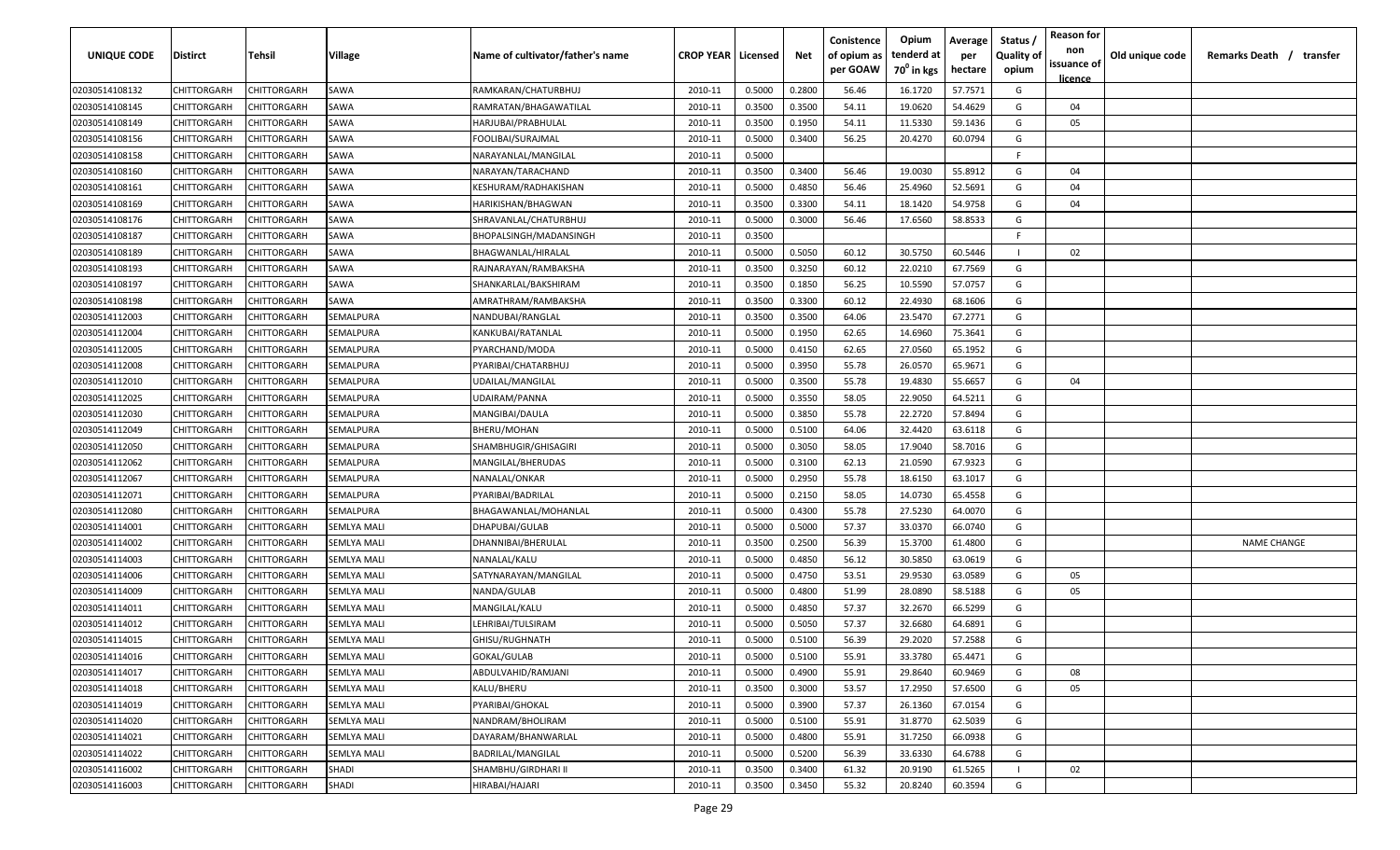| UNIQUE CODE    | Distirct           | Tehsil             | Village      | Name of cultivator/father's name | <b>CROP YEAR   Licensed</b> |        | Net    | Conistence<br>of opium as | Opium<br>tenderd at    | Average<br>per | Status /<br><b>Quality of</b> | <b>Reason for</b><br>non | Old unique code | Remarks Death /<br>transfer |
|----------------|--------------------|--------------------|--------------|----------------------------------|-----------------------------|--------|--------|---------------------------|------------------------|----------------|-------------------------------|--------------------------|-----------------|-----------------------------|
|                |                    |                    |              |                                  |                             |        |        | per GOAW                  | 70 <sup>0</sup> in kgs | hectare        | opium                         | issuance of              |                 |                             |
| 02030514116004 | CHITTORGARH        | CHITTORGARH        | SHADI        | MADHAV/PRATAP                    | 2010-11                     | 0.3500 | 0.2150 |                           |                        |                |                               | licence<br>02            |                 |                             |
| 02030514116005 | CHITTORGARH        | CHITTORGARH        | <b>SHADI</b> | LEHRU/PRATAP                     | 2010-11                     | 0.3500 | 0.3400 | 55.32                     | 19.0930                | 56.1559        | G                             |                          |                 |                             |
| 02030514116006 | CHITTORGARH        | CHITTORGARH        | <b>SHADI</b> | BHOLIBAI/DHANNA                  | 2010-11                     | 0.3500 | 0.3450 | 58.51                     | 22.4490                | 65.0696        | G                             |                          |                 |                             |
| 02030514116007 | CHITTORGARH        | CHITTORGARH        | SHADI        | DALU/DHANNA                      | 2010-11                     | 0.3500 | 0.3300 | 59.29                     | 22.5470                | 68.3242        | G                             |                          |                 |                             |
| 02030514116008 | CHITTORGARH        | CHITTORGARH        | SHADI        | KESHARBAI/CHHOGA                 | 2010-11                     | 0.3500 | 0.3600 |                           |                        |                |                               | 02                       |                 |                             |
| 02030514116011 | CHITTORGARH        | CHITTORGARH        | SHADI        | JITMAL/MAYACHAND                 | 2010-11                     | 0.5000 | 0.4450 | 59.49                     | 25.6060                | 57.5416        | G                             |                          |                 |                             |
| 02030514116012 | CHITTORGARH        | <b>CHITTORGARH</b> | <b>SHADI</b> | BHRU/JAGGA                       | 2010-11                     | 0.3500 | 0.3100 | 58.33                     | 17.3660                | 56.0194        | G                             |                          |                 |                             |
| 02030514116013 | CHITTORGARH        | CHITTORGARH        | SHADI        | DHAPUBAI/KANA                    | 2010-11                     | 0.5000 | 0.4400 | 62.00                     | 27.7140                | 62.9864        | G                             |                          |                 |                             |
| 02030514116015 | CHITTORGARH        | CHITTORGARH        | SHADI        | CHHOGA/GOMA                      | 2010-11                     | 0.5000 | 0.4950 | 62.00                     | 31.5580                | 63.7535        | G                             |                          |                 |                             |
| 02030514116019 | CHITTORGARH        | CHITTORGARH        | <b>SHADI</b> | SHIVLAL/GOPI                     | 2010-11                     | 0.3500 | 0.3200 | 65.73                     | 22.2730                | 69.6031        | G                             |                          |                 |                             |
| 02030514116022 | CHITTORGARH        | CHITTORGARH        | SHADI        | RAMA/KALU                        | 2010-11                     | 0.5000 | 0.4900 | 58.51                     | 31.1930                | 63.6592        | G                             |                          |                 |                             |
| 02030514116023 | CHITTORGARH        | CHITTORGARH        | SHADI        | NANA/SORAMCHAMAR                 | 2010-11                     | 0.5000 | 0.4050 | 59.49                     | 24.5610                | 60.6444        | G                             |                          |                 |                             |
| 02030514116024 | CHITTORGARH        | CHITTORGARH        | SHADI        | NARAYAN/CHHOGALAL                | 2010-11                     | 0.3500 | 0.3500 | 58.33                     | 20.8980                | 59.7086        | G                             |                          |                 |                             |
| 02030514116026 | CHITTORGARH        | CHITTORGARH        | <b>SHADI</b> | SOSARBAI/BARDICHAND              | 2010-11                     | 0.3500 | 0.1100 | 62.28                     | 6.9660                 | 63.3273        | G                             |                          |                 |                             |
| 02030514116029 | CHITTORGARH        | CHITTORGARH        | <b>SHADI</b> | GOPI/GHISA                       | 2010-11                     | 0.3500 | 0.3400 | 59.29                     | 22.0300                | 64.7941        | G                             |                          |                 |                             |
| 02030514116030 | CHITTORGARH        | CHITTORGARH        | <b>SHADI</b> | JADAWBAI/GIRDHARI                | 2010-11                     | 0.3500 | 0.3450 | 65.33                     | 23.4280                | 67.9072        | G                             |                          |                 |                             |
| 02030514116031 | CHITTORGARH        | CHITTORGARH        | <b>SHADI</b> | GULAB/JITU                       | 2010-11                     | 0.3500 | 0.3500 | 51.47                     | 19.1910                | 54.8314        | G                             | 04                       |                 |                             |
| 02030514116033 | CHITTORGARH        | CHITTORGARH        | <b>SHADI</b> | LAXMAN/DHANNA                    | 2010-11                     | 0.3500 | 0.3350 | 61.32                     | 19.7540                | 58.9672        | G                             |                          |                 |                             |
| 02030514116036 | CHITTORGARH        | CHITTORGARH        | <b>SHADI</b> | KELA/UDA                         | 2010-11                     | 0.3500 | 0.3400 | 58.57                     | 21.1520                | 62.2118        | G                             |                          |                 |                             |
| 02030514116037 | CHITTORGARH        | CHITTORGARH        | <b>SHADI</b> | KASSHIRAM/KELA                   | 2010-11                     | 0.3500 | 0.3100 |                           |                        |                |                               | 02                       |                 |                             |
| 02030514116039 | CHITTORGARH        | CHITTORGARH        | SHADI        | DHANNANATH/CHHOGONATH            | 2010-11                     | 0.3500 | 0.3400 | 58.33                     | 20.5900                | 60.5588        | G                             |                          |                 |                             |
| 02030514116040 | CHITTORGARH        | CHITTORGARH        | <b>SHADI</b> | NANA/DHANNA                      | 2010-11                     | 0.3500 | 0.3550 | 58.33                     | 23.7400                | 66.8732        | G                             |                          |                 |                             |
| 02030514116041 | CHITTORGARH        | CHITTORGARH        | SHADI        | MAHARAM/JAIRAM                   | 2010-11                     | 0.3500 | 0.3350 | 62.00                     | 20.9910                | 62.6597        | G                             |                          |                 |                             |
| 02030514116044 | CHITTORGARH        | CHITTORGARH        | <b>SHADI</b> | GANGABAI/MAGNA                   | 2010-11                     | 0.5000 | 0.4950 | 60.27                     | 31.8310                | 64.3051        | G                             |                          |                 |                             |
| 02030514116045 | CHITTORGARH        | CHITTORGARH        | SHADI        | GITA/CHAMPAJAT                   | 2010-11                     | 0.3500 | 0.1450 | 59.49                     | 8.9660                 | 61.8345        | G                             |                          |                 |                             |
| 02030514116046 | CHITTORGARH        | CHITTORGARH        | SHADI        | RATANL/MEGHA                     | 2010-11                     | 0.3500 | 0.3450 | 59.29                     | 21.9030                | 63.4870        | G                             |                          |                 |                             |
| 02030514116050 | CHITTORGARH        | CHITTORGARH        | <b>SHADI</b> | NATHU/LAXMAN                     | 2010-11                     | 0.3500 | 0.3450 | 62.28                     | 23.4800                | 68.0580        | G                             |                          |                 |                             |
| 02030514116053 | CHITTORGARH        | CHITTORGARH        | SHADI        | SITARAM/JAGGA                    | 2010-11                     | 0.3500 | 0.1900 | 61.66                     | 12.5870                | 66.2474        | G                             |                          |                 |                             |
| 02030514116056 | CHITTORGARH        | CHITTORGARH        | SHADI        | DEVU/MAHARAMBHIL                 | 2010-11                     | 0.3500 | 0.3400 | 60.27                     | 21.2750                | 62.5735        | G                             |                          |                 |                             |
| 02030514116057 | CHITTORGARH        | CHITTORGARH        | SHADI        | CHANDIBAI/NANA                   | 2010-11                     | 0.3500 | 0.3350 | 61.66                     | 19.9160                | 59.4507        | G                             |                          |                 |                             |
| 02030514116058 | CHITTORGARH        | CHITTORGARH        | <b>SHADI</b> | SHANKAR/KHURAJ                   | 2010-11                     | 0.3500 | 0.3450 | 55.32                     | 19.7570                | 57.2667        | G                             |                          |                 |                             |
| 02030514116059 | CHITTORGARH        | CHITTORGARH        | <b>SHADI</b> | GULAB/RAJU                       | 2010-11                     | 0.3500 | 0.3400 | 58.57                     | 20.2320                | 59.5059        | G                             |                          |                 |                             |
| 02030514116060 | CHITTORGARH        | CHITTORGARH        | SHADI        | KAMALA/KAILASH                   | 2010-11                     | 0.3500 | 0.3200 | 48.53                     | 15.2800                | 47.7500        | G                             | 04                       |                 |                             |
| 02030514116062 | CHITTORGARH        | CHITTORGARH        | SHADI        | SOHANIBAI/JITU                   | 2010-11                     | 0.5000 |        |                           |                        |                | -F.                           |                          |                 |                             |
| 02030514116064 | CHITTORGARH        | CHITTORGARH        | <b>SHADI</b> | NARAYAN/JITU                     | 2010-11                     | 0.5000 | 0.4650 | 61.66                     | 28.6100                | 61.5269        | G                             |                          |                 |                             |
| 02030514116065 | CHITTORGARH        | <b>CHITTORGARH</b> | <b>SHADI</b> | RATANA/NANA                      | 2010-11                     | 0.5000 | 0.4900 | 51.47                     | 29.5070                | 60.2184        | G                             | 05                       |                 |                             |
| 02030514116067 | CHITTORGARH        | CHITTORGARH        | <b>SHADI</b> | GOVERDHAN/MADHUJAT               | 2010-11                     | 0.3500 | 0.3350 | 59.49                     | 20.2610                | 60.4806        | G                             |                          |                 |                             |
| 02030514116069 | CHITTORGARH        | CHITTORGARH        | <b>SHADI</b> | FULCHAND/JITUJAT                 | 2010-11                     | 0.3500 | 0.3400 | 59.49                     | 20.5330                | 60.3912        | G                             |                          |                 |                             |
| 02030514116071 | <b>CHITTORGARH</b> | CHITTORGARH        | <b>SHADI</b> | SHAMBHU/MADHUJAT                 | 2010-11                     | 0.3500 | 0.3250 | 61.66                     | 20.4010                | 62.7723        | G                             |                          |                 |                             |
| 02030514116073 | CHITTORGARH        | CHITTORGARH        | SHADI        | SHANKAR/HAJARI                   | 2010-11                     | 0.3500 | 0.3250 | 59.29                     | 20.3790                | 62.7046        | G                             |                          |                 |                             |
| 02030514116075 | CHITTORGARH        | CHITTORGARH        | <b>SHADI</b> | MITHUKHA/BHUREKHA                | 2010-11                     | 0.3500 | 0.3250 | 58.33                     | 18.1990                | 55.9969        | G                             | 04                       |                 |                             |
| 02030514116076 | CHITTORGARH        | CHITTORGARH        | SHADI        | KHURAJ/GIRDHARIJAT               | 2010-11                     | 0.3500 | 0.3500 | 61.66                     | 22.5240                | 64.3543        | G                             |                          |                 |                             |
| 02030514116077 | CHITTORGARH        | CHITTORGARH        | SHADI        | SHAMBHU/GIRDHARIJAT              | 2010-11                     | 0.5000 | 0.4850 | 65.73                     | 36.3440                | 74.9361        | G                             |                          |                 |                             |
| 02030514116081 | CHITTORGARH        | CHITTORGARH        | SHADI        | MADHU/KALU                       | 2010-11                     | 0.3500 | 0.3450 | 51.47                     | 18.1390                | 52.5768        | G                             | 04                       |                 |                             |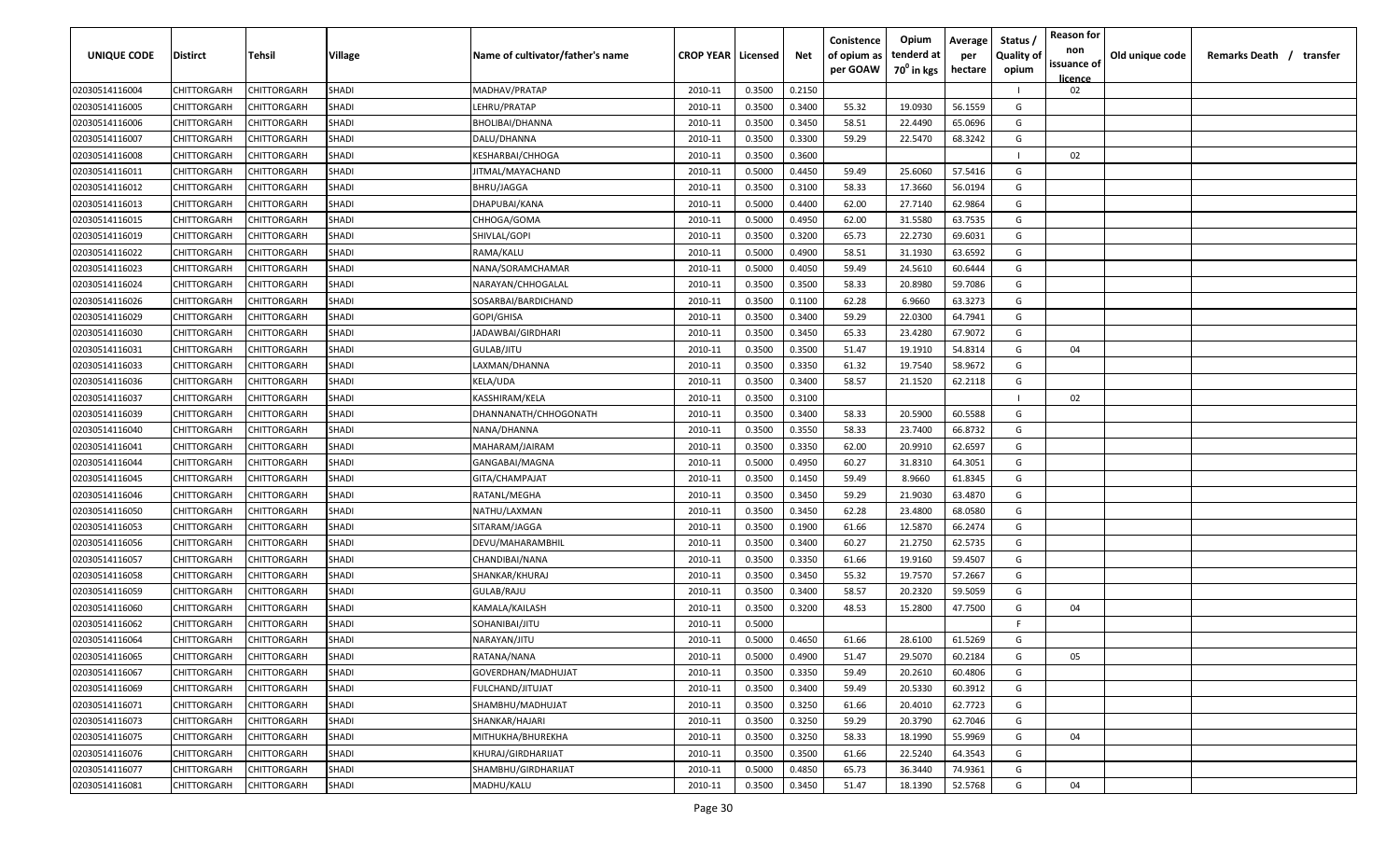| <b>UNIQUE CODE</b>               | Distirct                          | Tehsil                     | Village      | Name of cultivator/father's name | <b>CROP YEAR   Licensed</b> |        | Net    | Conistence<br>of opium as | Opium<br>tenderd at    | Average<br>per | Status /<br><b>Quality of</b> | <b>Reason for</b><br>non      | Old unique code | Remarks Death / transfer |
|----------------------------------|-----------------------------------|----------------------------|--------------|----------------------------------|-----------------------------|--------|--------|---------------------------|------------------------|----------------|-------------------------------|-------------------------------|-----------------|--------------------------|
|                                  |                                   |                            |              |                                  |                             |        |        | per GOAW                  | 70 <sup>0</sup> in kgs | hectare        | opium                         | issuance of<br><u>licence</u> |                 |                          |
| 02030514116089                   | CHITTORGARH                       | CHITTORGARH                | SHADI        | BHONA/CHENA                      | 2010-11                     | 0.3500 | 0.2000 | 58.33                     | 12.8660                | 64.3300        | G                             |                               |                 |                          |
| 02030514116090                   | CHITTORGARH                       | CHITTORGARH                | <b>SHADI</b> | NANA/BHERU                       | 2010-11                     | 0.3500 | 0.3550 | 55.32                     | 19.5670                | 55.1183        | G                             | 04                            |                 |                          |
| 02030514116091                   | CHITTORGARH                       | CHITTORGARH                | <b>SHADI</b> | JAGGA/NANDA                      | 2010-11                     | 0.5000 | 0.4800 | 62.00                     | 32.9660                | 68.6792        | G                             |                               |                 |                          |
| 02030514116092                   | CHITTORGARH                       | CHITTORGARH                | SHADI        | RATAN/DALUJAT                    | 2010-11                     | 0.5000 | 0.5100 | 51.47                     | 26.3670                | 51.7000        | G                             | 04                            |                 |                          |
| 02030514116093                   | CHITTORGARH                       | CHITTORGARH                | SHADI        | GORDHAN/CHHOGAJAT                | 2010-11                     | 0.5000 | 0.5150 |                           |                        |                |                               | 02                            |                 |                          |
| 02030514116094                   | CHITTORGARH                       | CHITTORGARH                | SHADI        | BHERU/JITU                       | 2010-11                     | 0.3500 | 0.3450 |                           |                        |                |                               | 02                            |                 |                          |
| 02030514116095                   | CHITTORGARH                       | <b>CHITTORGARH</b>         | SHADI        | MATHRA/LAXMAN                    | 2010-11                     | 0.3500 | 0.3550 | 62.00                     | 22.4710                | 63.2986        | G                             |                               |                 |                          |
| 02030514116096                   | CHITTORGARH                       | CHITTORGARH                | SHADI        | BHAGAWANI/ROOPA                  | 2010-11                     | 0.3500 | 0.3350 | 61.32                     | 20.3670                | 60.7970        | G                             |                               |                 |                          |
| 02030514116101                   | CHITTORGARH                       | CHITTORGARH                | SHADI        | VARDA/PRATAP                     | 2010-11                     | 0.3500 | 0.3350 | 60.27                     | 20.7410                | 61.9134        | G                             |                               |                 |                          |
| 02030514116102                   | CHITTORGARH                       | CHITTORGARH                | <b>SHADI</b> | GULAB/UDA                        | 2010-11                     | 0.3500 | 0.3350 | 60.27                     | 21.3010                | 63.5851        | G                             |                               |                 |                          |
| 02030514116105                   | CHITTORGARH                       | CHITTORGARH                | SHADI        | NARANIBAI/LEHRU                  | 2010-11                     | 0.3500 | 0.1700 | 62.28                     | 10.7120                | 63.0118        | G                             |                               |                 |                          |
| 02030514116109                   | CHITTORGARH                       | CHITTORGARH                | SHADI        | RAMNATH/VENINATH                 | 2010-11                     | 0.3500 | 0.3200 | 55.32                     | 18.7930                | 58.7281        | G                             |                               |                 |                          |
| 02030514116110                   | CHITTORGARH                       | CHITTORGARH                | SHADI        | RATAN/JAGGA-I                    | 2010-11                     | 0.3500 | 0.0950 | 48.53                     | 5.3450                 | 56.2632        | G                             | 05                            |                 |                          |
| 02030514116113                   | CHITTORGARH                       | CHITTORGARH                | SHADI        | RAMCHANDRA/UDADHOLI              | 2010-11                     | 0.3500 | 0.3100 | 58.57                     | 19.5540                | 63.0774        | G                             |                               |                 |                          |
| 02030514116114                   | CHITTORGARH                       | CHITTORGARH                | SHADI        | JITU/DHANNA                      | 2010-11                     | 0.3500 | 0.3400 |                           |                        |                |                               | 02                            |                 |                          |
| 02030514116115                   | CHITTORGARH                       | CHITTORGARH                | SHADI        | MANGIBAI/GIRDHARI                | 2010-11                     | 0.3500 | 0.3100 | 58.51                     | 19.9720                | 64.4258        | G                             |                               |                 |                          |
| 02030514116124                   | CHITTORGARH                       | CHITTORGARH                | <b>SHADI</b> | BHERULAL/DALCHAND                | 2010-11                     | 0.3500 | 0.3500 | 58.33                     | 22.9400                | 65.5429        | G                             |                               |                 |                          |
| 02030514116126                   | CHITTORGARH                       | CHITTORGARH                | <b>SHADI</b> | KAILASH/JITU                     | 2010-11                     | 0.3500 | 0.1550 | 55.32                     | 9.8310                 | 63.4258        | G                             |                               |                 |                          |
| 02030514116127                   | CHITTORGARH                       | CHITTORGARH                | <b>SHADI</b> | RAMESHWAR/HIRA                   | 2010-11                     | 0.3500 | 0.2900 | 59.29                     | 19.3790                | 66.8241        | G                             |                               |                 |                          |
| 02030514116129                   | CHITTORGARH                       | CHITTORGARH                | SHADI        | SHANKAR/GOPI                     | 2010-11                     | 0.3500 | 0.3300 | 63.22                     | 22.5610                | 68.3667        |                               | 02                            |                 |                          |
| 02030514116130                   | CHITTORGARH                       | CHITTORGARH                | <b>SHADI</b> | BHERU/LAXMAN                     | 2010-11                     | 0.3500 | 0.3150 | 60.27                     | 18.2190                | 57.8381        | G                             |                               |                 |                          |
| 02030514116133                   | CHITTORGARH                       | CHITTORGARH                | <b>SHADI</b> | JAMNALAL/SHANKAR                 | 2010-11                     | 0.3500 | 0.3050 | 59.29                     | 19.2690                | 63.1770        | G                             |                               |                 |                          |
| 02030514116134                   | CHITTORGARH                       | CHITTORGARH                | SHADI        | RATAN/GOPI                       | 2010-11                     | 0.3500 | 0.3250 | 60.27                     | 23.4880                | 72.2708        | G                             |                               |                 |                          |
| 02030514116135                   | CHITTORGARH                       | CHITTORGARH                | <b>SHADI</b> | SHANKARIBAI/HAJARI               | 2010-11                     | 0.3500 | 0.3350 | 61.32                     | 21.3740                | 63.8030        | G                             |                               |                 |                          |
| 02030514116136                   | CHITTORGARH                       | CHITTORGARH                | SHADI        | ALOLBAI/MADHU                    | 2010-11                     | 0.3500 | 0.2050 | 61.66                     | 15.0190                | 73.2634        | G                             |                               |                 |                          |
| 02030514116139                   | CHITTORGARH                       | CHITTORGARH                | SHADI        | JAGDISH/DALCHAND                 | 2010-11                     | 0.3500 | 0.3350 | 61.32                     | 21.8560                | 65.2418        | G                             |                               |                 |                          |
| 02030514116140                   | CHITTORGARH                       | CHITTORGARH                | <b>SHADI</b> | CHANDIBAI/BHAGGAJAT              | 2010-11                     | 0.3500 | 0.2450 | 61.32                     | 16.2590                | 66.3633        | G                             |                               |                 |                          |
| 02030514116141                   | CHITTORGARH                       | CHITTORGARH                | SHADI        | NARAYANLAL/RAMA                  | 2010-11                     | 0.3500 | 0.3600 | 59.49                     | 22.7590                | 63.2194        | G                             |                               |                 |                          |
| 02030514116144                   | CHITTORGARH                       | CHITTORGARH                | SHADI        | JAADAVBAI/DHANNA                 | 2010-11                     | 0.3500 | 0.3300 | 58.57                     | 12.3920                | 37.5515        | G                             | 04                            |                 |                          |
| 02030514116145                   | CHITTORGARH                       | CHITTORGARH                | SHADI        | BANSHILAL/NANDRAM                | 2010-11                     | 0.3500 | 0.3300 | 48.53                     | 17.5610                | 53.2152        | G                             | 04                            |                 |                          |
| 02030514116146                   | CHITTORGARH                       | CHITTORGARH                | SHADI        | HIRALAL/KASHIRAM                 | 2010-11                     | 0.3500 | 0.3000 | 58.68                     | 19.9000                | 66.3333        | G                             |                               |                 |                          |
| 02030514116147                   | CHITTORGARH                       | CHITTORGARH                | SHADI        | GERU/GOPILAL                     | 2010-11                     | 0.3500 | 0.3300 | 61.32                     | 20.7520                | 62.8848        | G                             |                               |                 |                          |
| 02030514116148                   | CHITTORGARH                       | CHITTORGARH                | SHADI        | DEVILAL/MADHUJAT                 | 2010-11                     | 0.3500 | 0.3250 | 62.28                     | 20.4460                | 62.9108        | G                             |                               |                 |                          |
| 02030514116150                   | CHITTORGARH                       | CHITTORGARH                | SHADI        | NANU/RAJUKUMAR                   | 2010-11                     | 0.3500 | 0.3250 | 55.32                     | 18.1130                | 55.7323        | G                             | 04                            |                 |                          |
| 02030514116155                   | CHITTORGARH                       | CHITTORGARH                | SHADI        | BHERU/PARTHA                     | 2010-11                     | 0.5000 | 0.5000 | 59.49                     | 29.9150                | 59.8300        | G                             |                               |                 |                          |
| 02030514116156                   | CHITTORGARH                       | <b>CHITTORGARH</b>         | <b>SHADI</b> | RAMA/PRABHU                      | 2010-11                     | 0.3500 | 0.3300 | 51.47                     | 16.9920                | 51.4909        | G                             | 04                            |                 |                          |
| 02030514116157                   | CHITTORGARH                       | CHITTORGARH                | <b>SHADI</b> | KELA/NARAYAN                     | 2010-11                     | 0.5000 | 0.4900 | 61.66                     | 30.9360                | 63.1347        | G                             |                               |                 |                          |
| 02030514116158                   | <b>CHITTORGARH</b>                | <b>CHITTORGARH</b>         | <b>SHADI</b> | PRATAP/DEVA                      | 2010-11                     | 0.3500 | 0.3300 | 60.27                     | 20.7850                | 62.9848        | G                             |                               |                 |                          |
|                                  |                                   |                            | <b>SHADI</b> |                                  | 2010-11                     | 0.5000 | 0.3300 | 55.32                     | 18.9590                | 57.4515        | G                             |                               |                 |                          |
| 02030514116160<br>02030514116162 | <b>CHITTORGARH</b><br>CHITTORGARH | CHITTORGARH<br>CHITTORGARH | <b>SHADI</b> | HOLANATH/VENINATH<br>JAGGA/DALU  | 2010-11                     | 0.5000 | 0.4050 | 62.00                     | 25.9070                | 63.9679        | G                             |                               |                 |                          |
|                                  | CHITTORGARH                       | CHITTORGARH                | SHADI        | BALU/SHORAM                      | 2010-11                     | 0.3500 | 0.3100 |                           | 19.4640                | 62.7871        | G                             |                               |                 |                          |
| 02030514116165<br>02030514116167 | CHITTORGARH                       | CHITTORGARH                | SHADI        |                                  | 2010-11                     | 0.3500 |        | 59.29<br>58.33            | 22.3570                |                | G                             |                               |                 |                          |
|                                  |                                   |                            |              | KAJOD/UDA                        |                             |        | 0.3550 |                           |                        | 62.9775        |                               |                               |                 |                          |
| 02030514116168                   | CHITTORGARH                       | CHITTORGARH                | SHADI        | BAKTAWAR/JAGGA                   | 2010-11                     | 0.3500 | 0.1000 | 61.32                     | 6.6930                 | 66.9300        | G                             |                               |                 |                          |
| 02030514116169                   | CHITTORGARH                       | CHITTORGARH                | <b>SHADI</b> | RAMA/CHHOGA                      | 2010-11                     | 0.3500 | 0.2000 | 59.29                     | 11.4850                | 57.4250        | G                             |                               |                 |                          |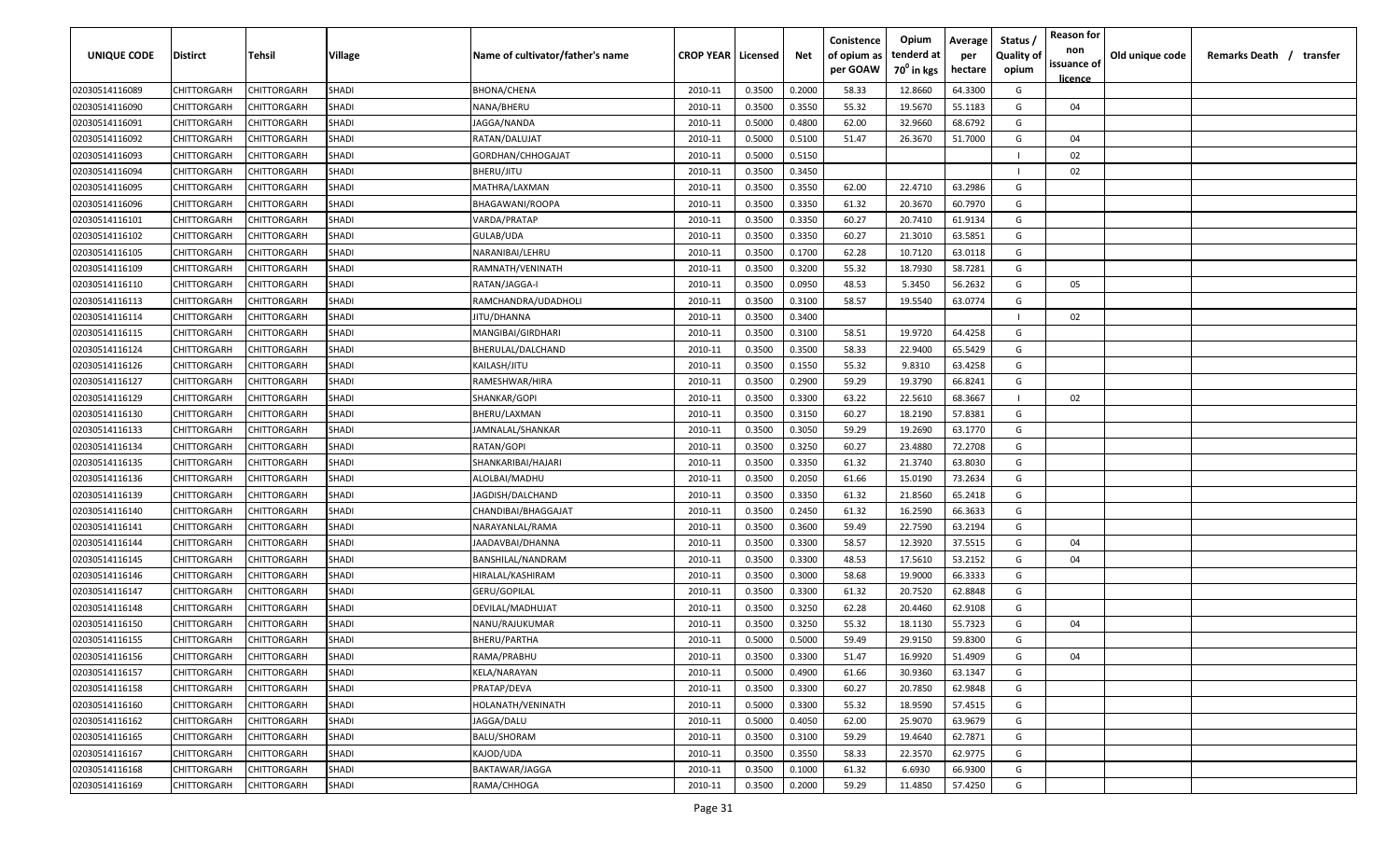| <b>UNIQUE CODE</b> | <b>Distirct</b>    | <b>Tehsil</b>      | Village           | Name of cultivator/father's name | <b>CROP YEAR   Licensed</b> |        | Net    | Conistence<br>of opium as<br>per GOAW | Opium<br>tenderd at<br>70 <sup>0</sup> in kgs | Average<br>per<br>hectare | Status /<br><b>Quality of</b><br>opium | <b>Reason for</b><br>non<br>issuance of | Old unique code | Remarks Death /<br>transfer |  |
|--------------------|--------------------|--------------------|-------------------|----------------------------------|-----------------------------|--------|--------|---------------------------------------|-----------------------------------------------|---------------------------|----------------------------------------|-----------------------------------------|-----------------|-----------------------------|--|
|                    |                    |                    |                   |                                  |                             |        |        |                                       |                                               |                           |                                        | licence                                 |                 |                             |  |
| 02030514116170     | CHITTORGARH        | CHITTORGARH        | <b>SHADI</b>      | JAMNIBAI/RAMCHANDRA              | 2010-11                     | 0.3500 | 0.1550 | 55.32                                 | 8.8670                                        | 57.2065                   | G                                      |                                         |                 |                             |  |
| 02030514116172     | CHITTORGARH        | CHITTORGARH        | SHADI             | BHIMRAJ/JITU                     | 2010-11                     | 0.3500 | 0.3300 | 62.00                                 | 20.8500                                       | 63.1818                   | G                                      |                                         |                 |                             |  |
| 02030514116173     | CHITTORGARH        | CHITTORGARH        | <b>SHADI</b>      | PARASRAM/DHANNA                  | 2010-11                     | 0.3500 | 0.3500 | 62.28                                 | 23.8800                                       | 68.2286                   | G                                      |                                         |                 |                             |  |
| 02030514116177     | CHITTORGARH        | CHITTORGARH        | SHADI             | NANALAL/SHANBHU                  | 2010-11                     | 0.5000 | 0.4750 | 55.32                                 | 26.2610                                       | 55.2863                   | G                                      | 04                                      |                 |                             |  |
| 02030514117001     | CHITTORGARH        | CHITTORGARH        | SHAMBHUPURA       | RUPLAL/KHEMA                     | 2010-11                     | 0.5000 | 0.2700 | 56.50                                 | 17.0790                                       | 63.2556                   | G                                      |                                         |                 |                             |  |
| 02030514117004     | CHITTORGARH        | CHITTORGARH        | SHAMBHUPURA       | MANGILAL/RATANLAL                | 2010-11                     | 0.3500 | 0.3450 | 50.30                                 | 17.8350                                       | 51.6957                   | G                                      | 04                                      |                 |                             |  |
| 02030514117006     | CHITTORGARH        | CHITTORGARH        | SHAMBHUPURA       | DEVILAL/LAXMAN                   | 2010-11                     | 0.3500 | 0.3500 | 58.79                                 | 22.3780                                       | 63.9371                   | G                                      |                                         |                 |                             |  |
| 02030514117007     | CHITTORGARH        | CHITTORGARH        | SHAMBHUPURA       | NAWALCHAND/DHULA                 | 2010-11                     | 0.3500 | 0.2950 | 51.89                                 | 16.6050                                       | 56.2881                   | G                                      | 05                                      |                 |                             |  |
| 02030514117020     | CHITTORGARH        | CHITTORGARH        | SHAMBHUPURA       | SHANTILAL/BHERULAL               | 2010-11                     | 0.5000 | 0.4850 | 54.65                                 | 29.6910                                       | 61.2190                   | G                                      | 05                                      |                 |                             |  |
| 02030514117024     | CHITTORGARH        | CHITTORGARH        | SHAMBHUPURA       | MANGILAL/SHANKAR                 | 2010-11                     | 0.3500 | 0.3400 | 55.50                                 | 19.9360                                       | 58.6353                   | G                                      |                                         |                 |                             |  |
| 02030514117025     | CHITTORGARH        | CHITTORGARH        | SHAMBHUPURA       | HAJARI/DOLA                      | 2010-11                     | 0.5000 | 0.2050 | 54.65                                 | 12.1870                                       | 59.4488                   | G                                      | 05                                      |                 |                             |  |
| 02030514117026     | CHITTORGARH        | CHITTORGARH        | SHAMBHUPURA       | BHANWARLAL/RUPLAL                | 2010-11                     | 0.5000 | 0.2700 | 60.91                                 | 18.8470                                       | 69.8037                   | G                                      |                                         |                 |                             |  |
| 02030514117027     | CHITTORGARH        | CHITTORGARH        | SHAMBHUPURA       | ONKAR/UDAIRAM                    | 2010-11                     | 0.3500 | 0.1900 | 58.79                                 | 11.7950                                       | 62.0789                   | G                                      |                                         |                 |                             |  |
| 02030514117032     | CHITTORGARH        | CHITTORGARH        | SHAMBHUPURA       | ROSHAN/NARU                      | 2010-11                     | 0.3500 | 0.2050 | 42.82                                 | 9.0960                                        | 44.3707                   | G                                      | 04                                      |                 |                             |  |
| 02030514117034     | CHITTORGARH        | CHITTORGARH        | SHAMBHUPURA       | UDAIGIR/HIRAGIR                  | 2010-11                     | 0.5000 | 0.4950 | 51.89                                 | 27.9980                                       | 56.5616                   | G                                      | 05                                      |                 |                             |  |
| 02030514117035     | CHITTORGARH        | CHITTORGARH        | SHAMBHUPURA       | GOPALLAL/SHANKAR                 | 2010-11                     | 0.5000 | 0.2550 | 58.89                                 | 15.8410                                       | 62.1216                   | G                                      |                                         |                 |                             |  |
| 02030514117037     | CHITTORGARH        | CHITTORGARH        | SHAMBHUPURA       | SHANKAR/SHOLA                    | 2010-11                     | 0.5000 |        |                                       |                                               |                           | F.                                     |                                         |                 |                             |  |
| 02030514117040     | CHITTORGARH        | CHITTORGARH        | SHAMBHUPURA       | PRABHULAL/DALLA                  | 2010-11                     | 0.5000 | 0.2150 | 54.65                                 | 13.2330                                       | 61.5488                   | G                                      | 05                                      |                 |                             |  |
| 02030514117041     | CHITTORGARH        | CHITTORGARH        | SHAMBHUPURA       | TULSIRAM/KHEMA                   | 2010-11                     | 0.5000 | 0.3100 | 56.50                                 | 18.5000                                       | 59.6774                   | G                                      |                                         |                 |                             |  |
| 02030514117044     | CHITTORGARH        | CHITTORGARH        | SHAMBHUPURA       | GITABAI/MANGILAL                 | 2010-11                     | 0.3500 | 0.2000 | 54.65                                 | 12.8820                                       | 64.4100                   | G                                      | 05                                      |                 |                             |  |
| 02030514117049     | CHITTORGARH        | CHITTORGARH        | SHAMBHUPURA       | WARLAL/MULCHAND                  | 2010-11                     | 0.5000 | 0.1800 | 56.50                                 | 11.4780                                       | 63.7667                   | G                                      |                                         |                 |                             |  |
| 02030514117050     | CHITTORGARH        | CHITTORGARH        | SHAMBHUPURA       | <b>BANSHILAL/MANGILAL</b>        | 2010-11                     | 0.3500 | 0.3200 | 51.89                                 | 17.5540                                       | 54.8563                   | G                                      | 04                                      |                 |                             |  |
| 02030514117054     | CHITTORGARH        | CHITTORGARH        | SHAMBHUPURA       | KASHIRAM/BHAJJA                  | 2010-11                     | 0.5000 | 0.2600 | 56.50                                 | 15.5290                                       | 59.7269                   | G                                      |                                         |                 |                             |  |
| 02030514119001     | CHITTORGARH        | CHITTORGARH        | SINDHABADI        | LAXMAN/KEWALCHAND                | 2010-11                     | 0.3500 | 0.3400 | 61.12                                 | 22.7020                                       | 66.7706                   | G                                      |                                         |                 |                             |  |
| 02030514119004     | CHITTORGARH        | CHITTORGARH        | SINDHABADI        | KALUSINGH/KALYANSINGH            | 2010-11                     | 0.5000 | 0.4900 | 58.61                                 | 29.1710                                       | 59.5327                   | G                                      |                                         |                 |                             |  |
| 02030514119005     | CHITTORGARH        | CHITTORGARH        | SINDHABADI        | MOHAN/MANGU                      | 2010-11                     | 0.5000 | 0.4750 | 56.20                                 | 26.8230                                       | 56.4695                   | G                                      |                                         |                 |                             |  |
| 02030514119006     | CHITTORGARH        | CHITTORGARH        | SINDHABADI        | RUKMANIBAI/MOHAN                 | 2010-11                     | 0.5000 | 0.4050 | 61.50                                 | 28.2720                                       | 69.8074                   | G                                      |                                         |                 |                             |  |
| 02030514119007     | CHITTORGARH        | CHITTORGARH        | SINDHABADI        | SHYAMLAL/GHASI                   | 2010-11                     | 0.5000 |        |                                       |                                               |                           | F.                                     |                                         |                 |                             |  |
| 02030514119018     | CHITTORGARH        | CHITTORGARH        | SINDHABADI        | GITABAI/SHYANIBAI                | 2010-11                     | 0.3500 | 0.1900 | 58.61                                 | 12.4500                                       | 65.5263                   | G                                      |                                         |                 |                             |  |
| 02030514119019     | CHITTORGARH        | CHITTORGARH        | SINDHABADI        | <b>BADRI/GHASI</b>               | 2010-11                     | 0.5000 | 0.4900 | 56.20                                 | 28.0680                                       | 57.2816                   | G                                      |                                         |                 |                             |  |
| 02030514119022     | CHITTORGARH        | CHITTORGARH        | <b>SINDHABADI</b> | JAGGANNATH/BHUWANA               | 2010-11                     | 0.5000 | 0.4900 | 64.77                                 | 32.7460                                       | 66.8286                   | G                                      |                                         |                 |                             |  |
| 02030514119029     | CHITTORGARH        | CHITTORGARH        | SINDHABADI        | DEVBAI/DAOLATRAM                 | 2010-11                     | 0.3500 | 0.1050 | 58.61                                 | 7.0330                                        | 66.9810                   | G                                      |                                         |                 |                             |  |
| 02030514119032     | CHITTORGARH        | CHITTORGARH        | SINDHABADI        | SHANKAR/MOTILAL                  | 2010-11                     | 0.3500 | 0.3550 | 57.42                                 | 23.1240                                       | 65.1380                   | G                                      |                                         |                 |                             |  |
| 02030514119035     | CHITTORGARH        | CHITTORGARH        | SINDHABADI        | NANA/PRATHA                      | 2010-11                     | 0.3500 | 0.3500 | 56.20                                 | 21.4680                                       | 61.3371                   | G                                      |                                         |                 |                             |  |
| 02030514119045     | <b>CHITTORGARH</b> | CHITTORGARH        | SINDHABADI        | KALU/NARU                        | 2010-11                     | 0.3500 | 0.3000 | 58.61                                 | 19.1150                                       | 63.7167                   | G                                      |                                         |                 |                             |  |
| 02030514119052     | CHITTORGARH        | <b>CHITTORGARH</b> | SINDHABADI        | DEVILAL/BHERU                    | 2010-11                     | 0.3500 | 0.3400 | 56.20                                 | 20.3930                                       | 59.9794                   | G                                      |                                         |                 |                             |  |
| 02030514119054     | <b>CHITTORGARH</b> | CHITTORGARH        | SINDHABADI        | PRABHULAL/MEGHA                  | 2010-11                     | 0.3500 | 0.3550 | 61.50                                 | 21.0150                                       | 59.1972                   | G                                      |                                         |                 |                             |  |
| 02030514119055     | <b>CHITTORGARH</b> | CHITTORGARH        | SINDHABADI        | AMBALAL/ONKAR                    | 2010-11                     | 0.5000 | 0.5050 | 57.42                                 | 28.9310                                       | 57.2891                   | G                                      |                                         |                 |                             |  |
| 02030514119057     | <b>CHITTORGARH</b> | CHITTORGARH        | SINDHABADI        | MUKANDSINGH/MOHANSINGH           | 2010-11                     | 0.5000 | 0.4850 | 57.42                                 | 30.4240                                       | 62.7299                   | G                                      |                                         |                 |                             |  |
| 02030514119058     | CHITTORGARH        | CHITTORGARH        | SINDHABADI        | MODIRAM/BHAGA                    | 2010-11                     | 0.3500 | 0.3500 | 57.42                                 | 21.1220                                       | 60.3486                   | G                                      |                                         |                 |                             |  |
| 02030514119061     | CHITTORGARH        | CHITTORGARH        | SINDHABADI        | MOHAN/BHURA                      | 2010-11                     | 0.3500 | 0.2000 | 61.12                                 | 14.1450                                       | 70.7250                   | G                                      |                                         |                 |                             |  |
| 02030514119062     | CHITTORGARH        | CHITTORGARH        | SINDHABADI        | AMBALAL/BHURA                    | 2010-11                     | 0.3500 | 0.3400 | 61.12                                 | 23.0250                                       | 67.7206                   | G                                      |                                         |                 |                             |  |
| 02030514119064     | CHITTORGARH        | CHITTORGARH        | SINDHABADI        | SHANKARIBAI/BABULAL              | 2010-11                     | 0.3500 |        | 58.61                                 | 19.3830                                       | 62.5258                   | G                                      |                                         |                 |                             |  |
|                    |                    |                    |                   |                                  |                             |        | 0.3100 |                                       |                                               |                           |                                        |                                         |                 |                             |  |
| 02030514119071     | <b>CHITTORGARH</b> | CHITTORGARH        | SINDHABADI        | GOVERDHAN/KISHAN                 | 2010-11                     | 0.5000 | 0.5000 | 58.61                                 | 29.8580                                       | 59.7160                   | G                                      |                                         |                 |                             |  |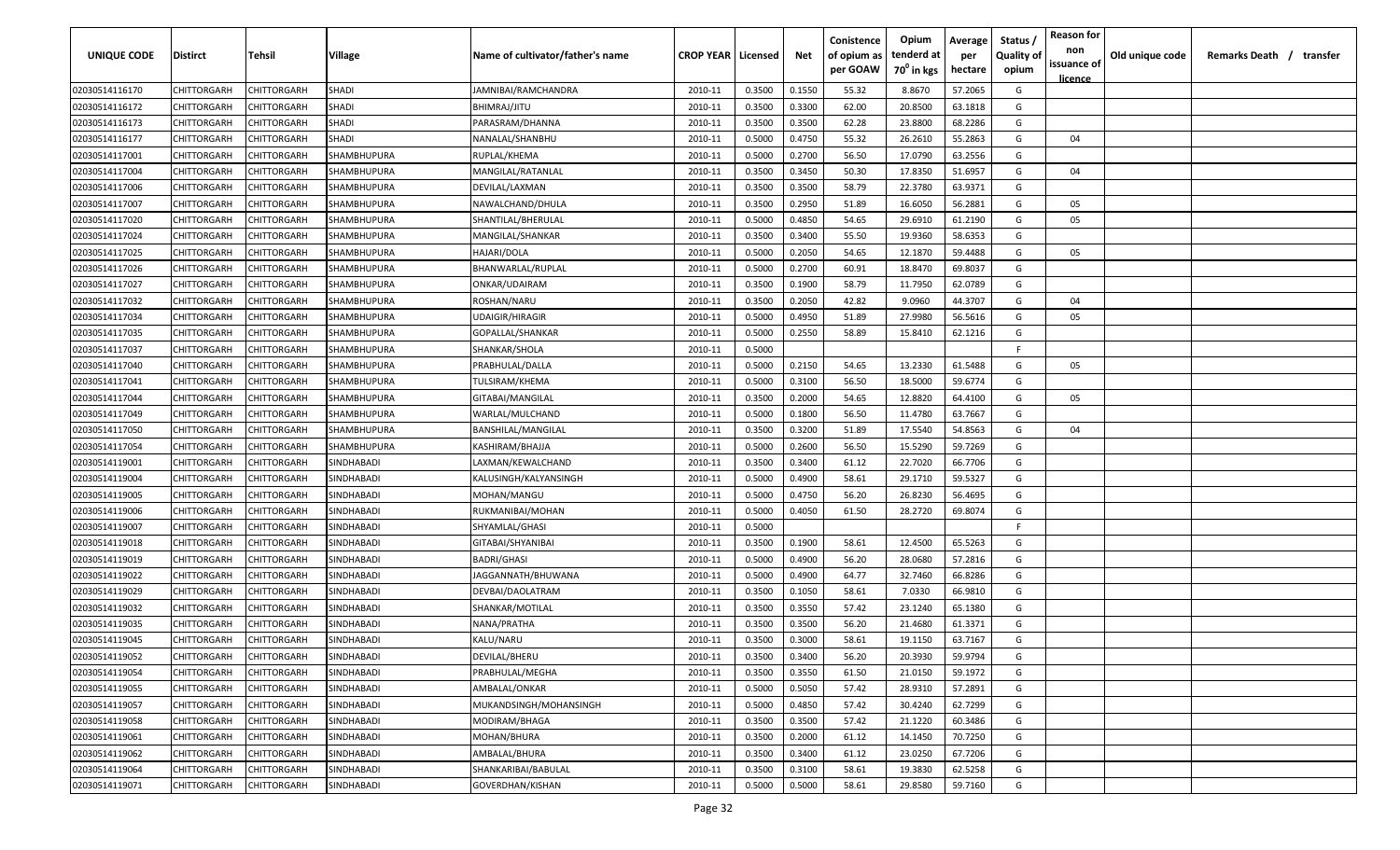| UNIQUE CODE    | Distirct           | Tehsil      | Village         | Name of cultivator/father's name | <b>CROP YEAR   Licensed</b> |        | Net    | Conistence<br>of opium as | Opium<br>tenderd at    | Average<br>per | Status /<br><b>Quality of</b> | <b>Reason for</b><br>non<br>issuance of | Old unique code | Remarks Death / transfer  |
|----------------|--------------------|-------------|-----------------|----------------------------------|-----------------------------|--------|--------|---------------------------|------------------------|----------------|-------------------------------|-----------------------------------------|-----------------|---------------------------|
|                |                    |             |                 |                                  |                             |        |        | per GOAW                  | 70 <sup>0</sup> in kgs | hectare        | opium                         | <u>licence</u>                          |                 |                           |
| 02030514121002 | CHITTORGARH        | CHITTORGARH | THIKRIYA        | BHERU/MAGNA                      | 2010-11                     | 0.5000 | 0.4700 | 56.24                     | 28.6900                | 61.0426        | G                             |                                         |                 |                           |
| 02030514121008 | CHITTORGARH        | CHITTORGARH | THIKRIYA        | BHAWARLAL/RATTA                  | 2010-11                     | 0.3500 | 0.3300 | 58.11                     | 20.0890                | 60.8758        | G                             |                                         |                 |                           |
| 02030514121017 | CHITTORGARH        | CHITTORGARH | THIKRIYA        | KAKUBAI/GHISA                    | 2010-11                     | 0.3500 | 0.2150 | 56.84                     | 13.3170                | 61.9395        | G                             |                                         |                 |                           |
| 02030514121035 | CHITTORGARH        | CHITTORGARH | THIKRIYA        | ONKAR/HEMA                       | 2010-11                     | 0.5000 | 0.3900 | 56.46                     | 23.7540                | 60.9077        | G                             |                                         |                 |                           |
| 02030514121038 | CHITTORGARH        | CHITTORGARH | THIKRIYA        | KAMALABAI/MADHUDAS               | 2010-11                     | 0.3500 | 0.2100 | 54.22                     | 12.7420                | 60.6762        | G                             | 05                                      |                 |                           |
| 02030514121050 | CHITTORGARH        | CHITTORGARH | THIKRIYA        | CHUNNILAL/DOLA                   | 2010-11                     | 0.5000 |        |                           |                        |                | E                             |                                         |                 |                           |
| 02030514121073 | CHITTORGARH        | CHITTORGARH | <b>THIKRIYA</b> | TULASIRAM/BHIMA                  | 2010-11                     | 0.3500 | 0.3450 | 58.11                     | 21.0360                | 60.9739        | G                             |                                         |                 |                           |
| 02030514121076 | CHITTORGARH        | CHITTORGARH | THIKRIYA        | KANIRAM/KALURAM                  | 2010-11                     | 0.5000 | 0.3100 | 58.11                     | 18.0810                | 58.3258        | G                             |                                         |                 |                           |
| 02030514121077 | CHITTORGARH        | CHITTORGARH | THIKRIYA        | SHANKARDAS/KALUDAS               | 2010-11                     | 0.5000 | 0.4900 | 56.24                     | 28.1760                | 57.5020        | G                             |                                         |                 |                           |
| 02030514121078 | CHITTORGARH        | CHITTORGARH | THIKRIYA        | KISHANLAL/ONKAR                  | 2010-11                     | 0.3500 | 0.3400 | 58.11                     | 20.7200                | 60.9412        | G                             |                                         |                 |                           |
| 02030514121079 | CHITTORGARH        | CHITTORGARH | THIKRIYA        | BHAWAN/BHERU                     | 2010-11                     | 0.3500 | 0.3150 | 63.63                     | 23.7610                | 75.4317        | G                             |                                         |                 |                           |
| 02030514121080 | CHITTORGARH        | CHITTORGARH | THIKRIYA        | DADAMCHAND/HAJADRI               | 2010-11                     | 0.3500 | 0.3200 | 63.63                     | 24.4430                | 76.3844        | G                             |                                         |                 |                           |
| 02030514121081 | CHITTORGARH        | CHITTORGARH | THIKRIYA        | RUKMANBAI/MANGILAL               | 2010-11                     | 0.3500 | 0.0400 | 58.11                     | 2.6650                 | 66.6250        | G                             |                                         |                 |                           |
| 02030514123002 | CHITTORGARH        | CHITTORGARH | TUMBADIYA       | NARAYAN/POKHAR                   | 2010-11                     | 0.5000 | 0.4550 | 63.95                     | 29.1610                | 64.0901        | G                             |                                         |                 |                           |
| 02030514123003 | CHITTORGARH        | CHITTORGARH | TUMBADIYA       | BHERA/POKHAR                     | 2010-11                     | 0.3500 | 0.3400 | 68.52                     | 23.9230                | 70.3618        | G                             |                                         |                 |                           |
| 02030514123004 | CHITTORGARH        | CHITTORGARH | TUMBADIYA       | SOSARBAI/HANSRAJ                 | 2010-11                     | 0.5000 | 0.4950 | 63.95                     | 33.1630                | 66.9960        | G                             |                                         |                 |                           |
| 02030514123006 | CHITTORGARH        | CHITTORGARH | TUMBADIYA       | HARLAL/TEJRAM                    | 2010-11                     | 0.5000 | 0.4250 | 68.52                     | 31.0890                | 73.1506        | G                             |                                         |                 |                           |
| 02030514123008 | CHITTORGARH        | CHITTORGARH | TUMBADIYA       | MOTIRAM/UDAIRAM                  | 2010-11                     | 0.3500 | 0.3300 | 63.95                     | 21.4320                | 64.9455        | G                             |                                         |                 |                           |
| 02030514123012 | CHITTORGARH        | CHITTORGARH | TUMBADIYA       | LAXMANLAL/CHHOGALAL              | 2010-11                     | 0.5000 | 0.4450 | 59.91                     | 26.9170                | 60.4876        | G                             |                                         |                 |                           |
| 02030514123015 | CHITTORGARH        | CHITTORGARH | TUMBADIYA       | HAJARI/GOPAL                     | 2010-11                     | 0.3500 | 0.3250 | 68.52                     | 22.5820                | 69.4831        | G                             |                                         |                 |                           |
| 02030514123023 | CHITTORGARH        | CHITTORGARH | TUMBADIYA       | KESHARBAI/KADHIRAM               | 2010-11                     | 0.3500 | 0.2200 | 32.45                     | 7.3570                 | 33.4409        |                               | 02                                      |                 |                           |
| 02030514123028 | CHITTORGARH        | CHITTORGARH | TUMBADIYA       | HEMRAJ/GEHRU                     | 2010-11                     | 0.5000 | 0.3350 | 68.52                     | 23.5120                | 70.1851        | G                             |                                         |                 |                           |
| 02030514123030 | CHITTORGARH        | CHITTORGARH | TUMBADIYA       | BALIBAI/NANDLAL                  | 2010-11                     | 0.5000 | 0.2550 | 63.95                     | 16.6450                | 65.2745        | G                             |                                         |                 |                           |
| 02030514123033 | CHITTORGARH        | CHITTORGARF | TUMBADIYA       | BHERU/SALAGRAM                   | 2010-11                     | 0.3500 | 0.2950 | 63.67                     | 20.8110                | 70.5458        | G                             |                                         |                 |                           |
| 02030514123045 | CHITTORGARH        | CHITTORGARH | TUMBADIYA       | MITTHULAL/BALU                   | 2010-11                     | 0.5000 | 0.3850 | 68.52                     | 28.2010                | 73.2494        | G                             |                                         |                 | TRANSFER/ NETAWAL MAHARAJ |
| 02030514124007 | CHITTORGARH        | CHITTORGARH | <b>JDPURA</b>   | KAJODIBAI/RATAN                  | 2010-11                     | 0.3500 | 0.3350 | 58.57                     | 21.0430                | 62.8149        | G                             |                                         |                 |                           |
| 02030514124010 | CHITTORGARH        | CHITTORGARH | JDPURA          | CHUNNIBAI/NANALAL                | 2010-11                     | 0.3500 | 0.3400 | 64.77                     | 24.0390                | 70.7029        | G                             |                                         |                 |                           |
| 02030514124014 | CHITTORGARH        | CHITTORGARH | JDPURA          | PYARIBAI/KISHANLAL               | 2010-11                     | 0.3500 | 0.3450 | 58.57                     | 22.6670                | 65.7014        | G                             |                                         |                 |                           |
| 02030514124017 | CHITTORGARH        | CHITTORGARH | JDPURA          | DEVILAL/MODA                     | 2010-11                     | 0.5000 | 0.4750 | 61.50                     | 31.7250                | 66.7895        | G                             |                                         |                 |                           |
| 02030514124022 | CHITTORGARH        | CHITTORGARH | <b>JDPURA</b>   | LAHRU/NANDA                      | 2010-11                     | 0.5000 | 0.4750 | 56.20                     | 27.6180                | 58.1432        | G                             |                                         |                 |                           |
| 02030514124023 | CHITTORGARH        | CHITTORGARH | <b>JDPURA</b>   | NOJIBAI/TULSIRAM                 | 2010-11                     | 0.5000 | 0.4950 | 64.77                     | 34.1060                | 68.9010        | G                             |                                         |                 | <b>NAME CHANGE</b>        |
| 02030514124026 | CHITTORGARH        | CHITTORGARH | <b>JDPURA</b>   | BHURA/MAGANA                     | 2010-11                     | 0.3500 | 0.3300 |                           |                        |                |                               | 02                                      |                 |                           |
| 02030514124042 | CHITTORGARH        | CHITTORGARH | <b>JDPURA</b>   | GIDHARI/CHATARBHUJ               | 2010-11                     | 0.3500 | 0.3450 | 57.22                     | 20.7220                | 60.0638        | G                             |                                         |                 |                           |
| 02030514124048 | CHITTORGARH        | CHITTORGARH | <b>JDPURA</b>   | GITABAI/NANDRAM                  | 2010-11                     | 0.3500 | 0.3400 | 61.50                     | 22.3420                | 65.7118        | G                             |                                         |                 |                           |
| 02030514124052 | CHITTORGARH        | CHITTORGARH | JDPURA          | HABUBAI/DHANRAJ                  | 2010-11                     | 0.5000 | 0.4750 | 58.57                     | 30.1130                | 63.3958        | G                             |                                         |                 |                           |
| 02030514124054 | <b>CHITTORGARH</b> | CHITTORGARH | JDPURA          | RATAN/BHERU                      | 2010-11                     | 0.5000 | 0.4250 | 58.57                     | 26.5410                | 62.4494        | G                             |                                         |                 |                           |
| 02030514124057 | CHITTORGARH        | CHITTORGARH | JDPURA          | RATANLAL/DHANNA                  | 2010-11                     | 0.5000 | 0.4250 | 57.22                     | 26.2390                | 61.7388        | G                             |                                         |                 |                           |
| 02030514124064 | <b>CHITTORGARH</b> | CHITTORGARH | JDPURA          | RAMESHCHANDRA/BHURA              | 2010-11                     | 0.5000 | 0.2000 | 64.77                     | 14.3510                | 71.7550        | G                             |                                         |                 |                           |
| 02030514124068 | <b>CHITTORGARH</b> | CHITTORGARH | JDPURA          | SHANKARLAL/LAXMAN                | 2010-11                     | 0.5000 | 0.4750 | 58.57                     | 30.1970                | 63.5726        | G                             |                                         |                 |                           |
| 02030514124079 | CHITTORGARH        | CHITTORGARH | JDPURA          | ONKARLAL/SHANKARLAL              | 2010-11                     | 0.5000 | 0.4200 | 56.41                     | 25.5940                | 60.9381        | G                             |                                         |                 |                           |
| 02030514124087 | CHITTORGARH        | CHITTORGARH | JDPURA          | PRATHVIRAJ/HAJARILAL             | 2010-11                     | 0.5000 | 0.2300 | 61.50                     | 13.6880                | 59.5130        | G                             |                                         |                 |                           |
| 02030514124089 | CHITTORGARH        | CHITTORGARH | JDPURA          | SHIVLAL/DEVILAL                  | 2010-11                     | 0.5000 | 0.4950 | 61.50                     | 32.4460                | 65.5475        | G                             |                                         |                 |                           |
| 02030514124091 | CHITTORGARH        | CHITTORGARH | JDPURA          | CHANDIBAI/HIRALAL                | 2010-11                     | 0.5000 | 0.3000 | 58.57                     | 19.3030                | 64.3433        | G                             |                                         |                 |                           |
| 02030514124094 | CHITTORGARH        | CHITTORGARH | JDPURA          | BHERULAL/BALU                    | 2010-11                     | 0.5000 | 0.4600 | 58.57                     | 29.1180                | 63.3000        | G                             |                                         |                 |                           |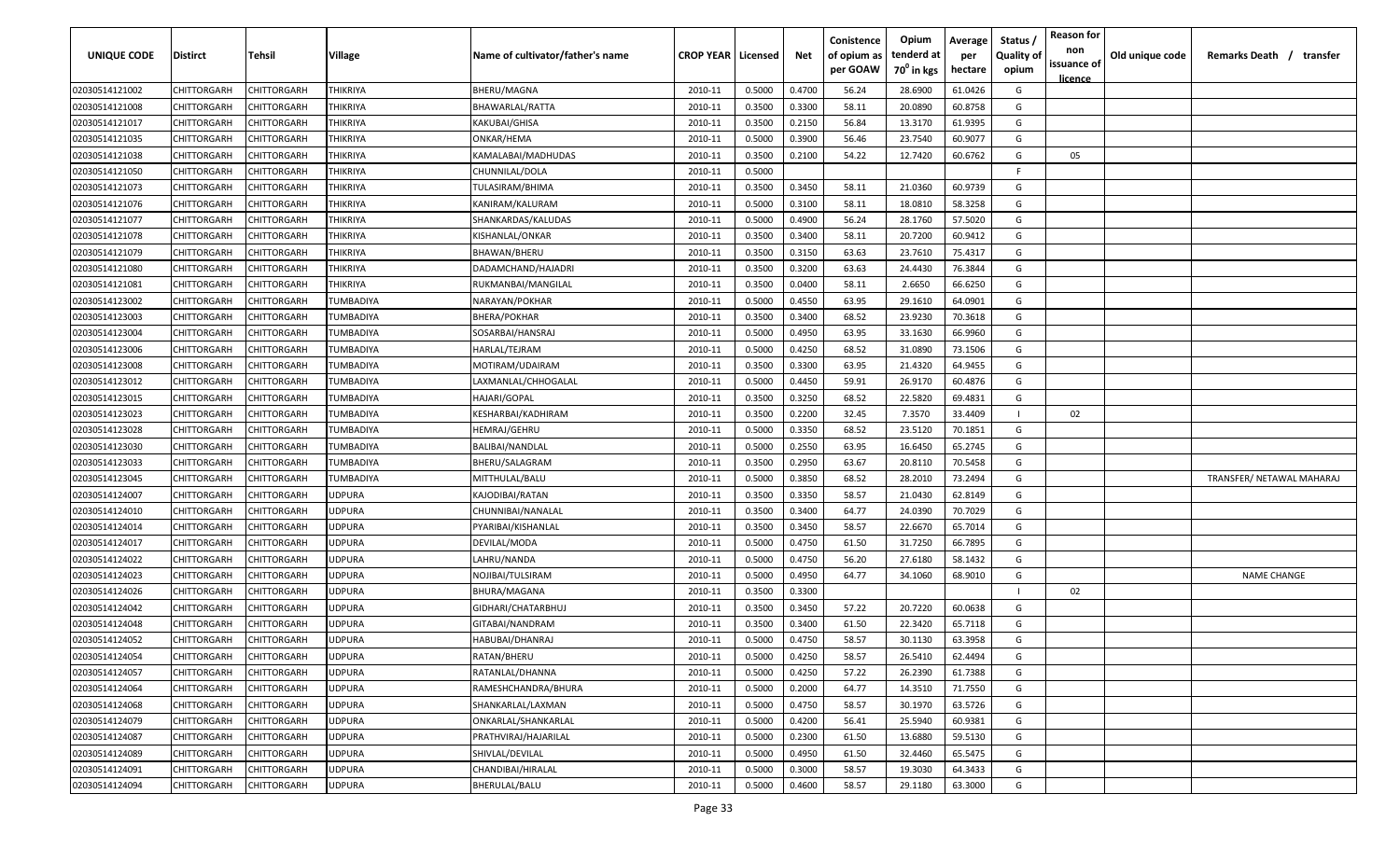| UNIQUE CODE    | Distirct           | Tehsil             | Village               | Name of cultivator/father's name | <b>CROP YEAR   Licensed</b> |        | Net    | Conistence<br>of opium as | Opium<br>tenderd at    | Average<br>per | Status /<br><b>Quality of</b> | <b>Reason for</b><br>non<br>issuance of | Old unique code | Remarks Death / transfer |
|----------------|--------------------|--------------------|-----------------------|----------------------------------|-----------------------------|--------|--------|---------------------------|------------------------|----------------|-------------------------------|-----------------------------------------|-----------------|--------------------------|
|                |                    |                    |                       |                                  |                             |        |        | per GOAW                  | 70 <sup>0</sup> in kgs | hectare        | opium                         | <u>licence</u>                          |                 |                          |
| 02030514125001 | CHITTORGARH        | CHITTORGARH        | <b>JNDARI</b>         | CHUNNILAL/AMARLAL                | 2010-11                     | 0.5000 | 0.5000 | 56.50                     | 29.9290                | 59.8580        | G                             |                                         |                 |                          |
| 02030514125002 | CHITTORGARH        | CHITTORGARH        | UNDARI                | FULCHAND/NANALAL                 | 2010-11                     | 0.5000 | 0.3250 | 58.89                     | 21.8900                | 67.3538        | G                             |                                         |                 |                          |
| 02030514125003 | CHITTORGARH        | CHITTORGARH        | UNDARI                | SHANKERLAL/CHUNNILAL             | 2010-11                     | 0.5000 | 0.4950 | 58.89                     | 31.6240                | 63.8869        | G                             |                                         |                 |                          |
| 02030514125004 | CHITTORGARH        | CHITTORGARH        | <b>JNDARI</b>         | BHANWARLAL/BHUWANA               | 2010-11                     | 0.5000 | 0.5100 | 56.39                     | 32.2230                | 63.1824        | G                             |                                         |                 |                          |
| 02030514125009 | CHITTORGARH        | CHITTORGARH        | <b>JNDARI</b>         | BANSHILAL/NANDA                  | 2010-11                     | 0.5000 | 0.2100 | 56.50                     | 12.9470                | 61.6524        | G                             |                                         |                 |                          |
| 02030514125010 | CHITTORGARH        | CHITTORGARH        | <b>JNDARI</b>         | KANHILAL/NANALAL                 | 2010-11                     | 0.5000 | 0.5050 | 56.39                     | 31.9810                | 63.3287        | G                             |                                         |                 |                          |
| 02030514125011 | CHITTORGARH        | CHITTORGARH        | <b>JNDARI</b>         | AMERCHAND/MULCHAND               | 2010-11                     | 0.5000 | 0.4800 | 53.57                     | 28.0480                | 58.4333        | G                             | 05                                      |                 |                          |
| 02030514125015 | CHITTORGARH        | CHITTORGARH        | <b>JNDARI</b>         | MODHA/PYARA                      | 2010-11                     | 0.5000 | 0.4950 | 53.57                     | 28.7360                | 58.0525        | G                             | 05                                      |                 |                          |
| 02030514126002 | CHITTORGARH        | CHITTORGARH        | <b>VIJAYPUR GHATA</b> | KALIBAI/NANALAL                  | 2010-11                     | 0.5000 | 0.4950 | 56.84                     | 29.6700                | 59.9394        | G                             |                                         |                 |                          |
| 02030514126003 | CHITTORGARH        | CHITTORGARH        | VIJAYPUR GHATA        | KAMALABAI/GOPI                   | 2010-11                     | 0.5000 | 0.2450 | 56.85                     | 14.5130                | 59.2367        | G                             |                                         |                 |                          |
| 02030514126005 | CHITTORGARH        | CHITTORGARH        | VIJAYPUR GHATA        | NANALAL/DEVILAL                  | 2010-11                     | 0.5000 | 0.5100 | 52.71                     | 28.0870                | 55.0725        | G                             | 04                                      |                 |                          |
| 02030514126009 | CHITTORGARH        | CHITTORGARH        | VIJAYPUR GHATA        | BHAGAWATILAL/RUPLAL              | 2010-11                     | 0.5000 | 0.5100 | 56.84                     | 31.9770                | 62.7000        | G                             |                                         |                 |                          |
| 02030514126010 | CHITTORGARH        | CHITTORGARH        | VIJAYPUR GHATA        | BADAMBAI/KANHAIYALAL             | 2010-11                     | 0.5000 | 0.5000 | 61.65                     | 32.6830                | 65.3660        | G                             |                                         |                 |                          |
| 02030514126011 | CHITTORGARH        | CHITTORGARH        | VIJAYPUR GHATA        | DEVI/RAMA                        | 2010-11                     | 0.3500 | 0.3550 | 61.10                     | 23.2790                | 65.5746        | G                             |                                         |                 |                          |
| 02030514126013 | CHITTORGARH        | CHITTORGARH        | VIJAYPUR GHATA        | KELIBAI/HAJARI                   | 2010-11                     | 0.3500 | 0.3450 | 58.71                     | 20.8760                | 60.5101        | G                             |                                         |                 |                          |
| 02030514126020 | CHITTORGARH        | CHITTORGARH        | <b>VIJAYPUR GHATA</b> | DEVILAL/MANGU                    | 2010-11                     | 0.5000 | 0.5000 | 56.84                     | 28.8750                | 57.7500        | G                             |                                         |                 |                          |
| 02030514126022 | CHITTORGARH        | CHITTORGARH        | <b>VIJAYPUR GHATA</b> | DURGASINGH/RUPSINGH              | 2010-11                     | 0.5000 | 0.5050 | 58.71                     | 30.7980                | 60.9861        | G                             |                                         |                 |                          |
| 02030514126029 | CHITTORGARH        | CHITTORGARH        | <b>VIJAYPUR GHATA</b> | RAGHUVIEERSINGH/NARAYAN          | 2010-11                     | 0.5000 | 0.4750 | 61.65                     | 31.0980                | 65.4695        | G                             |                                         |                 |                          |
| 02030514126030 | CHITTORGARH        | CHITTORGARH        | VIJAYPUR GHATA        | KAILASH/BHURA                    | 2010-11                     | 0.5000 | 0.2450 | 56.84                     | 14.9490                | 61.0163        | G                             |                                         |                 |                          |
| 02030514126031 | CHITTORGARH        | CHITTORGARH        | <b>VIJAYPUR GHATA</b> | SOHAN/BHERA                      | 2010-11                     | 0.5000 | 0.4850 | 56.85                     | 29.4400                | 60.7010        | G                             |                                         |                 |                          |
| 02030514126036 | CHITTORGARH        | CHITTORGARH        | <b>VIJAYPUR GHATA</b> | MOHAN/GOKAL                      | 2010-11                     | 0.5000 | 0.5050 | 56.85                     | 29.4320                | 58.2812        | G                             |                                         |                 |                          |
| 02030514126037 | CHITTORGARH        | CHITTORGARH        | <b>VIJAYPUR GHATA</b> | GOPI/KALU                        | 2010-11                     | 0.5000 | 0.5050 | 61.84                     | 33.9500                | 67.2277        | G                             |                                         |                 |                          |
| 02030514126040 | CHITTORGARH        | CHITTORGARH        | <b>VIJAYPUR GHATA</b> | GHISU/KAJOD                      | 2010-11                     | 0.5000 | 0.5050 | 61.65                     | 33.4410                | 66.2198        | G                             |                                         |                 |                          |
| 02030514126041 | CHITTORGARH        | CHITTORGARH        | <b>VIJAYPUR GHATA</b> | RODA/KAJOD                       | 2010-11                     | 0.5000 | 0.4650 | 58.71                     | 30.1010                | 64.7333        | G                             |                                         |                 |                          |
| 02030514126042 | CHITTORGARH        | CHITTORGARH        | <b>VIJAYPUR GHATA</b> | MADHO/GOPI                       | 2010-11                     | 0.3500 | 0.3500 | 59.08                     | 20.8720                | 59.6343        | G                             |                                         |                 |                          |
| 02030514126043 | CHITTORGARH        | CHITTORGARH        | VIJAYPUR GHATA        | KHYALI/SOHAN                     | 2010-11                     | 0.3500 | 0.3150 | 61.65                     | 20.7060                | 65.7333        | G                             |                                         |                 |                          |
| 02030514126044 | CHITTORGARH        | CHITTORGARH        | VIJAYPUR GHATA        | KISHAN/BHURA                     | 2010-11                     | 0.5000 | 0.4050 | 59.08                     | 24.7040                | 60.9975        | G                             |                                         |                 |                          |
| 02030514126045 | CHITTORGARH        | CHITTORGARH        | VIJAYPUR GHATA        | NANDSINGH/BALMUKAND              | 2010-11                     | 0.3500 | 0.3350 | 59.08                     | 21.3790                | 63.8179        | G                             |                                         |                 |                          |
| 02030514126046 | CHITTORGARH        | CHITTORGARH        | VIJAYPUR GHATA        | KARANSINGH/CHATURBHUJ            | 2010-11                     | 0.5000 | 0.4450 | 50.75                     | 23.8240                | 53.5371        | G                             | 04                                      |                 |                          |
| 02030514126048 | CHITTORGARH        | CHITTORGARH        | VIJAYPUR GHATA        | KANKUBAI/BHOLIRAM                | 2010-11                     | 0.3500 | 0.3450 | 61.65                     | 21.3660                | 61.9304        | G                             |                                         |                 |                          |
| 02030514126049 | CHITTORGARH        | CHITTORGARH        | VIJAYPUR GHATA        | RATAN/KANHAIYA                   | 2010-11                     | 0.3500 | 0.3500 | 56.84                     | 20.8360                | 59.5314        | G                             |                                         |                 |                          |
| 02030514126050 | CHITTORGARH        | CHITTORGARH        | VIJAYPUR GHATA        | RUPLAL/KISHANA                   | 2010-11                     | 0.5000 | 0.2500 | 58.71                     | 14.9040                | 59.6160        | G                             |                                         |                 |                          |
| 02030514126052 | CHITTORGARH        | CHITTORGARH        | VIJAYPUR GHATA        | GOPALSINGH/RADHAKISHAN           | 2010-11                     | 0.3500 | 0.3450 | 52.71                     | 18.3360                | 53.1478        | G                             | 04                                      |                 |                          |
| 02030514126053 | CHITTORGARH        | CHITTORGARH        | VIJAYPUR GHATA        | SATYANARAYAN/CHOTU               | 2010-11                     | 0.5000 | 0.2450 | 56.85                     | 14.5290                | 59.3020        | G                             |                                         |                 |                          |
| 02030514126054 | CHITTORGARH        | CHITTORGARH        | VIJAYPUR GHATA        | GITABAI/GIRDHARI                 | 2010-11                     | 0.3500 | 0.3450 | 58.71                     | 21.6470                | 62.7449        | G                             |                                         |                 |                          |
| 02030514126055 | <b>CHITTORGARH</b> | <b>CHITTORGARH</b> | <b>VIJAYPUR GHATA</b> | FATEHSINGH/MEGHSINGH             | 2010-11                     | 0.3500 | 0.2150 | 52.71                     | 11.2570                | 52.3581        | G                             | 04                                      |                 |                          |
| 02030514126057 | CHITTORGARH        | CHITTORGARH        | VIJAYPUR GHATA        | KEDAR/CHOTU                      | 2010-11                     | 0.3500 | 0.3500 | 52.71                     | 18.4790                | 52.7971        | G                             | 04                                      |                 |                          |
| 02030514126058 | <b>CHITTORGARH</b> | CHITTORGARH        | <b>VIJAYPUR GHATA</b> | KISHAN/CHOTU                     | 2010-11                     | 0.3500 | 0.3650 | 52.71                     | 19.5180                | 53.4740        | G                             | 04                                      |                 |                          |
| 02030514126064 | <b>CHITTORGARH</b> | CHITTORGARH        | <b>VIJAYPUR GHATA</b> | AMRA/HIRALAL                     | 2010-11                     | 0.3500 | 0.3300 | 58.71                     | 20.5740                | 62.3455        | G                             |                                         |                 |                          |
| 02030514126065 | CHITTORGARH        | CHITTORGARH        | VIJAYPUR GHATA        | NARAYANSINGH/MEGHSINGH           | 2010-11                     | 0.3500 | 0.3450 | 61.65                     | 24.0610                | 69.7420        | G                             |                                         |                 |                          |
| 02030514126068 | CHITTORGARH        | CHITTORGARH        | <b>VIJAYPUR GHATA</b> | KAILASHRAM/NANURAM               | 2010-11                     | 0.5000 | 0.5150 | 50.75                     | 28.0000                | 54.3689        | G                             | 04                                      |                 |                          |
| 02030514126069 | CHITTORGARH        | CHITTORGARH        | VIJAYPUR GHATA        | SATYANARAYAN/RATAN               | 2010-11                     | 0.3500 | 0.3500 | 59.08                     | 21.4970                | 61.4200        | G                             |                                         |                 |                          |
| 02030514126071 | CHITTORGARH        | CHITTORGARH        | VIJAYPUR GHATA        | KALU/BHOLIRAM                    | 2010-11                     | 0.3500 | 0.2000 | 61.65                     | 12.6820                | 63.4100        | G                             |                                         |                 |                          |
| 02030514126073 | CHITTORGARH        | CHITTORGARH        | VIJAYPUR GHATA        | LALU/GOPI                        | 2010-11                     | 0.5000 | 0.5050 | 52.95                     | 27.2160                | 53.8931        | G                             | 04                                      |                 |                          |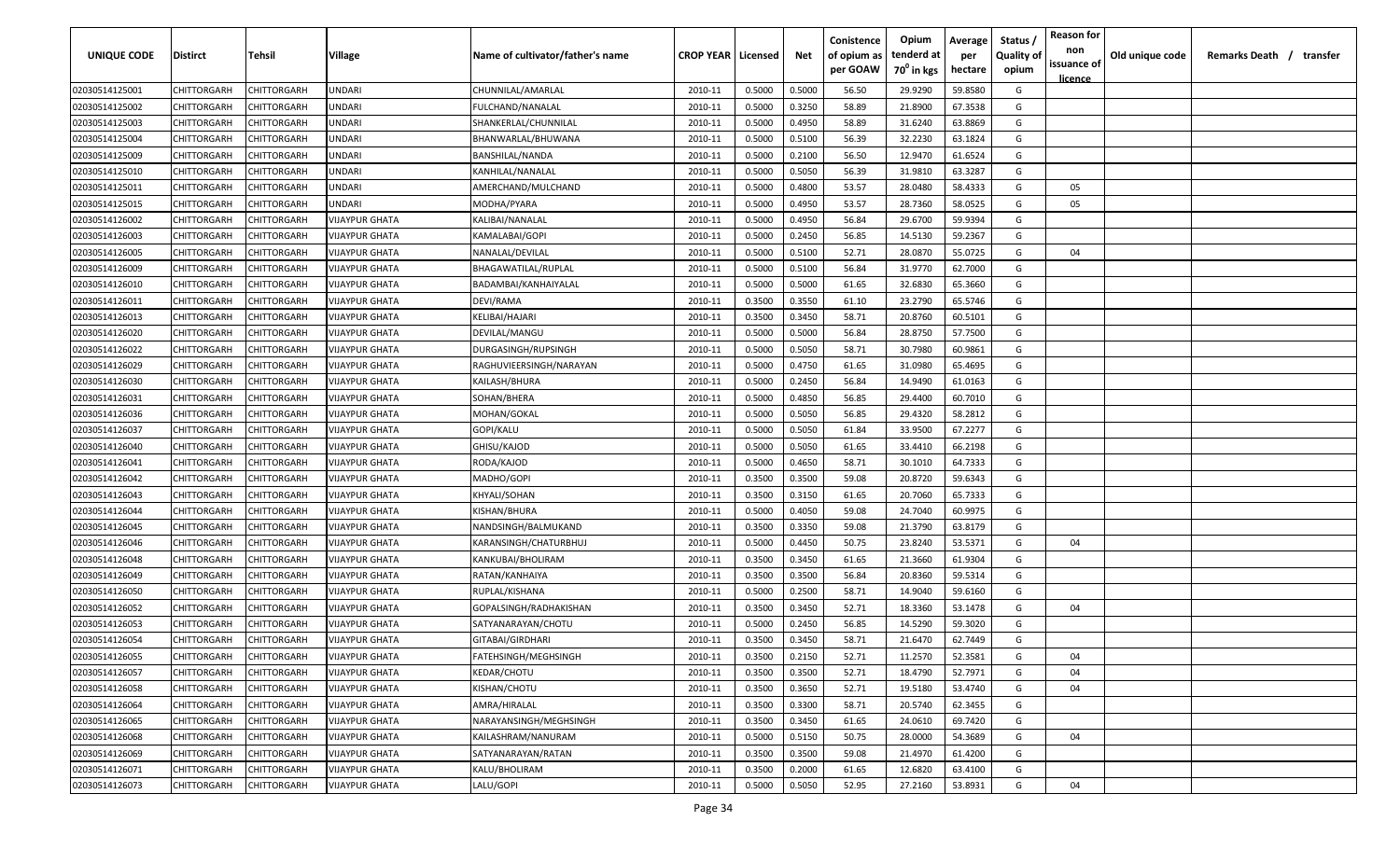| <b>UNIQUE CODE</b> | <b>Distirct</b>    | <b>Tehsil</b>   | Village               | Name of cultivator/father's name | <b>CROP YEAR   Licensed</b> |        | Net    | Conistence<br>of opium as<br>per GOAW | Opium<br>tenderd at<br>70 <sup>0</sup> in kgs | Average<br>per<br>hectare | Status /<br><b>Quality of</b><br>opium | <b>Reason for</b><br>non<br>issuance of | Old unique code | Remarks Death /<br>transfer |
|--------------------|--------------------|-----------------|-----------------------|----------------------------------|-----------------------------|--------|--------|---------------------------------------|-----------------------------------------------|---------------------------|----------------------------------------|-----------------------------------------|-----------------|-----------------------------|
| 02030514126074     | <b>CHITTORGARH</b> | CHITTORGARH     | <b>VIJAYPUR GHATA</b> | KALANBAI/SITARAM                 | 2010-11                     | 0.3500 | 0.3550 | 56.85                                 | 21.0180                                       | 59.2056                   | G                                      | licence                                 |                 |                             |
| 02030514126077     | CHITTORGARH        | CHITTORGARH     | VIJAYPUR GHATA        | SAVAIRAM/GOKAL                   | 2010-11                     | 0.5000 | 0.4900 | 54.74                                 | 28.0430                                       | 57.2306                   | G                                      | 05                                      |                 |                             |
| 02030514126078     | CHITTORGARH        | CHITTORGARH     | VIJAYPUR GHATA        | MADAN/BHAGIRATH                  | 2010-11                     | 0.5000 | 0.4500 | 63.13                                 | 28.0750                                       | 62.3889                   | G                                      |                                         |                 |                             |
| 02030514126079     | CHITTORGARH        | CHITTORGARH     | VIJAYPUR GHATA        | JITMAL/SOHAN                     | 2010-11                     | 0.5000 | 0.4700 | 50.75                                 | 24.3530                                       | 51.8149                   | G                                      | 04                                      |                 |                             |
| 02030514126081     | CHITTORGARH        | CHITTORGARH     | <b>VIJAYPUR GHATA</b> | GHANSHYAM/GHASEDIYA              | 2010-11                     | 0.5000 | 0.4900 | 56.84                                 | 28.8830                                       | 58.9449                   | G                                      |                                         |                 |                             |
| 02030515003001     | <b>CHITTORGARH</b> | <b>BHADESAR</b> | AANTRI                | <b>BHAGWAN / GOKUL</b>           | 2010-11                     | 0.3500 | 0.3400 | 56.09                                 | 19.7840                                       | 58.1882                   | G                                      |                                         | 02030515091073  | <b>TRANSFER/ NAHARGARH</b>  |
| 02030515003002     | CHITTORGARH        | BHADESAR        | AANTRI                | UDA / TEKA                       | 2010-11                     | 0.5000 | 0.1050 | 67.39                                 | 8.3080                                        | 79.1238                   | G                                      |                                         | 02030515091075  | TRANSFER/NAHARGARH          |
| 02030515003003     | <b>CHITTORGARI</b> | BHADESAR        | AANTRI                | LAKHAMA / NATHU                  | 2010-11                     | 0.5000 | 0.1450 | 56.09                                 | 9.1830                                        | 63.3310                   | G                                      |                                         | 02030515091074  | TRANSFER/NAHARGARH          |
| 02030515003006     | CHITTORGARH        | <b>BHADESAR</b> | AANTRI                | KISHANA / TEKA                   | 2010-11                     | 0.5000 | 0.3750 | 52.54                                 | 22.1870                                       | 59.1653                   | G                                      | 05                                      | 02030515091076  | TRANSFER                    |
| 02030515003007     | CHITTORGARH        | <b>BHADESAR</b> | AANTRI                | NARAYANI / GOKUL                 | 2010-11                     | 0.5000 | 0.2500 | 52.54                                 | 15.2670                                       | 61.0680                   | G                                      | 05                                      | 02030515091069  | TRANSFER                    |
| 02030515003012     | CHITTORGARH        | BHADESAR        | AANTRI                | RATANLAL / CHOGA                 | 2010-11                     | 0.5000 | 0.4900 | 56.09                                 | 28.2610                                       | 57.6755                   | G                                      |                                         | 02030515091022  | TRANSFER                    |
| 02030515003013     | CHITTORGARH        | BHADESAR        | AANTRI                | BHERULAL / SHANKER               | 2010-11                     | 0.5000 | 0.2150 | 56.09                                 | 13.5740                                       | 63.1349                   | G                                      |                                         | 02030515091082  | <b>RANSFER</b>              |
| 02030515008010     | CHITTORGARH        | BHADESAR        | ANKYA                 | MAGNA / NANA                     | 2010-11                     | 0.3500 | 0.3500 | 46.86                                 | 18.5300                                       | 52.9429                   | G                                      | 04                                      |                 |                             |
| 02030515008012     | CHITTORGARH        | <b>BHADESAR</b> | ANKYA                 | NANURAM / MAGGA                  | 2010-11                     | 0.5000 | 0.4700 | 46.86                                 | 24.3870                                       | 51.8872                   |                                        | 02                                      |                 |                             |
| 02030515008019     | CHITTORGARH        | <b>BHADESAR</b> | ANKYA                 | <b>BHERULAL / UDAILAL</b>        | 2010-11                     | 0.3500 | 0.3500 | 56.16                                 | 23.0020                                       | 65.7200                   | G                                      |                                         |                 |                             |
| 02030515008023     | CHITTORGARI        | BHADESAR        | ANKYA                 | BHERU / CHHOGA                   | 2010-11                     | 0.5000 | 0.4950 | 46.86                                 | 25.2040                                       | 50.9172                   |                                        | 02                                      |                 |                             |
| 02030515008033     | <b>CHITTORGARH</b> | <b>BHADESAR</b> | ANKYA                 | SHOBHALAL / RAMLAL               | 2010-11                     | 0.5000 | 0.4550 | 46.86                                 | 22.4390                                       | 49.3165                   | G                                      | 04                                      |                 |                             |
| 02030515008035     | CHITTORGARH        | <b>BHADESAR</b> | ANKYA                 | NARAYAN / GHUMAN                 | 2010-11                     | 0.5000 | 0.4000 | 53.25                                 | 21.8710                                       | 54.6775                   | G                                      | 04                                      | 02030515075073  | TRANSFER                    |
| 02030515010005     | CHITTORGARH        | <b>BHADESAR</b> | ASAWARA               | SHANKARLAL / SHOBHALAL           | 2010-11                     | 0.5000 | 0.3350 | 59.91                                 | 20.5230                                       | 61.2627                   | G                                      |                                         |                 | TRANSFER/ NANNANA           |
| 02030515010011     | CHITTORGARH        | <b>BHADESAR</b> | ASAWARA               | TARACHAND / UDA                  | 2010-11                     | 0.5000 | 0.4550 | 49.88                                 | 25.8310                                       | 56.7714                   | G                                      | 05                                      |                 |                             |
| 02030515010037     | CHITTORGARH        | <b>BHADESAR</b> | ASAWARA               | <b>BAGDIRAM / HAMERA</b>         | 2010-11                     | 0.3500 |        |                                       |                                               |                           | -F.                                    |                                         |                 | TRANSFER/DELWAS             |
| 02030515010044     | CHITTORGARH        | <b>BHADESAR</b> | ASAWARA               | MOHANLAL / HIRALAL               | 2010-11                     | 0.3500 | 0.3650 | 48.48                                 | 18.9760                                       | 51.9890                   | G                                      | 04                                      |                 |                             |
| 02030515010045     | CHITTORGARH        | <b>BHADESAR</b> | ASAWARA               | DUNGA / HJARI REBARI             | 2010-11                     | 0.5000 | 0.4050 | 55.48                                 | 23.4600                                       | 57.9259                   | G                                      | 08                                      | 02030515064043  | TRANSFER                    |
| 02030515010047     | CHITTORGARH        | <b>BHADESAR</b> | ASAWARA               | <b>KERA / PRATAP</b>             | 2010-11                     | 0.3500 | 0.3500 | 48.98                                 | 4.8350                                        | 13.8143                   | G                                      | 04                                      |                 |                             |
| 02030515010048     | CHITTORGARH        | <b>BHADESAR</b> | ASAWARA               | GANGABAI/UDA                     | 2010-11                     | 0.3500 | 0.2950 | 55.48                                 | 16.0020                                       | 54.2441                   | G                                      | 04                                      |                 |                             |
| 02030515010049     | CHITTORGARH        | BHADESAR        | ASAWARA               | RADHIBAI/DHANRAJ                 | 2010-11                     | 0.3500 | 0.3200 | 51.23                                 | 17.5720                                       | 54.9125                   | G                                      | 04                                      |                 |                             |
| 02030515010050     | <b>CHITTORGARH</b> | <b>BHADESAR</b> | ASAWARA               | BAGDIRAM/SHAMBHU                 | 2010-11                     | 0.3500 | 0.3600 | 43.38                                 | 16.8000                                       | 46.6667                   | G                                      | 04                                      |                 |                             |
| 02030515011001     | <b>CHITTORGARH</b> | BHADESAR        | BAGUND                | PREMSHANKAR / GOPILAL            | 2010-11                     | 0.3500 | 0.2000 | 59.68                                 | 13.2920                                       | 66.4600                   | G                                      |                                         |                 |                             |
| 02030515011002     | CHITTORGARI        | BHADESAR        | BAGUND                | GEHARILAL / KISHNA               | 2010-11                     | 0.3500 | 0.3300 | 55.53                                 | 19.5860                                       | 59.3515                   | G                                      |                                         |                 |                             |
| 02030515011003     | CHITTORGARH        | BHADESAR        | <b>BAGUND</b>         | GANGABAI / RAMA                  | 2010-11                     | 0.5000 | 0.4750 | 59.68                                 | 31.6820                                       | 66.6989                   | G                                      |                                         |                 |                             |
| 02030515011005     | CHITTORGARF        | BHADESAR        | <b>BAGUND</b>         | KISHANLAL / GOKAL                | 2010-11                     | 0.3500 | 0.3400 | 59.68                                 | 22.7470                                       | 66.9029                   | G                                      |                                         |                 | <b>NAME CHANGE</b>          |
| 02030515011007     | CHITTORGARH        | BHADESAR        | <b>BAGUND</b>         | ONKAR / GAMER                    | 2010-11                     | 0.3500 | 0.3400 | 59.18                                 | 23.1130                                       | 67.9794                   | G                                      |                                         |                 |                             |
| 02030515011008     | CHITTORGARH        | BHADESAR        | BAGUND                | AMARCHAND / TODU                 | 2010-11                     | 0.3500 | 0.3300 | 57.05                                 | 20.6850                                       | 62.6818                   | G                                      |                                         |                 |                             |
| 02030515011013     | CHITTORGARI        | <b>BHADESAR</b> | <b>BAGUND</b>         | SHANKAR / RAMLAL                 | 2010-11                     | 0.3500 | 0.3500 | 63.75                                 | 25.7280                                       | 73.5086                   | G                                      |                                         |                 |                             |
| 02030515011015     | CHITTORGARH        | <b>BHADESAR</b> | BAGUND                | <b>BHIMRAJ / BHAWSINGH</b>       | 2010-11                     | 0.3500 | 0.3450 | 56.51                                 | 20.7960                                       | 60.2783                   | G                                      |                                         |                 |                             |
| 02030515011016     | CHITTORGARH        | <b>BHADESAR</b> | <b>BAGUND</b>         | NANDUBAI / MADHODAS              | 2010-11                     | 0.3500 | 0.3350 | 51.22                                 | 18.7830                                       | 56.0687                   | G                                      | 05                                      |                 |                             |
| 02030515011017     | CHITTORGARH        | <b>BHADESAR</b> | BAGUND                | GANGABAI / UDAIRAM               | 2010-11                     | 0.3500 | 0.3400 | 56.51                                 | 7.2090                                        | 21.2029                   | G                                      | 04                                      |                 |                             |
| 02030515011019     | CHITTORGARH        | <b>BHADESAR</b> | BAGUND                | PRATAP / BHAGAWAN                | 2010-11                     | 0.3500 | 0.3400 | 56.51                                 | 20.3520                                       | 59.8588                   | G                                      |                                         |                 |                             |
| 02030515011024     | CHITTORGARH        | <b>BHADESAR</b> | BAGUND                | BHERU / KISHANA MALI I           | 2010-11                     | 0.3500 | 0.3450 | 59.68                                 | 23.7530                                       | 68.8493                   | G                                      |                                         |                 |                             |
| 02030515011026     | CHITTORGARH        | <b>BHADESAR</b> | <b>BAGUND</b>         | GHASI / KHETA                    | 2010-11                     | 0.3500 | 0.3200 | 57.05                                 | 18.3540                                       | 57.3563                   | G                                      |                                         |                 |                             |
| 02030515011027     | CHITTORGARH        | <b>BHADESAR</b> | BAGUND                | JAMANALAL / KISHOR               | 2010-11                     | 0.5000 | 0.5000 | 59.68                                 | 32.0650                                       | 64.1300                   | G                                      |                                         |                 |                             |
| 02030515011028     | CHITTORGARH        | <b>BHADESAR</b> | <b>BAGUND</b>         | RUPA / KHETA                     | 2010-11                     | 0.3500 | 0.3300 | 60.54                                 | 20.3850                                       | 61.7727                   | G                                      |                                         |                 |                             |
| 02030515011029     | <b>CHITTORGARH</b> | <b>BHADESAR</b> | BAGUND                | DEUBAI / BHERU                   | 2010-11                     | 0.3500 | 0.3400 | 63.75                                 | 23.4960                                       | 69.1059                   | G                                      |                                         |                 |                             |
| 02030515011034     | CHITTORGARH        | <b>BHADESAR</b> | BAGUND                | HARLAL / SHOLAL                  | 2010-11                     | 0.5000 | 0.4750 | 59.77                                 | 31.2960                                       | 65.8863                   | G                                      |                                         |                 |                             |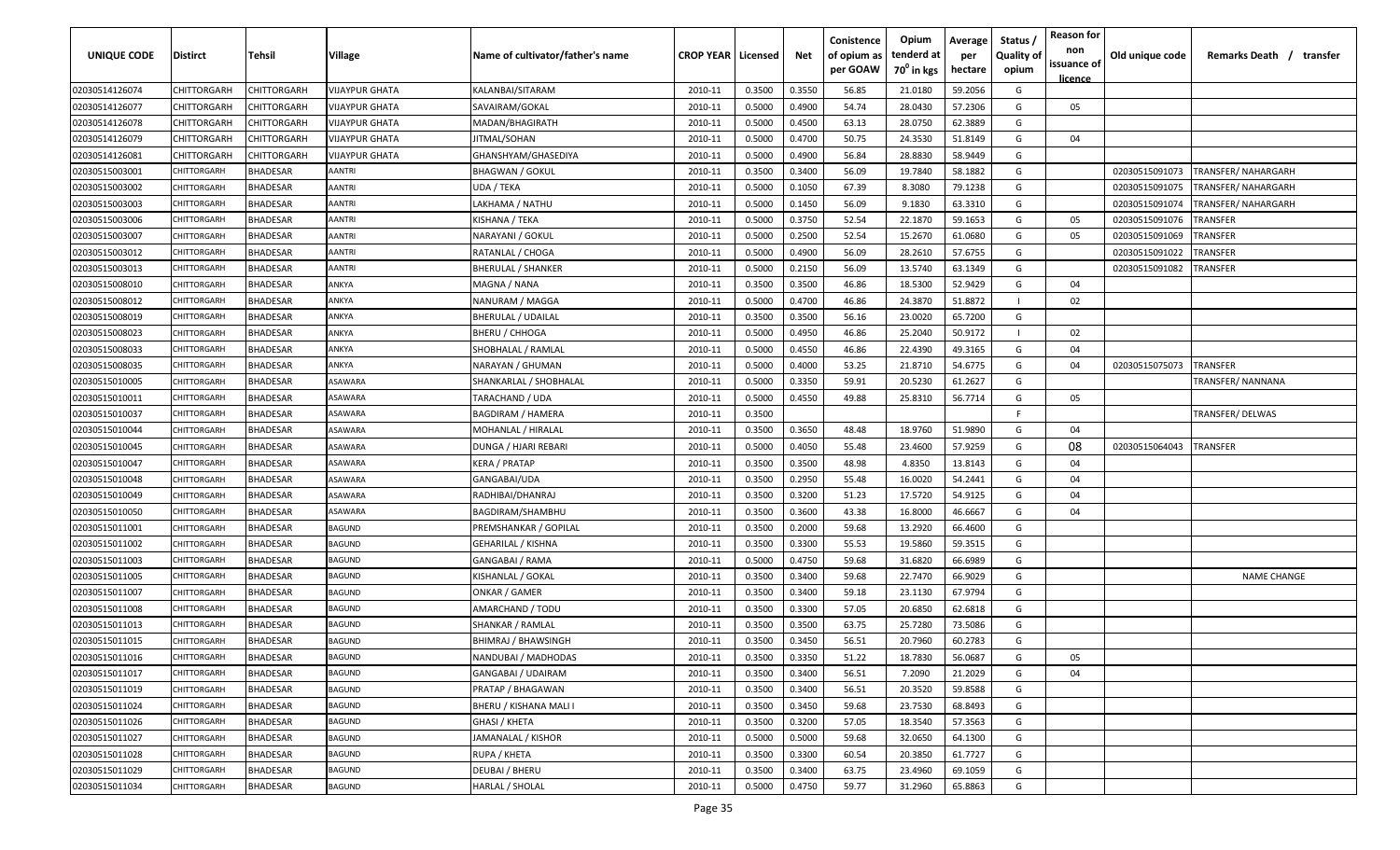| <b>UNIQUE CODE</b> | Distirct           | Tehsil          | Village            | Name of cultivator/father's name | <b>CROP YEAR Licensed</b> |        | Net    | Conistence<br>of opium as<br>per GOAW | Opium<br>tenderd at<br>70 <sup>0</sup> in kgs | Average<br>per<br>hectare | Status /<br><b>Quality of</b><br>opium | <b>Reason for</b><br>non<br>issuance of<br><u>licence</u> | Old unique code | Remarks Death / transfer |
|--------------------|--------------------|-----------------|--------------------|----------------------------------|---------------------------|--------|--------|---------------------------------------|-----------------------------------------------|---------------------------|----------------------------------------|-----------------------------------------------------------|-----------------|--------------------------|
| 02030515011038     | CHITTORGARH        | <b>BHADESAR</b> | BAGUND             | SHANKER/KHURAJ                   | 2010-11                   | 0.3500 | 0.3400 | 56.51                                 | 22.0790                                       | 64.9382                   | G                                      |                                                           |                 |                          |
| 02030515011040     | CHITTORGARH        | BHADESAR        | BAGUND             | <b>MEHATAB / HIRA</b>            | 2010-11                   | 0.3500 | 0.3350 | 50.62                                 | 18.9390                                       | 56.5343                   | G                                      | 05                                                        |                 |                          |
| 02030515011044     | CHITTORGARH        | BHADESAR        | BAGUND             | RAMLAL / BHAGAWAN                | 2010-11                   | 0.5000 | 0.4750 | 59.68                                 | 29.1320                                       | 61.3305                   | G                                      |                                                           |                 |                          |
| 02030515011052     | CHITTORGARH        | BHADESAR        | BAGUND             | ANCHIBAI / KISHANA               | 2010-11                   | 0.5000 | 0.2900 | 59.68                                 | 19.1570                                       | 66.0586                   | G                                      |                                                           |                 |                          |
| 02030515011055     | <b>CHITTORGARH</b> | BHADESAR        | BAGUND             | MANGILAL / BHAGAWANLAL JAT       | 2010-11                   | 0.3500 | 0.3300 | 46.61                                 | 2.8830                                        | 8.7364                    | G                                      | 04                                                        |                 |                          |
| 02030515011065     | <b>CHITTORGARH</b> | <b>BHADESAR</b> | BAGUND             | <b>GOPIDAS / MANGIDAS</b>        | 2010-11                   | 0.3500 | 0.0950 | 57.05                                 | 5.6810                                        | 59.8000                   | G                                      |                                                           |                 |                          |
| 02030515011066     | <b>CHITTORGARH</b> | BHADESAR        | BAGUND             | BHERU / KISHANA                  | 2010-11                   | 0.3500 | 0.1200 | 59.68                                 | 8.0060                                        | 66.7167                   | G                                      |                                                           |                 |                          |
| 02030515011067     | <b>CHITTORGARH</b> | BHADESAR        | BAGUND             | UDAIRAM / ONKAR                  | 2010-11                   | 0.3500 | 0.3450 | 60.54                                 | 22.9360                                       | 66.4812                   | G                                      | 01                                                        |                 |                          |
| 02030515011068     | CHITTORGARH        | BHADESAR        | <b>BAGUND</b>      | HAGAMIBAI/KALU                   | 2010-11                   | 0.3500 | 0.1100 | 59.68                                 | 7.6480                                        | 69.5273                   | G                                      |                                                           |                 |                          |
| 02030515011069     | CHITTORGARH        | BHADESAR        | BAGUND             | AMARCHAND / BHAGAWAN             | 2010-11                   | 0.3500 | 0.3250 | 59.68                                 | 21.2290                                       | 65.3200                   | G                                      |                                                           |                 |                          |
| 02030515011070     | CHITTORGARF        | BHADESAR        | BAGUND             | LEHARIBAI / NOLA                 | 2010-11                   | 0.3500 | 0.3300 | 57.05                                 | 20.6360                                       | 62.5333                   | G                                      |                                                           |                 | <b>NAME CHANGE</b>       |
| 02030515013001     | CHITTORGARH        | BHADESAR        | <b>BALNATHPURA</b> | SHAMBHU / JEETU                  | 2010-11                   | 0.5000 | 0.4950 | 63.88                                 | 34.9970                                       | 70.7010                   | G                                      |                                                           |                 |                          |
| 02030515013005     | CHITTORGARH        | <b>BHADESAR</b> | BALNATHPURA        | RAMSUKH / NAGJI                  | 2010-11                   | 0.3500 | 0.3500 | 57.13                                 | 21.2850                                       | 60.8143                   | G                                      |                                                           |                 |                          |
| 02030515013007     | CHITTORGARH        | <b>BHADESAR</b> | <b>BALNATHPURA</b> | NANDRAM / GOPI                   | 2010-11                   | 0.5000 | 0.2100 | 56.82                                 | 12.3710                                       | 58.9095                   | G                                      |                                                           |                 |                          |
| 02030515013013     | CHITTORGARH        | <b>BHADESAR</b> | <b>BALNATHPURA</b> | AMRIBAI/BHURA                    | 2010-11                   | 0.3500 | 0.3350 | 57.13                                 | 21.0970                                       | 62.9761                   | G                                      |                                                           |                 |                          |
| 02030515013019     | CHITTORGARH        | <b>BHADESAR</b> | BALNATHPURA        | SHAMBHU / CHAMPA / VENA          | 2010-11                   | 0.5000 | 0.3850 | 64.91                                 | 25.4080                                       | 65.9948                   | G                                      |                                                           |                 | <b>NAME CHANGE</b>       |
| 02030515013022     | CHITTORGARH        | <b>BHADESAR</b> | BALNATHPURA        | MADHU / PARTHU                   | 2010-11                   | 0.5000 |        |                                       |                                               |                           | F.                                     |                                                           |                 |                          |
| 02030515013025     | CHITTORGARH        | <b>BHADESAR</b> | BALNATHPURA        | <b>BANSHILAL / PYARAJI</b>       | 2010-11                   | 0.5000 | 0.4600 | 56.81                                 | 27.9640                                       | 60.7913                   | G                                      |                                                           |                 |                          |
| 02030515013029     | CHITTORGARH        | BHADESAR        | BALNATHPURA        | SHANKAR / NANDRAM JAT            | 2010-11                   | 0.3500 | 0.3450 | 56.82                                 | 21.1780                                       | 61.3855                   | G                                      |                                                           |                 |                          |
| 02030515013030     | CHITTORGARH        | <b>BHADESAR</b> | BALNATHPURA        | UDA / NARAYAN                    | 2010-11                   | 0.5000 | 0.4000 | 58.01                                 | 25.0520                                       | 62.6300                   | G                                      |                                                           |                 |                          |
| 02030515013031     | CHITTORGARH        | <b>BHADESAR</b> | BALNATHPURA        | HAZARI / KALU                    | 2010-11                   | 0.5000 | 0.2850 | 56.13                                 | 16.9670                                       | 59.5333                   | G                                      |                                                           |                 |                          |
| 02030515013032     | <b>CHITTORGARH</b> | <b>BHADESAR</b> | BALNATHPURA        | <b>BHERULAL / GEHARU</b>         | 2010-11                   | 0.5000 | 0.5000 | 63.88                                 | 34.7560                                       | 69.5120                   | G                                      |                                                           |                 |                          |
| 02030515013033     | <b>CHITTORGARI</b> | <b>BHADESAR</b> | <b>BALNATHPURA</b> | JAMNALAL / NARAYAN               | 2010-11                   | 0.5000 | 0.3950 | 56.82                                 | 24.6360                                       | 62.3696                   | G                                      |                                                           |                 |                          |
| 02030515013035     | <b>CHITTORGARI</b> | <b>BHADESAR</b> | <b>BALNATHPURA</b> | GULABIBAI / HEMA                 | 2010-11                   | 0.3500 | 0.3300 | 51.47                                 | 19.1390                                       | 57.9970                   | G                                      | 05                                                        |                 |                          |
| 02030515013043     | CHITTORGARH        | BHADESAR        | BALNATHPURA        | RAMLAL / CHOGA                   | 2010-11                   | 0.5000 | 0.4750 | 58.01                                 | 30.9280                                       | 65.1116                   | G                                      |                                                           |                 |                          |
| 02030515013045     | CHITTORGARH        | BHADESAR        | BALNATHPURA        | HAZARI / BALU                    | 2010-11                   | 0.5000 | 0.4500 | 56.82                                 | 29.0270                                       | 64.5044                   | G                                      |                                                           |                 |                          |
| 02030515013046     | CHITTORGARF        | BHADESAR        | <b>BALNATHPURA</b> | RATANLAL / KERING                | 2010-11                   | 0.3500 | 0.1200 | 58.01                                 | 7.2260                                        | 60.2167                   | G                                      |                                                           |                 |                          |
| 02030515013051     | CHITTORGARF        | BHADESAR        | <b>BALNATHPURA</b> | BHERIBAI / JEETU                 | 2010-11                   | 0.5000 | 0.3450 | 63.88                                 | 24.1280                                       | 69.9362                   | G                                      |                                                           |                 |                          |
| 02030515013052     | CHITTORGARH        | BHADESAR        | <b>BALNATHPURA</b> | MOHAN / KESHU                    | 2010-11                   | 0.5000 | 0.2500 | 63.88                                 | 17.7130                                       | 70.8520                   | G                                      |                                                           |                 |                          |
| 02030515013056     | CHITTORGARH        | <b>BHADESAR</b> | BALNATHPURA        | RATAN / JEETU                    | 2010-11                   | 0.3500 | 0.2000 | 56.82                                 | 11.7210                                       | 58.6050                   | G                                      |                                                           |                 |                          |
| 02030515013057     | CHITTORGARH        | <b>BHADESAR</b> | <b>BALNATHPURA</b> | <b>BHAGWAN / LELA GADRI</b>      | 2010-11                   | 0.5000 | 0.4950 | 56.82                                 | 30.0170                                       | 60.6404                   | G                                      |                                                           |                 |                          |
| 02030515013058     | CHITTORGARI        | <b>BHADESAR</b> | <b>BALNATHPURA</b> | RAMESHVARLAL / PRABHU            | 2010-11                   | 0.5000 | 0.2950 | 56.69                                 | 19.0720                                       | 64.6508                   | G                                      |                                                           |                 |                          |
| 02030515013060     | CHITTORGARI        | <b>BHADESAR</b> | BALNATHPURA        | NATHU / CHOGA                    | 2010-11                   | 0.5000 | 0.2500 | 63.88                                 | 18.1610                                       | 72.6440                   | G                                      |                                                           |                 |                          |
| 02030515013068     | CHITTORGARH        | BHADESAR        | BALNATHPURA        | SHOLAL / RAMSHUKH                | 2010-11                   | 0.3500 | 0.3500 |                                       |                                               |                           |                                        | 02                                                        |                 |                          |
| 02030515013072     | CHITTORGARH        | BHADESAR        | BALNATHPURA        | KHEMRAJ / NARAYAN                | 2010-11                   | 0.5000 | 0.2300 | 56.13                                 | 14.8660                                       | 64.6348                   | G                                      |                                                           |                 |                          |
| 02030515013074     | CHITTORGARH        | <b>BHADESAR</b> | <b>BALNATHPURA</b> | RATAN / ONKAR                    | 2010-11                   | 0.3500 | 0.3450 | 65.66                                 | 23.7500                                       | 68.8406                   | G                                      |                                                           |                 |                          |
| 02030515013076     | CHITTORGARH        | <b>BHADESAR</b> | BALNATHPURA        | SHYAMLAL / CHUNNILAL             | 2010-11                   | 0.5000 | 0.3650 | 57.13                                 | 22.5340                                       | 61.7370                   | G                                      |                                                           |                 |                          |
| 02030515013078     | CHITTORGARH        | <b>BHADESAR</b> | BALNATHPURA        | LACHIRAM / PRABHHU               | 2010-11                   | 0.5000 | 0.4750 | 56.13                                 | 29.6690                                       | 62.4611                   | G                                      |                                                           |                 |                          |
| 02030515013082     | CHITTORGARH        | <b>BHADESAR</b> | BALNATHPURA        | CHANDIBAI/OUNKAR                 | 2010-11                   | 0.3500 | 0.3450 | 63.88                                 | 22.7230                                       | 65.8638                   | G                                      |                                                           |                 |                          |
| 02030515013084     | CHITTORGARH        | <b>BHADESAR</b> | BALNATHPURA        | PARTAPI/CHAMPA                   | 2010-11                   | 0.3500 | 0.3350 | 58.01                                 | 18.9780                                       | 56.6507                   | G                                      |                                                           |                 |                          |
| 02030515013085     | <b>CHITTORGARH</b> | <b>BHADESAR</b> | BALNATHPURA        | HOLIBAI/NAVLA                    | 2010-11                   | 0.3500 | 0.2350 | 57.13                                 | 14.9760                                       | 63.7277                   | G                                      |                                                           |                 |                          |
| 02030515013086     | CHITTORGARH        | <b>BHADESAR</b> | BALNATHPURA        | <b>BHAGWAN / VARDA</b>           | 2010-11                   | 0.5000 | 0.3050 | 51.47                                 | 16.9410                                       | 55.5443                   | G                                      | 04                                                        |                 |                          |
| 02030515015001     | CHITTORGARH        | <b>BHADESAR</b> | BANSEN (A)         | <b>BARDIBAI / HAJARILAL</b>      | 2010-11                   | 0.3500 | 0.3450 | 56.37                                 | 21.8070                                       | 63.2087                   | G                                      |                                                           |                 |                          |
| 02030515015002     | CHITTORGARH        | <b>BHADESAR</b> | BANSEN (A)         | HARILAL / DALU                   | 2010-11                   | 0.5000 | 0.4550 | 59.64                                 | 30.9790                                       | 68.0857                   | G                                      |                                                           |                 |                          |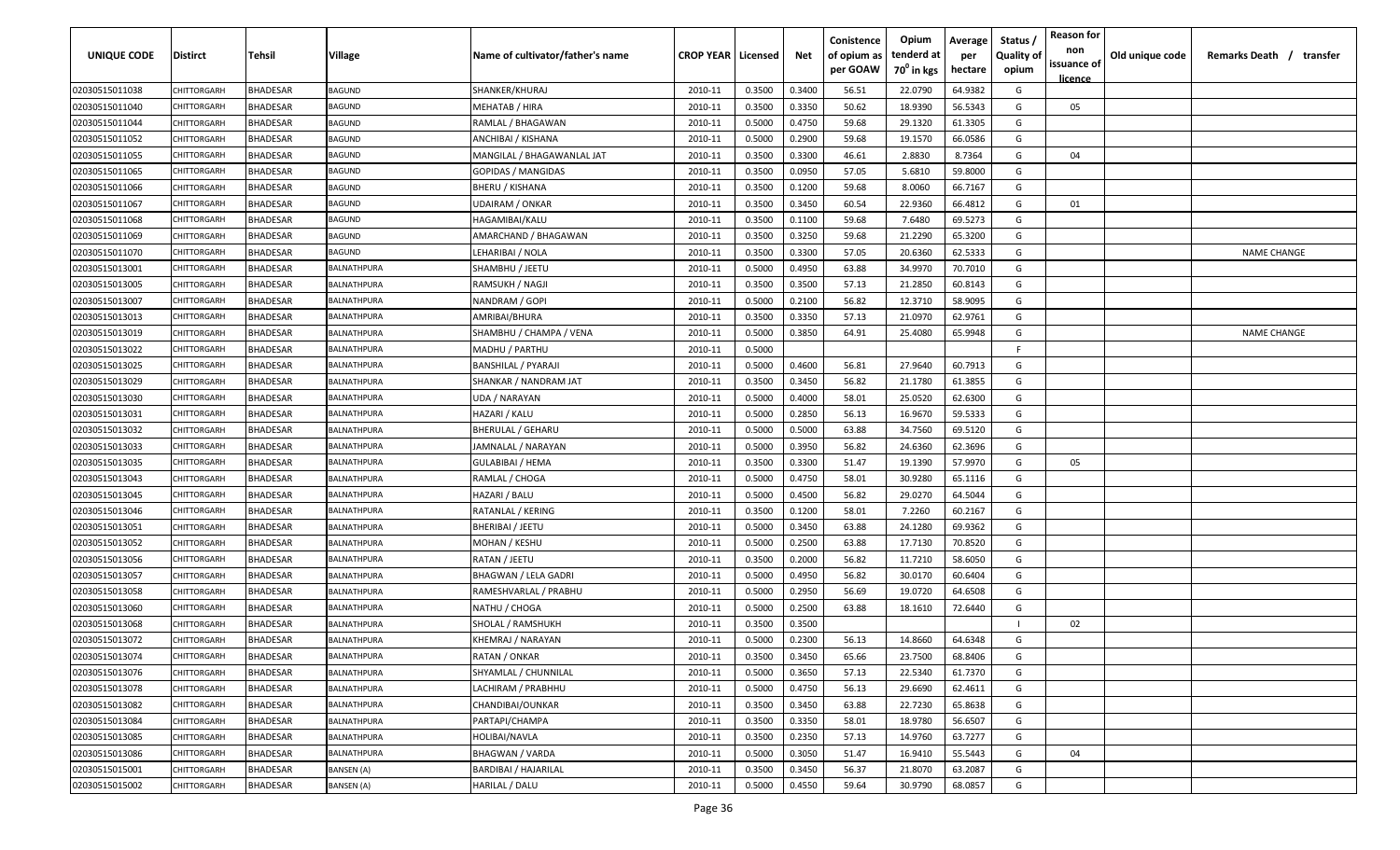| <b>UNIQUE CODE</b> | Distirct           | Tehsil          | Village           | Name of cultivator/father's name | <b>CROP YEAR Licensed</b> |        | Net    | Conistence<br>of opium as | Opium<br>tenderd at    | Average<br>per | Status /<br><b>Quality of</b> | <b>Reason for</b><br>non<br>issuance of | Old unique code | Remarks Death / transfer |
|--------------------|--------------------|-----------------|-------------------|----------------------------------|---------------------------|--------|--------|---------------------------|------------------------|----------------|-------------------------------|-----------------------------------------|-----------------|--------------------------|
|                    |                    |                 |                   |                                  |                           |        |        | per GOAW                  | 70 <sup>0</sup> in kgs | hectare        | opium                         | <u>licence</u>                          |                 |                          |
| 02030515015003     | CHITTORGARH        | <b>BHADESAR</b> | <b>BANSEN (A)</b> | BHERIBAI/MATHURALAL              | 2010-11                   | 0.5000 | 0.4950 | 56.37                     | 29.8280                | 60.2586        | G                             |                                         |                 |                          |
| 02030515015007     | CHITTORGARH        | BHADESAR        | BANSEN (A)        | KANNIBAI/MATHURA                 | 2010-11                   | 0.3500 | 0.3550 | 63.19                     | 23.0820                | 65.0197        | G                             |                                         |                 |                          |
| 02030515015009     | CHITTORGARH        | BHADESAR        | BANSEN (A)        | JITMAL / DUNGAJI                 | 2010-11                   | 0.5000 | 0.5050 | 56.85                     | 31.7790                | 62.9287        | G                             |                                         |                 |                          |
| 02030515015010     | CHITTORGARH        | BHADESAR        | BANSEN (A)        | BHANWARLAL / HIRALAL             | 2010-11                   | 0.5000 | 0.4500 | 56.85                     | 28.9370                | 64.3044        | G                             |                                         |                 |                          |
| 02030515015015     | <b>CHITTORGARH</b> | BHADESAR        | BANSEN (A)        | UDAILAL / KISHORJI JAT           | 2010-11                   | 0.5000 | 0.3600 | 56.27                     | 22.2750                | 61.8750        | G                             |                                         |                 |                          |
| 02030515015016     | CHITTORGARH        | <b>BHADESAR</b> | BANSEN (A)        | NARAYANLAL / KISHORJI JAT        | 2010-11                   | 0.5000 | 0.4300 | 56.27                     | 26.6000                | 61.8605        | G                             |                                         |                 |                          |
| 02030515015017     | <b>CHITTORGARH</b> | BHADESAR        | <b>BANSEN</b> (A) | GOLU / GANGARAM                  | 2010-11                   | 0.3500 | 0.3450 | 58.72                     | 22.6320                | 65.6000        | G                             |                                         |                 |                          |
| 02030515015018     | CHITTORGARH        | BHADESAR        | <b>BANSEN</b> (A) | KANKUBAI/RATTU                   | 2010-11                   | 0.5000 | 0.5000 | 56.27                     | 30.6270                | 61.2540        | G                             |                                         |                 |                          |
| 02030515015019     | CHITTORGARH        | BHADESAR        | BANSEN (A)        | BHAGAWAN / HOLAJI                | 2010-11                   | 0.3500 | 0.3500 | 55.14                     | 21.0320                | 60.0914        | G                             |                                         |                 |                          |
| 02030515015020     | CHITTORGARH        | BHADESAR        | BANSEN (A)        | SHANKARLAL / SHORAM              | 2010-11                   | 0.5000 | 0.4900 | 63.89                     | 34.5920                | 70.5959        | G                             |                                         |                 |                          |
| 02030515015021     | CHITTORGARF        | BHADESAR        | 3ANSEN (A)        | SHANKARLAL / BHAGAWAN            | 2010-11                   | 0.5000 | 0.4900 | 56.30                     | 30.1210                | 61.4714        | G                             |                                         |                 |                          |
| 02030515015022     | CHITTORGARH        | <b>BHADESAR</b> | BANSEN (A)        | MAGNA / HIRA JAT                 | 2010-11                   | 0.5000 | 0.4600 | 59.64                     | 29.9560                | 65.1217        | G                             |                                         |                 |                          |
| 02030515015029     | CHITTORGARH        | <b>BHADESAR</b> | BANSEN (A)        | MAGNIBAI / UDAIRAM               | 2010-11                   | 0.5000 | 0.3650 | 53.12                     | 21.4070                | 58.6493        | G                             | 05                                      |                 |                          |
| 02030515015033     | CHITTORGARI        | <b>BHADESAR</b> | <b>BANSEN</b> (A) | BHERULAL / HEMA                  | 2010-11                   | 0.3500 | 0.3150 | 56.37                     | 20.1560                | 63.9873        | G                             |                                         |                 |                          |
| 02030515015038     | CHITTORGARH        | <b>BHADESAR</b> | BANSEN (A)        | DHANRAJ / KISHOR JAT             | 2010-11                   | 0.5000 | 0.3600 | 56.85                     | 22.2610                | 61.8361        | G                             |                                         |                 |                          |
| 02030515015041     | CHITTORGARH        | <b>BHADESAR</b> | BANSEN (A)        | KISHORLAL / HUKAMAJI GADARI      | 2010-11                   | 0.5000 | 0.4550 | 48.93                     | 25.0030                | 54.9516        | G                             | 04                                      |                 |                          |
| 02030515015045     | CHITTORGARH        | <b>BHADESAR</b> | BANSEN (A)        | GOVINDSINGH / RAMSINGH           | 2010-11                   | 0.5000 | 0.4250 | 56.37                     | 22.0970                | 51.9929        | G                             | 04                                      |                 |                          |
| 02030515015047     | CHITTORGARH        | <b>BHADESAR</b> | <b>BANSEN (A)</b> | <b>BANSHILAL / ONKARJI</b>       | 2010-11                   | 0.5000 | 0.4850 | 63.19                     | 34.1500                | 70.4124        | G                             |                                         |                 |                          |
| 02030515015050     | CHITTORGARH        | <b>BHADESAR</b> | BANSEN (A)        | <b>BHAGAWANDAS / NANDRAM</b>     | 2010-11                   | 0.3500 | 0.3200 | 59.64                     | 22.0240                | 68.8250        | G                             |                                         |                 |                          |
| 02030515015051     | CHITTORGARH        | <b>BHADESAR</b> | BANSEN (A)        | <b>BHAGIRATH / DALUJI JAT</b>    | 2010-11                   | 0.5000 | 0.4650 | 58.72                     | 29.9560                | 64.4215        | G                             |                                         |                 |                          |
| 02030515015053     | CHITTORGARH        | <b>BHADESAR</b> | BANSEN (A)        | JANIBAI / BHERU CHAMAR           | 2010-11                   | 0.5000 | 0.5000 | 56.85                     | 31.2840                | 62.5680        | G                             |                                         |                 |                          |
| 02030515015055     | <b>CHITTORGARI</b> | <b>BHADESAR</b> | BANSEN (A)        | <b>BALU / KAJODILAL</b>          | 2010-11                   | 0.5000 | 0.4950 | 56.37                     | 30.0210                | 60.6485        | G                             |                                         |                 |                          |
| 02030515015057     | <b>CHITTORGARI</b> | <b>BHADESAR</b> | <b>BANSEN</b> (A) | BHERULAL / KISHANA               | 2010-11                   | 0.5000 | 0.4800 | 56.27                     | 31.3670                | 65.3479        | G                             |                                         |                 |                          |
| 02030515015059     | <b>CHITTORGARI</b> | BHADESAR        | <b>BANSEN</b> (A) | SHANKARLAL / ONKARLAL            | 2010-11                   | 0.3500 | 0.3400 | 58.72                     | 23.2030                | 68.2441        | G                             |                                         |                 |                          |
| 02030515015061     | CHITTORGARH        | BHADESAR        | <b>BANSEN</b> (A) | HARISHNKAR / NATHULAL            | 2010-11                   | 0.5000 | 0.4750 | 56.30                     | 28.1740                | 59.3137        | G                             |                                         |                 |                          |
| 02030515015063     | CHITTORGARH        | BHADESAR        | 3ANSEN (A)        | SHANKARLAL / LAHARLAL            | 2010-11                   | 0.5000 | 0.4950 | 63.89                     | 33.9710                | 68.6283        | G                             |                                         |                 |                          |
| 02030515015065     | CHITTORGARF        | BHADESAR        | 3ANSEN (A)        | SHANKARLAL / RAMDAS              | 2010-11                   | 0.3500 | 0.2900 | 56.32                     | 18.1190                | 62.4793        | G                             |                                         |                 |                          |
| 02030515015066     | CHITTORGARF        | BHADESAR        | 3ANSEN (A)        | PYARA / UDA                      | 2010-11                   | 0.5000 | 0.4000 | 56.37                     | 25.4710                | 63.6775        | G                             |                                         |                 |                          |
| 02030515015067     | <b>CHITTORGARF</b> | BHADESAR        | 3ANSEN (A)        | CHHAGANLAL / FULCHAND            | 2010-11                   | 0.5000 | 0.4800 | 56.27                     | 29.1960                | 60.8250        | G                             |                                         |                 |                          |
| 02030515015080     | CHITTORGARH        | <b>BHADESAR</b> | 3ANSEN (A)        | SHANKERLAL/MOHANLAL              | 2010-11                   | 0.5000 | 0.4600 | 58.72                     | 29.7960                | 64.7739        | G                             |                                         |                 |                          |
| 02030515015083     | CHITTORGARI        | BHADESAR        | BANSEN(B)         | OUNKAR/KESHURAM                  | 2010-11                   | 0.5000 | 0.4900 | 62.25                     | 33.9350                | 69.2551        | G                             |                                         |                 |                          |
| 02030515015084     | CHITTORGARI        | <b>BHADESAR</b> | <b>BANSEN(B)</b>  | UDAYLAL/BARDA                    | 2010-11                   | 0.3500 | 0.3350 | 62.29                     | 24.1240                | 72.0119        | G                             |                                         |                 |                          |
| 02030515015085     | CHITTORGARI        | <b>BHADESAR</b> | BANSEN(B)         | GOPI / RATA                      | 2010-11                   | 0.5000 | 0.4400 | 64.23                     | 31.8580                | 72.4045        | G                             |                                         |                 |                          |
| 02030515015087     | CHITTORGARH        | BHADESAR        | BANSEN(B)         | SHAMBHU / KSHANA                 | 2010-11                   | 0.5000 | 0.4950 | 56.35                     | 32.4580                | 65.5717        | G                             |                                         |                 |                          |
| 02030515015088     | CHITTORGARH        | BHADESAR        | BANSEN(B)         | SHAMBHU / HEMA                   | 2010-11                   | 0.5000 | 0.4900 | 55.44                     | 29.2720                | 59.7388        | G                             |                                         |                 |                          |
| 02030515015090     | <b>CHITTORGARH</b> | <b>BHADESAR</b> | BANSEN(B)         | PYARIBAI / GAMER                 | 2010-11                   | 0.3500 | 0.3150 | 58.72                     | 20.3000                | 64.4444        | G                             |                                         |                 |                          |
| 02030515015092     | CHITTORGARH        | <b>BHADESAR</b> | BANSEN(B)         | HJARI / CHENA                    | 2010-11                   | 0.5000 | 0.4800 | 62.29                     | 31.5720                | 65.7750        | G                             |                                         |                 |                          |
| 02030515015095     | CHITTORGARH        | <b>BHADESAR</b> | BANSEN(B)         | MANGILAL / BARDU                 | 2010-11                   | 0.5000 | 0.4800 | 53.63                     | 28.3170                | 58.9938        | G                             | 05                                      |                 |                          |
| 02030515015098     | CHITTORGARH        | <b>BHADESAR</b> | BANSEN(B)         | KISHAN / NATHU                   | 2010-11                   | 0.5000 | 0.4950 | 53.63                     | 28.5850                | 57.7475        | G                             | 05                                      |                 |                          |
| 02030515015099     | CHITTORGARH        | <b>BHADESAR</b> | BANSEN(B)         | DEVJI / GANGARAM                 | 2010-11                   | 0.5000 | 0.4400 | 52.00                     | 26.2450                | 59.6477        | G                             | 05                                      |                 |                          |
| 02030515015101     | <b>CHITTORGARH</b> | <b>BHADESAR</b> | BANSEN(B)         | CHANDMOHAHMD / FAKIRMOHAMMAD     | 2010-11                   | 0.5000 |        |                           |                        |                | F.                            |                                         |                 |                          |
| 02030515015102     | CHITTORGARH        | <b>BHADESAR</b> | BANSEN(B)         | AMBALAL / HEERALAL               | 2010-11                   | 0.3500 | 0.2550 | 64.23                     | 20.3150                | 79.6667        | G                             |                                         |                 |                          |
| 02030515015103     | CHITTORGARH        | <b>BHADESAR</b> | BANSEN(B)         | PNNALAL / HEERALAL               | 2010-11                   | 0.3500 | 0.3600 | 55.44                     | 22.3260                | 62.0167        | G                             |                                         |                 |                          |
|                    |                    |                 |                   |                                  |                           |        |        |                           |                        |                | G                             |                                         |                 |                          |
| 02030515015107     | CHITTORGARH        | <b>BHADESAR</b> | BANSEN(B)         | SHANTIGHIR / SHANKAR             | 2010-11                   | 0.5000 | 0.5000 | 48.53                     | 26.0950                | 52.1900        |                               | 04                                      |                 |                          |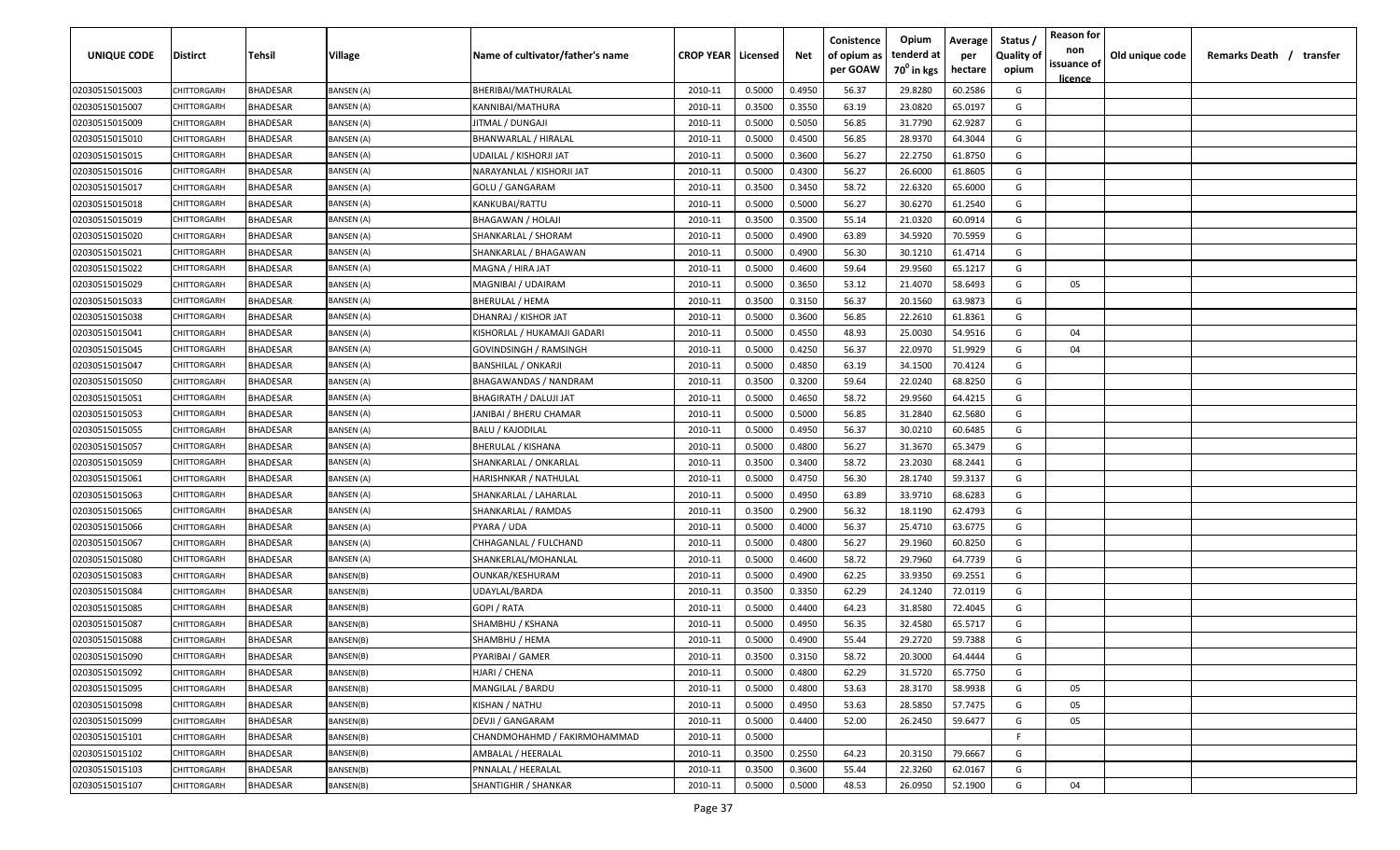| UNIQUE CODE    | <b>Distirct</b>    | Tehsil          | Village          | Name of cultivator/father's name   | <b>CROP YEAR   Licensed</b> |        | Net    | Conistence<br>of opium as<br>per GOAW | Opium<br>tenderd at<br>70 <sup>0</sup> in kgs | Average<br>per<br>hectare | Status /<br><b>Quality of</b><br>opium | <b>Reason for</b><br>non<br>issuance of<br><u>licence</u> | Old unique code | Remarks Death /<br>transfer |
|----------------|--------------------|-----------------|------------------|------------------------------------|-----------------------------|--------|--------|---------------------------------------|-----------------------------------------------|---------------------------|----------------------------------------|-----------------------------------------------------------|-----------------|-----------------------------|
| 02030515015109 | CHITTORGARH        | <b>BHADESAR</b> | BANSEN(B)        | PATHU / DLLAGADRI                  | 2010-11                     | 0.3500 | 0.2400 | 62.29                                 | 15.5100                                       | 64.6250                   | G                                      |                                                           |                 |                             |
| 02030515015111 | CHITTORGARH        | <b>BHADESAR</b> | 3ANSEN(B)        | BADAMBAI/MITTU                     | 2010-11                     | 0.5000 | 0.4450 | 52.00                                 | 25.7180                                       | 57.7933                   | G                                      | 05                                                        |                 |                             |
| 02030515015117 | CHITTORGARH        | <b>BHADESAR</b> | <b>BANSEN(B)</b> | AJIJMOHAMMAD / KASAMJI             | 2010-11                     | 0.3500 | 0.2900 | 53.63                                 | 17.7750                                       | 61.2931                   | G                                      | 05                                                        |                 |                             |
| 02030515015118 | CHITTORGARH        | <b>BHADESAR</b> | <b>BANSEN(B)</b> | MANGU / BARDA                      | 2010-11                     | 0.3500 | 0.3400 | 58.72                                 | 22.6910                                       | 66.7382                   | G                                      |                                                           |                 |                             |
| 02030515015137 | CHITTORGARH        | <b>BHADESAR</b> | BANSEN(B)        | SAMBHU / AMARCHAND                 | 2010-11                     | 0.5000 | 0.5000 | 56.35                                 | 32.7550                                       | 65.5100                   | G                                      |                                                           |                 |                             |
| 02030515015142 | <b>CHITTORGARI</b> | <b>BHADESAR</b> | BANSEN(B)        | CHAMPABAI / BARDU                  | 2010-11                     | 0.3500 | 0.3450 | 55.44                                 | 21.2970                                       | 61.7304                   | G                                      |                                                           |                 |                             |
| 02030515015145 | <b>CHITTORGARI</b> | <b>BHADESAR</b> | <b>BANSEN(B)</b> | JAMNABAI/MANGU                     | 2010-11                     | 0.3500 | 0.3450 | 55.44                                 | 21.5500                                       | 62.4638                   | G                                      |                                                           |                 |                             |
| 02030515015156 | CHITTORGARH        | BHADESAR        | <b>BANSEN(B)</b> | <b>BHWERULAL / SHANKARLAL</b>      | 2010-11                     | 0.5000 | 0.5000 | 62.29                                 | 35.6480                                       | 71.2960                   | G                                      |                                                           |                 |                             |
| 02030515015157 | CHITTORGARH        | <b>BHADESAR</b> | <b>BANSEN(B)</b> | MADHO / AMRA                       | 2010-11                     | 0.5000 | 0.4800 | 53.63                                 | 30.5000                                       | 63.5417                   | G                                      | 05                                                        |                 |                             |
| 02030515015158 | CHITTORGARH        | BHADESAR        | 3ANSEN(B)        | LEHRIBAI/JITU                      | 2010-11                     | 0.3500 | 0.3400 | 58.72                                 | 20.9710                                       | 61.6794                   | G                                      |                                                           |                 |                             |
| 02030515015161 | CHITTORGARH        | BHADESAR        | BANSEN (A)       | SHANTILAL / UDAICHAND              | 2010-11                     | 0.5000 | 0.4800 | 57.36                                 | 29.3520                                       | 61.1500                   | G                                      |                                                           |                 |                             |
| 02030515017001 | CHITTORGARH        | <b>BHADESAR</b> | <b>BHADESAR</b>  | GOPAL/RAMBKSH                      | 2010-11                     | 0.3500 | 0.3400 | 52.07                                 | 17.7710                                       | 52.2676                   | - 11                                   | 02                                                        |                 |                             |
| 02030515017016 | CHITTORGARH        | <b>BHADESAR</b> | <b>BHADESAR</b>  | ABDUL / RAHIM BAKSH                | 2010-11                     | 0.3500 | 0.3500 | 63.95                                 | 24.8130                                       | 70.8943                   | G                                      |                                                           |                 |                             |
| 02030515017021 | CHITTORGARH        | <b>BHADESAR</b> | <b>BHADESAR</b>  | NARAYAN / HIRA                     | 2010-11                     | 0.3500 | 0.3500 | 55.53                                 | 19.1420                                       | 54.6914                   | G                                      | 04                                                        |                 |                             |
| 02030515017026 | CHITTORGARH        | <b>BHADESAR</b> | <b>BHADESAR</b>  | MANIBAI/DHOLA                      | 2010-11                     | 0.3500 | 0.3500 | 56.14                                 | 20.1300                                       | 57.5143                   | G                                      |                                                           |                 |                             |
| 02030515017035 | CHITTORGARH        | <b>BHADESAR</b> | <b>BHADESAR</b>  | <b>BALULAL / KAJOD</b>             | 2010-11                     | 0.3500 | 0.1700 | 52.07                                 | 9.8930                                        | 58.1941                   | G                                      | 05                                                        |                 |                             |
| 02030515017044 | CHITTORGARH        | <b>BHADESAR</b> | <b>BHADESAR</b>  | SHAMBHUSINGH/ONKAR SINGH           | 2010-11                     | 0.5000 | 0.3000 | 58.87                                 | 19.5870                                       | 65.2900                   | G                                      |                                                           |                 |                             |
| 02030515017045 | CHITTORGARH        | <b>BHADESAR</b> | <b>BHADESAR</b>  | KAJOD / GASI                       | 2010-11                     | 0.3500 | 0.3150 | 52.07                                 | 18.7010                                       | 59.3683                   | G                                      | 05                                                        |                 |                             |
| 02030515017046 | CHITTORGARH        | BHADESAR        | <b>BHADESAR</b>  | <b>BHERULAL / LAXMAN</b>           | 2010-11                     | 0.3500 | 0.2050 | 56.41                                 | 12.1770                                       | 59.4000                   | G                                      |                                                           |                 |                             |
| 02030515017048 | <b>CHITTORGARI</b> | <b>BHADESAR</b> | <b>BHADESAR</b>  | RUPLAL / MOHAN                     | 2010-11                     | 0.3500 | 0.3100 | 63.95                                 | 21.1400                                       | 68.1935                   | G                                      |                                                           |                 |                             |
| 02030515017050 | CHITTORGARH        | <b>BHADESAR</b> | <b>BHADESAR</b>  | SHAMBHUGIRI / PARTAPGRI            | 2010-11                     | 0.5000 | 0.5000 | 56.41                                 | 29.2770                                       | 58.5540                   | G                                      |                                                           |                 | <b>NAME CHANGE</b>          |
| 02030515017051 | <b>CHITTORGARI</b> | <b>BHADESAR</b> | <b>BHADESAR</b>  | GAMERLAL/GARBAKHA                  | 2010-11                     | 0.3500 | 0.2800 |                                       |                                               |                           |                                        | 02                                                        |                 |                             |
| 02030515017053 | CHITTORGARI        | BHADESAR        | <b>BHADESAR</b>  | LALSING/KISHORSING                 | 2010-11                     | 0.3500 | 0.3350 |                                       |                                               |                           |                                        | 02                                                        |                 |                             |
| 02030515018002 | <b>CHITTORGARI</b> | BHADESAR        | <b>BHADSODA</b>  | UDAYGHIR / ONKARGHIR               | 2010-11                     | 0.5000 | 0.3450 | 62.29                                 | 22.9580                                       | 66.5449                   | G                                      |                                                           |                 |                             |
| 02030515018004 | CHITTORGARH        | <b>BHADESAR</b> | <b>BHADSODA</b>  | HEERALAL / GOTU                    | 2010-11                     | 0.5000 | 0.2000 | 60.48                                 | 12.3810                                       | 61.9050                   | G                                      |                                                           |                 |                             |
| 02030515018007 | CHITTORGARH        | <b>BHADESAR</b> | <b>BHADSODA</b>  | MOHAN / KEHLASH GOSHYI             | 2010-11                     | 0.5000 | 0.3550 | 57.13                                 | 22.7870                                       | 64.1887                   | G                                      |                                                           |                 |                             |
| 02030515018011 | CHITTORGARH        | BHADESAR        | 3HADSODA         | UDAYLAL / KISHANLAL                | 2010-11                     | 0.3500 | 0.2000 | 57.13                                 | 12.8710                                       | 64.3550                   | G                                      |                                                           |                 |                             |
| 02030515018013 | CHITTORGARH        | BHADESAR        | <b>HADSODA</b>   | RAMIBAI / LOBHCHAND                | 2010-11                     | 0.5000 | 0.3500 | 57.13                                 | 20.7460                                       | 59.2743                   | G                                      |                                                           |                 |                             |
| 02030515018018 | <b>HITTORGARH</b>  | <b>BHADESAR</b> | 3HADSODA         | MAGNIRAM / VENIRAMJAT              | 2010-11                     | 0.3500 | 0.2250 | 70.15                                 | 15.9940                                       | 71.0844                   | G                                      |                                                           |                 |                             |
| 02030515018026 | CHITTORGARH        | <b>BHADESAR</b> | <b>BHADSODA</b>  | BHERULAL/PARTHVIRAJ                | 2010-11                     | 0.3500 | 0.3550 | 51.46                                 | 19.5330                                       | 55.0225                   | G                                      | 04                                                        |                 |                             |
| 02030515018030 | CHITTORGARH        | <b>BHADESAR</b> | 3HADSODA         | DEWBAI/KISHOR                      | 2010-11                     | 0.5000 | 0.4750 | 51.46                                 | 26.0680                                       | 54.8800                   |                                        | 02                                                        |                 |                             |
| 02030515018031 | CHITTORGARH        | <b>BHADESAR</b> | <b>BHADSODA</b>  | CHAGNIBAI JITU                     | 2010-11                     | 0.3500 | 0.3400 | 70.66                                 | 24.0750                                       | 70.8088                   | G                                      |                                                           |                 |                             |
| 02030515018037 | CHITTORGARH        | <b>BHADESAR</b> | <b>BHADSODA</b>  | PRITWIRAJ / KALU                   | 2010-11                     | 0.3500 | 0.3250 | 62.29                                 | 19.4170                                       | 59.7446                   | G                                      |                                                           |                 |                             |
| 02030515018038 | CHITTORGARH        | <b>BHADESAR</b> | <b>BHADSODA</b>  | <b>BANSHILAL / GANGARAM KHATIK</b> | 2010-11                     | 0.3500 | 0.3650 | 62.29                                 | 3.8960                                        | 10.6740                   | G                                      | 04                                                        |                 |                             |
| 02030515018051 | CHITTORGARH        | <b>BHADESAR</b> | BHADSODA         | MEGHA / ONKARREAGR                 | 2010-11                     | 0.5000 | 0.4050 | 53.87                                 | 21.8640                                       | 53.9852                   | G                                      | 04                                                        |                 |                             |
| 02030515018053 | CHITTORGARH        | <b>BHADESAR</b> | <b>BHADSODA</b>  | <b>CHAMNGHIR / KISHANGHIR</b>      | 2010-11                     | 0.3500 | 0.1100 | 61.72                                 | 8.4640                                        | 76.9455                   | $\mathbf{I}$                           | 02                                                        |                 |                             |
| 02030515018056 | CHITTORGARH        | <b>BHADESAR</b> | <b>BHADSODA</b>  | <b>GOTULAL / GHMERLAL</b>          | 2010-11                     | 0.3500 | 0.3400 | 57.13                                 | 22.1170                                       | 65.0500                   | G                                      |                                                           |                 |                             |
| 02030515018057 | CHITTORGARH        | <b>BHADESAR</b> | BHADSODA         | <b>BHERULAL / KALURAM KHATIK</b>   | 2010-11                     | 0.3500 |        |                                       |                                               |                           | F.                                     |                                                           |                 |                             |
| 02030515018058 | CHITTORGARH        | <b>BHADESAR</b> | BHADSODA         | MOHANLAL / MEGHRAJ                 | 2010-11                     | 0.5000 | 0.2050 | 53.87                                 | 12.3290                                       | 60.1415                   | G                                      | 05                                                        |                 |                             |
| 02030515018059 | CHITTORGARH        | <b>BHADESAR</b> | <b>BHADSODA</b>  | <b>BHAGWAN / WARDA</b>             | 2010-11                     | 0.5000 | 0.2400 | 60.48                                 | 15.4830                                       | 64.5125                   | G                                      |                                                           |                 |                             |
| 02030515018063 | CHITTORGARH        | <b>BHADESAR</b> | BHADSODA         | <b>BHERU / JAICHAND</b>            | 2010-11                     | 0.3500 | 0.2600 | 62.29                                 | 10.2070                                       | 39.2577                   | G                                      | 04                                                        |                 |                             |
| 02030515018076 | CHITTORGARH        | <b>BHADESAR</b> | BHADSODA         | DALICHAND/RAMBAX                   | 2010-11                     | 0.5000 | 0.4750 | 60.48                                 | 28.5720                                       | 60.1516                   | G                                      |                                                           |                 |                             |
| 02030515018077 | CHITTORGARH        | <b>BHADESAR</b> | BHADSODA         | GAHRILAL / DALICHAND               | 2010-11                     | 0.5000 | 0.5050 | 67.81                                 | 34.0600                                       | 67.4455                   | G                                      |                                                           |                 |                             |
| 02030515018080 | CHITTORGARH        | <b>BHADESAR</b> | BHADSODA         | NARAYANDAS / DEVIDAS               | 2010-11                     | 0.3500 | 0.3400 | 60.48                                 | 21.4100                                       | 62.9706                   | G                                      |                                                           |                 |                             |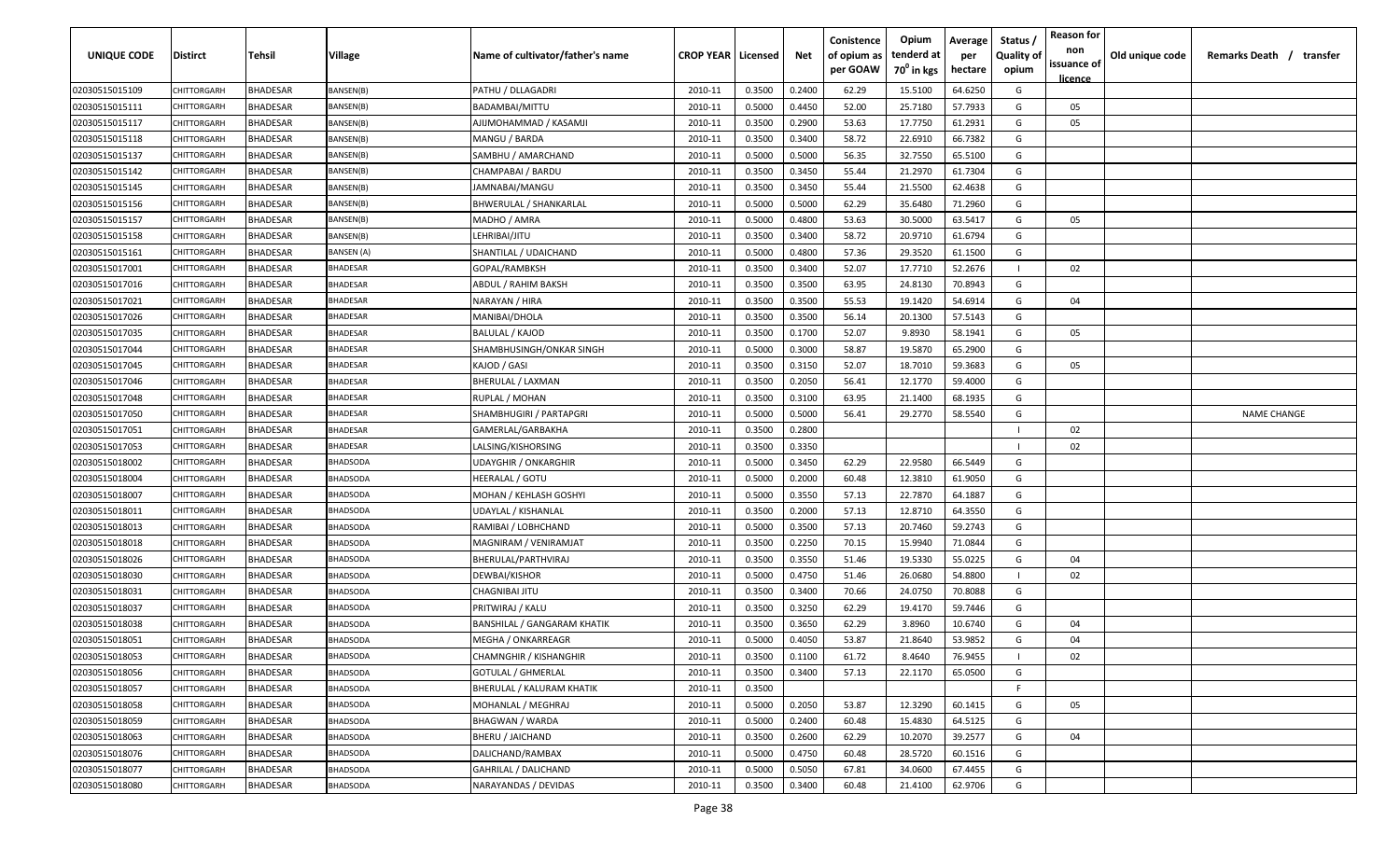| UNIQUE CODE    | <b>Distirct</b>    | Tehsil          | Village                  | Name of cultivator/father's name | <b>CROP YEAR   Licensed</b> |        | Net    | Conistence<br>of opium as | Opium<br>tenderd at    | Average<br>per | Status<br><b>Quality of</b> | <b>Reason for</b><br>non<br>issuance of | Old unique code | Remarks Death / transfer |
|----------------|--------------------|-----------------|--------------------------|----------------------------------|-----------------------------|--------|--------|---------------------------|------------------------|----------------|-----------------------------|-----------------------------------------|-----------------|--------------------------|
|                |                    |                 |                          |                                  |                             |        |        | per GOAW                  | 70 <sup>°</sup> in kgs | hectare        | opium                       | <u>licence</u>                          |                 |                          |
| 02030515018083 | CHITTORGARH        | <b>BHADESAR</b> | <b>BHADSODA</b>          | PARTHVIRAJ/HEMA                  | 2010-11                     | 0.5000 | 0.2500 | 57.13                     | 14.1760                | 56.7040        | G                           |                                         |                 |                          |
| 02030515019001 | CHITTORGARH        | <b>BHADESAR</b> | BHADSODA KA KHEDA        | MOHANLAL/KASIRAM                 | 2010-11                     | 0.5000 |        |                           |                        |                | F.                          |                                         |                 |                          |
| 02030515019007 | CHITTORGARH        | <b>BHADESAR</b> | <b>BHADSODA KA KHEDA</b> | JAMNALAL / KISHANA               | 2010-11                     | 0.5000 | 0.4250 | 55.93                     | 25.3520                | 59.6518        | G                           |                                         |                 |                          |
| 02030515019011 | CHITTORGARH        | <b>BHADESAR</b> | BHADSODA KA KHEDA        | NARAYANLAL / KISHAN              | 2010-11                     | 0.3500 | 0.3050 | 60.85                     | 22.0540                | 72.3082        | G                           |                                         |                 |                          |
| 02030515019013 | CHITTORGARH        | <b>BHADESAR</b> | <b>BHADSODA KA KHEDA</b> | HAZARUI / ROOPLAL                | 2010-11                     | 0.5000 | 0.3000 | 55.93                     | 19.1600                | 63.8667        | G                           |                                         |                 |                          |
| 02030515019015 | <b>CHITTORGARI</b> | <b>BHADESAR</b> | <b>BHADSODA KA KHEDA</b> | RAMCHANDRA/HEMRAJ                | 2010-11                     | 0.5000 | 0.2050 | 60.85                     | 13.5780                | 66.2341        | G                           |                                         |                 |                          |
| 02030515019016 | <b>CHITTORGARI</b> | <b>BHADESAR</b> | <b>BHADSODA KA KHEDA</b> | LAHRILAL / UDAILAL               | 2010-11                     | 0.5000 | 0.2000 | 57.36                     | 12.4310                | 62.1550        | G                           |                                         |                 |                          |
| 02030515019018 | <b>CHITTORGARH</b> | <b>BHADESAR</b> | BHADSODA KA KHEDA        | RAMCHANDRA / KASHIRAM            | 2010-11                     | 0.5000 | 0.4000 | 64.15                     | 29.8020                | 74.5050        | G                           |                                         |                 |                          |
| 02030515019019 | CHITTORGARH        | <b>BHADESAR</b> | BHADSODA KA KHEDA        | RANGLAL / JAMNA                  | 2010-11                     | 0.5000 | 0.3800 | 55.93                     | 25.7440                | 67.7474        | G                           |                                         |                 |                          |
| 02030515019020 | CHITTORGARH        | BHADESAR        | BHADSODA KA KHEDA        | <b>BALU / KISHANA</b>            | 2010-11                     | 0.5000 | 0.2100 | 65.58                     | 14.8770                | 70.8429        | G                           |                                         |                 |                          |
| 02030515019023 | CHITTORGARF        | <b>BHADESAR</b> | BHADSODA KA KHEDA        | HARLAL / NATHU                   | 2010-11                     | 0.3500 | 0.3300 | 64.15                     | 23.4420                | 71.0364        | G                           |                                         |                 |                          |
| 02030515019026 | CHITTORGARH        | <b>BHADESAR</b> | BHADSODA KA KHEDA        | RAMPRASAD / NARAYAN              | 2010-11                     | 0.5000 | 0.2200 | 64.15                     | 16.3220                | 74.1909        | G                           |                                         |                 |                          |
| 02030515019028 | CHITTORGARH        | <b>BHADESAR</b> | BHADSODA KA KHEDA        | MAGNIBAI/MAHDO                   | 2010-11                     | 0.5000 | 0.1500 | 60.85                     | 10.4140                | 69.4267        | G                           |                                         |                 |                          |
| 02030515019029 | CHITTORGARH        | <b>BHADESAR</b> | BHADSODA KA KHEDA        | NARAYAN / GIRDHARI               | 2010-11                     | 0.3500 | 0.3500 | 55.93                     | 21.8690                | 62.4829        | $\mathbf{I}$                | 02                                      |                 |                          |
| 02030515019030 | CHITTORGARH        | <b>BHADESAR</b> | BHADSODA KA KHEDA        | MANIRAM / DEEPACHANDR            | 2010-11                     | 0.5000 | 0.5250 | 65.58                     | 37.9800                | 72.3429        | G                           |                                         |                 |                          |
| 02030515019031 | <b>CHITTORGARH</b> | <b>BHADESAR</b> | <b>BHADSODA KA KHEDA</b> | RATAN / KISHANA                  | 2010-11                     | 0.5000 | 0.5000 | 64.15                     | 34.6870                | 69.3740        | G                           |                                         |                 |                          |
| 02030515019032 | CHITTORGARH        | <b>BHADESAR</b> | BHADSODA KA KHEDA        | RAMCHANDRA / HEMA JAT            | 2010-11                     | 0.3500 | 0.3600 | 55.63                     | 21.9100                | 60.8611        | G                           |                                         |                 |                          |
| 02030515019034 | CHITTORGARH        | <b>BHADESAR</b> | <b>BHADSODA KA KHEDA</b> | <b>BARDIBAI/GIRDARI</b>          | 2010-11                     | 0.5000 | 0.5250 | 55.63                     | 33.3260                | 63.4781        | $\mathbf{I}$                | 02                                      |                 |                          |
| 02030515019035 | <b>CHITTORGARH</b> | <b>BHADESAR</b> | BHADSODA KA KHEDA        | KANCHANBAI / CHOGA               | 2010-11                     | 0.5000 |        |                           |                        |                | F.                          |                                         |                 |                          |
| 02030515019036 | <b>CHITTORGARI</b> | <b>BHADESAR</b> | <b>BHADSODA KA KHEDA</b> | MOHANKUNWAR/BHERUSINGH           | 2010-11                     | 0.5000 | 0.4000 | 49.75                     | 23.2050                | 58.0125        | G                           | 05                                      |                 |                          |
| 02030515019038 | <b>CHITTORGARI</b> | <b>BHADESAR</b> | <b>BHADSODA KA KHEDA</b> | PARTVISINGH / NAHARSINGH         | 2010-11                     | 0.5000 | 0.1900 | 49.75                     | 10.8100                | 56.8947        | G                           | 05                                      |                 |                          |
| 02030515019040 | <b>CHITTORGARI</b> | <b>BHADESAR</b> | <b>BHADSODA KA KHEDA</b> | RUPA / MOTI                      | 2010-11                     | 0.5000 | 0.4900 | 55.63                     | 29.4040                | 60.0082        | G                           |                                         |                 |                          |
| 02030515019041 | <b>CHITTORGARI</b> | <b>BHADESAR</b> | BHADSODA KA KHEDA        | BHGWAN/MAGNA                     | 2010-11                     | 0.5000 | 0.5100 | 55.93                     | 31.5840                | 61.9294        | $\mathbf{I}$                | 02                                      |                 |                          |
| 02030515019043 | <b>CHITTORGARI</b> | <b>BHADESAR</b> | <b>BHADSODA KA KHEDA</b> | RAMLAL/CHUNNILAL                 | 2010-11                     | 0.5000 |        |                           |                        |                | F.                          |                                         |                 |                          |
| 02030515019044 | <b>CHITTORGARH</b> | <b>BHADESAR</b> | BHADSODA KA KHEDA        | HEERALAL/DALCHAND                | 2010-11                     | 0.3500 | 0.1450 | 64.15                     | 9.9890                 | 68.8897        | G                           |                                         |                 |                          |
| 02030515021001 | CHITTORGARH        | <b>BHADESAR</b> | <b>BHALOT</b>            | RATNI/MANGU                      | 2010-11                     | 0.5000 | 0.2150 | 59.12                     | 13.1420                | 61.1256        | G                           |                                         |                 | TRANSFER/UTHEL CH-III    |
| 02030515021002 | CHITTORGARI        | <b>BHADESAR</b> | <b>BHALOT</b>            | PEMABAI / KHEMA                  | 2010-11                     | 0.5000 | 0.3650 | 53.65                     | 20.6860                | 56.6740        | G                           | 05                                      |                 |                          |
| 02030515021006 | CHITTORGARF        | BHADESAR        | <b>BHALOT</b>            | BHERULAL/CHAGNA                  | 2010-11                     | 0.5000 | 0.2750 | 61.12                     | 16.4330                | 59.7564        | G                           |                                         |                 | TRANSFER/SOMAWAS         |
| 02030515021007 | CHITTORGARH        | <b>BHADESAR</b> | BHALOT                   | UDAILAL / BHAGCHAND              | 2010-11                     | 0.3500 | 0.3500 | 45.94                     | 16.5250                | 47.2143        | G                           | 04                                      |                 |                          |
| 02030515021009 | CHITTORGARH        | <b>BHADESAR</b> | <b>BHALOT</b>            | BARDIBAI/SHAMBU                  | 2010-11                     | 0.3500 | 0.3450 | 59.12                     | 20.9030                | 60.5884        | G                           |                                         |                 | TRANSFER/NANNANA         |
| 02030515021011 | CHITTORGARH        | <b>BHADESAR</b> | <b>BHALOT</b>            | MOHAN/BHAGWAN                    | 2010-11                     | 0.5000 | 0.4750 | 59.12                     | 28.4450                | 59.8842        | G                           |                                         |                 | TRANSFER/SOMAWAS         |
| 02030515021012 | CHITTORGARI        | <b>BHADESAR</b> | <b>BHALOT</b>            | RAMA / DALLA                     | 2010-11                     | 0.5000 | 0.4700 | 49.27                     | 24.0860                | 51.2468        | G                           | 04                                      |                 |                          |
| 02030515021015 | CHITTORGARH        | <b>BHADESAR</b> | <b>BHALOT</b>            | SHERKHAN / JAMALKHAN             | 2010-11                     | 0.5000 | 0.4800 | 61.12                     | 30.5250                | 63.5938        | G                           |                                         |                 | TRANSFER/NANNANA         |
| 02030515021018 | CHITTORGARH        | <b>BHADESAR</b> | <b>BHALOT</b>            | SURAJABI / BALU                  | 2010-11                     | 0.5000 | 0.4450 | 49.27                     | 22.6010                | 50.7888        | G                           | 04                                      |                 |                          |
| 02030515021019 | <b>CHITTORGARH</b> | <b>BHADESAR</b> | <b>BHALOT</b>            | <b>BHAGWATILAL / KHUMAKHATIK</b> | 2010-11                     | 0.5000 | 0.2000 | 54.30                     | 11.0770                | 55.3850        | G                           | 04                                      |                 |                          |
| 02030515021023 | CHITTORGARH        | <b>BHADESAR</b> | <b>BHALOT</b>            | LALURAM / HARLAL                 | 2010-11                     | 0.5000 | 0.3900 | 54.30                     | 21.5180                | 55.1744        | G                           | 04                                      |                 |                          |
| 02030515021024 | CHITTORGARH        | <b>BHADESAR</b> | <b>BHALOT</b>            | KADARKHAN / AJIMKHAN             | 2010-11                     | 0.3500 | 0.3400 | 53.65                     | 17.6200                | 51.8235        | G                           | 04                                      |                 |                          |
| 02030515021026 | CHITTORGARH        | <b>BHADESAR</b> | <b>BHALOT</b>            | DHAPUBAI / NANDA                 | 2010-11                     | 0.3500 | 0.2450 | 49.27                     | 12.1060                | 49.4122        | G                           | 04                                      | 02030515128006  | <b>TRANSFER</b>          |
| 02030515027001 | CHITTORGARH        | <b>BHADESAR</b> | BHUTIAKHURD              | LEHRIBAI / BHAGWAN               | 2010-11                     | 0.5000 | 0.4800 | 56.71                     | 29.6590                | 61.7896        | G                           |                                         |                 |                          |
| 02030515027003 | <b>CHITTORGARH</b> | <b>BHADESAR</b> | BHUTIAKHURD              | RAMLAL/GAMER/KALU                | 2010-11                     | 0.5000 | 0.3000 | 65.27                     | 19.8330                | 66.1100        | G                           |                                         |                 |                          |
| 02030515027008 | <b>CHITTORGARH</b> | <b>BHADESAR</b> | BHUTIAKHURD              | UDAILAL/KALU/SHOLAL              | 2010-11                     | 0.5000 | 0.4800 | 56.71                     | 29.1810                | 60.7938        | G                           |                                         |                 |                          |
| 02030515027010 | CHITTORGARH        | <b>BHADESAR</b> | BHUTIAKHURD              | <b>BHAGWAN / KALU</b>            | 2010-11                     | 0.5000 | 0.4850 | 59.76                     | 31.8520                | 65.6742        | G                           |                                         |                 |                          |
| 02030515027016 | CHITTORGARH        | <b>BHADESAR</b> | BHUTIAKHURD              | PYARCHAND / LAKSHAMAN            | 2010-11                     | 0.5000 | 0.3900 | 59.76                     | 25.0820                | 64.3128        | G                           |                                         |                 |                          |
| 02030515027022 | CHITTORGARH        | <b>BHADESAR</b> | <b>BHUTIAKHURD</b>       | GEHRILAL / UDAIRAM               | 2010-11                     | 0.5000 | 0.4800 | 62.44                     | 30.7120                | 63.9833        | G                           |                                         |                 |                          |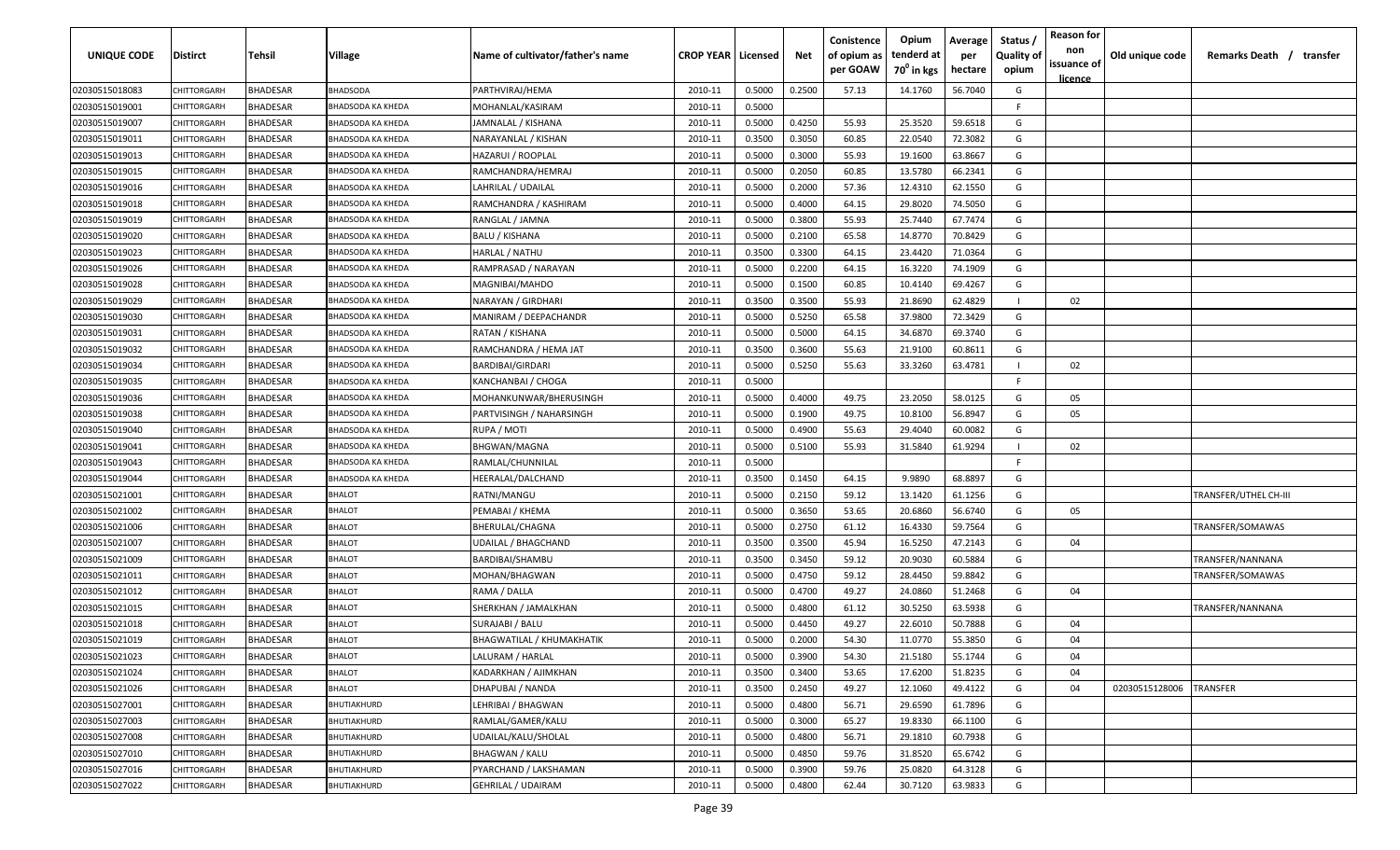| <b>UNIQUE CODE</b> | Distirct           | Tehsil          | Village       | Name of cultivator/father's name | <b>CROP YEAR   Licensed</b> |        | Net    | Conistence<br>of opium as<br>per GOAW | Opium<br>tenderd at<br>70 <sup>0</sup> in kgs | Average<br>per<br>hectare | Status /<br><b>Quality of</b><br>opium | <b>Reason for</b><br>non<br>issuance of<br><u>licence</u> | Old unique code | Remarks Death / transfer |
|--------------------|--------------------|-----------------|---------------|----------------------------------|-----------------------------|--------|--------|---------------------------------------|-----------------------------------------------|---------------------------|----------------------------------------|-----------------------------------------------------------|-----------------|--------------------------|
| 02030515027027     | CHITTORGARH        | <b>BHADESAR</b> | BHUTIAKHURD   | <b>ONKARLAL / SHOLAL</b>         | 2010-11                     | 0.5000 | 0.4950 | 55.15                                 | 29.8680                                       | 60.3394                   | G                                      |                                                           |                 |                          |
| 02030515027029     | CHITTORGARH        | BHADESAR        | BHUTIAKHURD   | KESARBAI/RAMLAL                  | 2010-11                     | 0.5000 | 0.4750 | 57.76                                 | 29.9910                                       | 63.1389                   | G                                      |                                                           |                 |                          |
| 02030515027034     | <b>CHITTORGARH</b> | BHADESAR        | BHUTIAKHURD   | SHANKARLAL / SHOLAJI             | 2010-11                     | 0.5000 | 0.4650 | 65.91                                 | 32.7860                                       | 70.5075                   | G                                      |                                                           |                 |                          |
| 02030515027047     | CHITTORGARH        | <b>BHADESAR</b> | BHUTIAKHURD   | KANKUBAI / BHERULAL              | 2010-11                     | 0.5000 | 0.4800 | 56.79                                 | 30.5940                                       | 63.7375                   | G                                      |                                                           |                 | <b>NAME CHANGE</b>       |
| 02030515027050     | <b>CHITTORGARH</b> | BHADESAR        | BHUTIAKHURD   | MIYANCHAND / RAMLAL              | 2010-11                     | 0.5000 | 0.4750 | 55.49                                 | 27.8240                                       | 58.5768                   | G                                      |                                                           |                 |                          |
| 02030515027058     | CHITTORGARH        | <b>BHADESAR</b> | BHUTIAKHURD   | ONKAR/RAMLAL/JITU                | 2010-11                     | 0.5000 | 0.4750 | 59.76                                 | 30.0080                                       | 63.1747                   | G                                      |                                                           |                 |                          |
| 02030515027064     | <b>CHITTORGARH</b> | <b>BHADESAR</b> | BHUTIAKHURD   | RAMESWARLAL / MAGNIRAM           | 2010-11                     | 0.5000 | 0.3400 | 64.12                                 | 24.0910                                       | 70.8559                   | G                                      |                                                           |                 | <b>NAME CHANGE</b>       |
| 02030515027067     | <b>CHITTORGARH</b> | BHADESAR        | BHUTIAKHURD   | KAILASHCHAND / GEHRI             | 2010-11                     | 0.5000 | 0.4800 | 59.76                                 | 29.5470                                       | 61.5563                   | G                                      |                                                           |                 |                          |
| 02030515027077     | CHITTORGARH        | BHADESAR        | BHUTIAKHURD   | SHANKAR / KALU                   | 2010-11                     | 0.5000 | 0.4400 | 55.35                                 | 24.9790                                       | 56.7705                   | G                                      |                                                           |                 |                          |
| 02030515027079     | CHITTORGARH        | BHADESAR        | BHUTIAKHURD   | KANA / KALU                      | 2010-11                     | 0.5000 | 0.4850 | 55.35                                 | 29.2960                                       | 60.4041                   | G                                      |                                                           |                 |                          |
| 02030515027091     | CHITTORGARF        | BHADESAR        | BHUTIAKHURD   | GULABCHAND / SHOLA               | 2010-11                     | 0.5000 | 0.4900 | 55.15                                 | 28.3310                                       | 57.8184                   | G                                      |                                                           |                 |                          |
| 02030515027098     | CHITTORGARH        | BHADESAR        | BHUTIAKHURD   | SHANKERIBAI / MADHOLAL           | 2010-11                     | 0.5000 | 0.4600 | 59.76                                 | 28.4540                                       | 61.8565                   | G                                      |                                                           | 02030516018003  | TRANSFER                 |
| 02030515028005     | CHITTORGARH        | <b>BHADESAR</b> | <b>BILADI</b> | KISHORE / UDA                    | 2010-11                     | 0.3500 | 0.3500 | 56.69                                 | 21.0810                                       | 60.2314                   | G                                      |                                                           |                 |                          |
| 02030515028016     | CHITTORGARH        | <b>BHADESAR</b> | BILADI        | GOPILAL/DEVA                     | 2010-11                     | 0.3500 | 0.0300 | 60.53                                 | 1.9020                                        | 63.4000                   | G                                      |                                                           |                 |                          |
| 02030515028018     | CHITTORGARH        | <b>BHADESAR</b> | BILADI        | RATANSINGH/NATHUSINGH            | 2010-11                     | 0.3500 | 0.1800 | 41.29                                 | 8.2580                                        | 45.8778                   | G                                      | 04                                                        |                 |                          |
| 02030515028024     | CHITTORGARH        | <b>BHADESAR</b> | <b>BILADI</b> | MITTHULAL/SHANKAR JAT            | 2010-11                     | 0.5000 | 0.1300 | 61.68                                 | 8.7410                                        | 67.2385                   | G                                      |                                                           |                 |                          |
| 02030515028028     | CHITTORGARH        | <b>BHADESAR</b> | BILADI        | DEVILAL/SHANKAR JAT              | 2010-11                     | 0.3500 | 0.0950 | 60.53                                 | 6.3640                                        | 66.9895                   | G                                      |                                                           |                 |                          |
| 02030515028029     | CHITTORGARH        | <b>BHADESAR</b> | <b>BILADI</b> | HAJARI/SHANKAR JAT               | 2010-11                     | 0.3500 | 0.1950 | 60.53                                 | 12.4350                                       | 63.7692                   | G                                      |                                                           |                 |                          |
| 02030515028031     | CHITTORGARH        | <b>BHADESAR</b> | <b>BILADI</b> | HANSRAJ/VARDA                    | 2010-11                     | 0.3500 | 0.3500 | 60.53                                 | 21.6010                                       | 61.7171                   | G                                      |                                                           |                 |                          |
| 02030515028042     | CHITTORGARH        | <b>BHADESAR</b> | BILADI        | PANNA/PYARAKIR                   | 2010-11                     | 0.5000 | 0.4950 | 48.72                                 | 24.9720                                       | 50.4485                   | G                                      | 04                                                        |                 |                          |
| 02030515028043     | CHITTORGARH        | <b>BHADESAR</b> | BILADI        | RATANLAL/DULICHAND               | 2010-11                     | 0.5000 | 0.2550 | 56.69                                 | 15.6630                                       | 61.4235                   | G                                      |                                                           |                 |                          |
| 02030515028044     | CHITTORGARH        | <b>BHADESAR</b> | <b>BILADI</b> | DEVBAI/GOKULKIR                  | 2010-11                     | 0.3500 | 0.3450 | 43.25                                 | 14.8410                                       | 43.0174                   | G                                      | 04                                                        |                 |                          |
| 02030515028045     | <b>CHITTORGARI</b> | <b>BHADESAR</b> | BILADI        | HAZARI/SHAMBU                    | 2010-11                     | 0.3500 | 0.3600 | 48.72                                 | 18.9940                                       | 52.7611                   | G                                      | 04                                                        |                 |                          |
| 02030515031001     | <b>CHITTORGARI</b> | <b>BHADESAR</b> | <b>BYAVAR</b> | BHAGAWAN / RAMA                  | 2010-11                     | 0.3500 | 0.3500 | 56.20                                 | 21.1310                                       | 60.3743                   | G                                      |                                                           |                 |                          |
| 02030515031013     | CHITTORGARH        | BHADESAR        | <b>BYAVAR</b> | JADAVBAI / HIRA                  | 2010-11                     | 0.5000 | 0.4800 | 56.72                                 | 30.0370                                       | 62.5771                   | G                                      |                                                           |                 |                          |
| 02030515031016     | CHITTORGARH        | BHADESAR        | <b>BYAVAR</b> | DEVILAL/GULAB                    | 2010-11                     | 0.3500 | 0.3300 | 48.74                                 | 17.7200                                       | 53.6970                   | G                                      | 04                                                        |                 |                          |
| 02030515031017     | CHITTORGARF        | BHADESAR        | BYAVAR        | NARAYAN / GASI                   | 2010-11                     | 0.5000 | 0.4900 | 49.67                                 | 25.4950                                       | 52.0306                   | G                                      | 04                                                        |                 |                          |
| 02030515031035     | CHITTORGARF        | BHADESAR        | 3YAVAR        | NARAYAN / BHURA                  | 2010-11                     | 0.3500 | 0.3400 | 48.74                                 | 18.2840                                       | 53.7765                   | G                                      | 04                                                        |                 |                          |
| 02030515031037     | CHITTORGARH        | BHADESAR        | 3YAVAR        | BHARATSINGH/NIRBAHYSINGH         | 2010-11                     | 0.3500 | 0.3150 | 56.72                                 | 19.6010                                       | 62.2254                   | G                                      |                                                           |                 |                          |
| 02030515031038     | CHITTORGARH        | <b>BHADESAR</b> | <b>BYAVAR</b> | BHERULAL / NARAYAN JAT           | 2010-11                     | 0.3500 | 0.3500 | 50.09                                 | 4.3650                                        | 12.4714                   | G                                      | 04                                                        |                 |                          |
| 02030515031039     | CHITTORGARH        | <b>BHADESAR</b> | <b>BYAVAR</b> | LAKSHMAN / KISHOR                | 2010-11                     | 0.3500 | 0.3500 | 50.20                                 | 18.5670                                       | 53.0486                   | G                                      | 04                                                        |                 |                          |
| 02030515031040     | CHITTORGARI        | <b>BHADESAR</b> | <b>BYAVAR</b> | MADHU / HIRA                     | 2010-11                     | 0.3500 | 0.3350 | 68.74                                 | 17.9430                                       | 53.5612                   | G                                      | 04                                                        |                 |                          |
| 02030515031041     | CHITTORGARH        | <b>BHADESAR</b> | <b>BYAVAR</b> | BHAGWAN/GHASI                    | 2010-11                     | 0.5000 | 0.4900 | 59.11                                 | 32.4260                                       | 66.1755                   | G                                      |                                                           |                 |                          |
| 02030515031047     | CHITTORGARH        | <b>BHADESAR</b> | <b>BYAVAR</b> | BHERU/NARAYAN GAYRI              | 2010-11                     | 0.3500 | 0.3550 | 56.30                                 | 23.3000                                       | 65.6338                   | G                                      |                                                           |                 |                          |
| 02030515031060     | CHITTORGARH        | BHADESAR        | <b>BYAVAR</b> | GHASI/MAGNA JAT                  | 2010-11                     | 0.3500 | 0.3500 | 55.20                                 | 21.4330                                       | 61.2371                   | G                                      |                                                           |                 |                          |
| 02030515031063     | <b>CHITTORGARH</b> | <b>BHADESAR</b> | <b>BYAVAR</b> | AMERA/POKHAR                     | 2010-11                     | 0.5000 | 0.2500 | 56.20                                 | 16.1445                                       | 64.5780                   | G                                      |                                                           |                 |                          |
| 02030515031069     | CHITTORGARH        | <b>BHADESAR</b> | <b>BYAVAR</b> | CHHAGANLAL/NARAYAN               | 2010-11                     | 0.5000 |        |                                       |                                               |                           | F.                                     |                                                           |                 |                          |
| 02030515031071     | CHITTORGARH        | <b>BHADESAR</b> | <b>BYAVAR</b> | <b>BHERULAL/MOTILAL</b>          | 2010-11                     | 0.3500 | 0.3500 | 48.74                                 | 18.8550                                       | 53.8714                   | G                                      | 04                                                        |                 |                          |
| 02030515031073     | CHITTORGARH        | <b>BHADESAR</b> | <b>BYAVAR</b> | HEERA/SEVA                       | 2010-11                     | 0.5000 | 0.3650 | 56.30                                 | 23.9190                                       | 65.5315                   | G                                      |                                                           |                 |                          |
| 02030515031075     | <b>CHITTORGARH</b> | <b>BHADESAR</b> | BYAVAR        | BHERI/NARAYAN                    | 2010-11                     | 0.5000 | 0.4500 | 56.72                                 | 28.6520                                       | 63.6711                   | G                                      |                                                           |                 |                          |
| 02030515031077     | <b>CHITTORGARH</b> | <b>BHADESAR</b> | <b>BYAVAR</b> | KALULAL/MODA                     | 2010-11                     | 0.3500 | 0.1550 | 56.30                                 | 9.5150                                        | 61.3871                   | G                                      |                                                           |                 |                          |
| 02030515031078     | CHITTORGARH        | <b>BHADESAR</b> | <b>BYAVAR</b> | SHANKARLAL/SITARAM               | 2010-11                     | 0.3500 | 0.3150 | 59.11                                 | 21.9380                                       | 69.6444                   | G                                      |                                                           |                 |                          |
| 02030515031079     | CHITTORGARH        | <b>BHADESAR</b> | <b>BYAVAR</b> | KAZODNATH/DUNGARNATH             | 2010-11                     | 0.5000 | 0.4550 | 48.08                                 | 23.1220                                       | 50.8176                   | G                                      | 04                                                        |                 |                          |
| 02030515031080     | CHITTORGARH        | <b>BHADESAR</b> | <b>BYAVAR</b> | PARTHULAL / PRITHVIRAJ           | 2010-11                     | 0.3500 | 0.3400 | 49.71                                 | 17.2490                                       | 50.7324                   | G                                      | 04                                                        |                 |                          |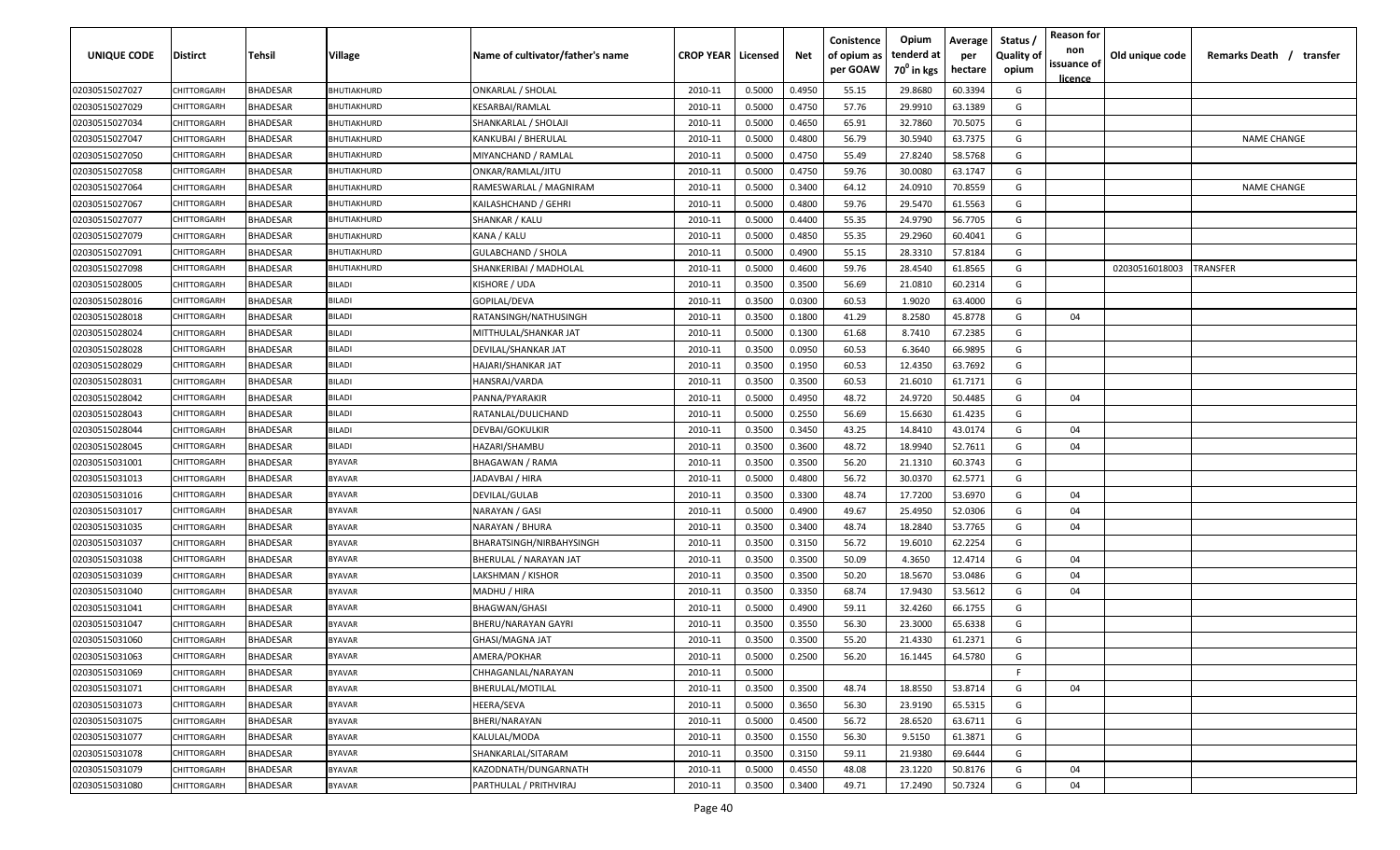| UNIQUE CODE    | <b>Distirct</b>    | Tehsil          | Village           | Name of cultivator/father's name | <b>CROP YEAR   Licensed</b> |        | Net    | Conistence<br>of opium as<br>per GOAW | Opium<br>tenderd at<br>70 <sup>0</sup> in kgs | Average<br>per<br>hectare | Status /<br><b>Quality of</b><br>opium | <b>Reason for</b><br>non<br>issuance of<br><u>licence</u> | Old unique code | Remarks Death /<br>transfer |
|----------------|--------------------|-----------------|-------------------|----------------------------------|-----------------------------|--------|--------|---------------------------------------|-----------------------------------------------|---------------------------|----------------------------------------|-----------------------------------------------------------|-----------------|-----------------------------|
| 02030515031081 | CHITTORGARH        | <b>BHADESAR</b> | <b>BYAVAR</b>     | SHANKAR/BHERA                    | 2010-11                     | 0.3500 | 0.3150 | 50.61                                 | 17.7930                                       | 56.4857                   | G                                      | 05                                                        |                 |                             |
| 02030515031082 | CHITTORGARH        | <b>BHADESAR</b> | BYAVAR            | NANDLAL / NAULA                  | 2010-11                     | 0.3500 | 0.3400 | 50.20                                 | 18.2080                                       | 53.5529                   | G                                      | 04                                                        |                 |                             |
| 02030515034007 | CHITTORGARH        | <b>BHADESAR</b> | DELWAS            | KANSINGH / LAHARKUNWAR           | 2010-11                     | 0.3500 | 0.3450 | 53.56                                 | 19.7250                                       | 57.1739                   | G                                      | 05                                                        |                 |                             |
| 02030515034008 | CHITTORGARH        | <b>BHADESAR</b> | DELWAS            | KANKUBAI / RAMLAL                | 2010-11                     | 0.5000 |        |                                       |                                               |                           | F.                                     |                                                           |                 |                             |
| 02030515034012 | CHITTORGARH        | <b>BHADESAR</b> | DELWAS            | <b>BHERUPURI / KALUPURI</b>      | 2010-11                     | 0.3500 | 0.3450 | 69.58                                 | 25.9040                                       | 75.0841                   | G                                      |                                                           |                 |                             |
| 02030515034022 | <b>CHITTORGARI</b> | <b>BHADESAR</b> | DELWAS            | RAYSINGH / RAMSINGH              | 2010-11                     | 0.5000 | 0.2000 | 62.87                                 | 12.7270                                       | 63.6350                   | G                                      |                                                           |                 |                             |
| 02030515034023 | <b>CHITTORGARI</b> | <b>BHADESAR</b> | DELWAS            | RATANLAL / NATHU                 | 2010-11                     | 0.5000 | 0.4750 | 60.84                                 | 30.2460                                       | 63.6758                   | G                                      |                                                           |                 |                             |
| 02030515034024 | CHITTORGARH        | BHADESAR        | DELWAS            | RANJEETSINGH / HARDEVSINGH       | 2010-11                     | 0.3500 |        |                                       |                                               |                           | F.                                     |                                                           |                 |                             |
| 02030515034028 | CHITTORGARH        | <b>BHADESAR</b> | DELWAS            | PREMA / GOMA                     | 2010-11                     | 0.3500 | 0.1850 | 62.87                                 | 11.5590                                       | 62.4811                   | G                                      |                                                           |                 |                             |
| 02030515034031 | CHITTORGARH        | BHADESAR        | DELWAS            | PREMSINGH / DEVIDSINGH           | 2010-11                     | 0.5000 | 0.5000 | 62.87                                 | 30.7080                                       | 61.4160                   | G                                      |                                                           |                 |                             |
| 02030515034032 | CHITTORGARH        | <b>BHADESAR</b> | <b>DELWAS</b>     | DOLATSINGH / KHURANSINGH         | 2010-11                     | 0.3500 | 0.3400 | 54.89                                 | 2.9800                                        | 8.7647                    | G                                      | 04                                                        |                 |                             |
| 02030515034040 | CHITTORGARH        | <b>BHADESAR</b> | <b>DELWAS</b>     | <b>BHERU / NATHU</b>             | 2010-11                     | 0.3500 |        |                                       |                                               |                           | E                                      |                                                           |                 |                             |
| 02030515034045 | CHITTORGARH        | <b>BHADESAR</b> | DELWAS            | <b>KESHARSINGH / KHUMANSINGH</b> | 2010-11                     | 0.5000 | 0.4750 | 58.98                                 | 28.9510                                       | 60.9495                   | G                                      |                                                           |                 |                             |
| 02030515035015 | CHITTORGARH        | <b>BHADESAR</b> | <b>DEVAKHEDA</b>  | MOHANIBAI / LAKSHAMANGIR         | 2010-11                     | 0.3500 | 0.2450 | 69.12                                 | 18.9390                                       | 77.3020                   | G                                      |                                                           | 02030515102087  | TRANSFER/NAME CHANGE        |
| 02030515035023 | CHITTORGARH        | <b>BHADESAR</b> | <b>DEVAKHEDA</b>  | SHANKARSINGH / MANSINGH          | 2010-11                     | 0.3500 | 0.3500 | 59.96                                 | 23.0930                                       | 65.9800                   | G                                      |                                                           | 02030515102090  | <b>FRANSFER/ MADANPURA</b>  |
| 02030515035025 | CHITTORGARH        | <b>BHADESAR</b> | DEVAKHEDA         | LALU / VENIRAM                   | 2010-11                     | 0.3500 | 0.3300 | 64.39                                 | 21.3680                                       | 64.7515                   | G                                      |                                                           | 02030515083044  | TRANSFER/ MADANPURA         |
| 02030515035026 | CHITTORGARH        | <b>BHADESAR</b> | DEVAKHEDA         | JAMNABAI / UDAYLAL               | 2010-11                     | 0.3500 | 0.1100 | 56.09                                 | 6.7950                                        | 61.7727                   | G                                      |                                                           | 02030515083045  | TRANSFER/ MADANPURA         |
| 02030515035029 | CHITTORGARH        | <b>BHADESAR</b> | DEVAKHEDA         | KALUSINGH / RAMSINGH             | 2010-11                     | 0.3500 | 0.1000 | 64.39                                 | 6.6690                                        | 66.6900                   | $\mathbf{I}$                           | 02                                                        |                 |                             |
| 02030515035033 | CHITTORGARH        | <b>BHADESAR</b> | DEVAKHEDA         | BHERA / HIRA                     | 2010-11                     | 0.3500 | 0.3350 | 58.06                                 | 22.1290                                       | 66.0567                   | G                                      |                                                           | 02030515081038  | [RANSFER/ MADANPURA         |
| 02030515037001 | <b>CHITTORGARI</b> | <b>BHADESAR</b> | DEVDAPIPLI        | <b>SHANKAR / BHANA</b>           | 2010-11                     | 0.5000 |        |                                       |                                               |                           | F.                                     |                                                           |                 |                             |
| 02030515037002 | <b>CHITTORGARI</b> | <b>BHADESAR</b> | DEVDAPIPLI        | CHUNNIBAI / GANGARAM             | 2010-11                     | 0.5000 | 0.4850 | 59.57                                 | 31.2490                                       | 64.4309                   | G                                      |                                                           |                 |                             |
| 02030515037003 | <b>CHITTORGARI</b> | <b>BHADESAR</b> | DEVDAPIPLI        | LEHARIBAI / NARAYAN              | 2010-11                     | 0.5000 | 0.4600 | 59.21                                 | 29.6470                                       | 64.4500                   | G                                      |                                                           |                 |                             |
| 02030515037005 | CHITTORGARI        | BHADESAR        | <b>DEVDAPIPLI</b> | JAMNIBAI / NANA                  | 2010-11                     | 0.5000 | 0.4300 | 54.14                                 | 26.8380                                       | 62.4140                   | G                                      | 05                                                        |                 |                             |
| 02030515037007 | <b>CHITTORGARI</b> | BHADESAR        | DEVDAPIPLI        | LAXMANDAS/GOPALDAS               | 2010-11                     | 0.5000 | 0.3500 | 60.27                                 | 22.0670                                       | 63.0486                   | G                                      |                                                           |                 |                             |
| 02030515037008 | CHITTORGARH        | <b>BHADESAR</b> | DEVDAPIPLI        | SHANKARIBAI / PARTHU             | 2010-11                     | 0.3500 | 0.2950 | 61.56                                 | 20.1570                                       | 68.3288                   | G                                      |                                                           |                 |                             |
| 02030515037011 | CHITTORGARH        | <b>BHADESAR</b> | <b>DEVDAPIPLI</b> | HEERA / DOLGHIR                  | 2010-11                     | 0.5000 | 0.1950 | 59.57                                 | 12.3990                                       | 63.5846                   | G                                      |                                                           |                 |                             |
| 02030515037015 | CHITTORGARH        | BHADESAR        | <b>DEVDAPIPLI</b> | ABHAYSINGH/KISHANSINGH           | 2010-11                     | 0.3500 | 0.2400 | 60.33                                 | 15.5050                                       | 64.6042                   | G                                      |                                                           |                 |                             |
| 02030515037016 | CHITTORGARH        | BHADESAR        | <b>DEVDAPIPLI</b> | ANCHHIBAI/HOLA                   | 2010-11                     | 0.3500 | 0.2550 | 59.57                                 | 16.3480                                       | 64.1098                   | G                                      |                                                           |                 |                             |
| 02030515037017 | CHITTORGARH        | <b>BHADESAR</b> | <b>DEVDAPIPLI</b> | AMARCHAND / GOTU                 | 2010-11                     | 0.3500 | 0.3450 | 55.24                                 | 22.3170                                       | 64.6870                   | G                                      |                                                           |                 |                             |
| 02030515037019 | CHITTORGARH        | <b>BHADESAR</b> | <b>DEVDAPIPLI</b> | HEERA / HEMA                     | 2010-11                     | 0.5000 | 0.2750 | 59.57                                 | 17.5310                                       | 63.7491                   | G                                      |                                                           |                 |                             |
| 02030515037020 | CHITTORGARH        | <b>BHADESAR</b> | DEVDAPIPLI        | <b>ONKARLAL / CHAGUJAT</b>       | 2010-11                     | 0.5000 | 0.4700 | 55.52                                 | 27.3950                                       | 58.2872                   | G                                      |                                                           |                 |                             |
| 02030515037021 | CHITTORGARH        | <b>BHADESAR</b> | <b>DEVDAPIPLI</b> | RATNLAL / GANGARAM               | 2010-11                     | 0.5000 | 0.3000 | 60.33                                 | 19.5470                                       | 65.1567                   | G                                      |                                                           |                 |                             |
| 02030515037022 | CHITTORGARH        | <b>BHADESAR</b> | DEVDAPIPLI        | GIRDHARILAL / BHAGWAN            | 2010-11                     | 0.3500 | 0.3400 | 55.52                                 | 20.5820                                       | 60.5353                   | G                                      |                                                           |                 |                             |
| 02030515037023 | CHITTORGARH        | <b>BHADESAR</b> | DEVDAPIPLI        | KISHOR / HAJARI                  | 2010-11                     | 0.5000 | 0.4800 | 60.80                                 | 32.5020                                       | 67.7125                   | G                                      |                                                           |                 |                             |
| 02030515037024 | CHITTORGARH        | <b>BHADESAR</b> | DEVDAPIPLI        | NARAYANDAS/NATHUDAS              | 2010-11                     | 0.5000 | 0.3650 | 60.33                                 | 22.6410                                       | 62.0301                   | G                                      |                                                           |                 |                             |
| 02030515037025 | CHITTORGARH        | <b>BHADESAR</b> | DEVDAPIPLI        | DALU / HEERAJAT                  | 2010-11                     | 0.5000 | 0.4900 | 60.80                                 | 31.9810                                       | 65.2673                   | G                                      |                                                           |                 |                             |
| 02030515037026 | CHITTORGARH        | <b>BHADESAR</b> | DEVDAPIPLI        | PRABHULAL / ONKAR                | 2010-11                     | 0.3500 | 0.2750 | 61.56                                 | 18.3100                                       | 66.5818                   | G                                      |                                                           |                 |                             |
| 02030515037029 | CHITTORGARH        | <b>BHADESAR</b> | DEVDAPIPLI        | VARDICHAND/BHAGWAN               | 2010-11                     | 0.5000 | 0.4950 | 59.21                                 | 30.1630                                       | 60.9354                   | G                                      |                                                           |                 |                             |
| 02030515037031 | CHITTORGARH        | <b>BHADESAR</b> | DEVDAPIPLI        | <b>GAHRU / ONKARJI KHAROL</b>    | 2010-11                     | 0.5000 | 0.2500 | 55.24                                 | 14.3310                                       | 57.3240                   | G                                      |                                                           |                 |                             |
| 02030515037034 | CHITTORGARH        | <b>BHADESAR</b> | DEVDAPIPLI        | MODSINGH / DHOKALSINGH           | 2010-11                     | 0.3500 | 0.3450 | 50.10                                 | 18.2940                                       | 53.0261                   | G                                      | 04                                                        |                 |                             |
| 02030515037035 | CHITTORGARH        | <b>BHADESAR</b> | DEVDAPIPLI        | DALU / PARTHU                    | 2010-11                     | 0.3500 | 0.3350 | 45.81                                 | 18.2650                                       | 54.5224                   | G                                      | 04                                                        |                 |                             |
| 02030515037038 | CHITTORGARH        | <b>BHADESAR</b> | DEVDAPIPLI        | SHOLAL / GEHRULAL JAT            | 2010-11                     | 0.5000 | 0.4400 | 61.56                                 | 29.5930                                       | 67.2568                   | $\mathbf{I}$                           | 02                                                        |                 |                             |
| 02030515037045 | CHITTORGARH        | <b>BHADESAR</b> | DEVDAPIPLI        | SHANKAR / HAZARI                 | 2010-11                     | 0.5000 | 0.3850 | 60.33                                 | 25.8470                                       | 67.1351                   | G                                      |                                                           |                 |                             |
| 02030515037047 | CHITTORGARH        | <b>BHADESAR</b> | DEVDAPIPLI        | ONKAR / HIRA JI                  | 2010-11                     | 0.5000 | 0.2750 | 60.33                                 | 17.6080                                       | 64.0291                   | G                                      |                                                           |                 |                             |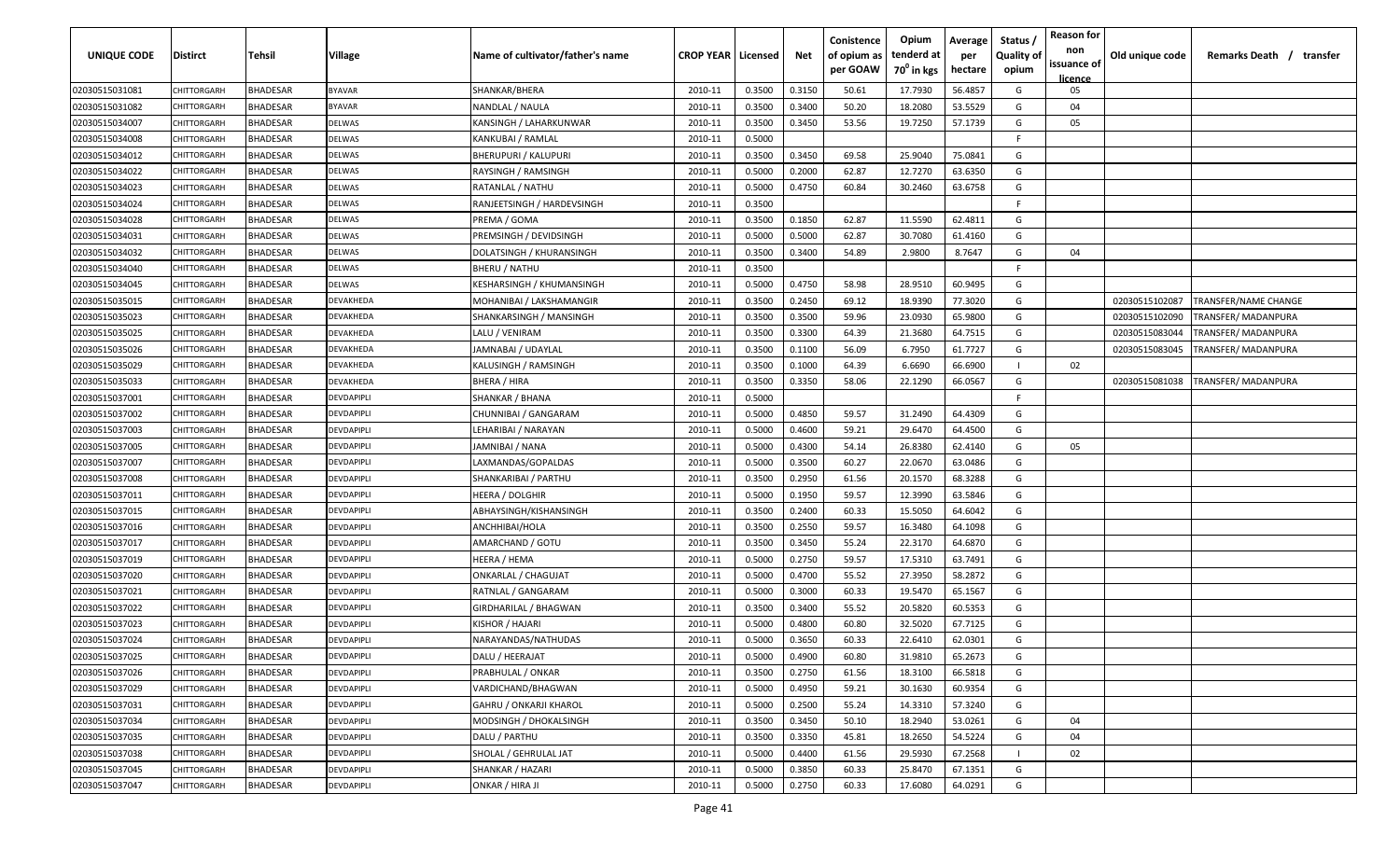| UNIQUE CODE    | <b>Distirct</b>    | Tehsil          | Village                | Name of cultivator/father's name | <b>CROP YEAR   Licensed</b> |        | Net    | Conistence<br>of opium as<br>per GOAW | Opium<br>tenderd at<br>70 <sup>0</sup> in kgs | Average<br>per<br>hectare | Status /<br><b>Quality of</b><br>opium | <b>Reason for</b><br>non<br>issuance of<br><u>licence</u> | Old unique code | Remarks Death /<br>transfer |
|----------------|--------------------|-----------------|------------------------|----------------------------------|-----------------------------|--------|--------|---------------------------------------|-----------------------------------------------|---------------------------|----------------------------------------|-----------------------------------------------------------|-----------------|-----------------------------|
| 02030515037048 | CHITTORGARH        | <b>BHADESAR</b> | DEVDAPIPLI             | BHERU LAL / DEV JI               | 2010-11                     | 0.5000 | 0.2350 | 70.81                                 | 18.5220                                       | 78.8170                   |                                        | 02                                                        |                 |                             |
| 02030515037049 | CHITTORGARH        | <b>BHADESAR</b> | DEVDAPIPLI             | HARISINGH / KISHAN SINGH         | 2010-11                     | 0.3500 | 0.3300 | 54.14                                 | 6.2880                                        | 19.0545                   | G                                      | 04                                                        |                 |                             |
| 02030515037050 | CHITTORGARH        | <b>BHADESAR</b> | DEVDAPIPLI             | JEETU / DOLA                     | 2010-11                     | 0.3500 | 0.2600 | 55.24                                 | 15.5930                                       | 59.9731                   | G                                      |                                                           |                 |                             |
| 02030515037051 | CHITTORGARH        | <b>BHADESAR</b> | DEVDAPIPLI             | RAMLAL / DOLA                    | 2010-11                     | 0.5000 | 0.4200 | 60.33                                 | 27.0110                                       | 64.3119                   | G                                      |                                                           |                 |                             |
| 02030515037055 | CHITTORGARH        | <b>BHADESAR</b> | DEVDAPIPLI             | MOTI / KALU                      | 2010-11                     | 0.5000 | 0.4800 | 59.21                                 | 27.6430                                       | 57.5896                   | G                                      |                                                           |                 |                             |
| 02030515037058 | <b>CHITTORGARI</b> | <b>BHADESAR</b> | DEVDAPIPLI             | UDAIRAM / KALU                   | 2010-11                     | 0.3500 | 0.3400 | 55.24                                 | 21.6380                                       | 63.6412                   | G                                      |                                                           |                 |                             |
| 02030515037060 | <b>CHITTORGARI</b> | <b>BHADESAR</b> | DEVDAPIPLI             | ONKAR / NANA                     | 2010-11                     | 0.5000 | 0.4800 | 55.52                                 | 30.3380                                       | 63.2042                   | G                                      |                                                           |                 |                             |
| 02030515037061 | CHITTORGARH        | BHADESAR        | DEVDAPIPLI             | NARAYAN / SHANKAR                | 2010-11                     | 0.3500 | 0.3200 | 59.21                                 | 20.6640                                       | 64.5750                   | G                                      |                                                           |                 |                             |
| 02030515037062 | CHITTORGARH        | <b>BHADESAR</b> | DEVDAPIPLI             | GOTU / DOLA                      | 2010-11                     | 0.5000 | 0.4850 | 60.33                                 | 31.3280                                       | 64.5938                   | G                                      |                                                           |                 |                             |
| 02030515037067 | CHITTORGARH        | BHADESAR        | <b>DEVDAPIPLI</b>      | RAMESHVAR / SHANKAR              | 2010-11                     | 0.5000 | 0.4950 | 59.21                                 | 30.1970                                       | 61.0040                   | $\mathbf{I}$                           | 02                                                        |                 |                             |
| 02030515037068 | CHITTORGARH        | <b>BHADESAR</b> | <b>DEVDAPIPLI</b>      | HARLAL / SHANKAR                 | 2010-11                     | 0.5000 | 0.2800 | 61.94                                 | 20.2460                                       | 72.3071                   | G                                      |                                                           |                 |                             |
| 02030515037070 | CHITTORGARH        | <b>BHADESAR</b> | <b>DEVDAPIPLI</b>      | PARTHVIRAJ / HEERALAL            | 2010-11                     | 0.3500 | 0.3450 | 59.21                                 | 21.7640                                       | 63.0841                   | G                                      |                                                           |                 | <b>NAME CHANGE</b>          |
| 02030515037072 | CHITTORGARH        | <b>BHADESAR</b> | <b>DEVDAPIPLI</b>      | HARLAL/BAJJA                     | 2010-11                     | 0.3500 | 0.3200 | 60.33                                 | 20.7620                                       | 64.8813                   | G                                      |                                                           |                 |                             |
| 02030515037073 | CHITTORGARH        | <b>BHADESAR</b> | <b>DEVDAPIPLI</b>      | CHOGA / ONKAR                    | 2010-11                     | 0.5000 | 0.3500 | 61.56                                 | 23.1470                                       | 66.1343                   | G                                      |                                                           |                 |                             |
| 02030515037074 | CHITTORGARH        | <b>BHADESAR</b> | <b>DEVDAPIPLI</b>      | MOHANSINGH / GAMRESINGH          | 2010-11                     | 0.5000 | 0.4900 | 47.53                                 | 25.4350                                       | 51.9082                   | G                                      | 04                                                        |                 |                             |
| 02030515037081 | CHITTORGARH        | <b>BHADESAR</b> | DEVDAPIPLI             | SHANKAR / BAJJA                  | 2010-11                     | 0.5000 | 0.4250 | 54.14                                 | 24.9820                                       | 58.7812                   | G                                      | 05                                                        |                 |                             |
| 02030515037084 | CHITTORGARH        | <b>BHADESAR</b> | DEVDAPIPLI             | PARTHVIRAJ/CHATARBHUJ            | 2010-11                     | 0.5000 | 0.4700 | 60.27                                 | 31.2720                                       | 66.5362                   | G                                      |                                                           |                 |                             |
| 02030515039004 | CHITTORGARH        | <b>BHADESAR</b> | DHANET TOKARIYA        | UDAILAL / BHAWANA                | 2010-11                     | 0.5000 | 0.5050 | 57.23                                 | 31.5660                                       | 62.5069                   | G                                      |                                                           |                 |                             |
| 02030515039007 | CHITTORGARH        | BHADESAR        | <b>DHANET TOKARIYA</b> | NANDLAL / GHOKALSHARMA           | 2010-11                     | 0.5000 | 0.2700 | 57.23                                 | 16.5720                                       | 61.3778                   | G                                      |                                                           |                 |                             |
| 02030515039010 | <b>CHITTORGARI</b> | <b>BHADESAR</b> | <b>DHANET TOKARIYA</b> | UDAYLAL/GOTU                     | 2010-11                     | 0.3500 | 0.3500 | 57.23                                 | 22.9000                                       | 65.4286                   | G                                      |                                                           |                 |                             |
| 02030515039016 | CHITTORGARH        | <b>BHADESAR</b> | DHANET TOKARIYA        | SHANKARGIRI / BARDIGIRI          | 2010-11                     | 0.5000 | 0.3950 | 54.14                                 | 23.2340                                       | 58.8203                   | G                                      | 05                                                        |                 |                             |
| 02030515039017 | <b>CHITTORGARI</b> | <b>BHADESAR</b> | <b>DHANET TOKARIYA</b> | SORAMBAI/NANALAL                 | 2010-11                     | 0.5000 | 0.2250 | 57.23                                 | 13.4080                                       | 59.5911                   | G                                      |                                                           |                 |                             |
| 02030515039019 | CHITTORGARI        | BHADESAR        | <b>DHANET TOKARIYA</b> | HARLALJAT / CHUNNILALJAT         | 2010-11                     | 0.5000 | 0.4950 | 47.53                                 | 24.5870                                       | 49.6707                   | G                                      | 04                                                        |                 |                             |
| 02030515039031 | <b>CHITTORGARI</b> | BHADESAR        | <b>DHANET TOKARIYA</b> | KESARBAI/BHAGCHAND               | 2010-11                     | 0.5000 | 0.3750 | 54.14                                 | 22.2280                                       | 59.2747                   | G                                      | 05                                                        |                 |                             |
| 02030515039032 | CHITTORGARH        | <b>BHADESAR</b> | <b>DHANET TOKARIYA</b> | MATHURALAL / HEERALAL            | 2010-11                     | 0.5000 | 0.2500 | 60.27                                 | 16.0490                                       | 64.1960                   | G                                      |                                                           |                 |                             |
| 02030515039034 | CHITTORGARH        | <b>BHADESAR</b> | <b>DHANET TOKARIYA</b> | <b>ONKARGHIR / LALGHIR</b>       | 2010-11                     | 0.5000 | 0.4100 | 57.23                                 | 24.8300                                       | 60.5610                   | G                                      |                                                           |                 |                             |
| 02030515043001 | CHITTORGARH        | BHADESAR        | <b>DAULATPURA</b>      | AMARCHNAD / SORAM                | 2010-11                     | 0.5000 | 0.4650 | 59.19                                 | 28.3770                                       | 61.0258                   | G                                      |                                                           |                 |                             |
| 02030515043004 | CHITTORGARH        | BHADESAR        | <b>DAULATPURA</b>      | CAMPALAL / RAMLAL                | 2010-11                     | 0.5000 | 0.5000 | 56.48                                 | 28.9660                                       | 57.9320                   | G                                      |                                                           |                 |                             |
| 02030515043007 | <b>HITTORGARH</b>  | <b>BHADESAR</b> | <b>DAULATPURA</b>      | PRATHVIRAJ/UDA                   | 2010-11                     | 0.5000 | 0.4750 | 59.19                                 | 28.2340                                       | 59.4400                   | G                                      |                                                           |                 |                             |
| 02030515043008 | CHITTORGARH        | <b>BHADESAR</b> | <b>DAULATPURA</b>      | KHYALIBAI/NANDRAM                | 2010-11                     | 0.5000 | 0.5100 | 61.10                                 | 32.8460                                       | 64.4039                   | G                                      |                                                           |                 |                             |
| 02030515043012 | CHITTORGARH        | <b>BHADESAR</b> | <b>DAULATPURA</b>      | KANKUBAI / GHISA                 | 2010-11                     | 0.5000 | 0.3200 | 56.85                                 | 20.4090                                       | 63.7781                   | G                                      |                                                           |                 |                             |
| 02030515043014 | CHITTORGARH        | <b>BHADESAR</b> | <b>DAULATPURA</b>      | KISHAN / TRILOK                  | 2010-11                     | 0.3500 | 0.3350 | 56.48                                 | 20.3410                                       | 60.7194                   | G                                      |                                                           |                 |                             |
| 02030515043015 | CHITTORGARH        | <b>BHADESAR</b> | DAULATPURA             | GATTUBAI / SHAMBHU               | 2010-11                     | 0.5000 | 0.2800 | 59.19                                 | 17.4610                                       | 62.3607                   | G                                      |                                                           |                 |                             |
| 02030515043016 | CHITTORGARH        | <b>BHADESAR</b> | DAULATPURA             | RANATLAL / CHAMPALAL             | 2010-11                     | 0.5000 | 0.4550 | 56.85                                 | 27.2720                                       | 59.9385                   | G                                      |                                                           |                 |                             |
| 02030515043017 | CHITTORGARH        | <b>BHADESAR</b> | DAULATPURA             | GOVARDHAN / AMARCHAND            | 2010-11                     | 0.5000 | 0.4900 | 66.67                                 | 33.9060                                       | 69.1959                   | G                                      |                                                           |                 |                             |
| 02030515043019 | CHITTORGARH        | <b>BHADESAR</b> | <b>DAULATPURA</b>      | MATHURALAL / KASHIRAM            | 2010-11                     | 0.5000 | 0.4800 | 62.33                                 | 33.0260                                       | 68.8042                   | G                                      |                                                           |                 |                             |
| 02030515043020 | CHITTORGARH        | <b>BHADESAR</b> | DAULATPURA             | LEHARU / BHEREAGADRI             | 2010-11                     | 0.5000 | 0.4750 | 59.19                                 | 30.0430                                       | 63.2484                   | G                                      |                                                           |                 |                             |
| 02030515043021 | CHITTORGARH        | <b>BHADESAR</b> | DAULATPURA             | <b>BALURAM / RUPA</b>            | 2010-11                     | 0.5000 | 0.3900 | 59.19                                 | 23.5320                                       | 60.3385                   | G                                      |                                                           |                 |                             |
| 02030515043027 | CHITTORGARH        | <b>BHADESAR</b> | DAULATPURA             | JEETU / CHAMPA                   | 2010-11                     | 0.5000 | 0.4850 | 56.48                                 | 29.4990                                       | 60.8227                   | G                                      |                                                           |                 |                             |
| 02030515043031 | CHITTORGARH        | <b>BHADESAR</b> | DAULATPURA             | RAMESHVAR / BHURA                | 2010-11                     | 0.3500 | 0.3400 | 66.67                                 | 24.8010                                       | 72.9441                   | G                                      |                                                           |                 |                             |
| 02030515043033 | CHITTORGARH        | <b>BHADESAR</b> | DAULATPURA             | JAGDISHCHAND / RATANLAL          | 2010-11                     | 0.5000 | 0.4950 | 62.33                                 | 32.4650                                       | 65.5859                   | G                                      |                                                           |                 | NAME CHANGE                 |
| 02030515043034 | CHITTORGARH        | <b>BHADESAR</b> | DAULATPURA             | SOSARBAI / DAYARAM               | 2010-11                     | 0.5000 | 0.2500 | 62.33                                 | 15.3510                                       | 61.4040                   | G                                      |                                                           |                 |                             |
| 02030515043036 | CHITTORGARH        | <b>BHADESAR</b> | DAULATPURA             | CHUNNILAL / CHATURBHUJ           | 2010-11                     | 0.5000 | 0.5000 | 61.10                                 | 31.0910                                       | 62.1820                   | G                                      |                                                           |                 |                             |
| 02030515043038 | CHITTORGARH        | <b>BHADESAR</b> | DAULATPURA             | GANGABAI/PARTAP                  | 2010-11                     | 0.5000 | 0.3000 | 61.10                                 | 20.7910                                       | 69.3033                   | G                                      |                                                           |                 |                             |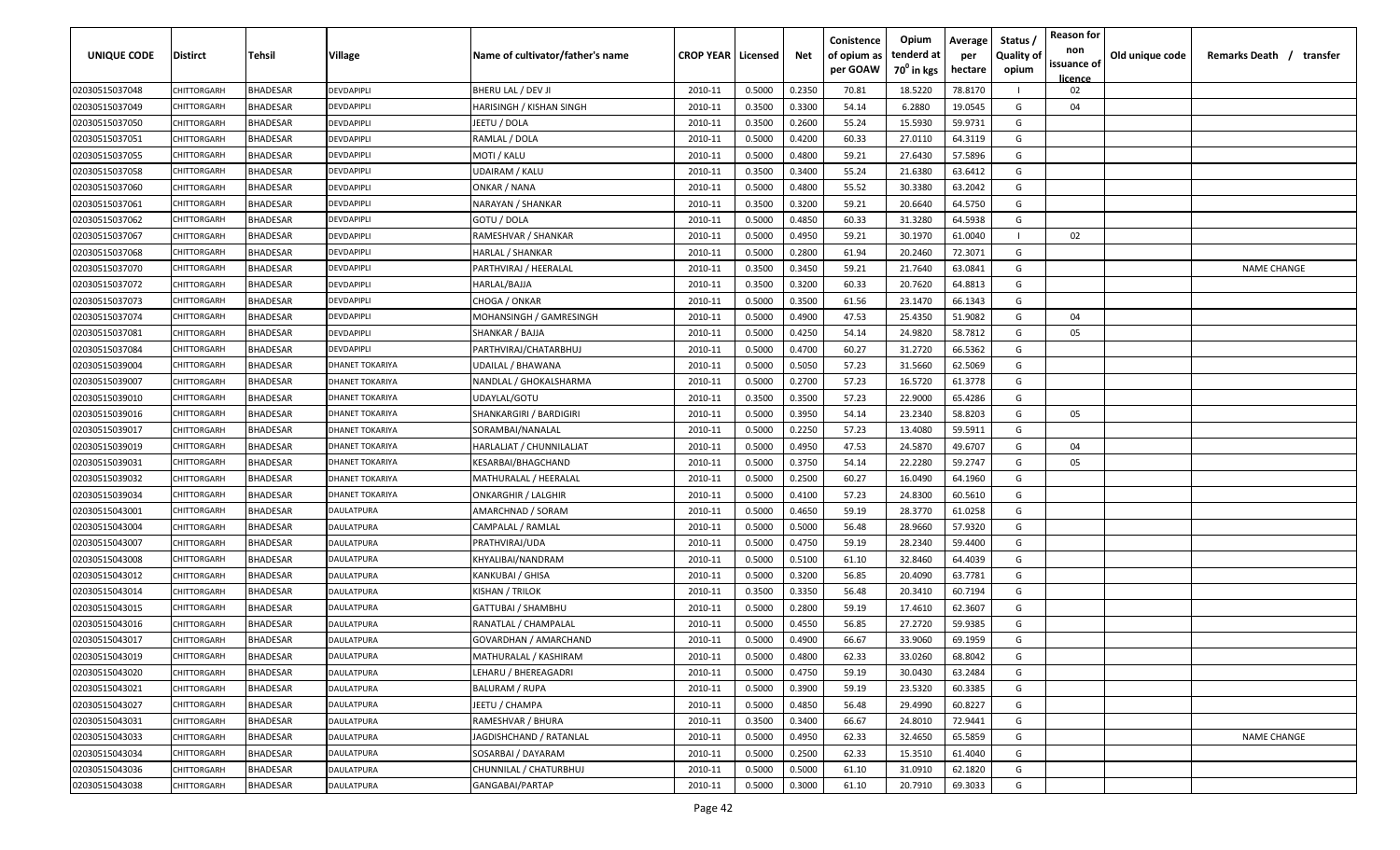| UNIQUE CODE    | Distirct           | Tehsil          | Village                 | Name of cultivator/father's name | <b>CROP YEAR Licensed</b> |        | Net    | Conistence<br>of opium as<br>per GOAW | Opium<br>tenderd at<br>70 <sup>0</sup> in kgs | Average<br>per<br>hectare | Status /<br><b>Quality of</b><br>opium | <b>Reason for</b><br>non<br>issuance of | Old unique code | Remarks Death / transfer |
|----------------|--------------------|-----------------|-------------------------|----------------------------------|---------------------------|--------|--------|---------------------------------------|-----------------------------------------------|---------------------------|----------------------------------------|-----------------------------------------|-----------------|--------------------------|
| 02030515043039 | CHITTORGARH        | <b>BHADESAR</b> | DAULATPURA              | PRATHVIRAJ/BAJJA                 | 2010-11                   | 0.5000 | 0.2050 | 56.48                                 | 11.9500                                       | 58.2927                   | G                                      | <u>licence</u>                          |                 |                          |
| 02030515043041 | CHITTORGARH        | BHADESAR        | DAULATPURA              | CHAMPA / HIRA                    | 2010-11                   | 0.3500 | 0.3400 | 59.08                                 | 20.8210                                       | 61.2382                   | G                                      |                                         |                 |                          |
| 02030515043047 | CHITTORGARH        | BHADESAR        | DAULATPURA              | KANKUBAI / HAZARI                | 2010-11                   | 0.5000 | 0.4950 | 59.08                                 | 21.0740                                       | 42.5737                   |                                        | 02                                      |                 |                          |
| 02030515043049 | CHITTORGARH        | BHADESAR        | DAULATPURA              | CHUNNA/GOKAL                     | 2010-11                   | 0.5000 | 0.2450 | 59.19                                 | 14.8310                                       | 60.5347                   | G                                      |                                         |                 |                          |
| 02030515043050 | <b>CHITTORGARH</b> | BHADESAR        | DAULATPURA              | <b>BHERU / BHAGWAN</b>           | 2010-11                   | 0.5000 | 0.3000 | 54.74                                 | 17.7910                                       | 59.3033                   | G                                      | 05                                      |                 |                          |
| 02030515043051 | CHITTORGARH        | BHADESAR        | DAULATPURA              | DHANRAJ / AMBALAL                | 2010-11                   | 0.5000 | 0.5050 | 62.33                                 | 31.2810                                       | 61.9426                   | G                                      |                                         |                 |                          |
| 02030515043055 | <b>CHITTORGARH</b> | BHADESAR        | DAULATPURA              | DEVBAI/PRATAP                    | 2010-11                   | 0.3500 | 0.3550 | 59.08                                 | 21.0740                                       | 59.3634                   | G                                      |                                         |                 |                          |
| 02030515043056 | CHITTORGARH        | BHADESAR        | DAULATPURA              | DHULA / KAJOD                    | 2010-11                   | 0.3500 | 0.3450 | 59.08                                 | 21.5810                                       | 62.5536                   | G                                      |                                         |                 |                          |
| 02030515043058 | CHITTORGARH        | BHADESAR        | DAULATPURA              | HIRA / KISHANA                   | 2010-11                   | 0.5000 | 0.4650 | 62.33                                 | 30.4970                                       | 65.5849                   | G                                      |                                         |                 |                          |
| 02030515043074 | CHITTORGARH        | BHADESAR        | DAULATPURA              | SHANTILAL / KISHANA              | 2010-11                   | 0.3500 | 0.2700 | 59.08                                 | 19.0070                                       | 70.3963                   | G                                      |                                         |                 |                          |
| 02030515043075 | CHITTORGARF        | BHADESAR        | DAULATPURA              | CHAMPA / HAZARI                  | 2010-11                   | 0.5000 | 0.4950 | 56.48                                 | 28.7240                                       | 58.0283                   | G                                      |                                         |                 |                          |
| 02030515043077 | CHITTORGARH        | BHADESAR        | DAULATPURA              | RAMLAL/PARTHU                    | 2010-11                   | 0.5000 | 0.5000 | 54.74                                 | 29.0670                                       | 58.1340                   | G                                      | 05                                      |                 |                          |
| 02030515043078 | CHITTORGARH        | <b>BHADESAR</b> | DAULATPURA              | <b>BHERU / BHAJJA</b>            | 2010-11                   | 0.5000 | 0.5000 | 56.48                                 | 27.8690                                       | 55.7380                   | G                                      | 04                                      |                 |                          |
| 02030515043079 | CHITTORGARH        | <b>BHADESAR</b> | DAULATPURA              | NARAYAN / SHORAM                 | 2010-11                   | 0.5000 | 0.5050 | 61.10                                 | 32.9500                                       | 65.2475                   | G                                      |                                         |                 |                          |
| 02030515043081 | CHITTORGARH        | <b>BHADESAR</b> | DAULATPURA              | LEHARU / JAICHAND                | 2010-11                   | 0.3500 | 0.3500 | 56.48                                 | 20.9060                                       | 59.7314                   | G                                      |                                         |                 |                          |
| 02030515043086 | CHITTORGARH        | <b>BHADESAR</b> | DAULATPURA              | AMBALAL / VARDA                  | 2010-11                   | 0.5000 | 0.5050 | 59.19                                 | 30.3560                                       | 60.1109                   | G                                      |                                         |                 |                          |
| 02030515043087 | CHITTORGARH        | <b>BHADESAR</b> | DAULATPURA              | RATTA / NATHU                    | 2010-11                   | 0.3500 | 0.3400 | 59.19                                 | 21.3760                                       | 62.8706                   | G                                      |                                         |                 |                          |
| 02030515043091 | CHITTORGARH        | <b>BHADESAR</b> | DAULATPURA              | JITMAL / HARLAL                  | 2010-11                   | 0.3500 | 0.3600 | 61.10                                 | 22.9040                                       | 63.6222                   | G                                      |                                         |                 | <b>NAME CHANGE</b>       |
| 02030515043092 | CHITTORGARH        | BHADESAR        | DAULATPURA              | DEWBAI/PANNALAL                  | 2010-11                   | 0.5000 | 0.4950 | 50.75                                 | 25.1360                                       | 50.7798                   | G                                      | 04                                      |                 |                          |
| 02030515044001 | CHITTORGARH        | <b>BHADESAR</b> | DAUTADI KA KHEDA        | RAMA / MOTI                      | 2010-11                   | 0.3500 | 0.2250 | 64.69                                 | 15.2200                                       | 67.6444                   | G                                      |                                         |                 |                          |
| 02030515044002 | CHITTORGARH        | <b>BHADESAR</b> | DAUTADI KA KHEDA        | NATHULAL/BHERA                   | 2010-11                   | 0.3500 | 0.3350 | 61.68                                 | 21.8260                                       | 65.1522                   | G                                      |                                         |                 |                          |
| 02030515044004 | <b>CHITTORGARH</b> | <b>BHADESAR</b> | DAUTADI KA KHEDA        | MODA / RATNA                     | 2010-11                   | 0.5000 | 0.1950 | 67.55                                 | 14.1470                                       | 72.5487                   | G                                      |                                         |                 |                          |
| 02030515044007 | <b>CHITTORGARI</b> | <b>BHADESAR</b> | DAUTADI KA KHEDA        | DEVISINGH / GHAMERSINGH          | 2010-11                   | 0.3500 | 0.2000 | 64.20                                 | 13.6840                                       | 68.4200                   | G                                      |                                         |                 |                          |
| 02030515044011 | <b>CHITTORGARI</b> | <b>BHADESAR</b> | DAUTADI KA KHEDA        | MAGNA / BARDA GADRI              | 2010-11                   | 0.3500 | 0.3450 | 59.46                                 | 22.0260                                       | 63.8435                   | G                                      |                                         |                 |                          |
| 02030515044013 | CHITTORGARH        | BHADESAR        | DAUTADI KA KHEDA        | BAKSHIRAM / JAICHAND             | 2010-11                   | 0.5000 | 0.2650 | 64.69                                 | 18.6950                                       | 70.5472                   | G                                      |                                         |                 |                          |
| 02030515044016 | CHITTORGARH        | BHADESAR        | DAUTADI KA KHEDA        | CHUNNA / HAZAARIGADRI            | 2010-11                   | 0.3500 | 0.3450 | 61.96                                 | 22.8900                                       | 66.3478                   | G                                      |                                         |                 |                          |
| 02030515044020 | CHITTORGARF        | BHADESAR        | DAUTADI KA KHEDA        | HEERALAL/GISA/CHAGNIBAI          | 2010-11                   | 0.3500 | 0.1650 | 60.53                                 | 10.6010                                       | 64.2485                   | G                                      |                                         |                 |                          |
| 02030515044021 | CHITTORGARF        | BHADESAR        | <b>DAUTADI KA KHEDA</b> | KHEMRAJ / HAZARI                 | 2010-11                   | 0.3500 | 0.3250 | 59.46                                 | 21.0910                                       | 64.8954                   | G                                      |                                         |                 |                          |
| 02030515044022 | CHITTORGARF        | BHADESAR        | DAUTADI KA KHEDA        | RATAN/GOKAL                      | 2010-11                   | 0.3500 | 0.3350 | 61.68                                 | 22.4960                                       | 67.1522                   | G                                      |                                         |                 |                          |
| 02030515044023 | CHITTORGARH        | <b>BHADESAR</b> | DAUTADI KA KHEDA        | MAGNIRAM / NANDA                 | 2010-11                   | 0.5000 | 0.2800 | 64.20                                 | 18.7460                                       | 66.9500                   | G                                      |                                         |                 |                          |
| 02030515044026 | CHITTORGARH        | BHADESAR        | DAUTADI KA KHEDA        | HAZAARI / KAALU GADRI            | 2010-11                   | 0.5000 | 0.2500 | 59.46                                 | 16.4620                                       | 65.8480                   | G                                      |                                         |                 |                          |
| 02030515044028 | CHITTORGARI        | BHADESAR        | DAUTADI KA KHEDA        | GIRDHARI / RATTAGADRI            | 2010-11                   | 0.5000 | 0.2000 | 61.68                                 | 13.2440                                       | 66.2200                   | G                                      |                                         |                 |                          |
| 02030515044031 | CHITTORGARI        | <b>BHADESAR</b> | DAUTADI KA KHEDA        | <b>BHERUDAS / HERADAS</b>        | 2010-11                   | 0.5000 | 0.4950 | 59.46                                 | 30.6130                                       | 61.8444                   | G                                      |                                         |                 |                          |
| 02030515044032 | CHITTORGARH        | BHADESAR        | DAUTADI KA KHEDA        | UGAM / AMAR                      | 2010-11                   | 0.3500 | 0.3450 | 64.20                                 | 22.7360                                       | 65.9014                   | G                                      |                                         |                 |                          |
| 02030515044034 | CHITTORGARH        | BHADESAR        | DAUTADI KA KHEDA        | GOKAL / KELA                     | 2010-11                   | 0.3500 | 0.3450 | 61.68                                 | 22.9360                                       | 66.4812                   | G                                      |                                         |                 |                          |
| 02030515044037 | <b>CHITTORGARH</b> | <b>BHADESAR</b> | DAUTADI KA KHEDA        | BHERIBAI / DEVJI                 | 2010-11                   | 0.3500 | 0.3500 | 54.17                                 | 18.4250                                       | 52.6429                   | G                                      | 04                                      |                 |                          |
| 02030515044041 | CHITTORGARH        | <b>BHADESAR</b> | DAUTADI KA KHEDA        | HIRASINGH / GOPALSINGH           | 2010-11                   | 0.3500 | 0.3500 | 56.69                                 | 21.2260                                       | 60.6457                   | G                                      |                                         |                 |                          |
| 02030515044049 | CHITTORGARH        | <b>BHADESAR</b> | DAUTADI KA KHEDA        | DALCHAND / CHOGA                 | 2010-11                   | 0.5000 | 0.2400 | 60.63                                 | 14.9510                                       | 62.2958                   | G                                      |                                         |                 |                          |
| 02030515044052 | CHITTORGARH        | <b>BHADESAR</b> | DAUTADI KA KHEDA        | NATHULAL / RAMA                  | 2010-11                   | 0.3500 | 0.1750 | 64.20                                 | 12.0330                                       | 68.7600                   | G                                      |                                         |                 |                          |
| 02030515044053 | CHITTORGARH        | <b>BHADESAR</b> | DAUTADI KA KHEDA        | BHAGWANDAS / JAGANNATH           | 2010-11                   | 0.3500 | 0.3400 | 72.24                                 | 21.2390                                       | 62.4676                   | G                                      |                                         |                 |                          |
| 02030515044055 | <b>CHITTORGARH</b> | <b>BHADESAR</b> | <b>DAUTADI KA KHEDA</b> | RATAN / KISHNA                   | 2010-11                   | 0.3500 | 0.3400 | 61.63                                 | 22.6810                                       | 66.7088                   | G                                      |                                         |                 |                          |
| 02030515044059 | CHITTORGARH        | <b>BHADESAR</b> | DAUTADI KA KHEDA        | RATAN / BHAGWANDAS               | 2010-11                   | 0.5000 | 0.2000 | 64.20                                 | 13.7480                                       | 68.7400                   | G                                      |                                         |                 |                          |
| 02030515044061 | CHITTORGARH        | <b>BHADESAR</b> | DAUTADI KA KHEDA        | JAMNADAS / BHAGWANDAS            | 2010-11                   | 0.3500 | 0.3400 | 64.69                                 | 24.3050                                       | 71.4853                   | G                                      |                                         |                 |                          |
| 02030515044063 | CHITTORGARH        | <b>BHADESAR</b> | DAUTADI KA KHEDA        | LEHRU / NARAYAN                  | 2010-11                   | 0.3500 | 0.1550 | 61.68                                 | 10.2390                                       | 66.0581                   | G                                      |                                         |                 |                          |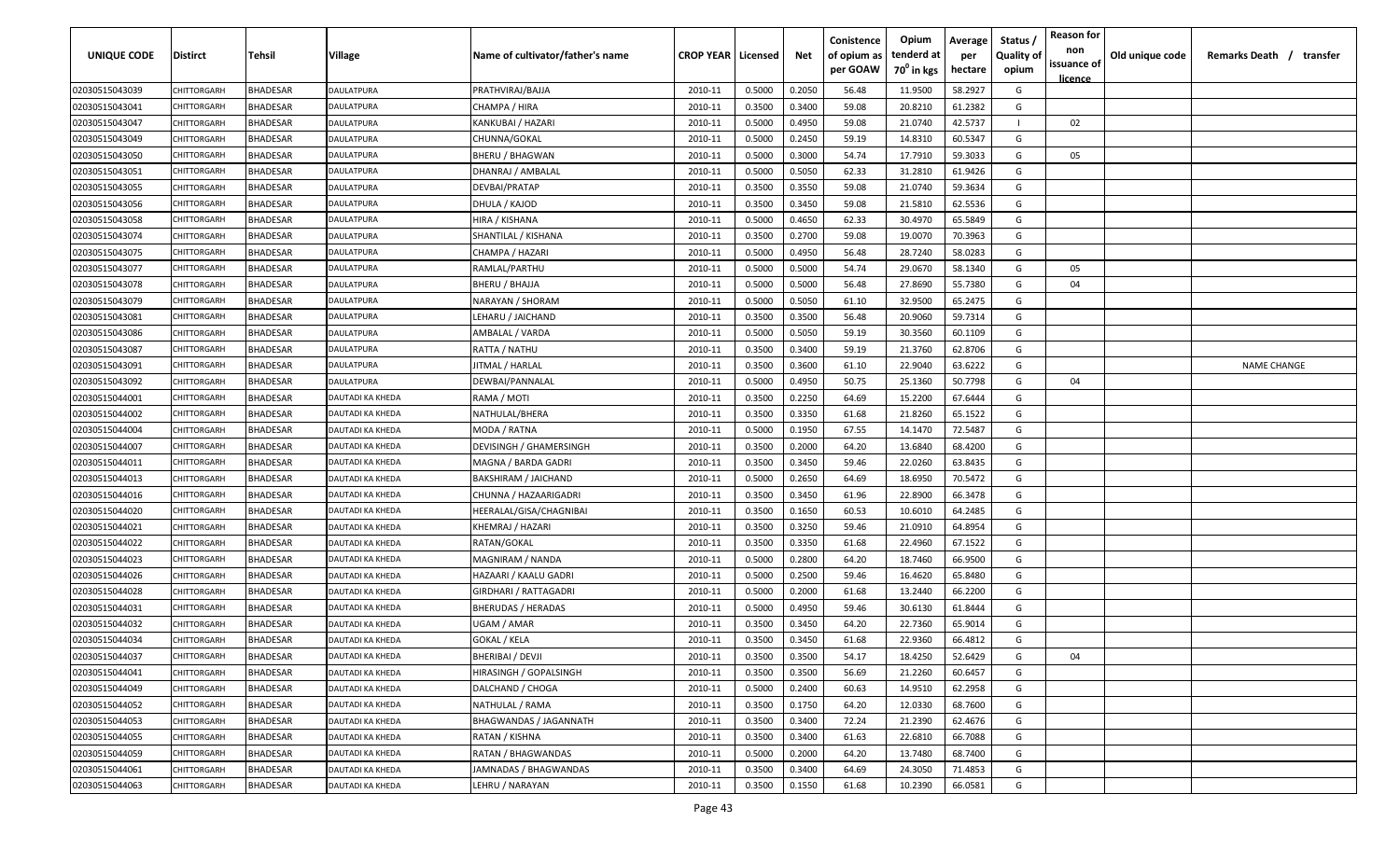| UNIQUE CODE    | <b>Distirct</b>    | Tehsil          | Village                 | Name of cultivator/father's name    | <b>CROP YEAR   Licensed</b> |        | Net    | Conistence<br>of opium as<br>per GOAW | Opium<br>tenderd at<br>70 <sup>0</sup> in kgs | Average<br>per<br>hectare | <b>Status</b><br><b>Quality of</b><br>opium | <b>Reason for</b><br>non<br>issuance of<br><u>licence</u> | Old unique code | Remarks Death / transfer |
|----------------|--------------------|-----------------|-------------------------|-------------------------------------|-----------------------------|--------|--------|---------------------------------------|-----------------------------------------------|---------------------------|---------------------------------------------|-----------------------------------------------------------|-----------------|--------------------------|
| 02030515044066 | CHITTORGARH        | <b>BHADESAR</b> | <b>DAUTADI KA KHEDA</b> | KISHANLAL / VARDA                   | 2010-11                     | 0.3500 | 0.3450 | 64.20                                 | 23.9370                                       | 69.3826                   | G                                           |                                                           |                 |                          |
| 02030515045009 | CHITTORGARH        | BHADESAR        | DAUTDI                  | JAGNATH/NARYAN                      | 2010-11                     | 0.5000 | 0.4950 | 56.53                                 | 29.4110                                       | 59.4162                   | G                                           |                                                           |                 |                          |
| 02030515045010 | CHITTORGARH        | <b>BHADESAR</b> | <b>DAUTDI</b>           | POKHAR / MITTHU                     | 2010-11                     | 0.5000 |        |                                       |                                               |                           | -F                                          |                                                           |                 |                          |
| 02030515045011 | CHITTORGARH        | <b>BHADESAR</b> | <b>DAUTDI</b>           | UDAIRAM / MOTI                      | 2010-11                     | 0.3500 | 0.3300 | 56.50                                 | 19.1230                                       | 57.9485                   | G                                           |                                                           |                 |                          |
| 02030515045012 | CHITTORGARH        | <b>BHADESAR</b> | DAUTDI                  | ANCHHIBAI/CHUNA                     | 2010-11                     | 0.3500 | 0.3150 | 56.60                                 | 18.4030                                       | 58.4222                   | G                                           |                                                           |                 |                          |
| 02030515045018 | <b>CHITTORGARI</b> | <b>BHADESAR</b> | DAUTDI                  | NARAYANLAL / MITTHU JAT             | 2010-11                     | 0.5000 | 0.1500 | 54.32                                 | 9.6220                                        | 64.1467                   | G                                           | 05                                                        |                 |                          |
| 02030515045020 | <b>CHITTORGARI</b> | <b>BHADESAR</b> | <b>DAUTDI</b>           | PRATHULAL / BHERUJI                 | 2010-11                     | 0.3500 | 0.2750 | 54.80                                 | 14.5140                                       | 52.7782                   | G                                           | 04                                                        |                 |                          |
| 02030515045021 | CHITTORGARH        | <b>BHADESAR</b> | <b>DAUTDI</b>           | RATANLAL / BHAJJA                   | 2010-11                     | 0.5000 | 0.4950 | 63.09                                 | 34.0240                                       | 68.7354                   | G                                           |                                                           |                 |                          |
| 02030515045023 | CHITTORGARH        | BHADESAR        | <b>DAUTDI</b>           | RUPA / GHISA                        | 2010-11                     | 0.5000 | 0.5000 | 54.80                                 | 28.7000                                       | 57.4000                   | G                                           | 05                                                        |                 |                          |
| 02030515045024 | CHITTORGARH        | <b>BHADESAR</b> | DAUTDI                  | NARAYANIBAI / KISHANA               | 2010-11                     | 0.3500 | 0.2500 | 49.18                                 | 13.2500                                       | 53.0000                   | G                                           | 04                                                        |                 |                          |
| 02030515045027 | CHITTORGARH        | <b>BHADESAR</b> | DOTARI                  | SOHANLAL / AMARCHAND                | 2010-11                     | 0.3500 | 0.3500 | 56.60                                 | 19.9800                                       | 57.0857                   | G                                           |                                                           |                 |                          |
| 02030515045031 | CHITTORGARH        | <b>BHADESAR</b> | DAUTDI                  | PRABHULAL / NARAYANLAL              | 2010-11                     | 0.5000 | 0.4400 | 63.09                                 | 28.8860                                       | 65.6500                   | $\mathbf{I}$                                | 02                                                        |                 |                          |
| 02030515045034 | CHITTORGARH        | <b>BHADESAR</b> | DAUTDI                  | KISHANDAS / CHATARBHUJ              | 2010-11                     | 0.3500 | 0.3350 | 49.48                                 | 16.9180                                       | 50.5015                   | G                                           | 04                                                        |                 |                          |
| 02030515045035 | CHITTORGARH        | <b>BHADESAR</b> | DAUTDI                  | LALITABAI / RATANLAL                | 2010-11                     | 0.3500 | 0.2000 | 54.80                                 | 12.1420                                       | 60.7100                   | G                                           | 05                                                        | 02030515068037  | <b><i>FRANSFER</i></b>   |
| 02030515047001 | CHITTORGARH        | <b>BHADESAR</b> | FATEHPURA               | DEVA / NAWALA                       | 2010-11                     | 0.3500 | 0.3550 | 54.55                                 | 22.3270                                       | 62.8930                   | G                                           | 05                                                        |                 |                          |
| 02030515047003 | CHITTORGARH        | <b>BHADESAR</b> | <b>FATEHPURA</b>        | BHERA / DEVA                        | 2010-11                     | 0.3500 | 0.1650 | 56.25                                 | 10.2460                                       | 62.0970                   | G                                           |                                                           |                 |                          |
| 02030515047005 | CHITTORGARH        | <b>BHADESAR</b> | <b>FATEHPURA</b>        | MANGANIRAM/SHANKAR                  | 2010-11                     | 0.3500 | 0.1850 | 56.25                                 | 12.5120                                       | 67.6324                   | G                                           |                                                           |                 |                          |
| 02030515047007 | CHITTORGARH        | <b>BHADESAR</b> | <b>FATEHPURA</b>        | RATANLAL / CHATURBHUJ               | 2010-11                     | 0.3500 | 0.3600 |                                       |                                               |                           | $\mathbf{I}$                                | 02                                                        |                 |                          |
| 02030515047008 | CHITTORGARH        | <b>BHADESAR</b> | FATEHPURA               | IITMAL / DLICHANDJAT                | 2010-11                     | 0.3500 | 0.3450 | 54.55                                 | 20.8380                                       | 60.4000                   | G                                           | 05                                                        |                 |                          |
| 02030515047012 | <b>CHITTORGARI</b> | <b>BHADESAR</b> | FATEHPURA               | <b>GANGABAI / CHUNNILAL</b>         | 2010-11                     | 0.3500 | 0.3350 | 56.25                                 | 3.0620                                        | 9.1403                    | G                                           | 04                                                        |                 |                          |
| 02030515047013 | <b>CHITTORGARI</b> | <b>BHADESAR</b> | FATEHPURA               | KALU/CHUNNILAL                      | 2010-11                     | 0.3500 | 0.3250 | 59.96                                 | 20.6180                                       | 63.4400                   | G                                           |                                                           |                 |                          |
| 02030515047016 | <b>CHITTORGARI</b> | <b>BHADESAR</b> | FATEHPURA               | MATHURALAL / GOPILAL                | 2010-11                     | 0.3500 | 0.3500 | 64.39                                 | 24.0822                                       | 68.8063                   | $\mathbf{I}$                                | 02                                                        |                 |                          |
| 02030515047018 | CHITTORGARI        | <b>BHADESAR</b> | FATEHPURA               | DALICHAND / HEERALAL                | 2010-11                     | 0.3500 | 0.2250 | 54.55                                 | 12.3830                                       | 55.0356                   | G                                           | 04                                                        |                 |                          |
| 02030515047019 | <b>CHITTORGARI</b> | <b>BHADESAR</b> | FATEHPURA               | KANKUBAI / WEANIRAM                 | 2010-11                     | 0.3500 | 0.3400 | 49.57                                 | 18.6100                                       | 54.7353                   | G                                           | 04                                                        |                 |                          |
| 02030515047021 | <b>CHITTORGARH</b> | <b>BHADESAR</b> | FATEHPURA               | MANGNIRAM/HIRALAL                   | 2010-11                     | 0.3500 | 0.3450 | 57.60                                 | 21.2960                                       | 61.7275                   | G                                           |                                                           |                 |                          |
| 02030515047022 | CHITTORGARH        | <b>BHADESAR</b> | FATEHPURA               | LAXMAN / DOLLA                      | 2010-11                     | 0.3500 | 0.2450 | 58.06                                 | 15.3530                                       | 62.6653                   | G                                           |                                                           |                 |                          |
| 02030515047027 | CHITTORGARI        | <b>BHADESAR</b> | FATEHPURA               | PANKAJKUMAR / KANHEYALAL            | 2010-11                     | 0.3500 | 0.1150 | 58.06                                 | 7.0830                                        | 61.5913                   | G                                           |                                                           |                 | <b>NAME CHANGE</b>       |
| 02030515047028 | CHITTORGARH        | <b>BHADESAR</b> | FATEHPURA               | DEVILAL/PYRAGADRI                   | 2010-11                     | 0.3500 | 0.1050 | 54.55                                 | 6.0320                                        | 57.4476                   | G                                           | 05                                                        |                 |                          |
| 02030515048001 | CHITTORGARI        | <b>BHADESAR</b> | GANTHEDI                | BHABHUTSINGH / KHUMANSINGH          | 2010-11                     | 0.5000 | 0.4000 | 55.52                                 | 25.8800                                       | 64.7000                   | G                                           |                                                           |                 |                          |
| 02030515048002 | CHITTORGARH        | <b>BHADESAR</b> | GANTHEDI                | RAMSINGH / TARASINGH                | 2010-11                     | 0.5000 | 0.3500 | 56.79                                 | 22.8620                                       | 65.3200                   | G                                           |                                                           |                 |                          |
| 02030515048003 | CHITTORGARH        | <b>BHADESAR</b> | GANTHEDI                | NARAYANIBAI / MOTI                  | 2010-11                     | 0.5000 | 0.4800 | 56.79                                 | 30.0340                                       | 62.5708                   | G                                           |                                                           |                 |                          |
| 02030515048007 | CHITTORGARH        | <b>BHADESAR</b> | GANTHEDI                | SOHANSING / PADAMSINGH / SANGARIBAI | 2010-11                     | 0.5000 | 0.4750 | 62.89                                 | 32.6940                                       | 68.8295                   | G                                           |                                                           |                 | <b>NAME CHANGE</b>       |
| 02030515048008 | CHITTORGARF        | <b>BHADESAR</b> | GANTHEDI                | DEVISINGH / GIRWARSINGH             | 2010-11                     | 0.5000 | 0.1600 | 66.47                                 | 11.8030                                       | 73.7688                   | G                                           |                                                           |                 |                          |
| 02030515048009 | CHITTORGARH        | <b>BHADESAR</b> | GANTHEDI                | CHAMANSINGH / NATHUSINGH            | 2010-11                     | 0.3500 | 0.3350 | 62.52                                 | 19.6620                                       | 58.6925                   | G                                           |                                                           |                 |                          |
| 02030515048010 | CHITTORGARH        | <b>BHADESAR</b> | <b>GANTHEDI</b>         | SIRWARSINGH / KHUMANSINGH           | 2010-11                     | 0.5000 | 0.5050 | 66.47                                 | 36.1690                                       | 71.6218                   | G                                           |                                                           |                 |                          |
| 02030515048012 | CHITTORGARH        | <b>BHADESAR</b> | <b>GANTHEDI</b>         | CHATARBHUJ / RAMCHANDRA             | 2010-11                     | 0.5000 | 0.3950 | 55.00                                 | 22.3690                                       | 56.6304                   | G                                           |                                                           |                 | <b>NAME CHANGE</b>       |
| 02030515048029 | CHITTORGARH        | <b>BHADESAR</b> | <b>GANTHEDI</b>         | HARISINGH / LALSINGH                | 2010-11                     | 0.5000 | 0.4900 | 60.75                                 | 30.2540                                       | 61.7429                   | G                                           |                                                           |                 |                          |
| 02030515048031 | CHITTORGARH        | <b>BHADESAR</b> | GANTHEDI                | RATANSINGH / GIRWARSINGH            | 2010-11                     | 0.5000 | 0.4550 | 62.89                                 | 29.6570                                       | 65.1802                   | G                                           |                                                           |                 |                          |
| 02030515048032 | CHITTORGARH        | <b>BHADESAR</b> | <b>GANTHEDI</b>         | BABULAL/ HEMRAJ                     | 2010-11                     | 0.5000 | 0.4050 | 56.79                                 | 23.9490                                       | 59.1333                   | G                                           |                                                           |                 |                          |
| 02030515048049 | CHITTORGARH        | <b>BHADESAR</b> | GANTHEDI                | NARU / HEMRAJ                       | 2010-11                     | 0.5000 | 0.4500 | 56.71                                 | 25.0900                                       | 55.7556                   | G                                           | 04                                                        |                 |                          |
| 02030515048050 | CHITTORGARH        | <b>BHADESAR</b> | GANTHEDI                | AMARSINGH/AMANSINGH                 | 2010-11                     | 0.5000 | 0.2950 | 62.89                                 | 18.6510                                       | 63.2237                   | G                                           |                                                           |                 |                          |
| 02030515048053 | CHITTORGARH        | <b>BHADESAR</b> | GANTHEDI                | SHRIRAM / POKHAR                    | 2010-11                     | 0.5000 | 0.3100 | 66.19                                 | 22.7410                                       | 73.3581                   | G                                           |                                                           |                 |                          |
| 02030515048055 | CHITTORGARH        | <b>BHADESAR</b> | <b>GANTHEDI</b>         | <b>BHIMSINGH / RATANSINGH</b>       | 2010-11                     | 0.5000 | 0.4700 | 62.89                                 | 30.4750                                       | 64.8404                   | G                                           |                                                           |                 |                          |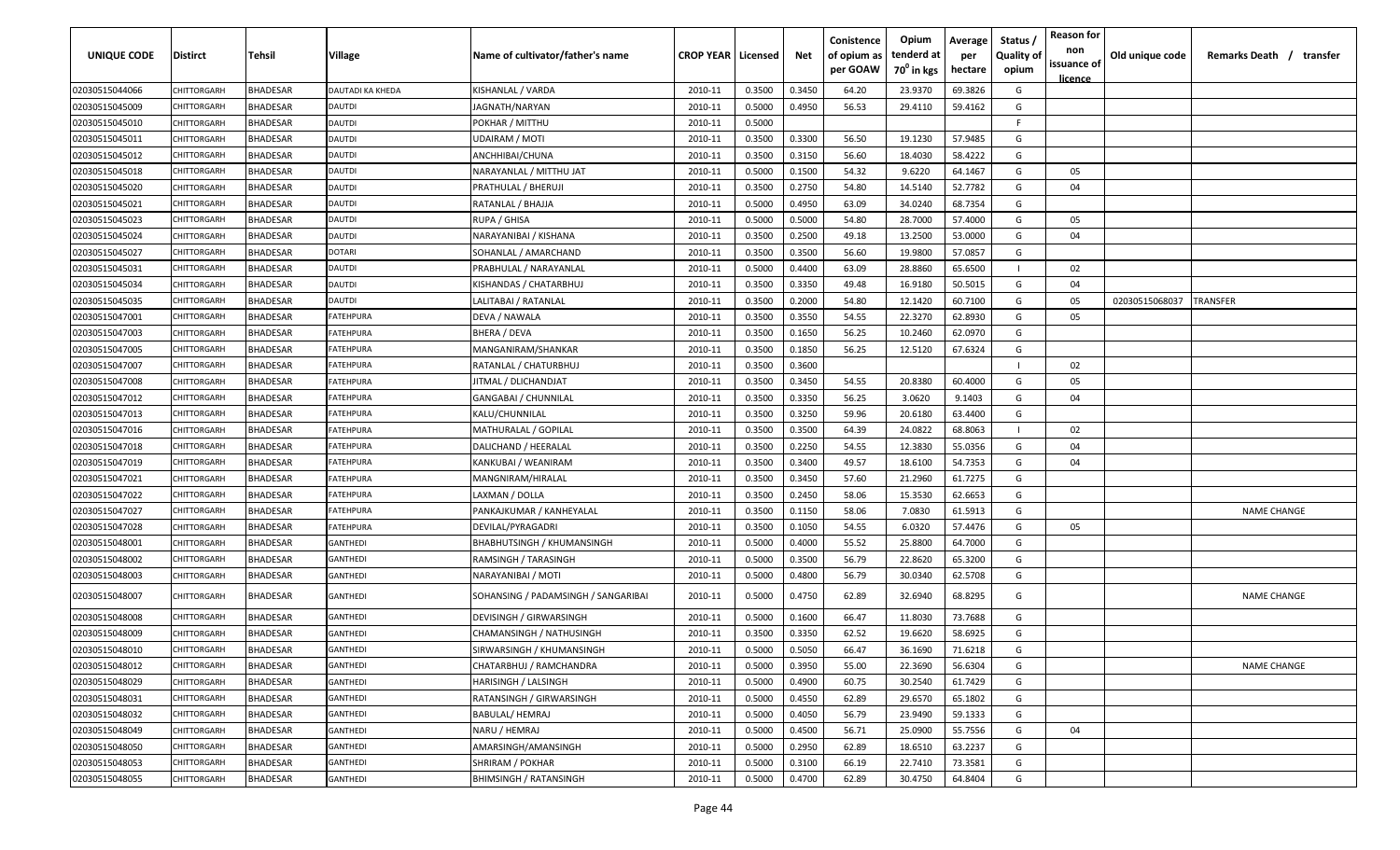| <b>UNIQUE CODE</b> | Distirct           | Tehsil          | Village           | Name of cultivator/father's name | <b>CROP YEAR   Licensed</b> |        | Net    | Conistence<br>of opium as<br>per GOAW | Opium<br>tenderd at<br>70 <sup>0</sup> in kgs | Average<br>per<br>hectare | Status /<br><b>Quality of</b><br>opium | <b>Reason for</b><br>non<br>issuance of | Old unique code | Remarks Death / transfer |
|--------------------|--------------------|-----------------|-------------------|----------------------------------|-----------------------------|--------|--------|---------------------------------------|-----------------------------------------------|---------------------------|----------------------------------------|-----------------------------------------|-----------------|--------------------------|
| 02030515048059     | CHITTORGARH        | <b>BHADESAR</b> | <b>GANTHEDI</b>   | NARAYAN / POKHAR                 | 2010-11                     | 0.3500 | 0.3600 | 56.71                                 | 24.1750                                       | 67.1528                   | G                                      | <u>licence</u>                          |                 |                          |
| 02030515048060     | CHITTORGARH        | BHADESAR        | <b>GANTHEDI</b>   | SAJJANSINGH / RAMSINGH           | 2010-11                     | 0.3500 | 0.2400 | 66.47                                 | 16.8070                                       | 70.0292                   | G                                      |                                         |                 |                          |
| 02030515048063     | <b>CHITTORGARH</b> | BHADESAR        | <b>GANTHEDI</b>   | HARU / ONKAR                     | 2010-11                     | 0.5000 | 0.3300 | 55.52                                 | 20.1540                                       | 61.0727                   | G                                      |                                         |                 |                          |
| 02030515048065     | CHITTORGARH        | <b>BHADESAR</b> | <b>GANTHEDI</b>   | RODASINGH / DALPATSINGH          | 2010-11                     | 0.5000 | 0.5100 | 60.75                                 | 33.9070                                       | 66.4843                   | G                                      |                                         |                 |                          |
| 02030515048066     | <b>CHITTORGARH</b> | BHADESAR        | <b>GANTHEDI</b>   | KISHANSINGH / BHURASINGH         | 2010-11                     | 0.5000 | 0.5000 | 60.75                                 | 31.4600                                       | 62.9200                   | G                                      |                                         |                 |                          |
| 02030515048075     | <b>CHITTORGARH</b> | <b>BHADESAR</b> | <b>GANTHEDI</b>   | MOHANBAI/LAXMANSINGH             | 2010-11                     | 0.5000 | 0.3450 | 56.71                                 | 20.8290                                       | 60.3739                   | G                                      |                                         |                 |                          |
| 02030515048081     | <b>CHITTORGARH</b> | BHADESAR        | GANTHEDI          | MOHANDEVI / SHAMBHUSINGH         | 2010-11                     | 0.3500 | 0.2100 | 55.35                                 | 13.4030                                       | 63.8238                   | G                                      |                                         |                 |                          |
| 02030515048082     | CHITTORGARH        | BHADESAR        | GANTHEDI          | SAJJANSINGH / GIRWARSINGH        | 2010-11                     | 0.3500 | 0.3100 | 66.47                                 | 22.2390                                       | 71.7387                   | G                                      |                                         |                 |                          |
| 02030515048083     | CHITTORGARH        | BHADESAR        | <b>GANTHEDI</b>   | <b>BALUSINGH / JAYSINGH</b>      | 2010-11                     | 0.5000 | 0.5150 | 60.75                                 | 35.5210                                       | 68.9728                   | G                                      |                                         |                 |                          |
| 02030515048085     | CHITTORGARH        | BHADESAR        | <b>GANTHEDI</b>   | MANOHARSINGH / RAMSINGH          | 2010-11                     | 0.3500 | 0.3450 | 60.75                                 | 22.8850                                       | 66.3333                   | G                                      |                                         |                 |                          |
| 02030515048086     | CHITTORGARF        | BHADESAR        | GANTHEDI          | BHANSINGH / PRATAPSINGH          | 2010-11                     | 0.3500 | 0.3450 | 56.79                                 | 21.5070                                       | 62.3391                   | G                                      |                                         |                 |                          |
| 02030515048089     | CHITTORGARH        | BHADESAR        | GANTHEDI          | <b>BHERUSINGH / BHANWARSINGH</b> | 2010-11                     | 0.3500 | 0.3000 | 60.75                                 | 19.7870                                       | 65.9567                   | G                                      |                                         |                 |                          |
| 02030515048094     | CHITTORGARH        | <b>BHADESAR</b> | GANTHEDI          | VIJAYSINGH / MOHANSINGH          | 2010-11                     | 0.5000 | 0.4850 | 59.82                                 | 27.9870                                       | 57.7052                   | G                                      |                                         |                 |                          |
| 02030515048100     | CHITTORGARI        | <b>BHADESAR</b> | GANTHEDI          | DHANKUVAR / NARAYANSINGH         | 2010-11                     | 0.5000 |        |                                       |                                               |                           | F.                                     |                                         |                 | <b>NAME CHANGE</b>       |
| 02030515048102     | CHITTORGARH        | <b>BHADESAR</b> | GANTHEDI          | PARTAPIBAI/CHATARBHUJ            | 2010-11                     | 0.3500 | 0.3350 | 56.79                                 | 22.4320                                       | 66.9612                   | G                                      |                                         |                 |                          |
| 02030515048103     | CHITTORGARH        | <b>BHADESAR</b> | <b>GANTHEDI</b>   | DALCHAND/DOLA                    | 2010-11                     | 0.5000 | 0.4900 | 65.79                                 | 36.7220                                       | 74.9429                   | G                                      |                                         |                 |                          |
| 02030515048104     | CHITTORGARH        | <b>BHADESAR</b> | <b>GANTHEDI</b>   | MATHRALAL/GEHRU                  | 2010-11                     | 0.5000 | 0.5000 | 55.35                                 | 9.9230                                        | 19.8460                   | G                                      | 04                                      |                 |                          |
| 02030515050002     | CHITTORGARH        | <b>BHADESAR</b> | <b>GHATI</b>      | SHANKAR / HIRA                   | 2010-11                     | 0.5000 | 0.1200 | 55.63                                 | 8.3600                                        | 69.6667                   | G                                      |                                         |                 |                          |
| 02030515050003     | CHITTORGARH        | <b>BHADESAR</b> | <b>GHATI</b>      | HARIKISHAN/SHORAM                | 2010-11                     | 0.5000 | 0.3700 | 61.83                                 | 25.2710                                       | 68.3000                   | G                                      |                                         |                 |                          |
| 02030515050004     | CHITTORGARH        | <b>BHADESAR</b> | <b>GHATI</b>      | RUPA / BHURA                     | 2010-11                     | 0.5000 | 0.5000 | 61.83                                 | 33.3440                                       | 66.6880                   | G                                      |                                         |                 |                          |
| 02030515050006     | CHITTORGARH        | <b>BHADESAR</b> | <b>GHATI</b>      | NARAYN / KALU                    | 2010-11                     | 0.3500 | 0.2450 | 61.13                                 | 15.8500                                       | 64.6939                   | G                                      |                                         |                 |                          |
| 02030515050007     | <b>CHITTORGARH</b> | <b>BHADESAR</b> | <b>GHATI</b>      | NANDUBAI/MEGHA                   | 2010-11                     | 0.3500 | 0.3500 | 55.63                                 | 20.7980                                       | 59.4229                   | G                                      |                                         |                 |                          |
| 02030515050009     | <b>CHITTORGARI</b> | <b>BHADESAR</b> | <b>GHATI</b>      | ONKARLAL / SHORAM                | 2010-11                     | 0.5000 | 0.3600 | 61.13                                 | 24.2250                                       | 67.2917                   | G                                      |                                         |                 |                          |
| 02030515050010     | CHITTORGARI        | BHADESAR        | <b>GHATI</b>      | MANGILAL / SHORAM                | 2010-11                     | 0.5000 | 0.3650 | 61.13                                 | 24.5480                                       | 67.2548                   | G                                      |                                         |                 |                          |
| 02030515050015     | CHITTORGARH        | BHADESAR        | <b>GHATI</b>      | RAMBHABAI / JITU                 | 2010-11                     | 0.3500 | 0.1650 | 61.83                                 | 11.4120                                       | 69.1636                   | G                                      |                                         |                 | <b>NAME CHANGE</b>       |
| 02030515052002     | CHITTORGARH        | BHADESAR        | <b>GOPI KHERA</b> | <b>BARDICHAND / SHANKARLAL</b>   | 2010-11                     | 0.3500 | 0.3400 | 57.30                                 | 21.1190                                       | 62.1147                   | G                                      |                                         |                 |                          |
| 02030515052004     | CHITTORGARF        | BHADESAR        | GOPI KHERA        | HARLAL / MOTILAL                 | 2010-11                     | 0.5000 | 0.4500 | 43.51                                 | 5.3830                                        | 11.9622                   | G                                      | 04                                      |                 |                          |
| 02030515052011     | CHITTORGARF        | BHADESAR        | GOPI KHERA        | MITHU / BHURA                    | 2010-11                     | 0.3500 | 0.3350 | 48.72                                 | 3.9600                                        | 11.8209                   | G                                      | 04                                      |                 |                          |
| 02030515052013     | CHITTORGARF        | BHADESAR        | GOPI KHERA        | KALU/GODA                        | 2010-11                     | 0.3500 | 0.2200 | 56.84                                 | 13.4550                                       | 61.1591                   | G                                      |                                         |                 |                          |
| 02030515052022     | CHITTORGARH        | <b>BHADESAR</b> | GOPI KHERA        | CHUNNIBAI / KALU                 | 2010-11                     | 0.3500 | 0.3500 | 57.30                                 | 21.6680                                       | 61.9086                   | G                                      |                                         |                 |                          |
| 02030515052025     | CHITTORGARH        | <b>BHADESAR</b> | GOPI KHERA        | <b>BHAGWAN / PRATAP</b>          | 2010-11                     | 0.3500 | 0.1850 | 44.16                                 | 1.3820                                        | 7.4703                    | G                                      | 04                                      |                 |                          |
| 02030515052027     | CHITTORGARI        | <b>BHADESAR</b> | GOPI KHERA        | GEETA/UDAILAL                    | 2010-11                     | 0.3500 | 0.3550 | 56.84                                 | 22.6470                                       | 63.7944                   | G                                      |                                         |                 | <b>NAME CHANGE</b>       |
| 02030515052034     | CHITTORGARI        | <b>BHADESAR</b> | <b>GOPI KHERA</b> | RATAN / CHENA                    | 2010-11                     | 0.3500 | 0.3400 | 57.30                                 | 5.3450                                        | 15.7206                   | G                                      | 04                                      |                 |                          |
| 02030515052035     | CHITTORGARH        | BHADESAR        | GOPI KHERA        | KALU/JODHA                       | 2010-11                     | 0.5000 | 0.5050 | 57.30                                 | 32.8570                                       | 65.0634                   | G                                      |                                         |                 |                          |
| 02030515052038     | CHITTORGARH        | BHADESAR        | <b>GOPI KHERA</b> | NANDLAL / SRIRAM                 | 2010-11                     | 0.3500 |        |                                       |                                               |                           | F                                      |                                         | 02030515064015  | <b>TRANSFER</b>          |
| 02030515052039     | <b>CHITTORGARH</b> | <b>BHADESAR</b> | <b>GOPI KHERA</b> | KHRMRAJ / SRIRAM                 | 2010-11                     | 0.5000 |        |                                       |                                               |                           | F.                                     |                                         | 02030515064014  | <b>TRANSFER</b>          |
| 02030515052040     | CHITTORGARH        | <b>BHADESAR</b> | <b>GOPI KHERA</b> | <b>HEERALAL / BHERA</b>          | 2010-11                     | 0.5000 |        |                                       |                                               |                           | F.                                     |                                         | 02030515064003  | <b>TRANSFER</b>          |
| 02030515056001     | CHITTORGARH        | <b>BHADESAR</b> | HAJYAKHEDI        | TAMUDEVI/CHATARBHUJ              | 2010-11                     | 0.5000 | 0.5000 | 48.86                                 | 26.4220                                       | 52.8440                   |                                        | 02                                      |                 |                          |
| 02030515056002     | CHITTORGARH        | <b>BHADESAR</b> | HAJYAKHEDI        | <b>BALU / NETRAM</b>             | 2010-11                     | 0.5000 | 0.5050 | 55.53                                 | 31.4460                                       | 62.2693                   | G                                      |                                         |                 | TRANSFER/ BHUTIYAKHURD   |
| 02030515056006     | <b>CHITTORGARH</b> | <b>BHADESAR</b> | HAJYAKHEDI        | BHERIBAI / MOHANLAL              | 2010-11                     | 0.5000 | 0.4850 | 45.22                                 | 23.9800                                       | 49.4433                   | G                                      | 04                                      |                 |                          |
| 02030515056007     | <b>CHITTORGARH</b> | BHADESAR        | HAJYAKHEDI        | PYASIBAI / RATNUDAS              | 2010-11                     | 0.5000 | 0.4700 | 46.86                                 | 24.6220                                       | 52.3872                   |                                        | 02                                      |                 |                          |
| 02030515056008     | CHITTORGARH        | <b>BHADESAR</b> | HAJYAKHEDI        | HIRALAL / RATNA                  | 2010-11                     | 0.5000 | 0.5150 | 58.51                                 | 31.4950                                       | 61.1553                   | G                                      |                                         |                 | TRANSFER/DELWAS          |
| 02030515056010     | CHITTORGARH        | BHADESAR        | HAJYAKHEDI        | CHATURBHUJ/KISHANA               | 2010-11                     | 0.3500 | 0.3650 | 56.51                                 | 22.4260                                       | 61.4411                   | G                                      |                                         |                 | TRANSFER/ PIPALWAS       |
| 02030515056016     | CHITTORGARH        | <b>BHADESAR</b> | HAJYAKHEDI        | ANCHIBAI/MODA                    | 2010-11                     | 0.5000 | 0.4750 | 45.22                                 | 24.4190                                       | 51.4084                   | G                                      | 04                                      |                 |                          |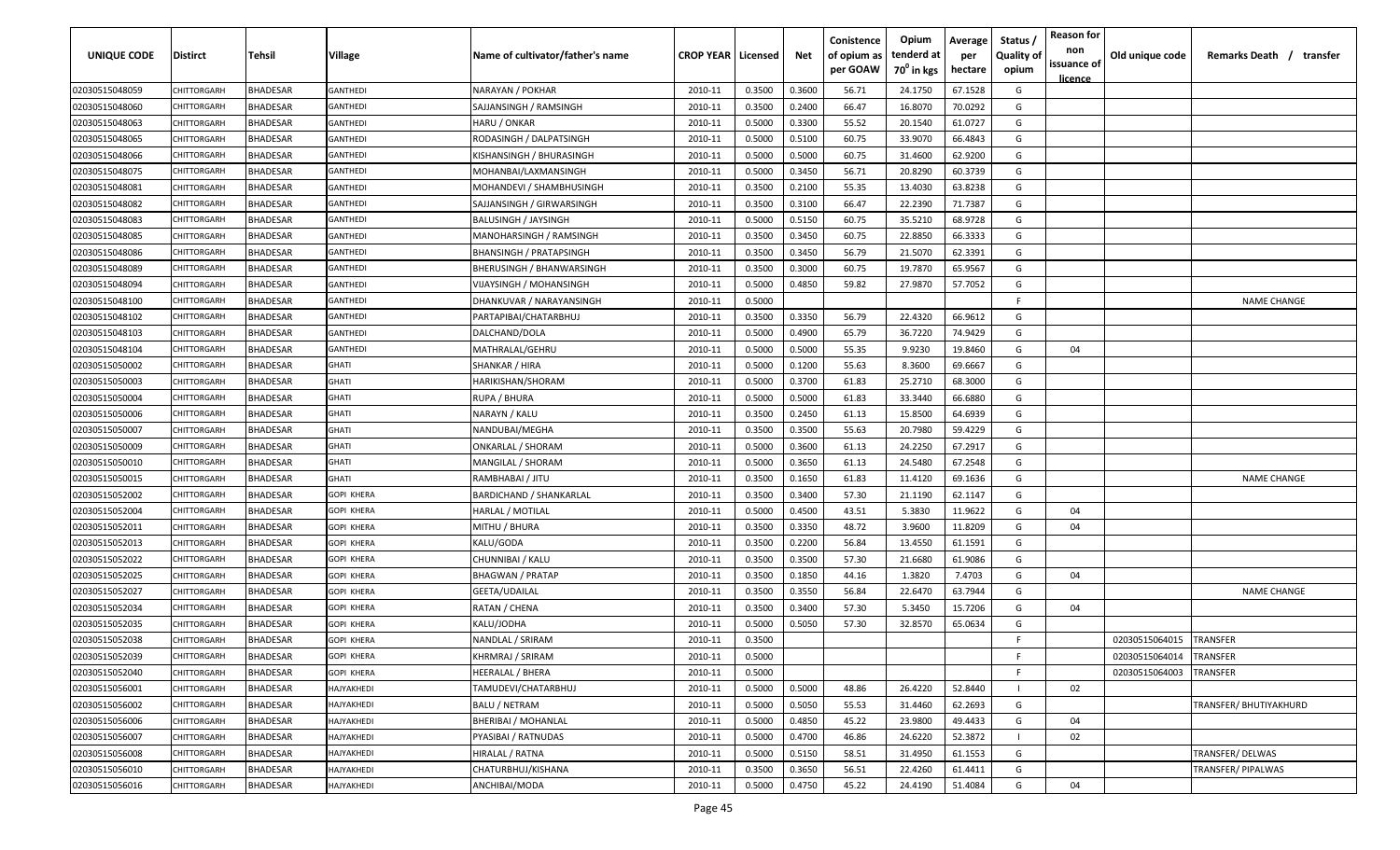| UNIQUE CODE    | <b>Distirct</b>    | Tehsil          | Village           | Name of cultivator/father's name | <b>CROP YEAR   Licensed</b> |        | Net    | Conistence<br>of opium as | Opium<br>tenderd at    | Average<br>per | Status<br><b>Quality of</b> | <b>Reason for</b><br>non<br>issuance of | Old unique code | Remarks Death / transfer |
|----------------|--------------------|-----------------|-------------------|----------------------------------|-----------------------------|--------|--------|---------------------------|------------------------|----------------|-----------------------------|-----------------------------------------|-----------------|--------------------------|
|                |                    |                 |                   |                                  |                             |        |        | per GOAW                  | 70 <sup>0</sup> in kgs | hectare        | opium                       | <u>licence</u>                          |                 |                          |
| 02030515056023 | CHITTORGARH        | <b>BHADESAR</b> | HAJYAKHEDI        | <b>BHOLA / RATTA</b>             | 2010-11                     | 0.5000 | 0.5150 | 60.57                     | 32.8720                | 63.8291        | G                           |                                         |                 | TRANSFER/DELWAS          |
| 02030515056034 | CHITTORGARH        | <b>BHADESAR</b> | HAJYAKHEDI        | RAJIBAI / RAMA                   | 2010-11                     | 0.5000 | 0.4950 | 58.51                     | 31.3950                | 63.4242        | G                           |                                         |                 | TRANSFER/ BANSEN B       |
| 02030515057001 | CHITTORGARH        | <b>BHADESAR</b> | HASMATGANJ        | BHERULAL / NARAYAN               | 2010-11                     | 0.5000 | 0.4600 | 59.08                     | 30.1050                | 65.4457        | G                           |                                         |                 |                          |
| 02030515057003 | CHITTORGARH        | <b>BHADESAR</b> | HASMATGANJ        | MATHURALAL / KHURAJ              | 2010-11                     | 0.5000 | 0.4900 | 56.25                     | 31.3550                | 63.9898        | G                           |                                         |                 |                          |
| 02030515057006 | CHITTORGARH        | <b>BHADESAR</b> | HASMATGANJ        | RATAN / HARLAL                   | 2010-11                     | 0.5000 | 0.2850 | 58.88                     | 16.9070                | 59.3228        | G                           |                                         |                 |                          |
| 02030515057007 | <b>CHITTORGARI</b> | <b>BHADESAR</b> | HASMATGANJ        | SOHANLAL/LALU                    | 2010-11                     | 0.3500 | 0.3500 | 58.88                     | 22.2900                | 63.6857        | G                           |                                         |                 |                          |
| 02030515057008 | <b>CHITTORGARI</b> | <b>BHADESAR</b> | HASMATGANJ        | KISHNIBAI/BHAWARLAL              | 2010-11                     | 0.5000 | 0.4000 | 56.25                     | 22.9900                | 57.4750        | G                           |                                         |                 |                          |
| 02030515057011 | <b>CHITTORGARH</b> | <b>BHADESAR</b> | HASMATGANJ        | NATHULAL / HARLAL                | 2010-11                     | 0.5000 | 0.4200 | 63.00                     | 28.3320                | 67.4571        | G                           |                                         |                 |                          |
| 02030515057013 | CHITTORGARH        | BHADESAR        | HASMATGANJ        | BALURAM/PYARA                    | 2010-11                     | 0.5000 | 0.4000 | 58.88                     | 24.8050                | 62.0125        | G                           |                                         |                 |                          |
| 02030515057016 | CHITTORGARH        | <b>BHADESAR</b> | <b>HASMATGANJ</b> | BHANWARLAL/NATHU                 | 2010-11                     | 0.5000 | 0.4350 | 63.00                     | 29.1600                | 67.0345        | G                           |                                         |                 |                          |
| 02030515057017 | CHITTORGARH        | <b>BHADESAR</b> | <b>HASMATGANJ</b> | BHURALAL / MOTI                  | 2010-11                     | 0.5000 | 0.4750 | 56.19                     | 28.9780                | 61.0063        | G                           |                                         |                 |                          |
| 02030515057021 | CHITTORGARH        | <b>BHADESAR</b> | <b>HASMATGANJ</b> | DHANRAJ / NATHU                  | 2010-11                     | 0.5000 | 0.1850 | 63.00                     | 12.3570                | 66.7946        | G                           |                                         |                 |                          |
| 02030515057024 | CHITTORGARH        | <b>BHADESAR</b> | HASMATGANJ        | NANDLAL / RATANLAL               | 2010-11                     | 0.5000 | 0.1950 | 59.08                     | 12.0780                | 61.9385        | G                           |                                         |                 |                          |
| 02030515057027 | CHITTORGARH        | <b>BHADESAR</b> | HASMATGANJ        | SHANKARLAL/BHANWARLAL            | 2010-11                     | 0.5000 | 0.2750 | 56.25                     | 15.8140                | 57.5055        | G                           |                                         |                 |                          |
| 02030515060002 | CHITTORGARH        | <b>BHADESAR</b> | HODA              | NANURAM / RAMCHANDAR             | 2010-11                     | 0.3500 | 0.3500 | 60.12                     | 24.4090                | 69.7400        | $\mathbf{I}$                | 02                                      |                 |                          |
| 02030515060009 | <b>CHITTORGARH</b> | <b>BHADESAR</b> | HODA              | MOHAN / MANNA MALI               | 2010-11                     | 0.5000 | 0.3000 | 52.71                     | 16.3930                | 54.6433        | G                           | 04                                      |                 |                          |
| 02030515060014 | CHITTORGARH        | <b>BHADESAR</b> | HODA              | KELASH / MAGILAL SHARMA          | 2010-11                     | 0.3500 | 0.3000 | 49.51                     | 15.6720                | 52.2400        | G                           | 04                                      |                 |                          |
| 02030515060020 | CHITTORGARH        | <b>BHADESAR</b> | HODA              | LAKSHMAN / DEVAMALI              | 2010-11                     | 0.5000 | 0.4100 | 58.98                     | 25.1760                | 61.4049        | G                           |                                         |                 | TRANSFER/ NAHARGARH      |
| 02030515060022 | CHITTORGARH        | <b>BHADESAR</b> | HODA              | BHAGWATIBAI/GOPI                 | 2010-11                     | 0.3500 | 0.3500 | 58.98                     | 21.3090                | 60.8829        | G                           |                                         |                 | TRANSFER/ SARLAI         |
| 02030515060030 | <b>CHITTORGARI</b> | <b>BHADESAR</b> | HODA              | HIRALAL / NARAYAN                | 2010-11                     | 0.3500 | 0.2800 | 49.91                     | 16.2420                | 58.0071        | G                           | 05                                      |                 |                          |
| 02030515060035 | <b>CHITTORGARI</b> | <b>BHADESAR</b> | HODA              | CHUNNIBAI / MITHULAL             | 2010-11                     | 0.3500 | 0.2650 | 49.91                     | 14.6020                | 55.1019        | G                           | 04                                      |                 |                          |
| 02030515060049 | <b>CHITTORGARI</b> | <b>BHADESAR</b> | HODA              | OGARH / VARDA                    | 2010-11                     | 0.5000 |        |                           |                        |                | -F                          |                                         |                 | TRANSFER/SARLAI          |
| 02030515060050 | <b>CHITTORGARI</b> | <b>BHADESAR</b> | HODA              | GHAMNDIRAM / POKHAR              | 2010-11                     | 0.5000 | 0.4650 | 52.71                     | 24.4420                | 52.5634        | G                           | 04                                      |                 |                          |
| 02030515060064 | <b>CHITTORGARI</b> | <b>BHADESAR</b> | HODA              | DHANRAJ / NARAYAN                | 2010-11                     | 0.3500 | 0.3250 | 54.89                     | 19.1250                | 58.8462        | G                           | 05                                      |                 |                          |
| 02030515060078 | <b>CHITTORGARH</b> | <b>BHADESAR</b> | HODA              | CHOGALAL / NARAYAN               | 2010-11                     | 0.3500 | 0.2550 | 53.56                     | 14.2550                | 55.9020        | G                           | 04                                      |                 |                          |
| 02030515060083 | CHITTORGARH        | <b>BHADESAR</b> | HODA              | SHYAMSINGH / BHOJSINGH           | 2010-11                     | 0.5000 | 0.3800 | 49.91                     | 18.5450                | 48.8026        | G                           | 04                                      |                 |                          |
| 02030515060085 | CHITTORGARI        | <b>BHADESAR</b> | HODA              | BHULIBAI/BHANA                   | 2010-11                     | 0.5000 | 0.2200 | 52.71                     | 12.2440                | 55.6545        | G                           | 04                                      |                 |                          |
| 02030515060088 | CHITTORGARF        | <b>BHADESAR</b> | HODA              | GOPAL LAL / GANGADHAR            | 2010-11                     | 0.5000 | 0.2700 | 54.89                     | 14.8750                | 55.0926        | G                           | 04                                      |                 |                          |
| 02030515060100 | CHITTORGARH        | <b>BHADESAR</b> | HODA              | TAMUBAI/VENIRAM                  | 2010-11                     | 0.3500 | 0.2900 | 58.98                     | 18.5960                | 64.1241        | G                           |                                         |                 | TRANSFER/ SARLAI         |
| 02030515060101 | CHITTORGARH        | <b>BHADESAR</b> | HODA              | CHUNNILAL/MEGHA                  | 2010-11                     | 0.5000 | 0.4700 | 52.71                     | 27.2890                | 58.0617        | G                           | 05                                      |                 |                          |
| 02030515061001 | CHITTORGARH        | <b>BHADESAR</b> | <b>IAWANPURA</b>  | ONKAR / DUNGA                    | 2010-11                     | 0.3500 | 0.2900 | 60.64                     | 19.7250                | 68.0172        | G                           |                                         |                 |                          |
| 02030515061002 | CHITTORGARI        | <b>BHADESAR</b> | JAWANPURA         | <b>GEAHRILAL / FTTA</b>          | 2010-11                     | 0.5000 | 0.4650 | 48.75                     | 25.4470                | 54.7247        | G                           | 04                                      |                 |                          |
| 02030515061007 | CHITTORGARH        | <b>BHADESAR</b> | JAWANPURA         | HANGAMIBAI/HOLA                  | 2010-11                     | 0.5000 | 0.5050 | 56.20                     | 32.3150                | 63.9901        | G                           |                                         |                 |                          |
| 02030515061010 | CHITTORGARH        | <b>BHADESAR</b> | JAWANPURA         | SUNDARBAI/BHERULAL               | 2010-11                     | 0.5000 | 0.5050 | 59.91                     | 32.9830                | 65.3129        | G                           |                                         |                 |                          |
| 02030515061012 | CHITTORGARH        | <b>BHADESAR</b> | JAWANPURA         | NANDA / RAMA                     | 2010-11                     | 0.5000 |        |                           |                        |                | F                           |                                         |                 |                          |
| 02030515061013 | CHITTORGARH        | <b>BHADESAR</b> | <b>JAWANPURA</b>  | BHAGAWAN / GOKAL                 | 2010-11                     | 0.5000 | 0.4900 | 56.30                     | 30.9570                | 63.1776        | G                           |                                         |                 |                          |
| 02030515061018 | CHITTORGARH        | <b>BHADESAR</b> | <b>JAWANPURA</b>  | GANGARAM / NARAYAN               | 2010-11                     | 0.5000 | 0.4550 | 56.30                     | 29.4290                | 64.6791        | G                           |                                         |                 |                          |
| 02030515061019 | CHITTORGARH        | <b>BHADESAR</b> | <b>JAWANPURA</b>  | KISHOR / DALUJI                  | 2010-11                     | 0.5000 | 0.4600 | 56.20                     | 27.7310                | 60.2848        | G                           |                                         |                 |                          |
| 02030515061026 | CHITTORGARH        | <b>BHADESAR</b> | JAWANPURA         | HAJARI / KISHANA                 | 2010-11                     | 0.5000 | 0.4900 | 56.30                     | 30.1850                | 61.6020        | G                           |                                         |                 |                          |
| 02030515061027 | CHITTORGARH        | <b>BHADESAR</b> | <b>JAWANPURA</b>  | RAMLAL / MOTI                    | 2010-11                     | 0.3500 | 0.3450 | 56.20                     | 22.1270                | 64.1362        | G                           |                                         |                 |                          |
| 02030515061029 | <b>CHITTORGARH</b> | <b>BHADESAR</b> | JAWANPURA         | HANSRAJ/KISHOR                   | 2010-11                     | 0.5000 | 0.4550 | 50.27                     | 26.2430                | 57.6769        | G                           | 05                                      |                 |                          |
| 02030515061034 | CHITTORGARH        | <b>BHADESAR</b> | JAWANPURA         | JITU / GHISA                     | 2010-11                     | 0.5000 | 0.1900 | 60.64                     | 13.2110                | 69.5316        | G                           |                                         |                 |                          |
| 02030515061035 | CHITTORGARH        | <b>BHADESAR</b> | JAWANPURA         | SHRINGARIBAI / PYARA             | 2010-11                     | 0.3500 | 0.3350 | 56.30                     | 22.4560                | 67.0328        | G                           |                                         |                 |                          |
| 02030515061038 | CHITTORGARH        | <b>BHADESAR</b> | JAWANPURA         | BHERA / MANA                     | 2010-11                     | 0.5000 | 0.3400 | 59.11                     | 20.7640                | 61.0706        | G                           |                                         |                 |                          |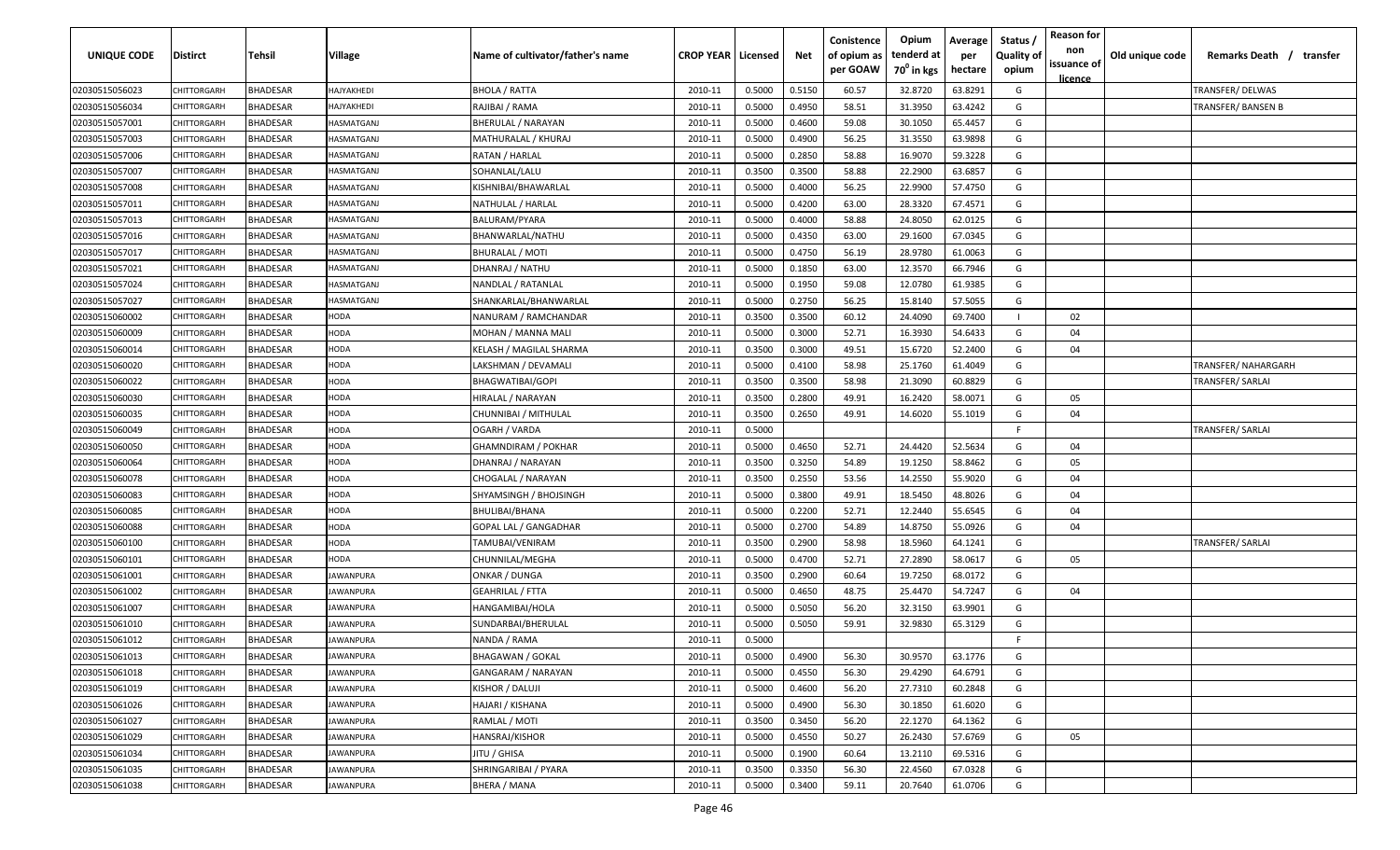| <b>UNIQUE CODE</b> | Distirct           | Tehsil          | Village          | Name of cultivator/father's name | <b>CROP YEAR   Licensed</b> |        | Net    | Conistence<br>of opium as<br>per GOAW | Opium<br>tenderd at<br>70 <sup>0</sup> in kgs | Average<br>per<br>hectare | Status /<br>Quality of<br>opium | <b>Reason for</b><br>non<br>issuance of | Old unique code | Remarks Death / transfer |
|--------------------|--------------------|-----------------|------------------|----------------------------------|-----------------------------|--------|--------|---------------------------------------|-----------------------------------------------|---------------------------|---------------------------------|-----------------------------------------|-----------------|--------------------------|
| 02030515061053     | CHITTORGARH        | <b>BHADESAR</b> | <b>JAWANPURA</b> | NANIBAI / BHERA                  | 2010-11                     | 0.3500 | 0.3300 | 60.64                                 | 23.9010                                       | 72.4273                   | G                               | <u>licence</u>                          |                 |                          |
| 02030515065015     | CHITTORGARH        | BHADESAR        | KANNOJ           | NANIBAI / MANGU REGAR            | 2010-11                     | 0.5000 | 0.3800 | 55.58                                 | 23.0180                                       | 60.5737                   | G                               |                                         |                 |                          |
| 02030515065019     | CHITTORGARH        | BHADESAR        | KANNOJ           | SURESH / RAMESHWAR SUKHWAL       | 2010-11                     | 0.3500 | 0.3500 | 56.14                                 | 21.4050                                       | 61.1571                   | G                               |                                         |                 |                          |
| 02030515065026     | CHITTORGARH        | <b>BHADESAR</b> | KANNOJ           | ISHAK MO. / FAKIR MO.            | 2010-11                     | 0.3500 | 0.3500 | 56.14                                 | 21.2770                                       | 60.7914                   | G                               |                                         |                 |                          |
| 02030515065049     | <b>CHITTORGARH</b> | BHADESAR        | KANNOJ           | KHERUN/ISMAIL                    | 2010-11                     | 0.3500 | 0.3400 | 55.48                                 | 20.0680                                       | 59.0235                   | G                               |                                         |                 |                          |
| 02030515065072     | <b>CHITTORGARH</b> | <b>BHADESAR</b> | KANNOJ           | HJARI / NATHU                    | 2010-11                     | 0.3500 | 0.3350 | 45.54                                 | 16.5440                                       | 49.3851                   | G                               | 04                                      |                 |                          |
| 02030515065074     | <b>CHITTORGARH</b> | <b>BHADESAR</b> | KANNOJ           | RAMA / KISHNA                    | 2010-11                     | 0.5000 | 0.1950 | 68.52                                 | 14.1050                                       | 72.3333                   | G                               |                                         |                 |                          |
| 02030515065077     | <b>CHITTORGARH</b> | BHADESAR        | KANNOJ           | MADANLAL / GANGARAM              | 2010-11                     | 0.5000 | 0.5000 | 59.91                                 | 33.2670                                       | 66.5340                   | G                               |                                         |                 |                          |
| 02030515065087     | CHITTORGARH        | BHADESAR        | KANNOJ           | LALIBAI/BHERA                    | 2010-11                     | 0.3500 | 0.3450 | 58.87                                 | 22.2610                                       | 64.5246                   | G                               |                                         |                 |                          |
| 02030515065088     | CHITTORGARH        | BHADESAR        | KANNOJ           | HEMRAJ / LALU                    | 2010-11                     | 0.3500 |        |                                       |                                               |                           | F.                              |                                         |                 |                          |
| 02030515065092     | CHITTORGARF        | BHADESAR        | <b>(ANNOJ</b>    | KISHNA / BARDA                   | 2010-11                     | 0.3500 | 0.1950 | 56.14                                 | 12.4710                                       | 63.9538                   | G                               |                                         |                 |                          |
| 02030515065096     | CHITTORGARH        | BHADESAR        | <b>(ANNOJ</b>    | MANGILAL / RATANLAL              | 2010-11                     | 0.3500 | 0.3500 | 55.48                                 | 20.9000                                       | 59.7143                   | G                               |                                         |                 |                          |
| 02030515065101     | CHITTORGARH        | <b>BHADESAR</b> | <b>(ANNOJ</b>    | DHAPUBAI / HIRA                  | 2010-11                     | 0.3500 | 0.3400 | 52.82                                 | 20.5090                                       | 60.3206                   | G                               | 05                                      |                 |                          |
| 02030515065103     | CHITTORGARH        | <b>BHADESAR</b> | <b>(ANNOJ</b>    | PRABHU / BHERA                   | 2010-11                     | 0.3500 | 0.3400 | 48.98                                 | 18.6260                                       | 54.7824                   | G                               | 04                                      |                 |                          |
| 02030515065108     | CHITTORGARH        | <b>BHADESAR</b> | <b>(ANNOJ</b>    | SANDALBAI / NAJIRKHA             | 2010-11                     | 0.5000 | 0.4800 | 58.87                                 | 29.5610                                       | 61.5854                   | G                               |                                         |                 |                          |
| 02030515065115     | CHITTORGARH        | <b>BHADESAR</b> | KANNOJ           | <b>BHANWARLAL / CHUNNILAL</b>    | 2010-11                     | 0.5000 | 0.4500 | 63.95                                 | 29.8560                                       | 66.3467                   | G                               |                                         |                 |                          |
| 02030515065116     | CHITTORGARH        | <b>BHADESAR</b> | KANNOJ           | CHUNNILAL / KISHANA              | 2010-11                     | 0.5000 | 0.4650 | 55.48                                 | 27.8670                                       | 59.9290                   | G                               |                                         |                 |                          |
| 02030515068001     | CHITTORGARH        | <b>BHADESAR</b> | KANTHARIYA (A)   | GANESH / BHAGAWAN                | 2010-11                     | 0.5000 | 0.5050 | 59.62                                 | 3.8670                                        | 7.6574                    | G                               | 04                                      |                 |                          |
| 02030515068005     | CHITTORGARH        | <b>BHADESAR</b> | KANTHARIYA (A)   | HARLAL / MOTI                    | 2010-11                     | 0.5000 | 0.2400 | 61.32                                 | 15.6450                                       | 65.1875                   | G                               |                                         |                 |                          |
| 02030515068006     | CHITTORGARH        | <b>BHADESAR</b> | KANTHARIYA (A)   | MEGHA / DHANNA                   | 2010-11                     | 0.5000 | 0.4600 | 58.97                                 | 29.0640                                       | 63.1826                   | G                               |                                         |                 |                          |
| 02030515068007     | CHITTORGARH        | <b>BHADESAR</b> | KANTHARIYA (A)   | <b>BHAGAWAN / KISHANA</b>        | 2010-11                     | 0.3500 | 0.3350 | 59.62                                 | 20.4580                                       | 61.0687                   | G                               |                                         |                 |                          |
| 02030515068015     | <b>CHITTORGARH</b> | <b>BHADESAR</b> | KANTHARIYA (A)   | SHOBHALAL / DALCHAND             | 2010-11                     | 0.5000 | 0.4900 | 66.47                                 | 35.0770                                       | 71.5857                   | G                               |                                         |                 |                          |
| 02030515068027     | <b>CHITTORGARI</b> | <b>BHADESAR</b> | (ANTHARIYA (A)   | PARAS / BHERULAL                 | 2010-11                     | 0.5000 | 0.2000 | 61.32                                 | 12.5880                                       | 62.9400                   | G                               |                                         |                 |                          |
| 02030515068040     | <b>CHITTORGARH</b> | <b>BHADESAR</b> | (ANTHARIYA (A)   | HIRALAL / MADHO                  | 2010-11                     | 0.5000 | 0.4850 | 59.96                                 | 31.3160                                       | 64.5691                   | G                               |                                         |                 |                          |
| 02030515068044     | CHITTORGARH        | BHADESAR        | KANTHARIYA (A)   | HARIRAM / KISHANA GADARIYA       | 2010-11                     | 0.5000 | 0.3650 | 56.92                                 | 22.6220                                       | 61.9781                   | G                               |                                         |                 |                          |
| 02030515068047     | CHITTORGARH        | BHADESAR        | KANTHARIYA (A)   | MADAN / KALU                     | 2010-11                     | 0.5000 | 0.5050 | 56.92                                 | 3.3580                                        | 6.6495                    | G                               | 04                                      |                 |                          |
| 02030515068049     | CHITTORGARF        | BHADESAR        | (ANTHARIYA (A)   | LEHRIBAI/JIVANRAM                | 2010-11                     | 0.5000 | 0.4700 | 59.62                                 | 28.4810                                       | 60.5979                   | G                               |                                         |                 |                          |
| 02030515068050     | CHITTORGARF        | BHADESAR        | (ANTHARIYA (A)   | BALURAM / CHHOGA                 | 2010-11                     | 0.3500 | 0.3500 | 59.62                                 | 21.5570                                       | 61.5914                   | G                               |                                         |                 |                          |
| 02030515068054     | CHITTORGARH        | BHADESAR        | (ANTHARIYA (A    | <b>BHERULAL / HAJARI</b>         | 2010-11                     | 0.5000 | 0.5100 | 66.12                                 | 4.2980                                        | 8.4275                    | G                               | 04                                      |                 |                          |
| 02030515068055     | CHITTORGARH        | <b>BHADESAR</b> | KANTHARIYA (A)   | LAXMAN / VARDA                   | 2010-11                     | 0.3500 | 0.3650 | 59.62                                 | 21.2500                                       | 58.2192                   | G                               |                                         |                 |                          |
| 02030515068056     | CHITTORGARH        | <b>BHADESAR</b> | KANTHARIYA (A)   | GAHRU / BHAGAWAN                 | 2010-11                     | 0.5000 | 0.4900 | 61.32                                 | 32.9110                                       | 67.1653                   | G                               |                                         |                 |                          |
| 02030515068057     | CHITTORGARI        | <b>BHADESAR</b> | KANTHARIYA (A)   | DHANNIBAI/CHOGA                  | 2010-11                     | 0.3500 | 0.3500 | 59.62                                 | 21.3950                                       | 61.1286                   | G                               |                                         |                 |                          |
| 02030515068058     | CHITTORGARI        | <b>BHADESAR</b> | KANTHARIYA (A)   | <b>FULSINGH/LAL SINGH</b>        | 2010-11                     | 0.5000 | 0.2500 | 58.97                                 | 17.0090                                       | 68.0360                   | G                               |                                         |                 |                          |
| 02030515068060     | CHITTORGARH        | <b>BHADESAR</b> | KANTHARIYA (A)   | PYARIBAI / CHHOGALAL             | 2010-11                     | 0.3500 | 0.3500 | 62.02                                 | 22.5930                                       | 64.5514                   | G                               |                                         |                 | <b>NAME CHANGE</b>       |
| 02030515068061     | CHITTORGARH        | BHADESAR        | KANTHARIYA (A)   | DHANRAJ / SHORAM                 | 2010-11                     | 0.3500 | 0.3450 | 58.97                                 | 23.1920                                       | 67.2232                   | G                               |                                         |                 |                          |
| 02030515068062     | <b>CHITTORGARH</b> | <b>BHADESAR</b> | KANTHARIYA (A)   | KISHANLAL / MOTI                 | 2010-11                     | 0.5000 | 0.2500 | 66.47                                 | 17.4910                                       | 69.9640                   | G                               |                                         |                 |                          |
| 02030515068065     | CHITTORGARH        | <b>BHADESAR</b> | KANTHARIYA (A)   | GOVERDHANSINGH / LALSINGH        | 2010-11                     | 0.5000 | 0.4050 | 61.32                                 | 28.6360                                       | 70.7062                   | G                               |                                         |                 |                          |
| 02030515068067     | CHITTORGARH        | <b>BHADESAR</b> | KANTHARIYA (A)   | CHAMPALAL / DHANNA               | 2010-11                     | 0.3500 | 0.3450 | 62.02                                 | 21.7250                                       | 62.9710                   | G                               |                                         |                 |                          |
| 02030515068068     | CHITTORGARH        | <b>BHADESAR</b> | KANTHARIYA (A)   | GISIBAI/GEHRU                    | 2010-11                     | 0.5000 | 0.5100 | 61.32                                 | 31.5100                                       | 61.7843                   | G                               |                                         |                 |                          |
| 02030515068072     | <b>CHITTORGARH</b> | <b>BHADESAR</b> | KANTHARIYA (B)   | GOVINDSINGH / MADANSINGH         | 2010-11                     | 0.5000 | 0.4900 | 61.39                                 | 27.9850                                       | 57.1122                   | G                               |                                         |                 |                          |
| 02030515068079     | <b>CHITTORGARH</b> | <b>BHADESAR</b> | KANTHARIYA (B)   | <b>BADRI/CHHOGA</b>              | 2010-11                     | 0.5000 | 0.4850 | 58.92                                 | 28.7780                                       | 59.3361                   | G                               |                                         |                 |                          |
| 02030515068080     | CHITTORGARH        | <b>BHADESAR</b> | KANTHARIYA (B)   | JITU / KALLU                     | 2010-11                     | 0.3500 | 0.3500 | 58.92                                 | 21.1690                                       | 60.4829                   | G                               |                                         |                 |                          |
| 02030515068082     | CHITTORGARH        | <b>BHADESAR</b> | KANTHARIYA (B)   | JITU/BHAGWAN                     | 2010-11                     | 0.5000 | 0.2900 | 55.53                                 | 16.8020                                       | 57.9379                   | G                               |                                         |                 |                          |
| 02030515068083     | CHITTORGARH        | <b>BHADESAR</b> | KANTHARIYA (B)   | LEHRULAL / CHAMPALAL             | 2010-11                     | 0.3500 | 0.1650 | 60.62                                 | 10.6860                                       | 64.7636                   | G                               |                                         |                 |                          |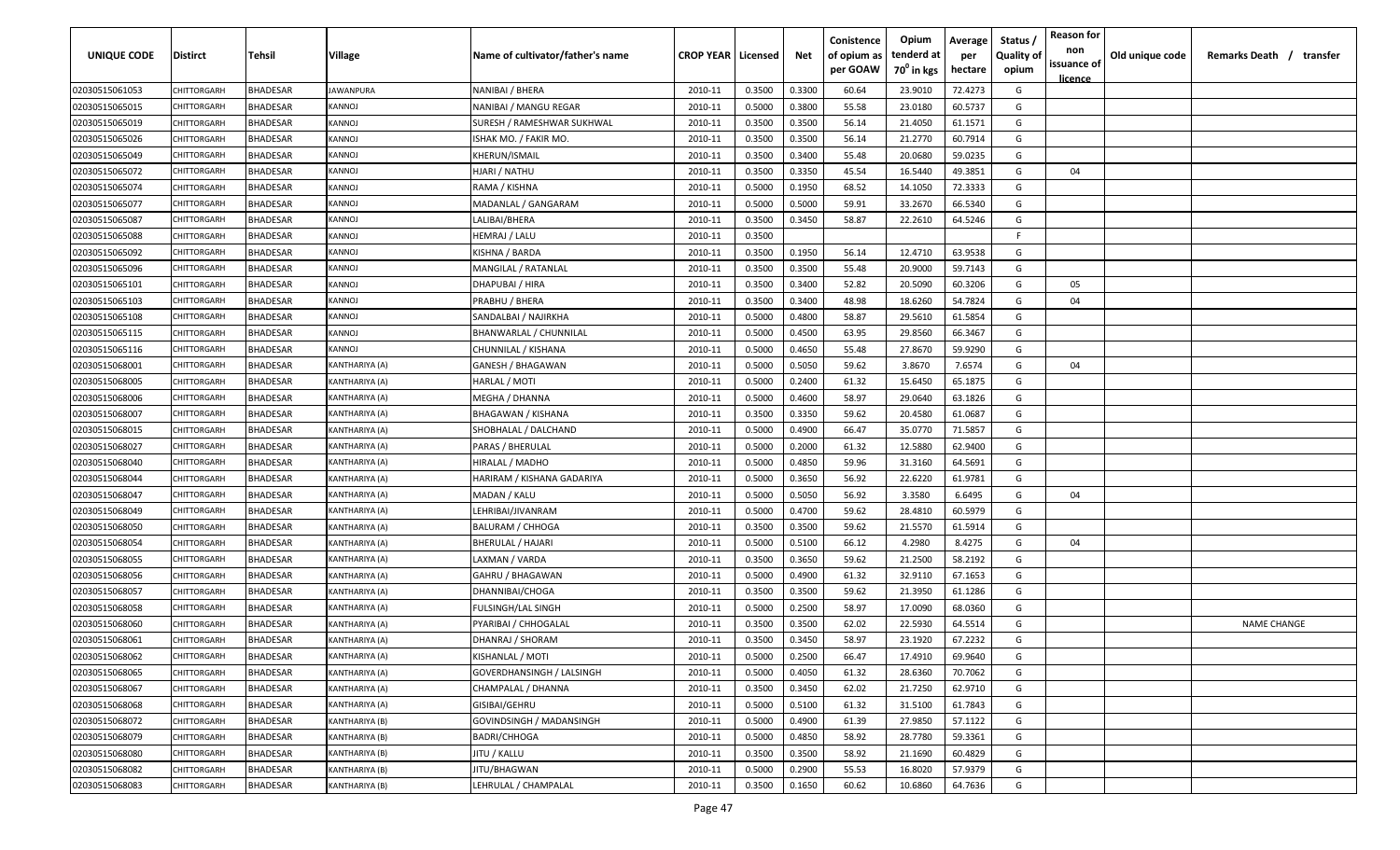| UNIQUE CODE    | Distirct           | Tehsil          | Village        | Name of cultivator/father's name | <b>CROP YEAR   Licensed</b> |        | Net    | Conistence<br>of opium as | Opium<br>tenderd at    | Average<br>per | Status /<br><b>Quality of</b> | <b>Reason for</b><br>non      | Old unique code | Remarks Death / transfer |
|----------------|--------------------|-----------------|----------------|----------------------------------|-----------------------------|--------|--------|---------------------------|------------------------|----------------|-------------------------------|-------------------------------|-----------------|--------------------------|
|                |                    |                 |                |                                  |                             |        |        | per GOAW                  | 70 <sup>0</sup> in kgs | hectare        | opium                         | issuance of<br><u>licence</u> |                 |                          |
| 02030515068084 | CHITTORGARH        | <b>BHADESAR</b> | KANTHARIYA (B) | HANSRAJ / CHAMPALAL              | 2010-11                     | 0.3500 | 0.3450 | 60.62                     | 22.0220                | 63.8319        | G                             |                               |                 |                          |
| 02030515068085 | CHITTORGARH        | BHADESAR        | KANTHARIYA (B) | <b>TULSIBAI / CHOGA</b>          | 2010-11                     | 0.3500 | 0.3550 | 60.62                     | 22.0570                | 62.1324        | G                             |                               |                 |                          |
| 02030515068086 | <b>CHITTORGARH</b> | BHADESAR        | KANTHARIYA (B) | <b>BHERU / PARTHU</b>            | 2010-11                     | 0.5000 | 0.3800 | 60.62                     | 23.5030                | 61.8500        | G                             |                               |                 |                          |
| 02030515068088 | CHITTORGARH        | BHADESAR        | KANTHARIYA (B) | KALURAJKUMAR / ONKARLAL          | 2010-11                     | 0.3500 | 0.3550 | 62.29                     | 22.3350                | 62.9155        | G                             |                               |                 |                          |
| 02030515068089 | CHITTORGARH        | BHADESAR        | KANTHARIYA (B) | RAMCHANDRA / JITU                | 2010-11                     | 0.3500 | 0.3400 | 62.29                     | 22.7000                | 66.7647        | G                             |                               |                 |                          |
| 02030515068090 | CHITTORGARH        | <b>BHADESAR</b> | KANTHARIYA (B) | KANHAIYALAL / DHANNAJI           | 2010-11                     | 0.5000 | 0.4250 | 61.39                     | 27.6960                | 65.1671        | G                             |                               |                 |                          |
| 02030515068091 | <b>CHITTORGARH</b> | BHADESAR        | (ANTHARIYA (B) | MANOHARSINGH / JORAVARSINGH      | 2010-11                     | 0.3500 | 0.2550 | 62.29                     | 16.2490                | 63.7216        | G                             |                               |                 |                          |
| 02030515068092 | CHITTORGARH        | BHADESAR        | KANTHARIYA (B) | MADANLAL / BHERULAL              | 2010-11                     | 0.5000 | 0.2000 | 60.62                     | 12.6090                | 63.0450        | G                             |                               |                 |                          |
| 02030515068093 | CHITTORGARH        | BHADESAR        | KANTHARIYA (B) | PARTHU / ONKAAR                  | 2010-11                     | 0.3500 | 0.3400 | 60.62                     | 21.9620                | 64.5941        | G                             |                               |                 |                          |
| 02030515068100 | CHITTORGARH        | BHADESAR        | KANTHARIYA (B) | <b>BHAGWANLAL / GOKAL</b>        | 2010-11                     | 0.5000 | 0.2500 | 61.39                     | 15.9090                | 63.6360        | G                             |                               |                 |                          |
| 02030515068104 | CHITTORGARF        | BHADESAR        | (ANTHARIYA (B) | BHERUSINGH / HARISINGH           | 2010-11                     | 0.3500 | 0.3350 | 58.92                     | 20.0750                | 59.9254        | G                             |                               |                 |                          |
| 02030515068107 | CHITTORGARH        | BHADESAR        | (ANTHARIYA (B) | NARWARSINGH / ONKARSINGH         | 2010-11                     | 0.5000 | 0.4150 | 58.92                     | 26.5220                | 63.9084        | G                             |                               |                 |                          |
| 02030515068110 | CHITTORGARH        | <b>BHADESAR</b> | KANTHARIYA (B) | MUBARIK / AZIZ MD                | 2010-11                     | 0.3500 | 0.3550 | 58.92                     | 21.0680                | 59.3465        | G                             |                               |                 |                          |
| 02030515068115 | CHITTORGARH        | <b>BHADESAR</b> | KANTHARIYA (B) | LEHRU / GOPI                     | 2010-11                     | 0.5000 | 0.5050 | 56.14                     | 31.6710                | 62.7149        | G                             |                               |                 |                          |
| 02030515068120 | CHITTORGARH        | <b>BHADESAR</b> | KANTHARIYA (B) | ANCHIBAI / PRABHULAL             | 2010-11                     | 0.5000 | 0.4950 | 56.14                     | 28.3190                | 57.2101        | G                             |                               |                 |                          |
| 02030515068127 | CHITTORGARH        | <b>BHADESAR</b> | KANTHARIYA (B) | <b>BALU / CHAMPA</b>             | 2010-11                     | 0.3500 | 0.2550 | 65.74                     | 17.6090                | 69.0549        | G                             |                               |                 |                          |
| 02030515068129 | CHITTORGARH        | <b>BHADESAR</b> | KANTHARIYA (B) | HANSRAJ / HAZAARI                | 2010-11                     | 0.5000 | 0.5000 | 58.92                     | 29.9310                | 59.8620        | G                             |                               |                 |                          |
| 02030515068132 | CHITTORGARH        | <b>BHADESAR</b> | KANTHARIYA (B) | <b>BADUSINGH / FATEHSINGH</b>    | 2010-11                     | 0.5000 | 0.2150 | 56.41                     | 12.8130                | 59.5953        | G                             |                               |                 |                          |
| 02030515068133 | CHITTORGARH        | <b>BHADESAR</b> | KANTHARIYA (B) | SHANKARSINGH / MADANSINGH        | 2010-11                     | 0.3500 | 0.3400 | 60.62                     | 21.5720                | 63.4471        | G                             |                               |                 |                          |
| 02030515068136 | CHITTORGARH        | <b>BHADESAR</b> | KANTHARIYA (B) | <b>BHERU / GOKAL</b>             | 2010-11                     | 0.5000 | 0.2050 | 61.39                     | 12.7690                | 62.2878        | G                             |                               |                 |                          |
| 02030515068140 | CHITTORGARH        | <b>BHADESAR</b> | KANTHARIYA (B) | MEGHRAJ/LEAHRU                   | 2010-11                     | 0.3500 | 0.3450 | 56.14                     | 20.1460                | 58.3942        | G                             |                               |                 |                          |
| 02030515068141 | <b>CHITTORGARH</b> | <b>BHADESAR</b> | KANTHARIYA (A) | KALURAM/RAMCHANDRA               | 2010-11                     | 0.5000 | 0.5100 | 59.62                     | 33.5150                | 65.7157        | G                             |                               |                 |                          |
| 02030515068144 | <b>CHITTORGARI</b> | <b>BHADESAR</b> | (ANTHARIYA (A) | MOHAN/BHERA                      | 2010-11                     | 0.5000 | 0.3150 | 56.92                     | 19.2800                | 61.2063        | G                             |                               |                 |                          |
| 02030515068146 | <b>CHITTORGARI</b> | BHADESAR        | (ANTHARIYA (A) | DEV/PARBHU                       | 2010-11                     | 0.3500 | 0.3650 | 62.85                     | 24.4640                | 67.0247        | G                             |                               |                 |                          |
| 02030515068147 | CHITTORGARH        | BHADESAR        | KANTHARIYA (A) | GOPILAL/BALU                     | 2010-11                     | 0.3500 | 0.1800 | 66.47                     | 13.0760                | 72.6444        | G                             |                               |                 | <b>NAME CHANGE</b>       |
| 02030515068148 | CHITTORGARH        | BHADESAR        | KANTHARIYA (A) | UDAYRAM/RAMCHANDER               | 2010-11                     | 0.5000 | 0.4950 | 58.97                     | 31.5320                | 63.7010        | G                             |                               |                 |                          |
| 02030515068149 | CHITTORGARF        | BHADESAR        | (ANTHARIYA (A) | MADAN / LEHRU                    | 2010-11                     | 0.5000 | 0.5050 | 56.92                     | 29.2890                | 57.9980        | G                             |                               | 02030515112045  | TRANSFER                 |
| 02030515068150 | CHITTORGARH        | BHADESAR        | (ANTHARIYA (A  | RASULMO. / CHANDMO.              | 2010-11                     | 0.3500 | 0.1600 | 59.62                     | 9.6580                 | 60.3625        | G                             |                               | 02030515112030  | TRANSFER                 |
| 02030515068155 |                    | BHADESAR        | (ANTHARIYA (B) | RATANLAL/LAXMAN                  | 2010-11                     | 0.3500 | 0.3300 | 56.14                     | 19.9620                | 60.4910        | G                             |                               | 02030515044033  | TRANSFER                 |
| 02030515068156 |                    | BHADESAR        | KANTHARIYA (B) | SITARAM/AMERCHAND                | 2010-11                     | 0.5000 | 0.5050 | 61.39                     | 30.0370                | 59.4790        | G                             |                               | 02030515043032  | TRANSFER                 |
| 02030515068157 | CHITTORGARH        | <b>BHADESAR</b> | KANTHARIYA (A) | JITU/GOKAL                       | 2010-11                     | 0.3500 | 0.3600 | 50.14                     | 20.6650                | 57.4028        | G                             | 05                            |                 |                          |
| 02030515068158 | <b>CHITTORGARH</b> | <b>BHADESAR</b> | (ANTHARIYA (A  | NANDLAL/CHAMPALAL                | 2010-11                     | 0.5000 | 0.2500 | 61.32                     | 15.6630                | 62.6520        | G                             |                               |                 |                          |
| 02030515071001 | CHITTORGARI        | <b>BHADESAR</b> | KASHYAKHURD    | KALU / CHAMPA                    | 2010-11                     | 0.5000 | 0.4750 | 61.27                     | 31.3790                | 66.0611        | G                             |                               |                 |                          |
| 02030515071003 | CHITTORGARH        | BHADESAR        | KASHYAKHURD    | BARDIBAI/KALU                    | 2010-11                     | 0.3500 | 0.1550 | 58.86                     | 10.2330                | 66.0194        | G                             |                               |                 |                          |
| 02030515071004 | CHITTORGARH        | BHADESAR        | KASHYAKHURD    | <b>GULABIBAI / CHAMPA</b>        | 2010-11                     | 0.5000 | 0.5000 | 55.36                     | 31.8640                | 63.7280        | G                             |                               |                 |                          |
| 02030515071005 | <b>CHITTORGARH</b> | <b>BHADESAR</b> | KASHYAKHURD    | HANSHIBAI / DAYARAM              | 2010-11                     | 0.3500 | 0.2450 | 61.27                     | 16.8490                | 68.7714        | G                             |                               |                 |                          |
| 02030515071006 | CHITTORGARH        | <b>BHADESAR</b> | KASHYAKHURD    | HIRA / CHOGA                     | 2010-11                     | 0.5000 | 0.1300 | 61.84                     | 8.6130                 | 66.2538        | G                             |                               |                 |                          |
| 02030515071007 | CHITTORGARH        | <b>BHADESAR</b> | KASHYAKHURD    | MADHU/HEERA                      | 2010-11                     | 0.5000 | 0.2350 | 55.36                     | 14.4570                | 61.5191        | G                             |                               |                 |                          |
| 02030515071008 | CHITTORGARH        | <b>BHADESAR</b> | KASHYAKHURD    | UDAILAL / HEMA                   | 2010-11                     | 0.3500 | 0.3550 | 52.70                     | 19.3180                | 54.4169        | G                             | 04                            |                 |                          |
| 02030515071009 | CHITTORGARH        | <b>BHADESAR</b> | KASHYAKHURD    | MANGILAL/PARTAP                  | 2010-11                     | 0.5000 | 0.5050 | 55.36                     | 28.9370                | 57.3010        | G                             |                               |                 |                          |
| 02030515071010 | <b>CHITTORGARH</b> | <b>BHADESAR</b> | KASHYAKHURD    | RAMESHVAR / PARTHA               | 2010-11                     | 0.5000 | 0.4950 | 61.27                     | 32.5780                | 65.8141        | G                             |                               |                 |                          |
| 02030515071011 | CHITTORGARH        | <b>BHADESAR</b> | KASHYAKHURD    | GOPU / LALU                      | 2010-11                     | 0.5000 | 0.5050 | 58.86                     | 31.8260                | 63.0218        | G                             |                               |                 |                          |
| 02030515071012 | CHITTORGARH        | <b>BHADESAR</b> | KASHYAKHURD    | JAICHAND / CHATURBHUJ            | 2010-11                     | 0.5000 | 0.4800 | 61.27                     | 29.3920                | 61.2333        | G                             |                               |                 |                          |
| 02030515071014 | CHITTORGARH        | <b>BHADESAR</b> | KASHYAKHURD    | <b>BHRUDAS / SHANKARDAS</b>      | 2010-11                     | 0.5000 | 0.5000 | 58.86                     | 31.3810                | 62.7620        | G                             |                               |                 |                          |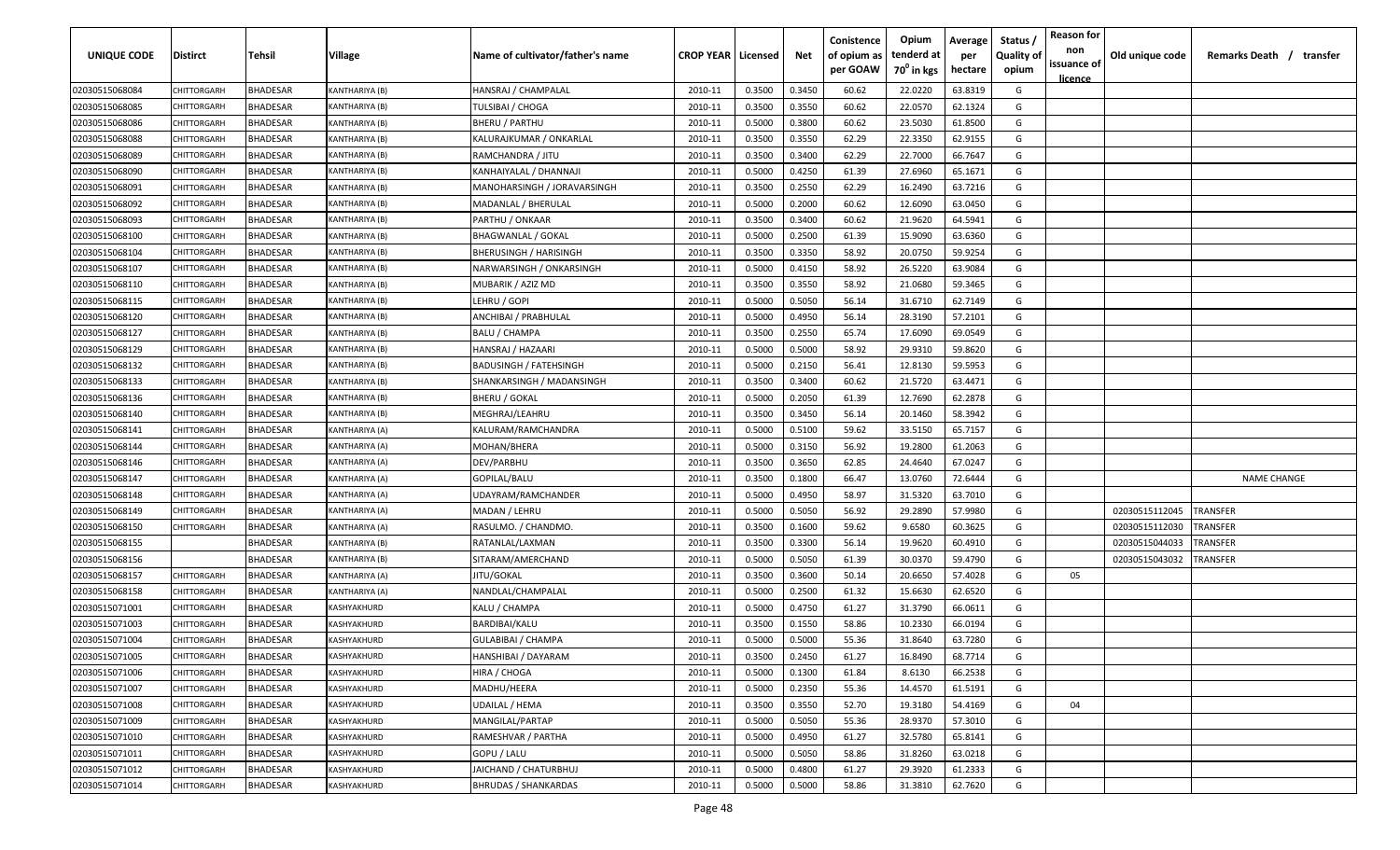| <b>UNIQUE CODE</b> | Distirct           | Tehsil          | Village                       | Name of cultivator/father's name | <b>CROP YEAR   Licensed</b> |        | Net    | Conistence<br>of opium as | Opium<br>tenderd at    | Average<br>per | Status /<br><b>Quality of</b> | <b>Reason for</b><br>non<br>issuance of | Old unique code | Remarks Death / transfer |
|--------------------|--------------------|-----------------|-------------------------------|----------------------------------|-----------------------------|--------|--------|---------------------------|------------------------|----------------|-------------------------------|-----------------------------------------|-----------------|--------------------------|
|                    |                    |                 |                               |                                  |                             |        |        | per GOAW                  | 70 <sup>0</sup> in kgs | hectare        | opium                         | <u>licence</u>                          |                 |                          |
| 02030515071017     | CHITTORGARH        | <b>BHADESAR</b> | KASHYAKHURD                   | DALLA / SHAMBHU                  | 2010-11                     | 0.3500 | 0.3400 | 55.36                     | 19.3130                | 56.8029        | G                             |                                         |                 |                          |
| 02030515071019     | CHITTORGARH        | BHADESAR        | KASHYAKHURD                   | SOHANDAS/MATHURADAS              | 2010-11                     | 0.3500 | 0.3200 | 58.86                     | 17.9100                | 55.9688        | G                             | 04                                      |                 |                          |
| 02030515071020     | CHITTORGARH        | BHADESAR        | <b><i>KASHYAKHURD</i></b>     | RAMLAL / CHATURBHUJ              | 2010-11                     | 0.5000 | 0.5050 | 63.13                     | 32.3950                | 64.1485        | G                             |                                         |                 |                          |
| 02030515071022     | CHITTORGARH        | <b>BHADESAR</b> | KASHYAKHURD                   | KISHANA / GAMER JAT              | 2010-11                     | 0.3500 | 0.3550 | 55.36                     | 20.3570                | 57.3437        | G                             |                                         |                 |                          |
| 02030515071023     | <b>CHITTORGARH</b> | <b>BHADESAR</b> | KASHYAKHURD                   | AMIRCHAND / HEMRAJ               | 2010-11                     | 0.5000 | 0.2400 | 61.27                     | 16.9980                | 70.8250        | G                             |                                         |                 |                          |
| 02030515071024     | <b>CHITTORGARH</b> | <b>BHADESAR</b> | <b><i>KASHYAKHURD</i></b>     | KEVALCHAND / BHERA               | 2010-11                     | 0.3500 | 0.3100 | 52.70                     | 17.0900                | 55.1290        | G                             | 04                                      |                 |                          |
| 02030515071025     | <b>CHITTORGARH</b> | BHADESAR        | <b><i>KASHYAKHURD</i></b>     | PYARIBAI / UDA                   | 2010-11                     | 0.3500 | 0.2100 | 58.86                     | 12.8480                | 61.1810        | G                             |                                         |                 |                          |
| 02030515071026     | <b>CHITTORGARH</b> | BHADESAR        | KASHYAKHURD                   | RAMA / PARTHU                    | 2010-11                     | 0.5000 | 0.2900 | 55.36                     | 16.1970                | 55.8517        | G                             | 04                                      |                 |                          |
| 02030515071027     | CHITTORGARH        | BHADESAR        | KASHYAKHURD                   | ANCHIBAI / HAZARI                | 2010-11                     | 0.5000 | 0.4750 | 61.27                     | 30.7580                | 64.7537        | G                             |                                         |                 |                          |
| 02030515071029     | CHITTORGARH        | <b>BHADESAR</b> | <b><i>KASHYAKHURD</i></b>     | MOTI/CHOGA                       | 2010-11                     | 0.5000 | 0.4900 | 55.36                     | 27.3080                | 55.7306        | G                             | 04                                      |                 |                          |
| 02030515071030     | CHITTORGARF        | BHADESAR        | <b><i>KASHYAKHURD</i></b>     | BANA / SHOLAJI MEENA             | 2010-11                     | 0.5000 | 0.5100 | 49.27                     | 11.3320                | 22.2196        | G                             | 04                                      |                 |                          |
| 02030515071031     | CHITTORGARH        | BHADESAR        | <b><i>CASHYAKHURD</i></b>     | <b>BHERU / NARAYAN</b>           | 2010-11                     | 0.3500 | 0.3150 | 55.36                     | 18.7120                | 59.4032        | G                             |                                         |                 |                          |
| 02030515071036     | CHITTORGARH        | <b>BHADESAR</b> | <b><i>CASHYAKHURD</i></b>     | DHALIBAI/KISHNA                  | 2010-11                     | 0.3500 | 0.3350 | 52.70                     | 18.8740                | 56.3403        | G                             | 05                                      |                 |                          |
| 02030515071037     | CHITTORGARH        | <b>BHADESAR</b> | <b><i>KASHYAKHURD</i></b>     | VAKTIBAI / DEBJI                 | 2010-11                     | 0.3500 | 0.0950 | 58.86                     | 6.0880                 | 64.0842        | G                             |                                         |                 |                          |
| 02030515072002     | CHITTORGARH        | <b>BHADESAR</b> | KERING KA KHERA (SANWARIYAJI) | <b>UDAILAL / KISHOR</b>          | 2010-11                     | 0.3500 | 0.3550 | 50.58                     | 20.1960                | 56.8901        | G                             | 05                                      |                 |                          |
| 02030515072003     | CHITTORGARH        | <b>BHADESAR</b> | KERING KA KHERA (SANWARIYAJI) | PARTHU / ONKAR                   | 2010-11                     | 0.3500 | 0.3450 | 59.04                     | 21.1190                | 61.2145        | G                             |                                         |                 | TRANSFER/DHANET TOKARIYA |
| 02030515072004     | CHITTORGARH        | <b>BHADESAR</b> | KERING KA KHERA (SANWARIYAJI) | DHANRAJ / SHOLAL                 | 2010-11                     | 0.5000 | 0.4800 | 50.58                     | 27.4580                | 57.2042        | G                             | 05                                      |                 |                          |
| 02030515072007     | CHITTORGARH        | <b>BHADESAR</b> | KERING KA KHERA (SANWARIYAJI) | <b>GEHARILAL / SHORAM</b>        | 2010-11                     | 0.3500 | 0.3450 | 54.19                     | 21.1650                | 61.3478        | G                             | 05                                      |                 |                          |
| 02030515072009     | CHITTORGARH        | BHADESAR        | KERING KA KHERA (SANWARIYAJI) | KALU / DHANNA                    | 2010-11                     | 0.5000 | 0.2100 | 56.69                     | 13.8970                | 66.1762        | G                             |                                         |                 | TRANSFER/DHANET TOKARIYA |
| 02030515072010     | <b>CHITTORGARH</b> | <b>BHADESAR</b> | KERING KA KHERA (SANWARIYAJI) | DALLICHAND / CHATURBHUJ          | 2010-11                     | 0.5000 |        |                           |                        |                | F                             |                                         |                 | TRANSFER/SOHANKHEDA      |
| 02030515072012     | CHITTORGARH        | <b>BHADESAR</b> | KERING KA KHERA (SANWARIYAJI) | <b>HEAMRAJ / ONKAR</b>           | 2010-11                     | 0.5000 | 0.4800 | 50.58                     | 23.2740                | 48.4875        | G                             | 04                                      |                 |                          |
| 02030515074003     | <b>CHITTORGARH</b> | <b>BHADESAR</b> | KHERING KA KHEDA(NNANA)       | NATHU / CHAMPA                   | 2010-11                     | 0.3500 | 0.3400 | 62.61                     | 23.3000                | 68.5294        | G                             |                                         |                 |                          |
| 02030515074004     | <b>CHITTORGARI</b> | <b>BHADESAR</b> | KHERING KA KHEDA(NNANA)       | RAMLAL / SHANKARLAL              | 2010-11                     | 0.3500 | 0.3400 | 56.63                     | 20.4190                | 60.0559        | G                             |                                         |                 |                          |
| 02030515074005     | <b>CHITTORGARH</b> | <b>BHADESAR</b> | KHERING KA KHEDA(NNANA)       | LEHRULAL / NATHUJI               | 2010-11                     | 0.5000 | 0.4950 | 64.42                     | 32.3760                | 65.4061        | G                             |                                         | 02030515092080  | TRANSFER                 |
| 02030515074006     | CHITTORGARH        | BHADESAR        | KHERING KA KHEDA(NNANA)       | AJABKUNWAR/SHIVSING              | 2010-11                     | 0.5000 | 0.4700 | 63.86                     | 34.1380                | 72.6340        | G                             |                                         |                 |                          |
| 02030515074017     | CHITTORGARH        | BHADESAR        | KHERING KA KHEDA(NNANA)       | HIRALAL/SITARAM                  | 2010-11                     | 0.3500 | 0.3450 | 62.61                     | 22.6740                | 65.7217        | G                             |                                         |                 |                          |
| 02030515074018     | CHITTORGARH        | BHADESAR        | KHERING KA KHEDA(NNANA)       | KAILASHSINGH / KHUMANSINGH       | 2010-11                     | 0.3500 | 0.2550 | 56.63                     | 15.4560                | 60.6118        | G                             |                                         |                 |                          |
| 02030515074024     | CHITTORGARF        | BHADESAR        | (HERING KA KHEDA(NNANA)       | SAJJANKUVAR / BHERUSINGH         | 2010-11                     | 0.5000 | 0.4650 | 56.63                     | 26.6570                | 57.3269        | G                             |                                         |                 |                          |
| 02030515075002     | CHITTORGARH        | BHADESAR        | <b>COSHITHAL</b>              | GHIRDHARI / JITU                 | 2010-11                     | 0.5000 | 0.3800 | 58.72                     | 23.1860                | 61.0158        | G                             |                                         |                 |                          |
| 02030515075003     | CHITTORGARH        | <b>BHADESAR</b> | <b>COSHITHAL</b>              | ONAKRLAL / HAJARILAL             | 2010-11                     | 0.3500 | 0.3400 | 59.73                     | 21.5880                | 63.4941        | G                             |                                         |                 |                          |
| 02030515075005     | CHITTORGARH        | <b>BHADESAR</b> | KOSHITHAL                     | <b>GANESHLAL / GEAHRILAL</b>     | 2010-11                     | 0.5000 | 0.5000 | 58.72                     | 32.3800                | 64.7600        | G                             |                                         |                 |                          |
| 02030515075006     | <b>CHITTORGARH</b> | <b>BHADESAR</b> | KOSHITHAL                     | MANGILAL / BHAGWAN               | 2010-11                     | 0.5000 | 0.4850 | 59.73                     | 30.9830                | 63.8825        | G                             |                                         |                 |                          |
| 02030515075007     | CHITTORGARH        | <b>BHADESAR</b> | KOSHITHAL                     | MANGIBAI/SANKAR                  | 2010-11                     | 0.5000 | 0.5000 | 62.14                     | 34.6030                | 69.2060        | G                             |                                         |                 |                          |
| 02030515075011     | CHITTORGARH        | <b>BHADESAR</b> | KOSHITHAL                     | <b>UDAYLAL / GEHRU</b>           | 2010-11                     | 0.3500 | 0.2050 | 59.73                     | 13.1920                | 64.3512        | G                             |                                         |                 | <b>NAME CHANGE</b>       |
| 02030515075012     | CHITTORGARH        | BHADESAR        | KOSHITHAL                     | MATHURALAL / BHAGWAN             | 2010-11                     | 0.5000 | 0.3100 | 62.66                     | 21.2510                | 68.5516        | G                             |                                         |                 |                          |
| 02030515075013     | <b>CHITTORGARH</b> | <b>BHADESAR</b> | KOSHITHAL                     | RAMA / TRILOK                    | 2010-11                     | 0.5000 | 0.4800 | 57.55                     | 29.0300                | 60.4792        | G                             |                                         |                 |                          |
| 02030515075014     | CHITTORGARH        | <b>BHADESAR</b> | KOSHITHAL                     | <b>BHURA / TRILOK</b>            | 2010-11                     | 0.5000 | 0.4900 | 62.14                     | 32.8370                | 67.0143        | G                             |                                         |                 |                          |
| 02030515075015     | CHITTORGARH        | <b>BHADESAR</b> | KOSHITHAL                     | JITU / GANESH                    | 2010-11                     | 0.5000 | 0.4900 | 62.66                     | 32.1710                | 65.6551        | G                             |                                         |                 |                          |
| 02030515075019     | CHITTORGARH        | <b>BHADESAR</b> | KOSHITHAL                     | DLLA / WARDA                     | 2010-11                     | 0.3500 | 0.3100 | 62.66                     | 20.4090                | 65.8355        | G                             |                                         |                 |                          |
| 02030515075020     | CHITTORGARH        | <b>BHADESAR</b> | KOSHITHAL                     | ONAKR / HRILAL JAT               | 2010-11                     | 0.3500 | 0.3450 | 58.72                     | 21.7940                | 63.1710        | G                             |                                         |                 |                          |
| 02030515075021     | <b>CHITTORGARH</b> | <b>BHADESAR</b> | KOSHITHAL                     | SHANAKRGHIR / KISHANGHIR         | 2010-11                     | 0.5000 | 0.2500 | 58.72                     | 15.4600                | 61.8400        | G                             |                                         |                 |                          |
| 02030515075023     | CHITTORGARH        | <b>BHADESAR</b> | KOSHITHAL                     | CHAMPALAL / LALU                 | 2010-11                     | 0.3500 | 0.3100 | 57.55                     | 20.4380                | 65.9290        | G                             |                                         |                 |                          |
| 02030515075025     | CHITTORGARH        | <b>BHADESAR</b> | KOSHITHAL                     | HAJARI / KHUMA CHAMAR            | 2010-11                     | 0.5000 | 0.4800 | 50.88                     | 26.0290                | 54.2271        | G                             | 04                                      |                 |                          |
| 02030515075027     | CHITTORGARH        | <b>BHADESAR</b> | KOSHITHAL                     | HEERALAL / GASI                  | 2010-11                     | 0.3500 | 0.3100 | 63.29                     | 21.0760                | 67.9871        | G                             |                                         |                 |                          |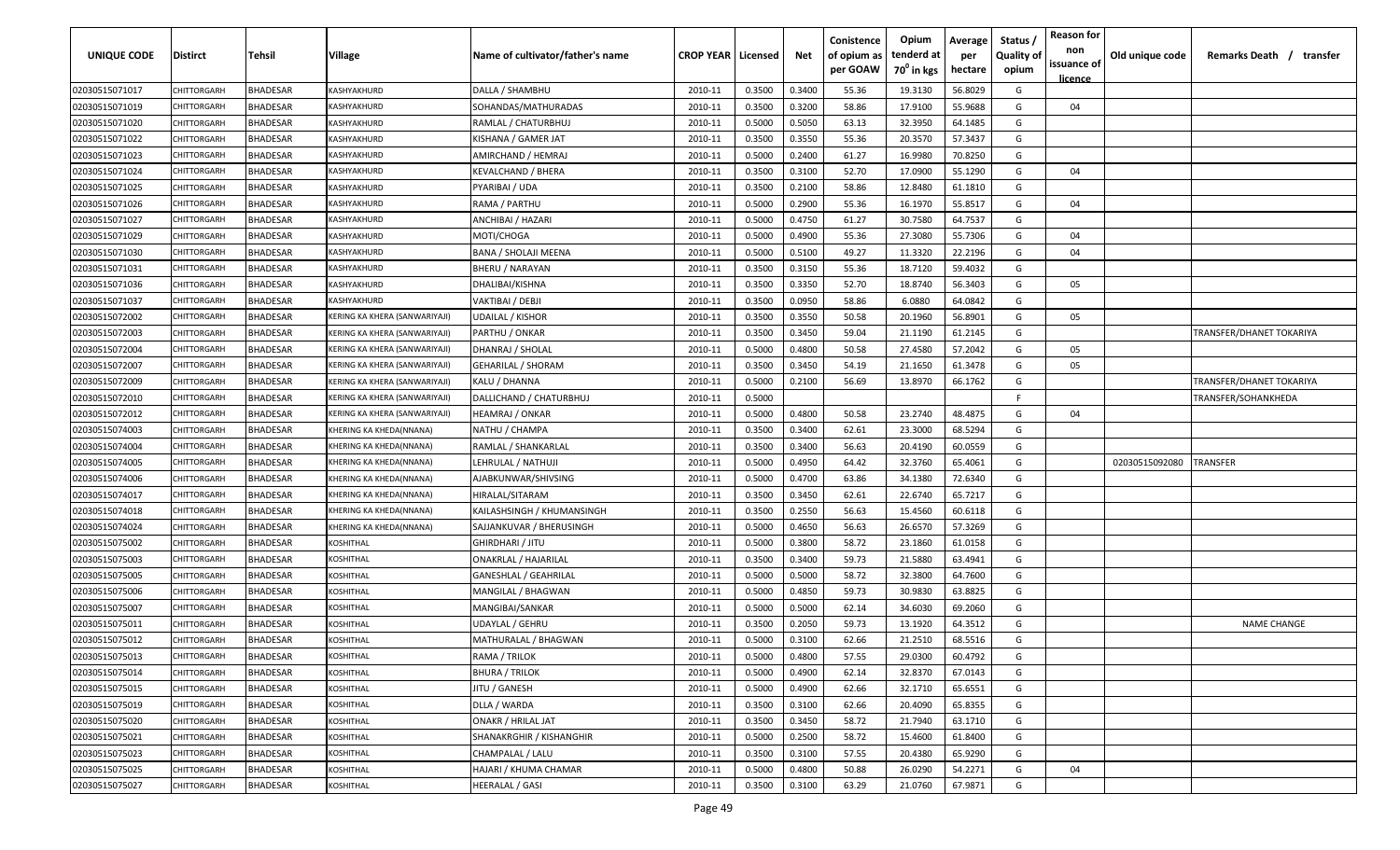| UNIQUE CODE    | <b>Distirct</b>    | Tehsil          | Village       | Name of cultivator/father's name | <b>CROP YEAR   Licensed</b> |        | Net    | Conistence<br>of opium as | Opium<br>tenderd at    | Average<br>per | Status<br><b>Quality of</b> | <b>Reason for</b><br>non<br>issuance of | Old unique code | Remarks Death / transfer |
|----------------|--------------------|-----------------|---------------|----------------------------------|-----------------------------|--------|--------|---------------------------|------------------------|----------------|-----------------------------|-----------------------------------------|-----------------|--------------------------|
|                |                    |                 |               |                                  |                             |        |        | per GOAW                  | 70 <sup>0</sup> in kgs | hectare        | opium                       | <u>licence</u>                          |                 |                          |
| 02030515075028 | CHITTORGARH        | <b>BHADESAR</b> | KOSHITHAL     | NATHULAL / JITU JAT              | 2010-11                     | 0.3500 | 0.3450 | 62.66                     | 24.3840                | 70.6783        | G                           |                                         |                 |                          |
| 02030515075030 | CHITTORGARH        | <b>BHADESAR</b> | KOSHITHAL     | GANGARAM/HERU                    | 2010-11                     | 0.5000 | 0.4800 | 59.73                     | 29.6860                | 61.8458        | G                           |                                         |                 |                          |
| 02030515075034 | CHITTORGARH        | <b>BHADESAR</b> | KOSHITHAL     | KISHOR / JITU JI JAT             | 2010-11                     | 0.5000 | 0.4250 | 57.55                     | 26.3170                | 61.9224        | G                           |                                         |                 |                          |
| 02030515075036 | CHITTORGARH        | <b>BHADESAR</b> | KOSHITHAL     | VARDICHAND / VENA JI             | 2010-11                     | 0.5000 | 0.3950 | 63.29                     | 25.8950                | 65.5570        | G                           |                                         |                 |                          |
| 02030515075038 | CHITTORGARH        | <b>BHADESAR</b> | KOSHITHAL     | NARAYNIBAI/RAMLAL                | 2010-11                     | 0.3500 | 0.3500 | 54.54                     | 19.6190                | 56.0543        | G                           | 05                                      |                 |                          |
| 02030515075042 | <b>CHITTORGARI</b> | <b>BHADESAR</b> | KOSHITHAL     | CHHOGALAL / SHANKARLAL           | 2010-11                     | 0.3500 | 0.3500 | 62.66                     | 25.0460                | 71.5600        | G                           |                                         |                 |                          |
| 02030515075044 | <b>CHITTORGARI</b> | <b>BHADESAR</b> | KOSHITHAL     | KISOR/BHAGAWAN                   | 2010-11                     | 0.3500 | 0.3150 | 63.29                     | 21.2560                | 67.4794        | G                           |                                         |                 |                          |
| 02030515075047 | <b>CHITTORGARH</b> | <b>BHADESAR</b> | KOSHITHAL     | DALLA / GANESH                   | 2010-11                     | 0.5000 | 0.4350 | 57.55                     | 26.8920                | 61.8207        | G                           |                                         |                 |                          |
| 02030515075050 | CHITTORGARH        | BHADESAR        | KOSHITHAL     | KALULAL / RAMLAL BHIL            | 2010-11                     | 0.3500 | 0.3400 | 59.73                     | 21.7250                | 63.8971        | G                           |                                         |                 |                          |
| 02030515075051 | CHITTORGARH        | <b>BHADESAR</b> | KOSHITHAL     | MANGU / CHUNA REGAR              | 2010-11                     | 0.5000 | 0.4700 | 58.72                     | 29.7290                | 63.2532        | G                           |                                         |                 |                          |
| 02030515075052 | CHITTORGARH        | <b>BHADESAR</b> | KOSHITHAL     | PREMSHANKAR / DULICHAND          | 2010-11                     | 0.3500 | 0.3350 | 59.73                     | 20.3340                | 60.6985        | G                           |                                         |                 |                          |
| 02030515075060 | CHITTORGARH        | <b>BHADESAR</b> | KOSHITHAL     | GEHAL/ONKARLAL                   | 2010-11                     | 0.5000 | 0.5050 | 59.73                     | 31.6480                | 62.6693        | G                           |                                         |                 |                          |
| 02030515075061 | CHITTORGARH        | <b>BHADESAR</b> | KOSHITHAL     | KASHIRAM / GANGARAM              | 2010-11                     | 0.3500 | 0.3400 | 58.72                     | 21.5420                | 63.3588        | G                           |                                         |                 |                          |
| 02030515075065 | CHITTORGARH        | <b>BHADESAR</b> | KOSHITHAL     | PYARIBAI / RAMA                  | 2010-11                     | 0.5000 | 0.2550 | 58.72                     | 16.5840                | 65.0353        | G                           |                                         |                 |                          |
| 02030515078001 | CHITTORGARH        | <b>BHADESAR</b> | KUTHNA        | ONKAR LAL / DULICHAND            | 2010-11                     | 0.3500 | 0.3400 | 64.23                     | 22.7740                | 66.9824        | G                           |                                         |                 |                          |
| 02030515078003 | CHITTORGARH        | <b>BHADESAR</b> | KUTHNA        | KISHOR / DULICHAND               | 2010-11                     | 0.3500 | 0.3450 | 63.64                     | 22.1470                | 64.1942        | G                           |                                         |                 |                          |
| 02030515078005 | CHITTORGARH        | <b>BHADESAR</b> | <b>KUTHNA</b> | KALU / SHAMBHULAL                | 2010-11                     | 0.5000 | 0.3000 | 64.23                     | 19.5810                | 65.2700        | G                           |                                         |                 |                          |
| 02030515078006 | CHITTORGARH        | <b>BHADESAR</b> | <b>KUTHNA</b> | LAHERIBAI / KISHOR               | 2010-11                     | 0.5000 | 0.4750 | 64.23                     | 30.3530                | 63.9011        | G                           |                                         |                 |                          |
| 02030515078007 | <b>CHITTORGARH</b> | <b>BHADESAR</b> | KUTHNA        | CHAMPABAI / JEETU                | 2010-11                     | 0.3500 | 0.3350 | 66.45                     | 23.2390                | 69.3701        | G                           |                                         |                 |                          |
| 02030515078009 | <b>CHITTORGARI</b> | <b>BHADESAR</b> | KUTHNA        | PRATAP / LARU KHAROL             | 2010-11                     | 0.5000 | 0.2700 | 66.45                     | 17.2490                | 63.8852        | G                           |                                         |                 |                          |
| 02030515078010 | <b>CHITTORGARI</b> | <b>BHADESAR</b> | KUTHNA        | KISHANIBAI/CHUNNILAL             | 2010-11                     | 0.5000 | 0.2000 | 67.15                     | 13.2090                | 66.0450        | G                           |                                         |                 |                          |
| 02030515078011 | <b>CHITTORGARI</b> | <b>BHADESAR</b> | KUTHNA        | <b>BHERULAL / RODU</b>           | 2010-11                     | 0.3500 | 0.1450 | 66.45                     | 9.6830                 | 66.7793        | G                           |                                         |                 |                          |
| 02030515078012 | <b>CHITTORGARI</b> | <b>BHADESAR</b> | KUTHNA        | RATAN LAL / DALCHAND JAT         | 2010-11                     | 0.3500 | 0.3500 | 63.64                     | 22.7830                | 65.0943        | G                           |                                         |                 |                          |
| 02030515078015 | <b>CHITTORGARI</b> | <b>BHADESAR</b> | KUTHNA        | RAMCHANDRA / TODU BRAHMIN        | 2010-11                     | 0.5000 | 0.4600 | 62.52                     | 29.1790                | 63.4326        | G                           |                                         |                 |                          |
| 02030515078019 | <b>CHITTORGARH</b> | <b>BHADESAR</b> | <b>KUTHNA</b> | RAMLAL / HEMA JAT                | 2010-11                     | 0.5000 | 0.3100 | 64.23                     | 19.9020                | 64.2000        | G                           |                                         |                 |                          |
| 02030515078021 | CHITTORGARH        | <b>BHADESAR</b> | <b>KUTHNA</b> | SURAJMAL / GOKUL JAT             | 2010-11                     | 0.5000 | 0.4900 | 66.45                     | 32.8830                | 67.1082        | G                           |                                         |                 |                          |
| 02030515078024 | CHITTORGARI        | <b>BHADESAR</b> | KUTHNA        | BHERULAL / UDAJI                 | 2010-11                     | 0.3500 | 0.1750 | 64.14                     | 11.4630                | 65.5029        | G                           |                                         |                 |                          |
| 02030515078025 | CHITTORGARH        | <b>BHADESAR</b> | KUTHNA        | UDAILAL / PEMA SHARMA            | 2010-11                     | 0.5000 | 0.4900 | 62.52                     | 30.9210                | 63.1041        | G                           |                                         |                 |                          |
| 02030515078026 | CHITTORGARH        | <b>BHADESAR</b> | KUTHNA        | HEERALAL / ONKAR                 | 2010-11                     | 0.5000 | 0.4900 | 66.45                     | 31.8390                | 64.9776        | G                           |                                         |                 |                          |
| 02030515078031 | CHITTORGARH        | <b>BHADESAR</b> | KUTHNA        | BHAGWANLAL / UDAILAL             | 2010-11                     | 0.3500 | 0.3300 | 62.52                     | 20.7030                | 62.7364        | G                           |                                         |                 |                          |
| 02030515078032 | CHITTORGARH        | <b>BHADESAR</b> | KUTHNA        | GANGARAM / NANA JI               | 2010-11                     | 0.3500 | 0.3550 | 64.23                     | 24.2510                | 68.3127        | G                           | 01                                      |                 |                          |
| 02030515078033 | CHITTORGARI        | <b>BHADESAR</b> | KUTHNA        | CHANDIBAI / DHANNA               | 2010-11                     | 0.5000 | 0.1200 | 63.64                     | 7.6820                 | 64.0167        | G                           |                                         |                 |                          |
| 02030515078034 | CHITTORGARH        | <b>BHADESAR</b> | <b>KUTHNA</b> | MEGHA / AMARCHAND                | 2010-11                     | 0.5000 | 0.4650 | 64.14                     | 29.2480                | 62.8989        | G                           |                                         |                 |                          |
| 02030515078035 | CHITTORGARH        | <b>BHADESAR</b> | <b>KUTHNA</b> | CHUNNILAL / TODU                 | 2010-11                     | 0.5000 | 0.3700 | 62.54                     | 23.2750                | 62.9054        | G                           |                                         |                 |                          |
| 02030515078036 | CHITTORGARH        | <b>BHADESAR</b> | <b>KUTHNA</b> | UDA / DUNGA JAT                  | 2010-11                     | 0.5000 | 0.3400 | 63.64                     | 22.5380                | 66.2882        | G                           |                                         |                 |                          |
| 02030515078037 | CHITTORGARH        | <b>BHADESAR</b> | <b>KUTHNA</b> | JEENU / DHANNA JAT               | 2010-11                     | 0.5000 | 0.3000 | 58.91                     | 17.7400                | 59.1333        | G                           |                                         |                 |                          |
| 02030515078039 | CHITTORGARH        | <b>BHADESAR</b> | KUTHNA        | RAMLAL / CHAMPALAL               | 2010-11                     | 0.5000 | 0.4850 | 56.67                     | 27.9060                | 57.5381        | G                           |                                         |                 |                          |
| 02030515078041 | CHITTORGARH        | <b>BHADESAR</b> | <b>KUTHNA</b> | DALLAWAN / MADHUWAN              | 2010-11                     | 0.3500 | 0.3400 | 62.52                     | 21.8910                | 64.3853        | G                           |                                         |                 |                          |
| 02030515078044 | CHITTORGARH        | <b>BHADESAR</b> | KUTHNA        | <b>GULAB / MADHU</b>             | 2010-11                     | 0.3500 | 0.3450 | 64.23                     | 22.6550                | 65.6667        | G                           |                                         |                 |                          |
| 02030515078046 | CHITTORGARH        | <b>BHADESAR</b> | KUTHNA        | KALU / KISHNA JI                 | 2010-11                     | 0.5000 | 0.4000 | 62.52                     | 25.1240                | 62.8100        | G                           |                                         |                 |                          |
| 02030515078047 | <b>CHITTORGARH</b> | <b>BHADESAR</b> | KUTHNA        | <b>GOPIBAI / KISHANLAL</b>       | 2010-11                     | 0.5000 | 0.4800 | 67.15                     | 32.6920                | 68.1083        | G                           |                                         |                 | <b>NAME CHANGE</b>       |
| 02030515078048 | CHITTORGARH        | <b>BHADESAR</b> | <b>KUTHNA</b> | KHEMA / HEMA                     | 2010-11                     | 0.5000 | 0.1250 | 64.14                     | 8.4300                 | 67.4400        | G                           |                                         |                 |                          |
| 02030515078049 | CHITTORGARH        | <b>BHADESAR</b> | KUTHNA        | PRATHVIRAJ / HEMRAJ              | 2010-11                     | 0.5000 | 0.1050 | 67.15                     | 7.2430                 | 68.9810        | G                           |                                         |                 |                          |
| 02030515078052 | CHITTORGARH        | <b>BHADESAR</b> | KUTHNA        | NARAYAN/MODA                     | 2010-11                     | 0.5000 | 0.5050 | 58.91                     | 30.3470                | 60.0931        | G                           |                                         |                 |                          |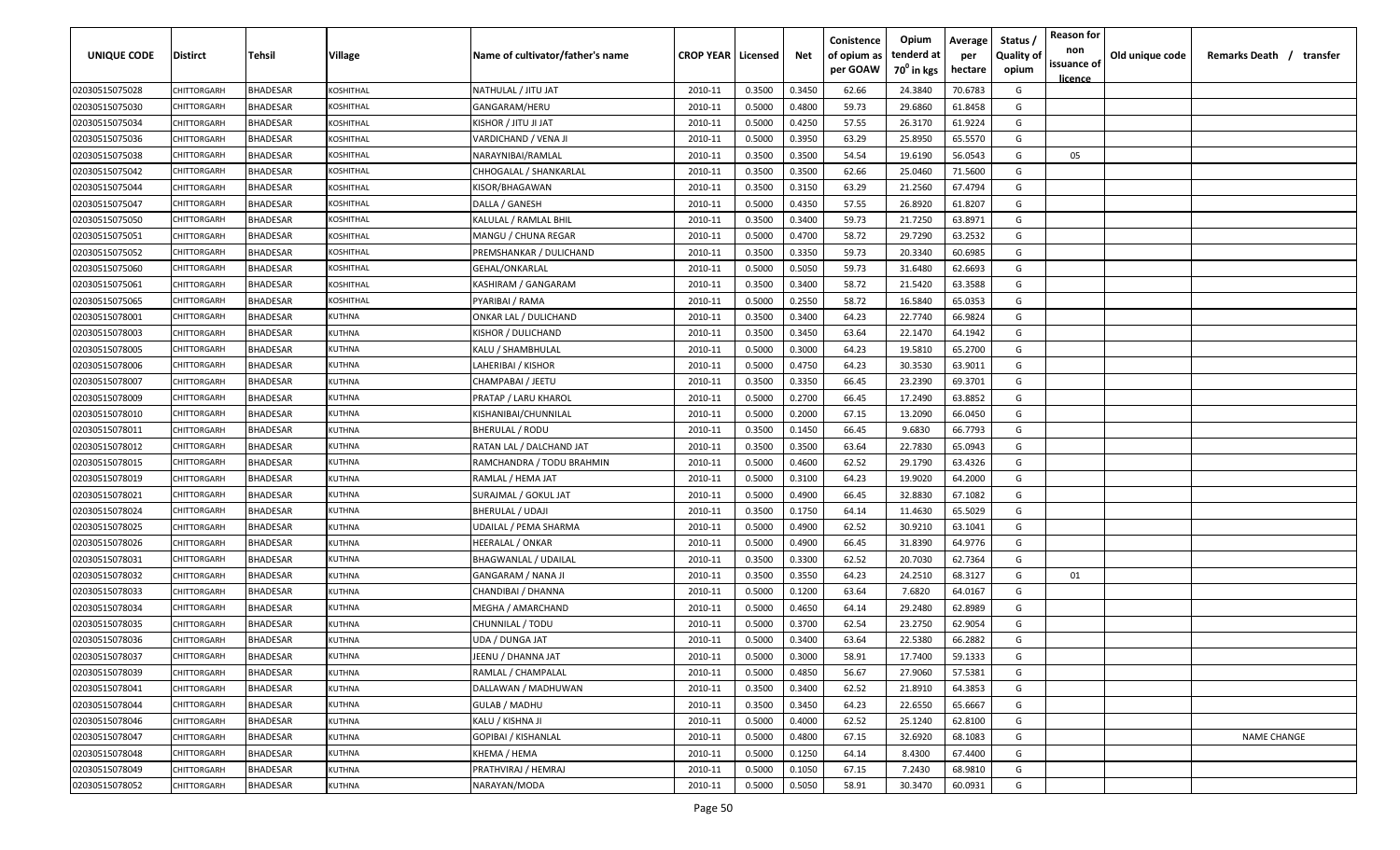| <b>UNIQUE CODE</b> | Distirct           | Tehsil          | Village       | Name of cultivator/father's name | <b>CROP YEAR Licensed</b> |        | Net    | Conistence<br>of opium as | Opium<br>tenderd at    | Average<br>per | Status /<br><b>Quality of</b> | <b>Reason for</b><br>non      | Old unique code | Remarks Death / transfer |
|--------------------|--------------------|-----------------|---------------|----------------------------------|---------------------------|--------|--------|---------------------------|------------------------|----------------|-------------------------------|-------------------------------|-----------------|--------------------------|
|                    |                    |                 |               |                                  |                           |        |        | per GOAW                  | 70 <sup>0</sup> in kgs | hectare        | opium                         | issuance of<br><u>licence</u> |                 |                          |
| 02030515078053     | CHITTORGARH        | <b>BHADESAR</b> | <b>KUTHNA</b> | CHATURBHUJ / DAYARAM             | 2010-11                   | 0.3500 | 0.3450 | 64.23                     | 22.0490                | 63.9101        | G                             |                               |                 |                          |
| 02030515078057     | CHITTORGARH        | BHADESAR        | <b>KUTHNA</b> | SUKHDEV / DAYARAM                | 2010-11                   | 0.5000 | 0.2650 | 58.96                     | 15.9440                | 60.1660        | G                             |                               |                 |                          |
| 02030515078060     | <b>CHITTORGARH</b> | BHADESAR        | <b>KUTHNA</b> | SHANKAR / DOLA                   | 2010-11                   | 0.5000 | 0.1550 | 63.64                     | 10.0190                | 64.6387        | G                             |                               |                 |                          |
| 02030515078064     | CHITTORGARH        | <b>BHADESAR</b> | KUTHNA        | UDIBAI / KISHNA                  | 2010-11                   | 0.5000 | 0.2350 | 62.52                     | 15.0580                | 64.0766        | G                             |                               |                 |                          |
| 02030515078065     | <b>CHITTORGARH</b> | BHADESAR        | KUTHNA        | PRABHULAL / KISHNA               | 2010-11                   | 0.5000 | 0.2700 | 58.91                     | 16.5120                | 61.1556        | G                             |                               |                 |                          |
| 02030515078067     | <b>CHITTORGARH</b> | <b>BHADESAR</b> | KUTHNA        | RATAN/KISHOR/CHAMPA              | 2010-11                   | 0.5000 | 0.3150 | 66.45                     | 20.3810                | 64.7016        | G                             |                               |                 |                          |
| 02030515078071     | <b>CHITTORGARH</b> | <b>BHADESAR</b> | KUTHNA        | NAGJIRAM / RAMA                  | 2010-11                   | 0.5000 | 0.3750 | 64.23                     | 24.0310                | 64.0827        | G                             |                               |                 |                          |
| 02030515078072     | <b>CHITTORGARH</b> | BHADESAR        | <b>KUTHNA</b> | BHAGWAN/UDA/SORAJMAL             | 2010-11                   | 0.5000 |        |                           |                        |                | -F.                           |                               |                 |                          |
| 02030515078074     | CHITTORGARH        | BHADESAR        | <b>KUTHNA</b> | HAJARI/DULLICHAND                | 2010-11                   | 0.3500 | 0.0950 | 63.64                     | 6.2000                 | 65.2632        | G                             |                               |                 |                          |
| 02030515078076     | CHITTORGARH        | BHADESAR        | KUTHNA        | MIYACHAND / LACHIRAM             | 2010-11                   | 0.5000 | 0.4850 | 62.52                     | 30.6880                | 63.2742        | G                             |                               |                 |                          |
| 02030515078081     | CHITTORGARF        | BHADESAR        | KUTHNA        | MOHAN / UDERAM                   | 2010-11                   | 0.5000 | 0.1550 | 64.14                     | 9.9970                 | 64.4968        | G                             |                               |                 |                          |
| 02030515078082     | CHITTORGARH        | BHADESAR        | KUTHNA        | MADHU / DHANNA                   | 2010-11                   | 0.5000 | 0.2850 | 64.14                     | 18.1330                | 63.6246        | G                             |                               |                 |                          |
| 02030515078084     | CHITTORGARH        | <b>BHADESAR</b> | KUTHNA        | <b>BHERA / RAGHU</b>             | 2010-11                   | 0.5000 | 0.2150 | 64.14                     | 13.8630                | 64.4791        | G                             |                               |                 |                          |
| 02030515078085     | CHITTORGARH        | <b>BHADESAR</b> | KUTHNA        | RAMESHWAR / CHUNNILAL            | 2010-11                   | 0.3500 | 0.3550 | 64.64                     | 22.7510                | 64.0873        | G                             |                               |                 |                          |
| 02030515078087     | CHITTORGARH        | <b>BHADESAR</b> | <b>KUTHNA</b> | GOPILAL / KISHAN                 | 2010-11                   | 0.5000 | 0.5000 | 58.91                     | 29.3620                | 58.7240        | G                             |                               |                 |                          |
| 02030515078088     | CHITTORGARH        | <b>BHADESAR</b> | <b>KUTHNA</b> | KOSHALYABAI/UDAILAL              | 2010-11                   | 0.5000 | 0.1250 | 67.15                     | 8.6340                 | 69.0720        | G                             |                               |                 |                          |
| 02030515078090     | CHITTORGARH        | <b>BHADESAR</b> | <b>KUTHNA</b> | BHERU / CHAMPA                   | 2010-11                   | 0.5000 | 0.4350 | 58.72                     | 25.8030                | 59.3172        | G                             |                               |                 |                          |
| 02030515078091     | CHITTORGARH        | <b>BHADESAR</b> | <b>KUTHNA</b> | <b>UDAIRAM / SHANKAR</b>         | 2010-11                   | 0.5000 | 0.4900 | 58.72                     | 28.8990                | 58.9776        | G                             |                               |                 |                          |
| 02030515078092     | CHITTORGARH        | BHADESAR        | <b>KUTHNA</b> | RATAN / DAYARAM                  | 2010-11                   | 0.5000 | 0.4500 | 64.14                     | 29.1200                | 64.7111        | G                             |                               |                 |                          |
| 02030515078094     | CHITTORGARH        | <b>BHADESAR</b> | KUTHNA        | SHANKAR / MEGHA                  | 2010-11                   | 0.3500 | 0.3350 | 63.64                     | 20.9470                | 62.5284        | G                             |                               |                 |                          |
| 02030515078095     | CHITTORGARH        | <b>BHADESAR</b> | KUTHNA        | DEVJI/DUDHA                      | 2010-11                   | 0.3500 | 0.3450 | 58.91                     | 20.6940                | 59.9826        | G                             |                               |                 |                          |
| 02030515078100     | <b>CHITTORGARH</b> | <b>BHADESAR</b> | KUTHNA        | PURANMAL / UDAILAL               | 2010-11                   | 0.5000 | 0.0850 | 66.15                     | 6.6360                 | 78.0706        | G                             |                               |                 |                          |
| 02030515078101     | <b>CHITTORGARI</b> | <b>BHADESAR</b> | KUTHNA        | SURESH / CHHAGANLAL              | 2010-11                   | 0.5000 | 0.3700 | 58.96                     | 22.0260                | 59.5297        | G                             |                               |                 | <b>NAME CHANGE</b>       |
| 02030515078105     | CHITTORGARH        | <b>BHADESAR</b> | KUTHNA        | RATAN / DALLA                    | 2010-11                   | 0.3500 | 0.3550 | 64.14                     | 23.1820                | 65.3014        | G                             |                               |                 |                          |
| 02030515078108     | CHITTORGARH        | BHADESAR        | <b>KUTHNA</b> | KISHANLAL / HARLAL               | 2010-11                   | 0.3500 | 0.3500 | 66.45                     | 23.5040                | 67.1543        | G                             |                               |                 |                          |
| 02030515078109     | CHITTORGARH        | BHADESAR        | KUTHNA        | PURANMAL / HAJARI                | 2010-11                   | 0.3500 | 0.1900 | 58.91                     | 12.1690                | 64.0474        | G                             |                               |                 |                          |
| 02030515078114     | CHITTORGARF        | BHADESAR        | KUTHNA        | SHYAMABAI/LAXMAN                 | 2010-11                   | 0.3500 | 0.3400 | 62.52                     | 23.1770                | 68.1676        | G                             |                               |                 |                          |
| 02030515078117     | CHITTORGARF        | BHADESAR        | KUTHNA        | DALCHAND / CHOGA                 | 2010-11                   | 0.5000 | 0.4950 | 63.64                     | 31.5110                | 63.6586        | G                             |                               |                 |                          |
| 02030515078120     | CHITTORGARH        | BHADESAR        | KUTHNA        | <b>BHAGWAN / NARUJI</b>          | 2010-11                   | 0.5000 | 0.4150 | 58.91                     | 24.2280                | 58.3807        | G                             |                               |                 |                          |
| 02030515078121     | CHITTORGARH        | <b>BHADESAR</b> | KUTHNA        | RATAN/KISHOR/GANESH              | 2010-11                   | 0.5000 | 0.4700 | 62.29                     | 30.0590                | 63.9553        | G                             |                               |                 |                          |
| 02030515078122     | CHITTORGARH        | <b>BHADESAR</b> | KUTHNA        | DUNGA / PEMA                     | 2010-11                   | 0.3500 | 0.2600 | 66.45                     | 17.3240                | 66.6308        | G                             |                               |                 |                          |
| 02030515078123     | CHITTORGARI        | <b>BHADESAR</b> | KUTHNA        | <b>BHAGWAN / DALLA</b>           | 2010-11                   | 0.5000 |        |                           |                        |                | -F.                           |                               |                 |                          |
| 02030515078125     | CHITTORGARH        | <b>BHADESAR</b> | <b>KUTHNA</b> | UDAILAL / RAMCHANDRA             | 2010-11                   | 0.5000 | 0.4350 | 63.64                     | 27.7920                | 63.8897        | G                             |                               |                 |                          |
| 02030515078126     | CHITTORGARH        | <b>BHADESAR</b> | <b>KUTHNA</b> | TAKUBAI/MIYALAL                  | 2010-11                   | 0.5000 | 0.2850 | 67.15                     | 19.3870                | 68.0246        | G                             |                               |                 |                          |
| 02030515078127     | CHITTORGARH        | BHADESAR        | <b>KUTHNA</b> | MOTI / MANGILAL                  | 2010-11                   | 0.3500 | 0.3350 | 63.64                     | 22.2290                | 66.3552        | G                             |                               |                 |                          |
| 02030515078129     | <b>CHITTORGARH</b> | <b>BHADESAR</b> | KUTHNA        | PARU / BHERA                     | 2010-11                   | 0.5000 | 0.3050 | 58.72                     | 17.8010                | 58.3639        | G                             |                               |                 |                          |
| 02030515078131     | CHITTORGARH        | <b>BHADESAR</b> | <b>KUTHNA</b> | <b>ONKAR / MANGU</b>             | 2010-11                   | 0.5000 | 0.3650 | 62.29                     | 22.4330                | 61.4603        | G                             |                               |                 |                          |
| 02030515078134     | CHITTORGARH        | <b>BHADESAR</b> | <b>KUTHNA</b> | MEGHRAJ / GULAB                  | 2010-11                   | 0.3500 | 0.1050 | 62.52                     | 6.6720                 | 63.5429        | G                             |                               |                 |                          |
| 02030515078144     | CHITTORGARH        | <b>BHADESAR</b> | <b>KUTHNA</b> | CHUNA / NOLA                     | 2010-11                   | 0.3500 | 0.3350 | 58.72                     | 3.7500                 | 11.1940        | G                             | 04                            | 02030515126002  | <b>TRANSFER</b>          |
| 02030515078145     | <b>CHITTORGARH</b> | BHADESAR        | KUTHNA        | GODHU / RAMA                     | 2010-11                   | 0.5000 |        |                           |                        |                | F.                            |                               | 02030515126012  | TRANSFER                 |
| 02030515078146     | <b>CHITTORGARH</b> | <b>BHADESAR</b> | KUTHNA        | NARAYAN / MOTI                   | 2010-11                   | 0.5000 | 0.4800 | 55.44                     | 27.5770                | 57.4521        | G                             |                               | 02030515126019  | TRANSFER                 |
| 02030515078147     | CHITTORGARH        | <b>BHADESAR</b> | <b>KUTHNA</b> | NARAYANIBAI / RATANGIR           | 2010-11                   | 0.3500 |        |                           |                        |                | F.                            |                               | 02030515126013  | TRANSFER                 |
| 02030515078148     | CHITTORGARH        | <b>BHADESAR</b> | KUTHNA        | CHHAGAN / GODA                   | 2010-11                   | 0.5000 |        |                           |                        |                | -F                            |                               | 02030515126018  | <b>TRANSFER</b>          |
| 02030515080001     | CHITTORGARH        | <b>BHADESAR</b> | LAXMIPURA     | PARTHU / DEVJI                   | 2010-11                   | 0.3500 | 0.3100 | 69.58                     | 23.6870                | 76.4097        | G                             |                               | 02030515075072  | <b>TRANSFER</b>          |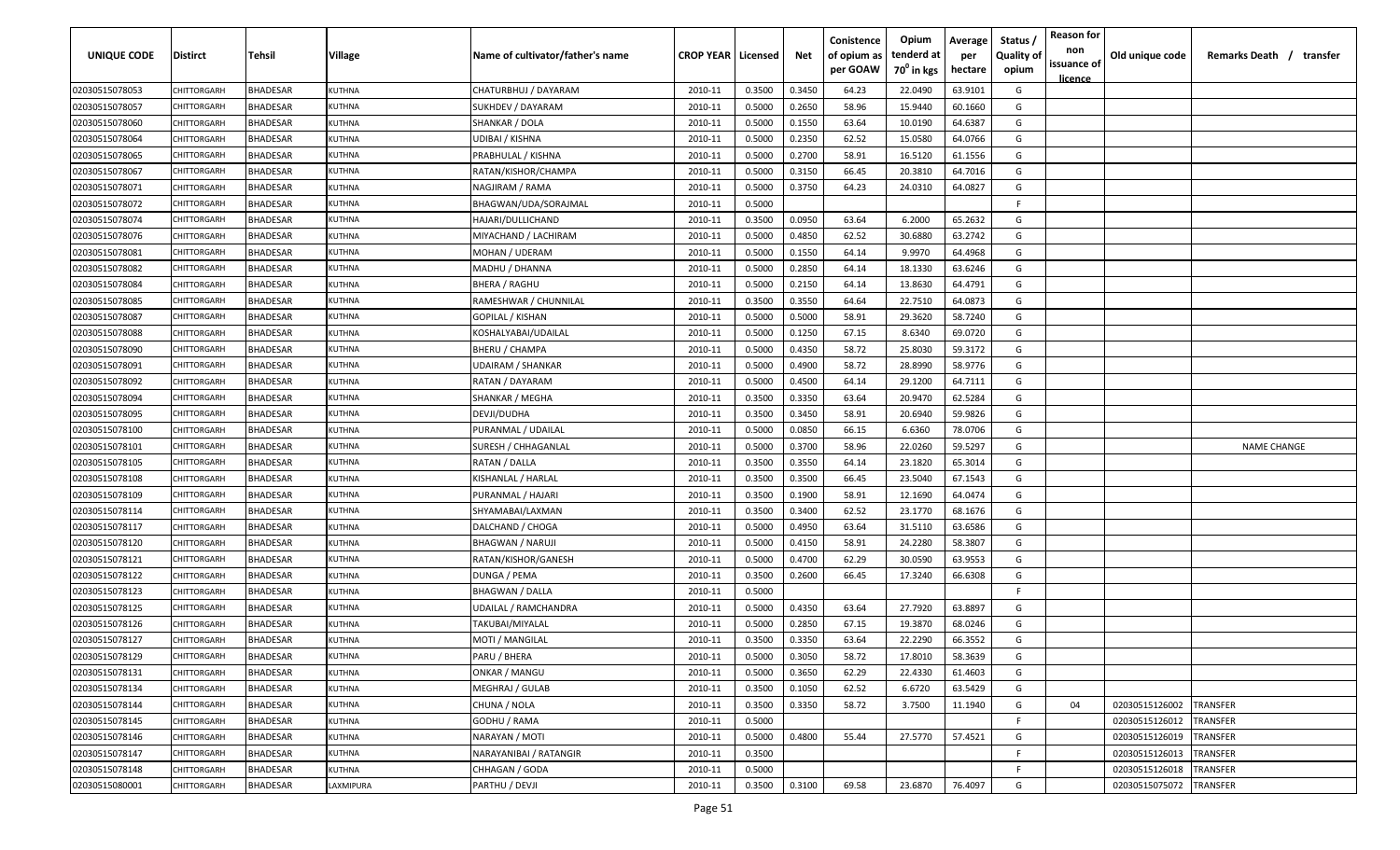| <b>UNIQUE CODE</b>               | Distirct           | Tehsil          | Village         | Name of cultivator/father's name    | <b>CROP YEAR   Licensed</b> |                  | Net              | Conistence<br>of opium as<br>per GOAW | Opium<br>tenderd at<br>70 <sup>0</sup> in kgs | Average<br>per<br>hectare | Status /<br><b>Quality of</b><br>opium | <b>Reason for</b><br>non<br>issuance of | Old unique code | Remarks Death / transfer |
|----------------------------------|--------------------|-----------------|-----------------|-------------------------------------|-----------------------------|------------------|------------------|---------------------------------------|-----------------------------------------------|---------------------------|----------------------------------------|-----------------------------------------|-----------------|--------------------------|
|                                  | CHITTORGARH        | <b>BHADESAR</b> | LAXMIPURA       |                                     |                             |                  |                  |                                       |                                               | 60.6868                   | G                                      | <u>licence</u>                          |                 |                          |
| 02030515080004<br>02030515080007 | CHITTORGARH        | BHADESAR        | AXMIPURA        | RAMDAS / DAULATDAS<br>DEVJI / KARMA | 2010-11<br>2010-11          | 0.3500<br>0.5000 | 0.2650<br>0.4600 | 57.85<br>60.92                        | 16.0820<br>30.3730                            | 66.0283                   | G                                      |                                         |                 |                          |
| 02030515080008                   | <b>CHITTORGARH</b> | BHADESAR        | AXMIPURA        | DALU / NAGJIRAM                     | 2010-11                     | 0.3500           | 0.3400           | 62.87                                 | 23.5310                                       | 69.2088                   | G                                      |                                         |                 |                          |
| 02030515080009                   | CHITTORGARH        | <b>BHADESAR</b> | AXMIPURA        | HIRA / KARMA                        | 2010-11                     | 0.5000           | 0.4550           | 69.58                                 | 34.0350                                       | 74.8022                   | G                                      |                                         |                 |                          |
| 02030515080011                   | <b>CHITTORGARH</b> | BHADESAR        | AXMIPURA        | MAGNA / KARMA                       | 2010-11                     | 0.5000           | 0.4550           | 65.15                                 | 31.7090                                       | 69.6901                   | G                                      |                                         |                 |                          |
| 02030515080015                   | CHITTORGARH        | <b>BHADESAR</b> | AXMIPURA        | HAJARILAL / PRATAP                  | 2010-11                     | 0.5000           | 0.4500           | 54.89                                 | 27.7900                                       | 61.7556                   | G                                      | 05                                      |                 |                          |
| 02030515080016                   | <b>CHITTORGARH</b> | <b>BHADESAR</b> | AXMIPURA        | RATANLAL/KHURAJ                     | 2010-11                     | 0.3500           | 0.2850           | 57.85                                 | 16.9090                                       | 59.3298                   | G                                      |                                         |                 |                          |
| 02030515080021                   | CHITTORGARH        | BHADESAR        | AXMIPURA        | GITABAI / SHANKARRAM                | 2010-11                     | 0.5000           | 0.3050           | 64.32                                 | 21.2990                                       | 69.8328                   | G                                      |                                         |                 |                          |
| 02030515080026                   | CHITTORGARH        | BHADESAR        | AXMIPURA        | VIJAYSINGH/BHANWARSINGH             | 2010-11                     | 0.5000           | 0.4400           | 60.92                                 | 28.6500                                       | 65.1136                   | G                                      |                                         |                 |                          |
| 02030515080027                   | CHITTORGARH        | BHADESAR        | <b>AXMIPURA</b> | MOHANLAL / PYARCHAND                | 2010-11                     | 0.5000           | 0.4850           | 57.85                                 | 30.8260                                       | 63.5588                   | G                                      |                                         |                 |                          |
| 02030515080028                   | CHITTORGARF        | BHADESAR        | <b>AXMIPURA</b> | PRABHUDAS / RAGHUNATH               | 2010-11                     | 0.5000           | 0.3500           | 62.87                                 | 23.7650                                       | 67.9000                   | G                                      |                                         |                 |                          |
| 02030515080032                   | CHITTORGARH        | BHADESAR        | AXMIPURA        | CHANDIBAI/GOPIDAS                   | 2010-11                     | 0.3500           | 0.3500           | 60.84                                 | 23.7710                                       | 67.9171                   | G                                      |                                         |                 |                          |
| 02030515080034                   | CHITTORGARH        | <b>BHADESAR</b> | AXMIPURA        | SHANKAR / LALJI                     | 2010-11                     | 0.5000           | 0.2050           | 65.15                                 | 14.2960                                       | 69.7366                   | G                                      |                                         |                 |                          |
| 02030515080038                   | CHITTORGARI        | <b>BHADESAR</b> | AXMIPURA        | PARASBAI/KAILASH                    | 2010-11                     | 0.5000           | 0.4650           | 64.32                                 | 32.0960                                       | 69.0237                   | G                                      |                                         |                 |                          |
| 02030515080039                   | CHITTORGARH        | <b>BHADESAR</b> | <b>AXMIPURA</b> | BHERA / DEVJI                       | 2010-11                     | 0.3500           | 0.3300           | 60.92                                 | 22.1570                                       | 67.1424                   | G                                      |                                         |                 |                          |
| 02030515080044                   | CHITTORGARH        | <b>BHADESAR</b> | AXMIPURA        | REWALSINGH / FATEHSINGH             | 2010-11                     | 0.5000           | 0.3100           | 64.32                                 | 21.1250                                       | 68.1452                   | G                                      |                                         |                 |                          |
| 02030515080047                   | CHITTORGARH        | <b>BHADESAR</b> | LAXMIPURA       | RATANSINGH / BHIMSINGH              | 2010-11                     | 0.5000           | 0.4800           | 62.87                                 | 32.8630                                       | 68.4646                   | G                                      |                                         |                 |                          |
| 02030515080048                   | CHITTORGARH        | <b>BHADESAR</b> | LAXMIPURA       | SHRILAL / LALA                      | 2010-11                     | 0.5000           | 0.1900           | 64.32                                 | 13.4340                                       | 70.7053                   | G                                      |                                         |                 |                          |
| 02030515080049                   | CHITTORGARH        | <b>BHADESAR</b> | LAXMIPURA       | DALPATSINGH / SARDAARSINGH          | 2010-11                     | 0.5000           | 0.2450           | 57.85                                 | 15.0240                                       | 61.3224                   | G                                      |                                         |                 |                          |
| 02030515080050                   | CHITTORGARH        | <b>BHADESAR</b> | AXMIPURA        | JITUDAS / GOPIDAS                   | 2010-11                     | 0.5000           | 0.4250           | 60.92                                 | 28.2150                                       | 66.3882                   | G                                      |                                         |                 |                          |
| 02030515080052                   | CHITTORGARH        | <b>BHADESAR</b> | <b>AXMIPURA</b> | <b>KESHUDAS / GOKALDAS</b>          | 2010-11                     | 0.3500           | 0.3400           | 64.32                                 | 24.7080                                       | 72.6706                   | G                                      |                                         |                 |                          |
| 02030515080053                   | <b>CHITTORGARI</b> | <b>BHADESAR</b> | AXMIPURA        | GOVERDHAN / GOPI                    | 2010-11                     | 0.5000           | 0.3000           | 64.32                                 | 22.2550                                       | 74.1833                   | G                                      |                                         |                 |                          |
| 02030515081002                   | <b>CHITTORGARI</b> | <b>BHADESAR</b> | <b>ESWA</b>     | JAMNALA/CHUNNILAL                   | 2010-11                     | 0.3500           | 0.2500           | 64.37                                 | 17.6370                                       | 70.5480                   | G                                      |                                         |                 |                          |
| 02030515081003                   | <b>CHITTORGARI</b> | <b>BHADESAR</b> | LESWA           | JITU / LAKHMA                       | 2010-11                     | 0.5000           | 0.4950           | 62.16                                 | 32.7580                                       | 66.1778                   | G                                      |                                         |                 |                          |
| 02030515081009                   | CHITTORGARH        | BHADESAR        | LESWA           | KELAESH / HAJARI                    | 2010-11                     | 0.3500           | 0.2500           | 70.54                                 | 18.9550                                       | 75.8200                   | G                                      |                                         |                 | <b>NAME CHANGE</b>       |
| 02030515081011                   | CHITTORGARH        | BHADESAR        | LESWA           | HAMERIBAI / HIRA                    | 2010-11                     | 0.3500           | 0.3400           | 67.32                                 | 22.8790                                       | 67.2912                   | G                                      |                                         |                 |                          |
| 02030515081013                   | CHITTORGARF        | BHADESAR        | <b>ESWA</b>     | <b>GANESHLAL / MOTIJAT</b>          | 2010-11                     | 0.3500           | 0.3000           | 59.39                                 | 17.8170                                       | 59.3900                   | G                                      |                                         |                 |                          |
| 02030515081015                   | CHITTORGARF        | BHADESAR        | <b>ESWA</b>     | CHAMPALAL / MIANCHAND               | 2010-11                     | 0.3500           | 0.1000           | 70.54                                 | 7.6380                                        | 76.3800                   | G                                      |                                         |                 |                          |
| 02030515081016                   | CHITTORGARH        | BHADESAR        | <b>ESWA</b>     | GOPUGIR / CHAGANGOSAI               | 2010-11                     | 0.3500           | 0.3100           | 62.16                                 | 19.7760                                       | 63.7935                   | G                                      |                                         |                 |                          |
| 02030515081017                   | CHITTORGARH        | <b>BHADESAR</b> | <b>ESWA</b>     | MOTILAL / RAKMATELI                 | 2010-11                     | 0.5000           | 0.4550           | 62.16                                 | 28.8690                                       | 63.4484                   | G                                      |                                         |                 |                          |
| 02030515081018                   | CHITTORGARH        | <b>BHADESAR</b> | <b>ESWA</b>     | ABHASINGH / BHAWANISINGH            | 2010-11                     | 0.5000           | 0.3400           | 67.32                                 | 23.7930                                       | 69.9794                   | G                                      |                                         |                 |                          |
| 02030515081019                   | <b>CHITTORGARH</b> | <b>BHADESAR</b> | <b>ESWA</b>     | NARAYANLAL / GANGARAM               | 2010-11                     | 0.3500           | 0.1700           | 64.47                                 | 10.8680                                       | 63.9294                   | G                                      |                                         |                 |                          |
| 02030515081020                   | CHITTORGARI        | <b>BHADESAR</b> | LESWA           | JITULAL / KAJOD                     | 2010-11                     | 0.3500           | 0.3400           | 62.16                                 | 21.0370                                       | 61.8735                   | G                                      |                                         |                 |                          |
| 02030515081022                   | CHITTORGARH        | BHADESAR        | LESWA           | RAMGIR / SHANKARGIR                 | 2010-11                     | 0.3500           | 0.3450           | 59.80                                 | 21.6990                                       | 62.8957                   | G                                      |                                         |                 |                          |
| 02030515081024                   | CHITTORGARH        | BHADESAR        | LESWA           | <b>BAGDIBAI / NARAYAN</b>           | 2010-11                     | 0.3500           | 0.2000           | 70.54                                 | 14.8130                                       | 74.0650                   | G                                      |                                         |                 |                          |
| 02030515081027                   | <b>CHITTORGARH</b> | <b>BHADESAR</b> | LESWA           | CHUNNILAL / NARAYAN                 | 2010-11                     | 0.3500           | 0.0400           | 62.16                                 | 2.6730                                        | 66.8250                   | G                                      |                                         |                 |                          |
| 02030515081028                   | CHITTORGARH        | <b>BHADESAR</b> | LESWA           | CHAMPA / KISNAJAT                   | 2010-11                     | 0.5000           | 0.1450           | 59.39                                 | 8.9890                                        | 61.9931                   | G                                      |                                         |                 |                          |
| 02030515082002                   | CHITTORGARH        | <b>BHADESAR</b> | LUWANA          | MOTILAL/AMERCHAND                   | 2010-11                     | 0.5000           | 0.3550           | 66.96                                 | 24.0580                                       | 67.7690                   | G                                      |                                         |                 | TRANSFER/KUTHNA          |
| 02030515082010                   | CHITTORGARH        | <b>BHADESAR</b> | LUWANA          | DEVBAI/BAGWAN                       | 2010-11                     | 0.3500           | 0.3550           | 65.14                                 | 23.3540                                       | 65.7859                   | G                                      |                                         |                 | TRANSFER/KUTHNA          |
| 02030515082011                   | <b>CHITTORGARH</b> | <b>BHADESAR</b> | <b>UWANA</b>    | NARAYAN / DAVEJI                    | 2010-11                     | 0.3500           | 0.1700           | 59.64                                 | 10.1130                                       | 59.4882                   | G                                      |                                         |                 | TRANSFER/KUTHNA          |
| 02030515082022                   | <b>CHITTORGARH</b> | <b>BHADESAR</b> | LUWANA          | <b>GANGARAM / PARTHA</b>            | 2010-11                     | 0.3500           | 0.3400           | 68.81                                 | 23.8180                                       | 70.0529                   | G                                      |                                         |                 | TRANSFER/KUTHNA          |
| 02030515082026                   | CHITTORGARH        | <b>BHADESAR</b> | LUWANA          | NATHULAL / DAYRAM                   | 2010-11                     | 0.3500           | 0.3250           | 49.71                                 | 15.9640                                       | 49.1200                   | G                                      | 04                                      |                 |                          |
| 02030515082033                   | CHITTORGARH        | <b>BHADESAR</b> | LUWANA          | DALLA/HEMA                          | 2010-11                     | 0.3500           | 0.3400           | 68.81                                 | 23.7100                                       | 69.7353                   | G                                      |                                         |                 | TRANSFER/KUTHNA          |
| 02030515083002                   | CHITTORGARH        | <b>BHADESAR</b> | MADANPURA       | LAHARIBAI / DOLA                    | 2010-11                     | 0.3500           | 0.1950           | 56.46                                 | 12.3650                                       | 63.4103                   | G                                      |                                         |                 |                          |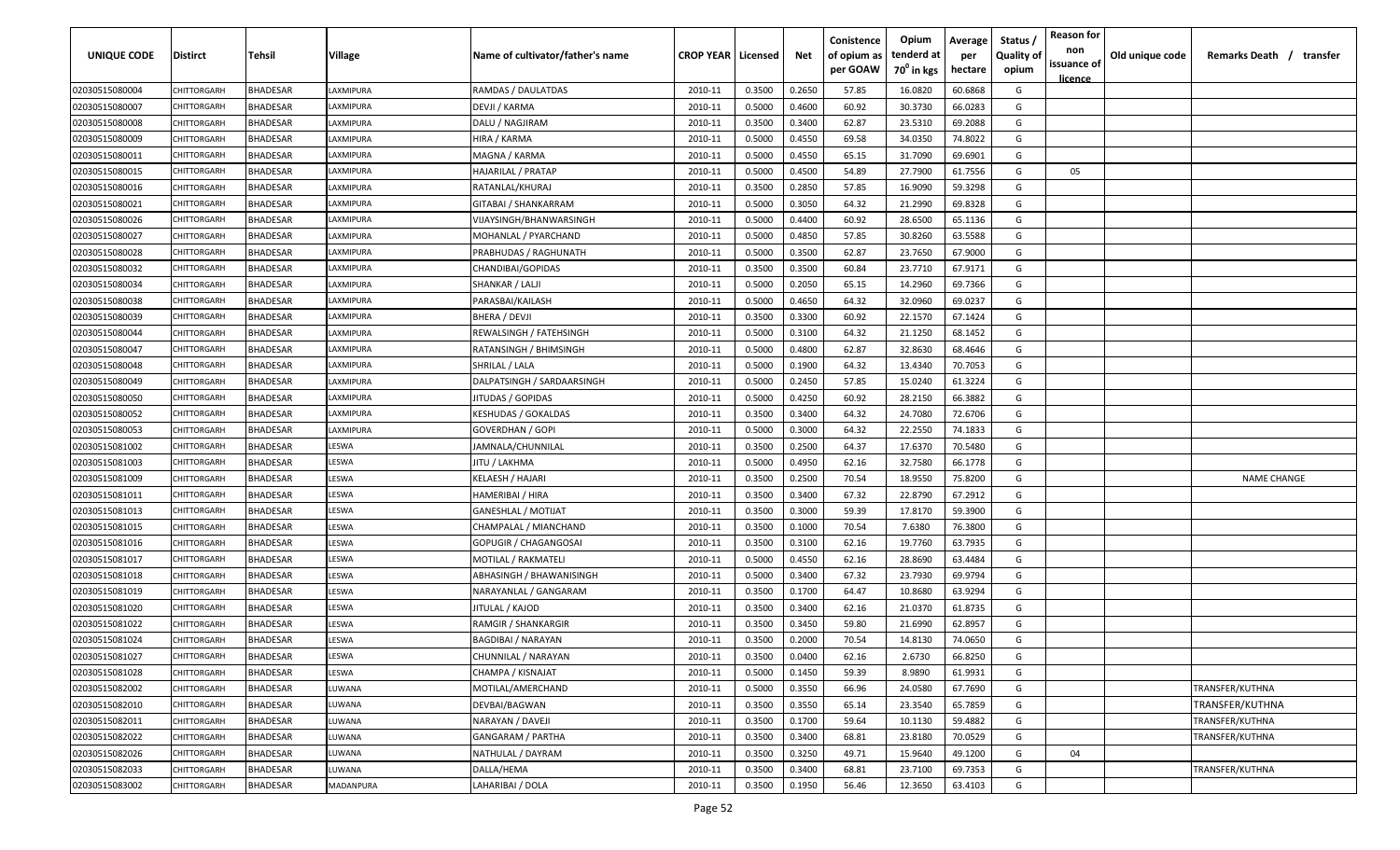| UNIQUE CODE    | Distirct           | Tehsil          | Village        | Name of cultivator/father's name | <b>CROP YEAR   Licensed</b> |        | Net    | Conistence<br>of opium as<br>per GOAW | Opium<br>tenderd at<br>70 <sup>0</sup> in kgs | Average<br>per<br>hectare | Status /<br><b>Quality of</b><br>opium | <b>Reason for</b><br>non<br>issuance of | Old unique code | Remarks Death / transfer |
|----------------|--------------------|-----------------|----------------|----------------------------------|-----------------------------|--------|--------|---------------------------------------|-----------------------------------------------|---------------------------|----------------------------------------|-----------------------------------------|-----------------|--------------------------|
|                |                    |                 |                |                                  |                             |        |        |                                       |                                               |                           |                                        | <u>licence</u>                          |                 |                          |
| 02030515083008 | CHITTORGARH        | <b>BHADESAR</b> | MADANPURA      | GASI / ONKAR                     | 2010-11                     | 0.3500 | 0.3400 | 61.49                                 | 23.1550                                       | 68.1029                   | G                                      |                                         |                 |                          |
| 02030515083010 | CHITTORGARH        | BHADESAR        | MADANPURA      | KHURAJ / POKHAR                  | 2010-11                     | 0.3500 | 0.3450 | 54.11                                 | 3.2310                                        | 9.3652                    | G                                      | 04                                      |                 |                          |
| 02030515083013 | <b>CHITTORGARH</b> | BHADESAR        | MADANPURA      | SHANKAR / MAGNA                  | 2010-11                     | 0.5000 | 0.2550 | 60.05                                 | 17.8430                                       | 69.9725                   | G                                      |                                         |                 |                          |
| 02030515083014 | CHITTORGARH        | BHADESAR        | MADANPURA      | SHANKARLAL/PARBHU                | 2010-11                     | 0.3500 | 0.3500 | 54.11                                 | 22.7340                                       | 64.9543                   | G                                      | 05                                      |                 |                          |
| 02030515083020 | <b>CHITTORGARH</b> | BHADESAR        | MADANPURA      | KASIRAM/KISHANA                  | 2010-11                     | 0.3500 | 0.1850 | 54.11                                 | 10.0720                                       | 54.4432                   | G                                      | 04                                      |                 |                          |
| 02030515083021 | CHITTORGARH        | BHADESAR        | MADANPURA      | LAHRU / HAZARI                   | 2010-11                     | 0.3500 | 0.3350 | 60.05                                 | 22.3640                                       | 66.7582                   | G                                      |                                         |                 |                          |
| 02030515083023 | <b>CHITTORGARH</b> | BHADESAR        | MADANPURA      | HIRA / HAJARI                    | 2010-11                     | 0.3500 | 0.3450 | 63.63                                 | 22.0710                                       | 63.9739                   | G                                      |                                         |                 |                          |
| 02030515083025 | CHITTORGARH        | BHADESAR        | MADANPURA      | SHORAM / GAMER                   | 2010-11                     | 0.3500 | 0.3400 | 60.05                                 | 21.0780                                       | 61.9941                   | G                                      |                                         |                 |                          |
| 02030515083028 | CHITTORGARH        | BHADESAR        | MADANPURA      | PARTHU / GOKUL JAT               | 2010-11                     | 0.3500 | 0.2850 | 65.55                                 | 21.2010                                       | 74.3895                   | -11                                    | 02                                      |                 |                          |
| 02030515083030 | CHITTORGARH        | BHADESAR        | MADANPURA      | RAMIBAI / GOPU                   | 2010-11                     | 0.3500 | 0.3100 | 50.83                                 | 18.3710                                       | 59.2613                   | G                                      | 05                                      |                 |                          |
| 02030515083032 | CHITTORGARF        | BHADESAR        | MADANPURA      | KISHANA / JODHA                  | 2010-11                     | 0.5000 |        |                                       |                                               |                           | -F.                                    |                                         |                 |                          |
| 02030515083033 | CHITTORGARH        | BHADESAR        | MADANPURA      | CHAMPALA/KISHNA                  | 2010-11                     | 0.3500 | 0.2900 | 63.63                                 | 20.9160                                       | 72.1241                   | G                                      |                                         |                 |                          |
| 02030515083040 | CHITTORGARH        | <b>BHADESAR</b> | MADANPURA      | LACHIRAM/DALU LOHAR              | 2010-11                     | 0.3500 | 0.2650 | 60.05                                 | 16.1620                                       | 60.9887                   | G                                      |                                         |                 |                          |
| 02030515087001 | CHITTORGARH        | <b>BHADESAR</b> | MANPURA        | PYARIBAI / GOKAL                 | 2010-11                     | 0.5000 | 0.5150 | 62.23                                 | 33.6930                                       | 65.4233                   | G                                      |                                         |                 |                          |
| 02030515087003 | CHITTORGARH        | <b>BHADESAR</b> | MANPURA        | MEHTABIBAI/HAJARI                | 2010-11                     | 0.5000 | 0.5000 | 59.42                                 | 31.5180                                       | 63.0360                   | G                                      |                                         |                 |                          |
| 02030515087004 | CHITTORGARH        | <b>BHADESAR</b> | MANPURA        | DHANRAJ / BHERA                  | 2010-11                     | 0.5000 | 0.4550 | 58.40                                 | 27.6980                                       | 60.8747                   | G                                      |                                         |                 |                          |
| 02030515087008 | CHITTORGARH        | <b>BHADESAR</b> | MANPURA        | <b>UDAIRAM / CHHOGA</b>          | 2010-11                     | 0.3500 | 0.3500 | 62.14                                 | 22.1480                                       | 63.2800                   | G                                      |                                         |                 |                          |
| 02030515087012 | CHITTORGARH        | <b>BHADESAR</b> | MANPURA        | PYARIBAI / CHUNNILAL             | 2010-11                     | 0.3500 | 0.1150 | 58.40                                 | 7.0080                                        | 60.9391                   | G                                      |                                         |                 |                          |
| 02030515087013 | CHITTORGARH        | <b>BHADESAR</b> | MANPURA        | ONKAR/DEVJI                      | 2010-11                     | 0.5000 | 0.5000 | 50.88                                 | 25.7020                                       | 51.4040                   | G                                      | 04                                      |                 |                          |
| 02030515087015 | CHITTORGARH        | <b>BHADESAR</b> | MANPURA        | MOHANLAL / MATHURALAL            | 2010-11                     | 0.3500 | 0.2350 | 58.40                                 | 14.2910                                       | 60.8128                   | G                                      |                                         |                 |                          |
| 02030515087017 | CHITTORGARH        | <b>BHADESAR</b> | MANPURA        | <b>BANSHILAL / MATHURALAL</b>    | 2010-11                     | 0.3500 | 0.3550 | 57.45                                 | 21.0760                                       | 59.3690                   | G                                      |                                         |                 |                          |
| 02030515087018 | <b>CHITTORGARH</b> | <b>BHADESAR</b> | MANPURA        | NATHU / VARDA JAT                | 2010-11                     | 0.5000 |        |                                       |                                               |                           | -F.                                    |                                         |                 |                          |
| 02030515087024 | <b>CHITTORGARI</b> | <b>BHADESAR</b> | MANPURA        | KAMLA/VAGDU                      | 2010-11                     | 0.5000 | 0.5150 | 61.59                                 | 33.0120                                       | 64.1010                   | G                                      |                                         |                 |                          |
| 02030515087026 | <b>CHITTORGARI</b> | BHADESAR        | MANPURA        | NATHU / MODA                     | 2010-11                     | 0.3500 | 0.3450 | 63.29                                 | 22.0880                                       | 64.0232                   | G                                      |                                         |                 |                          |
| 02030515087027 | CHITTORGARH        | BHADESAR        | MANPURA        | BHURA / DULICHAND                | 2010-11                     | 0.5000 | 0.5000 | 58.40                                 | 31.5440                                       | 63.0880                   | G                                      |                                         |                 |                          |
| 02030515087030 | CHITTORGARH        | BHADESAR        | MANPURA        | SHIVLAL / DHANARAJ               | 2010-11                     | 0.5000 | 0.4850 | 59.84                                 | 29.7320                                       | 61.3031                   | G                                      |                                         |                 |                          |
| 02030515087032 | CHITTORGARF        | BHADESAR        | MANPURA        | ONKAR / HAJARI                   | 2010-11                     | 0.3500 | 0.2450 | 59.42                                 | 15.0670                                       | 61.4980                   | G                                      |                                         |                 |                          |
| 02030515087033 | CHITTORGARF        | BHADESAR        | MANPURA        | DHANNA / GOKAL                   | 2010-11                     | 0.5000 | 0.2400 | 60.92                                 | 15.7430                                       | 65.5958                   | G                                      |                                         |                 |                          |
| 02030515087035 | CHITTORGARF        | BHADESAR        | MANPURA        | BHERU / LAHRU                    | 2010-11                     | 0.5000 | 0.2650 | 57.55                                 | 17.2490                                       | 65.0906                   | G                                      |                                         |                 |                          |
| 02030515087036 | CHITTORGARH        | <b>BHADESAR</b> | MANPURA        | <b>BALU / GOKAL</b>              | 2010-11                     | 0.5000 | 0.5000 | 59.42                                 | 30.7200                                       | 61.4400                   | G                                      |                                         |                 |                          |
| 02030515087037 | CHITTORGARH        | <b>BHADESAR</b> | MANPURA        | CHHOGA / NOLA                    | 2010-11                     | 0.5000 | 0.1800 | 62.14                                 | 11.9400                                       | 66.3333                   | G                                      |                                         |                 |                          |
| 02030515087038 | <b>CHITTORGARH</b> | <b>BHADESAR</b> | MANPURA        | ONKAR / DHANRAJ                  | 2010-11                     | 0.5000 | 0.2950 | 62.52                                 | 18.9610                                       | 64.2746                   | G                                      |                                         |                 |                          |
| 02030515087039 | CHITTORGARI        | <b>BHADESAR</b> | MANPURA        | MANGILAL / CHUNNILAL             | 2010-11                     | 0.3500 | 0.2600 | 54.54                                 | 14.8820                                       | 57.2385                   | G                                      | 05                                      |                 |                          |
| 02030515087040 | CHITTORGARH        | BHADESAR        | MANPURA        | RAMESHWAR / ONKAR                | 2010-11                     | 0.3500 | 0.3500 | 57.45                                 | 20.6490                                       | 58.9971                   | G                                      |                                         |                 |                          |
| 02030515087043 | CHITTORGARH        | BHADESAR        | MANPURA        | BHERA / CHAMPA                   | 2010-11                     | 0.5000 | 0.5000 | 54.54                                 | 29.8570                                       | 59.7140                   | G                                      | 05                                      |                 |                          |
| 02030515087044 | <b>CHITTORGARH</b> | <b>BHADESAR</b> | <b>MANPURA</b> | PRABHU / CHUNNILAL               | 2010-11                     | 0.3500 | 0.2050 | 54.54                                 | 11.6170                                       | 56.6683                   | G                                      | 05                                      |                 |                          |
| 02030515087045 | CHITTORGARH        | <b>BHADESAR</b> | MANPURA        | PRABHU / HAJARI JAT              | 2010-11                     | 0.3500 | 0.3200 | 58.40                                 | 20.3900                                       | 63.7188                   | G                                      |                                         |                 |                          |
| 02030515087046 | CHITTORGARH        | <b>BHADESAR</b> | MANPURA        | JAMANA / BALU                    | 2010-11                     | 0.3500 | 0.3550 | 62.14                                 | 22.6900                                       | 63.9155                   | G                                      |                                         |                 |                          |
| 02030515087047 | CHITTORGARH        | <b>BHADESAR</b> | MANPURA        | PRABHU / CHHOGA                  | 2010-11                     | 0.5000 | 0.4550 | 63.29                                 | 29.5930                                       | 65.0396                   | G                                      |                                         |                 |                          |
| 02030515087048 | CHITTORGARH        | <b>BHADESAR</b> | MANPURA        | <b>BALURAM / HAJARI</b>          | 2010-11                     | 0.5000 | 0.2500 | 62.23                                 | 16.4470                                       | 65.7880                   | G                                      |                                         |                 |                          |
| 02030515087051 | <b>CHITTORGARH</b> | <b>BHADESAR</b> | MANPURA        | LAHRU / NATHU                    | 2010-11                     | 0.5000 | 0.4650 | 57.20                                 | 28.2160                                       | 60.6796                   | G                                      |                                         |                 |                          |
| 02030515087055 | CHITTORGARH        | <b>BHADESAR</b> | MANPURA        | <b>BALURAM / DULICHAND</b>       | 2010-11                     | 0.3500 | 0.1200 | 71.28                                 | 8.6150                                        | 71.7917                   | G                                      |                                         |                 |                          |
| 02030515087056 | CHITTORGARH        | <b>BHADESAR</b> | MANPURA        | RAMA / VARDA                     | 2010-11                     | 0.5000 | 0.5000 | 57.45                                 | 29.2670                                       | 58.5340                   | G                                      |                                         |                 |                          |
| 02030515087057 | CHITTORGARH        | <b>BHADESAR</b> | MANPURA        | JITU / BHAJJA                    | 2010-11                     | 0.3500 | 0.3250 | 59.42                                 | 19.6170                                       | 60.3600                   | G                                      |                                         |                 |                          |
|                |                    |                 |                |                                  |                             |        |        |                                       |                                               |                           |                                        |                                         |                 |                          |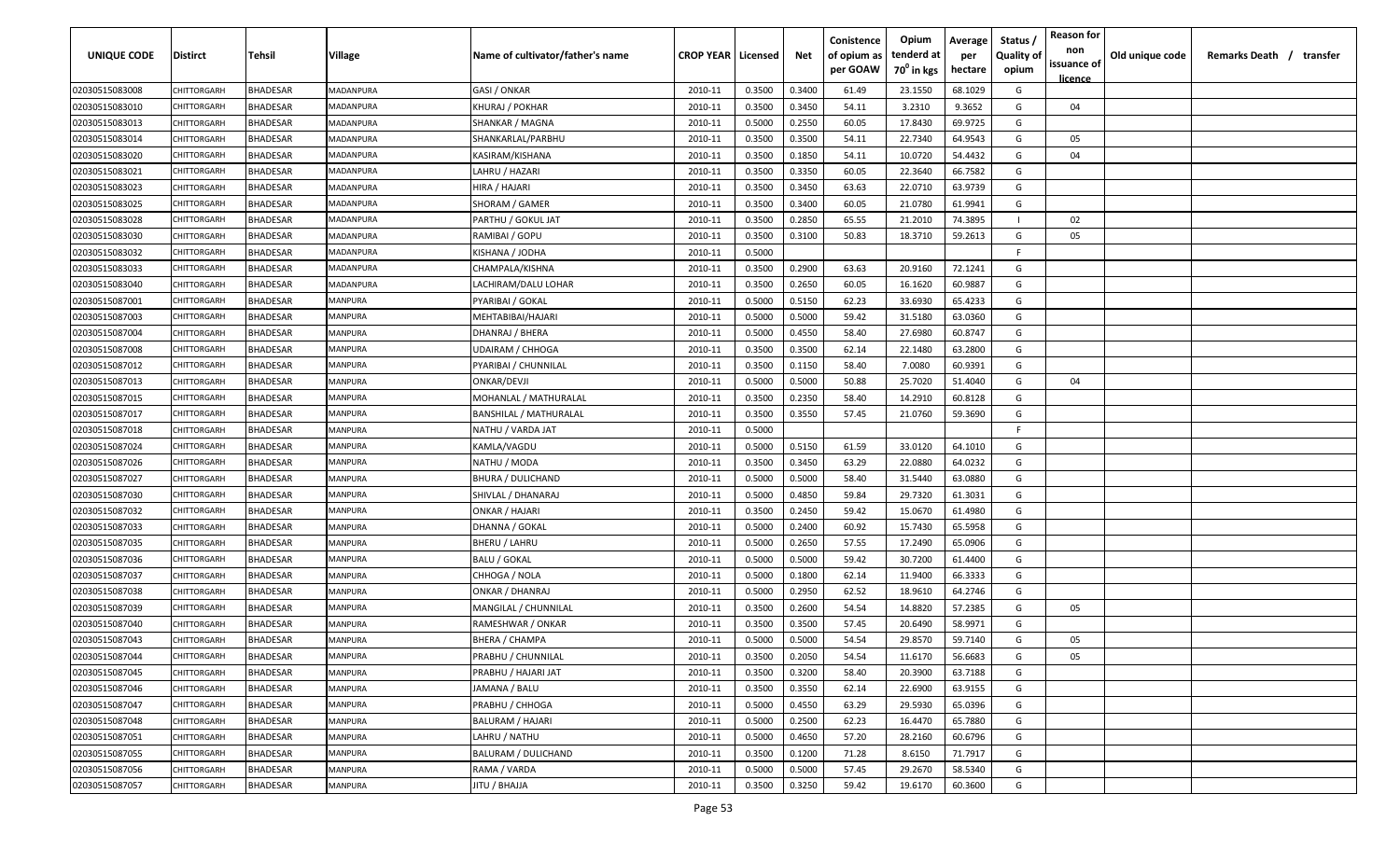| <b>UNIQUE CODE</b> | Distirct           | Tehsil          | Village           | Name of cultivator/father's name | <b>CROP YEAR Licensed</b> |        | Net    | Conistence<br>of opium as<br>per GOAW | Opium<br>tenderd at<br>70 <sup>0</sup> in kgs | Average<br>per<br>hectare | Status /<br><b>Quality of</b><br>opium | <b>Reason for</b><br>non<br>issuance of | Old unique code | Remarks Death / transfer |
|--------------------|--------------------|-----------------|-------------------|----------------------------------|---------------------------|--------|--------|---------------------------------------|-----------------------------------------------|---------------------------|----------------------------------------|-----------------------------------------|-----------------|--------------------------|
| 02030515087058     | CHITTORGARH        | <b>BHADESAR</b> | MANPURA           | MANGILAL / CHAMPA                | 2010-11                   | 0.5000 | 0.4750 | 57.45                                 | 28.9140                                       | 60.8716                   | G                                      | <u>licence</u>                          |                 |                          |
| 02030515087059     | CHITTORGARH        | BHADESAR        | MANPURA           | DALCHAND/UDAIRAM                 | 2010-11                   | 0.5000 | 0.5050 | 59.42                                 | 31.8150                                       | 63.0000                   | G                                      |                                         |                 |                          |
| 02030515087060     | <b>CHITTORGARH</b> | BHADESAR        | MANPURA           | BHAGIRATH/CHUNNILAL              | 2010-11                   | 0.3500 | 0.2100 | 58.40                                 | 12.7230                                       | 60.5857                   | G                                      |                                         |                 |                          |
| 02030515087065     | CHITTORGARH        | BHADESAR        | MANPURA           | RADESHYAM/BALURAM                | 2010-11                   | 0.5000 | 0.3450 | 62.14                                 | 22.1400                                       | 64.1739                   | G                                      |                                         |                 |                          |
| 02030515087073     | <b>CHITTORGARH</b> | BHADESAR        | MANPURA           | DALU/KUKA                        | 2010-11                   | 0.3500 |        |                                       |                                               |                           | -F                                     |                                         |                 |                          |
| 02030515087075     | <b>CHITTORGARH</b> | <b>BHADESAR</b> | MANPURA           | NANIBAI/NATHULAL                 | 2010-11                   | 0.3500 | 0.3500 | 58.40                                 | 21.1570                                       | 60.4486                   | G                                      |                                         |                 |                          |
| 02030515087076     | <b>CHITTORGARH</b> | BHADESAR        | MANPURA           | HAJARI/BHAGWAN                   | 2010-11                   | 0.5000 | 0.4850 | 57.45                                 | 28.0930                                       | 57.9237                   | G                                      |                                         |                 |                          |
| 02030515089002     | CHITTORGARH        | BHADESAR        | MOKHAMPURA        | <b>BHERULAL / PARTHU</b>         | 2010-11                   | 0.3500 | 0.3400 | 63.36                                 | 21.8590                                       | 64.2912                   | G                                      |                                         |                 |                          |
| 02030515089003     | CHITTORGARH        | BHADESAR        | MOKHAMPURA        | MADHOLAL / GOPI                  | 2010-11                   | 0.3500 | 0.3450 | 68.72                                 | 25.4460                                       | 73.7565                   | G                                      |                                         |                 |                          |
| 02030515089006     | CHITTORGARH        | BHADESAR        | MOKHAMPURA        | BADAMBAI/BHERULAL                | 2010-11                   | 0.3500 | 0.3400 | 63.86                                 | 23.4090                                       | 68.8500                   | G                                      |                                         |                 |                          |
| 02030515089007     | CHITTORGARF        | BHADESAR        | MOKHAMPURA        | RATAN/JITU                       | 2010-11                   | 0.3500 | 0.1750 | 63.36                                 | 12.0290                                       | 68.7371                   | G                                      |                                         |                 |                          |
| 02030515089010     | CHITTORGARH        | BHADESAR        | MOKHAMPURA        | SHANKAR / GOTU                   | 2010-11                   | 0.3500 | 0.3500 | 58.80                                 | 22.4870                                       | 64.2486                   | G                                      |                                         |                 |                          |
| 02030515089011     | CHITTORGARH        | <b>BHADESAR</b> | MOKHAMPURA        | DEVBAI/HAJARI                    | 2010-11                   | 0.3500 | 0.3500 | 63.36                                 | 24.5020                                       | 70.0057                   | G                                      |                                         |                 |                          |
| 02030515089012     | CHITTORGARI        | <b>BHADESAR</b> | MOKHAMPURA        | GANGARAM / JAWAAN                | 2010-11                   | 0.5000 | 0.2350 | 63.36                                 | 16.4650                                       | 70.0638                   | G                                      |                                         |                 |                          |
| 02030515089013     | CHITTORGARH        | <b>BHADESAR</b> | MOKHAMPURA        | MAGNIBAI / BHANA                 | 2010-11                   | 0.3500 | 0.3400 | 64.04                                 | 23.4020                                       | 68.8294                   | G                                      |                                         |                 | <b>NAME CHANGE</b>       |
| 02030515089016     | CHITTORGARH        | <b>BHADESAR</b> | MOKHAMPURA        | JAMANIBAI/LEHARU                 | 2010-11                   | 0.3500 | 0.1750 | 56.63                                 | 10.9540                                       | 62.5943                   | G                                      |                                         |                 |                          |
| 02030515089018     | CHITTORGARH        | <b>BHADESAR</b> | MOKHAMPURA        | LALU / GOKUL                     | 2010-11                   | 0.3500 | 0.0500 | 59.63                                 | 4.0290                                        | 80.5800                   | G                                      |                                         |                 |                          |
| 02030515089019     | CHITTORGARH        | <b>BHADESAR</b> | MOKHAMPURA        | DIPA / NARAYAN                   | 2010-11                   | 0.3500 | 0.3500 | 58.80                                 | 22.2600                                       | 63.6000                   | G                                      |                                         |                 |                          |
| 02030515089020     | CHITTORGARH        | BHADESAR        | MOKHAMPURA        | RAMCHANDER / RUPA                | 2010-11                   | 0.3500 | 0.3450 | 63.36                                 | 23.1900                                       | 67.2174                   | G                                      |                                         |                 | <b>NAME CHANGE</b>       |
| 02030515089021     | CHITTORGARH        | <b>BHADESAR</b> | MOKHAMPURA        | LAXMAN/RADHAKISHAN               | 2010-11                   | 0.3500 | 0.3200 | 64.42                                 | 22.1510                                       | 69.2219                   | G                                      |                                         |                 |                          |
| 02030515089022     | CHITTORGARH        | <b>BHADESAR</b> | MOKHAMPURA        | NANA / RATNA                     | 2010-11                   | 0.3500 | 0.1950 | 64.04                                 | 13.9790                                       | 71.6872                   | G                                      |                                         |                 |                          |
| 02030515089026     | <b>CHITTORGARI</b> | <b>BHADESAR</b> | MOKHAMPURA        | RAMLAL / LAKHMA                  | 2010-11                   | 0.3500 | 0.3500 | 63.36                                 | 23.6420                                       | 67.5486                   | G                                      |                                         |                 |                          |
| 02030515089028     | <b>CHITTORGARI</b> | <b>BHADESAR</b> | <b>MOKHAMPURA</b> | KESARBAI / CHAMPA                | 2010-11                   | 0.3500 | 0.3400 | 63.36                                 | 23.3260                                       | 68.6059                   | G                                      |                                         |                 |                          |
| 02030515089029     | <b>CHITTORGARI</b> | <b>BHADESAR</b> | <b>MOKHAMPURA</b> | NARAYAN/GOTU                     | 2010-11                   | 0.5000 |        |                                       |                                               |                           | -F.                                    |                                         |                 |                          |
| 02030515089030     | CHITTORGARH        | BHADESAR        | MOKHAMPURA        | DIPCHAND / JAWAHARMAL            | 2010-11                   | 0.3500 | 0.2100 | 58.80                                 | 12.9190                                       | 61.5190                   | G                                      |                                         |                 |                          |
| 02030515089031     | CHITTORGARH        | BHADESAR        | MOKHAMPURA        | KISHOR / JAWAAN                  | 2010-11                   | 0.3500 | 0.3450 | 63.36                                 | 23.9950                                       | 69.5507                   | G                                      |                                         |                 |                          |
| 02030515089034     | CHITTORGARF        | BHADESAR        | MOKHAMPURA        | SHANKARLAL / LAKHMA              | 2010-11                   | 0.3500 | 0.3400 | 63.36                                 | 25.0270                                       | 73.6088                   | G                                      |                                         |                 |                          |
| 02030515089035     | CHITTORGARF        | BHADESAR        | MOKHAMPURA        | BARDIBAI / CHOGA                 | 2010-11                   | 0.3500 | 0.2050 | 62.79                                 | 12.9260                                       | 63.0537                   | G                                      |                                         |                 |                          |
| 02030515089038     | CHITTORGARF        | BHADESAR        | MOKHAMPURA        | BHAWRU/GOPAJI                    | 2010-11                   | 0.3500 | 0.2000 | 56.63                                 | 11.9890                                       | 59.9450                   | G                                      |                                         |                 |                          |
| 02030515089040     | CHITTORGARH        | <b>BHADESAR</b> | MOKHAMPURA        | CHENRAM / NANURAM BAIRAGI        | 2010-11                   | 0.3500 | 0.3150 | 62.79                                 | 21.1240                                       | 67.0603                   | G                                      |                                         |                 |                          |
| 02030515089041     | CHITTORGARH        | BHADESAR        | MOKHAMPURA        | RAMDAS / BHERUDAS BAIRAGI        | 2010-11                   | 0.3500 | 0.3050 | 64.42                                 | 21.0650                                       | 69.0656                   | G                                      |                                         |                 |                          |
| 02030515089045     | CHITTORGARI        | <b>BHADESAR</b> | MOKHAMPURA        | SANKAR/HANSA                     | 2010-11                   | 0.3500 | 0.1600 | 56.63                                 | 9.9350                                        | 62.0938                   | G                                      |                                         |                 |                          |
| 02030515090002     | CHITTORGARI        | <b>BHADESAR</b> | MURLIYA           | MADANLAL / MANGILAL              | 2010-11                   | 0.3500 | 0.3450 | 60.92                                 | 20.8870                                       | 60.5420                   | G                                      |                                         |                 |                          |
| 02030515090009     | CHITTORGARH        | BHADESAR        | MURLIYA           | BALIBAI/HAJARI                   | 2010-11                   | 0.3500 | 0.3500 | 62.23                                 | 23.4430                                       | 66.9800                   | G                                      |                                         |                 |                          |
| 02030515090010     | CHITTORGARH        | BHADESAR        | <b>MURLIYA</b>    | SOSARBAI / UDAIRAM               | 2010-11                   | 0.5000 | 0.3900 | 62.23                                 | 27.0080                                       | 69.2513                   | G                                      |                                         |                 |                          |
| 02030515090012     | <b>CHITTORGARH</b> | <b>BHADESAR</b> | <b>MURLIYA</b>    | JAYSHANKAR / BHAGIRATH           | 2010-11                   | 0.5000 | 0.4800 | 62.23                                 | 30.7860                                       | 64.1375                   | G                                      |                                         |                 |                          |
| 02030515090014     | CHITTORGARH        | <b>BHADESAR</b> | <b>MURLIYA</b>    | GOPILAL / BHURA                  | 2010-11                   | 0.5000 | 0.4850 | 60.92                                 | 32.8100                                       | 67.6495                   | G                                      |                                         |                 |                          |
| 02030515090020     | CHITTORGARH        | <b>BHADESAR</b> | <b>MURLIYA</b>    | DALCHAND / JETMAL LUHAR          | 2010-11                   | 0.3500 | 0.3400 | 57.45                                 | 20.1650                                       | 59.3088                   | G                                      |                                         |                 |                          |
| 02030515090022     | CHITTORGARH        | <b>BHADESAR</b> | <b>MURLIYA</b>    | MANGU PURI / DEEPA PURI          | 2010-11                   | 0.5000 | 0.3650 | 60.92                                 | 23.6540                                       | 64.8055                   | G                                      |                                         |                 |                          |
| 02030515090032     | <b>CHITTORGARH</b> | <b>BHADESAR</b> | MURLIYA           | <b>BHAGAWANLAL / PARTHA</b>      | 2010-11                   | 0.5000 | 0.3100 | 56.38                                 | 18.7910                                       | 60.6161                   | G                                      |                                         |                 |                          |
| 02030515090042     | <b>CHITTORGARH</b> | <b>BHADESAR</b> | <b>MURLIYA</b>    | DEVJI / KALU                     | 2010-11                   | 0.3500 | 0.3400 | 56.38                                 | 21.5610                                       | 63.4147                   | G                                      |                                         |                 |                          |
| 02030515090046     | CHITTORGARH        | <b>BHADESAR</b> | MURLIYA           | JAMKUBAI / GOPI                  | 2010-11                   | 0.3500 | 0.3450 | 60.92                                 | 22.6880                                       | 65.7623                   | G                                      |                                         |                 |                          |
| 02030515090051     | CHITTORGARH        | <b>BHADESAR</b> | <b>MURLIYA</b>    | BHAGAWATILAL / RADHAKISHAN       | 2010-11                   | 0.3500 | 0.3500 | 62.23                                 | 22.3760                                       | 63.9314                   | G                                      |                                         |                 |                          |
| 02030515090068     | CHITTORGARH        | <b>BHADESAR</b> | <b>MURLIYA</b>    | UDAYRAM/HEMRAJ                   | 2010-11                   | 0.3500 | 0.3600 | 62.23                                 | 25.3540                                       | 70.4278                   | G                                      |                                         |                 |                          |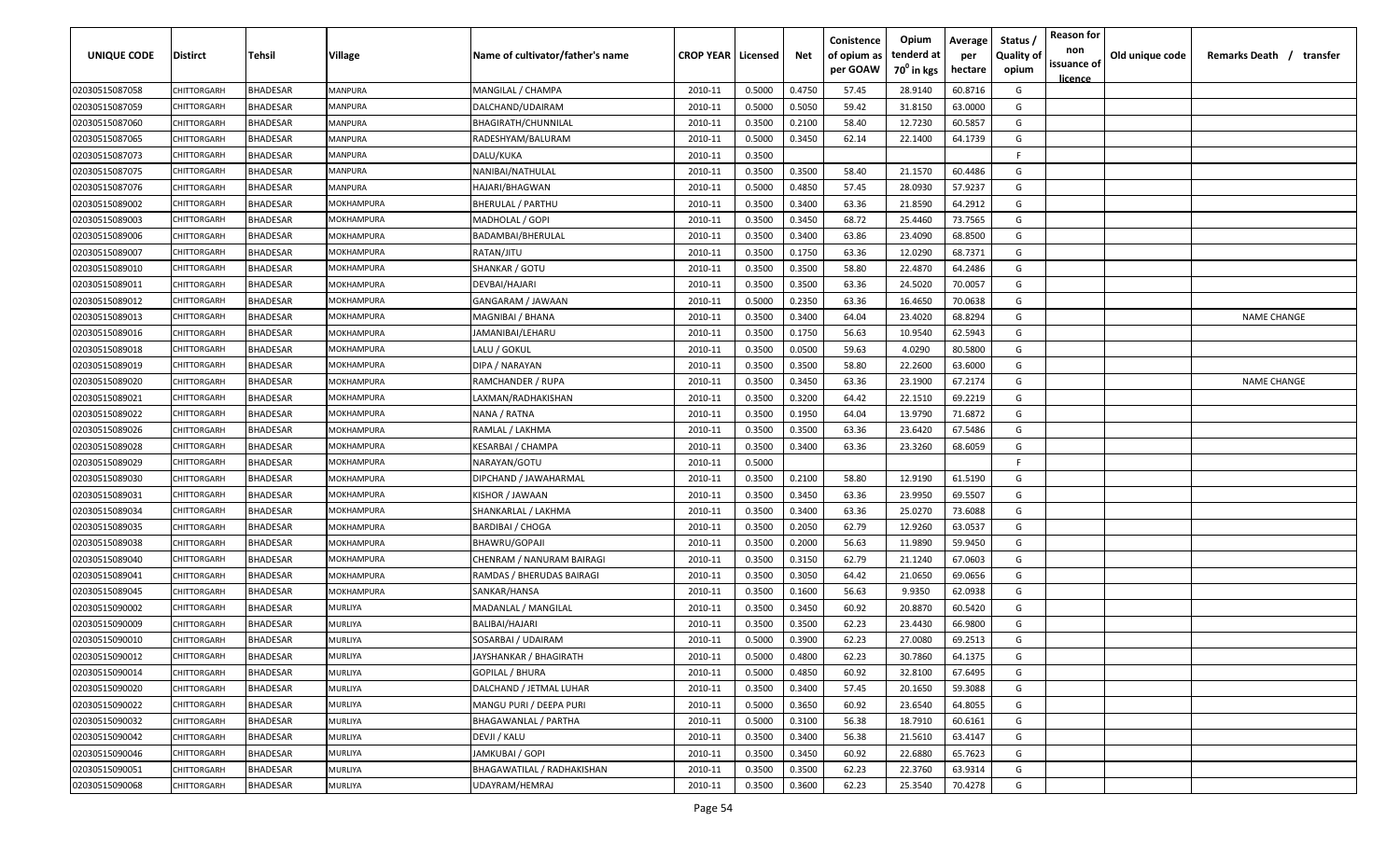| UNIQUE CODE    | <b>Distirct</b>    | Tehsil          | Village          | Name of cultivator/father's name | <b>CROP YEAR   Licensed</b> |        | Net    | Conistence<br>of opium as<br>per GOAW | Opium<br>tenderd at<br>70 <sup>°</sup> in kgs | Average<br>per<br>hectare | Status<br><b>Quality of</b><br>opium | <b>Reason for</b><br>non<br>issuance of<br><u>licence</u> | Old unique code | Remarks Death / transfer |
|----------------|--------------------|-----------------|------------------|----------------------------------|-----------------------------|--------|--------|---------------------------------------|-----------------------------------------------|---------------------------|--------------------------------------|-----------------------------------------------------------|-----------------|--------------------------|
| 02030515091002 | CHITTORGARH        | <b>BHADESAR</b> | NAHARGARH        | HAZARILAL / GOKAL                | 2010-11                     | 0.5000 | 0.1950 | 61.82                                 | 12.1520                                       | 62.3179                   | G                                    |                                                           |                 |                          |
| 02030515091003 | CHITTORGARH        | BHADESAR        | NAHARGARH        | NARAYAN / VENA                   | 2010-11                     | 0.3500 | 0.3400 | 58.24                                 | 21.7270                                       | 63.9029                   | G                                    |                                                           |                 |                          |
| 02030515091004 | CHITTORGARH        | BHADESAR        | NAHARGARH        | RAMA / GOTU                      | 2010-11                     | 0.3500 | 0.3500 | 53.62                                 | 23.5900                                       | 67.4000                   | G                                    | 05                                                        |                 |                          |
| 02030515091005 | CHITTORGARH        | <b>BHADESAR</b> | NAHARGARH        | RADHIBAI / MOTI GIR              | 2010-11                     | 0.5000 | 0.4250 | 55.47                                 | 24.0580                                       | 56.6071                   | G                                    |                                                           |                 |                          |
| 02030515091007 | CHITTORGARH        | <b>BHADESAR</b> | NAHARGARH        | OUNKARLAL / PARBHULAL            | 2010-11                     | 0.5000 | 0.2450 | 59.28                                 | 14.5830                                       | 59.5224                   | G                                    |                                                           |                 | <b>NAME CHANGE</b>       |
| 02030515091008 | CHITTORGARH        | <b>BHADESAR</b> | NAHARGARH        | NARENDRASINGH / SULTANSINGH      | 2010-11                     | 0.3500 | 0.1750 | 58.84                                 | 10.4280                                       | 59.5886                   | G                                    |                                                           |                 |                          |
| 02030515091009 | CHITTORGARI        | <b>BHADESAR</b> | NAHARGARH        | MADHULAL/SANKAR                  | 2010-11                     | 0.5000 | 0.3850 | 51.50                                 | 20.2320                                       | 52.5506                   | G                                    | 04                                                        |                 |                          |
| 02030515091012 | CHITTORGARH        | BHADESAR        | NAHARGARH        | KAJOD / KISHANA JAT              | 2010-11                     | 0.3500 | 0.2000 | 48.98                                 | 10.0550                                       | 50.2750                   | G                                    | 04                                                        |                 |                          |
| 02030515091013 | CHITTORGARH        | BHADESAR        | NAHARGARH        | SHANKERLAL/KISHANALAL            | 2010-11                     | 0.3500 | 0.3500 | 58.54                                 | 23.3410                                       | 66.6886                   | G                                    |                                                           |                 |                          |
| 02030515091014 | CHITTORGARH        | BHADESAR        | NAHARGARH        | DHARMENDRASINGH/BHERUSINGH       | 2010-11                     | 0.3500 | 0.1000 | 61.32                                 | 6.4030                                        | 64.0300                   | G                                    |                                                           |                 |                          |
| 02030515091017 | CHITTORGARH        | <b>BHADESAR</b> | NAHARGARH        | DUDIBAI/NARAYAN                  | 2010-11                     | 0.3500 |        |                                       |                                               |                           | E                                    |                                                           |                 |                          |
| 02030515091018 | CHITTORGARH        | <b>BHADESAR</b> | NAHARGARH        | BHERU / GANGARAM MALI            | 2010-11                     | 0.3500 | 0.2900 | 55.57                                 | 18.2340                                       | 62.8759                   | G                                    |                                                           |                 |                          |
| 02030515091019 | CHITTORGARH        | <b>BHADESAR</b> | NAHARGARH        | KESHA / GANGARAM                 | 2010-11                     | 0.5000 | 0.4850 | 55.47                                 | 28.1710                                       | 58.0845                   | G                                    |                                                           |                 |                          |
| 02030515091021 | CHITTORGARH        | <b>BHADESAR</b> | NAHARGARH        | GISHULAL / GOKAL                 | 2010-11                     | 0.5000 | 0.1800 | 65.38                                 | 12.0210                                       | 66.7833                   | G                                    |                                                           |                 |                          |
| 02030515091026 | CHITTORGARH        | <b>BHADESAR</b> | NAHARGARH        | SHAMBHU GIR / MOTI GIR           | 2010-11                     | 0.5000 | 0.1950 | 61.82                                 | 12.3290                                       | 63.2256                   | G                                    |                                                           |                 |                          |
| 02030515091027 | CHITTORGARH        | <b>BHADESAR</b> | NAHARGARH        | BHERULAL / RUPA                  | 2010-11                     | 0.5000 | 0.2950 | 58.54                                 | 17.9220                                       | 60.7525                   | G                                    |                                                           |                 |                          |
| 02030515091029 | CHITTORGARH        | <b>BHADESAR</b> | NAHARGARH        | RAMIBAI/MANGILAL                 | 2010-11                     | 0.5000 | 0.2000 | 58.54                                 | 12.5110                                       | 62.5550                   | G                                    |                                                           |                 |                          |
| 02030515091031 | CHITTORGARH        | <b>BHADESAR</b> | NAHARGARH        | CHANDIBAI/GANGABAI               | 2010-11                     | 0.5000 |        |                                       |                                               |                           | E                                    |                                                           |                 |                          |
| 02030515091032 | CHITTORGARH        | <b>BHADESAR</b> | NAHARGARH        | DALU / DALLA                     | 2010-11                     | 0.5000 | 0.2200 | 55.47                                 | 12.8370                                       | 58.3500                   | G                                    |                                                           |                 |                          |
| 02030515091033 | <b>CHITTORGARI</b> | <b>BHADESAR</b> | NAHARGARH        | GAMER/RATTU                      | 2010-11                     | 0.3500 | 0.3350 | 40.79                                 | 15.3840                                       | 45.9224                   | G                                    | 04                                                        |                 |                          |
| 02030515091034 | CHITTORGARH        | <b>BHADESAR</b> | NAHARGARH        | PRATHVIRAJ / HIRALAL             | 2010-11                     | 0.3500 | 0.3550 | 53.92                                 | 20.5050                                       | 57.7606                   | G                                    | 05                                                        |                 |                          |
| 02030515091038 | CHITTORGARI        | <b>BHADESAR</b> | NAHARGARH        | MANGILAL / NARAYAN               | 2010-11                     | 0.3500 | 0.1050 | 55.47                                 | 6.2280                                        | 59.3143                   | G                                    |                                                           |                 |                          |
| 02030515091042 | CHITTORGARI        | <b>BHADESAR</b> | NAHARGARH        | VARAYANLAL / CHAMPALAL           | 2010-11                     | 0.3500 | 0.3500 | 58.54                                 | 21.2080                                       | 60.5943                   | G                                    |                                                           |                 |                          |
| 02030515091043 | CHITTORGARI        | <b>BHADESAR</b> | NAHARGARH        | BHERUGIR / AMARGIR               | 2010-11                     | 0.5000 | 0.1100 | 65.38                                 | 7.4720                                        | 67.9273                   | G                                    |                                                           |                 |                          |
| 02030515091046 | CHITTORGARH        | BHADESAR        | NAHARGARH        | RUKMANIBAI / HAJARILAL           | 2010-11                     | 0.3500 | 0.1750 | 61.82                                 | 11.3570                                       | 64.8971                   | G                                    |                                                           |                 | <b>NAME CHANGE</b>       |
| 02030515091051 | CHITTORGARH        | BHADESAR        | NAHARGARH        | ONKARLAL / BHAGWAN               | 2010-11                     | 0.3500 | 0.0400 | 64.49                                 | 2.7640                                        | 69.1000                   | G                                    |                                                           |                 |                          |
| 02030515091052 | CHITTORGARH        | BHADESAR        | NAHARGARH        | KANKUBAI / GOTU                  | 2010-11                     | 0.5000 | 0.2050 | 53.92                                 | 12.9180                                       | 63.0146                   | G                                    | 05                                                        |                 |                          |
| 02030515091054 | CHITTORGARH        | <b>BHADESAR</b> | NAHARGARH        | KISHANLAL / GOKAL                | 2010-11                     | 0.5000 | 0.3650 | 48.98                                 | 18.8640                                       | 51.6822                   | G                                    | 04                                                        |                 |                          |
| 02030515091058 | <b>HITTORGARH</b>  | <b>BHADESAR</b> | NAHARGARH        | MANGILAL / MAGNA JI              | 2010-11                     | 0.5000 | 0.2350 | 64.49                                 | 15.7260                                       | 66.9191                   | G                                    |                                                           |                 |                          |
| 02030515091060 | CHITTORGARH        | <b>BHADESAR</b> | NAHARGARH        | BHERUSINGH / JHODHSINGH          | 2010-11                     | 0.3500 | 0.1100 | 61.82                                 | 7.0300                                        | 63.9091                   | G                                    |                                                           |                 |                          |
| 02030515091068 | CHITTORGARH        | <b>BHADESAR</b> | NAHARGARH        | CHOGA / GOKAL                    | 2010-11                     | 0.3500 | 0.0500 | 55.47                                 | 2.8690                                        | 57.3800                   | G                                    |                                                           |                 |                          |
| 02030515091072 | CHITTORGARH        | BHADESAR        | NAHARGARH        | IAVAHARSINGH/JORAVARSINGH        | 2010-11                     | 0.5000 | 0.2400 | 61.82                                 | 15.8790                                       | 66.1625                   | G                                    |                                                           |                 |                          |
| 02030515091077 | CHITTORGARH        | <b>BHADESAR</b> | NAHARGARH        | PARTU / DHOLA                    | 2010-11                     | 0.5000 | 0.4300 | 50.00                                 | 22.2500                                       | 51.7442                   | G                                    | 04                                                        |                 |                          |
| 02030515091078 | CHITTORGARH        | <b>BHADESAR</b> | NAHARGARH        | DALU / GOKAL                     | 2010-11                     | 0.3500 | 0.3450 | 49.71                                 | 17.4060                                       | 50.4522                   | G                                    | 04                                                        |                 |                          |
| 02030515091079 | CHITTORGARH        | <b>BHADESAR</b> | NAHARGARH        | NOZIBAI / NARAYN                 | 2010-11                     | 0.5000 | 0.4460 |                                       |                                               |                           |                                      | 02                                                        |                 |                          |
| 02030515091080 | CHITTORGARH        | <b>BHADESAR</b> | <b>NAHARGARH</b> | LEHRU / MOTI                     | 2010-11                     | 0.5000 |        |                                       |                                               |                           | -F                                   |                                                           |                 |                          |
| 02030515091081 | CHITTORGARH        | <b>BHADESAR</b> | NAHARGARH        | JAGNNATH / SHANKER               | 2010-11                     | 0.3500 | 0.3450 | 55.47                                 | 20.2540                                       | 58.7072                   | G                                    |                                                           |                 |                          |
| 02030515092006 | CHITTORGARH        | <b>BHADESAR</b> | NANNANA          | <b>BADRILAL / SURAJMAL</b>       | 2010-11                     | 0.3500 | 0.3300 | 39.15                                 | 6.2700                                        | 19.0000                   | G                                    | 04                                                        |                 |                          |
| 02030515092010 | CHITTORGARH        | <b>BHADESAR</b> | NANNANA          | ONKAR / LAKSHMICHAND             | 2010-11                     | 0.5000 | 0.3150 | 56.10                                 | 18.0880                                       | 57.4222                   | G                                    |                                                           |                 |                          |
| 02030515092013 | CHITTORGARH        | <b>BHADESAR</b> | NANNANA          | VARDICHAND / BHERA               | 2010-11                     | 0.3500 | 0.2750 | 56.04                                 | 15.9950                                       | 58.1636                   | G                                    |                                                           |                 |                          |
| 02030515092019 | CHITTORGARH        | <b>BHADESAR</b> | <b>NANNANA</b>   | RADHIBAI / VIJAYRAM              | 2010-11                     | 0.3500 | 0.2100 | 56.04                                 | 13.3050                                       | 63.3571                   | G                                    |                                                           |                 |                          |
| 02030515092021 | CHITTORGARH        | <b>BHADESAR</b> | NANNANA          | RAMNAHTIBAI/GOTU                 | 2010-11                     | 0.3500 | 0.2000 | 51.22                                 | 10.2220                                       | 51.1100                   | G                                    | 04                                                        |                 |                          |
| 02030515092022 | CHITTORGARH        | <b>BHADESAR</b> | NANNANA          | PANNIBAI / HEMRAJ                | 2010-11                     | 0.3500 | 0.3000 | 51.22                                 | 15.9220                                       | 53.0733                   | G                                    | 04                                                        |                 |                          |
| 02030515092026 | CHITTORGARH        | <b>BHADESAR</b> | NANNANA          | HEMRAJ/PARTHA                    | 2010-11                     | 0.3500 | 0.3250 | 56.04                                 | 19.1180                                       | 58.8246                   | G                                    |                                                           |                 |                          |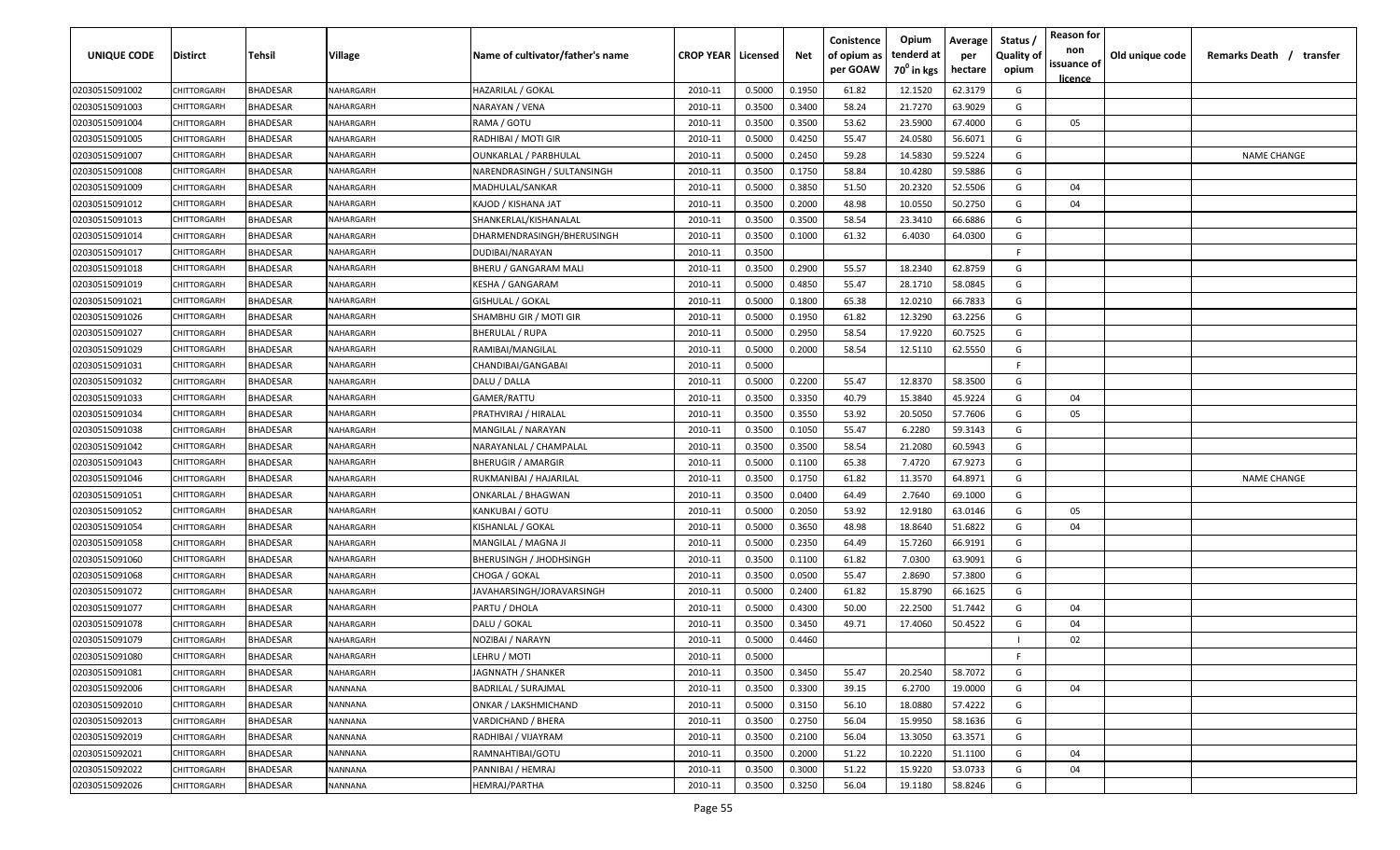| <b>UNIQUE CODE</b> | Distirct           | Tehsil          | Village         | Name of cultivator/father's name | <b>CROP YEAR Licensed</b> |        | Net    | Conistence<br>of opium as<br>per GOAW | Opium<br>tenderd at<br>70 <sup>0</sup> in kgs | Average<br>per<br>hectare | Status /<br><b>Quality of</b><br>opium | <b>Reason for</b><br>non<br>issuance of | Old unique code | Remarks Death / transfer |
|--------------------|--------------------|-----------------|-----------------|----------------------------------|---------------------------|--------|--------|---------------------------------------|-----------------------------------------------|---------------------------|----------------------------------------|-----------------------------------------|-----------------|--------------------------|
| 02030515092027     | CHITTORGARH        | <b>BHADESAR</b> | NANNANA         | GOTU / NANA                      | 2010-11                   | 0.3500 | 0.3400 | 51.22                                 | 19.4640                                       | 57.2471                   | G                                      | licence<br>05                           |                 |                          |
| 02030515092031     | CHITTORGARH        | BHADESAR        | NANNANA         | HIRA / MANGU                     | 2010-11                   | 0.3500 | 0.3450 | 59.15                                 | 20.7450                                       | 60.1304                   | G                                      |                                         |                 |                          |
| 02030515092034     | <b>CHITTORGARH</b> | BHADESAR        | NANNANA         | NANDLAL / KISHANLAL              | 2010-11                   | 0.5000 | 0.4350 | 59.80                                 | 26.4060                                       | 60.7034                   | G                                      |                                         |                 |                          |
| 02030515092039     | CHITTORGARH        | BHADESAR        | NANNANA         | MANGUDAS / MAGANDAS              | 2010-11                   | 0.3500 | 0.3500 | 48.15                                 | 17.1620                                       | 49.0343                   | G                                      | 04                                      |                 |                          |
| 02030515092040     | <b>CHITTORGARH</b> | BHADESAR        | NANNANA         | CHUNNILAL / BHERA                | 2010-11                   | 0.5000 | 0.4100 | 59.15                                 | 24.9870                                       | 60.9439                   | G                                      |                                         |                 |                          |
| 02030515092041     | CHITTORGARH        | <b>BHADESAR</b> | NANNANA         | RAJIBAI / LAKHMICHAND            | 2010-11                   | 0.5000 | 0.4800 | 56.88                                 | 27.3020                                       | 56.8792                   | G                                      |                                         |                 |                          |
| 02030515092042     | <b>CHITTORGARH</b> | BHADESAR        | VANNANA         | GEHRIDAS/BHANWARDAS              | 2010-11                   | 0.3500 | 0.2950 | 56.88                                 | 17.1860                                       | 58.2576                   | G                                      |                                         |                 |                          |
| 02030515092043     | CHITTORGARH        | BHADESAR        | NANNANA         | JAGANATH / HEMRAJ                | 2010-11                   | 0.3500 | 0.3450 | 56.88                                 | 20.4200                                       | 59.1884                   | G                                      |                                         |                 |                          |
| 02030515092044     | CHITTORGARH        | BHADESAR        | NANNANA         | GANPATDAS / MAGANDAS             | 2010-11                   | 0.3500 | 0.3400 | 56.88                                 | 19.4290                                       | 57.1441                   | G                                      |                                         |                 |                          |
| 02030515092047     | CHITTORGARH        | BHADESAR        | <b>VANNANA</b>  | KASHIBAI / BOTLAL                | 2010-11                   | 0.5000 | 0.4700 | 58.17                                 | 27.5810                                       | 58.6830                   | G                                      |                                         |                 |                          |
| 02030515092048     | CHITTORGARF        | BHADESAR        | VANNANA         | LACHIRAM / BHERA                 | 2010-11                   | 0.5000 | 0.2450 | 58.17                                 | 14.9000                                       | 60.8163                   | G                                      |                                         |                 |                          |
| 02030515092052     | CHITTORGARH        | BHADESAR        | NANNANA         | KEALASHIBAI / LADULAL            | 2010-11                   | 0.5000 | 0.4950 | 56.85                                 | 28.8390                                       | 58.2606                   | G                                      |                                         |                 |                          |
| 02030515092054     | CHITTORGARH        | <b>BHADESAR</b> | NANNANA         | ONAKARLAL / GANESHLAL            | 2010-11                   | 0.3500 | 0.1700 | 56.10                                 | 9.5850                                        | 56.3824                   | G                                      |                                         |                 |                          |
| 02030515092056     | CHITTORGARH        | <b>BHADESAR</b> | NANNANA         | HEERALAL / LAKSHMICHAND          | 2010-11                   | 0.5000 | 0.4250 | 59.80                                 | 25.8550                                       | 60.8353                   | G                                      |                                         |                 |                          |
| 02030515092059     | CHITTORGARH        | <b>BHADESAR</b> | NANNANA         | RADHSHYAM / BHAWANISHANKAR       | 2010-11                   | 0.5000 | 0.4700 | 58.17                                 | 27.9630                                       | 59.4957                   | G                                      |                                         |                 | <b>NAME CHANGE</b>       |
| 02030515092067     | CHITTORGARH        | <b>BHADESAR</b> | NANNANA         | GANAPATLAL / NAGJIRAM            | 2010-11                   | 0.5000 | 0.4650 | 59.80                                 | 28.5250                                       | 61.3441                   | G                                      |                                         |                 |                          |
| 02030515092073     | CHITTORGARH        | <b>BHADESAR</b> | NANNANA         | GISIBAI/SHANKARLAL               | 2010-11                   | 0.5000 | 0.4950 | 59.80                                 | 29.2170                                       | 59.0242                   | G                                      |                                         |                 |                          |
| 02030515092077     | CHITTORGARH        | <b>BHADESAR</b> | NANNANA         | GYARSHIBAI / NANURAM             | 2010-11                   | 0.3500 | 0.3400 | 50.38                                 | 17.1440                                       | 50.4235                   | G                                      | 04                                      |                 |                          |
| 02030515092079     | CHITTORGARH        | BHADESAR        | NANNANA         | RAMCHANDAR/GAMER                 | 2010-11                   | 0.5000 | 0.4900 | 56.85                                 | 26.6550                                       | 54.3980                   | G                                      | 04                                      |                 |                          |
| 02030515092081     | CHITTORGARH        | <b>BHADESAR</b> | NANNANA         | UDA / DUNGA                      | 2010-11                   | 0.3500 | 0.3400 | 56.04                                 | 20.4870                                       | 60.2559                   | G                                      |                                         | 02030515128027  | TRANSFER                 |
| 02030515094007     | CHITTORGARH        | <b>BHADESAR</b> | NAPANIYA        | RUPA / KISHANA MEGWAL            | 2010-11                   | 0.5000 | 0.4150 | 53.66                                 | 25.6260                                       | 61.7494                   | G                                      | 05                                      |                 |                          |
| 02030515094008     | <b>CHITTORGARH</b> | <b>BHADESAR</b> | NAPANIYA        | <b>BHERULAL / TEJA</b>           | 2010-11                   | 0.5000 | 0.3000 | 64.32                                 | 21.5010                                       | 71.6700                   | G                                      |                                         |                 |                          |
| 02030515094018     | <b>CHITTORGARI</b> | <b>BHADESAR</b> | <b>VAPANIYA</b> | NATHULAL / TULSHIRAM             | 2010-11                   | 0.5000 | 0.4550 | 60.92                                 | 28.8060                                       | 63.3099                   | G                                      |                                         |                 | <b>NAME CHANGE</b>       |
| 02030515094026     | <b>CHITTORGARI</b> | BHADESAR        | NAPANIYA        | HAZARI / MAYARAM                 | 2010-11                   | 0.5000 | 0.3200 | 57.85                                 | 19.8180                                       | 61.9313                   | G                                      |                                         |                 |                          |
| 02030515094027     | CHITTORGARH        | BHADESAR        | NAPANIYA        | DHANNA / LAKSHAMAN               | 2010-11                   | 0.5000 | 0.4950 | 53.66                                 | 26.8150                                       | 54.1717                   | G                                      | 04                                      |                 |                          |
| 02030515094031     | CHITTORGARH        | BHADESAR        | NAPANIYA        | ONKAR / DEVA                     | 2010-11                   | 0.5000 | 0.2650 | 53.66                                 | 15.4690                                       | 58.3736                   | G                                      | 05                                      |                 |                          |
| 02030515094032     | CHITTORGARF        | BHADESAR        | <b>NAPANIYA</b> | ONKAR / TULSA GADRI              | 2010-11                   | 0.5000 | 0.2300 | 64.32                                 | 15.8870                                       | 69.0739                   | G                                      |                                         |                 |                          |
| 02030515094040     | CHITTORGARF        | BHADESAR        | <b>NAPANIYA</b> | GASHI / AMRA                     | 2010-11                   | 0.5000 | 0.2600 | 49.91                                 | 13.7970                                       | 53.0654                   | G                                      | 04                                      |                 |                          |
| 02030515094041     | CHITTORGARF        | BHADESAR        | NAPANIYA        | SITABAI/UDILAL                   | 2010-11                   | 0.3500 | 0.3450 | 40.89                                 | 8.2830                                        | 24.0087                   | G                                      | 04                                      |                 |                          |
| 02030515096009     | CHITTORGARH        | <b>BHADESAR</b> | NARBADIA        | MEGHRAJ / RAMA                   | 2010-11                   | 0.5000 | 0.4950 | 58.11                                 | 29.6780                                       | 59.9556                   | G                                      |                                         |                 |                          |
| 02030515096011     | CHITTORGARH        | <b>BHADESAR</b> | NARBADIA        | AMARCHAND / BHERA                | 2010-11                   | 0.5000 | 0.4850 | 57.46                                 | 29.5450                                       | 60.9175                   | G                                      |                                         |                 |                          |
| 02030515096013     | CHITTORGARI        | <b>BHADESAR</b> | NARBADIA        | ONKAR / BHERA                    | 2010-11                   | 0.5000 | 0.4950 | 56.24                                 | 29.5340                                       | 59.6646                   | G                                      |                                         |                 |                          |
| 02030515096016     | CHITTORGARI        | <b>BHADESAR</b> | NARBADIA        | JAMKUBAI/BHAGWAN                 | 2010-11                   | 0.3500 | 0.3400 | 57.40                                 | 20.1970                                       | 59.4029                   | G                                      |                                         |                 |                          |
| 02030515096026     | CHITTORGARH        | BHADESAR        | NARBADIA        | KASTURI / GERU                   | 2010-11                   | 0.5000 | 0.4750 | 57.40                                 | 29.5200                                       | 62.1474                   | G                                      |                                         |                 |                          |
| 02030515096031     | CHITTORGARH        | BHADESAR        | NARBADIA        | <b>HAJARI/GOPI</b>               | 2010-11                   | 0.3500 | 0.2900 | 57.40                                 | 19.2450                                       | 66.3621                   | G                                      |                                         |                 |                          |
| 02030515096037     | <b>CHITTORGARH</b> | <b>BHADESAR</b> | NARBADIA        | KAJODIBAI / JAGANNATH            | 2010-11                   | 0.5000 | 0.4550 | 57.40                                 | 29.0850                                       | 63.9231                   | G                                      |                                         |                 |                          |
| 02030515096040     | CHITTORGARH        | <b>BHADESAR</b> | NARBADIA        | <b>GAMERCHAND / NANUPURI</b>     | 2010-11                   | 0.5000 | 0.4950 | 50.83                                 | 28.0580                                       | 56.6828                   |                                        | 02                                      |                 |                          |
| 02030515096042     | CHITTORGARH        | <b>BHADESAR</b> | NARBADIA        | ALHANUR / KHAZINUR               | 2010-11                   | 0.3500 | 0.3350 | 45.45                                 | 16.0960                                       | 48.0478                   |                                        | 02                                      |                 |                          |
| 02030515096043     | CHITTORGARH        | <b>BHADESAR</b> | NARBADIA        | CHATURBHUJ / CHAMPALAL           | 2010-11                   | 0.3500 | 0.3100 | 63.63                                 | 21.5160                                       | 69.4065                   | G                                      |                                         |                 |                          |
| 02030515097002     | <b>CHITTORGARH</b> | <b>BHADESAR</b> | NARDHARI        | DEUBAI / UDAIRAM                 | 2010-11                   | 0.3500 | 0.3450 | 49.42                                 | 19.3730                                       | 56.1536                   | G                                      | 05                                      |                 |                          |
| 02030515097004     | <b>CHITTORGARH</b> | <b>BHADESAR</b> | NARDHARI        | GEHRU/CHATURBHUJ                 | 2010-11                   | 0.3500 | 0.3450 | 57.36                                 | 22.4520                                       | 65.0783                   | G                                      |                                         |                 |                          |
| 02030515097005     | CHITTORGARH        | <b>BHADESAR</b> | NARDHARI        | NANDLAL / KISHANA                | 2010-11                   | 0.5000 | 0.4950 | 56.30                                 | 32.5980                                       | 65.8545                   | G                                      |                                         |                 |                          |
| 02030515097012     | CHITTORGARH        | <b>BHADESAR</b> | NARDHARI        | PRATHVIPALSINGH / LAKSJHMANSINGH | 2010-11                   | 0.5000 | 0.4850 | 64.15                                 | 29.4630                                       | 60.7485                   | G                                      |                                         |                 |                          |
| 02030515097015     | CHITTORGARH        | <b>BHADESAR</b> | NARDHARI        | MATHURALAL / GOKAL               | 2010-11                   | 0.3500 | 0.3450 | 48.93                                 | 19.3060                                       | 55.9594                   | G                                      | 04                                      |                 |                          |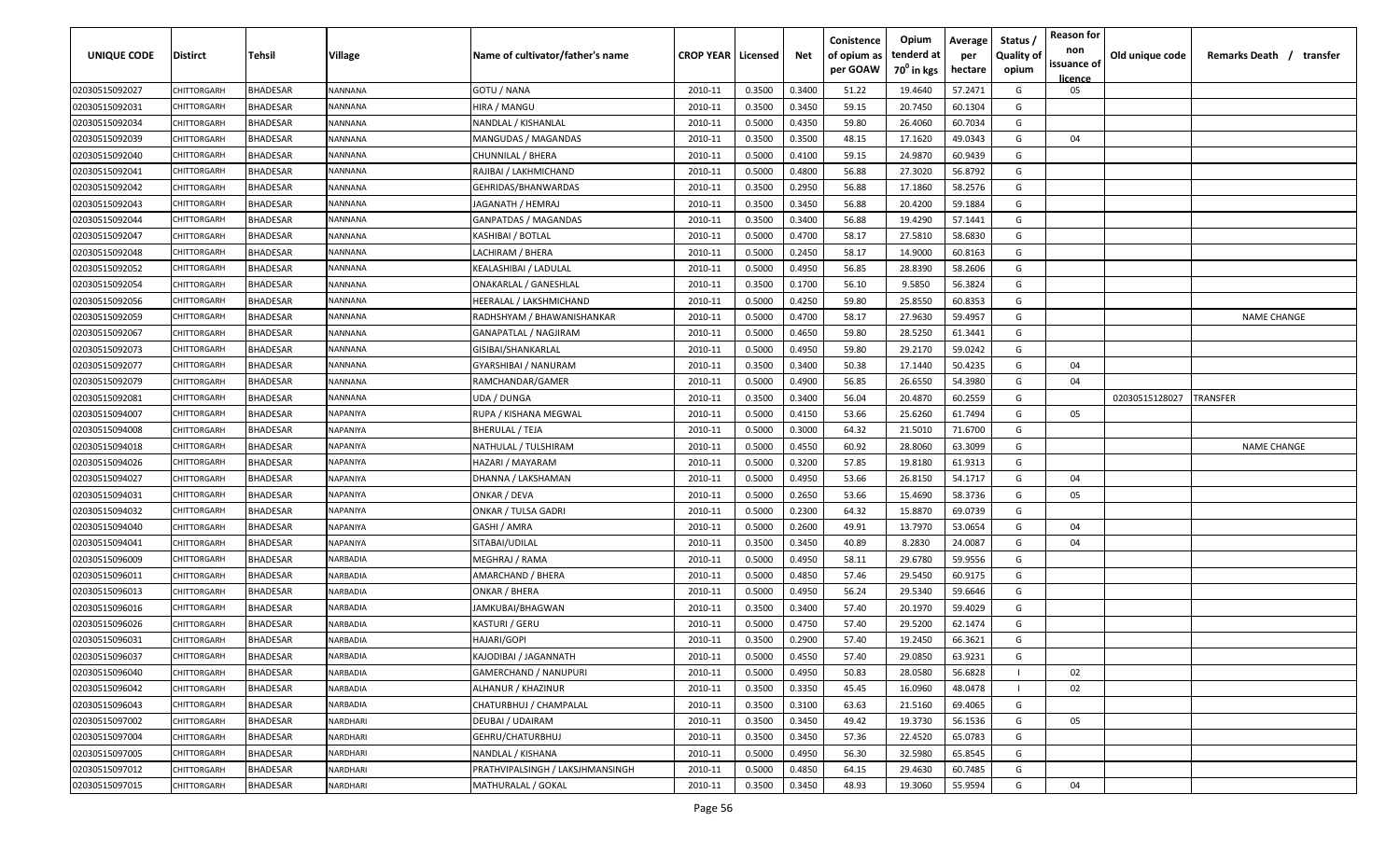| UNIQUE CODE    | <b>Distirct</b>    | Tehsil          | Village           | Name of cultivator/father's name | <b>CROP YEAR   Licensed</b> |        | Net    | Conistence<br>of opium as<br>per GOAW | Opium<br>tenderd at<br>70 <sup>0</sup> in kgs | Average<br>per<br>hectare | Status /<br><b>Quality of</b><br>opium | <b>Reason for</b><br>non<br>issuance of<br><u>licence</u> | Old unique code | Remarks Death /<br>transfer |
|----------------|--------------------|-----------------|-------------------|----------------------------------|-----------------------------|--------|--------|---------------------------------------|-----------------------------------------------|---------------------------|----------------------------------------|-----------------------------------------------------------|-----------------|-----------------------------|
| 02030515097016 | CHITTORGARH        | <b>BHADESAR</b> | VARDHARI          | MANGUSINGH / TEJSINGH            | 2010-11                     | 0.3500 | 0.3500 | 57.36                                 | 22.3950                                       | 63.9857                   | G                                      |                                                           |                 |                             |
| 02030515097017 | CHITTORGARH        | <b>BHADESAR</b> | VARDHARI          | SUHAGIBAI/MEGHA                  | 2010-11                     | 0.3500 | 0.3500 | 48.93                                 | 19.8240                                       | 56.6400                   | G                                      | 05                                                        |                 |                             |
| 02030515097018 | CHITTORGARH        | <b>BHADESAR</b> | VARDHARI          | GOTU / GANESH                    | 2010-11                     | 0.3500 | 0.3450 | 55.14                                 | 20.2840                                       | 58.7942                   | G                                      |                                                           |                 |                             |
| 02030515097021 | CHITTORGARH        | <b>BHADESAR</b> | VARDHARI          | MANIBAI / ROOPLAL                | 2010-11                     | 0.3500 | 0.3350 | 48.93                                 | 19.4530                                       | 58.0687                   | G                                      | 05                                                        |                 |                             |
| 02030515097025 | CHITTORGARH        | <b>BHADESAR</b> | VARDHARI          | BARDIBAI/BHAGWAN                 | 2010-11                     | 0.3500 | 0.3500 | 57.36                                 | 22.7640                                       | 65.0400                   | G                                      |                                                           |                 |                             |
| 02030515097027 | <b>CHITTORGARI</b> | <b>BHADESAR</b> | VARDHARI          | NANALAL/HAJARI                   | 2010-11                     | 0.3500 | 0.3400 | 57.36                                 | 20.7730                                       | 61.0971                   | G                                      |                                                           |                 |                             |
| 02030515097029 | <b>CHITTORGARI</b> | <b>BHADESAR</b> | VARDHARI          | GOTUSINGH / SHAMBHUSINGH         | 2010-11                     | 0.5000 | 0.2500 | 56.30                                 | 16.2950                                       | 65.1800                   | G                                      |                                                           |                 |                             |
| 02030515097030 | CHITTORGARH        | BHADESAR        | VARDHARI          | MADHAV / RAMA                    | 2010-11                     | 0.3500 | 0.3550 | 56.30                                 | 22.6470                                       | 63.7944                   | G                                      |                                                           |                 |                             |
| 02030515097031 | CHITTORGARH        | <b>BHADESAR</b> | VARDHARI          | NARENDRASINGH / MANSINGH         | 2010-11                     | 0.3500 | 0.3450 | 56.30                                 | 21.6760                                       | 62.8290                   | G                                      |                                                           |                 |                             |
| 02030515101005 | CHITTORGARH        | BHADESAR        | <b>ANCHDEVLA</b>  | NANURAM/LELAVAT                  | 2010-11                     | 0.3500 | 0.3400 | 58.88                                 | 21.1380                                       | 62.1706                   | G                                      |                                                           |                 | TRANSFER/ SARLAI            |
| 02030515101006 | CHITTORGARH        | BHADESAR        | <b>ANCHDEVLA</b>  | BHERULAL / KALU                  | 2010-11                     | 0.5000 | 0.4650 | 50.88                                 | 24.9310                                       | 53.6151                   |                                        | 02                                                        |                 |                             |
| 02030515101048 | CHITTORGARH        | <b>BHADESAR</b> | <b>ANCHDEVLA</b>  | CHUNNILAL / HARIRAM              | 2010-11                     | 0.3500 | 0.3500 | 47.53                                 | 17.0900                                       | 48.8286                   | G                                      | 04                                                        |                 |                             |
| 02030515101054 | CHITTORGARH        | <b>BHADESAR</b> | <b>PANCHDEVLA</b> | <b>BALURAM / BHARMAL</b>         | 2010-11                     | 0.3500 | 0.3150 | 54.42                                 | 17.3680                                       | 55.1365                   | G                                      | 04                                                        |                 |                             |
| 02030515101055 | CHITTORGARH        | <b>BHADESAR</b> | <b>ANCHDEVLA</b>  | RADHIBAI/BHURALAL                | 2010-11                     | 0.3500 | 0.3300 | 54.42                                 | 18.9690                                       | 57.4818                   | G                                      | 05                                                        |                 |                             |
| 02030515101057 | CHITTORGARH        | <b>BHADESAR</b> | <b>ANCHDEVLA</b>  | <b>BHAGWAN / BHARMAL</b>         | 2010-11                     | 0.3500 | 0.3350 | 54.42                                 | 18.3860                                       | 54.8836                   | G                                      | 04                                                        |                 |                             |
| 02030515101059 | CHITTORGARH        | <b>BHADESAR</b> | <b>PANCHDEVLA</b> | PARBHULAL / TULSIRAM             | 2010-11                     | 0.3500 | 0.1650 | 58.88                                 | 10.5140                                       | 63.7212                   | G                                      |                                                           |                 | TRANSFER/ SARLAI            |
| 02030515101062 | CHITTORGARH        | <b>BHADESAR</b> | <b>PANCHDEVLA</b> | BHAGAWANLAL/PANNALAL             | 2010-11                     | 0.5000 | 0.3050 | 62.52                                 | 18.3720                                       | 60.2361                   | G                                      |                                                           |                 | TRANSFER/ SARLAI            |
| 02030515102012 | CHITTORGARH        | <b>BHADESAR</b> | PARLIYA           | AMARCHAND / NOLA                 | 2010-11                     | 0.3500 | 0.2500 | 54.22                                 | 15.7550                                       | 63.0200                   | G                                      | 05                                                        |                 |                             |
| 02030515102021 | CHITTORGARH        | <b>BHADESAR</b> | <b>PARLIYA</b>    | MOTILAL / LAXMAN SUKHWAL         | 2010-11                     | 0.3500 | 0.3250 | 58.95                                 | 19.2180                                       | 59.1323                   | G                                      |                                                           |                 |                             |
| 02030515102028 | <b>CHITTORGARI</b> | <b>BHADESAR</b> | PARLIYA           | SOHANGIR / MADHAVGIR             | 2010-11                     | 0.3500 | 0.1500 | 77.19                                 | 13.1550                                       | 87.7000                   | G                                      |                                                           |                 |                             |
| 02030515102039 | CHITTORGARH        | <b>BHADESAR</b> | PARLIYA           | SHAYAMLAL / MATHURALAI           | 2010-11                     | 0.3500 | 0.2000 | 56.84                                 | 11.5390                                       | 57.6950                   | G                                      |                                                           |                 |                             |
| 02030515102040 | <b>CHITTORGARI</b> | <b>BHADESAR</b> | <b>ARLIYA</b>     | GHASILAL / RAMCHANDRA            | 2010-11                     | 0.3500 | 0.1450 | 56.84                                 | 9.0700                                        | 62.5517                   | G                                      |                                                           |                 |                             |
| 02030515102042 | CHITTORGARI        | BHADESAR        | <b>PARLIYA</b>    | SHRILAL/SHANKER/GOKAL            | 2010-11                     | 0.5000 | 0.4350 | 61.49                                 | 30.0510                                       | 69.0828                   | G                                      |                                                           |                 |                             |
| 02030515102045 | <b>CHITTORGARI</b> | BHADESAR        | <b>PARLIYA</b>    | PRATHVIRAJ / NATHULAL            | 2010-11                     | 0.3500 | 0.3500 | 56.84                                 | 20.3890                                       | 58.2543                   | G                                      |                                                           |                 |                             |
| 02030515102060 | CHITTORGARH        | <b>BHADESAR</b> | <b>PARLIYA</b>    | SHANKARLAL / BADRILAL            | 2010-11                     | 0.3500 | 0.2050 | 56.84                                 | 11.8710                                       | 57.9073                   | G                                      |                                                           |                 |                             |
| 02030515102067 | CHITTORGARH        | <b>BHADESAR</b> | <b>PARLIYA</b>    | RATANLAL / CHHATAR BHIL          | 2010-11                     | 0.3500 | 0.1200 | 58.11                                 | 6.7740                                        | 56.4500                   | G                                      |                                                           |                 |                             |
| 02030515102069 | CHITTORGARH        | BHADESAR        | <b>PARLIYA</b>    | DALU / CHHATAR BHIL              | 2010-11                     | 0.3500 | 0.0950 | 54.22                                 | 5.0890                                        | 53.5684                   | G                                      | 04                                                        |                 |                             |
| 02030515102081 | CHITTORGARH        | BHADESAR        | <b>ARLIYA</b>     | BHERA / NAVALA                   | 2010-11                     | 0.3500 | 0.3550 | 54.22                                 | 21.8660                                       | 61.5944                   | G                                      | 05                                                        |                 |                             |
| 02030515102083 | <b>HITTORGARH</b>  | <b>BHADESAR</b> | <b>PARLIYA</b>    | SOHANLAL / MATHURALAL            | 2010-11                     | 0.3500 | 0.3450 | 56.84                                 | 20.4540                                       | 59.2870                   | G                                      |                                                           |                 |                             |
| 02030515102091 | CHITTORGARH        | <b>BHADESAR</b> | <b>PARLIYA</b>    | CHAMPA/NAULA                     | 2010-11                     | 0.3500 | 0.1150 | 50.83                                 | 6.4340                                        | 55.9478                   | - 1                                    | 02                                                        |                 |                             |
| 02030515104005 | CHITTORGARH        | <b>BHADESAR</b> | PIPALWAS (A)      | CHHOGA / GANGARAM                | 2010-11                     | 0.3500 | 0.2150 | 67.55                                 | 13.9250                                       | 64.7674                   | G                                      |                                                           |                 |                             |
| 02030515104010 | CHITTORGARH        | BHADESAR        | PIPALWAS (A)      | PRABHULAL / HAJARI               | 2010-11                     | 0.3500 | 0.3550 | 61.96                                 | 22.1640                                       | 62.4338                   | G                                      |                                                           |                 |                             |
| 02030515104012 | CHITTORGARH        | <b>BHADESAR</b> | PIPALWAS (A)      | CHAMPALAL / BHAGCHAND            | 2010-11                     | 0.3500 | 0.1750 | 61.96                                 | 11.6040                                       | 66.3086                   | G                                      |                                                           |                 |                             |
| 02030515104015 | CHITTORGARH        | <b>BHADESAR</b> | PIPALWAS (A)      | <b>BHERULAL / BHAGAWAN</b>       | 2010-11                     | 0.3500 | 0.3600 | 59.04                                 | 22.4270                                       | 62.2972                   | G                                      |                                                           |                 |                             |
| 02030515104017 | CHITTORGARH        | <b>BHADESAR</b> | PIPALWAS (A)      | <b>BALUKHAN / SABUDDIN</b>       | 2010-11                     | 0.3500 | 0.3600 | 54.56                                 | 19.8910                                       | 55.2528                   | G                                      | 04                                                        |                 |                             |
| 02030515104023 | CHITTORGARH        | <b>BHADESAR</b> | PIPALWAS (A)      | MADHULAL / BHAGAWAN              | 2010-11                     | 0.3500 | 0.3450 | 67.55                                 | 25.6590                                       | 74.3739                   | G                                      |                                                           |                 |                             |
| 02030515104030 | CHITTORGARH        | <b>BHADESAR</b> | PIPALWAS (A)      | CHAMPALAL / DAYARAMJI GADARI     | 2010-11                     | 0.5000 | 0.4250 | 61.96                                 | 28.5020                                       | 67.0635                   | G                                      |                                                           |                 |                             |
| 02030515104036 | CHITTORGARH        | <b>BHADESAR</b> | PIPALWAS (A)      | DALLA / HIRA JAT                 | 2010-11                     | 0.3500 | 0.3250 | 67.55                                 | 23.8450                                       | 73.3692                   | G                                      |                                                           |                 |                             |
| 02030515104042 | CHITTORGARH        | <b>BHADESAR</b> | PIPALWAS (A)      | MAGNIRAM / HAJARI                | 2010-11                     | 0.3500 | 0.3350 | 61.96                                 | 20.7480                                       | 61.9343                   | G                                      |                                                           |                 |                             |
| 02030515104043 | CHITTORGARH        | <b>BHADESAR</b> | PIPALWAS (A)      | MADHOLAL / RAMAJI                | 2010-11                     | 0.3500 | 0.3450 | 67.55                                 | 25.5240                                       | 73.9826                   | G                                      |                                                           |                 |                             |
| 02030515104051 | CHITTORGARH        | <b>BHADESAR</b> | PIPALWAS (A)      | MADHULAL / UDA JAT               | 2010-11                     | 0.3500 | 0.3550 | 56.80                                 | 20.5530                                       | 57.8958                   | G                                      |                                                           |                 |                             |
| 02030515104059 | CHITTORGARH        | <b>BHADESAR</b> | PIPALWAS (A)      | KALU / GOKUL JAT                 | 2010-11                     | 0.3500 | 0.3450 | 56.80                                 | 20.5450                                       | 59.5507                   | G                                      |                                                           |                 |                             |
| 02030515104062 | CHITTORGARH        | <b>BHADESAR</b> | PIPALWAS (A)      | JAMANA / LEHRU                   | 2010-11                     | 0.5000 | 0.5100 | 57.30                                 | 30.5000                                       | 59.8039                   | G                                      |                                                           |                 |                             |
| 02030515104066 | CHITTORGARH        | <b>BHADESAR</b> | PIPALWAS (A)      | NANDA / KISHANA NAI              | 2010-11                     | 0.3500 | 0.3400 | 59.96                                 | 22.1550                                       | 65.1618                   | G                                      |                                                           |                 |                             |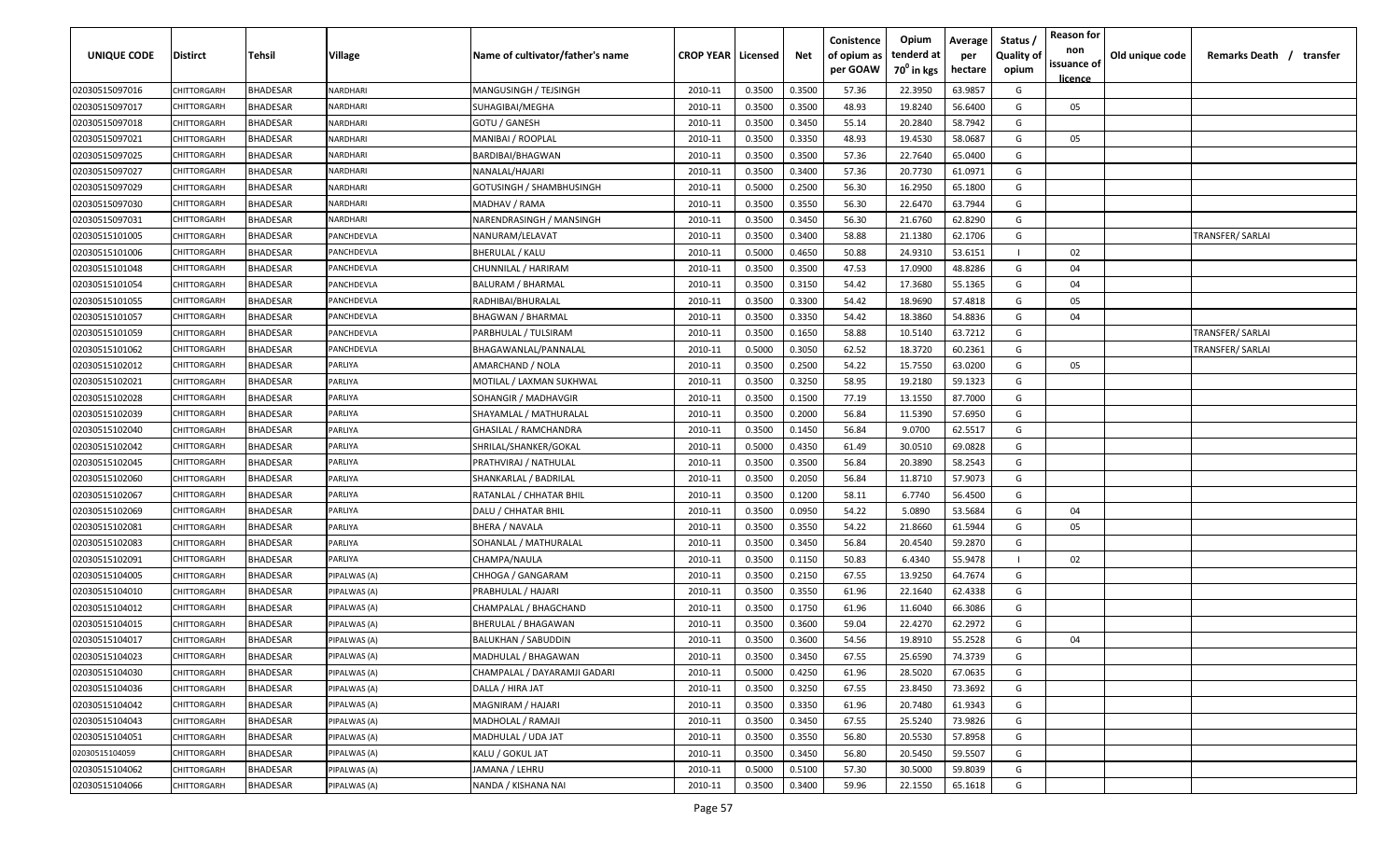| UNIQUE CODE    | <b>Distirct</b>    | <b>Tehsil</b>   | Village      | Name of cultivator/father's name | <b>CROP YEAR   Licensed</b> |        | Net    | Conistence<br>of opium as | Opium<br>tenderd at    | Average<br>per | Status /<br><b>Quality of</b> | <b>Reason for</b><br>non      | Old unique code | Remarks Death /<br>transfer |
|----------------|--------------------|-----------------|--------------|----------------------------------|-----------------------------|--------|--------|---------------------------|------------------------|----------------|-------------------------------|-------------------------------|-----------------|-----------------------------|
|                |                    |                 |              |                                  |                             |        |        | per GOAW                  | 70 <sup>0</sup> in kgs | hectare        | opium                         | issuance of<br><u>licence</u> |                 |                             |
| 02030515104081 | CHITTORGARH        | <b>BHADESAR</b> | PIPALWAS (A) | DAYARAM / KISHANA                | 2010-11                     | 0.3500 | 0.3500 | 54.56                     | 19.7350                | 56.3857        | G                             | 05                            |                 |                             |
| 02030515104083 | CHITTORGARH        | BHADESAR        | PIPALWAS (A) | BHERIBAI / SHANKERLAL            | 2010-11                     | 0.5000 | 0.3500 | 64.69                     | 26.2360                | 74.9600        | G                             |                               |                 |                             |
| 02030515104086 | <b>CHITTORGARI</b> | <b>BHADESAR</b> | PIPALWAS (A) | <b>BHAGIRATH / MOTI</b>          | 2010-11                     | 0.3500 | 0.2950 | 64.69                     | 19.3980                | 65.7559        | G                             |                               |                 |                             |
| 02030515104090 | <b>CHITTORGARI</b> | <b>BHADESAR</b> | PIPALWAS (A) | BHERULAL / KISHANA GADARI        | 2010-11                     | 0.5000 | 0.3450 | 56.80                     | 21.3080                | 61.7623        | G                             |                               |                 |                             |
| 02030515104095 | <b>CHITTORGARI</b> | <b>BHADESAR</b> | PIPALWAS (A) | UCHHAVIBAI/DALCHAND              | 2010-11                     | 0.3500 | 0.3350 | 59.04                     | 20.0990                | 59.9970        | G                             |                               |                 |                             |
| 02030515104103 | <b>CHITTORGARI</b> | <b>BHADESAR</b> | PIPALWAS (A) | MANGU / FAKIRA                   | 2010-11                     | 0.5000 | 0.4800 | 59.04                     | 29.9500                | 62.3958        | G                             |                               |                 |                             |
| 02030515104110 | <b>CHITTORGARI</b> | <b>BHADESAR</b> | PIPALWAS (A) | KAMARU / PIRU                    | 2010-11                     | 0.5000 | 0.2250 | 57.30                     | 13.7600                | 61.1556        | G                             |                               |                 |                             |
| 02030515104113 | CHITTORGARH        | <b>BHADESAR</b> | PIPALWAS (A) | PRATHVIRAJ / SHOLA               | 2010-11                     | 0.3500 | 0.2450 | 61.96                     | 17.1190                | 69.8735        | G                             |                               |                 |                             |
| 02030515104118 | CHITTORGARH        | BHADESAR        | PIPALWAS (A) | SUNDARBAI/ONKARJI                | 2010-11                     | 0.3500 | 0.3450 | 59.04                     | 20.3520                | 58.9913        | G                             |                               |                 |                             |
| 02030515108005 | CHITTORGARH        | BHADESAR        | RAKAMPURA    | PRATHA / MIYARAM                 | 2010-11                     | 0.5000 | 0.4200 | 56.80                     | 27.1590                | 64.6643        | G                             |                               |                 | TRANSFER/ NAPANIYA          |
| 02030515108006 | CHITTORGARH        | <b>BHADESAR</b> | RAKAMPURA    | RAMSINGH / GAMERSINGH            | 2010-11                     | 0.3500 | 0.3250 | 56.80                     | 18.6950                | 57.5231        | G                             |                               |                 | TRANSFER/ NAPANIYA          |
| 02030515108008 | CHITTORGARH        | <b>BHADESAR</b> | RAKAMPURA    | MOHANSINGH / GAMERSINGH          | 2010-11                     | 0.3500 | 0.3300 | 56.80                     | 18.6710                | 56.5788        | G                             |                               |                 | TRANSFER/ NAPANIYA          |
| 02030515108014 | CHITTORGARH        | <b>BHADESAR</b> | RAKAMPURA    | VARDICHAND / MOHAN               | 2010-11                     | 0.5000 | 0.2200 | 50.58                     | 12.6280                | 57.4000        | G                             | 05                            |                 |                             |
| 02030515108017 | CHITTORGARH        | <b>BHADESAR</b> | RAKAMPURA    | NANURAM / BABARU GADARI          | 2010-11                     | 0.3500 | 0.3200 | 48.72                     | 16.9060                | 52.8313        | G                             | 04                            |                 |                             |
| 02030515108022 | CHITTORGARH        | <b>BHADESAR</b> | RAKAMPURA    | VAKTA / KALU                     | 2010-11                     | 0.3500 | 0.2600 | 50.58                     | 13.9100                | 53.5000        | G                             | 04                            |                 |                             |
| 02030515108024 | CHITTORGARH        | <b>BHADESAR</b> | RAKAMPURA    | RATAN / UDA                      | 2010-11                     | 0.3500 | 0.3200 | 59.04                     | 17.8550                | 55.7969        | G                             | 04                            |                 |                             |
| 02030515108036 | CHITTORGARH        | <b>BHADESAR</b> | RAKAMPURA    | ONKAR / GOKUL                    | 2010-11                     | 0.3500 | 0.3150 | 56.80                     | 19.4660                | 61.7968        | G                             |                               |                 | <b>TRANSFER/ NAPANIYA</b>   |
| 02030515108043 | CHITTORGARH        | <b>BHADESAR</b> | RAKAMPURA    | <b>GENDSINGH / GOVERDHNSINGH</b> | 2010-11                     | 0.3500 | 0.3550 | 50.58                     | 19.0690                | 53.7155        | G                             | 04                            |                 |                             |
| 02030515108045 | CHITTORGARH        | <b>BHADESAR</b> | RAKAMPURA    | MU.DALIBAI / NATHU               | 2010-11                     | 0.5000 | 0.3900 | 56.80                     | 20.8130                | 53.3667        | G                             | 04                            |                 |                             |
| 02030515109003 | CHITTORGARH        | <b>BHADESAR</b> | REWALIYAKALA | GOVARDHANSINGH / BHARATHSINGH    | 2010-11                     | 0.3500 | 0.3400 | 64.49                     | 23.6220                | 69.4765        | G                             |                               |                 |                             |
| 02030515109011 | CHITTORGARH        | <b>BHADESAR</b> | REWALIYAKALA | JAMKUBAI/MODIRAM                 | 2010-11                     | 0.3500 | 0.0600 | 65.38                     | 4.4740                 | 74.5667        | G                             |                               |                 |                             |
| 02030515109019 | CHITTORGARH        | <b>BHADESAR</b> | REWALIYAKALA | BARDIBAI/RAMA                    | 2010-11                     | 0.3500 | 0.3450 | 59.91                     | 23.0140                | 66.7072        | G                             |                               |                 |                             |
| 02030515109020 | CHITTORGARH        | BHADESAR        | REWALIYAKALA | LALSINGH / PRITHVISINGH          | 2010-11                     | 0.5000 |        |                           |                        |                | -F.                           |                               |                 |                             |
| 02030515109021 | CHITTORGARI        | <b>BHADESAR</b> | REWALIYAKALA | SHANKARLAL / HIRALAL             | 2010-11                     | 0.5000 |        |                           |                        |                | -F.                           |                               |                 |                             |
| 02030515109022 | CHITTORGARH        | BHADESAR        | REWALIYAKALA | LEHRU / NAGJI                    | 2010-11                     | 0.5000 | 0.2250 | 59.91                     | 14.6520                | 65.1200        | G                             |                               |                 |                             |
| 02030515109023 | CHITTORGARH        | BHADESAR        | REWALIYAKALA | JASSUBAI / BHERULAL              | 2010-11                     | 0.3500 | 0.3550 | 58.54                     | 22.7800                | 64.1690        | G                             |                               |                 |                             |
| 02030515109024 | CHITTORGARH        | BHADESAR        | REWALIYAKALA | MANGILAL / PRATAP                | 2010-11                     | 0.5000 |        |                           |                        |                | F.                            |                               |                 |                             |
| 02030515109026 | CHITTORGARH        | BHADESAR        | REWALIYAKALA | SHIVLAL / HIRALAL                | 2010-11                     | 0.3500 | 0.1200 | 64.12                     | 8.2990                 | 69.1583        | G                             |                               |                 |                             |
| 02030515109027 | CHITTORGARH        | <b>BHADESAR</b> | REWALIYAKALA | JAMNIBAI/BAKSHIRAM               | 2010-11                     | 0.3500 | 0.1750 | 62.73                     | 11.3180                | 64.6743        | G                             |                               |                 |                             |
| 02030515109032 | CHITTORGARH        | <b>BHADESAR</b> | REWALIYAKALA | BHERULAL / KALUGADRI [CHOTA]     | 2010-11                     | 0.3500 | 0.3250 | 63.37                     | 22.1700                | 68.2154        | G                             |                               |                 |                             |
| 02030515109033 | CHITTORGARH        | <b>BHADESAR</b> | REWALIYAKALA | NANDLAL / HIRALAL                | 2010-11                     | 0.3500 | 0.3550 | 64.49                     | 24.1470                | 68.0197        | G                             |                               |                 |                             |
| 02030515109036 | CHITTORGARH        | <b>BHADESAR</b> | REWALIYAKALA | MADANLAL / BHERULAL              | 2010-11                     | 0.5000 | 0.5050 | 55.48                     | 28.2870                | 56.0139        | G                             |                               |                 |                             |
| 02030515109039 | CHITTORGARH        | <b>BHADESAR</b> | REWALIYAKALA | RAMSINGH / DEVISINGH             | 2010-11                     | 0.3500 | 0.3550 | 61.49                     | 23.9900                | 67.5775        | G                             |                               |                 |                             |
| 02030515109040 | CHITTORGARH        | <b>BHADESAR</b> | REWALIYAKALA | CHOGALAL / BHERULAL              | 2010-11                     | 0.3500 | 0.2300 | 64.49                     | 15.8460                | 68.8957        | G                             |                               |                 |                             |
| 02030515109043 | CHITTORGARH        | BHADESAR        | REWALIYAKALA | NANALAL / BHERULAL               | 2010-11                     | 0.3500 | 0.2450 | 61.82                     | 16.0200                | 65.3878        | G                             |                               |                 |                             |
| 02030515109046 | CHITTORGARH        | <b>BHADESAR</b> | REWALIYAKALA | DESHRAJ / BHERULAL               | 2010-11                     | 0.3500 | 0.3550 | 55.48                     | 21.1380                | 59.5437        | G                             |                               |                 |                             |
| 02030515109059 | CHITTORGARH        | <b>BHADESAR</b> | REWALIYAKALA | BAGHSINGH / LAKSHAMANSINGH       | 2010-11                     | 0.5000 | 0.1900 | 59.91                     | 12.0760                | 63.5579        | G                             |                               |                 |                             |
| 02030515109060 | CHITTORGARH        | <b>BHADESAR</b> | REWALIYAKALA | <b>BHAGWANLAL / MATHURALAL</b>   | 2010-11                     | 0.3500 | 0.2150 | 61.80                     | 13.7550                | 63.9767        | G                             |                               |                 |                             |
| 02030515109062 | CHITTORGARH        | <b>BHADESAR</b> | REWALIYAKALA | <b>DURGASHANKAR / GOPILAL</b>    | 2010-11                     | 0.3500 | 0.3400 |                           |                        |                | $\perp$                       | 02                            |                 |                             |
| 02030515109063 | CHITTORGARH        | <b>BHADESAR</b> | REWALIYAKALA | MOHANSINGH / NATHUSINGH          | 2010-11                     | 0.3500 | 0.3350 | 65.38                     | 2.3630                 | 7.0537         | G                             | 04                            |                 |                             |
| 02030515109064 | CHITTORGARH        | <b>BHADESAR</b> | REWALIYAKALA | JAGDISHCHAND / BHERULAL          | 2010-11                     | 0.5000 |        |                           |                        |                | F.                            |                               |                 |                             |
| 02030515109067 | CHITTORGARH        | <b>BHADESAR</b> | REWALIYAKALA | JAMNALAL / BHERULAL              | 2010-11                     | 0.3500 | 0.3450 | 62.65                     | 23.4220                | 67.8899        | G                             |                               |                 |                             |
| 02030515109073 | CHITTORGARH        | BHADESAR        | REWALIYAKALA | RATANLAL / BHAGGUJI              | 2010-11                     | 0.3500 | 0.3400 | 55.48                     | 19.9730                | 58.7441        | G                             |                               |                 |                             |
| 02030515109074 | CHITTORGARH        | BHADESAR        | REWALIYAKALA | CHAMPALAL / BHAGWAN              | 2010-11                     | 0.5000 | 0.4600 | 58.54                     | 29.8890                | 64.9761        | G                             |                               |                 |                             |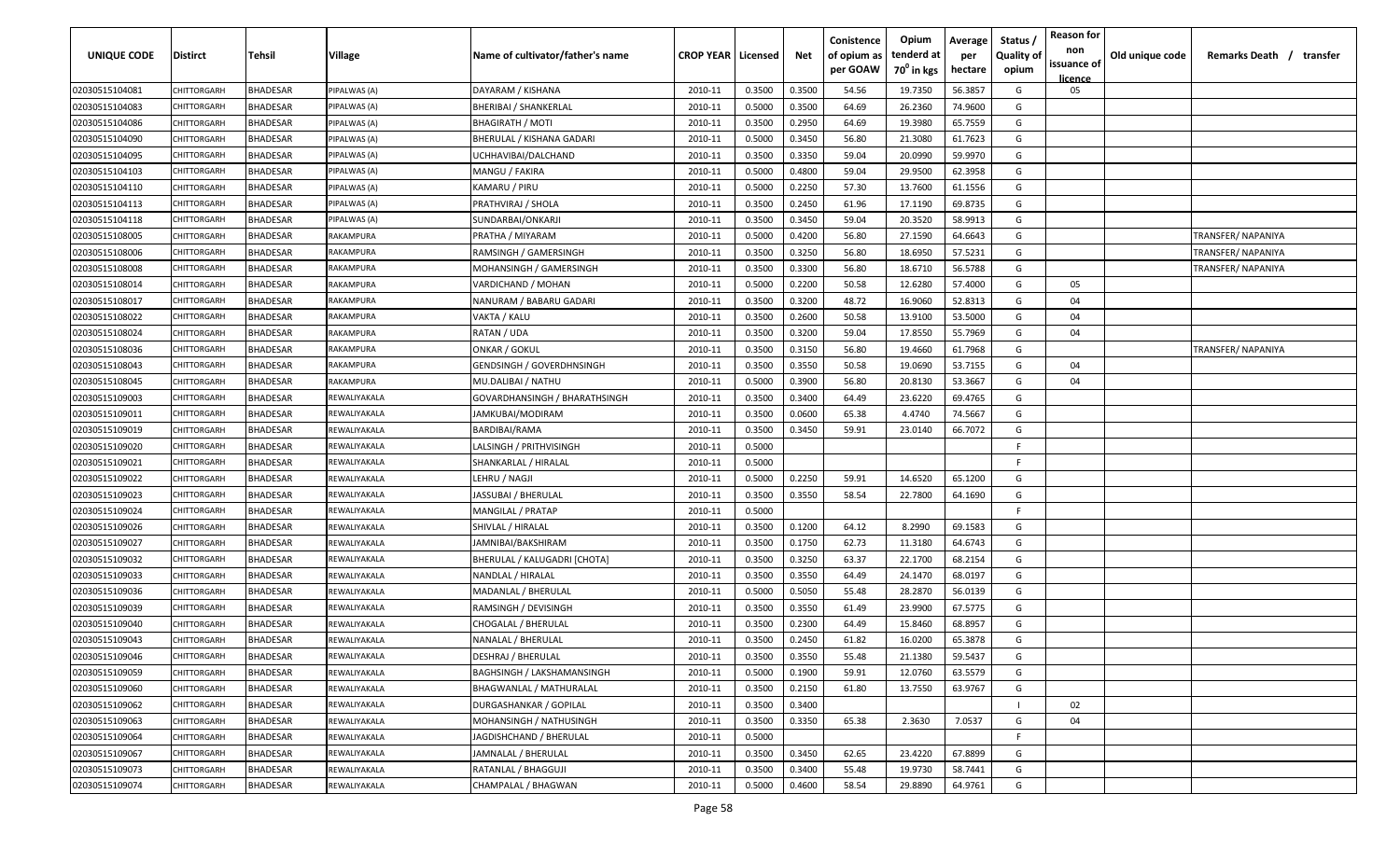| UNIQUE CODE    | <b>Distirct</b>    | Tehsil          | Village          | Name of cultivator/father's name | <b>CROP YEAR   Licensed</b> |        | Net    | Conistence<br>of opium as<br>per GOAW | Opium<br>tenderd at<br>70 <sup>0</sup> in kgs | Average<br>per<br>hectare | Status /<br><b>Quality of</b><br>opium | <b>Reason for</b><br>non<br>issuance of<br><u>licence</u> | Old unique code | Remarks Death /<br>transfer |
|----------------|--------------------|-----------------|------------------|----------------------------------|-----------------------------|--------|--------|---------------------------------------|-----------------------------------------------|---------------------------|----------------------------------------|-----------------------------------------------------------|-----------------|-----------------------------|
| 02030515110001 | CHITTORGARH        | <b>BHADESAR</b> | REWLIYA KHRUD(A) | HAZARI / NANDARAM                | 2010-11                     | 0.5000 | 0.3250 | 66.40                                 | 23.0220                                       | 70.8369                   | G                                      |                                                           |                 |                             |
| 02030515110002 | CHITTORGARH        | <b>BHADESAR</b> | REWLIYA KHRUD(A) | <b>BHAGIRATH / RAMLAL</b>        | 2010-11                     | 0.3500 | 0.3300 | 65.46                                 | 22.2180                                       | 67.3273                   | G                                      |                                                           |                 |                             |
| 02030515110003 | CHITTORGARH        | <b>BHADESAR</b> | REWLIYA KHRUD(A) | RADESHYAM/MADHAVLAL              | 2010-11                     | 0.5000 | 0.3350 | 65.46                                 | 23.1730                                       | 69.1731                   | G                                      |                                                           |                 |                             |
| 02030515110004 | CHITTORGARH        | <b>BHADESAR</b> | REWLIYA KHRUD(A) | RATANLAL / HARLAL                | 2010-11                     | 0.5000 | 0.1500 | 63.00                                 | 10.1120                                       | 67.4133                   | G                                      |                                                           |                 |                             |
| 02030515110005 | <b>CHITTORGARI</b> | <b>BHADESAR</b> | REWLIYA KHRUD(A) | SHUKHIBAI / UDAIRAM              | 2010-11                     | 0.5000 | 0.4600 | 65.39                                 | 31.7980                                       | 69.1261                   | G                                      |                                                           |                 |                             |
| 02030515110006 | CHITTORGARH        | <b>BHADESAR</b> | REWLIYA KHRUD(A) | KESARBAI / BANSILAL              | 2010-11                     | 0.3500 | 0.3300 | 66.24                                 | 22.6350                                       | 68.5909                   | G                                      |                                                           |                 | <b>NAME CHANGE</b>          |
| 02030515110008 | CHITTORGARH        | <b>BHADESAR</b> | REWLIYA KHRUD(A) | HAZARI / LOBHA                   | 2010-11                     | 0.3500 | 0.2950 | 65.46                                 | 19.6470                                       | 66.6000                   | G                                      |                                                           |                 |                             |
| 02030515110009 | CHITTORGARI        | BHADESAR        | REWLIYA KHRUD(A) | MADHO / CHUNNILAL                | 2010-11                     | 0.5000 | 0.4600 | 65.39                                 | 30.2570                                       | 65.7761                   | G                                      |                                                           |                 |                             |
| 02030515110010 | CHITTORGARH        | <b>BHADESAR</b> | REWLIYA KHRUD(A) | MOVNILAL/RAMLAL                  | 2010-11                     | 0.3500 | 0.3450 | 63.84                                 | 23.4570                                       | 67.9913                   | G                                      |                                                           |                 |                             |
| 02030515110011 | CHITTORGARH        | BHADESAR        | REWLIYA KHRUD(A) | BHERIBAI/MADHAVDAS               | 2010-11                     | 0.3500 | 0.3550 | 63.84                                 | 23.6480                                       | 66.6141                   | G                                      |                                                           |                 |                             |
| 02030515110012 | CHITTORGARH        | <b>BHADESAR</b> | REWLIYA KHRUD(A) | RATANLAL / CHAMPALAL             | 2010-11                     | 0.3500 | 0.2100 | 60.12                                 | 13.5270                                       | 64.4143                   | G                                      |                                                           |                 |                             |
| 02030515110013 | CHITTORGARH        | BHADESAR        | REWLIYA KHRUD(A) | IANIBAI / HEERALAL               | 2010-11                     | 0.3500 | 0.3500 | 55.78                                 | 19.9770                                       | 57.0771                   | G                                      |                                                           |                 | <b>NAME CHANGE</b>          |
| 02030515110014 | <b>HITTORGARH</b>  | <b>BHADESAR</b> | REWLIYA KHRUD(A) | GOPI / UDA                       | 2010-11                     | 0.3500 | 0.1950 | 55.78                                 | 11.5550                                       | 59.2564                   | G                                      |                                                           |                 |                             |
| 02030515110015 | CHITTORGARH        | <b>BHADESAR</b> | REWLIYA KHRUD(A) | MANGIBAI / RAMLAL                | 2010-11                     | 0.5000 | 0.5050 | 66.24                                 | 34.3690                                       | 68.0574                   | G                                      |                                                           |                 |                             |
| 02030515110016 | CHITTORGARH        | <b>BHADESAR</b> | REWLIYA KHRUD(A) | MEGHRAJ / GOKALJI                | 2010-11                     | 0.5000 | 0.5050 | 69.12                                 | 35.3890                                       | 70.0772                   | G                                      |                                                           |                 |                             |
| 02030515110017 | CHITTORGARH        | <b>BHADESAR</b> | REWLIYA KHRUD(A) | HIRALAL / BHERAJI                | 2010-11                     | 0.5000 | 0.4500 | 60.88                                 | 27.3610                                       | 60.8022                   | G                                      |                                                           |                 |                             |
| 02030515110018 | CHITTORGARH        | <b>BHADESAR</b> | REWLIYA KHRUD(A) | KANKUBAI / NANDA                 | 2010-11                     | 0.5000 | 0.4300 | 55.78                                 | 25.6190                                       | 59.5791                   | G                                      |                                                           |                 |                             |
| 02030515110019 | CHITTORGARH        | <b>BHADESAR</b> | REWLIYA KHRUD(A) | <b>BHAGGUBAI/SHANKER</b>         | 2010-11                     | 0.3500 | 0.3000 | 60.88                                 | 19.6120                                       | 65.3733                   | G                                      |                                                           |                 |                             |
| 02030515110020 | CHITTORGARH        | <b>BHADESAR</b> | REWLIYA KHRUD(A) | RUPLAL/GEHRU                     | 2010-11                     | 0.5000 | 0.4600 | 60.88                                 | 29.3440                                       | 63.7913                   | G                                      |                                                           |                 |                             |
| 02030515110021 | CHITTORGARH        | <b>BHADESAR</b> | REWLIYA KHRUD(A) | JAGDISH / HANGAMIBAI             | 2010-11                     | 0.5000 | 0.3100 | 66.74                                 | 21.2710                                       | 68.6161                   | G                                      |                                                           |                 |                             |
| 02030515110022 | CHITTORGARH        | <b>BHADESAR</b> | REWLIYA KHRUD(A) | NATHULAL / KASHILAL              | 2010-11                     | 0.5000 | 0.2050 | 60.88                                 | 13.5240                                       | 65.9707                   | G                                      |                                                           |                 |                             |
| 02030515110023 | CHITTORGARH        | <b>BHADESAR</b> | REWLIYA KHRUD(A) | AMBALAL / PYARCHAND              | 2010-11                     | 0.3500 | 0.2000 | 66.74                                 | 13.8720                                       | 69.3600                   | G                                      |                                                           |                 |                             |
| 02030515110025 | CHITTORGARH        | <b>BHADESAR</b> | REWLIYA KHRUD(A) | KASTURIBAI/MANGILAL              | 2010-11                     | 0.5000 | 0.3300 | 60.88                                 | 20.9690                                       | 63.5424                   | G                                      |                                                           |                 |                             |
| 02030515110026 | <b>CHITTORGARI</b> | <b>BHADESAR</b> | REWLIYA KHRUD(A) | PRABHU / HARIKISHAN              | 2010-11                     | 0.5000 | 0.5050 | 60.12                                 | 30.7640                                       | 60.9188                   | G                                      |                                                           |                 |                             |
| 02030515110028 | CHITTORGARI        | BHADESAR        | REWLIYA KHRUD(A) | NARAYAN / AMARCHAND              | 2010-11                     | 0.3500 | 0.3300 | 72.05                                 | 24.3940                                       | 73.9212                   | G                                      |                                                           |                 |                             |
| 02030515110029 | CHITTORGARH        | BHADESAR        | REWLIYA KHRUD(A) | NANDRAM/MANGILAL                 | 2010-11                     | 0.3500 | 0.2850 | 60.12                                 | 17.5720                                       | 61.6561                   | G                                      |                                                           |                 |                             |
| 02030515110030 | CHITTORGARH        | <b>BHADESAR</b> | REWLIYA KHRUD(A) | JEETU / BHAGWANJAT               | 2010-11                     | 0.3500 | 0.3450 | 63.84                                 | 22.1250                                       | 64.1304                   | G                                      |                                                           |                 |                             |
| 02030515110031 | CHITTORGARH        | BHADESAR        | REWLIYA KHRUD(A) | PYARCHAND / VARDA JAT            | 2010-11                     | 0.3500 | 0.2600 | 66.74                                 | 18.4580                                       | 70.9923                   | G                                      |                                                           |                 |                             |
| 02030515110032 | CHITTORGARH        | <b>BHADESAR</b> | REWLIYA KHRUD(A) | RAMPYARIBIA/MOHANLAL             | 2010-11                     | 0.3500 | 0.0650 | 66.24                                 | 4.2680                                        | 65.6615                   | G                                      |                                                           |                 |                             |
| 02030515110033 | CHITTORGARH        | <b>BHADESAR</b> | REWLIYA KHRUD(A) | SHANKARLAL / CHUNNILAL           | 2010-11                     | 0.5000 | 0.4400 | 66.74                                 | 29.3180                                       | 66.6318                   | G                                      |                                                           |                 |                             |
| 02030515110034 | CHITTORGARH        | <b>BHADESAR</b> | REWLIYA KHRUD(A) | JEETUMAL / NANDRAM               | 2010-11                     | 0.5000 | 0.3250 | 66.40                                 | 23.0220                                       | 70.8369                   | G                                      |                                                           |                 |                             |
| 02030515110035 | CHITTORGARH        | <b>BHADESAR</b> | REWLIYA KHRUD(A) | MADHULAL / SHOLAL GADRI          | 2010-11                     | 0.3500 | 0.2050 | 63.09                                 | 14.1860                                       | 69.2000                   | G                                      |                                                           |                 |                             |
| 02030515110036 | CHITTORGARH        | <b>BHADESAR</b> | REWLIYA KHRUD(A) | MANGUDAS / NARAYANDAS            | 2010-11                     | 0.5000 | 0.2300 | 66.24                                 | 15.8980                                       | 69.1217                   | G                                      |                                                           |                 |                             |
| 02030515110037 | CHITTORGARH        | <b>BHADESAR</b> | REWLIYA KHRUD(A) | SHANKARLAL / NANDLAL             | 2010-11                     | 0.5000 | 0.2550 | 66.24                                 | 17.6860                                       | 69.3569                   | G                                      |                                                           |                 |                             |
| 02030515110040 | CHITTORGARH        | <b>BHADESAR</b> | REWLIYA KHRUD(A) | SHUKLAL / ONKAR SUNAR            | 2010-11                     | 0.5000 | 0.3200 | 63.84                                 | 21.3960                                       | 66.8625                   | G                                      |                                                           |                 |                             |
| 02030515110041 | CHITTORGARH        | <b>BHADESAR</b> | REWLIYA KHRUD(A) | SOSHARBAI / HANSHRAJ             | 2010-11                     | 0.5000 | 0.5100 | 66.40                                 | 34.8410                                       | 68.3157                   | G                                      |                                                           |                 |                             |
| 02030515110042 | CHITTORGARH        | <b>BHADESAR</b> | REWLIYA KHRUD(A) | KHUBCHAND / RAMCHAND SHARMA      | 2010-11                     | 0.5000 | 0.4000 | 60.12                                 | 24.3740                                       | 60.9350                   | G                                      |                                                           |                 |                             |
| 02030515110043 | CHITTORGARH        | <b>BHADESAR</b> | REWLIYA KHRUD(A) | BHERIBAI/PARTAP                  | 2010-11                     | 0.5000 | 0.3200 | 63.84                                 | 21.9430                                       | 68.5719                   | G                                      |                                                           |                 |                             |
| 02030515110044 | CHITTORGARH        | <b>BHADESAR</b> | REWLIYA KHRUD(A) | LEHRIBAI / RAMLAL                | 2010-11                     | 0.5000 | 0.4000 | 66.74                                 | 28.6600                                       | 71.6500                   | G                                      |                                                           |                 |                             |
| 02030515110046 | CHITTORGARH        | <b>BHADESAR</b> | REWLIYA KHRUD(A) | UDAIRAM / VENIRAM JAT            | 2010-11                     | 0.3500 | 0.3300 | 65.46                                 | 23.0140                                       | 69.7394                   | G                                      |                                                           |                 |                             |
| 02030515110047 | CHITTORGARH        | <b>BHADESAR</b> | REWLIYA KHRUD(A) | HARLAL / GOKUL JAT               | 2010-11                     | 0.5000 | 0.1750 | 65.46                                 | 12.6620                                       | 72.3543                   | G                                      |                                                           |                 |                             |
| 02030515110048 | CHITTORGARH        | <b>BHADESAR</b> | REWLIYA KHRUD(A) | RATANLAL / CHUNNILAL JAT         | 2010-11                     | 0.3500 | 0.3000 | 66.40                                 | 20.0810                                       | 66.9367                   | G                                      |                                                           |                 |                             |
| 02030515110049 | CHITTORGARH        | <b>BHADESAR</b> | REWLIYA KHRUD(A) | NANDLAL / HARIKISHANGDRI         | 2010-11                     | 0.3500 | 0.3450 | 63.84                                 | 23.3200                                       | 67.5942                   | G                                      |                                                           |                 |                             |
| 02030515110050 | CHITTORGARH        | <b>BHADESAR</b> | REWLIYA KHRUD(A) | HIRA / HARIKISHAN JAT            | 2010-11                     | 0.5000 | 0.3250 | 63.84                                 | 21.8970                                       | 67.3754                   | G                                      |                                                           |                 |                             |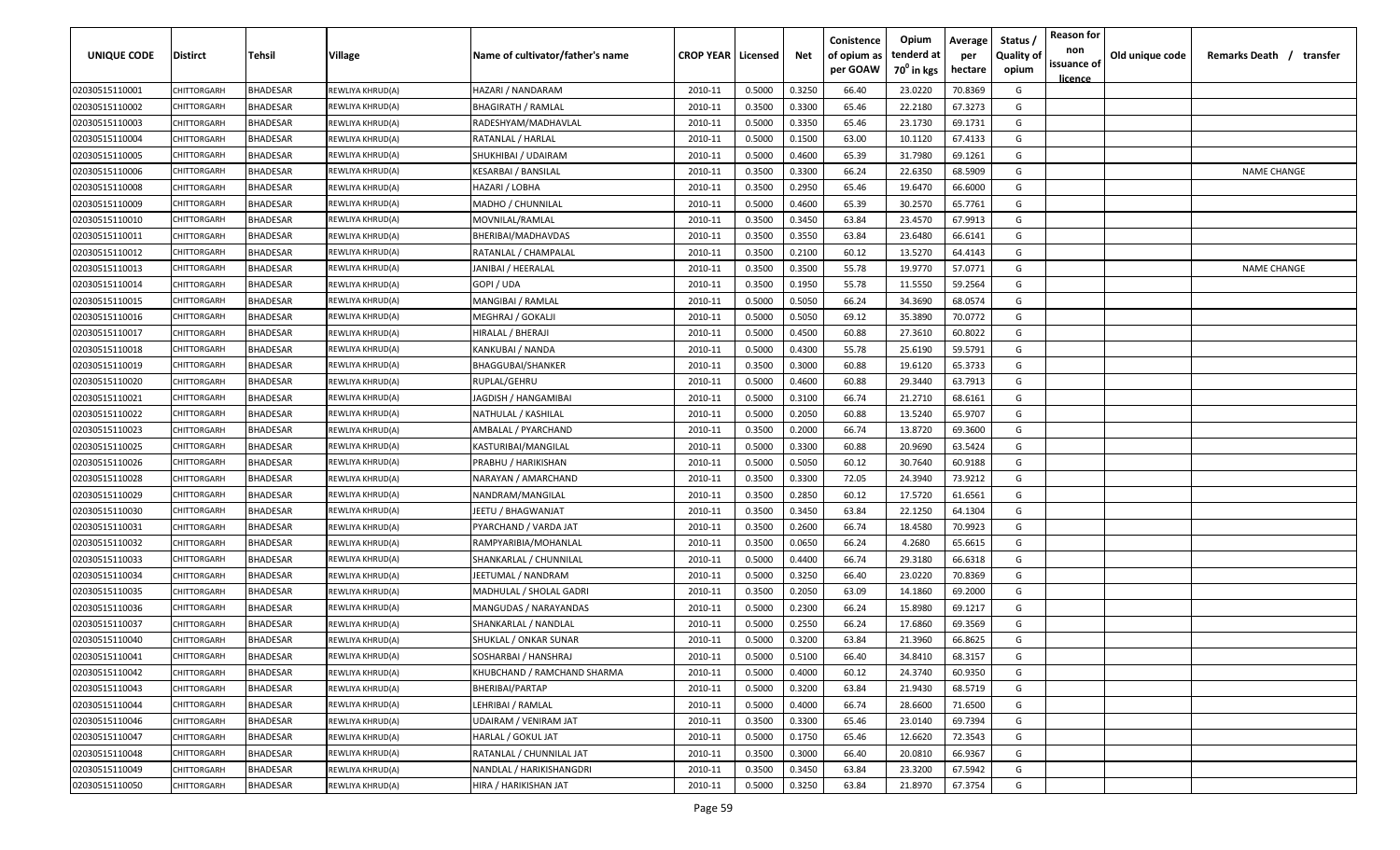| UNIQUE CODE    | Distirct           | Tehsil          | Village          | Name of cultivator/father's name | <b>CROP YEAR   Licensed</b> |        | Net    | Conistence<br>of opium as<br>per GOAW | Opium<br>tenderd at<br>70 <sup>0</sup> in kgs | Average<br>per<br>hectare | Status /<br><b>Quality of</b><br>opium | <b>Reason for</b><br>non<br>issuance of<br><u>licence</u> | Old unique code | Remarks Death /<br>transfer |
|----------------|--------------------|-----------------|------------------|----------------------------------|-----------------------------|--------|--------|---------------------------------------|-----------------------------------------------|---------------------------|----------------------------------------|-----------------------------------------------------------|-----------------|-----------------------------|
| 02030515110051 | CHITTORGARH        | <b>BHADESAR</b> | REWLIYA KHRUD(A) | GANESH / PARTHU                  | 2010-11                     | 0.5000 | 0.5000 | 67.18                                 | 34.0600                                       | 68.1200                   | G                                      | 01                                                        |                 |                             |
| 02030515110054 | CHITTORGARH        | <b>BHADESAR</b> | REWLIYA KHRUD(A) | SUDIBAI/JITU                     | 2010-11                     | 0.3500 | 0.2550 | 55.78                                 | 14.4230                                       | 56.5608                   | G                                      |                                                           |                 |                             |
| 02030515110055 | CHITTORGARH        | <b>BHADESAR</b> | REWLIYA KHRUD(A) | MADAN//MOHAN SUTHAR              | 2010-11                     | 0.3500 | 0.2700 | 66.24                                 | 18.2070                                       | 67.4333                   | G                                      |                                                           |                 |                             |
| 02030515110057 | CHITTORGARH        | <b>BHADESAR</b> | REWLIYA KHRUD(A) | <b>GANESH / KALU GADRI</b>       | 2010-11                     | 0.5000 | 0.3900 | 63.84                                 | 25.5450                                       | 65.5000                   | G                                      |                                                           |                 |                             |
| 02030515110058 | CHITTORGARH        | <b>BHADESAR</b> | REWLIYA KHRUD(A) | RADHABAI / NATHU                 | 2010-11                     | 0.5000 | 0.4700 | 66.40                                 | 32.2420                                       | 68.6000                   | G                                      |                                                           |                 |                             |
| 02030515110059 | CHITTORGARH        | <b>BHADESAR</b> | REWLIYA KHRUD(A) | BHAGAWATILAL / CHHOGA            | 2010-11                     | 0.5000 | 0.4750 | 66.24                                 | 31.1520                                       | 65.5832                   | G                                      |                                                           |                 |                             |
| 02030515110062 | <b>CHITTORGARI</b> | <b>BHADESAR</b> | REWLIYA KHRUD(A) | KHUBA / PARTHVIRAJ               | 2010-11                     | 0.3500 | 0.2000 | 69.12                                 | 14.1890                                       | 70.9450                   | G                                      |                                                           |                 |                             |
| 02030515110063 | CHITTORGARH        | BHADESAR        | REWLIYA KHRUD(A) | LAKSHMINARAYAN / VARDICHAND      | 2010-11                     | 0.3500 | 0.3000 | 60.12                                 | 18.7140                                       | 62.3800                   | G                                      |                                                           |                 |                             |
| 02030515110064 | CHITTORGARH        | <b>BHADESAR</b> | REWLIYA KHRUD(A) | MADHU / HAZARIJAT                | 2010-11                     | 0.5000 | 0.2400 | 66.74                                 | 16.5520                                       | 68.9667                   | G                                      |                                                           |                 |                             |
| 02030515110066 | CHITTORGARH        | BHADESAR        | REWLIYA KHRUD(A) | SHANKARLAL / MOHANLAL            | 2010-11                     | 0.5000 | 0.4800 | 65.46                                 | 32.5520                                       | 67.8167                   | G                                      |                                                           |                 |                             |
| 02030515110067 | CHITTORGARH        | <b>BHADESAR</b> | REWLIYA KHRUD(A) | DEVBAI/KISHANA                   | 2010-11                     | 0.3500 | 0.3300 | 63.84                                 | 21.5410                                       | 65.2758                   | G                                      |                                                           |                 |                             |
| 02030515110068 | CHITTORGARH        | <b>BHADESAR</b> | REWLIYA KHRUD(A) | JEETU / HARIRAM                  | 2010-11                     | 0.5000 | 0.4150 | 66.74                                 | 29.4130                                       | 70.8747                   | G                                      |                                                           |                 |                             |
| 02030515110070 | CHITTORGARH        | <b>BHADESAR</b> | REWLIYA KHRUD(B) | SHANTIBAI/JAGANNATH              | 2010-11                     | 0.3500 | 0.3600 | 63.38                                 | 23.5140                                       | 65.3167                   | G                                      |                                                           |                 |                             |
| 02030515110071 | CHITTORGARH        | <b>BHADESAR</b> | REWLIYA KHRUD(B) | BHAGAWAN/KISHANA                 | 2010-11                     | 0.3500 | 0.2000 | 62.61                                 | 13.5330                                       | 67.6650                   | G                                      |                                                           |                 |                             |
| 02030515110072 | CHITTORGARH        | <b>BHADESAR</b> | REWLIYA KHRUD(B) | LEHRU/MOHAN                      | 2010-11                     | 0.5000 | 0.4300 | 64.57                                 | 28.4200                                       | 66.0930                   | G                                      |                                                           |                 |                             |
| 02030515110073 | CHITTORGARH        | <b>BHADESAR</b> | REWLIYA KHRUD(B) | BHERULAL/NARAYAN                 | 2010-11                     | 0.3500 | 0.2200 | 62.69                                 | 13.5230                                       | 61.4682                   | G                                      |                                                           |                 |                             |
| 02030515110074 | CHITTORGARH        | <b>BHADESAR</b> | REWLIYA KHRUD(B) | SHOBHA/UDAILAL                   | 2010-11                     | 0.3500 | 0.3100 | 61.83                                 | 19.2030                                       | 61.9452                   | G                                      |                                                           |                 | <b>NAME CHANGE</b>          |
| 02030515110075 | CHITTORGARH        | <b>BHADESAR</b> | REWLIYA KHRUD(B) | <b>BHERA/KALU</b>                | 2010-11                     | 0.5000 | 0.2450 | 62.69                                 | 15.3770                                       | 62.7633                   | G                                      |                                                           |                 |                             |
| 02030515110076 | CHITTORGARH        | <b>BHADESAR</b> | REWLIYA KHRUD(B) | BALU/MOTI                        | 2010-11                     | 0.5000 | 0.2900 | 61.18                                 | 18.9480                                       | 65.3379                   | G                                      |                                                           |                 |                             |
| 02030515110078 | CHITTORGARH        | <b>BHADESAR</b> | REWLIYA KHRUD(B) | BHERU/BAJJA                      | 2010-11                     | 0.5000 | 0.2250 | 62.69                                 | 14.6160                                       | 64.9600                   | G                                      |                                                           |                 |                             |
| 02030515110079 | CHITTORGARH        | <b>BHADESAR</b> | REWLIYA KHRUD(B) | MOHAN/BAJJA                      | 2010-11                     | 0.5000 | 0.2050 | 62.69                                 | 13.0400                                       | 63.6098                   | G                                      |                                                           |                 |                             |
| 02030515110081 | <b>CHITTORGARI</b> | <b>BHADESAR</b> | REWLIYA KHRUD(B) | SANTILAL/CHUNNILAL               | 2010-11                     | 0.3500 | 0.3550 | 62.54                                 | 23.3990                                       | 65.9127                   | G                                      |                                                           |                 |                             |
| 02030515110083 | CHITTORGARI        | BHADESAR        | REWLIYA KHRUD(B) | GHIRDHARI/CHUNNI                 | 2010-11                     | 0.3500 | 0.3400 | 61.83                                 | 21.4020                                       | 62.9471                   | G                                      |                                                           |                 |                             |
| 02030515110087 | <b>CHITTORGARI</b> | <b>BHADESAR</b> | REWLIYA KHRUD(B) | GOPAL/BADRI                      | 2010-11                     | 0.3500 | 0.2550 | 61.83                                 | 16.8350                                       | 66.0196                   | G                                      |                                                           |                 |                             |
| 02030515110089 | CHITTORGARH        | <b>BHADESAR</b> | REWLIYA KHRUD(B) | KISHAN/GANGARAM                  | 2010-11                     | 0.5000 | 0.4350 | 55.70                                 | 25.6700                                       | 59.0115                   | G                                      |                                                           |                 |                             |
| 02030515110093 | CHITTORGARH        | <b>BHADESAR</b> | REWLIYA KHRUD(B) | KHUBCHAND / NAGJIRAM             | 2010-11                     | 0.5000 | 0.5000 | 52.00                                 | 27.4190                                       | 54.8380                   | G                                      | 04                                                        |                 |                             |
| 02030515110094 | CHITTORGARH        | BHADESAR        | REWLIYA KHRUD(B) | RUPA / BHAGIRATH                 | 2010-11                     | 0.3500 | 0.3050 | 41.98                                 | 11.2930                                       | 37.0262                   | G                                      | 04                                                        |                 |                             |
| 02030515110095 | CHITTORGARH        | BHADESAR        | REWLIYA KHRUD(B) | GHIRDHARI/JITMAL                 | 2010-11                     | 0.5000 | 0.2800 | 62.22                                 | 18.4620                                       | 65.9357                   | G                                      |                                                           |                 |                             |
| 02030515110096 | <b>HITTORGARH</b>  | <b>BHADESAR</b> | REWLIYA KHRUD(B) | GANGABAI/GANESH                  | 2010-11                     | 0.5000 | 0.3800 | 63.38                                 | 24.3560                                       | 64.0947                   | G                                      |                                                           |                 |                             |
| 02030515110098 | CHITTORGARH        | <b>BHADESAR</b> | REWLIYA KHRUD(B) | JAMNALAL/HAJARI                  | 2010-11                     | 0.3500 | 0.2600 | 64.57                                 | 17.8120                                       | 68.5077                   | G                                      |                                                           |                 |                             |
| 02030515110100 | CHITTORGARH        | <b>BHADESAR</b> | REWLIYA KHRUD(B) | MANGU/SHORAM                     | 2010-11                     | 0.3500 | 0.3000 | 55.70                                 | 16.8210                                       | 56.0700                   | G                                      |                                                           |                 |                             |
| 02030515110103 | CHITTORGARH        | <b>BHADESAR</b> | REWLIYA KHRUD(B) | BHERULAL/RAMLAL                  | 2010-11                     | 0.5000 | 0.4700 | 62.61                                 | 30.2670                                       | 64.3979                   | G                                      |                                                           |                 |                             |
| 02030515110104 | CHITTORGARH        | <b>BHADESAR</b> | REWLIYA KHRUD(B) | HEMRAJ / NAGJIRAM                | 2010-11                     | 0.5000 | 0.4500 | 52.00                                 | 25.2940                                       | 56.2089                   | G                                      | 05                                                        |                 |                             |
| 02030515110105 | CHITTORGARH        | <b>BHADESAR</b> | REWLIYA KHRUD(B) | RAMESWAR/CHAMPA                  | 2010-11                     | 0.3500 | 0.3000 | 55.70                                 | 17.9120                                       | 59.7067                   | G                                      |                                                           |                 |                             |
| 02030515110107 | CHITTORGARH        | <b>BHADESAR</b> | REWLIYA KHRUD(B) | SHARIFAN/ALLHANUR                | 2010-11                     | 0.5000 | 0.4750 | 56.35                                 | 27.7560                                       | 58.4337                   | G                                      |                                                           |                 |                             |
| 02030515110108 | CHITTORGARH        | <b>BHADESAR</b> | REWLIYA KHRUD(B) | CHANDNIDEVI/HAJARI               | 2010-11                     | 0.5000 | 0.3900 | 62.22                                 | 25.5010                                       | 65.3872                   | G                                      |                                                           |                 |                             |
| 02030515110109 | CHITTORGARH        | <b>BHADESAR</b> | REWLIYA KHRUD(B) | MADHULAL/WARDA                   | 2010-11                     | 0.5000 | 0.2550 | 64.57                                 | 17.1760                                       | 67.3569                   | G                                      |                                                           |                 |                             |
| 02030515110110 | CHITTORGARH        | <b>BHADESAR</b> | REWLIYA KHRUD(B) | JITMAL/AMARCHAND                 | 2010-11                     | 0.3500 | 0.3500 | 58.30                                 | 20.9130                                       | 59.7514                   | G                                      |                                                           |                 |                             |
| 02030515110111 | CHITTORGARH        | <b>BHADESAR</b> | REWLIYA KHRUD(B) | ABDULGANI/ISMAAIL                | 2010-11                     | 0.5000 | 0.3050 | 58.30                                 | 19.0310                                       | 62.3967                   | G                                      |                                                           |                 |                             |
| 02030515110116 | CHITTORGARH        | <b>BHADESAR</b> | REWLIYA KHRUD(B) | GOPALSINGH/GOKALSINGH            | 2010-11                     | 0.5000 | 0.4600 | 52.00                                 | 22.7310                                       | 49.4152                   | G                                      | 04                                                        |                 |                             |
| 02030515110120 | CHITTORGARH        | <b>BHADESAR</b> | REWLIYA KHRUD(B) | RUKAMANIBAI/CHAMPALAL            | 2010-11                     | 0.5000 | 0.2950 | 58.57                                 | 17.3620                                       | 58.8542                   | G                                      |                                                           |                 |                             |
| 02030515110121 | CHITTORGARH        | <b>BHADESAR</b> | REWLIYA KHRUD(B) | SHAMPURI/MADHAVPURI              | 2010-11                     | 0.3500 | 0.1050 | 62.22                                 | 6.7110                                        | 63.9143                   | G                                      |                                                           |                 |                             |
| 02030515110122 | CHITTORGARH        | <b>BHADESAR</b> | REWLIYA KHRUD(B) | KESHARBAI/BHURALAL               | 2010-11                     | 0.5000 | 0.1300 | 58.57                                 | 8.3340                                        | 64.1077                   | G                                      |                                                           |                 |                             |
| 02030515110123 | CHITTORGARH        | <b>BHADESAR</b> | REWLIYA KHRUD(B) | RATANLAL/HAJARI                  | 2010-11                     | 0.5000 | 0.4750 | 55.70                                 | 26.9830                                       | 56.8063                   | G                                      |                                                           |                 |                             |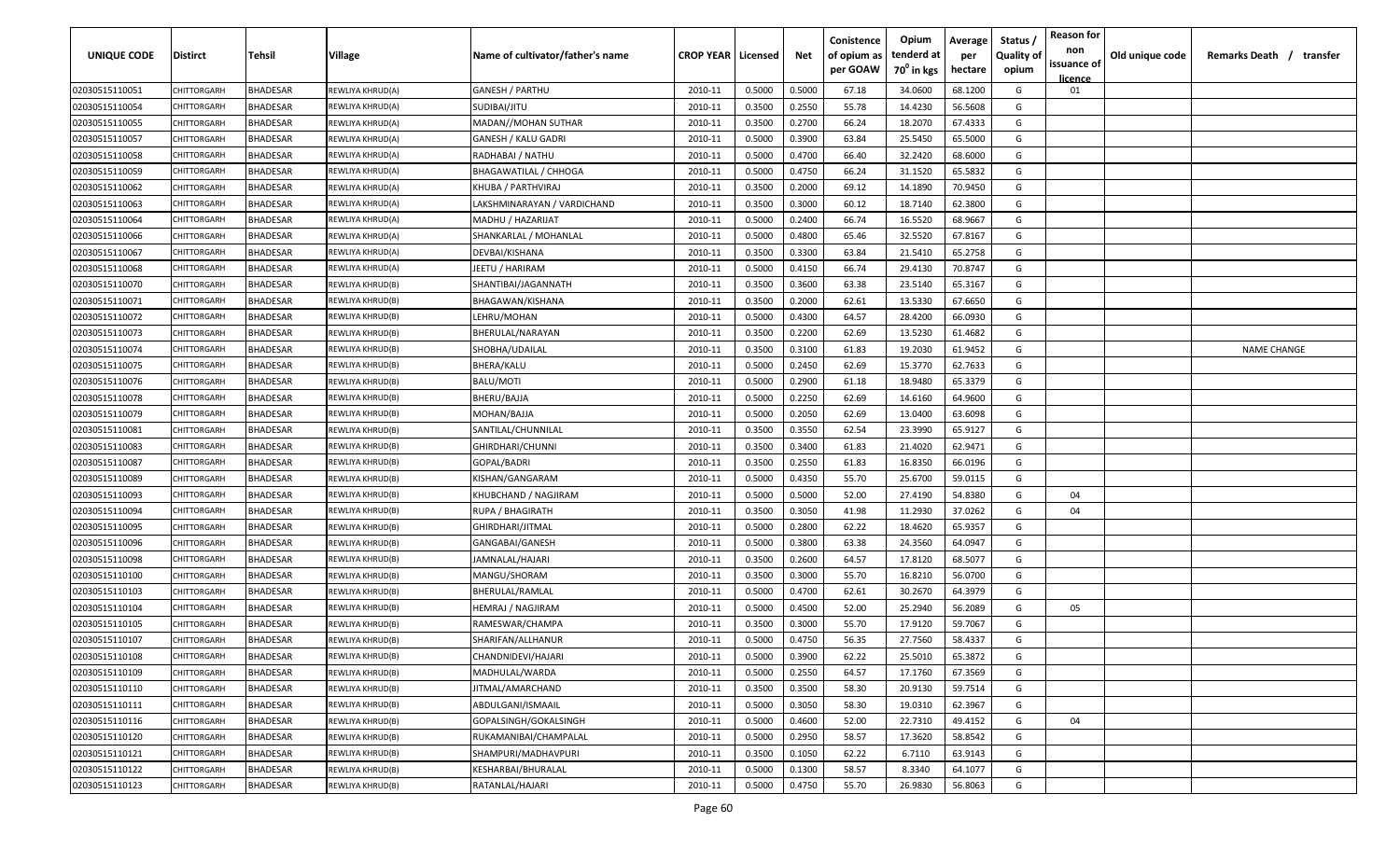| UNIQUE CODE    | <b>Distirct</b>   | Tehsil          | <b>Village</b>   | Name of cultivator/father's name | <b>CROP YEAR   Licensed</b> |        | Net    | Conistence<br>of opium as<br>per GOAW | Opium<br>tenderd at<br>70 <sup>0</sup> in kgs | Average<br>per<br>hectare | Status /<br><b>Quality of</b><br>opium | <b>Reason for</b><br>non<br>issuance of<br><u>licence</u> | Old unique code | Remarks Death /<br>transfer |
|----------------|-------------------|-----------------|------------------|----------------------------------|-----------------------------|--------|--------|---------------------------------------|-----------------------------------------------|---------------------------|----------------------------------------|-----------------------------------------------------------|-----------------|-----------------------------|
| 02030515110126 | CHITTORGARH       | <b>BHADESAR</b> | REWLIYA KHRUD(B) | MOHANLAL/JITU                    | 2010-11                     | 0.3500 | 0.1500 | 52.00                                 | 8.3200                                        | 55.4667                   | G                                      | 04                                                        |                 |                             |
| 02030515110128 | CHITTORGARH       | <b>BHADESAR</b> | REWLIYA KHRUD(B) | PANNALAL/HIRA                    | 2010-11                     | 0.5000 | 0.4300 | 62.69                                 | 27.6820                                       | 64.3767                   | G                                      |                                                           |                 |                             |
| 02030515110129 | CHITTORGARH       | <b>BHADESAR</b> | REWLIYA KHRUD(B) | KALU/HIRA                        | 2010-11                     | 0.3500 | 0.3550 | 62.54                                 | 23.1040                                       | 65.0817                   | G                                      |                                                           |                 |                             |
| 02030515110130 | CHITTORGARH       | <b>BHADESAR</b> | REWLIYA KHRUD(B) | SAGARBAI/KESHARSINGH             | 2010-11                     | 0.3500 | 0.3400 | 62.61                                 | 22.8440                                       | 67.1882                   | G                                      |                                                           |                 |                             |
| 02030515110131 | CHITTORGARH       | <b>BHADESAR</b> | REWLIYA KHRUD(B) | MANGIBAI/JITMAL                  | 2010-11                     | 0.3500 | 0.3600 | 62.61                                 | 22.9060                                       | 63.6278                   | G                                      |                                                           |                 |                             |
| 02030515110133 | CHITTORGARH       | <b>BHADESAR</b> | REWLIYA KHRUD(B) | MADANLAL/CHHOGALAL               | 2010-11                     | 0.3500 | 0.2750 | 62.61                                 | 18.2730                                       | 66.4473                   | G                                      |                                                           |                 |                             |
| 02030515110136 | CHITTORGARH       | <b>BHADESAR</b> | REWLIYA KHRUD(B) | RAMIBAI / RAMA                   | 2010-11                     | 0.3500 | 0.3200 | 62.22                                 | 20.9680                                       | 65.5250                   | G                                      |                                                           |                 |                             |
| 02030515110138 | CHITTORGARI       | BHADESAR        | REWLIYA KHRUD(B) | NARAYAN/HARIKISHAN               | 2010-11                     | 0.5000 | 0.4700 | 58.30                                 | 28.4170                                       | 60.4617                   | G                                      |                                                           |                 |                             |
| 02030515110139 | CHITTORGARH       | <b>BHADESAR</b> | REWLIYA KHRUD(B) | GEHRU/NATHU                      | 2010-11                     | 0.5000 |        |                                       |                                               |                           | -F                                     |                                                           |                 |                             |
| 02030515110140 | CHITTORGARH       | BHADESAR        | REWLIYA KHRUD(B) | MADANLAL/UDAIRAM                 | 2010-11                     | 0.5000 | 0.4800 | 58.57                                 | 28.5650                                       | 59.5104                   | G                                      |                                                           |                 |                             |
| 02030515110141 | CHITTORGARH       | <b>BHADESAR</b> | REWLIYA KHRUD(B) | SHANTIDEVI / VARDICHAND          | 2010-11                     | 0.3500 | 0.3350 | 61.18                                 | 21.2380                                       | 63.3970                   | G                                      |                                                           |                 |                             |
| 02030515110142 | CHITTORGARH       | BHADESAR        | REWLIYA KHRUD(B) | PARASBAI/MOHANLAL                | 2010-11                     | 0.5000 | 0.4050 | 63.38                                 | 26.3480                                       | 65.0568                   | G                                      |                                                           |                 |                             |
| 02030515110143 | <b>HITTORGARH</b> | <b>BHADESAR</b> | REWLIYA KHRUD(B) | CHHOGALAL/HARIKISHANA            | 2010-11                     | 0.3500 | 0.3000 | 63.38                                 | 20.3450                                       | 67.8167                   | G                                      |                                                           |                 |                             |
| 02030515110145 | CHITTORGARH       | <b>BHADESAR</b> | REWLIYA KHRUD(B) | MANGILAL/SHANKARLAL              | 2010-11                     | 0.5000 |        |                                       |                                               |                           | E                                      |                                                           |                 |                             |
| 02030515110146 | CHITTORGARH       | <b>BHADESAR</b> | REWLIYA KHRUD(B) | PANNALAL/DALCHAND                | 2010-11                     | 0.3500 | 0.3350 | 58.30                                 | 19.7390                                       | 58.9224                   | G                                      |                                                           |                 |                             |
| 02030515110147 | CHITTORGARH       | <b>BHADESAR</b> | REWLIYA KHRUD(B) | NARAYAN/RAMA                     | 2010-11                     | 0.5000 | 0.3150 | 62.18                                 | 22.6890                                       | 72.0286                   | G                                      |                                                           |                 |                             |
| 02030515110150 | CHITTORGARH       | <b>BHADESAR</b> | REWLIYA KHRUD(B) | BHAGAWAN/PRATAPJI                | 2010-11                     | 0.3500 | 0.3000 | 61.83                                 | 20.1040                                       | 67.0133                   | G                                      |                                                           |                 |                             |
| 02030515110151 | CHITTORGARH       | <b>BHADESAR</b> | REWLIYA KHRUD(B) | NATHULAL/BALU                    | 2010-11                     | 0.3500 | 0.3200 | 58.57                                 | 19.6960                                       | 61.5500                   | G                                      |                                                           |                 |                             |
| 02030515110152 | CHITTORGARH       | <b>BHADESAR</b> | REWLIYA KHRUD(B) | SHANKAR/CHHOGA                   | 2010-11                     | 0.5000 | 0.3450 | 61.83                                 | 21.9050                                       | 63.4928                   | G                                      |                                                           |                 |                             |
| 02030515110153 | CHITTORGARH       | <b>BHADESAR</b> | REWLIYA KHRUD(B) | GORDHAN/MANGILAL                 | 2010-11                     | 0.5000 | 0.3600 | 61.83                                 | 24.0610                                       | 66.8361                   | G                                      |                                                           |                 |                             |
| 02030515110154 | CHITTORGARH       | <b>BHADESAR</b> | REWLIYA KHRUD(B) | SOSER / GEHRU                    | 2010-11                     | 0.3500 | 0.3350 | 64.57                                 | 22.9780                                       | 68.5910                   | G                                      |                                                           |                 | <b>NAME CHANGE</b>          |
| 02030515110157 | CHITTORGARH       | <b>BHADESAR</b> | REWLIYA KHRUD(B) | ONKARLAL/HARIRAM                 | 2010-11                     | 0.3500 | 0.1550 | 58.57                                 | 9.7980                                        | 63.2129                   | G                                      |                                                           |                 |                             |
| 02030515110159 | CHITTORGARH       | <b>BHADESAR</b> | REWLIYA KHRUD(B) | MANGILAL/HEMA                    | 2010-11                     | 0.5000 | 0.4800 | 62.69                                 | 31.1750                                       | 64.9479                   | G                                      |                                                           |                 |                             |
| 02030515110160 | CHITTORGARH       | <b>BHADESAR</b> | REWLIYA KHRUD(B) | BANSHILAL/RAMNATH                | 2010-11                     | 0.3500 | 0.3300 | 61.83                                 | 20.9430                                       | 63.4636                   | G                                      |                                                           |                 |                             |
| 02030515110162 | CHITTORGARI       | BHADESAR        | REWLIYA KHRUD(B) | SHANKAR/NARAYAN                  | 2010-11                     | 0.3500 | 0.3500 | 63.38                                 | 22.2830                                       | 63.6657                   | G                                      |                                                           |                 |                             |
| 02030515110163 | CHITTORGARH       | BHADESAR        | REWLIYA KHRUD(B) | NATHULAL/NARAYAN                 | 2010-11                     | 0.3500 | 0.3550 | 61.18                                 | 22.8550                                       | 64.3803                   | G                                      |                                                           |                 |                             |
| 02030515110164 | CHITTORGARH       | <b>BHADESAR</b> | REWLIYA KHRUD(B) | JITMAL/RUPLAL                    | 2010-11                     | 0.5000 | 0.2750 | 58.57                                 | 16.0480                                       | 58.3564                   | G                                      |                                                           |                 |                             |
| 02030515110165 | CHITTORGARH       | BHADESAR        | REWLIYA KHRUD(B) | BHAGAWANLAL/RUPA                 | 2010-11                     | 0.3500 | 0.3250 | 55.70                                 | 18.0470                                       | 55.5292                   | G                                      | 04                                                        |                 |                             |
| 02030515110166 | CHITTORGARH       | <b>BHADESAR</b> | REWLIYA KHRUD(B) | LAKHAMICHAND/RUPLAL              | 2010-11                     | 0.3500 | 0.3400 | 62.61                                 | 21.2070                                       | 62.3735                   | G                                      |                                                           |                 |                             |
| 02030515110168 | CHITTORGARH       | <b>BHADESAR</b> | REWLIYA KHRUD(B) | UDAIRAM/NATHULAL                 | 2010-11                     | 0.3500 | 0.2000 | 62.22                                 | 13.2170                                       | 66.0850                   | G                                      |                                                           |                 |                             |
| 02030515110170 | CHITTORGARH       | <b>BHADESAR</b> | REWLIYA KHRUD(B) | BHANWARLAL/CHUNA                 | 2010-11                     | 0.3500 | 0.3350 | 69.32                                 | 24.5590                                       | 73.3104                   | G                                      |                                                           |                 |                             |
| 02030515110171 | CHITTORGARH       | <b>BHADESAR</b> | REWLIYA KHRUD(B) | RATANLAL/BHERA                   | 2010-11                     | 0.3500 | 0.2000 | 61.18                                 | 12.6990                                       | 63.4950                   | G                                      |                                                           |                 |                             |
| 02030515110172 | CHITTORGARH       | <b>BHADESAR</b> | REWLIYA KHRUD(B) | SURESH/NARAYAN                   | 2010-11                     | 0.3500 | 0.1200 | 58.57                                 | 7.0450                                        | 58.7083                   | G                                      |                                                           |                 |                             |
| 02030515110173 | CHITTORGARH       | <b>BHADESAR</b> | REWLIYA KHRUD(B) | BANSILAL/KESURAM                 | 2010-11                     | 0.5000 | 0.4700 | 62.22                                 | 32.0790                                       | 68.2532                   | G                                      |                                                           |                 |                             |
| 02030515110174 | CHITTORGARH       | <b>BHADESAR</b> | REWLIYA KHRUD(B) | PYARI/SUKHDEV                    | 2010-11                     | 0.3500 | 0.3450 | 58.30                                 | 21.2960                                       | 61.7275                   | G                                      |                                                           |                 |                             |
| 02030515110175 | CHITTORGARH       | <b>BHADESAR</b> | REWLIYA KHRUD(B) | LEHRUDAS/CHUNNIDAS               | 2010-11                     | 0.3500 | 0.3350 | 61.18                                 | 21.1950                                       | 63.2687                   | G                                      |                                                           |                 |                             |
| 02030515110177 | CHITTORGARH       | <b>BHADESAR</b> | REWLIYA KHRUD(B) | RAMIBAI/BHERU                    | 2010-11                     | 0.3500 | 0.3400 | 61.18                                 | 20.2590                                       | 59.5853                   | G                                      |                                                           |                 |                             |
| 02030515110178 | CHITTORGARH       | <b>BHADESAR</b> | REWLIYA KHRUD(B) | MADANLAL/HAJARI                  | 2010-11                     | 0.5000 |        |                                       |                                               |                           | F.                                     |                                                           |                 |                             |
| 02030515110179 | CHITTORGARH       | <b>BHADESAR</b> | REWLIYA KHRUD(B) | BHAGIRATH/HAJARI                 | 2010-11                     | 0.5000 | 0.3000 | 58.57                                 | 18.2990                                       | 60.9967                   | G                                      |                                                           |                 |                             |
| 02030515110180 | CHITTORGARH       | <b>BHADESAR</b> | REWLIYA KHRUD(B) | RATANDAS/NARAYANDAS              | 2010-11                     | 0.5000 | 0.3900 | 64.57                                 | 26.5200                                       | 68.0000                   | G                                      |                                                           |                 |                             |
| 02030515110181 | CHITTORGARH       | <b>BHADESAR</b> | REWLIYA KHRUD(B) | SHANKAR/GOKAL                    | 2010-11                     | 0.5000 | 0.3950 | 58.57                                 | 25.1010                                       | 63.5468                   | G                                      |                                                           |                 |                             |
| 02030515110185 | CHITTORGARH       | <b>BHADESAR</b> | REWLIYA KHRUD(B) | DHAPUBAI/NANDRAM                 | 2010-11                     | 0.3500 | 0.3350 | 61.18                                 | 22.7330                                       | 67.8597                   | G                                      |                                                           |                 |                             |
| 02030515110186 | CHITTORGARH       | <b>BHADESAR</b> | REWLIYA KHRUD(B) | MADANLAL/GOKAL                   | 2010-11                     | 0.3500 | 0.3400 | 55.70                                 | 2.8330                                        | 8.3324                    | G                                      | 04                                                        |                 |                             |
| 02030515110187 | CHITTORGARH       | <b>BHADESAR</b> | REWLIYA KHRUD(B) | HIRALAL/BADRILAL                 | 2010-11                     | 0.5000 | 0.2800 | 62.69                                 | 18.5200                                       | 66.1429                   | G                                      |                                                           |                 |                             |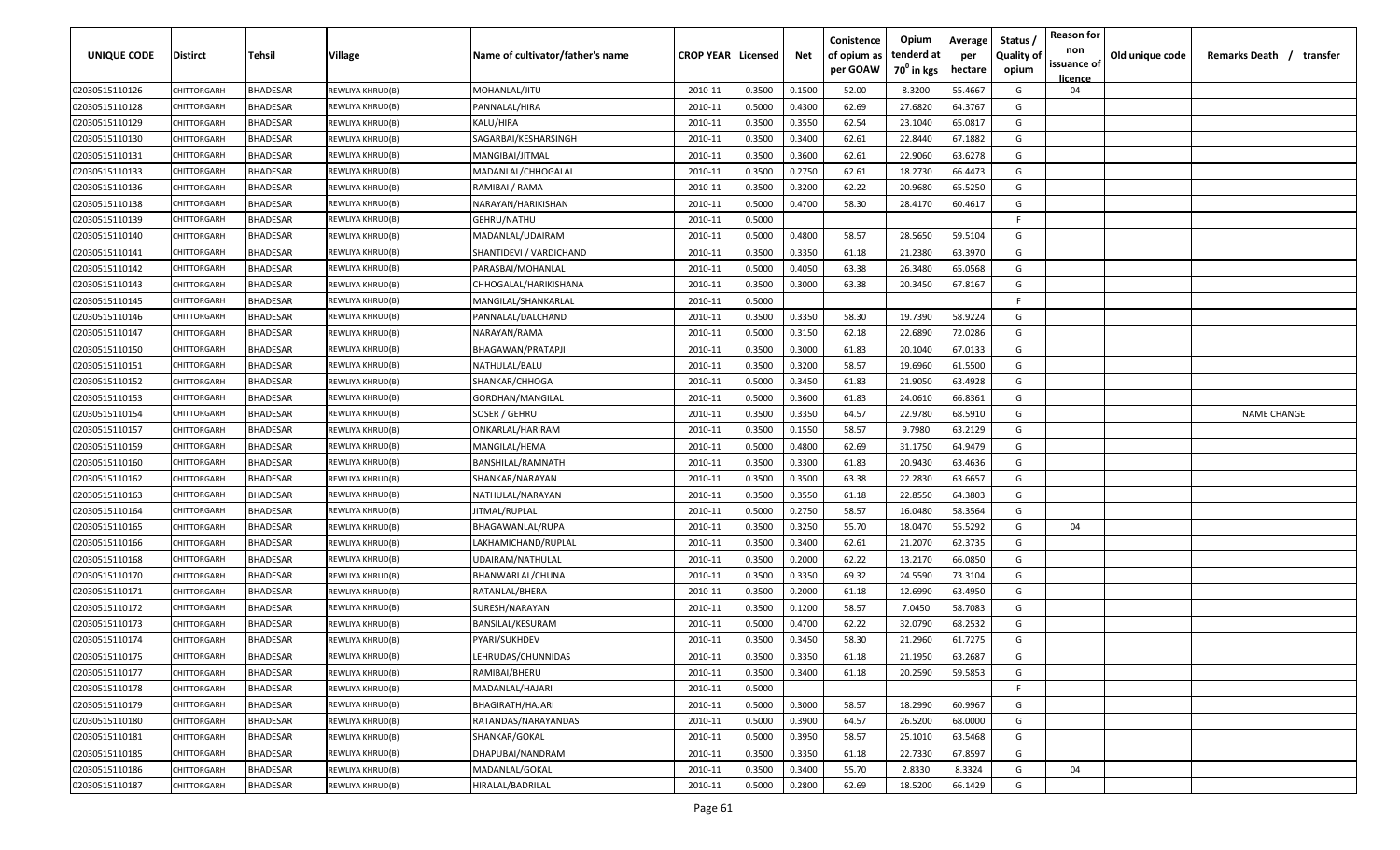| UNIQUE CODE    | <b>Distirct</b>   | Tehsil          | <b>Village</b>   | Name of cultivator/father's name | <b>CROP YEAR   Licensed</b> |        | Net    | Conistence<br>of opium as<br>per GOAW | Opium<br>tenderd at<br>70 <sup>0</sup> in kgs | Average<br>per<br>hectare | Status<br><b>Quality of</b><br>opium | <b>Reason for</b><br>non<br>issuance of<br><u>licence</u> | Old unique code | Remarks Death / transfer |
|----------------|-------------------|-----------------|------------------|----------------------------------|-----------------------------|--------|--------|---------------------------------------|-----------------------------------------------|---------------------------|--------------------------------------|-----------------------------------------------------------|-----------------|--------------------------|
| 02030515110188 | CHITTORGARH       | <b>BHADESAR</b> | REWLIYA KHRUD(B) | NAGJIRAM/BADRILAL                | 2010-11                     | 0.5000 | 0.1450 | 61.83                                 | 9.5920                                        | 66.1517                   | G                                    |                                                           |                 |                          |
| 02030515110189 | CHITTORGARH       | <b>BHADESAR</b> | REWLIYA KHRUD(B) | BADAMIBAI/BHERA                  | 2010-11                     | 0.3500 | 0.2900 | 55.70                                 | 16.2640                                       | 56.0828                   | G                                    |                                                           |                 |                          |
| 02030515110192 | CHITTORGARH       | <b>BHADESAR</b> | REWLIYA KHRUD(A) | MOHANLAL/JASHRAJ                 | 2010-11                     | 0.3500 | 0.2900 | 63.84                                 | 20.2650                                       | 69.8793                   | G                                    |                                                           |                 |                          |
| 02030515110193 | CHITTORGARH       | BHADESAR        | REWLIYA KHRUD(A) | CHAMPA/HEERALAL                  | 2010-11                     | 0.5000 | 0.4950 | 60.12                                 | 31.7950                                       | 64.2323                   | G                                    |                                                           |                 |                          |
| 02030515110194 | CHITTORGARH       | <b>BHADESAR</b> | REWLIYA KHRUD(A) | SANTOSIBAI / HAJARI              | 2010-11                     | 0.5000 | 0.4500 | 63.97                                 | 29.3620                                       | 65.2489                   | G                                    |                                                           | 02030515087077  | TRANSFER                 |
| 02030515111002 | CHITTORGARH       | <b>BHADESAR</b> | RUPAKHEDI        | KISHANLAL / HARLAL               | 2010-11                     | 0.5000 | 0.3150 | 53.87                                 | 17.5460                                       | 55.7016                   | G                                    | 04                                                        |                 |                          |
| 02030515111003 | CHITTORGARH       | <b>BHADESAR</b> | RUPAKHEDI        | JAMKUBAI / HARLAL                | 2010-11                     | 0.3500 | 0.3350 | 57.45                                 | 19.6400                                       | 58.6269                   | G                                    |                                                           |                 | <b>NAME CHANGE</b>       |
| 02030515111007 | CHITTORGARI       | BHADESAR        | RUPAKHEDI        | RAMLAL/SHANKER                   | 2010-11                     | 0.3500 | 0.3550 | 59.92                                 | 23.5490                                       | 66.3352                   | G                                    |                                                           |                 |                          |
| 02030515111008 | CHITTORGARH       | BHADESAR        | RUPAKHEDI        | DOLIBAI/MADHU                    | 2010-11                     | 0.3500 | 0.2050 | 62.51                                 | 14.6720                                       | 71.5707                   | G                                    |                                                           |                 |                          |
| 02030515111010 | CHITTORGARH       | BHADESAR        | RUPAKHEDI        | BHURIBAI/CHAMPALAL               | 2010-11                     | 0.3500 | 0.1700 | 62.51                                 | 11.6800                                       | 68.7059                   | G                                    |                                                           |                 |                          |
| 02030515111011 | CHITTORGARH       | BHADESAR        | RUPAKHEDI        | DEVILAL / DALICHAND              | 2010-11                     | 0.5000 | 0.5000 | 62.51                                 | 34.1750                                       | 68.3500                   | G                                    |                                                           |                 |                          |
| 02030515111016 | <b>HITTORGARH</b> | <b>BHADESAR</b> | RUPAKHEDI        | ONKAR / PARTHA                   | 2010-11                     | 0.3500 | 0.3400 | 62.51                                 | 23.4230                                       | 68.8912                   | G                                    |                                                           |                 |                          |
| 02030515111018 | <b>HITTORGARH</b> | BHADESAR        | RUPAKHEDI        | GOPIBAI/VARDA                    | 2010-11                     | 0.3500 | 0.2600 | 53.87                                 | 14.9980                                       | 57.6846                   | G                                    | 05                                                        |                 |                          |
| 02030515111020 | CHITTORGARH       | <b>BHADESAR</b> | RUPAKHEDI        | NARAYAN / DULICHAND              | 2010-11                     | 0.5000 | 0.5000 | 63.60                                 | 35.5800                                       | 71.1600                   | G                                    |                                                           |                 |                          |
| 02030515111021 | CHITTORGARH       | <b>BHADESAR</b> | RUPAKHEDI        | ONKARLAL / DULICHAND             | 2010-11                     | 0.3500 | 0.3450 | 59.92                                 | 23.2920                                       | 67.5130                   | G                                    |                                                           |                 |                          |
| 02030515111022 | CHITTORGARH       | BHADESAR        | RUPAKHEDI        | EETU / GOPAL JAT                 | 2010-11                     | 0.3500 | 0.3500 | 57.45                                 | 21.6180                                       | 61.7657                   | G                                    |                                                           |                 |                          |
| 02030515111023 | CHITTORGARH       | <b>BHADESAR</b> | RUPAKHEDI        | PAPULAL/TEKCHAND                 | 2010-11                     | 0.3500 | 0.3550 | 49.71                                 | 1.1150                                        | 3.1408                    | G                                    | 01                                                        |                 |                          |
| 02030515111026 | CHITTORGARH       | <b>BHADESAR</b> | RUPAKHEDI        | GOPI / CHOGABHEEL                | 2010-11                     | 0.3500 | 0.3350 | 60.02                                 | 2.8640                                        | 8.5493                    | G                                    | 04                                                        |                 |                          |
| 02030515111029 | CHITTORGARH       | <b>BHADESAR</b> | RUPAKHEDI        | LAKSHMAN / CHOGAJAT              | 2010-11                     | 0.3500 | 0.3550 | 62.51                                 | 23.8700                                       | 67.2394                   | G                                    |                                                           |                 |                          |
| 02030515111030 | CHITTORGARH       | BHADESAR        | <b>RUPAKHEDI</b> | <b>BHAGWAN / PARTHU</b>          | 2010-11                     | 0.5000 | 0.1100 | 67.37                                 | 8.6430                                        | 78.5727                   | G                                    |                                                           |                 |                          |
| 02030515111033 | CHITTORGARH       | <b>BHADESAR</b> | RUPAKHEDI        | MATHURALAL / KISHANLAL           | 2010-11                     | 0.3500 | 0.3150 | 56.84                                 | 19.1230                                       | 60.7079                   | G                                    |                                                           |                 |                          |
| 02030515111038 | CHITTORGARH       | <b>BHADESAR</b> | RUPAKHEDI        | CHOGA / GANGA                    | 2010-11                     | 0.3500 | 0.3500 | 62.51                                 | 23.8070                                       | 68.0200                   | G                                    |                                                           |                 |                          |
| 02030515111039 | CHITTORGARH       | <b>BHADESAR</b> | RUPAKHEDI        | ONKAR / NATHU                    | 2010-11                     | 0.3500 | 0.3400 | 60.02                                 | 21.4100                                       | 62.9706                   | G                                    |                                                           |                 |                          |
| 02030515111043 | CHITTORGARH       | BHADESAR        | <b>RUPAKHEDI</b> | JAMKUBAI / NATHU                 | 2010-11                     | 0.3500 | 0.3550 | 62.51                                 | 24.5750                                       | 69.2254                   | G                                    |                                                           |                 |                          |
| 02030515111044 | CHITTORGARI       | <b>BHADESAR</b> | <b>RUPAKHEDI</b> | CHANDIBAI / UDA                  | 2010-11                     | 0.3500 | 0.3350 | 53.87                                 | 2.3470                                        | 7.0060                    | G                                    | 04                                                        |                 |                          |
| 02030515111047 | CHITTORGARH       | BHADESAR        | <b>RUPAKHEDI</b> | DHANRAJ / SHOLA                  | 2010-11                     | 0.5000 | 0.4650 | 59.92                                 | 27.1180                                       | 58.3183                   | G                                    |                                                           |                 |                          |
| 02030515111050 | CHITTORGARH       | BHADESAR        | <b>RUPAKHEDI</b> | BALURAM / CHAMPA                 | 2010-11                     | 0.3500 | 0.3400 | 56.84                                 | 19.3660                                       | 56.9588                   | G                                    |                                                           |                 |                          |
| 02030515111052 | CHITTORGARH       | BHADESAR        | RUPAKHEDI        | RAMESHVAR / CHAMPA               | 2010-11                     | 0.3500 | 0.2850 | 53.87                                 | 16.7380                                       | 58.7298                   | G                                    | 05                                                        |                 |                          |
| 02030515111053 | <b>HITTORGARH</b> | <b>BHADESAR</b> | RUPAKHEDI        | BHERU / ONKAR                    | 2010-11                     | 0.3500 | 0.3350 | 59.92                                 | 21.8200                                       | 65.1343                   | G                                    |                                                           |                 |                          |
| 02030515111058 | <b>HITTORGARH</b> | BHADESAR        | RUPAKHEDI        | SHOBHALAL / NANURAM,             | 2010-11                     | 0.5000 | 0.4850 | 56.84                                 | 29.8330                                       | 61.5113                   | G                                    |                                                           |                 |                          |
| 02030515111059 | CHITTORGARH       | BHADESAR        | RUPAKHEDI        | RAMESHVAR / KALU                 | 2010-11                     | 0.3500 | 0.1250 | 56.84                                 | 7.8110                                        | 62.4880                   | G                                    |                                                           |                 |                          |
| 02030515111070 | CHITTORGARH       | <b>BHADESAR</b> | <b>RUPAKHEDI</b> | BHERULAL / NATHU                 | 2010-11                     | 0.5000 | 0.4900 | 59.92                                 | 30.9440                                       | 63.1510                   | G                                    |                                                           |                 | <b>NAME CHANGE</b>       |
| 02030515111071 | CHITTORGARH       | <b>BHADESAR</b> | <b>RUPAKHEDI</b> | MOHAN/PYARA                      | 2010-11                     | 0.3500 | 0.3550 | 60.02                                 | 22.4350                                       | 63.1972                   | G                                    |                                                           |                 |                          |
| 02030515111072 | CHITTORGARH       | BHADESAR        | <b>RUPAKHEDI</b> | BHOPALSING/GAMERSING             | 2010-11                     | 0.5000 |        |                                       |                                               |                           | N                                    |                                                           |                 |                          |
| 02030515111074 | CHITTORGARH       | BHADESAR        | <b>RUPAKHEDI</b> | KESHARBAI/ONKAR                  | 2010-11                     | 0.3500 | 0.3550 | 53.87                                 | 20.8400                                       | 58.7042                   | G                                    | 05                                                        |                 |                          |
| 02030515111075 | CHITTORGARH       | <b>BHADESAR</b> | RUPAKHEDI        | RAMCHANDR/BHUWAN                 | 2010-11                     | 0.3500 | 0.3550 | 67.37                                 | 26.6110                                       | 74.9606                   |                                      | 02                                                        |                 |                          |
| 02030515111076 | CHITTORGARH       | <b>BHADESAR</b> | RUPAKHEDI        | MAGNIBAI/HANSRAJ                 | 2010-11                     | 0.3500 | 0.3500 | 60.02                                 | 21.4530                                       | 61.2943                   | G                                    |                                                           |                 |                          |
| 02030515112001 | CHITTORGARH       | <b>BHADESAR</b> | SAGWADIYA        | IMAMBAKSH / RAHIMBAKSH           | 2010-11                     | 0.5000 | 0.1900 | 62.54                                 | 12.6510                                       | 66.5842                   | G                                    |                                                           |                 |                          |
| 02030515112009 | CHITTORGARH       | <b>BHADESAR</b> | SAGWADIYA        | GAFUR MO. / JIVAN KHAN           | 2010-11                     | 0.5000 | 0.1700 | 62.54                                 | 10.2830                                       | 60.4882                   | G                                    |                                                           |                 |                          |
| 02030515112011 | CHITTORGARH       | BHADESAR        | SAGWADIYA        | IMAMBAKSH / JAMALUDDIN           | 2010-11                     | 0.5000 | 0.3450 | 62.61                                 | 22.2090                                       | 64.3739                   | G                                    |                                                           |                 |                          |
| 02030515112015 | CHITTORGARH       | <b>BHADESAR</b> | SAGWADIYA        | RAHMATBAI/HASANKHAN              | 2010-11                     | 0.3500 | 0.1500 | 62.54                                 | 9.4440                                        | 62.9600                   | G                                    |                                                           |                 |                          |
| 02030515112016 | CHITTORGARH       | <b>BHADESAR</b> | SAGWADIYA        | AZAD HUSSAIN / IMAMBUX BAKSH     | 2010-11                     | 0.5000 | 0.1500 | 62.54                                 | 9.3540                                        | 62.3600                   | G                                    |                                                           |                 |                          |
| 02030515112017 | CHITTORGARH       | BHADESAR        | SAGWADIYA        | AZIZ MO. / ALLAH BAKSH           | 2010-11                     | 0.3500 | 0.3550 | 62.54                                 | 21.8980                                       | 61.6845                   | G                                    |                                                           |                 |                          |
| 02030515112023 | CHITTORGARH       | BHADESAR        | SAGWADIYA        | AMARCHAND / KISHNA KACHI         | 2010-11                     | 0.3500 | 0.3450 | 62.54                                 | 22.4250                                       | 65.0000                   | G                                    |                                                           |                 |                          |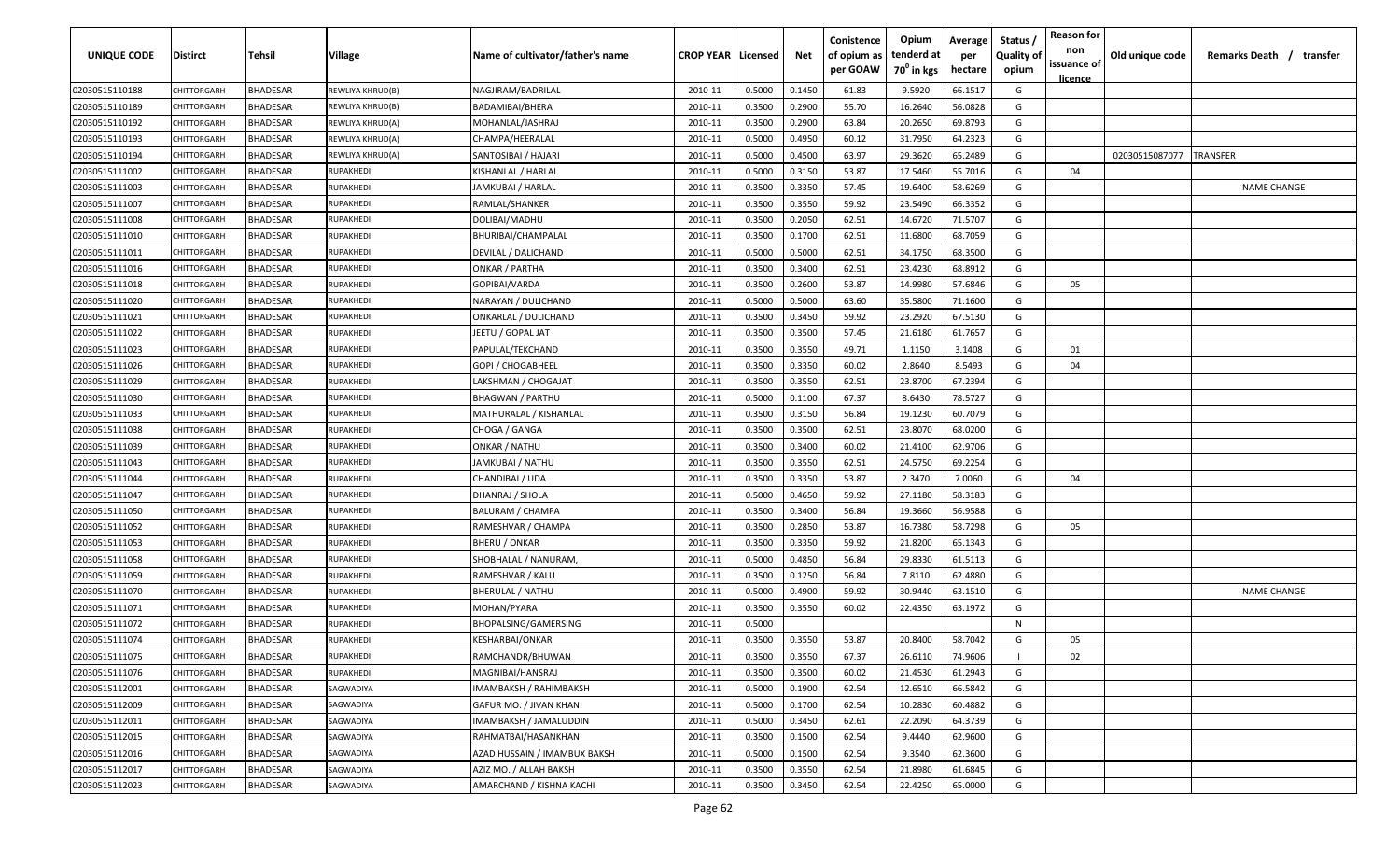| <b>UNIQUE CODE</b> | Distirct           | Tehsil          | Village    | Name of cultivator/father's name | <b>CROP YEAR Licensed</b> |        | Net    | Conistence<br>of opium as<br>per GOAW | Opium<br>tenderd at<br>$70^0$ in kgs | Average<br>per<br>hectare | Status /<br><b>Quality of</b><br>opium | <b>Reason for</b><br>non<br>issuance of<br><u>licence</u> | Old unique code | Remarks Death / transfer         |
|--------------------|--------------------|-----------------|------------|----------------------------------|---------------------------|--------|--------|---------------------------------------|--------------------------------------|---------------------------|----------------------------------------|-----------------------------------------------------------|-----------------|----------------------------------|
| 02030515112025     | CHITTORGARH        | <b>BHADESAR</b> | SAGWADIYA  | RUPNATH / NANURAM                | 2010-11                   | 0.3500 | 0.3200 | 58.30                                 | 18.6640                              | 58.3250                   | G                                      |                                                           |                 |                                  |
| 02030515112028     | CHITTORGARH        | BHADESAR        | SAGWADIYA  | MIYACHAND / BHIMA                | 2010-11                   | 0.3500 | 0.3150 | 58.30                                 | 21.1880                              | 67.2635                   | G                                      |                                                           |                 | TRANSFER/ KANTHARIYA A           |
| 02030515112033     | <b>CHITTORGARH</b> | BHADESAR        | SAGWADIYA  | MAKBUL AHMED / HASAN KHAN        | 2010-11                   | 0.3500 | 0.3550 | 58.30                                 | 21.4630                              | 60.4592                   | G                                      |                                                           |                 |                                  |
| 02030515112037     | CHITTORGARH        | <b>BHADESAR</b> | SAGWADIYA  | IQBAL / JIVANKHAN                | 2010-11                   | 0.5000 | 0.2500 | 58.30                                 | 14.5500                              | 58.2000                   | G                                      |                                                           |                 |                                  |
| 02030515112039     | <b>CHITTORGARH</b> | BHADESAR        | SAGWADIYA  | JAKIR HUSSAIN / CHAND MO.        | 2010-11                   | 0.3500 | 0.1950 | 64.57                                 | 14.1960                              | 72.8000                   | G                                      |                                                           |                 |                                  |
| 02030515112040     | CHITTORGARH        | <b>BHADESAR</b> | SAGWADIYA  | PRATHVIRAJ / KISHNA              | 2010-11                   | 0.5000 | 0.3850 | 56.35                                 | 22.0730                              | 57.3325                   | G                                      |                                                           |                 |                                  |
| 02030515113003     | <b>CHITTORGARH</b> | <b>BHADESAR</b> | SARLAI     | NANURAM / KESHURAM               | 2010-11                   | 0.3500 | 0.3450 | 56.60                                 | 20.6670                              | 59.9043                   | G                                      |                                                           |                 |                                  |
| 02030515113008     | CHITTORGARH        | BHADESAR        | SARLAI     | DHAPUBAI/MOTILAL                 | 2010-11                   | 0.3500 | 0.1700 | 49.18                                 | 8.6700                               | 51.0000                   | G                                      | 04                                                        |                 |                                  |
| 02030515113010     | CHITTORGARH        | BHADESAR        | SARLAI     | NANURAM / RAMSHUKH               | 2010-11                   | 0.5000 | 0.2950 | 54.32                                 | 16.4430                              | 55.7390                   | G                                      | 04                                                        |                 |                                  |
| 02030515113018     | CHITTORGARH        | BHADESAR        | SARLAI     | MANGILAL / KESHURAM              | 2010-11                   | 0.5000 | 0.5000 | 54.32                                 | 28.2230                              | 56.4460                   | G                                      | 05                                                        |                 |                                  |
| 02030515113020     | CHITTORGARH        | <b>BHADESAR</b> | SARLAI     | MOHANLAL / RAMCHANDRA            | 2010-11                   | 0.3500 | 0.3500 | 55.57                                 | 19.2830                              | 55.0943                   | G                                      | 04                                                        |                 |                                  |
| 02030515113027     | CHITTORGARH        | BHADESAR        | SARLAI     | NARAYANLAL/BHAGIRATH             | 2010-11                   | 0.3500 | 0.3500 | 56.53                                 | 20.1650                              | 57.6143                   | G                                      |                                                           |                 |                                  |
| 02030515113030     | CHITTORGARH        | BHADESAR        | SARLAI     | SHANKARLAL/CHHOGALAL             | 2010-11                   | 0.5000 | 0.4900 | 56.53                                 | 28.3300                              | 57.8163                   | G                                      |                                                           |                 |                                  |
| 02030515113035     | CHITTORGARH        | <b>BHADESAR</b> | SARLAI     | RAMCHANDRA/BHAGIRATH             | 2010-11                   | 0.3500 | 0.2750 | 56.53                                 | 15.9250                              | 57.9091                   | G                                      |                                                           |                 |                                  |
| 02030515113041     | CHITTORGARH        | <b>BHADESAR</b> | SARLAI     | DHAPUBAI / SAVARAM               | 2010-11                   | 0.5000 | 0.4900 | 49.18                                 | 25.9110                              | 52.8796                   | G                                      | 04                                                        |                 |                                  |
| 02030515113042     | CHITTORGARH        | <b>BHADESAR</b> | SARLAI     | GOPILAL / LALA                   | 2010-11                   | 0.3500 | 0.3400 | 56.53                                 | 20.7870                              | 61.1382                   | G                                      |                                                           | 02030515101001  | TRANSFER                         |
| 02030515114001     | CHITTORGARH        | <b>BHADESAR</b> | SEGWA      | DHANRAJ / SHANKAR                | 2010-11                   | 0.3500 | 0.3350 | 56.80                                 | 19.6530                              | 58.6657                   | G                                      |                                                           |                 | TRANSFER/ BANSEN A               |
| 02030515114003     | CHITTORGARH        | <b>BHADESAR</b> | SEGWA      | KISHOR / GANESH JAT              | 2010-11                   | 0.5000 | 0.4800 | 54.56                                 | 29.9920                              | 62.4833                   | G                                      | 05                                                        |                 |                                  |
| 02030515114007     | CHITTORGARH        | BHADESAR        | SEGWA      | PRATAPI/HAZARI                   | 2010-11                   | 0.3500 |        |                                       |                                      |                           | F.                                     |                                                           |                 | TRANSFER/ DHANET TRANSFER/KARIYA |
| 02030515114011     | CHITTORGARH        | <b>BHADESAR</b> | SEGWA      | GOPIBAI/HIRA                     | 2010-11                   | 0.3500 | 0.2050 | 48.72                                 | 11.1780                              | 54.5268                   | G                                      | 04                                                        |                 |                                  |
| 02030515114025     | CHITTORGARH        | BHADESAR        | SEGWA      | KAMRUDDIN / KASMUDDIN            | 2010-11                   | 0.3500 | 0.3500 | 54.56                                 | 19.0730                              | 54.4943                   | G                                      | 04                                                        |                 |                                  |
| 02030515114027     | CHITTORGARH        | BHADESAR        | SEGWA      | UDAYRAM / DHANNA                 | 2010-11                   | 0.5000 |        |                                       |                                      |                           | -F.                                    |                                                           | 02030515072015  | <b>TRANSFER/ BHADSODA</b>        |
| 02030515118004     | CHITTORGARH        | <b>BHADESAR</b> | SOHANKHEDA | HIRA / PARSA                     | 2010-11                   | 0.5000 | 0.2350 | 56.14                                 | 15.2780                              | 65.0128                   | G                                      |                                                           |                 |                                  |
| 02030515118010     | CHITTORGARH        | <b>BHADESAR</b> | SOHANKHEDA | NARAYAN / BHERA                  | 2010-11                   | 0.5000 |        |                                       |                                      |                           | -F                                     |                                                           |                 |                                  |
| 02030515118012     | CHITTORGARH        | BHADESAR        | SOHANKHEDA | RAMA / KALU                      | 2010-11                   | 0.3500 | 0.1150 | 66.95                                 | 8.7230                               | 75.8522                   | G                                      |                                                           |                 |                                  |
| 02030515118016     | <b>CHITTORGARI</b> | BHADESAR        | SOHANKHEDA | GANGARAM / GOPU                  | 2010-11                   | 0.5000 | 0.4850 | 67.81                                 | 33.0910                              | 68.2289                   | G                                      |                                                           |                 |                                  |
| 02030515118017     | CHITTORGARH        | BHADESAR        | SOHANKHEDA | GANGARAM / KISHANA               | 2010-11                   | 0.3500 | 0.3600 | 58.92                                 | 22.0360                              | 61.2111                   | G                                      |                                                           |                 |                                  |
| 02030515118033     | CHITTORGARH        | BHADESAR        | SOHANKHEDA | KAJOD/DEVA                       | 2010-11                   | 0.5000 |        |                                       |                                      |                           | -F.                                    |                                                           |                 |                                  |
| 02030515118047     | CHITTORGARH        | BHADESAR        | SOHANKHEDA | UDA/BHAGU CHAMAR                 | 2010-11                   | 0.5000 |        |                                       |                                      |                           | F.                                     |                                                           |                 |                                  |
| 02030515118054     | CHITTORGARH        | BHADESAR        | SOHANKHEDA | BHERA/HOLA GADARI                | 2010-11                   | 0.5000 |        |                                       |                                      |                           | -F.                                    |                                                           |                 |                                  |
| 02030515118055     | CHITTORGARH        | BHADESAR        | SOHANKHEDA | ONKAR/KALU                       | 2010-11                   | 0.3500 | 0.3350 | 58.92                                 | 22.6590                              | 67.6388                   | G                                      |                                                           |                 |                                  |
| 02030515118057     | CHITTORGARH        | BHADESAR        | SOHANKHEDA | GOKAL/SHANKAR                    | 2010-11                   | 0.3500 | 0.1900 | 62.29                                 | 13.4100                              | 70.5789                   | G                                      |                                                           |                 |                                  |
| 02030515118062     | CHITTORGARH        | BHADESAR        | SOHANKHEDA | CHATARBHUJ/BHERA GADARI          | 2010-11                   | 0.5000 | 0.4600 | 61.39                                 | 32.2300                              | 70.0652                   | G                                      |                                                           |                 |                                  |
| 02030515118077     | CHITTORGARH        | <b>BHADESAR</b> | SOHANKHEDA | KISHANA / DIPCHAND               | 2010-11                   | 0.3500 | 0.3550 | 61.39                                 | 23.1440                              | 65.1944                   | G                                      |                                                           | 02030515019014  | TRANSFER                         |
| 02030515119004     | CHITTORGARH        | <b>BHADESAR</b> | SOMAWAS    | <b>BHERA / KHUMAN</b>            | 2010-11                   | 0.3500 | 0.3300 | 50.58                                 | 19.0470                              | 57.7182                   | G                                      | 05                                                        |                 |                                  |
| 02030515119010     | CHITTORGARH        | <b>BHADESAR</b> | SOMAWAS    | MANKUNWAR / RATANSINGH           | 2010-11                   | 0.5000 | 0.3900 | 59.46                                 | 25.2110                              | 64.6436                   | G                                      |                                                           |                 |                                  |
| 02030515119013     | CHITTORGARH        | <b>BHADESAR</b> | SOMAWAS    | KISHOR/RODA                      | 2010-11                   | 0.3500 | 0.3450 | 56.69                                 | 22.5060                              | 65.2348                   | G                                      |                                                           |                 |                                  |
| 02030515119033     | CHITTORGARH        | BHADESAR        | SOMAWAS    | HARIRAM / KISHANA                | 2010-11                   | 0.3500 | 0.3500 | 56.69                                 | 3.2070                               | 9.1629                    | G                                      | 04                                                        |                 |                                  |
| 02030515119045     | CHITTORGARH        | <b>BHADESAR</b> | SOMAWAS    | <b>DEVILAL / RAMAJI</b>          | 2010-11                   | 0.5000 | 0.4250 | 61.96                                 | 27.3510                              | 64.3553                   | G                                      |                                                           |                 |                                  |
| 02030515119049     | CHITTORGARH        | <b>BHADESAR</b> | SOMAWAS    | GASHI / CHATRA                   | 2010-11                   | 0.5000 | 0.4850 | 54.19                                 | 30.9970                              | 63.9113                   | G                                      | 05                                                        |                 |                                  |
| 02030515119060     | CHITTORGARH        | <b>BHADESAR</b> | SOMAWAS    | DHANNA / ONKAR                   | 2010-11                   | 0.5000 | 0.3250 | 59.04                                 | 22.3340                              | 68.7200                   | G                                      |                                                           |                 |                                  |
| 02030515119066     | CHITTORGARH        | <b>BHADESAR</b> | SOMAWAS    | KHUMAN / BHAGCHAND               | 2010-11                   | 0.3500 | 0.3450 | 59.69                                 | 22.6760                              | 65.7275                   | G                                      |                                                           |                 |                                  |
| 02030515119068     | CHITTORGARH        | <b>BHADESAR</b> | SOMAWAS    | <b>BHAVARU / HIRA</b>            | 2010-11                   | 0.3500 | 0.3350 | 56.69                                 | 20.8050                              | 62.1045                   | G                                      |                                                           |                 |                                  |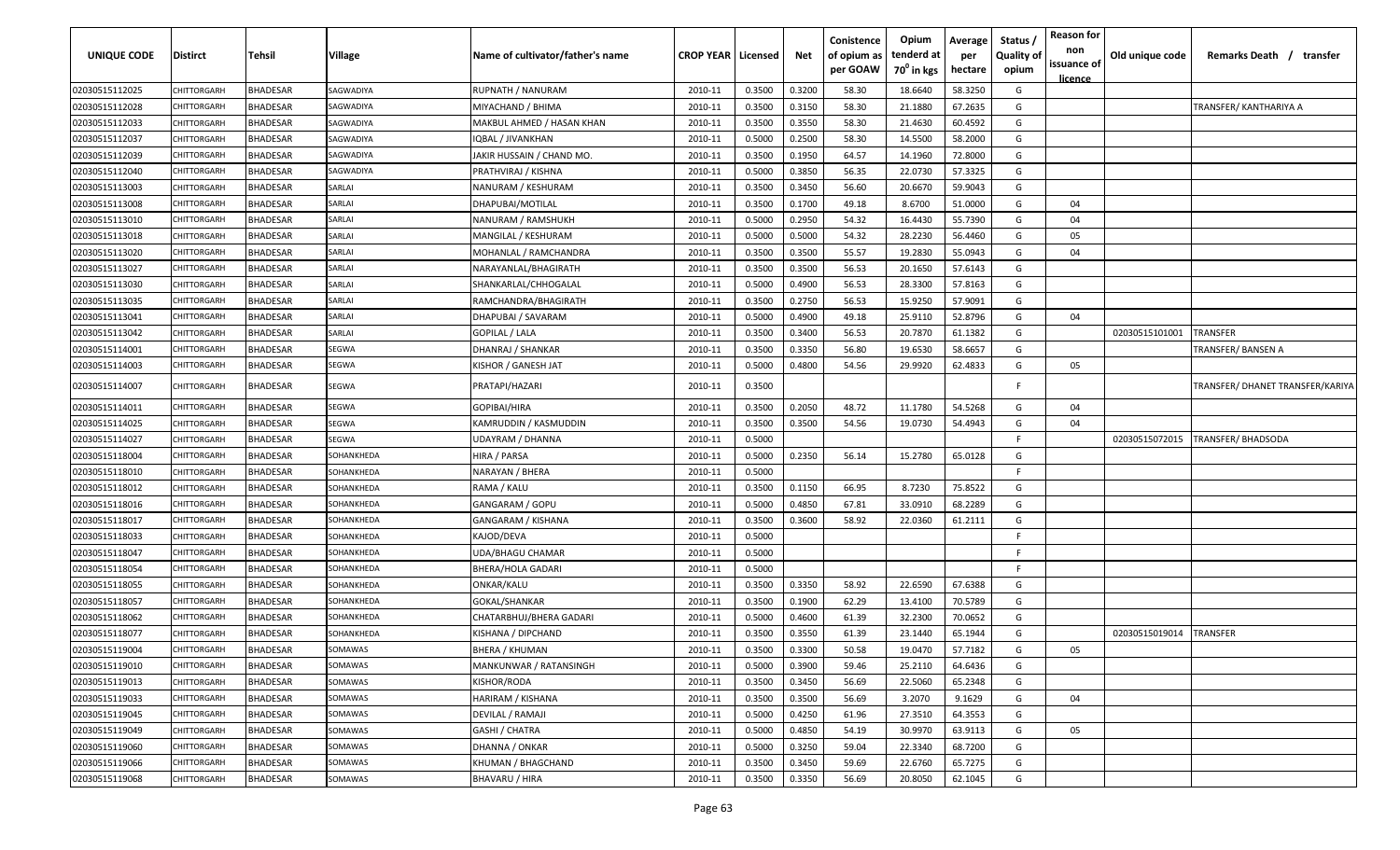| UNIQUE CODE    | <b>Distirct</b> | Tehsil          | <b>Village</b> | Name of cultivator/father's name | <b>CROP YEAR   Licensed</b> |        | Net    | Conistence<br>of opium as<br>per GOAW | Opium<br>tenderd at<br>70 <sup>0</sup> in kgs | Average<br>per<br>hectare | Status /<br><b>Quality of</b><br>opium | <b>Reason for</b><br>non<br>issuance of<br><u>licence</u> | Old unique code | Remarks Death /<br>transfer |
|----------------|-----------------|-----------------|----------------|----------------------------------|-----------------------------|--------|--------|---------------------------------------|-----------------------------------------------|---------------------------|----------------------------------------|-----------------------------------------------------------|-----------------|-----------------------------|
| 02030515119081 | CHITTORGARH     | <b>BHADESAR</b> | SOMAWAS        | SWA / RUPPA                      | 2010-11                     | 0.5000 | 0.4650 | 59.46                                 | 31.3350                                       | 67.3871                   | G                                      |                                                           |                 |                             |
| 02030515119083 | CHITTORGARH     | <b>BHADESAR</b> | SOMAWAS        | PYARIBAI/NARIYA                  | 2010-11                     | 0.3500 | 0.3600 | 54.15                                 | 22.0010                                       | 61.1139                   | G                                      | 05                                                        |                 |                             |
| 02030515119084 | CHITTORGARH     | <b>BHADESAR</b> | SOMAWAS        | RAMIBAI / SEVA                   | 2010-11                     | 0.3500 | 0.1900 | 56.69                                 | 11.6050                                       | 61.0789                   | G                                      |                                                           | 02030515128002  | TRANSFER                    |
| 02030515119085 | CHITTORGARH     | <b>BHADESAR</b> | SOMAWAS        | BARDA / LAKHMA                   | 2010-11                     | 0.5000 | 0.3500 | 54.19                                 | 19.7790                                       | 56.5114                   | G                                      | 05                                                        | 02030515128005  | TRANSFER                    |
| 02030515120003 | CHITTORGARH     | <b>BHADESAR</b> | SONIYANA (A)   | PREMKUNWAR / HIMMATSINGH         | 2010-11                     | 0.5000 | 0.4700 | 56.84                                 | 27.1050                                       | 57.6702                   | G                                      |                                                           |                 |                             |
| 02030515120004 | CHITTORGARH     | <b>BHADESAR</b> | SONIYANA (A)   | NANAIBAI / MOTI                  | 2010-11                     | 0.5000 | 0.4250 | 58.95                                 | 27.1840                                       | 63.9624                   | G                                      |                                                           |                 |                             |
| 02030515120011 | CHITTORGARH     | <b>BHADESAR</b> | SONIYANA (A)   | LAKHMA / LALU                    | 2010-11                     | 0.5000 | 0.3150 | 63.63                                 | 21.8980                                       | 69.5175                   | G                                      |                                                           |                 |                             |
| 02030515120014 | CHITTORGARH     | <b>BHADESAR</b> | SONIYANA (A)   | RATANLAL / EAKLING               | 2010-11                     | 0.3500 | 0.2200 | 56.84                                 | 13.1300                                       | 59.6818                   | G                                      |                                                           |                 |                             |
| 02030515120016 | CHITTORGARH     | <b>BHADESAR</b> | SONIYANA (A)   | <b>BHAGWAN / DEVA</b>            | 2010-11                     | 0.5000 | 0.3950 | 54.22                                 | 6.2120                                        | 15.7266                   | G                                      | 04                                                        |                 |                             |
| 02030515120019 | CHITTORGARH     | <b>BHADESAR</b> | SONIYANA (A)   | HANSA / KLAU                     | 2010-11                     | 0.5000 | 0.2000 | 62.34                                 | 13.2780                                       | 66.3900                   | G                                      |                                                           |                 |                             |
| 02030515120023 | CHITTORGARH     | <b>BHADESAR</b> | SONIYANA (A)   | BHAGWATHSINGH / JAGNNATHSINGH    | 2010-11                     | 0.3500 | 0.1300 | 58.95                                 | 8.2280                                        | 63.2923                   | G                                      |                                                           |                 |                             |
| 02030515120024 | CHITTORGARH     | <b>BHADESAR</b> | SONIYANA (A)   | PYARCHAND / GHISA                | 2010-11                     | 0.3500 | 0.2150 | 54.22                                 | 11.7190                                       | 54.5070                   | G                                      | 04                                                        |                 |                             |
| 02030515120025 | CHITTORGARH     | <b>BHADESAR</b> | SONIYANA (A)   | BHWARIBAI / CHOGA                | 2010-11                     | 0.3500 | 0.3350 | 62.34                                 | 21.6850                                       | 64.7313                   | G                                      |                                                           |                 |                             |
| 02030515120035 | CHITTORGARH     | <b>BHADESAR</b> | SONIYANA (A)   | KESAR / GEHRU                    | 2010-11                     | 0.3500 | 0.3550 | 63.63                                 | 24.4980                                       | 69.0085                   | G                                      |                                                           |                 | <b>NAME CHANGE</b>          |
| 02030515120037 | CHITTORGARH     | <b>BHADESAR</b> | SONIYANA (A)   | <b>BHAGIRATH / RAMCHANDRA</b>    | 2010-11                     | 0.3500 | 0.2800 | 58.95                                 | 17.4740                                       | 62.4071                   | G                                      |                                                           |                 |                             |
| 02030515120038 | CHITTORGARH     | <b>BHADESAR</b> | SONIYANA (A)   | HRIRAM / BHERAJAT                | 2010-11                     | 0.3500 | 0.3050 | 62.34                                 | 21.1330                                       | 69.2885                   | G                                      |                                                           |                 |                             |
| 02030515120041 | CHITTORGARH     | <b>BHADESAR</b> | SONIYANA (A)   | PRATAPIBAI / HAJARI              | 2010-11                     | 0.3500 | 0.3500 |                                       |                                               |                           |                                        | 02                                                        |                 |                             |
| 02030515120052 | CHITTORGARH     | <b>BHADESAR</b> | SONIYANA (A)   | MANIBAI / BHERA                  | 2010-11                     | 0.3500 | 0.3550 | 58.95                                 | 21.2890                                       | 59.9690                   | G                                      |                                                           |                 |                             |
| 02030515120063 | CHITTORGARH     | <b>BHADESAR</b> | SONIYANA (A)   | MOHANLAL / KISHAN                | 2010-11                     | 0.5000 |        |                                       |                                               |                           | F                                      |                                                           |                 |                             |
| 02030515120064 | CHITTORGARH     | <b>BHADESAR</b> | SONIYANA (A)   | BHURA / BHAGIRATH                | 2010-11                     | 0.3500 | 0.3250 | 63.63                                 | 22.0520                                       | 67.8523                   | G                                      |                                                           |                 |                             |
| 02030515120066 | CHITTORGARH     | <b>BHADESAR</b> | SONIYANA (A)   | JAGHDISH / RAMLAL                | 2010-11                     | 0.5000 | 0.3000 | 62.34                                 | 20.0110                                       | 66.7033                   | G                                      |                                                           |                 |                             |
| 02030515120073 | CHITTORGARH     | <b>BHADESAR</b> | SONIYANA (A)   | RADHIBAI / BALURAM               | 2010-11                     | 0.3500 | 0.3550 | 62.34                                 | 22.8700                                       | 64.4225                   | G                                      |                                                           |                 |                             |
| 02030515120075 | CHITTORGARH     | <b>BHADESAR</b> | SONIYANA (A)   | PYARA / SWAYIRAM                 | 2010-11                     | 0.3500 | 0.3500 | 54.22                                 | 19.9610                                       | 57.0314                   | G                                      | 05                                                        |                 |                             |
| 02030515120084 | CHITTORGARH     | <b>BHADESAR</b> | SONIYANA (A)   | CHMPA / TARACHAND                | 2010-11                     | 0.3500 | 0.3200 | 54.22                                 | 3.8730                                        | 12.1031                   | G                                      | 04                                                        |                 |                             |
| 02030515120085 | CHITTORGARH     | <b>BHADESAR</b> | SONIYANA (A)   | SUNDARBAI / RATAN                | 2010-11                     | 0.3500 | 0.3500 | 54.22                                 | 19.7670                                       | 56.4771                   | G                                      | 05                                                        |                 |                             |
| 02030515120086 | CHITTORGARH     | <b>BHADESAR</b> | SONIYANA (A)   | BALU / HIRA                      | 2010-11                     | 0.5000 | 0.2150 | 61.49                                 | 14.6260                                       | 68.0279                   | G                                      |                                                           |                 |                             |
| 02030515120095 | CHITTORGARH     | <b>BHADESAR</b> | SONIYANA (B)   | HJARI / KALU                     | 2010-11                     | 0.3500 | 0.3550 | 60.47                                 | 22.0890                                       | 62.2225                   | G                                      |                                                           |                 |                             |
| 02030515120096 | CHITTORGARH     | <b>BHADESAR</b> | SONIYANA (A)   | HANSA / BHERAJAT                 | 2010-11                     | 0.5000 | 0.4500 | 63.63                                 | 30.0150                                       | 66.7000                   | G                                      |                                                           |                 |                             |
| 02030515120097 | CHITTORGARH     | <b>BHADESAR</b> | SONIYANA (A)   | BHERA / JITU                     | 2010-11                     | 0.5000 | 0.5050 | 58.95                                 | 31.6650                                       | 62.7030                   | G                                      |                                                           |                 |                             |
| 02030515120099 | CHITTORGARH     | <b>BHADESAR</b> | SONIYANA (B)   | IAMANALAL/TEKCHAND               | 2010-11                     | 0.5000 | 0.2000 | 60.47                                 | 12.6040                                       | 63.0200                   | G                                      |                                                           |                 |                             |
| 02030515120100 | CHITTORGARH     | <b>BHADESAR</b> | SONIYANA (A)   | BALURAM / MEGHRAJ                | 2010-11                     | 0.5000 | 0.4850 | 58.95                                 | 29.9380                                       | 61.7278                   | G                                      |                                                           |                 |                             |
| 02030515120102 | CHITTORGARH     | <b>BHADESAR</b> | SONIYANA (B)   | <b>BALURAM / WARDA</b>           | 2010-11                     | 0.5000 | 0.4850 | 59.21                                 | 29.5970                                       | 61.0247                   | G                                      |                                                           |                 |                             |
| 02030515120103 | CHITTORGARI     | <b>BHADESAR</b> | SONIYANA (B)   | AMARSINGH / SHANKARSINGH         | 2010-11                     | 0.3500 | 0.3450 | 56.15                                 | 20.8080                                       | 60.3130                   | G                                      |                                                           |                 |                             |
| 02030515120104 | CHITTORGARH     | <b>BHADESAR</b> | SONIYANA (B)   | KASTURIBAI/BHAGIRATH             | 2010-11                     | 0.5000 |        |                                       |                                               |                           | F                                      |                                                           |                 |                             |
| 02030515120105 | CHITTORGARH     | <b>BHADESAR</b> | SONIYANA (B)   | SHANKAR / DEVA                   | 2010-11                     | 0.3500 | 0.3500 | 61.12                                 | 22.2040                                       | 63.4400                   | G                                      |                                                           |                 |                             |
| 02030515120107 | CHITTORGARH     | <b>BHADESAR</b> | SONIYANA (B)   | NARAYAN/KISHANA                  | 2010-11                     | 0.3500 | 0.3550 | 61.12                                 | 22.5180                                       | 63.4310                   | G                                      |                                                           |                 |                             |
| 02030515120108 | CHITTORGARH     | <b>BHADESAR</b> | SONIYANA (B)   | DHANNIBAI / MADHO                | 2010-11                     | 0.5000 | 0.2000 | 57.25                                 | 13.2660                                       | 66.3300                   | G                                      |                                                           |                 |                             |
| 02030515120109 | CHITTORGARH     | <b>BHADESAR</b> | SONIYANA (B)   | RAMLAL / KALU                    | 2010-11                     | 0.3500 | 0.3550 | 57.25                                 | 21.8780                                       | 61.6282                   | G                                      |                                                           |                 |                             |
| 02030515120112 | CHITTORGARH     | <b>BHADESAR</b> | SONIYANA (B)   | LAKXMAN / BHERULAL               | 2010-11                     | 0.5000 | 0.4000 | 58.61                                 | 25.0770                                       | 62.6925                   | G                                      |                                                           |                 |                             |
| 02030515120114 | CHITTORGARH     | <b>BHADESAR</b> | SONIYANA (B)   | MEGHRAJ/CHATURBHUJ               | 2010-11                     | 0.5000 | 0.5050 | 59.21                                 | 30.1970                                       | 59.7960                   | G                                      |                                                           |                 |                             |
| 02030515120115 | CHITTORGARH     | <b>BHADESAR</b> | SONIYANA (B)   | GHOKAL / CHAMPALAL               | 2010-11                     | 0.3500 | 0.3400 | 56.20                                 | 20.4250                                       | 60.0735                   | G                                      |                                                           |                 |                             |
| 02030515120119 | CHITTORGARH     | <b>BHADESAR</b> | SONIYANA (B)   | CHUNNILAL / CHAMPA               | 2010-11                     | 0.3500 | 0.3300 | 57.42                                 | 20.4830                                       | 62.0697                   | G                                      |                                                           |                 |                             |
| 02030515120120 | CHITTORGARH     | <b>BHADESAR</b> | SONIYANA (B)   | UDAYLAL / PARTHU                 | 2010-11                     | 0.3500 | 0.3450 | 56.20                                 | 20.3520                                       | 58.9913                   | G                                      |                                                           |                 | <b>NAME CHANGE</b>          |
| 02030515120124 | CHITTORGARH     | <b>BHADESAR</b> | SONIYANA (B)   | JAMNA / NANDRAM                  | 2010-11                     | 0.3500 | 0.1850 | 57.25                                 | 11.4340                                       | 61.8054                   | G                                      |                                                           |                 |                             |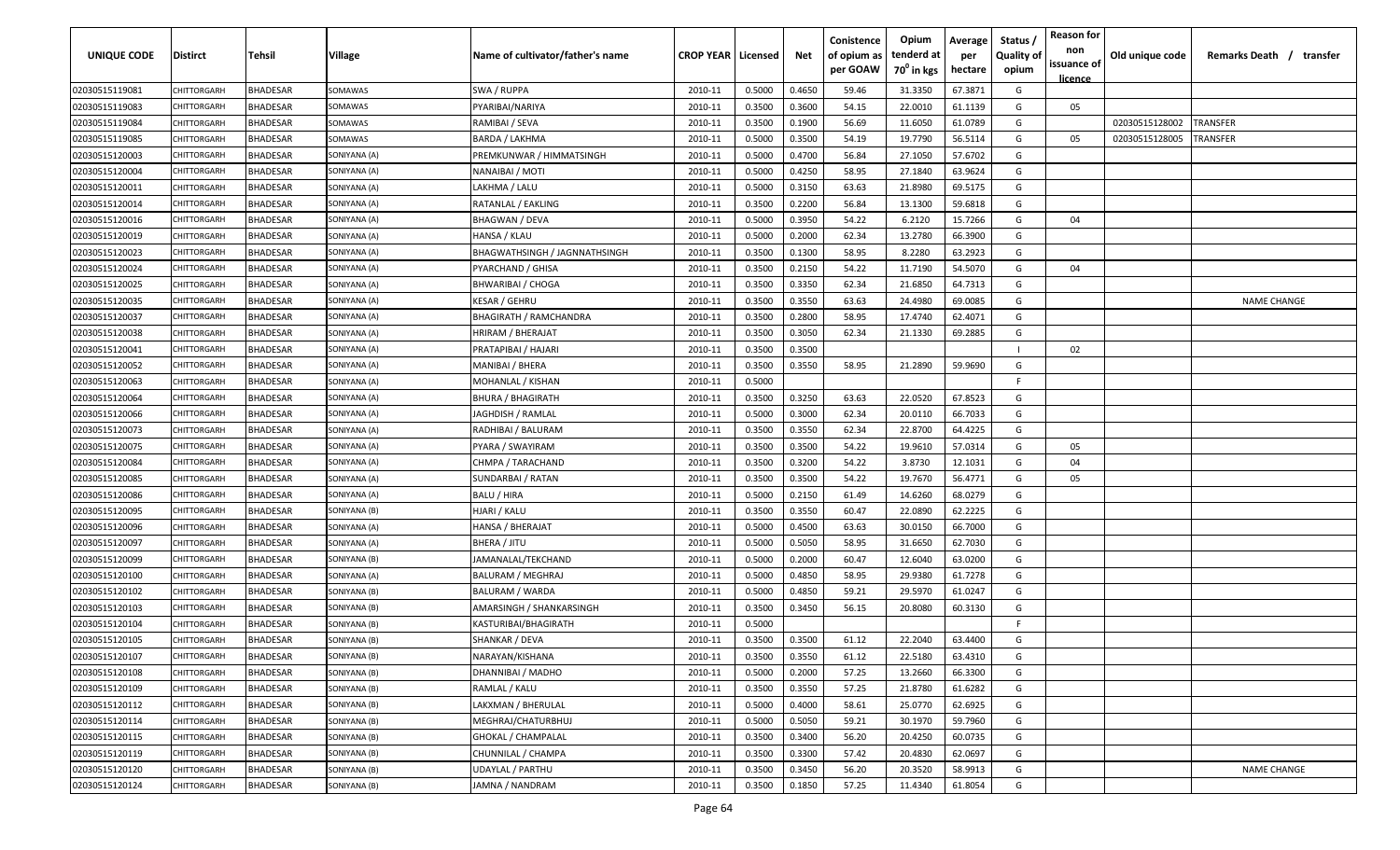| UNIQUE CODE    | Distirct           | Tehsil          | Village      | Name of cultivator/father's name | <b>CROP YEAR   Licensed</b> |        | Net    | Conistence<br>of opium as | Opium<br>tenderd at    | Average<br>per | Status /<br><b>Quality of</b> | <b>Reason for</b><br>non      | Old unique code | Remarks Death / transfer |
|----------------|--------------------|-----------------|--------------|----------------------------------|-----------------------------|--------|--------|---------------------------|------------------------|----------------|-------------------------------|-------------------------------|-----------------|--------------------------|
|                |                    |                 |              |                                  |                             |        |        | per GOAW                  | 70 <sup>0</sup> in kgs | hectare        | opium                         | issuance of<br><u>licence</u> |                 |                          |
| 02030515120125 | CHITTORGARH        | <b>BHADESAR</b> | SONIYANA (B) | RATANLAL / MITTUJI               | 2010-11                     | 0.5000 | 0.2450 | 57.25                     | 14.9180                | 60.8898        | G                             |                               |                 |                          |
| 02030515120126 | CHITTORGARH        | BHADESAR        | SONIYANA (B) | <b>BALURAM / RAMCHANDRA</b>      | 2010-11                     | 0.5000 | 0.3000 | 61.12                     | 19.4780                | 64.9267        | G                             |                               |                 |                          |
| 02030515120127 | <b>CHITTORGARH</b> | BHADESAR        | SONIYANA (B) | MATHURA / NANDRAM                | 2010-11                     | 0.3500 | 0.3550 | 57.42                     | 2.9280                 | 8.2479         | G                             | 04                            |                 |                          |
| 02030515120136 | CHITTORGARH        | BHADESAR        | SONIYANA (B) | DHANRAJ / CHAMPA                 | 2010-11                     | 0.3500 | 0.3350 | 56.20                     | 19.5820                | 58.4537        | G                             |                               |                 |                          |
| 02030515120137 | <b>CHITTORGARH</b> | BHADESAR        | SONIYANA (B) | <b>BHAGWAN / JITU</b>            | 2010-11                     | 0.5000 | 0.5050 | 61.12                     | 32.3760                | 64.1109        | G                             |                               |                 |                          |
| 02030515120139 | <b>CHITTORGARH</b> | <b>BHADESAR</b> | SONIYANA (B) | SHANKER/CHAMPA                   | 2010-11                     | 0.3500 | 0.3400 | 62.52                     | 22.6050                | 66.4853        | G                             |                               |                 |                          |
| 02030515120140 | <b>CHITTORGARH</b> | BHADESAR        | SONIYANA (B) | BHWANIRAJ / LOBHRAJ              | 2010-11                     | 0.3500 | 0.3500 | 62.52                     | 23.0160                | 65.7600        | G                             |                               |                 |                          |
| 02030515120142 | CHITTORGARH        | BHADESAR        | SONIYANA (B) | NARAYAN / MANGU                  | 2010-11                     | 0.5000 | 0.4900 | 51.59                     | 25.5740                | 52.1918        | G                             | 04                            |                 |                          |
| 02030515120143 | CHITTORGARH        | BHADESAR        | SONIYANA (B) | RATAN / HAJARI                   | 2010-11                     | 0.3500 | 0.3300 | 56.41                     | 19.2040                | 58.1939        | G                             |                               |                 |                          |
| 02030515120144 | CHITTORGARH        | BHADESAR        | SONIYANA (B) | GORILAL / CHATURBHUJ             | 2010-11                     | 0.5000 | 0.3550 | 59.21                     | 22.6350                | 63.7606        | G                             |                               |                 |                          |
| 02030515120146 | CHITTORGARF        | BHADESAR        | SONIYANA (B) | PARWAKANWAR / GHIRDHARI          | 2010-11                     | 0.5000 | 0.4100 | 56.15                     | 23.2780                | 56.7756        | G                             |                               |                 |                          |
| 02030515120149 | CHITTORGARH        | BHADESAR        | SONIYANA (B) | KANHEYALAL / BALUDAS             | 2010-11                     | 0.5000 | 0.2300 | 56.15                     | 14.1420                | 61.4870        | G                             |                               |                 |                          |
| 02030515120150 | CHITTORGARH        | <b>BHADESAR</b> | SONIYANA (B) | SHANKARSINGH / KISHANSINGH       | 2010-11                     | 0.5000 | 0.2950 | 57.25                     | 17.4940                | 59.3017        | G                             |                               |                 |                          |
| 02030515120151 | CHITTORGARH        | <b>BHADESAR</b> | SONIYANA (B) | RATN / CHAMPA                    | 2010-11                     | 0.3500 | 0.3500 | 56.41                     | 20.4040                | 58.2971        | G                             |                               |                 |                          |
| 02030515120157 | CHITTORGARH        | <b>BHADESAR</b> | SONIYANA (B) | RAMNARAYAN / HAJARI              | 2010-11                     | 0.5000 | 0.1950 | 56.15                     | 11.8480                | 60.7590        | G                             |                               |                 |                          |
| 02030515120159 | CHITTORGARH        | <b>BHADESAR</b> | SONIYANA (B) | JAMNA / NARAYAN                  | 2010-11                     | 0.5000 | 0.4750 | 56.15                     | 27.4730                | 57.8379        | G                             |                               |                 |                          |
| 02030515120166 | CHITTORGARH        | <b>BHADESAR</b> | SONIYANA (B) | RAMLAL / EAKLING                 | 2010-11                     | 0.5000 | 0.2850 | 59.21                     | 18.0250                | 63.2456        | G                             |                               |                 |                          |
| 02030515120168 | CHITTORGARH        | <b>BHADESAR</b> | SONIYANA (B) | <b>BHERU / MAGNA BHIL</b>        | 2010-11                     | 0.3500 |        |                           |                        |                | F                             |                               |                 |                          |
| 02030515120169 | CHITTORGARH        | <b>BHADESAR</b> | SONIYANA (B) | CHOGA / LALU KUMHAR              | 2010-11                     | 0.5000 | 0.1550 | 59.21                     | 9.8800                 | 63.7419        | G                             |                               |                 |                          |
| 02030515120170 | CHITTORGARH        | <b>BHADESAR</b> | SONIYANA (B) | MOHNAIBAI / LADU                 | 2010-11                     | 0.3500 | 0.3400 | 60.47                     | 3.6110                 | 10.6206        | G                             | 04                            |                 |                          |
| 02030515120171 | CHITTORGARH        | <b>BHADESAR</b> | SONIYANA (B) | UDA / KALUBANJARA                | 2010-11                     | 0.5000 | 0.4450 | 60.47                     | 29.5440                | 66.3910        | G                             |                               |                 |                          |
| 02030515120173 | <b>CHITTORGARH</b> | <b>BHADESAR</b> | SONIYANA (B) | HIRA / BHERA                     | 2010-11                     | 0.3500 | 0.0550 | 60.47                     | 3.8700                 | 70.3636        | G                             |                               |                 |                          |
| 02030515120174 | <b>CHITTORGARI</b> | <b>BHADESAR</b> | SONIYANA (B) | RATAN / HRIRAM                   | 2010-11                     | 0.5000 | 0.2400 | 64.77                     | 16.7660                | 69.8583        | G                             |                               |                 |                          |
| 02030515120175 | <b>CHITTORGARI</b> | BHADESAR        | SONIYANA (B) | NARAYAN / SHANKAR                | 2010-11                     | 0.5000 | 0.3450 | 58.61                     | 20.7650                | 60.1884        | G                             |                               |                 |                          |
| 02030515120176 | CHITTORGARH        | BHADESAR        | SONIYANA (B) | MNOHARSINGH / KISHANSINGH        | 2010-11                     | 0.3500 | 0.3050 | 64.77                     | 21.4850                | 70.4426        | G                             |                               |                 |                          |
| 02030515120177 | CHITTORGARH        | BHADESAR        | SONIYANA (B) | NATHU / BHAGHIRATH               | 2010-11                     | 0.3500 | 0.3150 | 62.52                     | 20.9890                | 66.6317        | G                             |                               |                 |                          |
| 02030515120178 | CHITTORGARF        | BHADESAR        | SONIYANA (B) | GHPOALSINGH / KISHANSINGH        | 2010-11                     | 0.5000 | 0.1900 | 59.21                     | 12.0370                | 63.3526        | G                             |                               |                 |                          |
| 02030515120179 | CHITTORGARF        | BHADESAR        | SONIYANA (B) | HRIRAM / BHERAJAT                | 2010-11                     | 0.5000 | 0.1400 | 59.21                     | 9.3210                 | 66.5786        | G                             |                               |                 |                          |
| 02030515120183 | CHITTORGARF        | BHADESAR        | SONIYANA (B) | TULSIRAM / BHERA                 | 2010-11                     | 0.5000 | 0.1000 | 59.21                     | 6.4120                 | 64.1200        | G                             |                               |                 |                          |
| 02030515120184 | CHITTORGARH        | <b>BHADESAR</b> | SONIYANA (B) | LEAHRU / GEAHRU                  | 2010-11                     | 0.3500 | 0.2000 | 62.52                     | 14.2990                | 71.4950        | G                             |                               |                 |                          |
| 02030515120185 | CHITTORGARH        | <b>BHADESAR</b> | SONIYANA (B) | OMPRAKASH / SOHAN DADICH         | 2010-11                     | 0.5000 | 0.2000 | 56.15                     | 12.3050                | 61.5250        | G                             |                               |                 |                          |
| 02030515120186 | CHITTORGARI        | <b>BHADESAR</b> | SONIYANA (B) | AMBALAL/NARU                     | 2010-11                     | 0.5000 | 0.4550 | 66.15                     | 31.8840                | 70.0747        | G                             |                               |                 |                          |
| 02030515120187 | CHITTORGARI        | <b>BHADESAR</b> | SONIYANA (B) | RATAN / MANGU                    | 2010-11                     | 0.5000 | 0.5150 | 56.41                     | 28.7210                | 55.7689        | G                             | 04                            |                 |                          |
| 02030515120188 | CHITTORGARH        | <b>BHADESAR</b> | SONIYANA (B) | BHERU / MADHU                    | 2010-11                     | 0.3500 | 0.1000 | 60.47                     | 6.9020                 | 69.0200        | G                             |                               |                 |                          |
| 02030515120189 | CHITTORGARH        | BHADESAR        | SONIYANA (B) | RAMPRASAD / GANESH DADICH        | 2010-11                     | 0.5000 | 0.5050 | 57.25                     | 30.7190                | 60.8297        | G                             |                               |                 |                          |
| 02030515120190 | <b>CHITTORGARH</b> | <b>BHADESAR</b> | SONIYANA (B) | RAMESWAR / HRIRAM                | 2010-11                     | 0.5000 | 0.1650 | 64.77                     | 11.3900                | 69.0303        | G                             |                               |                 |                          |
| 02030515120191 | CHITTORGARH        | <b>BHADESAR</b> | SONIYANA (B) | LOBHU / CHOGA                    | 2010-11                     | 0.3500 | 0.0300 | 57.22                     | 2.0350                 | 67.8333        | G                             |                               |                 |                          |
| 02030515120192 | CHITTORGARH        | <b>BHADESAR</b> | SONIYANA (B) | <b>MANGIDAS / MITTUDAS</b>       | 2010-11                     | 0.5000 | 0.5000 | 54.42                     | 28.5780                | 57.1560        | G                             | 05                            |                 |                          |
| 02030515120193 | CHITTORGARH        | <b>BHADESAR</b> | SONIYANA (B) | LALU/UDA                         | 2010-11                     | 0.5000 | 0.4950 | 56.15                     | 28.5960                | 57.7697        | G                             |                               |                 | <b>NAME CHANGE</b>       |
| 02030515120196 | <b>CHITTORGARH</b> | <b>BHADESAR</b> | SONIYANA (B) | MADAN / HIRAJAT                  | 2010-11                     | 0.3500 | 0.0950 | 62.52                     | 6.7430                 | 70.9789        | G                             |                               |                 |                          |
| 02030515120197 | <b>CHITTORGARH</b> | <b>BHADESAR</b> | SONIYANA (B) | HAJARI / MITTU LUHAR             | 2010-11                     | 0.5000 |        |                           |                        |                | F.                            |                               |                 |                          |
| 02030515120198 | CHITTORGARH        | <b>BHADESAR</b> | SONIYANA (B) | <b>BHERU / DHANRAJ</b>           | 2010-11                     | 0.5000 | 0.5100 | 58.88                     | 33.0060                | 64.7176        | G                             |                               |                 |                          |
| 02030515120200 | CHITTORGARH        | <b>BHADESAR</b> | SONIYANA (B) | <b>BHERUSINGH / KISHANSINGH</b>  | 2010-11                     | 0.5000 | 0.4900 | 57.22                     | 29.5260                | 60.2571        | G                             |                               |                 |                          |
| 02030515120203 | CHITTORGARH        | <b>BHADESAR</b> | SONIYANA (B) | SHAMBHUSINGH / KISHANSINGH       | 2010-11                     | 0.5000 | 0.5000 | 58.88                     | 30.6340                | 61.2680        | G                             |                               |                 |                          |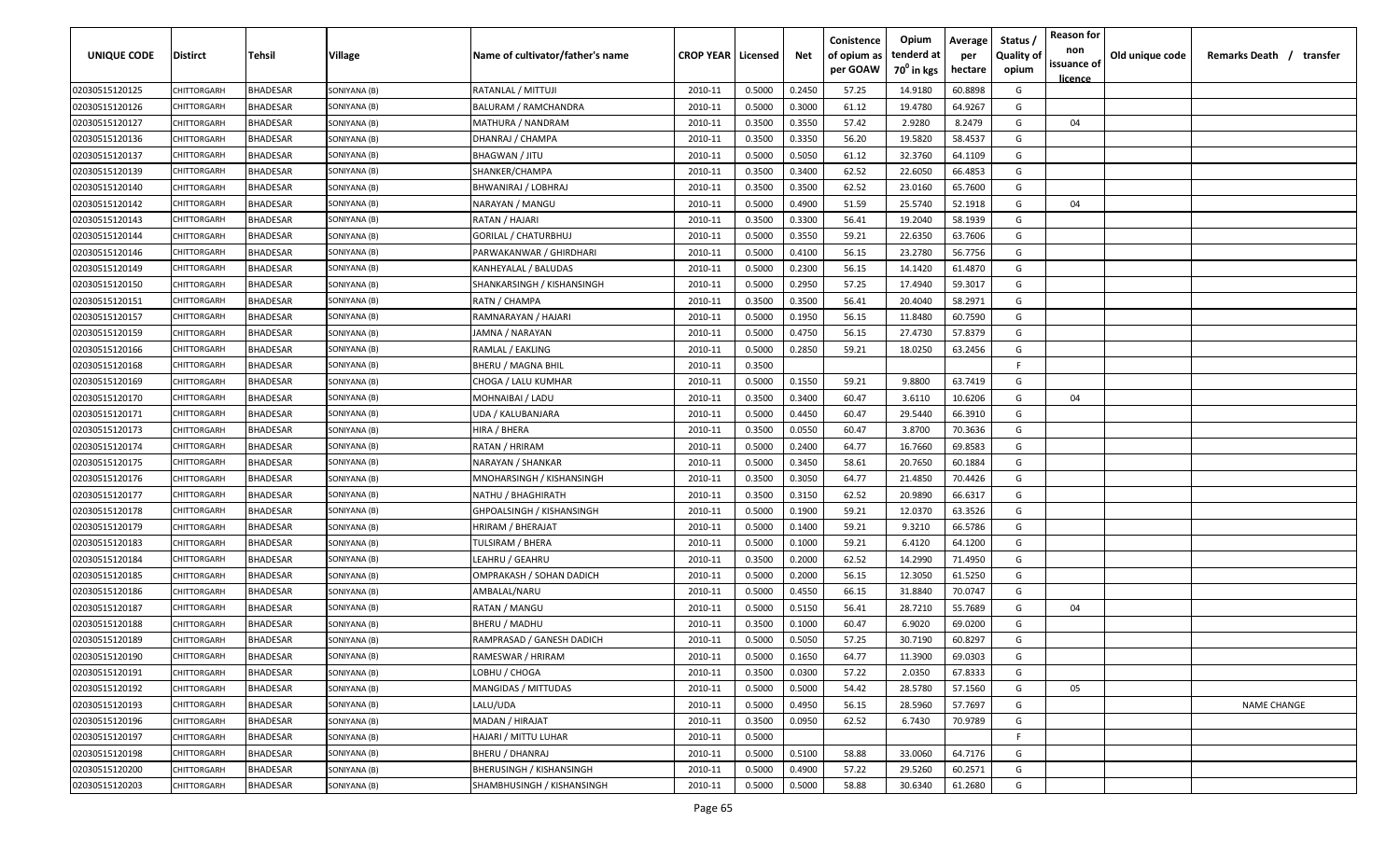| <b>UNIQUE CODE</b> | Distirct           | Tehsil          | Village      | Name of cultivator/father's name | <b>CROP YEAR Licensed</b> |        | Net    | Conistence<br>of opium as | Opium<br>tenderd at    | Average<br>per | Status /<br><b>Quality of</b> | <b>Reason for</b><br>non<br>issuance of | Old unique code | Remarks Death / transfer |
|--------------------|--------------------|-----------------|--------------|----------------------------------|---------------------------|--------|--------|---------------------------|------------------------|----------------|-------------------------------|-----------------------------------------|-----------------|--------------------------|
|                    |                    |                 |              |                                  |                           |        |        | per GOAW                  | 70 <sup>0</sup> in kgs | hectare        | opium                         | <u>licence</u>                          |                 |                          |
| 02030515120204     | CHITTORGARH        | <b>BHADESAR</b> | SONIYANA (B) | KALU / UDAYRAM                   | 2010-11                   | 0.5000 | 0.2500 | 62.52                     | 15.9070                | 63.6280        | G                             |                                         |                 |                          |
| 02030515120208     | CHITTORGARH        | BHADESAR        | SONIYANA (A) | SHANKARLAL / NARAYAN             | 2010-11                   | 0.3500 | 0.2050 | 61.49                     | 13.5190                | 65.9463        | G                             |                                         |                 |                          |
| 02030515120209     | <b>CHITTORGARH</b> | BHADESAR        | SONIYANA (B) | <b>BHAGIRATH / ONKAR</b>         | 2010-11                   | 0.5000 | 0.3450 | 57.22                     | 19.8880                | 57.6464        | G                             |                                         |                 |                          |
| 02030515120213     | CHITTORGARH        | BHADESAR        | SONIYANA (B) | GHOVARDHANSINGH / KISHANSINGH    | 2010-11                   | 0.5000 | 0.2950 | 58.88                     | 18.6990                | 63.3864        | G                             |                                         |                 |                          |
| 02030515120214     | <b>CHITTORGARH</b> | BHADESAR        | SONIYANA (B) | MOHNALAL / GANESH                | 2010-11                   | 0.5000 | 0.5000 | 58.88                     | 31.0550                | 62.1100        | G                             |                                         |                 |                          |
| 02030515120217     | <b>CHITTORGARH</b> | <b>BHADESAR</b> | SONIYANA (B) | BJJA / NARAYAN                   | 2010-11                   | 0.3500 | 0.3450 | 62.04                     | 21.9270                | 63.5565        | G                             |                                         |                 |                          |
| 02030515120219     | <b>CHITTORGARH</b> | <b>BHADESAR</b> | SONIYANA (B) | NANDUBAI/JEETU                   | 2010-11                   | 0.3500 | 0.3400 | 54.42                     | 19.4820                | 57.3000        | G                             | 05                                      |                 |                          |
| 02030515120220     | CHITTORGARH        | BHADESAR        | SONIYANA (B) | ONKARSINGH / NARAYANSINGH        | 2010-11                   | 0.5000 | 0.4900 | 57.22                     | 28.6020                | 58.3714        | G                             |                                         |                 |                          |
| 02030515120224     | CHITTORGARH        | BHADESAR        | SONIYANA (A) | NOSERBAI/RATAN                   | 2010-11                   | 0.5000 | 0.2850 | 62.34                     | 18.2830                | 64.1509        | G                             |                                         |                 |                          |
| 02030515122001     | CHITTORGARH        | BHADESAR        | SONRADA      | KALURAM/BHERA                    | 2010-11                   | 0.3500 | 0.3400 | 65.74                     | 22.9340                | 67.4529        | G                             |                                         |                 |                          |
| 02030515122002     | CHITTORGARF        | BHADESAR        | SONRADA      | NANDLAL / LALUJAT                | 2010-11                   | 0.5000 | 0.4800 | 65.74                     | 31.8180                | 66.2875        | G                             |                                         |                 |                          |
| 02030515122004     | CHITTORGARH        | BHADESAR        | SONRADA      | RADHIBAI / KISHANA               | 2010-11                   | 0.3500 | 0.3450 | 67.81                     | 22.6100                | 65.5362        | G                             |                                         |                 |                          |
| 02030515122006     | CHITTORGARH        | <b>BHADESAR</b> | SONRADA      | LAKSHMILAL / CHUNNILAL           | 2010-11                   | 0.5000 | 0.4800 | 65.74                     | 33.7720                | 70.3583        | G                             |                                         |                 |                          |
| 02030515122007     | CHITTORGARH        | <b>BHADESAR</b> | SONRADA      | SANKARLAL / CHUNNILAL            | 2010-11                   | 0.3500 | 0.3450 | 67.81                     | 24.7800                | 71.8261        | G                             |                                         |                 |                          |
| 02030515122009     | CHITTORGARH        | <b>BHADESAR</b> | SONRADA      | CHAMPA / KALU KUNMHAR            | 2010-11                   | 0.3500 | 0.3500 | 60.68                     | 22.6080                | 64.5943        | G                             |                                         |                 |                          |
| 02030515122011     | CHITTORGARH        | <b>BHADESAR</b> | SONRADA      | CHUNNILAL / MEGHRAJ              | 2010-11                   | 0.5000 | 0.4550 | 65.74                     | 30.2780                | 66.5451        | G                             |                                         |                 |                          |
| 02030515122012     | CHITTORGARH        | <b>BHADESAR</b> | SONRADA      | HIRA / TARU BHEEL                | 2010-11                   | 0.5000 | 0.4950 | 52.07                     | 28.7500                | 58.0808        | G                             | 05                                      |                 |                          |
| 02030515122013     | CHITTORGARH        | <b>BHADESAR</b> | SONRADA      | DOLIBAI / KALU                   | 2010-11                   | 0.3500 | 0.0500 | 67.81                     | 3.3710                 | 67.4200        | G                             |                                         |                 |                          |
| 02030515122014     | CHITTORGARH        | <b>BHADESAR</b> | SONRADA      | BHERA / BHAUWANA                 | 2010-11                   | 0.3500 | 0.3450 | 60.68                     | 21.8100                | 63.2174        | G                             |                                         |                 |                          |
| 02030515122016     | CHITTORGARH        | <b>BHADESAR</b> | SONRADA      | NANDA / TARA BHEEL               | 2010-11                   | 0.5000 | 0.4400 | 55.53                     | 24.9490                | 56.7023        | G                             |                                         |                 |                          |
| 02030515122022     | CHITTORGARH        | <b>BHADESAR</b> | SONRADA      | GISIBAI / RADHAKISHAN            | 2010-11                   | 0.5000 | 0.4850 | 63.36                     | 31.7430                | 65.4495        | G                             |                                         |                 | <b>NAME CHANGE</b>       |
| 02030515122024     | CHITTORGARH        | <b>BHADESAR</b> | SONRADA      | MADANLAL / SHANKAR               | 2010-11                   | 0.5000 | 0.4750 | 65.74                     | 32.4100                | 68.2316        | G                             |                                         |                 |                          |
| 02030515122025     | <b>CHITTORGARI</b> | <b>BHADESAR</b> | SONRADA      | LAKSHMAN / MEGA                  | 2010-11                   | 0.5000 | 0.1050 | 67.81                     | 7.6430                 | 72.7905        | G                             |                                         |                 |                          |
| 02030515122027     | <b>CHITTORGARI</b> | BHADESAR        | SONRADA      | KELASH / CHUNNILAL               | 2010-11                   | 0.3500 | 0.3500 | 67.81                     | 24.2180                | 69.1943        | G                             |                                         |                 |                          |
| 02030515122029     | CHITTORGARH        | BHADESAR        | SONRADA      | SHANKAR / CHATURBHUJ             | 2010-11                   | 0.5000 | 0.3250 | 63.36                     | 21.3160                | 65.5877        | G                             |                                         |                 |                          |
| 02030515122030     | CHITTORGARH        | BHADESAR        | SONRADA      | CHUNNILAL / GANESH               | 2010-11                   | 0.5000 | 0.4800 | 55.53                     | 27.8680                | 58.0583        | G                             |                                         |                 |                          |
| 02030515122031     | CHITTORGARF        | BHADESAR        | SONRADA      | GANGABAI / MEGHA                 | 2010-11                   | 0.5000 | 0.4450 | 48.14                     | 22.8390                | 51.3236        | G                             | 04                                      |                 |                          |
| 02030515122033     | CHITTORGARF        | BHADESAR        | SONRADA      | MANGU / RADHA KISHAN             | 2010-11                   | 0.5000 | 0.4900 | 60.68                     | 30.8340                | 62.9265        | G                             |                                         |                 |                          |
| 02030515122034     | CHITTORGARH        | BHADESAR        | SONRADA      | KESHARBAI / MEGHA                | 2010-11                   | 0.3500 | 0.3550 | 65.74                     | 23.7980                | 67.0366        | G                             |                                         |                 |                          |
| 02030515122035     | CHITTORGARH        | <b>BHADESAR</b> | SONRADA      | AMBALAL / NANDA                  | 2010-11                   | 0.5000 | 0.5100 | 63.36                     | 32.8110                | 64.3353        | G                             |                                         |                 |                          |
| 02030515122036     | CHITTORGARH        | BHADESAR        | SONRADA      | LAHRU / NANDA                    | 2010-11                   | 0.5000 | 0.3000 | 55.53                     | 18.1740                | 60.5800        | G                             |                                         |                 |                          |
| 02030515122039     | CHITTORGARI        | <b>BHADESAR</b> | SONRADA      | RATAN / BHERA                    | 2010-11                   | 0.5000 | 0.4900 | 60.68                     | 30.7560                | 62.7673        | G                             |                                         |                 |                          |
| 02030515122045     | CHITTORGARI        | <b>BHADESAR</b> | SONRADA      | LEAHRU / NARAYAN                 | 2010-11                   | 0.5000 | 0.4450 | 63.36                     | 29.9960                | 67.4067        | G                             |                                         |                 |                          |
| 02030515123004     | CHITTORGARH        | BHADESAR        | SUKHWADA     | HIRALAL / NANALAL                | 2010-11                   | 0.5000 | 0.3600 | 59.42                     | 21.5950                | 59.9861        | G                             |                                         |                 |                          |
| 02030515123005     | CHITTORGARH        | BHADESAR        | SUKHWADA     | MITTHULAL/MANGILAL               | 2010-11                   | 0.5000 | 0.4100 | 59.42                     | 25.5930                | 62.4220        | G                             |                                         |                 |                          |
| 02030515123006     | <b>CHITTORGARH</b> | <b>BHADESAR</b> | SUKHWADA     | NANDA / BHERA                    | 2010-11                   | 0.5000 | 0.3000 | 56.51                     | 18.4870                | 61.6233        | G                             |                                         |                 |                          |
| 02030515123013     | CHITTORGARH        | <b>BHADESAR</b> | SUKHWADA     | BHIMRAJ / DEVJI                  | 2010-11                   | 0.5000 | 0.2950 | 60.54                     | 18.2920                | 62.0068        | G                             |                                         |                 |                          |
| 02030515123015     | CHITTORGARH        | <b>BHADESAR</b> | SUKHWADA     | BHERULAL/GOVIND                  | 2010-11                   | 0.5000 | 0.4700 | 59.42                     | 28.8100                | 61.2979        | G                             |                                         |                 |                          |
| 02030515123019     | CHITTORGARH        | <b>BHADESAR</b> | SUKHWADA     | CHUNNILAL / ONKAR                | 2010-11                   | 0.5000 | 0.4950 | 59.68                     | 31.3320                | 63.2970        | G                             |                                         |                 |                          |
| 02030515123020     | CHITTORGARH        | BHADESAR        | SUKHWADA     | KASTURIBAI/NANALAL               | 2010-11                   | 0.5000 | 0.4950 | 63.75                     | 33.3320                | 67.3374        | G                             | 08                                      |                 |                          |
| 02030515123021     | <b>CHITTORGARH</b> | <b>BHADESAR</b> | SUKHWADA     | NANDA / ONKAR                    | 2010-11                   | 0.5000 | 0.4800 | 59.42                     | 30.4230                | 63.3813        | G                             |                                         |                 |                          |
| 02030515123022     | CHITTORGARH        | <b>BHADESAR</b> | SUKHWADA     | SHANKARLAL / GHISA               | 2010-11                   | 0.5000 | 0.2700 | 59.42                     | 17.3760                | 64.3556        | G                             |                                         |                 |                          |
| 02030515123025     | CHITTORGARH        | <b>BHADESAR</b> | SUKHWADA     | CHUNNILAL / HUKAMICHAND          | 2010-11                   | 0.5000 | 0.2600 | 63.75                     | 17.2310                | 66.2731        | G                             |                                         |                 |                          |
| 02030515123026     | CHITTORGARH        | <b>BHADESAR</b> | SUKHWADA     | NARAYAN / RATTA GADARI           | 2010-11                   | 0.3500 | 0.1100 | 56.51                     | 6.4260                 | 58.4180        | G                             |                                         |                 |                          |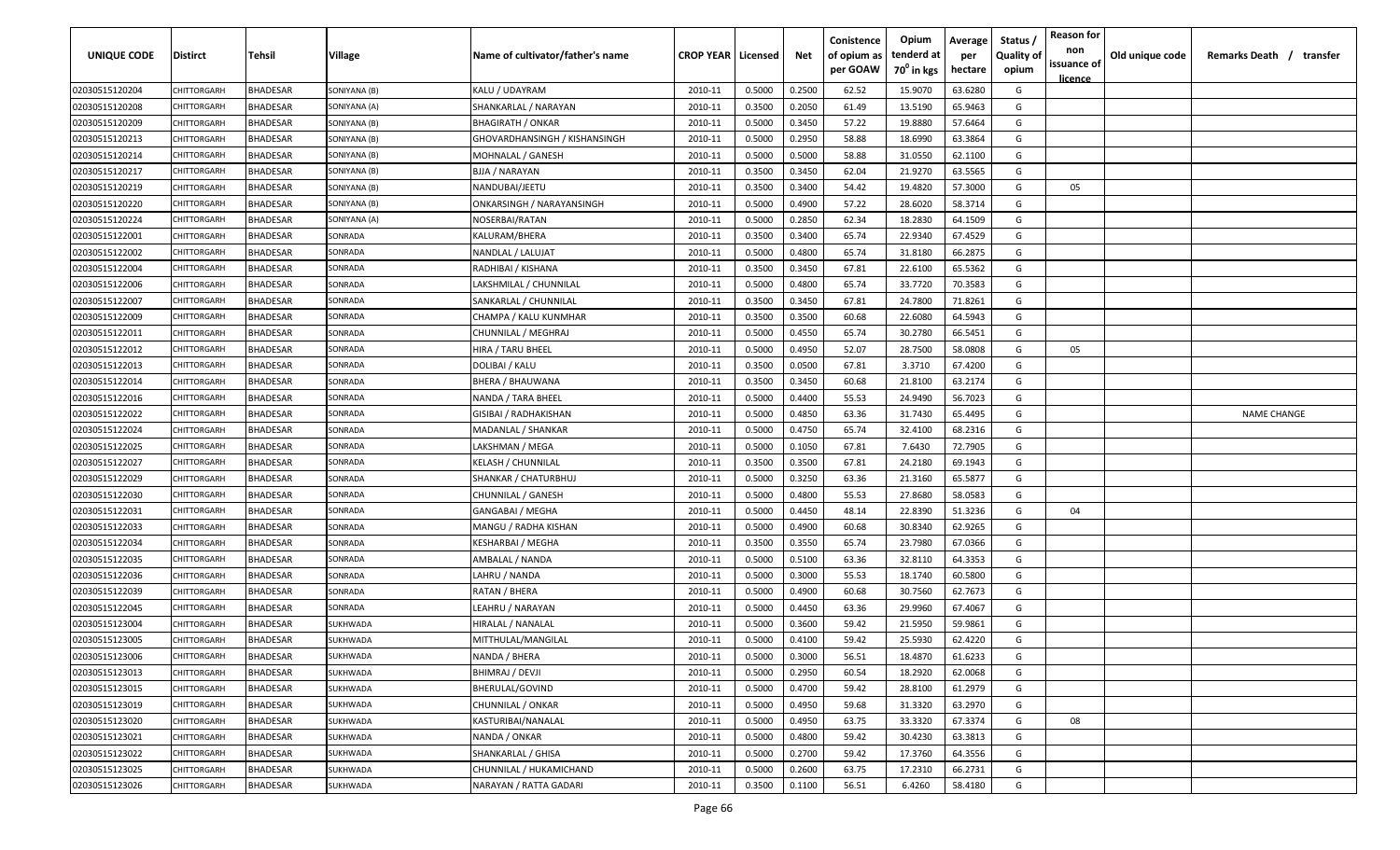| UNIQUE CODE    | <b>Distirct</b>    | Tehsil          | Village             | Name of cultivator/father's name | <b>CROP YEAR   Licensed</b> |        | Net    | Conistence<br>of opium as<br>per GOAW | Opium<br>tenderd at<br>70 <sup>0</sup> in kgs | Average<br>per<br>hectare | Status /<br><b>Quality of</b><br>opium | <b>Reason for</b><br>non<br>issuance of<br><u>licence</u> | Old unique code | Remarks Death / transfer         |
|----------------|--------------------|-----------------|---------------------|----------------------------------|-----------------------------|--------|--------|---------------------------------------|-----------------------------------------------|---------------------------|----------------------------------------|-----------------------------------------------------------|-----------------|----------------------------------|
| 02030515123027 | CHITTORGARH        | <b>BHADESAR</b> | SUKHWADA            | TANKUBAI / MADHU                 | 2010-11                     | 0.5000 | 0.4700 | 59.42                                 | 29.5400                                       | 62.8511                   | G                                      |                                                           |                 |                                  |
| 02030515123028 | CHITTORGARH        | <b>BHADESAR</b> | SUKHWADA            | PRABHULAL / DEVJI                | 2010-11                     | 0.3500 | 0.2850 | 57.05                                 | 18.0600                                       | 63.3684                   | G                                      |                                                           |                 |                                  |
| 02030515123029 | <b>CHITTORGARH</b> | <b>BHADESAR</b> | SUKHWADA            | BADRILAL / NANALAL DHAKAR        | 2010-11                     | 0.5000 | 0.2600 | 60.54                                 | 16.3800                                       | 63.0000                   | G                                      |                                                           |                 |                                  |
| 02030515123030 | CHITTORGARH        | <b>BHADESAR</b> | SUKHWADA            | SUKHLAL / MANGILAL               | 2010-11                     | 0.5000 | 0.3050 | 63.75                                 | 20.7830                                       | 68.1410                   | G                                      |                                                           |                 |                                  |
| 02030515123035 | CHITTORGARH        | <b>BHADESAR</b> | SUKHWADA            | MOTILAL / GOVINDRAM              | 2010-11                     | 0.5000 | 0.4050 | 57.05                                 | 23.9610                                       | 59.1630                   | G                                      |                                                           |                 |                                  |
| 02030515123047 | CHITTORGARH        | <b>BHADESAR</b> | SUKHWADA(B)         | KISHORKUMAR / BHANWARLAL         | 2010-11                     | 0.5000 | 0.5000 | 55.52                                 | 28.9810                                       | 57.9620                   | G                                      |                                                           |                 |                                  |
| 02030515123050 | <b>CHITTORGARI</b> | <b>BHADESAR</b> | SUKHWADA            | SHANKAR / RUPA                   | 2010-11                     | 0.3500 | 0.3600 | 55.52                                 | 21.1230                                       | 58.6750                   | G                                      |                                                           |                 |                                  |
| 02030515123051 | CHITTORGARI        | <b>BHADESAR</b> | SUKHWADA            | NANDUBAI / CHHAGANLAL            | 2010-11                     | 0.5000 | 0.4950 | 58.97                                 | 30.9510                                       | 62.5273                   | G                                      |                                                           |                 |                                  |
| 02030515123053 | CHITTORGARH        | <b>BHADESAR</b> | SUKHWADA            | MATHURALAL / MOTI                | 2010-11                     | 0.5000 | 0.4450 | 56.92                                 | 27.1350                                       | 60.9775                   | G                                      |                                                           |                 |                                  |
| 02030515123054 | CHITTORGARH        | BHADESAR        | SUKHWADA            | RATANLAL / GOPI                  | 2010-11                     | 0.5000 | 0.3050 | 62.89                                 | 19.5860                                       | 64.2164                   | G                                      |                                                           |                 |                                  |
| 02030515123055 | CHITTORGARH        | BHADESAR        | SUKHWADA            | NANALAL / HARLAL                 | 2010-11                     | 0.5000 | 0.2650 | 66.47                                 | 18.3550                                       | 69.2642                   | G                                      |                                                           |                 |                                  |
| 02030515123057 | CHITTORGARF        | BHADESAR        | SUKHWADA            | SHRILAL / JAYCHAND               | 2010-11                     | 0.5000 | 0.4900 | 59.82                                 | 30.8240                                       | 62.9061                   | G                                      |                                                           |                 |                                  |
| 02030515123059 | CHITTORGARH        | <b>BHADESAR</b> | SUKHWADA            | HIRALAL / RODA                   | 2010-11                     | 0.5000 | 0.4350 | 59.82                                 | 28.6030                                       | 65.7540                   | G                                      |                                                           |                 |                                  |
| 02030515123060 | CHITTORGARH        | <b>BHADESAR</b> | SUKHWADA            | RANGLAL / MATHURALAL             | 2010-11                     | 0.5000 | 0.4200 | 59.82                                 | 25.1160                                       | 59.8000                   | G                                      |                                                           |                 |                                  |
| 02030515123065 | CHITTORGARH        | <b>BHADESAR</b> | SUKHWADA            | AMARCHAND / BHANWARLAL           | 2010-11                     | 0.5000 | 0.4400 | 59.82                                 | 28.0300                                       | 63.7045                   | G                                      |                                                           |                 |                                  |
| 02030515123067 | CHITTORGARH        | <b>BHADESAR</b> | SUKHWADA            | MANGILAL / DAYARAM               | 2010-11                     | 0.5000 | 0.3650 | 56.92                                 | 22.1170                                       | 60.5945                   | G                                      |                                                           |                 |                                  |
| 02030515123078 | CHITTORGARH        | <b>BHADESAR</b> | SUKHWADA            | NANDUBAI / MULCHAND              | 2010-11                     | 0.3500 | 0.2500 | 54.42                                 | 14.4060                                       | 57.6240                   | G                                      | 05                                                        |                 |                                  |
| 02030515123080 | CHITTORGARH        | <b>BHADESAR</b> | SUKHWADA            | LALU / HAJARI                    | 2010-11                     | 0.5000 | 0.2350 | 55.52                                 | 14.1660                                       | 60.2809                   | G                                      |                                                           |                 |                                  |
| 02030515123090 | CHITTORGARH        | <b>BHADESAR</b> | SUKHWADA            | HEMRAJ / BARDICHAND              | 2010-11                     | 0.5000 | 0.4250 | 54.42                                 | 23.7040                                       | 55.7741                   | G                                      | 04                                                        |                 |                                  |
| 02030515123091 | CHITTORGARH        | <b>BHADESAR</b> | SUKHWADA            | BHERULAL / NARAYAN JAT           | 2010-11                     | 0.5000 | 0.3500 | 59.82                                 | 22.4150                                       | 64.0429                   | G                                      |                                                           |                 |                                  |
| 02030515123092 | CHITTORGARH        | <b>BHADESAR</b> | SUKHWADA            | SHANKARLAL / NARAYAN             | 2010-11                     | 0.5000 | 0.3900 | 55.52                                 | 23.9530                                       | 61.4179                   | G                                      |                                                           |                 |                                  |
| 02030515123093 | CHITTORGARH        | <b>BHADESAR</b> | SUKHWADA            | PRATHVIRAJ / NARAYAN             | 2010-11                     | 0.3500 | 0.3450 | 54.42                                 | 19.6300                                       | 56.8986                   | G                                      | 05                                                        |                 |                                  |
| 02030515123094 | CHITTORGARH        | <b>BHADESAR</b> | SUKHWADA            | SHOBHALAL / NARAYAN              | 2010-11                     | 0.3500 | 0.3550 | 50.14                                 | 19.5120                                       | 54.9634                   | G                                      | 04                                                        |                 |                                  |
| 02030515123097 | CHITTORGARH        | <b>BHADESAR</b> | SUKHWADA            | DHANRAJ / VARDICHAND             | 2010-11                     | 0.5000 | 0.3250 | 59.42                                 | 20.6190                                       | 63.4431                   | G                                      |                                                           |                 |                                  |
| 02030515123098 | <b>CHITTORGARI</b> | <b>BHADESAR</b> | SUKHWADA            | DAYARAM / MODA                   | 2010-11                     | 0.5000 | 0.3800 | 58.97                                 | 22.9980                                       | 60.5211                   | G                                      |                                                           |                 |                                  |
| 02030515123102 | CHITTORGARH        | <b>BHADESAR</b> | SUKHWADA            | IDIBAI/LALU                      | 2010-11                     | 0.5000 | 0.2500 | 59.82                                 | 15.0490                                       | 60.1960                   | G                                      |                                                           |                 |                                  |
| 02030515127001 | CHITTORGARH        | <b>BHADESAR</b> | <b>TANDI KHERA</b>  | HEMRAJ / BHURALAL                | 2010-11                     | 0.3500 | 0.3450 |                                       |                                               |                           | $\mathbf{I}$                           | 02                                                        |                 |                                  |
| 02030515127003 | CHITTORGARH        | <b>BHADESAR</b> | TANDI KHERA         | BALU/PARTAP                      | 2010-11                     | 0.3500 | 0.3400 |                                       |                                               |                           | $\blacksquare$                         | 02                                                        |                 |                                  |
| 02030515127010 | CHITTORGARH        | <b>BHADESAR</b> | <b>TANDI KHERA</b>  | <b>BHURIBAI / LAKHMA</b>         | 2010-11                     | 0.3500 | 0.3350 | 56.09                                 | 21.3060                                       | 63.6000                   | G                                      |                                                           |                 | TRANSFER/ DHANET TRANSFER/KARIYA |
| 02030515127013 | CHITTORGARH        | <b>BHADESAR</b> | TANDI KHERA         | NOZIBAI/KISHANLAL                | 2010-11                     | 0.3500 | 0.3350 |                                       |                                               |                           | $\mathbf{I}$                           | 02                                                        |                 |                                  |
| 02030515127014 | CHITTORGARH        | <b>BHADESAR</b> | <b>TANDI KHERA</b>  | NARAYANIBAI / NARAYAN GUJAR      | 2010-11                     | 0.3500 | 0.3100 | 52.28                                 | 18.0070                                       | 58.0871                   | $\mathbf{I}$                           | 02                                                        |                 |                                  |
| 02030515127015 | CHITTORGARF        | <b>BHADESAR</b> | TANDI KHERA         | NARAYANLAL / MANGUJI             | 2010-11                     | 0.3500 | 0.3500 | 46.26                                 | 15.7220                                       | 44.9200                   | G                                      | 04                                                        |                 |                                  |
| 02030515127016 | CHITTORGARH        | <b>BHADESAR</b> | <b>TANDI KHERA</b>  | GANGABAI / GAMER                 | 2010-11                     | 0.3500 | 0.3500 |                                       |                                               |                           | $\blacksquare$                         | 02                                                        |                 |                                  |
| 02030515129005 | CHITTORGARH        | <b>BHADESAR</b> | UPREDA              | BADRILAL/KISHOR                  | 2010-11                     | 0.5000 | 0.4900 | 57.85                                 | 30.3220                                       | 61.8816                   | G                                      |                                                           |                 | TRANSFER/ UTHEL CH III           |
| 02030515129006 | CHITTORGARH        | <b>BHADESAR</b> | <b>UPREDA</b>       | SHANKARLAL / BHERA JI            | 2010-11                     | 0.3500 | 0.3550 | 60.92                                 | 23.3850                                       | 65.8732                   | G                                      |                                                           |                 | <b>TRANSFER/ UTHEL CH III</b>    |
| 02030515129008 | CHITTORGARH        | <b>BHADESAR</b> | UPREDA              | LAXMAN / KISHOR                  | 2010-11                     | 0.5000 | 0.5000 | 53.56                                 | 27.9510                                       | 55.9020                   | G                                      | 04                                                        |                 |                                  |
| 02030515129009 | CHITTORGARH        | <b>BHADESAR</b> | UPREDA              | RAMLAL / BHAJJA                  | 2010-11                     | 0.3500 | 0.3500 | 60.92                                 | 22.8190                                       | 65.1971                   | G                                      |                                                           |                 | TRANSFER/ BADESADARI CH III      |
| 02030515129012 | CHITTORGARH        | <b>BHADESAR</b> | UPREDA              | GANESH / NANDA                   | 2010-11                     | 0.3500 | 0.3550 | 49.91                                 | 18.0960                                       | 50.9746                   | G                                      | 04                                                        |                 |                                  |
| 02030515129013 | CHITTORGARH        | <b>BHADESAR</b> | UPREDA              | BHANWARLAL/ONKARLAL              | 2010-11                     | 0.3500 | 0.3600 | 53.66                                 | 20.4750                                       | 56.8750                   | G                                      | 05                                                        |                 |                                  |
| 02030516002001 | <b>CHITTORGARH</b> | <b>KAPASAN</b>  | BABRIYAKHEDA        | HARIRAM/HAZARI                   | 2010-11                     | 0.3500 | 0.3450 | 65.70                                 | 24.1680                                       | 70.0522                   | G                                      |                                                           |                 |                                  |
| 02030516002005 | <b>CHITTORGARH</b> | <b>KAPASAN</b>  | <b>BABRIYAKHEDA</b> | SANTIBAI/BALURAM                 | 2010-11                     | 0.3500 | 0.3450 | 64.59                                 | 22.4130                                       | 64.9652                   | G                                      |                                                           |                 |                                  |
| 02030516002006 | <b>CHITTORGARH</b> | <b>KAPASAN</b>  | BABRIYAKHEDA        | LEHRU/JAWAHAR                    | 2010-11                     | 0.5000 | 0.2050 | 65.70                                 | 13.9100                                       | 67.8537                   | G                                      |                                                           |                 |                                  |
| 02030516002008 | <b>CHITTORGARH</b> | <b>KAPASAN</b>  | BABRIYAKHEDA        | MITTHU/PARTHU                    | 2010-11                     | 0.5000 | 0.4600 | 65.70                                 | 30.8510                                       | 67.0674                   | G                                      |                                                           |                 |                                  |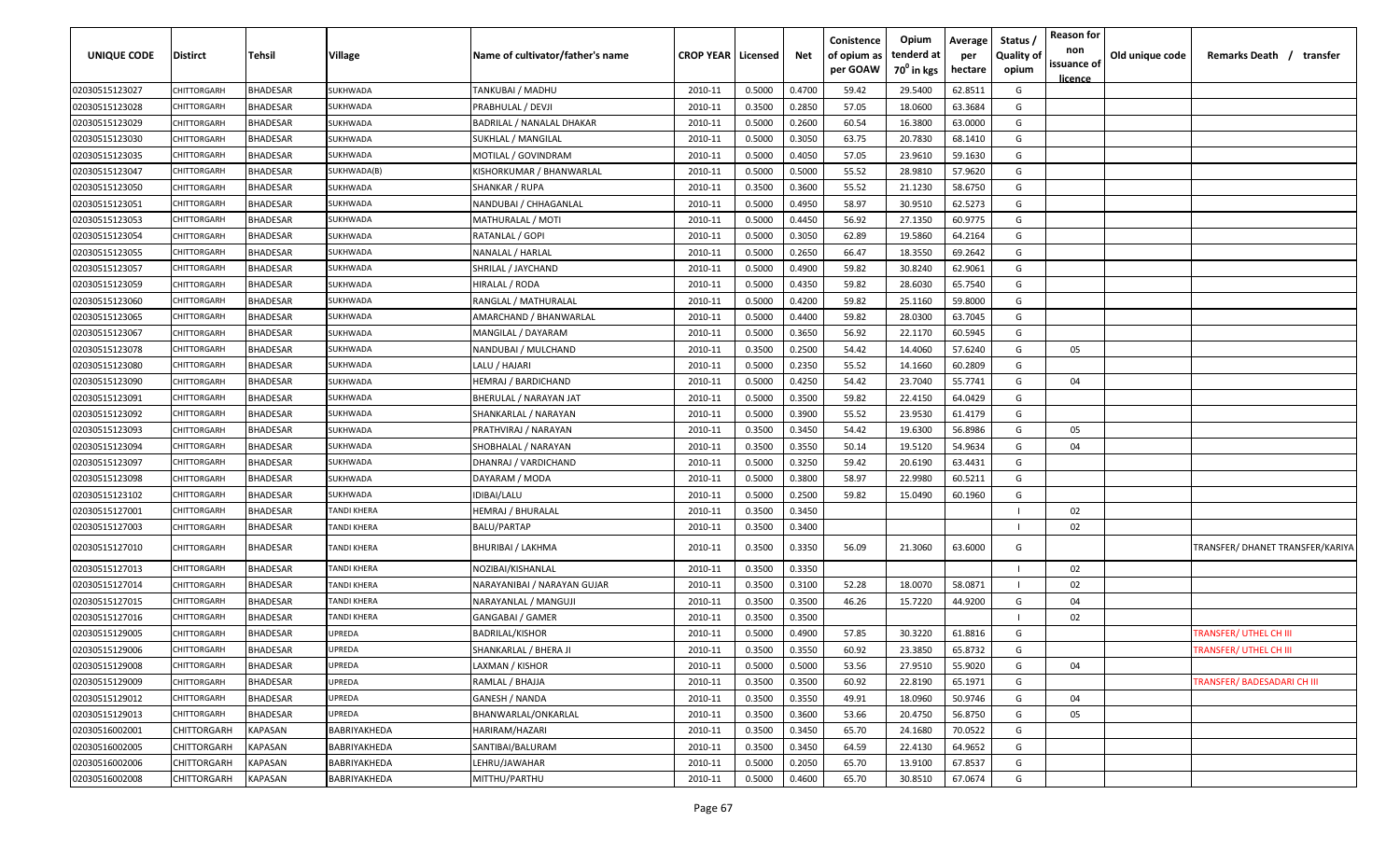| <b>UNIQUE CODE</b> | Distirct                          | Tehsil         | Village           | Name of cultivator/father's name | <b>CROP YEAR   Licensed</b> |        | Net    | Conistence<br>of opium as | Opium<br>tenderd at    | Average<br>per | Status /<br><b>Quality of</b> | <b>Reason for</b><br>non<br>issuance of | Old unique code | Remarks Death / transfer |
|--------------------|-----------------------------------|----------------|-------------------|----------------------------------|-----------------------------|--------|--------|---------------------------|------------------------|----------------|-------------------------------|-----------------------------------------|-----------------|--------------------------|
|                    |                                   |                |                   |                                  |                             |        |        | per GOAW                  | 70 <sup>0</sup> in kgs | hectare        | opium                         | <u>licence</u>                          |                 |                          |
| 02030516002009     | CHITTORGARH                       | <b>KAPASAN</b> | BABRIYAKHEDA      | RADHABAI/DHANNA                  | 2010-11                     | 0.5000 | 0.1950 | 65.70                     | 13.4690                | 69.0718        | G                             |                                         |                 | <b>NAME CHANGE</b>       |
| 02030516002010     | CHITTORGARH                       | KAPASAN        | BABRIYAKHEDA      | <b>BALIBAI/MADHO</b>             | 2010-11                     | 0.5000 | 0.2700 | 67.80                     | 18.4130                | 68.1963        | G                             |                                         |                 |                          |
| 02030516002012     | CHITTORGARH                       | KAPASAN        | BABRIYAKHEDA      | CHANDIBAI/CHUNNILAL              | 2010-11                     | 0.5000 | 0.1500 | 65.43                     | 10.0760                | 67.1733        | G                             |                                         |                 |                          |
| 02030516002013     | CHITTORGARH                       | KAPASAN        | BABRIYAKHEDA      | <b>BOTU/PARATHU</b>              | 2010-11                     | 0.5000 | 0.2000 | 65.43                     | 14.2920                | 71.4600        | G                             |                                         |                 |                          |
| 02030516002016     | CHITTORGARH                       | KAPASAN        | BABRIYAKHEDA      | CHAMPABAI/JITU                   | 2010-11                     | 0.5000 | 0.1900 | 65.70                     | 13.1210                | 69.0579        | G                             |                                         |                 |                          |
| 02030516002019     | CHITTORGARH                       | KAPASAN        | BABRIYAKHEDA      | SOSARBAI/RAMLAL                  | 2010-11                     | 0.3500 | 0.3100 | 62.81                     | 19.5160                | 62.9548        | G                             |                                         |                 |                          |
| 02030516002022     | CHITTORGARH                       | KAPASAN        | BABRIYAKHEDA      | MOHANLAL/PERTHU                  | 2010-11                     | 0.5000 | 0.2400 | 65.70                     | 16.9320                | 70.5500        | G                             |                                         |                 |                          |
| 02030516002023     | CHITTORGARH                       | KAPASAN        | BABRIYAKHEDA      | BHAGGU/PARTHU                    | 2010-11                     | 0.5000 | 0.2100 | 67.80                     | 15.1680                | 72.2286        | G                             |                                         |                 |                          |
| 02030516002024     | CHITTORGARH                       | KAPASAN        | BABRIYAKHEDA      | GEKIBAI/RATANLAL JAT             | 2010-11                     | 0.5000 | 0.1950 | 67.80                     | 13.6280                | 69.8872        | G                             |                                         |                 |                          |
| 02030516002028     | CHITTORGARH                       | KAPASAN        | BABRIYAKHEDA      | BABURAM/PARTHVIRAJ               | 2010-11                     | 0.5000 | 0.1850 | 65.43                     | 12.9830                | 70.1784        | G                             |                                         |                 |                          |
| 02030516002030     | CHITTORGARH                       | KAPASAN        | BABRIYAKHEDA      | OUNKAR/NARU                      | 2010-11                     | 0.5000 | 0.2000 | 67.70                     | 13.0650                | 65.3250        | G                             |                                         |                 |                          |
| 02030516002032     | CHITTORGARH                       | KAPASAN        | BABRIYAKHEDA      | CHAGNLAL/ARJUN                   | 2010-11                     | 0.5000 | 0.3250 | 65.70                     | 22.8260                | 70.2338        | G                             |                                         |                 |                          |
| 02030516002033     | CHITTORGARH                       | KAPASAN        | BABRIYAKHEDA      | JITU/DEVA                        | 2010-11                     | 0.5000 | 0.4200 | 65.70                     | 28.4860                | 67.8238        | G                             |                                         |                 |                          |
| 02030516002035     | CHITTORGARH                       | KAPASAN        | BABRIYAKHEDA      | SHANKERLAL/BHUWAN                | 2010-11                     | 0.3500 | 0.1900 | 67.80                     | 13.5700                | 71.4211        | G                             |                                         |                 |                          |
| 02030516002036     | CHITTORGARH                       | KAPASAN        | BABRIYAKHEDA      | MOHAN/DEVA                       | 2010-11                     | 0.5000 | 0.2950 | 67.80                     | 20.5820                | 69.7695        | G                             |                                         |                 |                          |
| 02030516002038     | CHITTORGARH                       | KAPASAN        | BABRIYAKHEDA      | ANCHIBAI/KASTUR                  | 2010-11                     | 0.5000 | 0.3000 | 60.00                     | 18.6340                | 62.1133        | G                             |                                         |                 |                          |
| 02030516002039     | CHITTORGARH                       | KAPASAN        | BABRIYAKHEDA      | PYARIBAI/DALU                    | 2010-11                     | 0.5000 | 0.3200 | 60.00                     | 19.8510                | 62.0344        | G                             |                                         |                 |                          |
| 02030516002043     | CHITTORGARH                       | KAPASAN        | BABRIYAKHEDA      | JAGDISH/GANESH                   | 2010-11                     | 0.5000 | 0.2450 | 69.87                     | 17.4280                | 71.1347        | G                             |                                         |                 |                          |
| 02030516002044     | CHITTORGARH                       | KAPASAN        | BABRIYAKHEDA      | SOBHALAL/DALCHAND                | 2010-11                     | 0.5000 | 0.2850 | 62.81                     | 19.0210                | 66.7404        | G                             |                                         |                 |                          |
| 02030516002047     | CHITTORGARH                       | KAPASAN        | BABRIYAKHEDA      | AJIBAI/BHERULAL                  | 2010-11                     | 0.3500 | 0.1950 | 67.80                     | 13.6730                | 70.1179        | G                             |                                         |                 |                          |
| 02030516002053     | CHITTORGARH                       | KAPASAN        | BABRIYAKHEDA      | MITTULAL/CHOGA                   | 2010-11                     | 0.3500 | 0.2000 | 60.00                     | 12.0600                | 60.3000        | G                             |                                         |                 |                          |
| 02030516002055     | CHITTORGARH                       | KAPASAN        | BABRIYAKHEDA      | JAMNALAL/JITMAL                  | 2010-11                     | 0.5000 |        |                           |                        |                | -F.                           |                                         |                 |                          |
| 02030516002056     | CHITTORGARH                       | KAPASAN        | BABRIYAKHEDA      | BHAGWAN/GANESH                   | 2010-11                     | 0.5000 | 0.2000 | 60.00                     | 12.1110                | 60.5550        | G                             |                                         |                 |                          |
| 02030516002057     | CHITTORGARH                       | KAPASAN        | BABRIYAKHEDA      | KALU/SORAM                       | 2010-11                     | 0.3500 | 0.2450 | 64.59                     | 16.8030                | 68.5837        | G                             |                                         |                 |                          |
| 02030516003001     | CHITTORGARH                       | KAPASAN        | BALARDA           | NOJIBAI/BHAVANIRAM               | 2010-11                     | 0.5000 | 0.5000 | 64.51                     | 32.2920                | 64.5840        | G                             |                                         | 02030516037028  | TRANSFER                 |
| 02030516003004     | CHITTORGARH                       | KAPASAN        | BALARDA           | NARAYAN/GANESH                   | 2010-11                     | 0.5000 | 0.4050 | 65.51                     | 25.8500                | 63.8272        | G                             |                                         |                 |                          |
| 02030516003005     | CHITTORGARH                       | KAPASAN        | BALARDA           | KASIRAM/LAXMAN                   | 2010-11                     | 0.5000 | 0.5000 | 61.11                     | 30.2230                | 60.4460        | G                             |                                         |                 |                          |
| 02030516003006     | CHITTORGARH                       | KAPASAN        | BALARDA           | IAWAHARMAL/KISOR                 | 2010-11                     | 0.5000 | 0.4700 | 67.35                     | 31.9530                | 67.9851        | G                             |                                         |                 |                          |
| 02030516003007     | CHITTORGARH                       | KAPASAN        | BALARDA           | RUKMANIBAI/KISHORE               | 2010-11                     | 0.5000 | 0.4400 | 61.11                     | 27.2110                | 61.8432        | G                             |                                         |                 |                          |
| 02030516003008     | CHITTORGARH                       | KAPASAN        | BALARDA           | MOHAN/NARAIN                     | 2010-11                     | 0.5000 | 0.5000 | 61.11                     | 30.1800                | 60.3600        | G                             |                                         |                 |                          |
| 02030516003011     | CHITTORGARH                       | KAPASAN        | BALARDA           | BHERULAL/HEMRAJ                  | 2010-11                     | 0.5000 | 0.1950 | 64.51                     | 13.0860                | 67.1077        | G                             |                                         |                 |                          |
| 02030516003012     | CHITTORGARH                       | KAPASAN        | BALARDA           | UDAIRAM/RAMLAL                   | 2010-11                     | 0.5000 | 0.5000 | 65.15                     | 32.8640                | 65.7280        | G                             |                                         |                 |                          |
| 02030516003013     | CHITTORGARH                       | KAPASAN        | <b>BALARDA</b>    | <b>BALU/RAMLAL</b>               | 2010-11                     | 0.5000 | 0.3750 | 64.51                     | 24.1080                | 64.2880        | G                             |                                         |                 |                          |
| 02030516003014     | CHITTORGARH                       | KAPASAN        | BALARDA           | SHANKERLAL/BHERA                 | 2010-11                     | 0.5000 | 0.4000 | 57.86                     | 24.6640                | 61.6600        | G                             |                                         |                 |                          |
| 02030516003016     | CHITTORGARH                       | KAPASAN        | BALARDA           | SHIVRAM/CHHOGA                   | 2010-11                     | 0.3500 | 0.3500 | 64.51                     | 23.2880                | 66.5371        | G                             |                                         |                 |                          |
| 02030516003017     | <b>CHITTORGARH</b>                | KAPASAN        | BALARDA           | MOHAN/RAMLAL                     | 2010-11                     | 0.5000 | 0.4900 | 67.35                     | 33.8960                | 69.1755        | G                             |                                         |                 |                          |
|                    |                                   | <b>KAPASAN</b> | <b>BALARDA</b>    | HAGAMIBAI/GAMERA                 |                             | 0.3500 | 0.3350 |                           |                        | 63.5851        | G                             |                                         |                 |                          |
| 02030516003022     | CHITTORGARH<br><b>CHITTORGARH</b> | <b>KAPASAN</b> |                   |                                  | 2010-11                     |        |        | 61.11                     | 21.3010<br>28.2120     |                | G                             |                                         |                 |                          |
| 02030516003023     |                                   |                | BALARDA           | CHHOGA/KALU                      | 2010-11                     | 0.5000 | 0.4900 | 56.04                     |                        | 57.5755        |                               |                                         |                 |                          |
| 02030516003028     | <b>CHITTORGARH</b>                | KAPASAN        | BALARDA           | KISHANLAL/NATHU                  | 2010-11                     | 0.5000 | 0.4650 | 64.51                     | 30.2280                | 65.0065        | G                             |                                         |                 |                          |
| 02030516003032     | CHITTORGARH                       | KAPASAN        | BALARDA           | RATANLAL/HANSU                   | 2010-11                     | 0.5000 | 0.2450 | 57.86                     | 14.7630                | 60.2571        | G                             |                                         |                 |                          |
| 02030516003033     | CHITTORGARH                       | KAPASAN        | BALARDA           | PYARIBAI/HAJARI                  | 2010-11                     | 0.3500 | 0.2300 | 61.11                     | 14.2040                | 61.7565        | G                             |                                         |                 |                          |
| 02030516004001     | CHITTORGARH                       | KAPASAN        | BAMNIYABHATTOKA B | RAMESWAR/GOPILAL                 | 2010-11                     | 0.5000 | 0.2300 | 59.11                     | 13.3760                | 58.1565        | G                             |                                         |                 |                          |
| 02030516004002     | CHITTORGARH                       | KAPASAN        | BAMNIYABHATTOKA A | JAGANATH/RAMSUKH                 | 2010-11                     | 0.5000 | 0.2500 | 62.62                     | 16.8450                | 67.3800        | G                             |                                         |                 |                          |
| 02030516004003     | CHITTORGARH                       | KAPASAN        | BAMNIYABHATTOKA A | SANTILAL/GOPILAL                 | 2010-11                     | 0.5000 | 0.3000 | 65.54                     | 20.4770                | 68.2567        | G                             |                                         |                 |                          |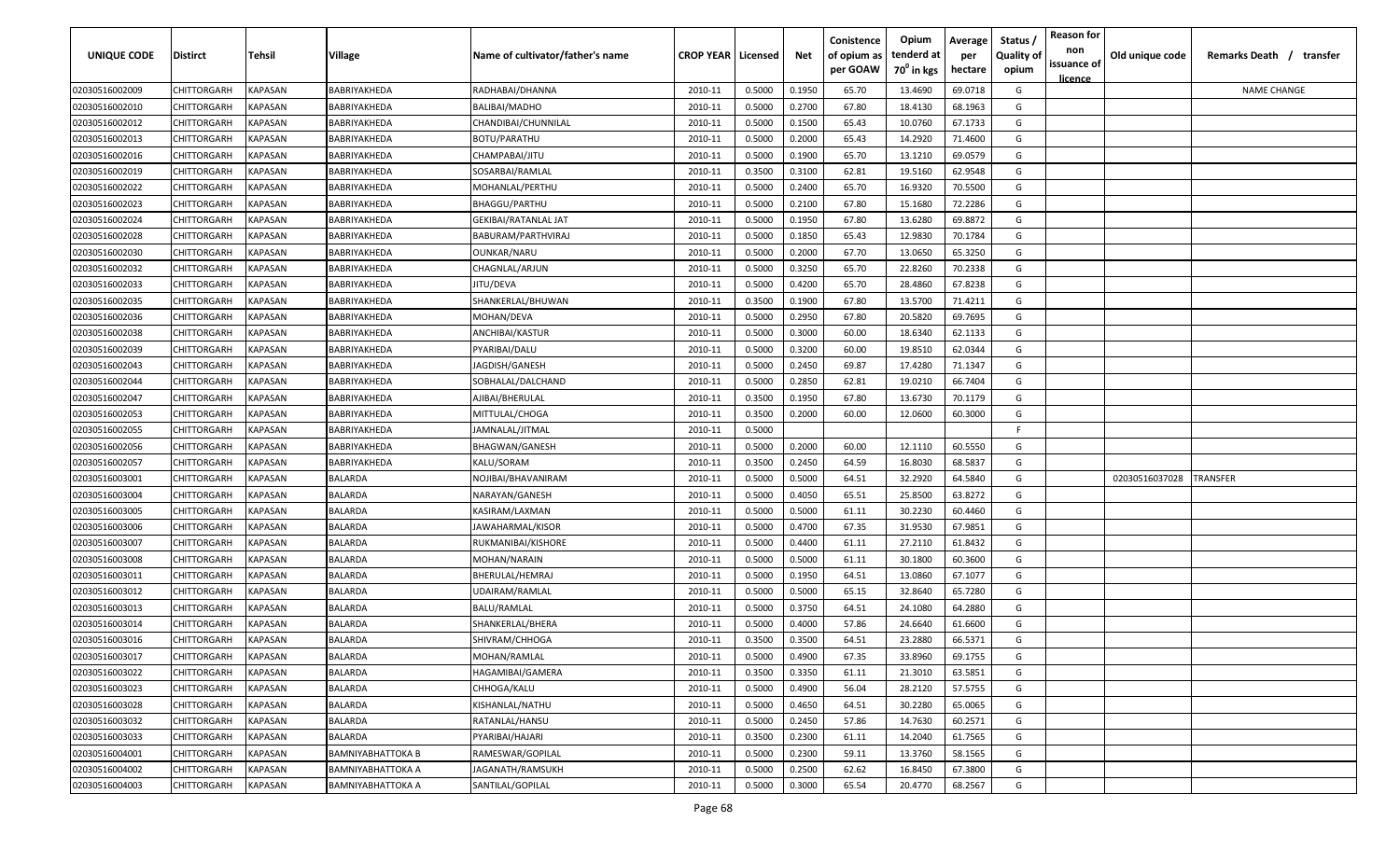| <b>UNIQUE CODE</b> | <b>Distirct</b>    | <b>Tehsil</b>  | Village                  | Name of cultivator/father's name | <b>CROP YEAR   Licensed</b> |        | Net    | Conistence<br>of opium as<br>per GOAW | Opium<br>tenderd at<br>70 <sup>0</sup> in kgs | Average<br>per<br>hectare | Status /<br><b>Quality of</b><br>opium | <b>Reason for</b><br>non<br>issuance of | Old unique code | Remarks Death / | transfer |
|--------------------|--------------------|----------------|--------------------------|----------------------------------|-----------------------------|--------|--------|---------------------------------------|-----------------------------------------------|---------------------------|----------------------------------------|-----------------------------------------|-----------------|-----------------|----------|
| 02030516004004     | CHITTORGARH        | <b>KAPASAN</b> | BAMNIYABHATTOKA A        | SHAMBULAL/JAICHAND               | 2010-11                     | 0.5000 | 0.4950 | 60.02                                 | 30.3620                                       | 61.3374                   | G                                      | <u>licence</u>                          |                 |                 |          |
| 02030516004005     | CHITTORGARH        | KAPASAN        | BAMNIYABHATTOKA A        | NANALAL/MOHANLAL                 | 2010-11                     | 0.5000 | 0.0950 | 65.54                                 | 7.1060                                        | 74.8000                   | G                                      |                                         |                 |                 |          |
| 02030516004006     | CHITTORGARH        | KAPASAN        | BAMNIYABHATTOKA B        | CHATRABHUJ/MATRA                 | 2010-11                     | 0.5000 | 0.4400 | 65.23                                 | 30.1920                                       | 68.6182                   | G                                      |                                         |                 |                 |          |
| 02030516004007     | CHITTORGARH        | KAPASAN        | BAMNIYABHATTOKA A        | SAJJANBAI/LALURAM                | 2010-11                     | 0.3500 | 0.2000 | 66.70                                 | 14.0360                                       | 70.1800                   | G                                      |                                         |                 |                 |          |
| 02030516004009     | CHITTORGARH        | KAPASAN        | BAMNIYABHATTOKA B        | KACHANBAI/BAGDULAL               | 2010-11                     | 0.5000 | 0.3150 | 59.11                                 | 19.0840                                       | 60.5841                   | G                                      |                                         |                 |                 |          |
| 02030516004010     | CHITTORGARH        | KAPASAN        | BAMNIYABHATTOKA A        | LAXMILAL/KESAR                   | 2010-11                     | 0.5000 | 0.1050 | 66.70                                 | 7.3470                                        | 69.9714                   | G                                      |                                         |                 |                 |          |
| 02030516004011     | CHITTORGARH        | KAPASAN        | BAMNIYABHATTOKA A        | NANALAL/LALURAM                  | 2010-11                     | 0.5000 | 0.3400 | 65.54                                 | 24.0250                                       | 70.6618                   | G                                      |                                         |                 |                 |          |
| 02030516004012     | CHITTORGARH        | KAPASAN        | BAMNIYABHATTOKA A        | KHUBHCHAND/BALU                  | 2010-11                     | 0.5000 | 0.1200 | 65.54                                 | 8.2950                                        | 69.1250                   | G                                      |                                         |                 |                 |          |
| 02030516004013     | CHITTORGARH        | KAPASAN        | BAMNIYABHATTOKA A        | SOHANLAL/NARAYAN                 | 2010-11                     | 0.5000 | 0.3500 | 62.62                                 | 23.7420                                       | 67.8343                   | G                                      |                                         |                 |                 |          |
| 02030516004015     | CHITTORGARH        | KAPASAN        | BAMNIYABHATTOKA A        | KISHANIBAI/SOBHALAL              | 2010-11                     | 0.5000 | 0.3200 | 62.02                                 | 20.0900                                       | 62.7813                   | G                                      |                                         |                 |                 |          |
| 02030516004017     | CHITTORGARH        | KAPASAN        | BAMNIYABHATTOKA A        | JAMNALAL/BHURALAL                | 2010-11                     | 0.5000 | 0.2000 | 66.70                                 | 13.4920                                       | 67.4600                   | G                                      |                                         |                 |                 |          |
| 02030516004018     | CHITTORGARH        | KAPASAN        | BAMNIYABHATTOKA A        | MOHANLAL/GOKAL                   | 2010-11                     | 0.3500 | 0.2100 | 65.54                                 | 14.5410                                       | 69.2429                   | G                                      |                                         |                 |                 |          |
| 02030516004019     | CHITTORGARH        | KAPASAN        | BAMNIYABHATTOKA A        | KESAVANAND/RAMSUKH               | 2010-11                     | 0.3500 | 0.1100 | 56.94                                 | 6.9220                                        | 62.9273                   | G                                      |                                         |                 |                 |          |
| 02030516004020     | CHITTORGARH        | KAPASAN        | BAMNIYABHATTOKA A        | TULSIRAM/BAGDU                   | 2010-11                     | 0.5000 | 0.1950 | 62.62                                 | 13.0970                                       | 67.1641                   | G                                      |                                         |                 |                 |          |
| 02030516004021     | CHITTORGARH        | KAPASAN        | BAMNIYABHATTOKA A        | PYARCHAND/RAGUNATH               | 2010-11                     | 0.3500 | 0.3500 | 56.94                                 | 20.9540                                       | 59.8686                   | G                                      |                                         |                 |                 |          |
| 02030516004022     | CHITTORGARH        | KAPASAN        | BAMNIYABHATTOKA A        | SYAMLAL/MADAVLAL                 | 2010-11                     | 0.5000 | 0.2000 | 60.02                                 | 13.7100                                       | 68.5500                   | G                                      |                                         |                 |                 |          |
| 02030516004023     | CHITTORGARH        | KAPASAN        | BAMNIYABHATTOKA A        | MADANLAL/KASER                   | 2010-11                     | 0.3500 | 0.3450 | 56.94                                 | 19.9860                                       | 57.9304                   | G                                      |                                         |                 |                 |          |
| 02030516004024     | CHITTORGARH        | KAPASAN        | BAMNIYABHATTOKA A        | KAMLABAI/MOTILAL                 | 2010-11                     | 0.5000 | 0.2700 | 56.94                                 | 15.6910                                       | 58.1148                   | G                                      |                                         |                 |                 |          |
| 02030516004025     | CHITTORGARH        | KAPASAN        | BAMNIYABHATTOKA A        | SURESHCHAND/MADAVLAL             | 2010-11                     | 0.5000 | 0.1100 | 66.70                                 | 8.2520                                        | 75.0182                   | G                                      |                                         |                 |                 |          |
| 02030516004026     | CHITTORGARH        | KAPASAN        | BAMNIYABHATTOKA A        | MADANLAL/NATHULAL                | 2010-11                     | 0.5000 | 0.3600 | 56.94                                 | 21.6050                                       | 60.0139                   | G                                      |                                         |                 |                 |          |
| 02030516004027     | CHITTORGARH        | KAPASAN        | BAMNIYABHATTOKA A        | JAANIBAI/MULCHAND                | 2010-11                     | 0.5000 | 0.1150 | 62.62                                 | 7.4520                                        | 64.8000                   | G                                      |                                         |                 |                 |          |
| 02030516004029     | CHITTORGARH        | KAPASAN        | BAMNIYABHATTOKA B        | CHAGNLAL/KESARILAL               | 2010-11                     | 0.5000 | 0.1250 | 62.23                                 | 8.1310                                        | 65.0480                   | G                                      |                                         |                 |                 |          |
| 02030516004030     | CHITTORGARH        | KAPASAN        | BAMNIYABHATTOKA A        | PYARIBAI/CHANDMAL                | 2010-11                     | 0.5000 | 0.1000 | 66.70                                 | 7.0230                                        | 70.2300                   | G                                      |                                         |                 |                 |          |
| 02030516004031     | CHITTORGARH        | KAPASAN        | BAMNIYABHATTOKA A        | MUKESHCHAND/PRABHULAL            | 2010-11                     | 0.5000 | 0.3000 | 62.62                                 | 19.6980                                       | 65.6600                   | G                                      |                                         |                 |                 |          |
| 02030516004032     | CHITTORGARH        | KAPASAN        | BAMNIYABHATTOKA A        | GANPATHLAL/NANDRAM               | 2010-11                     | 0.5000 | 0.1750 | 60.02                                 | 10.7260                                       | 61.2914                   | G                                      |                                         |                 |                 |          |
| 02030516004033     | CHITTORGARH        | KAPASAN        | BAMNIYABHATTOKA A        | CHANDIBAI/NARUJI                 | 2010-11                     | 0.5000 | 0.1900 | 68.74                                 | 13.8170                                       | 72.7211                   | G                                      |                                         |                 |                 |          |
| 02030516004036     | CHITTORGARH        | KAPASAN        | BAMNIYABHATTOKA A        | SATYNARAYAN/BIHARILAL            | 2010-11                     | 0.3500 | 0.2050 | 62.02                                 | 13.0840                                       | 63.8244                   | G                                      |                                         |                 |                 |          |
| 02030516004037     | CHITTORGARH        | KAPASAN        | BAMNIYABHATTOKA A        | HERRAM/CHOGALAL                  | 2010-11                     | 0.5000 | 0.1900 | 66.70                                 | 13.5020                                       | 71.0632                   | G                                      |                                         |                 |                 |          |
| 02030516004039     | CHITTORGARH        | KAPASAN        | BAMNIYABHATTOKA A        | KALURAM/SHANKER                  | 2010-11                     | 0.5000 | 0.2500 | 65.54                                 | 17.0970                                       | 68.3880                   | G                                      |                                         |                 |                 |          |
| 02030516004040     | CHITTORGARH        | KAPASAN        | BAMNIYABHATTOKA A        | SHANKERLAL/MOHAN                 | 2010-11                     | 0.3500 | 0.1200 | 56.94                                 | 7.4350                                        | 61.9583                   | G                                      |                                         |                 |                 |          |
| 02030516004041     | CHITTORGARH        | KAPASAN        | BAMNIYABHATTOKA A        | GOPILAL/GISA                     | 2010-11                     | 0.5000 | 0.1000 | 66.70                                 | 6.8030                                        | 68.0300                   | G                                      |                                         |                 |                 |          |
| 02030516004042     | CHITTORGARH        | KAPASAN        | BAMNIYABHATTOKA A        | GORISHANKER/VERDICHAND           | 2010-11                     | 0.5000 | 0.3400 | 59.54                                 | 20.4310                                       | 60.0912                   | G                                      |                                         |                 |                 |          |
| 02030516004043     | CHITTORGARH        | KAPASAN        | BAMNIYABHATTOKA B        | HARISHANKER/RADHAKISHAN          | 2010-11                     | 0.5000 |        |                                       |                                               |                           | -F.                                    |                                         |                 |                 |          |
| 02030516004046     | CHITTORGARH        | KAPASAN        | BAMNIYABHATTOKA A        | SATYNARAYAN/SHANKERLAL           | 2010-11                     | 0.5000 | 0.2950 | 59.54                                 | 18.3720                                       | 62.2780                   | G                                      |                                         |                 |                 |          |
| 02030516004047     | <b>CHITTORGARH</b> | KAPASAN        | BAMNIYABHATTOKA A        | PAROSATM/AMBALAL                 | 2010-11                     | 0.3500 | 0.2000 | 60.02                                 | 13.1190                                       | 65.5950                   | G                                      |                                         |                 |                 |          |
| 02030516004050     | <b>CHITTORGARH</b> | <b>KAPASAN</b> | BAMNIYABHATTOKA A        | SOHANLAL/MODIRAM                 | 2010-11                     | 0.5000 | 0.2950 | 62.62                                 | 19.1800                                       | 65.0169                   | G                                      |                                         |                 |                 |          |
| 02030516004053     | <b>CHITTORGARH</b> | KAPASAN        | <b>BAMNIYABHATTOKA A</b> | DHARMCHAND/RAMLAL                | 2010-11                     | 0.3500 | 0.2500 | 65.60                                 | 16.3340                                       | 65.3360                   | G                                      |                                         |                 |                 |          |
| 02030516004054     | <b>CHITTORGARH</b> | KAPASAN        | BAMNIYABHATTOKA A        | MOHANLAL/SHANKERLAL              | 2010-11                     | 0.3500 | 0.1000 | 62.62                                 | 6.4680                                        | 64.6800                   | G                                      |                                         |                 |                 |          |
| 02030516004057     | CHITTORGARH        | KAPASAN        | BAMNIYABHATTOKA A        | NARAYANLAL/JVAHARMAL             | 2010-11                     | 0.5000 | 0.3950 | 62.62                                 | 26.5780                                       | 67.2861                   | G                                      |                                         |                 |                 |          |
| 02030516004058     | CHITTORGARH        | KAPASAN        | BAMNIYABHATTOKA B        | AKLING/GULABCHAND                | 2010-11                     | 0.3500 | 0.1950 | 61.99                                 | 12.7970                                       | 65.6256                   | G                                      |                                         |                 |                 |          |
| 02030516004060     | CHITTORGARH        | KAPASAN        | BAMNIYABHATTOKA A        | NARAYAN/CHATARBHUJ               | 2010-11                     | 0.5000 | 0.2800 | 66.70                                 | 19.6100                                       | 70.0357                   | G                                      |                                         |                 |                 |          |
| 02030516004061     | <b>CHITTORGARH</b> | KAPASAN        | BAMNIYABHATTOKA B        | RAMCHAND/MADHULAL                | 2010-11                     | 0.3500 | 0.3400 | 63.23                                 | 22.7190                                       | 66.8206                   | G                                      |                                         |                 |                 |          |
| 02030516004062     | CHITTORGARH        | KAPASAN        | BAMNIYABHATTOKA B        | KARSNCHAND/GULABCHAND            | 2010-11                     | 0.5000 | 0.2600 | 59.11                                 | 15.6220                                       | 60.0846                   | G                                      |                                         |                 |                 |          |
| 02030516004063     | CHITTORGARH        | <b>KAPASAN</b> | BAMNIYABHATTOKA A        | KANHEYA/PRATAP                   | 2010-11                     | 0.5000 | 0.1900 | 62.62                                 | 13.2130                                       | 69.5421                   | G                                      |                                         |                 |                 |          |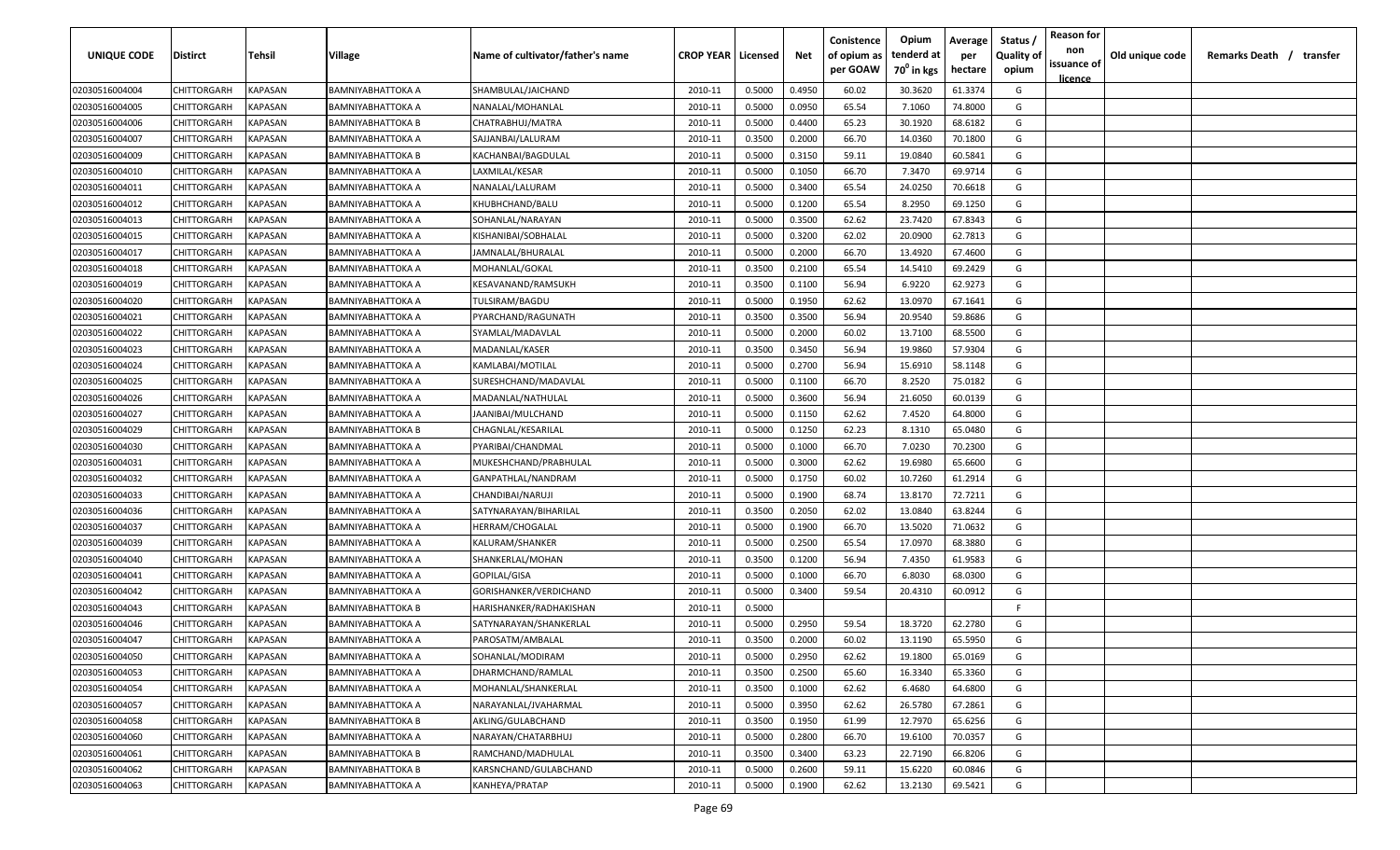| <b>UNIQUE CODE</b> | <b>Distirct</b>    | <b>Tehsil</b>  | Village                  | Name of cultivator/father's name | <b>CROP YEAR   Licensed</b> |        | Net    | Conistence<br>of opium as<br>per GOAW | Opium<br>tenderd at<br>70 <sup>0</sup> in kgs | Average<br>per<br>hectare | Status /<br><b>Quality of</b><br>opium | <b>Reason for</b><br>non<br>issuance of | Old unique code | Remarks Death /<br>transfer |
|--------------------|--------------------|----------------|--------------------------|----------------------------------|-----------------------------|--------|--------|---------------------------------------|-----------------------------------------------|---------------------------|----------------------------------------|-----------------------------------------|-----------------|-----------------------------|
|                    |                    |                |                          |                                  |                             |        |        |                                       |                                               |                           |                                        | <u>licence</u>                          |                 |                             |
| 02030516004066     | CHITTORGARH        | <b>KAPASAN</b> | <b>BAMNIYABHATTOKA B</b> | PYARIBAI/JEETMAL                 | 2010-11                     | 0.3500 | 0.3400 | 62.34                                 | 21.7740                                       | 64.0412                   | G                                      |                                         |                 |                             |
| 02030516004068     | CHITTORGARH        | KAPASAN        | BAMNIYABHATTOKA B        | KOSLYABAI/TARACHAND              | 2010-11                     | 0.5000 | 0.1250 | 65.07                                 | 8.7440                                        | 69.9520                   | G                                      |                                         |                 |                             |
| 02030516004069     | CHITTORGARH        | KAPASAN        | BAMNIYABHATTOKA B        | SHAMBHULAL/DUDA                  | 2010-11                     | 0.5000 | 0.1850 | 62.34                                 | 12.0490                                       | 65.1297                   | G                                      |                                         |                 |                             |
| 02030516004070     | CHITTORGARH        | KAPASAN        | BAMNIYABHATTOKA B        | SURATRAM/KISHANLAL               | 2010-11                     | 0.3500 | 0.0900 | 59.54                                 | 6.0650                                        | 67.3889                   | G                                      |                                         |                 |                             |
| 02030516004073     | CHITTORGARH        | KAPASAN        | BAMNIYABHATTOKA B        | MANGILAL/NANURAM                 | 2010-11                     | 0.5000 | 0.5000 | 56.94                                 | 29.0960                                       | 58.1920                   | G                                      |                                         |                 |                             |
| 02030516004074     | CHITTORGARH        | KAPASAN        | BAMNIYABHATTOKA B        | RAMESHWAR/SOHAN                  | 2010-11                     | 0.5000 | 0.1600 | 59.54                                 | 10.5730                                       | 66.0813                   | G                                      |                                         |                 |                             |
| 02030516004077     | CHITTORGARH        | KAPASAN        | BAMNIYABHATTOKA B        | BHERUSINGH/BHAWARSINGH           | 2010-11                     | 0.3500 | 0.2100 | 56.94                                 | 12.4370                                       | 59.2238                   | G                                      |                                         |                 |                             |
| 02030516004078     | CHITTORGARH        | KAPASAN        | BAMNIYABHATTOKA A        | GOVINDRAM/RADAKISAN              | 2010-11                     | 0.3500 | 0.2000 | 65.60                                 | 13.4670                                       | 67.3350                   | G                                      |                                         |                 |                             |
| 02030516004080     | CHITTORGARH        | KAPASAN        | BAMNIYABHATTOKA A        | BHAGIRATH/SHANKERLAL             | 2010-11                     | 0.5000 | 0.2050 | 62.34                                 | 13.5010                                       | 65.8585                   | G                                      |                                         |                 |                             |
| 02030516004081     | CHITTORGARH        | KAPASAN        | BAMNIYABHATTOKA B        | CHUNNILAL/LOBHCHAND              | 2010-11                     | 0.5000 | 0.3100 | 65.63                                 | 20.3640                                       | 65.6903                   | G                                      |                                         |                 |                             |
| 02030516004083     | CHITTORGARH        | KAPASAN        | BAMNIYABHATTOKA B        | INDERSINGH/BHANWARSINGH          | 2010-11                     | 0.3500 | 0.2450 | 59.11                                 | 15.0140                                       | 61.2816                   | G                                      |                                         |                 |                             |
| 02030516004084     | CHITTORGARH        | KAPASAN        | BAMNIYABHATTOKA B        | DINESHCHAND/JAYSKANKER           | 2010-11                     | 0.5000 | 0.2900 | 65.07                                 | 20.7670                                       | 71.6103                   | G                                      |                                         |                 |                             |
| 02030516004087     | CHITTORGARH        | KAPASAN        | BAMNIYABHATTOKA B        | DEOBAI/PRAKASHCHAND              | 2010-11                     | 0.3500 | 0.2700 | 59.54                                 | 17.6070                                       | 65.2111                   | G                                      |                                         |                 |                             |
| 02030516004089     | CHITTORGARH        | KAPASAN        | BAMNIYABHATTOKA B        | SUBHADRAKUMARI/JAGDISH           | 2010-11                     | 0.5000 | 0.1450 | 65.60                                 | 10.0460                                       | 69.2828                   | G                                      |                                         |                 |                             |
| 02030516004090     | CHITTORGARH        | KAPASAN        | BAMNIYABHATTOKA A        | RAJENDRA / RAJMAL/NANA           | 2010-11                     | 0.5000 | 0.1000 | 68.74                                 | 7.2370                                        | 72.3700                   | G                                      |                                         |                 |                             |
| 02030516004093     | CHITTORGARH        | KAPASAN        | BAMNIYABHATTOKA B        | SHANKER/DALU                     | 2010-11                     | 0.5000 | 0.3000 | 61.99                                 | 19.4290                                       | 64.7633                   | G                                      |                                         |                 |                             |
| 02030516004095     | CHITTORGARH        | KAPASAN        | BAMNIYABHATTOKA B        | RAMESWAR/DALU                    | 2010-11                     | 0.5000 | 0.1500 | 62.34                                 | 10.0370                                       | 66.9133                   | G                                      |                                         |                 |                             |
| 02030516004097     | CHITTORGARH        | KAPASAN        | <b>BAMNIYABHATTOKA B</b> | SHAMBHULAL/CHANDMAL              | 2010-11                     | 0.5000 | 0.0900 | 65.63                                 | 6.7130                                        | 74.5889                   | G                                      |                                         |                 |                             |
| 02030516004098     | CHITTORGARH        | KAPASAN        | BAMNIYABHATTOKA A        | RAMCHANDER/SHANKER               | 2010-11                     | 0.5000 | 0.1000 | 65.60                                 | 6.6630                                        | 66.6300                   | G                                      |                                         |                 |                             |
| 02030516004099     | CHITTORGARH        | KAPASAN        | BAMNIYABHATTOKA B        | PRAKESHCHAND/RAMSUKH             | 2010-11                     | 0.5000 | 0.3450 | 69.51                                 | 26.5330                                       | 76.9072                   | G                                      |                                         |                 |                             |
| 02030516004102     | CHITTORGARH        | KAPASAN        | BAMNIYABHATTOKA B        | LALURAM/DHAMERCHANDER            | 2010-11                     | 0.5000 |        |                                       |                                               |                           | -F.                                    |                                         |                 |                             |
| 02030516004103     | CHITTORGARH        | KAPASAN        | BAMNIYABHATTOKA B        | RAMESHWAR/JITMAL                 | 2010-11                     | 0.5000 | 0.4850 | 65.23                                 | 32.5590                                       | 67.1320                   | G                                      |                                         |                 |                             |
| 02030516004104     | CHITTORGARH        | KAPASAN        | BAMNIYABHATTOKA B        | SHYAMLAL/MOHANLAL                | 2010-11                     | 0.5000 | 0.2050 | 65.63                                 | 14.2790                                       | 69.6537                   | G                                      |                                         |                 |                             |
| 02030516004105     | CHITTORGARH        | KAPASAN        | BAMNIYABHATTOKA B        | BANSILAL/KISANLAL                | 2010-11                     | 0.5000 | 0.4250 | 61.99                                 | 26.9910                                       | 63.5082                   | G                                      |                                         |                 |                             |
| 02030516004106     | CHITTORGARH        | KAPASAN        | BAMNIYABHATTOKA A        | SIVLAL/GOPILAL                   | 2010-11                     | 0.5000 | 0.3000 | 65.60                                 | 20.4480                                       | 68.1600                   | G                                      |                                         |                 |                             |
| 02030516004107     | CHITTORGARH        | KAPASAN        | BAMNIYABHATTOKA B        | MADANLAL/LAXMILAL                | 2010-11                     | 0.5000 | 0.1850 | 65.23                                 | 12.5990                                       | 68.1027                   | G                                      |                                         |                 |                             |
| 02030516004108     | CHITTORGARH        | KAPASAN        | BAMNIYABHATTOKA B        | BAGDULAL/MADHOLAL                | 2010-11                     | 0.5000 | 0.2000 | 61.99                                 | 13.0270                                       | 65.1350                   | G                                      |                                         |                 |                             |
| 02030516004109     | CHITTORGARH        | KAPASAN        | BAMNIYABHATTOKA B        | <b>BADRILAL/GOKAL</b>            | 2010-11                     | 0.5000 | 0.3100 | 65.63                                 | 22.2770                                       | 71.8613                   | G                                      |                                         |                 |                             |
| 02030516004110     | CHITTORGARH        | KAPASAN        | BAMNIYABHATTOKA B        | MANOHARLAL/BAGDULAL              | 2010-11                     | 0.5000 | 0.3000 | 61.99                                 | 18.9780                                       | 63.2600                   | G                                      |                                         |                 | <b>NAME CHANGE</b>          |
| 02030516004111     | CHITTORGARH        | KAPASAN        | BAMNIYABHATTOKA B        | MEHTABBAI/RADHAKISHAN            | 2010-11                     | 0.3500 | 0.2050 | 59.54                                 | 12.7250                                       | 62.0732                   | G                                      |                                         |                 |                             |
| 02030516004112     | CHITTORGARH        | KAPASAN        | BAMNIYABHATTOKA B        | DHAMERCHAD/CHOGALAL              | 2010-11                     | 0.5000 | 0.1800 | 69.51                                 | 12.7900                                       | 71.0556                   | G                                      |                                         |                 |                             |
| 02030516004114     | CHITTORGARH        | KAPASAN        | BAMNIYABHATTOKA B        | PRAHLAD/LAXMILAL                 | 2010-11                     | 0.5000 | 0.3900 | 65.63                                 | 26.8610                                       | 68.8744                   | G                                      |                                         |                 |                             |
| 02030516004116     | CHITTORGARH        | KAPASAN        | BAMNIYABHATTOKA B        | DILIPKUMAR/AXAYCHAND             | 2010-11                     | 0.3500 | 0.1400 | 65.23                                 | 9.7660                                        | 69.7571                   | G                                      |                                         |                 |                             |
| 02030516004117     | CHITTORGARH        | KAPASAN        | BAMNIYABHATTOKA B        | LAXMILAL/SHANKERLAL              | 2010-11                     | 0.5000 | 0.2900 | 73.90                                 | 22.2440                                       | 76.7034                   | G                                      |                                         |                 |                             |
| 02030516004118     | <b>CHITTORGARH</b> | KAPASAN        | BAMNIYABHATTOKA B        | SHIVNARAIN/SHANKERLAL            | 2010-11                     | 0.5000 | 0.4250 | 65.63                                 | 28.0520                                       | 66.0047                   | G                                      |                                         |                 |                             |
| 02030516004119     | <b>CHITTORGARH</b> | <b>KAPASAN</b> | BAMNIYABHATTOKA B        | BHERULAL/SHANKERLAL              | 2010-11                     | 0.5000 | 0.2350 | 61.99                                 | 15.7990                                       | 67.2298                   | G                                      |                                         |                 |                             |
| 02030516004120     | <b>CHITTORGARH</b> | KAPASAN        | BAMNIYABHATTOKA B        | SURATRAM/NANDRAM                 | 2010-11                     | 0.5000 | 0.4950 | 61.99                                 | 32.0840                                       | 64.8162                   | G                                      |                                         |                 |                             |
| 02030516004125     | CHITTORGARH        | KAPASAN        | BAMNIYABHATTOKA A        | <b>BABULAL/GORILAL</b>           | 2010-11                     | 0.5000 | 0.2950 | 62.34                                 | 19.1210                                       | 64.8169                   | G                                      |                                         |                 |                             |
| 02030516004126     | CHITTORGARH        | KAPASAN        | <b>BAMNIYABHATTOKA B</b> | SRILAL/MADHOLAL                  | 2010-11                     | 0.5000 | 0.1150 | 65.63                                 | 8.0910                                        | 70.3565                   | G                                      |                                         |                 |                             |
| 02030516004127     | CHITTORGARH        | KAPASAN        | BAMNIYABHATTOKA A        | LAXMINARAYAN/MADHOLAL            | 2010-11                     | 0.3500 | 0.1000 | 65.60                                 | 6.7570                                        | 67.5700                   | G                                      |                                         |                 |                             |
| 02030516004129     | CHITTORGARH        | KAPASAN        | BAMNIYABHATTOKA A        | RADAKISAN/MODIRAM                | 2010-11                     | 0.5000 | 0.1900 | 62.34                                 | 12.3170                                       | 64.8263                   | G                                      |                                         |                 |                             |
| 02030516004130     | <b>CHITTORGARH</b> | KAPASAN        | BAMNIYABHATTOKA A        | SHRILAL/KISANLAL                 | 2010-11                     | 0.5000 | 0.2000 | 66.70                                 | 14.4740                                       | 72.3700                   | G                                      |                                         |                 |                             |
| 02030516004131     | <b>CHITTORGARH</b> | KAPASAN        | BAMNIYABHATTOKA A        | HEMRAJ/KISANLAL                  | 2010-11                     | 0.3500 | 0.1000 | 62.34                                 | 6.6610                                        | 66.6100                   | G                                      |                                         |                 |                             |
| 02030516004132     | <b>CHITTORGARH</b> | <b>KAPASAN</b> | BAMNIYABHATTOKA B        | JAGNNATH/KISANLAL                | 2010-11                     | 0.5000 | 0.1500 | 62.34                                 | 9.9650                                        | 66.4333                   | G                                      |                                         |                 |                             |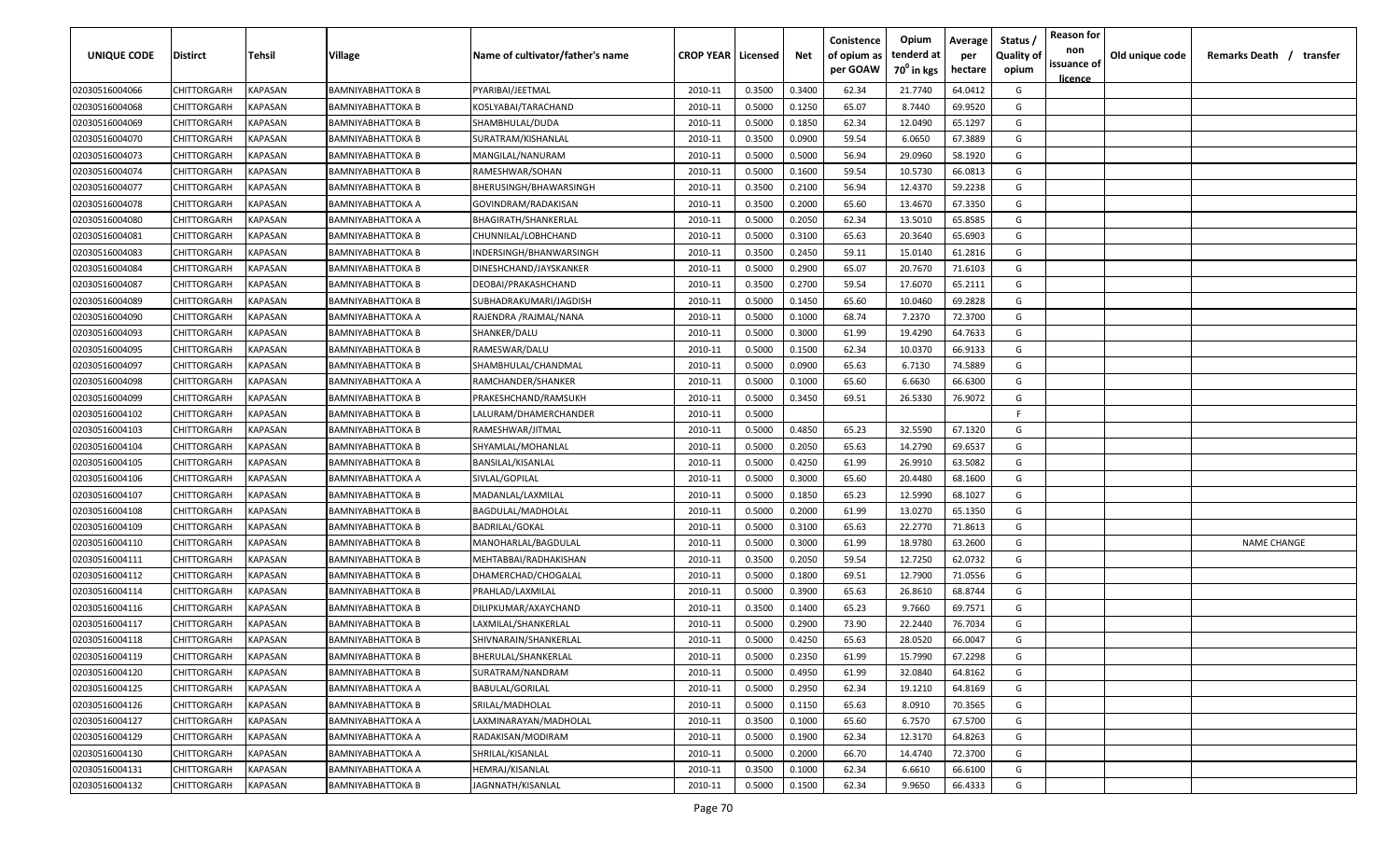| <b>UNIQUE CODE</b> | <b>Distirct</b>    | <b>Tehsil</b>  | Village                  | Name of cultivator/father's name | <b>CROP YEAR   Licensed</b> |        | Net    | Conistence<br>of opium as<br>per GOAW | Opium<br>tenderd at<br>70 <sup>0</sup> in kgs | Average<br>per<br>hectare | Status /<br>Quality of<br>opium | <b>Reason for</b><br>non<br>issuance of | Old unique code | Remarks Death /<br>transfer |
|--------------------|--------------------|----------------|--------------------------|----------------------------------|-----------------------------|--------|--------|---------------------------------------|-----------------------------------------------|---------------------------|---------------------------------|-----------------------------------------|-----------------|-----------------------------|
| 02030516004133     | CHITTORGARH        | <b>KAPASAN</b> | <b>BAMNIYABHATTOKA B</b> | GULABCHAND/KALU                  | 2010-11                     | 0.5000 | 0.2800 | 59.11                                 | 17.5560                                       | 62.7000                   | G                               | licence                                 |                 |                             |
| 02030516004135     | CHITTORGARH        | KAPASAN        | BAMNIYABHATTOKA A        | RATANLAL/RAGUNATH                | 2010-11                     | 0.5000 | 0.4200 | 65.54                                 | 29.6620                                       | 70.6238                   | G                               |                                         |                 |                             |
| 02030516004137     | CHITTORGARH        | KAPASAN        | BAMNIYABHATTOKA B        | RADSHYAM/MODIRAM                 | 2010-11                     | 0.5000 | 0.3550 | 61.99                                 | 22.8650                                       | 64.4085                   | G                               |                                         |                 |                             |
| 02030516004138     | CHITTORGARH        | KAPASAN        | BAMNIYABHATTOKA B        | DEVILAL/HAJARI                   | 2010-11                     | 0.3500 | 0.1000 | 56.93                                 | 6.4830                                        | 64.8300                   | G                               |                                         |                 |                             |
| 02030516004140     | CHITTORGARH        | KAPASAN        | <b>BAMNIYABHATTOKA B</b> | GOPIDAS/SOHANLAL                 | 2010-11                     | 0.5000 | 0.1000 | 65.63                                 | 7.0040                                        | 70.0400                   | G                               |                                         |                 |                             |
| 02030516004141     | CHITTORGARH        | KAPASAN        | BAMNIYABHATTOKA B        | SITARAM/RADHAKISHAN              | 2010-11                     | 0.5000 | 0.1000 | 59.54                                 | 6.9240                                        | 69.2400                   | G                               |                                         |                 |                             |
| 02030516004143     | CHITTORGARH        | KAPASAN        | BAMNIYABHATTOKA B        | BHERULAL/KALURAM                 | 2010-11                     | 0.3500 | 0.1500 | 62.34                                 | 9.7780                                        | 65.1867                   | G                               |                                         |                 |                             |
| 02030516004144     | CHITTORGARH        | KAPASAN        | BAMNIYABHATTOKA B        | KUKA/LALU                        | 2010-11                     | 0.5000 | 0.1450 | 69.51                                 | 10.4960                                       | 72.3862                   | G                               |                                         |                 |                             |
| 02030516004145     | CHITTORGARH        | KAPASAN        | BAMNIYABHATTOKA B        | NARAYANIBAI/MEGRAJ               | 2010-11                     | 0.5000 | 0.4950 | 59.11                                 | 30.1630                                       | 60.9354                   | G                               |                                         |                 |                             |
| 02030516004146     | CHITTORGARH        | KAPASAN        | BAMNIYABHATTOKA B        | SOHANLAL/BHERU                   | 2010-11                     | 0.3500 | 0.2100 | 61.99                                 | 13.5320                                       | 64.4381                   | G                               |                                         | 02030516009063  | TRANSFER                    |
| 02030516006001     | CHITTORGARH        | KAPASAN        | BANAKIAKHURD             | MEHTABIBAI/NANDA                 | 2010-11                     | 0.3500 | 0.0500 | 65.70                                 | 3.2940                                        | 65.8800                   | G                               |                                         |                 |                             |
| 02030516006002     | CHITTORGARH        | KAPASAN        | BANAKIAKHURD             | BHERU/BHURA                      | 2010-11                     | 0.5000 | 0.4800 | 61.16                                 | 31.5410                                       | 65.7104                   | G                               |                                         |                 |                             |
| 02030516006008     | CHITTORGARH        | KAPASAN        | BANAKIAKHURD             | SOHANKAVER/NAHARSINGH            | 2010-11                     | 0.3500 | 0.2550 | 61.16                                 | 16.3210                                       | 64.0039                   | G                               |                                         |                 |                             |
| 02030516006010     | CHITTORGARH        | KAPASAN        | BANAKIAKHURD             | KAILASH/UDAILAL                  | 2010-11                     | 0.5000 | 0.5000 | 64.11                                 | 32.9160                                       | 65.8320                   | G                               |                                         |                 |                             |
| 02030516006011     | CHITTORGARH        | KAPASAN        | BANAKIAKHURD             | MANGILAL/KHEMA                   | 2010-11                     | 0.5000 | 0.2000 | 59.77                                 | 11.9280                                       | 59.6400                   | G                               |                                         |                 |                             |
| 02030516006014     | CHITTORGARH        | KAPASAN        | BANAKIAKHURD             | DALU/MAGNA                       | 2010-11                     | 0.3500 | 0.2550 | 59.77                                 | 15.6090                                       | 61.2118                   | G                               |                                         |                 |                             |
| 02030516006016     | CHITTORGARH        | KAPASAN        | BANAKIAKHURD             | BHERULAL/FULCHAND                | 2010-11                     | 0.3500 | 0.3350 | 56.72                                 | 20.3140                                       | 60.6388                   | G                               |                                         |                 |                             |
| 02030516006018     | CHITTORGARH        | KAPASAN        | BANAKIAKHURD             | GOPILAL/BHURA                    | 2010-11                     | 0.3500 | 0.0500 | 64.11                                 | 3.5260                                        | 70.5200                   | G                               |                                         |                 |                             |
| 02030516006020     | CHITTORGARH        | KAPASAN        | BANAKIAKHURD             | PANNA/NANDA                      | 2010-11                     | 0.5000 | 0.1900 | 59.77                                 | 11.8340                                       | 62.2842                   | G                               |                                         |                 |                             |
| 02030516006027     | CHITTORGARH        | KAPASAN        | BANAKIAKHURD             | ANCHIBAI/UDAIRAM                 | 2010-11                     | 0.3500 | 0.3550 | 61.16                                 | 22.7520                                       | 64.0901                   | G                               |                                         |                 |                             |
| 02030516006034     | CHITTORGARH        | KAPASAN        | BANAKIAKHURD             | NANDUBAI/HEERA                   | 2010-11                     | 0.3500 | 0.3500 | 61.16                                 | 22.6380                                       | 64.6800                   | G                               |                                         |                 |                             |
| 02030516006039     | CHITTORGARH        | KAPASAN        | BANAKIAKHURD             | ONKARSINGH/LALSINGH              | 2010-11                     | 0.3500 | 0.1100 | 61.16                                 | 7.2960                                        | 66.3273                   | G                               |                                         |                 |                             |
| 02030516006040     | CHITTORGARH        | KAPASAN        | BANAKIAKHURD             | KELU/BALU                        | 2010-11                     | 0.5000 | 0.2150 | 59.77                                 | 13.5760                                       | 63.1442                   | G                               |                                         |                 |                             |
| 02030516006042     | CHITTORGARH        | KAPASAN        | BANAKIAKHURD             | RATANLAL/PARTHU                  | 2010-11                     | 0.5000 | 0.2350 | 61.16                                 | 15.2110                                       | 64.7277                   | G                               |                                         |                 |                             |
| 02030516006044     | CHITTORGARH        | KAPASAN        | BANAKIAKHURD             | INDRASINGH/LALSINGH              | 2010-11                     | 0.3500 | 0.2250 | 59.77                                 | 13.9350                                       | 61.9333                   | G                               |                                         |                 |                             |
| 02030516006047     | CHITTORGARH        | KAPASAN        | BANAKIAKHURD             | MOTIRAM/PYARCHAND                | 2010-11                     | 0.3500 | 0.0500 | 56.52                                 | 3.4230                                        | 68.4600                   | G                               |                                         |                 |                             |
| 02030516006052     | CHITTORGARH        | KAPASAN        | BANAKIAKHURD             | NANDRAM/KESURAM                  | 2010-11                     | 0.5000 | 0.4900 | 56.11                                 | 28.8730                                       | 58.9245                   | G                               |                                         |                 |                             |
| 02030516008001     | CHITTORGARH        | KAPASAN        | BUDDHAKHEDA              | CHANDERPRAKASH/MADANLAL          | 2010-11                     | 0.5000 | 0.2300 | 70.07                                 | 16.1560                                       | 70.2435                   | G                               |                                         |                 |                             |
| 02030516008002     | CHITTORGARH        | KAPASAN        | BUDDHAKHEDA              | MADANLAL/LAXMCHAND               | 2010-11                     | 0.5000 | 0.1600 | 57.36                                 | 9.5870                                        | 59.9188                   | G                               |                                         |                 |                             |
| 02030516008005     | CHITTORGARH        | KAPASAN        | BUDDHAKHEDA              | BADRILAL/MOHANLAL                | 2010-11                     | 0.5000 | 0.5000 | 63.89                                 | 30.3480                                       | 60.6960                   | G                               |                                         |                 |                             |
| 02030516008008     | CHITTORGARH        | KAPASAN        | BUDDHAKHEDA              | PRATHVIRAJ/CHUNNILAL             | 2010-11                     | 0.5000 |        |                                       |                                               |                           | -F.                             |                                         |                 |                             |
| 02030516008011     | CHITTORGARH        | KAPASAN        | BUDDHAKHEDA              | SUAALAL/MOHANLAL                 | 2010-11                     | 0.5000 | 0.2500 | 63.89                                 | 14.9410                                       | 59.7640                   | G                               |                                         |                 |                             |
| 02030516008012     | CHITTORGARH        | KAPASAN        | BUDDHAKHEDA              | LAXMAN/MOHANLAL                  | 2010-11                     | 0.5000 | 0.5000 | 63.89                                 | 30.4660                                       | 60.9320                   | G                               |                                         | 02030516037023  | TRANSFER                    |
| 02030516009001     | CHITTORGARH        | KAPASAN        | CHATURBHUJPURA           | BHIMA/HERLAL                     | 2010-11                     | 0.5000 | 0.1000 | 64.02                                 | 6.9050                                        | 69.0500                   | G                               |                                         |                 |                             |
| 02030516009004     | <b>CHITTORGARH</b> | KAPASAN        | <b>CHATURBHUJPURA</b>    | PYARIBAI/LOBHA                   | 2010-11                     | 0.5000 | 0.1300 | 65.55                                 | 8.5120                                        | 65.4769                   | G                               |                                         |                 |                             |
| 02030516009005     | CHITTORGARH        | <b>KAPASAN</b> | <b>CHATURBHUJPURA</b>    | LEHRU/VARDA                      | 2010-11                     | 0.5000 | 0.0600 | 66.96                                 | 4.2850                                        | 71.4167                   | G                               |                                         |                 |                             |
| 02030516009006     | <b>CHITTORGARH</b> | KAPASAN        | CHATURBHUJPURA           | <b>BHAGWAN/HARLAL</b>            | 2010-11                     | 0.3500 | 0.3400 | 61.24                                 | 21.3820                                       | 62.8882                   | G                               |                                         |                 |                             |
| 02030516009007     | CHITTORGARH        | KAPASAN        | CHATURBHUJPURA           | NARAYAN/MITTU                    | 2010-11                     | 0.5000 | 0.2500 | 59.54                                 | 16.0010                                       | 64.0040                   | G                               |                                         |                 |                             |
| 02030516009008     | CHITTORGARH        | KAPASAN        | <b>CHATURBHUJPURA</b>    | SHANKER/HEERALAL                 | 2010-11                     | 0.5000 | 0.2400 | 66.96                                 | 16.4240                                       | 68.4333                   | G                               |                                         |                 |                             |
| 02030516009009     | CHITTORGARH        | <b>KAPASAN</b> | CHATURBHUJPURA           | PANNA/BHERA                      | 2010-11                     | 0.5000 | 0.2200 | 68.81                                 | 15.5900                                       | 70.8636                   | G                               |                                         |                 |                             |
| 02030516009010     | CHITTORGARH        | KAPASAN        | CHATURBHUJPURA           | BOTLAL/MADHU                     | 2010-11                     | 0.3500 | 0.1900 | 65.13                                 | 12.7930                                       | 67.3316                   | G                               |                                         |                 |                             |
| 02030516009011     | <b>CHITTORGARH</b> | KAPASAN        | CHATURBHUJPURA           | MOHAN/BHURA                      | 2010-11                     | 0.3500 | 0.2150 | 65.13                                 | 14.1970                                       | 66.0326                   | G                               |                                         |                 |                             |
| 02030516009012     | CHITTORGARH        | KAPASAN        | CHATURBHUJPURA           | NATHULAL/AMERCHAND               | 2010-11                     | 0.5000 | 0.5000 | 64.02                                 | 32.5500                                       | 65.1000                   | G                               |                                         |                 |                             |
| 02030516009015     | <b>CHITTORGARH</b> | KAPASAN        | CHATURBHUJPURA           | NARAYAN/OUNKAR                   | 2010-11                     | 0.5000 | 0.0950 | 68.81                                 | 6.9990                                        | 73.6737                   | G                               |                                         |                 |                             |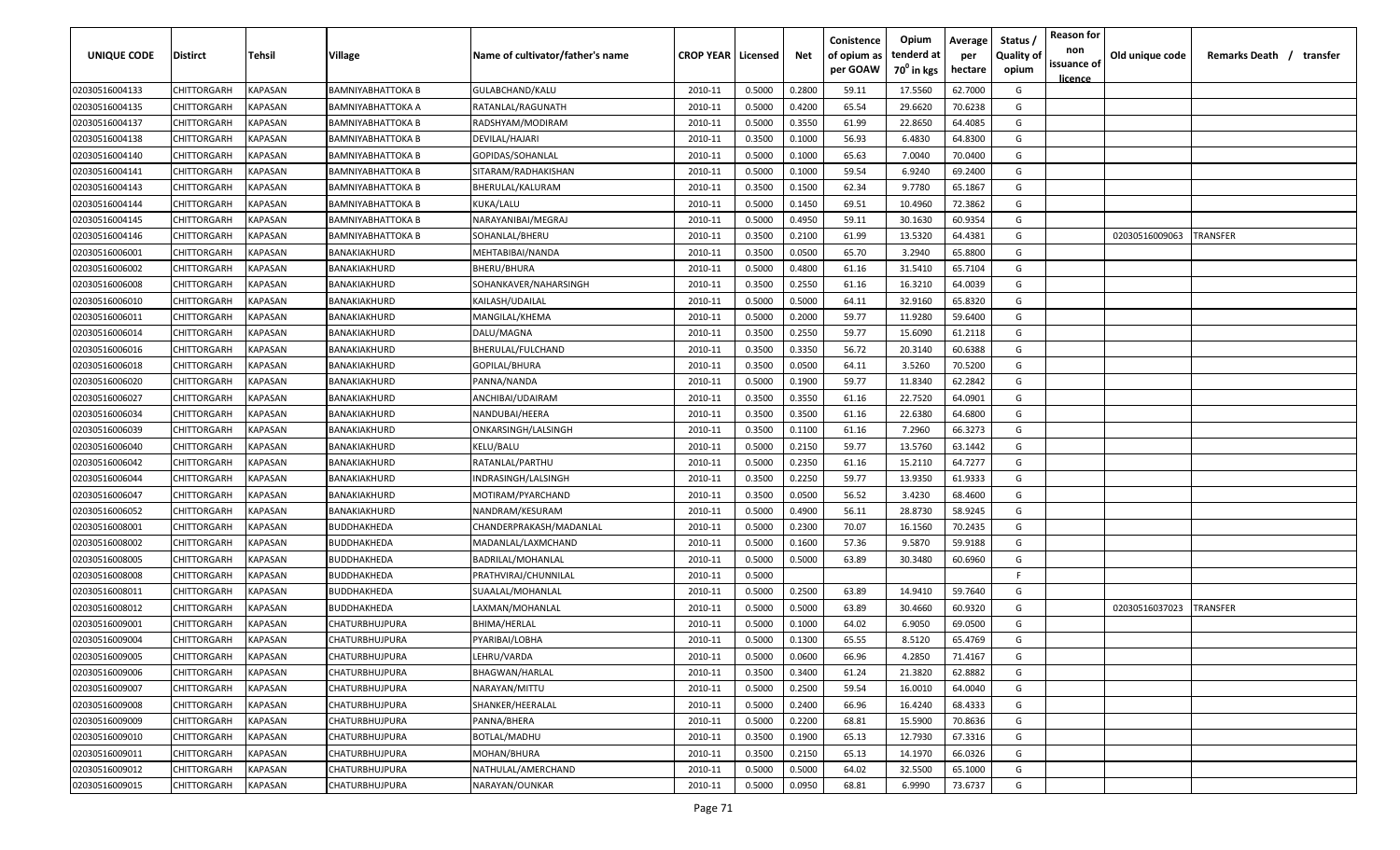| <b>UNIQUE CODE</b> | Distirct           | Tehsil         | Village        | Name of cultivator/father's name | <b>CROP YEAR   Licensed</b> |        | Net    | Conistence<br>of opium as | Opium<br>tenderd at    | Average<br>per | Status /<br><b>Quality of</b> | <b>Reason for</b><br>non<br>issuance of | Old unique code | Remarks Death / transfer |
|--------------------|--------------------|----------------|----------------|----------------------------------|-----------------------------|--------|--------|---------------------------|------------------------|----------------|-------------------------------|-----------------------------------------|-----------------|--------------------------|
|                    |                    |                |                |                                  |                             |        |        | per GOAW                  | 70 <sup>0</sup> in kgs | hectare        | opium                         | <u>licence</u>                          |                 |                          |
| 02030516009016     | CHITTORGARH        | <b>KAPASAN</b> | CHATURBHUJPURA | RAMLAL/OUNKAR                    | 2010-11                     | 0.5000 | 0.2500 | 65.13                     | 15.9380                | 63.7520        | G                             |                                         |                 |                          |
| 02030516009017     | CHITTORGARH        | KAPASAN        | CHATURBHUJPURA | SIVGIRI/OUNKARGIRI               | 2010-11                     | 0.5000 | 0.2000 | 68.38                     | 14.1550                | 70.7750        | G                             |                                         |                 |                          |
| 02030516009018     | CHITTORGARH        | KAPASAN        | CHATURBHUJPURA | MURLIGIRI/GOPGIRI                | 2010-11                     | 0.5000 | 0.1950 | 65.55                     | 13.4190                | 68.8154        | G                             |                                         |                 |                          |
| 02030516009019     | CHITTORGARH        | KAPASAN        | CHATURBHUJPURA | PYARA/KALU                       | 2010-11                     | 0.3500 | 0.1950 | 68.38                     | 14.2330                | 72.9897        | G                             |                                         |                 |                          |
| 02030516009020     | CHITTORGARH        | KAPASAN        | CHATURBHUJPURA | RAMEWAR/LOBHCHAND                | 2010-11                     | 0.5000 |        |                           |                        |                | -F.                           |                                         |                 |                          |
| 02030516009022     | CHITTORGARH        | KAPASAN        | CHATURBHUJPURA | BHAGWAN/UDAIRAM                  | 2010-11                     | 0.3500 | 0.1150 | 65.55                     | 7.9220                 | 68.8870        | G                             |                                         |                 |                          |
| 02030516009023     | CHITTORGARH        | KAPASAN        | CHATURBHUJPURA | NATHU/BHURA                      | 2010-11                     | 0.5000 | 0.1850 | 65.55                     | 12.9130                | 69.8000        | G                             |                                         |                 |                          |
| 02030516009024     | CHITTORGARH        | KAPASAN        | CHATURBHUJPURA | HASU/BHURA                       | 2010-11                     | 0.3500 | 0.3400 | 65.13                     | 21.9300                | 64.5000        | G                             |                                         |                 |                          |
| 02030516009028     | CHITTORGARH        | KAPASAN        | CHATURBHUJPURA | MAHADEV/NARAYAN                  | 2010-11                     | 0.5000 | 0.1950 | 66.96                     | 13.8890                | 71.2256        | G                             |                                         |                 |                          |
| 02030516009032     | CHITTORGARH        | KAPASAN        | CHATURBHUJPURA | HANSU/VARDA                      | 2010-11                     | 0.5000 | 0.1000 | 59.54                     | 6.4750                 | 64.7500        | G                             |                                         |                 |                          |
| 02030516009034     | CHITTORGARH        | KAPASAN        | CHATURBHUJPURA | DEVBAI/KALURAM                   | 2010-11                     | 0.5000 | 0.3000 | 63.42                     | 20.1770                | 67.2567        | G                             |                                         |                 |                          |
| 02030516009035     | CHITTORGARH        | KAPASAN        | CHATURBHUJPURA | ONKARGIR/SHANKARGIR              | 2010-11                     | 0.5000 | 0.2000 | 66.96                     | 6.9160                 | 34.5800        | G                             | 04                                      |                 |                          |
| 02030516009037     | CHITTORGARH        | KAPASAN        | CHATURBHUJPURA | TULSIRAM/CHAMPALAL               | 2010-11                     | 0.3500 | 0.1000 | 65.13                     | 6.8810                 | 68.8100        | G                             |                                         |                 | <b>NAME CHANGE</b>       |
| 02030516009038     | CHITTORGARH        | KAPASAN        | CHATURBHUJPURA | PARTHULAL/GANESH                 | 2010-11                     | 0.3500 | 0.1900 | 59.64                     | 11.8850                | 62.5526        | G                             |                                         |                 |                          |
| 02030516009039     | CHITTORGARH        | KAPASAN        | CHATURBHUJPURA | TEJRAM/GANGARAM                  | 2010-11                     | 0.3500 | 0.1700 | 65.55                     | 11.5560                | 67.9765        | G                             |                                         |                 |                          |
| 02030516009040     | CHITTORGARH        | KAPASAN        | CHATURBHUJPURA | SOBHA/KESU                       | 2010-11                     | 0.5000 | 0.2100 | 66.96                     | 14.7220                | 70.1048        | G                             |                                         |                 |                          |
| 02030516009044     | CHITTORGARH        | KAPASAN        | CHATURBHUJPURA | DUNGA/GANGARAM                   | 2010-11                     | 0.3500 | 0.2000 | 65.13                     | 13.4630                | 67.3150        | G                             |                                         |                 |                          |
| 02030516009047     | CHITTORGARH        | KAPASAN        | CHATURBHUJPURA | SHANKER/JITU                     | 2010-11                     | 0.3500 | 0.1850 | 64.02                     | 12.2550                | 66.2432        | G                             |                                         |                 |                          |
| 02030516009050     | CHITTORGARH        | KAPASAN        | CHATURBHUJPURA | KANKUBAI/HEEMA                   | 2010-11                     | 0.5000 | 0.1900 | 64.02                     | 13.3620                | 70.3263        | G                             |                                         |                 |                          |
| 02030516009051     | CHITTORGARH        | KAPASAN        | CHATURBHUJPURA | SAYARIBAI/RATANLAL               | 2010-11                     | 0.5000 | 0.1350 | 66.96                     | 8.8290                 | 65.4000        | G                             |                                         |                 |                          |
| 02030516009055     | CHITTORGARH        | KAPASAN        | CHATURBHUJPURA | LALU/RAMA                        | 2010-11                     | 0.5000 | 0.1100 | 64.02                     | 7.0600                 | 64.1818        | G                             |                                         |                 |                          |
| 02030516009061     | CHITTORGARH        | KAPASAN        | CHATURBHUJPURA | UDA/DEVA                         | 2010-11                     | 0.5000 | 0.4450 | 65.55                     | 29.1700                | 65.5506        | G                             |                                         |                 |                          |
| 02030516009062     | CHITTORGARH        | KAPASAN        | CHATURBHUJPURA | KAMLABAI/JITU                    | 2010-11                     | 0.5000 | 0.2000 | 66.96                     | 13.8130                | 69.0650        | G                             |                                         |                 |                          |
| 02030516009067     | CHITTORGARH        | KAPASAN        | CHATURBHUJPURA | UDAIRAM/BHIMRAJ                  | 2010-11                     | 0.3500 | 0.1050 | 65.55                     | 7.5660                 | 72.0571        | G                             |                                         |                 |                          |
| 02030516009068     | CHITTORGARH        | KAPASAN        | CHATURBHUJPURA | KALU/GISA                        | 2010-11                     | 0.3500 | 0.1700 | 65.13                     | 11.5470                | 67.9235        | G                             |                                         |                 |                          |
| 02030516009069     | CHITTORGARH        | KAPASAN        | CHATURBHUJPURA | UDAIRAM/JAYCHAND                 | 2010-11                     | 0.5000 | 0.2000 | 59.64                     | 12.4050                | 62.0250        | G                             |                                         |                 |                          |
| 02030516009070     | CHITTORGARH        | KAPASAN        | CHATURBHUJPURA | BHAGWANLAL/JAYCHAND              | 2010-11                     | 0.5000 | 0.1900 | 59.54                     | 11.5960                | 61.0316        | G                             |                                         |                 |                          |
| 02030516009071     | CHITTORGARH        | KAPASAN        | CHATURBHUJPURA | BADRILAL/NARAYAN                 | 2010-11                     | 0.5000 | 0.1000 | 66.96                     | 6.9160                 | 69.1600        | G                             |                                         |                 |                          |
| 02030516010001     | CHITTORGARH        | KAPASAN        | CHHAPRI        | HEERA/KAJOD                      | 2010-11                     | 0.3500 | 0.2950 | 58.95                     | 18.8980                | 64.0610        | G                             |                                         |                 |                          |
| 02030516010002     | CHITTORGARH        | KAPASAN        | CHHAPRI        | LHERU/KASIRAM                    | 2010-11                     | 0.3500 | 0.3250 | 58.95                     | 19.0410                | 58.5877        | G                             |                                         |                 |                          |
| 02030516010003     | CHITTORGARH        | KAPASAN        | CHHAPRI        | NATHU/JALAM                      | 2010-11                     | 0.3500 | 0.2800 | 56.29                     | 15.9220                | 56.8643        | G                             |                                         |                 |                          |
| 02030516010008     | CHITTORGARH        | KAPASAN        | CHHAPRI        | RAMA/GOKAL                       | 2010-11                     | 0.5000 | 0.4600 | 58.95                     | 30.4430                | 66.1804        | G                             |                                         |                 |                          |
| 02030516010009     | CHITTORGARH        | KAPASAN        | <b>CHHAPRI</b> | DEVBAI/JAGNATH                   | 2010-11                     | 0.5000 | 0.3900 | 56.29                     | 22.5800                | 57.8974        | G                             |                                         |                 |                          |
| 02030516010012     | CHITTORGARH        | KAPASAN        | <b>CHHAPRI</b> | BALU/BHERU                       | 2010-11                     | 0.3500 | 0.1650 | 58.95                     | 10.7960                | 65.4303        | G                             |                                         |                 |                          |
| 02030516010013     | CHITTORGARH        | KAPASAN        | CHHAPRI        | MADHU/KAJOD                      | 2010-11                     | 0.3500 | 0.2250 | 56.29                     | 13.7910                | 61.2933        | G                             |                                         |                 |                          |
| 02030516010014     | <b>CHITTORGARH</b> | KAPASAN        | <b>CHHAPRI</b> | MADHU/UDAIRAM                    | 2010-11                     | 0.3500 | 0.3400 | 56.16                     | 19.1910                | 56.4441        | G                             |                                         |                 |                          |
| 02030516010017     | CHITTORGARH        | <b>KAPASAN</b> | <b>CHHAPRI</b> | SHANKERLAL/BHAGAWAN              | 2010-11                     | 0.5000 |        |                           |                        |                | F.                            |                                         |                 |                          |
| 02030516010018     | CHITTORGARH        | <b>KAPASAN</b> | <b>CHHAPRI</b> | CHHOGA/AMARCHAND                 | 2010-11                     | 0.3500 | 0.3250 | 58.95                     | 20.2960                | 62.4492        | G                             |                                         |                 |                          |
| 02030516010019     | <b>CHITTORGARH</b> | <b>KAPASAN</b> | <b>CHHAPRI</b> | CHUNNILAL/AMARCHAND              | 2010-11                     | 0.3500 | 0.3300 | 62.05                     | 22.3650                | 67.7727        | G                             |                                         |                 |                          |
| 02030516010022     | CHITTORGARH        | KAPASAN        | <b>CHHAPRI</b> | MAGNIRAM/AMARCHAND               | 2010-11                     | 0.3500 | 0.3450 | 62.05                     | 21.9920                | 63.7449        | G                             |                                         |                 |                          |
| 02030516010023     | <b>CHITTORGARH</b> | KAPASAN        | <b>CHHAPRI</b> | KISANLAL/GOKAL                   | 2010-11                     | 0.3500 | 0.1500 | 58.95                     | 8.8680                 | 59.1200        | G                             |                                         |                 |                          |
| 02030516010035     | CHITTORGARH        | KAPASAN        | <b>CHHAPRI</b> | SHANKERLAL/BHERULAL              | 2010-11                     | 0.3500 | 0.3000 | 58.95                     | 18.6110                | 62.0367        | G                             |                                         |                 |                          |
| 02030516010036     | CHITTORGARH        | KAPASAN        | <b>CHHAPRI</b> | KISOR/DALICHAND                  | 2010-11                     | 0.5000 | 0.3450 | 62.05                     | 22.5060                | 65.2348        | G                             |                                         |                 |                          |
| 02030516010037     | CHITTORGARH        | KAPASAN        | CHHAPRI        | RAMCHANDER/NAVLA                 | 2010-11                     | 0.5000 | 0.4600 | 58.76                     | 29.1280                | 63.3217        | G                             |                                         |                 |                          |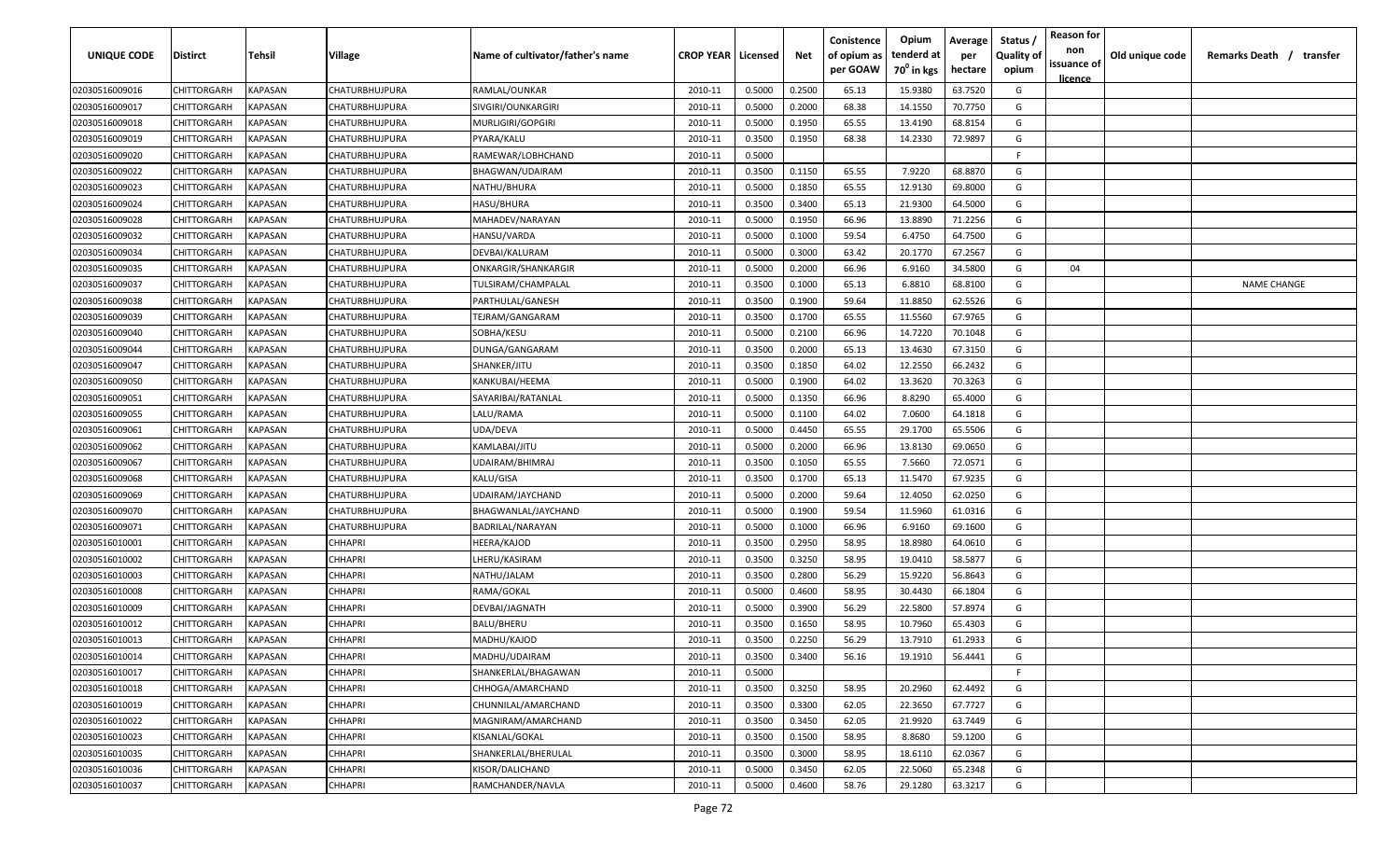| UNIQUE CODE    | Distirct    | Tehsil         | Village        | Name of cultivator/father's name | <b>CROP YEAR   Licensed</b> |        | Net    | Conistence<br>of opium as<br>per GOAW | Opium<br>tenderd at<br>70 <sup>0</sup> in kgs | Average<br>per<br>hectare | Status /<br><b>Quality of</b><br>opium | <b>Reason for</b><br>non<br>issuance of<br><u>licence</u> | Old unique code | Remarks Death /<br>transfer |
|----------------|-------------|----------------|----------------|----------------------------------|-----------------------------|--------|--------|---------------------------------------|-----------------------------------------------|---------------------------|----------------------------------------|-----------------------------------------------------------|-----------------|-----------------------------|
| 02030516010038 | CHITTORGARH | KAPASAN        | <b>CHHAPRI</b> | HASU/NARAYAN                     | 2010-11                     | 0.5000 | 0.5100 | 58.76                                 | 31.8140                                       | 62.3804                   | G                                      |                                                           |                 |                             |
| 02030516010039 | CHITTORGARH | KAPASAN        | CHHAPRI        | NATHU/SAMDU                      | 2010-11                     | 0.5000 | 0.5000 | 58.76                                 | 29.9170                                       | 59.8340                   | G                                      |                                                           |                 |                             |
| 02030516010040 | CHITTORGARH | <b>KAPASAN</b> | CHHAPRI        | GEHRULAL/AMERCHAND               | 2010-11                     | 0.5000 |        |                                       |                                               |                           | -F                                     |                                                           |                 |                             |
| 02030516012002 | CHITTORGARH | KAPASAN        | СНОКНАКНЕDА    | KHUMA/MITTU                      | 2010-11                     | 0.5000 | 0.1950 | 65.25                                 | 12.9010                                       | 66.1590                   | G                                      |                                                           |                 |                             |
| 02030516012004 | CHITTORGARH | KAPASAN        | СНОКНАКНЕDА    | BHAGWANIBAI/JAYCHAND             | 2010-11                     | 0.5000 | 0.2350 | 61.83                                 | 14.9100                                       | 63.4468                   | G                                      |                                                           |                 |                             |
| 02030516012005 | CHITTORGARH | KAPASAN        | СНОКНАКНЕDА    | HEMRAJ/LOBHAJI                   | 2010-11                     | 0.5000 | 0.2250 | 65.25                                 | 14.8020                                       | 65.7867                   | G                                      |                                                           |                 |                             |
| 02030516012008 | CHITTORGARH | KAPASAN        | СНОКНАКНЕDА    | BHERU/JITU                       | 2010-11                     | 0.5000 | 0.2100 | 61.13                                 | 12.6630                                       | 60.3000                   | G                                      |                                                           |                 |                             |
| 02030516012009 | CHITTORGARH | KAPASAN        | СНОКНАКНЕDА    | SOVANI/KISHANA                   | 2010-11                     | 0.5000 | 0.3400 | 61.83                                 | 21.3580                                       | 62.8176                   | G                                      |                                                           |                 | <b>NAME CHANGE</b>          |
| 02030516012010 | CHITTORGARH | KAPASAN        | СНОКНАКНЕРА    | MOHAN/KISHANA                    | 2010-11                     | 0.5000 | 0.3500 | 61.13                                 | 21.8410                                       | 62.4029                   | G                                      |                                                           |                 |                             |
| 02030516012012 | CHITTORGARH | KAPASAN        | СНОКНАКНЕDА    | CHANDIBAI/GOPILAL                | 2010-11                     | 0.5000 | 0.3900 | 65.25                                 | 25.4100                                       | 65.1538                   | G                                      |                                                           |                 |                             |
| 02030516012013 | CHITTORGARH | KAPASAN        | СНОКНАКНЕDА    | IAMKUBAI/CHENA                   | 2010-11                     | 0.5000 | 0.2000 | 65.25                                 | 13.3020                                       | 66.5100                   | G                                      |                                                           |                 |                             |
| 02030516012016 | CHITTORGARH | KAPASAN        | СНОКНАКНЕDА    | NANALAL/HAJARI                   | 2010-11                     | 0.3500 | 0.2150 | 61.83                                 | 13.5763                                       | 63.1456                   | G                                      |                                                           |                 | <b>NAME CHANGE</b>          |
| 02030516012017 | CHITTORGARH | KAPASAN        | СНОКНАКНЕDА    | KESIBAI/KISHANA                  | 2010-11                     | 0.5000 |        |                                       |                                               |                           | F.                                     |                                                           |                 |                             |
| 02030516012020 | CHITTORGARH | KAPASAN        | СНОКНАКНЕDА    | GOKAL/BHGGA                      | 2010-11                     | 0.5000 | 0.2450 | 61.13                                 | 15.3350                                       | 62.5918                   | G                                      |                                                           |                 |                             |
| 02030516012023 | CHITTORGARH | KAPASAN        | СНОКНАКНЕDА    | MOHANIBAI/BHURA                  | 2010-11                     | 0.3500 | 0.2700 | 61.13                                 | 16.7760                                       | 62.1333                   | G                                      |                                                           |                 |                             |
| 02030516012025 | CHITTORGARH | KAPASAN        | СНОКНАКНЕDА    | CHATURBHUJ/PEEMA                 | 2010-11                     | 0.3500 | 0.1100 | 61.92                                 | 7.8170                                        | 71.0636                   | G                                      |                                                           |                 |                             |
| 02030516012029 | CHITTORGARH | <b>KAPASAN</b> | СНОКНАКНЕDА    | NATHULAL/CHAMNA                  | 2010-11                     | 0.5000 | 0.1050 | 67.02                                 | 7.3820                                        | 70.3048                   | G                                      |                                                           |                 |                             |
| 02030516012033 | CHITTORGARH | KAPASAN        | СНОКНАКНЕDА    | CHAGANIBAI/GOPILAL               | 2010-11                     | 0.3500 | 0.3550 | 67.02                                 | 24.1370                                       | 67.9915                   | G                                      |                                                           |                 |                             |
| 02030516012035 | CHITTORGARH | KAPASAN        | СНОКНАКНЕDА    | KHUMA/PEEMA                      | 2010-11                     | 0.3500 | 0.2100 | 61.02                                 | 13.8160                                       | 65.7905                   | G                                      |                                                           |                 |                             |
| 02030516012044 | CHITTORGARH | <b>KAPASAN</b> | СНОКНАКНЕDА    | ANCHIBAI/LAXMAN                  | 2010-11                     | 0.5000 | 0.2050 | 68.92                                 | 14.5130                                       | 70.7951                   | G                                      |                                                           |                 |                             |
| 02030516012045 | CHITTORGARH | <b>KAPASAN</b> | СНОКНАКНЕDА    | DHANNA/GANESH                    | 2010-11                     | 0.5000 | 0.1000 | 65.25                                 | 7.1780                                        | 71.7800                   | G                                      |                                                           | 02030516027029  | TRANSFER                    |
| 02030516012046 | CHITTORGARH | KAPASAN        | СНОКНАКНЕDА    | SOSERBAI/SHAMBHULAL              | 2010-11                     | 0.5000 | 0.1850 | 65.25                                 | 12.0990                                       | 65.4000                   | G                                      |                                                           | 02030516028128  | TRANSFER                    |
| 02030516013001 | CHITTORGARH | KAPASAN        | DAMAKHEDA      | BHERULAL/MAHADEV                 | 2010-11                     | 0.5000 | 0.5100 | 65.63                                 | 29.2900                                       | 57.4314                   | G                                      |                                                           |                 |                             |
| 02030516013002 | CHITTORGARH | KAPASAN        | DAMAKHEDA      | SHANKER/ONKAR                    | 2010-11                     | 0.5000 | 0.2300 | 63.19                                 | 15.3910                                       | 66.9174                   | G                                      |                                                           |                 |                             |
| 02030516013003 | CHITTORGARH | KAPASAN        | DAMAKHEDA      | SHANKER/KISOR                    | 2010-11                     | 0.5000 | 0.2100 | 65.23                                 | 14.5370                                       | 69.2238                   | G                                      |                                                           |                 |                             |
| 02030516013004 | CHITTORGARH | KAPASAN        | DAMAKHEDA      | MOHANSINGH/CHOTTUSINGH           | 2010-11                     | 0.5000 | 0.2100 | 73.90                                 | 16.1000                                       | 76.6667                   | G                                      |                                                           | 02030516008010  | TRANSFER                    |
| 02030516013006 | CHITTORGARH | KAPASAN        | DAMAKHEDA      | KAMLABAI/AMERCHAND               | 2010-11                     | 0.5000 | 0.3700 | 65.87                                 | 22.2640                                       | 60.1730                   | G                                      |                                                           |                 |                             |
| 02030516013007 | CHITTORGARH | KAPASAN        | )AMAKHEDA      | BHAGWANLAL/RAMLAL                | 2010-11                     | 0.5000 | 0.5000 | 59.64                                 | 29.8880                                       | 59.7760                   | G                                      |                                                           |                 |                             |
| 02030516013008 | CHITTORGARH | KAPASAN        | DAMAKHEDA      | MADHU/TOLU                       | 2010-11                     | 0.5000 | 0.5000 | 63.19                                 | 33.4730                                       | 66.9460                   | G                                      |                                                           |                 |                             |
| 02030516013009 | CHITTORGARH | KAPASAN        | DAMAKHEDA      | VARDIBAI/AMERCHAND               | 2010-11                     | 0.5000 | 0.4400 | 63.19                                 | 26.9100                                       | 61.1591                   | G                                      |                                                           |                 |                             |
| 02030516013010 | CHITTORGARH | KAPASAN        | DAMAKHEDA      | CHOGA/DALLA                      | 2010-11                     | 0.5000 | 0.4150 | 63.19                                 | 25.4200                                       | 61.2530                   | G                                      |                                                           |                 |                             |
| 02030516013016 | CHITTORGARH | KAPASAN        | DAMAKHEDA      | MANIBAI/CHOGA                    | 2010-11                     | 0.5000 | 0.2750 | 59.64                                 | 15.3620                                       | 55.8618                   | G                                      | 04                                                        |                 |                             |
| 02030516013018 | CHITTORGARH | KAPASAN        | DAMAKHEDA      | PERTHU/DEVA                      | 2010-11                     | 0.5000 | 0.4050 | 56.37                                 | 21.7670                                       | 53.7457                   | G                                      | 04                                                        |                 |                             |
| 02030516013020 | CHITTORGARH | <b>KAPASAN</b> | DAMAKHEDA      | SOHANIBAI/DEVJI                  | 2010-11                     | 0.5000 | 0.3100 | 52.51                                 | 15.9330                                       | 51.3968                   | G                                      | 04                                                        |                 |                             |
| 02030516013024 | CHITTORGARH | <b>KAPASAN</b> | DAMAKHEDA      | <b>BHAGWAN/PARTHU</b>            | 2010-11                     | 0.5000 | 0.4850 | 66.87                                 | 32.5210                                       | 67.0536                   | G                                      |                                                           |                 |                             |
| 02030516014001 | CHITTORGARH | <b>KAPASAN</b> | <b>DATA</b>    | NATHUDAS/HEERADAS                | 2010-11                     | 0.5000 |        |                                       |                                               |                           | -F                                     |                                                           | 02030516042029  | TRANSFER                    |
| 02030516014002 | CHITTORGARH | <b>KAPASAN</b> | DATA           | BHAGWAN/KISHANA                  | 2010-11                     | 0.3500 | 0.1000 | 65.19                                 | 6.8450                                        | 68.4500                   | G                                      |                                                           | 02030516028132  | <b>TRANSFER</b>             |
| 02030516014005 | CHITTORGARH | <b>KAPASAN</b> | <b>DATA</b>    | NARAYAN/GOKAL                    | 2010-11                     | 0.3500 | 0.2350 | 63.08                                 | 15.2740                                       | 64.9957                   | G                                      |                                                           | 02030515078139  | <b>TRANSFER</b>             |
| 02030516014007 | CHITTORGARH | KAPASAN        | <b>DATA</b>    | GANESHPURI/SHANKERPURI           | 2010-11                     | 0.3500 | 0.2200 | 65.19                                 | 14.4440                                       | 65.6545                   | G                                      |                                                           | 02030516009072  | TRANSFER                    |
| 02030516014009 | CHITTORGARH | KAPASAN        | <b>DATA</b>    | DALU/AMERA                       | 2010-11                     | 0.5000 | 0.3800 | 59.68                                 | 23.2580                                       | 61.2053                   | G                                      |                                                           | 02030516042028  | TRANSFER                    |
| 02030516014011 | CHITTORGARH | KAPASAN        | <b>DATA</b>    | HANSARAJ/DEV JI                  | 2010-11                     | 0.3500 | 0.1000 | 65.19                                 | 6.8360                                        | 68.3600                   | G                                      |                                                           | 02030516053065  | <b><i>FRANSFER</i></b>      |
| 02030516015001 | CHITTORGARH | KAPASAN        | <b>DEVRIYA</b> | NANDLAL/KALU                     | 2010-11                     | 0.5000 | 0.4150 | 62.74                                 | 29.6760                                       | 71.5084                   | G                                      |                                                           |                 |                             |
| 02030516015002 | CHITTORGARH | KAPASAN        | DEVRIYA        | MANGU/JAWAHARMAL                 | 2010-11                     | 0.5000 | 0.1750 | 63.05                                 | 12.6460                                       | 72.2629                   | G                                      |                                                           |                 |                             |
| 02030516015003 | CHITTORGARH | <b>KAPASAN</b> | DEVRIYA        | BOTU/GOKAL                       | 2010-11                     | 0.5000 | 0.4300 | 64.27                                 | 29.3810                                       | 68.3279                   | G                                      |                                                           |                 |                             |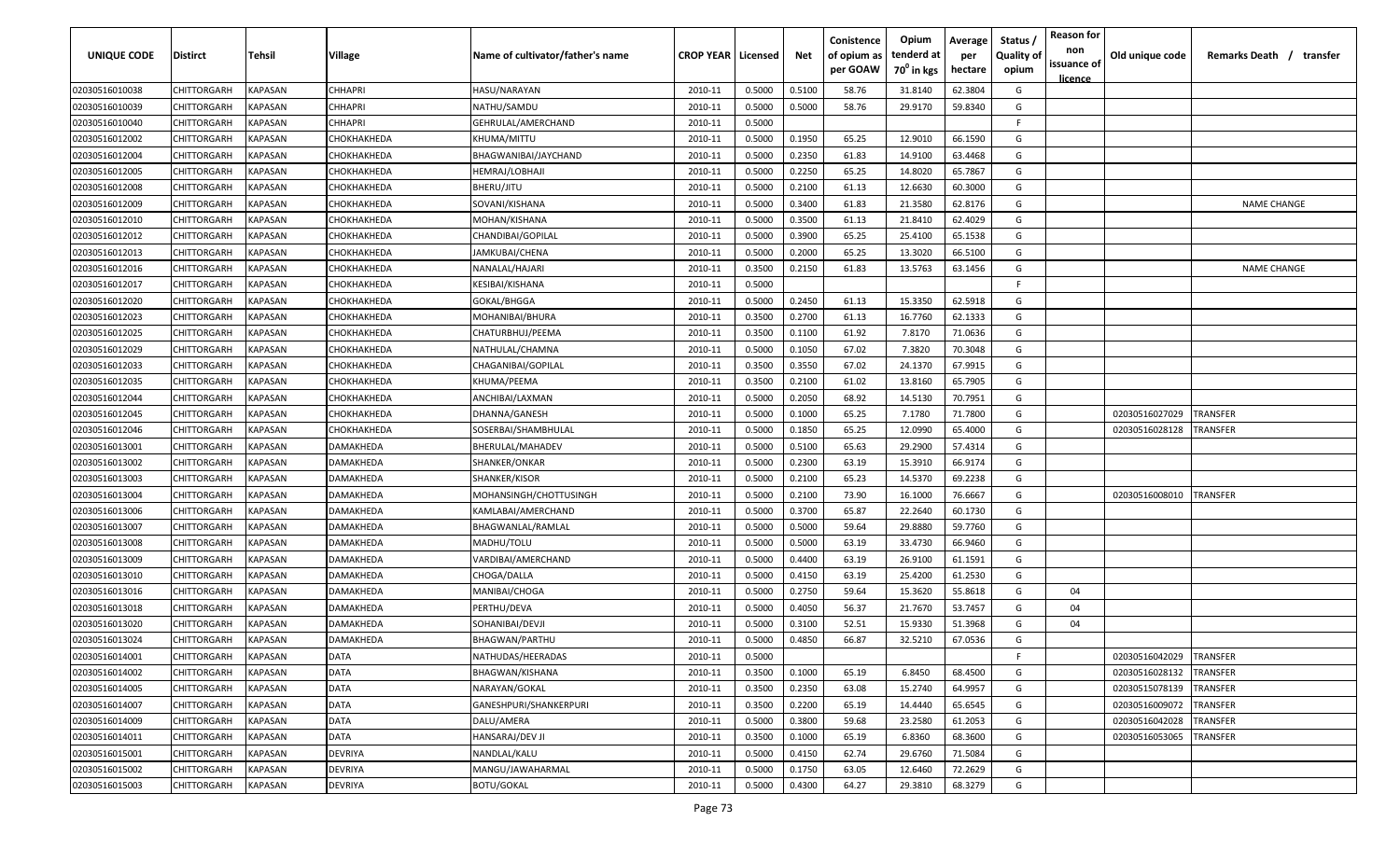| UNIQUE CODE    | <b>Distirct</b>    | Tehsil         | Village        | Name of cultivator/father's name | <b>CROP YEAR   Licensed</b> |        | Net    | Conistence<br>of opium as | Opium<br>tenderd at    | Average<br>per | Status<br><b>Quality of</b> | <b>Reason for</b><br>non<br>issuance of | Old unique code | Remarks Death / transfer |
|----------------|--------------------|----------------|----------------|----------------------------------|-----------------------------|--------|--------|---------------------------|------------------------|----------------|-----------------------------|-----------------------------------------|-----------------|--------------------------|
|                |                    |                |                |                                  |                             |        |        | per GOAW                  | 70 <sup>0</sup> in kgs | hectare        | opium                       | <u>licence</u>                          |                 |                          |
| 02030516015004 | CHITTORGARH        | <b>KAPASAN</b> | <b>DEVRIYA</b> | SOHANLAL/AMERCHAND               | 2010-11                     | 0.3500 | 0.3400 | 60.18                     | 22.1460                | 65.1353        | G                           |                                         |                 |                          |
| 02030516015005 | <b>CHITTORGARH</b> | <b>KAPASAN</b> | DEVRIYA        | LEHRI/HARLAL                     | 2010-11                     | 0.5000 | 0.2950 | 64.27                     | 20.1620                | 68.3458        | G                           |                                         |                 | <b>NAME CHANGE</b>       |
| 02030516015006 | <b>CHITTORGARH</b> | KAPASAN        | <b>DEVRIYA</b> | PARTHVIRAJ/MAGNA                 | 2010-11                     | 0.5000 | 0.4600 | 60.18                     | 29.3420                | 63.7870        | G                           |                                         |                 |                          |
| 02030516015007 | <b>CHITTORGARH</b> | KAPASAN        | <b>DEVRIYA</b> | PYARIBAI/KISHNA                  | 2010-11                     | 0.5000 | 0.5000 | 57.75                     | 30.0380                | 60.0760        | G                           |                                         |                 |                          |
| 02030516015010 | <b>CHITTORGARH</b> | KAPASAN        | DEVRIYA        | GOPIBAI/BHERAJI                  | 2010-11                     | 0.5000 | 0.3000 | 62.74                     | 19.7360                | 65.7867        | G                           |                                         |                 |                          |
| 02030516015013 | CHITTORGARH        | KAPASAN        | DEVRIYA        | JAGDISH/RAMA                     | 2010-11                     | 0.5000 | 0.2900 | 64.40                     | 20.4420                | 70.4897        | G                           |                                         |                 |                          |
| 02030516015015 | <b>CHITTORGARH</b> | KAPASAN        | <b>DEVRIYA</b> | MADHO/BHERAJI                    | 2010-11                     | 0.5000 | 0.4850 | 64.27                     | 33.4940                | 69.0598        | G                           |                                         |                 |                          |
| 02030516015016 | <b>CHITTORGARH</b> | KAPASAN        | DEVRIYA        | CHANDIBAI/HAJARI                 | 2010-11                     | 0.5000 | 0.3950 | 66.40                     | 27.4900                | 69.5949        | G                           |                                         |                 |                          |
| 02030516015019 | <b>CHITTORGARH</b> | KAPASAN        | <b>DEVRIYA</b> | LAXMIBAI/MANGILAL                | 2010-11                     | 0.5000 | 0.4750 | 63.05                     | 32.7230                | 68.8905        | G                           |                                         |                 |                          |
| 02030516015020 | <b>CHITTORGARH</b> | KAPASAN        | <b>DEVRIYA</b> | UDAIBAI/MANGILAL                 | 2010-11                     | 0.5000 | 0.3650 | 64.84                     | 24.5650                | 67.3014        | G                           |                                         |                 |                          |
| 02030516015021 | CHITTORGARH        | KAPASAN        | DEVRIYA        | GANGARAM/KISHANA                 | 2010-11                     | 0.5000 | 0.1050 | 57.75                     | 6.0550                 | 57.6667        | G                           |                                         |                 |                          |
| 02030516015024 | CHITTORGARH        | KAPASAN        | <b>DEVRIYA</b> | DEVILAL/CHAMPA                   | 2010-11                     | 0.5000 | 0.4900 | 68.34                     | 34.9810                | 71.3898        | G                           |                                         |                 |                          |
| 02030516015026 | CHITTORGARH        | KAPASAN        | <b>DEVRIYA</b> | EETMAL/KISHANA                   | 2010-11                     | 0.5000 | 0.3950 | 64.84                     | 26.1860                | 66.2937        | G                           |                                         |                 |                          |
| 02030516015027 | CHITTORGARH        | KAPASAN        | DEVRIYA        | PRITHVIRAJ/GOKAL                 | 2010-11                     | 0.5000 | 0.2600 | 62.74                     | 17.6210                | 67.7731        | G                           |                                         |                 |                          |
| 02030516015029 | <b>CHITTORGARH</b> | KAPASAN        | <b>DEVRIYA</b> | MITTHULAL/KISHOR                 | 2010-11                     | 0.5000 | 0.1950 | 68.89                     | 14.3780                | 73.7333        | G                           |                                         |                 |                          |
| 02030516015031 | CHITTORGARH        | KAPASAN        | DEVRIYA        | NARU/DHANNA                      | 2010-11                     | 0.5000 | 0.3950 | 64.54                     | 27.0150                | 68.3924        | G                           |                                         |                 |                          |
| 02030516015034 | <b>CHITTORGARH</b> | KAPASAN        | <b>DEVRIYA</b> | BALURAM/UDAIRAM                  | 2010-11                     | 0.5000 | 0.4400 | 62.74                     | 29.4970                | 67.0386        | G                           |                                         |                 |                          |
| 02030516015035 | <b>CHITTORGARH</b> | KAPASAN        | <b>DEVRIYA</b> | GOPILAL/UDAYRAM                  | 2010-11                     | 0.5000 | 0.3450 | 60.18                     | 22.4640                | 65.1130        | G                           |                                         |                 |                          |
| 02030516015037 | <b>CHITTORGARH</b> | KAPASAN        | DEVRIYA        | GOKAL/KAJOD                      | 2010-11                     | 0.5000 | 0.4900 | 64.27                     | 32.9060                | 67.1551        | G                           |                                         |                 |                          |
| 02030516015038 | <b>CHITTORGARH</b> | KAPASAN        | DEVRIYA        | KISHANA/UDAIRAM                  | 2010-11                     | 0.5000 | 0.4900 | 54.75                     | 30.5990                | 62.4469        | G                           | 05                                      |                 |                          |
| 02030516015039 | CHITTORGARH        | <b>KAPASAN</b> | <b>DEVRIYA</b> | MITTULAL/NANDLAL                 | 2010-11                     | 0.5000 | 0.2300 | 72.04                     | 18.0920                | 78.6609        | G                           |                                         |                 |                          |
| 02030516015040 | CHITTORGARH        | <b>KAPASAN</b> | DEVRIYA        | BHERULAL/HAJARILAL CHORIYAVALA   | 2010-11                     | 0.5000 | 0.2300 | 64.65                     | 16.6240                | 72.2783        | G                           |                                         |                 |                          |
| 02030516015041 | CHITTORGARH        | KAPASAN        | DEVRIYA        | KISHANLAL/DALU                   | 2010-11                     | 0.5000 | 0.1100 | 64.84                     | 7.6700                 | 69.7273        | G                           |                                         |                 |                          |
| 02030516015046 | <b>CHITTORGARH</b> | KAPASAN        | <b>DEVRIYA</b> | IAMNALAL/LOBHCHAND               | 2010-11                     | 0.5000 | 0.4750 | 60.18                     | 30.7260                | 64.6863        | G                           |                                         |                 |                          |
| 02030516015048 | <b>CHITTORGARH</b> | KAPASAN        | <b>DEVRIYA</b> | MANGILAL/NARAIN                  | 2010-11                     | 0.5000 | 0.2700 | 66.40                     | 19.1040                | 70.7556        | G                           |                                         |                 |                          |
| 02030516015049 | <b>CHITTORGARH</b> | KAPASAN        | <b>DEVRIYA</b> | SHYAMLAL/MANGIDAS                | 2010-11                     | 0.5000 | 0.3300 | 60.18                     | 21.1580                | 64.1152        | G                           |                                         |                 |                          |
| 02030516015050 | <b>CHITTORGARH</b> | KAPASAN        | DEVRIYA        | RATANLAL/KISHOR                  | 2010-11                     | 0.5000 | 0.1950 | 64.65                     | 13.3360                | 68.3897        | G                           |                                         |                 |                          |
| 02030516015051 | CHITTORGARH        | KAPASAN        | DEVRIYA        | UDAILAL/HARLAL                   | 2010-11                     | 0.5000 | 0.2100 | 64.65                     | 14.6660                | 69.8381        | G                           |                                         |                 |                          |
| 02030516015052 | CHITTORGARH        | KAPASAN        | <b>DEVRIYA</b> | GOPILAL/UDAILAL                  | 2010-11                     | 0.5000 | 0.2600 | 64.65                     | 18.7580                | 72.1462        | G                           |                                         |                 |                          |
| 02030516015053 | CHITTORGARH        | KAPASAN        | <b>DEVRIYA</b> | MOHANLAL/GOKAL                   | 2010-11                     | 0.5000 | 0.3000 | 66.40                     | 21.0870                | 70.2900        | G                           |                                         |                 |                          |
| 02030516015054 | CHITTORGARH        | KAPASAN        | DEVRIYA        | IIVRAJ/LOBHCHAND                 | 2010-11                     | 0.5000 | 0.5000 | 62.74                     | 33.8800                | 67.7600        | G                           |                                         |                 |                          |
| 02030516015055 | CHITTORGARH        | KAPASAN        | <b>DEVRIYA</b> | BHAGWANIBAI/RAMLAL               | 2010-11                     | 0.5000 | 0.3950 | 64.84                     | 26.3440                | 66.6937        | G                           |                                         |                 |                          |
| 02030516015056 | <b>CHITTORGARH</b> | KAPASAN        | <b>DEVRIYA</b> | MANGILAL/GOKAL                   | 2010-11                     | 0.5000 | 0.3550 | 64.65                     | 23.1910                | 65.3268        | G                           |                                         |                 |                          |
| 02030516015058 | <b>CHITTORGARH</b> | KAPASAN        | <b>DEVRIYA</b> | RAMLAL/SAVAIRAM                  | 2010-11                     | 0.5000 | 0.4600 | 64.54                     | 31.6980                | 68.9087        | G                           |                                         |                 |                          |
| 02030516015060 | <b>CHITTORGARH</b> | <b>KAPASAN</b> | <b>DEVRIYA</b> | PANNA/BHERA                      | 2010-11                     | 0.5000 | 0.4850 | 64.54                     | 32.9060                | 67.8474        | G                           |                                         |                 |                          |
| 02030516015061 | <b>CHITTORGARH</b> | <b>KAPASAN</b> | <b>DEVRIYA</b> | MADANLAL/CHATRU                  | 2010-11                     | 0.5000 | 0.2950 | 64.27                     | 20.4190                | 69.2169        | G                           |                                         |                 |                          |
| 02030516015063 | <b>CHITTORGARH</b> | <b>KAPASAN</b> | <b>DEVRIYA</b> | RATANLAL/BHERULAL                | 2010-11                     | 0.3500 | 0.2050 | 64.54                     | 13.5900                | 66.2927        | G                           |                                         |                 |                          |
| 02030516015064 | <b>CHITTORGARH</b> | <b>KAPASAN</b> | <b>DEVRIYA</b> | <b>MAGNIRAM/PRATU CHOTA</b>      | 2010-11                     | 0.5000 |        |                           |                        |                | F.                          |                                         |                 |                          |
| 02030516015068 | <b>CHITTORGARH</b> | <b>KAPASAN</b> | <b>DEVRIYA</b> | BHERULAL/PANNALAL                | 2010-11                     | 0.5000 | 0.4400 | 64.54                     | 30.7120                | 69.8000        | G                           |                                         |                 |                          |
| 02030516015069 | <b>CHITTORGARH</b> | <b>KAPASAN</b> | <b>DEVRIYA</b> | BADRI/HEERA                      | 2010-11                     | 0.5000 | 0.3150 | 56.17                     | 18.6560                | 59.2254        | G                           |                                         |                 |                          |
| 02030516015070 | <b>CHITTORGARH</b> | <b>KAPASAN</b> | <b>DEVRIYA</b> | KESARBAI/RAMLAL                  | 2010-11                     | 0.5000 | 0.4800 | 64.54                     | 33.6710                | 70.1479        | G                           |                                         |                 |                          |
| 02030516015071 | <b>CHITTORGARH</b> | <b>KAPASAN</b> | <b>DEVRIYA</b> | VENA/MAHDEV                      | 2010-11                     | 0.5000 | 0.4150 | 64.65                     | 28.5850                | 68.8795        | G                           |                                         |                 |                          |
| 02030516015072 | CHITTORGARH        | <b>KAPASAN</b> | <b>DEVRIYA</b> | PARBHU/GOPI                      | 2010-11                     | 0.5000 | 0.3350 | 62.74                     | 22.2370                | 66.3791        | G                           |                                         |                 |                          |
| 02030516016003 | CHITTORGARH        | <b>KAPASAN</b> | <b>DHAMANA</b> | MANGILAL/SHANKERLAL/BHAGWAN      | 2010-11                     | 0.3500 | 0.0950 | 63.08                     | 6.1280                 | 64.5053        | G                           |                                         |                 |                          |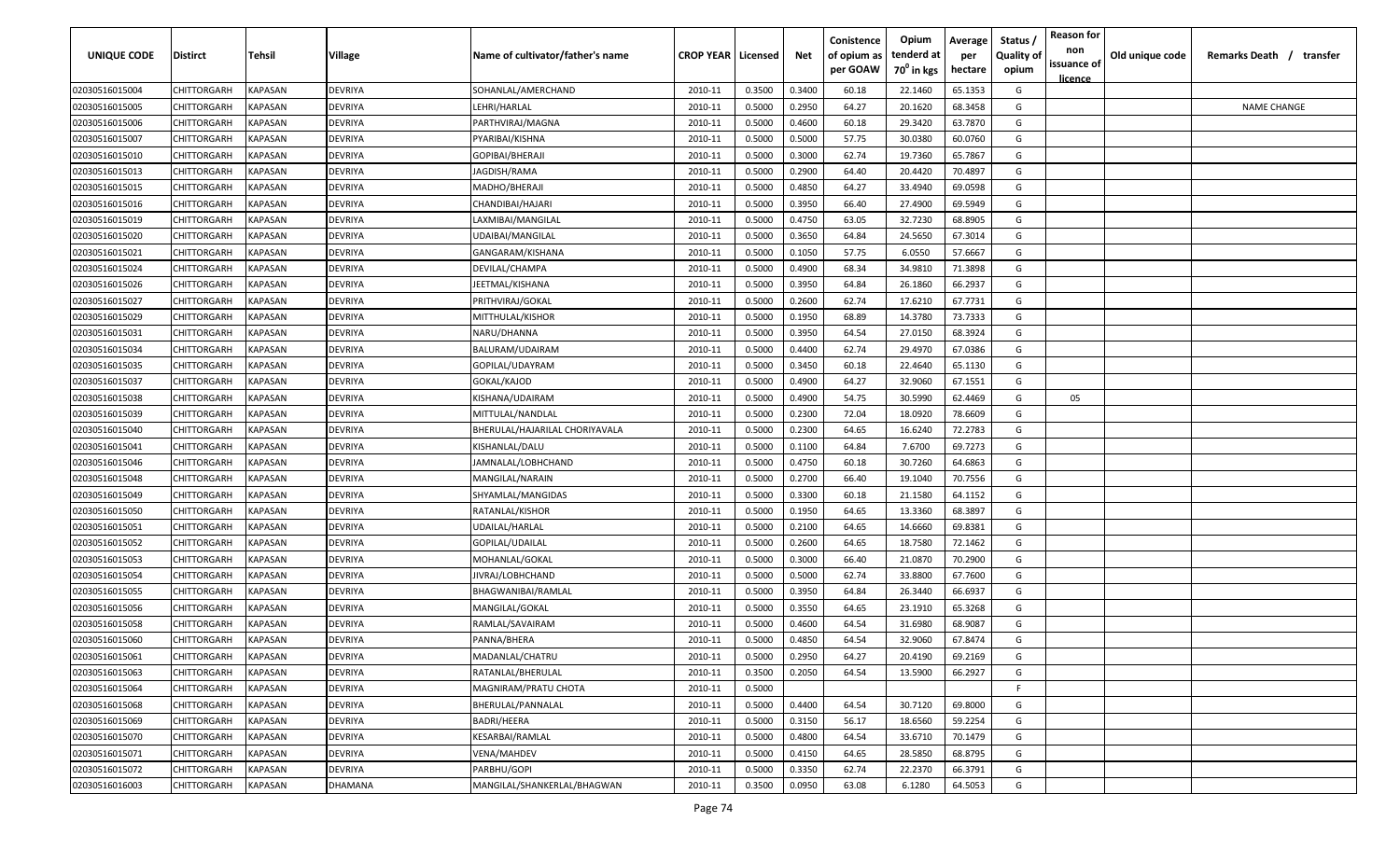| <u>licence</u><br>68.1360<br>02030516016004<br>CHITTORGARH<br><b>KAPASAN</b><br>CHAGNLAL/CHOGALAL<br>0.5000<br>0.5000<br>65.30<br>34.0680<br>G<br>DHAMANA<br>2010-11<br>KAPASAN<br>0.1850<br>63.08<br>71.3622<br>G<br>02030516016006<br>CHITTORGARH<br>DHAMANA<br>DEVKISAN/MANGILAL<br>2010-11<br>0.3500<br>13.2020<br>02030516016009<br>CHITTORGARH<br>KAPASAN<br>SHANKER/PRATVIRAJ<br>0.5000<br>0.3000<br>65.30<br>19.5430<br>65.1433<br>G<br>DHAMANA<br>2010-11<br>64.66<br>66.2328<br>02030516016010<br>CHITTORGARH<br>KAPASAN<br>DHAMANA<br>GULABIBAI/GANGARAM<br>2010-11<br>0.3500<br>0.3350<br>22.1880<br>G<br>64.66<br>02030516016011<br>CHITTORGARH<br>KAPASAN<br>DHAMANA<br>JAMKUBAI/VENIRAM<br>2010-11<br>0.3500<br>0.2050<br>13.8100<br>67.3659<br>G<br>2010-11<br>0.3500<br>0.3450<br>63.08<br>22.6640<br>65.6928<br>02030516016012<br>CHITTORGARH<br>KAPASAN<br>KASETURI/BHURA<br>G<br>DHAMANA<br>02030516016013<br>CHITTORGARH<br>0.5000<br>0.3500<br>63.08<br>22.5830<br>64.5229<br>KAPASAN<br>DHAMANA<br>JAGDISHCHANDRA/BHERULAL<br>2010-11<br>G<br>0.5000<br>02030516016016<br>CHITTORGARH<br>KAPASAN<br>DHAMANA<br>BHURALAL/MAGNIRAM<br>2010-11<br>0.2450<br>65.30<br>16.4560<br>67.1673<br>G<br>02030516016017<br>CHITTORGARH<br>KAPASAN<br>2010-11<br>0.3500<br>0.2050<br>64.91<br>13.4830<br>65.7707<br>G<br>DHAMANA<br>UAGMIBAI/BHERULAL<br>67.34<br>G<br>KAPASAN<br>2010-11<br>0.5000<br>0.1900<br>13.1410<br>69.1632<br>02030516016018<br>CHITTORGARH<br>DHAMANA<br>MHADEV/DHANNA<br>64.66<br>32.8840<br>CHITTORGARH<br>KAPASAN<br>2010-11<br>0.5000<br>0.5200<br>63.2385<br>G<br>02030516016019<br>IITEMAL/SURAJMAL<br>)HAMANA<br>65.30<br>17.4720<br>71.3143<br>G<br>CHITTORGARH<br>KAPASAN<br>2010-11<br>0.5000<br>0.2450<br>02030516016020<br>DHAMANA<br>SHANKERLAL/RAMLAL<br>60.10<br>CHITTORGARH<br>KAPASAN<br>2010-11<br>0.5000<br>0.5150<br>31.3210<br>60.8175<br>G<br>02030516016021<br>DHAMANA<br>LOBHA/MOHAN<br>KAPASAN<br>0.3150<br>63.08<br>63.9397<br>G<br>CHITTORGARH<br>2010-11<br>0.3500<br>20.1410<br>02030516016024<br>DHAMANA<br>KALU/KESURAM<br>20.0230<br>CHITTORGARH<br>KAPASAN<br>2010-11<br>0.5000<br>0.3050<br>63.08<br>65.6492<br>G<br>02030516016025<br>DHAMANA<br>DEVILAL/RAMLAL<br>CHITTORGARH<br>KAPASAN<br>0.5000<br>0.4300<br>64.66<br>28.7180<br>66.7860<br>G<br>02030516016028<br>MANGILAL/JITMAL<br>2010-11<br>DHAMANA<br>61.3800<br>02030516016030<br>CHITTORGARH<br>KAPASAN<br>DHAMANA<br>2010-11<br>0.3500<br>0.1000<br>58.70<br>6.1380<br>G<br>KALURAM/NAGJIRAM<br>59.4882<br>CHITTORGARH<br>KAPASAN<br>0.5000<br>0.3400<br>58.70<br>20.2260<br>G<br>02030516016032<br>DHAMANA<br><b>GEHRILAL/MOTILAL</b><br>2010-11<br>KAPASAN<br>0.5000<br>0.4100<br>63.08<br>26.2680<br>64.0683<br>G<br>02030516016033<br>CHITTORGARH<br>DHAMANA<br>PYARIBAI/NARAIN<br>2010-11<br>KAPASAN<br>02030516016034<br>CHITTORGARH<br>LAXMINARAYAN/KEDARMAL<br>0.3500<br>0.3400<br>60.10<br>20.8800<br>61.4118<br>G<br>DHAMANA<br>2010-11 | <b>UNIQUE CODE</b> | Distirct | Tehsil | Village | Name of cultivator/father's name | <b>CROP YEAR   Licensed</b> | Net | Conistence<br>of opium as | Opium<br>tenderd at    | Average<br>per | Status /<br><b>Quality of</b> | <b>Reason for</b><br>non<br>issuance of | Old unique code | Remarks Death / transfer |
|---------------------------------------------------------------------------------------------------------------------------------------------------------------------------------------------------------------------------------------------------------------------------------------------------------------------------------------------------------------------------------------------------------------------------------------------------------------------------------------------------------------------------------------------------------------------------------------------------------------------------------------------------------------------------------------------------------------------------------------------------------------------------------------------------------------------------------------------------------------------------------------------------------------------------------------------------------------------------------------------------------------------------------------------------------------------------------------------------------------------------------------------------------------------------------------------------------------------------------------------------------------------------------------------------------------------------------------------------------------------------------------------------------------------------------------------------------------------------------------------------------------------------------------------------------------------------------------------------------------------------------------------------------------------------------------------------------------------------------------------------------------------------------------------------------------------------------------------------------------------------------------------------------------------------------------------------------------------------------------------------------------------------------------------------------------------------------------------------------------------------------------------------------------------------------------------------------------------------------------------------------------------------------------------------------------------------------------------------------------------------------------------------------------------------------------------------------------------------------------------------------------------------------------------------------------------------------------------------------------------------------------------------------------------------------------------------------------------------------------------------------------------------------------------------------------------------------------------------------------------------------------------------------------------------------------------------------------------------------------|--------------------|----------|--------|---------|----------------------------------|-----------------------------|-----|---------------------------|------------------------|----------------|-------------------------------|-----------------------------------------|-----------------|--------------------------|
|                                                                                                                                                                                                                                                                                                                                                                                                                                                                                                                                                                                                                                                                                                                                                                                                                                                                                                                                                                                                                                                                                                                                                                                                                                                                                                                                                                                                                                                                                                                                                                                                                                                                                                                                                                                                                                                                                                                                                                                                                                                                                                                                                                                                                                                                                                                                                                                                                                                                                                                                                                                                                                                                                                                                                                                                                                                                                                                                                                                       |                    |          |        |         |                                  |                             |     | per GOAW                  | 70 <sup>0</sup> in kgs | hectare        | opium                         |                                         |                 |                          |
|                                                                                                                                                                                                                                                                                                                                                                                                                                                                                                                                                                                                                                                                                                                                                                                                                                                                                                                                                                                                                                                                                                                                                                                                                                                                                                                                                                                                                                                                                                                                                                                                                                                                                                                                                                                                                                                                                                                                                                                                                                                                                                                                                                                                                                                                                                                                                                                                                                                                                                                                                                                                                                                                                                                                                                                                                                                                                                                                                                                       |                    |          |        |         |                                  |                             |     |                           |                        |                |                               |                                         |                 |                          |
|                                                                                                                                                                                                                                                                                                                                                                                                                                                                                                                                                                                                                                                                                                                                                                                                                                                                                                                                                                                                                                                                                                                                                                                                                                                                                                                                                                                                                                                                                                                                                                                                                                                                                                                                                                                                                                                                                                                                                                                                                                                                                                                                                                                                                                                                                                                                                                                                                                                                                                                                                                                                                                                                                                                                                                                                                                                                                                                                                                                       |                    |          |        |         |                                  |                             |     |                           |                        |                |                               |                                         |                 |                          |
|                                                                                                                                                                                                                                                                                                                                                                                                                                                                                                                                                                                                                                                                                                                                                                                                                                                                                                                                                                                                                                                                                                                                                                                                                                                                                                                                                                                                                                                                                                                                                                                                                                                                                                                                                                                                                                                                                                                                                                                                                                                                                                                                                                                                                                                                                                                                                                                                                                                                                                                                                                                                                                                                                                                                                                                                                                                                                                                                                                                       |                    |          |        |         |                                  |                             |     |                           |                        |                |                               |                                         |                 |                          |
|                                                                                                                                                                                                                                                                                                                                                                                                                                                                                                                                                                                                                                                                                                                                                                                                                                                                                                                                                                                                                                                                                                                                                                                                                                                                                                                                                                                                                                                                                                                                                                                                                                                                                                                                                                                                                                                                                                                                                                                                                                                                                                                                                                                                                                                                                                                                                                                                                                                                                                                                                                                                                                                                                                                                                                                                                                                                                                                                                                                       |                    |          |        |         |                                  |                             |     |                           |                        |                |                               |                                         |                 |                          |
|                                                                                                                                                                                                                                                                                                                                                                                                                                                                                                                                                                                                                                                                                                                                                                                                                                                                                                                                                                                                                                                                                                                                                                                                                                                                                                                                                                                                                                                                                                                                                                                                                                                                                                                                                                                                                                                                                                                                                                                                                                                                                                                                                                                                                                                                                                                                                                                                                                                                                                                                                                                                                                                                                                                                                                                                                                                                                                                                                                                       |                    |          |        |         |                                  |                             |     |                           |                        |                |                               |                                         |                 |                          |
|                                                                                                                                                                                                                                                                                                                                                                                                                                                                                                                                                                                                                                                                                                                                                                                                                                                                                                                                                                                                                                                                                                                                                                                                                                                                                                                                                                                                                                                                                                                                                                                                                                                                                                                                                                                                                                                                                                                                                                                                                                                                                                                                                                                                                                                                                                                                                                                                                                                                                                                                                                                                                                                                                                                                                                                                                                                                                                                                                                                       |                    |          |        |         |                                  |                             |     |                           |                        |                |                               |                                         |                 |                          |
|                                                                                                                                                                                                                                                                                                                                                                                                                                                                                                                                                                                                                                                                                                                                                                                                                                                                                                                                                                                                                                                                                                                                                                                                                                                                                                                                                                                                                                                                                                                                                                                                                                                                                                                                                                                                                                                                                                                                                                                                                                                                                                                                                                                                                                                                                                                                                                                                                                                                                                                                                                                                                                                                                                                                                                                                                                                                                                                                                                                       |                    |          |        |         |                                  |                             |     |                           |                        |                |                               |                                         |                 |                          |
|                                                                                                                                                                                                                                                                                                                                                                                                                                                                                                                                                                                                                                                                                                                                                                                                                                                                                                                                                                                                                                                                                                                                                                                                                                                                                                                                                                                                                                                                                                                                                                                                                                                                                                                                                                                                                                                                                                                                                                                                                                                                                                                                                                                                                                                                                                                                                                                                                                                                                                                                                                                                                                                                                                                                                                                                                                                                                                                                                                                       |                    |          |        |         |                                  |                             |     |                           |                        |                |                               |                                         |                 |                          |
|                                                                                                                                                                                                                                                                                                                                                                                                                                                                                                                                                                                                                                                                                                                                                                                                                                                                                                                                                                                                                                                                                                                                                                                                                                                                                                                                                                                                                                                                                                                                                                                                                                                                                                                                                                                                                                                                                                                                                                                                                                                                                                                                                                                                                                                                                                                                                                                                                                                                                                                                                                                                                                                                                                                                                                                                                                                                                                                                                                                       |                    |          |        |         |                                  |                             |     |                           |                        |                |                               |                                         |                 |                          |
|                                                                                                                                                                                                                                                                                                                                                                                                                                                                                                                                                                                                                                                                                                                                                                                                                                                                                                                                                                                                                                                                                                                                                                                                                                                                                                                                                                                                                                                                                                                                                                                                                                                                                                                                                                                                                                                                                                                                                                                                                                                                                                                                                                                                                                                                                                                                                                                                                                                                                                                                                                                                                                                                                                                                                                                                                                                                                                                                                                                       |                    |          |        |         |                                  |                             |     |                           |                        |                |                               |                                         |                 |                          |
|                                                                                                                                                                                                                                                                                                                                                                                                                                                                                                                                                                                                                                                                                                                                                                                                                                                                                                                                                                                                                                                                                                                                                                                                                                                                                                                                                                                                                                                                                                                                                                                                                                                                                                                                                                                                                                                                                                                                                                                                                                                                                                                                                                                                                                                                                                                                                                                                                                                                                                                                                                                                                                                                                                                                                                                                                                                                                                                                                                                       |                    |          |        |         |                                  |                             |     |                           |                        |                |                               |                                         |                 |                          |
|                                                                                                                                                                                                                                                                                                                                                                                                                                                                                                                                                                                                                                                                                                                                                                                                                                                                                                                                                                                                                                                                                                                                                                                                                                                                                                                                                                                                                                                                                                                                                                                                                                                                                                                                                                                                                                                                                                                                                                                                                                                                                                                                                                                                                                                                                                                                                                                                                                                                                                                                                                                                                                                                                                                                                                                                                                                                                                                                                                                       |                    |          |        |         |                                  |                             |     |                           |                        |                |                               |                                         |                 |                          |
|                                                                                                                                                                                                                                                                                                                                                                                                                                                                                                                                                                                                                                                                                                                                                                                                                                                                                                                                                                                                                                                                                                                                                                                                                                                                                                                                                                                                                                                                                                                                                                                                                                                                                                                                                                                                                                                                                                                                                                                                                                                                                                                                                                                                                                                                                                                                                                                                                                                                                                                                                                                                                                                                                                                                                                                                                                                                                                                                                                                       |                    |          |        |         |                                  |                             |     |                           |                        |                |                               |                                         |                 |                          |
|                                                                                                                                                                                                                                                                                                                                                                                                                                                                                                                                                                                                                                                                                                                                                                                                                                                                                                                                                                                                                                                                                                                                                                                                                                                                                                                                                                                                                                                                                                                                                                                                                                                                                                                                                                                                                                                                                                                                                                                                                                                                                                                                                                                                                                                                                                                                                                                                                                                                                                                                                                                                                                                                                                                                                                                                                                                                                                                                                                                       |                    |          |        |         |                                  |                             |     |                           |                        |                |                               |                                         |                 |                          |
|                                                                                                                                                                                                                                                                                                                                                                                                                                                                                                                                                                                                                                                                                                                                                                                                                                                                                                                                                                                                                                                                                                                                                                                                                                                                                                                                                                                                                                                                                                                                                                                                                                                                                                                                                                                                                                                                                                                                                                                                                                                                                                                                                                                                                                                                                                                                                                                                                                                                                                                                                                                                                                                                                                                                                                                                                                                                                                                                                                                       |                    |          |        |         |                                  |                             |     |                           |                        |                |                               |                                         |                 |                          |
|                                                                                                                                                                                                                                                                                                                                                                                                                                                                                                                                                                                                                                                                                                                                                                                                                                                                                                                                                                                                                                                                                                                                                                                                                                                                                                                                                                                                                                                                                                                                                                                                                                                                                                                                                                                                                                                                                                                                                                                                                                                                                                                                                                                                                                                                                                                                                                                                                                                                                                                                                                                                                                                                                                                                                                                                                                                                                                                                                                                       |                    |          |        |         |                                  |                             |     |                           |                        |                |                               |                                         |                 |                          |
|                                                                                                                                                                                                                                                                                                                                                                                                                                                                                                                                                                                                                                                                                                                                                                                                                                                                                                                                                                                                                                                                                                                                                                                                                                                                                                                                                                                                                                                                                                                                                                                                                                                                                                                                                                                                                                                                                                                                                                                                                                                                                                                                                                                                                                                                                                                                                                                                                                                                                                                                                                                                                                                                                                                                                                                                                                                                                                                                                                                       |                    |          |        |         |                                  |                             |     |                           |                        |                |                               |                                         |                 |                          |
|                                                                                                                                                                                                                                                                                                                                                                                                                                                                                                                                                                                                                                                                                                                                                                                                                                                                                                                                                                                                                                                                                                                                                                                                                                                                                                                                                                                                                                                                                                                                                                                                                                                                                                                                                                                                                                                                                                                                                                                                                                                                                                                                                                                                                                                                                                                                                                                                                                                                                                                                                                                                                                                                                                                                                                                                                                                                                                                                                                                       |                    |          |        |         |                                  |                             |     |                           |                        |                |                               |                                         |                 |                          |
|                                                                                                                                                                                                                                                                                                                                                                                                                                                                                                                                                                                                                                                                                                                                                                                                                                                                                                                                                                                                                                                                                                                                                                                                                                                                                                                                                                                                                                                                                                                                                                                                                                                                                                                                                                                                                                                                                                                                                                                                                                                                                                                                                                                                                                                                                                                                                                                                                                                                                                                                                                                                                                                                                                                                                                                                                                                                                                                                                                                       |                    |          |        |         |                                  |                             |     |                           |                        |                |                               |                                         |                 |                          |
|                                                                                                                                                                                                                                                                                                                                                                                                                                                                                                                                                                                                                                                                                                                                                                                                                                                                                                                                                                                                                                                                                                                                                                                                                                                                                                                                                                                                                                                                                                                                                                                                                                                                                                                                                                                                                                                                                                                                                                                                                                                                                                                                                                                                                                                                                                                                                                                                                                                                                                                                                                                                                                                                                                                                                                                                                                                                                                                                                                                       |                    |          |        |         |                                  |                             |     |                           |                        |                |                               |                                         |                 |                          |
| CHITTORGARH<br>KAPASAN<br>02030516016035<br>DHAMANA<br>MADANLAL/BANSILAL<br>2010-11<br>0.3500<br>0.1300<br>60.10<br>8.1560<br>62.7385<br>G                                                                                                                                                                                                                                                                                                                                                                                                                                                                                                                                                                                                                                                                                                                                                                                                                                                                                                                                                                                                                                                                                                                                                                                                                                                                                                                                                                                                                                                                                                                                                                                                                                                                                                                                                                                                                                                                                                                                                                                                                                                                                                                                                                                                                                                                                                                                                                                                                                                                                                                                                                                                                                                                                                                                                                                                                                            |                    |          |        |         |                                  |                             |     |                           |                        |                |                               |                                         |                 |                          |
| KAPASAN<br>2010-11<br>0.5000<br>0.3000<br>61.07<br>18.9400<br>63.1333<br>02030516016037<br>CHITTORGARH<br>DHAMANA<br>MOHANLAL/KEVALCHAND<br>G                                                                                                                                                                                                                                                                                                                                                                                                                                                                                                                                                                                                                                                                                                                                                                                                                                                                                                                                                                                                                                                                                                                                                                                                                                                                                                                                                                                                                                                                                                                                                                                                                                                                                                                                                                                                                                                                                                                                                                                                                                                                                                                                                                                                                                                                                                                                                                                                                                                                                                                                                                                                                                                                                                                                                                                                                                         |                    |          |        |         |                                  |                             |     |                           |                        |                |                               |                                         |                 |                          |
| CHITTORGARH<br>0.5000<br>0.2550<br>64.91<br>16.9510<br>66.4745<br>02030516016038<br>KAPASAN<br>DHAMANA<br>GOPIBAI/NATHULAL<br>2010-11<br>G                                                                                                                                                                                                                                                                                                                                                                                                                                                                                                                                                                                                                                                                                                                                                                                                                                                                                                                                                                                                                                                                                                                                                                                                                                                                                                                                                                                                                                                                                                                                                                                                                                                                                                                                                                                                                                                                                                                                                                                                                                                                                                                                                                                                                                                                                                                                                                                                                                                                                                                                                                                                                                                                                                                                                                                                                                            |                    |          |        |         |                                  |                             |     |                           |                        |                |                               |                                         |                 |                          |
| CHITTORGARH<br>0.5000<br>0.3600<br>64.66<br>23.9240<br>66.4556<br>02030516016039<br>KAPASAN<br>DHAMANA<br>RAMLAL/KISOR<br>2010-11<br>G                                                                                                                                                                                                                                                                                                                                                                                                                                                                                                                                                                                                                                                                                                                                                                                                                                                                                                                                                                                                                                                                                                                                                                                                                                                                                                                                                                                                                                                                                                                                                                                                                                                                                                                                                                                                                                                                                                                                                                                                                                                                                                                                                                                                                                                                                                                                                                                                                                                                                                                                                                                                                                                                                                                                                                                                                                                |                    |          |        |         |                                  |                             |     |                           |                        |                |                               |                                         |                 |                          |
| 02030516016040<br>CHITTORGARH<br>KAPASAN<br>DHAMANA<br>KASIRAM/HARLAL<br>2010-11<br>0.5000<br>0.1250<br>63.08<br>8.5610<br>68.4880<br>G                                                                                                                                                                                                                                                                                                                                                                                                                                                                                                                                                                                                                                                                                                                                                                                                                                                                                                                                                                                                                                                                                                                                                                                                                                                                                                                                                                                                                                                                                                                                                                                                                                                                                                                                                                                                                                                                                                                                                                                                                                                                                                                                                                                                                                                                                                                                                                                                                                                                                                                                                                                                                                                                                                                                                                                                                                               |                    |          |        |         |                                  |                             |     |                           |                        |                |                               |                                         |                 |                          |
| KAPASAN<br>2010-11<br>0.5000<br>0.2650<br>64.66<br>18.0680<br>68.1811<br>G<br>02030516016044<br>CHITTORGARH<br>DHAMANA<br>MOHANLAL/HARLAL                                                                                                                                                                                                                                                                                                                                                                                                                                                                                                                                                                                                                                                                                                                                                                                                                                                                                                                                                                                                                                                                                                                                                                                                                                                                                                                                                                                                                                                                                                                                                                                                                                                                                                                                                                                                                                                                                                                                                                                                                                                                                                                                                                                                                                                                                                                                                                                                                                                                                                                                                                                                                                                                                                                                                                                                                                             |                    |          |        |         |                                  |                             |     |                           |                        |                |                               |                                         |                 |                          |
| KAPASAN<br>0.5000<br>64.66<br>G<br>02030516016045<br>CHITTORGARH<br>DHAMANA<br>KANTABAI/RAMKISHAN<br>2010-11<br>0.2100<br>14.7610<br>70.2905<br><b>NAME CHANGE</b>                                                                                                                                                                                                                                                                                                                                                                                                                                                                                                                                                                                                                                                                                                                                                                                                                                                                                                                                                                                                                                                                                                                                                                                                                                                                                                                                                                                                                                                                                                                                                                                                                                                                                                                                                                                                                                                                                                                                                                                                                                                                                                                                                                                                                                                                                                                                                                                                                                                                                                                                                                                                                                                                                                                                                                                                                    |                    |          |        |         |                                  |                             |     |                           |                        |                |                               |                                         |                 |                          |
| KAPASAN<br>0.5000<br>-F.<br>02030516016046<br>CHITTORGARH<br>MADHVLAL/GANGARAM<br>2010-11<br>)HAMANA                                                                                                                                                                                                                                                                                                                                                                                                                                                                                                                                                                                                                                                                                                                                                                                                                                                                                                                                                                                                                                                                                                                                                                                                                                                                                                                                                                                                                                                                                                                                                                                                                                                                                                                                                                                                                                                                                                                                                                                                                                                                                                                                                                                                                                                                                                                                                                                                                                                                                                                                                                                                                                                                                                                                                                                                                                                                                  |                    |          |        |         |                                  |                             |     |                           |                        |                |                               |                                         |                 |                          |
| G<br>CHITTORGARH<br>KAPASAN<br>2010-11<br>0.5000<br>0.2400<br>63.08<br>14.3370<br>59.7375<br>02030516016047<br>DHAMANA<br>LHERIBAI/MAGNILAL                                                                                                                                                                                                                                                                                                                                                                                                                                                                                                                                                                                                                                                                                                                                                                                                                                                                                                                                                                                                                                                                                                                                                                                                                                                                                                                                                                                                                                                                                                                                                                                                                                                                                                                                                                                                                                                                                                                                                                                                                                                                                                                                                                                                                                                                                                                                                                                                                                                                                                                                                                                                                                                                                                                                                                                                                                           |                    |          |        |         |                                  |                             |     |                           |                        |                |                               |                                         |                 |                          |
| KAPASAN<br>2010-11<br>0.5000<br>0.2250<br>65.30<br>15.1220<br>67.2089<br>G<br>02030516016050<br>CHITTORGARH<br>DHAMANA<br>BADAMIBAI/CHAGNLAL                                                                                                                                                                                                                                                                                                                                                                                                                                                                                                                                                                                                                                                                                                                                                                                                                                                                                                                                                                                                                                                                                                                                                                                                                                                                                                                                                                                                                                                                                                                                                                                                                                                                                                                                                                                                                                                                                                                                                                                                                                                                                                                                                                                                                                                                                                                                                                                                                                                                                                                                                                                                                                                                                                                                                                                                                                          |                    |          |        |         |                                  |                             |     |                           |                        |                |                               |                                         |                 |                          |
| 64.66<br>G<br>KAPASAN<br>2010-11<br>0.5000<br>0.2900<br>19.5460<br>67.4000<br>02030516016057<br>CHITTORGARH<br>DHAMANA<br>PRATAPIBAI/BHAGWAN                                                                                                                                                                                                                                                                                                                                                                                                                                                                                                                                                                                                                                                                                                                                                                                                                                                                                                                                                                                                                                                                                                                                                                                                                                                                                                                                                                                                                                                                                                                                                                                                                                                                                                                                                                                                                                                                                                                                                                                                                                                                                                                                                                                                                                                                                                                                                                                                                                                                                                                                                                                                                                                                                                                                                                                                                                          |                    |          |        |         |                                  |                             |     |                           |                        |                |                               |                                         |                 |                          |
| 0.5000<br>02030516016059<br>CHITTORGARH<br>KAPASAN<br>2010-11<br>DHAMANA<br>SIVNARAYAN/MAHADEV<br>-F.                                                                                                                                                                                                                                                                                                                                                                                                                                                                                                                                                                                                                                                                                                                                                                                                                                                                                                                                                                                                                                                                                                                                                                                                                                                                                                                                                                                                                                                                                                                                                                                                                                                                                                                                                                                                                                                                                                                                                                                                                                                                                                                                                                                                                                                                                                                                                                                                                                                                                                                                                                                                                                                                                                                                                                                                                                                                                 |                    |          |        |         |                                  |                             |     |                           |                        |                |                               |                                         |                 |                          |
| 02030516016060<br>CHITTORGARH<br>KAPASAN<br>DHAMANA<br>2010-11<br>0.3500<br>0.3500<br>59.11<br>20.9000<br>59.7143<br>G<br>SHANKERLAL/CHATARBHUJ                                                                                                                                                                                                                                                                                                                                                                                                                                                                                                                                                                                                                                                                                                                                                                                                                                                                                                                                                                                                                                                                                                                                                                                                                                                                                                                                                                                                                                                                                                                                                                                                                                                                                                                                                                                                                                                                                                                                                                                                                                                                                                                                                                                                                                                                                                                                                                                                                                                                                                                                                                                                                                                                                                                                                                                                                                       |                    |          |        |         |                                  |                             |     |                           |                        |                |                               |                                         |                 |                          |
| KAPASAN<br>0.5000<br>0.1000<br>64.66<br>67.8000<br>G<br>02030516016061<br>CHITTORGARH<br>DHAMANA<br>RAMKARAN/RAMCHANDRA<br>2010-11<br>6.7800                                                                                                                                                                                                                                                                                                                                                                                                                                                                                                                                                                                                                                                                                                                                                                                                                                                                                                                                                                                                                                                                                                                                                                                                                                                                                                                                                                                                                                                                                                                                                                                                                                                                                                                                                                                                                                                                                                                                                                                                                                                                                                                                                                                                                                                                                                                                                                                                                                                                                                                                                                                                                                                                                                                                                                                                                                          |                    |          |        |         |                                  |                             |     |                           |                        |                |                               |                                         |                 |                          |
| KAPASAN<br>2010-11<br>0.5000<br>0.2000<br>60.10<br>12.0540<br>60.2700<br>G<br>02030516016063<br>CHITTORGARH<br>DHAMANA<br>MANGILAL/VARDA                                                                                                                                                                                                                                                                                                                                                                                                                                                                                                                                                                                                                                                                                                                                                                                                                                                                                                                                                                                                                                                                                                                                                                                                                                                                                                                                                                                                                                                                                                                                                                                                                                                                                                                                                                                                                                                                                                                                                                                                                                                                                                                                                                                                                                                                                                                                                                                                                                                                                                                                                                                                                                                                                                                                                                                                                                              |                    |          |        |         |                                  |                             |     |                           |                        |                |                               |                                         |                 |                          |
| 0.5000<br>0.1500<br>9.9220<br>66.1467<br>02030516016064<br><b>CHITTORGARH</b><br>KAPASAN<br>DHAMANA<br><b>UDAIRAM/PRATAP</b><br>2010-11<br>64.91<br>G                                                                                                                                                                                                                                                                                                                                                                                                                                                                                                                                                                                                                                                                                                                                                                                                                                                                                                                                                                                                                                                                                                                                                                                                                                                                                                                                                                                                                                                                                                                                                                                                                                                                                                                                                                                                                                                                                                                                                                                                                                                                                                                                                                                                                                                                                                                                                                                                                                                                                                                                                                                                                                                                                                                                                                                                                                 |                    |          |        |         |                                  |                             |     |                           |                        |                |                               |                                         |                 |                          |
| CHITTORGARH<br><b>KAPASAN</b><br>0.5000<br>0.2550<br>67.1373<br>G<br>02030516016065<br>DHAMANA<br>SAMPATLAL/BHUVANIRAM<br>2010-11<br>60.10<br>17.1200                                                                                                                                                                                                                                                                                                                                                                                                                                                                                                                                                                                                                                                                                                                                                                                                                                                                                                                                                                                                                                                                                                                                                                                                                                                                                                                                                                                                                                                                                                                                                                                                                                                                                                                                                                                                                                                                                                                                                                                                                                                                                                                                                                                                                                                                                                                                                                                                                                                                                                                                                                                                                                                                                                                                                                                                                                 |                    |          |        |         |                                  |                             |     |                           |                        |                |                               |                                         |                 |                          |
| <b>CHITTORGARH</b><br><b>KAPASAN</b><br>0.2000<br>62.2500<br>02030516016066<br>DHAMANA<br>DEVKISHAN/RUPA<br>2010-11<br>0.5000<br>61.07<br>12.4500<br>G                                                                                                                                                                                                                                                                                                                                                                                                                                                                                                                                                                                                                                                                                                                                                                                                                                                                                                                                                                                                                                                                                                                                                                                                                                                                                                                                                                                                                                                                                                                                                                                                                                                                                                                                                                                                                                                                                                                                                                                                                                                                                                                                                                                                                                                                                                                                                                                                                                                                                                                                                                                                                                                                                                                                                                                                                                |                    |          |        |         |                                  |                             |     |                           |                        |                |                               |                                         |                 |                          |
| 0.3450<br>22.6590<br>G<br>02030516016067<br>CHITTORGARH<br>KAPASAN<br>DHAMANA<br>RAMSAVRUP/SOHANLAL<br>2010-11<br>0.3500<br>65.30<br>65.6783                                                                                                                                                                                                                                                                                                                                                                                                                                                                                                                                                                                                                                                                                                                                                                                                                                                                                                                                                                                                                                                                                                                                                                                                                                                                                                                                                                                                                                                                                                                                                                                                                                                                                                                                                                                                                                                                                                                                                                                                                                                                                                                                                                                                                                                                                                                                                                                                                                                                                                                                                                                                                                                                                                                                                                                                                                          |                    |          |        |         |                                  |                             |     |                           |                        |                |                               |                                         |                 |                          |
| 0.4750<br>29.8440<br>62.8295<br>G<br>02030516016069<br>CHITTORGARH<br>KAPASAN<br>DHAMANA<br>MANGILAL/OUNKAR<br>2010-11<br>0.5000<br>60.65                                                                                                                                                                                                                                                                                                                                                                                                                                                                                                                                                                                                                                                                                                                                                                                                                                                                                                                                                                                                                                                                                                                                                                                                                                                                                                                                                                                                                                                                                                                                                                                                                                                                                                                                                                                                                                                                                                                                                                                                                                                                                                                                                                                                                                                                                                                                                                                                                                                                                                                                                                                                                                                                                                                                                                                                                                             |                    |          |        |         |                                  |                             |     |                           |                        |                |                               |                                         |                 |                          |
| 0.4850<br>29.9730<br>G<br>02030516016070<br>CHITTORGARH<br>KAPASAN<br>DHAMANA<br>RAMNATH/UDAILAL<br>2010-11<br>0.5000<br>60.10<br>61.8000                                                                                                                                                                                                                                                                                                                                                                                                                                                                                                                                                                                                                                                                                                                                                                                                                                                                                                                                                                                                                                                                                                                                                                                                                                                                                                                                                                                                                                                                                                                                                                                                                                                                                                                                                                                                                                                                                                                                                                                                                                                                                                                                                                                                                                                                                                                                                                                                                                                                                                                                                                                                                                                                                                                                                                                                                                             |                    |          |        |         |                                  |                             |     |                           |                        |                |                               |                                         |                 |                          |
| 02030516016071<br>CHITTORGARH<br>KAPASAN<br>DHAMANA<br>SHANKERLAL/UDAYRAM<br>2010-11<br>0.5000<br>0.4950<br>64.91<br>34.0590<br>68.8061<br>G                                                                                                                                                                                                                                                                                                                                                                                                                                                                                                                                                                                                                                                                                                                                                                                                                                                                                                                                                                                                                                                                                                                                                                                                                                                                                                                                                                                                                                                                                                                                                                                                                                                                                                                                                                                                                                                                                                                                                                                                                                                                                                                                                                                                                                                                                                                                                                                                                                                                                                                                                                                                                                                                                                                                                                                                                                          |                    |          |        |         |                                  |                             |     |                           |                        |                |                               |                                         |                 |                          |
| G<br>02030516016075<br>KAPASAN<br>2010-11<br>0.5000<br>0.3400<br>60.65<br>20.5970<br>60.5794<br>CHITTORGARH<br>DHAMANA<br>JAGDISH/MOHANLAL                                                                                                                                                                                                                                                                                                                                                                                                                                                                                                                                                                                                                                                                                                                                                                                                                                                                                                                                                                                                                                                                                                                                                                                                                                                                                                                                                                                                                                                                                                                                                                                                                                                                                                                                                                                                                                                                                                                                                                                                                                                                                                                                                                                                                                                                                                                                                                                                                                                                                                                                                                                                                                                                                                                                                                                                                                            |                    |          |        |         |                                  |                             |     |                           |                        |                |                               |                                         |                 |                          |
| F.<br>0.5000<br>02030516016076<br><b>CHITTORGARH</b><br>KAPASAN<br>DHAMANA<br>SHANKERLAL/MATHURALAL<br>2010-11                                                                                                                                                                                                                                                                                                                                                                                                                                                                                                                                                                                                                                                                                                                                                                                                                                                                                                                                                                                                                                                                                                                                                                                                                                                                                                                                                                                                                                                                                                                                                                                                                                                                                                                                                                                                                                                                                                                                                                                                                                                                                                                                                                                                                                                                                                                                                                                                                                                                                                                                                                                                                                                                                                                                                                                                                                                                        |                    |          |        |         |                                  |                             |     |                           |                        |                |                               |                                         |                 |                          |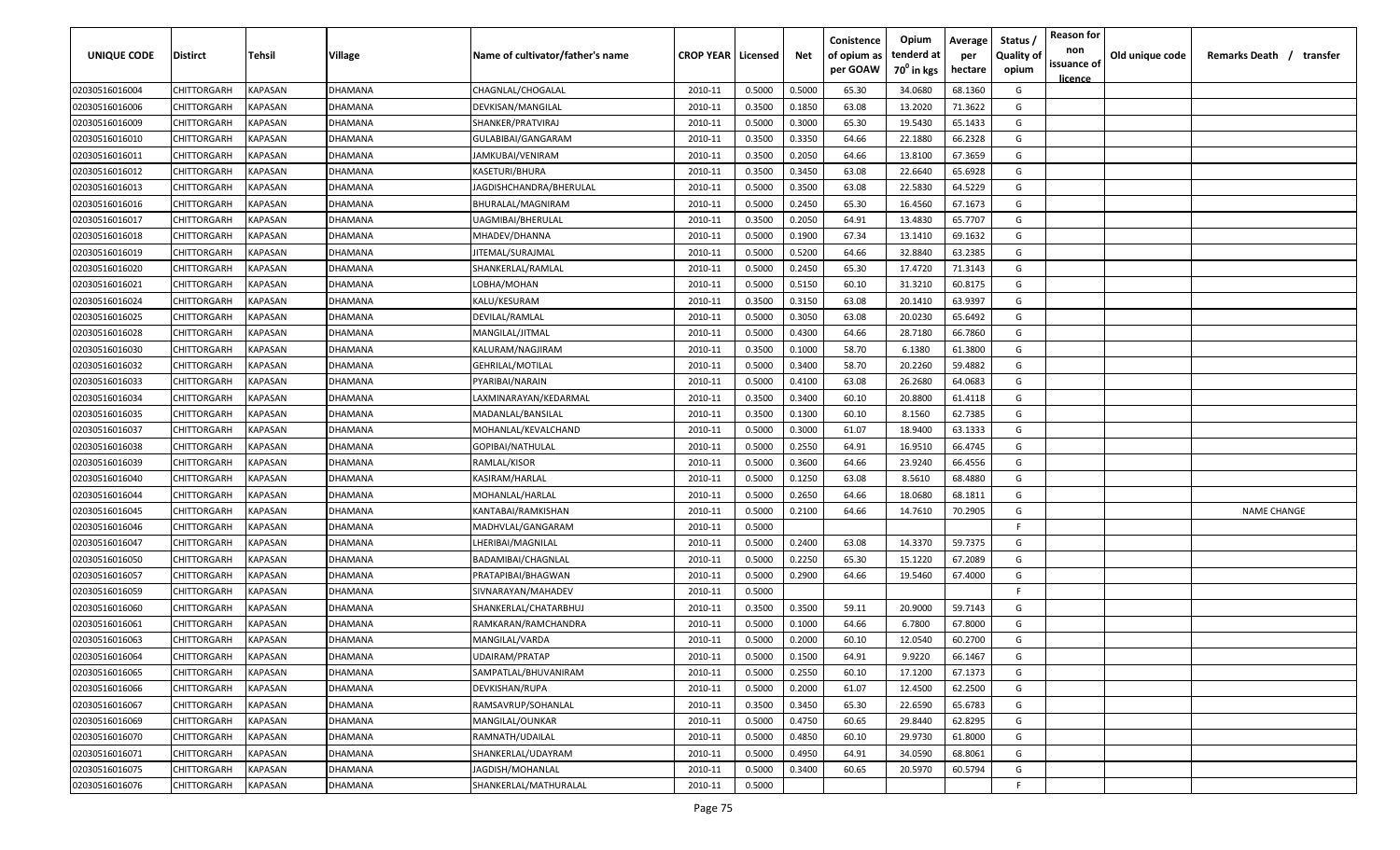| UNIQUE CODE    | Distirct           | Tehsil         | Village         | Name of cultivator/father's name | <b>CROP YEAR   Licensed</b> |        | Net    | Conistence<br>of opium as<br>per GOAW | Opium<br>tenderd at<br>70 <sup>0</sup> in kgs | Average<br>per<br>hectare | Status /<br><b>Quality of</b><br>opium | <b>Reason for</b><br>non<br>issuance of | Old unique code | Remarks Death / transfer |
|----------------|--------------------|----------------|-----------------|----------------------------------|-----------------------------|--------|--------|---------------------------------------|-----------------------------------------------|---------------------------|----------------------------------------|-----------------------------------------|-----------------|--------------------------|
| 02030516016077 | CHITTORGARH        | <b>KAPASAN</b> | DHAMANA         | DHAPUBAI/SHANKERLAL              | 2010-11                     | 0.5000 | 0.2000 | 64.91                                 | 13.1400                                       | 65.7000                   | G                                      | <u>licence</u>                          |                 |                          |
| 02030516016079 | CHITTORGARH        | KAPASAN        | DHAMANA         | MOHANLAL/JITU                    | 2010-11                     | 0.5000 | 0.3000 | 64.91                                 | 19.6770                                       | 65.5900                   | G                                      |                                         |                 |                          |
| 02030516016080 | CHITTORGARH        | KAPASAN        | DHAMANA         | RAMKAVRI/HAJARI                  | 2010-11                     | 0.5000 | 0.1900 | 63.08                                 | 12.6970                                       | 66.8263                   | G                                      |                                         |                 |                          |
| 02030516018001 | CHITTORGARH        | KAPASAN        | GODIYANA        | SHANKERLAL/HANSRAJ               | 2010-11                     | 0.5000 | 0.4700 | 54.24                                 | 28.4600                                       | 60.5532                   | G                                      | 05                                      |                 |                          |
| 02030516018004 | CHITTORGARH        | KAPASAN        | GODIYANA        | JITU/MEGHRAJ                     | 2010-11                     | 0.5000 | 0.5050 | 53.21                                 | 29.4940                                       | 58.4040                   | G                                      | 05                                      |                 |                          |
| 02030516018005 | CHITTORGARH        | KAPASAN        | GODIYANA        | RATANLAL/BHERULAL                | 2010-11                     | 0.3500 | 0.3400 | 50.09                                 | 19.6930                                       | 57.9206                   | G                                      | 05                                      |                 |                          |
| 02030516018006 | CHITTORGARH        | KAPASAN        | GODIYANA        | GISIBAI/RAMLAL                   | 2010-11                     | 0.3500 | 0.3550 | 56.30                                 | 21.8690                                       | 61.6028                   | G                                      |                                         |                 |                          |
| 02030516018008 | CHITTORGARH        | KAPASAN        | GODIYANA        | VAKTAVRIBAI/LAKHMA               | 2010-11                     | 0.5000 | 0.4550 | 53.21                                 | 25.9130                                       | 56.9516                   | G                                      | 05                                      |                 |                          |
| 02030516018010 | CHITTORGARH        | KAPASAN        | GODIYANA        | jitu/gopi                        | 2010-11                     | 0.5000 | 0.4750 | 55.05                                 | 30.1440                                       | 63.4611                   | G                                      |                                         |                 |                          |
| 02030516018012 | CHITTORGARH        | KAPASAN        | GODIYANA        | CHANDIBAI/LHERU                  | 2010-11                     | 0.5000 | 0.3000 | 62.23                                 | 20.4200                                       | 68.0667                   | G                                      |                                         |                 |                          |
| 02030516018014 | CHITTORGARH        | KAPASAN        | GODIYANA        | CHOGALAL/NATHU                   | 2010-11                     | 0.3500 | 0.2100 | 56.30                                 | 13.1900                                       | 62.8095                   | G                                      |                                         |                 |                          |
| 02030516018015 | CHITTORGARH        | KAPASAN        | GODIYANA        | MOHANLAL/UDIARAM                 | 2010-11                     | 0.5000 | 0.3000 | 53.21                                 | 18.6540                                       | 62.1800                   | G                                      | 05                                      |                 |                          |
| 02030516018016 | CHITTORGARH        | KAPASAN        | GODIYANA        | SOHALAL/UDAIRAM                  | 2010-11                     | 0.5000 | 0.2350 | 58.35                                 | 14.6880                                       | 62.5021                   | G                                      |                                         |                 |                          |
| 02030516018017 | CHITTORGARH        | KAPASAN        | GODIYANA        | KESARBAI/BHERU                   | 2010-11                     | 0.3500 | 0.2800 | 56.85                                 | 18.4440                                       | 65.8714                   | G                                      |                                         |                 |                          |
| 02030516018018 | CHITTORGARH        | KAPASAN        | GODIYANA        | RATANLAL/UDIARAM                 | 2010-11                     | 0.5000 | 0.3900 | 53.21                                 | 24.3850                                       | 62.5256                   | G                                      | 05                                      |                 |                          |
| 02030516018019 | CHITTORGARH        | KAPASAN        | GODIYANA        | MITTULAL/UDAIRAM                 | 2010-11                     | 0.5000 | 0.2000 | 55.05                                 | 12.4410                                       | 62.2050                   | G                                      |                                         |                 |                          |
| 02030516018020 | CHITTORGARH        | KAPASAN        | GODIYANA        | CHAGNLAL/BHERALAL                | 2010-11                     | 0.3500 | 0.3400 | 55.05                                 | 21.3750                                       | 62.8676                   | G                                      |                                         |                 |                          |
| 02030516018022 | CHITTORGARH        | KAPASAN        | <b>GODIYANA</b> | GORDAN/UDAIRAM                   | 2010-11                     | 0.5000 | 0.4000 | 56.85                                 | 26.4190                                       | 66.0475                   | G                                      |                                         |                 |                          |
| 02030516018024 | CHITTORGARH        | KAPASAN        | GODIYANA        | RAMIBAI/BHAGWAN                  | 2010-11                     | 0.3500 | 0.2800 | 50.09                                 | 16.1150                                       | 57.5536                   | G                                      | 05                                      |                 |                          |
| 02030516018025 | CHITTORGARH        | KAPASAN        | GODIYANA        | BHERULAL/MANGU                   | 2010-11                     | 0.3500 | 0.2950 | 50.09                                 | 17.3380                                       | 58.7729                   | G                                      | 05                                      |                 |                          |
| 02030516018026 | CHITTORGARH        | KAPASAN        | GODIYANA        | GAHERU/MEGA                      | 2010-11                     | 0.5000 | 0.4950 | 50.09                                 | 27.0060                                       | 54.5576                   | G                                      | 04                                      |                 |                          |
| 02030516018029 | CHITTORGARH        | KAPASAN        | GODIYANA        | NARAYANIBAI/BHURADAS             | 2010-11                     | 0.5000 | 0.5000 | 53.21                                 | 28.9080                                       | 57.8160                   | G                                      | 05                                      |                 |                          |
| 02030516018032 | CHITTORGARH        | KAPASAN        | GODIYANA        | CHUNNILAL/UADILAI                | 2010-11                     | 0.3500 | 0.3550 | 50.09                                 | 19.8000                                       | 55.7746                   | G                                      | 04                                      |                 |                          |
| 02030516018036 | CHITTORGARH        | KAPASAN        | GODIYANA        | BHAGWANDAS/GULABDAS              | 2010-11                     | 0.5000 | 0.5050 | 56.85                                 | 31.6980                                       | 62.7683                   | G                                      |                                         |                 |                          |
| 02030516019004 | CHITTORGARH        | KAPASAN        | GOVINDPURA      | SORAM/JITU                       | 2010-11                     | 0.3500 | 0.1150 | 62.87                                 | 7.2210                                        | 62.7913                   | G                                      |                                         |                 |                          |
| 02030516019006 | CHITTORGARH        | KAPASAN        | GOVINDPURA      | HAMRAJ/MADHU                     | 2010-11                     | 0.3500 | 0.1500 | 59.59                                 | 9.5940                                        | 63.9600                   | G                                      |                                         |                 |                          |
| 02030516019009 | CHITTORGARH        | KAPASAN        | GOVINDPURA      | MADHU/DALLA                      | 2010-11                     | 0.3500 | 0.3500 | 62.87                                 | 22.2830                                       | 63.6657                   | G                                      |                                         |                 |                          |
| 02030516019012 | CHITTORGARH        | KAPASAN        | GOVINDPURA      | BALIBAI/PYARA                    | 2010-11                     | 0.5000 | 0.3350 | 59.59                                 | 20.9160                                       | 62.4358                   | G                                      |                                         |                 |                          |
| 02030516019013 | CHITTORGARH        | KAPASAN        | GOVINDPURA      | BHERU/LOBHA                      | 2010-11                     | 0.5000 | 0.2950 | 68.65                                 | 20.2710                                       | 68.7153                   | G                                      |                                         |                 |                          |
| 02030516019016 | CHITTORGARH        | KAPASAN        | GOVINDPURA      | DEVA/PYARA                       | 2010-11                     | 0.3500 | 0.1000 | 59.59                                 | 6.7680                                        | 67.6800                   | G                                      |                                         |                 |                          |
| 02030516021002 | CHITTORGARH        | KAPASAN        | HATHIYANA       | SOHAN/VAXU                       | 2010-11                     | 0.5000 | 0.4500 | 59.54                                 | 30.3820                                       | 67.5156                   | G                                      |                                         |                 |                          |
| 02030516021004 | CHITTORGARH        | KAPASAN        | HATHIYANA       | UDAIRAM/HEMA                     | 2010-11                     | 0.3500 | 0.3600 | 50.25                                 | 18.7290                                       | 52.0250                   | G                                      | 04                                      |                 |                          |
| 02030516021007 | CHITTORGARH        | KAPASAN        | HATHIYANA       | GOPILAL/DEVJI                    | 2010-11                     | 0.3500 | 0.3550 | 57.26                                 | 22.4950                                       | 63.3662                   | G                                      |                                         |                 |                          |
| 02030516021014 | CHITTORGARH        | KAPASAN        | HATHIYANA       | GOKAL/JALAM                      | 2010-11                     | 0.5000 | 0.4600 | 50.25                                 | 26.1660                                       | 56.8826                   | G                                      | 05                                      |                 |                          |
| 02030516021017 | CHITTORGARH        | KAPASAN        | HATHIYANA       | SHAMSHUDDIN/BAXUKHA              | 2010-11                     | 0.3500 | 0.3400 | 48.54                                 | 18.4450                                       | 54.2500                   | G                                      | 04                                      |                 |                          |
| 02030516021021 | <b>CHITTORGARH</b> | KAPASAN        | HATHIYANA       | BHERULAL/HEERALAL                | 2010-11                     | 0.3500 | 0.3150 | 57.26                                 | 20.1880                                       | 64.0889                   | G                                      |                                         |                 |                          |
| 02030516021024 | CHITTORGARH        | <b>KAPASAN</b> | HATHIYANA       | FULCHAND/HEERA                   | 2010-11                     | 0.3500 | 0.3350 | 48.54                                 | 17.6480                                       | 52.6806                   | G                                      | 04                                      |                 |                          |
| 02030516021027 | CHITTORGARH        | <b>KAPASAN</b> | HATHIYANA       | CHUNNILAL/NATHU                  | 2010-11                     | 0.3500 | 0.2450 | 56.08                                 | 14.2920                                       | 58.3347                   | G                                      |                                         |                 |                          |
| 02030516021031 | <b>CHITTORGARH</b> | <b>KAPASAN</b> | HATHIYANA       | GOTU/VENIRAM                     | 2010-11                     | 0.5000 | 0.2450 | 57.26                                 | 14.9290                                       | 60.9347                   | G                                      |                                         |                 |                          |
| 02030516021038 | CHITTORGARH        | KAPASAN        | HATHIYANA       | JAMENALAL/JEVAHER                | 2010-11                     | 0.5000 | 0.4600 | 48.54                                 | 26.3710                                       | 57.3283                   | G                                      | 05                                      |                 |                          |
| 02030516021040 | <b>CHITTORGARH</b> | KAPASAN        | HATHIYANA       | HEERALAL/CHATARBHUJ              | 2010-11                     | 0.5000 | 0.4750 | 56.08                                 | 27.3990                                       | 57.6821                   | G                                      |                                         |                 |                          |
| 02030516021042 | <b>CHITTORGARH</b> | KAPASAN        | HATHIYANA       | BHERULAL/MULA                    | 2010-11                     | 0.5000 | 0.4800 | 44.42                                 | 24.4720                                       | 50.9833                   | G                                      | 04                                      |                 |                          |
| 02030516021045 | CHITTORGARH        | KAPASAN        | HATHIYANA       | SOHAN/OUNKAR                     | 2010-11                     | 0.3500 | 0.3500 | 48.54                                 | 19.4710                                       | 55.6314                   | G                                      | 04                                      |                 |                          |
| 02030516021047 | CHITTORGARH        | KAPASAN        | HATHIYANA       | SHOHANLAL/MODA                   | 2010-11                     | 0.5000 | 0.5100 | 42.70                                 | 30.6530                                       | 60.1039                   |                                        | 02                                      |                 |                          |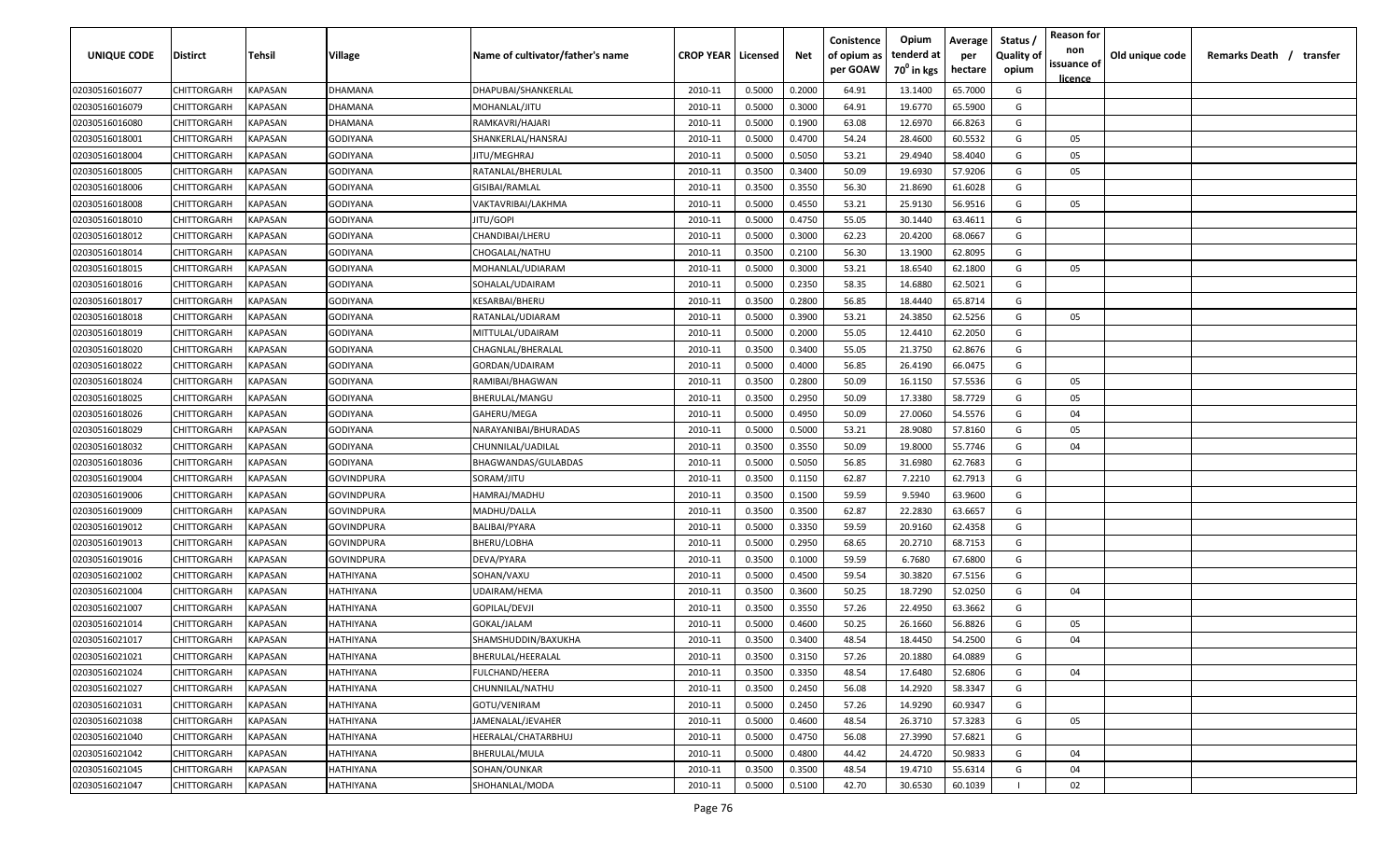| <b>UNIQUE CODE</b> | <b>Distirct</b>    | <b>Tehsil</b>  | Village          | Name of cultivator/father's name | <b>CROP YEAR   Licensed</b> |        | Net    | Conistence<br>of opium as | Opium<br>tenderd at    | Average<br>per | Status /<br><b>Quality of</b> | <b>Reason for</b><br>non<br>issuance of | Old unique code | Remarks Death /<br>transfer |
|--------------------|--------------------|----------------|------------------|----------------------------------|-----------------------------|--------|--------|---------------------------|------------------------|----------------|-------------------------------|-----------------------------------------|-----------------|-----------------------------|
|                    |                    |                |                  |                                  |                             |        |        | per GOAW                  | 70 <sup>0</sup> in kgs | hectare        | opium                         | licence                                 |                 |                             |
| 02030516021048     | CHITTORGARH        | KAPASAN        | HATHIYANA        | VENIRAM/KHUBCHAND                | 2010-11                     | 0.5000 | 0.4200 | 48.54                     | 23.0080                | 54.7810        | G                             | 04                                      |                 |                             |
| 02030516021054     | CHITTORGARH        | KAPASAN        | HATHIYANA        | GEETADAVI/BALU                   | 2010-11                     | 0.3500 | 0.1700 | 54.54                     | 8.9310                 | 52.5353        | G                             | 04                                      |                 |                             |
| 02030516021055     | CHITTORGARH        | KAPASAN        | HATHIYANA        | GOPILAL/LALU                     | 2010-11                     | 0.3500 | 0.3300 | 48.54                     | 7.0530                 | 21.3727        | G                             | 04                                      |                 |                             |
| 02030516021057     | CHITTORGARH        | KAPASAN        | HATHIYANA        | MOHAN/PARTHU                     | 2010-11                     | 0.5000 | 0.4400 | 50.25                     | 22.3680                | 50.8364        | G                             | 04                                      |                 |                             |
| 02030516021059     | CHITTORGARH        | KAPASAN        | HATHIYANA        | NARAYAN/GISA                     | 2010-11                     | 0.5000 | 0.4300 | 48.54                     | 22.6960                | 52.7814        | G                             | 04                                      |                 |                             |
| 02030516021060     | CHITTORGARH        | KAPASAN        | HATHIYANA        | RATANLAL/ROOPA                   | 2010-11                     | 0.5000 | 0.4700 | 56.08                     | 28.0800                | 59.7447        | G                             |                                         |                 |                             |
| 02030516021061     | CHITTORGARH        | KAPASAN        | HATHIYANA        | MANGILAL/BHJJA                   | 2010-11                     | 0.3500 | 0.3400 | 57.26                     | 21.8000                | 64.1176        | G                             |                                         |                 |                             |
| 02030516021062     | CHITTORGARH        | KAPASAN        | HATHIYANA        | BHURALAL/BHJJA                   | 2010-11                     | 0.3500 | 0.3400 | 57.26                     | 21.2350                | 62.4559        | G                             |                                         |                 |                             |
| 02030516021063     | CHITTORGARH        | KAPASAN        | HATHIYANA        | NARAYAN/BHJJA                    | 2010-11                     | 0.3500 | 0.3500 | 57.26                     | 21.5870                | 61.6771        | G                             |                                         |                 |                             |
| 02030516021064     | CHITTORGARH        | KAPASAN        | HATHIYANA        | KALU/BHJJA                       | 2010-11                     | 0.3500 | 0.3450 | 55.48                     | 21.0430                | 60.9942        | G                             |                                         |                 |                             |
| 02030516021065     | CHITTORGARH        | KAPASAN        | HATHIYANA        | NARAYAN/OUNKAR                   | 2010-11                     | 0.3500 | 0.3500 | 56.08                     | 22.7930                | 65.1229        | G                             |                                         |                 |                             |
| 02030516022001     | CHITTORGARH        | KAPASAN        | HINGORIYA        | RAMLAL/UDAIRAM                   | 2010-11                     | 0.5000 | 0.4950 | 56.51                     | 30.7980                | 62.2182        | G                             |                                         |                 |                             |
| 02030516022002     | CHITTORGARH        | KAPASAN        | <b>IINGORIYA</b> | RATANLAL/HARLAL TELI             | 2010-11                     | 0.3500 | 0.1500 | 63.75                     | 10.4460                | 69.6400        | G                             |                                         |                 |                             |
| 02030516022003     | CHITTORGARH        | KAPASAN        | HINGORIYA        | DHULIBAI/RAMLAL                  | 2010-11                     | 0.5000 | 0.3850 | 60.57                     | 25.3790                | 65.9195        | G                             |                                         |                 |                             |
| 02030516022005     | CHITTORGARH        | KAPASAN        | HINGORIYA        | CHANDI/HERLAL                    | 2010-11                     | 0.5000 | 0.3950 | 55.53                     | 25.3140                | 64.0861        | G                             |                                         |                 |                             |
| 02030516022006     | CHITTORGARH        | KAPASAN        | HINGORIYA        | RATANLAL/HARLAL TEL              | 2010-11                     | 0.5000 | 0.4750 | 58.51                     | 32.2220                | 67.8358        | G                             |                                         |                 |                             |
| 02030516022007     | CHITTORGARH        | KAPASAN        | HINGORIYA        | GOVRDAN/MADULAL                  | 2010-11                     | 0.5000 | 0.2950 | 62.45                     | 19.3340                | 65.5390        | G                             |                                         |                 |                             |
| 02030516022009     | CHITTORGARH        | KAPASAN        | HINGORIYA        | SOHANIBAI/PRATAB                 | 2010-11                     | 0.3500 | 0.3400 | 57.40                     | 20.1310                | 59.2088        | G                             |                                         |                 |                             |
| 02030516022010     | CHITTORGARH        | KAPASAN        | HINGORIYA        | RATANLAL/PARASRAM                | 2010-11                     | 0.5000 | 0.3500 | 63.75                     | 23.6150                | 67.4714        | G                             |                                         |                 |                             |
| 02030516022011     | CHITTORGARH        | KAPASAN        | HINGORIYA        | RATANLAL/MADHULAL                | 2010-11                     | 0.3500 | 0.2500 | 66.41                     | 17.9310                | 71.7240        | G                             |                                         |                 |                             |
| 02030516022013     | CHITTORGARH        | KAPASAN        | HINGORIYA        | MADHULAL/KISHANLAL               | 2010-11                     | 0.5000 | 0.2000 | 57.40                     | 12.3410                | 61.7050        | G                             |                                         |                 |                             |
| 02030516022015     | CHITTORGARH        | KAPASAN        | HINGORIYA        | CHAMPALAL/SURAJMAL               | 2010-11                     | 0.5000 | 0.5000 | 57.40                     | 30.4710                | 60.9420        | G                             |                                         |                 |                             |
| 02030516022016     | CHITTORGARH        | KAPASAN        | HINGORIYA        | CHOTHMAL/UDAIRAM                 | 2010-11                     | 0.5000 | 0.2950 | 63.75                     | 21.1100                | 71.5593        | G                             |                                         |                 |                             |
| 02030516022019     | CHITTORGARH        | KAPASAN        | HINGORIYA        | MITTULAL/KAJOD                   | 2010-11                     | 0.3500 | 0.2950 | 60.54                     | 20.9640                | 71.0644        | G                             |                                         |                 |                             |
| 02030516022020     | CHITTORGARH        | KAPASAN        | HINGORIYA        | NARU/LALU                        | 2010-11                     | 0.3500 | 0.3350 | 55.53                     | 19.8640                | 59.2955        | G                             |                                         |                 |                             |
| 02030516022023     | CHITTORGARH        | KAPASAN        | HINGORIYA        | HEERALAL/GANESH                  | 2010-11                     | 0.5000 | 0.3600 | 60.57                     | 23.9160                | 66.4333        | G                             |                                         |                 |                             |
| 02030516022024     | CHITTORGARH        | KAPASAN        | HINGORIYA        | PARTHU/DHOKAL                    | 2010-11                     | 0.3500 | 0.3100 | 58.51                     | 18.6730                | 60.2355        | G                             |                                         |                 |                             |
| 02030516022025     | CHITTORGARH        | KAPASAN        | HINGORIYA        | RAMLAL/VENIRAM                   | 2010-11                     | 0.5000 | 0.4850 | 60.57                     | 31.9550                | 65.8866        | G                             |                                         |                 |                             |
| 02030516022027     | CHITTORGARH        | KAPASAN        | HINGORIYA        | MANGILAL/NATHU                   | 2010-11                     | 0.5000 | 0.3450 | 60.57                     | 21.1740                | 61.3739        | G                             |                                         |                 |                             |
| 02030516022028     | CHITTORGARH        | KAPASAN        | HINGORIYA        | ANCHIBAI/RAMESAVAR               | 2010-11                     | 0.5000 | 0.3150 | 57.40                     | 18.9090                | 60.0286        | G                             |                                         |                 | <b>NAME CHANGE</b>          |
| 02030516022029     | CHITTORGARH        | KAPASAN        | HINGORIYA        | BHERULAL/PYARCHAND               | 2010-11                     | 0.5000 | 0.2650 | 58.51                     | 16.9260                | 63.8717        | G                             |                                         |                 |                             |
| 02030516022033     | CHITTORGARH        | KAPASAN        | HINGORIYA        | RATANLAL/MANGILAL                | 2010-11                     | 0.5000 | 0.4450 | 60.57                     | 28.0010                | 62.9236        | G                             |                                         |                 | <b>NAME CHANGE</b>          |
| 02030516022034     | CHITTORGARH        | KAPASAN        | HINGORIYA        | MADHULAL/LEHRU                   | 2010-11                     | 0.5000 | 0.4700 | 60.57                     | 29.9220                | 63.6638        | G                             |                                         |                 |                             |
| 02030516022036     | CHITTORGARH        | KAPASAN        | HINGORIYA        | MULCHAND/DALU                    | 2010-11                     | 0.5000 | 0.2600 | 68.75                     | 17.3130                | 66.5885        | G                             |                                         |                 |                             |
| 02030516023001     | <b>CHITTORGARH</b> | KAPASAN        | <b>JAIPURA</b>   | SHYAMLAL/JITU                    | 2010-11                     | 0.5000 | 0.4100 | 59.68                     | 26.4300                | 64.4634        | G                             |                                         | 02030515090069  | TRANSFER / NAME CHANGE      |
| 02030516023003     | CHITTORGARH        | <b>KAPASAN</b> | <b>JAIPURA</b>   | JAMKUBAI/MOTI KISHANA            | 2010-11                     | 0.3500 | 0.3400 | 63.08                     | 22.1590                | 65.1735        | G                             |                                         | 02030515102089  | TRANSFER / NAME CHANGE      |
| 02030516023004     | <b>CHITTORGARH</b> | KAPASAN        | JAIPURA          | GANGARAM/JAYCHAND                | 2010-11                     | 0.3500 | 0.3350 | 63.04                     | 21.9830                | 65.6209        | G                             |                                         | 02030515071157  | <b>TRANSFER</b>             |
| 02030516023008     | CHITTORGARH        | <b>KAPASAN</b> | <b>JAIPURA</b>   | HEERA/LEKHA                      | 2010-11                     | 0.5000 | 0.4950 | 64.38                     | 35.1500                | 71.0101        | G                             |                                         | 02030516039041  | TRANSFER                    |
| 02030516023016     | CHITTORGARH        | <b>KAPASAN</b> | <b>JAIPURA</b>   | MAGNA/CHUNNILAL                  | 2010-11                     | 0.3500 | 0.3200 | 63.08                     | 21.0060                | 65.6438        | G                             |                                         | 02030515081039  | TRANSFER                    |
| 02030516023021     | CHITTORGARH        | <b>KAPASAN</b> | <b>JAIPURA</b>   | CHAMPALAL/JIVA                   | 2010-11                     | 0.3500 | 0.3400 | 59.68                     | 20.0350                | 58.9265        | G                             |                                         | 02030515102088  | TRANSFER                    |
| 02030516025001     | CHITTORGARH        | KAPASAN        | KACHOLIYA        | BHANWARLAL/HAJARI                | 2010-11                     | 0.5000 | 0.4800 | 62.01                     | 31.8470                | 66.3479        | G                             |                                         |                 |                             |
| 02030516025002     | CHITTORGARH        | KAPASAN        | KACHOLIYA        | DALIBAI/BHERULAL                 | 2010-11                     | 0.3500 | 0.1250 | 58.95                     | 8.0590                 | 64.4720        | G                             |                                         |                 |                             |
| 02030516025003     | CHITTORGARH        | KAPASAN        | KACHOLIYA        | SHANKER/TULSIRAM                 | 2010-11                     | 0.3500 | 0.2500 | 58.95                     | 15.8150                | 63.2600        | G                             |                                         |                 |                             |
| 02030516025005     | <b>CHITTORGARH</b> | KAPASAN        | KACHOLIYA        | MITTHU/GANESH                    | 2010-11                     | 0.3500 | 0.3000 | 57.31                     | 18.3800                | 61.2667        | G                             |                                         |                 |                             |
|                    |                    |                |                  |                                  |                             |        |        |                           |                        |                |                               |                                         |                 |                             |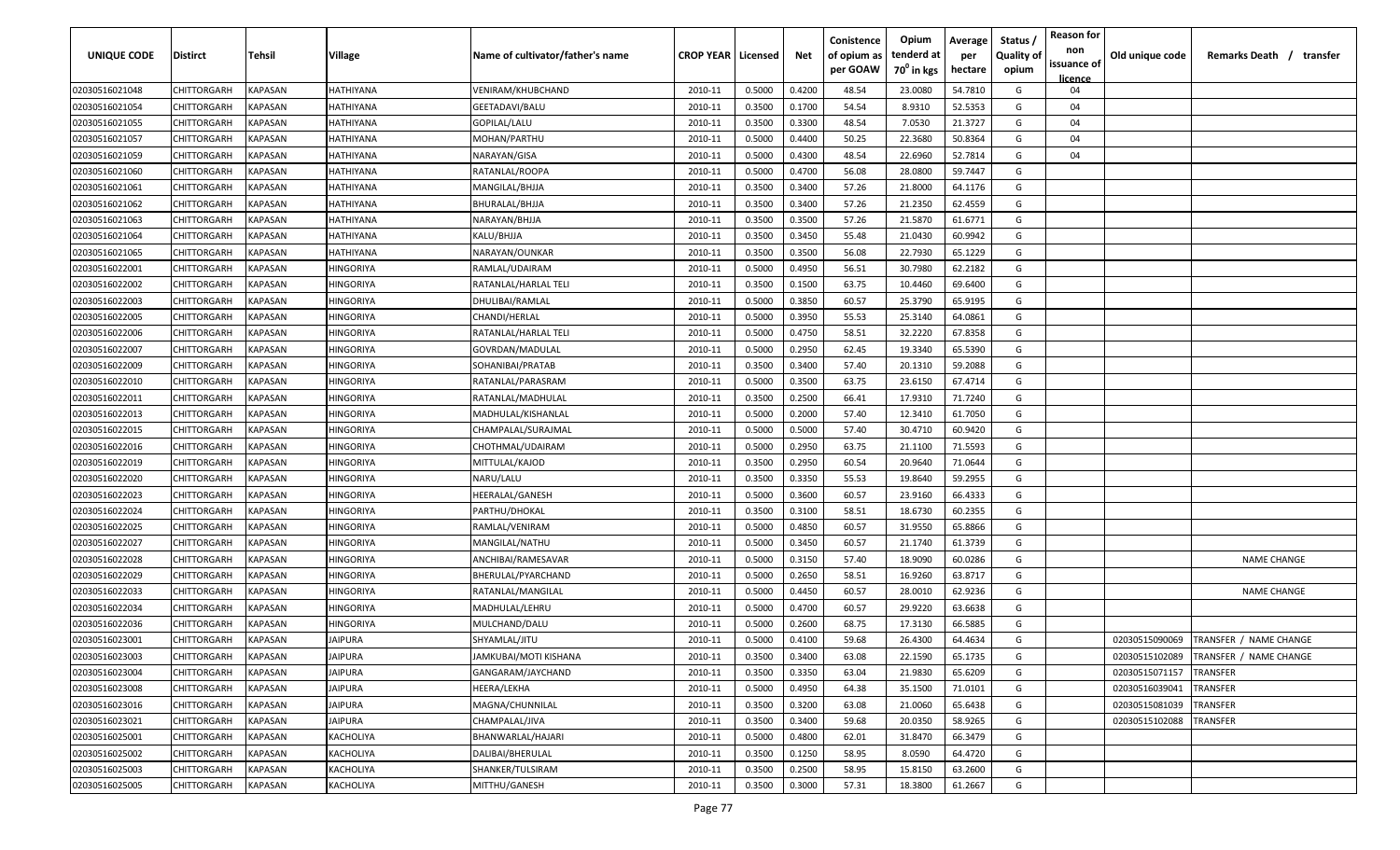| UNIQUE CODE    | Distirct           | Tehsil         | Village   | Name of cultivator/father's name | <b>CROP YEAR   Licensed</b> |        | Net    | Conistence<br>of opium as | Opium<br>tenderd at    | Average<br>per | Status /<br><b>Quality of</b> | <b>Reason for</b><br>non      | Old unique code | Remarks Death / transfer |
|----------------|--------------------|----------------|-----------|----------------------------------|-----------------------------|--------|--------|---------------------------|------------------------|----------------|-------------------------------|-------------------------------|-----------------|--------------------------|
|                |                    |                |           |                                  |                             |        |        | per GOAW                  | 70 <sup>0</sup> in kgs | hectare        | opium                         | issuance of<br><u>licence</u> |                 |                          |
| 02030516025006 | CHITTORGARH        | <b>KAPASAN</b> | KACHOLIYA | JALAM/KHUMA                      | 2010-11                     | 0.5000 | 0.1150 | 62.01                     | 7.9370                 | 69.0174        | G                             |                               |                 |                          |
| 02030516025008 | CHITTORGARH        | KAPASAN        | KACHOLIYA | <b>BHERULAL/KISOR</b>            | 2010-11                     | 0.3500 | 0.1100 | 62.28                     | 7.1800                 | 65.2727        | G                             |                               |                 |                          |
| 02030516025009 | CHITTORGARH        | KAPASAN        | KACHOLIYA | GANESH/CHOGA                     | 2010-11                     | 0.3500 | 0.3450 | 62.01                     | 23.1650                | 67.1449        | G                             |                               |                 |                          |
| 02030516025010 | CHITTORGARH        | KAPASAN        | KACHOLIYA | HIRALAL/NANDRAM                  | 2010-11                     | 0.5000 | 0.3500 | 57.31                     | 20.7790                | 59.3686        | G                             |                               |                 |                          |
| 02030516025011 | CHITTORGARH        | KAPASAN        | KACHOLIYA | SHANKERLAL/GOPI                  | 2010-11                     | 0.3500 | 0.2450 | 51.75                     | 13.7210                | 56.0041        | G                             | 05                            |                 |                          |
| 02030516025015 | CHITTORGARH        | KAPASAN        | KACHOLIYA | DALU/CHOGA                       | 2010-11                     | 0.5000 | 0.4100 | 54.12                     | 23.6120                | 57.5902        | G                             | 05                            |                 |                          |
| 02030516025017 | CHITTORGARH        | KAPASAN        | KACHOLIYA | KASIRAM/DEVJI                    | 2010-11                     | 0.3500 | 0.2350 | 62.01                     | 15.6000                | 66.3830        | G                             |                               |                 |                          |
| 02030516025020 | CHITTORGARH        | KAPASAN        | KACHOLIYA | RATANLAL/RAMCHANDER              | 2010-11                     | 0.3500 | 0.2800 | 62.28                     | 18.1590                | 64.8536        | G                             |                               |                 |                          |
| 02030516025022 | CHITTORGARH        | KAPASAN        | KACHOLIYA | HEERA/GERU                       | 2010-11                     | 0.5000 | 0.3100 | 58.95                     | 19.6640                | 63.4323        | G                             |                               |                 |                          |
| 02030516025024 | CHITTORGARH        | KAPASAN        | KACHOLIYA | SHANKERLAL/DEVILAL               | 2010-11                     | 0.5000 | 0.2000 | 62.28                     | 13.6130                | 68.0650        | G                             |                               |                 |                          |
| 02030516025026 | CHITTORGARH        | KAPASAN        | KACHOLIYA | DALIBAI/PRITHVIRAJ               | 2010-11                     | 0.5000 | 0.2400 | 64.11                     | 14.8640                | 61.9333        | G                             |                               |                 |                          |
| 02030516025028 | CHITTORGARH        | KAPASAN        | KACHOLIYA | RATANLAL/DALLA                   | 2010-11                     | 0.3500 | 0.1050 | 58.95                     | 7.1330                 | 67.9333        | G                             |                               |                 |                          |
| 02030516025029 | CHITTORGARH        | KAPASAN        | KACHOLIYA | SANTILAL/GOPILAL                 | 2010-11                     | 0.5000 | 0.4700 | 57.31                     | 30.4640                | 64.8170        | G                             |                               |                 |                          |
| 02030516025031 | CHITTORGARH        | KAPASAN        | KACHOLIYA | BHERULAL/KISHNA                  | 2010-11                     | 0.5000 | 0.2950 | 62.28                     | 19.4670                | 65.9898        | G                             |                               |                 |                          |
| 02030516025032 | CHITTORGARH        | KAPASAN        | KACHOLIYA | NANDUBAI/HEERALAL                | 2010-11                     | 0.3500 | 0.1250 | 57.31                     | 7.5400                 | 60.3200        | G                             |                               |                 |                          |
| 02030516025035 | CHITTORGARH        | KAPASAN        | KACHOLIYA | SUNDERBAI/OUNKAR                 | 2010-11                     | 0.5000 | 0.3050 | 58.95                     | 19.5290                | 64.0295        | G                             |                               |                 |                          |
| 02030516025036 | CHITTORGARH        | KAPASAN        | KACHOLIYA | RAMESWAR/DALLA                   | 2010-11                     | 0.5000 |        |                           |                        |                | F.                            | 01                            |                 |                          |
| 02030516025037 | CHITTORGARH        | KAPASAN        | KACHOLIYA | BHANWARLAL/KISHANLAL             | 2010-11                     | 0.5000 | 0.2700 | 62.28                     | 18.3370                | 67.9148        | G                             |                               |                 |                          |
| 02030516025038 | CHITTORGARH        | KAPASAN        | KACHOLIYA | JITMAL/BHERU                     | 2010-11                     | 0.5000 | 0.2250 | 62.28                     | 14.7160                | 65.4044        | G                             |                               |                 |                          |
| 02030516025039 | CHITTORGARH        | KAPASAN        | KACHOLIYA | BALURAM/VARDA                    | 2010-11                     | 0.5000 | 0.4050 | 58.95                     | 26.1570                | 64.5852        | G                             |                               |                 |                          |
| 02030516025040 | CHITTORGARH        | KAPASAN        | KACHOLIYA | KALURAM/VARDA                    | 2010-11                     | 0.5000 | 0.4950 | 54.12                     | 29.0780                | 58.7434        | G                             | 05                            |                 |                          |
| 02030516025041 | CHITTORGARH        | KAPASAN        | KACHOLIYA | AJIBAI/DEVKISHAN                 | 2010-11                     | 0.3500 | 0.1950 | 62.01                     | 12.6850                | 65.0513        | G                             |                               |                 |                          |
| 02030516025044 | CHITTORGARH        | KAPASAN        | KACHOLIYA | MADHU/KALU                       | 2010-11                     | 0.5000 | 0.4000 | 57.31                     | 24.6510                | 61.6275        | G                             |                               |                 |                          |
| 02030516025045 | CHITTORGARH        | KAPASAN        | KACHOLIYA | MADHU/PRATHVIRAJ                 | 2010-11                     | 0.5000 | 0.2350 | 58.95                     | 15.0490                | 64.0383        | G                             |                               |                 |                          |
| 02030516025046 | CHITTORGARH        | KAPASAN        | KACHOLIYA | GANGABAI/GEHRU                   | 2010-11                     | 0.5000 | 0.4450 | 57.31                     | 27.2710                | 61.2831        | G                             |                               |                 |                          |
| 02030516025049 | CHITTORGARH        | KAPASAN        | KACHOLIYA | SHANKER/PRATAP                   | 2010-11                     | 0.5000 | 0.3150 | 62.28                     | 19.9560                | 63.3524        | G                             |                               |                 |                          |
| 02030516025050 | CHITTORGARH        | KAPASAN        | KACHOLIYA | RUKMANIBAI/UDA                   | 2010-11                     | 0.3500 | 0.2850 | 57.31                     | 16.3660                | 57.4246        | G                             |                               |                 |                          |
| 02030516025053 | CHITTORGARH        | KAPASAN        | KACHOLIYA | SATYNARAYAN/GOPI                 | 2010-11                     | 0.5000 | 0.2950 | 54.12                     | 17.1170                | 58.0237        | G                             | 05                            |                 |                          |
| 02030516025054 | CHITTORGARH        | KAPASAN        | KACHOLIYA | SANTILAL/NARAYAN                 | 2010-11                     | 0.5000 | 0.4850 | 56.67                     | 29.6550                | 61.1443        | G                             |                               |                 |                          |
| 02030516026001 | CHITTORGARH        | KAPASAN        | KANKARIYA | JAMKUBAI/PANNA                   | 2010-11                     | 0.3500 | 0.2000 | 58.27                     | 12.4780                | 62.3900        | G                             |                               |                 |                          |
| 02030516026002 | CHITTORGARH        | KAPASAN        | KANKARIYA | JITMAL/BHAVANIRAM                | 2010-11                     | 0.3500 | 0.2050 | 65.55                     | 13.6160                | 66.4195        | G                             |                               |                 |                          |
| 02030516026003 | CHITTORGARH        | KAPASAN        | KANKARIYA | CHAMPALAL/DALU                   | 2010-11                     | 0.3500 | 0.2100 | 62.04                     | 13.8260                | 65.8381        | G                             |                               |                 |                          |
| 02030516026004 | CHITTORGARH        | KAPASAN        | KANKARIYA | LEHRU/DALU                       | 2010-11                     | 0.3500 | 0.1800 | 65.55                     | 12.9320                | 71.8444        | G                             |                               |                 |                          |
| 02030516026005 | CHITTORGARH        | KAPASAN        | KANKARIYA | KISORI/LEHRU                     | 2010-11                     | 0.3500 | 0.2500 | 62.04                     | 16.1390                | 64.5560        | G                             |                               |                 |                          |
| 02030516026009 | CHITTORGARH        | KAPASAN        | KANKARIYA | KAVALCHAND/BHERULAL              | 2010-11                     | 0.3500 | 0.1900 | 61.75                     | 12.2880                | 64.6737        | G                             |                               |                 |                          |
| 02030516026010 | <b>CHITTORGARH</b> | KAPASAN        | KANKARIYA | BALU/JITU                        | 2010-11                     | 0.3500 | 0.3450 | 58.27                     | 21.2520                | 61.6000        | G                             |                               |                 |                          |
| 02030516026014 | CHITTORGARH        | <b>KAPASAN</b> | KANKARIYA | SHANKER/JITU                     | 2010-11                     | 0.3500 | 0.3300 | 66.67                     | 22.2770                | 67.5061        | G                             |                               |                 |                          |
| 02030516026015 | <b>CHITTORGARH</b> | <b>KAPASAN</b> | KANKARIYA | JAMNA/HAJARI                     | 2010-11                     | 0.3500 | 0.2350 | 65.55                     | 15.6100                | 66.4255        | G                             |                               |                 |                          |
| 02030516026016 | CHITTORGARH        | KAPASAN        | KANKARIYA | PANNALAL/DALU                    | 2010-11                     | 0.3500 | 0.3350 | 58.27                     | 20.7860                | 62.0478        | G                             |                               |                 |                          |
| 02030516027001 | CHITTORGARH        | KAPASAN        | KAPASAN   | UDAIRAM/SORAM                    | 2010-11                     | 0.3500 | 0.3500 | 67.59                     | 23.4730                | 67.0657        | G                             |                               |                 |                          |
| 02030516027003 | CHITTORGARH        | KAPASAN        | KAPASAN   | MODA/DHUNGA                      | 2010-11                     | 0.5000 | 0.2100 | 67.85                     | 14.1320                | 67.2952        | G                             |                               |                 |                          |
| 02030516027004 | CHITTORGARH        | KAPASAN        | KAPASAN   | DALCHAND/DIPPA                   | 2010-11                     | 0.3500 | 0.3400 | 66.41                     | 23.6320                | 69.5059        | G                             |                               |                 |                          |
| 02030516027005 | CHITTORGARH        | KAPASAN        | KAPASAN   | NATHULAL/BHERA                   | 2010-11                     | 0.3500 | 0.3450 | 63.75                     | 22.2310                | 64.4377        | G                             |                               |                 |                          |
| 02030516027006 | CHITTORGARH        | KAPASAN        | KAPASAN   | RAMCHANDER/JAGNATH               | 2010-11                     | 0.5000 | 0.3400 | 60.54                     | 21.4920                | 63.2118        | G                             |                               |                 |                          |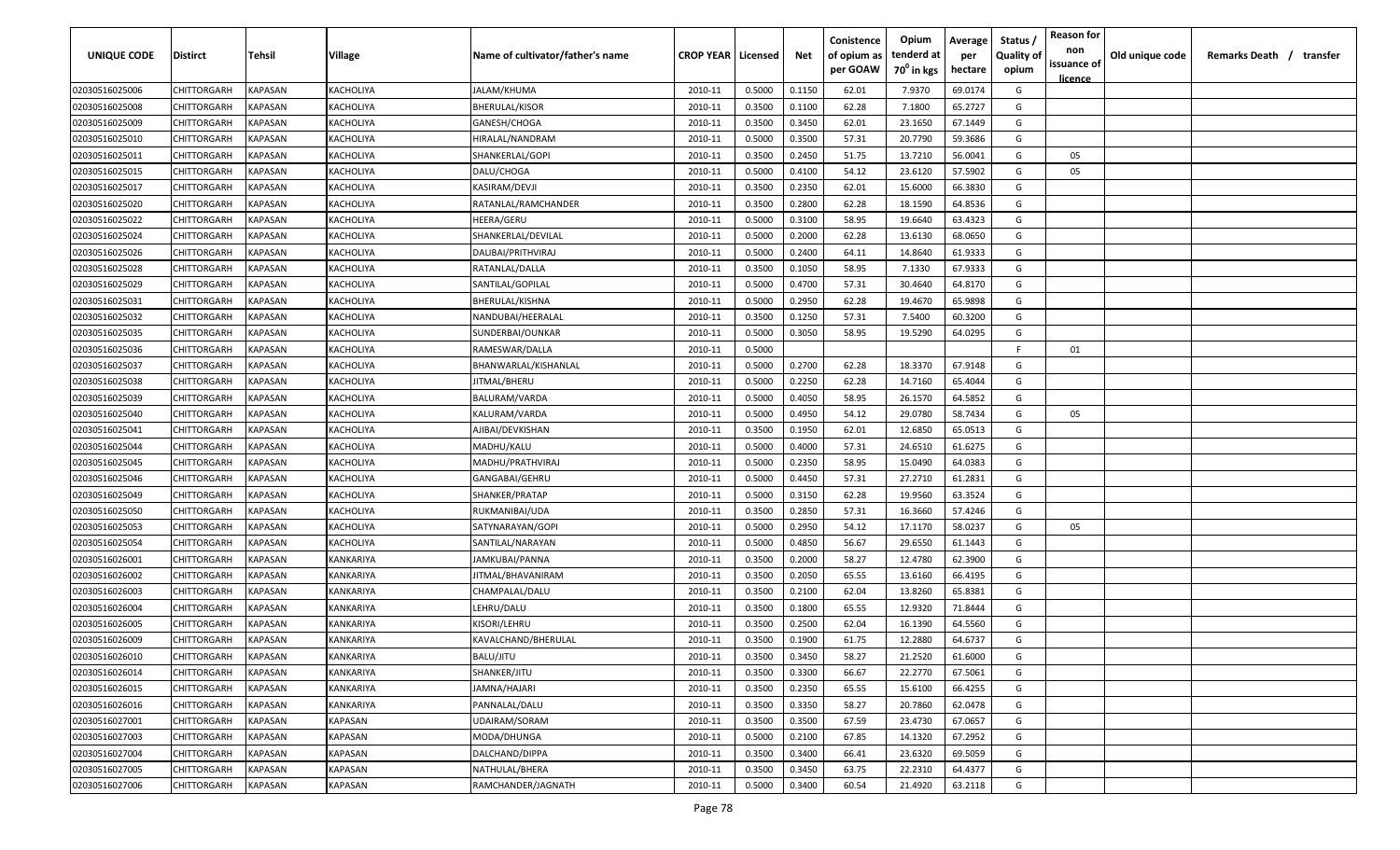| <b>UNIQUE CODE</b> | Distirct           | Tehsil         | Village       | Name of cultivator/father's name | <b>CROP YEAR   Licensed</b> |        | Net    | Conistence<br>of opium as<br>per GOAW | Opium<br>tenderd at<br>70 <sup>0</sup> in kgs | Average<br>per<br>hectare | Status /<br><b>Quality of</b><br>opium | <b>Reason for</b><br>non<br>issuance of | Old unique code | Remarks Death / transfer |
|--------------------|--------------------|----------------|---------------|----------------------------------|-----------------------------|--------|--------|---------------------------------------|-----------------------------------------------|---------------------------|----------------------------------------|-----------------------------------------|-----------------|--------------------------|
|                    |                    |                |               |                                  |                             |        |        |                                       |                                               |                           |                                        | <u>licence</u>                          |                 |                          |
| 02030516027010     | CHITTORGARH        | <b>KAPASAN</b> | KAPASAN       | SIVLAL/BHIMRAJ                   | 2010-11                     | 0.5000 |        |                                       |                                               |                           | F                                      |                                         |                 | <b>NAME CHANGE</b>       |
| 02030516027011     | CHITTORGARH        | KAPASAN        | KAPASAN       | KISANLAL/RATANLAL                | 2010-11                     | 0.5000 | 0.2250 | 57.40                                 | 12.9150                                       | 57.4000                   | G                                      |                                         |                 |                          |
| 02030516027012     | CHITTORGARH        | KAPASAN        | KAPASAN       | LHERULAL/RATANLAL                | 2010-11                     | 0.3500 | 0.3500 | 57.40                                 | 20.8690                                       | 59.6257                   | G                                      |                                         |                 |                          |
| 02030516027014     | CHITTORGARH        | KAPASAN        | KAPASAN       | CHAMPALAL/BHERULAL               | 2010-11                     | 0.5000 |        |                                       |                                               |                           | -F.                                    |                                         |                 |                          |
| 02030516027015     | CHITTORGARH        | KAPASAN        | KAPASAN       | KISANLAL/GOPI                    | 2010-11                     | 0.5000 | 0.2700 | 57.40                                 | 16.2360                                       | 60.1333                   | G                                      |                                         |                 |                          |
| 02030516027016     | CHITTORGARH        | KAPASAN        | KAPASAN       | LEHRIBAI/RUPCHAND                | 2010-11                     | 0.5000 | 0.2500 | 57.40                                 | 14.7190                                       | 58.8760                   | G                                      |                                         |                 |                          |
| 02030516027017     | CHITTORGARH        | KAPASAN        | KAPASAN       | GULABBAI/JITMAL                  | 2010-11                     | 0.5000 | 0.2500 | 63.75                                 | 16.2380                                       | 64.9520                   | G                                      |                                         |                 |                          |
| 02030516027019     | CHITTORGARH        | KAPASAN        | KAPASAN       | BHERA/TODU                       | 2010-11                     | 0.5000 |        |                                       |                                               |                           | -F.                                    |                                         |                 |                          |
| 02030516027021     | CHITTORGARH        | KAPASAN        | KAPASAN       | SOHANLAL/NANDLAL                 | 2010-11                     | 0.3500 | 0.0200 | 67.85                                 | 1.6670                                        | 83.3500                   | G                                      |                                         |                 |                          |
| 02030516027026     | CHITTORGARH        | KAPASAN        | KAPASAN       | CHHAGANIBAI/CHHAGANLAL           | 2010-11                     | 0.5000 | 0.4900 | 65.53                                 | 27.4870                                       | 56.0959                   | G                                      |                                         |                 |                          |
| 02030516027028     | CHITTORGARH        | KAPASAN        | KAPASAN       | KANHIYALAL/MATURALAL             | 2010-11                     | 0.3500 | 0.3600 | 67.85                                 | 22.9430                                       | 63.7306                   | G                                      |                                         |                 |                          |
| 02030516027030     | CHITTORGARH        | KAPASAN        | KAPASAN       | NARAYAN/KALU                     | 2010-11                     | 0.3500 | 0.1400 | 67.85                                 | 9.4800                                        | 67.7143                   | G                                      |                                         |                 |                          |
| 02030516027031     | CHITTORGARH        | KAPASAN        | KAPASAN       | KALURAM/BHAGIRATH                | 2010-11                     | 0.5000 | 0.2100 | 55.53                                 | 12.0580                                       | 57.4190                   | G                                      |                                         | 02030516028138  | TRANSFER                 |
| 02030516027032     | CHITTORGARH        | KAPASAN        | KAPASAN       | DEVKISHAN/KAJOD                  | 2010-11                     | 0.5000 | 0.0950 | 59.68                                 | 6.8630                                        | 72.2421                   | G                                      |                                         | 02030516028133  | TRANSFER                 |
| 02030516027033     | CHITTORGARH        | KAPASAN        | KAPASAN       | SOSIBAI/LAXMAN                   | 2010-11                     | 0.5000 | 0.2000 | 60.54                                 | 12.2640                                       | 61.3200                   | G                                      |                                         | 02030516028040  | TRANSFER                 |
| 02030516028001     | CHITTORGARH        | KAPASAN        | KESHARKHEDI A | BHERULAL/CHATARBHUJ              | 2010-11                     | 0.5000 | 0.2050 | 59.14                                 | 13.1040                                       | 63.9220                   | G                                      |                                         |                 |                          |
| 02030516028003     | CHITTORGARH        | KAPASAN        | KESHARKHEDI A | DHAPUBAI/NARAYAN                 | 2010-11                     | 0.5000 | 0.2000 | 62.66                                 | 13.0960                                       | 65.4800                   | G                                      |                                         |                 |                          |
| 02030516028004     | CHITTORGARH        | KAPASAN        | KESHARKHEDI A | MANGU/BHERA                      | 2010-11                     | 0.5000 | 0.2000 | 62.66                                 | 12.7200                                       | 63.6000                   | G                                      |                                         |                 |                          |
| 02030516028006     | CHITTORGARH        | KAPASAN        | KESHARKHEDI A | PARTHU/KALU                      | 2010-11                     | 0.5000 | 0.4200 | 62.66                                 | 26.6840                                       | 63.5333                   | G                                      |                                         |                 |                          |
| 02030516028007     | CHITTORGARH        | KAPASAN        | KESHARKHEDI A | BHERULALPURI/GOKALPURI           | 2010-11                     | 0.3500 | 0.2650 | 62.87                                 | 17.4250                                       | 65.7547                   | G                                      |                                         |                 |                          |
| 02030516028008     | CHITTORGARH        | KAPASAN        | KESHARKHEDI A | HAJARI/DHANNA                    | 2010-11                     | 0.5000 | 0.2000 | 71.80                                 | 13.8980                                       | 69.4900                   | G                                      |                                         |                 |                          |
| 02030516028009     | CHITTORGARH        | KAPASAN        | KESHARKHEDI A | CHAGNA/SOLA                      | 2010-11                     | 0.5000 | 0.3050 | 66.84                                 | 20.8510                                       | 68.3639                   | G                                      |                                         |                 |                          |
| 02030516028010     | CHITTORGARH        | KAPASAN        | KESHARKHEDI A | MOHAN/RAMA                       | 2010-11                     | 0.5000 | 0.4700 | 60.00                                 | 28.2430                                       | 60.0915                   | G                                      |                                         |                 |                          |
| 02030516028011     | CHITTORGARH        | KAPASAN        | KESHARKHEDI A | BALU/LAXMAN                      | 2010-11                     | 0.5000 | 0.1950 | 64.39                                 | 13.5220                                       | 69.3436                   | G                                      |                                         |                 |                          |
| 02030516028014     | CHITTORGARH        | KAPASAN        | KESHARKHEDI B | KISHAN/DHANNA                    | 2010-11                     | 0.3500 | 0.1250 | 63.75                                 | 8.3780                                        | 67.0240                   | G                                      |                                         |                 | <b>NAME CHANGE</b>       |
| 02030516028016     | CHITTORGARH        | KAPASAN        | KESHARKHEDI A | SHANKERPURI/MADHUPURI            | 2010-11                     | 0.5000 | 0.3750 | 60.00                                 | 24.1110                                       | 64.2960                   | G                                      |                                         |                 |                          |
| 02030516028017     | CHITTORGARH        | KAPASAN        | KESHARKHEDI A | BHAGWANLAL/DEVA                  | 2010-11                     | 0.5000 | 0.3100 | 62.81                                 | 20.7000                                       | 66.7742                   | G                                      |                                         |                 |                          |
| 02030516028020     | CHITTORGARH        | KAPASAN        | (ESHARKHEDI A | BALU/DOLA                        | 2010-11                     | 0.5000 | 0.2100 | 60.00                                 | 13.7140                                       | 65.3048                   | G                                      |                                         |                 |                          |
| 02030516028021     | CHITTORGARH        | KAPASAN        | KESHARKHEDI A | RATANLAL/LALU                    | 2010-11                     | 0.5000 | 0.2000 | 59.14                                 | 11.9290                                       | 59.6450                   | G                                      |                                         |                 | <b>NAME CHANGE</b>       |
| 02030516028022     | CHITTORGARH        | KAPASAN        | KESHARKHEDI A | CHOGA/HAJARI                     | 2010-11                     | 0.5000 | 0.2000 | 59.14                                 | 11.7770                                       | 58.8850                   | G                                      |                                         |                 |                          |
| 02030516028024     | CHITTORGARH        | KAPASAN        | KESHARKHEDI B | JAMKUBAI/CHATARBHUJ              | 2010-11                     | 0.3500 | 0.3400 | 63.31                                 | 21.6520                                       | 63.6824                   | G                                      |                                         |                 | <b>NAME CHANGE</b>       |
| 02030516028025     | CHITTORGARH        | KAPASAN        | KESHARKHEDI B | GOPIRAM/BHVANIRAM                | 2010-11                     | 0.5000 | 0.4550 | 63.31                                 | 30.0090                                       | 65.9538                   | G                                      |                                         |                 |                          |
| 02030516028027     | CHITTORGARH        | KAPASAN        | KESHARKHEDI B | BHERU/HAJARI                     | 2010-11                     | 0.3500 | 0.2900 | 55.25                                 | 16.5200                                       | 56.9655                   | G                                      |                                         |                 |                          |
| 02030516028028     | CHITTORGARH        | KAPASAN        | KESHARKHEDI A | UDAIRAM/MADHO                    | 2010-11                     | 0.5000 | 0.3550 | 59.14                                 | 22.0850                                       | 62.2113                   | G                                      |                                         |                 |                          |
| 02030516028030     | CHITTORGARH        | KAPASAN        | KESHARKHEDI A | HAJARI/NATHU                     | 2010-11                     | 0.3500 | 0.1900 | 62.05                                 | 11.9930                                       | 63.1211                   | G                                      |                                         |                 |                          |
| 02030516028031     | <b>CHITTORGARH</b> | KAPASAN        | KESHARKHEDI A | HUDIBAI/LEHRU                    | 2010-11                     | 0.5000 | 0.1000 | 64.39                                 | 6.2730                                        | 62.7300                   | G                                      |                                         |                 | NAME CHANGE              |
| 02030516028032     | CHITTORGARH        | <b>KAPASAN</b> | KESHARKHEDI B | MANGU/PARSA                      | 2010-11                     | 0.5000 | 0.5050 | 69.87                                 | 34.9350                                       | 69.1782                   | G                                      |                                         |                 |                          |
| 02030516028035     | <b>CHITTORGARH</b> | <b>KAPASAN</b> | KESHARKHEDI B | MADHO/OUNKER                     | 2010-11                     | 0.5000 | 0.3600 | 53.60                                 | 19.5790                                       | 54.3861                   | G                                      | 04                                      |                 |                          |
| 02030516028036     | <b>CHITTORGARH</b> | <b>KAPASAN</b> | KESHARKHEDI A | BHVANIRAM/OUNKAR                 | 2010-11                     | 0.5000 | 0.2100 | 66.86                                 | 13.9830                                       | 66.5857                   | G                                      |                                         |                 |                          |
| 02030516028037     | CHITTORGARH        | KAPASAN        | KESHARKHEDI B | MANGU/VENIRAM                    | 2010-11                     | 0.5000 | 0.4950 | 62.05                                 | 33.6750                                       | 68.0303                   | G                                      |                                         |                 |                          |
| 02030516028038     | <b>CHITTORGARH</b> | KAPASAN        | KESHARKHEDI A | RAMA/KALU                        | 2010-11                     | 0.5000 | 0.3300 | 60.42                                 | 19.9730                                       | 60.5242                   | G                                      |                                         |                 |                          |
| 02030516028039     | CHITTORGARH        | KAPASAN        | KESHARKHEDI A | MADHOLAL/NAVLA                   | 2010-11                     | 0.5000 | 0.2000 | 64.39                                 | 12.9980                                       | 64.9900                   | G                                      |                                         |                 |                          |
| 02030516028040     | CHITTORGARH        | KAPASAN        | KESHARKHEDI B | SOSARBAI/BHAGWAN                 | 2010-11                     | 0.3500 | 0.2500 | 62.05                                 | 15.9910                                       | 63.9640                   | G                                      |                                         |                 |                          |
| 02030516028041     | CHITTORGARH        | KAPASAN        | KESHARKHEDI A | SHANKERLAL/CHOGA                 | 2010-11                     | 0.5000 | 0.1950 | 60.42                                 | 12.1100                                       | 62.1026                   | G                                      |                                         |                 |                          |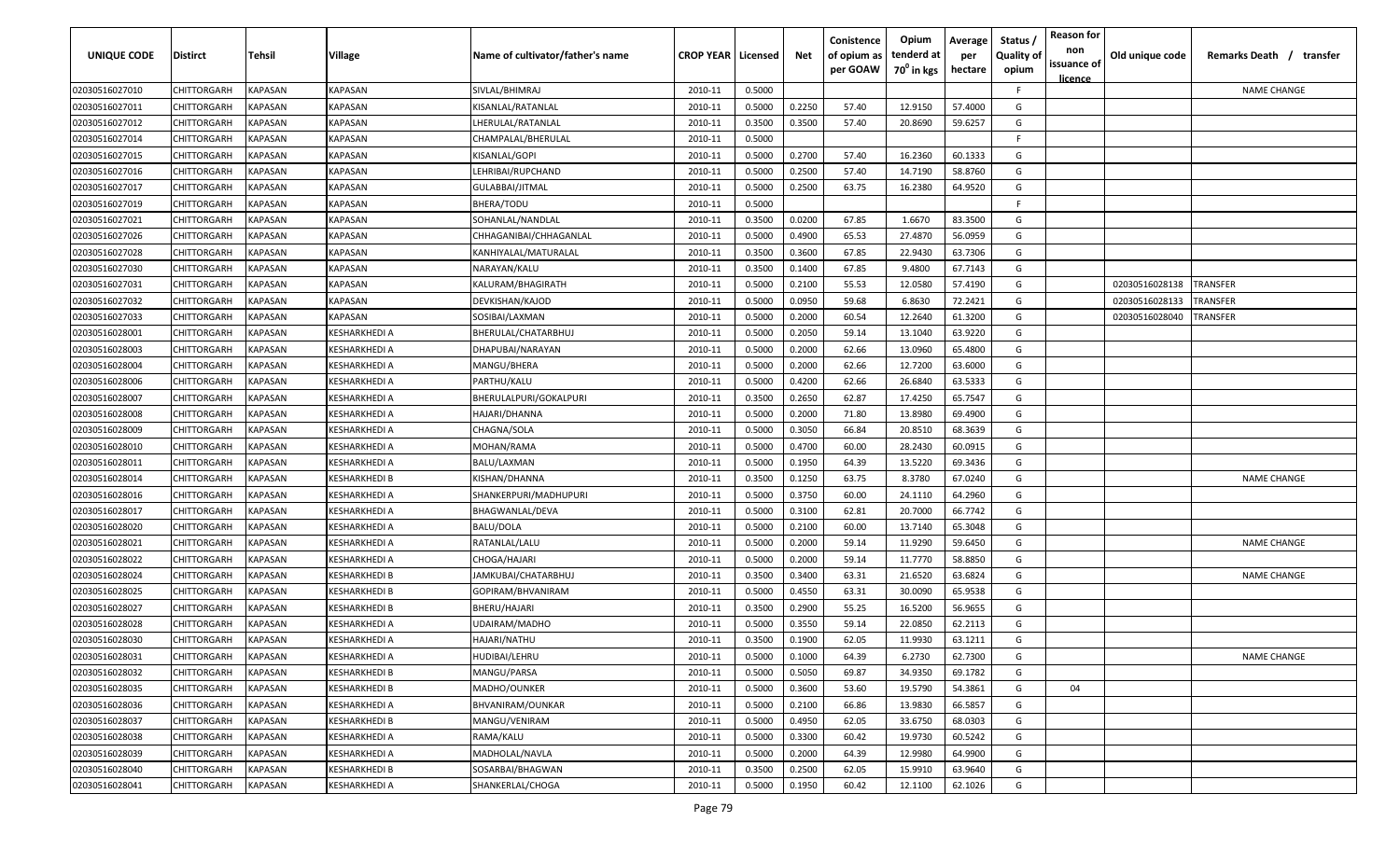| UNIQUE CODE    | Distirct           | Tehsil         | Village       | Name of cultivator/father's name | <b>CROP YEAR   Licensed</b> |        | Net    | Conistence<br>of opium as<br>per GOAW | Opium<br>tenderd at<br>70 <sup>°</sup> in kgs | Average<br>per<br>hectare | Status<br><b>Quality of</b><br>opium | <b>Reason for</b><br>non<br>issuance of<br><u>licence</u> | Old unique code | Remarks Death /<br>transfer |
|----------------|--------------------|----------------|---------------|----------------------------------|-----------------------------|--------|--------|---------------------------------------|-----------------------------------------------|---------------------------|--------------------------------------|-----------------------------------------------------------|-----------------|-----------------------------|
| 02030516028042 | <b>CHITTORGARH</b> | KAPASAN        | KESHARKHEDI A | GISU/GOPILAL                     | 2010-11                     | 0.5000 | 0.3550 | 62.81                                 | 22.1720                                       | 62.4563                   | G                                    |                                                           |                 |                             |
| 02030516028044 | CHITTORGARH        | <b>KAPASAN</b> | KESHARKHEDI A | LEHRIBAI/DHANNA                  | 2010-11                     | 0.5000 | 0.2100 | 64.59                                 | 13.9980                                       | 66.6571                   | G                                    |                                                           |                 |                             |
| 02030516028046 | CHITTORGARH        | KAPASAN        | KESHARKHEDI A | BHERULAL/GANESH                  | 2010-11                     | 0.3500 | 0.2000 | 66.86                                 | 13.9830                                       | 69.9150                   | G                                    |                                                           |                 |                             |
| 02030516028047 | CHITTORGARH        | KAPASAN        | KESHARKHEDI B | BHERULAL/NARAYAN                 | 2010-11                     | 0.5000 | 0.2050 | 63.31                                 | 13.7560                                       | 67.1024                   | G                                    |                                                           |                 |                             |
| 02030516028048 | CHITTORGARH        | KAPASAN        | KESHARKHEDI A | SOHANI/SHAMBHULAL                | 2010-11                     | 0.5000 | 0.5000 | 64.59                                 | 31.5380                                       | 63.0760                   | G                                    |                                                           |                 | <b>NAME CHANGE</b>          |
| 02030516028049 | CHITTORGARH        | KAPASAN        | KESHARKHEDI B | NARU/BHAGIRATH                   | 2010-11                     | 0.5000 | 0.4050 | 62.05                                 | 25.2010                                       | 62.2247                   | G                                    |                                                           |                 |                             |
| 02030516028050 | CHITTORGARH        | KAPASAN        | KESHARKHEDI A | GEHRILAL/GANESH                  | 2010-11                     | 0.3500 | 0.2300 | 68.74                                 | 16.8900                                       | 73.4348                   | G                                    |                                                           |                 |                             |
| 02030516028051 | CHITTORGARH        | KAPASAN        | KESHARKHEDI A | DHANNA/DEVKISHAN                 | 2010-11                     | 0.5000 | 0.3200 | 64.59                                 | 21.7480                                       | 67.9625                   | G                                    |                                                           |                 |                             |
| 02030516028052 | CHITTORGARH        | KAPASAN        | KESHARKHEDI A | KELASHPURI/RAMPURI               | 2010-11                     | 0.5000 | 0.3700 | 64.59                                 | 25.8360                                       | 69.8270                   | G                                    |                                                           |                 |                             |
| 02030516028054 | CHITTORGARH        | KAPASAN        | KESHARKHEDI A | /ENIRAM/DEVJI                    | 2010-11                     | 0.5000 | 0.1500 | 66.86                                 | 10.2770                                       | 68.5133                   | G                                    |                                                           |                 |                             |
| 02030516028055 | CHITTORGARH        | KAPASAN        | KESHARKHEDI B | RAMIBAI/BHURALAL                 | 2010-11                     | 0.3500 | 0.3450 | 62.05                                 | 21.8060                                       | 63.2058                   | G                                    |                                                           |                 |                             |
| 02030516028056 | CHITTORGARH        | KAPASAN        | (ESHARKHEDI B | AEJIBAI/MOHANLAL                 | 2010-11                     | 0.5000 | 0.1750 | 55.25                                 | 10.2130                                       | 58.3600                   | G                                    |                                                           |                 |                             |
| 02030516028059 | CHITTORGARH        | KAPASAN        | KESHARKHEDI A | CHAGNLAL/GANESH                  | 2010-11                     | 0.3500 | 0.2300 | 64.59                                 | 15.4920                                       | 67.3565                   | G                                    |                                                           |                 |                             |
| 02030516028060 | CHITTORGARH        | KAPASAN        | KESHARKHEDI A | LALU/RAMA                        | 2010-11                     | 0.5000 | 0.2000 | 60.42                                 | 12.1190                                       | 60.5950                   | G                                    |                                                           |                 |                             |
| 02030516028061 | CHITTORGARH        | KAPASAN        | KESHARKHEDI A | MADHO/RAMA                       | 2010-11                     | 0.5000 | 0.2300 | 62.81                                 | 14.7330                                       | 64.0565                   | G                                    |                                                           |                 |                             |
| 02030516028062 | CHITTORGARH        | KAPASAN        | KESHARKHEDI A | <b>GEHRULAL/ HEERA</b>           | 2010-11                     | 0.3500 | 0.1850 | 66.86                                 | 12.7230                                       | 68.7730                   | G                                    |                                                           | 02030516028095  | TRANSFER / NAME CHANGE      |
| 02030516028063 | CHITTORGARH        | <b>KAPASAN</b> | KESHARKHEDI B | DAKHIBAI/JITU                    | 2010-11                     | 0.3500 | 0.3000 | 61.08                                 | 18.2720                                       | 60.9067                   | G                                    |                                                           |                 | <b>NAME CHANGE</b>          |
| 02030516028064 | CHITTORGARH        | <b>KAPASAN</b> | KESHARKHEDI B | RAMESCHAND/MOHANPURI             | 2010-11                     | 0.3500 | 0.3150 | 65.75                                 | 20.8900                                       | 66.3175                   | G                                    |                                                           |                 |                             |
| 02030516028065 | CHITTORGARH        | <b>KAPASAN</b> | KESHARKHEDI A | CHAGNLAL/DEVILAL                 | 2010-11                     | 0.5000 | 0.3050 | 60.42                                 | 18.7300                                       | 61.4098                   | G                                    |                                                           |                 |                             |
| 02030516028066 | CHITTORGARH        | KAPASAN        | KESHARKHEDI B | PERBHULAL/DEVKISHAN              | 2010-11                     | 0.3500 |        |                                       |                                               |                           | E                                    | 11                                                        |                 |                             |
| 02030516028067 | CHITTORGARH        | KAPASAN        | KESHARKHEDI A | RAMESWAR/NATHU                   | 2010-11                     | 0.5000 | 0.3850 | 62.81                                 | 24.9800                                       | 64.8831                   | G                                    |                                                           |                 |                             |
| 02030516028069 | CHITTORGARH        | KAPASAN        | KESHARKHEDI B | MADHO/DEVA                       | 2010-11                     | 0.3500 | 0.3550 | 62.05                                 | 22.2320                                       | 62.6254                   | G                                    |                                                           |                 |                             |
| 02030516028070 | CHITTORGARH        | <b>KAPASAN</b> | KESHARKHEDI B | NARAYAN/GULAB                    | 2010-11                     | 0.5000 | 0.1200 | 60.77                                 | 7.5530                                        | 62.9417                   | G                                    |                                                           |                 |                             |
| 02030516028072 | CHITTORGARH        | KAPASAN        | KESHARKHEDI B | BHURA/NATHU                      | 2010-11                     | 0.3500 | 0.1800 | 65.75                                 | 11.4690                                       | 63.7167                   | G                                    |                                                           |                 |                             |
| 02030516028075 | CHITTORGARH        | KAPASAN        | KESHARKHEDI A | PERMBAI/SHANKERLAL               | 2010-11                     | 0.5000 | 0.3100 | 64.59                                 | 21.1950                                       | 68.3710                   | G                                    |                                                           |                 |                             |
| 02030516028077 | CHITTORGARH        | KAPASAN        | KESHARKHEDI A | MADHO/BHERA                      | 2010-11                     | 0.3500 | 0.3200 | 62.81                                 | 20.9790                                       | 65.5594                   | G                                    |                                                           |                 |                             |
| 02030516028078 | CHITTORGARH        | KAPASAN        | KESHARKHEDI A | CHAMPALAL/HEERA                  | 2010-11                     | 0.5000 | 0.2250 | 64.59                                 | 15.0130                                       | 66.7244                   | G                                    |                                                           |                 |                             |
| 02030516028079 | CHITTORGARH        | KAPASAN        | KESHARKHEDI A | BHAGWANIBAI/MANGILAL             | 2010-11                     | 0.3500 | 0.3550 | 60.42                                 | 21.5530                                       | 60.7127                   | G                                    |                                                           |                 |                             |
| 02030516028080 | CHITTORGARH        | KAPASAN        | (ESHARKHEDI A | KISHANA/BHURA                    | 2010-11                     | 0.5000 | 0.2100 | 62.35                                 | 13.4680                                       | 64.1333                   | G                                    |                                                           |                 |                             |
| 02030516028081 | CHITTORGARH        | KAPASAN        | KESHARKHEDI A | CHAGNIBAI/LAXMAN                 | 2010-11                     | 0.5000 | 0.2000 | 65.43                                 | 14.0020                                       | 70.0100                   | G                                    |                                                           |                 | TRANSFER / BABARIYAKHEDA    |
| 02030516028082 | CHITTORGARH        | KAPASAN        | KESHARKHEDI A | KESARBAI/MADHO                   | 2010-11                     | 0.5000 | 0.1600 | 61.08                                 | 9.9300                                        | 62.0625                   | G                                    |                                                           |                 |                             |
| 02030516028083 | CHITTORGARH        | KAPASAN        | KESHARKHEDI A | GOPILAL/DEVKISHAN                | 2010-11                     | 0.5000 | 0.2100 | 69.87                                 | 14.4830                                       | 68.9667                   | G                                    |                                                           |                 |                             |
| 02030516028084 | CHITTORGARH        | KAPASAN        | KESHARKHEDI B | NARAYANIBAI/MOHANPURI            | 2010-11                     | 0.3500 | 0.2950 | 62.05                                 | 18.5620                                       | 62.9220                   | G                                    |                                                           |                 |                             |
| 02030516028085 | CHITTORGARH        | KAPASAN        | KESHARKHEDI A | KALIBAI/RAMESWAR                 | 2010-11                     | 0.5000 | 0.2100 | 63.31                                 | 13.8200                                       | 65.8095                   | G                                    |                                                           |                 |                             |
| 02030516028088 | CHITTORGARH        | KAPASAN        | KESHARKHEDI A | SOHANLAL/MOHANLAL                | 2010-11                     | 0.5000 | 0.3000 | 63.31                                 | 18.8840                                       | 62.9467                   | G                                    |                                                           |                 |                             |
| 02030516028089 | <b>CHITTORGARH</b> | <b>KAPASAN</b> | KESHARKHEDI A | AMERCHAND/MEGA JAT               | 2010-11                     | 0.5000 | 0.3150 | 69.87                                 | 23.4060                                       | 74.3048                   | G                                    |                                                           |                 |                             |
| 02030516028090 | <b>CHITTORGARH</b> | <b>KAPASAN</b> | KESHARKHEDI B | KISHANLAL/BHERA                  | 2010-11                     | 0.5000 | 0.2500 | 65.43                                 | 17.0020                                       | 68.0080                   | G                                    |                                                           |                 |                             |
| 02030516028091 | <b>CHITTORGARH</b> | <b>KAPASAN</b> | KESHARKHEDI B | SOSERBAI/CHAMPA                  | 2010-11                     | 0.5000 | 0.3150 | 65.43                                 | 21.0780                                       | 66.9143                   | G                                    |                                                           |                 |                             |
| 02030516028092 | CHITTORGARH        | <b>KAPASAN</b> | KESHARKHEDI B | GANGA/HAJARI                     | 2010-11                     | 0.5000 | 0.4800 | 63.31                                 | 30.7050                                       | 63.9688                   | G                                    |                                                           |                 | <b>NAME CHANGE</b>          |
| 02030516028093 | CHITTORGARH        | <b>KAPASAN</b> | KESHARKHEDI B | SOHANPURI/KISHANPURI             | 2010-11                     | 0.3500 | 0.1950 | 60.70                                 | 12.9440                                       | 66.3795                   | G                                    |                                                           |                 |                             |
| 02030516028094 | CHITTORGARH        | KAPASAN        | KESHARKHEDI B | LEHRULAL/HAJARI                  | 2010-11                     | 0.3500 | 0.1950 | 55.25                                 | 10.9080                                       | 55.9385                   | G                                    | 04                                                        |                 |                             |
| 02030516028095 | CHITTORGARH        | KAPASAN        | KESHARKHEDI A | JAGDISH/NARAYAN                  | 2010-11                     | 0.5000 | 0.4300 | 64.39                                 | 29.2610                                       | 68.0488                   | G                                    |                                                           |                 |                             |
| 02030516028096 | CHITTORGARH        | KAPASAN        | KESHARKHEDI B | GULAB/GANGARAM                   | 2010-11                     | 0.3500 | 0.3250 | 55.25                                 | 18.3190                                       | 56.3662                   | G                                    |                                                           |                 |                             |
| 02030516028098 | <b>CHITTORGARH</b> | <b>KAPASAN</b> | KESHARKHEDI B | KISHANPURI/MADHUPURI             | 2010-11                     | 0.5000 | 0.2100 | 65.43                                 | 14.4040                                       | 68.5905                   | G                                    |                                                           |                 |                             |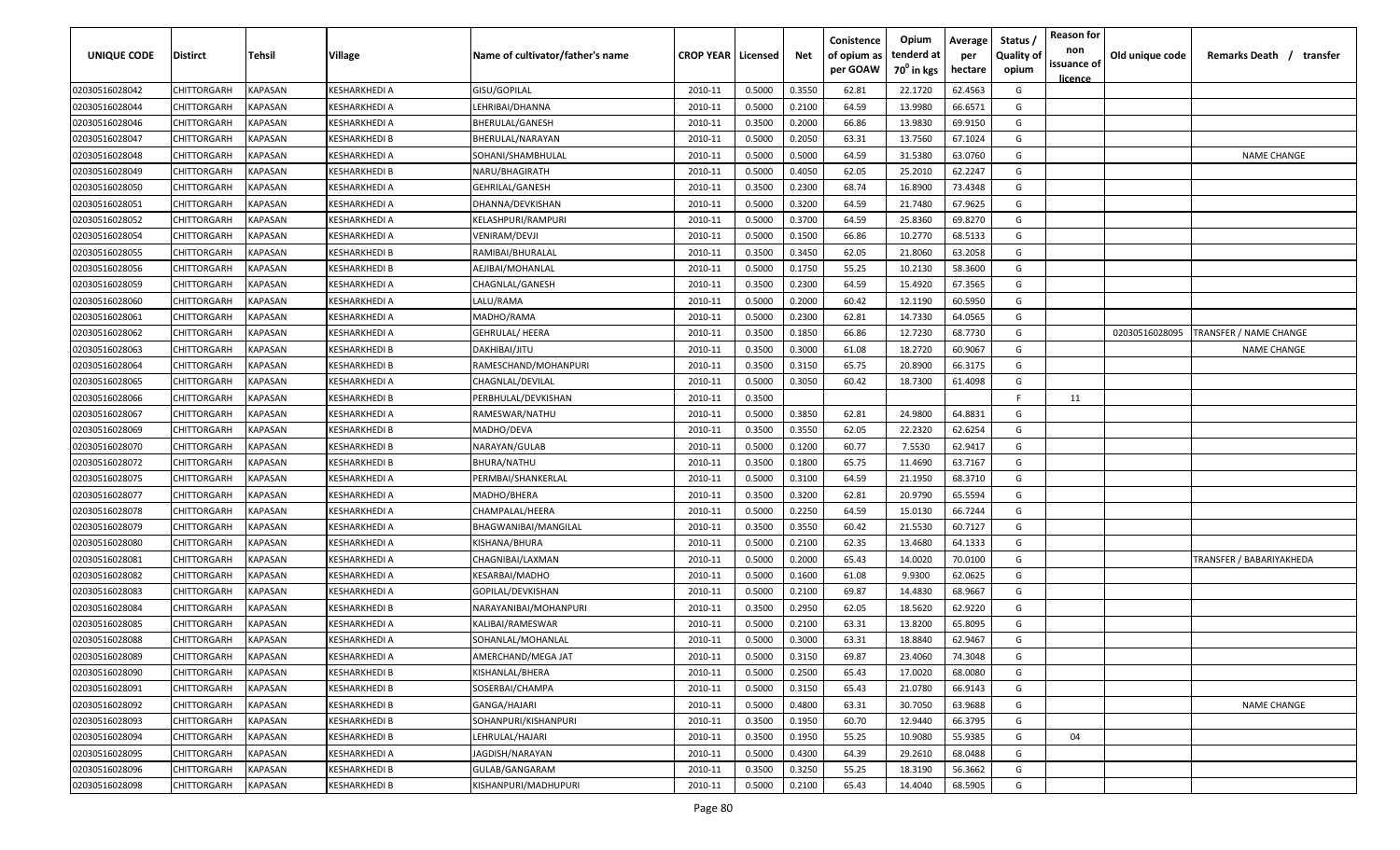| <b>UNIQUE CODE</b> | <b>Distirct</b>    | <b>Tehsil</b>  | Village              | Name of cultivator/father's name | <b>CROP YEAR   Licensed</b> |        | Net    | Conistence<br>of opium as<br>per GOAW | Opium<br>tenderd at<br>70 <sup>0</sup> in kgs | Average<br>per<br>hectare | Status /<br>Quality of<br>opium | <b>Reason for</b><br>non<br>issuance of | Old unique code | Remarks Death /<br>transfer |
|--------------------|--------------------|----------------|----------------------|----------------------------------|-----------------------------|--------|--------|---------------------------------------|-----------------------------------------------|---------------------------|---------------------------------|-----------------------------------------|-----------------|-----------------------------|
|                    |                    |                |                      |                                  |                             |        |        |                                       |                                               |                           |                                 | licence                                 |                 |                             |
| 02030516028099     | CHITTORGARH        | <b>KAPASAN</b> | KESHARKHEDI B        | LOBHCHAND/VARDA                  | 2010-11                     | 0.5000 | 0.2850 | 61.08                                 | 18.7430                                       | 65.7649                   | G                               |                                         |                 | <b>NAME CHANGE</b>          |
| 02030516028100     | CHITTORGARH        | KAPASAN        | KESHARKHEDI B        | KALU/GISA                        | 2010-11                     | 0.5000 | 0.4600 | 61.08                                 | 29.0650                                       | 63.1848                   | G                               |                                         |                 |                             |
| 02030516028101     | CHITTORGARH        | KAPASAN        | KESHARKHEDI B        | SIVPURI/MOTIPURI                 | 2010-11                     | 0.3500 | 0.3350 | 63.31                                 | 21.2000                                       | 63.2836                   | G                               |                                         |                 |                             |
| 02030516028102     | CHITTORGARH        | KAPASAN        | KESHARKHEDI B        | SVAIRAM/DHANNA                   | 2010-11                     | 0.5000 | 0.2000 | 63.31                                 | 13.2590                                       | 66.2950                   | G                               |                                         |                 |                             |
| 02030516028103     | CHITTORGARH        | KAPASAN        | KESHARKHEDI B        | GANESH/JAYRAM                    | 2010-11                     | 0.5000 | 0.1250 | 55.25                                 | 7.3170                                        | 58.5360                   | G                               |                                         |                 |                             |
| 02030516028104     | CHITTORGARH        | KAPASAN        | KESHARKHEDI B        | HEMRAJ/BHERULAL                  | 2010-11                     | 0.3500 | 0.1050 | 62.05                                 | 6.7280                                        | 64.0762                   | G                               |                                         |                 |                             |
| 02030516028108     | CHITTORGARH        | KAPASAN        | KESHARKHEDI B        | KALU/DEVA                        | 2010-11                     | 0.5000 | 0.2950 | 67.80                                 | 21.1830                                       | 71.8068                   | G                               |                                         |                 |                             |
| 02030516028109     | CHITTORGARH        | KAPASAN        | KESHARKHEDI B        | ANCHIBAI/DEVKISHAN               | 2010-11                     | 0.5000 | 0.2000 | 61.08                                 | 12.7130                                       | 63.5650                   | G                               |                                         |                 | <b>NAME CHANGE</b>          |
| 02030516028111     | CHITTORGARH        | KAPASAN        | KESHARKHEDI B        | KALURAM/DHNNA                    | 2010-11                     | 0.5000 | 0.2250 | 69.87                                 | 15.4210                                       | 68.5378                   | G                               |                                         |                 |                             |
| 02030516028112     | CHITTORGARH        | KAPASAN        | KESHARKHEDI B        | GORDHANPURI/BHAGWANPURI          | 2010-11                     | 0.3500 | 0.2900 | 65.75                                 | 19.3870                                       | 66.8517                   | G                               |                                         |                 |                             |
| 02030516028113     | CHITTORGARH        | KAPASAN        | KESHARKHEDI B        | GORDHANLAL/NARAYAN               | 2010-11                     | 0.5000 | 0.4300 | 62.05                                 | 27.6830                                       | 64.3791                   | G                               |                                         |                 |                             |
| 02030516028117     | CHITTORGARH        | KAPASAN        | (ESHARKHEDI B        | BALIBAI/GANESH                   | 2010-11                     | 0.3500 | 0.1850 | 61.08                                 | 12.3470                                       | 66.7405                   | G                               |                                         |                 |                             |
| 02030516028118     | CHITTORGARH        | KAPASAN        | KESHARKHEDI B        | LEHRULAL/JITU                    | 2010-11                     | 0.5000 | 0.3900 | 61.08                                 | 25.0520                                       | 64.2359                   | G                               |                                         |                 |                             |
| 02030516028119     | CHITTORGARH        | KAPASAN        | KESHARKHEDI B        | DHANNA/SOLA                      | 2010-11                     | 0.5000 | 0.3450 | 63.65                                 | 22.1050                                       | 64.0725                   | G                               |                                         |                 |                             |
| 02030516028120     | CHITTORGARH        | KAPASAN        | KESHARKHEDI B        | DHANPURI/RAMPURI                 | 2010-11                     | 0.3500 | 0.2000 | 60.77                                 | 12.8400                                       | 64.2000                   | G                               |                                         |                 |                             |
| 02030516028124     | CHITTORGARH        | KAPASAN        | KESHARKHEDI B        | PUSPABAI/RAMESWARLAL             | 2010-11                     | 0.5000 | 0.2000 | 65.43                                 | 13.2920                                       | 66.4600                   | G                               |                                         |                 |                             |
| 02030516028125     | CHITTORGARH        | KAPASAN        | <b>KESHARKHEDI B</b> | DALIBAI/MAGNIRAM                 | 2010-11                     | 0.5000 | 0.4000 | 61.08                                 | 25.2260                                       | 63.0650                   | G                               |                                         |                 |                             |
| 02030516028129     | CHITTORGARH        | KAPASAN        | KESHARKHEDI B        | RUKMANI/SHANKERLAL               | 2010-11                     | 0.3500 | 0.3300 | 67.80                                 | 24.1170                                       | 73.0818                   | G                               |                                         |                 | <b>NAME CHANGE</b>          |
| 02030516028130     | CHITTORGARH        | KAPASAN        | KESHARKHEDI B        | LAXMANPURI/BHERUPURI             | 2010-11                     | 0.5000 | 0.2700 | 63.31                                 | 17.7630                                       | 65.7889                   | G                               |                                         |                 |                             |
| 02030516028131     | CHITTORGARH        | KAPASAN        | KESHARKHEDI A        | RAMESWAR/MADHU JAT               | 2010-11                     | 0.5000 | 0.3800 | 64.39                                 | 25.1860                                       | 66.2789                   | G                               |                                         |                 |                             |
| 02030516028132     | CHITTORGARH        | KAPASAN        | <b>KESHARKHEDI B</b> | CHAGAN/BHERA                     | 2010-11                     | 0.5000 | 0.2250 | 61.08                                 | 14.2490                                       | 63.3289                   | G                               |                                         |                 |                             |
| 02030516028134     | CHITTORGARH        | KAPASAN        | KESHARKHEDI B        | CHAGANLAL/PANNA                  | 2010-11                     | 0.5000 | 0.1750 | 65.43                                 | 11.6180                                       | 66.3886                   | G                               |                                         |                 |                             |
| 02030516028135     | CHITTORGARH        | KAPASAN        | KESHARKHEDI B        | HERIBAI/HEERA                    | 2010-11                     | 0.5000 | 0.1950 | 60.77                                 | 12.8310                                       | 65.8000                   | G                               |                                         |                 |                             |
| 02030516030002     | CHITTORGARH        | KAPASAN        | LAKHOKAKHEDA         | GORDHAN/PYARJI                   | 2010-11                     | 0.5000 | 0.4600 | 57.87                                 | 28.5630                                       | 62.0935                   | G                               |                                         |                 |                             |
| 02030516030003     | CHITTORGARH        | KAPASAN        | LAKHOKAKHEDA         | MADAN/MODA                       | 2010-11                     | 0.5000 | 0.5050 | 58.66                                 | 31.6010                                       | 62.5762                   | G                               |                                         |                 |                             |
| 02030516030004     | CHITTORGARH        | KAPASAN        | LAKHOKAKHEDA         | KISHAN/PRATAP                    | 2010-11                     | 0.5000 | 0.4950 | 64.15                                 | 33.8990                                       | 68.4828                   | G                               |                                         |                 |                             |
| 02030516030005     | CHITTORGARH        | KAPASAN        | LAKHOKAKHEDA         | SHANKER/VARDA                    | 2010-11                     | 0.5000 | 0.4700 | 64.15                                 | 32.2220                                       | 68.5574                   | G                               |                                         |                 |                             |
| 02030516030008     | CHITTORGARH        | KAPASAN        | LAKHOKAKHEDA         | NARAYAN/GANGARAM                 | 2010-11                     | 0.5000 | 0.3250 | 57.87                                 | 20.5690                                       | 63.2892                   | G                               |                                         |                 |                             |
| 02030516030009     | CHITTORGARH        | KAPASAN        | .АКНОКАКНЕDA         | MAGNIBAI/MOHAN                   | 2010-11                     | 0.5000 | 0.4950 | 56.39                                 | 29.8630                                       | 60.3293                   | G                               |                                         |                 |                             |
| 02030516030010     | CHITTORGARH        | KAPASAN        | .АКНОКАКНЕDA         | MAGNIBAI/RATTU                   | 2010-11                     | 0.5000 | 0.4750 | 58.66                                 | 29.9330                                       | 63.0168                   | G                               |                                         |                 |                             |
| 02030516030013     | CHITTORGARH        | KAPASAN        | LAKHOKAKHEDA         | SHANKERIBAI/GORDHAN              | 2010-11                     | 0.5000 | 0.3950 | 56.39                                 | 24.5140                                       | 62.0608                   | G                               |                                         |                 |                             |
| 02030516030014     | CHITTORGARH        | KAPASAN        | <b>LAKHOKAKHEDA</b>  | HANSU/SAWAIRAM                   | 2010-11                     | 0.5000 | 0.2000 | 58.66                                 | 12.9550                                       | 64.7750                   | G                               |                                         |                 |                             |
| 02030516030015     | CHITTORGARH        | KAPASAN        | LAKHOKAKHEDA         | SAVAIRAM/KAJOD                   | 2010-11                     | 0.5000 | 0.3000 | 57.87                                 | 19.7500                                       | 65.8333                   | G                               |                                         |                 |                             |
| 02030516030017     | CHITTORGARH        | KAPASAN        | LAKHOKAKHEDA         | POKHARRAM/BHEEMA                 | 2010-11                     | 0.5000 | 0.4600 | 61.44                                 | 31.6330                                       | 68.7674                   | G                               |                                         |                 |                             |
| 02030516030018     | <b>CHITTORGARH</b> | KAPASAN        | LAKHOKAKHEDA         | HEERALAL/PYARA                   | 2010-11                     | 0.5000 | 0.2600 | 58.66                                 | 16.9950                                       | 65.3654                   | G                               |                                         |                 |                             |
| 02030516030020     | <b>CHITTORGARH</b> | <b>KAPASAN</b> | <b>LAKHOKAKHEDA</b>  | DHANNA/KUKA                      | 2010-11                     | 0.5000 | 0.3850 | 61.44                                 | 25.8930                                       | 67.2545                   | G                               |                                         |                 |                             |
| 02030516030021     | <b>CHITTORGARH</b> | KAPASAN        | LAKHOKAKHEDA         | AMARCHAND/PYARA                  | 2010-11                     | 0.3500 | 0.2900 | 61.44                                 | 19.8630                                       | 68.4931                   | G                               |                                         |                 |                             |
| 02030516030023     | CHITTORGARH        | KAPASAN        | LAKHOKAKHEDA         | PANNALAL/HAJARI                  | 2010-11                     | 0.5000 | 0.4650 | 55.79                                 | 28.1580                                       | 60.5548                   | G                               |                                         |                 |                             |
| 02030516031001     | CHITTORGARH        | <b>KAPASAN</b> | LANGACH              | <b>GULABI/RAMLAL</b>             | 2010-11                     | 0.3500 | 0.3600 | 61.84                                 | 22.8540                                       | 63.4833                   | G                               |                                         |                 | <b>NAME CHANGE</b>          |
| 02030516031004     | CHITTORGARH        | KAPASAN        | LANGACH              | JAGANNATH/UDA                    | 2010-11                     | 0.5000 | 0.4750 | 58.01                                 | 28.8560                                       | 60.7495                   | G                               |                                         |                 |                             |
| 02030516031010     | CHITTORGARH        | KAPASAN        | LANGACH              | RAMCHANDRIBAI/KHEMA              | 2010-11                     | 0.5000 | 0.4350 | 58.01                                 | 28.3420                                       | 65.1540                   | G                               |                                         |                 |                             |
| 02030516031019     | CHITTORGARH        | KAPASAN        | LANGACH              | PARVTIBAI/NANDLAL                | 2010-11                     | 0.5000 | 0.5000 | 61.84                                 | 33.1290                                       | 66.2580                   | G                               |                                         |                 |                             |
| 02030516031021     | CHITTORGARH        | KAPASAN        | LANGACH              | MANOHARSINGH/JAITSINGH           | 2010-11                     | 0.3500 | 0.3450 | 56.13                                 | 20.4310                                       | 59.2203                   | G                               |                                         |                 |                             |
| 02030516031023     | CHITTORGARH        | KAPASAN        | LANGACH              | BALWANTSINGH/VIJAYSINGH          | 2010-11                     | 0.5000 | 0.4900 | 57.61                                 | 29.7840                                       | 60.7837                   | G                               |                                         |                 |                             |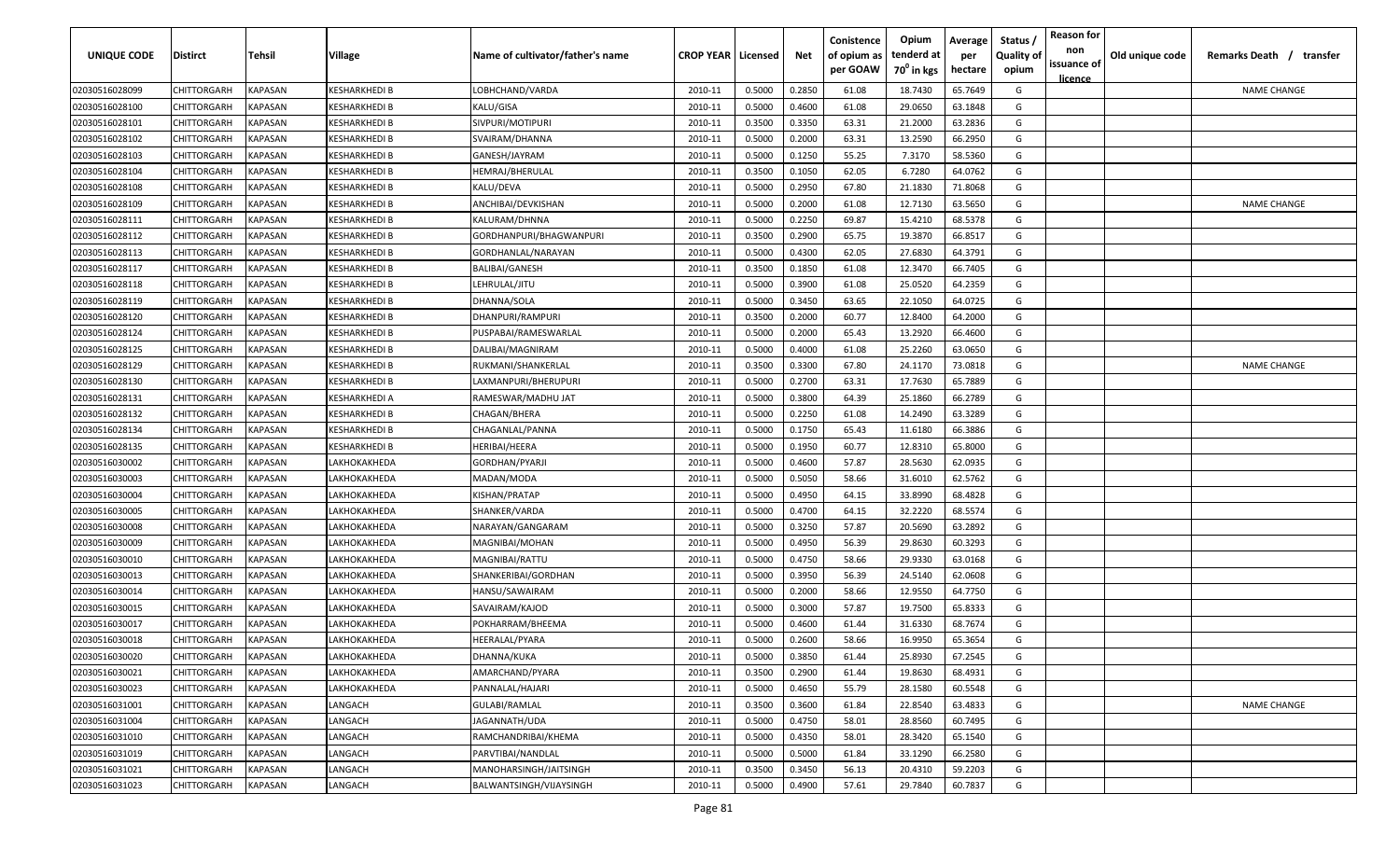| UNIQUE CODE    | <b>Distirct</b>    | Tehsil         | Village         | Name of cultivator/father's name | <b>CROP YEAR   Licensed</b> |        | Net    | Conistence<br>of opium as<br>per GOAW | Opium<br>tenderd at<br>70 <sup>0</sup> in kgs | Average<br>per<br>hectare | Status /<br><b>Quality of</b><br>opium | <b>Reason for</b><br>non<br>issuance of<br><u>licence</u> | Old unique code | Remarks Death /<br>transfer |
|----------------|--------------------|----------------|-----------------|----------------------------------|-----------------------------|--------|--------|---------------------------------------|-----------------------------------------------|---------------------------|----------------------------------------|-----------------------------------------------------------|-----------------|-----------------------------|
| 02030516031025 | CHITTORGARH        | KAPASAN        | LANGACH         | DHOKALSINGH/SONATHSINGH          | 2010-11                     | 0.5000 | 0.4750 | 57.13                                 | 30.5730                                       | 64.3642                   | G                                      |                                                           |                 |                             |
| 02030516031029 | CHITTORGARH        | KAPASAN        | LANGACH         | SIVLAL/RUPA                      | 2010-11                     | 0.5000 | 0.4900 | 57.13                                 | 31.6990                                       | 64.6918                   | G                                      |                                                           |                 | <b>NAME CHANGE</b>          |
| 02030516031046 | CHITTORGARH        | KAPASAN        | LANGACH         | HEERA/HARIKISHAN                 | 2010-11                     | 0.3500 | 0.3300 | 57.13                                 | 21.0160                                       | 63.6848                   | G                                      |                                                           |                 |                             |
| 02030516032001 | CHITTORGARH        | KAPASAN        | MATAJIKAKHEDA   | NAHRASINGH/UDAISINGH             | 2010-11                     | 0.3500 | 0.3400 | 61.16                                 | 21.1880                                       | 62.3176                   | G                                      |                                                           |                 |                             |
| 02030516032002 | CHITTORGARH        | KAPASAN        | MATAJIKAKHEDA   | HEMENDERSINGH/DEVRAHSINGH        | 2010-11                     | 0.3500 | 0.1500 | 63.56                                 | 9.9240                                        | 66.1600                   | G                                      |                                                           |                 |                             |
| 02030516032003 | CHITTORGARH        | KAPASAN        | MATAJIKAKHEDA   | SOHANIBAI/SHOBHALAL              | 2010-11                     | 0.3500 | 0.3450 | 63.56                                 | 22.0370                                       | 63.8754                   | G                                      |                                                           |                 |                             |
| 02030516032008 | CHITTORGARH        | KAPASAN        | MATAJIKAKHEDA   | MAGNIBAI/PYARJI                  | 2010-11                     | 0.5000 | 0.3300 | 58.09                                 | 19.3690                                       | 58.6939                   | G                                      |                                                           |                 |                             |
| 02030516032013 | CHITTORGARH        | KAPASAN        | MATAJIKAKHEDA   | KISANA/RAMA                      | 2010-11                     | 0.5000 | 0.4550 | 66.03                                 | 30.5060                                       | 67.0462                   | G                                      |                                                           |                 |                             |
| 02030516032014 | CHITTORGARH        | KAPASAN        | MATAJIKAKHEDA   | PEMA/RAMA                        | 2010-11                     | 0.5000 | 0.4800 | 59.13                                 | 28.6700                                       | 59.7292                   | G                                      |                                                           |                 |                             |
| 02030516032018 | CHITTORGARH        | KAPASAN        | MATAJIKAKHEDA   | RAMESWAR/KASIRAM                 | 2010-11                     | 0.3500 | 0.1900 | 67.29                                 | 13.4390                                       | 70.7316                   | G                                      |                                                           | 02030516035097  | TRANSFER                    |
| 02030516032019 | CHITTORGARH        | KAPASAN        | MATAJIKAKHEDA   | LEHRU/RAMLAL                     | 2010-11                     | 0.3500 | 0.3000 | 61.16                                 | 17.7450                                       | 59.1500                   | G                                      |                                                           | 02030516026006  | <b>RANSFER</b>              |
| 02030516032020 | CHITTORGARH        | KAPASAN        | MATAJIKAKHEDA   | GAMERIBAI/NANDRAM                | 2010-11                     | 0.3500 | 0.1200 | 67.26                                 | 8.3820                                        | 69.8500                   | G                                      |                                                           | 02030516026007  | <b>RANSFER</b>              |
| 02030516033012 | CHITTORGARH        | KAPASAN        | <b>JARIYA</b>   | JADAVBAI/DHANNA                  | 2010-11                     | 0.3500 | 0.3400 | 59.18                                 | 20.2650                                       | 59.6029                   | G                                      |                                                           |                 |                             |
| 02030516033018 | CHITTORGARH        | KAPASAN        | NARIYA          | MAGNA/RAMA                       | 2010-11                     | 0.3500 | 0.3500 | 61.86                                 | 21.3950                                       | 61.1286                   | G                                      |                                                           |                 |                             |
| 02030516033020 | CHITTORGARH        | KAPASAN        | NARIYA          | DEVILAL/OUNKAR                   | 2010-11                     | 0.5000 | 0.4950 | 60.80                                 | 30.7470                                       | 62.1152                   | G                                      |                                                           |                 |                             |
| 02030516033024 | CHITTORGARH        | KAPASAN        | NARIYA          | UADIBAI/PARTHVIRAJ               | 2010-11                     | 0.3500 | 0.3500 | 60.80                                 | 21.3580                                       | 61.0229                   | G                                      |                                                           |                 |                             |
| 02030516033028 | CHITTORGARH        | KAPASAN        | NARIYA          | <b>GEMRA/JALAM</b>               | 2010-11                     | 0.5000 | 0.4750 | 60.27                                 | 28.3100                                       | 59.6000                   | G                                      |                                                           |                 |                             |
| 02030516033029 | CHITTORGARH        | KAPASAN        | NARIYA          | RATANLAL/MOHANLAL                | 2010-11                     | 0.5000 | 0.2900 | 60.27                                 | 21.7140                                       | 74.8759                   | G                                      |                                                           |                 |                             |
| 02030516034001 | CHITTORGARH        | KAPASAN        | NIMBAHERAGORAJI | HEERALAL/KISHANA                 | 2010-11                     | 0.5000 | 0.4900 | 58.05                                 | 28.9670                                       | 59.1163                   | G                                      |                                                           |                 |                             |
| 02030516034002 | CHITTORGARH        | KAPASAN        | NIMBAHERAGORAJI | SHANKERLAL/KISANLALSUTAR         | 2010-11                     | 0.5000 | 0.4900 | 61.27                                 | 30.5470                                       | 62.3408                   | G                                      |                                                           |                 |                             |
| 02030516034003 | CHITTORGARH        | <b>KAPASAN</b> | NIMBAHERAGORAJI | BHERU/DULICHAND                  | 2010-11                     | 0.5000 | 0.4900 | 60.69                                 | 30.6140                                       | 62.4776                   | G                                      |                                                           |                 |                             |
| 02030516034005 | CHITTORGARH        | KAPASAN        | NIMBAHERAGORAJI | RAMCHANDER/KALU                  | 2010-11                     | 0.5000 | 0.2950 | 64.06                                 | 20.1330                                       | 68.2475                   | G                                      |                                                           |                 |                             |
| 02030516034006 | CHITTORGARH        | KAPASAN        | NIMBAHERAGORAJI | SANTILAL/DHULICHAND              | 2010-11                     | 0.3500 | 0.3550 | 61.27                                 | 22.5820                                       | 63.6113                   | G                                      |                                                           |                 |                             |
| 02030516034007 | CHITTORGARH        | KAPASAN        | NIMBAHERAGORAJI | <b>BANSILAL/BHERA</b>            | 2010-11                     | 0.5000 | 0.4100 | 64.06                                 | 28.0580                                       | 68.4341                   | G                                      |                                                           |                 |                             |
| 02030516034008 | CHITTORGARH        | KAPASAN        | NIMBAHERAGORAJI | GOPIBAI/BHERA JAT                | 2010-11                     | 0.3500 | 0.3500 | 60.54                                 | 22.5640                                       | 64.4686                   | G                                      |                                                           |                 |                             |
| 02030516034012 | CHITTORGARH        | KAPASAN        | NIMBAHERAGORAJI | MOHANIBAI/BHERULAL               | 2010-11                     | 0.3500 | 0.2950 | 60.54                                 | 18.1880                                       | 61.6542                   | G                                      |                                                           |                 |                             |
| 02030516034013 | CHITTORGARH        | KAPASAN        | NIMBAHERAGORAJI | LEHRU/LALU                       | 2010-11                     | 0.5000 | 0.2550 | 65.39                                 | 17.7670                                       | 69.6745                   | G                                      |                                                           |                 |                             |
| 02030516034014 | CHITTORGARH        | KAPASAN        | NIMBAHERAGORAJI | RATANLAL/HAJARI                  | 2010-11                     | 0.5000 | 0.5000 | 67.32                                 | 35.3620                                       | 70.7240                   | G                                      |                                                           |                 |                             |
| 02030516034016 | CHITTORGARH        | KAPASAN        | NIMBAHERAGORAJI | SOHANIBAI/BHERU                  | 2010-11                     | 0.5000 | 0.5050 | 62.65                                 | 32.7210                                       | 64.7941                   | G                                      |                                                           |                 |                             |
| 02030516034017 | CHITTORGARH        | KAPASAN        | NIMBAHERAGORAJI | BADAMBAI/MANGILAL                | 2010-11                     | 0.5000 | 0.2350 | 61.27                                 | 15.6940                                       | 66.7830                   | G                                      |                                                           |                 |                             |
| 02030516034018 | CHITTORGARH        | KAPASAN        | NIMBAHERAGORAJI | LADULAL/DULLICHAND               | 2010-11                     | 0.5000 | 0.2500 | 67.12                                 | 17.6430                                       | 70.5720                   | G                                      |                                                           |                 |                             |
| 02030516034019 | CHITTORGARH        | KAPASAN        | NIMBAHERAGORAJI | SANTILAL/NANURAM                 | 2010-11                     | 0.5000 | 0.4850 | 60.54                                 | 31.5760                                       | 65.1052                   | G                                      |                                                           |                 |                             |
| 02030516034022 | CHITTORGARH        | KAPASAN        | NIMBAHERAGORAJI | NARAYAN/MOTISUTSR                | 2010-11                     | 0.5000 | 0.4600 | 58.17                                 | 28.4870                                       | 61.9283                   | G                                      |                                                           |                 |                             |
| 02030516034023 | CHITTORGARH        | KAPASAN        | NIMBAHERAGORAJI | SHANKERLAL/BHUWANIRAM TELI       | 2010-11                     | 0.3500 | 0.1700 | 58.17                                 | 10.8530                                       | 63.8412                   | G                                      |                                                           |                 |                             |
| 02030516034027 | CHITTORGARH        | <b>KAPASAN</b> | NIMBAHERAGORAJI | NANDRAM/KISHANLAL                | 2010-11                     | 0.5000 | 0.5000 | 56.10                                 | 28.8350                                       | 57.6700                   | G                                      |                                                           |                 |                             |
| 02030516034028 | <b>CHITTORGARH</b> | <b>KAPASAN</b> | NIMBAHERAGORAJI | IMAMBAKHS/HUSENBAKHS             | 2010-11                     | 0.5000 | 0.2800 | 60.88                                 | 17.8030                                       | 63.5821                   | G                                      |                                                           |                 |                             |
| 02030516034029 | CHITTORGARH        | <b>KAPASAN</b> | NIMBAHERAGORAJI | SHANKER/RUPA                     | 2010-11                     | 0.5000 | 0.4600 | 63.09                                 | 32.4280                                       | 70.4957                   | G                                      |                                                           |                 |                             |
| 02030516034030 | CHITTORGARH        | <b>KAPASAN</b> | NIMBAHERAGORAJI | HASTIMAL/DULICHAND               | 2010-11                     | 0.5000 | 0.5000 | 59.24                                 | 31.0670                                       | 62.1340                   | G                                      |                                                           |                 |                             |
| 02030516034031 | CHITTORGARH        | <b>KAPASAN</b> | NIMBAHERAGORAJI | DHAPPUBAI/KHURAJ                 | 2010-11                     | 0.3500 | 0.2400 | 58.05                                 | 15.1510                                       | 63.1292                   | G                                      |                                                           |                 |                             |
| 02030516034033 | CHITTORGARH        | KAPASAN        | NIMBAHERAGORAJI | SAMPAT/MANGILAL                  | 2010-11                     | 0.3500 | 0.2350 | 69.24                                 | 15.0470                                       | 64.0298                   | G                                      |                                                           |                 |                             |
| 02030516034034 | CHITTORGARH        | KAPASAN        | NIMBAHERAGORAJI | DEVBAI/MODA                      | 2010-11                     | 0.3500 | 0.3100 | 62.65                                 | 20.0840                                       | 64.7871                   | G                                      |                                                           |                 |                             |
| 02030516034036 | CHITTORGARH        | KAPASAN        | NIMBAHERAGORAJI | BHERULAL/RAMLAL                  | 2010-11                     | 0.5000 | 0.4900 | 67.32                                 | 33.5250                                       | 68.4184                   | G                                      |                                                           |                 |                             |
| 02030516034037 | CHITTORGARH        | KAPASAN        | NIMBAHERAGORAJI | AANANDILAL/BHERA                 | 2010-11                     | 0.3500 | 0.3600 | 58.05                                 | 20.4580                                       | 56.8278                   | G                                      |                                                           |                 |                             |
| 02030516034039 | CHITTORGARH        | <b>KAPASAN</b> | NIMBAHERAGORAJI | CHUNNIBAI/GANESH                 | 2010-11                     | 0.5000 | 0.5050 | 64.06                                 | 32.9270                                       | 65.2020                   | G                                      |                                                           |                 |                             |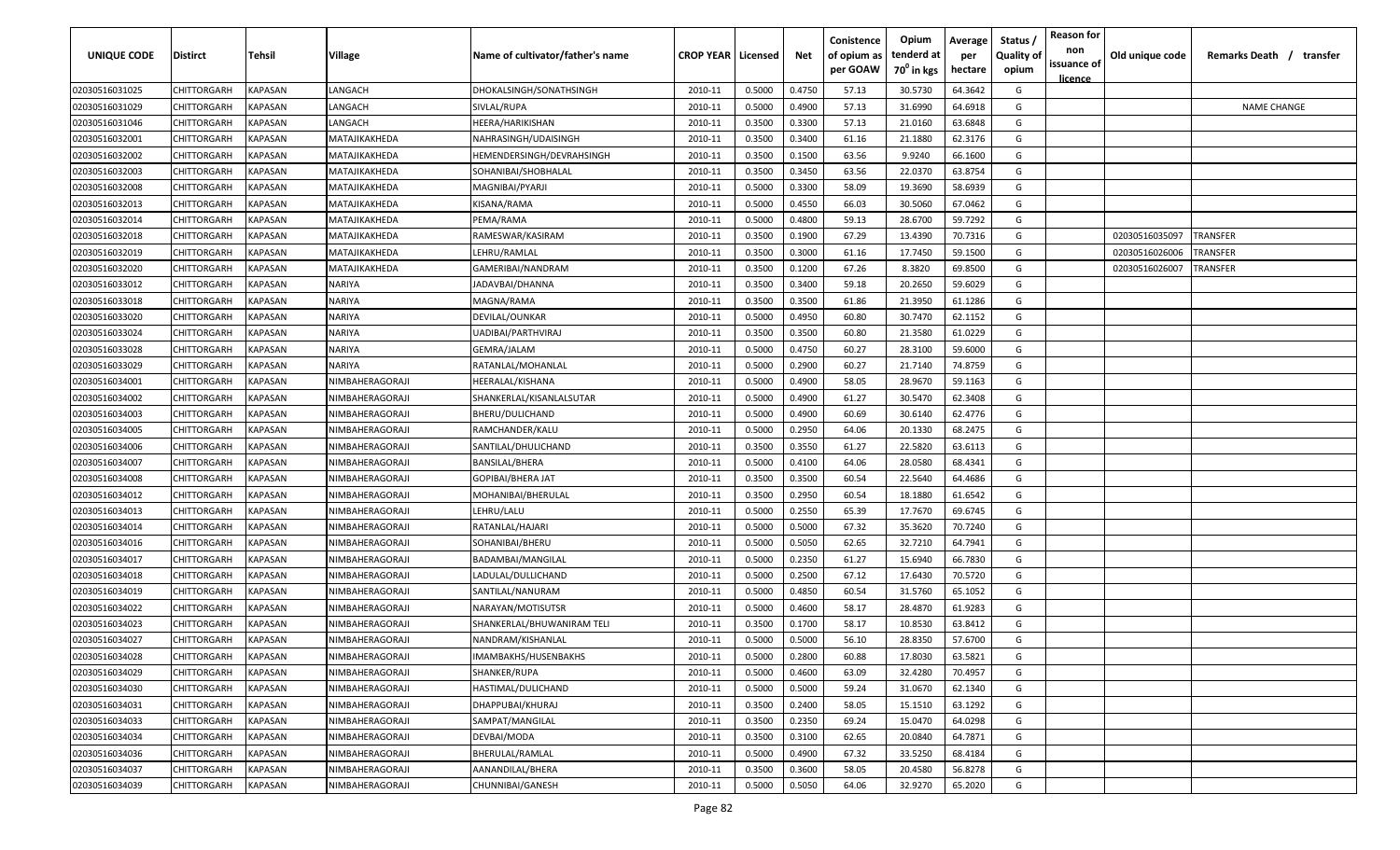| <b>UNIQUE CODE</b> | <b>Distirct</b>    | <b>Tehsil</b>  | Village         | Name of cultivator/father's name | <b>CROP YEAR   Licensed</b> |        | Net    | Conistence<br>of opium as<br>per GOAW | Opium<br>tenderd at<br>70 <sup>0</sup> in kgs | Average<br>per<br>hectare | Status /<br>Quality of<br>opium | <b>Reason for</b><br>non<br>issuance of | Old unique code | Remarks Death / | transfer |
|--------------------|--------------------|----------------|-----------------|----------------------------------|-----------------------------|--------|--------|---------------------------------------|-----------------------------------------------|---------------------------|---------------------------------|-----------------------------------------|-----------------|-----------------|----------|
| 02030516034040     | CHITTORGARH        | <b>KAPASAN</b> | NIMBAHERAGORAJI | SHYAMLAL/NATHU KHTIK             | 2010-11                     | 0.3500 | 0.3100 | 61.27                                 | 19.1600                                       | 61.8065                   | G                               | <u>licence</u>                          |                 |                 |          |
| 02030516034042     | CHITTORGARH        | KAPASAN        | NIMBAHERAGORAJI | FEKHRUDIN/KASIM                  | 2010-11                     | 0.3500 | 0.0900 | 58.17                                 | 5.9250                                        | 65.8333                   | G                               |                                         |                 |                 |          |
| 02030516034043     | CHITTORGARH        | KAPASAN        | NIMBAHERAGORAJI | MITTU/BHAWANIRAM                 | 2010-11                     | 0.5000 | 0.1850 | 62.65                                 | 12.3780                                       | 66.9081                   | G                               |                                         |                 |                 |          |
| 02030516034044     | CHITTORGARH        | KAPASAN        | NIMBAHERAGORAJI | KELASH/MADHO                     | 2010-11                     | 0.5000 | 0.4200 | 60.54                                 | 26.7330                                       | 63.6500                   | G                               |                                         |                 |                 |          |
| 02030516034047     | CHITTORGARH        | KAPASAN        | NIMBAHERAGORAJI | SYAMLAL/BANSILAL                 | 2010-11                     | 0.3500 | 0.2350 | 60.54                                 | 14.0450                                       | 59.7660                   | G                               |                                         |                 |                 |          |
| 02030516034048     | CHITTORGARH        | KAPASAN        | NIMBAHERAGORAJI | BANSILAL/KALU                    | 2010-11                     | 0.5000 | 0.4950 | 63.09                                 | 32.3380                                       | 65.3293                   | G                               |                                         |                 |                 |          |
| 02030516034049     | CHITTORGARH        | KAPASAN        | NIMBAHERAGORAJI | BHAGWANIBAI/DALCHAND             | 2010-11                     | 0.5000 | 0.5000 | 59.24                                 | 30.4660                                       | 60.9320                   | G                               |                                         |                 |                 |          |
| 02030516034050     | CHITTORGARH        | KAPASAN        | NIMBAHERAGORAJI | RAMKAVAR/BHERUSINGH              | 2010-11                     | 0.3500 | 0.2450 | 59.24                                 | 14.8440                                       | 60.5878                   | G                               |                                         |                 |                 |          |
| 02030516034051     | CHITTORGARH        | KAPASAN        | NIMBAHERAGORAJI | RATANLAL/UDAIRAM                 | 2010-11                     | 0.5000 | 0.4950 | 65.39                                 | 35.5530                                       | 71.8242                   | G                               |                                         |                 |                 |          |
| 02030516034052     | CHITTORGARH        | KAPASAN        | NIMBAHERAGORAJI | SOHANLAL/KAJOD                   | 2010-11                     | 0.5000 | 0.4750 | 60.54                                 | 30.2530                                       | 63.6905                   | G                               |                                         |                 |                 |          |
| 02030516034053     | CHITTORGARH        | KAPASAN        | NIMBAHERAGORAJI | SHANKER/LAKMICHAND               | 2010-11                     | 0.3500 | 0.2700 | 62.65                                 | 17.0230                                       | 63.0481                   | G                               |                                         |                 |                 |          |
| 02030516034054     | CHITTORGARH        | KAPASAN        | NIMBAHERAGORAJI | RATANLAL/OUNKER                  | 2010-11                     | 0.3500 | 0.1950 | 69.12                                 | 14.3970                                       | 73.8308                   | G                               |                                         |                 |                 |          |
| 02030516034059     | CHITTORGARH        | KAPASAN        | NIMBAHERAGORAJI | PARTHU/OUNKAR                    | 2010-11                     | 0.3500 | 0.3250 | 65.39                                 | 21.8960                                       | 67.3723                   | G                               |                                         |                 |                 |          |
| 02030516034060     | CHITTORGARH        | KAPASAN        | NIMBAHERAGORAJI | NOJIBAI/NATHULAL                 | 2010-11                     | 0.5000 | 0.4950 | 60.88                                 | 30.3440                                       | 61.3010                   | G                               |                                         |                 |                 |          |
| 02030516034063     | CHITTORGARH        | KAPASAN        | NIMBAHERAGORAJI | GANGABAI/GANGARAM                | 2010-11                     | 0.5000 | 0.4700 | 63.09                                 | 30.9410                                       | 65.8319                   | G                               |                                         |                 |                 |          |
| 02030516034064     | CHITTORGARH        | KAPASAN        | NIMBAHERAGORAJI | DALU/HEERA                       | 2010-11                     | 0.3500 | 0.3100 | 59.24                                 | 19.8370                                       | 63.9903                   | G                               |                                         |                 |                 |          |
| 02030516034065     | CHITTORGARH        | KAPASAN        | NIMBAHERAGORAJI | RATANLAL/NATHU                   | 2010-11                     | 0.5000 | 0.4900 | 60.69                                 | 30.7700                                       | 62.7959                   | G                               |                                         |                 |                 |          |
| 02030516034066     | CHITTORGARH        | KAPASAN        | NIMBAHERAGORAJI | MADHU/LAKMICHAND                 | 2010-11                     | 0.3500 | 0.2350 | 69.12                                 | 16.2530                                       | 69.1617                   | G                               |                                         |                 |                 |          |
| 02030516034067     | CHITTORGARH        | KAPASAN        | NIMBAHERAGORAJI | NANDRAM/MHADEV                   | 2010-11                     | 0.5000 | 0.4900 | 59.54                                 | 29.4300                                       | 60.0612                   | G                               |                                         |                 |                 |          |
| 02030516034068     | CHITTORGARH        | KAPASAN        | NIMBAHERAGORAJI | SHANKER/BHONIRAMJAT              | 2010-11                     | 0.5000 | 0.5050 | 62.96                                 | 33.8900                                       | 67.1089                   | G                               |                                         |                 |                 |          |
| 02030516034070     | CHITTORGARH        | KAPASAN        | NIMBAHERAGORAJI | FEFIBAI/BHERULAL                 | 2010-11                     | 0.3500 | 0.3450 | 62.96                                 | 22.3960                                       | 64.9159                   | G                               |                                         |                 |                 |          |
| 02030516034071     | CHITTORGARH        | KAPASAN        | NIMBAHERAGORAJI | CHITARGIR/BHERUGIRI              | 2010-11                     | 0.3500 | 0.3100 | 60.69                                 | 18.6580                                       | 60.1871                   | G                               |                                         |                 |                 |          |
| 02030516034075     | CHITTORGARH        | KAPASAN        | NIMBAHERAGORAJI | SHANKERLAL/MADHOLAL              | 2010-11                     | 0.5000 | 0.5050 | 62.96                                 | 34.0610                                       | 67.4475                   | G                               |                                         |                 |                 |          |
| 02030516034076     | CHITTORGARH        | KAPASAN        | NIMBAHERAGORAJI | DEVJI/KALU                       | 2010-11                     | 0.5000 | 0.2950 | 62.96                                 | 19.2120                                       | 65.1254                   | G                               |                                         |                 |                 |          |
| 02030516034077     | CHITTORGARH        | KAPASAN        | NIMBAHERAGORAJI | SHANKERLAL/LALU                  | 2010-11                     | 0.3500 | 0.1950 | 62.96                                 | 13.0780                                       | 67.0667                   | G                               |                                         |                 |                 |          |
| 02030516034079     | CHITTORGARH        | KAPASAN        | NIMBAHERAGORAJI | RATANLAL/BHJYA                   | 2010-11                     | 0.3500 | 0.3500 | 64.63                                 | 24.0890                                       | 68.8257                   | G                               |                                         |                 |                 |          |
| 02030516034082     | CHITTORGARH        | KAPASAN        | NIMBAHERAGORAJI | HERLAL/NATHU                     | 2010-11                     | 0.5000 | 0.5100 | 61.27                                 | 31.5720                                       | 61.9059                   | G                               |                                         |                 |                 |          |
| 02030516034083     | CHITTORGARH        | KAPASAN        | NIMBAHERAGORAJI | CHANDIBAI/AMARCHAND              | 2010-11                     | 0.3500 | 0.1450 | 67.12                                 | 9.9910                                        | 68.9034                   | G                               |                                         |                 |                 |          |
| 02030516034085     | CHITTORGARH        | KAPASAN        | NIMBAHERAGORAJI | CHANDIBAI/LHERU                  | 2010-11                     | 0.5000 | 0.5050 | 58.17                                 | 31.3130                                       | 62.0059                   | G                               |                                         |                 |                 |          |
| 02030516034096     | CHITTORGARH        | KAPASAN        | NIMBAHERAGORAJI | <b>BHAGWAN/KAJOD</b>             | 2010-11                     | 0.3500 | 0.3350 | 60.69                                 | 21.8400                                       | 65.1940                   | G                               |                                         |                 |                 |          |
| 02030516034097     | CHITTORGARH        | KAPASAN        | NIMBAHERAGORAJI | NARAYAN/KESAR                    | 2010-11                     | 0.3500 | 0.1500 | 67.12                                 | 9.9720                                        | 66.4800                   | G                               |                                         |                 |                 |          |
| 02030516034100     | CHITTORGARH        | KAPASAN        | NIMBAHERAGORAJI | BHURA/RAMLAL                     | 2010-11                     | 0.5000 | 0.4800 | 60.69                                 | 30.7520                                       | 64.0667                   | G                               |                                         |                 |                 |          |
| 02030516034101     | CHITTORGARH        | KAPASAN        | NIMBAHERAGORAJI | KHUMA/DHANNA                     | 2010-11                     | 0.3500 | 0.3500 | 67.12                                 | 24.1540                                       | 69.0114                   | G                               |                                         |                 |                 |          |
| 02030516034102     | CHITTORGARH        | KAPASAN        | NIMBAHERAGORAJI | MADHU/BHUVANIRAM                 | 2010-11                     | 0.5000 | 0.4050 | 67.12                                 | 29.2450                                       | 72.2099                   | G                               |                                         |                 |                 |          |
| 02030516034103     | <b>CHITTORGARH</b> | KAPASAN        | NIMBAHERAGORAJI | SITARAM/BHURA                    | 2010-11                     | 0.5000 | 0.5000 | 60.69                                 | 31.6890                                       | 63.3780                   | G                               |                                         |                 |                 |          |
| 02030516034105     | CHITTORGARH        | <b>KAPASAN</b> | NIMBAHERAGORAJI | LAXMIRAM/DALU                    | 2010-11                     | 0.5000 | 0.4600 | 62.65                                 | 30.2960                                       | 65.8609                   | G                               |                                         |                 |                 |          |
| 02030516034108     | <b>CHITTORGARH</b> | KAPASAN        | NIMBAHERAGORAJI | KISHANAN/KALU                    | 2010-11                     | 0.5000 | 0.3750 | 59.24                                 | 24.2800                                       | 64.7467                   | G                               |                                         |                 |                 |          |
| 02030516034114     | CHITTORGARH        | KAPASAN        | NIMBAHERAGORAJI | <b>OUNKAR/LAXMAN</b>             | 2010-11                     | 0.5000 | 0.2800 | 64.63                                 | 19.0940                                       | 68.1929                   | G                               |                                         |                 |                 |          |
| 02030516034116     | CHITTORGARH        | KAPASAN        | NIMBAHERAGORAJI | SOHAN/NATHU                      | 2010-11                     | 0.3500 | 0.3500 | 66.40                                 | 23.0500                                       | 65.8571                   | G                               |                                         |                 |                 |          |
| 02030516034117     | CHITTORGARH        | <b>KAPASAN</b> | NIMBAHERAGORAJI | RATANA/KANA                      | 2010-11                     | 0.3500 | 0.3400 | 64.06                                 | 22.4480                                       | 66.0235                   | G                               |                                         |                 |                 |          |
| 02030516034119     | CHITTORGARH        | KAPASAN        | NIMBAHERAGORAJI | CHAGN/NANDRAM                    | 2010-11                     | 0.5000 | 0.5150 | 64.63                                 | 33.5430                                       | 65.1320                   | G                               |                                         |                 |                 |          |
| 02030516034120     | <b>CHITTORGARH</b> | KAPASAN        | NIMBAHERAGORAJI | DALLA/RATTA                      | 2010-11                     | 0.3500 | 0.3500 | 63.09                                 | 22.2170                                       | 63.4771                   | G                               |                                         |                 |                 |          |
| 02030516034121     | CHITTORGARH        | KAPASAN        | NIMBAHERAGORAJI | BHAGA/RATTA                      | 2010-11                     | 0.3500 | 0.2600 | 58.05                                 | 16.1210                                       | 62.0038                   | G                               |                                         |                 |                 |          |
| 02030516034122     | CHITTORGARH        | KAPASAN        | NIMBAHERAGORAJI | MANGILAL/RATTA                   | 2010-11                     | 0.5000 | 0.3950 | 62.65                                 | 25.4450                                       | 64.4177                   | G                               |                                         |                 |                 |          |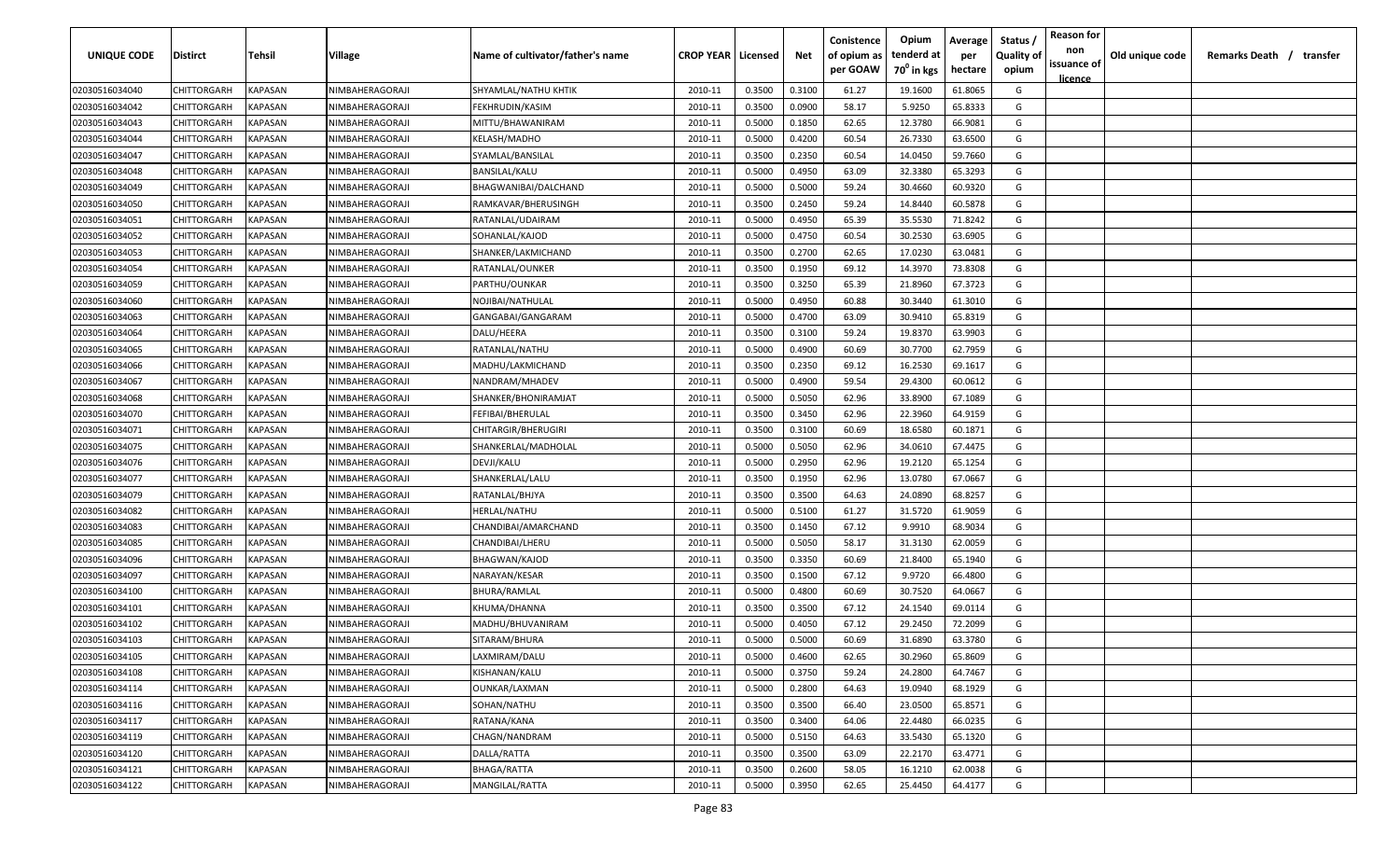| <b>UNIQUE CODE</b> | <b>Distirct</b>    | <b>Tehsil</b>  | Village         | Name of cultivator/father's name | <b>CROP YEAR   Licensed</b> |        | Net    | Conistence<br>of opium as<br>per GOAW | Opium<br>tenderd at<br>70 <sup>0</sup> in kgs | Average<br>per<br>hectare | Status /<br>Quality of<br>opium | <b>Reason for</b><br>non<br>issuance of<br><u>licence</u> | Old unique code | Remarks Death / | transfer |
|--------------------|--------------------|----------------|-----------------|----------------------------------|-----------------------------|--------|--------|---------------------------------------|-----------------------------------------------|---------------------------|---------------------------------|-----------------------------------------------------------|-----------------|-----------------|----------|
| 02030516034123     | CHITTORGARH        | <b>KAPASAN</b> | NIMBAHERAGORAJI | RAMESWAR/OUNKAR                  | 2010-11                     | 0.3500 | 0.2350 | 69.12                                 | 16.8550                                       | 71.7234                   | G                               |                                                           |                 |                 |          |
| 02030516034128     | CHITTORGARH        | KAPASAN        | NIMBAHERAGORAJI | RATANLAL/HARLAL                  | 2010-11                     | 0.5000 | 0.3850 | 63.09                                 | 25.9570                                       | 67.4208                   | G                               |                                                           |                 |                 |          |
| 02030516034129     | CHITTORGARH        | KAPASAN        | NIMBAHERAGORAJI | NARU/RATTA                       | 2010-11                     | 0.5000 | 0.1950 | 64.63                                 | 13.0090                                       | 66.7128                   | G                               |                                                           |                 |                 |          |
| 02030516034132     | CHITTORGARH        | KAPASAN        | NIMBAHERAGORAJI | NATHU/PEMA                       | 2010-11                     | 0.3500 | 0.3350 | 64.06                                 | 22.9700                                       | 68.5672                   | G                               |                                                           |                 |                 |          |
| 02030516034133     | CHITTORGARH        | KAPASAN        | NIMBAHERAGORAJI | LOBHCHAND/GULABCHAND             | 2010-11                     | 0.5000 | 0.0950 | 62.09                                 | 6.4620                                        | 68.0211                   | G                               |                                                           |                 |                 |          |
| 02030516034135     | CHITTORGARH        | KAPASAN        | NIMBAHERAGORAJI | <b>BHAGWAN/BHURA</b>             | 2010-11                     | 0.3500 | 0.1850 | 64.63                                 | 12.6310                                       | 68.2757                   | G                               |                                                           |                 |                 |          |
| 02030516034136     | CHITTORGARH        | KAPASAN        | NIMBAHERAGORAJI | NARAYANSINGH/KALYANSINGH         | 2010-11                     | 0.3500 | 0.3000 | 65.39                                 | 21.2050                                       | 70.6833                   | G                               |                                                           |                 |                 |          |
| 02030516035003     | CHITTORGARH        | KAPASAN        | PANDOLISTATION  | SAYANIBAI/BHAGWANLAL             | 2010-11                     | 0.3500 | 0.3500 | 60.76                                 | 22.1700                                       | 63.3429                   | G                               |                                                           |                 |                 |          |
| 02030516035004     | CHITTORGARH        | KAPASAN        | PANDOLISTATION  | BANSHILAL/JEETMAL                | 2010-11                     | 0.3500 | 0.2250 | 60.76                                 | 14.9120                                       | 66.2756                   | G                               |                                                           |                 |                 |          |
| 02030516035005     | CHITTORGARH        | KAPASAN        | PANDOLISTATION  | KELASHCHANDER/SHANKER            | 2010-11                     | 0.5000 | 0.4050 | 59.59                                 | 24.8150                                       | 61.2716                   | G                               |                                                           |                 |                 |          |
| 02030516035007     | CHITTORGARH        | KAPASAN        | PANDOLISTATION  | DHANRAJ/NANDRAM                  | 2010-11                     | 0.5000 | 0.1400 | 57.10                                 | 8.4180                                        | 60.1286                   | G                               |                                                           |                 |                 |          |
| 02030516035009     | CHITTORGARH        | KAPASAN        | PANDOLISTATION  | DEVBAI/UDAILAL                   | 2010-11                     | 0.5000 | 0.2900 | 65.03                                 | 19.7320                                       | 68.0414                   | G                               |                                                           |                 |                 |          |
| 02030516035012     | CHITTORGARH        | KAPASAN        | PANDOLISTATION  | <b>BANSHILAL/KAJOD</b>           | 2010-11                     | 0.5000 |        |                                       |                                               |                           | F.                              |                                                           |                 |                 |          |
| 02030516035013     | CHITTORGARH        | KAPASAN        | PANDOLISTATION  | BHERULAL/KALU                    | 2010-11                     | 0.5000 | 0.2900 | 65.48                                 | 20.0180                                       | 69.0276                   | G                               |                                                           |                 |                 |          |
| 02030516035015     | CHITTORGARH        | KAPASAN        | PANDOLISTATION  | SHANKAR/DALU                     | 2010-11                     | 0.3500 | 0.2500 | 59.76                                 | 15.5210                                       | 62.0840                   | G                               |                                                           |                 |                 |          |
| 02030516035016     | CHITTORGARH        | KAPASAN        | PANDOLISTATION  | NARAYANIBAI/AMERCHAND            | 2010-11                     | 0.3500 | 0.3000 | 59.13                                 | 18.8540                                       | 62.8467                   | G                               |                                                           |                 |                 |          |
| 02030516035017     | CHITTORGARH        | KAPASAN        | PANDOLISTATION  | TULSIRAM/AMARCHAND               | 2010-11                     | 0.3500 | 0.3300 | 60.76                                 | 20.8410                                       | 63.1545                   | G                               |                                                           |                 |                 |          |
| 02030516035018     | CHITTORGARH        | KAPASAN        | PANDOLISTATION  | SHANKERLAL/MOHANLAL              | 2010-11                     | 0.5000 | 0.1000 | 68.65                                 | 7.0020                                        | 70.0200                   | G                               |                                                           |                 |                 |          |
| 02030516035022     | CHITTORGARH        | KAPASAN        | PANDOLISTATION  | BHERULAL/KISANA                  | 2010-11                     | 0.3500 | 0.1650 | 65.91                                 | 12.0430                                       | 72.9879                   | G                               |                                                           |                 |                 |          |
| 02030516035028     | CHITTORGARH        | KAPASAN        | PANDOLISTATION  | DEVBAI/MADHVLAL                  | 2010-11                     | 0.3500 | 0.1400 | 60.76                                 | 9.2880                                        | 66.3429                   | G                               |                                                           |                 |                 |          |
| 02030516035031     | CHITTORGARH        | KAPASAN        | PANDOLISTATION  | UDAIRAM/BHERA                    | 2010-11                     | 0.3500 | 0.0900 | 65.84                                 | 5.8370                                        | 64.8556                   | G                               |                                                           |                 |                 |          |
| 02030516035032     | CHITTORGARH        | KAPASAN        | PANDOLISTATION  | LEHRU/DEVJI                      | 2010-11                     | 0.5000 | 0.4800 | 59.76                                 | 29.1200                                       | 60.6667                   | G                               |                                                           |                 |                 |          |
| 02030516035033     | CHITTORGARH        | KAPASAN        | PANDOLISTATION  | BADRILAL/HANSRAJ                 | 2010-11                     | 0.5000 | 0.2000 | 65.91                                 | 13.5870                                       | 67.9350                   | G                               |                                                           |                 |                 |          |
| 02030516035034     | CHITTORGARH        | KAPASAN        | PANDOLISTATION  | KAMLABAI/MADHULAL                | 2010-11                     | 0.3500 | 0.2050 | 60.76                                 | 12.5950                                       | 61.4390                   | G                               |                                                           |                 |                 |          |
| 02030516035036     | CHITTORGARH        | KAPASAN        | PANDOLISTATION  | BHAGVANLAL/JITU                  | 2010-11                     | 0.5000 | 0.3700 | 59.13                                 | 21.8610                                       | 59.0838                   | G                               |                                                           |                 |                 |          |
| 02030516035038     | CHITTORGARH        | KAPASAN        | PANDOLISTATION  | BHERULAL/KJODH                   | 2010-11                     | 0.3500 | 0.3400 | 53.13                                 | 20.8310                                       | 61.2676                   | G                               |                                                           |                 |                 |          |
| 02030516035040     | CHITTORGARH        | KAPASAN        | PANDOLISTATION  | DEVKISHAN/JITMAL                 | 2010-11                     | 0.5000 | 0.3000 | 58.39                                 | 18.7180                                       | 62.3933                   | G                               |                                                           |                 |                 |          |
| 02030516035041     | CHITTORGARH        | KAPASAN        | PANDOLISTATION  | CHOGALAL/BALU                    | 2010-11                     | 0.5000 | 0.2650 | 58.39                                 | 15.7990                                       | 59.6189                   | G                               |                                                           |                 |                 |          |
| 02030516035042     | CHITTORGARH        | KAPASAN        | PANDOLISTATION  | OUNKARSINGH/AMARSINGH            | 2010-11                     | 0.3500 | 0.3000 | 60.76                                 | 19.3560                                       | 64.5200                   | G                               |                                                           |                 |                 |          |
| 02030516035045     | CHITTORGARH        | KAPASAN        | PANDOLISTATION  | KANA/KASTUR                      | 2010-11                     | 0.5000 | 0.3700 | 58.39                                 | 22.1970                                       | 59.9919                   | G                               |                                                           |                 |                 |          |
| 02030516035046     | CHITTORGARH        | KAPASAN        | PANDOLISTATION  | PYARCHAND/AMARCHAND              | 2010-11                     | 0.5000 | 0.4900 | 60.76                                 | 30.6400                                       | 62.5306                   | G                               |                                                           |                 |                 |          |
| 02030516035048     | CHITTORGARH        | KAPASAN        | PANDOLISTATION  | KELASH/JAMUNALAL                 | 2010-11                     | 0.5000 | 0.1750 | 59.13                                 | 11.5130                                       | 65.7886                   | G                               |                                                           |                 |                 |          |
| 02030516035049     | CHITTORGARH        | KAPASAN        | PANDOLISTATION  | NANALAL/BHURALAL                 | 2010-11                     | 0.3500 | 0.1500 | 65.91                                 | 10.4890                                       | 69.9267                   | G                               |                                                           |                 |                 |          |
| 02030516035053     | CHITTORGARH        | KAPASAN        | PANDOLISTATION  | UDAIRAM/GANESH                   | 2010-11                     | 0.5000 | 0.2200 | 59.13                                 | 13.4310                                       | 61.0500                   | G                               |                                                           |                 |                 |          |
| 02030516035054     | <b>CHITTORGARH</b> | KAPASAN        | PANDOLISTATION  | RATANLAL/HEMRAJ                  | 2010-11                     | 0.5000 | 0.4650 | 55.15                                 | 26.7240                                       | 57.4710                   | G                               |                                                           |                 |                 |          |
| 02030516035056     | CHITTORGARH        | <b>KAPASAN</b> | PANDOLISTATION  | KISHNA/UDA                       | 2010-11                     | 0.3500 | 0.1050 | 62.87                                 | 6.8440                                        | 65.1810                   | G                               |                                                           |                 |                 |          |
| 02030516035057     | <b>CHITTORGARH</b> | KAPASAN        | PANDOLISTATION  | LHERU/CHMPALAL                   | 2010-11                     | 0.5000 | 0.4800 | 59.13                                 | 30.0800                                       | 62.6667                   | G                               |                                                           |                 |                 |          |
| 02030516035058     | CHITTORGARH        | KAPASAN        | PANDOLISTATION  | JAMNALAL/BADRI                   | 2010-11                     | 0.5000 | 0.2200 | 55.15                                 | 12.6450                                       | 57.4773                   | G                               |                                                           |                 |                 |          |
| 02030516035059     | CHITTORGARH        | KAPASAN        | PANDOLISTATION  | PEMA/DALU                        | 2010-11                     | 0.5000 | 0.3550 | 58.39                                 | 23.5480                                       | 66.3324                   | G                               |                                                           |                 |                 |          |
| 02030516035060     | CHITTORGARH        | <b>KAPASAN</b> | PANDOLISTATION  | CHITAR/PARBHU                    | 2010-11                     | 0.5000 | 0.1950 | 59.13                                 | 11.9020                                       | 61.0359                   | G                               |                                                           |                 |                 |          |
| 02030516035061     | CHITTORGARH        | KAPASAN        | PANDOLISTATION  | GAHRU/NANDRAM                    | 2010-11                     | 0.5000 | 0.1600 | 55.15                                 | 9.0760                                        | 56.7250                   | G                               |                                                           |                 |                 |          |
| 02030516035063     | CHITTORGARH        | KAPASAN        | PANDOLISTATION  | SOHAN/BHURA                      | 2010-11                     | 0.5000 | 0.3000 | 60.76                                 | 19.2520                                       | 64.1733                   | G                               |                                                           |                 |                 |          |
| 02030516035065     | CHITTORGARH        | KAPASAN        | PANDOLISTATION  | MANGILAL/JAMNALAL                | 2010-11                     | 0.5000 | 0.2200 | 62.74                                 | 15.6400                                       | 71.0909                   | G                               |                                                           |                 |                 |          |
| 02030516035066     | <b>CHITTORGARH</b> | KAPASAN        | PANDOLISTATION  | RATANLAL/UDAIRAM                 | 2010-11                     | 0.3500 | 0.3100 | 58.39                                 | 19.3100                                       | 62.2903                   | G                               |                                                           |                 |                 |          |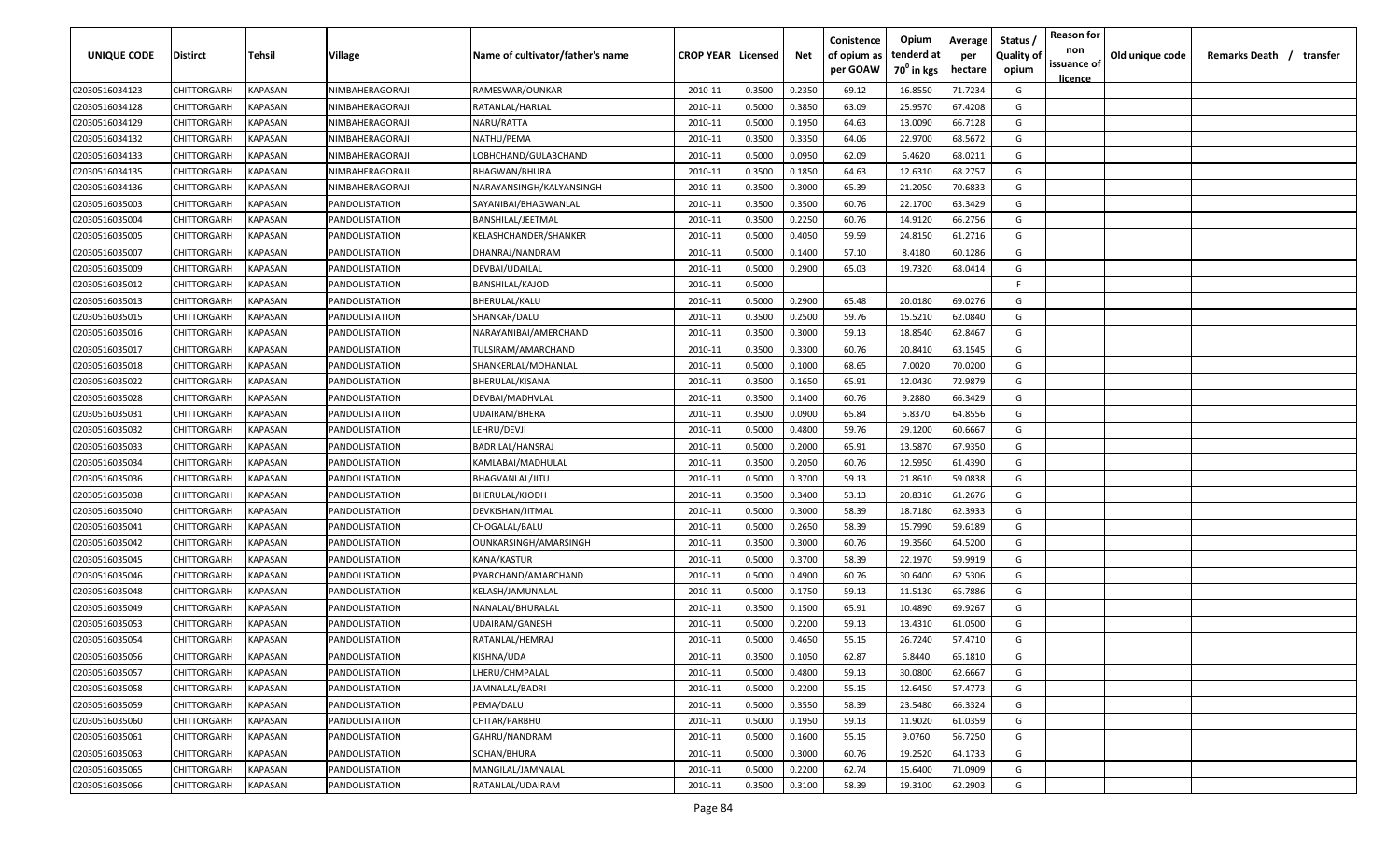| UNIQUE CODE    | <b>Distirct</b>    | Tehsil                | Village               | Name of cultivator/father's name | <b>CROP YEAR Licensed</b> |        | Net    | Conistence<br>of opium as<br>per GOAW | Opium<br>tenderd at<br>70 <sup>0</sup> in kgs | Average<br>per<br>hectare | Status /<br><b>Quality of</b><br>opium | <b>Reason for</b><br>non<br>issuance of<br><u>licence</u> | Old unique code | Remarks Death /<br>transfer |
|----------------|--------------------|-----------------------|-----------------------|----------------------------------|---------------------------|--------|--------|---------------------------------------|-----------------------------------------------|---------------------------|----------------------------------------|-----------------------------------------------------------|-----------------|-----------------------------|
| 02030516035068 | CHITTORGARH        | KAPASAN               | PANDOLISTATION        | LHERU/CHTRBHUJ                   | 2010-11                   | 0.5000 | 0.3100 | 58.39                                 | 20.0360                                       | 64.6323                   | G                                      |                                                           |                 |                             |
| 02030516035069 | CHITTORGARH        | KAPASAN               | PANDOLISTATION        | JAGDISH/GOKEL                    | 2010-11                   | 0.5000 |        |                                       |                                               |                           | F.                                     |                                                           |                 |                             |
| 02030516035074 | CHITTORGARH        | KAPASAN               | PANDOLISTATION        | NOJIBAI/GOVERDHAN                | 2010-11                   | 0.5000 | 0.3350 | 60.76                                 | 22.1170                                       | 66.0209                   | G                                      |                                                           |                 |                             |
| 02030516035082 | CHITTORGARH        | <b>KAPASAN</b>        | PANDOLISTATION        | DEVBAI/SOHAN LAL                 | 2010-11                   | 0.5000 | 0.3000 | 68.65                                 | 21.1050                                       | 70.3500                   | G                                      |                                                           |                 |                             |
| 02030516035083 | CHITTORGARH        | <b>KAPASAN</b>        | PANDOLISTATION        | DEVBAI/BHAVANIRAM                | 2010-11                   | 0.5000 | 0.2650 | 62.87                                 | 17.9810                                       | 67.8528                   | G                                      |                                                           |                 |                             |
| 02030516035086 | CHITTORGARH        | KAPASAN               | PANDOLISTATION        | MANGILAL/KJODH                   | 2010-11                   | 0.5000 |        |                                       |                                               |                           | -F                                     |                                                           |                 |                             |
| 02030516035088 | CHITTORGARH        | KAPASAN               | PANDOLISTATION        | GISIBAI/SOHAN                    | 2010-11                   | 0.5000 | 0.5000 | 58.39                                 | 30.3290                                       | 60.6580                   | G                                      |                                                           |                 |                             |
| 02030516035089 | CHITTORGARH        | <b><i>KAPASAN</i></b> | PANDOLISTATION        | BHANWARLAL/NARAYAN               | 2010-11                   | 0.5000 | 0.4950 | 59.13                                 | 30.7900                                       | 62.2020                   | G                                      |                                                           |                 |                             |
| 02030516035095 | CHITTORGARH        | KAPASAN               | PANDOLISTATION        | SHYAMLAL/LOBHCHAND               | 2010-11                   | 0.5000 | 0.1700 | 62.87                                 | 11.5680                                       | 68.0471                   | G                                      |                                                           |                 |                             |
| 02030516035100 | CHITTORGARH        | KAPASAN               | PANDOLISTATION        | SUKHIBAI/JAMNA                   | 2010-11                   | 0.5000 | 0.4900 | 58.39                                 | 31.7810                                       | 64.8592                   | G                                      |                                                           |                 |                             |
| 02030516035101 | CHITTORGARH        | KAPASAN               | PANDOLISTATION        | LOBHCHAND/HARIRAM                | 2010-11                   | 0.5000 | 0.3000 | 59.59                                 | 18.7030                                       | 62.3433                   | G                                      |                                                           | 02030516040024  | TRANSFER                    |
| 02030516035102 | CHITTORGARH        | KAPASAN               | <b>PANDOLISTATION</b> | RATANLAL/BHERU                   | 2010-11                   | 0.5000 | 0.4000 | 62.87                                 | 26.8370                                       | 67.0925                   | G                                      |                                                           | 02030516040001  | <b>RANSFER</b>              |
| 02030516035103 | CHITTORGARH        | KAPASAN               | PANDOLISTATION        | HAJARI/KISHANA                   | 2010-11                   | 0.3500 | 0.1900 | 65.91                                 | 13.1910                                       | 69.4263                   | G                                      |                                                           |                 |                             |
| 02030516037001 | CHITTORGARH        | KAPASAN               | PAVTIYA               | DAYARAM/BHERA                    | 2010-11                   | 0.5000 | 0.4900 | 74.30                                 | 35.9400                                       | 73.3469                   | G                                      |                                                           |                 |                             |
| 02030516037003 | CHITTORGARH        | KAPASAN               | PAVTIYA               | MADHO/ONKAR                      | 2010-11                   | 0.5000 | 0.4850 | 59.54                                 | 30.7820                                       | 63.4680                   | G                                      |                                                           |                 |                             |
| 02030516037006 | CHITTORGARH        | KAPASAN               | PAVTIYA               | AMARCHAND/KISHORE                | 2010-11                   | 0.5000 | 0.3900 | 59.54                                 | 23.8670                                       | 61.1974                   | G                                      |                                                           |                 |                             |
| 02030516037007 | CHITTORGARH        | KAPASAN               | PAVTIYA               | HASU/KHURAJ                      | 2010-11                   | 0.5000 | 0.4950 | 57.54                                 | 29.1810                                       | 58.9515                   | G                                      |                                                           |                 |                             |
| 02030516037009 | CHITTORGARH        | KAPASAN               | PAVTIYA               | PYARA/LALU                       | 2010-11                   | 0.3500 | 0.3500 | 48.54                                 | 18.5010                                       | 52.8600                   | G                                      | 04                                                        |                 |                             |
| 02030516037011 | CHITTORGARH        | KAPASAN               | PAVTIYA               | RATANLAL/GANESH                  | 2010-11                   | 0.5000 | 0.4950 | 56.08                                 | 30.1870                                       | 60.9838                   | G                                      |                                                           |                 |                             |
| 02030516037014 | CHITTORGARH        | KAPASAN               | PAVTIYA               | BALUDAS/LAXMAN                   | 2010-11                   | 0.3500 | 0.3300 | 59.54                                 | 19.9630                                       | 60.4939                   | G                                      |                                                           |                 | <b>NAME CHANGE</b>          |
| 02030516037025 | CHITTORGARH        | <b>KAPASAN</b>        | PAVTIYA               | GITADEVI/RAMCHANDER              | 2010-11                   | 0.5000 | 0.4900 | 57.26                                 | 29.8240                                       | 60.8653                   | G                                      |                                                           |                 |                             |
| 02030516037026 | CHITTORGARH        | <b>KAPASAN</b>        | PAVTIYA               | RAMCHANDER/CHAMNA                | 2010-11                   | 0.5000 | 0.4500 | 59.54                                 | 27.3540                                       | 60.7867                   | G                                      |                                                           |                 |                             |
| 02030516037027 | CHITTORGARH        | KAPASAN               | PAVTIYA               | <b>OUNKAR/RATAN</b>              | 2010-11                   | 0.5000 | 0.5000 | 59.54                                 | 30.1870                                       | 60.3740                   | G                                      |                                                           |                 | TRANSFER / BALRADA          |
| 02030516037029 | CHITTORGARH        | KAPASAN               | PAVTIYA               | NANDU/SHANKER                    | 2010-11                   | 0.3500 | 0.3450 | 59.54                                 | 21.1450                                       | 61.2899                   | G                                      |                                                           | 02030516045007  | TRANSFER / NAME TRANSFER    |
| 02030516039001 | CHITTORGARH        | KAPASAN               | RAMTHALI              | RATANLAL/BHERULAL                | 2010-11                   | 0.5000 | 0.4500 | 45.94                                 | 20.8500                                       | 46.3333                   | G                                      | 04                                                        |                 |                             |
| 02030516039002 | CHITTORGARH        | KAPASAN               | RAMTHALI              | CHUNNILAL/NARAYAN                | 2010-11                   | 0.3500 | 0.3450 | 50.38                                 | 18.6620                                       | 54.0928                   | G                                      | 04                                                        |                 |                             |
| 02030516039003 | CHITTORGARH        | KAPASAN               | RAMTHALI              | BHERULAL/KISHANLAL               | 2010-11                   | 0.3500 | 0.1850 | 47.40                                 | 10.4140                                       | 56.2919                   | G                                      | 05                                                        |                 |                             |
| 02030516039004 | CHITTORGARH        | KAPASAN               | RAMTHALI              | RAMLAL/DEVA                      | 2010-11                   | 0.3500 | 0.3450 | 59.39                                 | 20.1840                                       | 58.5043                   | G                                      |                                                           |                 | TRANSFER / SURPUR           |
| 02030516039012 | CHITTORGARH        | KAPASAN               | RAMTHALI              | UDAIRAM/SHOLA                    | 2010-11                   | 0.5000 | 0.4700 | 59.80                                 | 29.2080                                       | 62.1447                   | G                                      |                                                           |                 | TRANSFER / JAIPURA          |
| 02030516039015 | CHITTORGARH        | KAPASAN               | RAMTHALI              | MOHANLAL/CHOGA                   | 2010-11                   | 0.3500 | 0.3450 | 50.38                                 | 20.1660                                       | 58.4522                   | G                                      | 05                                                        |                 |                             |
| 02030516039018 | CHITTORGARH        | KAPASAN               | RAMTHALI              | DALU/NARU                        | 2010-11                   | 0.5000 | 0.5100 | 50.38                                 | 28.7310                                       | 56.3353                   | G                                      | 05                                                        |                 |                             |
| 02030516039021 | CHITTORGARH        | KAPASAN               | RAMTHALI              | BHANWARLAL/SHAMBHU               | 2010-11                   | 0.3500 | 0.3400 | 56.85                                 | 21.1480                                       | 62.2000                   | G                                      |                                                           |                 | TRANSFER / JAIPURA          |
| 02030516039022 | CHITTORGARH        | KAPASAN               | RAMTHALI              | HIRALAL/BHERULAL                 | 2010-11                   | 0.3500 | 0.3500 | 59.80                                 | 22.4850                                       | 64.2429                   | G                                      |                                                           |                 | TRANSFER / JAIPURA          |
| 02030516039024 | CHITTORGARH        | KAPASAN               | RAMTHALI              | KISHANLAL/CHAINRAM               | 2010-11                   | 0.3500 | 0.3400 | 56.85                                 | 20.9940                                       | 61.7471                   | G                                      |                                                           |                 | TRANSFER / JAIPURA          |
| 02030516039025 | CHITTORGARH        | <b>KAPASAN</b>        | RAMTHALI              | RUPA/DEVA                        | 2010-11                   | 0.5000 | 0.2650 | 50.38                                 | 14.4730                                       | 54.6151                   | G                                      | 04                                                        |                 |                             |
| 02030516039039 | <b>CHITTORGARH</b> | <b>KAPASAN</b>        | RAMTHALI              | OUNKAR/KAVELCHAND                | 2010-11                   | 0.3500 | 0.3400 | 47.40                                 | 17.6460                                       | 51.9000                   | G                                      | 04                                                        |                 |                             |
| 02030516040002 | CHITTORGARH        | <b>KAPASAN</b>        | RANCHODPURA           | <b>KESHURAM/BHURA</b>            | 2010-11                   | 0.5000 | 0.4400 | 60.91                                 | 28.0620                                       | 63.7773                   | G                                      |                                                           |                 |                             |
| 02030516040004 | CHITTORGARH        | <b>KAPASAN</b>        | RANCHODPURA           | CHAMPALAL/DEOJI                  | 2010-11                   | 0.5000 | 0.1750 | 58.89                                 | 11.2820                                       | 64.4686                   | G                                      |                                                           |                 |                             |
| 02030516040005 | CHITTORGARH        | <b>KAPASAN</b>        | RANCHODPURA           | GHISIBAI/UDAIRAM                 | 2010-11                   | 0.5000 | 0.4500 | 57.37                                 | 27.1690                                       | 60.3756                   | G                                      |                                                           |                 |                             |
| 02030516040006 | CHITTORGARH        | KAPASAN               | RANCHODPURA           | ANCHIBAI/PREBHULAL               | 2010-11                   | 0.3500 | 0.2000 | 57.37                                 | 12.1540                                       | 60.7700                   | G                                      |                                                           |                 |                             |
| 02030516040007 | CHITTORGARH        | KAPASAN               | RANCHODPURA           | MOHAN/RAMA                       | 2010-11                   | 0.5000 | 0.4150 | 60.20                                 | 28.4660                                       | 68.5928                   | G                                      |                                                           |                 |                             |
| 02030516040009 | CHITTORGARH        | KAPASAN               | RANCHODPURA           | NATHUSINGH/JAWANSINGH            | 2010-11                   | 0.3500 | 0.3200 | 63.67                                 | 22.4480                                       | 70.1500                   | G                                      |                                                           |                 |                             |
| 02030516040010 | CHITTORGARH        | KAPASAN               | RANCHODPURA           | BHANWARSINGH/ONKARSINGH          | 2010-11                   | 0.3500 | 0.3500 | 60.20                                 | 21.8870                                       | 62.5343                   | G                                      |                                                           |                 |                             |
| 02030516040014 | CHITTORGARH        | <b>KAPASAN</b>        | RANCHODPURA           | MADANLAL/MITTU                   | 2010-11                   | 0.5000 | 0.4950 | 63.67                                 | 33.2810                                       | 67.2343                   | G                                      |                                                           |                 |                             |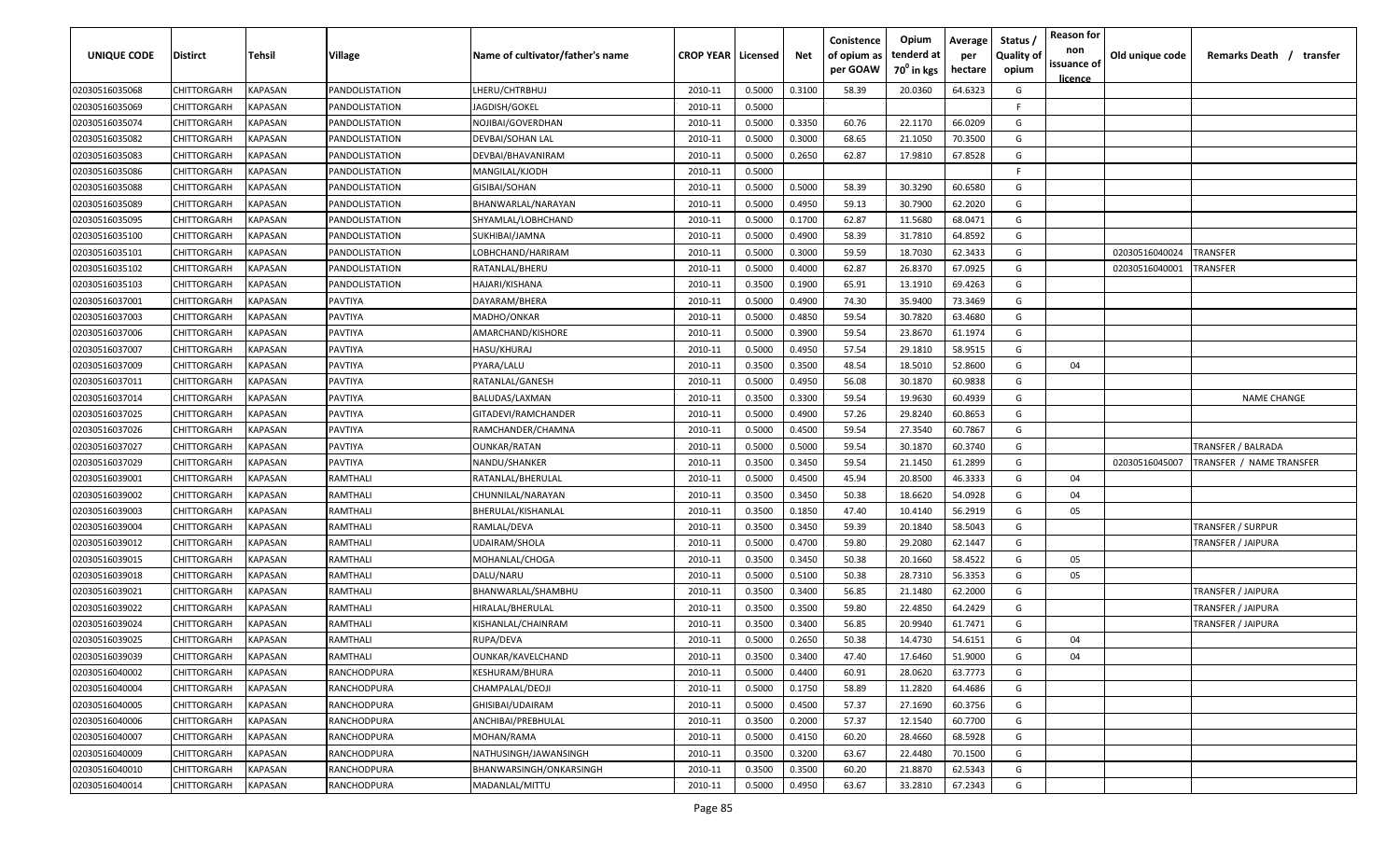| <b>UNIQUE CODE</b> | <b>Distirct</b>    | <b>Tehsil</b>  | Village     | Name of cultivator/father's name | <b>CROP YEAR   Licensed</b> |        | Net    | Conistence<br>of opium as | Opium<br>tenderd at    | Average<br>per | Status /<br>Quality of | <b>Reason for</b><br>non<br>issuance of | Old unique code | Remarks Death /<br>transfer |
|--------------------|--------------------|----------------|-------------|----------------------------------|-----------------------------|--------|--------|---------------------------|------------------------|----------------|------------------------|-----------------------------------------|-----------------|-----------------------------|
|                    |                    |                |             |                                  |                             |        |        | per GOAW                  | 70 <sup>0</sup> in kgs | hectare        | opium                  | licence                                 |                 |                             |
| 02030516040015     | CHITTORGARH        | <b>KAPASAN</b> | RANCHODPURA | SOHANLAL/SURAJMAL                | 2010-11                     | 0.5000 | 0.4950 | 60.91                     | 30.5860                | 61.7899        | G                      |                                         |                 |                             |
| 02030516040017     | CHITTORGARH        | KAPASAN        | RANCHODPURA | RAMSINGH/SARDARSINGH             | 2010-11                     | 0.5000 | 0.1900 | 63.67                     | 11.2700                | 59.3158        | G                      |                                         |                 |                             |
| 02030516040018     | CHITTORGARH        | KAPASAN        | RANCHODPURA | SHIVSINGH/SARDARSINGH            | 2010-11                     | 0.3500 | 0.1250 | 60.91                     | 7.9970                 | 63.9760        | G                      |                                         |                 |                             |
| 02030516040021     | CHITTORGARH        | KAPASAN        | RANCHODPURA | RUPSINGH/OUNKARSINGH             | 2010-11                     | 0.3500 | 0.1000 | 60.20                     | 6.5620                 | 65.6200        | G                      |                                         |                 |                             |
| 02030516040022     | CHITTORGARH        | KAPASAN        | RANCHODPURA | RATANLAL/RAMA                    | 2010-11                     | 0.5000 | 0.1500 | 60.20                     | 9.5980                 | 63.9867        | G                      |                                         |                 |                             |
| 02030516040025     | CHITTORGARH        | KAPASAN        | RANCHODPURA | BALU/BADRI                       | 2010-11                     | 0.5000 | 0.1900 | 60.20                     | 11.8590                | 62.4158        | G                      |                                         |                 |                             |
| 02030516040027     | CHITTORGARH        | KAPASAN        | RANCHODPURA | BHAGWANLAL/GEHRILAL              | 2010-11                     | 0.5000 | 0.4100 | 63.67                     | 27.4240                | 66.8878        | G                      |                                         |                 |                             |
| 02030516040028     | <b>CHITTORGARH</b> | KAPASAN        | RANCHODPURA | KALU/RAMA                        | 2010-11                     | 0.5000 | 0.2550 | 56.91                     | 17.0000                | 66.6667        | G                      |                                         |                 |                             |
| 02030516040030     | CHITTORGARH        | KAPASAN        | RANCHODPURA | JORAWARSINGH/MOTISINGH           | 2010-11                     | 0.5000 | 0.1500 | 63.67                     | 10.0690                | 67.1267        | G                      |                                         |                 |                             |
| 02030516040033     | CHITTORGARH        | KAPASAN        | RANCHODPURA | GATTUBAI/SURAJMAL                | 2010-11                     | 0.3500 | 0.3400 | 60.91                     | 20.9360                | 61.5765        | G                      |                                         |                 |                             |
| 02030516040034     | CHITTORGARH        | KAPASAN        | RANCHODPURA | GOPI/SURAJMAL                    | 2010-11                     | 0.5000 | 0.4050 | 60.91                     | 26.7830                | 66.1309        | G                      |                                         |                 |                             |
| 02030516040036     | CHITTORGARH        | KAPASAN        | RANCHODPURA | SHAMBHU/JITU                     | 2010-11                     | 0.5000 | 0.4650 | 56.12                     | 25.8070                | 55.4989        | G                      | 04                                      |                 |                             |
| 02030516040037     | CHITTORGARH        | KAPASAN        | RANCHODPURA | SHAMBHU/RAMA                     | 2010-11                     | 0.3500 | 0.1950 | 56.91                     | 11.2440                | 57.6615        | G                      |                                         |                 |                             |
| 02030516040038     | CHITTORGARH        | KAPASAN        | RANCHODPURA | UDAISINGH/SARDARSINGH            | 2010-11                     | 0.3500 | 0.3300 | 59.88                     | 21.4710                | 65.0636        | G                      |                                         |                 |                             |
| 02030516040039     | CHITTORGARH        | KAPASAN        | RANCHODPURA | JITU/OUNKAR                      | 2010-11                     | 0.3500 | 0.1500 | 65.50                     | 10.6660                | 71.1067        | G                      |                                         |                 |                             |
| 02030516041005     | CHITTORGARH        | KAPASAN        | RANDIYARDI  | VARDIBAI/MANGILAL                | 2010-11                     | 0.3500 | 0.3500 | 59.35                     | 21.7560                | 62.1600        | G                      |                                         |                 |                             |
| 02030516041006     | CHITTORGARH        | KAPASAN        | RANDIYARDI  | BHERULAL/MANGILAL                | 2010-11                     | 0.5000 | 0.3000 | 59.35                     | 19.2380                | 64.1267        | G                      |                                         |                 |                             |
| 02030516041007     | CHITTORGARH        | KAPASAN        | RANDIYARDI  | RAMLAL/LALU                      | 2010-11                     | 0.3500 | 0.2700 | 56.52                     | 15.5350                | 57.5370        | G                      |                                         |                 |                             |
| 02030516041010     | CHITTORGARH        | KAPASAN        | RANDIYARDI  | LEHRU/RATANLAL                   | 2010-11                     | 0.5000 | 0.2900 | 59.35                     | 19.8480                | 68.4414        | G                      |                                         |                 |                             |
| 02030516041011     | CHITTORGARH        | KAPASAN        | RANDIYARDI  | PANNALAL/GEHRILAL                | 2010-11                     | 0.5000 | 0.3050 | 59.77                     | 19.5870                | 64.2197        | G                      |                                         |                 |                             |
| 02030516041014     | CHITTORGARH        | KAPASAN        | RANDIYARDI  | TULSIRAM/DHANNA                  | 2010-11                     | 0.5000 | 0.2150 | 59.35                     | 14.5750                | 67.7907        | G                      |                                         |                 |                             |
| 02030516041016     | CHITTORGARH        | KAPASAN        | RANDIYARDI  | SHANKERLAL/BHAGIRATH             | 2010-11                     | 0.3500 | 0.3400 | 59.77                     | 19.8440                | 58.3647        | G                      |                                         |                 |                             |
| 02030516041022     | CHITTORGARH        | KAPASAN        | RANDIYARDI  | SHANKERLAL/LALU                  | 2010-11                     | 0.3500 | 0.3350 | 56.52                     | 19.2090                | 57.3403        | G                      |                                         |                 |                             |
| 02030516041023     | CHITTORGARH        | KAPASAN        | RANDIYARDI  | LACHERAM/MITTULAL                | 2010-11                     | 0.3500 | 0.1800 | 59.35                     | 11.5990                | 64.4389        | G                      |                                         |                 |                             |
| 02030516041025     | CHITTORGARH        | KAPASAN        | RANDIYARDI  | DEVILAL/MANGILAL                 | 2010-11                     | 0.5000 | 0.2950 | 56.72                     | 17.4050                | 59.0000        | G                      |                                         |                 |                             |
| 02030516041030     | CHITTORGARH        | KAPASAN        | RANDIYARDI  | LHERULAL/MEGARAJ                 | 2010-11                     | 0.3500 | 0.2000 | 56.72                     | 10.4930                | 52.4650        | G                      | 04                                      |                 |                             |
| 02030516041031     | CHITTORGARH        | KAPASAN        | RANDIYARDI  | <b>BHURA/ONKER</b>               | 2010-11                     | 0.5000 | 0.2750 | 59.35                     | 16.3810                | 59.5673        | G                      |                                         |                 |                             |
| 02030516041034     | CHITTORGARH        | KAPASAN        | RANDIYARDI  | SIVGIRI/BHERUGIRI                | 2010-11                     | 0.5000 | 0.3100 | 59.77                     | 18.6310                | 60.1000        | G                      |                                         |                 |                             |
| 02030516041035     | CHITTORGARH        | KAPASAN        | RANDIYARDI  | BHERULAL/MOTI                    | 2010-11                     | 0.5000 | 0.4750 | 56.71                     | 29.6190                | 62.3558        | G                      |                                         |                 |                             |
| 02030516042001     | CHITTORGARH        | KAPASAN        | RENKAKHEDA  | PANNALAL/RAMA                    | 2010-11                     | 0.5000 | 0.2750 | 61.07                     | 16.2530                | 59.1018        | G                      |                                         |                 |                             |
| 02030516042004     | CHITTORGARH        | KAPASAN        | RENKAKHEDA  | TRILOK/SURAJMAL                  | 2010-11                     | 0.5000 | 0.1900 | 61.07                     | 11.5770                | 60.9316        | G                      |                                         |                 |                             |
| 02030516042005     | CHITTORGARH        | KAPASAN        | RENKAKHEDA  | NATHU/UDA                        | 2010-11                     | 0.5000 | 0.5000 | 67.35                     | 32.8380                | 65.6760        | G                      |                                         |                 |                             |
| 02030516042007     | CHITTORGARH        | KAPASAN        | RENKAKHEDA  | KESURAM/GAMERA                   | 2010-11                     | 0.5000 | 0.3850 | 61.07                     | 22.2510                | 57.7948        | G                      |                                         |                 |                             |
| 02030516042008     | CHITTORGARH        | KAPASAN        | RENKAKHEDA  | KALU/NARAYAN                     | 2010-11                     | 0.5000 | 0.4250 | 67.35                     | 27.0270                | 63.5929        | G                      |                                         |                 |                             |
| 02030516042009     | <b>CHITTORGARH</b> | KAPASAN        | RENKAKHEDA  | CHOGALAL/NARAYAN                 | 2010-11                     | 0.5000 | 0.4200 | 66.21                     | 26.0390                | 61.9976        | G                      |                                         |                 |                             |
| 02030516042010     | CHITTORGARH        | <b>KAPASAN</b> | RENKAKHEDA  | RATAN/NATHU                      | 2010-11                     | 0.5000 | 0.3550 | 69.75                     | 23.3160                | 65.6789        | G                      |                                         |                 |                             |
| 02030516042011     | <b>CHITTORGARH</b> | KAPASAN        | RENKAKHEDA  | MITTULAL/NATHU                   | 2010-11                     | 0.5000 | 0.3950 | 66.21                     | 26.2850                | 66.5443        | G                      |                                         |                 |                             |
| 02030516042012     | CHITTORGARH        | KAPASAN        | RENKAKHEDA  | LEHRU/ONKAR                      | 2010-11                     | 0.5000 | 0.3500 | 61.38                     | 21.7370                | 62.1057        | G                      |                                         |                 |                             |
| 02030516042016     | CHITTORGARH        | KAPASAN        | RENKAKHEDA  | SHANKER/CHATARBHUJ               | 2010-11                     | 0.5000 | 0.4900 | 61.38                     | 29.5330                | 60.2714        | G                      |                                         |                 |                             |
| 02030516042017     | CHITTORGARH        | <b>KAPASAN</b> | RENKAKHEDA  | KISHNA/JODHRAM                   | 2010-11                     | 0.5000 | 0.3850 | 61.69                     | 24.4720                | 63.5636        | G                      |                                         |                 |                             |
| 02030516042021     | CHITTORGARH        | KAPASAN        | RENKAKHEDA  | BANSILAL/CHAMPALAL               | 2010-11                     | 0.5000 | 0.3000 | 61.69                     | 18.1100                | 60.3667        | G                      |                                         |                 |                             |
| 02030516042022     | CHITTORGARH        | KAPASAN        | RENKAKHEDA  | HANSU/CHHOGA                     | 2010-11                     | 0.5000 | 0.4800 | 66.21                     | 31.5820                | 65.7958        | G                      |                                         |                 |                             |
| 02030516042023     | CHITTORGARH        | KAPASAN        | RENKAKHEDA  | BAXU/JODHRAM                     | 2010-11                     | 0.5000 | 0.1000 | 75.74                     | 7.1520                 | 71.5200        | G                      |                                         |                 |                             |
| 02030516042025     | CHITTORGARH        | KAPASAN        | RENKAKHEDA  | CHANDIBAI/DEVA                   | 2010-11                     | 0.5000 | 0.4950 | 66.21                     | 31.5350                | 63.7071        | G                      |                                         |                 | <b>NAME CHANGE</b>          |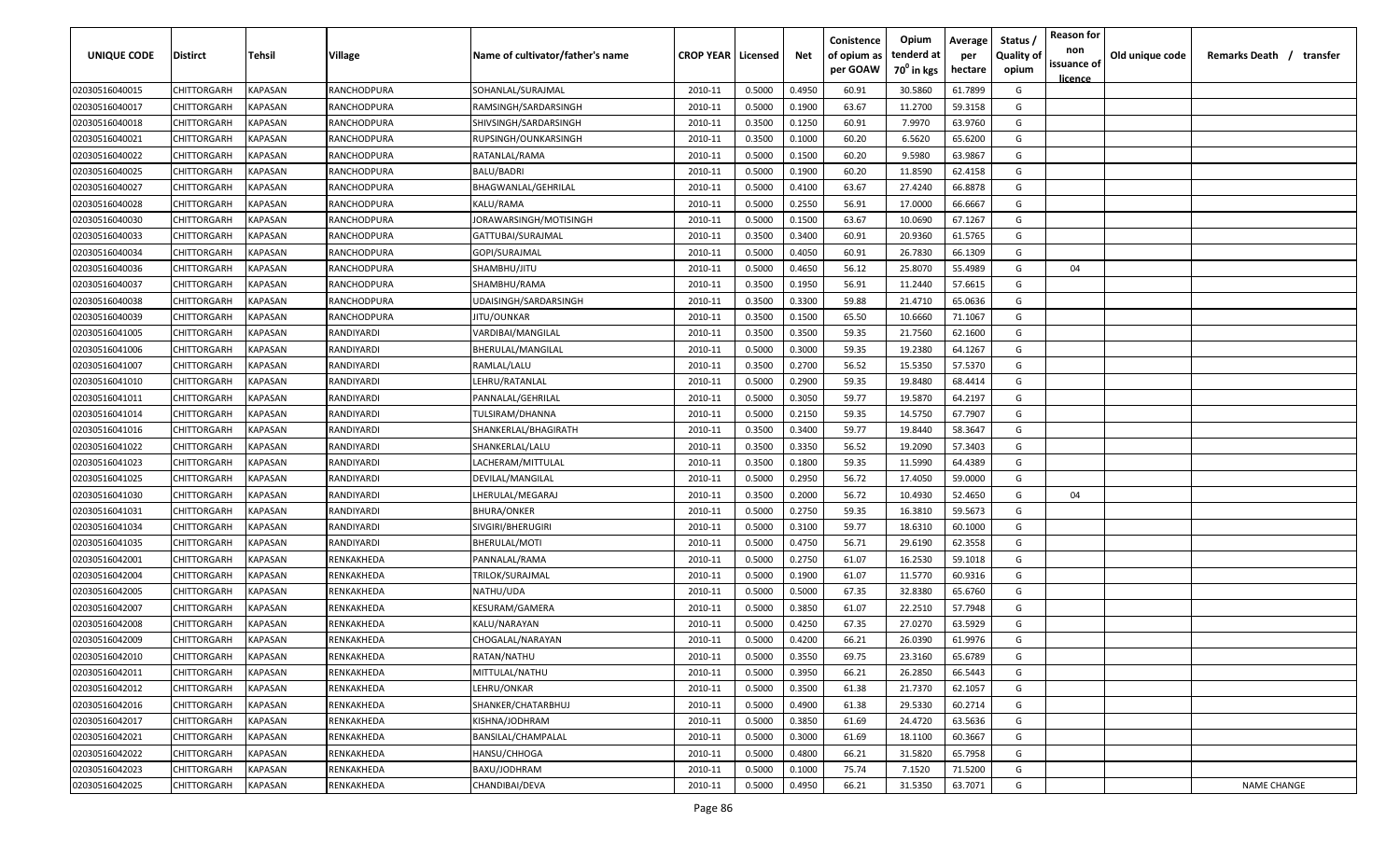| issuance of<br>per GOAW<br>70 <sup>0</sup> in kgs<br>hectare<br>opium<br><u>licence</u><br>63.2268<br>02030516042027<br>CHITTORGARH<br><b>KAPASAN</b><br>RENKAKHEDA<br>BHERU/SAVAIRAM<br>0.5000<br>0.4850<br>66.21<br>30.6650<br>G<br>2010-11<br>KAPASAN<br>0.3500<br>65.13<br>22.7210<br>64.9171<br>G<br>02030516043001<br>CHITTORGARH<br>RUNDARI<br>CHAMPALAL/GOPILAL<br>2010-11<br>0.3500<br>59.64<br>02030516043002<br>CHITTORGARH<br>KAPASAN<br>0.5000<br>0.2150<br>14.0240<br>65.2279<br>G<br>RUNDARI<br>KAVALCHAND/GANGARAM<br>2010-11<br>29.8740<br>02030516043003<br>CHITTORGARH<br>KAPASAN<br>RUNDARI<br>MANGILAL/GULAB<br>2010-11<br>0.5000<br>0.4600<br>59.92<br>64.9435<br>G<br>59.64<br>02030516043004<br>CHITTORGARH<br>KAPASAN<br>RUNDARI<br>CHUNNILAL/GOKAL<br>2010-11<br>0.3500<br>0.3100<br>19.2470<br>62.0871<br>G<br>2010-11<br>0.5000<br>0.2150<br>53.87<br>11.3820<br>52.9395<br>G<br>02030516043006<br>CHITTORGARH<br>KAPASAN<br>RUNDARI<br>LACHUBAI/KALU<br>04<br>02030516043007<br>CHITTORGARH<br>0.5000<br>23.6690<br>57.7293<br>KAPASAN<br>RUNDARI<br>HAJARI/NOLA<br>2010-11<br>0.4100<br>57.45<br>G<br>0.5000<br>0.4950<br>31.9260<br>64.4970<br>02030516043010<br>CHITTORGARH<br>KAPASAN<br>RUNDARI<br>KISOR/AMERCHAND<br>2010-11<br>57.45<br>G<br>02030516043013<br>CHITTORGARH<br>KAPASAN<br>RUNDARI<br>2010-11<br>0.5000<br>0.4300<br>64.02<br>26.5590<br>61.7651<br>G<br>KISANLAL/RATANLAL<br>0.4850<br>59.64<br>29.2750<br>G<br>KAPASAN<br>2010-11<br>0.5000<br>60.3608<br>02030516043015<br>CHITTORGARH<br>RUNDARI<br>BHERULAL/MAGNIRAM<br>CHITTORGARH<br>KAPASAN<br>2010-11<br>0.5000<br>0.4250<br>59.64<br>26.7870<br>63.0282<br>G<br>02030516043016<br>RUNDARI<br>SOHANLAL/PRABHULAL<br>59.92<br>18.7120<br>61.3508<br>G<br>02030516043017<br>CHITTORGARH<br>KAPASAN<br>RUNDARI<br>2010-11<br>0.3500<br>0.3050<br>GODAVARIBAI/RAMCHANDER<br>53.87<br>CHITTORGARH<br>KAPASAN<br>RUNDARI<br>BHARU/DHULA<br>2010-11<br>0.5000<br>0.4850<br>27.6890<br>57.0907<br>G<br>02030516043018<br>05<br>KAPASAN<br>0.3100<br>57.45<br>53.9032<br>G<br>CHITTORGARH<br>RUNDARI<br>HAJARI/KISHANLAL<br>2010-11<br>0.3500<br>16.7100<br>04<br>02030516043019<br>13.9790<br>68.1902<br>CHITTORGARH<br>KAPASAN<br>MANGILAL/DEVJI<br>2010-11<br>0.5000<br>0.2050<br>63.05<br>G<br>02030516045002<br>RUPAKHEDI<br>CHITTORGARH<br>KAPASAN<br>0.5000<br>0.4650<br>64.84<br>34.5880<br>74.3828<br>G<br>02030516045003<br>RUPAKHEDI<br>GEHRU/UDAIRAM<br>2010-11<br>63.2093<br>02030516045004<br>CHITTORGARH<br>KAPASAN<br>RUPAKHEDI<br>2010-11<br>0.5000<br>0.2150<br>64.19<br>13.5900<br>G<br>NARAYAN/HAJARI BADHA<br>59.9905<br>02030516045008<br>CHITTORGARH<br>KAPASAN<br>RUPAKHEDI<br>2010-11<br>0.3500<br>0.2100<br>57.75<br>12.5980<br>G<br>KAJOD/RAMA<br>KAPASAN<br>0.5000<br>0.5050<br>60.76<br>30.6920<br>60.7762<br>G<br>02030516045009<br>CHITTORGARH<br>RUPAKHEDI<br>HEMA/KHURAJ<br>2010-11 | Remarks Death /<br>transfer |
|------------------------------------------------------------------------------------------------------------------------------------------------------------------------------------------------------------------------------------------------------------------------------------------------------------------------------------------------------------------------------------------------------------------------------------------------------------------------------------------------------------------------------------------------------------------------------------------------------------------------------------------------------------------------------------------------------------------------------------------------------------------------------------------------------------------------------------------------------------------------------------------------------------------------------------------------------------------------------------------------------------------------------------------------------------------------------------------------------------------------------------------------------------------------------------------------------------------------------------------------------------------------------------------------------------------------------------------------------------------------------------------------------------------------------------------------------------------------------------------------------------------------------------------------------------------------------------------------------------------------------------------------------------------------------------------------------------------------------------------------------------------------------------------------------------------------------------------------------------------------------------------------------------------------------------------------------------------------------------------------------------------------------------------------------------------------------------------------------------------------------------------------------------------------------------------------------------------------------------------------------------------------------------------------------------------------------------------------------------------------------------------------------------------------------------------------------------------------------------------------------------------------------------------------------------------------------------------------------------------------------------------------------------------------------------------------------------------------------------------------------------------------------------------------------------------------------------------------------------------------------------------------------------------------|-----------------------------|
|                                                                                                                                                                                                                                                                                                                                                                                                                                                                                                                                                                                                                                                                                                                                                                                                                                                                                                                                                                                                                                                                                                                                                                                                                                                                                                                                                                                                                                                                                                                                                                                                                                                                                                                                                                                                                                                                                                                                                                                                                                                                                                                                                                                                                                                                                                                                                                                                                                                                                                                                                                                                                                                                                                                                                                                                                                                                                                                        |                             |
|                                                                                                                                                                                                                                                                                                                                                                                                                                                                                                                                                                                                                                                                                                                                                                                                                                                                                                                                                                                                                                                                                                                                                                                                                                                                                                                                                                                                                                                                                                                                                                                                                                                                                                                                                                                                                                                                                                                                                                                                                                                                                                                                                                                                                                                                                                                                                                                                                                                                                                                                                                                                                                                                                                                                                                                                                                                                                                                        |                             |
|                                                                                                                                                                                                                                                                                                                                                                                                                                                                                                                                                                                                                                                                                                                                                                                                                                                                                                                                                                                                                                                                                                                                                                                                                                                                                                                                                                                                                                                                                                                                                                                                                                                                                                                                                                                                                                                                                                                                                                                                                                                                                                                                                                                                                                                                                                                                                                                                                                                                                                                                                                                                                                                                                                                                                                                                                                                                                                                        |                             |
|                                                                                                                                                                                                                                                                                                                                                                                                                                                                                                                                                                                                                                                                                                                                                                                                                                                                                                                                                                                                                                                                                                                                                                                                                                                                                                                                                                                                                                                                                                                                                                                                                                                                                                                                                                                                                                                                                                                                                                                                                                                                                                                                                                                                                                                                                                                                                                                                                                                                                                                                                                                                                                                                                                                                                                                                                                                                                                                        |                             |
|                                                                                                                                                                                                                                                                                                                                                                                                                                                                                                                                                                                                                                                                                                                                                                                                                                                                                                                                                                                                                                                                                                                                                                                                                                                                                                                                                                                                                                                                                                                                                                                                                                                                                                                                                                                                                                                                                                                                                                                                                                                                                                                                                                                                                                                                                                                                                                                                                                                                                                                                                                                                                                                                                                                                                                                                                                                                                                                        |                             |
|                                                                                                                                                                                                                                                                                                                                                                                                                                                                                                                                                                                                                                                                                                                                                                                                                                                                                                                                                                                                                                                                                                                                                                                                                                                                                                                                                                                                                                                                                                                                                                                                                                                                                                                                                                                                                                                                                                                                                                                                                                                                                                                                                                                                                                                                                                                                                                                                                                                                                                                                                                                                                                                                                                                                                                                                                                                                                                                        |                             |
|                                                                                                                                                                                                                                                                                                                                                                                                                                                                                                                                                                                                                                                                                                                                                                                                                                                                                                                                                                                                                                                                                                                                                                                                                                                                                                                                                                                                                                                                                                                                                                                                                                                                                                                                                                                                                                                                                                                                                                                                                                                                                                                                                                                                                                                                                                                                                                                                                                                                                                                                                                                                                                                                                                                                                                                                                                                                                                                        |                             |
|                                                                                                                                                                                                                                                                                                                                                                                                                                                                                                                                                                                                                                                                                                                                                                                                                                                                                                                                                                                                                                                                                                                                                                                                                                                                                                                                                                                                                                                                                                                                                                                                                                                                                                                                                                                                                                                                                                                                                                                                                                                                                                                                                                                                                                                                                                                                                                                                                                                                                                                                                                                                                                                                                                                                                                                                                                                                                                                        |                             |
|                                                                                                                                                                                                                                                                                                                                                                                                                                                                                                                                                                                                                                                                                                                                                                                                                                                                                                                                                                                                                                                                                                                                                                                                                                                                                                                                                                                                                                                                                                                                                                                                                                                                                                                                                                                                                                                                                                                                                                                                                                                                                                                                                                                                                                                                                                                                                                                                                                                                                                                                                                                                                                                                                                                                                                                                                                                                                                                        |                             |
|                                                                                                                                                                                                                                                                                                                                                                                                                                                                                                                                                                                                                                                                                                                                                                                                                                                                                                                                                                                                                                                                                                                                                                                                                                                                                                                                                                                                                                                                                                                                                                                                                                                                                                                                                                                                                                                                                                                                                                                                                                                                                                                                                                                                                                                                                                                                                                                                                                                                                                                                                                                                                                                                                                                                                                                                                                                                                                                        |                             |
|                                                                                                                                                                                                                                                                                                                                                                                                                                                                                                                                                                                                                                                                                                                                                                                                                                                                                                                                                                                                                                                                                                                                                                                                                                                                                                                                                                                                                                                                                                                                                                                                                                                                                                                                                                                                                                                                                                                                                                                                                                                                                                                                                                                                                                                                                                                                                                                                                                                                                                                                                                                                                                                                                                                                                                                                                                                                                                                        |                             |
|                                                                                                                                                                                                                                                                                                                                                                                                                                                                                                                                                                                                                                                                                                                                                                                                                                                                                                                                                                                                                                                                                                                                                                                                                                                                                                                                                                                                                                                                                                                                                                                                                                                                                                                                                                                                                                                                                                                                                                                                                                                                                                                                                                                                                                                                                                                                                                                                                                                                                                                                                                                                                                                                                                                                                                                                                                                                                                                        |                             |
|                                                                                                                                                                                                                                                                                                                                                                                                                                                                                                                                                                                                                                                                                                                                                                                                                                                                                                                                                                                                                                                                                                                                                                                                                                                                                                                                                                                                                                                                                                                                                                                                                                                                                                                                                                                                                                                                                                                                                                                                                                                                                                                                                                                                                                                                                                                                                                                                                                                                                                                                                                                                                                                                                                                                                                                                                                                                                                                        |                             |
|                                                                                                                                                                                                                                                                                                                                                                                                                                                                                                                                                                                                                                                                                                                                                                                                                                                                                                                                                                                                                                                                                                                                                                                                                                                                                                                                                                                                                                                                                                                                                                                                                                                                                                                                                                                                                                                                                                                                                                                                                                                                                                                                                                                                                                                                                                                                                                                                                                                                                                                                                                                                                                                                                                                                                                                                                                                                                                                        |                             |
|                                                                                                                                                                                                                                                                                                                                                                                                                                                                                                                                                                                                                                                                                                                                                                                                                                                                                                                                                                                                                                                                                                                                                                                                                                                                                                                                                                                                                                                                                                                                                                                                                                                                                                                                                                                                                                                                                                                                                                                                                                                                                                                                                                                                                                                                                                                                                                                                                                                                                                                                                                                                                                                                                                                                                                                                                                                                                                                        |                             |
|                                                                                                                                                                                                                                                                                                                                                                                                                                                                                                                                                                                                                                                                                                                                                                                                                                                                                                                                                                                                                                                                                                                                                                                                                                                                                                                                                                                                                                                                                                                                                                                                                                                                                                                                                                                                                                                                                                                                                                                                                                                                                                                                                                                                                                                                                                                                                                                                                                                                                                                                                                                                                                                                                                                                                                                                                                                                                                                        |                             |
|                                                                                                                                                                                                                                                                                                                                                                                                                                                                                                                                                                                                                                                                                                                                                                                                                                                                                                                                                                                                                                                                                                                                                                                                                                                                                                                                                                                                                                                                                                                                                                                                                                                                                                                                                                                                                                                                                                                                                                                                                                                                                                                                                                                                                                                                                                                                                                                                                                                                                                                                                                                                                                                                                                                                                                                                                                                                                                                        |                             |
|                                                                                                                                                                                                                                                                                                                                                                                                                                                                                                                                                                                                                                                                                                                                                                                                                                                                                                                                                                                                                                                                                                                                                                                                                                                                                                                                                                                                                                                                                                                                                                                                                                                                                                                                                                                                                                                                                                                                                                                                                                                                                                                                                                                                                                                                                                                                                                                                                                                                                                                                                                                                                                                                                                                                                                                                                                                                                                                        |                             |
|                                                                                                                                                                                                                                                                                                                                                                                                                                                                                                                                                                                                                                                                                                                                                                                                                                                                                                                                                                                                                                                                                                                                                                                                                                                                                                                                                                                                                                                                                                                                                                                                                                                                                                                                                                                                                                                                                                                                                                                                                                                                                                                                                                                                                                                                                                                                                                                                                                                                                                                                                                                                                                                                                                                                                                                                                                                                                                                        |                             |
|                                                                                                                                                                                                                                                                                                                                                                                                                                                                                                                                                                                                                                                                                                                                                                                                                                                                                                                                                                                                                                                                                                                                                                                                                                                                                                                                                                                                                                                                                                                                                                                                                                                                                                                                                                                                                                                                                                                                                                                                                                                                                                                                                                                                                                                                                                                                                                                                                                                                                                                                                                                                                                                                                                                                                                                                                                                                                                                        |                             |
| KAPASAN<br>0.2900<br>63.05<br>64.7586<br>02030516045011<br>CHITTORGARH<br>RUPAKHEDI<br>0.5000<br>18.7800<br>G<br>CHANDIBAI/MITTHU<br>2010-11                                                                                                                                                                                                                                                                                                                                                                                                                                                                                                                                                                                                                                                                                                                                                                                                                                                                                                                                                                                                                                                                                                                                                                                                                                                                                                                                                                                                                                                                                                                                                                                                                                                                                                                                                                                                                                                                                                                                                                                                                                                                                                                                                                                                                                                                                                                                                                                                                                                                                                                                                                                                                                                                                                                                                                           |                             |
| CHITTORGARH<br>KAPASAN<br>65.56<br>14.5730<br>02030516045013<br>RUPAKHEDI<br>PUSPABAI/RAMLAL<br>2010-11<br>0.5000<br>0.2300<br>63.3609<br>G                                                                                                                                                                                                                                                                                                                                                                                                                                                                                                                                                                                                                                                                                                                                                                                                                                                                                                                                                                                                                                                                                                                                                                                                                                                                                                                                                                                                                                                                                                                                                                                                                                                                                                                                                                                                                                                                                                                                                                                                                                                                                                                                                                                                                                                                                                                                                                                                                                                                                                                                                                                                                                                                                                                                                                            |                             |
| 02030516045015<br>KAPASAN<br>2010-11<br>0.5000<br>0.2900<br>65.56<br>18.7220<br>64.5586<br>CHITTORGARH<br>RUPAKHEDI<br>RAMA/GHEESA<br>G                                                                                                                                                                                                                                                                                                                                                                                                                                                                                                                                                                                                                                                                                                                                                                                                                                                                                                                                                                                                                                                                                                                                                                                                                                                                                                                                                                                                                                                                                                                                                                                                                                                                                                                                                                                                                                                                                                                                                                                                                                                                                                                                                                                                                                                                                                                                                                                                                                                                                                                                                                                                                                                                                                                                                                                |                             |
| 02030516045016<br>CHITTORGARH<br>0.3500<br>0.1450<br>60.76<br>8.3940<br>57.8897<br>KAPASAN<br>RUPAKHEDI<br>BHERU/KAJOD<br>2010-11<br>G                                                                                                                                                                                                                                                                                                                                                                                                                                                                                                                                                                                                                                                                                                                                                                                                                                                                                                                                                                                                                                                                                                                                                                                                                                                                                                                                                                                                                                                                                                                                                                                                                                                                                                                                                                                                                                                                                                                                                                                                                                                                                                                                                                                                                                                                                                                                                                                                                                                                                                                                                                                                                                                                                                                                                                                 |                             |
| 02030516045018<br>CHITTORGARH<br>0.5000<br>0.2500<br>64.78<br>15.9360<br>63.7440<br>KAPASAN<br>RUPAKHEDI<br>MITTULAL/MEGRAJ<br>2010-11<br>G                                                                                                                                                                                                                                                                                                                                                                                                                                                                                                                                                                                                                                                                                                                                                                                                                                                                                                                                                                                                                                                                                                                                                                                                                                                                                                                                                                                                                                                                                                                                                                                                                                                                                                                                                                                                                                                                                                                                                                                                                                                                                                                                                                                                                                                                                                                                                                                                                                                                                                                                                                                                                                                                                                                                                                            |                             |
| 0.2700<br>66.2111<br>02030516045019<br>CHITTORGARH<br>KAPASAN<br>RUPAKHEDI<br>BHERU/HAZARILAL<br>2010-11<br>0.5000<br>64.84<br>17.8770<br>G                                                                                                                                                                                                                                                                                                                                                                                                                                                                                                                                                                                                                                                                                                                                                                                                                                                                                                                                                                                                                                                                                                                                                                                                                                                                                                                                                                                                                                                                                                                                                                                                                                                                                                                                                                                                                                                                                                                                                                                                                                                                                                                                                                                                                                                                                                                                                                                                                                                                                                                                                                                                                                                                                                                                                                            |                             |
| 02030516045020<br>CHITTORGARH<br>KAPASAN<br>RUPAKHEDI<br>2010-11<br>0.5000<br>0.3650<br>64.84<br>23.0830<br>63.2411<br>G<br>DEVBAI/HAJARI                                                                                                                                                                                                                                                                                                                                                                                                                                                                                                                                                                                                                                                                                                                                                                                                                                                                                                                                                                                                                                                                                                                                                                                                                                                                                                                                                                                                                                                                                                                                                                                                                                                                                                                                                                                                                                                                                                                                                                                                                                                                                                                                                                                                                                                                                                                                                                                                                                                                                                                                                                                                                                                                                                                                                                              |                             |
| G<br>KAPASAN<br>0.3350<br>60.18<br>20.2810<br>60.5403<br>02030516045021<br>CHITTORGARH<br>RUPAKHEDI<br>GOVRDHAN/KISHANA<br>2010-11<br>0.3500                                                                                                                                                                                                                                                                                                                                                                                                                                                                                                                                                                                                                                                                                                                                                                                                                                                                                                                                                                                                                                                                                                                                                                                                                                                                                                                                                                                                                                                                                                                                                                                                                                                                                                                                                                                                                                                                                                                                                                                                                                                                                                                                                                                                                                                                                                                                                                                                                                                                                                                                                                                                                                                                                                                                                                           |                             |
| KAPASAN<br>0.5000<br>0.1850<br>64.19<br>12.1320<br>65.5784<br>G<br>02030516045022<br>CHITTORGARH<br>RUPAKHEDI<br>NARAYAN/HAJARI CHOTA<br>2010-11                                                                                                                                                                                                                                                                                                                                                                                                                                                                                                                                                                                                                                                                                                                                                                                                                                                                                                                                                                                                                                                                                                                                                                                                                                                                                                                                                                                                                                                                                                                                                                                                                                                                                                                                                                                                                                                                                                                                                                                                                                                                                                                                                                                                                                                                                                                                                                                                                                                                                                                                                                                                                                                                                                                                                                       |                             |
| CHITTORGARH<br>KAPASAN<br>2010-11<br>0.5000<br>0.4500<br>64.78<br>27.4670<br>61.0378<br>G<br>02030516045023<br>RUPAKHEDI<br>GISA/PARTHU                                                                                                                                                                                                                                                                                                                                                                                                                                                                                                                                                                                                                                                                                                                                                                                                                                                                                                                                                                                                                                                                                                                                                                                                                                                                                                                                                                                                                                                                                                                                                                                                                                                                                                                                                                                                                                                                                                                                                                                                                                                                                                                                                                                                                                                                                                                                                                                                                                                                                                                                                                                                                                                                                                                                                                                |                             |
| CHITTORGARH<br>KAPASAN<br>RAMLAL/MANGU<br>2010-11<br>0.5000<br>0.3900<br>63.05<br>25.4990<br>65.3821<br>G<br>02030516045024<br>RUPAKHEDI                                                                                                                                                                                                                                                                                                                                                                                                                                                                                                                                                                                                                                                                                                                                                                                                                                                                                                                                                                                                                                                                                                                                                                                                                                                                                                                                                                                                                                                                                                                                                                                                                                                                                                                                                                                                                                                                                                                                                                                                                                                                                                                                                                                                                                                                                                                                                                                                                                                                                                                                                                                                                                                                                                                                                                               |                             |
| 65.56<br>32.6490<br>G<br>KAPASAN<br>2010-11<br>0.5000<br>0.4950<br>65.9576<br>02030516045025<br>CHITTORGARH<br>RUPAKHEDI<br>RAMESWAR/CHUNNILAL                                                                                                                                                                                                                                                                                                                                                                                                                                                                                                                                                                                                                                                                                                                                                                                                                                                                                                                                                                                                                                                                                                                                                                                                                                                                                                                                                                                                                                                                                                                                                                                                                                                                                                                                                                                                                                                                                                                                                                                                                                                                                                                                                                                                                                                                                                                                                                                                                                                                                                                                                                                                                                                                                                                                                                         |                             |
| 02030516045027<br>CHITTORGARH<br>KAPASAN<br>MOHANLAL/SHANKER<br>2010-11<br>0.5000<br>0.4400<br>63.05<br>27.3460<br>62.1500<br>G<br>RUPAKHEDI                                                                                                                                                                                                                                                                                                                                                                                                                                                                                                                                                                                                                                                                                                                                                                                                                                                                                                                                                                                                                                                                                                                                                                                                                                                                                                                                                                                                                                                                                                                                                                                                                                                                                                                                                                                                                                                                                                                                                                                                                                                                                                                                                                                                                                                                                                                                                                                                                                                                                                                                                                                                                                                                                                                                                                           |                             |
| 02030516045029<br>CHITTORGARH<br>KAPASAN<br>RUPAKHEDI<br>UADIBAI/KHURAJ<br>2010-11<br>0.3500<br>0.1950<br>64.19<br>12.8290<br>65.7897<br>G                                                                                                                                                                                                                                                                                                                                                                                                                                                                                                                                                                                                                                                                                                                                                                                                                                                                                                                                                                                                                                                                                                                                                                                                                                                                                                                                                                                                                                                                                                                                                                                                                                                                                                                                                                                                                                                                                                                                                                                                                                                                                                                                                                                                                                                                                                                                                                                                                                                                                                                                                                                                                                                                                                                                                                             |                             |
| KAPASAN<br>RUPAKHEDI<br>0.5000<br>0.4000<br>64.78<br>26.0510<br>65.1275<br>G<br>02030516045030<br>CHITTORGARH<br>OUNKER/MANGU<br>2010-11                                                                                                                                                                                                                                                                                                                                                                                                                                                                                                                                                                                                                                                                                                                                                                                                                                                                                                                                                                                                                                                                                                                                                                                                                                                                                                                                                                                                                                                                                                                                                                                                                                                                                                                                                                                                                                                                                                                                                                                                                                                                                                                                                                                                                                                                                                                                                                                                                                                                                                                                                                                                                                                                                                                                                                               |                             |
| KAPASAN<br>2010-11<br>0.5000<br>0.2350<br>64.78<br>65.8426<br>G<br>02030516045032<br>CHITTORGARH<br>RUPAKHEDI<br>HEERALAL/SHANKER<br>15.4730                                                                                                                                                                                                                                                                                                                                                                                                                                                                                                                                                                                                                                                                                                                                                                                                                                                                                                                                                                                                                                                                                                                                                                                                                                                                                                                                                                                                                                                                                                                                                                                                                                                                                                                                                                                                                                                                                                                                                                                                                                                                                                                                                                                                                                                                                                                                                                                                                                                                                                                                                                                                                                                                                                                                                                           |                             |
| <b>RUPAKHEDI</b><br>BHERU/PRATAP<br>0.5000<br>0.3500<br>64.78<br>22.5340<br>64.3829<br>02030516045033<br><b>CHITTORGARH</b><br>KAPASAN<br>2010-11<br>G                                                                                                                                                                                                                                                                                                                                                                                                                                                                                                                                                                                                                                                                                                                                                                                                                                                                                                                                                                                                                                                                                                                                                                                                                                                                                                                                                                                                                                                                                                                                                                                                                                                                                                                                                                                                                                                                                                                                                                                                                                                                                                                                                                                                                                                                                                                                                                                                                                                                                                                                                                                                                                                                                                                                                                 |                             |
| <b>KAPASAN</b><br>CHOGA/JITU<br>0.5000<br>0.4900<br>60.76<br>32.0640<br>65.4367<br>G<br>02030516045035<br>CHITTORGARH<br>RUPAKHEDI<br>2010-11                                                                                                                                                                                                                                                                                                                                                                                                                                                                                                                                                                                                                                                                                                                                                                                                                                                                                                                                                                                                                                                                                                                                                                                                                                                                                                                                                                                                                                                                                                                                                                                                                                                                                                                                                                                                                                                                                                                                                                                                                                                                                                                                                                                                                                                                                                                                                                                                                                                                                                                                                                                                                                                                                                                                                                          |                             |
| 02030516045036<br><b>CHITTORGARH</b><br><b>KAPASAN</b><br>0.5000<br>0.2500<br>G<br><b>RUPAKHEDI</b><br>CHAGN/MEEGA<br>2010-11<br>64.19<br>16.0020<br>64.0080                                                                                                                                                                                                                                                                                                                                                                                                                                                                                                                                                                                                                                                                                                                                                                                                                                                                                                                                                                                                                                                                                                                                                                                                                                                                                                                                                                                                                                                                                                                                                                                                                                                                                                                                                                                                                                                                                                                                                                                                                                                                                                                                                                                                                                                                                                                                                                                                                                                                                                                                                                                                                                                                                                                                                           |                             |
| <b>KAPASAN</b><br>0.5000<br>0.3750<br>24.3300<br>64.8800<br>G<br>02030516045039<br><b>CHITTORGARH</b><br><b>RUPAKHEDI</b><br>RAMLAL/BHERULAL<br>2010-11<br>60.76                                                                                                                                                                                                                                                                                                                                                                                                                                                                                                                                                                                                                                                                                                                                                                                                                                                                                                                                                                                                                                                                                                                                                                                                                                                                                                                                                                                                                                                                                                                                                                                                                                                                                                                                                                                                                                                                                                                                                                                                                                                                                                                                                                                                                                                                                                                                                                                                                                                                                                                                                                                                                                                                                                                                                       |                             |
| 02030516045043<br>0.5000<br>0.2000<br>12.4210<br>G<br>CHITTORGARH<br>KAPASAN<br>RUPAKHEDI<br>BHERULAL/SUKHHA<br>2010-11<br>60.76<br>62.1050                                                                                                                                                                                                                                                                                                                                                                                                                                                                                                                                                                                                                                                                                                                                                                                                                                                                                                                                                                                                                                                                                                                                                                                                                                                                                                                                                                                                                                                                                                                                                                                                                                                                                                                                                                                                                                                                                                                                                                                                                                                                                                                                                                                                                                                                                                                                                                                                                                                                                                                                                                                                                                                                                                                                                                            |                             |
| 0.5000<br>0.2350<br>15.3780<br>65.4383<br>G<br>02030516045048<br><b>CHITTORGARH</b><br>KAPASAN<br><b>RUPAKHEDI</b><br>MOHAN/ONKAR<br>2010-11<br>64.19                                                                                                                                                                                                                                                                                                                                                                                                                                                                                                                                                                                                                                                                                                                                                                                                                                                                                                                                                                                                                                                                                                                                                                                                                                                                                                                                                                                                                                                                                                                                                                                                                                                                                                                                                                                                                                                                                                                                                                                                                                                                                                                                                                                                                                                                                                                                                                                                                                                                                                                                                                                                                                                                                                                                                                  |                             |
| 02030516045050<br>CHITTORGARH<br>KAPASAN<br><b>RUPAKHEDI</b><br>KAMALABAI/SOHSNLAL<br>2010-11<br>0.5000<br>0.3000<br>64.19<br>18.9090<br>63.0300<br>G                                                                                                                                                                                                                                                                                                                                                                                                                                                                                                                                                                                                                                                                                                                                                                                                                                                                                                                                                                                                                                                                                                                                                                                                                                                                                                                                                                                                                                                                                                                                                                                                                                                                                                                                                                                                                                                                                                                                                                                                                                                                                                                                                                                                                                                                                                                                                                                                                                                                                                                                                                                                                                                                                                                                                                  |                             |
| G<br>02030516045051<br>KAPASAN<br>HEERA/NATHU<br>2010-11<br>0.3500<br>0.3500<br>69.86<br>25.4790<br>72.7971<br>CHITTORGARH<br><b>RUPAKHEDI</b>                                                                                                                                                                                                                                                                                                                                                                                                                                                                                                                                                                                                                                                                                                                                                                                                                                                                                                                                                                                                                                                                                                                                                                                                                                                                                                                                                                                                                                                                                                                                                                                                                                                                                                                                                                                                                                                                                                                                                                                                                                                                                                                                                                                                                                                                                                                                                                                                                                                                                                                                                                                                                                                                                                                                                                         |                             |
| G<br>0.3400<br>60.76<br>60.9382<br>02030516045053<br>CHITTORGARH<br>KAPASAN<br>RUPAKHEDI<br>MOHAN/BHERA<br>2010-11<br>0.3500<br>20.7190                                                                                                                                                                                                                                                                                                                                                                                                                                                                                                                                                                                                                                                                                                                                                                                                                                                                                                                                                                                                                                                                                                                                                                                                                                                                                                                                                                                                                                                                                                                                                                                                                                                                                                                                                                                                                                                                                                                                                                                                                                                                                                                                                                                                                                                                                                                                                                                                                                                                                                                                                                                                                                                                                                                                                                                |                             |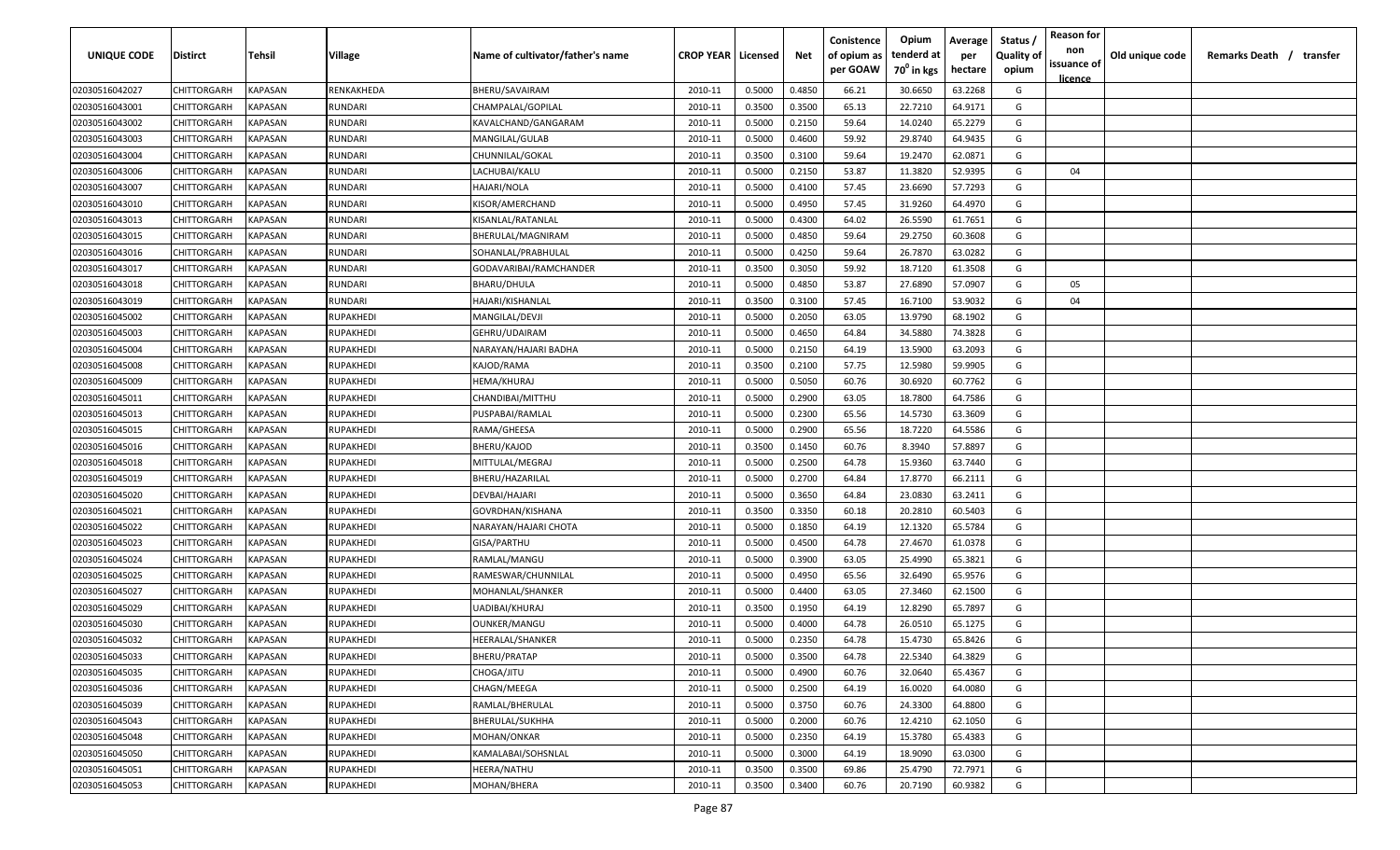| UNIQUE CODE    | Distirct           | Tehsil         | Village       | Name of cultivator/father's name | <b>CROP YEAR   Licensed</b> |        | Net    | Conistence<br>of opium as | Opium<br>tenderd at    | Average<br>per | Status /<br><b>Quality of</b> | <b>Reason for</b><br>non<br>issuance of | Old unique code | Remarks Death / transfer |
|----------------|--------------------|----------------|---------------|----------------------------------|-----------------------------|--------|--------|---------------------------|------------------------|----------------|-------------------------------|-----------------------------------------|-----------------|--------------------------|
|                |                    |                |               |                                  |                             |        |        | per GOAW                  | 70 <sup>0</sup> in kgs | hectare        | opium                         | <u>licence</u>                          |                 |                          |
| 02030516045055 | CHITTORGARH        | <b>KAPASAN</b> | RUPAKHEDI     | SAMPATLAL/MOHANLAL               | 2010-11                     | 0.5000 | 0.3050 | 65.56                     | 18.7410                | 61.4459        | G                             |                                         |                 |                          |
| 02030516045058 | CHITTORGARH        | KAPASAN        | RUPAKHEDI     | MOHAN/GEHRU                      | 2010-11                     | 0.5000 | 0.4850 | 66.19                     | 30.1270                | 62.1175        | G                             |                                         |                 |                          |
| 02030516045059 | CHITTORGARH        | KAPASAN        | RUPAKHEDI     | MANGLI/PYARA                     | 2010-11                     | 0.3500 | 0.2800 | 63.05                     | 17.8250                | 63.6607        | G                             |                                         |                 |                          |
| 02030516046002 | CHITTORGARH        | KAPASAN        | SAMRATHPURA   | GANESH/CHOGALAL                  | 2010-11                     | 0.3500 | 0.2950 | 58.35                     | 19.7890                | 67.0814        | G                             |                                         |                 |                          |
| 02030516046006 | CHITTORGARH        | KAPASAN        | SAMRATHPURA   | BANSINATH/HAJARINATH             | 2010-11                     | 0.3500 | 0.2250 | 58.35                     | 14.3370                | 63.7200        | G                             |                                         |                 |                          |
| 02030516046007 | CHITTORGARH        | KAPASAN        | SAMRATHPURA   | BANWARLAL/NAGJIRAM               | 2010-11                     | 0.5000 | 0.1000 | 54.37                     | 6.6800                 | 66.8000        | G                             | 05                                      |                 |                          |
| 02030516046008 | CHITTORGARH        | KAPASAN        | SAMRATHPURA   | CHAGNA/CHAMNA                    | 2010-11                     | 0.5000 |        |                           |                        |                | -F                            |                                         |                 |                          |
| 02030516046010 | CHITTORGARH        | KAPASAN        | SAMRATHPURA   | MANIBAI/MADHU                    | 2010-11                     | 0.3500 | 0.2600 | 56.30                     | 15.2090                | 58.4962        | G                             |                                         |                 |                          |
| 02030516046012 | CHITTORGARH        | KAPASAN        | SAMRATHPURA   | SOSERBAI/CHUNNILAL               | 2010-11                     | 0.3500 | 0.2600 | 54.37                     | 16.2330                | 62.4346        | G                             | 05                                      |                 |                          |
| 02030516046015 | CHITTORGARH        | KAPASAN        | SAMRATHPURA   | BHOLIBAI/LEHRU                   | 2010-11                     | 0.5000 | 0.1900 | 56.30                     | 12.0480                | 63.4105        | G                             |                                         |                 |                          |
| 02030516046016 | CHITTORGARH        | KAPASAN        | SAMRATHPURA   | PYARIBAI/TRILOK                  | 2010-11                     | 0.5000 | 0.1050 | 56.30                     | 6.5150                 | 62.0476        | G                             |                                         |                 |                          |
| 02030516046017 | CHITTORGARH        | KAPASAN        | SAMRATHPURA   | LAXMAN/GIRDHARI                  | 2010-11                     | 0.3500 | 0.3400 | 63.34                     | 23.5080                | 69.1412        | G                             |                                         |                 |                          |
| 02030516046019 | CHITTORGARH        | KAPASAN        | SAMRATHPURA   | BHERULAL/BHUVANA                 | 2010-11                     | 0.3500 | 0.1950 | 56.30                     | 11.6620                | 59.8051        | G                             |                                         |                 |                          |
| 02030516046023 | CHITTORGARH        | KAPASAN        | SAMRATHPURA   | OUNKAR/GODA                      | 2010-11                     | 0.3500 | 0.3400 | 50.09                     | 17.7250                | 52.1324        | G                             | 04                                      |                 |                          |
| 02030516046030 | CHITTORGARH        | KAPASAN        | SAMRATHPURA   | MOHAN/SEVA                       | 2010-11                     | 0.3500 | 0.3000 | 58.35                     | 18.3970                | 61.3233        | G                             |                                         |                 |                          |
| 02030516046031 | CHITTORGARH        | KAPASAN        | SAMRATHPURA   | <b>OUNKER/KALU</b>               | 2010-11                     | 0.3500 | 0.3050 | 50.09                     | 18.0320                | 59.1213        | G                             | 05                                      |                 |                          |
| 02030516046032 | CHITTORGARH        | KAPASAN        | SAMRATHPURA   | LALU/KALU                        | 2010-11                     | 0.3500 | 0.2950 | 54.37                     | 16.7470                | 56.7695        | G                             | 05                                      |                 |                          |
| 02030516046033 | CHITTORGARH        | KAPASAN        | SAMRATHPURA   | DEYARAM/HARCHAND                 | 2010-11                     | 0.5000 | 0.2100 | 54.37                     | 12.5130                | 59.5857        | G                             | 05                                      |                 |                          |
| 02030516046034 | CHITTORGARH        | KAPASAN        | SAMRATHPURA   | NATHU/MOHAN                      | 2010-11                     | 0.3500 | 0.1000 | 58.35                     | 6.2680                 | 62.6800        | G                             |                                         |                 |                          |
| 02030516046038 | CHITTORGARH        | KAPASAN        | SAMRATHPURA   | SHANKERLAL/LEHRU                 | 2010-11                     | 0.5000 | 0.3250 | 56.30                     | 21.0240                | 64.6892        | G                             |                                         |                 |                          |
| 02030516046040 | CHITTORGARH        | KAPASAN        | SAMRATHPURA   | MOHANIBAI/NATHU                  | 2010-11                     | 0.3500 | 0.3200 | 54.37                     | 18.0740                | 56.4813        | G                             | 05                                      |                 |                          |
| 02030516046041 | CHITTORGARH        | KAPASAN        | SAMRATHPURA   | GOPAL/CHAGAN                     | 2010-11                     | 0.3500 | 0.3600 | 54.37                     | 20.0390                | 55.6639        | G                             | 04                                      |                 |                          |
| 02030516046043 | CHITTORGARH        | KAPASAN        | SAMRATHPURA   | UDAIRAM/HARCHAND                 | 2010-11                     | 0.3500 | 0.2050 | 56.30                     | 12.4910                | 60.9317        | G                             |                                         |                 |                          |
| 02030516046044 | CHITTORGARH        | KAPASAN        | SAMRATHPURA   | PREBHU/NAGJIRAM                  | 2010-11                     | 0.5000 | 0.2000 | 54.37                     | 12.3960                | 61.9800        | G                             | 05                                      |                 |                          |
| 02030516046046 | CHITTORGARH        | KAPASAN        | SAMRATHPURA   | GOPI/CHUNNILAL                   | 2010-11                     | 0.3500 | 0.2500 | 54.37                     | 16.0470                | 64.1880        | G                             | 05                                      |                 |                          |
| 02030516046048 | CHITTORGARH        | KAPASAN        | SAMRATHPURA   | HAJARI/KISHANA                   | 2010-11                     | 0.5000 | 0.2350 | 54.37                     | 14.8970                | 63.3915        | G                             | 05                                      |                 |                          |
| 02030516046049 | CHITTORGARH        | KAPASAN        | SAMRATHPURA   | AMERIBAI/BHERU                   | 2010-11                     | 0.5000 | 0.2000 | 58.35                     | 13.1950                | 65.9750        | G                             |                                         |                 |                          |
| 02030516046051 | CHITTORGARH        | KAPASAN        | SAMRATHPURA   | KASIRAM/MOHAN                    | 2010-11                     | 0.3500 | 0.1000 | 58.35                     | 6.3270                 | 63.2700        | G                             |                                         |                 |                          |
| 02030516049001 | CHITTORGARH        | KAPASAN        | <b>SURPUR</b> | <b>BHAGIRATH/CHOGA</b>           | 2010-11                     | 0.5000 | 0.4700 | 62.49                     | 30.6290                | 65.1681        | G                             |                                         |                 |                          |
| 02030516049002 | CHITTORGARH        | KAPASAN        | <b>SURPUR</b> | BHERULAL/HAJARILAL               | 2010-11                     | 0.5000 | 0.5000 | 65.15                     | 33.5800                | 67.1600        | G                             |                                         |                 |                          |
| 02030516049003 | CHITTORGARH        | KAPASAN        | <b>SURPUR</b> | JAVAHARMAL/SUKHA                 | 2010-11                     | 0.5000 | 0.4700 | 62.49                     | 31.7180                | 67.4851        | G                             |                                         |                 |                          |
| 02030516049004 | CHITTORGARH        | KAPASAN        | <b>SURPUR</b> | SUSIL/MOHANLAL                   | 2010-11                     | 0.5000 | 0.4900 | 59.31                     | 30.7480                | 62.7510        | G                             |                                         |                 |                          |
| 02030516049005 | CHITTORGARH        | KAPASAN        | <b>SURPUR</b> | KASTURIBAI/CHOGA                 | 2010-11                     | 0.5000 | 0.4850 | 60.15                     | 31.7080                | 65.3773        | G                             |                                         |                 |                          |
| 02030516049008 | CHITTORGARH        | KAPASAN        | <b>SURPUR</b> | SHANKERLAL/MANGU                 | 2010-11                     | 0.5000 | 0.2900 | 65.15                     | 20.0480                | 69.1310        | G                             |                                         |                 |                          |
| 02030516049011 | <b>CHITTORGARH</b> | KAPASAN        | <b>SURPUR</b> | SHANKER/GERU                     | 2010-11                     | 0.5000 | 0.4850 | 60.15                     | 29.6970                | 61.2309        | G                             |                                         |                 |                          |
| 02030516049014 | CHITTORGARH        | KAPASAN        | <b>SURPUR</b> | UDAIRAM/KHURAJ                   | 2010-11                     | 0.3500 | 0.3400 | 59.31                     | 22.5210                | 66.2382        | G                             |                                         |                 |                          |
| 02030516049016 | CHITTORGARH        | <b>KAPASAN</b> | <b>SURPUR</b> | VARDIBAI/HEERA                   | 2010-11                     | 0.5000 | 0.4000 | 56.67                     | 24.2870                | 60.7175        | G                             |                                         |                 |                          |
| 02030516049017 | <b>CHITTORGARH</b> | <b>KAPASAN</b> | <b>SURPUR</b> | MADHULAL/VAKTAVAR                | 2010-11                     | 0.5000 | 0.4800 | 59.31                     | 31.3830                | 65.3813        | G                             |                                         |                 |                          |
| 02030516049018 | <b>CHITTORGARH</b> | <b>KAPASAN</b> | <b>SURPUR</b> | KASTURIBAI/CHOGA I               | 2010-11                     | 0.3500 | 0.3400 | 65.15                     | 23.4260                | 68.9000        | G                             |                                         |                 | <b>NAME CHANGE</b>       |
| 02030516049019 | CHITTORGARH        | KAPASAN        | <b>SURPUR</b> | UDAIRAM/RAMCHANDER               | 2010-11                     | 0.5000 | 0.4750 | 59.31                     | 31.0530                | 65.3747        | G                             |                                         |                 |                          |
| 02030516049021 | CHITTORGARH        | KAPASAN        | <b>SURPUR</b> | BHERA/CHAGU                      | 2010-11                     | 0.5000 | 0.4900 | 67.35                     | 33.7130                | 68.8020        | G                             |                                         |                 |                          |
| 02030516049022 | CHITTORGARH        | KAPASAN        | <b>SURPUR</b> | DHAPU/MOHAN                      | 2010-11                     | 0.3500 | 0.3500 | 60.15                     | 23.1750                | 66.2143        | G                             |                                         |                 |                          |
| 02030516049024 | CHITTORGARH        | KAPASAN        | <b>SURPUR</b> | NARAYAN/RAMA                     | 2010-11                     | 0.3500 | 0.3500 | 59.31                     | 23.0210                | 65.7743        | G                             |                                         |                 |                          |
| 02030516049027 | CHITTORGARH        | KAPASAN        | <b>SURPUR</b> | GEHRIBAI/DHANNA/JAMNA            | 2010-11                     | 0.5000 | 0.5000 | 62.49                     | 31.9860                | 63.9720        | G                             |                                         |                 |                          |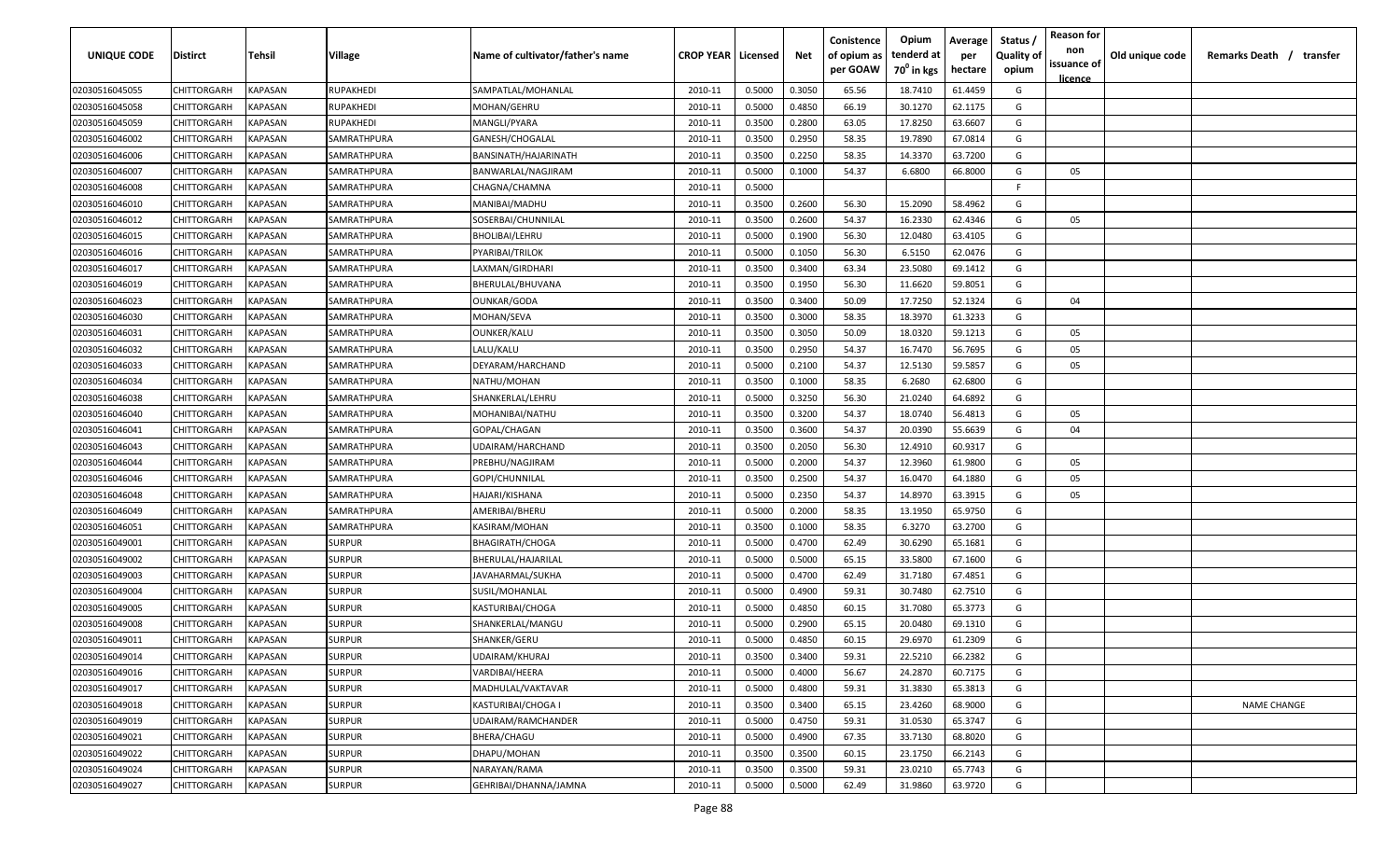| <b>UNIQUE CODE</b> | Distirct           | Tehsil         | Village       | Name of cultivator/father's name | <b>CROP YEAR   Licensed</b> |        | Net    | Conistence<br>of opium as | Opium<br>tenderd at    | Average<br>per | Status /<br><b>Quality of</b> | <b>Reason for</b><br>non<br>issuance of | Old unique code | Remarks Death /<br>transfer |
|--------------------|--------------------|----------------|---------------|----------------------------------|-----------------------------|--------|--------|---------------------------|------------------------|----------------|-------------------------------|-----------------------------------------|-----------------|-----------------------------|
|                    |                    |                |               |                                  |                             |        |        | per GOAW                  | 70 <sup>0</sup> in kgs | hectare        | opium                         | <u>licence</u>                          |                 |                             |
| 02030516049029     | CHITTORGARH        | KAPASAN        | <b>SURPUR</b> | NATHU/BHURA                      | 2010-11                     | 0.5000 | 0.4900 | 60.15                     | 29.4990                | 60.2020        | G                             |                                         |                 |                             |
| 02030516049036     | CHITTORGARH        | KAPASAN        | <b>SURPUR</b> | MANHORLAL/MOTI                   | 2010-11                     | 0.3500 | 0.1850 | 67.35                     | 12.9020                | 69.7405        | G                             |                                         |                 |                             |
| 02030516049037     | CHITTORGARH        | KAPASAN        | <b>SURPUR</b> | MAHENDERKUMAR/MOTI               | 2010-11                     | 0.3500 | 0.3400 | 67.35                     | 28.8070                | 84.7265        | G                             |                                         |                 |                             |
| 02030516049042     | CHITTORGARH        | KAPASAN        | <b>SURPUR</b> | BHAGAWAN/RAMA                    | 2010-11                     | 0.5000 | 0.4650 | 56.67                     | 29.2900                | 62.9892        | G                             |                                         |                 |                             |
| 02030516049044     | CHITTORGARH        | KAPASAN        | <b>SURPUR</b> | BANSILAL/BHAGWAN                 | 2010-11                     | 0.5000 | 0.4100 | 60.15                     | 25.7700                | 62.8537        | G                             |                                         |                 |                             |
| 02030516049045     | CHITTORGARH        | KAPASAN        | <b>SURPUR</b> | RATANLAL/HAJARI                  | 2010-11                     | 0.5000 | 0.4800 | 64.51                     | 33.7570                | 70.3271        | G                             |                                         |                 |                             |
| 02030516049049     | CHITTORGARH        | KAPASAN        | <b>SURPUR</b> | VAKTAVRIBAI/CHOGALAL             | 2010-11                     | 0.5000 | 0.4900 | 62.49                     | 32.6910                | 66.7163        | G                             |                                         |                 |                             |
| 02030516049066     | CHITTORGARH        | KAPASAN        | <b>SURPUR</b> | HAJARI/PYARA                     | 2010-11                     | 0.5000 | 0.4000 | 51.75                     | 20.7740                | 51.9350        | G                             | 04                                      |                 |                             |
| 02030516049068     | CHITTORGARH        | KAPASAN        | <b>SURPUR</b> | NARAYANIBAI/GOKAL                | 2010-11                     | 0.5000 | 0.5100 | 54.12                     | 28.8300                | 56.5294        | G                             | 05                                      |                 |                             |
| 02030516049071     | CHITTORGARH        | KAPASAN        | SURPUR        | KAMLABAI/LEHRU                   | 2010-11                     | 0.5000 | 0.4850 | 59.31                     | 27.5280                | 56.7588        | G                             |                                         |                 |                             |
| 02030516049072     | CHITTORGARH        | KAPASAN        | SURPUR        | REMSEWAR/LAXMILAL                | 2010-11                     | 0.3500 | 0.3500 | 54.12                     | 22.5140                | 64.3257        | G                             | 05                                      |                 |                             |
| 02030516049073     | CHITTORGARH        | KAPASAN        | <b>SURPUR</b> | KISANLAL/GOKAL                   | 2010-11                     | 0.3500 | 0.2700 | 55.32                     | 15.9800                | 59.1852        | G                             |                                         |                 | TRANSFER / GODIYANA         |
| 02030516049074     | CHITTORGARH        | KAPASAN        | <b>SURPUR</b> | TEMUBAI/PERTHVIRAJ               | 2010-11                     | 0.3500 | 0.3500 | 51.75                     | 20.1310                | 57.5171        | G                             | 05                                      |                 |                             |
| 02030516053001     | CHITTORGARH        | KAPASAN        | TASVARIYA     | DALICHAND/RAMLAL                 | 2010-11                     | 0.5000 | 0.2800 | 67.51                     | 19.1250                | 68.3036        | G                             |                                         |                 |                             |
| 02030516053002     | CHITTORGARH        | KAPASAN        | TASVARIYA     | KANCHNBAI/JAMKULAL               | 2010-11                     | 0.5000 | 0.1950 | 59.72                     | 11.6710                | 59.8513        | G                             |                                         |                 |                             |
| 02030516053003     | CHITTORGARH        | KAPASAN        | TASVARIYA     | MEHTABIBAI/BHURALAL              | 2010-11                     | 0.3500 | 0.1900 | 67.51                     | 14.4470                | 76.0368        | G                             |                                         |                 |                             |
| 02030516053005     | CHITTORGARH        | KAPASAN        | TASVARIYA     | DALIBAI/NATHULAL                 | 2010-11                     | 0.3500 | 0.3000 | 67.51                     | 22.4520                | 74.8400        | G                             |                                         |                 |                             |
| 02030516053006     | CHITTORGARH        | KAPASAN        | TASVARIYA     | CHAGNLAL/NARU                    | 2010-11                     | 0.3500 | 0.3400 | 67.51                     | 25.5190                | 75.0559        | G                             |                                         |                 |                             |
| 02030516053007     | CHITTORGARH        | KAPASAN        | TASVARIYA     | SUNDERBAI/MOHAN GADRI            | 2010-11                     | 0.3500 | 0.3300 | 66.67                     | 24.9160                | 75.5030        | G                             |                                         |                 |                             |
| 02030516053008     | CHITTORGARH        | KAPASAN        | TASVARIYA     | MOHANLAL/OUNKAR                  | 2010-11                     | 0.3500 | 0.1800 | 63.38                     | 12.5760                | 69.8667        | G                             |                                         |                 |                             |
| 02030516053009     | CHITTORGARH        | KAPASAN        | TASVARIYA     | KISOR/OUNKAR                     | 2010-11                     | 0.5000 | 0.3350 | 65.07                     | 22.3930                | 66.8448        | G                             |                                         |                 |                             |
| 02030516053013     | CHITTORGARH        | KAPASAN        | TASVARIYA     | GISALAL/CHAMPA                   | 2010-11                     | 0.5000 | 0.2100 | 65.07                     | 14.7800                | 70.3810        | G                             |                                         |                 |                             |
| 02030516053014     | CHITTORGARH        | KAPASAN        | TASVARIYA     | KISHANLAL/NATHU                  | 2010-11                     | 0.5000 | 0.5000 | 62.07                     | 32.6310                | 65.2620        | G                             |                                         |                 |                             |
| 02030516053015     | CHITTORGARH        | KAPASAN        | TASVARIYA     | SOSARBAI/ONKAR                   | 2010-11                     | 0.5000 | 0.3200 | 68.08                     | 23.2510                | 72.6594        |                               | 02                                      |                 |                             |
| 02030516053016     | CHITTORGARH        | KAPASAN        | TASVARIYA     | KISHAN/PARTHVIRAJ                | 2010-11                     | 0.3500 | 0.1900 | 59.72                     | 11.9010                | 62.6368        | G                             |                                         |                 |                             |
| 02030516053017     | CHITTORGARH        | KAPASAN        | TASVARIYA     | KASTURLAL/RAMA                   | 2010-11                     | 0.5000 | 0.3550 | 62.07                     | 22.7800                | 64.1690        | G                             |                                         |                 |                             |
| 02030516053018     | CHITTORGARH        | KAPASAN        | TASVARIYA     | YASODABAI/GISUDAS                | 2010-11                     | 0.3500 | 0.2200 | 68.08                     | 16.0670                | 73.0318        | G                             |                                         |                 |                             |
| 02030516053019     | CHITTORGARH        | KAPASAN        | TASVARIYA     | BHERUDAS/UDAIDAS                 | 2010-11                     | 0.5000 | 0.3750 | 62.07                     | 24.6330                | 65.6880        | G                             |                                         |                 |                             |
| 02030516053020     | CHITTORGARH        | KAPASAN        | TASVARIYA     | CHANDIBAI/HAJARILAL              | 2010-11                     | 0.3500 | 0.2450 | 73.04                     | 18.1350                | 74.0204        | G                             |                                         |                 |                             |
| 02030516053021     | CHITTORGARH        | KAPASAN        | TASVARIYA     | PARTHVIRAJ/RAMLAL                | 2010-11                     | 0.3500 | 0.3350 | 65.07                     | 22.0030                | 65.6806        | G                             |                                         |                 |                             |
| 02030516053023     | CHITTORGARH        | KAPASAN        | TASVARIYA     | RUPCHAND/LUNNA                   | 2010-11                     | 0.3500 | 0.2050 | 56.88                     | 13.0740                | 63.7756        | G                             |                                         |                 |                             |
| 02030516053024     | CHITTORGARH        | KAPASAN        | TASVARIYA     | CHANDIBAI/GISALAL                | 2010-11                     | 0.3500 | 0.3400 | 65.07                     | 23.0250                | 67.7206        | G                             |                                         |                 | <b>NAME CHANGE</b>          |
| 02030516053027     | CHITTORGARH        | KAPASAN        | TASVARIYA     | ONKAR/NATHU                      | 2010-11                     | 0.5000 | 0.4950 | 63.38                     | 32.3690                | 65.3919        | G                             |                                         |                 |                             |
| 02030516053028     | CHITTORGARH        | KAPASAN        | TASVARIYA     | KHUMA/BHERA                      | 2010-11                     | 0.3500 | 0.3450 | 67.51                     | 24.6890                | 71.5623        | G                             |                                         |                 |                             |
| 02030516053029     | CHITTORGARH        | KAPASAN        | TASVARIYA     | MOHANLAL/KISHAN                  | 2010-11                     | 0.3500 | 0.3350 | 66.67                     | 24.9730                | 74.5463        | G                             |                                         |                 |                             |
| 02030516053030     | <b>CHITTORGARH</b> | KAPASAN        | TASVARIYA     | NATHULAL/KISHANA                 | 2010-11                     | 0.5000 | 0.1700 | 57.00                     | 9.9750                 | 58.6765        | G                             |                                         |                 |                             |
| 02030516053032     | CHITTORGARH        | <b>KAPASAN</b> | TASVARIYA     | GISALAL/CHATURBHUJ               | 2010-11                     | 0.5000 | 0.4850 | 65.07                     | 31.8840                | 65.7402        | G                             |                                         |                 |                             |
| 02030516053034     | <b>CHITTORGARH</b> | <b>KAPASAN</b> | TASVARIYA     | <b>BALU/RAMA</b>                 | 2010-11                     | 0.5000 | 0.4950 | 66.67                     | 33.5350                | 67.7475        | G                             |                                         |                 |                             |
| 02030516053035     | <b>CHITTORGARH</b> | KAPASAN        | TASVARIYA     | GULABIBAI/HASU                   | 2010-11                     | 0.5000 | 0.2250 | 65.07                     | 15.3290                | 68.1289        | G                             |                                         |                 |                             |
| 02030516053037     | CHITTORGARH        | KAPASAN        | TASVARIYA     | MADHO/JITU                       | 2010-11                     | 0.3500 | 0.3550 | 57.00                     | 22.1970                | 62.5268        | G                             |                                         |                 |                             |
| 02030516053041     | CHITTORGARH        | KAPASAN        | TASVARIYA     | BHERU/MOHAN                      | 2010-11                     | 0.3500 | 0.2150 | 63.38                     | 13.7720                | 64.0558        | G                             |                                         |                 |                             |
| 02030516053042     | CHITTORGARH        | KAPASAN        | TASVARIYA     | MOHANLAL/BHURA                   | 2010-11                     | 0.5000 | 0.1850 | 62.07                     | 12.3960                | 67.0054        | G                             |                                         |                 |                             |
| 02030516053043     | CHITTORGARH        | KAPASAN        | TASVARIYA     | MADHU/GANESH                     | 2010-11                     | 0.3500 | 0.1900 | 62.33                     | 13.0180                | 68.5158        | G                             |                                         |                 |                             |
| 02030516053045     | CHITTORGARH        | KAPASAN        | TASVARIYA     | SHANKERLAL/VENIRAM               | 2010-11                     | 0.3500 | 0.3400 | 65.07                     | 23.0070                | 67.6676        | G                             |                                         |                 |                             |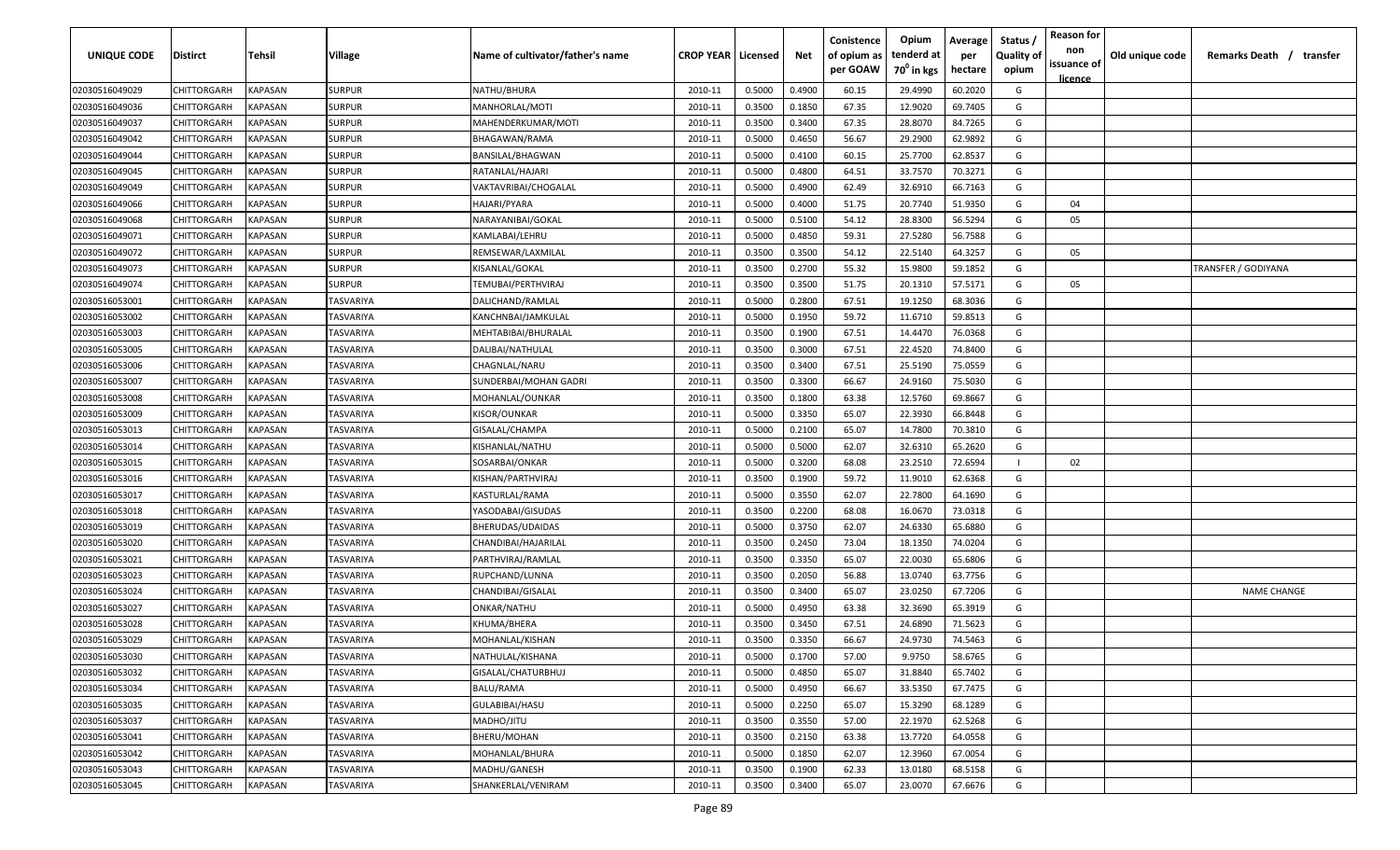| <b>UNIQUE CODE</b> | Distirct           | Tehsil              | Village            | Name of cultivator/father's name | <b>CROP YEAR   Licensed</b> |        | Net    | Conistence<br>of opium as<br>per GOAW | Opium<br>tenderd at<br>70 <sup>0</sup> in kgs | Average<br>per<br>hectare | Status /<br><b>Quality of</b><br>opium | <b>Reason for</b><br>non<br>issuance of | Old unique code | Remarks Death /<br>transfer |
|--------------------|--------------------|---------------------|--------------------|----------------------------------|-----------------------------|--------|--------|---------------------------------------|-----------------------------------------------|---------------------------|----------------------------------------|-----------------------------------------|-----------------|-----------------------------|
|                    |                    |                     |                    |                                  |                             |        |        |                                       |                                               |                           |                                        | <u>licence</u>                          |                 |                             |
| 02030516053047     | CHITTORGARH        | <b>KAPASAN</b>      | TASVARIYA          | RAMA/GOKAL                       | 2010-11                     | 0.3500 | 0.0450 | 67.51                                 | 3.5970                                        | 79.9333                   | G                                      |                                         |                 |                             |
| 02030516053048     | CHITTORGARH        | KAPASAN             | TASVARIYA          | BHAGAWANLAL/JITU                 | 2010-11                     | 0.3500 | 0.3250 | 66.67                                 | 23.9630                                       | 73.7323                   | G                                      |                                         |                 |                             |
| 02030516053049     | CHITTORGARH        | KAPASAN             | TASVARIYA          | GOVRDHANLAL/KISHANLAL            | 2010-11                     | 0.3500 | 0.3200 | 62.07                                 | 19.7210                                       | 61.6281                   | G                                      |                                         |                 |                             |
| 02030516053050     | CHITTORGARH        | KAPASAN             | TASVARIYA          | BHERUSINGH/KALYANSINGH           | 2010-11                     | 0.3500 | 0.3300 | 62.07                                 | 20.8640                                       | 63.2242                   | G                                      |                                         |                 |                             |
| 02030516053052     | CHITTORGARH        | KAPASAN             | TASVARIYA          | KANKUBAI/GISA                    | 2010-11                     | 0.3500 | 0.3350 | 67.51                                 | 24.0240                                       | 71.7134                   | G                                      |                                         |                 |                             |
| 02030516053053     | CHITTORGARH        | KAPASAN             | TASVARIYA          | RADSHYAM/PARBHULAL               | 2010-11                     | 0.3500 | 0.2450 | 67.51                                 | 16.5010                                       | 67.3510                   | G                                      |                                         |                 |                             |
| 02030516053054     | CHITTORGARH        | KAPASAN             | TASVARIYA          | SANTILAL/PANNALAL                | 2010-11                     | 0.5000 | 0.1000 | 65.07                                 | 6.7210                                        | 67.2100                   | G                                      |                                         |                 |                             |
| 02030516053057     | CHITTORGARH        | KAPASAN             | TASVARIYA          | MANGILAL/PARTAP                  | 2010-11                     | 0.3500 | 0.2800 | 63.38                                 | 17.7650                                       | 63.4464                   | G                                      |                                         |                 |                             |
| 02030516053060     | CHITTORGARH        | KAPASAN             | TASVARIYA          | NOJIBAI/KISHANLAL                | 2010-11                     | 0.5000 | 0.4150 | 62.07                                 | 26.6370                                       | 64.1855                   | G                                      |                                         |                 |                             |
| 02030516053062     | CHITTORGARH        | KAPASAN             | TASVARIYA          | PYARIBAI/HAJARI                  | 2010-11                     | 0.5000 | 0.4900 | 68.08                                 | 33.8940                                       | 69.1714                   |                                        | 02                                      |                 |                             |
| 02030516053064     | CHITTORGARH        | KAPASAN             | TASVARIYA          | GATTUBAI/MOHAN                   | 2010-11                     | 0.5000 | 0.5050 | 63.38                                 | 32.9030                                       | 65.1545                   | G                                      |                                         |                 |                             |
| 02030516053067     | CHITTORGARH        | KAPASAN             | TASVARIYA          | BHURALAL/DEVJI                   | 2010-11                     | 0.3500 | 0.2100 | 63.38                                 | 13.4640                                       | 64.1143                   | G                                      |                                         |                 |                             |
| 02030516054001     | CHITTORGARH        | KAPASAN             | TURKIYAKALA        | AMERCHAND/MOTIRAM                | 2010-11                     | 0.5000 | 0.3150 | 63.23                                 | 21.7240                                       | 68.9651                   | G                                      |                                         |                 |                             |
| 02030516054002     | CHITTORGARH        | KAPASAN             | TURKIYAKALA        | DALU/BHARMAL                     | 2010-11                     | 0.5000 | 0.4800 | 59.54                                 | 30.2890                                       | 63.1021                   | G                                      |                                         |                 |                             |
| 02030516054003     | CHITTORGARH        | KAPASAN             | TURKIYAKALA        | DHAPUBAI/HAJARI                  | 2010-11                     | 0.5000 | 0.4850 | 62.13                                 | 32.5030                                       | 67.0165                   | G                                      |                                         |                 |                             |
| 02030516054005     | CHITTORGARH        | KAPASAN             | TURKIYAKALA        | LEHRIBAI/GANGARAM                | 2010-11                     | 0.5000 | 0.4950 | 57.14                                 | 30.8230                                       | 62.2687                   | G                                      |                                         |                 |                             |
| 02030516054007     | CHITTORGARH        | KAPASAN             | TURKIYAKALA        | UDAIRAM/PARTHU                   | 2010-11                     | 0.5000 | 0.3900 | 59.73                                 | 25.1800                                       | 64.5641                   | G                                      |                                         |                 |                             |
| 02030516054008     | CHITTORGARH        | KAPASAN             | TURKIYAKALA        | <b>BHURIBAI/MADHU</b>            | 2010-11                     | 0.3500 | 0.2900 | 62.13                                 | 20.0150                                       | 69.0172                   | G                                      |                                         |                 |                             |
| 02030516054009     | CHITTORGARH        | KAPASAN             | TURKIYAKALA        | NANURAM/GANESH                   | 2010-11                     | 0.5000 | 0.4300 | 57.14                                 | 26.7900                                       | 62.3023                   | G                                      |                                         |                 |                             |
| 02030516054010     | CHITTORGARH        | KAPASAN             | TURKIYAKALA        | SOHANIBAI/MITTURAM               | 2010-11                     | 0.5000 | 0.2050 | 62.13                                 | 13.5090                                       | 65.8976                   | G                                      |                                         |                 |                             |
| 02030516054011     | CHITTORGARH        | KAPASAN             | TURKIYAKALA        | OUNKARLAL/LOBHCHAND              | 2010-11                     | 0.5000 | 0.2900 | 62.26                                 | 19.5850                                       | 67.5345                   | G                                      |                                         |                 |                             |
| 02030516054012     | CHITTORGARH        | KAPASAN             | TURKIYAKALA        | RATAN/MOTIRAM                    | 2010-11                     | 0.5000 | 0.4400 | 62.26                                 | 30.0270                                       | 68.2432                   | G                                      |                                         |                 |                             |
| 02030516054014     | CHITTORGARH        | KAPASAN             | TURKIYAKALA        | RAJKUMAR/MITTULAL                | 2010-11                     | 0.5000 | 0.3350 | 57.14                                 | 20.7090                                       | 61.8179                   | G                                      |                                         |                 |                             |
| 02030516054015     | CHITTORGARH        | KAPASAN             | TURKIYAKALA        | JITMAL/TULSIRAM                  | 2010-11                     | 0.5000 | 0.5050 | 59.73                                 | 31.7760                                       | 62.9228                   | G                                      |                                         |                 |                             |
| 02030516054019     | CHITTORGARH        | KAPASAN             | TURKIYAKALA        | LEHRU/LOBHCHAND                  | 2010-11                     | 0.5000 | 0.1250 | 59.73                                 | 9.7610                                        | 78.0880                   | G                                      |                                         |                 |                             |
| 02030516054020     | CHITTORGARH        | KAPASAN             | TURKIYAKALA        | BHERULAL/PYARA                   | 2010-11                     | 0.3500 | 0.3350 | 57.14                                 | 20.9540                                       | 62.5493                   | G                                      |                                         |                 |                             |
| 02030516054021     | CHITTORGARH        | KAPASAN             | TURKIYAKALA        | SHANKERGIR/JODAGIR               | 2010-11                     | 0.5000 | 0.3250 | 65.85                                 | 20.2250                                       | 62.2308                   | G                                      |                                         |                 |                             |
| 02030516054022     | CHITTORGARH        | KAPASAN             | TURKIYAKALA        | GANGABAI/KISHANLAL               | 2010-11                     | 0.5000 | 0.3600 | 59.54                                 | 22.5740                                       | 62.7056                   | G                                      |                                         |                 |                             |
| 02030516054023     | CHITTORGARH        | KAPASAN             | TURKIYAKALA        | SOHANGIRI/RAMGIRI                | 2010-11                     | 0.5000 | 0.4550 | 65.85                                 | 31.6170                                       | 69.4879                   | G                                      |                                         |                 |                             |
| 02030516054025     | CHITTORGARH        | KAPASAN             | TURKIYAKALA        | ONKARLAL/CHHOGA                  | 2010-11                     | 0.5000 | 0.3050 | 57.14                                 | 18.2850                                       | 59.9508                   | G                                      |                                         |                 |                             |
| 02030516054026     | CHITTORGARH        | KAPASAN             | TURKIYAKALA        | RAMLAL/RAMCHANDRA                | 2010-11                     | 0.5000 | 0.4200 | 63.23                                 | 28.7150                                       | 68.3690                   | G                                      |                                         |                 |                             |
| 02030516054027     | CHITTORGARH        | KAPASAN             | TURKIYAKALA        | RAMIBAI/MADHULAL                 | 2010-11                     | 0.3500 | 0.3500 | 62.26                                 | 23.5250                                       | 67.2143                   | G                                      |                                         |                 |                             |
| 02030516054028     | CHITTORGARH        | KAPASAN             | TURKIYAKALA        | PRABHULAL/TULSIRAM               | 2010-11                     | 0.5000 | 0.4800 | 57.14                                 | 28.4390                                       | 59.2479                   | G                                      |                                         |                 |                             |
| 02030516054029     | CHITTORGARH        | KAPASAN             | TURKIYAKALA        | RATANLAL/UDIARAM                 | 2010-11                     | 0.5000 | 0.3500 | 62.26                                 | 23.1340                                       | 66.0971                   | G                                      |                                         |                 |                             |
| 02030516054030     | CHITTORGARH        | KAPASAN             | TURKIYAKALA        | JAGDISH/BANSHILAL                | 2010-11                     | 0.5000 | 0.2800 | 59.54                                 | 16.9010                                       | 60.3607                   | G                                      |                                         |                 |                             |
| 02030516054031     | CHITTORGARH        | <b>KAPASAN</b>      | <b>TURKIYAKALA</b> | <b>UDAIRAM/GOPI</b>              | 2010-11                     | 0.5000 | 0.4900 | 62.26                                 | 34.3850                                       | 70.1735                   | G                                      |                                         |                 |                             |
| 02030517001001     | CHITTORGARH        | <b>BHUPAL SAGAR</b> | ANOPPURA           | ROSANLAL/MAGNIRAM                | 2010-11                     | 0.3500 | 0.3450 | 64.39                                 | 23.3830                                       | 67.7768                   | G                                      |                                         |                 |                             |
| 02030517001002     | <b>CHITTORGARH</b> | <b>BHUPAL SAGAR</b> | ANOPPURA           | UDAIRAM/RAMCHANDER               | 2010-11                     | 0.5000 | 0.2900 | 66.14                                 | 21.3350                                       | 73.5690                   | G                                      |                                         |                 |                             |
| 02030517001005     | <b>CHITTORGARH</b> | <b>BHUPAL SAGAR</b> | ANOPPURA           | KISHANLAL/MAGNIRAM               | 2010-11                     | 0.5000 | 0.3100 | 62.66                                 | 21.6360                                       | 69.7935                   | G                                      |                                         |                 |                             |
| 02030517001006     | CHITTORGARH        | <b>BHUPAL SAGAR</b> | ANOPPURA           | JITMAL/KALU JAT                  | 2010-11                     | 0.5000 | 0.4900 | 68.74                                 | 34.4190                                       | 70.2429                   | G                                      |                                         |                 |                             |
| 02030517001007     | CHITTORGARH        | <b>BHUPAL SAGAR</b> | ANOPPURA           | CHOGALAL/KALURAM GADRI           | 2010-11                     | 0.5000 | 0.4550 | 62.66                                 | 30.3360                                       | 66.6725                   | G                                      |                                         |                 |                             |
| 02030517001009     | CHITTORGARH        | <b>BHUPAL SAGAR</b> | ANOPPURA           | DHAPUBAI/MAGNIRAM                | 2010-11                     | 0.3500 | 0.3500 | 66.54                                 | 23.6030                                       | 67.4371                   | G                                      |                                         |                 |                             |
| 02030517001011     | CHITTORGARH        | BHUPAL SAGAR        | ANOPPURA           | ROSANLAL/PANNALAL                | 2010-11                     | 0.5000 | 0.3450 | 66.14                                 | 25.0670                                       | 72.6580                   | G                                      |                                         |                 |                             |
| 02030517001012     | CHITTORGARH        | <b>BHUPAL SAGAR</b> | ANOPPURA           | SOBHALAL/RAMLAL                  | 2010-11                     | 0.5000 | 0.5000 | 62.66                                 | 31.8940                                       | 63.7880                   | G                                      |                                         |                 |                             |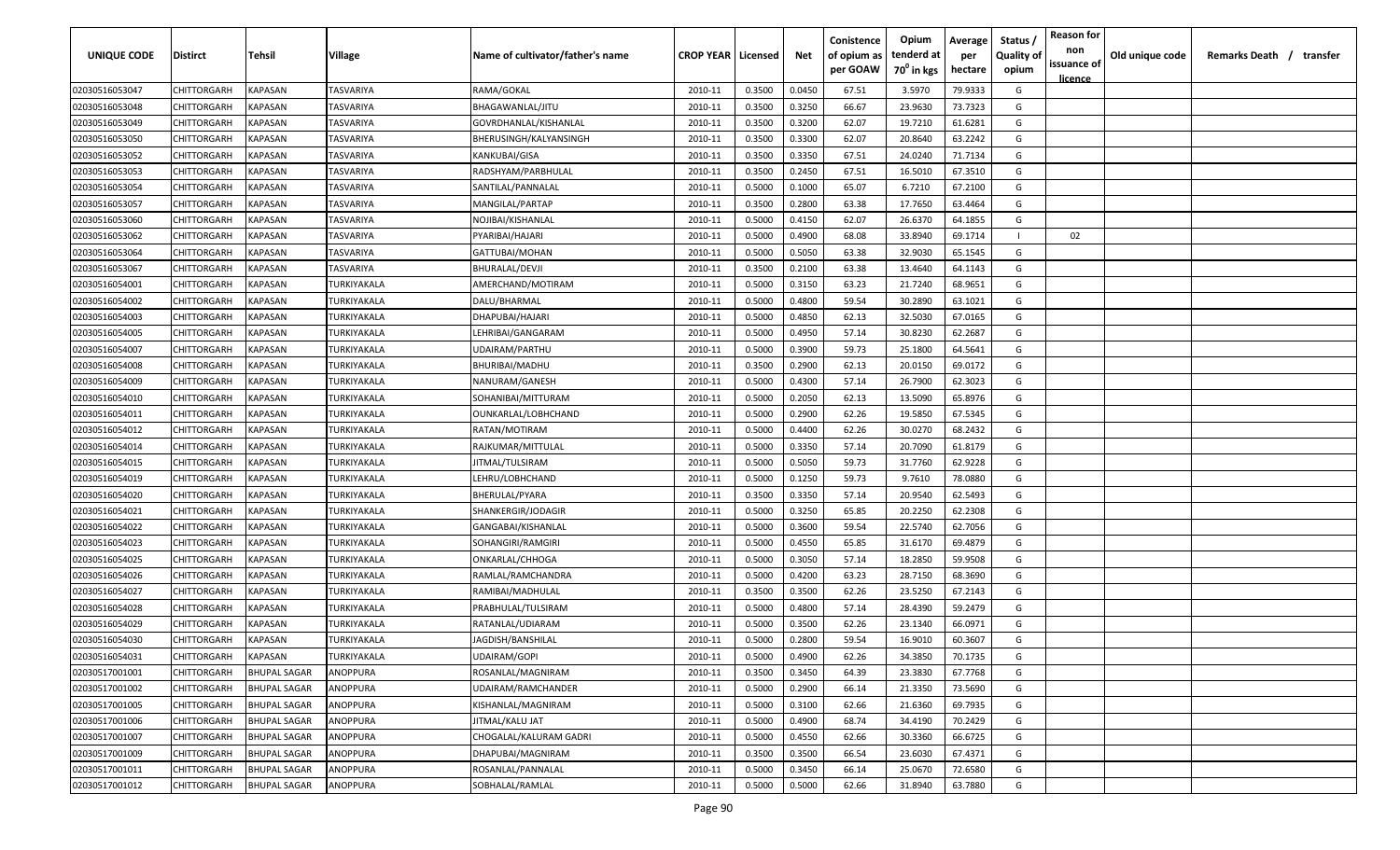| UNIQUE CODE    | Distirct           | Tehsil              | Village  | Name of cultivator/father's name | <b>CROP YEAR   Licensed</b> |        | Net    | Conistence<br>of opium as | Opium<br>tenderd at    | Average<br>per | Status /<br><b>Quality of</b> | <b>Reason for</b><br>non<br>issuance of | Old unique code | Remarks Death / transfer |
|----------------|--------------------|---------------------|----------|----------------------------------|-----------------------------|--------|--------|---------------------------|------------------------|----------------|-------------------------------|-----------------------------------------|-----------------|--------------------------|
|                |                    |                     |          |                                  |                             |        |        | per GOAW                  | 70 <sup>0</sup> in kgs | hectare        | opium                         | <u>licence</u>                          |                 |                          |
| 02030517001014 | CHITTORGARH        | <b>BHUPAL SAGAR</b> | ANOPPURA | BHERULAL/LALU                    | 2010-11                     | 0.5000 | 0.2450 | 62.66                     | 16.6680                | 68.0327        | G                             |                                         |                 |                          |
| 02030517001015 | CHITTORGARH        | BHUPAL SAGAR        | ANOPPURA | LOBHCHAND/GOTU                   | 2010-11                     | 0.5000 | 0.2950 | 66.54                     | 20.5610                | 69.6983        | G                             |                                         |                 |                          |
| 02030517001017 | CHITTORGARH        | <b>BHUPAL SAGAR</b> | ANOPPURA | PANNALAL/AMERCHAND               | 2010-11                     | 0.5000 | 0.5050 | 62.90                     | 32.5550                | 64.4653        | G                             |                                         |                 |                          |
| 02030517001018 | CHITTORGARH        | <b>BHUPAL SAGAR</b> | ANOPPURA | UDIBAI/MADHULAL                  | 2010-11                     | 0.5000 | 0.1600 | 64.39                     | 10.9650                | 68.5313        | G                             |                                         |                 |                          |
| 02030517001019 | CHITTORGARH        | <b>BHUPAL SAGAR</b> | ANOPPURA | BHERULAL/BALULAL                 | 2010-11                     | 0.5000 | 0.5000 | 60.10                     | 32.7370                | 65.4740        | G                             |                                         |                 |                          |
| 02030517001022 | CHITTORGARH        | <b>BHUPAL SAGAR</b> | ANOPPURA | UDAIRAM/PANNALAL                 | 2010-11                     | 0.5000 | 0.2000 | 62.66                     | 12.6750                | 63.3750        | G                             |                                         |                 |                          |
| 02030517001023 | CHITTORGARH        | <b>BHUPAL SAGAR</b> | ANOPPURA | BALU/KALU                        | 2010-11                     | 0.3500 | 0.3200 | 60.10                     | 20.6830                | 64.6344        | G                             |                                         |                 |                          |
| 02030517001025 | CHITTORGARH        | BHUPAL SAGAR        | ANOPPURA | CHOGALAL/KALURAM CHAMAR          | 2010-11                     | 0.5000 | 0.4950 | 61.83                     | 31.8780                | 64.4000        | G                             |                                         |                 |                          |
| 02030517001026 | CHITTORGARH        | <b>BHUPAL SAGAR</b> | ANOPPURA | KHUMANIBAI/CHUNNA                | 2010-11                     | 0.5000 | 0.4950 | 62.90                     | 32.2680                | 65.1879        | G                             |                                         |                 |                          |
| 02030517001027 | CHITTORGARH        | <b>BHUPAL SAGAR</b> | ANOPPURA | BALURAM/RAMLAL                   | 2010-11                     | 0.5000 | 0.3500 | 66.54                     | 24.3350                | 69.5286        | G                             |                                         |                 |                          |
| 02030517001032 | CHITTORGARH        | BHUPAL SAGAR        | ANOPPURA | SIVLAL/NATHULAL                  | 2010-11                     | 0.5000 | 0.5000 | 61.83                     | 32.6020                | 65.2040        | G                             |                                         |                 |                          |
| 02030517001035 | CHITTORGARH        | <b>BHUPAL SAGAR</b> | ANOPPURA | GANESH/JVAHARMAL                 | 2010-11                     | 0.5000 | 0.4950 | 66.86                     | 33.3340                | 67.3414        | G                             |                                         |                 |                          |
| 02030517001038 | CHITTORGARH        | <b>BHUPAL SAGAR</b> | ANOPPURA | SOBHALAL/JAVAHARMAL              | 2010-11                     | 0.5000 | 0.4950 | 68.74                     | 35.8430                | 72.4101        | G                             |                                         |                 |                          |
| 02030517001039 | CHITTORGARH        | <b>BHUPAL SAGAR</b> | ANOPPURA | VARDIBAI/MADHOLAL                | 2010-11                     | 0.5000 | 0.5150 | 66.54                     | 34.2400                | 66.4854        | G                             |                                         |                 |                          |
| 02030517001040 | CHITTORGARH        | <b>BHUPAL SAGAR</b> | ANOPPURA | LOBHCHAND/HEERALAL               | 2010-11                     | 0.5000 | 0.2950 | 60.42                     | 19.2310                | 65.1898        | G                             |                                         |                 |                          |
| 02030517001042 | CHITTORGARH        | <b>BHUPAL SAGAR</b> | ANOPPURA | NANIBAI/JEETMAL                  | 2010-11                     | 0.5000 | 0.4500 | 61.83                     | 29.8730                | 66.3844        | G                             |                                         |                 | <b>NAME CHANGE</b>       |
| 02030517001046 | CHITTORGARH        | <b>BHUPAL SAGAR</b> | ANOPPURA | HAJARI/AMARCHAND                 | 2010-11                     | 0.3500 | 0.3550 | 64.39                     | 23.0240                | 64.8563        | G                             |                                         |                 |                          |
| 02030517001047 | CHITTORGARH        | <b>BHUPAL SAGAR</b> | ANOPPURA | DAKHIBAI/PANNALAL                | 2010-11                     | 0.3500 | 0.3050 | 61.83                     | 19.5560                | 64.1180        | G                             |                                         |                 |                          |
| 02030517001052 | CHITTORGARH        | <b>BHUPAL SAGAR</b> | ANOPPURA | GOPILAL/CHOGALAL                 | 2010-11                     | 0.5000 | 0.5050 | 64.39                     | 32.8020                | 64.9545        | G                             |                                         |                 |                          |
| 02030517001053 | CHITTORGARH        | <b>BHUPAL SAGAR</b> | ANOPPURA | BABRU/GODA                       | 2010-11                     | 0.5000 | 0.4950 | 66.14                     | 35.0260                | 70.7596        | G                             |                                         |                 |                          |
| 02030517001055 | CHITTORGARH        | <b>BHUPAL SAGAR</b> | ANOPPURA | MANGU/BHJJA                      | 2010-11                     | 0.3500 | 0.3500 | 60.42                     | 22.3300                | 63.8000        | G                             |                                         |                 |                          |
| 02030517001061 | CHITTORGARH        | <b>BHUPAL SAGAR</b> | ANOPPURA | CHATRU/PARTAP                    | 2010-11                     | 0.5000 | 0.4450 | 66.14                     | 31.3220                | 70.3865        | G                             |                                         |                 |                          |
| 02030517001064 | CHITTORGARH        | <b>BHUPAL SAGAR</b> | ANOPPURA | GOPU/BHURA                       | 2010-11                     | 0.5000 | 0.2400 | 62.90                     | 15.9140                | 66.3083        | G                             |                                         |                 |                          |
| 02030517001070 | CHITTORGARH        | <b>BHUPAL SAGAR</b> | ANOPPURA | ROSHANLAL/KALURAM                | 2010-11                     | 0.5000 | 0.4900 | 62.90                     | 33.3280                | 68.0163        | G                             |                                         |                 |                          |
| 02030517001071 | CHITTORGARH        | <b>BHUPAL SAGAR</b> | ANOPPURA | PYARIBAI/BHUWANA                 | 2010-11                     | 0.3500 | 0.3450 | 60.10                     | 22.6230                | 65.5739        | G                             |                                         |                 |                          |
| 02030517001072 | CHITTORGARH        | <b>BHUPAL SAGAR</b> | ANOPPURA | SHANKERLAL/HARIRAM               | 2010-11                     | 0.5000 | 0.4950 | 68.74                     | 36.5210                | 73.7798        | G                             |                                         |                 |                          |
| 02030517001073 | CHITTORGARH        | BHUPAL SAGAR        | ANOPPURA | MADHAVLAL/BHAJJA                 | 2010-11                     | 0.5000 | 0.4550 | 60.10                     | 28.1180                | 61.7978        | G                             |                                         |                 |                          |
| 02030517001081 | CHITTORGARH        | BHUPAL SAGAR        | ANOPPURA | HARIRAM/AMERCHAND                | 2010-11                     | 0.5000 | 0.4600 | 62.90                     | 30.3000                | 65.8696        | G                             |                                         |                 |                          |
| 02030517001084 | CHITTORGARH        | <b>BHUPAL SAGAR</b> | ANOPPURA | LEHRULAL/RATTU                   | 2010-11                     | 0.5000 | 0.3300 | 61.83                     | 21.9580                | 66.5394        | G                             |                                         |                 |                          |
| 02030517001088 | CHITTORGARH        | <b>BHUPAL SAGAR</b> | ANOPPURA | CHAMPALAL/LEHRU                  | 2010-11                     | 0.5000 | 0.3300 | 66.14                     | 22.3740                | 67.8000        | G                             |                                         |                 |                          |
| 02030517001089 | CHITTORGARH        | <b>BHUPAL SAGAR</b> | ANOPPURA | BOTHLAL/NANALAL                  | 2010-11                     | 0.5000 | 0.3400 | 61.83                     | 21.5700                | 63.4412        | G                             |                                         |                 |                          |
| 02030517001090 | CHITTORGARH        | <b>BHUPAL SAGAR</b> | ANOPPURA | HEMRAJ/RAMLAL                    | 2010-11                     | 0.3500 | 0.3600 | 61.83                     | 23.8310                | 66.1972        | G                             |                                         |                 |                          |
| 02030517001092 | CHITTORGARH        | <b>BHUPAL SAGAR</b> | ANOPPURA | CHAGNLAL/LEHRU                   | 2010-11                     | 0.5000 | 0.3400 | 66.14                     | 22.9600                | 67.5294        | G                             |                                         |                 |                          |
| 02030517001093 | CHITTORGARH        | <b>BHUPAL SAGAR</b> | ANOPPURA | PANNALAL/MITTU                   | 2010-11                     | 0.5000 | 0.4550 | 66.54                     | 32.0150                | 70.3626        | G                             |                                         |                 |                          |
| 02030517002001 | CHITTORGARH        | <b>BHUPAL SAGAR</b> | PARI     | RAMLAL/PEMA                      | 2010-11                     | 0.5000 |        |                           |                        |                | F                             |                                         |                 |                          |
| 02030517002002 | <b>CHITTORGARH</b> | <b>BHUPAL SAGAR</b> | PARI     | MOHANBAI/HARIRAM                 | 2010-11                     | 0.5000 |        |                           |                        |                | F.                            |                                         |                 |                          |
| 02030517002003 | <b>CHITTORGARH</b> | <b>BHUPAL SAGAR</b> | PARI     | JITMAL/RAMLAL                    | 2010-11                     | 0.5000 |        |                           |                        |                | F                             |                                         |                 |                          |
| 02030517002004 | <b>CHITTORGARH</b> | <b>BHUPAL SAGAR</b> | PARI     | BHAGWAN/NANA                     | 2010-11                     | 0.5000 |        |                           |                        |                | F.                            |                                         |                 |                          |
| 02030517002005 | <b>CHITTORGARH</b> | <b>BHUPAL SAGAR</b> | PARI     | JAMNALAL/BHERULAL                | 2010-11                     | 0.5000 | 0.4700 | 62.23                     | 32.0400                | 68.1702        | G                             |                                         |                 |                          |
| 02030517002007 | CHITTORGARH        | <b>BHUPAL SAGAR</b> | PARI     | RAMLAL/BAGJI                     | 2010-11                     | 0.5000 | 0.2000 | 62.57                     | 13.0230                | 65.1150        | G                             |                                         |                 |                          |
| 02030517002008 | <b>CHITTORGARH</b> | <b>BHUPAL SAGAR</b> | PARI     | SHANKERLAL/RAMLAL                | 2010-11                     | 0.5000 | 0.2850 | 59.42                     | 16.7220                | 58.6737        | G                             |                                         |                 |                          |
| 02030517002009 | CHITTORGARH        | <b>BHUPAL SAGAR</b> | PARI     | SHYAMLAL/RAMLAL                  | 2010-11                     | 0.5000 |        |                           |                        |                | F.                            |                                         |                 |                          |
| 02030517002010 | CHITTORGARH        | BHUPAL SAGAR        | PARI     | JAMNALAL/BHERULAL                | 2010-11                     | 0.5000 | 0.2900 | 62.57                     | 18.5480                | 63.9586        | G                             |                                         |                 |                          |
| 02030517002011 | CHITTORGARH        | BHUPAL SAGAR        | PARI     | RAJMAL/UDAILAL                   | 2010-11                     | 0.5000 | 0.2200 | 65.71                     | 14.7570                | 67.0773        | G                             |                                         |                 |                          |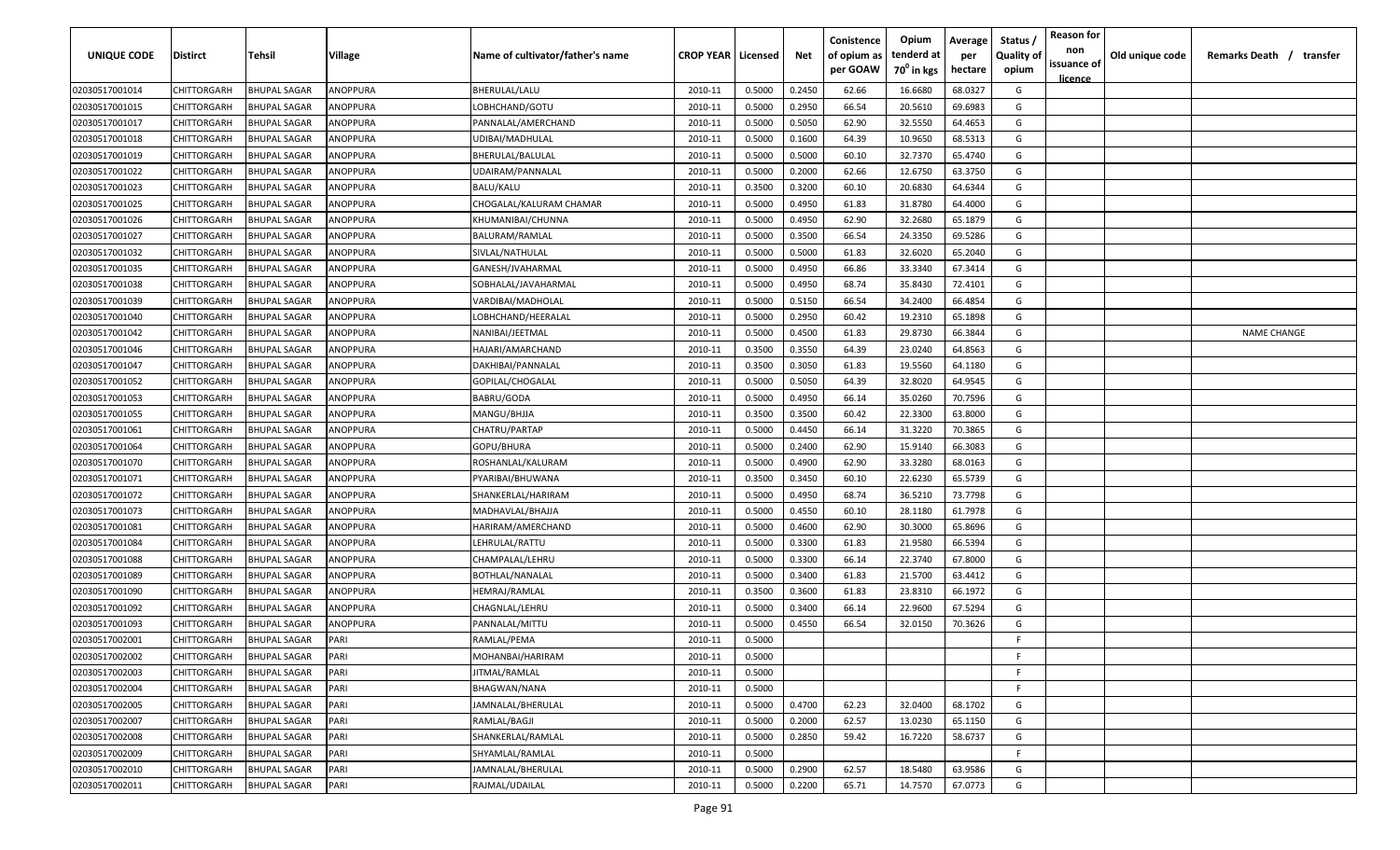| <b>UNIQUE CODE</b> | Distirct           | Tehsil              | Village        | Name of cultivator/father's name | <b>CROP YEAR   Licensed</b> |        | Net    | Conistence<br>of opium as<br>per GOAW | Opium<br>tenderd at<br>70 <sup>0</sup> in kgs | Average<br>per<br>hectare | Status /<br><b>Quality of</b><br>opium | <b>Reason for</b><br>non<br>issuance of<br><u>licence</u> | Old unique code | Remarks Death / transfer |
|--------------------|--------------------|---------------------|----------------|----------------------------------|-----------------------------|--------|--------|---------------------------------------|-----------------------------------------------|---------------------------|----------------------------------------|-----------------------------------------------------------|-----------------|--------------------------|
| 02030517002012     | CHITTORGARH        | <b>BHUPAL SAGAR</b> | PARI           | SANTILAL/GOPILAL                 | 2010-11                     | 0.5000 | 0.4500 | 62.23                                 | 29.2300                                       | 64.9556                   | G                                      |                                                           |                 |                          |
| 02030517002013     | CHITTORGARH        | BHUPAL SAGAR        | PARI           | BHURALAL/KALURAM                 | 2010-11                     | 0.5000 |        |                                       |                                               |                           | -F.                                    |                                                           |                 |                          |
| 02030517002016     | CHITTORGARH        | <b>BHUPAL SAGAR</b> | PARI           | LALI/KALURAM                     | 2010-11                     | 0.5000 | 0.1500 | 66.03                                 | 10.7910                                       | 71.9400                   | G                                      |                                                           |                 | <b>NAME CHANGE</b>       |
| 02030517002017     | CHITTORGARH        | <b>BHUPAL SAGAR</b> | PARI           | BHURALAL/DALU                    | 2010-11                     | 0.5000 | 0.5200 |                                       |                                               |                           |                                        | 02                                                        |                 |                          |
| 02030517002019     | CHITTORGARH        | <b>BHUPAL SAGAR</b> | PARI           | DALICHAND/HEERALAL               | 2010-11                     | 0.5000 |        |                                       |                                               |                           | -F.                                    |                                                           |                 |                          |
| 02030517002022     | CHITTORGARH        | <b>BHUPAL SAGAR</b> | PARI           | KALU/NANU                        | 2010-11                     | 0.5000 | 0.3900 | 59.06                                 | 22.3330                                       | 57.2641                   | G                                      |                                                           |                 |                          |
| 02030517002025     | CHITTORGARH        | <b>BHUPAL SAGAR</b> | PARI           | CHUNNILAL/RUPA                   | 2010-11                     | 0.5000 | 0.2600 | 62.57                                 | 17.1440                                       | 65.9385                   | G                                      |                                                           |                 |                          |
| 02030517002026     | CHITTORGARH        | <b>BHUPAL SAGAR</b> | PARI           | NARAYAN/CHOTU                    | 2010-11                     | 0.3500 | 0.3550 | 59.42                                 | 21.7310                                       | 61.2141                   | G                                      |                                                           |                 |                          |
| 02030517002028     | CHITTORGARH        | <b>BHUPAL SAGAR</b> | PARI           | CHENA/LALURAM                    | 2010-11                     | 0.3500 | 0.1500 | 62.57                                 | 9.8950                                        | 65.9667                   | G                                      |                                                           |                 |                          |
| 02030517002029     | CHITTORGARH        | <b>BHUPAL SAGAR</b> | PARI           | RAMLAL/GOKAL                     | 2010-11                     | 0.5000 | 0.2000 | 63.56                                 | 12.8390                                       | 64.1950                   | G                                      |                                                           |                 |                          |
| 02030517002030     | CHITTORGARH        | BHUPAL SAGAR        | PARI           | MOTI/UDA                         | 2010-11                     | 0.5000 | 0.2000 | 62.57                                 | 13.3100                                       | 66.5500                   | G                                      |                                                           |                 |                          |
| 02030517002032     | CHITTORGARH        | <b>BHUPAL SAGAR</b> | PARI           | LAXMAN/UDA                       | 2010-11                     | 0.5000 | 0.3000 | 59.06                                 | 18.9410                                       | 63.1367                   | G                                      |                                                           |                 |                          |
| 02030517002033     | CHITTORGARH        | <b>BHUPAL SAGAR</b> | PARI           | FEFIBAI/HARLAL                   | 2010-11                     | 0.5000 | 0.2500 | 66.03                                 | 17.5170                                       | 70.0680                   | G                                      |                                                           |                 |                          |
| 02030517002034     | CHITTORGARH        | <b>BHUPAL SAGAR</b> | PARI           | AKBARKHA/HASANKHA                | 2010-11                     | 0.3500 |        |                                       |                                               |                           | F.                                     |                                                           |                 |                          |
| 02030517002038     | CHITTORGARH        | <b>BHUPAL SAGAR</b> | PARI           | SHANKERLAL/LAXMAN                | 2010-11                     | 0.5000 | 0.1950 | 56.23                                 | 11.8890                                       | 60.9692                   | G                                      |                                                           |                 |                          |
| 02030517002039     | CHITTORGARH        | <b>BHUPAL SAGAR</b> | PARI           | SARNGARIBAI/RAMAJI               | 2010-11                     | 0.5000 | 0.0950 | 59.42                                 | 6.2650                                        | 65.9474                   | G                                      |                                                           |                 |                          |
| 02030517002040     | CHITTORGARH        | <b>BHUPAL SAGAR</b> | PARI           | HAJARI/KISHANA                   | 2010-11                     | 0.5000 | 0.5050 | 62.57                                 | 34.0290                                       | 67.3842                   | G                                      |                                                           |                 |                          |
| 02030517002041     | CHITTORGARH        | <b>BHUPAL SAGAR</b> | PARI           | CHAGNLAL/NANA                    | 2010-11                     | 0.5000 | 0.2000 | 59.42                                 | 13.1400                                       | 65.7000                   | G                                      |                                                           |                 |                          |
| 02030517002043     | CHITTORGARH        | BHUPAL SAGAR        | PARI           | UDAIRAM/TULCHA                   | 2010-11                     | 0.5000 | 0.3050 | 63.56                                 | 19.7760                                       | 64.8393                   | G                                      |                                                           |                 |                          |
| 02030517002044     | CHITTORGARH        | <b>BHUPAL SAGAR</b> | PARI           | DOLA/KISHANA                     | 2010-11                     | 0.5000 | 0.3000 | 56.23                                 | 18.1060                                       | 60.3533                   | G                                      |                                                           |                 |                          |
| 02030517002045     | CHITTORGARH        | <b>BHUPAL SAGAR</b> | PARI           | SOHANLAL/TOLIRAM                 | 2010-11                     | 0.5000 |        |                                       |                                               |                           | -F.                                    |                                                           |                 |                          |
| 02030517002046     | CHITTORGARH        | <b>BHUPAL SAGAR</b> | PARI           | ALTAFKHA/FAKIRKHA                | 2010-11                     | 0.5000 |        |                                       |                                               |                           | -F.                                    |                                                           |                 |                          |
| 02030517002047     | CHITTORGARH        | <b>BHUPAL SAGAR</b> | PARI           | MOHANSINGH/MODSINGH              | 2010-11                     | 0.3500 | 0.3500 | 56.51                                 | 19.4390                                       | 55.5400                   | G                                      | 04                                                        |                 |                          |
| 02030517002049     | CHITTORGARH        | <b>BHUPAL SAGAR</b> | PARI           | FAKIRKHA/AALAMKHA                | 2010-11                     | 0.5000 |        |                                       |                                               |                           | -F.                                    |                                                           |                 |                          |
| 02030517002050     | CHITTORGARH        | <b>BHUPAL SAGAR</b> | PARI           | FAJLURAHMAN/MEHBUBKHA            | 2010-11                     | 0.5000 |        |                                       |                                               |                           | -F                                     |                                                           |                 |                          |
| 02030517002053     | CHITTORGARH        | <b>BHUPAL SAGAR</b> | PARI           | SHYAMLAL/CHAMPALAL               | 2010-11                     | 0.5000 | 0.4950 | 62.23                                 | 31.6930                                       | 64.0263                   | G                                      |                                                           |                 |                          |
| 02030517002054     | CHITTORGARH        | BHUPAL SAGAR        | PARI           | RAMESWAR/HEERALAL                | 2010-11                     | 0.3500 | 0.2000 | 54.08                                 | 10.8620                                       | 54.3100                   | G                                      | 04                                                        |                 |                          |
| 02030517002057     | CHITTORGARH        | BHUPAL SAGAR        | PARI           | ARJUNLAL/MAHADEV                 | 2010-11                     | 0.3500 | 0.1000 | 59.42                                 | 6.4090                                        | 64.0900                   | G                                      |                                                           |                 |                          |
| 02030517002069     | CHITTORGARH        | <b>BHUPAL SAGAR</b> | PARI           | MANGU/PEMA                       | 2010-11                     | 0.5000 |        |                                       |                                               |                           | F.                                     |                                                           |                 |                          |
| 02030517002070     | CHITTORGARH        | <b>BHUPAL SAGAR</b> | PARI           | SOHAN/CHOTU                      | 2010-11                     | 0.5000 | 0.4800 | 62.57                                 | 30.8380                                       | 64.2458                   | G                                      |                                                           |                 |                          |
| 02030517002073     | CHITTORGARH        | <b>BHUPAL SAGAR</b> | PARI           | UDAILAL/RUPA                     | 2010-11                     | 0.5000 |        |                                       |                                               |                           | -F.                                    |                                                           |                 |                          |
| 02030517002076     | CHITTORGARH        | <b>BHUPAL SAGAR</b> | PARI           | KISHANLAL/LAXMAN                 | 2010-11                     | 0.5000 | 0.3900 | 59.06                                 | 23.1940                                       | 59.4718                   | G                                      |                                                           |                 |                          |
| 02030517002077     | CHITTORGARH        | <b>BHUPAL SAGAR</b> | PARI           | MOHAN/LAXMAN                     | 2010-11                     | 0.5000 | 0.2300 | 59.06                                 | 13.9970                                       | 60.8565                   | G                                      |                                                           |                 |                          |
| 02030517002078     | CHITTORGARH        | <b>BHUPAL SAGAR</b> | PARI           | LAXMAN/BHAGWAN                   | 2010-11                     | 0.5000 |        |                                       |                                               |                           | E                                      |                                                           |                 |                          |
| 02030517002083     | CHITTORGARH        | BHUPAL SAGAR        | PARI           | <b>BHERULAL/RUPA</b>             | 2010-11                     | 0.5000 | 0.2000 | 66.03                                 | 14.0270                                       | 70.1350                   |                                        | 02                                                        |                 |                          |
| 02030517002084     | <b>CHITTORGARH</b> | <b>BHUPAL SAGAR</b> | PARI           | HUDIBAI/NARAYAN                  | 2010-11                     | 0.5000 | 0.1500 | 59.42                                 | 9.6430                                        | 64.2867                   | G                                      |                                                           |                 |                          |
| 02030517002085     | <b>CHITTORGARH</b> | <b>BHUPAL SAGAR</b> | PARI           | AMERCHAND/NOLA                   | 2010-11                     | 0.5000 | 0.2000 | 59.42                                 | 11.9520                                       | 59.7600                   | G                                      |                                                           |                 |                          |
| 02030517002086     | CHITTORGARH        | <b>BHUPAL SAGAR</b> | PARI           | SIVNARAYAN/PARTHVIRAJ            | 2010-11                     | 0.5000 | 0.1000 | 63.56                                 | 6.6920                                        | 66.9200                   | G                                      |                                                           |                 |                          |
| 02030517002088     | <b>CHITTORGARH</b> | <b>BHUPAL SAGAR</b> | PARI           | GANESHLAL/MIYARAM                | 2010-11                     | 0.3500 | 0.2450 | 51.03                                 | 13.3260                                       | 54.3918                   | G                                      | 04                                                        |                 |                          |
| 02030517002089     | CHITTORGARH        | <b>BHUPAL SAGAR</b> | PARI           | TEJYA/MOTILAL                    | 2010-11                     | 0.5000 | 0.1050 | 59.42                                 | 6.4680                                        | 61.6000                   | G                                      |                                                           |                 |                          |
| 02030517002091     | CHITTORGARH        | <b>BHUPAL SAGAR</b> | PARI           | UDAIRAM/MOTILAL                  | 2010-11                     | 0.5000 | 0.3000 | 59.42                                 | 18.0210                                       | 60.0700                   | G                                      |                                                           |                 |                          |
| 02030517003001     | CHITTORGARH        | <b>BHUPAL SAGAR</b> | SANWARIYAKHEDA | BHERULAL/NAGAJIRAM               | 2010-11                     | 0.5000 | 0.3550 | 60.85                                 | 22.0450                                       | 62.0986                   | G                                      |                                                           |                 |                          |
| 02030517003005     | CHITTORGARH        | <b>BHUPAL SAGAR</b> | SANWARIYAKHEDA | GOPIBAI/HANSRAJ SUDIYA           | 2010-11                     | 0.5000 | 0.5000 | 58.72                                 | 29.6540                                       | 59.3080                   | G                                      |                                                           |                 |                          |
| 02030517003007     | CHITTORGARH        | <b>BHUPAL SAGAR</b> | SANWARIYAKHEDA | KALU/NARU                        | 2010-11                     | 0.3500 | 0.1650 | 65.87                                 | 10.0400                                       | 60.8485                   | G                                      |                                                           |                 |                          |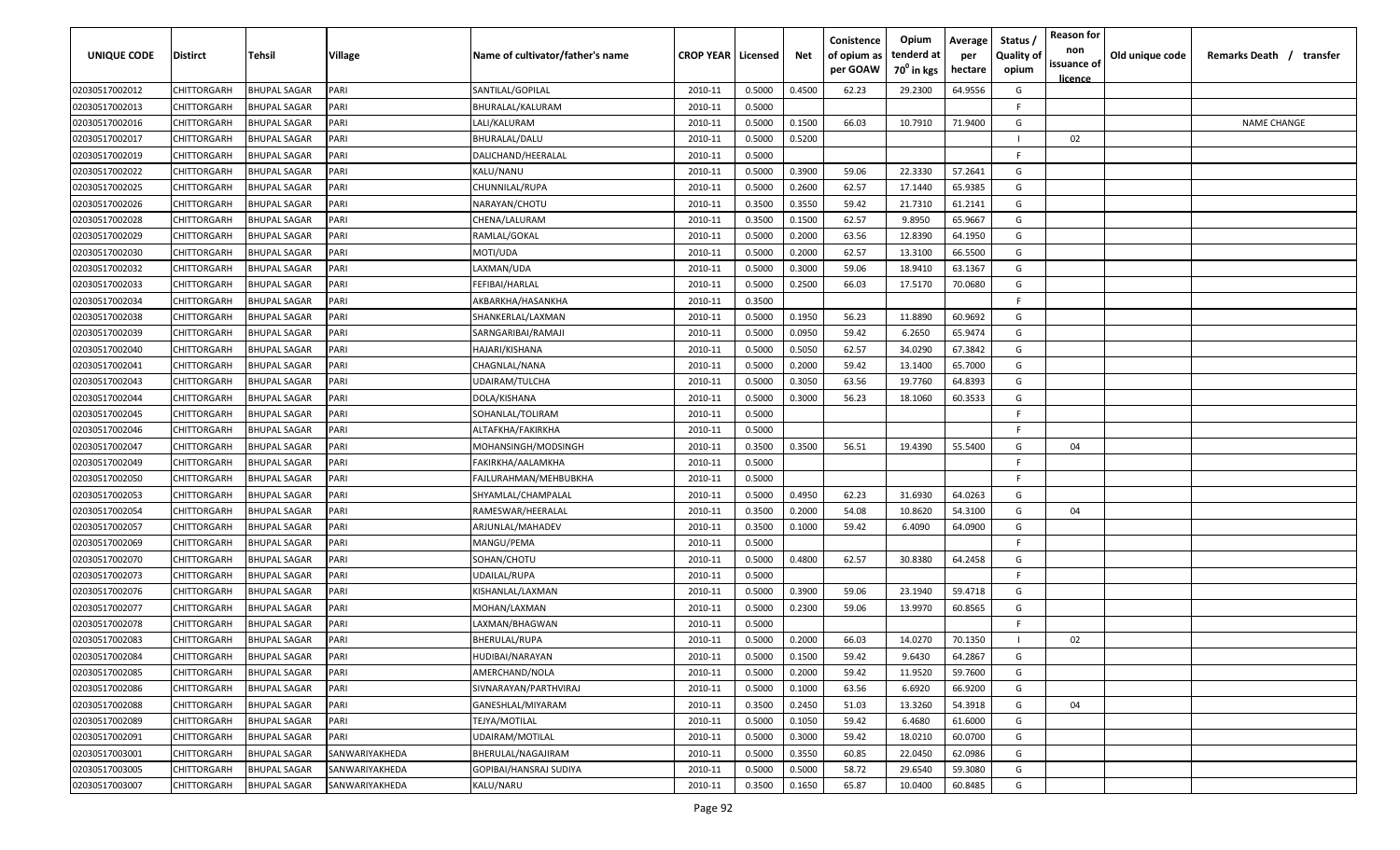| <b>UNIQUE CODE</b> | <b>Distirct</b> | <b>Tehsil</b>       | Village        | Name of cultivator/father's name | <b>CROP YEAR   Licensed</b> |        | Net    | Conistence<br>of opium as<br>per GOAW | Opium<br>tenderd at<br>70 <sup>°</sup> in kgs | Average<br>per<br>hectare | Status /<br><b>Quality of</b><br>opium | <b>Reason for</b><br>non<br>issuance of<br>licence | Old unique code | Remarks Death /<br>transfer |
|--------------------|-----------------|---------------------|----------------|----------------------------------|-----------------------------|--------|--------|---------------------------------------|-----------------------------------------------|---------------------------|----------------------------------------|----------------------------------------------------|-----------------|-----------------------------|
| 02030517003008     | CHITTORGARH     | <b>BHUPAL SAGAR</b> | SANWARIYAKHEDA | SHAMBHUPURI/CHAGNPURI            | 2010-11                     | 0.5000 | 0.2900 | 65.87                                 | 20.0720                                       | 69.2138                   | G                                      |                                                    |                 |                             |
| 02030517003009     | CHITTORGARH     | <b>BHUPAL SAGAR</b> | SANWARIYAKHEDA | KANKUBAI/MANGU GADRI             | 2010-11                     | 0.5000 | 0.3500 | 64.15                                 | 23.9550                                       | 68.4429                   | G                                      |                                                    |                 |                             |
| 02030517003011     | CHITTORGARH     | <b>BHUPAL SAGAR</b> | SANWARIYAKHEDA | MITTUPURI/MANGUPURI              | 2010-11                     | 0.5000 | 0.3950 | 65.87                                 | 26.8940                                       | 68.0861                   | G                                      |                                                    |                 |                             |
| 02030517003016     | CHITTORGARH     | <b>BHUPAL SAGAR</b> | SANWARIYAKHEDA | KALU/LALU                        | 2010-11                     | 0.3500 | 0.2000 | 65.87                                 | 13.5500                                       | 67.7500                   | G                                      |                                                    |                 |                             |
| 02030517003019     | CHITTORGARH     | <b>BHUPAL SAGAR</b> | SANWARIYAKHEDA | MADANLAL/SHANKERLAL              | 2010-11                     | 0.5000 | 0.3750 | 70.07                                 | 26.4260                                       | 70.4693                   | G                                      |                                                    |                 |                             |
| 02030517003021     | CHITTORGARH     | <b>BHUPAL SAGAR</b> | SANWARIYAKHEDA | DALUPURI/KALUPURI                | 2010-11                     | 0.5000 | 0.1900 | 63.89                                 | 12.4310                                       | 65.4263                   | G                                      |                                                    |                 |                             |
| 02030517003023     | CHITTORGARH     | <b>BHUPAL SAGAR</b> | SANWARIYAKHEDA | CHOGALAL/NARU                    | 2010-11                     | 0.5000 | 0.4000 | 60.85                                 | 26.1050                                       | 65.2625                   | G                                      |                                                    |                 |                             |
| 02030517003024     | CHITTORGARH     | BHUPAL SAGAR        | SANWARIYAKHEDA | HEERALAL/NARU                    | 2010-11                     | 0.5000 | 0.4050 | 62.89                                 | 27.2350                                       | 67.2469                   | G                                      |                                                    |                 |                             |
| 02030517003025     | CHITTORGARH     | <b>BHUPAL SAGAR</b> | SANWARIYAKHEDA | SAGARMAL/FULCHAND                | 2010-11                     | 0.5000 | 0.2200 | 65.87                                 | 13.1740                                       | 59.8818                   | G                                      |                                                    |                 |                             |
| 02030517003026     | CHITTORGARH     | <b>BHUPAL SAGAR</b> | SANWARIYAKHEDA | JAMKUBAI/SHANKER                 | 2010-11                     | 0.3500 | 0.3450 | 60.85                                 | 21.4190                                       | 62.0841                   | G                                      |                                                    |                 |                             |
| 02030517003033     | CHITTORGARH     | BHUPAL SAGAR        | SANWARIYAKHEDA | VENIRAM/UDA                      | 2010-11                     | 0.5000 | 0.4050 | 60.86                                 | 23.8970                                       | 59.0049                   | G                                      |                                                    |                 |                             |
| 02030517003035     | CHITTORGARH     | BHUPAL SAGAR        | SANWARIYAKHEDA | RATANLAL/CHAGNA                  | 2010-11                     | 0.5000 | 0.2000 | 63.89                                 | 13.4990                                       | 67.4950                   | G                                      |                                                    |                 |                             |
| 02030517003037     | CHITTORGARH     | <b>BHUPAL SAGAR</b> | SANWARIYAKHEDA | KELASH/NARAYAN                   | 2010-11                     | 0.5000 | 0.1950 | 58.72                                 | 11.4500                                       | 58.7179                   | G                                      |                                                    |                 |                             |
| 02030517003038     | CHITTORGARH     | <b>BHUPAL SAGAR</b> | SANWARIYAKHEDA | CHOGALAL/KHEMA                   | 2010-11                     | 0.5000 | 0.3550 | 60.85                                 | 22.1320                                       | 62.3437                   | G                                      |                                                    |                 |                             |
| 02030517003039     | CHITTORGARH     | <b>BHUPAL SAGAR</b> | SANWARIYAKHEDA | BHERULAL/HEERA                   | 2010-11                     | 0.5000 | 0.3000 | 65.87                                 | 20.1660                                       | 67.2200                   | G                                      |                                                    | 02030516016043  | TRANSFER                    |
| 02030612001001     | <b>UDAIPUR</b>  | VALLABHNAGAR        | AMARPURA A     | BHERU LAL/ MAGANA                | 2010-11                     | 0.5000 | 0.4450 | 68.38                                 | 31.9430                                       | 71.7820                   | G                                      |                                                    |                 |                             |
| 02030612001002     | <b>UDAIPUR</b>  | VALLABHNAGAR        | AMARPURA A     | DEVBAI/DEVA                      | 2010-11                     | 0.5000 | 0.4700 | 59.96                                 | 30.9910                                       | 65.9383                   | G                                      |                                                    |                 |                             |
| 02030612001003     | <b>UDAIPUR</b>  | VALLABHNAGAR        | AMARPURA A     | VIKRAM/OUNKAR                    | 2010-11                     | 0.5000 | 0.3750 | 66.14                                 | 27.1360                                       | 72.3627                   | G                                      |                                                    |                 |                             |
| 02030612001007     | <b>UDAIPUR</b>  | VALLABHNAGAR        | AMARPURA A     | <b>BAABU LAL/SHREE RAM</b>       | 2010-11                     | 0.5000 | 0.4950 | 68.38                                 | 36.8760                                       | 74.4970                   | G                                      |                                                    |                 |                             |
| 02030612001009     | UDAIPUR         | VALLABHNAGAR        | AMARPURA A     | ONKAR LAL/ UDA                   | 2010-11                     | 0.5000 | 0.3550 | 63.42                                 | 22.5230                                       | 63.4451                   | G                                      |                                                    |                 |                             |
| 02030612001010     | <b>UDAIPUR</b>  | VALLABHNAGAR        | AMARPURA A     | SHIV RAJ/ DEVA                   | 2010-11                     | 0.5000 | 0.2400 | 66.14                                 | 16.9410                                       | 70.5875                   | G                                      |                                                    |                 |                             |
| 02030612001011     | <b>UDAIPUR</b>  | VALLABHNAGAR        | AMARPURA A     | NATHU LAL/ KAALU                 | 2010-11                     | 0.5000 | 0.4250 | 63.42                                 | 28.8290                                       | 67.8329                   | G                                      |                                                    |                 |                             |
| 02030612001012     | UDAIPUR         | VALLABHNAGAR        | AMARPURA A     | <b>ONKAR LAL/ DEVA</b>           | 2010-11                     | 0.5000 | 0.2950 | 66.14                                 | 21.2690                                       | 72.0983                   | G                                      |                                                    |                 |                             |
| 02030612001014     | <b>UDAIPUR</b>  | VALLABHNAGAR        | AMARPURA A     | DADAM CHANDRA/ SHREE RAM         | 2010-11                     | 0.5000 | 0.4850 | 68.38                                 | 38.2630                                       | 78.8928                   | G                                      |                                                    |                 |                             |
| 02030612001017     | <b>UDAIPUR</b>  | VALLABHNAGAR        | AMARPURA A     | RUKMAN BAI/KISHAN LAL            | 2010-11                     | 0.5000 | 0.4100 | 56.90                                 | 24.7430                                       | 60.3488                   | G                                      |                                                    |                 |                             |
| 02030612001021     | <b>UDAIPUR</b>  | VALLABHNAGAR        | AMARPURA A     | BHERU LAL/ HAMERA                | 2010-11                     | 0.5000 |        |                                       |                                               |                           | -F.                                    |                                                    |                 |                             |
| 02030612001024     | <b>UDAIPUR</b>  | VALLABHNAGAR        | AMARPURA A     | ONKAR LAL/ KAALU                 | 2010-11                     | 0.5000 | 0.4800 | 62.02                                 | 31.7010                                       | 66.0438                   | G                                      |                                                    |                 |                             |
| 02030612001027     | UDAIPUR         | VALLABHNAGAR        | AMARPURA A     | NARAYAN LAL/ UDAY LAL            | 2010-11                     | 0.5000 | 0.5050 | 62.34                                 | 34.0730                                       | 67.4713                   | G                                      |                                                    |                 |                             |
| 02030612001031     | UDAIPUR         | VALLABHNAGAR        | AMARPURA A     | BHERU LAL/ HIRA                  | 2010-11                     | 0.5000 | 0.4850 | 66.14                                 | 33.9670                                       | 70.0351                   | G                                      |                                                    |                 |                             |
| 02030612001037     | UDAIPUR         | VALLABHNAGAR        | AMARPURA A     | DEVILAL/UDAY LAL                 | 2010-11                     | 0.5000 | 0.4700 | 68.38                                 | 36.3880                                       | 77.4213                   | G                                      |                                                    |                 |                             |
| 02030612001041     | UDAIPUR         | VALLABHNAGAR        | AMARPURA A     | NARAYAN/ ONKAR                   | 2010-11                     | 0.5000 | 0.1400 | 68.81                                 | 10.9310                                       | 78.0786                   | G                                      |                                                    |                 |                             |
| 02030612001044     | UDAIPUR         | VALLABHNAGAR        | AMARPURA A     | SAVLIBAI/HARIRAM                 | 2010-11                     | 0.3500 | 0.3350 | 62.02                                 | 22.7350                                       | 67.8657                   | G                                      |                                                    |                 |                             |
| 02030612001045     | <b>UDAIPUR</b>  | VALLABHNAGAR        | AMARPURA A     | <b>BAGDI RAM/ GOGA</b>           | 2010-11                     | 0.5000 | 0.4750 | 56.90                                 | 28.6370                                       | 60.2884                   | G                                      |                                                    |                 |                             |
| 02030612001046     | UDAIPUR         | VALLABHNAGAR        | AMARPURA A     | SHYAM LAL/ GHASEE                | 2010-11                     | 0.5000 | 0.4900 | 65.16                                 | 35.5680                                       | 72.5878                   | G                                      |                                                    |                 |                             |
| 02030612001048     | <b>UDAIPUR</b>  | VALLABHNAGAR        | AMARPURA A     | SHANKAR/ UDAY LAL                | 2010-11                     | 0.5000 | 0.4250 | 66.14                                 | 29.6210                                       | 69.6965                   | G                                      |                                                    |                 |                             |
| 02030612001049     | <b>UDAIPUR</b>  | VALLABHNAGAR        | AMARPURA A     | ASHOK/KISHNA                     | 2010-11                     | 0.5000 | 0.4250 | 65.16                                 | 29.5830                                       | 69.6071                   | G                                      |                                                    |                 |                             |
| 02030612001055     | <b>UDAIPUR</b>  | VALLABHNAGAR        | AMARPURA A     | KISHANLAL/JASRAJ                 | 2010-11                     | 0.5000 | 0.3100 | 65.42                                 | 21.0370                                       | 67.8613                   | G                                      |                                                    |                 |                             |
| 02030612001056     | <b>UDAIPUR</b>  | VALLABHNAGAR        | AMARPURA A     | RAM CHANDRA/ DALI CHAND          | 2010-11                     | 0.5000 | 0.2900 | 59.96                                 | 19.1100                                       | 65.8966                   | G                                      |                                                    |                 |                             |
| 02030612001063     | <b>UDAIPUR</b>  | VALLABHNAGAR        | AMARPURA A     | MANGIBAI/ONKAR                   | 2010-11                     | 0.5000 | 0.2500 | 56.92                                 | 15.1240                                       | 60.4960                   | G                                      |                                                    |                 |                             |
| 02030612001064     | <b>UDAIPUR</b>  | VALLABHNAGAR        | AMARPURA A     | CHOGA LAL/ BHAGWAN               | 2010-11                     | 0.3500 | 0.1950 | 59.00                                 | 12.4070                                       | 63.6256                   | G                                      |                                                    |                 |                             |
| 02030612001065     | <b>UDAIPUR</b>  | VALLABHNAGAR        | AMARPURA A     | VARDA/ KHEMA                     | 2010-11                     | 0.5000 | 0.3350 | 63.42                                 | 22.9670                                       | 68.5582                   | G                                      |                                                    |                 |                             |
| 02030612001066     | <b>UDAIPUR</b>  | VALLABHNAGAR        | AMARPURA A     | AMBA LAL/GHASEE                  | 2010-11                     | 0.5000 | 0.5000 | 65.55                                 | 34.5920                                       | 69.1840                   | G                                      |                                                    |                 |                             |
| 02030612001067     | <b>UDAIPUR</b>  | VALLABHNAGAR        | AMARPURA A     | DHAPU/ BHURA                     | 2010-11                     | 0.5000 | 0.4000 | 66.14                                 | 29.6590                                       | 74.1475                   | G                                      |                                                    |                 |                             |
| 02030612001068     | <b>UDAIPUR</b>  | VALLABHNAGAR        | AMARPURA A     | RAMESHWEAR/ JAYCHAND             | 2010-11                     | 0.5000 | 0.4450 | 62.34                                 | 29.3620                                       | 65.9820                   | G                                      |                                                    |                 |                             |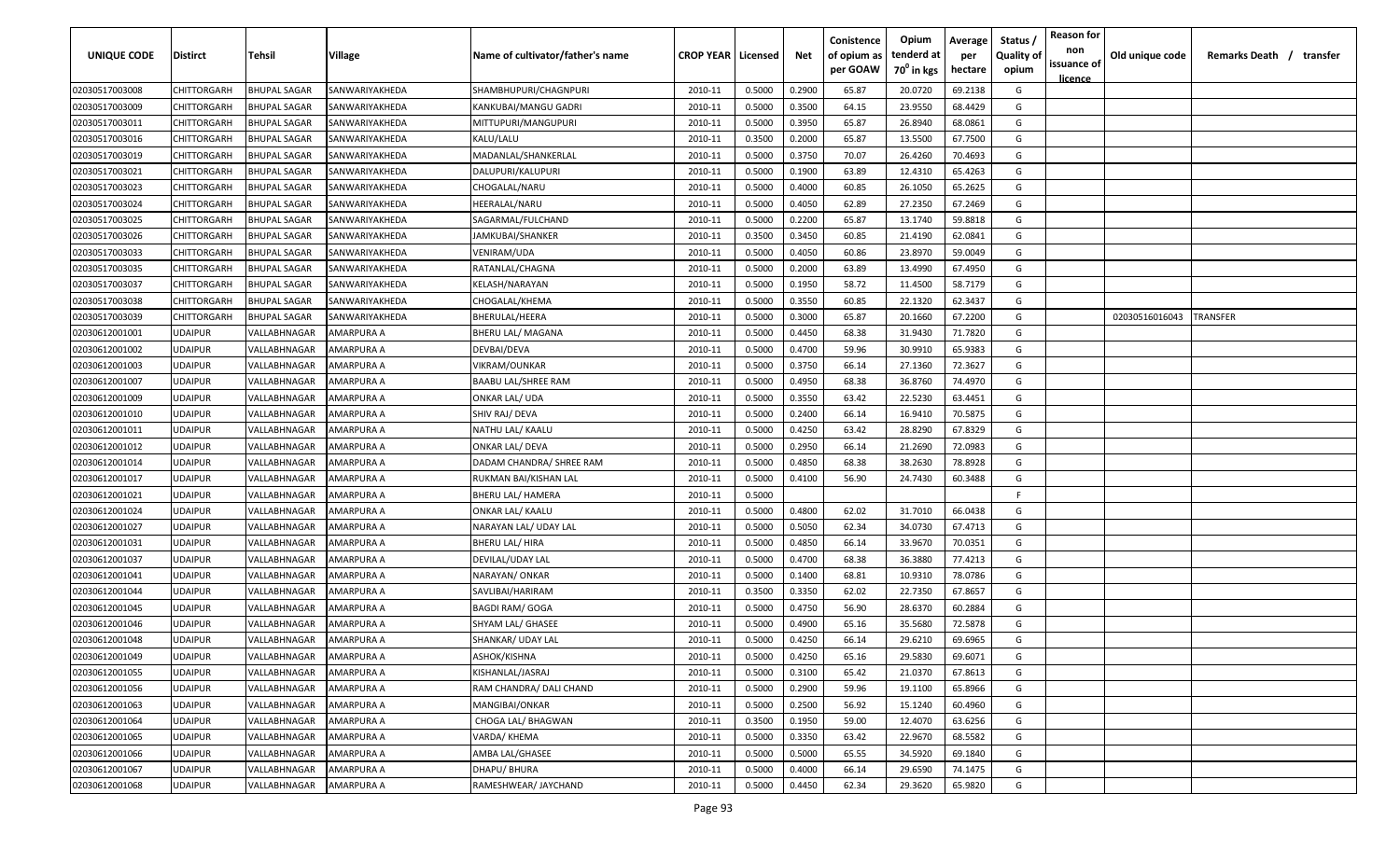| UNIQUE CODE    | <b>Distirct</b> | Tehsil       | Village           | Name of cultivator/father's name | <b>CROP YEAR   Licensed</b> |        | Net    | Conistence<br>of opium as<br>per GOAW | Opium<br>tenderd at<br>70 <sup>0</sup> in kgs | Average<br>per<br>hectare | Status<br><b>Quality of</b><br>opium | <b>Reason for</b><br>non<br>issuance of | Old unique code | Remarks Death / transfer |
|----------------|-----------------|--------------|-------------------|----------------------------------|-----------------------------|--------|--------|---------------------------------------|-----------------------------------------------|---------------------------|--------------------------------------|-----------------------------------------|-----------------|--------------------------|
|                |                 |              |                   |                                  |                             |        |        |                                       |                                               |                           |                                      | <u>licence</u>                          |                 |                          |
| 02030612001071 | <b>UDAIPUR</b>  | VALLABHNAGAR | AMARPURA A        | DEVI LAL/ GANGA RAM              | 2010-11                     | 0.5000 | 0.4650 | 56.90                                 | 28.7350                                       | 61.7957                   | G                                    |                                         |                 |                          |
| 02030612001072 | <b>UDAIPUR</b>  | VALLABHNAGAR | AMARPURA A        | PRAKASH CHANDRA/ SAWAI LAL       | 2010-11                     | 0.5000 | 0.3450 | 65.16                                 | 23.7370                                       | 68.8029                   | G                                    |                                         |                 |                          |
| 02030612001077 | <b>UDAIPUR</b>  | VALLABHNAGAR | AMARPURA A        | ONKAR/ MAGANA                    | 2010-11                     | 0.5000 | 0.5000 | 62.34                                 | 33.7530                                       | 67.5060                   | G                                    |                                         |                 |                          |
| 02030612001081 | <b>UDAIPUR</b>  | VALLABHNAGAR | AMARPURA A        | ROSHNI/JAY CHAND                 | 2010-11                     | 0.5000 | 0.2450 | 62.34                                 | 16.1910                                       | 66.0857                   | G                                    |                                         |                 |                          |
| 02030612001082 | <b>UDAIPUR</b>  | VALLABHNAGAR | AMARPURA A        | KANA RAM/ PAKU                   | 2010-11                     | 0.5000 | 0.4750 | 59.96                                 | 30.4510                                       | 64.1074                   | G                                    |                                         |                 |                          |
| 02030612001084 | <b>UDAIPUR</b>  | VALLABHNAGAR | AMARPURA A        | CHOGA LAL/ SHIV RAM              | 2010-11                     | 0.5000 | 0.5000 | 59.00                                 | 32.2560                                       | 64.5120                   | G                                    |                                         |                 |                          |
| 02030612001085 | <b>UDAIPUR</b>  | VALLABHNAGAR | AMARPURA A        | RATAN LAL/ PAKU                  | 2010-11                     | 0.5000 | 0.3100 | 62.34                                 | 20.6700                                       | 66.6774                   | G                                    |                                         |                 |                          |
| 02030612001086 | <b>UDAIPUR</b>  | VALLABHNAGAR | AMARPURA A        | <b>GOPAL/ BHERU</b>              | 2010-11                     | 0.5000 | 0.4850 | 59.00                                 | 31.3710                                       | 64.6825                   | G                                    |                                         |                 |                          |
| 02030612001087 | <b>UDAIPUR</b>  | VALLABHNAGAR | AMARPURA A        | DEVENDRA/ JEET MAL               | 2010-11                     | 0.5000 | 0.4900 | 56.90                                 | 29.7340                                       | 60.6816                   | G                                    |                                         |                 |                          |
| 02030612001091 | <b>UDAIPUR</b>  | VALLABHNAGAR | AMARPURA A        | NARAYAN/ MANGU                   | 2010-11                     | 0.5000 | 0.4500 | 62.02                                 | 29.7250                                       | 66.0556                   | G                                    |                                         |                 |                          |
| 02030612001105 | UDAIPUR         | VALLABHNAGAR | AMARPURA A        | SHUKHALA BAI/ RAJMAL             | 2010-11                     | 0.5000 | 0.4900 | 59.96                                 | 30.9560                                       | 63.1755                   | G                                    |                                         |                 |                          |
| 02030612001108 | <b>UDAIPUR</b>  | VALLABHNAGAR | AMARPURA A        | VARDI BAI/ VENA                  | 2010-11                     | 0.5000 | 0.2950 | 62.34                                 | 19.7170                                       | 66.8373                   | G                                    |                                         |                 |                          |
| 02030612001122 | <b>UDAIPUR</b>  | VALLABHNAGAR | AMARPURA A        | RAMESHWAR/ DEVA                  | 2010-11                     | 0.3500 | 0.1800 | 68.81                                 | 13.6930                                       | 76.0722                   | G                                    |                                         |                 |                          |
| 02030612001124 | <b>UDAIPUR</b>  | VALLABHNAGAR | AMARPURA A        | LOGAR (AMARA)/ KELASH            | 2010-11                     | 0.5000 | 0.4950 | 65.16                                 | 33.9300                                       | 68.5455                   | G                                    |                                         |                 |                          |
| 02030612001129 | <b>UDAIPUR</b>  | VALLABHNAGAR | AMARPURA A        | <b>GOPAL/ SHIV RAM</b>           | 2010-11                     | 0.5000 | 0.5000 | 65.16                                 | 35.9030                                       | 71.8060                   | G                                    |                                         |                 |                          |
| 02030612001130 | <b>UDAIPUR</b>  | VALLABHNAGAR | AMARPURA A        | SHOKIN/ NATHU                    | 2010-11                     | 0.5000 | 0.2550 | 68.38                                 | 18.6680                                       | 73.2078                   | G                                    |                                         |                 |                          |
| 02030612001134 | <b>UDAIPUR</b>  | VALLABHNAGAR | AMARPURA A        | SHAMBHU/ KAJOD                   | 2010-11                     | 0.5000 | 0.4650 | 63.42                                 | 29.9890                                       | 64.4925                   | G                                    |                                         |                 |                          |
| 02030612001135 | <b>UDAIPUR</b>  | VALLABHNAGAR | AMARPURA A        | SURESH CHANDRA/ BHAGWAN          | 2010-11                     | 0.5000 | 0.4750 | 59.00                                 | 30.5030                                       | 64.2168                   | G                                    |                                         |                 |                          |
| 02030612001138 | <b>UDAIPUR</b>  | VALLABHNAGAR | AMARPURA A        | BHURA/ VENI RAM                  | 2010-11                     | 0.5000 | 0.4600 | 59.00                                 | 29.0450                                       | 63.1413                   | G                                    |                                         |                 |                          |
| 02030612001141 | <b>UDAIPUR</b>  | VALLABHNAGAR | AMARPURA A        | PREMBAI/SAWAILAL                 | 2010-11                     | 0.5000 | 0.4950 | 59.00                                 | 31.3120                                       | 63.2566                   | G                                    |                                         |                 |                          |
| 02030612001154 | <b>UDAIPUR</b>  | VALLABHNAGAR | AMARPURA B        | CHAMPALAL/UDA                    | 2010-11                     | 0.5000 | 0.1850 | 67.32                                 | 13.8010                                       | 74.6000                   | G                                    |                                         |                 |                          |
| 02030612001156 | <b>UDAIPUR</b>  | VALLABHNAGAR | AMARPURA B        | KHEMA/BHAJJA                     | 2010-11                     | 0.5000 | 0.2200 | 63.38                                 | 15.2560                                       | 69.3450                   | G                                    |                                         |                 |                          |
| 02030612001158 | <b>UDAIPUR</b>  | VALLABHNAGAR | AMARPURA B        | GOKAL/MAGNA                      | 2010-11                     | 0.5000 | 0.4900 | 68.52                                 | 35.8560                                       | 73.1760                   | G                                    |                                         |                 |                          |
| 02030612001161 | <b>UDAIPUR</b>  | VALLABHNAGAR | AMARPURA B        | MANGILAL/NATHULAL                | 2010-11                     | 0.5000 | 0.4950 | 68.52                                 | 35.7090                                       | 72.1390                   | G                                    |                                         |                 |                          |
| 02030612001166 | <b>UDAIPUR</b>  | VALLABHNAGAR | AMARPURA B        | ONKAR/VJERAM                     | 2010-11                     | 0.5000 | 0.4850 | 60.12                                 | 31.1420                                       | 64.2100                   | G                                    |                                         |                 |                          |
| 02030612001167 | <b>UDAIPUR</b>  | VALLABHNAGAR | AMARPURA B        | BHURIBAI/LAKSHMIRAM              | 2010-11                     | 0.5000 | 0.3000 | 68.52                                 | 21.9360                                       | 73.1200                   | G                                    |                                         |                 |                          |
| 02030612001172 | <b>UDAIPUR</b>  | VALLABHNAGAR | AMARPURA B        | BHANWARLAL/VENA-I                | 2010-11                     | 0.5000 | 0.4400 | 66.32                                 | 30.8390                                       | 70.0890                   | G                                    |                                         |                 |                          |
| 02030612001183 | UDAIPUR         | VALLABHNAGAR | AMARPURA B        | NANDLAL/JASHRAJ                  | 2010-11                     | 0.5000 | 0.4900 | 61.37                                 | 32.8770                                       | 67.0960                   | G                                    |                                         |                 |                          |
| 02030612001190 | <b>UDAIPUR</b>  | VALLABHNAGAR | AMARPURA A        | IASRAJ/RUPA JANAWA               | 2010-11                     | 0.5000 | 0.3400 | 59.96                                 | 23.0590                                       | 67.8206                   | G                                    |                                         |                 |                          |
| 02030612001196 | <b>UDAIPUR</b>  | VALLABHNAGAR | AMARPURA A        | HIRALAL/BHERULAL                 | 2010-11                     | 0.3500 | 0.3400 | 66.14                                 | 25.5490                                       | 75.1441                   | G                                    |                                         |                 |                          |
| 02030612001197 | <b>UDAIPUR</b>  | VALLABHNAGAR | AMARPURA A        | UDAILAL/LACHIRAM                 | 2010-11                     | 0.5000 | 0.3950 | 62.02                                 | 26.2340                                       | 66.4152                   | G                                    |                                         |                 |                          |
| 02030612001198 | <b>UDAIPUR</b>  | VALLABHNAGAR | AMARPURA A        | VIPINGIRI/SHAMBHUGIRI            | 2010-11                     | 0.5000 | 0.3600 | 68.81                                 | 24.9680                                       | 69.3556                   | G                                    |                                         |                 |                          |
| 02030612001201 | <b>UDAIPUR</b>  | VALLABHNAGAR | AMARPURA A        | CHUNNILAL/JAYRAJ                 | 2010-11                     | 0.3500 | 0.1750 | 62.02                                 | 11.3500                                       | 64.8571                   | G                                    |                                         |                 |                          |
| 02030612001202 | <b>UDAIPUR</b>  | VALLABHNAGAR | AMARPURA A        | JAYCHAND/KHEMA                   | 2010-11                     | 0.5000 | 0.3500 | 56.90                                 | 20.8340                                       | 59.5257                   | G                                    |                                         |                 |                          |
| 02030612001203 | <b>UDAIPUR</b>  | VALLABHNAGAR | AMARPURA B        | GANPATPURI/SHAMBHUPURI           | 2010-11                     | 0.5000 | 0.3000 | 59.73                                 | 18.5930                                       | 61.9770                   | G                                    |                                         |                 |                          |
| 02030612001204 | <b>UDAIPUR</b>  | VALLABHNAGAR | <b>AMARPURA B</b> | ONKARPURI/SHAMBHUPURI            | 2010-11                     | 0.5000 | 0.2200 | 56.57                                 | 13.3830                                       | 60.8320                   | G                                    |                                         |                 |                          |
| 02030612001205 | <b>UDAIPUR</b>  | VALLABHNAGAR | AMARPURA B        | BHERULAL/UDA                     | 2010-11                     | 0.5000 | 0.5000 | 62.56                                 | 33.9160                                       | 67.8320                   | G                                    |                                         |                 |                          |
| 02030612001212 | <b>UDAIPUR</b>  | VALLABHNAGAR | <b>AMARPURA B</b> | SHANIBAI/KHEMRAJ                 | 2010-11                     | 0.5000 | 0.4950 | 60.44                                 | 32.0590                                       | 64.7660                   | G                                    |                                         |                 |                          |
| 02030612001215 | <b>UDAIPUR</b>  | VALLABHNAGAR | AMARPURA B        | LOGAR/UDA                        | 2010-11                     | 0.5000 | 0.3200 | 59.73                                 | 19.7880                                       | 61.8380                   | G                                    |                                         |                 |                          |
| 02030612001218 | <b>UDAIPUR</b>  | VALLABHNAGAR | AMARPURA B        | BHANWARLAL@AMARCHAND/VENA        | 2010-11                     | 0.5000 | 0.3900 | 56.57                                 | 24.4790                                       | 62.7670                   | G                                    |                                         |                 |                          |
| 02030612001221 | <b>UDAIPUR</b>  | VALLABHNAGAR | AMARPURA B        | TEJA/NAVALA                      | 2010-11                     | 0.3500 | 0.2600 | 60.44                                 | 16.8020                                       | 64.6230                   | G                                    |                                         |                 |                          |
| 02030612001222 | <b>UDAIPUR</b>  | VALLABHNAGAR | AMARPURA B        | ONKARLAL/PARTHA                  | 2010-11                     | 0.5000 | 0.2200 | 62.32                                 | 13.9690                                       | 63.4950                   | G                                    |                                         |                 |                          |
| 02030612001225 | <b>UDAIPUR</b>  | VALLABHNAGAR | AMARPURA B        | BHAGCHAND/GOTU                   | 2010-11                     | 0.5000 | 0.4300 | 62.32                                 | 28.6140                                       | 66.5440                   | G                                    |                                         |                 |                          |
| 02030612001226 | <b>UDAIPUR</b>  | VALLABHNAGAR | AMARPURA B        | DEVA/NAVLA GADRI                 | 2010-11                     | 0.5000 | 0.4900 | 66.32                                 | 34.9760                                       | 71.3800                   | G                                    |                                         |                 |                          |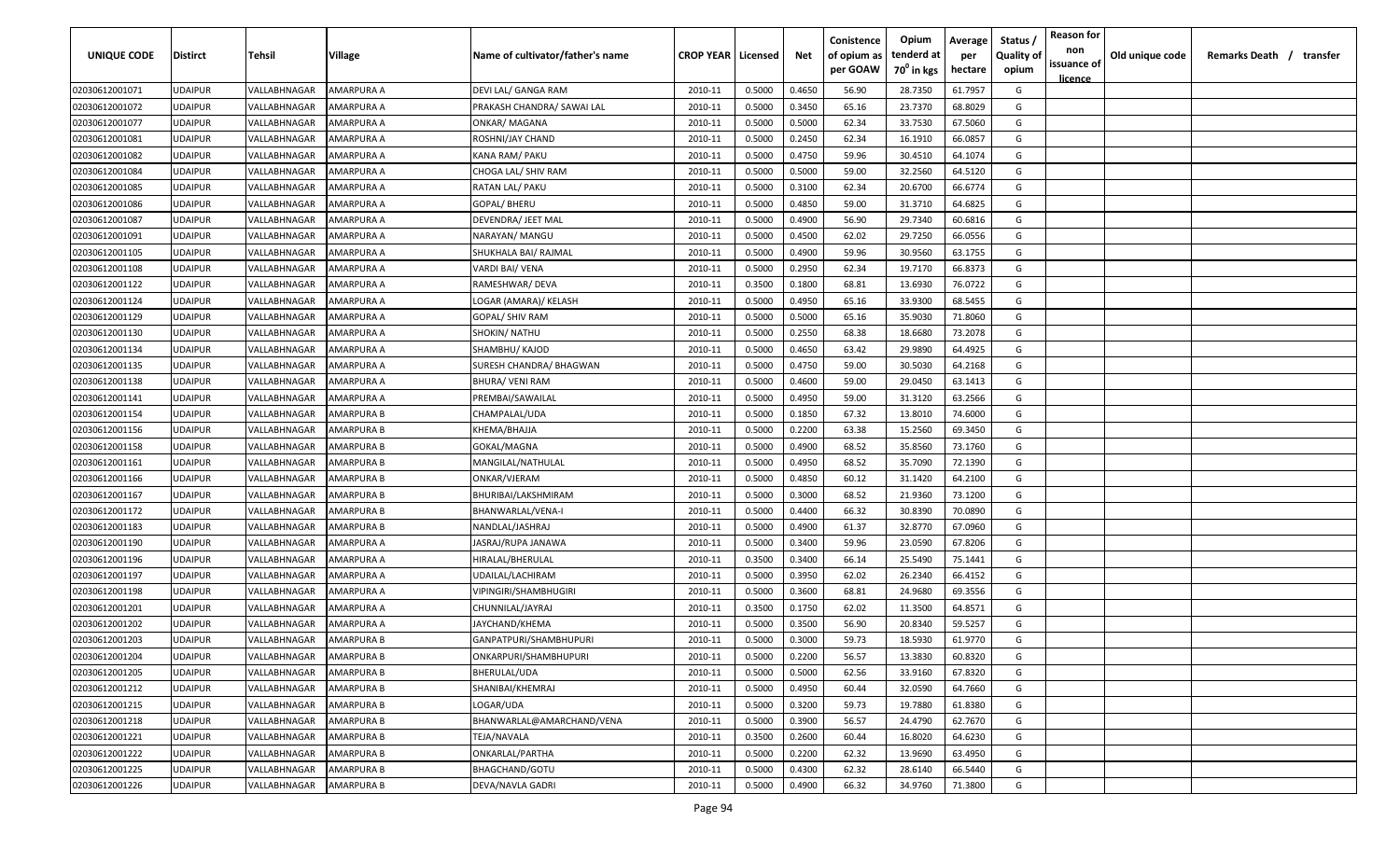| UNIQUE CODE    | Distirct       | Tehsil       | Village               | Name of cultivator/father's name | <b>CROP YEAR   Licensed</b> |        | Net    | Conistence<br>of opium as | Opium<br>tenderd at    | Average<br>per | Status<br><b>Quality of</b> | <b>Reason for</b><br>non<br>issuance of | Old unique code | Remarks Death / transfer |  |
|----------------|----------------|--------------|-----------------------|----------------------------------|-----------------------------|--------|--------|---------------------------|------------------------|----------------|-----------------------------|-----------------------------------------|-----------------|--------------------------|--|
|                |                |              |                       |                                  |                             |        |        | per GOAW                  | 70 <sup>°</sup> in kgs | hectare        | opium                       | <u>licence</u>                          |                 |                          |  |
| 02030612001231 | UDAIPUR        | VALLABHNAGAR | AMARPURA B            | BABULAL/RAMLAL                   | 2010-11                     | 0.5000 | 0.4350 | 60.12                     | 26.4700                | 60.8510        | G                           |                                         |                 |                          |  |
| 02030612001232 | UDAIPUR        | VALLABHNAGAR | AMARPURA B            | DEVA/BABRU                       | 2010-11                     | 0.5000 | 0.3950 | 67.32                     | 28.7360                | 72.7490        | G                           |                                         |                 |                          |  |
| 02030612001236 | UDAIPUR        | VALLABHNAGAR | AMARPURA B            | SIVRAM/NANA RAWAT                | 2010-11                     | 0.5000 | 0.3700 | 62.56                     | 24.8810                | 67.2460        | G                           |                                         |                 |                          |  |
| 02030612001239 | UDAIPUR        | VALLABHNAGAR | AMARPURA B            | RODI/MANGU                       | 2010-11                     | 0.5000 | 0.4050 | 61.37                     | 26.4860                | 65.3980        | G                           |                                         |                 |                          |  |
| 02030612001243 | UDAIPUR        | VALLABHNAGAR | AMARPURA B            | ONKAR/UDAILAL                    | 2010-11                     | 0.5000 | 0.4900 | 60.44                     | 31.9810                | 65.2670        | G                           |                                         |                 |                          |  |
| 02030612001245 | UDAIPUR        | VALLABHNAGAR | AMARPURA B            | PRAKASHCHANDRA/LACHIRAM          | 2010-11                     | 0.5000 | 0.5100 | 63.38                     | 34.5520                | 67.7490        | G                           |                                         |                 |                          |  |
| 02030612001246 | UDAIPUR        | VALLABHNAGAR | AMARPURA B            | <b>BHOLI/DEVA</b>                | 2010-11                     | 0.5000 | 0.2100 | 62.56                     | 14.5050                | 69.0710        | G                           |                                         |                 |                          |  |
| 02030612001250 | UDAIPUR        | VALLABHNAGAR | AMARPURA B            | NANA/NATHUJI                     | 2010-11                     | 0.5000 | 0.5000 | 62.32                     | 34.0980                | 68.1960        | G                           |                                         |                 |                          |  |
| 02030612001252 | UDAIPUR        | VALLABHNAGAR | AMARPURA B            | KHEMRAJ/GASI                     | 2010-11                     | 0.5000 | 0.3550 | 60.12                     | 21.9010                | 61.6930        | G                           |                                         |                 |                          |  |
| 02030612001254 | UDAIPUR        | VALLABHNAGAR | AMARPURA B            | CHENA/MAGNA                      | 2010-11                     | 0.5000 | 0.3250 | 62.56                     | 21.9940                | 67.6740        | G                           |                                         |                 |                          |  |
| 02030612001257 | UDAIPUR        | VALLABHNAGAR | AMARPURA B            | PRATHA/ONKAR                     | 2010-11                     | 0.5000 | 0.1900 | 66.32                     | 13.7470                | 72.3530        | G                           |                                         |                 |                          |  |
| 02030612001258 | UDAIPUR        | VALLABHNAGAR | AMARPURA B            | SUSHILA/KELASHCHANDRA            | 2010-11                     | 0.5000 | 0.4050 | 59.73                     | 24.8390                | 61.3310        | G                           |                                         |                 |                          |  |
| 02030612001259 | UDAIPUR        | VALLABHNAGAR | AMARPURA B            | RAMNARAYAN/NATHU                 | 2010-11                     | 0.5000 | 0.3000 | 64.43                     | 20.5810                | 68.6030        | G                           |                                         |                 |                          |  |
| 02030612001261 | UDAIPUR        | VALLABHNAGAR | AMARPURA B            | KISHANLAL/GEHARILAL              | 2010-11                     | 0.5000 | 0.5050 | 56.57                     | 30.5560                | 60.5070        | G                           |                                         |                 |                          |  |
| 02030612001263 | UDAIPUR        | VALLABHNAGAR | AMARPURA B            | LALCHAND/TARACHNAD               | 2010-11                     | 0.3500 | 0.3500 | 63.38                     | 22.8440                | 65.2690        | G                           |                                         |                 |                          |  |
| 02030612001264 | UDAIPUR        | VALLABHNAGAR | AMARPURA B            | RAMLAL/HIRALAL                   | 2010-11                     | 0.5000 | 0.5000 | 63.38                     | 34.3700                | 68.7400        | G                           |                                         |                 |                          |  |
| 02030612001270 | UDAIPUR        | VALLABHNAGAR | AMARPURA B            | RAMLAL/CHAMPA                    | 2010-11                     | 0.5000 | 0.2950 | 68.52                     | 22.5330                | 76.3830        | G                           |                                         |                 |                          |  |
| 02030612001271 | UDAIPUR        | VALLABHNAGAR | AMARPURA B            | MOHANLAL/UDA MEGVAL              | 2010-11                     | 0.5000 | 0.4000 | 63.38                     | 27.4040                | 68.5100        | G                           |                                         |                 |                          |  |
| 02030612001272 | UDAIPUR        | VALLABHNAGAR | AMARPURA B            | BHERULAL/JASHRAJ                 | 2010-11                     | 0.3500 | 0.2900 | 61.37                     | 19.3490                | 66.7210        | G                           |                                         |                 |                          |  |
| 02030612001275 | UDAIPUR        | VALLABHNAGAR | AMARPURA B            | SHANKARLAL/MODA                  | 2010-11                     | 0.5000 | 0.4800 | 61.37                     | 31.5350                | 65.6980        | G                           |                                         |                 |                          |  |
| 02030612001276 | UDAIPUR        | VALLABHNAGAR | AMARPURA B            | SHIVGIRI/HIRAGIRI                | 2010-11                     | 0.3500 | 0.3350 | 60.44                     | 21.4730                | 64.0990        | G                           |                                         |                 |                          |  |
| 02030612001277 | <b>UDAIPUR</b> | VALLABHNAGAR | AMARPURA B            | SURESHKUMHAR/RAMLAL              | 2010-11                     | 0.3500 | 0.2050 | 66.32                     | 14.1550                | 69.0490        | G                           |                                         |                 |                          |  |
| 02030612001281 | UDAIPUR        | VALLABHNAGAR | AMARPURA B            | RADHESHYAM/DEEPA                 | 2010-11                     | 0.5000 | 0.4000 | 60.12                     | 25.0010                | 62.5030        | G                           |                                         |                 |                          |  |
| 02030612001282 | UDAIPUR        | VALLABHNAGAR | AMARPURA B            | RAJMAL/MANGILAL                  | 2010-11                     | 0.5000 | 0.2700 | 68.52                     | 19.7920                | 73.3040        | G                           |                                         |                 |                          |  |
| 02030612001283 | UDAIPUR        | VALLABHNAGAR | AMARPURA B            | GOTAM/NARAYAN                    | 2010-11                     | 0.5000 | 0.4800 | 62.32                     | 31.9790                | 66.6230        | G                           |                                         |                 |                          |  |
| 02030612001286 | UDAIPUR        | VALLABHNAGAR | AMARPURA B            | DAKHI/BHAGWAN                    | 2010-11                     | 0.3500 | 0.3200 | 63.38                     | 21.8570                | 68.3030        | G                           |                                         |                 |                          |  |
| 02030612001288 | UDAIPUR        | VALLABHNAGAR | AMARPURA B            | BHAGWATILAL/BHERU                | 2010-11                     | 0.5000 | 0.4950 | 50.83                     | 25.5970                | 51.7110        | G                           | 04                                      |                 |                          |  |
| 02030612001293 | UDAIPUR        | VALLABHNAGAR | AMARPURA B            | MANSHUKH/SAWAILAL                | 2010-11                     | 0.3500 | 0.3500 | 68.52                     | 25.4110                | 72.6030        | G                           |                                         |                 |                          |  |
| 02030612001294 | UDAIPUR        | VALLABHNAGAR | AMARPURA B            | PRATHVIRAJ/SAKHA                 | 2010-11                     | 0.5000 | 0.5000 | 64.43                     | 32.9880                | 65.9760        | G                           |                                         |                 |                          |  |
| 02030612001301 | UDAIPUR        | VALLABHNAGAR | AMARPURA B            | MANGILAL/LACHIRAM JANVA          | 2010-11                     | 0.5000 | 0.1750 | 61.37                     | 11.5380                | 65.9310        | G                           |                                         |                 |                          |  |
| 02030612001308 | UDAIPUR        | VALLABHNAGAR | AMARPURA B            | BHANWARLAL/GIRDHARI              | 2010-11                     | 0.5000 |        |                           |                        |                | -F.                         |                                         |                 |                          |  |
| 02030612001310 | UDAIPUR        | VALLABHNAGAR | AMARPURA B            | RAJENDRA/KISHANLAL               | 2010-11                     | 0.5000 | 0.3450 | 60.44                     | 22.7510                | 65.9450        | G                           |                                         |                 |                          |  |
| 02030612001311 | UDAIPUR        | VALLABHNAGAR | AMARPURA B            | RAMLAL/GOTU                      | 2010-11                     | 0.5000 | 0.2950 | 60.44                     | 18.9780                | 64.3320        | G                           |                                         |                 |                          |  |
| 02030612001312 | UDAIPUR        | VALLABHNAGAR | AMARPURA B            | GOTU/BHAJJA MEGHVAL              | 2010-11                     | 0.5000 | 0.1950 | 55.50                     | 11.9400                | 61.2310        | G                           |                                         |                 |                          |  |
| 02030612001313 | UDAIPUR        | VALLABHNAGAR | AMARPURA B            | KHEMRAJ/KEVAL                    | 2010-11                     | 0.5000 | 0.3100 | 62.32                     | 19.7910                | 63.8420        | G                           |                                         |                 |                          |  |
| 02030612002001 | UDAIPUR        | VALLABHNAGAR | AMARPURALOONDA        | UDAYLAL/BHERA                    | 2010-11                     | 0.5000 | 0.5000 | 61.84                     | 33.4020                | 66.8040        | G                           |                                         |                 |                          |  |
| 02030612002002 | UDAIPUR        | VALLABHNAGAR | AMARPURALOONDA        | BHANIBAI/NARU                    | 2010-11                     | 0.5000 | 0.4250 | 58.31                     | 27.3970                | 64.4635        | G                           |                                         |                 |                          |  |
| 02030612002008 | UDAIPUR        | VALLABHNAGAR | AMARPURALOONDA        | MAGANI RAM/KANI RAM              | 2010-11                     | 0.5000 | 0.5000 | 65.66                     | 33.7590                | 67.5180        | G                           |                                         |                 |                          |  |
| 02030612002010 | UDAIPUR        | VALLABHNAGAR | AMARPURALOONDA        | KISHANBAI/CHAGANLAL              | 2010-11                     | 0.5000 | 0.2450 | 57.61                     | 16.6410                | 67.9224        | G                           |                                         |                 |                          |  |
| 02030612002011 | UDAIPUR        | VALLABHNAGAR | AMARPURALOONDA        | PEMA/MODA                        | 2010-11                     | 0.5000 | 0.4850 | 57.61                     | 31.0110                | 63.9402        | G                           |                                         |                 |                          |  |
| 02030612002014 | UDAIPUR        | VALLABHNAGAR | AMARPURALOONDA        | <b>GORDHAN/BALAM JATTI</b>       | 2010-11                     | 0.5000 | 0.2050 | 61.84                     | 15.0890                | 73.6049        | G                           |                                         |                 |                          |  |
| 02030612002016 | UDAIPUR        | VALLABHNAGAR | AMARPURALOONDA        | GULABKUVAR/LALSINGH              | 2010-11                     | 0.5000 | 0.4850 | 56.29                     | 31.1040                | 64.1320        | G                           |                                         |                 |                          |  |
| 02030612002017 | UDAIPUR        | VALLABHNAGAR | <b>AMARPURALOONDA</b> | BHABHUTSINGH/RAMSINGH            | 2010-11                     | 0.5000 | 0.4550 | 57.61                     | 27.6940                | 60.8659        | G                           |                                         |                 |                          |  |
| 02030612002018 | UDAIPUR        | VALLABHNAGAR | AMARPURALOONDA        | <b>BHAGWAN/UDA</b>               | 2010-11                     | 0.5000 | 0.4850 | 58.31                     | 31.5010                | 64.9505        | G                           |                                         |                 |                          |  |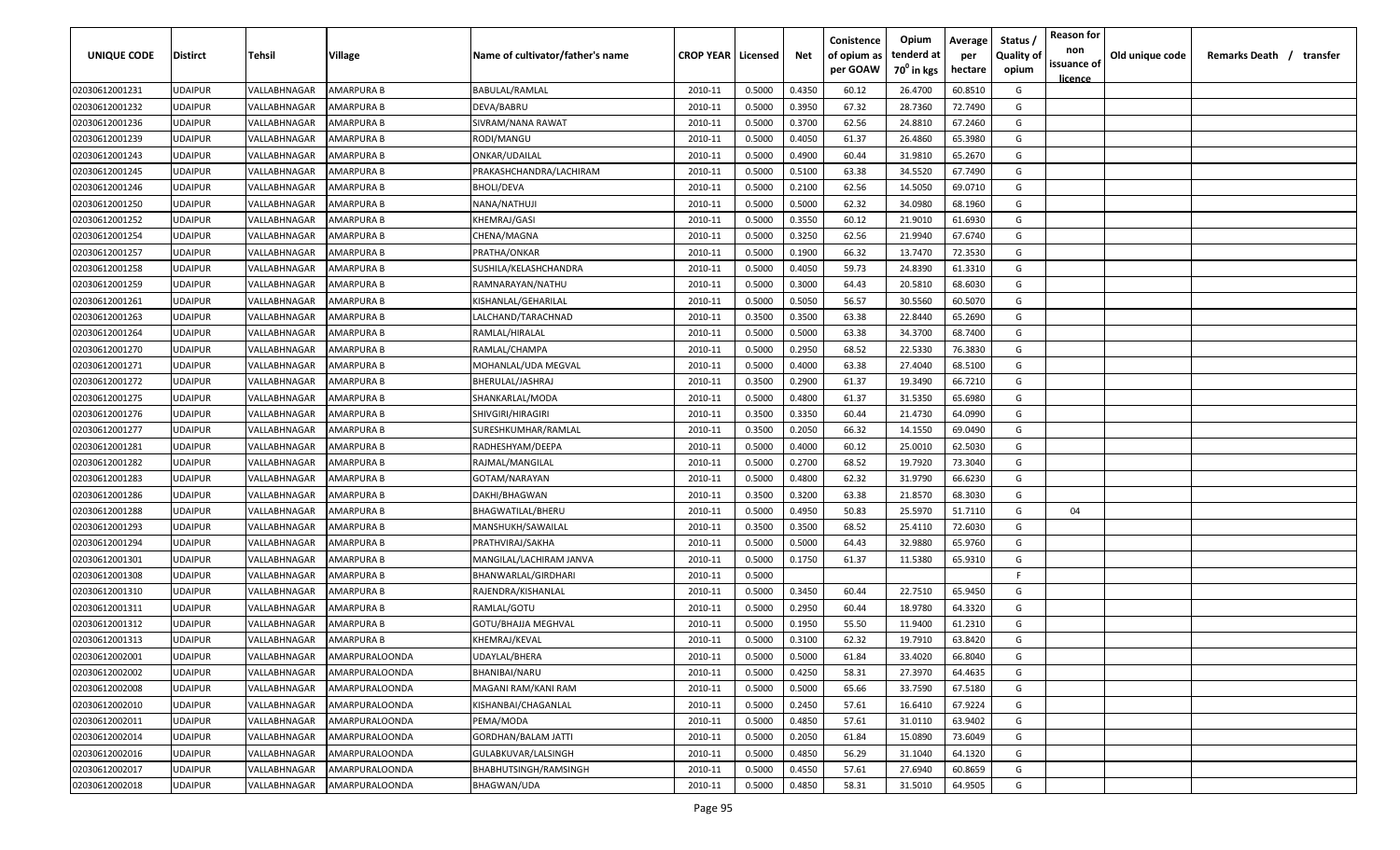| UNIQUE CODE    | <b>Distirct</b> | <b>Tehsil</b> | Village                                        | Name of cultivator/father's name | <b>CROP YEAR   Licensed</b> |        | Net    | Conistence<br>of opium as<br>per GOAW | Opium<br>tenderd at<br>70 <sup>0</sup> in kgs | Average<br>per<br>hectare | Status /<br><b>Quality of</b><br>opium | <b>Reason for</b><br>non<br>issuance of<br>licence | Old unique code | Remarks Death /<br>transfer |
|----------------|-----------------|---------------|------------------------------------------------|----------------------------------|-----------------------------|--------|--------|---------------------------------------|-----------------------------------------------|---------------------------|----------------------------------------|----------------------------------------------------|-----------------|-----------------------------|
| 02030612002019 | <b>UDAIPUR</b>  | VALLABHNAGAR  | AMARPURALOONDA                                 | CHOGA LAL/MAGANI RAM             | 2010-11                     | 0.5000 | 0.4500 | 58.19                                 | 29.3780                                       | 65.2844                   | G                                      |                                                    |                 |                             |
| 02030612002021 | <b>UDAIPUR</b>  | VALLABHNAGAR  | AMARPURALOONDA                                 | HAGAMIBAI/KISOR                  | 2010-11                     | 0.5000 | 0.4800 | 62.05                                 | 33.3390                                       | 69.4563                   | G                                      |                                                    |                 |                             |
| 02030612002029 | <b>UDAIPUR</b>  | VALLABHNAGAR  | AMARPURALOONDA                                 | RAMESHWAR/UADAY LAL JAT          | 2010-11                     | 0.5000 | 0.4000 | 61.84                                 | 26.7590                                       | 66.8975                   | G                                      |                                                    |                 |                             |
| 02030612002030 | <b>UDAIPUR</b>  | VALLABHNAGAR  | AMARPURALOONDA                                 | <b>GANGA RAM/DALLA JI</b>        | 2010-11                     | 0.3500 | 0.3400 | 57.61                                 | 21.8340                                       | 64.2176                   | G                                      |                                                    |                 |                             |
| 02030612002031 | <b>UDAIPUR</b>  | VALLABHNAGAR  | AMARPURALOONDA                                 | CHAMPA LAL/NAWALA JI             | 2010-11                     | 0.5000 | 0.4900 | 62.05                                 | 34.8370                                       | 71.0959                   | G                                      |                                                    |                 |                             |
| 02030612002032 | <b>UDAIPUR</b>  | VALLABHNAGAR  | AMARPURALOONDA                                 | KISHAN LAL/MAGANI RAM            | 2010-11                     | 0.5000 | 0.4450 | 56.16                                 | 29.1710                                       | 65.5528                   | G                                      |                                                    |                 |                             |
| 02030612002033 | <b>UDAIPUR</b>  | VALLABHNAGAR  | AMARPURALOONDA                                 | PRABHU/KELA JAT                  | 2010-11                     | 0.5000 | 0.4900 | 58.19                                 | 30.8160                                       | 62.8898                   | G                                      |                                                    |                 |                             |
| 02030612002035 | <b>UDAIPUR</b>  | VALLABHNAGAR  | AMARPURALOONDA                                 | BHAGWAN/BHERA JI                 | 2010-11                     | 0.3500 | 0.3350 | 58.19                                 | 21.4060                                       | 63.8985                   | G                                      |                                                    |                 |                             |
| 02030612002036 | <b>UDAIPUR</b>  | VALLABHNAGAR  | AMARPURALOONDA                                 | RAMLAL/NATHU                     | 2010-11                     | 0.5000 | 0.4850 | 58.19                                 | 31.6720                                       | 65.3031                   | G                                      |                                                    |                 |                             |
| 02030612002042 | <b>UDAIPUR</b>  | VALLABHNAGAR  | AMARPURALOONDA                                 | UDAILAL/BHERA(CHOTA)             | 2010-11                     | 0.5000 | 0.4900 | 56.16                                 | 29.8530                                       | 60.9245                   | G                                      |                                                    |                 |                             |
| 02030612002043 | <b>UDAIPUR</b>  | VALLABHNAGAR  | AMARPURALOONDA                                 | ABHAY SINGH/ FATEH SINGH         | 2010-11                     | 0.3500 | 0.3450 | 59.19                                 | 22.2850                                       | 64.5942                   | G                                      |                                                    |                 |                             |
| 02030612002051 | UDAIPUR         | VALLABHNAGAR  | AMARPURALOONDA                                 | GISIBAI/NARAYAN                  | 2010-11                     | 0.3500 | 0.3250 | 58.31                                 | 21.4580                                       | 66.0246                   | G                                      |                                                    |                 |                             |
| 02030612002053 | <b>UDAIPUR</b>  | VALLABHNAGAR  | AMARPURALOONDA                                 | MOTI LAL/ TARA CHAND             | 2010-11                     | 0.3500 | 0.3550 | 53.25                                 | 20.5010                                       | 57.7493                   | G                                      | 05                                                 |                 |                             |
| 02030612002057 | UDAIPUR         | VALLABHNAGAR  | AMARPURALOONDA                                 | MAGANI RAM/BAJE RAM              | 2010-11                     | 0.5000 | 0.4700 | 56.13                                 | 29.9650                                       | 63.7553                   | G                                      |                                                    |                 |                             |
| 02030612002061 | UDAIPUR         | VALLABHNAGAR  | AMARPURALOONDA                                 | LEHRIBAI/MANGILAL                | 2010-11                     | 0.3500 | 0.3450 | 56.19                                 | 22.6610                                       | 65.6841                   | G                                      |                                                    |                 |                             |
| 02030612002062 | UDAIPUR         | VALLABHNAGAR  | AMARPURALOONDA                                 | GORDHANSINGH/KISHANSINGH         | 2010-11                     | 0.5000 | 0.4750 | 58.31                                 | 28.7880                                       | 60.6063                   | G                                      |                                                    | 02030612014002  | TRANSFER                    |
| 02030612002063 | <b>UDAIPUR</b>  | VALLABHNAGAR  | AMARPURALOONDA                                 | BHANEARSINGH/MANSINGH            | 2010-11                     | 0.5000 |        |                                       |                                               |                           | F.                                     |                                                    | 02030612014010  | TRANSFER                    |
| 02030612006001 | <b>UDAIPUR</b>  | VALLABHNAGAR  | <b>BANSADA</b>                                 | CHOGALAL/GANESH                  | 2010-11                     | 0.3500 | 0.3550 | 63.36                                 | 22.9450                                       | 64.6338                   | G                                      |                                                    |                 | <b>NAME CHANGE</b>          |
| 02030612006003 | <b>UDAIPUR</b>  | VALLABHNAGAR  | BANSADA                                        | DHAPUBAI/GANGARAM                | 2010-11                     | 0.3500 | 0.3500 | 60.68                                 | 20.3800                                       | 58.2286                   | G                                      |                                                    |                 | <b>NAME CHANGE</b>          |
| 02030612006005 | <b>UDAIPUR</b>  | VALLABHNAGAR  | BANSADA                                        | BHAGWATI/MOTIRAM                 | 2010-11                     | 0.5000 | 0.4900 | 56.41                                 | 26.8270                                       | 54.7490                   | G                                      | 04                                                 |                 |                             |
| 02030612006008 | <b>UDAIPUR</b>  | VALLABHNAGAR  | BANSADA                                        | VIRMAN/UDA                       | 2010-11                     | 0.5000 | 0.5000 | 63.36                                 | 31.6530                                       | 63.3060                   | G                                      |                                                    |                 |                             |
| 02030612006013 | <b>UDAIPUR</b>  | VALLABHNAGAR  | BANSADA                                        | OMKAR/MOTILAL                    | 2010-11                     | 0.5000 |        |                                       |                                               |                           | -F.                                    |                                                    |                 |                             |
| 02030612006016 | <b>UDAIPUR</b>  | VALLABHNAGAR  | BANSADA                                        | MOHANIBAI/PURSHOTTAMLAL          | 2010-11                     | 0.5000 | 0.2850 | 52.07                                 | 14.2080                                       | 49.8526                   | G                                      | 04                                                 |                 |                             |
| 02030612006021 | <b>UDAIPUR</b>  | VALLABHNAGAR  | BANSADA                                        | BHURALAL/RUPA                    | 2010-11                     | 0.5000 | 0.2500 | 63.36                                 | 16.9080                                       | 67.6320                   | G                                      |                                                    |                 |                             |
| 02030612006025 | <b>UDAIPUR</b>  | VALLABHNAGAR  | BANSADA                                        | UDAILAL/CHENA                    | 2010-11                     | 0.3500 | 0.3500 | 60.68                                 | 21.1510                                       | 60.4314                   | G                                      |                                                    |                 |                             |
| 02030612006029 | <b>UDAIPUR</b>  | VALLABHNAGAR  | BANSADA                                        | JEEVRAJ/HEERALAL                 | 2010-11                     | 0.5000 | 0.5000 | 52.07                                 | 26.0600                                       | 52.1200                   | $\mathbf{I}$                           | 02                                                 |                 |                             |
| 02030612009004 | <b>UDAIPUR</b>  | VALLABHNAGAR  | ВНОРА КА КНЕDА                                 | DEVILAL/ PEMA                    | 2010-11                     | 0.5000 | 0.2900 | 59.68                                 | 17.8530                                       | 61.5621                   | G                                      |                                                    | 02030612018027  | TRANSFER                    |
| 02030612009007 | <b>UDAIPUR</b>  | VALLABHNAGAR  | ВНОРА КА КНЕDА                                 | CHUNNI LAL/UDA                   | 2010-11                     | 0.5000 | 0.4500 | 59.68                                 | 27.5040                                       | 61.1200                   | G                                      |                                                    | 02030612018031  | TRANSFER                    |
| 02030612009008 | <b>UDAIPUR</b>  | VALLABHNAGAR  | ВНОРА КА КНЕDА                                 | RUP LAL/ RAMA                    | 2010-11                     | 0.5000 | 0.4300 | 63.08                                 | 26.3850                                       | 61.3605                   | G                                      |                                                    | 02030612018029  | TRANSFER                    |
| 02030612009010 | <b>UDAIPUR</b>  | VALLABHNAGAR  | ВНОРА КА КНЕDА                                 | BHOPA/GODA                       | 2010-11                     | 0.5000 | 0.2550 | 65.19                                 | 17.8430                                       | 69.9725                   | G                                      |                                                    | 02030612018030  | TRANSFER                    |
| 02030612009018 | <b>UDAIPUR</b>  | VALLABHNAGAR  | <b>BHOPA KA KHEDA</b>                          | UDAYLAL/GOKAL                    | 2010-11                     | 0.5000 | 0.4900 | 63.08                                 | 32.1980                                       | 65.7102                   | G                                      |                                                    | 02030612001278  | TRANSFER                    |
| 02030612009019 | <b>UDAIPUR</b>  | VALLABHNAGAR  | ВНОРА КА КНЕДА                                 | PARTHVIRAJ/VENA                  | 2010-11                     | 0.5000 | 0.4650 | 65.19                                 | 29.9320                                       | 64.3699                   | G                                      |                                                    | 02030612018021  | <b>RANSFER</b>              |
| 02030612017001 | <b>UDAIPUR</b>  | VALLABHNAGAR  | GOPA KI BHAGAL                                 | NATHU/BHERA                      | 2010-11                     | 0.5000 | 0.2000 | 56.30                                 | 13.3030                                       | 66.5150                   | G                                      |                                                    |                 |                             |
| 02030612017002 | <b>UDAIPUR</b>  | VALLABHNAGAR  | GOPA KI BHAGAL                                 | DAMA/GALLA                       | 2010-11                     | 0.5000 | 0.2450 | 60.85                                 | 16.3600                                       | 66.7755                   | G                                      |                                                    |                 |                             |
| 02030612017005 | <b>UDAIPUR</b>  | VALLABHNAGAR  | <b>GOPA KI BHAGAL</b>                          | CHENA/UDA                        | 2010-11                     | 0.5000 | 0.2900 | 65.58                                 | 19.8240                                       | 68.3586                   | G                                      |                                                    |                 |                             |
| 02030612017008 | <b>UDAIPUR</b>  | VALLABHNAGAR  | <b>GOPA KI BHAGAL</b>                          | DEVA/ GALLA                      | 2010-11                     | 0.5000 | 0.3650 | 64.15                                 | 25.6690                                       | 70.3260                   | G                                      |                                                    |                 |                             |
| 02030612017010 | <b>UDAIPUR</b>  | VALLABHNAGAR  | <b>GOPA KI BHAGAL</b>                          | BHAMRU/BHAGWAN                   | 2010-11                     | 0.5000 | 0.4950 | 65.58                                 | 35.3460                                       | 71.4061                   | G                                      |                                                    |                 |                             |
| 02030612017011 | <b>UDAIPUR</b>  | VALLABHNAGAR  | <b>GOPA KI BHAGAL</b>                          | NANA/ PURA MEENA                 | 2010-11                     | 0.5000 | 0.4450 | 65.58                                 | 32.8650                                       | 73.8539                   | G                                      |                                                    |                 |                             |
| 02030612017014 | <b>UDAIPUR</b>  | VALLABHNAGAR  |                                                |                                  |                             | 0.3500 | 0.3000 | 56.30                                 | 19.9220                                       | 66.4067                   | G                                      |                                                    |                 |                             |
| 02030612017026 | <b>UDAIPUR</b>  |               | <b>GOPA KI BHAGAL</b><br><b>GOPA KI BHAGAL</b> | UDA/RAMA                         | 2010-11                     | 0.5000 | 0.2800 | 68.52                                 | 19.2050                                       | 68.5893                   | G                                      |                                                    |                 |                             |
|                |                 | VALLABHNAGAR  |                                                | MANSINGH/NATHUSINGH              | 2010-11                     |        |        |                                       |                                               |                           |                                        |                                                    |                 |                             |
| 02030612017029 | <b>UDAIPUR</b>  | VALLABHNAGAR  | <b>GOPA KI BHAGAL</b>                          | KHARTA / DHANNA                  | 2010-11                     | 0.5000 | 0.3100 | 64.15                                 | 21.4080                                       | 69.0581                   | G                                      |                                                    |                 |                             |
| 02030612018001 | <b>UDAIPUR</b>  | VALLABHNAGAR  | HAMERPURA                                      | SHANKAR LAL/ GOKAL               | 2010-11                     | 0.5000 | 0.4850 | 66.14                                 | 31.8610                                       | 65.6928                   | G                                      |                                                    |                 |                             |
| 02030612018004 | <b>UDAIPUR</b>  | VALLABHNAGAR  | HAMERPURA                                      | BHABHUT SHANKAR/ VEER BHAN       | 2010-11                     | 0.5000 | 0.1000 | 71.80                                 | 7.6930                                        | 76.9300                   | G                                      |                                                    |                 |                             |
| 02030612018007 | <b>UDAIPUR</b>  | VALLABHNAGAR  | HAMERPURA                                      | BHERU SINGH/ NAHAR SINGH         | 2010-11                     | 0.5000 | 0.4800 | 62.90                                 | 30.2100                                       | 62.9375                   | G                                      |                                                    |                 |                             |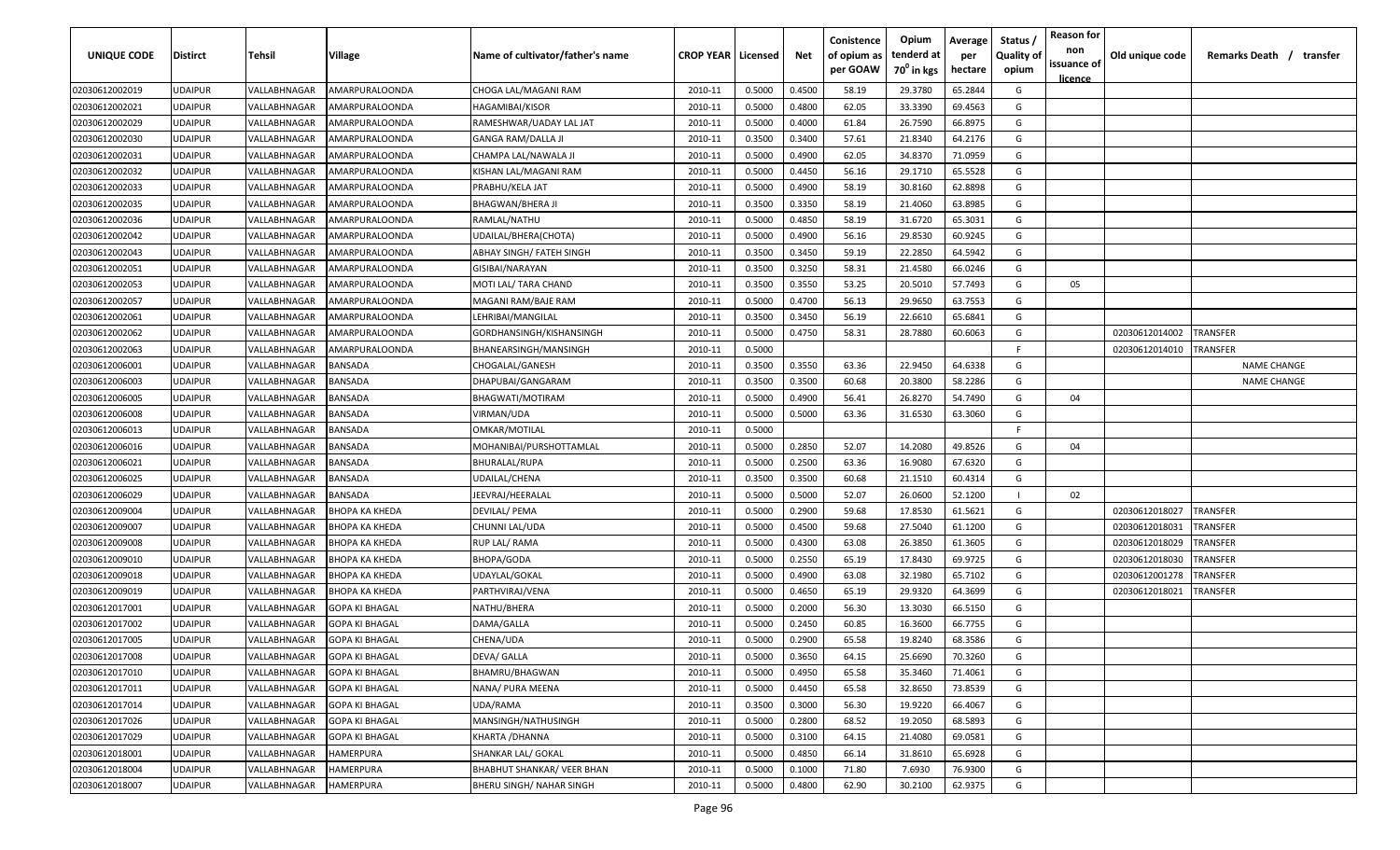| UNIQUE CODE    | <b>Distirct</b> | <b>Tehsil</b>              | Village              | Name of cultivator/father's name | <b>CROP YEAR   Licensed</b> |        | Net    | Conistence<br>of opium as<br>per GOAW | Opium<br>tenderd at<br>70 <sup>0</sup> in kgs | Average<br>per<br>hectare | Status /<br><b>Quality of</b><br>opium | <b>Reason for</b><br>non<br>issuance of | Old unique code | Remarks Death /<br>transfer |
|----------------|-----------------|----------------------------|----------------------|----------------------------------|-----------------------------|--------|--------|---------------------------------------|-----------------------------------------------|---------------------------|----------------------------------------|-----------------------------------------|-----------------|-----------------------------|
| 02030612018010 | <b>UDAIPUR</b>  | VALLABHNAGAR               | <b>HAMERPURA</b>     | HEERALAL/ GANGADHAR              | 2010-11                     | 0.5000 | 0.5150 | 60.10                                 | 30.1960                                       | 58.6330                   | G                                      | <u>licence</u>                          |                 |                             |
| 02030612018013 | <b>UDAIPUR</b>  | VALLABHNAGAR               | HAMERPURA            | SHANKAR NATHA/ MANGINATHA        | 2010-11                     | 0.5000 | 0.4700 | 60.10                                 | 27.4660                                       | 58.4383                   | G                                      |                                         |                 |                             |
| 02030612018014 | <b>UDAIPUR</b>  | VALLABHNAGAR               | HAMERPURA            | GOPI LAL/ SUKH LAL               | 2010-11                     | 0.5000 | 0.4650 | 66.14                                 | 30.7650                                       | 66.1613                   | G                                      |                                         |                 |                             |
| 02030612018018 | <b>UDAIPUR</b>  | VALLABHNAGAR               | HAMERPURA            | GANGA/ MANA                      | 2010-11                     | 0.5000 | 0.4800 | 66.14                                 | 30.5000                                       | 63.5417                   | G                                      |                                         |                 |                             |
| 02030612018022 | <b>UDAIPUR</b>  | VALLABHNAGAR               | HAMERPURA            | DHANNA/ GOKAL                    | 2010-11                     | 0.5000 | 0.4950 | 59.14                                 | 28.8940                                       | 58.3717                   | G                                      |                                         |                 |                             |
| 02030612019001 | <b>UDAIPUR</b>  | VALLABHNAGAR               | HARIYAKHEDA          | BHAGVATILAL/BHAJJA               | 2010-11                     | 0.5000 | 0.1450 | 56.91                                 | 9.3500                                        | 64.4830                   | G                                      |                                         |                 |                             |
| 02030612019002 | <b>UDAIPUR</b>  | VALLABHNAGAR               | HARIYAKHEDA          | NANA/GANGARAM                    | 2010-11                     | 0.5000 | 0.2150 | 60.20                                 | 14.6370                                       | 68.0791                   | G                                      |                                         |                 |                             |
| 02030612019006 | <b>UDAIPUR</b>  | VALLABHNAGAR               | HARIYAKHEDA          | KELASH/NANA                      | 2010-11                     | 0.5000 | 0.2300 | 51.99                                 | 13.7480                                       | 59.7739                   | G                                      | 05                                      |                 |                             |
| 02030612019023 | <b>UDAIPUR</b>  | VALLABHNAGAR               | HARIYAKHEDA          | KHEMSINGH/BHAJJESINGH            | 2010-11                     | 0.5000 | 0.2650 | 56.12                                 | 17.0600                                       | 64.3774                   | G                                      |                                         |                 |                             |
| 02030612019026 | UDAIPUR         | VALLABHNAGAR               | HARIYAKHEDA          | HAMERIBAI/NAZI                   | 2010-11                     | 0.5000 | 0.2750 | 60.20                                 | 18.8250                                       | 68.4545                   | G                                      |                                         |                 |                             |
| 02030612019028 | UDAIPUR         | VALLABHNAGAR               | HARIYAKHEDA          | KHEMSINGH/KERING                 | 2010-11                     | 0.5000 | 0.1150 | 56.91                                 | 7.3980                                        | 64.3304                   | G                                      |                                         |                 |                             |
| 02030612019032 | UDAIPUR         | VALLABHNAGAR               | HARIYAKHEDA          | MOTISINGH/NANUSINGH              | 2010-11                     | 0.5000 | 0.3550 | 56.91                                 | 22.9510                                       | 64.6507                   | G                                      |                                         |                 |                             |
| 02030612021004 | UDAIPUR         | VALLABHNAGAR               | IASHVANTPURA         | LAKSHMIRAM/GASHI                 | 2010-11                     | 0.5000 | 0.3600 | 63.42                                 | 25.3050                                       | 70.2917                   | G                                      |                                         | 02030612041018  | <b>TRANSFER</b>             |
| 02030612021005 | <b>UDAIPUR</b>  | VALLABHNAGAR               | IASHVANTPURA         | RODA/ONKAR                       | 2010-11                     | 0.5000 | 0.4150 | 61.67                                 | 28.6570                                       | 69.0530                   | G                                      |                                         | 02030612041019  | TRANSFER                    |
| 02030612021013 | <b>UDAIPUR</b>  | <b><i>VALLABHNAGAR</i></b> | IASHVANTPURA         | CHOGALAL/DALICHAND               | 2010-11                     | 0.5000 |        |                                       |                                               |                           | F.                                     |                                         | 02030612041022  | TRANSFER                    |
| 02030612021014 | <b>UDAIPUR</b>  | <b><i>VALLABHNAGAR</i></b> | <b>JASHVANTPURA</b>  | PARTHVIRAJ/HEERA                 | 2010-11                     | 0.5000 | 0.3050 | 64.37                                 | 23.0440                                       | 75.5541                   | G                                      |                                         | 02030612041012  | TRANSFER                    |
| 02030612021015 | <b>UDAIPUR</b>  | VALLABHNAGAR               | <b>JASHVANTPURA</b>  | DIPSINGH/OUNKARSINGH             | 2010-11                     | 0.5000 | 0.3950 | 59.29                                 | 27.2560                                       | 69.0025                   | G                                      |                                         | 02030612041013  | TRANSFER                    |
| 02030612021016 | <b>UDAIPUR</b>  | VALLABHNAGAR               | IASHVANTPURA         | BHIMA/UDA                        | 2010-11                     | 0.5000 | 0.2150 | 63.42                                 | 14.8040                                       | 68.8558                   | G                                      |                                         | 02030612041007  | TRANSFER                    |
| 02030612021017 | <b>UDAIPUR</b>  | VALLABHNAGAR               | IASHVANTPURA         | KALU/GOMA                        | 2010-11                     | 0.5000 | 0.4800 | 54.62                                 | 29.9400                                       | 62.3750                   | G                                      | 05                                      | 02030612041008  | TRANSFER                    |
| 02030612021018 | <b>UDAIPUR</b>  | VALLABHNAGAR               | <b>ASHVANTPURA</b>   | HAGAMIBAI/HEERA                  | 2010-11                     | 0.5000 | 0.3250 | 64.37                                 | 24.3960                                       | 75.0646                   | G                                      |                                         | 02030612041015  | TRANSFER                    |
| 02030612021019 | <b>UDAIPUR</b>  | VALLABHNAGAR               | <b>JASHVANTPURA</b>  | UDAYSINGH/KHUMANSINGH            | 2010-11                     | 0.5000 | 0.4900 | 57.03                                 | 31.8800                                       | 65.0612                   | G                                      |                                         | 02030612041011  | TRANSFER                    |
| 02030612027001 | <b>UDAIPUR</b>  | VALLABHNAGAR               | KARANPUR             | BHERULAL/NANDA                   | 2010-11                     | 0.5000 | 0.2600 | 54.30                                 | 15.3360                                       | 58.9846                   | G                                      | 05                                      |                 |                             |
| 02030612027002 | <b>UDAIPUR</b>  | VALLABHNAGAR               | KARANPUR             | BHERULAL/BHANVARLAL              | 2010-11                     | 0.5000 | 0.2050 | 59.12                                 | 12.9980                                       | 63.4049                   | G                                      |                                         |                 | TRANSFER/RUPAWALI           |
| 02030612027006 | <b>UDAIPUR</b>  | VALLABHNAGAR               | KARANPUR             | OMPRAKASH/HARILAL                | 2010-11                     | 0.5000 | 0.3250 | 53.65                                 | 19.4140                                       | 59.7354                   | G                                      | 05                                      |                 |                             |
| 02030612027008 | <b>UDAIPUR</b>  | <b><i>VALLABHNAGAR</i></b> | KARANPUR             | KELASH/NANDRAM                   | 2010-11                     | 0.3500 | 0.3400 | 53.65                                 | 19.3600                                       | 56.9412                   | G                                      | 05                                      |                 |                             |
| 02030612027010 | <b>UDAIPUR</b>  | VALLABHNAGAR               | KARANPUR             | KAVARIBAI/MAGNIRAM               | 2010-11                     | 0.5000 | 0.1100 | 53.65                                 | 6.4000                                        | 58.1818                   | G                                      | 05                                      |                 |                             |
| 02030612027013 | UDAIPUR         | VALLABHNAGAR               | KARANPUR             | RAMCHANDRA/JAGDISH               | 2010-11                     | 0.3500 | 0.1000 | 59.12                                 | 5.6000                                        | 56.0000                   | G                                      | 08                                      |                 |                             |
| 02030612027014 | UDAIPUR         | VALLABHNAGAR               | KARANPUR             | DOLATRAM/GULABCHAND              | 2010-11                     | 0.3500 | 0.2000 | 49.27                                 | 10.8750                                       | 54.3750                   | G                                      | 04                                      |                 |                             |
| 02030612027016 | <b>UDAIPUR</b>  | VALLABHNAGAR               | KARANPUR             | KANVARLAL/RAMLAL                 | 2010-11                     | 0.5000 | 0.3200 | 45.94                                 | 15.4950                                       | 48.4219                   | G                                      | 04                                      |                 |                             |
| 02030612029001 | <b>UDAIPUR</b>  | VALLABHNAGAR               | KESARPURABADA        | BHAGWANLAL/JAGANNATH             | 2010-11                     | 0.5000 | 0.2550 | 64.55                                 | 18.4890                                       | 72.5059                   | G                                      |                                         |                 |                             |
| 02030612029002 | <b>UDAIPUR</b>  | <b>/ALLABHNAGAR</b>        | KESARPURABADA        | RADHESHYAM/PRATAP                | 2010-11                     | 0.5000 | 0.3850 | 62.23                                 | 26.3680                                       | 68.4883                   | G                                      |                                         |                 |                             |
| 02030612029003 | <b>UDAIPUR</b>  | <b><i>VALLABHNAGAR</i></b> | KESARPURABADA        | KASHIRAM/NANJI                   | 2010-11                     | 0.5000 | 0.3800 | 66.05                                 | 27.8540                                       | 73.3000                   | G                                      |                                         |                 |                             |
| 02030612029004 | <b>UDAIPUR</b>  | VALLABHNAGAR               | KESARPURABADA        | SAVLAL/MOTI                      | 2010-11                     | 0.5000 | 0.2750 | 59.65                                 | 17.8950                                       | 65.0727                   | G                                      |                                         |                 |                             |
| 02030612029005 | <b>UDAIPUR</b>  | VALLABHNAGAR               | KESARPURABADA        | CHATURBHUJ/TEJA                  | 2010-11                     | 0.5000 | 0.2100 | 66.60                                 | 15.2890                                       | 72.8048                   | G                                      |                                         |                 |                             |
| 02030612029006 | <b>UDAIPUR</b>  | VALLABHNAGAR               | KESARPURABADA        | SAVITRIBAI/PYARA                 | 2010-11                     | 0.5000 | 0.3950 | 62.23                                 | 27.3810                                       | 69.3190                   | G                                      |                                         |                 |                             |
| 02030612029007 | <b>UDAIPUR</b>  | VALLABHNAGAR               | KESARPURABADA        | DADAMCHAND/BHERULAL              | 2010-11                     | 0.5000 | 0.3950 | 66.60                                 | 29.4280                                       | 74.5013                   | G                                      |                                         |                 |                             |
| 02030612029008 | <b>UDAIPUR</b>  | VALLABHNAGAR               | KESARPURABADA        | SHIVNARAYAN/DEVA                 | 2010-11                     | 0.3500 | 0.3150 | 64.55                                 | 23.0350                                       | 73.1270                   | G                                      |                                         |                 |                             |
| 02030612029009 | <b>UDAIPUR</b>  | VALLABHNAGAR               | <b>KESARPURABADA</b> | RATANLAL/JAGANNATH               | 2010-11                     | 0.5000 | 0.3000 | 66.60                                 | 22.7200                                       | 75.7333                   | G                                      |                                         |                 |                             |
| 02030612029011 | <b>UDAIPUR</b>  | VALLABHNAGAR               | <b>KESARPURABADA</b> | RAMLAL/KISHNA                    | 2010-11                     | 0.5000 | 0.2750 | 62.23                                 | 18.3930                                       | 66.8836                   | G                                      |                                         |                 |                             |
| 02030612029012 | <b>UDAIPUR</b>  | VALLABHNAGAR               | KESARPURABADA        | MANGILAL/SHANKAR                 | 2010-11                     | 0.5000 | 0.2600 | 66.60                                 | 19.5330                                       | 75.1269                   | G                                      |                                         |                 |                             |
| 02030612029013 | <b>UDAIPUR</b>  | VALLABHNAGAR               | KESARPURABADA        | BHURALAL/MANGILAL                | 2010-11                     | 0.5000 | 0.3300 | 66.60                                 | 23.8900                                       | 72.3939                   | G                                      |                                         |                 |                             |
| 02030612029014 | <b>UDAIPUR</b>  | VALLABHNAGAR               | KESARPURABADA        | JAGDISH/DOLA                     | 2010-11                     | 0.5000 | 0.2950 | 64.55                                 | 21.2740                                       | 72.1153                   | G                                      |                                         |                 |                             |
| 02030612029015 | <b>UDAIPUR</b>  | VALLABHNAGAR               | KESARPURABADA        | MOHANLAL/GHEESA                  | 2010-11                     | 0.5000 | 0.3550 | 62.23                                 | 25.0790                                       | 70.6451                   | G                                      |                                         |                 |                             |
| 02030612029016 | <b>UDAIPUR</b>  | VALLABHNAGAR               | KESARPURABADA        | BADRILAL/JAGANNATH               | 2010-11                     | 0.5000 | 0.2750 | 62.23                                 | 18.4110                                       | 66.9491                   | G                                      |                                         |                 |                             |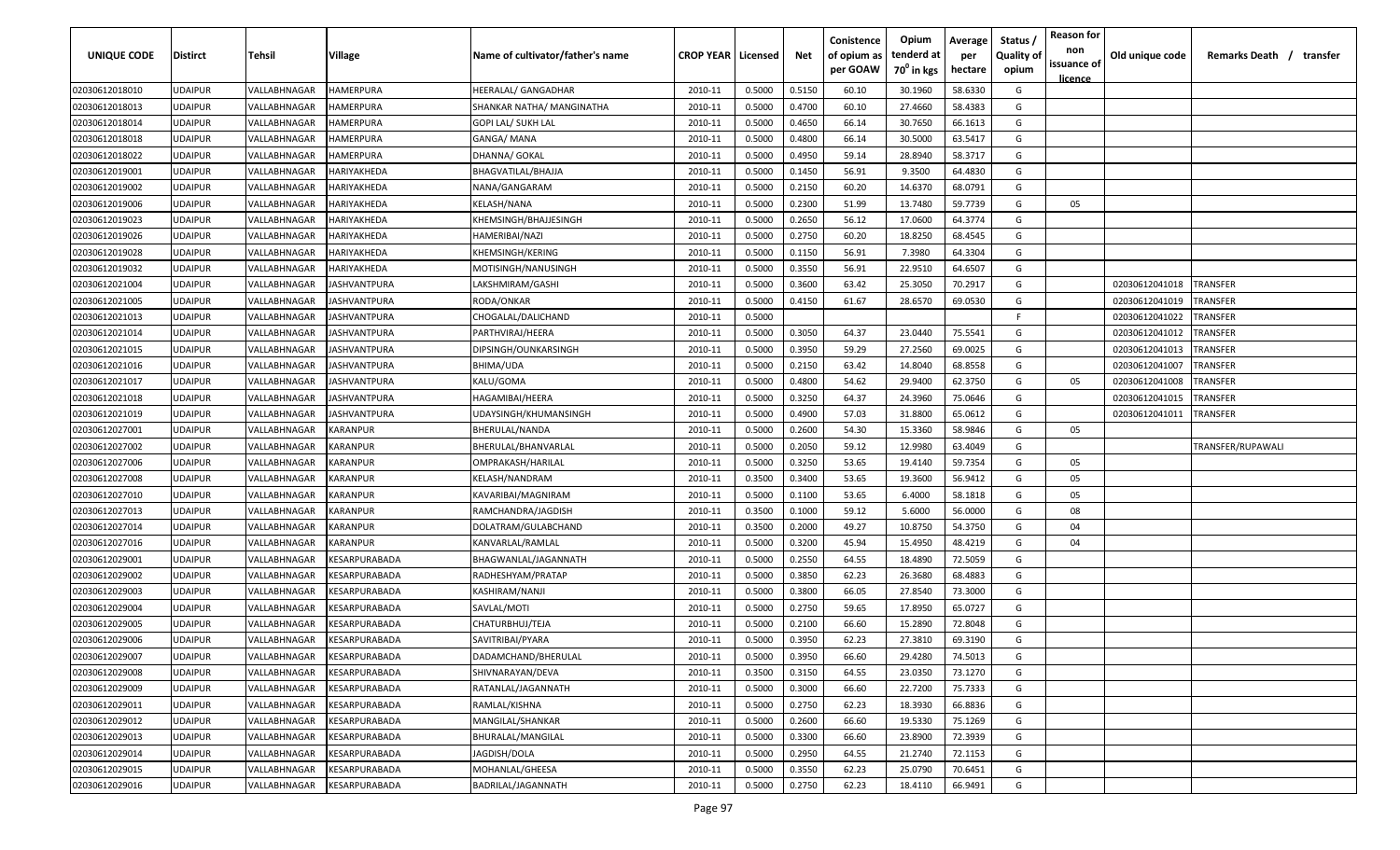| UNIQUE CODE    | Distirct       | Tehsil       | Village              | Name of cultivator/father's name | <b>CROP YEAR   Licensed</b> |        | Net    | Conistence<br>of opium as<br>per GOAW | Opium<br>tenderd at<br>70 <sup>0</sup> in kgs | Average<br>per<br>hectare | Status<br><b>Quality of</b><br>opium | <b>Reason for</b><br>non<br>issuance of | Old unique code | Remarks Death / transfer |  |
|----------------|----------------|--------------|----------------------|----------------------------------|-----------------------------|--------|--------|---------------------------------------|-----------------------------------------------|---------------------------|--------------------------------------|-----------------------------------------|-----------------|--------------------------|--|
| 02030612029017 | UDAIPUR        | VALLABHNAGAR | KESARPURABADA        | NARAYAN/GOKUL                    | 2010-11                     | 0.5000 | 0.4950 | 56.85                                 | 30.0010                                       | 60.6081                   | G                                    | <u>licence</u>                          |                 |                          |  |
| 02030612029018 | UDAIPUR        | VALLABHNAGAR | KESARPURABADA        | MANGILAL/MOTI                    | 2010-11                     | 0.5000 | 0.2600 | 62.23                                 | 18.6780                                       | 71.8385                   | G                                    |                                         |                 |                          |  |
| 02030612029020 | UDAIPUR        | VALLABHNAGAR | KESARPURABADA        | RAMIBAI/CHHAGANLAL               | 2010-11                     | 0.5000 | 0.3250 | 56.85                                 | 21.7820                                       | 67.0215                   | G                                    |                                         |                 |                          |  |
| 02030612029021 | UDAIPUR        | VALLABHNAGAR | KESARPURABADA        | RATANLAL/MOTI                    | 2010-11                     | 0.5000 | 0.3550 | 62.46                                 | 23.7970                                       | 67.0338                   | G                                    |                                         |                 |                          |  |
| 02030612029023 | UDAIPUR        | VALLABHNAGAR | KESARPURABADA        | RAMESHWAR/NARAYAN                | 2010-11                     | 0.5000 | 0.4550 | 64.55                                 | 31.5830                                       | 69.4132                   | G                                    |                                         |                 |                          |  |
| 02030612029024 | UDAIPUR        | VALLABHNAGAR | KESARPURABADA        | DEVILAL/SHANKAR                  | 2010-11                     | 0.5000 | 0.4750 | 65.05                                 | 34.0630                                       | 71.7116                   | G                                    |                                         |                 |                          |  |
| 02030612029025 | UDAIPUR        | VALLABHNAGAR | KESARPURABADA        | MADANLAL/SHIVLAL                 | 2010-11                     | 0.5000 | 0.4700 | 64.55                                 | 32.6070                                       | 69.3766                   | G                                    |                                         |                 |                          |  |
| 02030612029026 | UDAIPUR        | VALLABHNAGAR | KESARPURABADA        | UDAILAL/SHANKAR                  | 2010-11                     | 0.5000 | 0.3950 | 64.55                                 | 28.7890                                       | 72.8835                   | G                                    |                                         |                 |                          |  |
| 02030612029027 | UDAIPUR        | VALLABHNAGAR | KESARPURABADA        | GOPILAL/MOTI                     | 2010-11                     | 0.5000 | 0.4950 | 64.90                                 | 35.7140                                       | 72.1495                   | G                                    |                                         |                 |                          |  |
| 02030612029030 | UDAIPUR        | VALLABHNAGAR | KESARPURABADA        | BHANVARIBAI/BADRILAL             | 2010-11                     | 0.5000 | 0.2500 | 59.65                                 | 17.0340                                       | 68.1360                   | G                                    |                                         |                 |                          |  |
| 02030612029031 | UDAIPUR        | VALLABHNAGAR | KESARPURABADA        | DALCHAND/NATHU                   | 2010-11                     | 0.5000 | 0.3000 | 64.90                                 | 21.4820                                       | 71.6067                   | G                                    |                                         |                 |                          |  |
| 02030612029032 | UDAIPUR        | VALLABHNAGAR | KESARPURABADA        | KHUSBABAI/SHOUKEENLAL            | 2010-11                     | 0.5000 | 0.4850 | 64.90                                 | 34.3410                                       | 70.8062                   | G                                    |                                         |                 |                          |  |
| 02030612029033 | UDAIPUR        | VALLABHNAGAR | KESARPURABADA        | ROSHANLAL/CHUNNILAL              | 2010-11                     | 0.5000 | 0.3900 | 64.90                                 | 28.0000                                       | 71.7949                   | G                                    |                                         |                 |                          |  |
| 02030612029034 | UDAIPUR        | VALLABHNAGAR | KESARPURABADA        | SANTOSHLAL/CHUNNILAL             | 2010-11                     | 0.5000 | 0.2850 | 64.90                                 | 20.2770                                       | 71.1474                   | G                                    |                                         |                 |                          |  |
| 02030612029035 | UDAIPUR        | VALLABHNAGAR | KESARPURABADA        | SAVLAL/NANJI                     | 2010-11                     | 0.5000 | 0.4800 | 66.05                                 | 34.4590                                       | 71.7896                   | G                                    |                                         |                 |                          |  |
| 02030612029036 | UDAIPUR        | VALLABHNAGAR | KESARPURABADA        | MANGILAL/GHISA                   | 2010-11                     | 0.5000 | 0.2900 | 59.65                                 | 19.6420                                       | 67.7310                   | G                                    |                                         |                 |                          |  |
| 02030612029037 | UDAIPUR        | VALLABHNAGAR | KESARPURABADA        | NANALAL/PRATAP                   | 2010-11                     | 0.5000 | 0.4550 | 64.90                                 | 32.7100                                       | 71.8901                   | G                                    |                                         |                 |                          |  |
| 02030612029038 | UDAIPUR        | VALLABHNAGAR | KESARPURABADA        | BABULAL/NARAYAN                  | 2010-11                     | 0.5000 | 0.3350 | 62.46                                 | 21.1380                                       | 63.0985                   | G                                    |                                         |                 |                          |  |
| 02030612029039 | UDAIPUR        | VALLABHNAGAR | KESARPURABADA        | KAILASHCHANDRA/BHAGWANLAL        | 2010-11                     | 0.5000 | 0.2600 | 63.34                                 | 18.8570                                       | 72.5269                   | G                                    |                                         |                 |                          |  |
| 02030612029040 | UDAIPUR        | VALLABHNAGAR | KESARPURABADA        | SITARAM/GHISA                    | 2010-11                     | 0.5000 | 0.2950 | 55.05                                 | 17.3960                                       | 58.9695                   | G                                    |                                         |                 |                          |  |
| 02030612029041 | UDAIPUR        | VALLABHNAGAR | KESARPURABADA        | MADANLAL/BADRILAL                | 2010-11                     | 0.5000 | 0.2350 | 63.34                                 | 16.7670                                       | 71.3489                   | G                                    |                                         |                 |                          |  |
| 02030612029042 | UDAIPUR        | VALLABHNAGAR | KESARPURABADA        | RATANLAL/MANGILAL                | 2010-11                     | 0.5000 | 0.2950 | 63.34                                 | 20.3230                                       | 68.8915                   | G                                    |                                         |                 |                          |  |
| 02030612029043 | UDAIPUR        | VALLABHNAGAR | KESARPURABADA        | SURESHCHANDRA/MANGILAL           | 2010-11                     | 0.5000 | 0.4500 | 59.65                                 | 29.0070                                       | 64.4600                   | G                                    |                                         |                 |                          |  |
| 02030612029044 | UDAIPUR        | VALLABHNAGAR | KESARPURABADA        | SAVLAL/HEMA                      | 2010-11                     | 0.5000 | 0.3850 | 63.34                                 | 27.7430                                       | 72.0597                   | G                                    |                                         |                 |                          |  |
| 02030612029046 | UDAIPUR        | VALLABHNAGAR | KESARPURABADA        | KAILASHCHANDRA/SHANKAR           | 2010-11                     | 0.5000 | 0.2500 | 62.46                                 | 16.7210                                       | 66.8840                   | G                                    |                                         |                 |                          |  |
| 02030612029047 | UDAIPUR        | VALLABHNAGAR | KESARPURABADA        | NARAYANLAL/SHANKAR               | 2010-11                     | 0.5000 | 0.4100 | 59.65                                 | 26.0410                                       | 63.5146                   | G                                    |                                         |                 |                          |  |
| 02030612029048 | UDAIPUR        | VALLABHNAGAR | KESARPURABADA        | CHAMPALAL/SHANKAR                | 2010-11                     | 0.5000 | 0.3950 | 66.60                                 | 29.8650                                       | 75.6076                   | G                                    |                                         |                 |                          |  |
| 02030612029049 | UDAIPUR        | VALLABHNAGAR | KESARPURABADA        | RATANLAL/PARTHA                  | 2010-11                     | 0.5000 | 0.3150 | 62.46                                 | 21.2810                                       | 67.5587                   | G                                    |                                         |                 |                          |  |
| 02030612029050 | UDAIPUR        | VALLABHNAGAR | KESARPURABADA        | KISHANLAL/NARAYAN                | 2010-11                     | 0.5000 | 0.3950 | 56.85                                 | 24.6730                                       | 62.4633                   | G                                    |                                         |                 |                          |  |
| 02030612029051 | UDAIPUR        | VALLABHNAGAR | KESARPURABADA        | SHOBHLAL/JAYRAJ                  | 2010-11                     | 0.5000 | 0.2500 | 63.34                                 | 17.2380                                       | 68.9520                   | G                                    |                                         |                 |                          |  |
| 02030612029052 | UDAIPUR        | VALLABHNAGAR | KESARPURABADA        | SHAMBHU/CHAMPA                   | 2010-11                     | 0.5000 | 0.4700 | 59.65                                 | 31.2740                                       | 66.5404                   | G                                    |                                         |                 |                          |  |
| 02030612029054 | UDAIPUR        | VALLABHNAGAR | KESARPURABADA        | BHANWARLAL/MANGILAL              | 2010-11                     | 0.5000 | 0.4000 | 63.34                                 | 29.3630                                       | 73.4075                   | G                                    |                                         |                 |                          |  |
| 02030612029055 | UDAIPUR        | VALLABHNAGAR | <b>CESARPURABADA</b> | PRAKASHCHANDRA/RATANLAL          | 2010-11                     | 0.5000 | 0.4850 | 62.46                                 | 32.2740                                       | 66.5443                   | G                                    |                                         |                 |                          |  |
| 02030612029056 | UDAIPUR        | VALLABHNAGAR | KESARPURABADA        | RATANLAL/PARTHA                  | 2010-11                     | 0.5000 | 0.3350 | 59.65                                 | 23.2550                                       | 69.4179                   | G                                    |                                         |                 |                          |  |
| 02030612029057 | UDAIPUR        | VALLABHNAGAR | KESARPURABADA        | SHANKAR/KISHANA                  | 2010-11                     | 0.5000 | 0.2450 | 63.34                                 | 16.6310                                       | 67.8816                   | G                                    |                                         |                 |                          |  |
| 02030612029058 | UDAIPUR        | VALLABHNAGAR | KESARPURABADA        | <b>BAGDIRAM/BADRILAL</b>         | 2010-11                     | 0.5000 | 0.3850 | 62.46                                 | 27.2240                                       | 70.7117                   | G                                    |                                         |                 |                          |  |
| 02030612029059 | <b>UDAIPUR</b> | VALLABHNAGAR | KESARPURABADA        | FHULCHAND/BADRILAL               | 2010-11                     | 0.5000 | 0.4150 | 63.34                                 | 29.2000                                       | 70.3614                   | G                                    |                                         |                 |                          |  |
| 02030612032001 | <b>UDAIPUR</b> | VALLABHNAGAR | KHERODA              | UDAILAL/GULABCHAND               | 2010-11                     | 0.5000 | 0.3950 | 57.69                                 | 23.9660                                       | 60.6734                   | G                                    |                                         |                 |                          |  |
| 02030612032004 | UDAIPUR        | VALLABHNAGAR | KHERODA              | HAMERLAL/RUPLAL                  | 2010-11                     | 0.5000 | 0.4600 | 60.02                                 | 27.7810                                       | 60.3935                   | G                                    |                                         |                 |                          |  |
| 02030612032006 | UDAIPUR        | VALLABHNAGAR | KHERODA              | BHANWARLAL/DALU                  | 2010-11                     | 0.3500 | 0.3500 | 56.88                                 | 22.2640                                       | 63.6114                   | G                                    |                                         |                 |                          |  |
| 02030612032008 | UDAIPUR        | VALLABHNAGAR | KHERODA              | JEETMAL/HMERA                    | 2010-11                     | 0.5000 | 0.4400 | 60.13                                 | 28.9050                                       | 65.6932                   | G                                    |                                         |                 |                          |  |
| 02030612032009 | UDAIPUR        | VALLABHNAGAR | KHERODA              | DEVILAL/RAMA                     | 2010-11                     | 0.5000 | 0.4900 | 60.13                                 | 33.7930                                       | 68.9653                   | G                                    |                                         |                 |                          |  |
| 02030612032010 | UDAIPUR        | VALLABHNAGAR | KHERODA              | BADAMIBAI/MANGILAL               | 2010-11                     | 0.5000 | 0.1550 | 65.37                                 | 11.0660                                       | 71.3935                   | G                                    |                                         |                 |                          |  |
| 02030612032011 | UDAIPUR        | VALLABHNAGAR | KHERODA              | KISHANLAL/NANDA                  | 2010-11                     | 0.5000 | 0.5050 | 57.69                                 | 31.4990                                       | 62.3743                   | G                                    |                                         |                 |                          |  |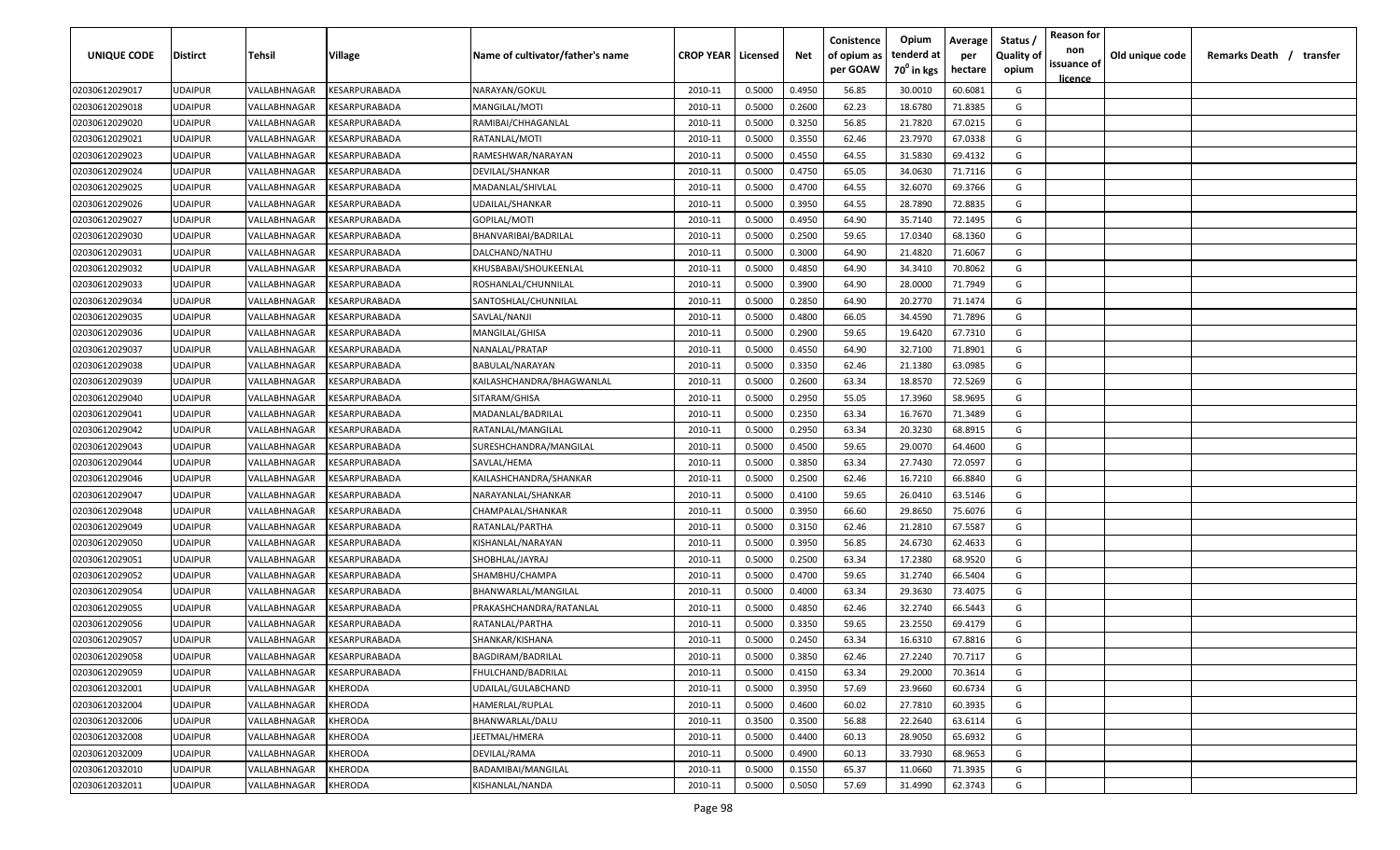| UNIQUE CODE    | <b>Distirct</b> | Tehsil       | Village           | Name of cultivator/father's name | <b>CROP YEAR   Licensed</b> |        | Net    | Conistence<br>of opium as<br>per GOAW | Opium<br>tenderd at<br>70 <sup>°</sup> in kgs | Average<br>per<br>hectare | Status<br><b>Quality of</b><br>opium | <b>Reason for</b><br>non<br>issuance of | Old unique code | Remarks Death / transfer |
|----------------|-----------------|--------------|-------------------|----------------------------------|-----------------------------|--------|--------|---------------------------------------|-----------------------------------------------|---------------------------|--------------------------------------|-----------------------------------------|-----------------|--------------------------|
| 02030612032014 | <b>UDAIPUR</b>  | VALLABHNAGAR | KHERODA           | RAMCHANDRA/BHAGCHANDRA           | 2010-11                     | 0.5000 | 0.5100 | 60.13                                 | 30.9150                                       | 60.6176                   | G                                    | <u>licence</u>                          |                 |                          |
| 02030612032017 | <b>UDAIPUR</b>  | VALLABHNAGAR | KHERODA           | GEETABAI/MANGILAL                | 2010-11                     | 0.5000 | 0.4050 | 56.45                                 | 24.9670                                       | 61.6469                   | G                                    |                                         |                 |                          |
| 02030612032018 | <b>UDAIPUR</b>  | VALLABHNAGAR | KHERODA           | DALCHAND/LAKSHMIRAM              | 2010-11                     | 0.5000 | 0.2450 | 60.02                                 | 16.3170                                       | 66.6000                   | G                                    |                                         |                 |                          |
| 02030612032019 | <b>UDAIPUR</b>  | VALLABHNAGAR | KHERODA           | UDAILAL/RATANLAL                 | 2010-11                     | 0.5000 | 0.2200 | 61.53                                 | 14.6270                                       | 66.4864                   | G                                    |                                         |                 |                          |
| 02030612032020 | <b>UDAIPUR</b>  | VALLABHNAGAR | KHERODA           | TULSHIRAM/DALU                   | 2010-11                     | 0.5000 | 0.4900 | 61.53                                 | 31.5030                                       | 64.2918                   | G                                    |                                         |                 |                          |
| 02030612032021 | <b>UDAIPUR</b>  | VALLABHNAGAR | KHERODA           | SHANKAR/KANA                     | 2010-11                     | 0.5000 | 0.4850 | 56.88                                 | 29.1960                                       | 60.1979                   | G                                    |                                         |                 |                          |
| 02030612032022 | <b>UDAIPUR</b>  | VALLABHNAGAR | KHERODA           | GOKAL/KESHORAM                   | 2010-11                     | 0.5000 | 0.4850 | 56.45                                 | 28.2490                                       | 58.2454                   | G                                    |                                         |                 |                          |
| 02030612032025 | <b>UDAIPUR</b>  | VALLABHNAGAR | KHERODA           | SHUKHLAL/LALU                    | 2010-11                     | 0.5000 | 0.4750 | 60.02                                 | 29.3760                                       | 61.8442                   | G                                    |                                         |                 |                          |
| 02030612032026 | <b>UDAIPUR</b>  | VALLABHNAGAR | KHERODA           | SHANKAR/RUPA                     | 2010-11                     | 0.5000 | 0.4700 | 56.45                                 | 29.1440                                       | 62.0085                   | G                                    |                                         |                 |                          |
| 02030612032030 | <b>UDAIPUR</b>  | VALLABHNAGAR | KHERODA           | GOKAL/GEHRILAL                   | 2010-11                     | 0.5000 | 0.3650 | 57.69                                 | 21.5680                                       | 59.0904                   | G                                    |                                         |                 |                          |
| 02030612032031 | <b>UDAIPUR</b>  | VALLABHNAGAR | KHERODA           | MADANLAL/KISHANLAL               | 2010-11                     | 0.5000 | 0.4050 | 61.53                                 | 26.4400                                       | 65.2840                   | G                                    |                                         |                 |                          |
| 02030612032033 | <b>UDAIPUR</b>  | VALLABHNAGAR | KHERODA           | NIRBHAYSINGH/DUNGARSINGH         | 2010-11                     | 0.5000 | 0.1400 | 56.88                                 | 7.9710                                        | 56.9357                   | G                                    |                                         |                 |                          |
| 02030612032036 | <b>UDAIPUR</b>  | VALLABHNAGAR | KHERODA           | CHATARSINGH/BHURSINGH            | 2010-11                     | 0.5000 | 0.5150 | 48.15                                 | 23.4560                                       | 45.5456                   | G                                    | 04                                      |                 |                          |
| 02030612032037 | <b>UDAIPUR</b>  | VALLABHNAGAR | KHERODA           | DEVBAI/NANDA                     | 2010-11                     | 0.5000 | 0.3000 | 57.69                                 | 18.6670                                       | 62.2233                   | G                                    |                                         |                 |                          |
| 02030612032041 | <b>UDAIPUR</b>  | VALLABHNAGAR | KHERODA           | SHANKARLAL/MOTILALMETA           | 2010-11                     | 0.5000 | 0.1750 | 56.45                                 | 10.9930                                       | 62.8171                   | G                                    |                                         |                 |                          |
| 02030612032043 | <b>UDAIPUR</b>  | VALLABHNAGAR | KHERODA           | MANGILAL/SHREELAL                | 2010-11                     | 0.3500 | 0.3350 | 57.69                                 | 20.4720                                       | 61.1104                   | G                                    |                                         |                 |                          |
| 02030612032044 | <b>UDAIPUR</b>  | VALLABHNAGAR | KHERODA           | KISHANLAL/JAYCHAND               | 2010-11                     | 0.5000 | 0.1900 | 60.13                                 | 12.5070                                       | 65.8263                   | G                                    |                                         |                 |                          |
| 02030612032045 | <b>UDAIPUR</b>  | VALLABHNAGAR | KHERODA           | GANGABAI/NANALAL                 | 2010-11                     | 0.5000 | 0.5050 | 56.45                                 | 29.7650                                       | 58.9406                   | G                                    |                                         |                 |                          |
| 02030612032046 | <b>UDAIPUR</b>  | VALLABHNAGAR | KHERODA           | LAXMANSINGH/OUNKARSINGH          | 2010-11                     | 0.3500 | 0.3450 | 61.53                                 | 22.0890                                       | 64.0261                   | G                                    |                                         |                 |                          |
| 02030612032050 | <b>UDAIPUR</b>  | VALLABHNAGAR | KHERODA           | UDAYRAM/BHURA                    | 2010-11                     | 0.5000 | 0.4950 | 57.69                                 | 33.7900                                       | 68.2626                   | G                                    |                                         |                 |                          |
| 02030612032052 | <b>UDAIPUR</b>  | VALLABHNAGAR | KHERODA           | HUDIBAI/BHERULAL                 | 2010-11                     | 0.3500 | 0.2000 | 56.88                                 | 11.9370                                       | 59.6850                   | G                                    |                                         |                 |                          |
| 02030612032053 | <b>UDAIPUR</b>  | VALLABHNAGAR | KHERODA           | KHEMA/CHENA                      | 2010-11                     | 0.3500 | 0.2050 | 60.13                                 | 13.5550                                       | 66.1220                   | G                                    |                                         | 02030612001036  | TRANSFER                 |
| 02030612032054 | <b>UDAIPUR</b>  | VALLABHNAGAR | KHERODA           | ARJUNLAL/BHAGWAN                 | 2010-11                     | 0.5000 | 0.4950 | 57.69                                 | 32.8920                                       | 66.4485                   | G                                    |                                         | 02030612001113  | <b>RANSFER</b>           |
| 02030612032055 | <b>UDAIPUR</b>  | VALLABHNAGAR | <b>CHERODA</b>    | KASTURI/BABRU                    | 2010-11                     | 0.5000 | 0.5150 | 56.45                                 | 31.2010                                       | 60.5845                   | G                                    |                                         | 02030612001199  | <b>RANSFER</b>           |
| 02030612032056 | <b>UDAIPUR</b>  | VALLABHNAGAR | <b>CHERODA</b>    | PARTHIBAI/BHANA                  | 2010-11                     | 0.3500 | 0.3450 | 67.37                                 | 26.6300                                       | 77.1884                   | G                                    |                                         | 02030612001089  | <b>RANSFER</b>           |
| 02030612032057 | <b>UDAIPUR</b>  | VALLABHNAGAR | KHERODA           | LAKHMA/BHIMA                     | 2010-11                     | 0.5000 | 0.4950 | 69.90                                 | 38.8340                                       | 78.4525                   | G                                    |                                         | 02030612001126  | <b><i>FRANSFER</i></b>   |
| 02030612032058 | <b>UDAIPUR</b>  | VALLABHNAGAR | KHERODA           | HARISHANKER/CHOGALAL             | 2010-11                     | 0.5000 | 0.3500 | 63.60                                 | 24.3130                                       | 69.4657                   | G                                    |                                         | 02030612001125  | <b>RANSFER</b>           |
| 02030612032059 | <b>UDAIPUR</b>  | VALLABHNAGAR | <b>CHERODA</b>    | BANSIALAL/KHEMA                  | 2010-11                     | 0.3500 | 0.3200 | 63.60                                 | 21.5880                                       | 67.4625                   | G                                    |                                         | 02030612001273  | <b>RANSFER</b>           |
| 02030612032060 | <b>UDAIPUR</b>  | VALLABHNAGAR | KHERODA           | GOPAL/KAMALCHAND                 | 2010-11                     | 0.5000 | 0.3800 | 63.60                                 | 26.1670                                       | 68.8605                   | G                                    |                                         | 02030612001162  | <b>RANSFER</b>           |
| 02030612032061 | <b>UDAIPUR</b>  | VALLABHNAGAR | KHERODA           | LALU/VENA                        | 2010-11                     | 0.5000 | 0.4900 | 65.37                                 | 34.9260                                       | 71.2776                   | G                                    |                                         | 02030612001298  | <b><i>FRANSFER</i></b>   |
| 02030612032062 | <b>UDAIPUR</b>  | VALLABHNAGAR | KHERODA           | BHARATKISOR/SOHANLAL             | 2010-11                     | 0.5000 | 0.4150 | 67.37                                 | 29.9410                                       | 72.1470                   | G                                    |                                         | 02030612001207  | <b>RANSFER</b>           |
| 02030612033007 | <b>UDAIPUR</b>  | VALLABHNAGAR | KHETAKHEDA        | IAMKUBAI/ONKARLAL                | 2010-11                     | 0.5000 | 0.4000 | 59.57                                 | 26.4150                                       | 66.0375                   | G                                    |                                         |                 |                          |
| 02030612033010 | <b>UDAIPUR</b>  | VALLABHNAGAR | KHETAKHEDA        | TULSIBAI/SHANKAR                 | 2010-11                     | 0.5000 | 0.2600 | 59.57                                 | 15.6580                                       | 60.2231                   | G                                    |                                         |                 |                          |
| 02030612033013 | <b>UDAIPUR</b>  | VALLABHNAGAR | KHETAKHEDA        | NANDRAM/PEMA                     | 2010-11                     | 0.5000 | 0.3300 | 59.57                                 | 20.8150                                       | 63.0758                   | G                                    |                                         |                 |                          |
| 02030612033017 | <b>UDAIPUR</b>  | VALLABHNAGAR | KHETAKHEDA        | SHANKAR/BAGDU                    | 2010-11                     | 0.5000 | 0.3050 | 57.33                                 | 18.3210                                       | 60.0689                   | G                                    |                                         |                 |                          |
| 02030612033019 | <b>UDAIPUR</b>  | VALLABHNAGAR | <b>KHETAKHEDA</b> | PANNALAL/UDA                     | 2010-11                     | 0.5000 | 0.2500 | 59.58                                 | 15.8120                                       | 63.2480                   | G                                    |                                         | 02030612042025  | <b>TRANSFER</b>          |
| 02030612033023 | <b>UDAIPUR</b>  | VALLABHNAGAR | KHETAKHEDA        | HIRALAL/NARAYAN                  | 2010-11                     | 0.3500 | 0.3500 | 57.33                                 | 21.0480                                       | 60.1371                   | G                                    |                                         |                 |                          |
| 02030612033029 | <b>UDAIPUR</b>  | VALLABHNAGAR | KHETAKHEDA        | RANJITSINGH/ONKAR SINGH          | 2010-11                     | 0.3500 | 0.3400 | 57.33                                 | 20.9340                                       | 61.5706                   | G                                    |                                         |                 |                          |
| 02030612033039 | <b>UDAIPUR</b>  | VALLABHNAGAR | KHETAKHEDA        | RAMESHWARLAL/DHANRAJ             | 2010-11                     | 0.5000 | 0.4300 | 57.33                                 | 26.6090                                       | 61.8814                   | G                                    |                                         | 02030612042026  | <b>TRANSFER</b>          |
| 02030612035002 | <b>UDAIPUR</b>  | VALLABHNAGAR | LALPURA           | MANGILAL/UDA                     | 2010-11                     | 0.5000 | 0.4900 | 58.01                                 | 28.4170                                       | 57.9939                   | G                                    |                                         |                 |                          |
| 02030612035004 | <b>UDAIPUR</b>  | VALLABHNAGAR | LALPURA           | RUPI/SHANKER                     | 2010-11                     | 0.5000 | 0.4750 | 58.01                                 | 27.7620                                       | 58.4463                   | G                                    |                                         |                 |                          |
| 02030612035005 | <b>UDAIPUR</b>  | VALLABHNAGAR | LALPURA           | BHAGGA/KISHANA                   | 2010-11                     | 0.5000 | 0.4100 | 67.29                                 | 29.4540                                       | 71.8390                   | G                                    |                                         |                 |                          |
| 02030612035007 | <b>UDAIPUR</b>  | VALLABHNAGAR | LALPURA           | CHAMPALAL/KALU                   | 2010-11                     | 0.5000 | 0.4700 | 63.88                                 | 28.2710                                       | 60.1511                   | G                                    |                                         |                 |                          |
| 02030612035009 | <b>UDAIPUR</b>  | VALLABHNAGAR | LALPURA           | RAMLAL/OUNKAR                    | 2010-11                     | 0.5000 | 0.4950 | 65.66                                 | 32.6990                                       | 66.0586                   | G                                    |                                         |                 |                          |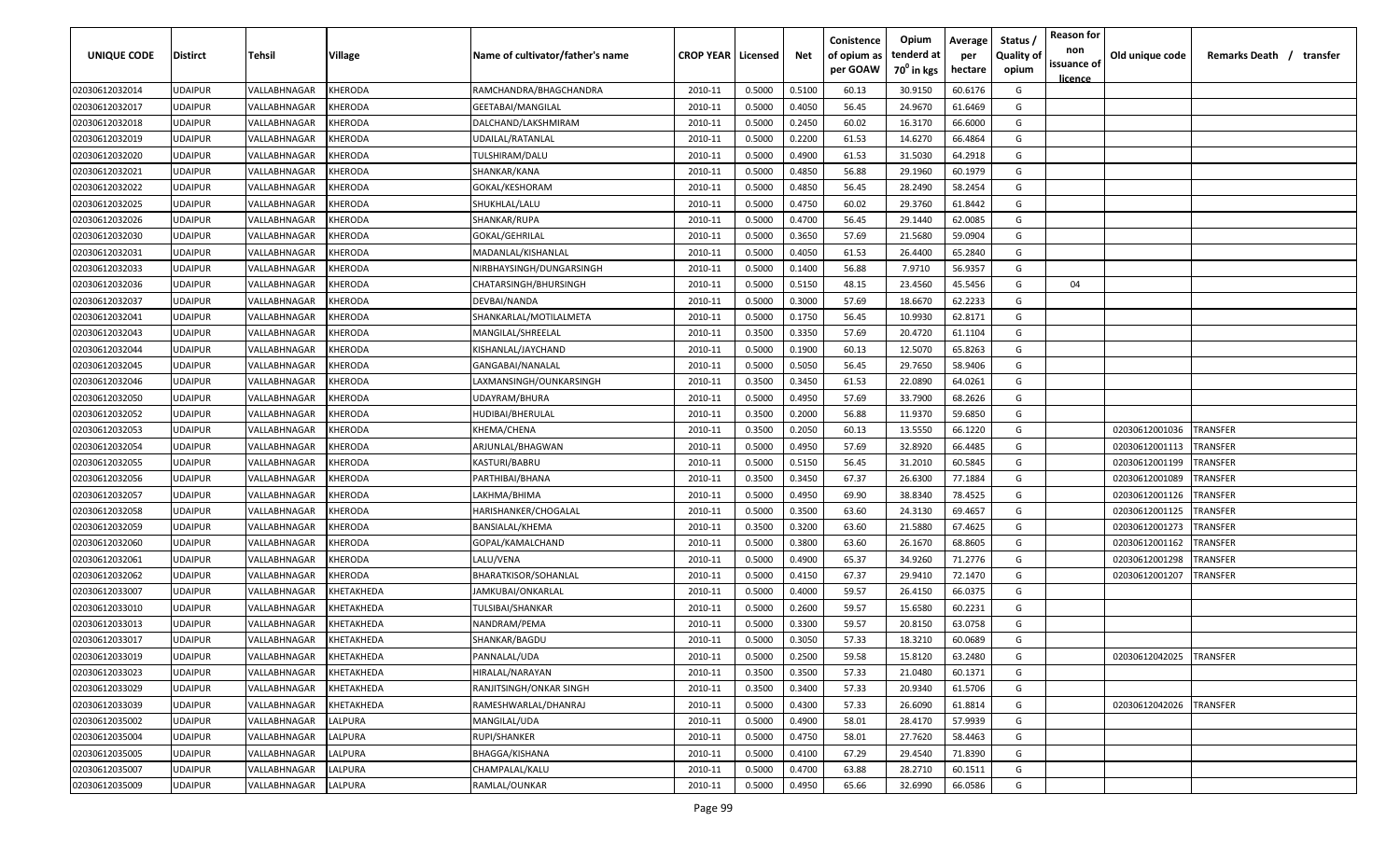| UNIQUE CODE                      | <b>Distirct</b>                  | Tehsil                       | Village           | Name of cultivator/father's name  | <b>CROP YEAR   Licensed</b> |                  | Net              | Conistence<br>of opium as<br>per GOAW | Opium<br>tenderd at<br>70 <sup>0</sup> in kgs | Average<br>per<br>hectare | Status<br><b>Quality of</b><br>opium | <b>Reason for</b><br>non<br>issuance of | Old unique code | Remarks Death / transfer |
|----------------------------------|----------------------------------|------------------------------|-------------------|-----------------------------------|-----------------------------|------------------|------------------|---------------------------------------|-----------------------------------------------|---------------------------|--------------------------------------|-----------------------------------------|-----------------|--------------------------|
|                                  |                                  |                              |                   |                                   |                             |                  |                  |                                       |                                               |                           |                                      | <u>licence</u>                          |                 |                          |
| 02030612035013                   | <b>UDAIPUR</b>                   | VALLABHNAGAR                 | LALPURA           | UDAILAL/KALU                      | 2010-11                     | 0.5000           | 0.3850           | 61.84                                 | 24.8510                                       | 64.5481                   | G                                    |                                         |                 |                          |
| 02030612035014                   | <b>UDAIPUR</b>                   | VALLABHNAGAR                 | LALPURA           | BHERA/NARAYAN                     | 2010-11                     | 0.5000           | 0.4600           | 65.66                                 | 30.2130                                       | 65.6804                   | G                                    |                                         |                 |                          |
| 02030612035020<br>02030612035022 | <b>UDAIPUR</b>                   | VALLABHNAGAR                 | LALPURA           | PARTHA/GASHI                      | 2010-11                     | 0.5000           | 0.2550<br>0.4950 | 63.88<br>61.84                        | 16.0800                                       | 63.0588                   | G<br>G                               |                                         |                 |                          |
| 02030612036002                   | <b>UDAIPUR</b><br><b>UDAIPUR</b> | VALLABHNAGAR<br>VALLABHNAGAR | LALPURA<br>LOONDA | JAIRAM/MODA<br>NANIBAI/NATHU      | 2010-11<br>2010-11          | 0.5000<br>0.5000 | 0.5000           | 60.33                                 | 30.7610<br>34.2590                            | 62.1434<br>68.5180        | G                                    |                                         |                 |                          |
| 02030612036005                   | <b>UDAIPUR</b>                   | VALLABHNAGAR                 | LOONDA            | BHANWAR LAL/SHANKAR LAL           | 2010-11                     | 0.5000           | 0.5000           | 57.47                                 | 31.5430                                       | 63.0860                   | G                                    |                                         |                 |                          |
| 02030612036010                   | <b>UDAIPUR</b>                   | VALLABHNAGAR                 | LOONDA            | CHUNNI LAL/BHERA                  | 2010-11                     | 0.5000           | 0.4550           | 54.30                                 | 30.0430                                       | 66.0286                   | G                                    | 05                                      |                 |                          |
| 02030612036016                   | <b>UDAIPUR</b>                   | VALLABHNAGAR                 | LOONDA            | RAMA/DEVA                         | 2010-11                     | 0.3500           | 0.2750           | 53.43                                 | 16.4790                                       | 59.9236                   | G                                    | 05                                      |                 |                          |
| 02030612036019                   | <b>UDAIPUR</b>                   | VALLABHNAGAR                 | LOONDA            | SHAYAMSINGH/BHAVANISINGH          | 2010-11                     | 0.5000           | 0.4350           | 67.50                                 | 32.5540                                       | 74.8368                   | G                                    |                                         |                 |                          |
| 02030612036024                   | <b>UDAIPUR</b>                   | VALLABHNAGAR                 | LOONDA            | BHANWARLAL/GOKAL                  | 2010-11                     | 0.5000           | 0.4450           | 63.13                                 | 34.3340                                       | 77.1551                   | G                                    |                                         |                 |                          |
| 02030612036025                   | <b>UDAIPUR</b>                   | VALLABHNAGAR                 | LOONDA            | BHERU/BABRU                       | 2010-11                     | 0.5000           | 0.2500           | 52.98                                 | 15.0770                                       | 60.3080                   | G                                    | 05                                      |                 |                          |
| 02030612036026                   | <b>UDAIPUR</b>                   | VALLABHNAGAR                 | LOONDA            | BABRU/KALU                        | 2010-11                     | 0.5000           | 0.3300           | 57.29                                 | 24.1520                                       | 73.1879                   | G                                    |                                         |                 |                          |
| 02030612036027                   | <b>UDAIPUR</b>                   | VALLABHNAGAR                 | LOONDA            | BHERUSINGH/CHAMANSINGH            | 2010-11                     | 0.5000           | 0.4200           | 55.04                                 | 26.7650                                       | 63.7262                   | G                                    |                                         |                 |                          |
| 02030612036028                   | <b>UDAIPUR</b>                   | VALLABHNAGAR                 | LOONDA            | BHAWARSINGH/SIVSINGH              | 2010-11                     | 0.5000           | 0.4350           | 61.84                                 | 29.3030                                       | 67.3632                   | G                                    |                                         |                 |                          |
| 02030612036029                   | <b>UDAIPUR</b>                   | VALLABHNAGAR                 | LOONDA            | LAXMICHAND/MAGNIRAM               | 2010-11                     | 0.5000           | 0.2800           | 59.63                                 | 18.9200                                       | 67.5714                   | G                                    |                                         |                 |                          |
| 02030612037001                   | <b>UDAIPUR</b>                   | VALLABHNAGAR                 | MENAR             | PRITVI RAJ/ GIRDHARI LAL          | 2010-11                     | 0.5000           | 0.2800           | 58.43                                 | 17.2370                                       | 61.5607                   | G                                    |                                         |                 |                          |
| 02030612037002                   | <b>UDAIPUR</b>                   | VALLABHNAGAR                 | MENAR             | PARABHU LAL/KISHAN LAL            | 2010-11                     | 0.5000           | 0.4650           | 58.90                                 | 29.4160                                       | 63.2602                   | G                                    |                                         |                 |                          |
| 02030612037004                   | <b>UDAIPUR</b>                   | VALLABHNAGAR                 | MENAR             | GOPI LAL/ SHANKAR LAL             | 2010-11                     | 0.5000           | 0.2100           | 56.63                                 | 13.2920                                       | 63.2952                   | G                                    |                                         |                 |                          |
| 02030612037005                   | <b>UDAIPUR</b>                   | VALLABHNAGAR                 | MENAR             | HEERA LAL/ BHERU LAL              | 2010-11                     | 0.5000           |                  |                                       |                                               |                           | F.                                   |                                         |                 |                          |
| 02030612037006                   | <b>UDAIPUR</b>                   | VALLABHNAGAR                 | MENAR             | MANGI LAL/ PRITVI RAJ             | 2010-11                     | 0.5000           | 0.2600           | 63.07                                 | 16.9840                                       | 65.3231                   | G                                    |                                         |                 |                          |
| 02030612037009                   | <b>UDAIPUR</b>                   | VALLABHNAGAR                 | MENAR             | KESHU RAM/KHEM CHAND              | 2010-11                     | 0.5000           | 0.2600           | 67.09                                 | 18.8810                                       | 72.6192                   | G                                    |                                         |                 |                          |
| 02030612037010                   | <b>UDAIPUR</b>                   | VALLABHNAGAR                 | MENAR             | ONKAR LAL/AMBA LAL                | 2010-11                     | 0.5000           | 0.4750           | 57.83                                 | 28.0560                                       | 59.0653                   | G                                    |                                         |                 |                          |
| 02030612037012                   | <b>UDAIPUR</b>                   | VALLABHNAGAR                 | MENAR             | SARSIBAI/BHIMLAL                  | 2010-11                     | 0.3500           | 0.3650           | 61.51                                 | 22.9610                                       | 62.9068                   | G                                    |                                         |                 |                          |
| 02030612037015                   | <b>UDAIPUR</b>                   | VALLABHNAGAR                 | MENAR             | GHASEE LAL/ BAL KISHAN            | 2010-11                     | 0.5000           | 0.1850           | 60.92                                 | 12.5930                                       | 68.0703                   | G                                    |                                         |                 |                          |
| 02030612037016                   | <b>UDAIPUR</b>                   | VALLABHNAGAR                 | MENAR             | BHEEMLAL/TULSIRAM                 | 2010-11                     | 0.5000           | 0.2500           | 61.51                                 | 15.9400                                       | 63.7600                   | G                                    |                                         |                 |                          |
| 02030612037018                   | <b>UDAIPUR</b>                   | VALLABHNAGAR                 | MENAR             | BHERULAL/DEEP LAL                 | 2010-11                     | 0.3500           | 0.3450           | 55.71                                 | 20.1190                                       | 58.3159                   | G                                    |                                         |                 |                          |
| 02030612037020                   | <b>UDAIPUR</b>                   | VALLABHNAGAR                 | MENAR             | GANESH/ BHAGGA                    | 2010-11                     | 0.5000           | 0.5000           | 41.23                                 | 22.9940                                       | 45.9880                   | G                                    | 04                                      |                 |                          |
| 02030612037021                   | <b>UDAIPUR</b>                   | VALLABHNAGAR                 | MENAR             | MOTI/ BARDA                       | 2010-11                     | 0.5000           | 0.4950           | 61.51                                 | 32.9340                                       | 66.5333                   | G                                    |                                         |                 |                          |
| 02030612037025                   | <b>UDAIPUR</b>                   | VALLABHNAGAR                 | MENAR             | CHOGA LAL/ GANPAT LAL             | 2010-11                     | 0.5000           | 0.4300           | 58.90                                 | 25.6380                                       | 59.6233                   | G                                    |                                         |                 |                          |
| 02030612037026                   | <b>UDAIPUR</b>                   | VALLABHNAGAR                 | MENAR             | SHREE LAL/ KUNDAN LAL             | 2010-11                     | 0.3500           | 0.3250           | 63.07                                 | 21.3900                                       | 65.8154                   | G                                    |                                         |                 |                          |
| 02030612037027                   | <b>UDAIPUR</b>                   | VALLABHNAGAR                 | MENAR             | AMBA SHANKAR/ ONKAR LAL           | 2010-11                     | 0.5000           | 0.1950           | 57.83                                 | 11.6570                                       | 59.7795                   | G                                    |                                         |                 |                          |
| 02030612037028                   | <b>UDAIPUR</b>                   | VALLABHNAGAR                 | MENAR             | LAKSHMI LAL/ BHANA                | 2010-11                     | 0.5000           | 0.4800           | 63.07                                 | 30.9850                                       | 64.5521                   | G                                    |                                         |                 |                          |
| 02030612037029                   | <b>UDAIPUR</b>                   | VALLABHNAGAR                 | MENAR             | <b>BUDHDEV/ BHERU LAL</b>         | 2010-11                     | 0.3500           | 0.1200           | 56.63                                 | 7.6860                                        | 64.0500                   | G                                    |                                         |                 |                          |
| 02030612037032                   | <b>UDAIPUR</b>                   | VALLABHNAGAR                 | MENAR             | SHREE LAL/ UDAY LAL               | 2010-11                     | 0.5000           | 0.4050           | 56.63                                 | 23.2340                                       | 57.3679                   | G                                    |                                         |                 |                          |
| 02030612037034                   | <b>UDAIPUR</b>                   | VALLABHNAGAR                 | MENAR             | DEEP LAL/ BHAGWAN LAL             | 2010-11                     | 0.5000           | 0.4200           | 55.71                                 | 23.5890                                       | 56.1643                   | G                                    |                                         |                 |                          |
| 02030612037035                   | <b>UDAIPUR</b>                   | VALLABHNAGAR                 | <b>MENAR</b>      | JAGDISH/LAKSHMI LAL               | 2010-11                     | 0.5000           | 0.4050           | 63.07                                 | 26.8410                                       | 66.2741                   | G                                    |                                         |                 |                          |
| 02030612037036                   | <b>UDAIPUR</b>                   | VALLABHNAGAR                 | MENAR             | AMBA LAL/ LAKSHMI LAL KANAWA      | 2010-11                     | 0.5000           | 0.4000           | 63.07                                 | 26.3900                                       | 65.9750                   | G                                    |                                         |                 |                          |
| 02030612037037                   | <b>UDAIPUR</b>                   | VALLABHNAGAR                 | MENAR             | KAALU LAL/ KHEM RAJ               | 2010-11                     | 0.5000           | 0.1000           | 72.16                                 | 7.8140                                        | 78.1400                   | G                                    |                                         |                 |                          |
| 02030612037038                   | <b>UDAIPUR</b>                   | VALLABHNAGAR                 | MENAR             | HIMMAT LAL/ ONKAR LAL             | 2010-11                     | 0.5000           | 0.2350           | 67.09                                 | 16.9160                                       | 71.9830                   | G                                    |                                         |                 |                          |
| 02030612037040                   | <b>UDAIPUR</b>                   | VALLABHNAGAR                 | MENAR             | RAMESH LAL/ KANHAIYYA LAL         | 2010-11                     | 0.5000           | 0.1700           | 58.90                                 | 10.9640                                       | 64.4941                   | G                                    |                                         |                 |                          |
| 02030612037041                   | <b>UDAIPUR</b>                   | VALLABHNAGAR                 | MENAR             | VIJAY LAL/ BHEEM LAL              | 2010-11                     | 0.5000           | 0.1950           | 61.51                                 | 11.9590                                       | 61.3282                   | G                                    |                                         |                 |                          |
| 02030612037042                   | <b>UDAIPUR</b>                   | VALLABHNAGAR                 | MENAR             | SHANKAR LAL/ BHEEM LAL            | 2010-11                     | 0.5000           | 0.1700           | 57.83                                 | 9.8890                                        | 58.1706                   | G                                    |                                         |                 |                          |
| 02030612037043                   | <b>UDAIPUR</b>                   | VALLABHNAGAR                 | MENAR             | NARMADA SHANKAR/ONKAR             | 2010-11                     | 0.5000           | 0.1650           | 58.90                                 | 10.0210                                       | 60.7333                   | G                                    |                                         |                 |                          |
| 02030612037044                   | <b>UDAIPUR</b>                   | VALLABHNAGAR                 | <b>MENAR</b>      | RAMESH CHANDRA/ NAND LAL MENARIYA | 2010-11                     | 0.3500           | 0.0700           | 70.42                                 | 5.4020                                        | 77.1714                   | G                                    |                                         |                 |                          |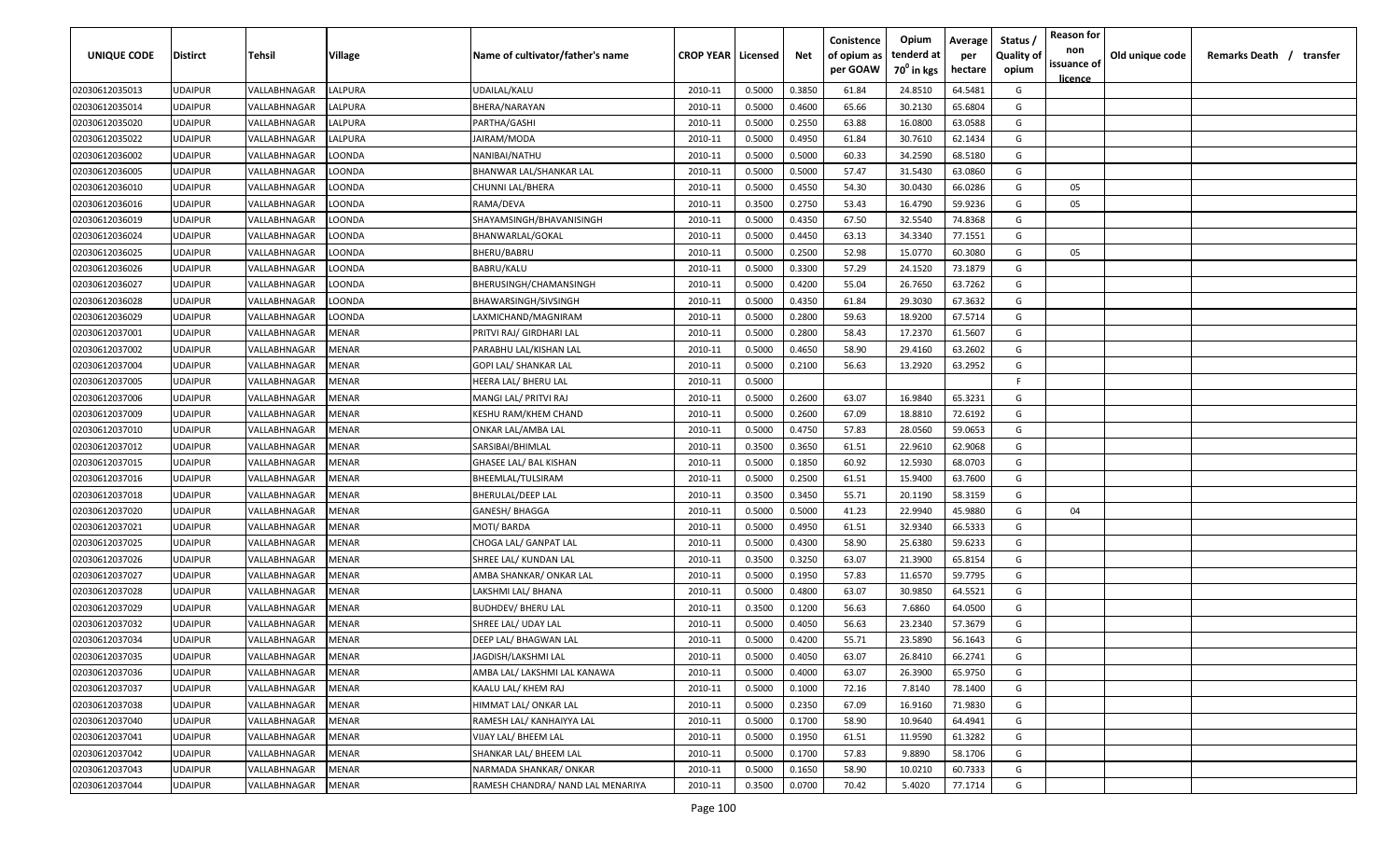| UNIQUE CODE                      | <b>Distirct</b>                  | Tehsil                       | Village          | Name of cultivator/father's name             | <b>CROP YEAR   Licensed</b> |                  | Net              | Conistence<br>of opium as<br>per GOAW | Opium<br>tenderd at<br>70 <sup>0</sup> in kgs | Average<br>per<br>hectare | Status /<br><b>Quality of</b><br>opium | <b>Reason for</b><br>non<br>issuance of | Old unique code | Remarks Death /<br>transfer |
|----------------------------------|----------------------------------|------------------------------|------------------|----------------------------------------------|-----------------------------|------------------|------------------|---------------------------------------|-----------------------------------------------|---------------------------|----------------------------------------|-----------------------------------------|-----------------|-----------------------------|
| 02030612037050                   | <b>JDAIPUR</b>                   | VALLABHNAGAR                 | MENAR            | SURESH/ HEERA LAL                            | 2010-11                     | 0.5000           |                  |                                       |                                               |                           | F.                                     | <u>licence</u>                          |                 |                             |
| 02030612037053                   | UDAIPUR                          | VALLABHNAGAR                 | MENAR            | DAYA SHANKAR/ HEERA LAL                      | 2010-11                     | 0.5000           | 0.4550           | 58.90                                 | 26.4040                                       | 58.0308                   | G                                      |                                         |                 |                             |
| 02030612037054                   | <b>JDAIPUR</b>                   | VALLABHNAGAR                 | MENAR            | TULSI/ RAM LAL                               | 2010-11                     | 0.5000           | 0.5000           | 60.92                                 | 30.8860                                       | 61.7720                   | G                                      |                                         |                 |                             |
| 02030612037056                   | <b>JDAIPUR</b>                   | VALLABHNAGAR                 | MENAR            | <b>GANPAT LAL/ HEERA LAL</b>                 | 2010-11                     | 0.5000           | 0.4400           | 60.92                                 | 27.5360                                       | 62.5818                   | G                                      |                                         |                 |                             |
| 02030612037057                   | <b>JDAIPUR</b>                   | VALLABHNAGAR                 | MENAR            | KANHAIYYA LAL/ BHEEM LAL                     | 2010-11                     | 0.5000           | 0.0550           | 57.83                                 | 3.3870                                        | 61.5818                   | G                                      |                                         |                 |                             |
| 02030612037059                   | <b>JDAIPUR</b>                   | VALLABHNAGAR                 | MENAR            | SHANKAR LAL/BHEEM LAL-II                     | 2010-11                     | 0.5000           | 0.4550           | 60.92                                 | 27.8580                                       | 61.2264                   | G                                      |                                         |                 |                             |
| 02030612037060                   | <b>JDAIPUR</b>                   | VALLABHNAGAR                 | MENAR            | PURAN MAL/ CHUNNI LAL                        | 2010-11                     | 0.5000           | 0.5000           | 56.63                                 | 29.3590                                       | 58.7180                   | G                                      |                                         |                 |                             |
| 02030612037063                   | <b>JDAIPUR</b>                   | VALLABHNAGAR                 | MENAR            | VIJAY LAL/CHTURBHUJ                          | 2010-11                     | 0.5000           | 0.2700           | 55.70                                 | 15.7230                                       | 58.2333                   | G                                      |                                         |                 |                             |
| 02030612037064                   | <b>JDAIPUR</b>                   | VALLABHNAGAR                 | MENAR            | LAKSHMI LAL/ RANG LAL                        | 2010-11                     | 0.5000           | 0.3100           | 61.51                                 | 19.5250                                       | 62.9839                   | G                                      |                                         |                 |                             |
| 02030612037066                   | UDAIPUR                          | VALLABHNAGAR                 | MENAR            | SHUSHILA/RADHESHYAM                          | 2010-11                     | 0.5000           |                  |                                       |                                               |                           | F.                                     |                                         |                 |                             |
| 02030612037067                   | JDAIPUR                          | VALLABHNAGAR                 | MENAR            | GANESH LAL/ BAAL KISHAN                      | 2010-11                     | 0.5000           | 0.4900           | 57.83                                 | 29.1130                                       | 59.4143                   | G                                      |                                         |                 |                             |
| 02030612037070                   | <b>JDAIPUR</b>                   | VALLABHNAGAR                 | MENAR            | DURGA SHANKAR/ HEERALAL                      | 2010-11                     | 0.5000           | 0.1150           | 67.09                                 | 8.0410                                        | 69.9217                   | G                                      |                                         |                 |                             |
| 02030612037071                   | <b>JDAIPUR</b>                   | VALLABHNAGAR                 | MENAR            | MANGILAL/ SHANKAR LAL                        | 2010-11                     | 0.3500           | 0.1150           | 70.42                                 | 8.1790                                        | 71.1217                   | G                                      |                                         |                 |                             |
| 02030612037074                   | <b>JDAIPUR</b>                   | VALLABHNAGAR                 | MENAR            | KAALU LAL/ PRITVHI RAJ                       | 2010-11                     | 0.5000           | 0.5200           | 55.71                                 | 29.1360                                       | 56.0308                   | G                                      |                                         |                 |                             |
| 02030612037076                   | <b>JDAIPUR</b>                   | VALLABHNAGAR                 | MENAR            | PRABHU LAL/ BADRI LAL                        | 2010-11                     | 0.5000           | 0.2000           | 61.51                                 | 13.4090                                       | 67.0450                   | G                                      |                                         |                 |                             |
| 02030612037080                   | <b>JDAIPUR</b>                   | VALLABHNAGAR                 | MENAR            | KAMALA SHANKAR/ BAAL KISHAN                  | 2010-11                     | 0.5000           | 0.2250           | 61.51                                 | 13.9800                                       | 62.1333                   | G                                      |                                         |                 |                             |
| 02030612037085                   | <b>JDAIPUR</b>                   | VALLABHNAGAR                 | MENAR            | PURSHOTAM LAL/ MANGI LAL                     | 2010-11                     | 0.5000           | 0.3650           | 63.07                                 | 24.1470                                       | 66.1562                   | G                                      |                                         |                 |                             |
| 02030612037086                   | <b>JDAIPUR</b>                   | VALLABHNAGAR                 | MENAR            | CHANDAN MAL/ CHUNNI LAL                      | 2010-11                     | 0.5000           | 0.5000           | 57.53                                 | 29.2120                                       | 58.4240                   | G                                      |                                         |                 |                             |
| 02030612037092                   | UDAIPUR                          | VALLABHNAGAR                 | MENAR            | BHERU LAL/ SHREE LAL                         | 2010-11                     | 0.5000           | 0.2200           | 59.83                                 | 13.1110                                       | 59.5955                   | G                                      |                                         |                 |                             |
| 02030612037093                   | <b>JDAIPUR</b>                   | VALLABHNAGAR                 | MENAR            | NARBADA SHANKAR/ LELAPAT                     | 2010-11                     | 0.5000           |                  |                                       |                                               |                           | F.                                     |                                         |                 |                             |
| 02030612037094                   | <b>JDAIPUR</b>                   | VALLABHNAGAR                 | MENAR            | RADHA KISHAN/ ONKAR                          | 2010-11                     | 0.5000           | 0.3700           | 61.45                                 | 23.4480                                       | 63.3730                   | G                                      |                                         |                 |                             |
| 02030612037097                   | <b>JDAIPUR</b>                   | VALLABHNAGAR                 | MENAR            | ONKAR LAL/ BHERU LAL                         | 2010-11                     | 0.5000           | 0.3500           | 49.71                                 | 18.4990                                       | 52.8543                   | G                                      | 04                                      |                 |                             |
| 02030612037098                   | <b>JDAIPUR</b>                   | VALLABHNAGAR                 | MENAR            | UMA SHANKAR/ AMBA LAL                        | 2010-11                     | 0.5000           | 0.2000           | 55.71                                 | 11.6910                                       | 58.4550                   | G                                      |                                         |                 |                             |
| 02030612037100                   | <b>JDAIPUR</b>                   | VALLABHNAGAR                 | MENAR            | BHERULAL/BABRU                               | 2010-11                     | 0.5000           | 0.4400           | 63.07                                 | 29.8230                                       | 67.7795                   | G                                      |                                         |                 |                             |
| 02030612037102                   | <b>JDAIPUR</b>                   | VALLABHNAGAR                 | MENAR            | BHERU LAL/ AMBA LAL                          | 2010-11                     | 0.3500           | 0.1200           | 60.92                                 | 7.4410                                        | 62.0083                   | G                                      |                                         |                 |                             |
| 02030612037103                   | <b>JDAIPUR</b>                   | VALLABHNAGAR                 | MENAR            | PRAKSH CHANDRA/ ONKAR LAL                    | 2010-11                     | 0.3500           | 0.3300           | 59.83                                 | 20.0000                                       | 60.6061                   | G                                      |                                         |                 |                             |
| 02030612037106                   | UDAIPUR                          | VALLABHNAGAR                 | MENAR            | PURAN SHANKAR/ AMRIT LAL                     | 2010-11                     | 0.5000           | 0.3550           | 55.64                                 | 19.7640                                       | 55.6732                   | G                                      | 04                                      |                 |                             |
| 02030612037110                   | JDAIPUR                          | VALLABHNAGAR                 | MENAR            | NARAYAN LAL/ HEERA LAL                       | 2010-11                     | 0.5000           | 0.1700           | 55.71                                 | 9.9080                                        | 58.2824                   | G                                      |                                         |                 |                             |
| 02030612037111                   | <b>JDAIPUR</b>                   | VALLABHNAGAR                 | MENAR            | RAMESH CHANDRA/ SHANKAR                      | 2010-11                     | 0.5000           | 0.2100           | 58.90<br>63.07                        | 12.7640<br>7.1450                             | 60.7810                   | G<br>G                                 | 08                                      |                 |                             |
| 02030612037112<br>02030612037115 | <b>JDAIPUR</b><br><b>JDAIPUR</b> | VALLABHNAGAR<br>VALLABHNAGAR | MENAR<br>MENAR   | ARJUN LAL/ CHAGAN LAL<br>MANGI LAL/ MOTI LAL | 2010-11<br>2010-11          | 0.3500<br>0.5000 | 0.1100<br>0.5000 | 61.45                                 | 31.6990                                       | 64.9545<br>63.3980        | G                                      |                                         |                 |                             |
| 02030612037117                   | <b>JDAIPUR</b>                   | VALLABHNAGAR                 | MENAR            | BHAGWATI LAL/ BHERU LAL                      | 2010-11                     | 0.3500           | 0.3300           | 58.90                                 | 19.6730                                       | 59.6152                   | G                                      |                                         |                 |                             |
| 02030612037120                   | <b>JDAIPUR</b>                   | VALLABHNAGAR                 | MENAR            | GISIBAI/DALCHAND                             | 2010-11                     | 0.5000           | 0.2750           | 61.45                                 | 17.0660                                       | 62.0582                   | G                                      |                                         |                 |                             |
| 02030612037122                   | <b>JDAIPUR</b>                   | VALLABHNAGAR                 | MENAR            | NARAYAN LAL/ CHATURBHUJ                      | 2010-11                     | 0.5000           | 0.4350           | 55.71                                 | 25.5710                                       | 58.7839                   | G                                      |                                         |                 |                             |
| 02030612037132                   | UDAIPUR                          | VALLABHNAGAR                 | MENAR            | OUNKARGIRI/HEERAGIRI                         | 2010-11                     | 0.5000           | 0.4950           | 59.83                                 | 31.4880                                       | 63.6121                   | G                                      |                                         | 02030612001140  | TRANSFER                    |
| 02030612037133                   | UDAIPUR                          | VALLABHNAGAR                 | MENAR            | GOPAGIRI/NATHUGIRI                           | 2010-11                     | 0.5000           | 0.5000           | 60.92                                 | 32.3920                                       | 64.7840                   | G                                      |                                         | 02030612001229  | TRANSFER                    |
| 02030612037134                   | <b>JDAIPUR</b>                   | VALLABHNAGAR                 | MENAR            | PURANGIRI/NATHUGIRI                          | 2010-11                     | 0.5000           | 0.4500           | 67.09                                 | 32.7400                                       | 72.7556                   | G                                      |                                         | 02030612001300  | TRANSFER                    |
| 02030612038001                   | <b>JDAIPUR</b>                   | VALLABHNAGAR                 | NAHARPURA        | RUPKIBAI/HIRALAL                             | 2010-11                     | 0.5000           | 0.3050           | 54.52                                 | 19.2330                                       | 63.0590                   | G                                      | 05                                      |                 |                             |
| 02030612038002                   | UDAIPUR                          | VALLABHNAGAR                 | NAHARPURA        | KHUMA/RUPA RAWAT                             | 2010-11                     | 0.3500           | 0.2100           | 54.43                                 | 13.0480                                       | 62.1333                   | G                                      | 05                                      |                 |                             |
| 02030612038014                   | <b>JDAIPUR</b>                   | VALLABHNAGAR                 | <b>VAHARPURA</b> | KESHAR SINGH/PUR SINGH                       | 2010-11                     | 0.5000           | 0.3350           | 54.22                                 | 18.3420                                       | 54.7522                   | G                                      | 04                                      |                 |                             |
| 02030612038016                   | <b>JDAIPUR</b>                   | VALLABHNAGAR                 | NAHARPURA        | RAM SINGH/AMAR SINGH                         | 2010-11                     | 0.5000           | 0.2000           | 62.61                                 | 14.6690                                       | 73.3450                   | G                                      |                                         |                 | TRANSFER/AMARPURA LUNDA     |
| 02030612038030                   | <b>JDAIPUR</b>                   | VALLABHNAGAR                 | NAHARPURA        | DEVA/ KESHYA                                 | 2010-11                     | 0.3500           | 0.3150           | 56.63                                 | 20.4680                                       | 64.9778                   | G                                      |                                         |                 | TRANSFER/AMARPURA LUNDA     |
| 02030612038031                   | <b>JDAIPUR</b>                   | VALLABHNAGAR                 | NAHARPURA        | KESHURAM/CHENA                               | 2010-11                     | 0.5000           | 0.2900           | 54.22                                 | 17.9160                                       | 61.7793                   | G                                      | 05                                      |                 |                             |
| 02030612038032                   | UDAIPUR                          | VALLABHNAGAR                 | NAHARPURA        | BABRU/UDA                                    | 2010-11                     | 0.5000           | 0.4950           | 52.43                                 | 29.8100                                       | 60.2222                   | G                                      | 05                                      |                 |                             |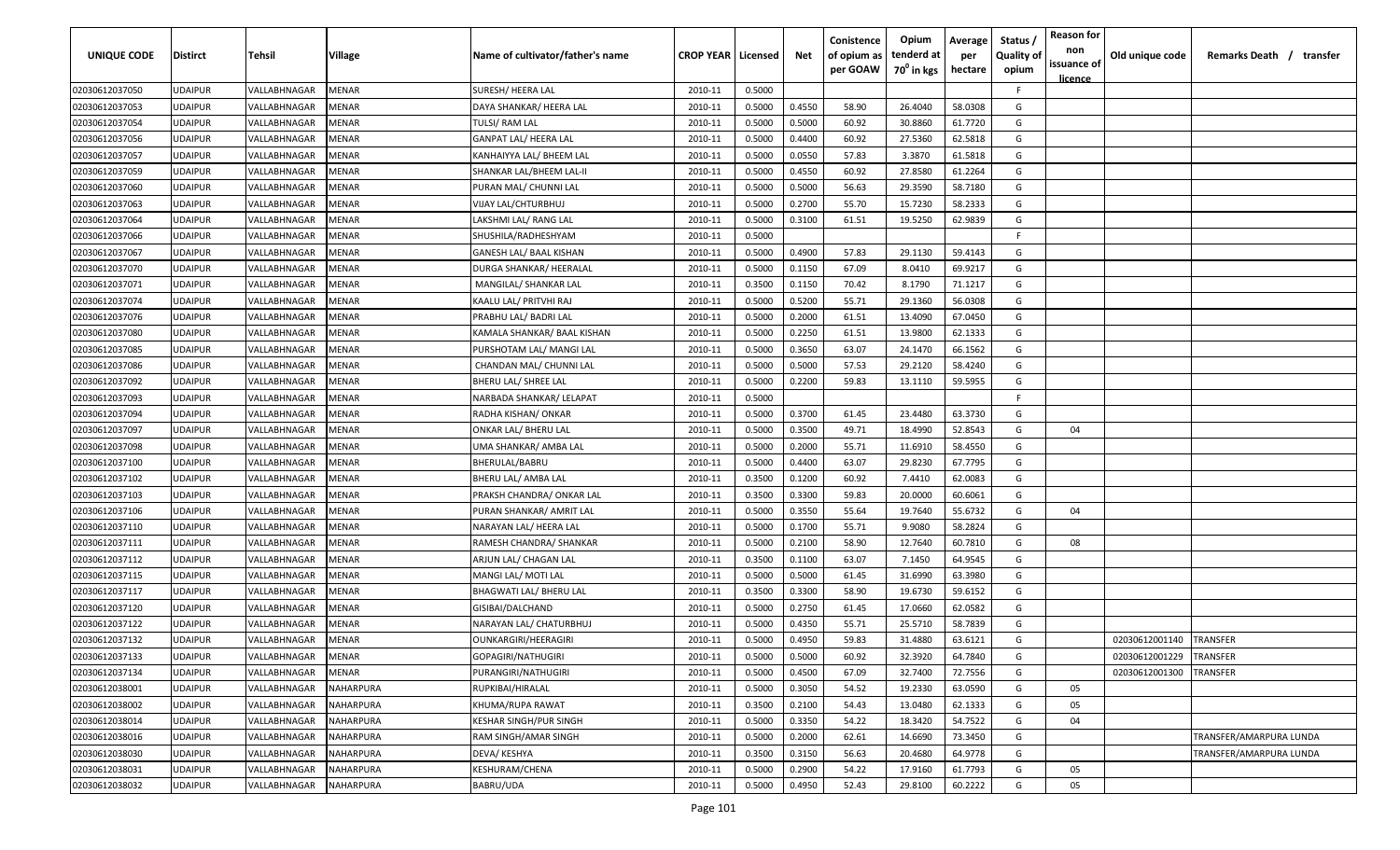| UNIQUE CODE    | <b>Distirct</b> | <b>Tehsil</b> | Village               | Name of cultivator/father's name | <b>CROP YEAR   Licensed</b> |        | Net    | Conistence<br>of opium as<br>per GOAW | Opium<br>tenderd at<br>70 <sup>0</sup> in kgs | Average<br>per<br>hectare | Status /<br><b>Quality of</b><br>opium | <b>Reason for</b><br>non<br>issuance of<br>licence | Old unique code | Remarks Death /<br>transfer |
|----------------|-----------------|---------------|-----------------------|----------------------------------|-----------------------------|--------|--------|---------------------------------------|-----------------------------------------------|---------------------------|----------------------------------------|----------------------------------------------------|-----------------|-----------------------------|
| 02030612038034 | <b>UDAIPUR</b>  | VALLABHNAGAR  | NAHARPURA             | ONKAR/KISHANA                    | 2010-11                     | 0.3500 | 0.3000 | 52.43                                 | 18.0660                                       | 60.2200                   | G                                      | 05                                                 |                 |                             |
| 02030612038035 | <b>UDAIPUR</b>  | VALLABHNAGAR  | NAHARPURA             | DEVA/HEERA                       | 2010-11                     | 0.5000 | 0.1950 | 56.63                                 | 13.2190                                       | 67.7897                   | G                                      |                                                    |                 | TRANSFER/AMARPURA LUNDA     |
| 02030612042001 | <b>UDAIPUR</b>  | VALLABHNAGAR  | ONARSINGHKASARANGPURA | LASHAMIRAM/BHURA                 | 2010-11                     | 0.5000 | 0.3000 | 63.63                                 | 21.1520                                       | 70.5067                   | G                                      |                                                    |                 |                             |
| 02030612042002 | <b>UDAIPUR</b>  | VALLABHNAGAR  | ONARSINGHKASARANGPURA | LALSINGH/CHENSINGH               | 2010-11                     | 0.5000 | 0.4400 | 59.00                                 | 29.6940                                       | 67.4864                   | G                                      |                                                    |                 |                             |
| 02030612042003 | <b>UDAIPUR</b>  | VALLABHNAGAR  | ONARSINGHKASARANGPURA | NATHU/HARIRAM                    | 2010-11                     | 0.3500 | 0.2200 | 60.27                                 | 14.5600                                       | 66.1818                   | G                                      |                                                    |                 |                             |
| 02030612042004 | <b>UDAIPUR</b>  | VALLABHNAGAR  | ONARSINGHKASARANGPURA | SHANKARLAL/HUKMICHAND            | 2010-11                     | 0.5000 | 0.3750 | 59.11                                 | 25.4000                                       | 67.7333                   | G                                      |                                                    |                 |                             |
| 02030612042006 | <b>UDAIPUR</b>  | VALLABHNAGAR  | ONARSINGHKASARANGPURA | DOLA/MEGA                        | 2010-11                     | 0.5000 | 0.3000 | 62.10                                 | 20.8120                                       | 69.3733                   | G                                      |                                                    |                 |                             |
| 02030612042008 | <b>UDAIPUR</b>  | VALLABHNAGAR  | ONARSINGHKASARANGPURA | DEVILAL/MODA                     | 2010-11                     | 0.5000 | 0.4700 | 60.27                                 | 32.0380                                       | 68.1660                   | G                                      |                                                    |                 |                             |
| 02030612042015 | <b>UDAIPUR</b>  | VALLABHNAGAR  | ONARSINGHKASARANGPURA | KALU/MODA                        | 2010-11                     | 0.5000 | 0.1600 | 58.98                                 | 10.6000                                       | 66.2500                   | G                                      |                                                    |                 |                             |
| 02030612042020 | <b>UDAIPUR</b>  | VALLABHNAGAR  | ONARSINGHKASARANGPURA | PYARIBAI/LALU                    | 2010-11                     | 0.3500 | 0.1600 | 59.56                                 | 10.8820                                       | 68.0125                   | G                                      |                                                    |                 |                             |
| 02030612042022 | <b>UDAIPUR</b>  | VALLABHNAGAR  | ONARSINGHKASARANGPURA | MODA/MAGNA                       | 2010-11                     | 0.3500 | 0.2000 | 59.56                                 | 12.7540                                       | 63.7700                   | G                                      |                                                    |                 |                             |
| 02030612042024 | <b>UDAIPUR</b>  | VALLABHNAGAR  | ONARSINGHKASARANGPURA | AMARSINGH/MODSINGH               | 2010-11                     | 0.5000 | 0.4650 | 58.14                                 | 29.6680                                       | 63.8022                   | G                                      |                                                    |                 |                             |
| 02030612042027 | <b>UDAIPUR</b>  | VALLABHNAGAR  | ONARSINGHKASARANGPURA | NARAYANSINGH/PARTAPSINGH         | 2010-11                     | 0.3500 | 0.1200 | 58.06                                 | 7.9210                                        | 66.0083                   | G                                      |                                                    |                 |                             |
| 02030612042028 | UDAIPUR         | VALLABHNAGAR  | ONARSINGHKASARANGPURA | PERMKUVAR/PARTAPSINGH            | 2010-11                     | 0.3500 | 0.3350 | 58.14                                 | 3.6210                                        | 10.8090                   | G                                      | 04                                                 |                 |                             |
| 02030612042030 | <b>UDAIPUR</b>  | VALLABHNAGAR  | ONARSINGHKASARANGPURA | NARAYANSINGH/RAMSINGH            | 2010-11                     | 0.5000 | 0.3950 | 60.27                                 | 24.1510                                       | 61.1418                   | G                                      |                                                    |                 |                             |
| 02030612044001 | UDAIPUR         | VALLABHNAGAR  | PITHALPURA            | SHOBHA RAM/MOTI JAT              | 2010-11                     | 0.5000 | 0.2000 | 54.22                                 | 12.4240                                       | 62.1200                   | G                                      | 05                                                 |                 |                             |
| 02030612044005 | <b>UDAIPUR</b>  | VALLABHNAGAR  | <b>ITHALPURA</b>      | NARAYAN/ONKAR                    | 2010-11                     | 0.5000 | 0.4300 | 59.63                                 | 29.0570                                       | 67.5744                   | G                                      |                                                    |                 |                             |
| 02030612044014 | <b>UDAIPUR</b>  | VALLABHNAGAR  | <b>PITHALPURA</b>     | SAV LAL/HEMA                     | 2010-11                     | 0.5000 | 0.5000 | 64.42                                 | 35.1830                                       | 70.3660                   | G                                      |                                                    |                 |                             |
| 02030612044017 | <b>UDAIPUR</b>  | VALLABHNAGAR  | <b>PITHALPURA</b>     | KISHAN LAL/RAMA JI               | 2010-11                     | 0.5000 | 0.4900 | 64.42                                 | 32.4120                                       | 66.1469                   | G                                      |                                                    |                 |                             |
| 02030612044019 | <b>UDAIPUR</b>  | VALLABHNAGAR  | <b>PITHALPURA</b>     | KANHAIYA LAL/RATAN LAL           | 2010-11                     | 0.5000 | 0.1900 | 63.86                                 | 13.9490                                       | 73.4158                   | G                                      |                                                    |                 |                             |
| 02030612044022 | <b>UDAIPUR</b>  | VALLABHNAGAR  | <b>ITHALPURA</b>      | <b>UDAY LAL/RATAN LAL</b>        | 2010-11                     | 0.5000 | 0.3850 | 63.86                                 | 27.3870                                       | 71.1351                   | G                                      |                                                    |                 |                             |
| 02030612044029 | <b>UDAIPUR</b>  | VALLABHNAGAR  | <b>PITHALPURA</b>     | RAMCHANDRA/DYARAM                | 2010-11                     | 0.5000 | 0.3350 | 63.86                                 | 23.3090                                       | 69.5791                   | G                                      |                                                    |                 |                             |
| 02030612044031 | <b>UDAIPUR</b>  | VALLABHNAGAR  | <b>PITHALPURA</b>     | ROSHAN LAL/LAKSHMI CHAND         | 2010-11                     | 0.5000 | 0.4700 | 59.63                                 | 31.1010                                       | 66.1723                   | G                                      |                                                    |                 |                             |
| 02030612044033 | <b>UDAIPUR</b>  | VALLABHNAGAR  | <b>ITHALPURA</b>      | BHAGWAN LAL/KISHOR JAT           | 2010-11                     | 0.5000 | 0.4100 | 67.46                                 | 30.8580                                       | 75.2634                   | G                                      |                                                    |                 |                             |
| 02030612044037 | <b>UDAIPUR</b>  | VALLABHNAGAR  | <b>ITHALPURA</b>      | NATHU LAL/HEERA LAL JAT          | 2010-11                     | 0.5000 | 0.4800 | 56.63                                 | 30.5310                                       | 63.6063                   | G                                      |                                                    |                 |                             |
| 02030612044041 | <b>UDAIPUR</b>  | VALLABHNAGAR  | <b>ITHALPURA</b>      | NATHU/MEDHA                      | 2010-11                     | 0.3500 | 0.3500 | 62.61                                 | 23.3980                                       | 66.8514                   | G                                      |                                                    |                 |                             |
| 02030612044043 | <b>UDAIPUR</b>  | VALLABHNAGAR  | <b>ITHALPURA</b>      | TARACHAND/MEGHA                  | 2010-11                     | 0.5000 | 0.4900 | 62.61                                 | 33.4070                                       | 68.1776                   | G                                      |                                                    |                 |                             |
| 02030612044046 | <b>UDAIPUR</b>  | VALLABHNAGAR  | <b>ITHALPURA</b>      | KAALU LAL/NATHU JI               | 2010-11                     | 0.3500 | 0.3400 | 63.86                                 | 24.1850                                       | 71.1324                   | G                                      |                                                    |                 |                             |
| 02030612044047 | UDAIPUR         | VALLABHNAGAR  | <b>ITHALPURA</b>      | BHERU LAL/ HARLAL                | 2010-11                     | 0.3500 | 0.3450 | 64.42                                 | 23.5230                                       | 68.1826                   | G                                      |                                                    |                 |                             |
| 02030612044049 | <b>UDAIPUR</b>  | VALLABHNAGAR  | <b>PITHALPURA</b>     | UDIBAI/TARACHAND                 | 2010-11                     | 0.5000 | 0.4800 | 63.86                                 | 32.6420                                       | 68.0042                   | G                                      |                                                    |                 |                             |
| 02030612044050 | <b>UDAIPUR</b>  | VALLABHNAGAR  | PITHALPURA            | TARACHAND/BARDAJAT               | 2010-11                     | 0.5000 | 0.4800 | 59.63                                 | 31.2210                                       | 65.0438                   | G                                      |                                                    |                 |                             |
| 02030612044053 | <b>UDAIPUR</b>  | VALLABHNAGAR  | <b>PITHALPURA</b>     | CHENA/KALU                       | 2010-11                     | 0.3500 | 0.2950 | 56.63                                 | 17.8140                                       | 60.3864                   | G                                      |                                                    |                 |                             |
| 02030612044055 | <b>UDAIPUR</b>  | VALLABHNAGAR  | <b>ITHALPURA</b>      | RUPA/GANGARAM                    | 2010-11                     | 0.5000 | 0.4950 | 62.61                                 | 33.2910                                       | 67.2545                   | G                                      |                                                    |                 |                             |
| 02030612046005 | <b>UDAIPUR</b>  | VALLABHNAGAR  | RAJPURABADA           | NAND RAM/MAGANI RAM              | 2010-11                     | 0.5000 | 0.2000 | 69.58                                 | 14.3730                                       | 71.8650                   | G                                      |                                                    |                 |                             |
| 02030612046008 | <b>UDAIPUR</b>  | VALLABHNAGAR  | RAJPURABADA           | <b>GIRJA LAL/SURAJ MAL</b>       | 2010-11                     | 0.5000 | 0.4950 | 53.56                                 | 27.1240                                       | 54.7960                   | G                                      | 04                                                 |                 |                             |
| 02030612046017 | <b>UDAIPUR</b>  | VALLABHNAGAR  | RAJPURABADA           | MANGI LAL/MOTI LAL               | 2010-11                     | 0.5000 | 0.2300 | 59.98                                 | 14.9260                                       | 64.8957                   | G                                      |                                                    |                 |                             |
| 02030612046025 | <b>UDAIPUR</b>  | VALLABHNAGAR  | RAJPURABADA           | JEET MAL/GANESH LAL              | 2010-11                     | 0.3500 |        |                                       |                                               |                           | N                                      |                                                    |                 |                             |
| 02030612046032 | <b>UDAIPUR</b>  | VALLABHNAGAR  | RAJPURABADA           | HIRA/CHATRA                      | 2010-11                     | 0.5000 | 0.2900 | 53.66                                 | 16.7650                                       | 57.8103                   | G                                      | 05                                                 |                 |                             |
| 02030612046036 | <b>UDAIPUR</b>  | VALLABHNAGAR  | RAJPURABADA           | NANDRAM/ONKAR                    | 2010-11                     | 0.3500 | 0.1600 | 65.15                                 | 11.2520                                       | 70.3250                   | G                                      |                                                    |                 |                             |
| 02030612046040 | <b>UDAIPUR</b>  | VALLABHNAGAR  | RAJPURABADA           | BAABU LAL/AMBA LAL               | 2010-11                     | 0.3500 | 0.3150 | 60.92                                 | 19.2070                                       | 60.9746                   | G                                      |                                                    |                 |                             |
| 02030612046043 | <b>UDAIPUR</b>  | VALLABHNAGAR  | RAJPURABADA           | PANNA LAL/DAAL CHAND             | 2010-11                     | 0.5000 | 0.4800 | 58.14                                 | 29.3030                                       | 61.0479                   | G                                      |                                                    |                 |                             |
| 02030612046044 | <b>UDAIPUR</b>  | VALLABHNAGAR  | RAJPURABADA           | RATAN LAL/GOKUL JI               | 2010-11                     | 0.5000 | 0.3500 | 59.98                                 | 20.4960                                       | 58.5600                   | G                                      |                                                    |                 |                             |
| 02030612046047 | <b>UDAIPUR</b>  | VALLABHNAGAR  | RAJPURABADA           | SHANTI LAL/GULAB DAS             | 2010-11                     | 0.3500 | 0.3150 | 53.66                                 | 16.6040                                       | 52.7111                   | G                                      | 04                                                 |                 |                             |
| 02030612046048 | <b>UDAIPUR</b>  | VALLABHNAGAR  | RAJPURABADA           | SURAJ MAL/NAWALA JI              | 2010-11                     | 0.3500 | 0.3550 | 58.14                                 | 21.3710                                       | 60.2000                   | G                                      |                                                    |                 |                             |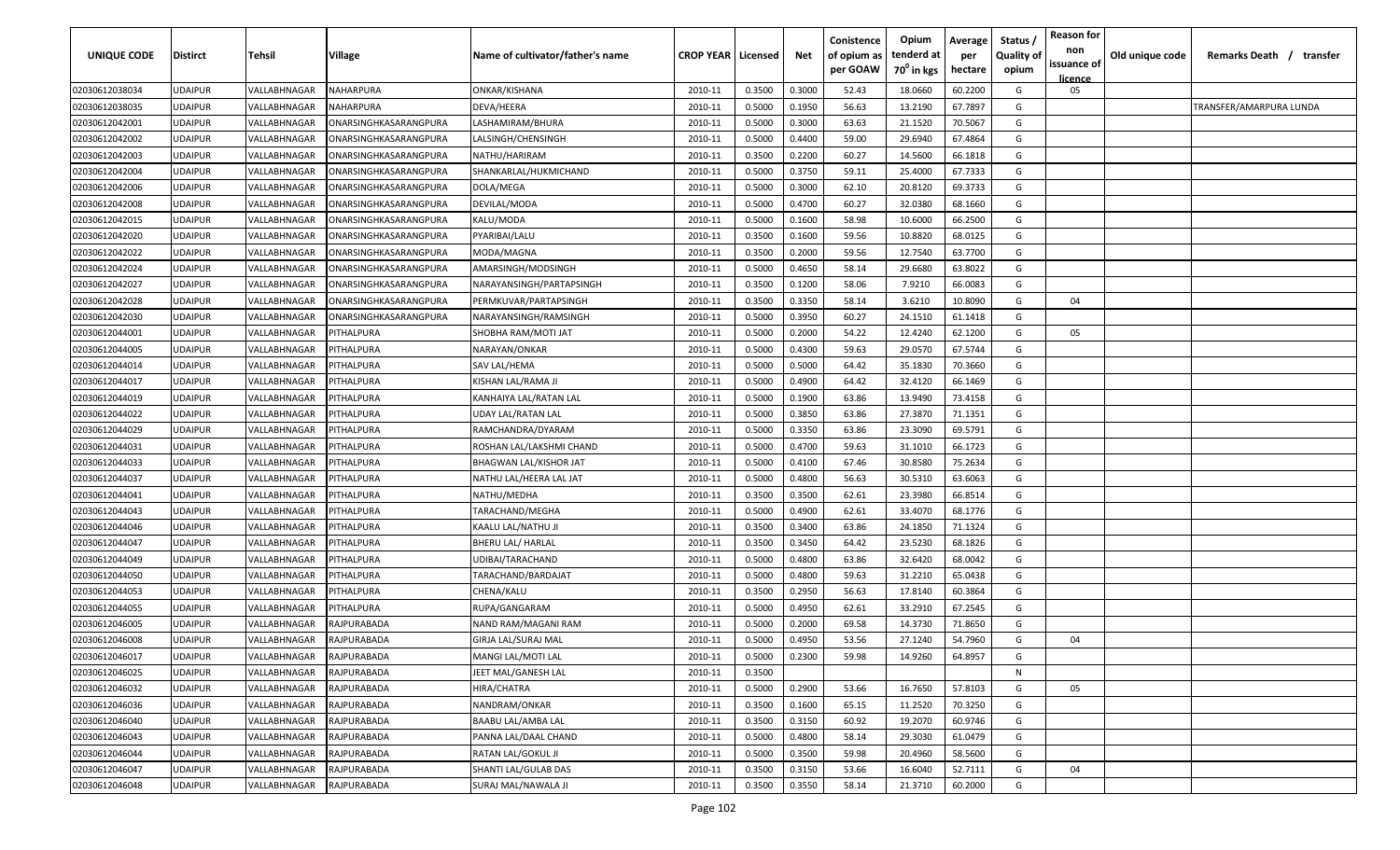| UNIQUE CODE    | <b>Distirct</b> | Tehsil       | Village        | Name of cultivator/father's name | <b>CROP YEAR   Licensed</b> |        | Net    | Conistence<br>of opium as | Opium<br>tenderd at    | Average<br>per | Status<br><b>Quality of</b> | <b>Reason for</b><br>non<br>issuance of | Old unique code | Remarks Death / transfer |
|----------------|-----------------|--------------|----------------|----------------------------------|-----------------------------|--------|--------|---------------------------|------------------------|----------------|-----------------------------|-----------------------------------------|-----------------|--------------------------|
|                |                 |              |                |                                  |                             |        |        | per GOAW                  | 70 <sup>0</sup> in kgs | hectare        | opium                       | <u>licence</u>                          |                 |                          |
| 02030612046051 | <b>UDAIPUR</b>  | VALLABHNAGAR | RAJPURABADA    | JAYSHANKAR/KHEMRAJSHUTHAR        | 2010-11                     | 0.3500 | 0.3550 | 60.92                     | 21.0440                | 59.2789        | G                           |                                         |                 |                          |
| 02030612047001 | <b>UDAIPUR</b>  | VALLABHNAGAR | RAMPURA        | BHERU LAL/CHAMPA JI              | 2010-11                     | 0.5000 | 0.2350 | 61.69                     | 17.0440                | 72.5277        | G                           |                                         |                 |                          |
| 02030612047002 | <b>UDAIPUR</b>  | VALLABHNAGAR | RAMPURA        | HEERA LAL/ ONKAR JI              | 2010-11                     | 0.5000 | 0.2100 | 56.39                     | 13.8070                | 65.7476        | G                           |                                         |                 |                          |
| 02030612047003 | <b>UDAIPUR</b>  | VALLABHNAGAR | RAMPURA        | JAYRAM/HANSRAJ                   | 2010-11                     | 0.5000 | 0.3750 | 61.38                     | 27.4280                | 73.1413        | G                           |                                         |                 |                          |
| 02030612047004 | <b>UDAIPUR</b>  | VALLABHNAGAR | RAMPURA        | <b>BHANWAR LAL/ONKAR</b>         | 2010-11                     | 0.5000 | 0.3550 | 61.35                     | 24.8200                | 69.9155        | G                           |                                         |                 |                          |
| 02030612047005 | <b>UDAIPUR</b>  | VALLABHNAGAR | RAMPURA        | RATAN LAL/LAKSHMAN               | 2010-11                     | 0.5000 | 0.4050 | 61.69                     | 27.6020                | 68.1531        | G                           |                                         |                 |                          |
| 02030612047006 | <b>UDAIPUR</b>  | VALLABHNAGAR | RAMPURA        | DHULCHAND/CHATURBHUJ             | 2010-11                     | 0.5000 | 0.3450 | 61.44                     | 24.2340                | 70.2435        | G                           |                                         |                 |                          |
| 02030612047007 | <b>UDAIPUR</b>  | VALLABHNAGAR | RAMPURA        | BHAWAR LAL/DAULA DHAKER          | 2010-11                     | 0.5000 | 0.4900 | 61.35                     | 34.5050                | 70.4184        | G                           |                                         |                 |                          |
| 02030612047008 | <b>UDAIPUR</b>  | VALLABHNAGAR | RAMPURA        | PYAR CHAND/DAULA                 | 2010-11                     | 0.5000 | 0.3950 | 64.19                     | 29.0140                | 73.4532        | G                           |                                         |                 |                          |
| 02030612047009 | <b>UDAIPUR</b>  | VALLABHNAGAR | RAMPURA        | IAGNNATHIBAI/HEERALAL            | 2010-11                     | 0.5000 | 0.2600 | 61.07                     | 17.2390                | 66.3038        | G                           |                                         |                 |                          |
| 02030612047010 | <b>UDAIPUR</b>  | VALLABHNAGAR | RAMPURA        | MANGILAL/CHAMPALAL               | 2010-11                     | 0.5000 | 0.4050 | 61.07                     | 28.4060                | 70.1383        | G                           |                                         |                 |                          |
| 02030612047011 | <b>UDAIPUR</b>  | VALLABHNAGAR | RAMPURA        | CHAGAN LAL/CHAPA LAL             | 2010-11                     | 0.5000 | 0.3150 | 57.82                     | 20.4030                | 64.7714        | G                           |                                         |                 |                          |
| 02030612047012 | <b>UDAIPUR</b>  | VALLABHNAGAR | RAMPURA        | DEVI LAL/NARAYAN                 | 2010-11                     | 0.5000 | 0.3950 | 64.19                     | 28.8030                | 72.9190        | G                           |                                         |                 |                          |
| 02030612047013 | <b>UDAIPUR</b>  | VALLABHNAGAR | RAMPURA        | BADRI LAL/GHASEE                 | 2010-11                     | 0.5000 | 0.2700 | 59.08                     | 17.6820                | 65.4889        | G                           |                                         |                 |                          |
| 02030612047014 | <b>UDAIPUR</b>  | VALLABHNAGAR | <b>RAMPURA</b> | <b>GOPI LAL/PARTHA</b>           | 2010-11                     | 0.5000 | 0.2850 | 61.38                     | 20.2820                | 71.1649        | G                           |                                         |                 |                          |
| 02030612047015 | <b>UDAIPUR</b>  | VALLABHNAGAR | RAMPURA        | PRABHU LAL/CHATURBHUJ            | 2010-11                     | 0.5000 | 0.4050 | 58.66                     | 25.5000                | 62.9630        | G                           |                                         |                 |                          |
| 02030612047016 | <b>UDAIPUR</b>  | VALLABHNAGAR | <b>RAMPURA</b> | RAMI BAI/CHAMPA LAL              | 2010-11                     | 0.5000 | 0.3900 | 58.66                     | 25.9110                | 66.4385        | G                           |                                         |                 |                          |
| 02030612047017 | <b>UDAIPUR</b>  | VALLABHNAGAR | RAMPURA        | CHAMPA LAL/MANGI LAL             | 2010-11                     | 0.5000 | 0.3500 | 59.08                     | 23.5900                | 67.4000        | G                           |                                         |                 |                          |
| 02030612047018 | <b>UDAIPUR</b>  | VALLABHNAGAR | RAMPURA        | MOTYA BAI/SHIV LAL               | 2010-11                     | 0.5000 | 0.2450 | 61.44                     | 17.1680                | 70.0735        | G                           |                                         |                 |                          |
| 02030612047019 | <b>UDAIPUR</b>  | VALLABHNAGAR | RAMPURA        | ANSHI BAI/NARAYAN                | 2010-11                     | 0.5000 | 0.4400 | 61.69                     | 30.2190                | 68.6795        | G                           |                                         |                 |                          |
| 02030612047020 | <b>UDAIPUR</b>  | VALLABHNAGAR | RAMPURA        | SURESH/BHANWAR                   | 2010-11                     | 0.5000 | 0.1600 | 64.19                     | 11.4350                | 71.4688        | G                           |                                         |                 |                          |
| 02030612047022 | <b>UDAIPUR</b>  | VALLABHNAGAR | RAMPURA        | <b>BHOLI RAM/DAULA</b>           | 2010-11                     | 0.5000 | 0.4700 | 61.44                     | 31.7120                | 67.4723        | G                           |                                         |                 |                          |
| 02030612047023 | <b>UDAIPUR</b>  | VALLABHNAGAR | RAMPURA        | BADRILAL/SAVLAL                  | 2010-11                     | 0.5000 | 0.4000 | 59.08                     | 26.0960                | 65.2400        | G                           |                                         |                 |                          |
| 02030612047024 | <b>UDAIPUR</b>  | VALLABHNAGAR | RAMPURA        | RUKMAN BAI/KANI RAM              | 2010-11                     | 0.5000 | 0.2850 | 59.08                     | 18.7450                | 65.7719        | G                           |                                         |                 |                          |
| 02030612047025 | <b>UDAIPUR</b>  | VALLABHNAGAR | RAMPURA        | MATHRI BAI/MOTI                  | 2010-11                     | 0.5000 | 0.1600 | 66.21                     | 12.4380                | 77.7375        | G                           |                                         |                 |                          |
| 02030612047026 | <b>UDAIPUR</b>  | VALLABHNAGAR | RAMPURA        | CHUNNI LAL/VARDA                 | 2010-11                     | 0.3500 | 0.2050 | 56.39                     | 13.9200                | 67.9024        | G                           |                                         |                 |                          |
| 02030612047027 | <b>UDAIPUR</b>  | VALLABHNAGAR | RAMPURA        | PRABHU/LAKSHMAN                  | 2010-11                     | 0.5000 | 0.4600 | 56.39                     | 29.9830                | 65.1804        | G                           |                                         |                 |                          |
| 02030612047028 | <b>UDAIPUR</b>  | VALLABHNAGAR | RAMPURA        | RAMLAL/PYARA                     | 2010-11                     | 0.5000 | 0.4750 | 59.08                     | 32.0130                | 67.3958        | G                           |                                         |                 |                          |
| 02030612047029 | <b>UDAIPUR</b>  | VALLABHNAGAR | RAMPURA        | GISIBAI/RATANLAL                 | 2010-11                     | 0.5000 | 0.4000 | 57.87                     | 26.7280                | 66.8200        | G                           |                                         |                 |                          |
| 02030612047030 | <b>UDAIPUR</b>  | VALLABHNAGAR | RAMPURA        | DHAPUBAI/HANSRAJ                 | 2010-11                     | 0.5000 | 0.4200 | 61.07                     | 29.6280                | 70.5429        | G                           |                                         |                 |                          |
| 02030612047031 | <b>UDAIPUR</b>  | VALLABHNAGAR | RAMPURA        | GOTI LAL/ KASHI RAM              | 2010-11                     | 0.5000 | 0.3400 | 59.08                     | 24.3240                | 71.5412        | G                           |                                         |                 |                          |
| 02030612047032 | <b>UDAIPUR</b>  | VALLABHNAGAR | RAMPURA        | MANGI LAL/BHAGWAN                | 2010-11                     | 0.5000 | 0.1750 | 61.07                     | 13.9500                | 79.7143        | G                           |                                         |                 |                          |
| 02030612047033 | <b>UDAIPUR</b>  | VALLABHNAGAR | RAMPURA        | KASHI RAM/KAALU                  | 2010-11                     | 0.5000 | 0.2400 | 61.38                     | 17.8180                | 74.2417        | G                           |                                         |                 |                          |
| 02030612047034 | <b>UDAIPUR</b>  | VALLABHNAGAR | RAMPURA        | RAM NARAYAN/KANIRAM              | 2010-11                     | 0.5000 | 0.2250 | 56.26                     | 14.6840                | 65.2622        | G                           |                                         |                 |                          |
| 02030612047035 | <b>UDAIPUR</b>  | VALLABHNAGAR | RAMPURA        | HEERA LAL/DEVI LAL               | 2010-11                     | 0.5000 | 0.4000 | 57.87                     | 25.9420                | 64.8550        | G                           |                                         |                 |                          |
| 02030612047037 | <b>UDAIPUR</b>  | VALLABHNAGAR | RAMPURA        | VARDIBAI/GOPILAL                 | 2010-11                     | 0.5000 | 0.3950 | 59.08                     | 27.2270                | 68.9291        | G                           |                                         |                 |                          |
| 02030612047038 | <b>UDAIPUR</b>  | VALLABHNAGAR | RAMPURA        | MOHAN LAL/CHAMPA LAL             | 2010-11                     | 0.5000 | 0.4550 | 64.19                     | 32.9110                | 72.3319        | G                           |                                         |                 |                          |
| 02030612047039 | <b>UDAIPUR</b>  | VALLABHNAGAR | RAMPURA        | GOPAL/PARTHA                     | 2010-11                     | 0.5000 | 0.3000 | 61.69                     | 21.4060                | 71.3533        | G                           |                                         |                 |                          |
| 02030612047040 | <b>UDAIPUR</b>  | VALLABHNAGAR | RAMPURA        | DHAN RAJ/DAULA JI                | 2010-11                     | 0.5000 | 0.3000 | 61.38                     | 21.1670                | 70.5567        | G                           |                                         |                 |                          |
| 02030612047041 | <b>UDAIPUR</b>  | VALLABHNAGAR | RAMPURA        | CHUNNI LAL/NARAYAN               | 2010-11                     | 0.5000 | 0.4650 | 61.57                     | 32.8170                | 70.5742        | G                           |                                         |                 |                          |
| 02030612047042 | <b>UDAIPUR</b>  | VALLABHNAGAR | RAMPURA        | BHANWAR/GHASEE                   | 2010-11                     | 0.5000 | 0.1200 | 61.35                     | 8.3000                 | 69.1667        | G                           |                                         |                 |                          |
| 02030612047043 | <b>UDAIPUR</b>  | VALLABHNAGAR | RAMPURA        | ONKARLAL/GHASEE                  | 2010-11                     | 0.5000 | 0.4200 | 60.93                     | 27.9320                | 66.5048        | G                           |                                         |                 |                          |
| 02030612047044 | <b>UDAIPUR</b>  | VALLABHNAGAR | RAMPURA        | CHOKHA/ KALU                     | 2010-11                     | 0.5000 | 0.2600 | 64.19                     | 18.8350                | 72.4423        | G                           |                                         |                 |                          |
| 02030612047045 | <b>UDAIPUR</b>  | VALLABHNAGAR | RAMPURA        | DEVI LAL/MOTI JI                 | 2010-11                     | 0.5000 | 0.3900 | 61.57                     | 27.2050                | 69.7564        | G                           |                                         |                 |                          |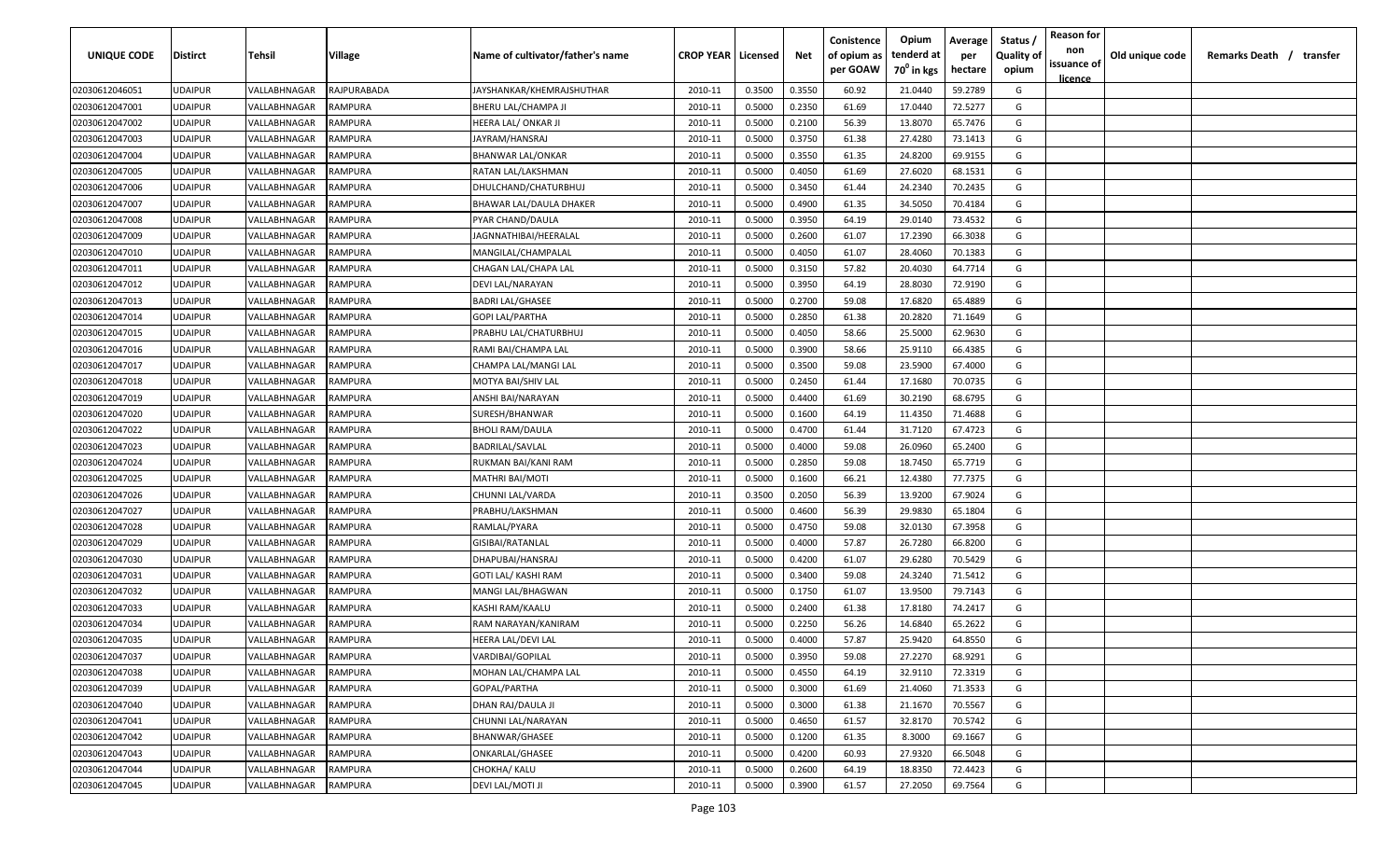| UNIQUE CODE    | <b>Distirct</b> | <b>Tehsil</b> | Village         | Name of cultivator/father's name | <b>CROP YEAR   Licensed</b> |        | Net    | Conistence<br>of opium as<br>per GOAW | Opium<br>tenderd at<br>70 <sup>0</sup> in kgs | Average<br>per<br>hectare | Status /<br><b>Quality of</b><br>opium | <b>Reason for</b><br>non<br>issuance of<br>licence | Old unique code | Remarks Death /        | transfer |
|----------------|-----------------|---------------|-----------------|----------------------------------|-----------------------------|--------|--------|---------------------------------------|-----------------------------------------------|---------------------------|----------------------------------------|----------------------------------------------------|-----------------|------------------------|----------|
| 02030612047046 | <b>UDAIPUR</b>  | VALLABHNAGAR  | <b>RAMPURA</b>  | SHANKAR LAL/MOTI LAL             | 2010-11                     | 0.5000 | 0.3150 | 64.15                                 | 23.5430                                       | 74.7397                   | G                                      |                                                    |                 |                        |          |
| 02030612047047 | <b>UDAIPUR</b>  | VALLABHNAGAR  | RAMPURA         | PRABHU LAL/MOTI LAL              | 2010-11                     | 0.5000 | 0.2200 | 64.19                                 | 16.1580                                       | 73.4455                   | G                                      |                                                    |                 |                        |          |
| 02030612047048 | <b>UDAIPUR</b>  | VALLABHNAGAR  | RAMPURA         | BHERU LAL/GHASEE LAL             | 2010-11                     | 0.5000 | 0.4550 | 66.21                                 | 34.5240                                       | 75.8769                   | G                                      |                                                    |                 |                        |          |
| 02030612047049 | <b>UDAIPUR</b>  | VALLABHNAGAR  | RAMPURA         | BHANWAR LAL/SUKH LAL             | 2010-11                     | 0.5000 | 0.4650 | 64.15                                 | 32.9910                                       | 70.9484                   | G                                      |                                                    |                 |                        |          |
| 02030612047050 | <b>UDAIPUR</b>  | VALLABHNAGAR  | RAMPURA         | MANGI LAL/SAV LAL                | 2010-11                     | 0.5000 | 0.3850 | 61.57                                 | 26.7830                                       | 69.5662                   | G                                      |                                                    |                 |                        |          |
| 02030612047051 | <b>UDAIPUR</b>  | VALLABHNAGAR  | RAMPURA         | SHAMBHU LAL/ONKAR LAL            | 2010-11                     | 0.5000 | 0.2850 | 57.87                                 | 18.6750                                       | 65.5263                   | G                                      |                                                    |                 |                        |          |
| 02030612047052 | <b>UDAIPUR</b>  | VALLABHNAGAR  | RAMPURA         | PHUL CHAND/ CHAMPA LAL           | 2010-11                     | 0.5000 | 0.4200 | 57.87                                 | 26.9920                                       | 64.2667                   | G                                      |                                                    |                 |                        |          |
| 02030612047053 | <b>UDAIPUR</b>  | VALLABHNAGAR  | RAMPURA         | PYARCHAND/PARTHA                 | 2010-11                     | 0.5000 | 0.2100 | 61.07                                 | 15.1020                                       | 71.9143                   | G                                      |                                                    |                 |                        |          |
| 02030612047054 | <b>UDAIPUR</b>  | VALLABHNAGAR  | RAMPURA         | BHAGWANIBAI/JAYRAM               | 2010-11                     | 0.5000 | 0.3750 | 56.26                                 | 23.8460                                       | 63.5893                   | G                                      |                                                    |                 |                        |          |
| 02030612047055 | <b>UDAIPUR</b>  | VALLABHNAGAR  | RAMPURA         | LAKSHMAN/BHAJJA                  | 2010-11                     | 0.5000 | 0.4600 | 56.26                                 | 29.8740                                       | 64.9435                   | G                                      |                                                    |                 |                        |          |
| 02030612047057 | <b>UDAIPUR</b>  | VALLABHNAGAR  | RAMPURA         | SHANTI LAL/MANGI LAL             | 2010-11                     | 0.5000 | 0.3300 | 61.57                                 | 23.1590                                       | 70.1788                   | G                                      |                                                    |                 |                        |          |
| 02030612047059 | <b>UDAIPUR</b>  | VALLABHNAGAR  | RAMPURA         | BHAJE RAM/PRABHU LAL             | 2010-11                     | 0.5000 | 0.3000 | 60.93                                 | 21.2650                                       | 70.8833                   | G                                      |                                                    |                 |                        |          |
| 02030612047060 | <b>UDAIPUR</b>  | VALLABHNAGAR  | RAMPURA         | SHAKAR LAL/GOPI LAL              | 2010-11                     | 0.5000 | 0.4550 | 60.93                                 | 31.4920                                       | 69.2132                   | G                                      |                                                    |                 |                        |          |
| 02030612047061 | UDAIPUR         | VALLABHNAGAR  | RAMPURA         | RAMESHWAR/RAM CHANDRA            | 2010-11                     | 0.5000 | 0.4850 | 61.35                                 | 34.4090                                       | 70.9464                   | G                                      |                                                    |                 |                        |          |
| 02030612047064 | <b>UDAIPUR</b>  | VALLABHNAGAR  | RAMPURA         | SHOBHA LAL/RATAN LAL             | 2010-11                     | 0.5000 | 0.2000 | 56.26                                 | 12.5060                                       | 62.5300                   | G                                      |                                                    |                 |                        |          |
| 02030612047065 | <b>UDAIPUR</b>  | VALLABHNAGAR  | RAMPURA         | SHANTI LAL/HEERA LAL             | 2010-11                     | 0.5000 | 0.4850 | 61.35                                 | 34.2420                                       | 70.6021                   | G                                      |                                                    |                 |                        |          |
| 02030612047066 | <b>UDAIPUR</b>  | VALLABHNAGAR  | <b>RAMPURA</b>  | SHAMBHU LAL/ KANI RAM            | 2010-11                     | 0.5000 | 0.2850 | 60.93                                 | 19.8980                                       | 69.8175                   | G                                      |                                                    |                 |                        |          |
| 02030612047067 | <b>UDAIPUR</b>  | VALLABHNAGAR  | <b>RAMPURA</b>  | UDAY LAL/DEVI LAL                | 2010-11                     | 0.5000 | 0.2300 | 64.15                                 | 16.4220                                       | 71.4000                   | G                                      |                                                    |                 |                        |          |
| 02030612047068 | <b>UDAIPUR</b>  | VALLABHNAGAR  | <b>RAMPURA</b>  | DEVI LAL/BADRI LAL               | 2010-11                     | 0.5000 | 0.4500 | 64.19                                 | 31.6640                                       | 70.3644                   | G                                      |                                                    |                 |                        |          |
| 02030612047069 | <b>UDAIPUR</b>  | VALLABHNAGAR  | RAMPURA         | BHOLI RAM/HEERA LAL              | 2010-11                     | 0.5000 | 0.2950 | 60.93                                 | 20.3770                                       | 69.0746                   | G                                      |                                                    |                 |                        |          |
| 02030612047070 | <b>UDAIPUR</b>  | VALLABHNAGAR  | RAMPURA         | RATAN LAL/ONKAR                  | 2010-11                     | 0.5000 | 0.2050 | 60.93                                 | 13.5610                                       | 66.1512                   | G                                      |                                                    |                 |                        |          |
| 02030612047071 | <b>UDAIPUR</b>  | VALLABHNAGAR  | RAMPURA         | SANTOSH LAL/RATAN LAL            | 2010-11                     | 0.5000 | 0.4750 | 61.07                                 | 33.1780                                       | 69.8484                   | G                                      |                                                    |                 |                        |          |
| 02030612047072 | <b>UDAIPUR</b>  | VALLABHNAGAR  | RAMPURA         | RAMESHWAR LAL/LAKSHMAN           | 2010-11                     | 0.5000 | 0.4750 | 65.15                                 | 35.1450                                       | 73.9895                   | G                                      |                                                    |                 |                        |          |
| 02030612047073 | <b>UDAIPUR</b>  | VALLABHNAGAR  | RAMPURA         | KANWAR LAL/BHOLI RAM             | 2010-11                     | 0.5000 | 0.4900 | 64.19                                 | 34.8090                                       | 71.0388                   | G                                      |                                                    |                 |                        |          |
| 02030612047074 | <b>UDAIPUR</b>  | VALLABHNAGAR  | RAMPURA         | UDAILAL/HIRA                     | 2010-11                     | 0.5000 | 0.3350 | 61.64                                 | 22.3490                                       | 66.7134                   | G                                      |                                                    |                 |                        |          |
| 02030612047075 | <b>UDAIPUR</b>  | VALLABHNAGAR  | RAMPURA         | DEVILAL/CHUNNILAL                | 2010-11                     | 0.5000 | 0.4550 | 56.26                                 | 29.8260                                       | 65.5516                   | G                                      |                                                    |                 |                        |          |
| 02030612047076 | <b>UDAIPUR</b>  | VALLABHNAGAR  | RAMPURA         | MADANLAL/BADRILAL                | 2010-11                     | 0.5000 | 0.2500 | 61.57                                 | 18.3650                                       | 73.4600                   | G                                      |                                                    |                 |                        |          |
| 02030612047078 | <b>UDAIPUR</b>  | VALLABHNAGAR  | RAMPURA         | BHANWARLAL/DHULCHAND             | 2010-11                     | 0.5000 | 0.3300 | 60.93                                 | 22.9100                                       | 69.4242                   | G                                      |                                                    |                 |                        |          |
| 02030612047079 | <b>UDAIPUR</b>  | VALLABHNAGAR  | RAMPURA         | SHOBHALAL/BHANAWARLAL            | 2010-11                     | 0.5000 | 0.2650 | 61.38                                 | 18.8260                                       | 71.0415                   | G                                      |                                                    |                 |                        |          |
| 02030612047081 | <b>UDAIPUR</b>  | VALLABHNAGAR  | RAMPURA         | PRAKASHCHANDRA/BHOLIRAM          | 2010-11                     | 0.5000 | 0.4400 | 61.57                                 | 30.6620                                       | 69.6864                   | G                                      |                                                    |                 |                        |          |
| 02030612047082 | <b>UDAIPUR</b>  | VALLABHNAGAR  | RAMPURA         | HIRALAL/GOPILAL                  | 2010-11                     | 0.5000 | 0.4450 | 61.57                                 | 31.7790                                       | 71.4135                   | G                                      |                                                    |                 |                        |          |
| 02030612049001 | <b>UDAIPUR</b>  | VALLABHNAGAR  | RUPAWALI        | RAMA/UDA DANGI                   | 2010-11                     | 0.3500 | 0.0850 | 63.08                                 | 5.3620                                        | 63.0824                   | G                                      |                                                    | 02030612027019  | TRANSFER               |          |
| 02030612049004 | <b>UDAIPUR</b>  | VALLABHNAGAR  | <b>RUPAWALI</b> | KAALU/MANGU                      | 2010-11                     | 0.5000 | 0.3050 | 57.60                                 | 17.5100                                       | 57.4098                   | G                                      |                                                    | 02030612037128  | <b>RANSFER</b>         |          |
| 02030612049005 | <b>UDAIPUR</b>  | VALLABHNAGAR  | <b>UPAWALI</b>  | PRATAPI BAI/GOBINDA              | 2010-11                     | 0.3500 | 0.3300 | 41.71                                 | 13.7520                                       | 41.6727                   | G                                      | 04                                                 | 02030612001315  | <b><i>FRANSFER</i></b> |          |
| 02030612049009 | <b>UDAIPUR</b>  | VALLABHNAGAR  | <b>RUPAWALI</b> | RAMA/DEVA DANGI                  | 2010-11                     | 0.3500 | 0.1600 | 57.60                                 | 9.2490                                        | 57.8063                   | G                                      |                                                    | 02030612001317  | TRANSFER               |          |
| 02030612049012 | <b>UDAIPUR</b>  | VALLABHNAGAR  | RUPAWALI        | <b>BHURA/PEMA DANGI</b>          | 2010-11                     | 0.5000 | 0.2150 | 56.25                                 | 12.4070                                       | 57.7070                   | G                                      |                                                    | 02030612001318  | TRANSFER               |          |
| 02030612049016 | <b>UDAIPUR</b>  | VALLABHNAGAR  | RUPAWALI        | VAKTA/PARTHA DANGI               | 2010-11                     | 0.5000 | 0.4150 | 54.55                                 | 23.0980                                       | 55.6578                   | G                                      | 04                                                 | 02030612037131  | TRANSFER               |          |
| 02030612049017 | <b>UDAIPUR</b>  | VALLABHNAGAR  | RUPAWALI        | KUKA/ BAJJA DANGI                | 2010-11                     | 0.5000 | 0.1950 | 57.60                                 | 11.6680                                       | 59.8359                   | G                                      |                                                    | 02030612037130  | TRANSFER               |          |
| 02030612049019 | <b>UDAIPUR</b>  | VALLABHNAGAR  | RUPAWALI        | VENA/UMMED DANGI                 | 2010-11                     | 0.3500 | 0.2000 | 42.61                                 | 9.0640                                        | 45.3200                   | G                                      | 04                                                 | 02030612001316  | TRANSFER               |          |
| 02030612050001 | <b>UDAIPUR</b>  | VALLABHNAGAR  | SALEDA          | SHANKAR LAL/HAMERA               | 2010-11                     | 0.5000 | 0.4850 | 59.69                                 | 30.5020                                       | 62.8907                   | G                                      |                                                    |                 |                        |          |
| 02030612050002 | <b>UDAIPUR</b>  | VALLABHNAGAR  | SALEDA          | KANKUBAI/KASHIRAM                | 2010-11                     | 0.5000 | 0.2000 | 63.07                                 | 13.8480                                       | 69.2400                   | G                                      |                                                    |                 |                        |          |
| 02030612050003 | <b>UDAIPUR</b>  | VALLABHNAGAR  | SALEDA          | LAALI BAI/ SHANKAR               | 2010-11                     | 0.5000 | 0.4800 | 60.12                                 | 31.0470                                       | 64.6813                   | G                                      |                                                    |                 |                        |          |
| 02030612050004 | <b>UDAIPUR</b>  | VALLABHNAGAR  | SALEDA          | ONKAR/HEERA                      | 2010-11                     | 0.3500 | 0.3600 | 56.57                                 | 21.7070                                       | 60.2972                   | G                                      |                                                    |                 |                        |          |
| 02030612050007 | <b>UDAIPUR</b>  | VALLABHNAGAR  | SALEDA          | RAAM LAL/ONKAR LAL               | 2010-11                     | 0.3500 | 0.1750 | 57.14                                 | 13.1180                                       | 74.9600                   | G                                      |                                                    |                 |                        |          |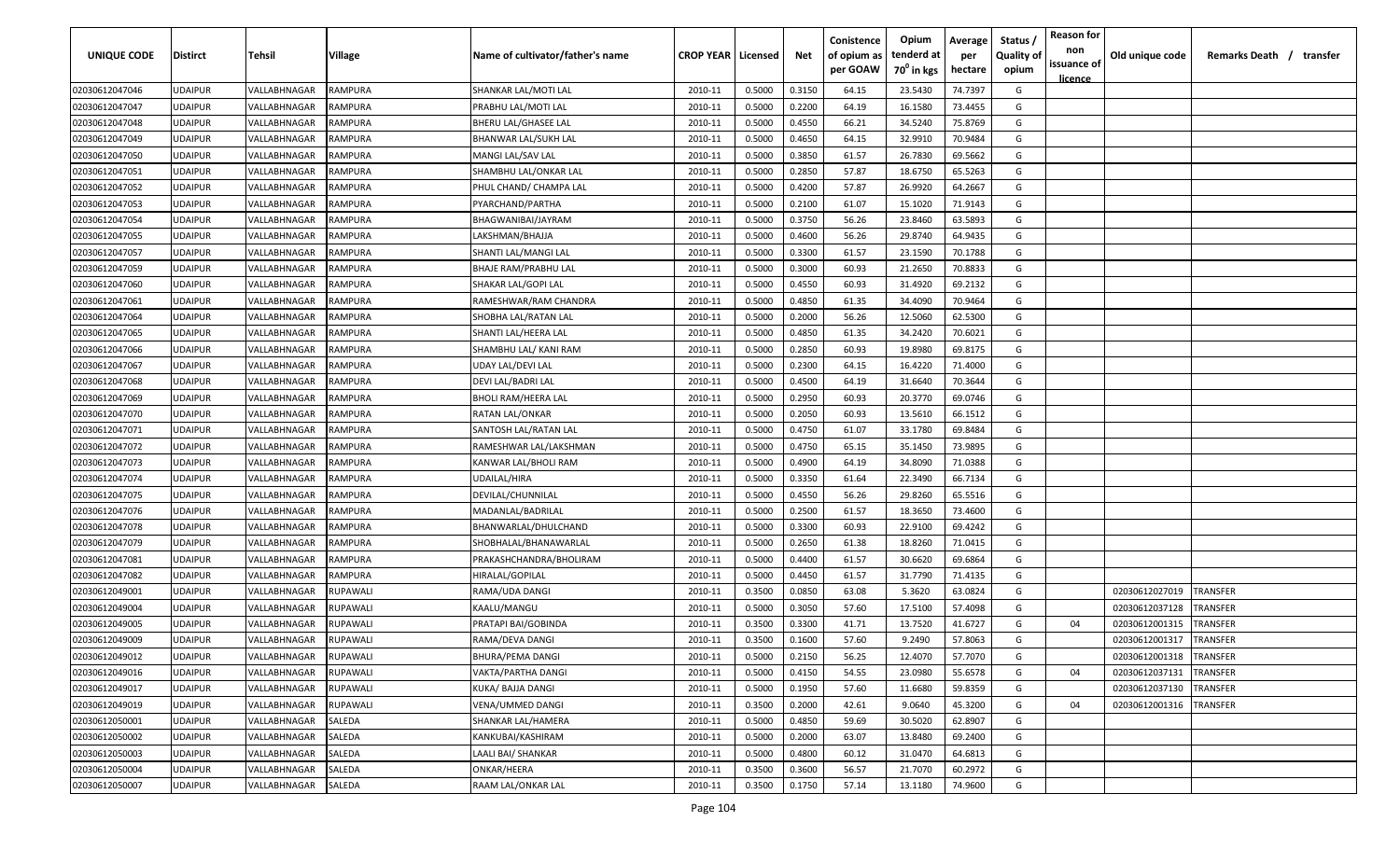| UNIQUE CODE    | <b>Distirct</b> | Tehsil       | Village | Name of cultivator/father's name | <b>CROP YEAR   Licensed</b> |        | Net    | Conistence<br>of opium as | Opium<br>tenderd at    | Average<br>per | Status<br><b>Quality of</b> | <b>Reason for</b><br>non<br>issuance of | Old unique code | Remarks Death / transfer |
|----------------|-----------------|--------------|---------|----------------------------------|-----------------------------|--------|--------|---------------------------|------------------------|----------------|-----------------------------|-----------------------------------------|-----------------|--------------------------|
|                |                 |              |         |                                  |                             |        |        | per GOAW                  | 70 <sup>°</sup> in kgs | hectare        | opium                       | <u>licence</u>                          |                 |                          |
| 02030612050008 | <b>UDAIPUR</b>  | VALLABHNAGAR | SALEDA  | LACHIBAI/SUKHA                   | 2010-11                     | 0.5000 | 0.2050 | 61.57                     | 13.9680                | 68.1366        | G                           |                                         |                 |                          |
| 02030612050009 | <b>UDAIPUR</b>  | VALLABHNAGAR | SALEDA  | RAAM KUMAR/GAUTAM                | 2010-11                     | 0.5000 | 0.2500 | 56.63                     | 16.2690                | 65.0760        | G                           |                                         |                 |                          |
| 02030612050010 | <b>UDAIPUR</b>  | VALLABHNAGAR | SALEDA  | BHANA/UDA                        | 2010-11                     | 0.3500 | 0.1350 | 65.09                     | 9.4380                 | 69.9111        | G                           |                                         |                 |                          |
| 02030612050011 | <b>UDAIPUR</b>  | VALLABHNAGAR | SALEDA  | ROSANDAS/PYARDAS                 | 2010-11                     | 0.5000 | 0.2200 | 57.14                     | 13.6810                | 62.1864        | G                           |                                         |                 |                          |
| 02030612050013 | <b>UDAIPUR</b>  | VALLABHNAGAR | SALEDA  | SATYANARAYAN/JAY SINGH SUTHAR    | 2010-11                     | 0.3500 | 0.2800 | 57.14                     | 16.3750                | 58.4821        | G                           |                                         |                 |                          |
| 02030612050015 | <b>UDAIPUR</b>  | VALLABHNAGAR | SALEDA  | KASHI RAM/JAY SINGH              | 2010-11                     | 0.5000 | 0.1750 | 59.83                     | 11.5040                | 65.7371        | G                           |                                         |                 |                          |
| 02030612050017 | <b>UDAIPUR</b>  | VALLABHNAGAR | SALEDA  | DULI CHAND/LAALU                 | 2010-11                     | 0.5000 | 0.2100 | 59.83                     | 13.9490                | 66.4238        | G                           |                                         |                 |                          |
| 02030612050022 | <b>UDAIPUR</b>  | VALLABHNAGAR | SALEDA  | BHANA/BARDA                      | 2010-11                     | 0.5000 | 0.1950 | 67.09                     | 14.3560                | 73.6205        | G                           |                                         |                 |                          |
| 02030612050025 | <b>UDAIPUR</b>  | VALLABHNAGAR | SALEDA  | PREM CHAND/DAULAT RAM            | 2010-11                     | 0.5000 | 0.2050 | 59.69                     | 12.2360                | 59.6878        | G                           |                                         |                 |                          |
| 02030612050026 | <b>UDAIPUR</b>  | VALLABHNAGAR | SALEDA  | DHANRAJ/UDAYLAL JANWA            | 2010-11                     | 0.5000 | 0.1500 | 59.83                     | 10.0430                | 66.9533        | G                           |                                         |                 |                          |
| 02030612050031 | <b>UDAIPUR</b>  | VALLABHNAGAR | SALEDA  | GOTAMLAL/KISHANA                 | 2010-11                     | 0.5000 | 0.1450 | 59.69                     | 9.6360                 | 66.4552        | G                           |                                         |                 |                          |
| 02030612050033 | <b>UDAIPUR</b>  | VALLABHNAGAR | SALEDA  | NANALAL/RAMLAL                   | 2010-11                     | 0.5000 | 0.3400 | 61.57                     | 23.4050                | 68.8382        | G                           |                                         |                 |                          |
| 02030612050034 | <b>UDAIPUR</b>  | VALLABHNAGAR | SALEDA  | MANGILAL/KANIRAAM                | 2010-11                     | 0.5000 | 0.2950 | 57.14                     | 19.5660                | 66.3254        | G                           |                                         |                 |                          |
| 02030612050035 | <b>UDAIPUR</b>  | VALLABHNAGAR | SALEDA  | LALU/DHULA                       | 2010-11                     | 0.5000 | 0.3050 | 50.83                     | 15.7650                | 51.6885        | G                           | 04                                      |                 |                          |
| 02030612050037 | <b>UDAIPUR</b>  | VALLABHNAGAR | SALEDA  | GANGARAM/NAVLA                   | 2010-11                     | 0.5000 | 0.3350 | 65.09                     | 23.7580                | 70.9194        | G                           |                                         |                 |                          |
| 02030612050039 | <b>UDAIPUR</b>  | VALLABHNAGAR | SALEDA  | NANALAL/RAMKANWAR                | 2010-11                     | 0.5000 | 0.2700 | 61.57                     | 18.8840                | 69.9407        | G                           |                                         |                 |                          |
| 02030612050040 | <b>UDAIPUR</b>  | VALLABHNAGAR | SALEDA  | MANA/ONKAR                       | 2010-11                     | 0.5000 | 0.1400 | 59.69                     | 8.7230                 | 62.3071        | G                           |                                         |                 |                          |
| 02030612050041 | <b>UDAIPUR</b>  | VALLABHNAGAR | SALEDA  | CHAMPALAL/SHANKAR                | 2010-11                     | 0.5000 | 0.3500 | 59.83                     | 21.4620                | 61.3200        | G                           |                                         |                 |                          |
| 02030612050042 | <b>UDAIPUR</b>  | VALLABHNAGAR | SALEDA  | RAJIVAN/SHUKHAVAN                | 2010-11                     | 0.5000 | 0.3000 | 67.09                     | 21.3830                | 71.2767        | G                           |                                         |                 |                          |
| 02030612050043 | <b>UDAIPUR</b>  | VALLABHNAGAR | SALEDA  | BHANWARLAL/SHUKHAVAN             | 2010-11                     | 0.5000 | 0.4000 | 65.09                     | 27.6350                | 69.0875        | G                           |                                         |                 |                          |
| 02030612050044 | <b>UDAIPUR</b>  | VALLABHNAGAR | SALEDA  | MANGILAL/SHUKHAVAN               | 2010-11                     | 0.5000 | 0.2250 | 61.57                     | 14.1700                | 62.9778        | G                           |                                         |                 |                          |
| 02030612050045 | <b>UDAIPUR</b>  | VALLABHNAGAR | SALEDA  | PEMA/DHULA                       | 2010-11                     | 0.3500 | 0.1550 | 53.53                     | 8.4350                 | 54.4194        | G                           | 04                                      |                 |                          |
| 02030612050046 | <b>UDAIPUR</b>  | VALLABHNAGAR | SALEDA  | MANGILAL/CHATURBHUJ              | 2010-11                     | 0.5000 | 0.2550 | 54.68                     | 15.3650                | 60.2549        | G                           | 05                                      |                 |                          |
| 02030612050047 | <b>UDAIPUR</b>  | VALLABHNAGAR | SALEDA  | HIRA/PARTHA                      | 2010-11                     | 0.3500 | 0.0950 | 59.66                     | 6.0510                 | 63.6947        | G                           |                                         |                 |                          |
| 02030612050048 | <b>UDAIPUR</b>  | VALLABHNAGAR | SALEDA  | NARAYAN/BHERU                    | 2010-11                     | 0.5000 | 0.1000 | 67.09                     | 6.7570                 | 67.5700        | G                           |                                         |                 |                          |
| 02030612050049 | <b>UDAIPUR</b>  | VALLABHNAGAR | SALEDA  | KISHANLAL/GOKAL                  | 2010-11                     | 0.5000 | 0.4600 | 59.66                     | 28.7560                | 62.5130        | G                           |                                         |                 |                          |
| 02030612050050 | <b>UDAIPUR</b>  | VALLABHNAGAR | SALEDA  | GASHIRAM/BHERA                   | 2010-11                     | 0.5000 | 0.1000 | 61.57                     | 6.4120                 | 64.1200        | G                           |                                         |                 |                          |
| 02030612050051 | <b>UDAIPUR</b>  | VALLABHNAGAR | SALEDA  | RAMESHAWAR/PEMA                  | 2010-11                     | 0.5000 | 0.2050 | 59.69                     | 12.9020                | 62.9366        | G                           |                                         |                 |                          |
| 02030612050052 | <b>UDAIPUR</b>  | VALLABHNAGAR | SALEDA  | AMBALAL/ONKAR                    | 2010-11                     | 0.5000 | 0.2000 | 59.69                     | 12.6460                | 63.2300        | G                           |                                         |                 |                          |
| 02030612050053 | <b>UDAIPUR</b>  | VALLABHNAGAR | SALEDA  | VARDICHAND/NATHU                 | 2010-11                     | 0.3500 | 0.2200 | 59.66                     | 13.6710                | 62.1409        | G                           |                                         |                 |                          |
| 02030612050055 | <b>UDAIPUR</b>  | VALLABHNAGAR | SALEDA  | RAMLAL/RUPA                      | 2010-11                     | 0.5000 | 0.4300 | 61.45                     | 27.1960                | 63.2465        | G                           |                                         |                 |                          |
| 02030612050057 | <b>UDAIPUR</b>  | VALLABHNAGAR | SALEDA  | GITABAI/GOPILAL                  | 2010-11                     | 0.5000 | 0.2150 | 65.09                     | 15.1660                | 70.5395        | G                           |                                         |                 |                          |
| 02030612050058 | <b>UDAIPUR</b>  | VALLABHNAGAR | SALEDA  | RATANLAL/JAYCHAND                | 2010-11                     | 0.5000 | 0.2400 | 60.12                     | 15.3480                | 63.9500        | G                           |                                         |                 |                          |
| 02030612050064 | <b>UDAIPUR</b>  | VALLABHNAGAR | SALEDA  | MANGILAL/DALICHAND               | 2010-11                     | 0.3500 | 0.2000 | 65.09                     | 13.7150                | 68.5750        | G                           |                                         |                 |                          |
| 02030612050065 | <b>UDAIPUR</b>  | VALLABHNAGAR | SALEDA  | JAGDISH/MOHAN                    | 2010-11                     | 0.5000 | 0.2150 | 61.57                     | 13.5540                | 63.0419        | G                           |                                         |                 |                          |
| 02030612050066 | <b>UDAIPUR</b>  | VALLABHNAGAR | SALEDA  | HARIBAI/JAGDISH                  | 2010-11                     | 0.5000 | 0.1100 | 70.42                     | 8.7120                 | 79.2000        | G                           |                                         |                 |                          |
| 02030612050068 | <b>UDAIPUR</b>  | VALLABHNAGAR | SALEDA  | KANIRAM/NARAYAN                  | 2010-11                     | 0.5000 | 0.2850 | 59.69                     | 17.6510                | 61.9333        | G                           |                                         |                 |                          |
| 02030612050069 | <b>UDAIPUR</b>  | VALLABHNAGAR | SALEDA  | DAYAL/YANA                       | 2010-11                     | 0.5000 | 0.3000 | 67.09                     | 21.9860                | 73.2867        | G                           |                                         |                 |                          |
| 02030612050070 | <b>UDAIPUR</b>  | VALLABHNAGAR | SALEDA  | DEVILAL/ONKAR                    | 2010-11                     | 0.5000 | 0.2900 | 61.45                     | 20.0410                | 69.1069        | G                           |                                         |                 |                          |
| 02030612050071 | <b>UDAIPUR</b>  | VALLABHNAGAR | SALEDA  | ONKARIBAI/BHURA                  | 2010-11                     | 0.5000 | 0.1350 | 59.66                     | 8.3270                 | 61.6815        | G                           |                                         |                 |                          |
| 02030612050073 | <b>UDAIPUR</b>  | VALLABHNAGAR | SALEDA  | KISHANLAL/LAKSHMAN               | 2010-11                     | 0.5000 | 0.2050 | 59.66                     | 13.3380                | 65.0634        | G                           |                                         |                 |                          |
| 02030612050075 | <b>UDAIPUR</b>  | VALLABHNAGAR | SALEDA  | PYARIBAI/DALU                    | 2010-11                     | 0.5000 | 0.4150 | 61.57                     | 27.3460                | 65.8940        | G                           |                                         |                 |                          |
| 02030612050077 | <b>UDAIPUR</b>  | VALLABHNAGAR | SALEDA  | SURAJMAL/TOLIRAM                 | 2010-11                     | 0.5000 | 0.3700 | 59.66                     | 22.4410                | 60.6514        | G                           |                                         |                 |                          |
| 02030612050085 | <b>UDAIPUR</b>  | VALLABHNAGAR | SALEDA  | GITABAI/BADRI                    | 2010-11                     | 0.5000 | 0.2000 | 65.09                     | 13.8080                | 69.0400        | G                           |                                         |                 |                          |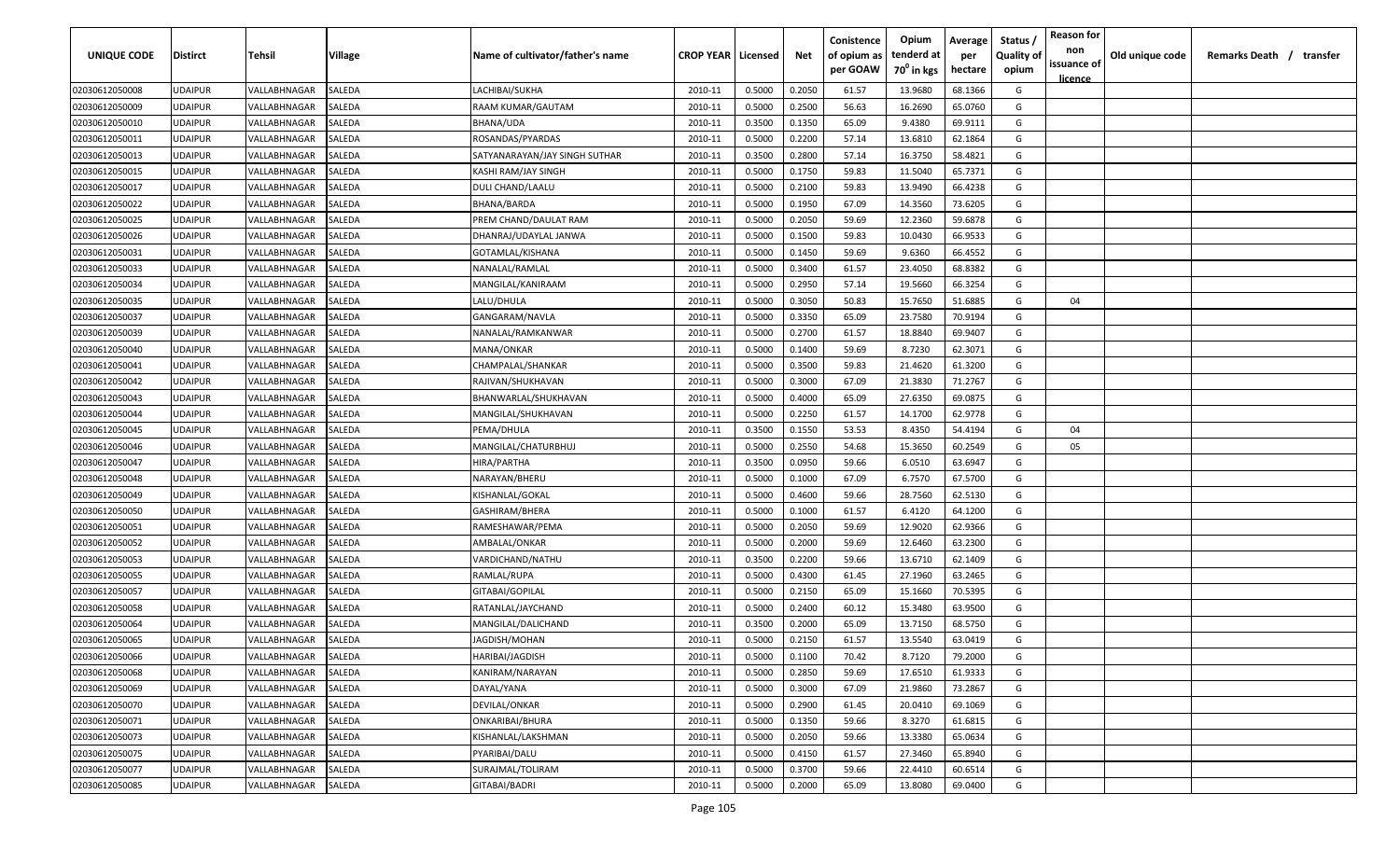| UNIQUE CODE    | <b>Distirct</b> | Tehsil       | Village                  | Name of cultivator/father's name | <b>CROP YEAR   Licensed</b> |        | Net    | Conistence<br>of opium as | Opium<br>tenderd at    | Average<br>per | Status<br><b>Quality of</b> | <b>Reason for</b><br>non<br>issuance of | Old unique code | Remarks Death / transfer |
|----------------|-----------------|--------------|--------------------------|----------------------------------|-----------------------------|--------|--------|---------------------------|------------------------|----------------|-----------------------------|-----------------------------------------|-----------------|--------------------------|
|                |                 |              |                          |                                  |                             |        |        | per GOAW                  | 70 <sup>0</sup> in kgs | hectare        | opium                       | <u>licence</u>                          |                 |                          |
| 02030612050086 | <b>UDAIPUR</b>  | VALLABHNAGAR | SALEDA                   | VARDICHAND/BHURA                 | 2010-11                     | 0.3500 | 0.1500 | 60.12                     | 9.9370                 | 66.2467        | G                           |                                         |                 |                          |
| 02030612050089 | <b>UDAIPUR</b>  | VALLABHNAGAR | SALEDA                   | FATAHLAL/GOTAM                   | 2010-11                     | 0.5000 | 0.3350 | 56.63                     | 20.3060                | 60.6149        | G                           |                                         |                 |                          |
| 02030612050091 | <b>UDAIPUR</b>  | VALLABHNAGAR | SALEDA                   | SHANKARLAL/TOLIRAM               | 2010-11                     | 0.5000 | 0.3000 | 59.66                     | 19.1420                | 63.8067        | G                           |                                         |                 |                          |
| 02030612050092 | <b>UDAIPUR</b>  | VALLABHNAGAR | SALEDA                   | BHERA/KISHANA                    | 2010-11                     | 0.5000 | 0.1000 | 53.53                     | 5.6590                 | 56.5900        | G                           | 05                                      |                 |                          |
| 02030612050093 | <b>UDAIPUR</b>  | VALLABHNAGAR | SALEDA                   | GORDHAN/MATHRA                   | 2010-11                     | 0.3500 | 0.1150 | 61.57                     | 7.5820                 | 65.9304        | G                           |                                         |                 |                          |
| 02030612050094 | <b>UDAIPUR</b>  | VALLABHNAGAR | SALEDA                   | GEETABAI/RADHESHYAM              | 2010-11                     | 0.5000 | 0.2450 | 65.09                     | 17.0910                | 69.7592        | G                           |                                         |                 |                          |
| 02030612050095 | <b>UDAIPUR</b>  | VALLABHNAGAR | SALEDA                   | JAYSINGH/UDA                     | 2010-11                     | 0.5000 | 0.4700 | 56.63                     | 26.1150                | 55.5638        | G                           | 04                                      |                 |                          |
| 02030612050096 | <b>UDAIPUR</b>  | VALLABHNAGAR | SALEDA                   | CHATURBHUJ/UDA-II                | 2010-11                     | 0.5000 | 0.1950 | 61.45                     | 14.0110                | 71.8513        | G                           |                                         |                 |                          |
| 02030612050099 | <b>UDAIPUR</b>  | VALLABHNAGAR | SALEDA                   | PRATHVIRAJ/PREMAJIAHIR           | 2010-11                     | 0.5000 | 0.1700 | 65.09                     | 11.5120                | 67.7176        | G                           |                                         |                 |                          |
| 02030612050100 | <b>UDAIPUR</b>  | VALLABHNAGAR | SALEDA                   | <b>BHAGWAN/RUPA</b>              | 2010-11                     | 0.5000 | 0.2550 | 59.66                     | 16.1680                | 63.4039        | G                           |                                         |                 |                          |
| 02030612050101 | <b>UDAIPUR</b>  | VALLABHNAGAR | SALEDA                   | BARDICHAND/BHAGWAN               | 2010-11                     | 0.5000 | 0.2000 | 65.09                     | 14.0870                | 70.4350        | G                           |                                         |                 |                          |
| 02030612050102 | <b>UDAIPUR</b>  | VALLABHNAGAR | SALEDA                   | NAKSHATRAMAL/BABRUJI             | 2010-11                     | 0.5000 | 0.2000 | 65.09                     | 13.5480                | 67.7400        | G                           |                                         |                 |                          |
| 02030612050103 | <b>UDAIPUR</b>  | VALLABHNAGAR | SALEDA                   | CHENKUNWAR/DEVISINGH             | 2010-11                     | 0.3500 | 0.3400 | 61.45                     | 22.0340                | 64.8059        | G                           |                                         |                 |                          |
| 02030612050107 | <b>UDAIPUR</b>  | VALLABHNAGAR | SALEDA                   | DEVILAL/NARAYAN                  | 2010-11                     | 0.3500 | 0.3500 | 57.14                     | 21.7460                | 62.1314        | G                           |                                         |                 |                          |
| 02030612050108 | <b>UDAIPUR</b>  | VALLABHNAGAR | SALEDA                   | DHANRAJ/GOTAM                    | 2010-11                     | 0.5000 | 0.1500 | 57.14                     | 9.1180                 | 60.7867        | G                           |                                         |                 |                          |
| 02030612050109 | <b>UDAIPUR</b>  | VALLABHNAGAR | SALEDA                   | RAMDAS/NARAYANDAS                | 2010-11                     | 0.5000 | 0.2500 | 57.14                     | 15.9340                | 63.7360        | G                           |                                         |                 |                          |
| 02030612050110 | <b>UDAIPUR</b>  | VALLABHNAGAR | SALEDA                   | RAMLAL/AMARA                     | 2010-11                     | 0.3500 | 0.2000 | 57.14                     | 12.2030                | 61.0150        | G                           |                                         |                 |                          |
| 02030612051001 | <b>UDAIPUR</b>  | VALLABHNAGAR | SANGRAMPURAKHERODA       | DULICHAND/HIRA                   | 2010-11                     | 0.5000 | 0.4900 | 64.43                     | 31.7270                | 64.7490        | G                           |                                         |                 |                          |
| 02030612051002 | <b>UDAIPUR</b>  | VALLABHNAGAR | SANGRAMPURAKHERODA       | NOJIBAI/KISHANA                  | 2010-11                     | 0.5000 | 0.4900 | 62.56                     | 32.1110                | 65.5327        | G                           |                                         |                 |                          |
| 02030612051005 | <b>UDAIPUR</b>  | VALLABHNAGAR | SANGRAMPURAKHERODA       | RAMLAL/SHAMBHU                   | 2010-11                     | 0.5000 | 0.2950 | 64.43                     | 20.4800                | 69.4237        | G                           |                                         |                 |                          |
| 02030612051006 | <b>UDAIPUR</b>  | VALLABHNAGAR | SANGRAMPURAKHERODA       | TULSIBAI/SAVRAM                  | 2010-11                     | 0.5000 | 0.1950 | 62.56                     | 13.2630                | 68.0154        | G                           |                                         |                 |                          |
| 02030612051010 | <b>UDAIPUR</b>  | VALLABHNAGAR | SANGRAMPURAKHERODA       | RAMLAL/BARDA                     | 2010-11                     | 0.5000 | 0.3950 | 62.56                     | 25.6320                | 64.8911        | G                           |                                         |                 |                          |
| 02030612051015 | <b>UDAIPUR</b>  | VALLABHNAGAR | SANGRAMPURAKHERODA       | MIYACHAND/VARDA                  | 2010-11                     | 0.5000 | 0.1500 | 57.83                     | 9.1620                 | 61.0800        | G                           |                                         |                 |                          |
| 02030612051017 | <b>UDAIPUR</b>  | VALLABHNAGAR | SANGRAMPURAKHERODA       | DHULIBAI/DOLA                    | 2010-11                     | 0.3500 | 0.2200 | 57.83                     | 13.2600                | 60.2727        | G                           |                                         |                 |                          |
| 02030612051023 | <b>UDAIPUR</b>  | VALLABHNAGAR | SANGRAMPURAKHERODA       | LAHRIBAI/BARDA                   | 2010-11                     | 0.5000 | 0.2800 | 62.56                     | 17.5970                | 62.8464        | G                           |                                         |                 |                          |
| 02030612051025 | <b>UDAIPUR</b>  | VALLABHNAGAR | SANGRAMPURAKHERODA       | DEVILAL/GOKAL                    | 2010-11                     | 0.5000 | 0.2000 | 64.43                     | 13.0790                | 65.3950        | G                           |                                         |                 |                          |
| 02030612051037 | <b>UDAIPUR</b>  | VALLABHNAGAR | SANGRAMPURAKHERODA       | HUDIBAI/AMERA                    | 2010-11                     | 0.5000 | 0.4900 | 59.29                     | 29.8650                | 60.9490        | G                           |                                         |                 |                          |
| 02030612052001 | <b>UDAIPUR</b>  | VALLABHNAGAR | SANGRAMPURALOONDA        | DELLUBAI/KISANA                  | 2010-11                     | 0.3500 | 0.3250 | 52.70                     | 19.1080                | 58.7938        | G                           | 05                                      |                 |                          |
| 02030612052006 | <b>UDAIPUR</b>  | VALLABHNAGAR | SANGRAMPURALOONDA        | PARTHA/KISHANA                   | 2010-11                     | 0.3500 | 0.3350 | 58.86                     | 22.3580                | 66.7403        | G                           |                                         |                 |                          |
| 02030612052008 | <b>UDAIPUR</b>  | VALLABHNAGAR | SANGRAMPURALOONDA        | NARAYAN/JAICHANDGAYRI            | 2010-11                     | 0.5000 | 0.2050 | 63.13                     | 15.2410                | 74.3463        | G                           |                                         |                 |                          |
| 02030612052009 | <b>UDAIPUR</b>  | VALLABHNAGAR | SANGRAMPURALOONDA        | VARDIBAI/SATYNARAYAN             | 2010-11                     | 0.5000 | 0.1900 | 60.33                     | 12.8420                | 67.5895        | G                           |                                         |                 |                          |
| 02030612052011 | <b>UDAIPUR</b>  | VALLABHNAGAR | SANGRAMPURALOONDA        | DELLIBAI/GAMERA                  | 2010-11                     | 0.5000 | 0.4850 | 64.29                     | 35.6990                | 73.6062        | G                           |                                         |                 |                          |
| 02030612052012 | <b>UDAIPUR</b>  | VALLABHNAGAR | SANGRAMPURALOONDA        | NANURAM/CHATRA                   | 2010-11                     | 0.5000 | 0.4600 | 61.12                     | 31.4680                | 68.4087        | G                           |                                         |                 |                          |
| 02030612052013 | <b>UDAIPUR</b>  | VALLABHNAGAR | SANGRAMPURALOONDA        | RAMLAL/CHENA                     | 2010-11                     | 0.5000 | 0.2950 | 60.33                     | 21.6580                | 73.4169        | G                           |                                         |                 |                          |
| 02030612052014 | <b>UDAIPUR</b>  | VALLABHNAGAR | SANGRAMPURALOONDA        | <b>BAGDIRAM/ONKAR</b>            | 2010-11                     | 0.5000 | 0.3000 | 59.12                     | 20.6080                | 68.6933        | G                           |                                         |                 |                          |
| 02030612052015 | <b>UDAIPUR</b>  | VALLABHNAGAR | SANGRAMPURALOONDA        | BALU/MOTI                        | 2010-11                     | 0.3500 | 0.2200 | 61.12                     | 14.7560                | 67.0727        | G                           |                                         |                 |                          |
| 02030612052016 | <b>UDAIPUR</b>  | VALLABHNAGAR | SANGRAMPURALOONDA        | SOHANIBAI/NARAYAN                | 2010-11                     | 0.5000 | 0.4900 | 59.12                     | 32.1020                | 65.5143        | G                           |                                         |                 |                          |
| 02030612052017 | <b>UDAIPUR</b>  | VALLABHNAGAR | SANGRAMPURALOONDA        | MAGNIRAM/MODA                    | 2010-11                     | 0.5000 | 0.2050 | 52.70                     | 11.9850                | 58.4634        | G                           | 05                                      |                 |                          |
| 02030612052019 | <b>UDAIPUR</b>  | VALLABHNAGAR | SANGRAMPURALOONDA        | CHAMPALAL/PANNA                  | 2010-11                     | 0.5000 | 0.4350 | 61.12                     | 31.3810                | 72.1402        | G                           |                                         |                 |                          |
| 02030612052021 | <b>UDAIPUR</b>  | VALLABHNAGAR | SANGRAMPURALOONDA        | PARTAPIBAI/UDA                   | 2010-11                     | 0.5000 | 0.2000 | 60.33                     | 13.1170                | 65.5850        | G                           |                                         |                 |                          |
| 02030612052022 | <b>UDAIPUR</b>  | VALLABHNAGAR | SANGRAMPURALOONDA        | VARDIBAI/GOPALDAS                | 2010-11                     | 0.5000 | 0.3100 | 61.12                     | 21.3830                | 68.9774        | G                           |                                         |                 |                          |
| 02030612052023 | <b>UDAIPUR</b>  | VALLABHNAGAR | <b>SANGRAMPURALOONDA</b> | MANGILAL/CHENA                   | 2010-11                     | 0.5000 | 0.4850 | 61.84                     | 33.0050                | 68.0515        | G                           |                                         |                 |                          |
| 02030612052029 | <b>UDAIPUR</b>  | VALLABHNAGAR | SANGRAMPURALOONDA        | BHANWARSINGH/AMARSINGH           | 2010-11                     | 0.5000 | 0.3650 | 60.33                     | 25.2700                | 69.2329        | G                           |                                         |                 |                          |
| 02030612052032 | <b>UDAIPUR</b>  | VALLABHNAGAR | <b>SANGRAMPURALOONDA</b> | SHAMBHU/PRABHUMOGYA              | 2010-11                     | 0.5000 | 0.3050 | 63.13                     | 22.8440                | 74.8984        | G                           |                                         |                 |                          |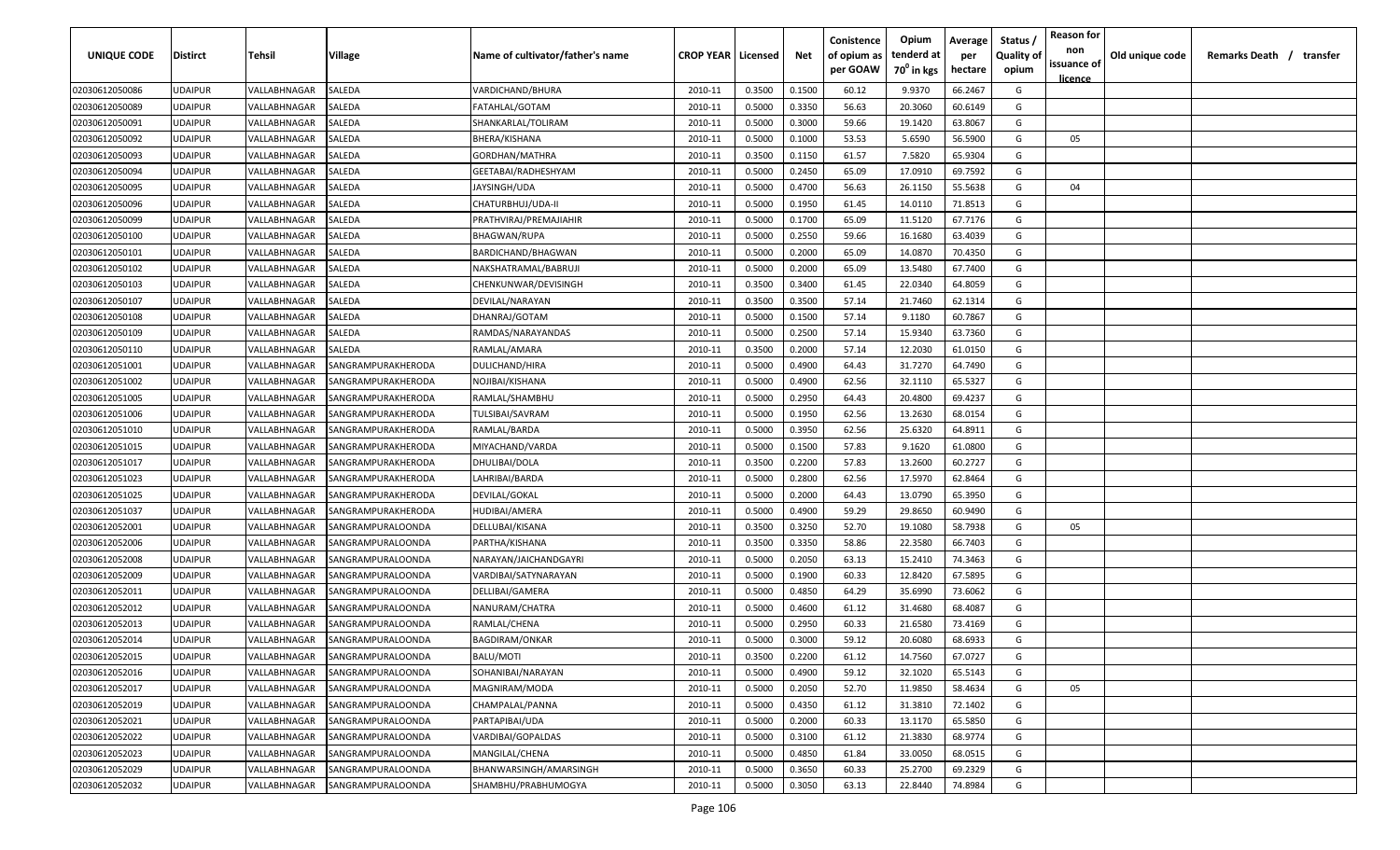| UNIQUE CODE    | Distirct       | Tehsil       | Village           | Name of cultivator/father's name | <b>CROP YEAR   Licensed</b> |        | Net    | Conistence<br>of opium as<br>per GOAW | Opium<br>tenderd at<br>70 <sup>0</sup> in kgs | Average<br>per<br>hectare | Status<br><b>Quality of</b><br>opium | <b>Reason for</b><br>non<br>issuance of | Old unique code | Remarks Death /<br>transfer |
|----------------|----------------|--------------|-------------------|----------------------------------|-----------------------------|--------|--------|---------------------------------------|-----------------------------------------------|---------------------------|--------------------------------------|-----------------------------------------|-----------------|-----------------------------|
|                |                |              |                   |                                  |                             |        |        |                                       |                                               |                           |                                      | licence                                 |                 |                             |
| 02030612052035 | UDAIPUR        | VALLABHNAGAR | SANGRAMPURALOONDA | KALU/HANSHRAJ                    | 2010-11                     | 0.5000 | 0.2950 | 54.30                                 | 18.2140                                       | 61.7424                   | G                                    | 05                                      |                 |                             |
| 02030612052039 | UDAIPUR        | VALLABHNAGAR | SANGRAMPURALOONDA | DEVILAL/NARAYAN                  | 2010-11                     | 0.5000 | 0.4850 | 60.33                                 | 35.2220                                       | 72.6227                   | G                                    |                                         |                 |                             |
| 02030612052040 | UDAIPUR        | VALLABHNAGAR | SANGRAMPURALOONDA | PARTAPI/MOTI                     | 2010-11                     | 0.5000 | 0.3500 | 52.70                                 | 20.5230                                       | 58.6371                   | G                                    | 05                                      |                 |                             |
| 02030612052041 | UDAIPUR        | VALLABHNAGAR | SANGRAMPURALOONDA | CHUNNILAL/MOTI                   | 2010-11                     | 0.5000 | 0.3200 | 64.29                                 | 23.2640                                       | 72.7000                   | G                                    |                                         |                 |                             |
| 02030612052042 | UDAIPUR        | VALLABHNAGAR | SANGRAMPURALOONDA | RADHIBAI/CHATARBHUJ              | 2010-11                     | 0.5000 | 0.4850 | 54.30                                 | 27.4840                                       | 56.6680                   | G                                    | 05                                      |                 |                             |
| 02030612052043 | UDAIPUR        | VALLABHNAGAR | SANGRAMPURALOONDA | SITABAI/MAGNA                    | 2010-11                     | 0.5000 | 0.4800 | 64.29                                 | 35.8190                                       | 74.6229                   | G                                    |                                         |                 |                             |
| 02030612052046 | UDAIPUR        | VALLABHNAGAR | SANGRAMPURALOONDA | <b>GEHARILAL/PANNA</b>           | 2010-11                     | 0.5000 | 0.4950 | 45.94                                 | 25.0440                                       | 50.5939                   | G                                    | 04                                      |                 |                             |
| 02030612052048 | UDAIPUR        | VALLABHNAGAR | SANGRAMPURALOONDA | KALU/MODA                        | 2010-11                     | 0.5000 | 0.3050 | 60.33                                 | 22.1840                                       | 72.7344                   | G                                    |                                         |                 |                             |
| 02030612052049 | UDAIPUR        | VALLABHNAGAR | SANGRAMPURALOONDA | GOVINDSINGH/FHATEHSINGH          | 2010-11                     | 0.3500 | 0.2000 | 60.33                                 | 13.7900                                       | 68.9500                   | G                                    |                                         |                 |                             |
| 02030612052050 | UDAIPUR        | VALLABHNAGAR | SANGRAMPURALOONDA | RAMJI/KAJOD                      | 2010-11                     | 0.5000 | 0.3700 | 59.12                                 | 25.2360                                       | 68.2054                   | G                                    |                                         |                 |                             |
| 02030612052057 | UDAIPUR        | VALLABHNAGAR | SANGRAMPURALOONDA | KUSHALKANWAR/NARAYAN SINGH       | 2010-11                     | 0.5000 | 0.3850 | 63.13                                 | 26.2980                                       | 68.3065                   | G                                    |                                         |                 |                             |
| 02030612052058 | UDAIPUR        | VALLABHNAGAR | SANGRAMPURALOONDA | KAVNRIBAI/CHUNNILAL              | 2010-11                     | 0.3500 | 0.3350 | 64.29                                 | 24.4300                                       | 72.9254                   | G                                    |                                         |                 |                             |
| 02030612052059 | UDAIPUR        | VALLABHNAGAR | SANGRAMPURALOONDA | MANHORSINGH/PRATAPSINGH          | 2010-11                     | 0.5000 | 0.2500 | 52.70                                 | 16.7280                                       | 66.9120                   | G                                    | 05                                      | 02030612014001  | <b><i>FRANSFER</i></b>      |
| 02030612052060 | UDAIPUR        | VALLABHNAGAR | SANGRAMPURALOONDA | FETEHKAVAR/MOHANSINGH            | 2010-11                     | 0.5000 | 0.3600 | 53.65                                 | 20.2640                                       | 56.2889                   | G                                    | 05                                      | 02030612014005  | TRANSFER                    |
| 02030612052061 | UDAIPUR        | VALLABHNAGAR | SANGRAMPURALOONDA | SIVSINGH/MOHANSINGH              | 2010-11                     | 0.5000 | 0.2950 | 53.65                                 | 16.8380                                       | 57.0780                   | G                                    | 05                                      | 02030612014013  | TRANSFER                    |
| 02030612053001 | UDAIPUR        | VALLABHNAGAR | SARANGPURAJATOKA  | HAZARILAL/VEERMAN                | 2010-11                     | 0.5000 | 0.2850 | 61.55                                 | 18.8170                                       | 66.0246                   | G                                    |                                         |                 |                             |
| 02030612053002 | UDAIPUR        | VALLABHNAGAR | SARANGPURAJATOKA  | ONKARLAL/KALU                    | 2010-11                     | 0.5000 | 0.3750 | 65.32                                 | 25.0270                                       | 66.7387                   | G                                    |                                         |                 |                             |
| 02030612053003 | UDAIPUR        | VALLABHNAGAR | SARANGPURAJATOKA  | NARAYANLAL/ONKAR                 | 2010-11                     | 0.5000 | 0.3000 | 65.32                                 | 21.9010                                       | 73.0033                   | G                                    |                                         |                 |                             |
| 02030612053004 | UDAIPUR        | VALLABHNAGAR | SARANGPURAJATOKA  | RATANLAL/NARAYAN                 | 2010-11                     | 0.3500 | 0.3500 | 61.55                                 | 23.4510                                       | 67.0029                   | G                                    |                                         |                 |                             |
| 02030612053005 | UDAIPUR        | VALLABHNAGAR | SARANGPURAJATOKA  | SHANKARLAL/TARACHAND             | 2010-11                     | 0.5000 | 0.3500 | 52.86                                 | 20.4040                                       | 58.2971                   | G                                    | 05                                      |                 |                             |
| 02030612053006 | UDAIPUR        | VALLABHNAGAR | SARANGPURAJATOKA  | UDAILAL/SAVLAL                   | 2010-11                     | 0.5000 | 0.4800 | 62.28                                 | 32.3060                                       | 67.3042                   | G                                    |                                         |                 |                             |
| 02030612053008 | UDAIPUR        | VALLABHNAGAR | SARANGPURAJATOKA  | <b>BHERA/GOKAL</b>               | 2010-11                     | 0.5000 | 0.5000 | 58.70                                 | 32.2260                                       | 64.4520                   | G                                    |                                         |                 |                             |
| 02030612053009 | UDAIPUR        | VALLABHNAGAR | SARANGPURAJATOKA  | BHAGWANLAL/BHANA                 | 2010-11                     | 0.5000 | 0.2950 | 61.55                                 | 19.6260                                       | 66.5288                   | G                                    |                                         |                 |                             |
| 02030612053010 | UDAIPUR        | VALLABHNAGAR | SARANGPURAJATOKA  | LACHIRAM/PARTHAGAYARI            | 2010-11                     | 0.5000 | 0.4550 | 58.70                                 | 29.0060                                       | 63.7495                   | G                                    |                                         |                 |                             |
| 02030612053011 | UDAIPUR        | VALLABHNAGAR | SARANGPURAJATOKA  | BHERULAL/KALUJAT                 | 2010-11                     | 0.5000 | 0.2900 | 52.86                                 | 17.3610                                       | 59.8655                   | G                                    | 05                                      |                 |                             |
| 02030612053013 | UDAIPUR        | VALLABHNAGAR | SARANGPURAJATOKA  | HANGAMIBAI/KISHANA               | 2010-11                     | 0.5000 | 0.2650 | 58.21                                 | 16.5900                                       | 62.6038                   | G                                    |                                         |                 |                             |
| 02030612053014 | UDAIPUR        | VALLABHNAGAR | SARANGPURAJATOKA  | BHOLIRAM/TARACHAND               | 2010-11                     | 0.3500 | 0.2950 | 57.70                                 | 19.9080                                       | 67.4847                   | G                                    |                                         |                 |                             |
| 02030612053015 | UDAIPUR        | VALLABHNAGAR | SARANGPURAJATOKA  | SAVRAM/PRATAP                    | 2010-11                     | 0.5000 | 0.5050 | 65.32                                 | 37.8300                                       | 74.9109                   | G                                    |                                         |                 |                             |
| 02030612053016 | UDAIPUR        | VALLABHNAGAR | SARANGPURAJATOKA  | CHOGALAL/LAKSHMIRAM              | 2010-11                     | 0.5000 | 0.4950 | 62.28                                 | 34.8500                                       | 70.4040                   | G                                    |                                         |                 |                             |
| 02030612053020 | UDAIPUR        | VALLABHNAGAR | SARANGPURAJATOKA  | GULAB/CHATURBHUJ                 | 2010-11                     | 0.5000 | 0.4900 | 53.05                                 | 29.9200                                       | 61.0612                   | G                                    | 05                                      |                 |                             |
| 02030612053021 | UDAIPUR        | VALLABHNAGAR | SARANGPURAJATOKA  | NATHULAL/TARACHAND               | 2010-11                     | 0.5000 | 0.2550 | 58.21                                 | 18.5360                                       | 72.6902                   | G                                    |                                         |                 |                             |
| 02030612053023 | <b>JDAIPUR</b> | VALLABHNAGAR | SARANGPURAJATOKA  | UDAILAL/BHERAJAT                 | 2010-11                     | 0.5000 | 0.4500 | 56.96                                 | 28.3660                                       | 63.0356                   | G                                    |                                         |                 |                             |
| 02030612053024 | UDAIPUR        | VALLABHNAGAR | SARANGPURAJATOKA  | CHAGANLAL/VEERBHAN               | 2010-11                     | 0.5000 | 0.4950 | 56.25                                 | 31.1220                                       | 62.8727                   | G                                    |                                         |                 |                             |
| 02030612053025 | UDAIPUR        | VALLABHNAGAR | SARANGPURAJATOKA  | RAMLAL/HMERA                     | 2010-11                     | 0.5000 | 0.4650 | 56.25                                 | 30.1420                                       | 64.8215                   | G                                    |                                         |                 |                             |
| 02030612053026 | UDAIPUR        | VALLABHNAGAR | SARANGPURAJATOKA  | DALPATSINGH/LAXMANSINGH          | 2010-11                     | 0.5000 | 0.4450 | 56.96                                 | 27.4870                                       | 61.7685                   | G                                    |                                         |                 |                             |
| 02030612053029 | <b>UDAIPUR</b> | VALLABHNAGAR | SARANGPURAJATOKA  | CHMPALAL/KISHANJI                | 2010-11                     | 0.5000 | 0.3950 | 65.32                                 | 28.2280                                       | 71.4633                   | G                                    |                                         |                 |                             |
| 02030612053031 | UDAIPUR        | VALLABHNAGAR | SARANGPURAJATOKA  | ONKAR/BHERAJAT                   | 2010-11                     | 0.3500 | 0.3500 | 65.32                                 | 25.0740                                       | 71.6400                   | G                                    |                                         |                 |                             |
| 02030612053033 | UDAIPUR        | VALLABHNAGAR | SARANGPURAJATOKA  | PRABHULAL/HIRAJAT                | 2010-11                     | 0.5000 | 0.5050 | 61.55                                 | 35.6460                                       | 70.5861                   | G                                    |                                         |                 |                             |
| 02030612053035 | UDAIPUR        | VALLABHNAGAR | SARANGPURAJATOKA  | SAVRAM/DEVJIKUMHAR               | 2010-11                     | 0.5000 | 0.2700 | 62.28                                 | 18.8890                                       | 69.9593                   | G                                    |                                         |                 |                             |
| 02030612053036 | UDAIPUR        | VALLABHNAGAR | SARANGPURAJATOKA  | PUSHKARLAL/SEVLAL                | 2010-11                     | 0.5000 | 0.5000 | 52.86                                 | 30.2810                                       | 60.5620                   | G                                    | 05                                      |                 |                             |
| 02030612053038 | UDAIPUR        | VALLABHNAGAR | SARANGPURAJATOKA  | PYARJI/PARTHA                    | 2010-11                     | 0.5000 | 0.1250 | 56.96                                 | 8.0720                                        | 64.5760                   | G                                    |                                         |                 |                             |
| 02030612053040 | UDAIPUR        | VALLABHNAGAR | SARANGPURAJATOKA  | PEMA/NARAYAN                     | 2010-11                     | 0.5000 | 0.5000 | 62.28                                 | 34.2010                                       | 68.4020                   | G                                    |                                         |                 |                             |
| 02030612053041 | UDAIPUR        | VALLABHNAGAR | SARANGPURAJATOKA  | MANIBAI/NARAYANLAL               | 2010-11                     | 0.5000 |        |                                       |                                               |                           | F.                                   |                                         |                 |                             |
| 02030612053042 | UDAIPUR        | VALLABHNAGAR | SARANGPURAJATOKA  | ONKARJI/MOTIGADRI                | 2010-11                     | 0.5000 | 0.3400 | 51.50                                 | 21.0490                                       | 61.9088                   | G                                    | 05                                      |                 |                             |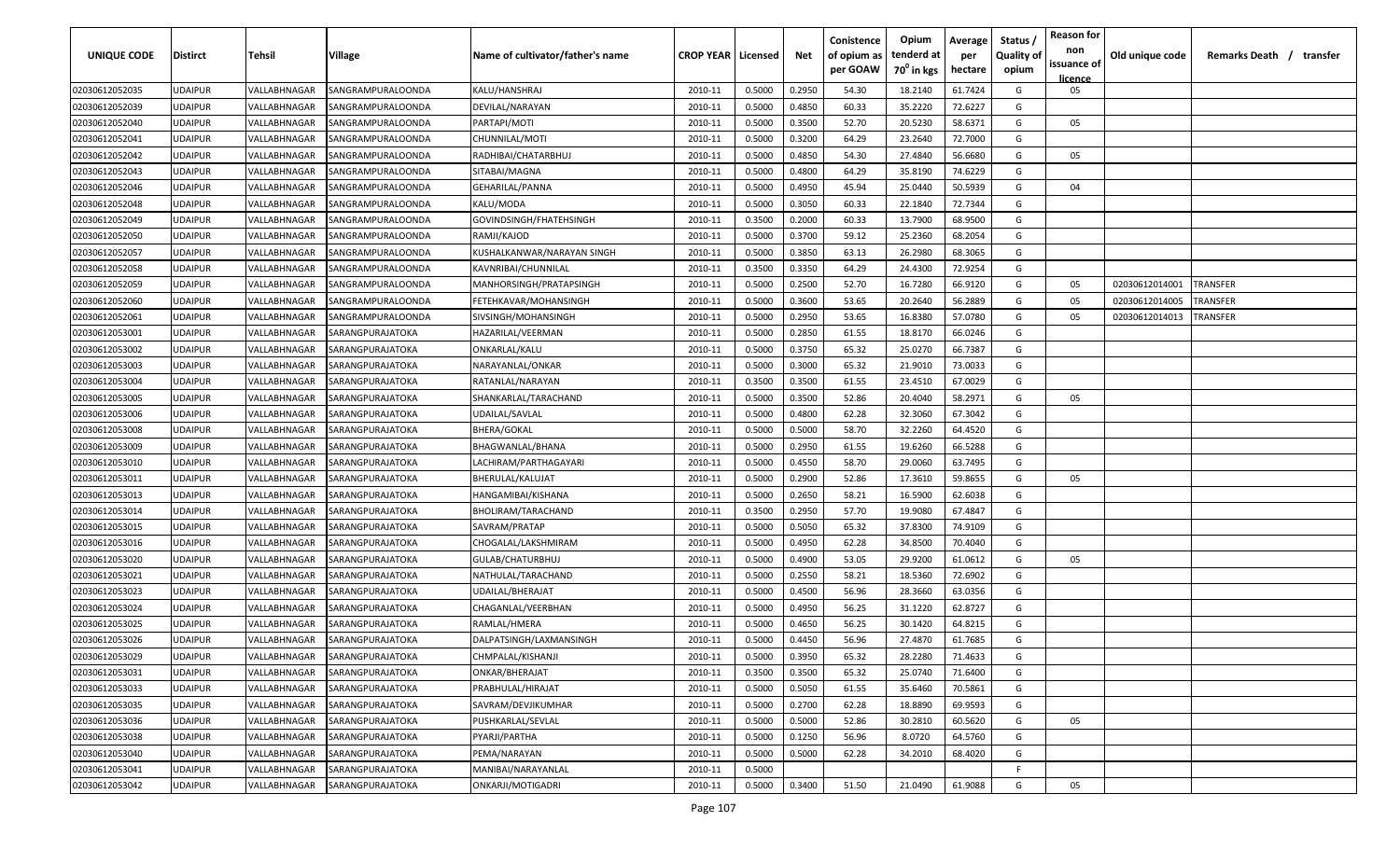| UNIQUE CODE    | <b>Distirct</b> | <b>Tehsil</b> | Village          | Name of cultivator/father's name | <b>CROP YEAR   Licensed</b> |        | Net    | Conistence<br>of opium as<br>per GOAW | Opium<br>tenderd at<br>70 <sup>0</sup> in kgs | Average<br>per<br>hectare | Status /<br><b>Quality of</b><br>opium | <b>Reason for</b><br>non<br>issuance of<br><u>licence</u> | Old unique code | Remarks Death /      | transfer |
|----------------|-----------------|---------------|------------------|----------------------------------|-----------------------------|--------|--------|---------------------------------------|-----------------------------------------------|---------------------------|----------------------------------------|-----------------------------------------------------------|-----------------|----------------------|----------|
| 02030612053043 | <b>UDAIPUR</b>  | VALLABHNAGAR  | SARANGPURAJATOKA | SAVRAM/GOKAL                     | 2010-11                     | 0.5000 | 0.3000 | 62.28                                 | 20.2410                                       | 67.4700                   | G                                      |                                                           |                 |                      |          |
| 02030612053044 | <b>UDAIPUR</b>  | VALLABHNAGAR  | SARANGPURAJATOKA | HARLAL/PEMA                      | 2010-11                     | 0.5000 | 0.4150 | 62.28                                 | 29.3780                                       | 70.7904                   | G                                      |                                                           |                 |                      |          |
| 02030612053045 | <b>UDAIPUR</b>  | VALLABHNAGAR  | SARANGPURAJATOKA | RAMLAL/TARACHAND                 | 2010-11                     | 0.3500 | 0.3000 | 51.50                                 | 17.4220                                       | 58.0733                   | G                                      | 05                                                        |                 |                      |          |
| 02030612053051 | <b>UDAIPUR</b>  | VALLABHNAGAR  | SARANGPURAJATOKA | SHANTILAL/KISHANA                | 2010-11                     | 0.5000 | 0.4000 | 51.50                                 | 24.5880                                       | 61.4700                   | G                                      | 05                                                        |                 |                      |          |
| 02030612053055 | <b>UDAIPUR</b>  | VALLABHNAGAR  | SARANGPURAJATOKA | HARILAL/VEERBHAN                 | 2010-11                     | 0.3500 | 0.2250 | 56.25                                 | 13.7490                                       | 61.1067                   | G                                      |                                                           |                 |                      |          |
| 02030612053057 | <b>UDAIPUR</b>  | VALLABHNAGAR  | SARANGPURAJATOKA | MATHRA/DEVAJAT                   | 2010-11                     | 0.5000 | 0.4850 | 61.55                                 | 33.9840                                       | 70.0701                   | G                                      |                                                           |                 |                      |          |
| 02030612053060 | <b>UDAIPUR</b>  | VALLABHNAGAR  | SARANGPURAJATOKA | BADAMIBAI/NARAYANLAL             | 2010-11                     | 0.5000 | 0.4450 | 56.96                                 | 28.6920                                       | 64.4764                   | G                                      |                                                           |                 |                      |          |
| 02030612053064 | <b>UDAIPUR</b>  | VALLABHNAGAR  | SARANGPURAJATOKA | LAKHMICHAND/SHANKAR              | 2010-11                     | 0.5000 | 0.3700 | 58.70                                 | 25.3750                                       | 68.5811                   | G                                      |                                                           |                 |                      |          |
| 02030612053066 | <b>UDAIPUR</b>  | VALLABHNAGAR  | SARANGPURAJATOKA | SOHANIBAI/NARAYANLAL             | 2010-11                     | 0.5000 | 0.4450 | 51.50                                 | 24.9630                                       | 56.0966                   | G                                      | 05                                                        |                 |                      |          |
| 02030612053067 | <b>UDAIPUR</b>  | VALLABHNAGAR  | SARANGPURAJATOKA | BAGDIRAM/LALU                    | 2010-11                     | 0.5000 | 0.4900 | 58.21                                 | 33.0470                                       | 67.4429                   | G                                      |                                                           |                 |                      |          |
| 02030612053068 | <b>UDAIPUR</b>  | VALLABHNAGAR  | SARANGPURAJATOKA | BHERULAL/MOTI                    | 2010-11                     | 0.5000 | 0.4750 | 56.96                                 | 30.2460                                       | 63.6758                   | G                                      |                                                           |                 |                      |          |
| 02030612053071 | <b>UDAIPUR</b>  | VALLABHNAGAR  | SARANGPURAJATOKA | CHAMPA/PARTHA                    | 2010-11                     | 0.5000 | 0.4500 | 52.86                                 | 26.7700                                       | 59.4889                   | G                                      | 05                                                        |                 |                      |          |
| 02030612053072 | <b>UDAIPUR</b>  | VALLABHNAGAR  | SARANGPURAJATOKA | BHAGAWAN/NARAYAN                 | 2010-11                     | 0.5000 | 0.4800 | 58.21                                 | 32.0320                                       | 66.7333                   | G                                      |                                                           |                 |                      |          |
| 02030612053073 | UDAIPUR         | VALLABHNAGAR  | SARANGPURAJATOKA | ONKAR/KANA                       | 2010-11                     | 0.5000 | 0.3800 | 56.96                                 | 22.8330                                       | 60.0868                   | G                                      |                                                           |                 |                      |          |
| 02030612053078 | UDAIPUR         | VALLABHNAGAR  | SARANGPURAJATOKA | RAMLAL/MOTI                      | 2010-11                     | 0.5000 | 0.4900 | 58.70                                 | 31.6980                                       | 64.6898                   | G                                      |                                                           |                 |                      |          |
| 02030612053086 | UDAIPUR         | VALLABHNAGAR  | SARANGPURAJATOKA | ONKAR/NANJI                      | 2010-11                     | 0.5000 | 0.5000 | 58.21                                 | 33.3630                                       | 66.7260                   | G                                      |                                                           |                 |                      |          |
| 02030612053087 | <b>UDAIPUR</b>  | VALLABHNAGAR  | SARANGPURAJATOKA | BANSHIDAS/NARAYANDAS             | 2010-11                     | 0.5000 | 0.3450 | 51.50                                 | 20.0110                                       | 58.0029                   | G                                      | 05                                                        |                 |                      |          |
| 02030612053090 | <b>UDAIPUR</b>  | VALLABHNAGAR  | SARANGPURAJATOKA | RAMCHANDRA/BHERA                 | 2010-11                     | 0.5000 | 0.4400 | 61.55                                 | 28.8580                                       | 65.5864                   | G                                      |                                                           |                 |                      |          |
| 02030612053092 | <b>UDAIPUR</b>  | VALLABHNAGAR  | SARANGPURAJATOKA | BABARLAL/KALU MEGHAWAL           | 2010-11                     | 0.5000 | 0.3100 | 56.25                                 | 19.7920                                       | 63.8452                   | G                                      |                                                           |                 |                      |          |
| 02030612053094 | <b>UDAIPUR</b>  | VALLABHNAGAR  | SARANGPURAJATOKA | VIJAYSINGH/PRATAPSINGH           | 2010-11                     | 0.5000 | 0.4800 | 58.88                                 | 33.0150                                       | 68.7813                   | G                                      |                                                           |                 |                      |          |
| 02030612053096 | <b>UDAIPUR</b>  | VALLABHNAGAR  | SARANGPURAJATOKA | BHONIRAM/SHAWALAL                | 2010-11                     | 0.5000 | 0.4850 | 63.00                                 | 32.9850                                       | 68.0103                   | G                                      |                                                           |                 |                      |          |
| 02030612053097 | <b>UDAIPUR</b>  | VALLABHNAGAR  | SARANGPURAJATOKA | GHASI/RAMA                       | 2010-11                     | 0.5000 | 0.4600 | 64.80                                 | 33.9270                                       | 73.7543                   | G                                      |                                                           |                 |                      |          |
| 02030612053098 | <b>UDAIPUR</b>  | VALLABHNAGAR  | SARANGPURAJATOKA | MOHANIBAI/DAYARAM                | 2010-11                     | 0.5000 | 0.4000 | 58.88                                 | 25.6210                                       | 64.0525                   | G                                      |                                                           |                 |                      |          |
| 02030612053101 | <b>UDAIPUR</b>  | VALLABHNAGAR  | SARANGPURAJATOKA | RATANSINGH/MANOHARSINGH          | 2010-11                     | 0.5000 | 0.3950 | 51.50                                 | 23.1010                                       | 58.4835                   | G                                      | 05                                                        |                 |                      |          |
| 02030612053103 | <b>UDAIPUR</b>  | VALLABHNAGAR  | SARANGPURAJATOKA | IAMKUBAI/CHAMPALAL               | 2010-11                     | 0.5000 | 0.4900 | 61.55                                 | 32.6830                                       | 66.7000                   | G                                      |                                                           |                 |                      |          |
| 02030612053106 | <b>UDAIPUR</b>  | VALLABHNAGAR  | SARANGPURAJATOKA | GANGARAM/RAMA                    | 2010-11                     | 0.5000 | 0.5000 | 56.96                                 | 32.4350                                       | 64.8700                   | G                                      |                                                           |                 |                      |          |
| 02030612053110 | <b>UDAIPUR</b>  | VALLABHNAGAR  | SARANGPURAJATOKA | PRATAP/BHANA                     | 2010-11                     | 0.5000 | 0.3700 | 58.21                                 | 23.8000                                       | 64.3243                   | G                                      |                                                           |                 |                      |          |
| 02030612053112 | <b>UDAIPUR</b>  | VALLABHNAGAR  | SARANGPURAJATOKA | UDAYLAL/NARAYAN                  | 2010-11                     | 0.5000 | 0.5000 | 64.80                                 | 35.3810                                       | 70.7620                   | G                                      |                                                           |                 |                      |          |
| 02030612053114 | <b>UDAIPUR</b>  | VALLABHNAGAR  | SARANGPURAJATOKA | SAJJANSINGH/PRATAPSINGH          | 2010-11                     | 0.5000 | 0.3000 | 58.88                                 | 19.8760                                       | 66.2533                   | G                                      |                                                           |                 |                      |          |
| 02030612053115 | <b>UDAIPUR</b>  | VALLABHNAGAR  | SARANGPURAJATOKA | BHERULAL/UDA                     | 2010-11                     | 0.5000 | 0.4250 | 65.32                                 | 30.8120                                       | 72.4988                   | G                                      |                                                           |                 |                      |          |
| 02030612053116 | <b>UDAIPUR</b>  | VALLABHNAGAR  | SARANGPURAJATOKA | DAYARAM/KALU                     | 2010-11                     | 0.5000 | 0.3250 | 58.88                                 | 21.8020                                       | 67.0831                   | G                                      |                                                           |                 |                      |          |
| 02030612053117 | <b>UDAIPUR</b>  | VALLABHNAGAR  | SARANGPURAJATOKA | SAWARAM/PARTHA                   | 2010-11                     | 0.5000 | 0.2900 | 62.28                                 | 19.8670                                       | 68.5069                   | G                                      |                                                           |                 |                      |          |
| 02030612053118 | <b>UDAIPUR</b>  | VALLABHNAGAR  | SARANGPURAJATOKA | BHERULAL/SAWLAL                  | 2010-11                     | 0.5000 | 0.4900 | 58.70                                 | 32.7970                                       | 66.9327                   | G                                      |                                                           |                 |                      |          |
| 02030612053125 | <b>UDAIPUR</b>  | VALLABHNAGAR  | SARANGPURAJATOKA | BHANWARLAL/MAGANIRAM             | 2010-11                     | 0.5000 | 0.4800 | 53.05                                 | 29.4350                                       | 61.3229                   | G                                      | 05                                                        |                 |                      |          |
| 02030612053130 | <b>UDAIPUR</b>  | VALLABHNAGAR  | SARANGPURAJATOKA | DEVISINGH/FATEHSINGH             | 2010-11                     | 0.5000 | 0.4500 | 58.21                                 | 28.3820                                       | 63.0711                   | G                                      |                                                           |                 |                      |          |
| 02030612053133 | <b>UDAIPUR</b>  | VALLABHNAGAR  | SARANGPURAJATOKA | DARIYAKUVAR/KESARSINGH           | 2010-11                     | 0.5000 | 0.1500 | 65.32                                 | 11.5800                                       | 77.2000                   | G                                      |                                                           |                 | TRANSFER/JASWANTPURA |          |
| 02030612054005 | <b>UDAIPUR</b>  | VALLABHNAGAR  | SARVANIA         | CHUNIBAI/MAGNA                   | 2010-11                     | 0.5000 | 0.4500 | 54.89                                 | 24.7240                                       | 54.9422                   | G                                      | 04                                                        |                 |                      |          |
| 02030612054006 | <b>UDAIPUR</b>  | VALLABHNAGAR  | SARVANIA         | <b>UDA/TRILOK</b>                | 2010-11                     | 0.5000 | 0.4700 | 58.98                                 | 30.3240                                       | 64.5191                   | G                                      |                                                           |                 |                      |          |
| 02030612054007 | <b>UDAIPUR</b>  | VALLABHNAGAR  | SARVANIA         | RAYSING/JODSING                  | 2010-11                     | 0.5000 | 0.4700 | 60.84                                 | 30.1240                                       | 64.0936                   | G                                      |                                                           |                 |                      |          |
| 02030612054011 | <b>UDAIPUR</b>  | VALLABHNAGAR  | SARVANIA         | KANA/KALUSALVI                   | 2010-11                     | 0.5000 | 0.2950 | 57.85                                 | 17.4790                                       | 59.2508                   | G                                      |                                                           |                 |                      |          |
| 02030612054012 | <b>UDAIPUR</b>  | VALLABHNAGAR  | SARVANIA         | NANDRAM/CHOKHA                   | 2010-11                     | 0.5000 | 0.4850 | 60.84                                 | 31.4280                                       | 64.8000                   | G                                      |                                                           |                 |                      |          |
| 02030612054014 | <b>UDAIPUR</b>  | VALLABHNAGAR  | SARVANIA         | BHAGWANLAL/BEHRAJIKULMI          | 2010-11                     | 0.3500 | 0.3500 | 58.98                                 | 22.3370                                       | 63.8200                   | G                                      |                                                           |                 |                      |          |
| 02030612054018 | <b>UDAIPUR</b>  | VALLABHNAGAR  | SARVANIA         | NANDRAM/MANGILAL                 | 2010-11                     | 0.5000 | 0.4700 | 60.84                                 | 31.5590                                       | 67.1468                   | G                                      |                                                           |                 |                      |          |
| 02030612054019 | <b>UDAIPUR</b>  | VALLABHNAGAR  | SARVANIA         | KANHIRAM/MANGILAL                | 2010-11                     | 0.5000 | 0.3450 | 62.87                                 | 23.1090                                       | 66.9826                   | G                                      |                                                           |                 |                      |          |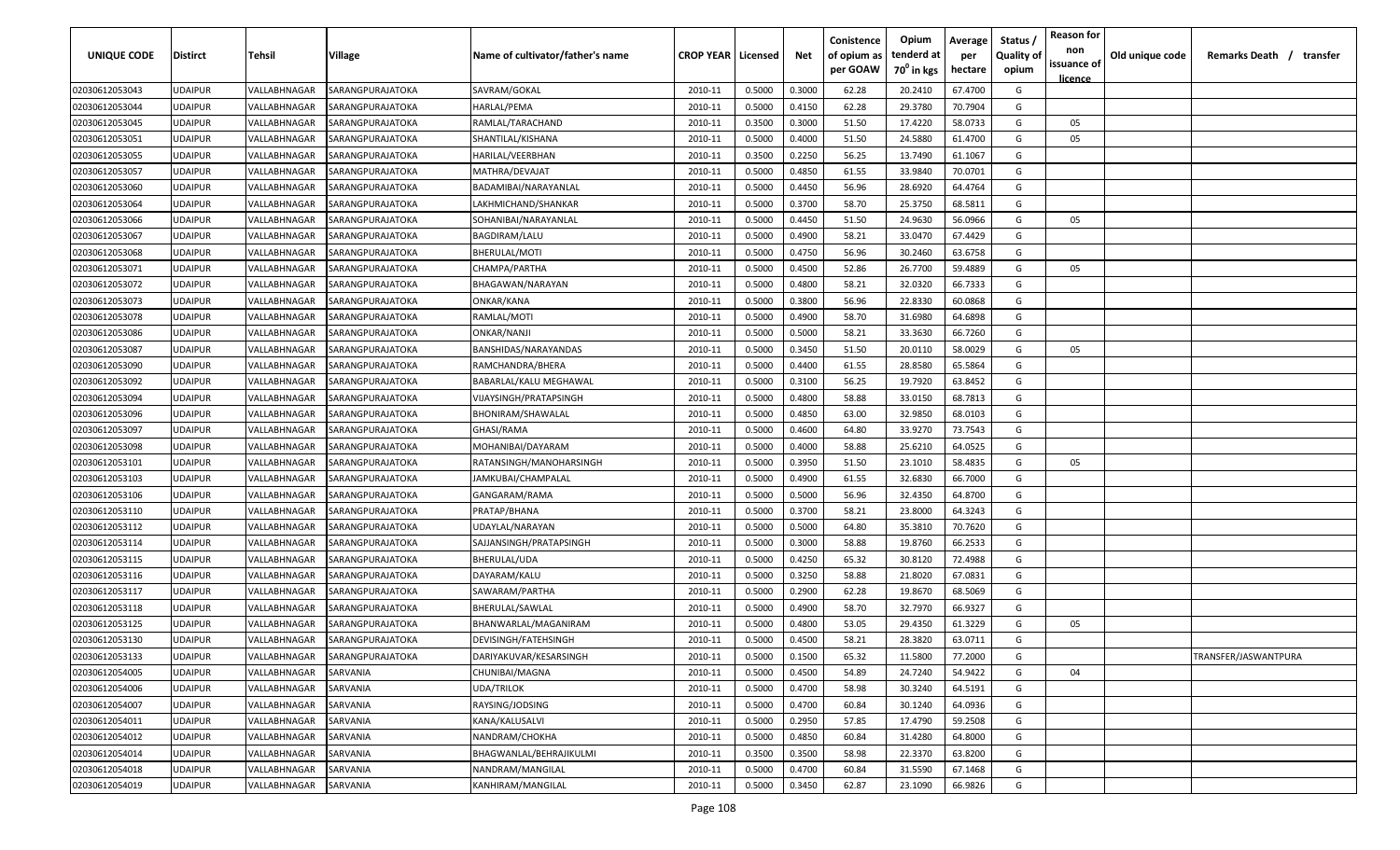| UNIQUE CODE                      | <b>Distirct</b>                  | Tehsil                       | Village                  | Name of cultivator/father's name        | <b>CROP YEAR   Licensed</b> |                  | Net              | Conistence<br>of opium as<br>per GOAW | Opium<br>tenderd at<br>70 <sup>0</sup> in kgs | Average<br>per<br>hectare | Status<br><b>Quality of</b><br>opium | <b>Reason for</b><br>non<br>issuance of | Old unique code | Remarks Death / transfer |
|----------------------------------|----------------------------------|------------------------------|--------------------------|-----------------------------------------|-----------------------------|------------------|------------------|---------------------------------------|-----------------------------------------------|---------------------------|--------------------------------------|-----------------------------------------|-----------------|--------------------------|
|                                  |                                  |                              |                          |                                         |                             |                  |                  |                                       |                                               |                           |                                      | <u>licence</u>                          |                 |                          |
| 02030612054020                   | <b>UDAIPUR</b>                   | VALLABHNAGAR                 | SARVANIA                 | MANSINGH/ROOPSINGH                      | 2010-11                     | 0.5000           | 0.4100           | 58.98                                 | 25.2180                                       | 61.5073                   | G                                    |                                         |                 |                          |
| 02030612054025                   | <b>UDAIPUR</b>                   | VALLABHNAGAR                 | SARVANIA                 | <b>ONKAR/KHEMA KULMI</b><br>ONKAR/PANNA | 2010-11                     | 0.5000           | 0.4700           | 60.84                                 | 31.0890                                       | 66.1468                   | G                                    |                                         |                 |                          |
| 02030612054029                   | <b>UDAIPUR</b><br><b>UDAIPUR</b> | VALLABHNAGAR<br>VALLABHNAGAR | SARVANIA<br>SARVANIA     | MADHOGIR/CHATARGIR                      | 2010-11<br>2010-11          | 0.5000           | 0.3100<br>0.4850 | 54.89<br>65.15                        | 18.5370<br>33.8130                            | 59.7968                   | G<br>G                               | 05                                      |                 |                          |
| 02030612054031<br>02030612054033 | <b>UDAIPUR</b>                   | VALLABHNAGAR                 | SARVANIA                 | SHANKAR/PYARA                           | 2010-11                     | 0.5000<br>0.5000 | 0.4450           | 62.87                                 | 30.0790                                       | 69.7175<br>67.5933        | G                                    |                                         |                 |                          |
| 02030612055001                   | <b>UDAIPUR</b>                   | VALLABHNAGAR                 | SHIVPURA                 | KALULAL/MODA                            | 2010-11                     | 0.5000           | 0.5000           | 58.32                                 | 30.4010                                       | 60.8020                   | G                                    |                                         |                 |                          |
| 02030612055002                   | <b>UDAIPUR</b>                   | VALLABHNAGAR                 | SHIVPURA                 | RATANLAL/BARDA                          | 2010-11                     | 0.5000           | 0.4550           | 61.37                                 | 29.7820                                       | 65.4549                   | G                                    |                                         |                 |                          |
| 02030612055003                   | <b>UDAIPUR</b>                   | VALLABHNAGAR                 | SHIVPURA                 | RAMLAL/SHIVRAM                          | 2010-11                     | 0.5000           | 0.2900           | 56.53                                 | 18.1220                                       | 62.4897                   | G                                    |                                         |                 |                          |
| 02030612055004                   | <b>UDAIPUR</b>                   | VALLABHNAGAR                 | SHIVPURA                 | BHAMBRU/MODA                            | 2010-11                     | 0.5000           | 0.4950           | 58.00                                 | 31.2290                                       | 63.0889                   | G                                    |                                         |                 |                          |
| 02030612055008                   | <b>UDAIPUR</b>                   | VALLABHNAGAR                 | SHIVPURA                 | CHATURBHUJ/RUPA                         | 2010-11                     | 0.5000           | 0.4900           | 58.00                                 | 30.7650                                       | 62.7857                   | G                                    |                                         |                 |                          |
| 02030612055009                   | <b>UDAIPUR</b>                   | VALLABHNAGAR                 | SHIVPURA                 | GOKAL/DEVA                              | 2010-11                     | 0.5000           | 0.3450           | 62.66                                 | 23.8650                                       | 69.1739                   | G                                    |                                         |                 |                          |
| 02030612055010                   | <b>UDAIPUR</b>                   | VALLABHNAGAR                 | SHIVPURA                 | KARANSINGH/RATANSINGH                   | 2010-11                     | 0.5000           | 0.1950           | 61.37                                 | 13.6150                                       | 69.8205                   | G                                    |                                         |                 |                          |
| 02030612055011                   | <b>UDAIPUR</b>                   | VALLABHNAGAR                 | SHIVPURA                 | DHANRAJ/SHIVRAM                         | 2010-11                     | 0.5000           | 0.4950           | 58.32                                 | 31.0680                                       | 62.7636                   | G                                    |                                         |                 |                          |
| 02030612055012                   | <b>UDAIPUR</b>                   | VALLABHNAGAR                 | SHIVPURA                 | NANALAL/RAMAJI                          | 2010-11                     | 0.5000           | 0.4750           | 62.66                                 | 31.2320                                       | 65.7516                   | G                                    |                                         |                 |                          |
| 02030612055014                   | <b>UDAIPUR</b>                   | VALLABHNAGAR                 | SHIVPURA                 | NARAYANLAL/BHIMLAL                      | 2010-11                     | 0.5000           | 0.4900           | 58.32                                 | 30.9850                                       | 63.2347                   | G                                    |                                         |                 |                          |
| 02030612055015                   | <b>UDAIPUR</b>                   | VALLABHNAGAR                 | SHIVPURA                 | KISHANLAL/TARACHAND                     | 2010-11                     | 0.5000           | 0.4950           | 58.00                                 | 31.3610                                       | 63.3556                   | G                                    |                                         |                 |                          |
| 02030612055016                   | <b>UDAIPUR</b>                   | VALLABHNAGAR                 | SHIVPURA                 | JALAMCHAND/DEVA                         | 2010-11                     | 0.5000           | 0.5050           | 63.27                                 | 33.1870                                       | 65.7168                   | G                                    |                                         |                 |                          |
| 02030612055017                   | <b>UDAIPUR</b>                   | VALLABHNAGAR                 | SHIVPURA                 | ONKARLAL/KALU                           | 2010-11                     | 0.5000           | 0.1900           | 61.37                                 | 12.7120                                       | 66.9053                   | G                                    |                                         |                 |                          |
| 02030612055018                   | <b>UDAIPUR</b>                   | VALLABHNAGAR                 | SHIVPURA                 | CHATRA/LALUJI                           | 2010-11                     | 0.5000           | 0.4900           | 61.37                                 | 33.0170                                       | 67.3816                   | G                                    |                                         |                 |                          |
| 02030612055019                   | <b>UDAIPUR</b>                   | VALLABHNAGAR                 | SHIVPURA                 | CHUNNILAL/SHIVRAM                       | 2010-11                     | 0.5000           | 0.3500           | 62.15                                 | 23.2800                                       | 66.5143                   | G                                    |                                         |                 |                          |
| 02030612055020                   | <b>UDAIPUR</b>                   | VALLABHNAGAR                 | SHIVPURA                 | KALULAL/CHATURBHUJ                      | 2010-11                     | 0.5000           | 0.2450           | 58.00                                 | 15.4860                                       | 63.2082                   | G                                    |                                         |                 |                          |
| 02030612055021                   | <b>UDAIPUR</b>                   | VALLABHNAGAR                 | SHIVPURA                 | BHERULAL/TARACHAND                      | 2010-11                     | 0.5000           | 0.5050           | 61.37                                 | 32.7190                                       | 64.7901                   | G                                    |                                         |                 |                          |
| 02030612055022                   | <b>UDAIPUR</b>                   | VALLABHNAGAR                 | SHIVPURA                 | ONKARLAL/RAMAJI                         | 2010-11                     | 0.5000           | 0.4850           | 54.80                                 | 29.4510                                       | 60.7237                   | G                                    | 05                                      |                 |                          |
| 02030612055023                   | <b>UDAIPUR</b>                   | VALLABHNAGAR                 | SHIVPURA                 | GOKAL/RAMA                              | 2010-11                     | 0.5000           | 0.4450           | 58.00                                 | 27.9480                                       | 62.8045                   | G                                    |                                         |                 |                          |
| 02030612055025                   | <b>UDAIPUR</b>                   | VALLABHNAGAR                 | SHIVPURA                 | KANIRAM/RUPA                            | 2010-11                     | 0.5000           | 0.4950           | 58.32                                 | 31.1600                                       | 62.9495                   | G                                    | 01                                      |                 |                          |
| 02030612055028                   | <b>UDAIPUR</b>                   | VALLABHNAGAR                 | SHIVPURA                 | CHHOGALAL/BHIMAJI                       | 2010-11                     | 0.5000           | 0.4250           | 58.32                                 | 26.8270                                       | 63.1224                   | G                                    |                                         |                 |                          |
| 02030612055029                   | <b>UDAIPUR</b>                   | VALLABHNAGAR                 | SHIVPURA                 | MAGNIRAM/NAMDARAM                       | 2010-11                     | 0.5000           | 0.5000           | 54.80                                 | 29.2870                                       | 58.5740                   | G                                    | 05                                      |                 |                          |
| 02030612055030                   | <b>UDAIPUR</b>                   | VALLABHNAGAR                 | SHIVPURA                 | BHAGAWANLAL/CHUNNILAL                   | 2010-11                     | 0.5000           | 0.4800           | 62.66                                 | 32.5030                                       | 67.7146                   | G                                    |                                         |                 |                          |
| 02030612055032                   | <b>UDAIPUR</b>                   | VALLABHNAGAR                 | SHIVPURA                 | KALU/BHERA                              | 2010-11                     | 0.5000           | 0.3000           | 61.37                                 | 18.8670                                       | 62.8900                   | G                                    |                                         |                 |                          |
| 02030612055033                   | <b>UDAIPUR</b>                   | VALLABHNAGAR                 | <b>SHIVPURA</b>          | KAMLA/NAVLAGAYRI                        | 2010-11                     | 0.5000           | 0.4950           | 58.00                                 | 31.2540                                       | 63.1394                   | G                                    |                                         |                 |                          |
| 02030612056004                   | <b>UDAIPUR</b>                   | VALLABHNAGAR                 | TELANKHEDI               | MANGILAL/NATHU                          | 2010-11                     | 0.3500           | 0.3550           | 54.15                                 | 20.8790                                       | 58.8141                   | G                                    | 05                                      |                 |                          |
| 02030612056005                   | <b>UDAIPUR</b>                   | VALLABHNAGAR                 | <b><i>FELANKHEDI</i></b> | KISHANLAL/TULASHIRAM                    | 2010-11                     | 0.3500           | 0.2050           | 57.01                                 | 11.8500                                       | 57.8049                   | G                                    |                                         |                 |                          |
| 02030612056007                   | <b>UDAIPUR</b>                   | VALLABHNAGAR                 | <b><i>FELANKHEDI</i></b> | KAJOD/KAJRA                             | 2010-11                     | 0.5000           | 0.4450           | 61.68                                 | 29.0340                                       | 65.2449                   | G                                    |                                         |                 |                          |
| 02030612056017                   | <b>UDAIPUR</b>                   | VALLABHNAGAR                 | TELANKHEDI               | NANDLAL/TULCHA                          | 2010-11                     | 0.3500           | 0.1300           | 58.27                                 | 7.7080                                        | 59.2923                   | G                                    |                                         |                 |                          |
| 02030612056018                   | <b>UDAIPUR</b>                   | VALLABHNAGAR                 | TELANKHEDI               | NANDLAL/MODA                            | 2010-11                     | 0.5000           | 0.5000           | 57.01                                 | 30.6310                                       | 61.2620                   | G                                    |                                         |                 |                          |
| 02030612056019                   | <b>UDAIPUR</b>                   | VALLABHNAGAR                 | <b>TELANKHEDI</b>        | UDIBAI/KESHYA                           | 2010-11                     | 0.5000           | 0.4800           | 54.15                                 | 26.3170                                       | 54.8271                   | G                                    | 04                                      |                 |                          |
| 02030612056022                   | <b>UDAIPUR</b>                   | VALLABHNAGAR                 | TELANKHEDI               | BALURAM/GOKAL                           | 2010-11                     | 0.3500           | 0.2650           | 54.15                                 | 14.6510                                       | 55.2868                   | G                                    | 04                                      |                 |                          |
| 02030612056026                   | <b>UDAIPUR</b>                   | VALLABHNAGAR                 | TELANKHEDI               | BHAGGA/KISHANA                          | 2010-11                     | 0.5000           | 0.3050           | 58.27                                 | 19.2710                                       | 63.1836                   | G                                    |                                         |                 |                          |
| 02030612056027                   | <b>UDAIPUR</b>                   | VALLABHNAGAR                 | TELANKHEDI               | SATYADEVSINGH/KALUSINGH                 | 2010-11                     | 0.3500           | 0.2550           | 58.27                                 | 14.8090                                       | 58.0745                   | G                                    |                                         |                 |                          |
| 02030612056029                   | <b>UDAIPUR</b>                   | VALLABHNAGAR                 | TELANKHEDI               | HARISINGH/ARJUNSINGH                    | 2010-11                     | 0.3500           | 0.3600           | 57.01                                 | 20.2390                                       | 56.2194                   | G                                    |                                         |                 |                          |
| 02030612056031                   | <b>UDAIPUR</b>                   | VALLABHNAGAR                 | TELANKHEDI               | SHAMBHUSINGH/KALUSINGH                  | 2010-11                     | 0.3500           | 0.3500           | 61.68                                 | 22.4250                                       | 64.0714                   | G                                    |                                         |                 |                          |
| 02030612056033                   | <b>UDAIPUR</b>                   | VALLABHNAGAR                 | TELANKHEDI               | NANDLAL/NARAYAN                         | 2010-11                     | 0.5000           | 0.5050           | 60.53                                 | 31.0860                                       | 61.5564                   | G                                    |                                         |                 |                          |
| 02030612056037                   | <b>UDAIPUR</b>                   | VALLABHNAGAR                 | TELANKHEDI               | UDAILAL/MOTI                            | 2010-11                     | 0.5000           | 0.5000           | 51.61                                 | 28.1640                                       | 56.3280                   | G                                    | 05                                      |                 |                          |
| 02030612056039                   | <b>UDAIPUR</b>                   | VALLABHNAGAR                 | TELANKHEDI               | GULABSINGH/MUKANSINGH                   | 2010-11                     | 0.3500           | 0.3300           | 60.53                                 | 20.3290                                       | 61.6030                   | G                                    |                                         |                 |                          |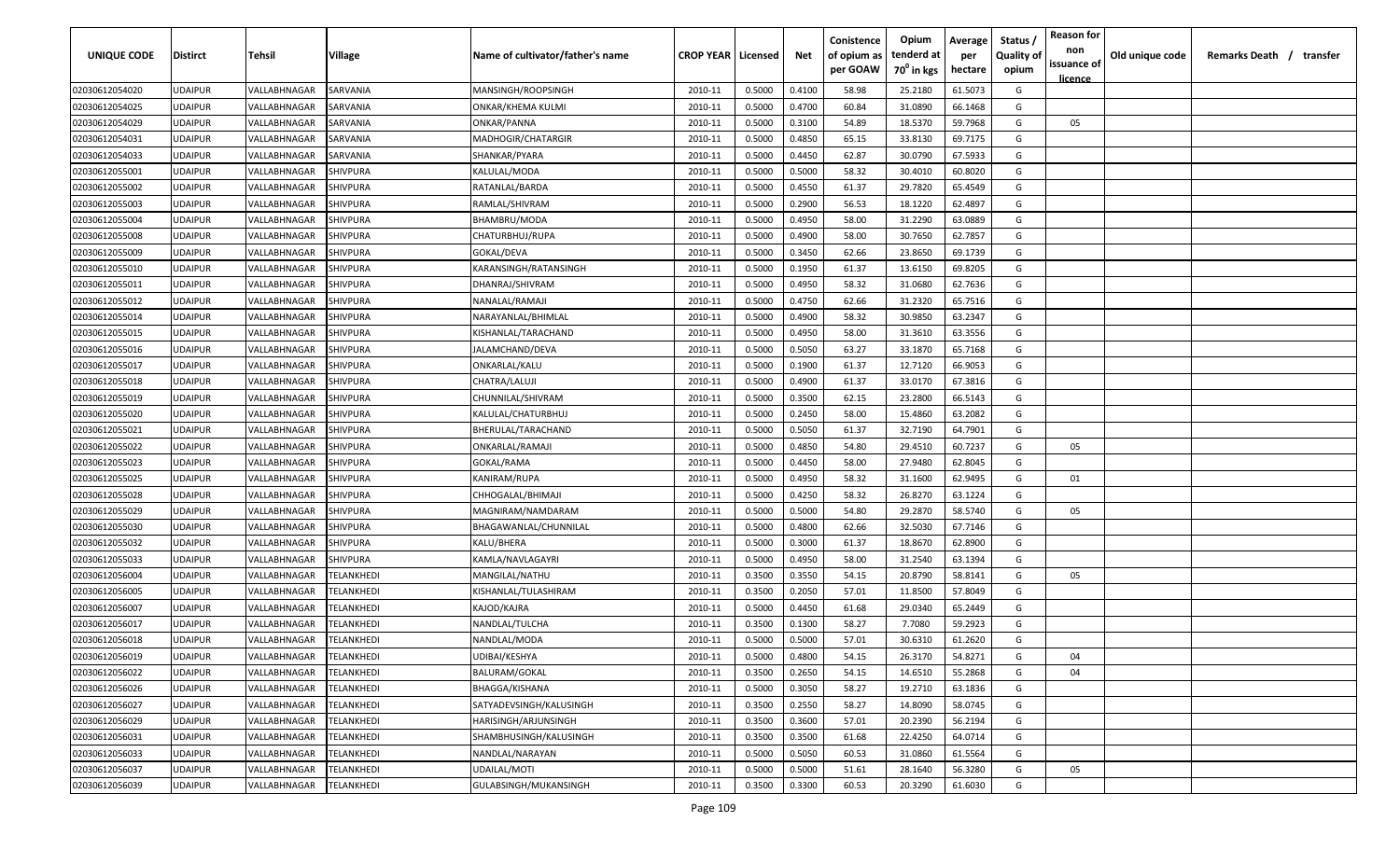| UNIQUE CODE    | <b>Distirct</b> | Tehsil       | Village      | Name of cultivator/father's name | <b>CROP YEAR   Licensed</b> |        | Net    | Conistence<br>of opium as | Opium<br>tenderd at    | Average<br>per | Status<br><b>Quality of</b> | <b>Reason for</b><br>non<br>issuance of | Old unique code | Remarks Death / transfer |
|----------------|-----------------|--------------|--------------|----------------------------------|-----------------------------|--------|--------|---------------------------|------------------------|----------------|-----------------------------|-----------------------------------------|-----------------|--------------------------|
|                |                 |              |              |                                  |                             |        |        | per GOAW                  | 70 <sup>0</sup> in kgs | hectare        | opium                       | licence                                 |                 |                          |
| 02030612056043 | <b>UDAIPUR</b>  | VALLABHNAGAR | TELANKHEDI   | UDAILAL/KEVAL                    | 2010-11                     | 0.3500 | 0.1750 | 54.15                     | 9.8010                 | 56.0057        | G                           | 05                                      |                 |                          |
| 02030612060001 | <b>UDAIPUR</b>  | VALLABHNAGAR | VANA         | MANGILAL/NARAYAN                 | 2010-11                     | 0.5000 | 0.4950 | 61.11                     | 30.5720                | 61.7616        | G                           |                                         |                 |                          |
| 02030612060003 | <b>UDAIPUR</b>  | VALLABHNAGAR | VANA         | NARBADABAI/LAKSHMILAL            | 2010-11                     | 0.5000 | 0.4800 | 61.53                     | 29.9210                | 62.3354        | G                           |                                         |                 |                          |
| 02030612060004 | <b>UDAIPUR</b>  | VALLABHNAGAR | VANA         | HIRALAL/CHATURBHUJ               | 2010-11                     | 0.5000 | 0.3500 | 61.11                     | 21.8250                | 62.3571        | G                           |                                         |                 |                          |
| 02030612060005 | <b>UDAIPUR</b>  | VALLABHNAGAR | VANA         | RADHAKISHAN/LAKSHMAN             | 2010-11                     | 0.5000 | 0.2300 | 62.27                     | 14.0340                | 61.0174        | G                           |                                         |                 |                          |
| 02030612060006 | <b>UDAIPUR</b>  | VALLABHNAGAR | VANA         | JAMNALAL/SHANKAR                 | 2010-11                     | 0.5000 | 0.3950 | 62.27                     | 24.1680                | 61.1848        | G                           |                                         |                 |                          |
| 02030612060008 | <b>UDAIPUR</b>  | VALLABHNAGAR | VANA         | DEEPLAL/PARASRAM                 | 2010-11                     | 0.5000 | 0.3650 | 61.47                     | 23.0420                | 63.1288        | G                           |                                         |                 |                          |
| 02030612060009 | <b>UDAIPUR</b>  | VALLABHNAGAR | VANA         | PARASRAM/GIRDHARI                | 2010-11                     | 0.5000 | 0.4800 | 58.48                     | 28.3290                | 59.0188        | G                           |                                         |                 |                          |
| 02030612060011 | <b>UDAIPUR</b>  | VALLABHNAGAR | VANA         | DHANIBAI/GOPAL                   | 2010-11                     | 0.5000 | 0.4000 | 61.47                     | 24.8690                | 62.1725        | G                           |                                         |                 |                          |
| 02030612060012 | <b>UDAIPUR</b>  | VALLABHNAGAR | VANA         | BHIMLAL/VAKTARAM                 | 2010-11                     | 0.5000 | 0.2000 | 61.47                     | 13.0050                | 65.0250        | G                           |                                         |                 |                          |
| 02030612060013 | <b>UDAIPUR</b>  | VALLABHNAGAR | VANA         | BHANWARLAL/BHIMLAL               | 2010-11                     | 0.5000 | 0.3000 | 58.15                     | 18.0270                | 60.0900        | G                           |                                         |                 |                          |
| 02030612060015 | <b>UDAIPUR</b>  | VALLABHNAGAR | VANA         | KESHARBAI/KUNDANLAL              | 2010-11                     | 0.5000 | 0.1050 | 61.47                     | 6.6210                 | 63.0571        | G                           |                                         |                 |                          |
| 02030612060016 | <b>UDAIPUR</b>  | VALLABHNAGAR | VANA         | ONKARLAL/SHANKARLAL              | 2010-11                     | 0.3500 | 0.3500 | 67.18                     | 23.8390                | 68.1114        | G                           |                                         |                 |                          |
| 02030612060020 | <b>UDAIPUR</b>  | VALLABHNAGAR | VANA         | DEEPLAL/NARAYAN                  | 2010-11                     | 0.5000 | 0.5100 | 56.69                     | 29.9570                | 58.7392        | G                           |                                         |                 |                          |
| 02030612060024 | <b>UDAIPUR</b>  | VALLABHNAGAR | VANA         | PREMSHANKAR/KAMLA                | 2010-11                     | 0.5000 | 0.2700 | 67.18                     | 18.8780                | 69.9185        | G                           |                                         |                 |                          |
| 02030612060027 | <b>UDAIPUR</b>  | VALLABHNAGAR | VANA         | RAMCHANDRA/PURSHOTTAM            | 2010-11                     | 0.5000 | 0.3100 | 59.45                     | 18.5990                | 59.9968        | G                           |                                         |                 |                          |
| 02030612060029 | <b>UDAIPUR</b>  | VALLABHNAGAR | VANA         | DHANNALAL/PRABHULAL              | 2010-11                     | 0.5000 | 0.3550 | 61.47                     | 22.3660                | 63.0028        | G                           |                                         |                 |                          |
| 02030612060030 | <b>UDAIPUR</b>  | VALLABHNAGAR | VANA         | SUNDARLAL/AMBALAL                | 2010-11                     | 0.5000 | 0.3950 | 61.47                     | 24.6760                | 62.4709        | G                           |                                         |                 |                          |
| 02030612060031 | <b>UDAIPUR</b>  | VALLABHNAGAR | VANA         | RAMESHWARLAL/NATHULAL            | 2010-11                     | 0.3500 | 0.3600 | 67.18                     | 24.4920                | 68.0333        | G                           |                                         |                 |                          |
| 02030612060032 | <b>UDAIPUR</b>  | VALLABHNAGAR | VANA         | VINODKUMAR/LAKSHMILAL            | 2010-11                     | 0.5000 | 0.3450 | 61.47                     | 21.8920                | 63.4551        | G                           |                                         |                 |                          |
| 02030612060033 | <b>UDAIPUR</b>  | VALLABHNAGAR | VANA         | LAKSHMILAL/GOKUL                 | 2010-11                     | 0.5000 | 0.4100 | 61.47                     | 26.0370                | 63.5049        | G                           |                                         |                 |                          |
| 02030612060034 | <b>UDAIPUR</b>  | VALLABHNAGAR | VANA         | PARVATI/SHANTILAL                | 2010-11                     | 0.5000 | 0.2450 | 59.45                     | 14.7520                | 60.2122        | G                           |                                         |                 |                          |
| 02030612060035 | <b>UDAIPUR</b>  | VALLABHNAGAR | <b>JANA</b>  | SITABAI/RAMDAS                   | 2010-11                     | 0.5000 | 0.4650 | 59.55                     | 28.0000                | 60.2151        | G                           |                                         |                 |                          |
| 02030612060036 | <b>UDAIPUR</b>  | VALLABHNAGAR | <b>JANA</b>  | NARAYANSINGH/SAJJANSINGH         | 2010-11                     | 0.5000 | 0.2250 | 67.18                     | 15.7490                | 69.9956        | G                           |                                         |                 |                          |
| 02030612060037 | <b>UDAIPUR</b>  | VALLABHNAGAR | VANA         | DEEPLAL/BHAJJA                   | 2010-11                     | 0.5000 | 0.1700 | 61.11                     | 10.9650                | 64.5000        | G                           |                                         |                 |                          |
| 02030612060038 | <b>UDAIPUR</b>  | VALLABHNAGAR | VANA         | RATAN/UDA                        | 2010-11                     | 0.5000 | 0.2550 | 59.45                     | 15.7630                | 61.8157        | G                           |                                         |                 |                          |
| 02030612060039 | <b>UDAIPUR</b>  | VALLABHNAGAR | VANA         | MANGILAL/PRABHULAL-I             | 2010-11                     | 0.5000 | 0.1450 | 56.74                     | 8.2600                 | 56.9655        | G                           |                                         |                 |                          |
| 02030612060040 | <b>UDAIPUR</b>  | VALLABHNAGAR | /ANA         | KANTABAI/SHANKARLAL              | 2010-11                     | 0.5000 | 0.2000 | 59.45                     | 12.1280                | 60.6400        | G                           |                                         |                 |                          |
| 02030612060042 | <b>UDAIPUR</b>  | VALLABHNAGAR | /ANA         | SHIVNARAYAN/RANGLAL              | 2010-11                     | 0.5000 | 0.2450 | 61.11                     | 15.3480                | 62.6449        | G                           |                                         |                 |                          |
| 02030612060046 | <b>UDAIPUR</b>  | VALLABHNAGAR | VANA         | RAMESHWAR/AMBALAL                | 2010-11                     | 0.5000 | 0.4900 | 61.53                     | 30.8700                | 63.0000        | G                           |                                         |                 |                          |
| 02030612060047 | <b>UDAIPUR</b>  | VALLABHNAGAR | VANA         | RADHAKISHAN/NARAYAN              | 2010-11                     | 0.5000 | 0.4750 | 59.45                     | 29.0800                | 61.2211        | G                           |                                         |                 |                          |
| 02030612060050 | <b>UDAIPUR</b>  | VALLABHNAGAR | VANA         | CHATURBHUJ/CHAGANLAL             | 2010-11                     | 0.5000 | 0.3800 | 61.53                     | 24.1200                | 63.4737        | G                           |                                         |                 |                          |
| 02030612060052 | <b>UDAIPUR</b>  | VALLABHNAGAR | VANA         | BADRI/JAIKISHAN                  | 2010-11                     | 0.5000 | 0.4900 | 55.83                     | 28.0270                | 57.1980        | G                           |                                         |                 |                          |
| 02030612060054 | <b>UDAIPUR</b>  | VALLABHNAGAR | VANA         | RAMLAL/DIPLAL                    | 2010-11                     | 0.5000 | 0.3500 | 56.30                     | 20.3080                | 58.0229        | G                           |                                         |                 |                          |
| 02030612060055 | <b>UDAIPUR</b>  | VALLABHNAGAR | VANA         | TULSIRAM/NATHULAL                | 2010-11                     | 0.5000 | 0.4850 | 65.19                     | 31.8690                | 65.7093        | G                           |                                         |                 |                          |
| 02030612060058 | <b>UDAIPUR</b>  | VALLABHNAGAR | <b>VANA</b>  | MOHANLAL/PRABHULAL               | 2010-11                     | 0.5000 | 0.2400 | 61.53                     | 14.7850                | 61.6042        | G                           |                                         |                 |                          |
| 02030612060059 | <b>UDAIPUR</b>  | VALLABHNAGAR | <b>VANA</b>  | MANGILAL/PRABHULAL-II            | 2010-11                     | 0.5000 | 0.2900 | 61.11                     | 18.5250                | 63.8793        | G                           |                                         |                 |                          |
| 02030612060060 | <b>UDAIPUR</b>  | VALLABHNAGAR | <b>VANA</b>  | MANGILAL/KHEMRAJ                 | 2010-11                     | 0.5000 | 0.3550 | 61.11                     | 22.1650                | 62.4366        | G                           |                                         |                 |                          |
| 02030612060066 | <b>UDAIPUR</b>  | VALLABHNAGAR | VANA         | KANHAIYALAL/BHIMLAL              | 2010-11                     | 0.3500 | 0.1750 | 55.70                     | 10.0340                | 57.3371        | G                           | 08                                      |                 |                          |
| 02030612060067 | <b>UDAIPUR</b>  | VALLABHNAGAR | VANA         | SHANKARLAL/KANHAIYALAL           | 2010-11                     | 0.5000 | 0.2300 | 61.11                     | 14.4400                | 62.7826        | G                           |                                         |                 |                          |
| 02030612060069 | <b>UDAIPUR</b>  | VALLABHNAGAR | VANA         | SITADEVI/MANGILAL                | 2010-11                     | 0.3500 | 0.3550 | 61.18                     | 21.6350                | 60.9437        | G                           |                                         |                 |                          |
| 02030612061002 | <b>UDAIPUR</b>  | VALLABHNAGAR | VARNI        | RAMLAL/DHOLA                     | 2010-11                     | 0.5000 | 0.3850 | 54.62                     | 22.3710                | 58.1065        | G                           | 05                                      |                 |                          |
| 02030612061003 | <b>UDAIPUR</b>  | VALLABHNAGAR | VARNI        | MOHANLAL/GOPAL                   | 2010-11                     | 0.5000 | 0.5000 | 56.88                     | 32.6410                | 65.2820        | G                           |                                         |                 |                          |
| 02030612061005 | <b>UDAIPUR</b>  | VALLABHNAGAR | <b>VARNI</b> | CHAMPALAL/AMBALAL                | 2010-11                     | 0.5000 | 0.3950 | 54.62                     | 21.9490                | 55.5671        | G                           | 04                                      |                 |                          |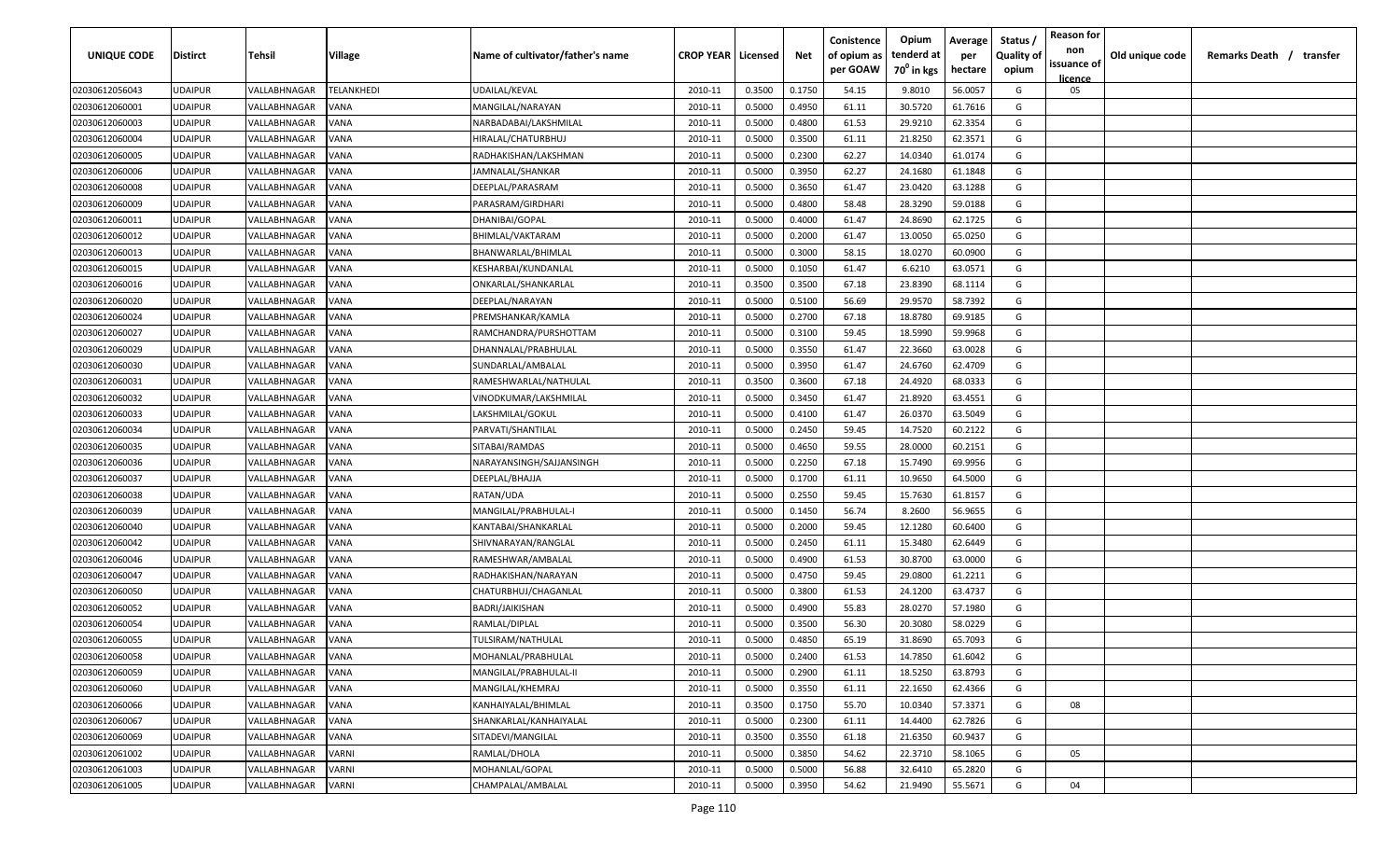| UNIQUE CODE    | <b>Distirct</b> | Tehsil       | Village                | Name of cultivator/father's name | <b>CROP YEAR   Licensed</b> |        | Net    | Conistence<br>of opium as | Opium<br>tenderd at    | Average<br>per | Status<br><b>Quality of</b> | <b>Reason for</b><br>non | Old unique code | Remarks Death / transfer |
|----------------|-----------------|--------------|------------------------|----------------------------------|-----------------------------|--------|--------|---------------------------|------------------------|----------------|-----------------------------|--------------------------|-----------------|--------------------------|
|                |                 |              |                        |                                  |                             |        |        | per GOAW                  | 70 <sup>°</sup> in kgs | hectare        | opium                       | issuance of<br>licence   |                 |                          |
| 02030612061006 | <b>UDAIPUR</b>  | VALLABHNAGAR | VARNI                  | KALU/HAMERA                      | 2010-11                     | 0.5000 | 0.4750 | 48.55                     | 24.4280                | 51.4274        | G                           | 04                       |                 |                          |
| 02030612061010 | <b>UDAIPUR</b>  | VALLABHNAGAR | VARNI                  | BHURALAL/GOPAL                   | 2010-11                     | 0.5000 | 0.3700 | 48.89                     | 17.9500                | 48.5135        | G                           | 04                       |                 |                          |
| 02030612061011 | <b>UDAIPUR</b>  | VALLABHNAGAR | VARNI                  | HIRALAL/MANA                     | 2010-11                     | 0.5000 | 0.4800 | 63.42                     | 31.6830                | 66.0063        | G                           |                          |                 |                          |
| 02030612061016 | <b>UDAIPUR</b>  | VALLABHNAGAR | VARNI                  | JAISINGH/DALU                    | 2010-11                     | 0.5000 | 0.3050 | 54.62                     | 19.2180                | 63.0098        | G                           | 05                       |                 |                          |
| 02030612061030 | <b>UDAIPUR</b>  | VALLABHNAGAR | VARNI                  | PRABHU/SHANKAR                   | 2010-11                     | 0.5000 | 0.1450 | 57.83                     | 8.8890                 | 61.3034        | G                           |                          |                 |                          |
| 02030612061032 | <b>UDAIPUR</b>  | VALLABHNAGAR | <b>/ARNI</b>           | GOKUL/ONKAR                      | 2010-11                     | 0.5000 | 0.1050 | 57.83                     | 6.5510                 | 62.3905        | G                           |                          |                 |                          |
| 02030612061033 | <b>UDAIPUR</b>  | VALLABHNAGAR | VARNI                  | HARLAL/KANIRAM                   | 2010-11                     | 0.5000 | 0.1900 | 59.59                     | 12.3440                | 64.9684        | G                           |                          |                 |                          |
| 02030612061038 | <b>UDAIPUR</b>  | VALLABHNAGAR | <b>/ARNI</b>           | NARAYAN/HEMA                     | 2010-11                     | 0.5000 | 0.3000 | 48.55                     | 15.2030                | 50.6767        | G                           | 04                       |                 |                          |
| 02030612061039 | <b>UDAIPUR</b>  | VALLABHNAGAR | VARNI                  | GANESH/ONKAR                     | 2010-11                     | 0.5000 | 0.1350 | 54.62                     | 8.0420                 | 59.5704        | G                           | 05                       |                 |                          |
| 02030612061041 | <b>UDAIPUR</b>  | VALLABHNAGAR | <b>/ARNI</b>           | BHAGWAN/RAMLAL                   | 2010-11                     | 0.5000 | 0.4850 | 56.88                     | 28.2940                | 58.3381        | G                           |                          |                 |                          |
| 02030612061043 | <b>UDAIPUR</b>  | VALLABHNAGAR | /ARNI                  | PYARCHAND/RAMLAL                 | 2010-11                     | 0.5000 | 0.2500 | 57.83                     | 14.8790                | 59.5160        | G                           |                          |                 |                          |
| 02030612061048 | <b>UDAIPUR</b>  | VALLABHNAGAR | <b>/ARNI</b>           | UDA/BHERAGURJAR                  | 2010-11                     | 0.5000 | 0.5100 | 54.62                     | 28.8320                | 56.5333        | G                           | 05                       |                 |                          |
| 02030612061049 | <b>UDAIPUR</b>  | VALLABHNAGAR | VARNI                  | BANSILAL/DALCHAND                | 2010-11                     | 0.5000 | 0.2450 | 58.16                     | 15.0970                | 61.6204        | G                           |                          |                 |                          |
| 02030612061051 | <b>UDAIPUR</b>  | VALLABHNAGAR | <b>/ARNI</b>           | NARAYAN/PRITHVIRAJ               | 2010-11                     | 0.5000 | 0.3800 | 59.59                     | 23.0360                | 60.6211        | G                           |                          |                 |                          |
| 02030612061052 | <b>UDAIPUR</b>  | VALLABHNAGAR | VARNI                  | RAMLAL/SAWLAL                    | 2010-11                     | 0.5000 | 0.2000 | 59.29                     | 12.6880                | 63.4400        | G                           |                          |                 |                          |
| 02030612061053 | <b>UDAIPUR</b>  | VALLABHNAGAR | VARNI                  | BHANWARLAL/HARLAL                | 2010-11                     | 0.5000 | 0.2000 | 54.62                     | 11.9230                | 59.6150        | G                           | 05                       |                 |                          |
| 02030612061056 | <b>UDAIPUR</b>  | VALLABHNAGAR | VARNI                  | BHURADAS/GOPALDAS                | 2010-11                     | 0.5000 | 0.2050 | 57.83                     | 12.3180                | 60.0878        | G                           |                          |                 |                          |
| 02030612061057 | <b>UDAIPUR</b>  | VALLABHNAGAR | VARNI                  | KAILASHCHAND/DEVRAM              | 2010-11                     | 0.5000 | 0.2250 | 48.89                     | 11.2100                | 49.8222        | G                           | 04                       |                 |                          |
| 02030612061062 | <b>UDAIPUR</b>  | VALLABHNAGAR | /ARNI                  | BHERA/MANA                       | 2010-11                     | 0.5000 | 0.2900 | 54.62                     | 17.4780                | 60.2690        | G                           | 05                       |                 |                          |
| 02030612061063 | <b>UDAIPUR</b>  | VALLABHNAGAR | <b>/ARNI</b>           | LAHARIBAI/GOKAL                  | 2010-11                     | 0.5000 | 0.1450 | 67.71                     | 10.3890                | 71.6483        | G                           |                          |                 |                          |
| 02030612061064 | <b>UDAIPUR</b>  | VALLABHNAGAR | VARNI                  | NARAYAN/BARDA                    | 2010-11                     | 0.5000 | 0.1700 | 48.89                     | 8.8770                 | 52.2176        | G                           | 04                       |                 |                          |
| 02030612061067 | <b>UDAIPUR</b>  | VALLABHNAGAR | <b>/ARNI</b>           | LALU/DALU                        | 2010-11                     | 0.5000 | 0.1950 | 57.83                     | 11.9630                | 61.3487        | G                           |                          |                 |                          |
| 02030612061069 | <b>UDAIPUR</b>  | VALLABHNAGAR | <b>/ARNI</b>           | NARAYAN/SAWA                     | 2010-11                     | 0.5000 | 0.4850 | 57.83                     | 29.5180                | 60.8619        | G                           |                          |                 |                          |
| 02030612062008 | <b>UDAIPUR</b>  | VALLABHNAGAR | CHARAGDIYA             | RAMCHANDRA/MOTI                  | 2010-11                     | 0.5000 | 0.4000 | 56.04                     | 22.7120                | 56.7800        | G                           |                          |                 |                          |
| 02030612062014 | <b>UDAIPUR</b>  | VALLABHNAGAR | CHARAGDIYA             | HIRALAL/CHAMPALAL                | 2010-11                     | 0.5000 | 0.4500 | 57.86                     | 26.7150                | 59.3667        | G                           |                          |                 |                          |
| 02030612062016 | <b>UDAIPUR</b>  | VALLABHNAGAR | CHARAGDIYA             | PRATAP/GHASI                     | 2010-11                     | 0.5000 | 0.4500 | 55.32                     | 27.1460                | 60.3244        | G                           |                          |                 |                          |
| 02030612062017 | <b>UDAIPUR</b>  | VALLABHNAGAR | CHARAGDIYA             | HEMRAJ/GULAB                     | 2010-11                     | 0.5000 | 0.4600 | 57.86                     | 28.9960                | 63.0348        | G                           |                          |                 |                          |
| 02030612062018 | <b>UDAIPUR</b>  | VALLABHNAGAR | CHARAGDIYA             | LACHIRAM/AMARCHAND               | 2010-11                     | 0.5000 | 0.4550 | 57.86                     | 26.6650                | 58.6044        | G                           |                          |                 |                          |
| 02030612062020 | <b>UDAIPUR</b>  | VALLABHNAGAR | CHARAGDIYA             | KHEMA/GULAB                      | 2010-11                     | 0.5000 | 0.4700 | 57.86                     | 29.3180                | 62.3787        | G                           |                          |                 |                          |
| 02030612062021 | <b>UDAIPUR</b>  | VALLABHNAGAR | CHARAGDIYA             | RAMESHCHANDRA/SORAM              | 2010-11                     | 0.5000 | 0.1750 | 57.86                     | 11.4310                | 65.3200        | G                           |                          |                 |                          |
| 02030612062022 | <b>UDAIPUR</b>  | VALLABHNAGAR | CHARAGDIYA             | BHERULAL/ONKAR                   | 2010-11                     | 0.5000 | 0.2700 | 56.04                     | 16.8760                | 62.5037        | G                           |                          |                 |                          |
| 02030612062023 | <b>UDAIPUR</b>  | VALLABHNAGAR | CHARAGDIYA             | GOKAL/HIRA                       | 2010-11                     | 0.5000 | 0.3850 | 55.32                     | 22.2860                | 57.8857        | G                           |                          |                 |                          |
| 02030612062030 | <b>UDAIPUR</b>  | VALLABHNAGAR | CHARAGDIYA             | UDA/RAMAJI                       | 2010-11                     | 0.5000 | 0.4950 | 51.75                     | 25.7270                | 51.9737        | G                           | 04                       |                 |                          |
| 02030613001003 | <b>UDAIPUR</b>  | <b>MAVLI</b> | CHAYLO KA KHEDA        | SHANKERIBAI/UDA                  | 2010-11                     | 0.5000 | 0.5000 | 59.39                     | 30.7390                | 61.4780        | G                           |                          |                 |                          |
| 02030613001004 | <b>UDAIPUR</b>  | <b>MAVLI</b> | <b>CHAYLO KA KHEDA</b> | TEJRAM/BHERA                     | 2010-11                     | 0.5000 | 0.4600 | 59.39                     | 27.6590                | 60.1283        | G                           |                          |                 |                          |
| 02030613001006 | <b>UDAIPUR</b>  | <b>MAVLI</b> | <b>CHAYLO KA KHEDA</b> | UDAILAL/RAMLAL                   | 2010-11                     | 0.5000 | 0.4850 | 64.47                     | 31.9770                | 65.9320        | G                           |                          |                 |                          |
| 02030613001007 | <b>UDAIPUR</b>  | <b>MAVLI</b> | <b>CHAYLO KA KHEDA</b> | HIRA/DALU                        | 2010-11                     | 0.5000 | 0.4650 | 59.39                     | 28.3710                | 61.0129        | G                           |                          |                 |                          |
| 02030613001009 | <b>UDAIPUR</b>  | <b>MAVLI</b> | CHAYLO KA KHEDA        | MAGNIRAM/SHANKARLAL              | 2010-11                     | 0.5000 | 0.1650 | 64.47                     | 10.5360                | 63.8545        | G                           |                          |                 |                          |
| 02030613001011 | <b>UDAIPUR</b>  | <b>MAVLI</b> | CHAYLO KA KHEDA        | NARAYANIBAI/NANDLAL              | 2010-11                     | 0.5000 | 0.1150 | 64.47                     | 7.5250                 | 65.4348        | G                           |                          |                 | TRANSFER / NAME CHANGE   |
| 02030613001013 | <b>UDAIPUR</b>  | <b>MAVLI</b> | <b>CHAYLO KA KHEDA</b> | NARAYAN/AMERA                    | 2010-11                     | 0.5000 | 0.1050 | 70.54                     | 7.5480                 | 71.8857        | G                           |                          |                 |                          |
| 02030613001014 | <b>UDAIPUR</b>  | <b>MAVLI</b> | <b>CHAYLO KA KHEDA</b> | SHANKER/DEVA                     | 2010-11                     | 0.5000 | 0.2050 | 62.16                     | 12.8140                | 62.5073        | G                           |                          |                 |                          |
| 02030613001015 | <b>UDAIPUR</b>  | <b>MAVLI</b> | <b>CHAYLO KA KHEDA</b> | LOGAR/DEVA                       | 2010-11                     | 0.5000 | 0.1800 | 64.42                     | 11.4570                | 63.6500        | G                           |                          |                 |                          |
| 02030613001016 | <b>UDAIPUR</b>  | <b>MAVLI</b> | CHAYLO KA KHEDA        | GOPILAL/DHANRAJ                  | 2010-11                     | 0.5000 | 0.1750 | 67.32                     | 12.1370                | 69.3543        | G                           |                          |                 |                          |
| 02030613001017 | <b>UDAIPUR</b>  | <b>MAVLI</b> | CHAYLO KA KHEDA        | GANGARAM/KHEMA                   | 2010-11                     | 0.5000 | 0.4000 | 59.39                     | 24.0700                | 60.1750        | G                           |                          |                 |                          |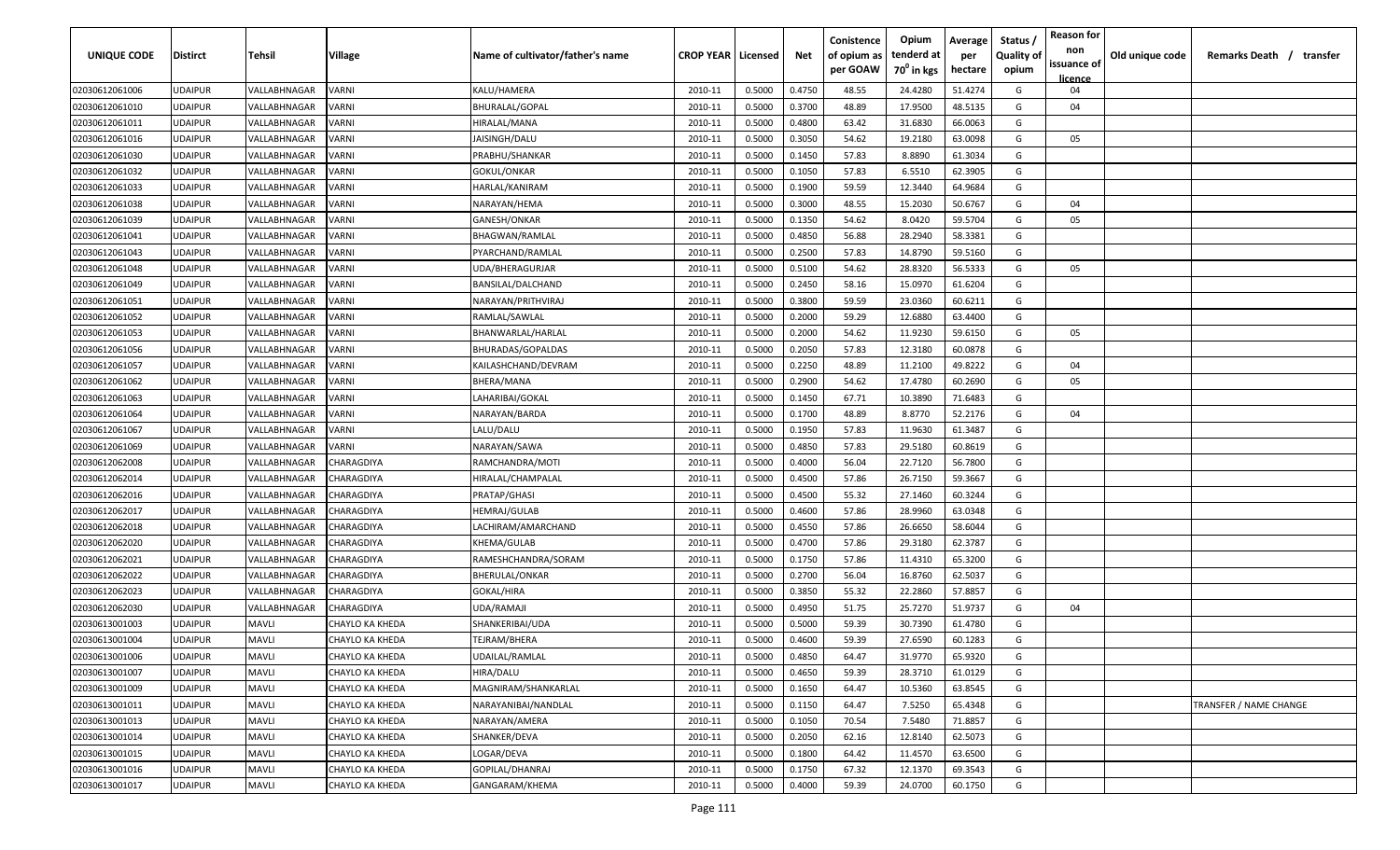| UNIQUE CODE    | <b>Distirct</b> | Tehsil       | Village                | Name of cultivator/father's name | <b>CROP YEAR   Licensed</b> |        | Net    | Conistence<br>of opium as<br>per GOAW | Opium<br>tenderd at<br>70 <sup>°</sup> in kgs | Average<br>per<br>hectare | Status<br><b>Quality of</b><br>opium | <b>Reason for</b><br>non<br>issuance of<br><u>licence</u> | Old unique code | Remarks Death /<br>transfer |
|----------------|-----------------|--------------|------------------------|----------------------------------|-----------------------------|--------|--------|---------------------------------------|-----------------------------------------------|---------------------------|--------------------------------------|-----------------------------------------------------------|-----------------|-----------------------------|
| 02030613001018 | <b>UDAIPUR</b>  | <b>MAVLI</b> | CHAYLO KA KHEDA        | MAGNIRAM/NATHULAL                | 2010-11                     | 0.5000 | 0.1000 | 59.39                                 | 6.2530                                        | 62.5300                   | G                                    |                                                           | 02030613004112  | <b>TRANSFER</b>             |
| 02030613001019 | <b>UDAIPUR</b>  | <b>MAVLI</b> | CHAYLO KA KHEDA        | BADRILAL/OUNKARLAL               | 2010-11                     | 0.5000 | 0.2050 | 64.47                                 | 13.7040                                       | 66.8488                   | G                                    |                                                           | 02030613004172  | <b>TRANSFER</b>             |
| 02030613001020 | <b>UDAIPUR</b>  | <b>MAVLI</b> | <b>CHAYLO KA KHEDA</b> | MOHANLAL/KISHANA                 | 2010-11                     | 0.5000 | 0.2050 | 62.16                                 | 12.9740                                       | 63.2878                   | G                                    |                                                           | 02030613004178  | TRANSFER                    |
| 02030613001021 | <b>UDAIPUR</b>  | <b>MAVLI</b> | CHAYLO KA KHEDA        | KISHOR/RUPLAL                    | 2010-11                     | 0.5000 |        |                                       |                                               |                           | F.                                   |                                                           | 02030613004133  | TRANSFER                    |
| 02030613001022 | <b>UDAIPUR</b>  | <b>MAVLI</b> | CHAYLO KA KHEDA        | OUNKARLAL/DEVCHAND               | 2010-11                     | 0.5000 | 0.0900 | 67.32                                 | 6.5010                                        | 72.2333                   | G                                    |                                                           | 02030613004155  | TRANSFER                    |
| 02030613001023 | <b>UDAIPUR</b>  | <b>MAVLI</b> | CHAYLO KA KHEDA        | <b>BHERULAL/RUPLAL</b>           | 2010-11                     | 0.5000 | 0.3400 | 62.16                                 | 21.2760                                       | 62.5765                   | G                                    |                                                           | 02030613004126  | TRANSFER                    |
| 02030613002002 | <b>UDAIPUR</b>  | <b>MAVLI</b> | <b>DABOK</b>           | MOHANLAL/NARAYAN                 | 2010-11                     | 0.5000 | 0.2200 | 60.54                                 | 13.4830                                       | 61.2864                   | G                                    |                                                           |                 |                             |
| 02030613002004 | <b>UDAIPUR</b>  | <b>MAVLI</b> | <b>DABOK</b>           | NANDUBAI/LAKSHMAN                | 2010-11                     | 0.5000 | 0.2050 | 56.10                                 | 12.1660                                       | 59.3463                   | G                                    |                                                           |                 |                             |
| 02030613002007 | <b>UDAIPUR</b>  | <b>MAVLI</b> | <b>DABOK</b>           | SHIVRAM/SHANKARLAL               | 2010-11                     | 0.5000 | 0.1700 | 56.85                                 | 10.9720                                       | 64.5412                   | G                                    |                                                           |                 |                             |
| 02030613002020 | <b>UDAIPUR</b>  | <b>MAVLI</b> | <b>DABOK</b>           | <b>BHAGWATILAL/PANNA</b>         | 2010-11                     | 0.3500 | 0.2200 | 56.85                                 | 13.1490                                       | 59.7682                   | G                                    |                                                           |                 |                             |
| 02030613002021 | <b>UDAIPUR</b>  | <b>MAVLI</b> | <b>DABOK</b>           | GOPALLAL/NANDLAL                 | 2010-11                     | 0.5000 | 0.3000 | 62.16                                 | 20.2110                                       | 67.3700                   | G                                    |                                                           |                 |                             |
| 02030613002024 | <b>UDAIPUR</b>  | <b>MAVLI</b> | <b>DABOK</b>           | BHANWARIBAI/MANGILAL             | 2010-11                     | 0.5000 | 0.4100 | 56.10                                 | 23.1930                                       | 56.5683                   | G                                    |                                                           |                 |                             |
| 02030613003002 | <b>UDAIPUR</b>  | <b>MAVLI</b> | DINGARKIYA             | SOBHALAL/LALU                    | 2010-11                     | 0.5000 | 0.1150 | 62.67                                 | 7.4130                                        | 64.4609                   | G                                    |                                                           |                 |                             |
| 02030613003005 | <b>UDAIPUR</b>  | <b>MAVLI</b> | DINGARKIYA             | <b>BAGDIRAM/HIRA</b>             | 2010-11                     | 0.5000 | 0.4350 | 61.11                                 | 27.1760                                       | 62.4736                   | G                                    |                                                           |                 |                             |
| 02030613003007 | <b>UDAIPUR</b>  | <b>MAVLI</b> | DINGARKIYA             | JASHODABAI/BANSHILAL             | 2010-11                     | 0.5000 |        |                                       |                                               |                           | N                                    |                                                           |                 |                             |
| 02030613003008 | <b>UDAIPUR</b>  | <b>MAVLI</b> | DINGARKIYA             | SHIVLAL/CHATURBHUJ               | 2010-11                     | 0.5000 | 0.4900 | 59.54                                 | 28.3670                                       | 57.8918                   | G                                    |                                                           |                 |                             |
| 02030613003009 | <b>UDAIPUR</b>  | <b>MAVLI</b> | <b>DINGARKIYA</b>      | NANA/SAVA                        | 2010-11                     | 0.3500 | 0.0850 | 48.81                                 | 3.8610                                        | 45.4235                   | G                                    | 04                                                        |                 |                             |
| 02030613003011 | <b>UDAIPUR</b>  | <b>MAVLI</b> | DINGARKIYA             | AMRA/NAVLA                       | 2010-11                     | 0.3500 | 0.1350 | 59.54                                 | 7.3490                                        | 54.4370                   | G                                    | 04                                                        |                 |                             |
| 02030613003012 | <b>UDAIPUR</b>  | <b>MAVLI</b> | DINGARKIYA             | <b>BHANWAR/VENA</b>              | 2010-11                     | 0.5000 | 0.1100 | 55.57                                 | 6.0250                                        | 54.7727                   | G                                    | 04                                                        |                 |                             |
| 02030613003013 | <b>UDAIPUR</b>  | <b>MAVLI</b> | DINGARKIYA             | SHYAMLAL/BANSHILAL               | 2010-11                     | 0.5000 | 0.4650 | 56.33                                 | 26.0680                                       | 56.0602                   | G                                    |                                                           |                 |                             |
| 02030613003014 | <b>UDAIPUR</b>  | <b>MAVLI</b> | <b>DINGARKIYA</b>      | BHANWARLAL/LALU                  | 2010-11                     | 0.5000 | 0.4650 | 61.11                                 | 28.6780                                       | 61.6731                   | G                                    |                                                           |                 |                             |
| 02030613003018 | <b>UDAIPUR</b>  | <b>MAVLI</b> | <b>DINGARKIYA</b>      | FATAHLAL/KISHANLAL               | 2010-11                     | 0.5000 | 0.4700 | 59.54                                 | 27.2950                                       | 58.0745                   | G                                    |                                                           |                 |                             |
| 02030613003020 | <b>UDAIPUR</b>  | <b>MAVLI</b> | <b>DINGARKIYA</b>      | KELASHCHAND/SHOBHALAL            | 2010-11                     | 0.5000 | 0.3200 | 59.54                                 | 19.5380                                       | 61.0563                   | G                                    |                                                           |                 |                             |
| 02030613003024 | <b>UDAIPUR</b>  | <b>MAVLI</b> | DINGARKIYA             | KALU/UDA                         | 2010-11                     | 0.5000 | 0.5000 | 64.06                                 | 30.2000                                       | 60.4000                   | G                                    |                                                           |                 |                             |
| 02030613003025 | <b>UDAIPUR</b>  | <b>MAVLI</b> | DINGARKIYA             | BHAWAR/PRATAB                    | 2010-11                     | 0.5000 | 0.2100 | 61.11                                 | 12.2830                                       | 58.4905                   | G                                    |                                                           |                 |                             |
| 02030613003026 | <b>UDAIPUR</b>  | <b>MAVLI</b> | DINGARKIYA             | GULAB/PRATAB                     | 2010-11                     | 0.5000 | 0.4300 | 59.54                                 | 23.9780                                       | 55.7628                   | G                                    | 04                                                        |                 |                             |
| 02030613003027 | <b>UDAIPUR</b>  | <b>MAVLI</b> | DINGARKIYA             | GODA/KALU                        | 2010-11                     | 0.5000 | 0.1150 | 61.11                                 | 6.6440                                        | 57.7739                   | G                                    |                                                           |                 |                             |
| 02030613003030 | <b>UDAIPUR</b>  | <b>MAVLI</b> | DINGARKIYA             | MOHAN/BHERA GAMETI               | 2010-11                     | 0.5000 | 0.2900 | 55.57                                 | 15.9170                                       | 54.8862                   | G                                    | 04                                                        |                 |                             |
| 02030613003033 | <b>UDAIPUR</b>  | <b>MAVLI</b> | DINGARKIYA             | NATHUSINGH/HERISINGH             | 2010-11                     | 0.5000 | 0.3950 | 56.53                                 | 21.4174                                       | 54.2213                   | G                                    | 04                                                        |                 |                             |
| 02030613004001 | <b>UDAIPUR</b>  | <b>MAVLI</b> | INTALI A               | SHANKARLAL/PUNAMCHAND            | 2010-11                     | 0.5000 | 0.1150 | 68.19                                 | 8.6310                                        | 75.0522                   | G                                    |                                                           |                 |                             |
| 02030613004002 | <b>UDAIPUR</b>  | <b>MAVLI</b> | INTALI A               | KESHORAM/ONKARLAL                | 2010-11                     | 0.5000 | 0.3050 | 66.60                                 | 21.1220                                       | 69.2525                   | G                                    |                                                           |                 |                             |
| 02030613004003 | <b>UDAIPUR</b>  | <b>MAVLI</b> | INTALI A               | BHURALAL/HARILAL                 | 2010-11                     | 0.5000 | 0.4150 | 61.11                                 | 25.8760                                       | 62.3518                   | G                                    |                                                           |                 |                             |
| 02030613004004 | <b>UDAIPUR</b>  | <b>MAVLI</b> | INTALI A               | KANHIYALAL/PEMA                  | 2010-11                     | 0.5000 | 0.4700 | 61.69                                 | 29.6910                                       | 63.1723                   | G                                    |                                                           |                 |                             |
| 02030613004007 | <b>UDAIPUR</b>  | <b>MAVLI</b> | INTALI A               | MOHAN/PEMA                       | 2010-11                     | 0.5000 | 0.1000 | 61.53                                 | 6.2850                                        | 62.8500                   | G                                    |                                                           |                 |                             |
| 02030613004009 | <b>UDAIPUR</b>  | <b>MAVLI</b> | INTALI A               | GIRDHARI/UDAILAL                 | 2010-11                     | 0.5000 | 0.1500 | 61.69                                 | 9.7820                                        | 65.2133                   | G                                    |                                                           |                 |                             |
| 02030613004010 | <b>UDAIPUR</b>  | <b>MAVLI</b> | <b>INTALI A</b>        | DALLIRAM/JAIRAM                  | 2010-11                     | 0.5000 | 0.2700 | 56.60                                 | 16.5920                                       | 61.4519                   | G                                    |                                                           |                 |                             |
| 02030613004011 | <b>UDAIPUR</b>  | <b>MAVLI</b> | INTALI A               | CHUNNILAL/BHANAJI                | 2010-11                     | 0.5000 |        |                                       |                                               |                           | F.                                   |                                                           |                 |                             |
| 02030613004012 | <b>UDAIPUR</b>  | <b>MAVLI</b> | <b>INTALI A</b>        | PYARIBAI/BHOLAJI                 | 2010-11                     | 0.5000 | 0.3050 | 61.53                                 | 19.8390                                       | 65.0459                   | G                                    |                                                           |                 |                             |
| 02030613004013 | <b>UDAIPUR</b>  | <b>MAVLI</b> | <b>INTALI A</b>        | SHANKARLAL/JAGANNATH             | 2010-11                     | 0.5000 | 0.1650 | 61.69                                 | 10.4960                                       | 63.6121                   | G                                    |                                                           |                 |                             |
| 02030613004014 | <b>UDAIPUR</b>  | <b>MAVLI</b> | INTALI A               | NARAYANLAL/KAJODI                | 2010-11                     | 0.5000 | 0.2050 | 59.18                                 | 12.3600                                       | 60.2927                   | G                                    |                                                           |                 |                             |
| 02030613004016 | <b>UDAIPUR</b>  | MAVLI        | INTALI A               | MOHANLAL/BHARMAL                 | 2010-11                     | 0.5000 | 0.2350 | 59.18                                 | 13.9920                                       | 59.5404                   | G                                    |                                                           |                 |                             |
| 02030613004017 | <b>UDAIPUR</b>  | <b>MAVLI</b> | INTALI A               | SAVA/HIRAJANVA                   | 2010-11                     | 0.3500 | 0.1500 | 59.56                                 | 9.0960                                        | 60.6400                   | G                                    |                                                           |                 |                             |
| 02030613004018 | <b>UDAIPUR</b>  | <b>MAVLI</b> | INTALI A               | LAKSHMIRAM/ONKARJANVA            | 2010-11                     | 0.5000 | 0.3450 | 59.18                                 | 20.4260                                       | 59.2058                   | G                                    |                                                           |                 |                             |
| 02030613004019 | <b>UDAIPUR</b>  | <b>MAVLI</b> | INTALI A               | SHOSARBAI/SHANKAR                | 2010-11                     | 0.5000 | 0.2400 | 61.69                                 | 14.8060                                       | 61.6917                   | G                                    |                                                           |                 |                             |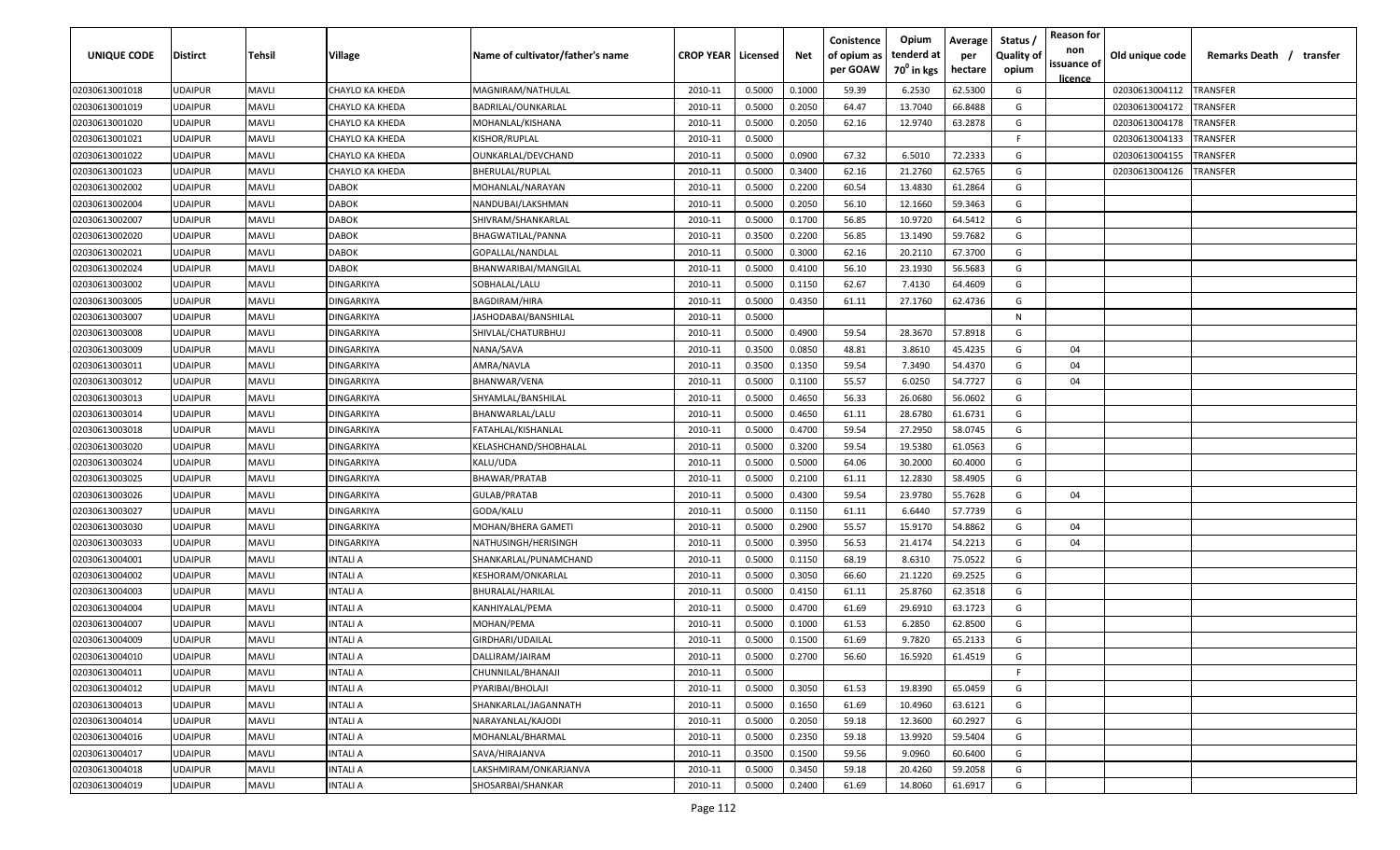| UNIQUE CODE    | <b>Distirct</b> | Tehsil       | Village         | Name of cultivator/father's name | <b>CROP YEAR   Licensed</b> |        | Net    | Conistence<br>of opium as | Opium<br>tenderd at    | Average<br>per | Status<br><b>Quality of</b> | <b>Reason for</b><br>non<br>issuance of | Old unique code | Remarks Death / transfer |
|----------------|-----------------|--------------|-----------------|----------------------------------|-----------------------------|--------|--------|---------------------------|------------------------|----------------|-----------------------------|-----------------------------------------|-----------------|--------------------------|
|                |                 |              |                 |                                  |                             |        |        | per GOAW                  | 70 <sup>0</sup> in kgs | hectare        | opium                       | licence                                 |                 |                          |
| 02030613004021 | <b>UDAIPUR</b>  | <b>MAVLI</b> | INTALI A        | PARBHULAL/ONKARLAL               | 2010-11                     | 0.3500 | 0.1350 | 66.60                     | 8.9050                 | 65.9630        | G                           | 08                                      |                 |                          |
| 02030613004022 | <b>UDAIPUR</b>  | <b>MAVLI</b> | INTALI A        | RAMLAL/ONKARLAL                  | 2010-11                     | 0.3500 | 0.2450 | 56.60                     | 14.5540                | 59.4041        | G                           |                                         |                 |                          |
| 02030613004024 | <b>UDAIPUR</b>  | <b>MAVLI</b> | INTALI A        | CHUNNILAL/KALU                   | 2010-11                     | 0.5000 | 0.3050 | 59.56                     | 18.3790                | 60.2590        | G                           |                                         |                 |                          |
| 02030613004028 | <b>UDAIPUR</b>  | <b>MAVLI</b> | INTALI A        | NARAYANBAI/BHERA                 | 2010-11                     | 0.5000 | 0.2850 | 61.53                     | 18.0370                | 63.2877        | G                           |                                         |                 |                          |
| 02030613004029 | <b>UDAIPUR</b>  | <b>MAVLI</b> | INTALI A        | NARAYANIBAI/RUPLAL               | 2010-11                     | 0.3500 |        |                           |                        |                | -F                          |                                         |                 |                          |
| 02030613004032 | <b>UDAIPUR</b>  | <b>MAVLI</b> | INTALI A        | DHANRAJ/TEKAJI                   | 2010-11                     | 0.5000 | 0.2150 | 68.69                     | 16.2880                | 75.7581        | G                           |                                         |                 |                          |
| 02030613004033 | <b>UDAIPUR</b>  | <b>MAVLI</b> | INTALI A        | KESHURAM/GANGAPIPADA             | 2010-11                     | 0.5000 | 0.1850 | 51.56                     | 10.4300                | 56.3784        | G                           | 05                                      |                 |                          |
| 02030613004034 | <b>UDAIPUR</b>  | <b>MAVLI</b> | INTALI A        | SURESH/MANAKCHAND/MANGILAL       | 2010-11                     | 0.5000 | 0.3150 | 61.69                     | 20.4110                | 64.7968        | G                           |                                         |                 |                          |
| 02030613004037 | <b>UDAIPUR</b>  | <b>MAVLI</b> | INTALI A        | KASHIRAM/VARDAJANVA              | 2010-11                     | 0.5000 | 0.1850 | 66.60                     | 12.3400                | 66.7027        | G                           |                                         |                 |                          |
| 02030613004039 | <b>UDAIPUR</b>  | <b>MAVLI</b> | INTALI A        | DULICHAND/CHUNNILALJANVA         | 2010-11                     | 0.5000 | 0.1900 | 59.18                     | 11.7090                | 61.6263        | G                           |                                         |                 |                          |
| 02030613004040 | <b>UDAIPUR</b>  | <b>MAVLI</b> | INTALI A        | KALULAL/UDAILALJANVA             | 2010-11                     | 0.5000 | 0.2450 | 68.19                     | 17.2230                | 70.2980        | G                           |                                         |                 |                          |
| 02030613004042 | <b>UDAIPUR</b>  | <b>MAVLI</b> | INTALI A        | BHERULAL/JAGANNATHBHELRIYA       | 2010-11                     | 0.5000 | 0.1400 | 59.56                     | 8.5090                 | 60.7786        | G                           |                                         |                 |                          |
| 02030613004043 | <b>UDAIPUR</b>  | <b>MAVLI</b> | INTALI A        | GIRDHARILAL/BHAGVANLAL           | 2010-11                     | 0.5000 | 0.2050 | 66.60                     | 14.3190                | 69.8488        | G                           |                                         |                 |                          |
| 02030613004044 | <b>UDAIPUR</b>  | <b>MAVLI</b> | INTALI A        | RAMLAL/BHERULALSOLANKI           | 2010-11                     | 0.5000 | 0.2500 | 66.60                     | 16.8400                | 67.3600        | G                           |                                         |                 |                          |
| 02030613004045 | <b>UDAIPUR</b>  | <b>MAVLI</b> | INTALI A        | CHUNNILAL/DEVKISHAN              | 2010-11                     | 0.5000 | 0.2100 | 59.56                     | 12.6350                | 60.1667        | G                           |                                         |                 |                          |
| 02030613004046 | <b>UDAIPUR</b>  | <b>MAVLI</b> | INTALI A        | BHOLIRAM/BHARMAL                 | 2010-11                     | 0.5000 | 0.0650 | 68.19                     | 4.2380                 | 65.2000        | G                           |                                         |                 |                          |
| 02030613004048 | <b>UDAIPUR</b>  | <b>MAVLI</b> | INTALI A        | RAMCHANDRA/SHANKARLAL            | 2010-11                     | 0.5000 | 0.1400 | 68.19                     | 9.5470                 | 68.1929        | G                           |                                         |                 |                          |
| 02030613004050 | <b>UDAIPUR</b>  | <b>MAVLI</b> | INTALI A        | CHUNNILAL/JAICHAND               | 2010-11                     | 0.5000 | 0.2750 | 66.60                     | 18.7150                | 68.0545        | G                           |                                         |                 |                          |
| 02030613004051 | <b>UDAIPUR</b>  | <b>MAVLI</b> | INTALI A        | RAMLAL/UDAIRAM                   | 2010-11                     | 0.5000 | 0.4550 | 59.18                     | 27.6620                | 60.7956        | G                           |                                         |                 |                          |
| 02030613004055 | <b>UDAIPUR</b>  | <b>MAVLI</b> | INTALI A        | SUKHLAL/RAMLAL                   | 2010-11                     | 0.5000 | 0.2850 | 61.69                     | 17.7670                | 62.3404        | G                           |                                         |                 |                          |
| 02030613004056 | <b>UDAIPUR</b>  | <b>MAVLI</b> | INTALI A        | BHERULAL/HARILAL                 | 2010-11                     | 0.5000 | 0.3550 | 61.69                     | 22.0500                | 62.1127        | G                           |                                         |                 |                          |
| 02030613004058 | <b>UDAIPUR</b>  | <b>MAVLI</b> | INTALI A        | SHIVLAL/NARAYAN                  | 2010-11                     | 0.3500 | 0.1750 | 61.69                     | 10.9460                | 62.5486        | G                           |                                         |                 |                          |
| 02030613004060 | <b>UDAIPUR</b>  | <b>MAVLI</b> | INTALI A        | CHAMPALAL/GULAB                  | 2010-11                     | 0.5000 | 0.1800 | 68.19                     | 12.8100                | 71.1667        | G                           |                                         |                 |                          |
| 02030613004061 | <b>UDAIPUR</b>  | <b>MAVLI</b> | INTALI A        | MOTILAL/DEVILAL                  | 2010-11                     | 0.3500 | 0.0500 | 66.60                     | 3.2540                 | 65.0800        | G                           |                                         |                 |                          |
| 02030613004063 | <b>UDAIPUR</b>  | <b>MAVLI</b> | INTALI A        | BHAGVANLAL/HIRA                  | 2010-11                     | 0.5000 |        |                           |                        |                | F.                          |                                         |                 |                          |
| 02030613004064 | <b>UDAIPUR</b>  | <b>MAVLI</b> | INTALI A        | SHYAMSUNDAR/LAKSHMICHAND         | 2010-11                     | 0.5000 | 0.5000 | 59.18                     | 32.0080                | 64.0160        | G                           |                                         |                 |                          |
| 02030613004065 | <b>UDAIPUR</b>  | <b>MAVLI</b> | INTALI B        | ONKAR/MOTI                       | 2010-11                     | 0.5000 |        |                           |                        |                | F.                          |                                         |                 |                          |
| 02030613004068 | <b>UDAIPUR</b>  | <b>MAVLI</b> | INTALI B        | KAMLASHANKAR/NATHUJIMENARIYA     | 2010-11                     | 0.5000 | 0.2050 | 64.15                     | 13.1140                | 63.9707        | G                           |                                         |                 |                          |
| 02030613004070 | <b>UDAIPUR</b>  | <b>MAVLI</b> | INTALI B        | MANGIBAI/CHAMPALAL               | 2010-11                     | 0.5000 | 0.2300 | 59.59                     | 14.0550                | 61.1087        | G                           |                                         |                 |                          |
| 02030613004072 | <b>UDAIPUR</b>  | <b>MAVLI</b> | INTALI B        | NARAYAN/GAMERA                   | 2010-11                     | 0.5000 | 0.1500 | 62.99                     | 9.6910                 | 64.6067        | G                           |                                         |                 |                          |
| 02030613004074 | <b>UDAIPUR</b>  | <b>MAVLI</b> | INTALI B        | TULSIBAI/NAVLA                   | 2010-11                     | 0.5000 | 0.3700 | 62.07                     | 23.1880                | 62.6703        | G                           |                                         |                 |                          |
| 02030613004076 | <b>UDAIPUR</b>  | <b>MAVLI</b> | INTALI B        | MOVANI/UDAYLAL                   | 2010-11                     | 0.3500 | 0.1750 | 62.07                     | 10.8000                | 61.7143        | G                           |                                         |                 |                          |
| 02030613004080 | <b>UDAIPUR</b>  | <b>MAVLI</b> | INTALI B        | MOTILAL/SHANKARLAL               | 2010-11                     | 0.5000 | 0.1700 | 64.16                     | 12.2600                | 72.1176        | G                           |                                         |                 |                          |
| 02030613004082 | <b>UDAIPUR</b>  | <b>MAVLI</b> | INTALI B        | RAMLAL/MADHOLAL                  | 2010-11                     | 0.5000 |        |                           |                        |                | -F.                         |                                         |                 |                          |
| 02030613004084 | <b>UDAIPUR</b>  | <b>MAVLI</b> | INTALI B        | PRATAP/UDAILALPIPARDA            | 2010-11                     | 0.5000 | 0.2950 | 59.29                     | 17.9060                | 60.6983        | G                           |                                         |                 |                          |
| 02030613004085 | <b>UDAIPUR</b>  | <b>MAVLI</b> | <b>INTALIB</b>  | <b>BHOLIRAM/GOKAL</b>            | 2010-11                     | 0.5000 | 0.2050 | 62.07                     | 13.1230                | 64.0146        | G                           |                                         |                 |                          |
| 02030613004089 | <b>UDAIPUR</b>  | <b>MAVLI</b> | <b>INTALI B</b> | MODARAM/GOKUL                    | 2010-11                     | 0.5000 | 0.2200 | 64.15                     | 13.5290                | 61.4955        | G                           |                                         |                 |                          |
| 02030613004090 | <b>UDAIPUR</b>  | <b>MAVLI</b> | <b>INTALI B</b> | MANGILAL/CHATURBHUJ              | 2010-11                     | 0.5000 | 0.5000 | 59.59                     | 32.6300                | 65.2600        | G                           |                                         |                 |                          |
| 02030613004092 | <b>UDAIPUR</b>  | <b>MAVLI</b> | <b>INTALI B</b> | ANCHAI/BHERULAL                  | 2010-11                     | 0.5000 | 0.1000 | 64.37                     | 6.4920                 | 64.9200        | G                           |                                         |                 |                          |
| 02030613004093 | <b>UDAIPUR</b>  | <b>MAVLI</b> | INTALI B        | KASHIRAM/TEKAJI                  | 2010-11                     | 0.5000 | 0.5000 | 64.15                     | 32.1760                | 64.3520        | G                           |                                         |                 |                          |
| 02030613004094 | <b>UDAIPUR</b>  | <b>MAVLI</b> | <b>INTALI B</b> | DHAPUDIBAI/RAMA                  | 2010-11                     | 0.3500 | 0.2150 | 62.07                     | 13.6550                | 63.5116        | G                           |                                         |                 |                          |
| 02030613004095 | <b>UDAIPUR</b>  | <b>MAVLI</b> | INTALI B        | BHAGVAN/GANGARAM                 | 2010-11                     | 0.5000 | 0.1950 | 62.07                     | 12.2810                | 62.9795        | G                           |                                         |                 |                          |
| 02030613004096 | <b>UDAIPUR</b>  | <b>MAVLI</b> | INTALI B        | MAGNIBAI/PYARCHAND               | 2010-11                     | 0.5000 | 0.4750 | 62.07                     | 30.7340                | 64.7032        | G                           |                                         |                 |                          |
| 02030613004097 | <b>UDAIPUR</b>  | <b>MAVLI</b> | INTALI B        | MANGILAL/HIRA                    | 2010-11                     | 0.5000 | 0.3050 | 61.56                     | 18.6000                | 60.9836        | G                           |                                         |                 |                          |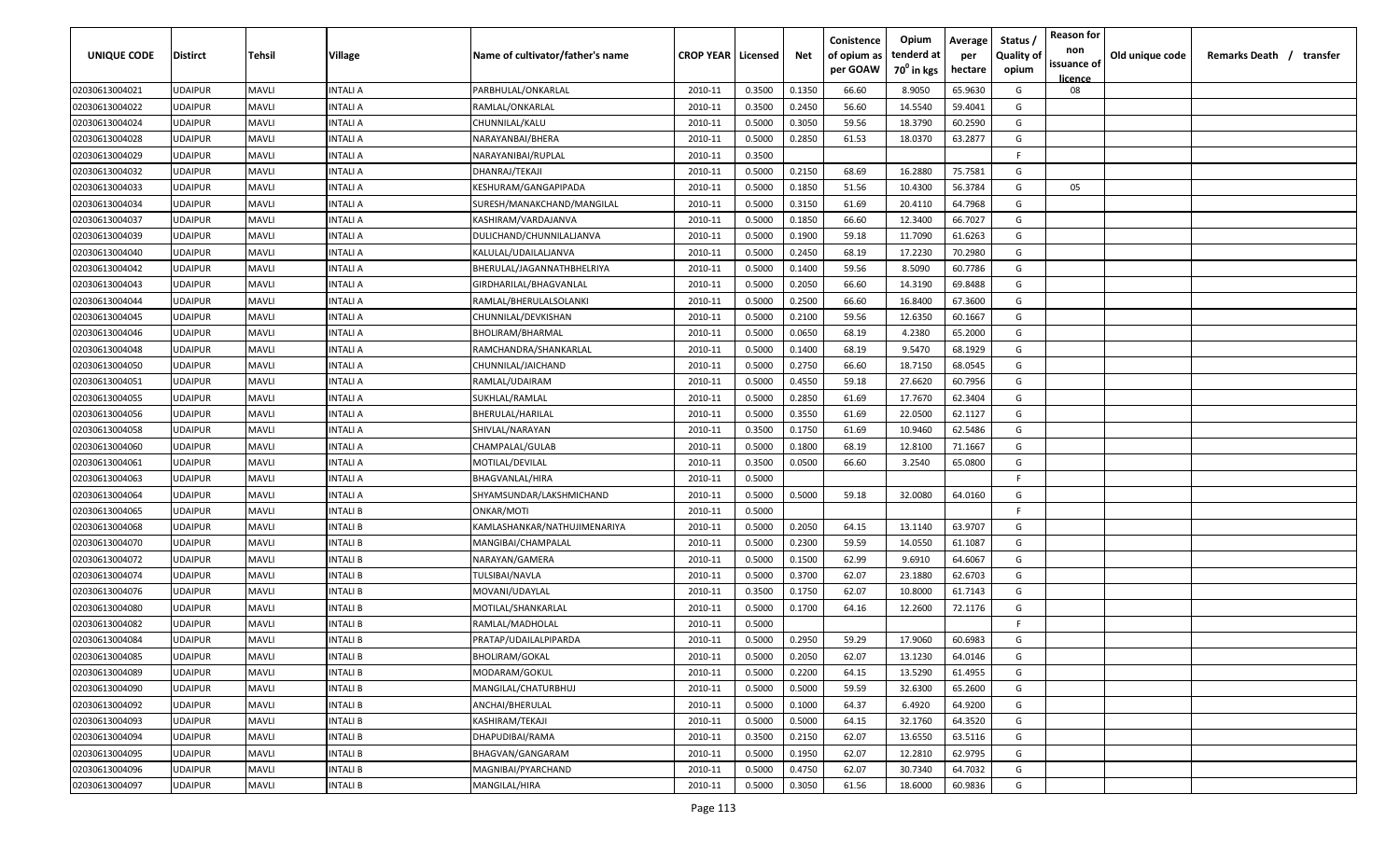| UNIQUE CODE    | <b>Distirct</b> | Tehsil       | Village         | Name of cultivator/father's name | <b>CROP YEAR   Licensed</b> |        | Net    | Conistence<br>of opium as | Opium<br>tenderd at    | Average<br>per | Status<br><b>Quality of</b> | <b>Reason for</b><br>non<br>issuance of | Old unique code | Remarks Death / transfer |
|----------------|-----------------|--------------|-----------------|----------------------------------|-----------------------------|--------|--------|---------------------------|------------------------|----------------|-----------------------------|-----------------------------------------|-----------------|--------------------------|
|                |                 |              |                 |                                  |                             |        |        | per GOAW                  | 70 <sup>0</sup> in kgs | hectare        | opium                       | <u>licence</u>                          |                 |                          |
| 02030613004099 | <b>UDAIPUR</b>  | <b>MAVLI</b> | INTALI B        | BANSHILAL/VARDICHAND             | 2010-11                     | 0.5000 | 0.1800 | 59.59                     | 10.7690                | 59.8278        | G                           |                                         |                 |                          |
| 02030613004100 | <b>UDAIPUR</b>  | <b>MAVLI</b> | INTALI B        | UDAILAL/NATHUJI                  | 2010-11                     | 0.5000 | 0.1100 | 62.99                     | 6.9560                 | 63.2364        | G                           |                                         |                 |                          |
| 02030613004106 | <b>UDAIPUR</b>  | <b>MAVLI</b> | INTALI B        | DHANRAJ/UDAILAL                  | 2010-11                     | 0.3500 | 0.2950 | 56.88                     | 16.9100                | 57.3220        | G                           |                                         |                 |                          |
| 02030613004110 | <b>UDAIPUR</b>  | <b>MAVLI</b> | INTALI B        | NATHULAL/AMRAREGAR               | 2010-11                     | 0.5000 | 0.2650 | 59.59                     | 15.7400                | 59.3962        | G                           |                                         |                 |                          |
| 02030613004111 | <b>UDAIPUR</b>  | <b>MAVLI</b> | INTALI B        | KAMALCHAND/MOTILALCHOUDHARI      | 2010-11                     | 0.3500 | 0.3400 | 59.59                     | 20.1330                | 59.2147        | G                           |                                         |                 |                          |
| 02030613004113 | <b>UDAIPUR</b>  | <b>MAVLI</b> | INTALI B        | SHANKARLAL/JEETMALJANVA          | 2010-11                     | 0.5000 | 0.2350 | 62.99                     | 14.8480                | 63.1830        | G                           |                                         |                 |                          |
| 02030613004115 | <b>UDAIPUR</b>  | <b>MAVLI</b> | INTALI B        | GANGABAI/LALURAM                 | 2010-11                     | 0.5000 | 0.3100 | 58.16                     | 18.4700                | 59.5806        | G                           |                                         |                 |                          |
| 02030613004118 | <b>UDAIPUR</b>  | <b>MAVLI</b> | INTALI B        | NARAYAN/GOTAM                    | 2010-11                     | 0.5000 | 0.3650 | 62.99                     | 23.0720                | 63.2110        | G                           |                                         |                 |                          |
| 02030613004119 | <b>UDAIPUR</b>  | <b>MAVLI</b> | INTALI B        | GULAB/LOBHA                      | 2010-11                     | 0.5000 | 0.2350 | 62.07                     | 15.1720                | 64.5617        | G                           |                                         |                 |                          |
| 02030613004120 | <b>UDAIPUR</b>  | <b>MAVLI</b> | INTALI B        | BHARULAL/UDAILAL                 | 2010-11                     | 0.5000 | 0.3000 | 62.99                     | 19.1310                | 63.7700        | G                           |                                         |                 |                          |
| 02030613004122 | <b>UDAIPUR</b>  | <b>MAVLI</b> | INTALI B        | CHATURBHUJ/SHANKARLAL            | 2010-11                     | 0.3500 | 0.1900 | 62.99                     | 11.4730                | 60.3842        | G                           |                                         |                 |                          |
| 02030613004128 | <b>UDAIPUR</b>  | <b>MAVLI</b> | INTALI B        | IAGDISHCHAND/ONKARLAL            | 2010-11                     | 0.5000 | 0.1100 | 64.37                     | 7.6970                 | 69.9727        | G                           |                                         |                 |                          |
| 02030613004130 | <b>UDAIPUR</b>  | <b>MAVLI</b> | INTALI B        | NARAYANLAL/PRABHULAL             | 2010-11                     | 0.5000 | 0.1300 | 61.56                     | 8.1260                 | 62.5077        | G                           |                                         |                 |                          |
| 02030613004136 | <b>UDAIPUR</b>  | <b>MAVLI</b> | INTALI B        | DOLATRAM/HIRA                    | 2010-11                     | 0.5000 | 0.1950 | 61.56                     | 12.8310                | 65.8000        | G                           |                                         |                 |                          |
| 02030613004144 | <b>UDAIPUR</b>  | <b>MAVLI</b> | INTALI B        | KANCHANBAI/LAKSHMILAL            | 2010-11                     | 0.5000 | 0.1700 | 64.15                     | 10.9790                | 64.5824        | G                           |                                         |                 |                          |
| 02030613004145 | <b>UDAIPUR</b>  | <b>MAVLI</b> | INTALI B        | DEVILAL/PEMA                     | 2010-11                     | 0.5000 | 0.1200 | 62.99                     | 8.4230                 | 70.1917        | G                           |                                         |                 |                          |
| 02030613004146 | <b>UDAIPUR</b>  | <b>MAVLI</b> | INTALI B        | NARAYANLAL/CHAGANLA              | 2010-11                     | 0.5000 | 0.2000 | 58.16                     | 12.4880                | 62.4400        | G                           |                                         |                 |                          |
| 02030613004148 | <b>UDAIPUR</b>  | <b>MAVLI</b> | <b>INTALIB</b>  | MEGRAJ/MANA                      | 2010-11                     | 0.5000 | 0.2800 | 61.56                     | 17.6060                | 62.8786        | G                           |                                         |                 |                          |
| 02030613004150 | <b>UDAIPUR</b>  | <b>MAVLI</b> | INTALI B        | MOHANLAL/DEVILAL                 | 2010-11                     | 0.5000 |        |                           |                        |                | F.                          |                                         |                 |                          |
| 02030613004151 | <b>UDAIPUR</b>  | <b>MAVLI</b> | INTALI B        | NARAYAN/VENIRAM                  | 2010-11                     | 0.5000 | 0.2000 | 61.56                     | 12.4000                | 62.0000        | G                           |                                         |                 |                          |
| 02030613004154 | <b>UDAIPUR</b>  | <b>MAVLI</b> | INTALI B        | DADAMCHAND/RAMLAL                | 2010-11                     | 0.5000 | 0.2750 | 70.66                     | 19.5220                | 70.9891        | G                           |                                         |                 |                          |
| 02030613004157 | <b>UDAIPUR</b>  | <b>MAVLI</b> | INTALI B        | NARAYAN/DEVILAL                  | 2010-11                     | 0.5000 |        |                           |                        |                | -F.                         |                                         |                 |                          |
| 02030613004160 | <b>UDAIPUR</b>  | <b>MAVLI</b> | INTALI B        | IAMNASHANKAR/LELAPAT             | 2010-11                     | 0.5000 |        |                           |                        |                | -F.                         |                                         |                 |                          |
| 02030613004161 | <b>UDAIPUR</b>  | <b>MAVLI</b> | INTALI B        | BHERULAL/BHANA                   | 2010-11                     | 0.5000 | 0.1650 | 62.99                     | 10.9780                | 66.5333        | G                           |                                         |                 |                          |
| 02030613004162 | <b>UDAIPUR</b>  | <b>MAVLI</b> | INTALI B        | BHANVARLAL/VARDA                 | 2010-11                     | 0.5000 | 0.2100 | 58.16                     | 12.2390                | 58.2810        | G                           |                                         |                 |                          |
| 02030613004168 | <b>UDAIPUR</b>  | <b>MAVLI</b> | INTALI B        | DALCHAND/NARAYAN                 | 2010-11                     | 0.5000 | 0.2100 | 59.59                     | 12.9050                | 61.4524        | G                           |                                         |                 |                          |
| 02030613004170 | <b>UDAIPUR</b>  | <b>MAVLI</b> | INTALI B        | IAGDISH/JASHRAJ                  | 2010-11                     | 0.5000 | 0.1150 | 63.42                     | 7.7190                 | 67.1217        | G                           |                                         |                 |                          |
| 02030613004171 | <b>UDAIPUR</b>  | <b>MAVLI</b> | INTALI B        | DHANRAJ/LALU                     | 2010-11                     | 0.5000 | 0.3050 | 63.42                     | 19.2710                | 63.1836        | G                           |                                         |                 |                          |
| 02030613004173 | <b>UDAIPUR</b>  | <b>MAVLI</b> | INTALI B        | LAKSHMIRAM/GANGARAM              | 2010-11                     | 0.5000 | 0.1000 | 63.42                     | 6.6050                 | 66.0500        | G                           |                                         |                 |                          |
| 02030613004174 | <b>UDAIPUR</b>  | <b>MAVLI</b> | INTALI B        | DHULCHAND/GANESH                 | 2010-11                     | 0.5000 | 0.2000 | 58.16                     | 12.4050                | 62.0250        | G                           |                                         |                 |                          |
| 02030613004175 | <b>UDAIPUR</b>  | <b>MAVLI</b> | INTALI B        | GOPIBAI/DOGA                     | 2010-11                     | 0.5000 | 0.3150 | 59.59                     | 18.8820                | 59.9429        | G                           |                                         |                 |                          |
| 02030613004181 | <b>UDAIPUR</b>  | <b>MAVLI</b> | INTALI B        | KASHIEAM/BHERA                   | 2010-11                     | 0.3500 | 0.1500 | 64.15                     | 10.8960                | 72.6400        | G                           |                                         |                 |                          |
| 02030613004182 | <b>UDAIPUR</b>  | <b>MAVLI</b> | INTALI B        | NARAYAN/PRATAP                   | 2010-11                     | 0.3500 | 0.1050 | 64.15                     | 6.9100                 | 65.8095        | G                           |                                         |                 |                          |
| 02030613004184 | <b>UDAIPUR</b>  | <b>MAVLI</b> | INTALI B        | LAKHAMA/KISHANA                  | 2010-11                     | 0.3500 | 0.3650 | 56.88                     | 20.7940                | 56.9699        | G                           |                                         |                 |                          |
| 02030613004189 | <b>UDAIPUR</b>  | <b>MAVLI</b> | INTALI B        | BHANVARLAL/BHERA                 | 2010-11                     | 0.5000 | 0.2550 | 59.59                     | 15.2380                | 59.7569        | G                           |                                         |                 |                          |
| 02030613004190 | <b>UDAIPUR</b>  | <b>MAVLI</b> | <b>INTALIB</b>  | VAGATRAM/RAMESHVAR               | 2010-11                     | 0.5000 | 0.1000 | 63.42                     | 6.2880                 | 62.8800        | G                           |                                         |                 |                          |
| 02030613004191 | <b>UDAIPUR</b>  | <b>MAVLI</b> | <b>INTALI B</b> | UDAILAL/RUPLAL                   | 2010-11                     | 0.5000 | 0.1100 | 68.79                     | 7.8420                 | 71.2909        | G                           |                                         |                 |                          |
| 02030613004195 | <b>UDAIPUR</b>  | <b>MAVLI</b> | <b>INTALI B</b> | DHARMA/DEEPA                     | 2010-11                     | 0.5000 | 0.3250 | 56.88                     | 18.5190                | 56.9815        | G                           |                                         |                 |                          |
| 02030613004196 | <b>UDAIPUR</b>  | <b>MAVLI</b> | <b>INTALI B</b> | NANURAM/HIRA                     | 2010-11                     | 0.5000 | 0.2850 | 64.15                     | 18.6040                | 65.2772        | G                           |                                         |                 |                          |
| 02030613004197 | <b>UDAIPUR</b>  | <b>MAVLI</b> | INTALI B        | MOTILAL/GOKAL                    | 2010-11                     | 0.5000 | 0.2700 | 58.16                     | 16.7090                | 61.8852        | G                           |                                         |                 |                          |
| 02030613004198 | <b>UDAIPUR</b>  | <b>MAVLI</b> | <b>INTALI B</b> | ONKARLAL/BHERULAL                | 2010-11                     | 0.5000 | 0.3200 | 62.07                     | 20.5980                | 64.3688        | G                           |                                         |                 |                          |
| 02030613004199 | <b>UDAIPUR</b>  | <b>MAVLI</b> | INTALI B        | JAGJIVAN/GOKAL                   | 2010-11                     | 0.5000 | 0.2000 | 63.42                     | 12.8020                | 64.0100        | G                           |                                         |                 |                          |
| 02030613004200 | <b>UDAIPUR</b>  | <b>MAVLI</b> | INTALI B        | MOHANIBAI/DALICHAND              | 2010-11                     | 0.5000 | 0.2450 | 58.16                     | 14.8220                | 60.4980        | G                           |                                         |                 |                          |
| 02030613004201 | <b>UDAIPUR</b>  | <b>MAVLI</b> | INTALI B        | VENIRAM/BARDA                    | 2010-11                     | 0.5000 | 0.2500 | 58.16                     | 14.8310                | 59.3240        | G                           |                                         |                 |                          |